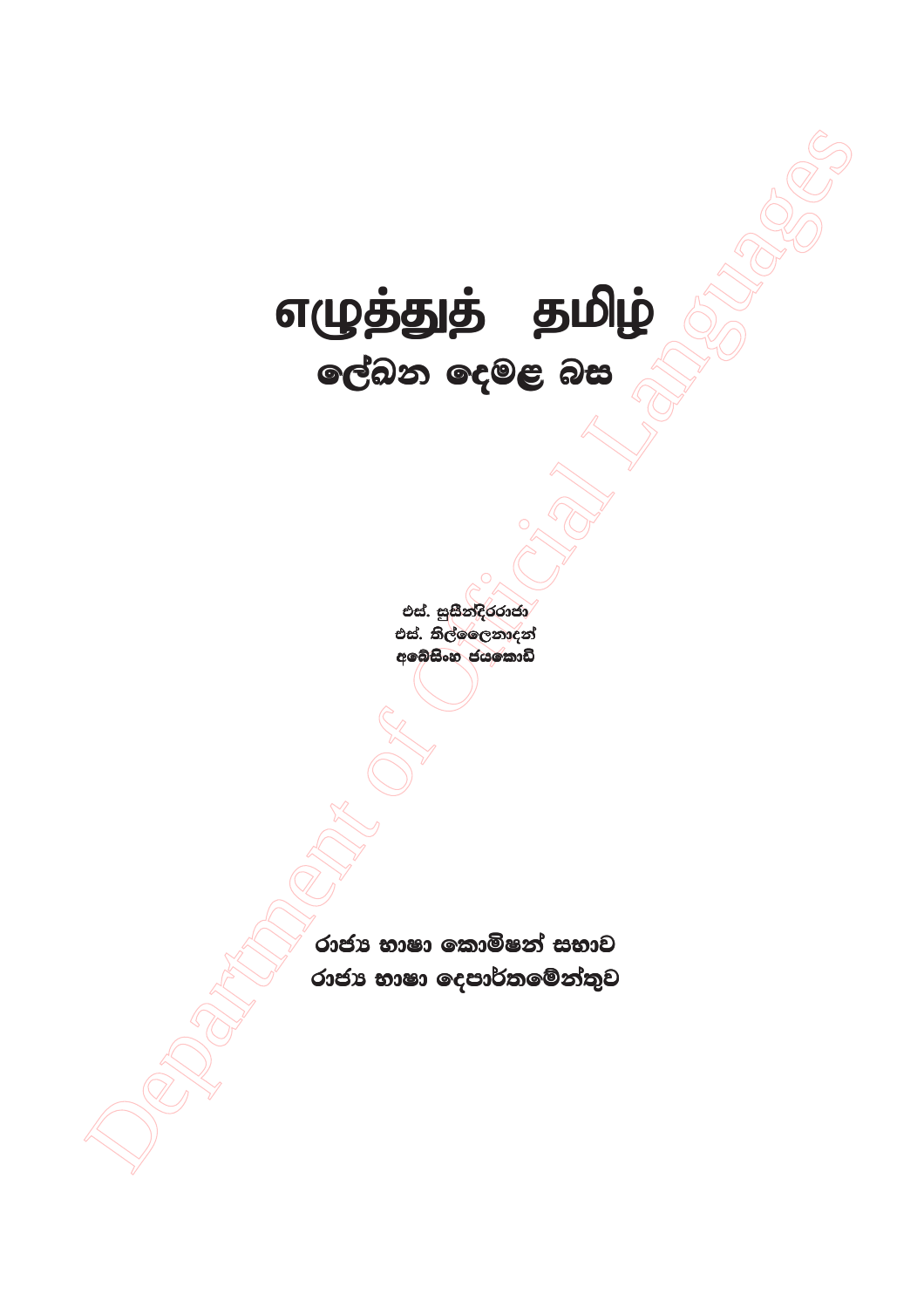# எழுத்துத் தமிழ் ලේඛන දෙමළ බස

එස්. සුසීන්දිරරාජා වාග් විදාහ සම්මානිත මහාචාර්ය යාපනය විශ්ව විදහලය

එස්. තිල්ලෙෙනාදන් දෙමළ භාෂා සම්මානිත මහාචාර්ය පේරාදෙණිය විශ්ව විදහාලය

අබේසිංහ ජයකොඩි ක්ථිකාචාර්ය ලංකා විවෘත විශ්ව විදහාලය

රාජා භාෂා කොමිෂන් සභාව රාජා භාෂා දෙපාර්තමේන්තුව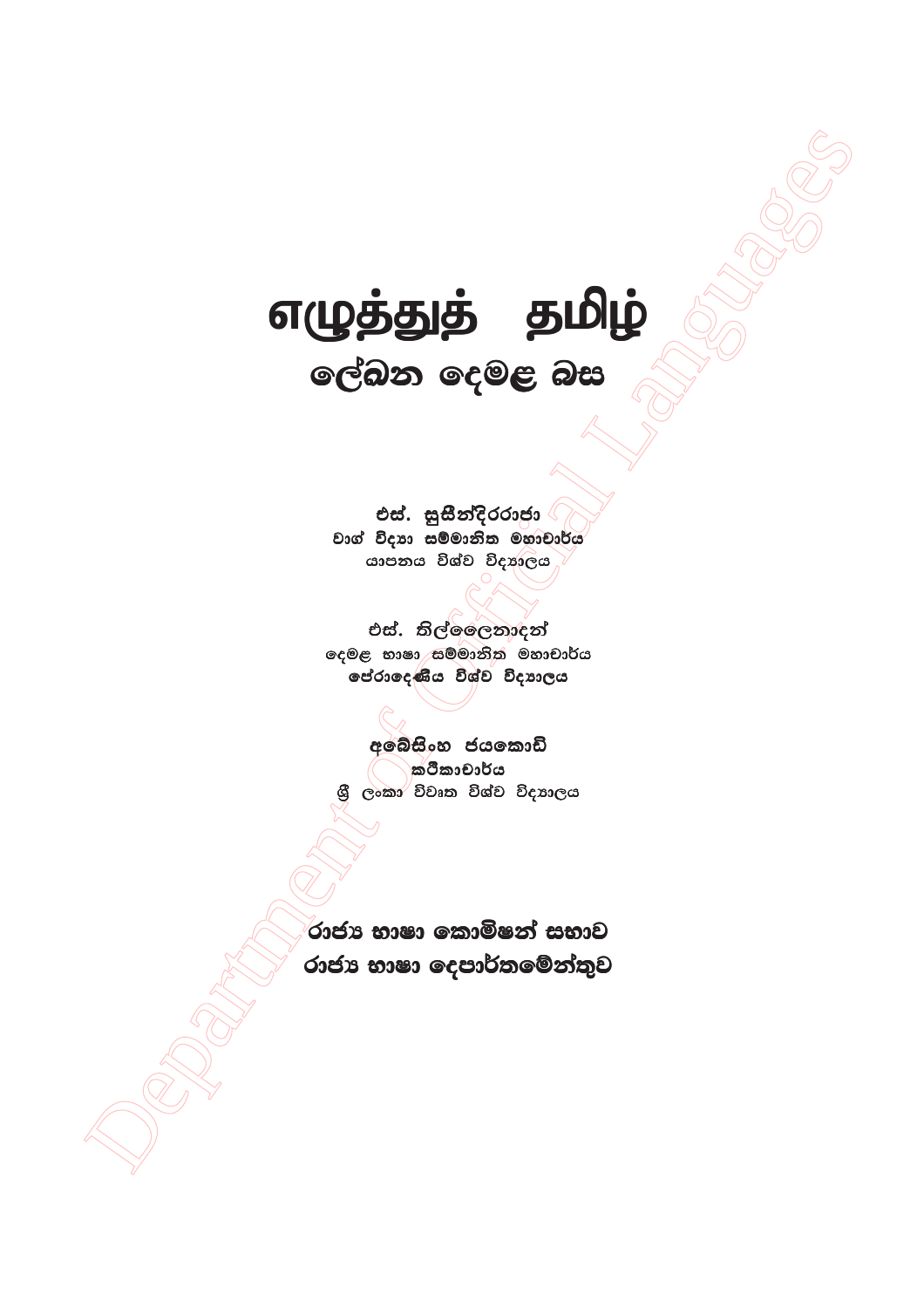#### රාජා භාෂා **දෙපාර්තමේන්තුව**

# **ish,qu ysñlï weúßKs ysñlï weúßKs**

## $\odot$  රාජා භාෂා කොමිෂන් සභාව

## **ISBN 978-955-8190-22-7**

|                 | රාජා භාෂා දෙපාර්තමේන්තුව                          |                    |         |  |  |
|-----------------|---------------------------------------------------|--------------------|---------|--|--|
|                 | அரசகரும மொழிகள் திணைக்களம்                        |                    |         |  |  |
|                 | Department of Official Languages                  |                    |         |  |  |
|                 |                                                   |                    |         |  |  |
|                 | සියලුම හිමිකම් ඇවිරිණි                            |                    |         |  |  |
|                 | அனைத்து உரிமைகளும் ஒதுக்கப்பட்டுள்ளன <sup>்</sup> |                    |         |  |  |
|                 | All Rights Reserved                               |                    |         |  |  |
|                 | © රාජා භාෂා කොමිෂන් සභාව                          |                    |         |  |  |
|                 | அரசகரும மொழிகள் ஆணைக்குழு                         |                    |         |  |  |
|                 | <b>Official Languages Commission</b>              |                    |         |  |  |
|                 |                                                   |                    |         |  |  |
|                 |                                                   |                    |         |  |  |
|                 | ISBN 978-955-8190-22-7                            |                    |         |  |  |
|                 |                                                   |                    |         |  |  |
| පළමු මුදණය      | முதலாம் பதிப்பு                                   | <b>First Print</b> | $-2008$ |  |  |
| දෙවන මුදුණය     | இரண்டாம் பதிப்பு                                  | Second Print       | $-2009$ |  |  |
|                 | <b>கை இதனை</b> மூன்றாம் பதிப்பு                   | <b>Third Print</b> | $-2012$ |  |  |
| සිව්වන මුදණය    | நான்காம் பதிப்பு                                  | Fourth Print       | $-2013$ |  |  |
| පස්වන මුදණය     | ஐந்தாம் பதிப்பு                                   | <b>Fifth Print</b> | $-2014$ |  |  |
| හයවන මුදුණය     | ஆறாம்/ பதிப்பு                                    | <b>Sixth Print</b> | $-2014$ |  |  |
|                 |                                                   |                    |         |  |  |
|                 |                                                   |                    |         |  |  |
|                 |                                                   |                    |         |  |  |
|                 |                                                   |                    |         |  |  |
|                 |                                                   |                    |         |  |  |
|                 |                                                   |                    |         |  |  |
|                 |                                                   |                    |         |  |  |
|                 |                                                   |                    |         |  |  |
| රුපියල්<br>ரூபா | <b>Rupees - 200/-</b>                             |                    |         |  |  |
|                 |                                                   |                    |         |  |  |
|                 |                                                   |                    |         |  |  |
|                 |                                                   |                    |         |  |  |
|                 |                                                   |                    |         |  |  |
|                 |                                                   |                    |         |  |  |
|                 |                                                   |                    |         |  |  |
|                 |                                                   |                    |         |  |  |
|                 |                                                   |                    |         |  |  |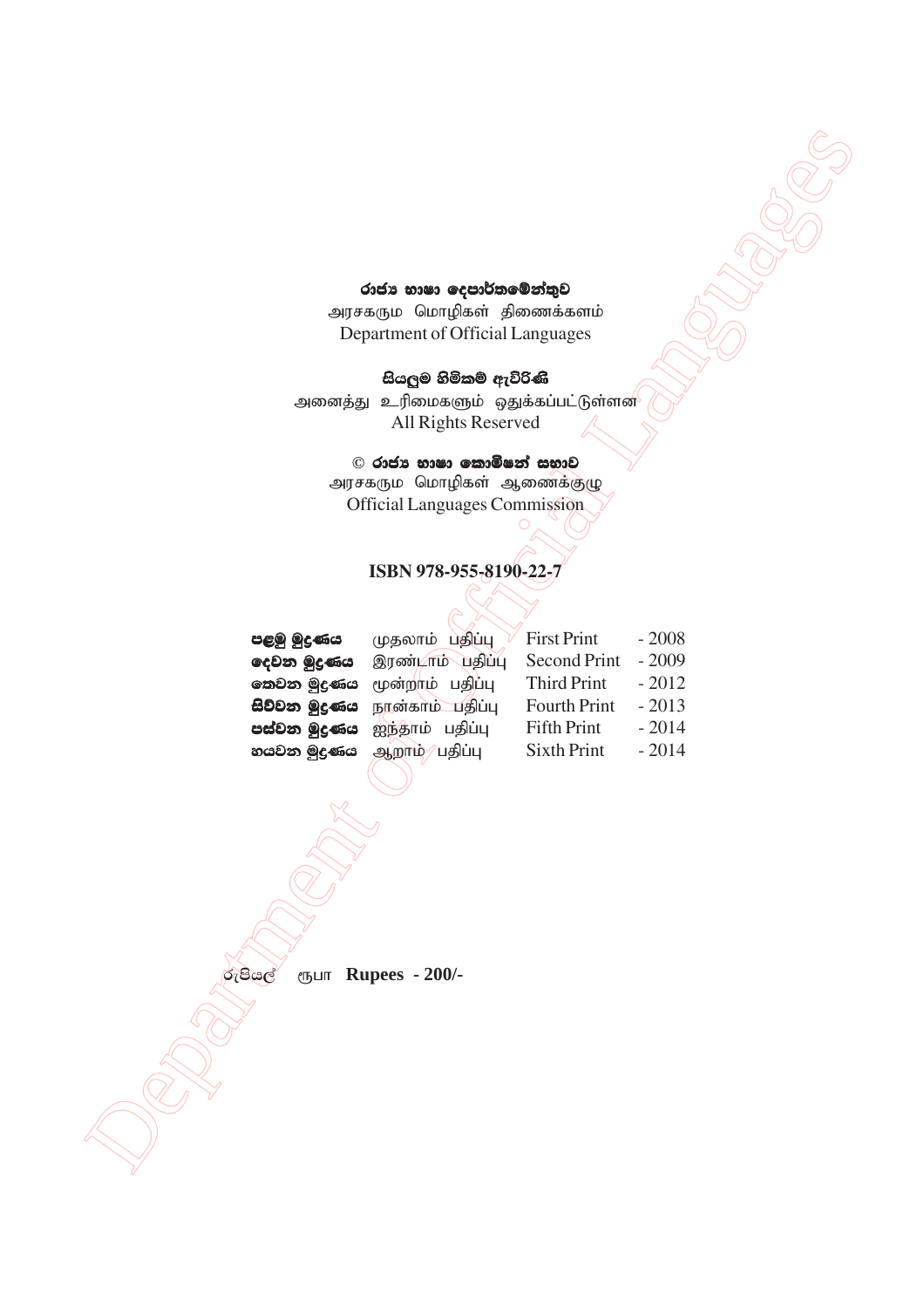# பொருளடக்கம்

xi  $\overrightarrow{xiii}$  $\sum_{i=1}^{n} \int_{0}^{1} (1-x^{i})^{2} dx$ 

xxyi

Article

පෙරවදන පණිවුඩ ලේඛන දෙමළ බස

# பாடம்  $1$

|                          | வாருங்கள், வாருங்கள், தமிழ் கற்க வாருங்கள்<br>$\mathbf{1}$ |
|--------------------------|------------------------------------------------------------|
|                          |                                                            |
| 1.1                      | රූප වශයෙන් වෙනස<br>6                                       |
| 1.2                      | ගෞරවාන්විත ඉල්ලීම්<br>$\tau$                               |
| 1.3                      | පුබල සහ දුබල කියා පුකෘති<br>8                              |
| 1.4                      | පිණිසාර්ථ කෘදන්ත සෑදීම<br>$8\,$                            |
| 1.5                      | කියා පද කාල<br>9                                           |
| உண்டு<br>1.6             | 17                                                         |
| 1.7                      | சொல்ல மாட்டார்கள்<br>18                                    |
| 1.8                      | සර්ව නාම<br>18                                             |
| 1.9                      | නාම පද විභක්ති<br>19                                       |
| $1.10 - 2$ ள்            | 33                                                         |
|                          | $1.11$ இல பெல்களை குறை - ஆக<br>34                          |
|                          | 1.12 -ம் වලින් අවසන් වන නාම පදවල නාම විශේෂණ රූප<br>34      |
| $1.13$ மிகவும்           | 35                                                         |
| 1.14 போன்ற               | 35                                                         |
| 1.15 அதனால்              | 35                                                         |
| $1.16$ <b>2</b> $\sigma$ | 36                                                         |
|                          | 1.17 என், என்று, என்ற, என்பது, என்றால்<br>36               |
|                          | 1.18 බහු වචන පුතාය -கள்<br>37                              |
| 1.19 සංඛ්යා              | 38                                                         |
| අභාගස                    | 40                                                         |
|                          |                                                            |
|                          | $\rm i$                                                    |
|                          |                                                            |
|                          |                                                            |
|                          |                                                            |
|                          |                                                            |
|                          |                                                            |
|                          |                                                            |
|                          |                                                            |
|                          |                                                            |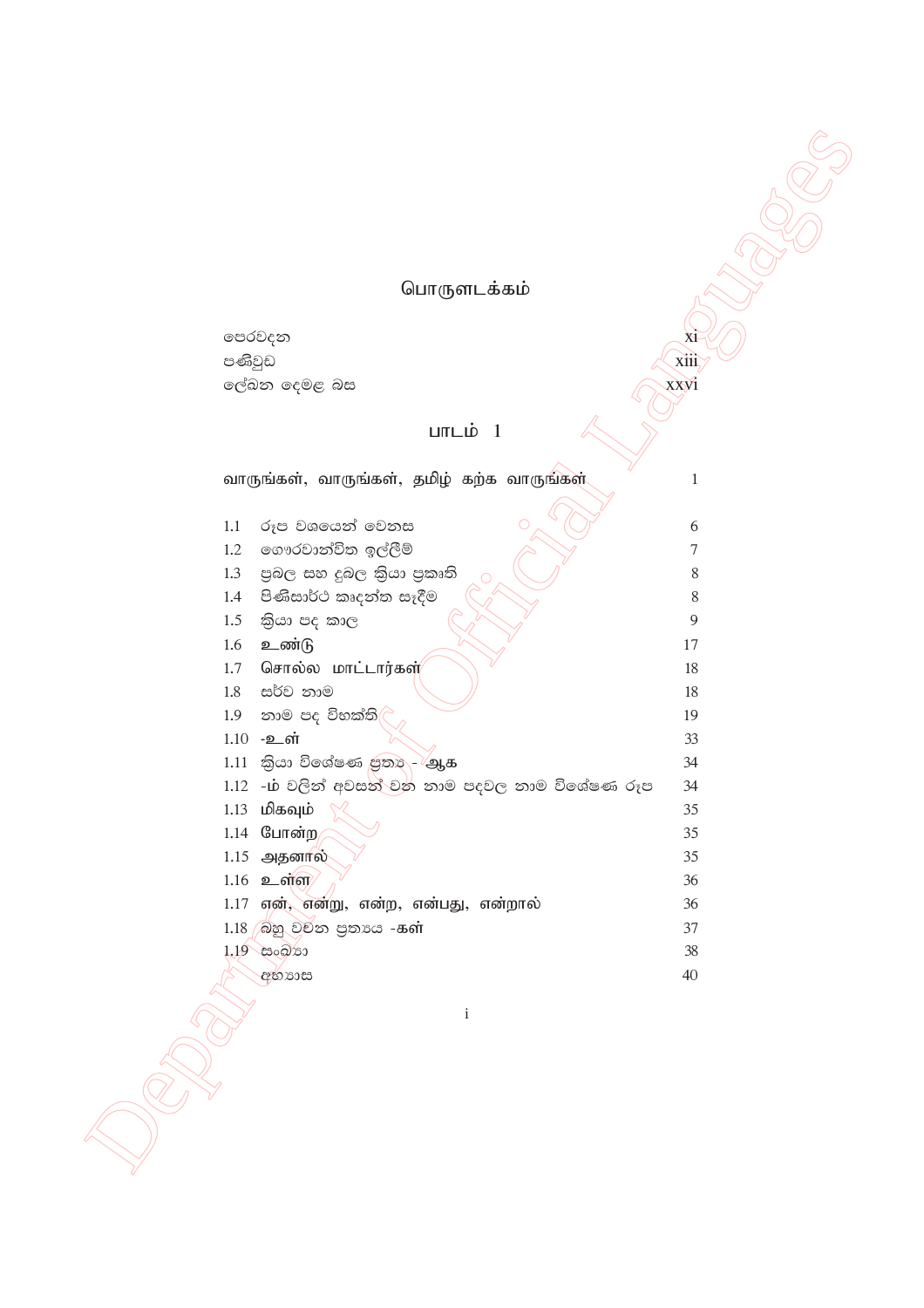#### $LmL$ ம் 2

யாழ்ப்பாணத்தில் மூன்று நாட்கள்

until 2<br>
uniform weight of order and the state of the state of the state of the state of the state of the state of the<br>
2.1 cities and Sen Let  $\alpha$ , and the state of Official Languages and the state of the state of the st  $2.1$  අතීත කාල කියා පද $\begin{pmatrix} \&3\end{pmatrix}$  $2.2$  කියා මූල නාම විශේෂණ - වර්තමාන, අතීත සහ $\langle$ අනාගත $\rangle$  56  $2.3$  உள்ளது, உள்ளன, உள்ளனர்  $\sim$  57  $2.4$  கிடைக்கா  $58$  $2.5$  - ஆக සහිත කියා මූල නාම පද $\sim$  2.5 - නාම පද  $2.6$  කියා මූල නාම විශේෂණ සහිත பொழுது සහ Currது 60  $2.7$  කියා මූල නාම විශේෂණ සමග - படியால்  $\sim$  61  $2.8 - 2.8 - 61$  $2.9$  - ஆனதும் 62  $2.10$  ஆதலால், என்றாலும், ஆயினும் $\sqrt{}$  62  $2.11$  முதலில், அளவில்  $\sim$   $\sim$   $\sim$   $\sim$  64  $2.12 \text{ (pow1)}$   $($   $)$   $)$  64  $2.13$   $\Omega$  $\Box$ IT(Ib)  $\angle$  65 2.14  $\overline{b}$ пம், தாம்  $\overline{\phantom{a}}$  65  $2.15$  எல்லோரும், எல்லாம், சில, பல  $67$  $2.16$  ஆகிய  $68$  $2.17$  නාම විශේෂණ වශයෙන් යෙදෙන සර්ව නාමවල කෙටි රූප  $68$ 2.18 බහු වචන පුතායෙ -ij 69  $2.19$  - இல் (අතුරින්)  $70$  $2.20$  සංඛානවලින් නාම පද සෑදීම ඉருவர், இருவர் යනාදිය 70 2'21 ixLHd 71  $2.22$ ්සන්ධි $\sqrt{2}$  $\alpha$ හි නායක 15 කරන ගැනීම නායකයක 15 කරන ගැනීම නායකයක 15 කරන ගැනීම නායකයක 15 කරන ගැනීම නායකයක 15 කරන ගැනීම නායකය

ii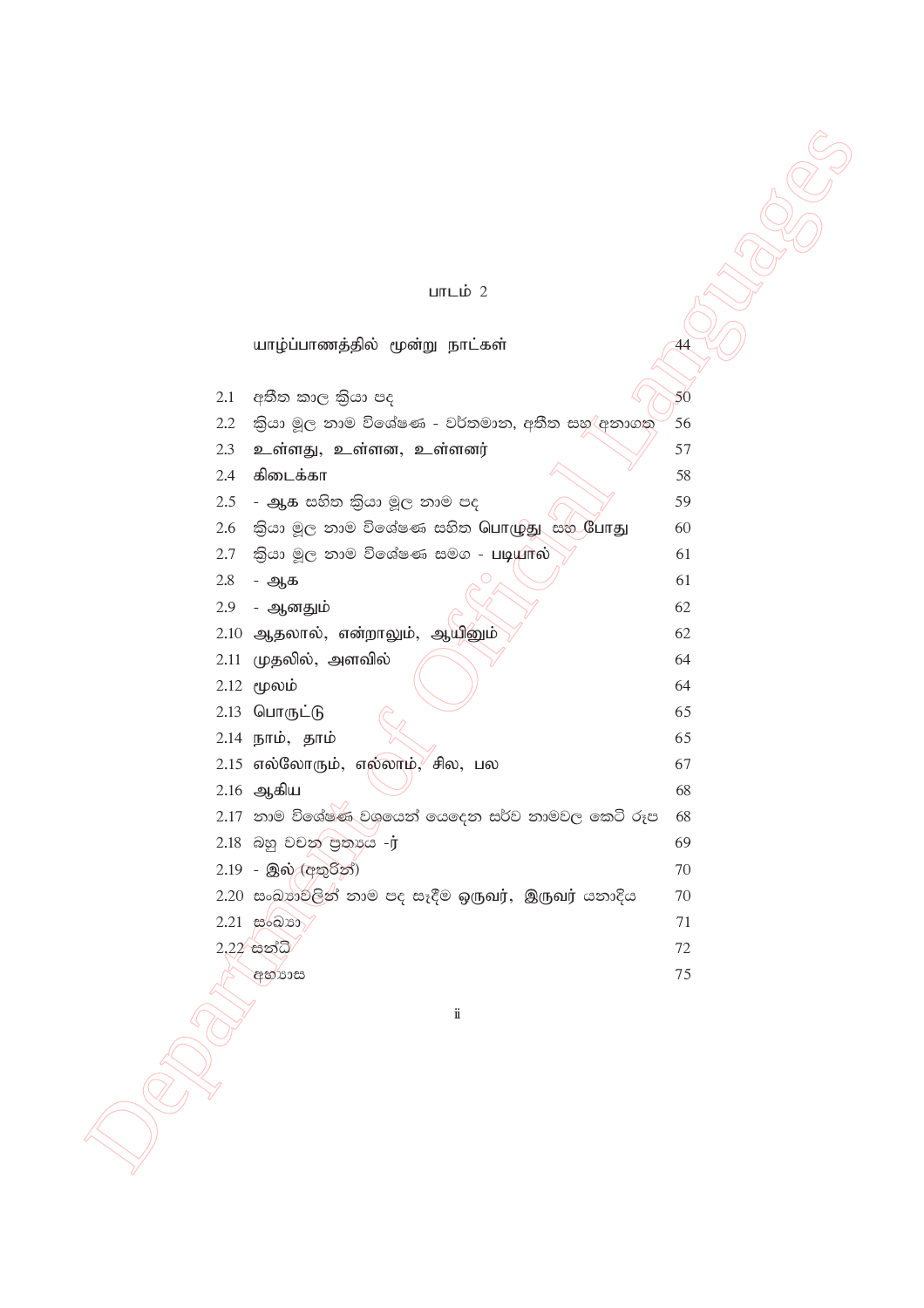### பாடம்  $3$

|                                      | $LITL\_D$ 3        |
|--------------------------------------|--------------------|
|                                      |                    |
| யாழ்ப்பாணத்தில் மூன்று நாட்கள்       | 80                 |
|                                      |                    |
| කර්ම කාරක කිුයා පද<br>3.1            | 87                 |
| ආශිර්වාද කියා<br>3.2                 | 88                 |
| අතීත කාල කිුයා මූල තාම විශේෂණ<br>3.3 | 89                 |
| අතීත කාල කියා මූල තාම පද<br>3.4      | 90                 |
| 3.5<br>කියා නාම                      | 90                 |
| $3.6\,$<br>ஆது                       | 91<br>O            |
| -வேண்டியது<br>3.7                    | 91                 |
| $3.8\,$<br>அன்றி                     | 92                 |
| வாறு, வண்ணம் සහ படி<br>3.9           | 92                 |
| முதன் முதலாக<br>3.10                 | 93                 |
| காட்டிலும்<br>3.11                   | 93                 |
| 3.12 නැත යන අර්ථ දෙන මානව නාම් පද    | 94                 |
| 3.13<br>அழகானது                      | 95                 |
| 3.14 குறித்து                        | 95                 |
| $3.15$ மீது                          | 96                 |
| 3.16 முன்னர் සහ பின்னர்              | 96                 |
| 3.17 யாரும்                          | 97                 |
| 3.18<br>ஏதும்                        | 97                 |
| 3.19 என்னுழ்                         | 97                 |
| 3.20 தோறும்                          | 98                 |
| 3.21 අවධාරණ අර්ථ දෙන -ஏ              | 98                 |
| $3.22 \div 2 \cdot 10$               | 98<br>99           |
| 3.23 සංඛ්රා                          | 100                |
| අභාගස                                |                    |
|                                      | $\dddot{\text{m}}$ |
|                                      |                    |
|                                      |                    |
|                                      |                    |
|                                      |                    |
|                                      |                    |
|                                      |                    |
|                                      |                    |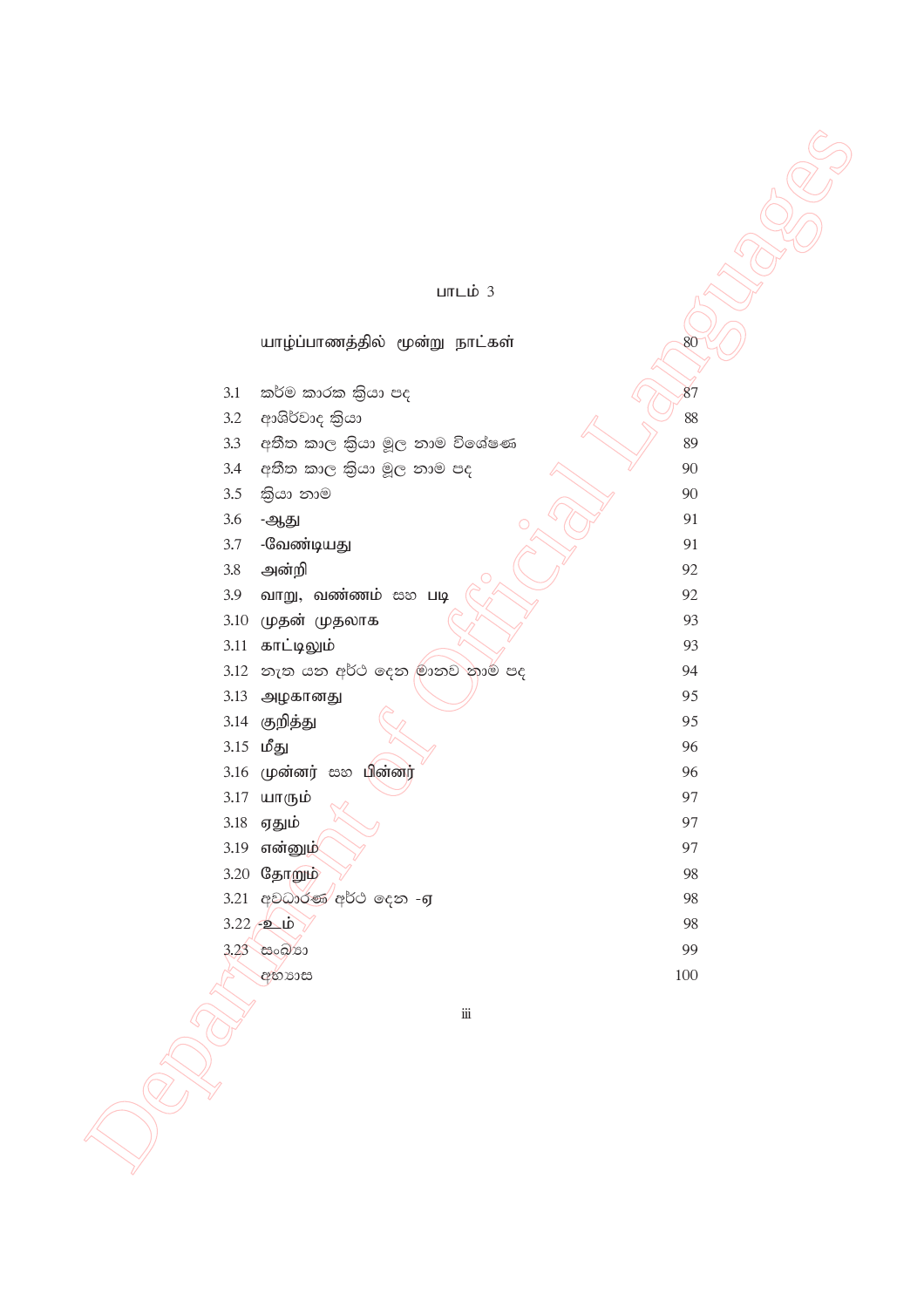#### $LITLID$  4

|         | பாடம் $4$                                       |                 |
|---------|-------------------------------------------------|-----------------|
|         |                                                 |                 |
|         | தமிழர்களின் திருமணம்                            | 106             |
|         |                                                 |                 |
| 4.1     | පුයෝජා කියා                                     | $\overline{H}6$ |
| 4.2     | போயிற்று                                        | 116             |
| 4.3     | පිණිසාර්ථ කෘදන්ත සහිත Guறு-                     | 117             |
| 4.4     | අතීත කාල නැත යන අර්ථ දෙන කියා පද                | 117             |
| 4.5     | නැත යන අර්ථ දෙන කාර්ය වාකා කොටස්                | 118             |
| 4.6     | இன்றி                                           | 119             |
| 4.7     | வந்ததும்                                        | 119             |
| $4.8\,$ | எனினும்                                         | 119             |
| 4.9     | ஆயின்                                           | 120             |
|         | $4.10$ என்பது                                   | 120             |
|         | 4.11 அதாவது                                     | 121             |
|         | 4.12 அதுவும்                                    | 121             |
|         | 4.13 ஆகிய, ஆகியவை                               | 122             |
|         | 4.14 முதலிய                                     | 122             |
|         | 4.15 කියා මූල නාම පදවල <sup>)</sup> බහු වචන රූප | 123             |
|         | 4.16 என்றாலும் சரி  என்றாலும் சரி               | 124             |
|         | $4.17$ ஏன் எனில் குன்றால்                       | 124             |
|         | 4.18 කියා මූල තාම පද (භාව වාචක කියා)            | 125             |
|         | 4.19 யான்                                       | 125             |
|         | $4.20$ $\mu$ mp                                 | 126             |
|         | 4,21 இன்றைய                                     | 126             |
|         | අභ්යාස                                          | 127             |
|         |                                                 |                 |
|         | iv                                              |                 |
|         |                                                 |                 |
|         |                                                 |                 |
|         |                                                 |                 |
|         |                                                 |                 |
|         |                                                 |                 |
|         |                                                 |                 |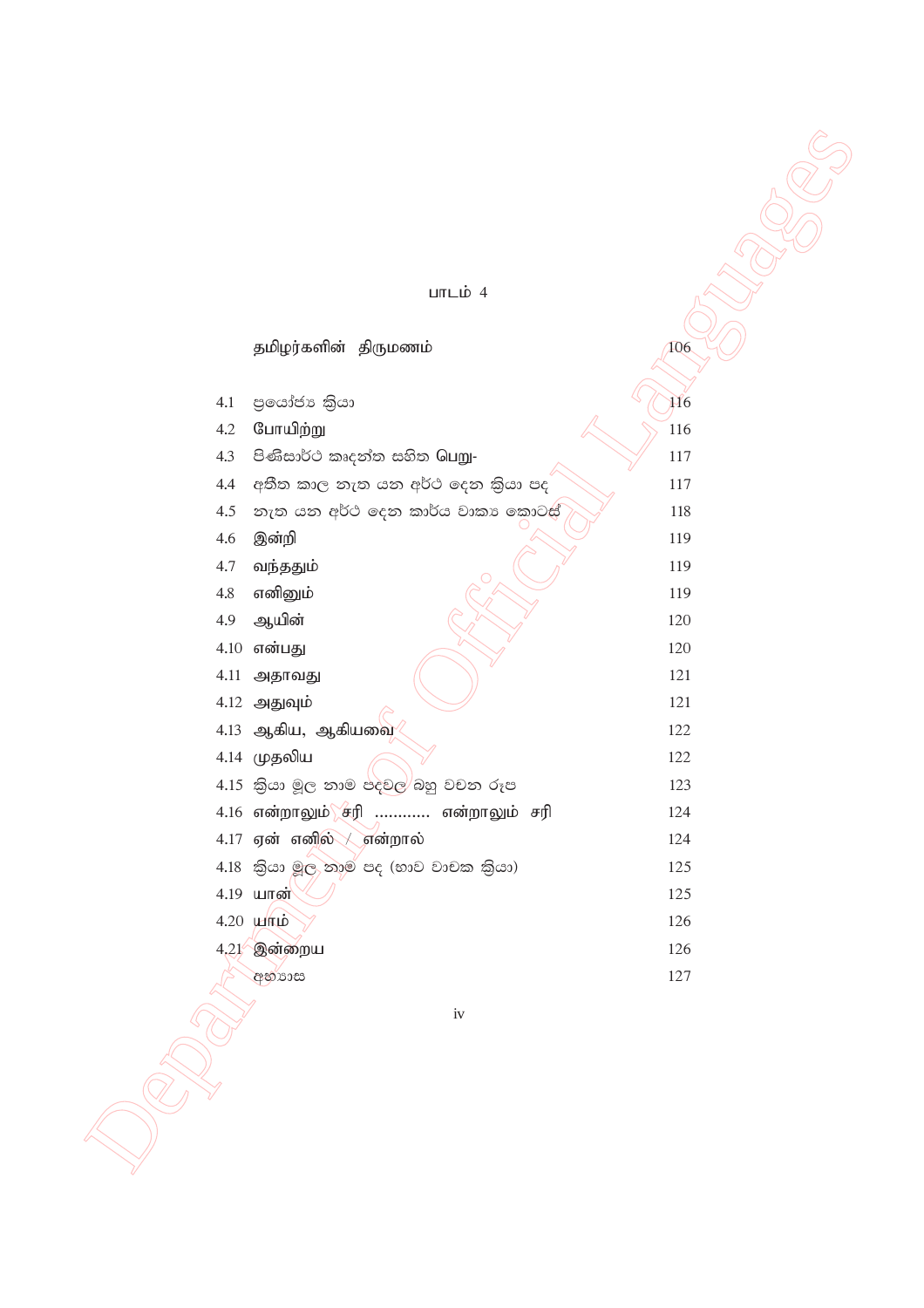#### $LITL\dot{\mathbf{D}}$  5

ஒரு கடிதம் 134 වළක්වා ලීම් (පුතිෂේධාත්මක) කියා පද  $5.1$ 138 வண்ணம் සහිත අනාගත කාල මානව නොවන ඒක වචන 5.2 රූප 138 5.3 முடியவில்லை 139 5.4 අතීත කාල තහාසාර්ථ කියා පද සහිත உழ் சரி .......... අතීත කාල නාහසාර්ථ කියා පද සහිත உம் சரி 140 5.5 නාම පද සමග வேண்டி இரு-141 5.6 வேண்டியது இல்லை 141 வேண்டும் போது 5.7 142 කාලය හඟවන කියා පද (කාලාර්ථයේ අසම්භාවා කියා) 5.8 143 5.9 திருமணம் செய்வதாக இருந்தால் 143 144 5.11 என்றோ (அல்லது) ...................... என்றோ 144  $5.12$  என்றால் என்ன $\epsilon$ 145 5.13 එකිනෙක සම්බන්ධ කෙරෙන යෙදුම් 145 5.14 අනාගත කාල කියා මූල නාම විශේෂණ සමග (ழன் හෝ (முன்னர் 146 5.15 அது என்ன என்றால் 147 5.16 ஏன் என்றால் 147 5.17 எதற்கும் 148 5.18 නාම විශේෂණ බා, ஈர் 148 අභාගස 149

 $\overline{\mathbf{v}}$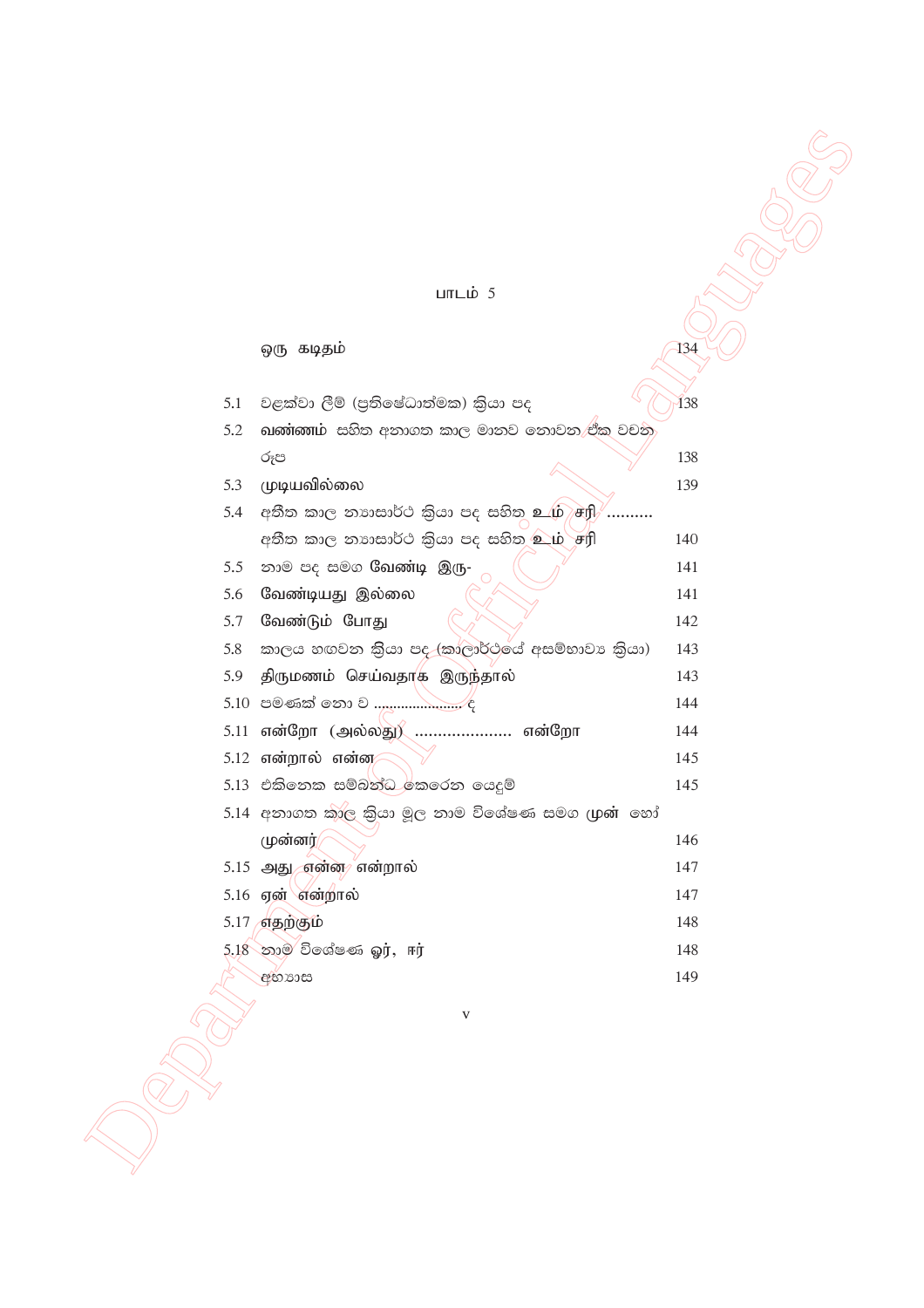|         | பாடம் $6$                               |         |
|---------|-----------------------------------------|---------|
|         |                                         |         |
|         | தமிழ் மொழி                              | 155     |
|         |                                         |         |
| 6.1     | உள் -                                   | 160     |
| $6.2\,$ | ஆகு -                                   | 161     |
| 6.3     | உடை -                                   | 162     |
| 6.4     | இல்லாதன<br>$\circ$                      | 163     |
| $6.5\,$ | உரியது                                  | 163     |
| 6.6     | අනාගත කාල නාාසාර්ථ කියා පිදි            | 164     |
| 6.7     | කියා මූල තාම විශේෂණ සමග <b>யோதிலும்</b> | 165     |
| 6.8     | என்று සහිත කාර්ය වාකාගංශ                | 166     |
| 6.9     | தக்க                                    | 166     |
|         | $6.10$ இல்லை என்றால்                    | $167\,$ |
|         | $6.11$ அன்று                            | $167\,$ |
|         | $6.12$ என்பன                            | 167     |
|         | 6.13 போலும்                             | 168     |
|         | $6.14$ முதல் கொண்டு                     | 169     |
|         | 6.15 ආධාර විභක්තිය සමග ஆயினும்          | 169     |
|         | $6.16$ திரு, திருமதி, செல்வி            | 169     |
|         | අභූගාස                                  | 170     |
|         | $\rm{vi}$                               |         |
|         |                                         |         |
|         |                                         |         |
|         |                                         |         |
|         |                                         |         |
|         |                                         |         |
|         |                                         |         |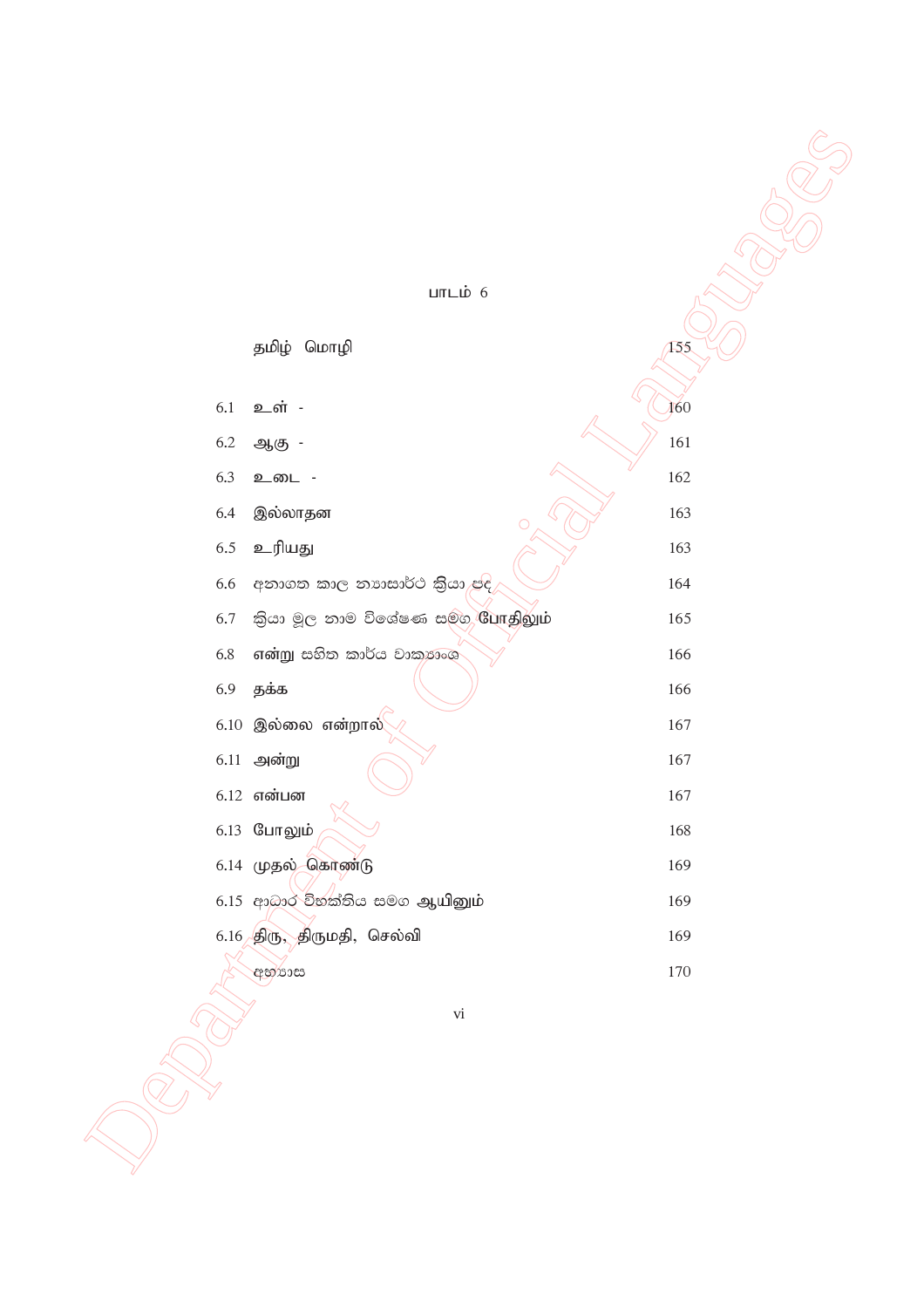$LmL$ ம் 7

 $21.14$  and  $24.16$  and  $24.16$  and  $24.16$  and  $24.16$  and  $24.16$  and  $24.16$  and  $24.16$  and  $24.16$  and  $24.16$  and  $24.16$  and  $24.16$  and  $24.16$  and  $24.16$  and  $24.16$  and  $24.16$  and  $24.16$  and  $24.16$  and  $24.1$ உடல் நலம் $\sqrt{177}$ 7.1 Lilig -  $\sqrt{181}$  $7.2$  සෘජූව (වරනැගෙන) නැත යන අර්ථ දෙන කියා පද $\sqrt{ \quad}$  181 7.3 ஆகாது 182 7.4 ци $\omega$ тв  $\omega$   $\omega$   $\omega$   $\omega$   $\omega$   $\omega$  183 7'5 md;wpAk; 183 7.6 எனப்படும் සහ என்பவர்  $\beta \sim$  383 7.7 என்றால்  $\bigcap_{n=1}^{\infty}$  184 7'8 Mfpad 185 7.9 எனில்  $(\hspace{0.8cm} \setminus \hspace{0.1cm})$  185  $7.10 \;$  ஒருவர்  $\qquad \qquad \qquad$  185  $7.11$   $\omega$   $\sigma$   $\sim$   $\sim$   $\sim$   $\sim$  186  $7.12$  шп $\mathbb{G}$ தனும்  $\qquad \qquad$  )  $\qquad \qquad$  186  $7.13$  தத்தம்  $\aleph$  187 7.14 අනාගත කාල කියා මූල නාම පදවල බහු වචන රූප 187 7.15 அதே வேளை 188 <u>7.16 எனவே</u> 189  $7.17$  Cuoglio  $189$ අභ්යාපය (190 $\,$ 

vii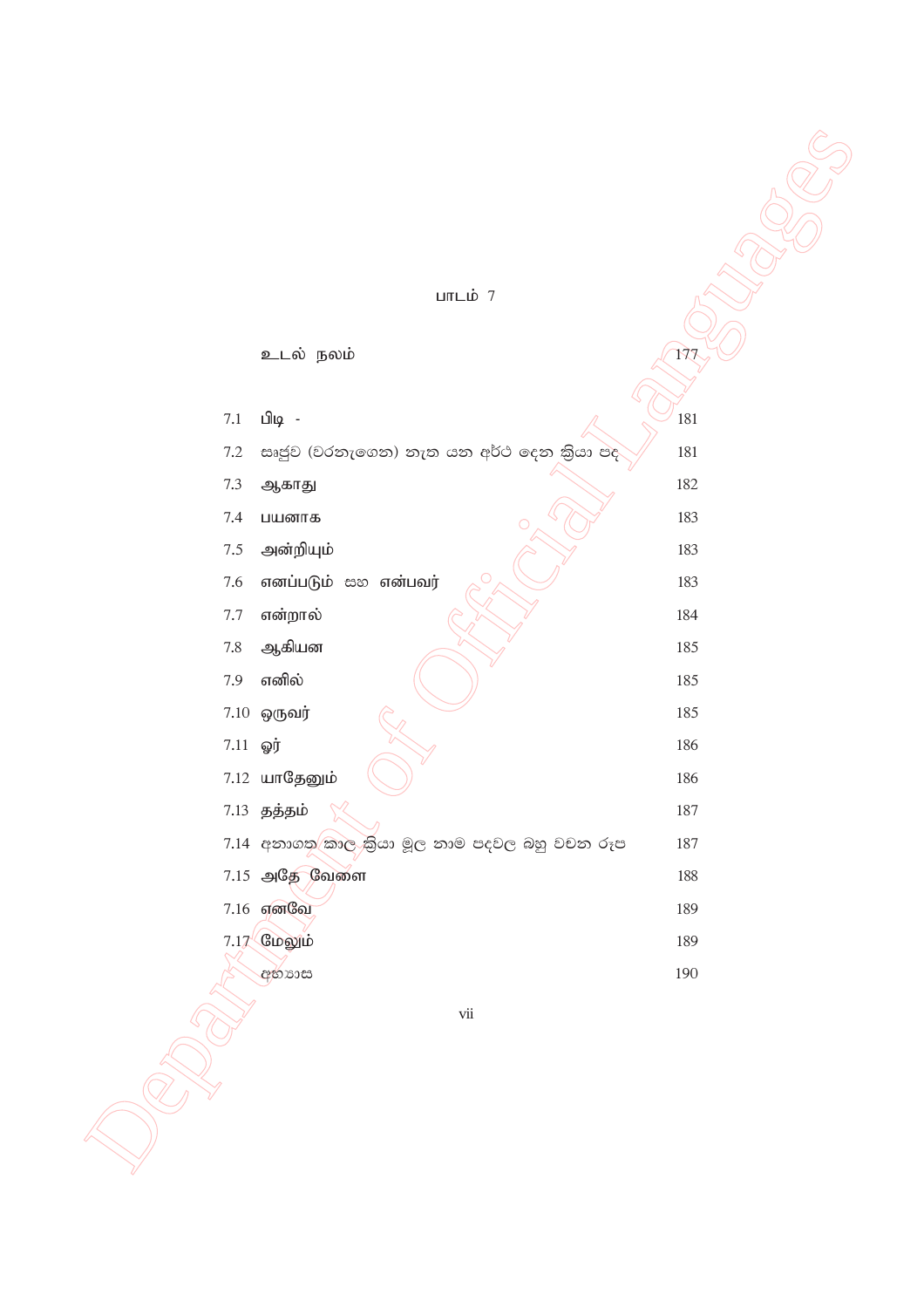#### $LITL\_$ ம் 8 திருவாசகம்  $(197$ ආශිර්වාද කියා 8.1  $202$ 8.2 இல் 203 අනාගත කාල කියා මූල නාම පද සමග உண்டு 8.3 203 කියා මූල නාම පද - கூறல் 8.4 204 සෘජුව (වරතැගෙන) නැත යන අර්ථ ඉදින කියා පද 8.5 204 மாத்திரமன்று ............. உம் 8.6 205 8.7 என்றால் 206 8.8 என்பவர் 206 8.9 அல்லாதவர்கள்  $207\,$ 8.10 ஒன்றோடு ஒன்று 207 8.11 ஆர் 208 8.12 යමකින් ආරම්භය 208 8.13 அ∴்து 209 8.14 සංඛාන (1000) 209 8.15 திருவெம்பாவை 209 8.16 திருப்பொற்சுண்ணம் 209 210 අභයාස

viii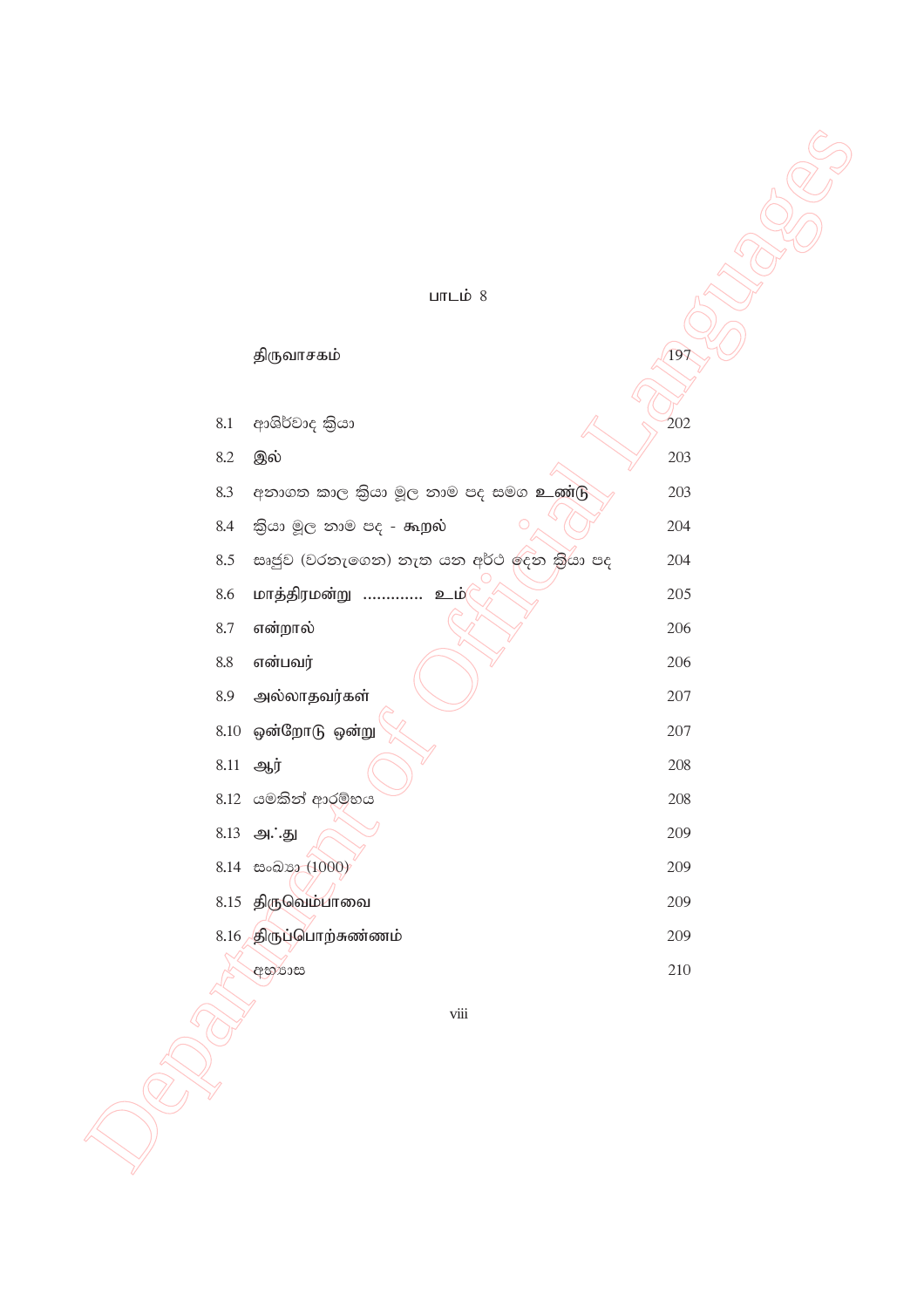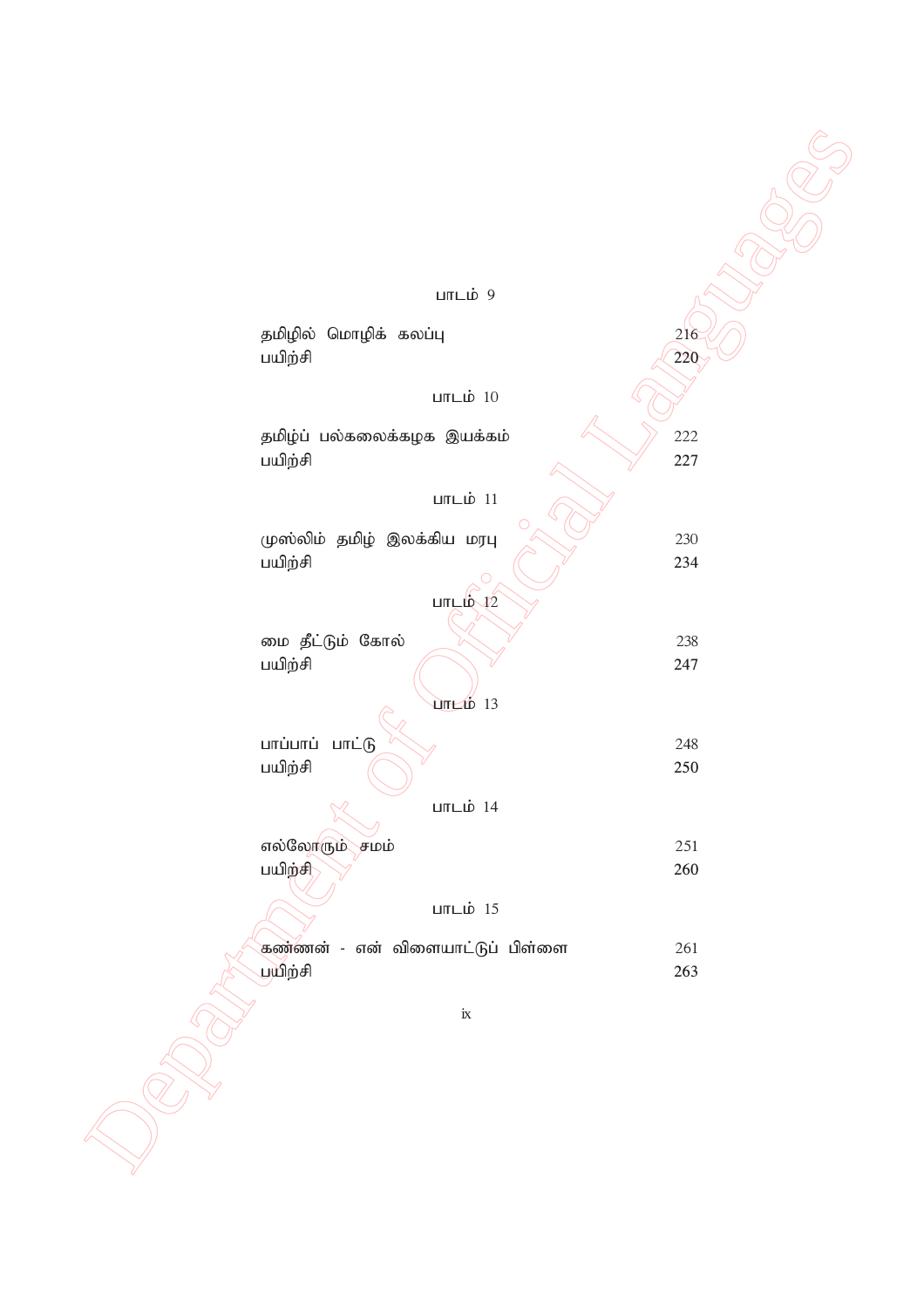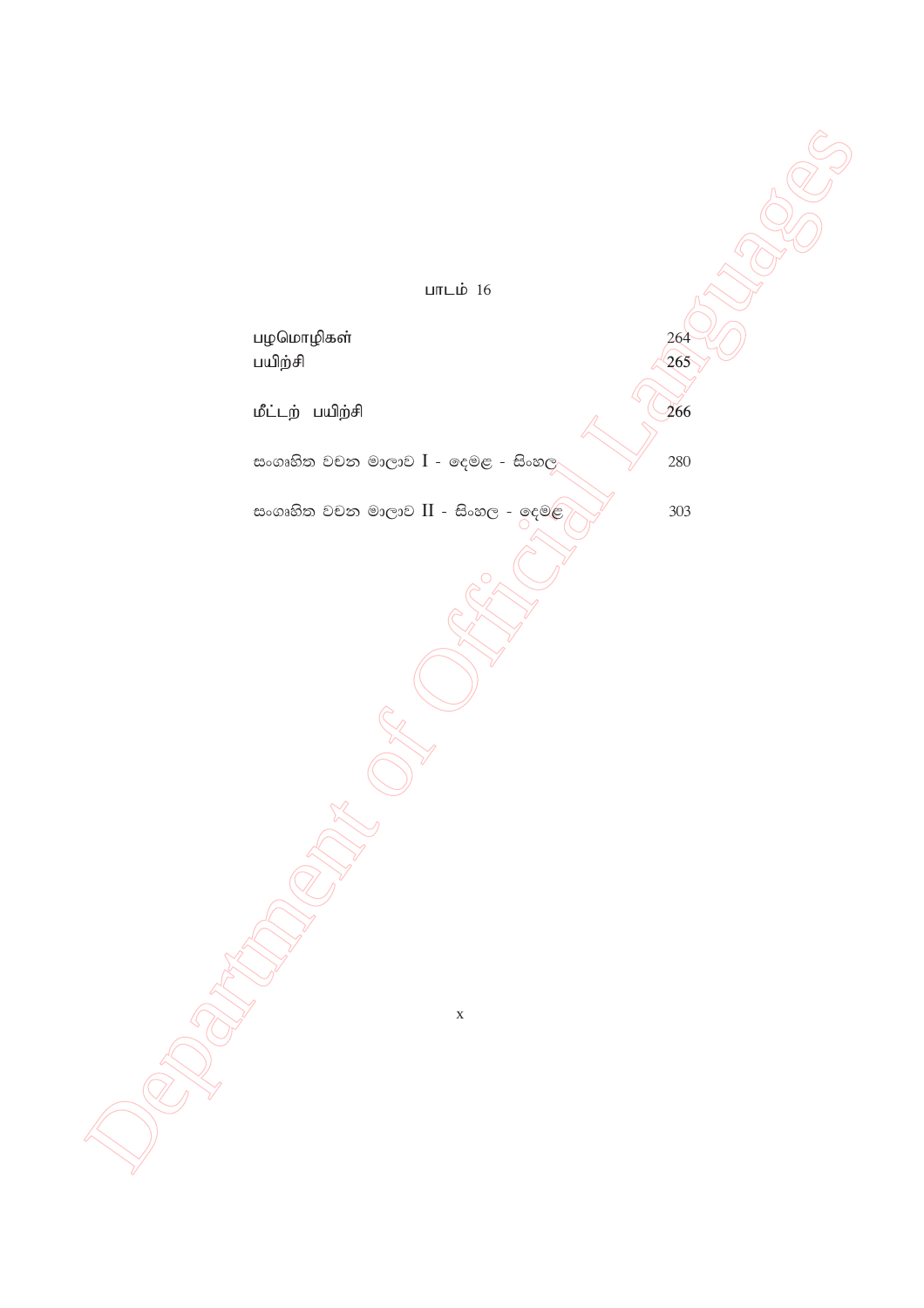#### පෙරවදන

දැනට රාජා සේවකයන්ට පවත්වා ගෙන යනු ලබන පාඨමාලාවෙහි දී දෙමළ භාෂා කථන වාවහාරය ඉගැන්වීම සඳහා ලියැවුණු නිර්දිෂ්ඨ ගුන්ථය භාවිත කිරීමෙන් ලද සාර්ථකත්වයේ පුමෝදයට පත් රාජා භාෂා කොමිෂන් සභාවේ සභාපති රාජා කොල්ලුරේ මහතා සහ එහි කොමසාරිස් සෙනරත් ගුණසේන මහතා ඕනෑම විද්වතුන් ලෙලෙනකුගේ සහාය ලබාගෙන ලේඛන වාවහාරය පිළිබඳ ගුන්ථයක් සම්පාදනය කරන ලෙස නැවත මට ආරාධනා කලේයි. මෙම ගුන්ථය සැකසීමේ දී ද කථන දෙමළ බස නමැති ගුන්ථය සම්පාදනය කිරීමේ දී මා සමග එක් ව වැඩ කළ මහාචාර්යු තිල්ලෛතාදන් සහ අබේසිංහ ජයකොඩි මහත්වරු මට සහාය වූහ. ඔවුන් සමග වැඩ කිරීම මහත් සතුටක් ගෙන දුන්නේය.

බොහෝ සිංහල රාජා සේව්කයන් අතර දෙවැනි බසක් ලෙස දෙමළ බස ඉගෙනීමේ රුචිකුත්වය වර්ධනය වෙමින් තිබෙන බව අද දින විදාමාන වේ. සැබැවින් ම, දෙවැනි බසක් ලෙස දෙමළ ඉගෙනීම සඳහා පහසුකම් සැපයීම ජාතික අවශාතාවයක් වේ. ඕනෑම පුයත්තයක් පරිදිම මෙය ද සුහද අවබෝධය සහ ජාතික සමගිය පෝෂා කරයි. මෙම සාම කාර්යය ද (මෙම ගුන්ථය) එම ඉලක්කය සපුරා ගැනීමේ දිශාවට යොමු වූ දායකත්වයක් ලෙස සලකනු ලැබිය හැකි ය.

මෙම ගුන්ථය අපගේ කථන වාවහාරය අළලා ලියැවුණු ගුන්ථයේ ම අබණ්ඩ පුවාහයක් වන හෙයින් මෙය පරිහරණය කිරීමේ දී එය ද පරිහරණය කරන ලෙස විදාාර්ථීන්ට උපදෙස් දෙනු ලැබේ. මෙම

 $\overline{x}$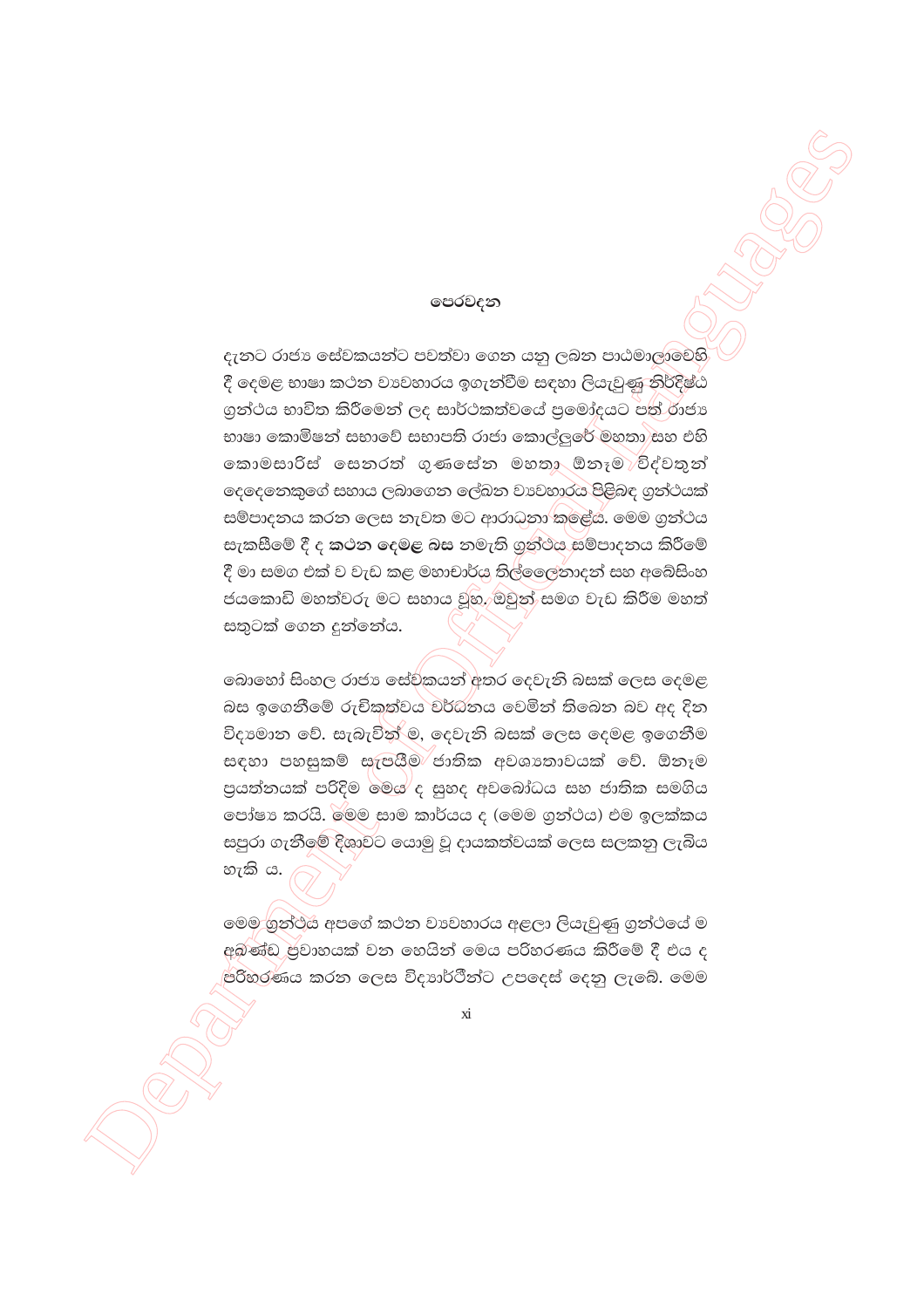ගුන්ථයේ දී ලේඛන වාවහාරයේ වාකා රටා කථන වාවහාරයේ වාකා රටා සමග සසඳනු ලැබේ. මෙහි විගුහයන් ද එස්. සුසීන්දිරරාජා සහ ඩබ්ලිව්. එස්. කරුණාතිලක විසින් සම්පාදිත, 1998 වර්ෂයේ දී එම්. ඩී. ගුණසේන සමාගම විසින් පුකාශිත Introduction to Literary Tamil නැමැති ගුන්ථයෙහි ඉදිරිපත් කරන ලද විගුහයන් මත පදනම් විය. පාඩම්, ඉගැන්වීම් සහ ඉගෙනීම් විධිකුම සැකසීමේ දී අප භාවිත කළ අපගේ නව පුවේශය ගුරුවරයාගේ කාර්ය භාරය අතිමහත් ලෙසින් පහසු කරන බව අපි සිතමු.

අවසන් වශයෙන්, මෙම ගුන්ථය සම්පාදනය කිරීම සඳහා අපට අවස්ථාව උදාකර දීම වෙනුවෙන් රාජා කොල්ලුරේ මහතාට සහ එස්. ගුණසේන මහතාට අපි ස්තුතිවන්ත වෙමු. ශී ලංකාවෙහි දෙවැනි භාෂා ලෙස සිංහල සහ දෙමළ ඉගැන්වීම වර්ධනය කිරීම සඳහා ඔවුන් තුළ පවත්නා පුබෝධය අපි අගය කරමු.

එමෙන් ම, මෙම ගුන්රිය අපුමාදව පුකාශයට පත් කිරීමට අදාළ පරිපාලන කාර්යයන්හි නියුක්ත වීම වෙනුවෙන් රාජා භාෂා කොමිෂන් සභාවේ පරිපාලන නිලධාරී නෙල්සන් අලුත්තුවර මහතාට සහ රාජා භාෂා දෙපාර්තමේන්තුවේ අධාහපනඥ ඩබ්. විකුමාරච්චි මහතාට මගේ ස්තුතිය පුද කරමි.

එස්. සුසීන්දිරරාජා, වාග් විදහා සම්මානිත මහාචාර්ය, යාපනය විශ්ව විදාහලය, ගි ලංකාව.

 $xii$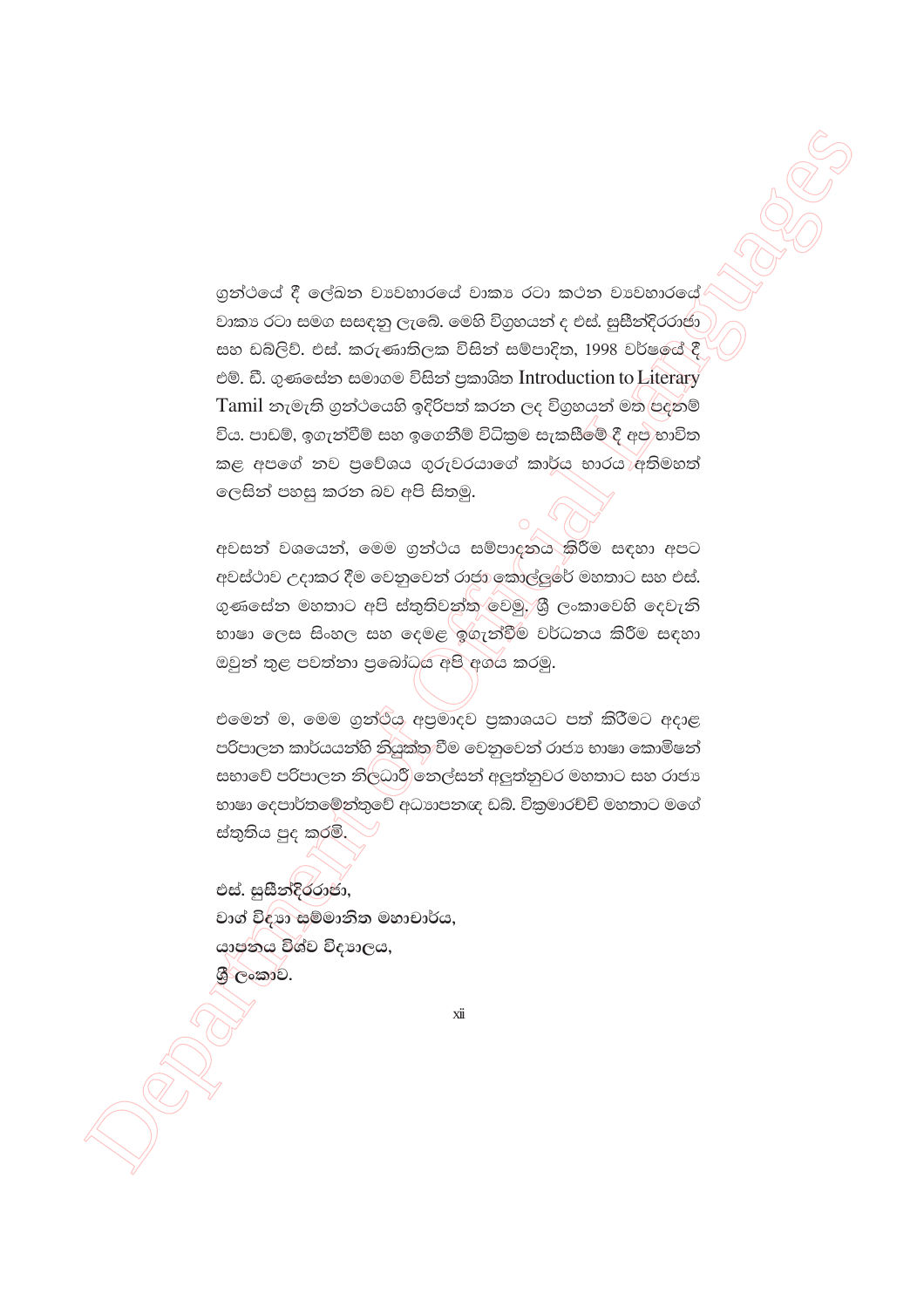#### සභාපතිතුමන්ගේ පණිවුඩය

රාජා සේවකයන්ගේ දෙවන රාජා භාෂා පුවීණත්වය ඔවුන්ගේ රාජකාරි කටයුතුවල අවශාතාවන්ට අදාළ විය යුතු ය යන්න රාජා භාෂා කොමිෂන් සභාව සිය 2005 නිර්දේශාවලියෙන් ඉදිරිපත් කළ අදහසකි. මීට පාදක වුයේ මගේ පුධානත්වයෙන් 2004 සැප්තැම්බර් මස පැවති රාජා සේවකයන්ට භාෂා පුහුණුව ලබාදීමේ නිරත ආයතනවල පුධානීන්ගේ සහ සිංහල, ඉදමළ සහ ඉංගීසි භාෂා ඉගැන්වීම පිළිබඳ (මහාචාර්යවරුන් ඇතුළු) පුවීණයන්ගේ සහභාගිත්වයෙන් පැවති සාකච්ඡාවක දී එළැඹි පොදු නිගමනයකි.

2005 රාජා භාෂා කොමිෂන් සභාවේ නිර්දේශ තුළින් එකී සංකල්පය වඩාත් දියුණුකොට නිශ්චය කෙරිණ. අපේක්ෂිත දෙවන රාජා භාෂා අවශාතා අනුව රාජා ලස්වකයන් පුහුණු කිරීම ගණ තුනක් යටතේ විය යුතු යැයි එහි නිර්දේශ කර තිබේ.

පළමුවැනි ගණය

කතාබස් කිරීමේ මූලික හැකියාවක් සහ කියවීමේ හා ලිවීමේ සීමිත දැනුමක් තිබිය යුතු රාජා සේවකයන් සඳහා

xiii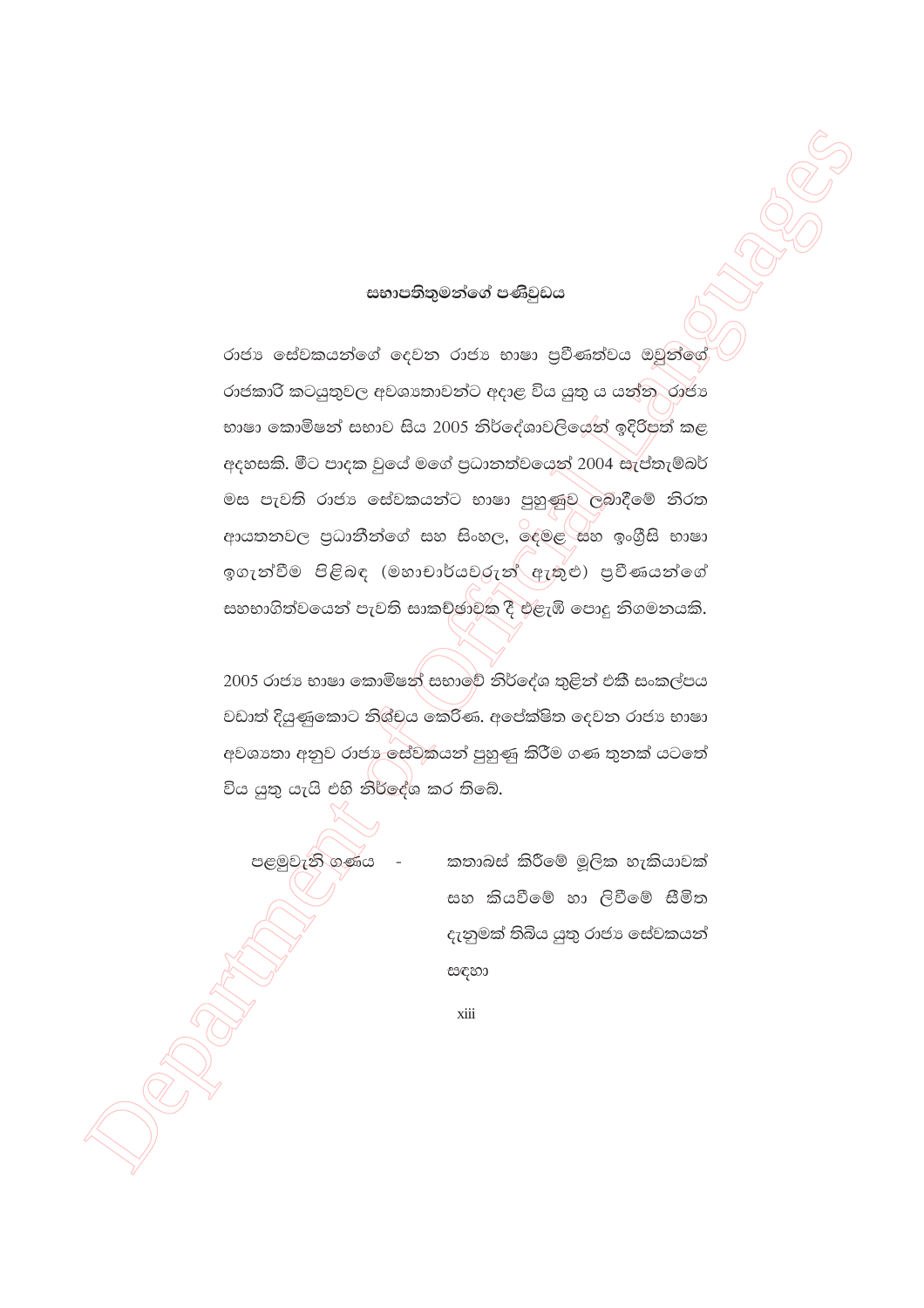කතාබස් කිරීමේ හැකියාවත් ලිපි දෙවැනි ගණය කටයුතුවල යෙදිය හැකි පරිදි කියවීමේ හා ලිවීමේ පුහුණුවක් අවශා රාජා සේවකයන් සඳහා

වාර්තා ආදිය කියවා විශ්ලේෂණය තෙවැනි ගණය කිරීමට මෙන් ම කෙටුම්පත් වාර්තාදිය සම්පාදනය කිරීමට අවශා ඉහළ මට්ටමක පුහුණුවක් ලැබිය යුතු රාජා සේවකයන් සඳහා

දැනට සේවයේ නියුතු රාජා සේවකයන්ට සැලකිය යුතු දිරි දීමනා ලබා දීමට අදාළ 2007 අංක 03 දරන රාජා පරිපාලන චකුලේඛයෙහිත් රාජා සේවයට 2007.07.01 දිනට පසු බැඳෙන රාජා සේවකයන් රාජා සේවයට ඇතුළු වී වසර පහක් තුළ දෙවන රාජා භාෂා පුවීණත්වයක් ලබා ගැනීම අනිවාර්ය කෙරෙන 2007 අංක 07 දරන චකුලේඛයෙහිත් රාජා සේවකයන් ලබා ගත යුතු භාෂා පුවීණතාව කාණ්ඩ තුනක් ය්ටතේ වර්ගීකරණය කර ඇත. මෙම චකුලේඛ රාජා භාෂා කොමිෂන් සභාවේ 2005 නිර්දේශ පුකාර ව අමාතා මණ්ඩලය විසින් ගත් තීරණ මත සකස් වී තිබීම අප පුසාදයට හේතු වේ.

ඉහත සඳහන් පළමු සහ දෙවන ගණ (උක්ත චකුලේඛයන්හි සඳහන් ලදවන සහ තුන්වන කාණ්ඩ) සඳහා වූ ලදවන රාජා භාෂාව වශයෙන්

xiv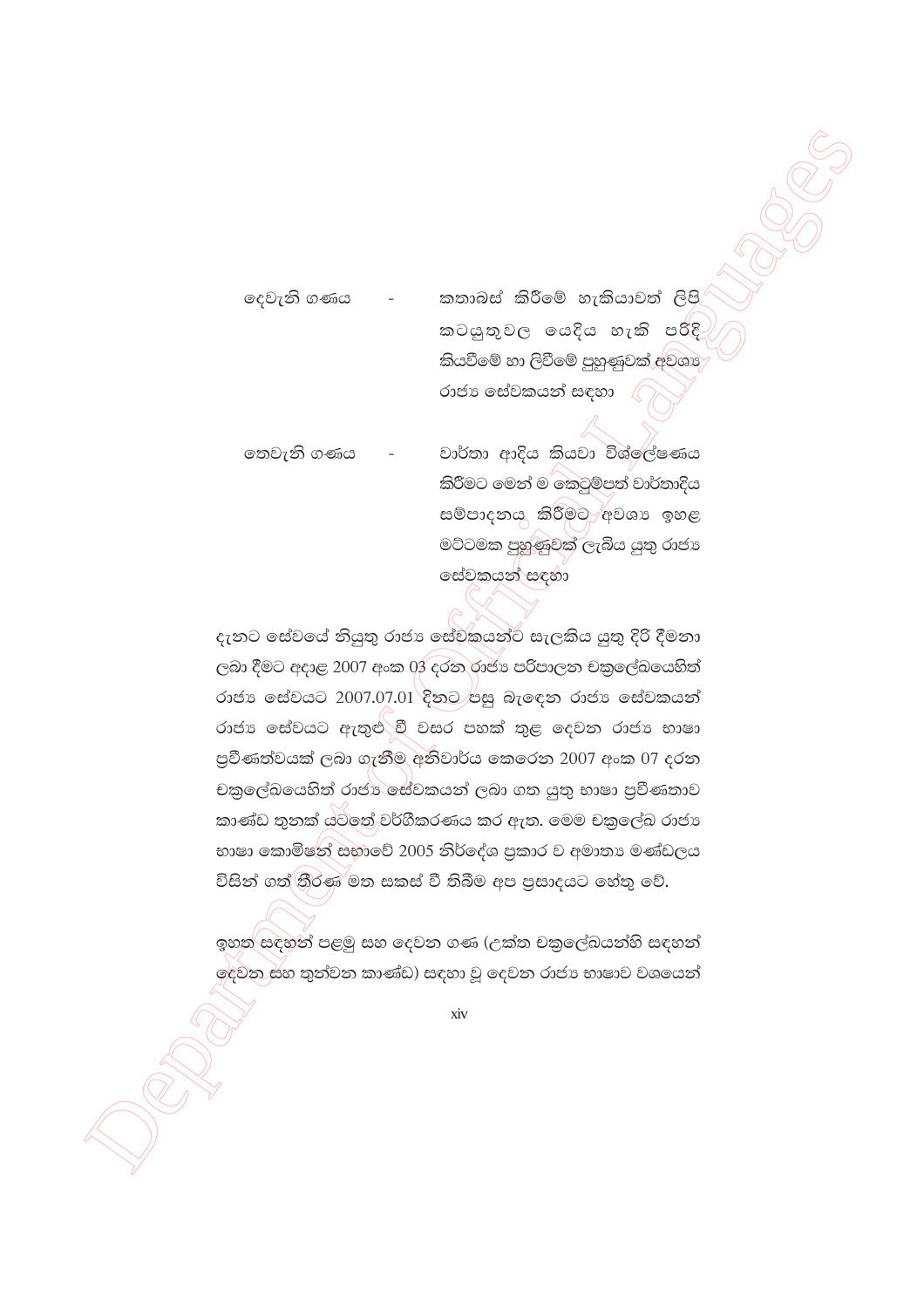දෙමළ භාෂා පුහුණුව සඳහා පෙළපොත් අප කොමිෂත් සභාවේ මෙහෙයවීමෙන් සකස් කෙරිණ. ඒවායේ කර්තෘත්වය දරන ලද්දේ අප විසින් පත් කළ යාපනය විශ්ව විදහාලයේ වාග් විදහාව පිළිබඳ සම්මානිත මහාචාර්ය එස්. සුසීන්දිරරාජා, පේරාදෙණිය විශ්ව විආාලයේ දෙමළ භාෂාව පිළිබඳ සම්මානිත මහාචාර්ය එස්, තිල්ලෛනාදන් සහ ශී ලංකා විවෘත විශ්ව විදාහලයේ කථිකාචාර්ය අබේසිංහ ජයකොඩි යන මහත්වරුන්ගෙන් සමන්විත විද්වත් මණ්ඩලයකි. ඔවුන් විසින් සකස් කරන ලද 'කථන දෙමළ බස' පොත මේ වන විට ඉහත සඳහන් තුන්වන කාණ්ඩයට ගැනෙන රාජා ඓ්වකයන්ගේ දෙමළ භාෂා පුහුණුව සඳහා භාවිත කෙරේ. 'ලේඛන දෙමළ බස' නමින් වු මේ පොත දෙවැන්න යි.

පෙර සඳහන් කළ පළමු සහ දෙවැනි (චකුලේඛයන්හි සඳහන් දෙවැනි හා තෙවැනි කාණ්ඩ) ගණවල නිලධාරීන් සඳහා කලින් සඳහන් කළ ආකාරයට පාඨමාලා සකස් කොට විභාග පැවැත්වීමේ අධිකාරිය වන්නේ රාජා භාෂා ලදපාර්තමේන්තුව යි. පළමුවැනි කාණ්ඩයට අයත් වන්නේ විඩායක නිලධාරීන් ය. ඔවුහු අධායන පොදු සහතික පතු (සාමානා පෙළ) විභාගය පළමුවැනි භාෂා පුශ්න පතුයෙන් මෙන් ම රාජා භාෂා ලදපාර්තමේන්තුවෙන් පවත්වන ඊට අදාළ කථන විභාගලයන් ද සමත් විය යුත්තාහ. නැතහොත් රාජා භාෂා දෙපාර්තමේන්තුව මගින් පවත්වන ඊට සමාන විභාගයෙන් සමත් විය යුත්තාහ.

 $XV$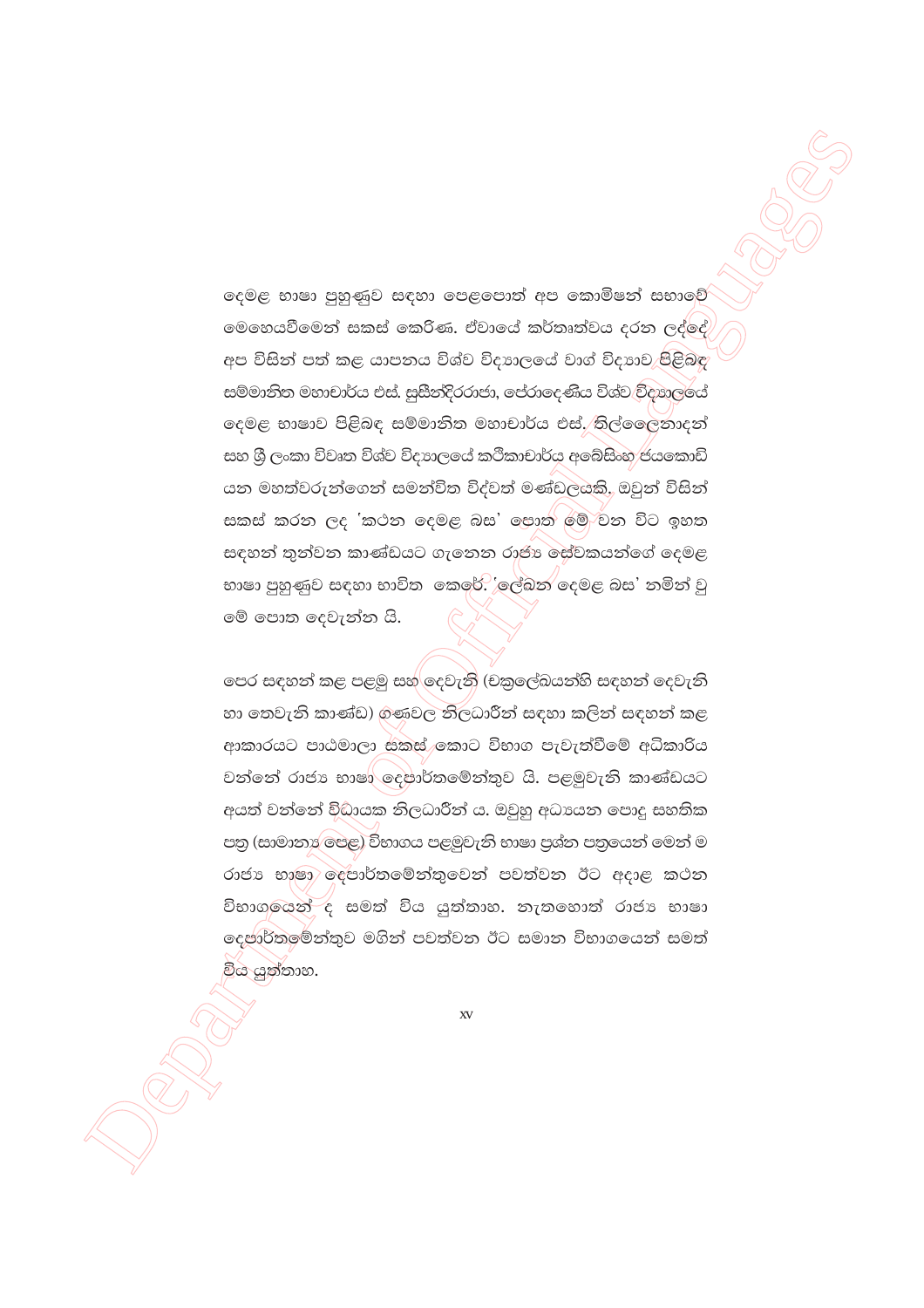මේ සියල්ලෙන් පිළිබිඹුවන්නේ රාජා භාෂා කොමිෂන් සභාව සහ රාජා භාෂා ලදපාර්තමේන්තුව එක් ව ආරම්භ කළ ලදවැනි රාජා භාෂාව ඉගැන්වීම පිළිබඳ ව කියාත්මක වන කාලීන පුතිසංස්කරණ යි. එහි හරය වන්නේ පැහැදිලි අරමුණක් නැතිව දෙවැනි භාෂාව ඉගැන්වීම වෙනුවට රාජා සේවයේ අවශාතා අනුව ලදවැනි රාජා භාෂා පුහුණුව ලබාදීම සහ භාෂා ඉගැන්වීම සඳහා වූ නවීන කුමවේද භාවිත කිරීම යි.

'ලේඛන දෙමළ බස' පොත එළිදැක්වීම සඳහා වූ කියාවලියේ දී අප කොමිසමේ මෙන් ම රාජා භාෂා දෙපාර්තමේන්තුවේ නිලධාරීන් ද ඉටු කළ මෙහෙය අපි ඉහළින් අගිය කරමු. රාජා භාෂා කොමිෂන් සභාවේ ලේකම්, රාජා භාෂා ලදපාර්තමේන්තුවේ කොමසාරිස් සෙනරත් ගුණසේන මහතා මෙම කර්තවාලයහි ලා ලබාදුන් දායකත්වය විශේෂයෙන් සඳහන් කුළ යුතු ය.

මෙම පොත අධායනය කිරීමෙන් රාජා නිලධාරීන් ලබා ගන්නා දැනුම රාජා භාෂ්©පුතිපත්තිය කියාත්මක කිරීම සඳහා මහෝපකාරී වනු ඇතැයි අපි උදක් ම විශ්වාස කරමු.

රාජා කොල්ලුරේ, සභාපති, රාජා භාෂා කොමිෂන් සභාව.

xvi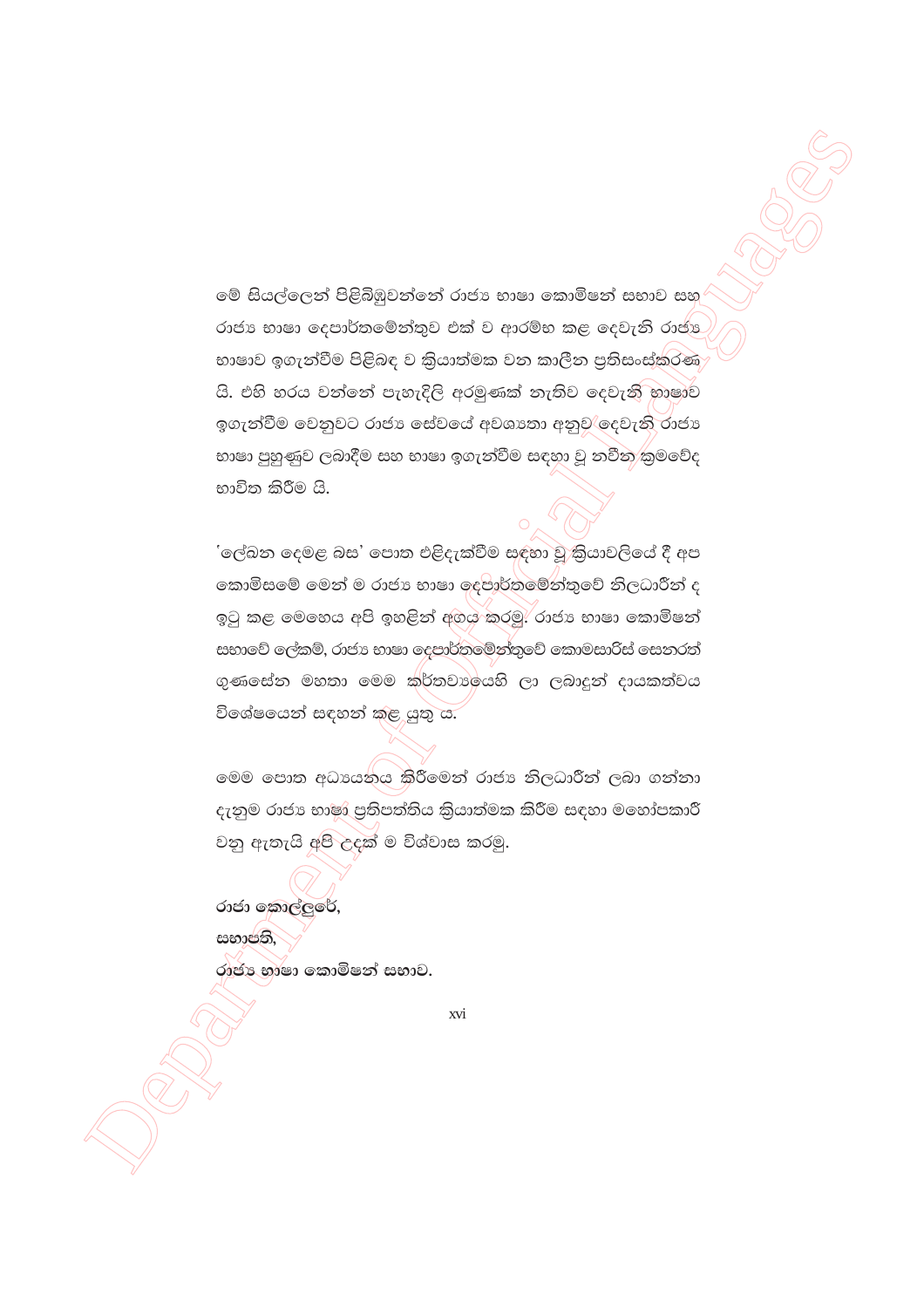#### தலைவரின் செய்தி

 Department of Official Languages அரசாங்க ஊழியர்களின் இரண்டாவது அரசகரும மொழித் தேர்ச்சியானது அவர்களின் கடமைகளின் தேவைப்பாட்டுக்கு ஏற்புடையதாக இருத்தல் வேண்டுமென்று அரசகரும மொழிகள் ஆணைக்குழு (அ. மொ. ஆ.) தனது 2005 விதந்துரைப்புக்களில் சமர்ப்பிக்கப்பட்ட கருத்தொன்றாகும். இதற்கு அடிப்படையாக அமைந்தது யாதெனில், 2004 செப்தெம்பர் மாதம் எனது தலைமையில் அரசாங்க ஊழியர்களுக்கு மொழிப்பயிற்சி அளிக்கும் நிறுவனங்களின் தலைவர்களினதும் சிங்களம், தமிழ், ஆங்கில மொழிகளைக் கற்பித்தல் தொடர்பில் (பேராசிரியர்கள் உட்பட) சிறப்பறிஞர்களினதும் பங்குபற்றலில் நடைபெற்ற கலந்துரை யாடலில் எடுக்கப்பட் $\bigcup$ பொதுத் தீர்மானமேயாகும்.

2005 அரசகரும மொழிகள் ஆணைக்குழுவின் விதந் துரைப்புக்களினூடாக குறித்த எண ணக்கரு மேலும் மேம்படுத்தப்பட்டு நிச்சயிக்கப்பட்டது. எதிர்பார்க்கப்பட்ட இரண்டாவது அரசகரும மொழித் தேவைப்பாட்டின் படி, அரசாங்க ஊழியர்களைப் பயிற்றுவித்தலானது மூன்று தொகுதிகளின் கீழ் அமைதல் வேண்டுமென அதில் விதந்துரைக்கப்பட்டுள்ளது.

xvii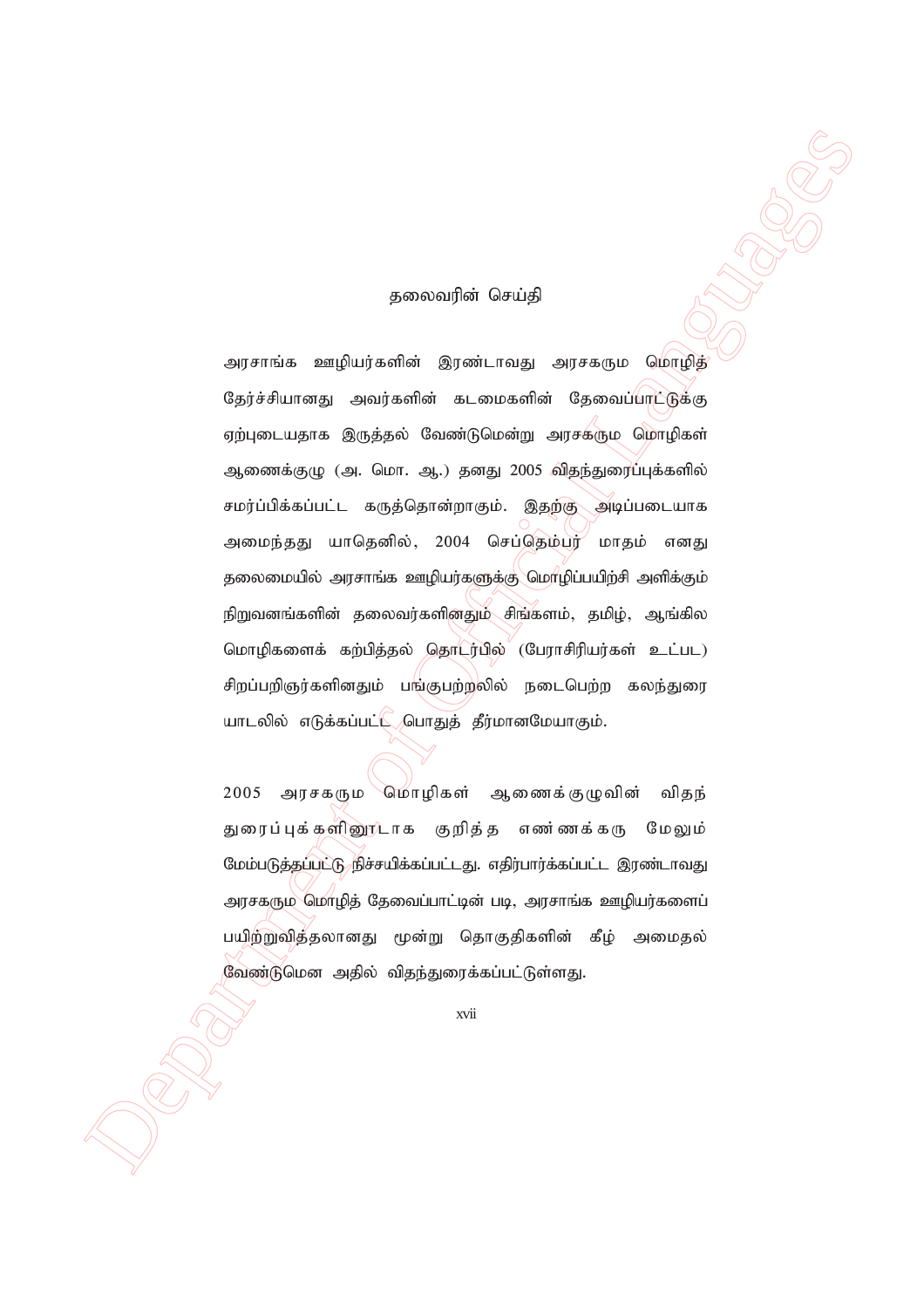முதலாவது தொகுதி - பேசக்கூடிய அடிப்படை ஆற்றல், மற்றும் வாசித்தல், எழுதுதல் தொடர்பில் ஓரளவு அறிவுள்ள அரசாங்க ஊழியர்கள்<sup>;</sup> பொருட்டாகும்.

 $\label{eq:3} The following QFTs that the following QFTs that the following QFTs that the following QFTs that the following QFTs that the following QFTs that the following QFTs that the following QFTs that the following QFTs that the following QFTs that the following QFTs that the following QFTs that the following QFTs that the following QFTs that the following QFTs that the following QFTs that the following QFTs that the following QFTs that the following QFTs that the following QFTs that the following QFTs that the following QFTs that the following QFTs that the following QFTs that the following QFTs that the following QFTs that the following QFTs that the following QFTs that the following QFTs that the following QFTs that the following QFTs that the following QFTs that the following QFTs that the following QFTs that the following QFTs that the following Q$ இரண்டாவது தொகுதி - பேசக்கூடிய ஆற்றலும் கடிதத் தொடர்புகளில் ``பயன்படுத்தக் கூடியவாறான**் வாசித் தலிலும்** எழுதுவதிலும் பயிற்சி அவசியமான அரசாங்கு  $\mathbb{N}$  ஊழியர்கள் பொருட்டாகும்.

மூன்றாவது தொகுதி - அறிக்கைகள் முதலியவற்றை வாசித்து, பகுப்பாய்வு செய்வதற்கும், வரைவுகளையும் அறிக்கைகளையும் தயாரிப்பதற்குத் தேவையான உயர் மட்டப் பயிற்சியைப் பெறவேண்டிய அரசாங்க ஊழியர்கள் பொருட்டாகும்.

தற்போது சேவையிலுள்ள அரசாங்க ஊழியர்களுக்குப் போதிய அளவு ஊக்குவிப்புக் கொடுப்பனவுகளை வழங்குவதற்கு ஏற்புடைய 2007 இன் 03 ஆம் இலக்க அரசாங்க நிருவாக சுற்றறிக்கை  $($ ழல $($ ழம் 2007.07.01 ஆந் தேதிக்குப் பின்னர் அரசாங்க சேவைக்கு ஆட்சேர்க்கப்படும் ஊழியர்கள் அரசாங்க சேவைக்கு சேர்ந்த

xviii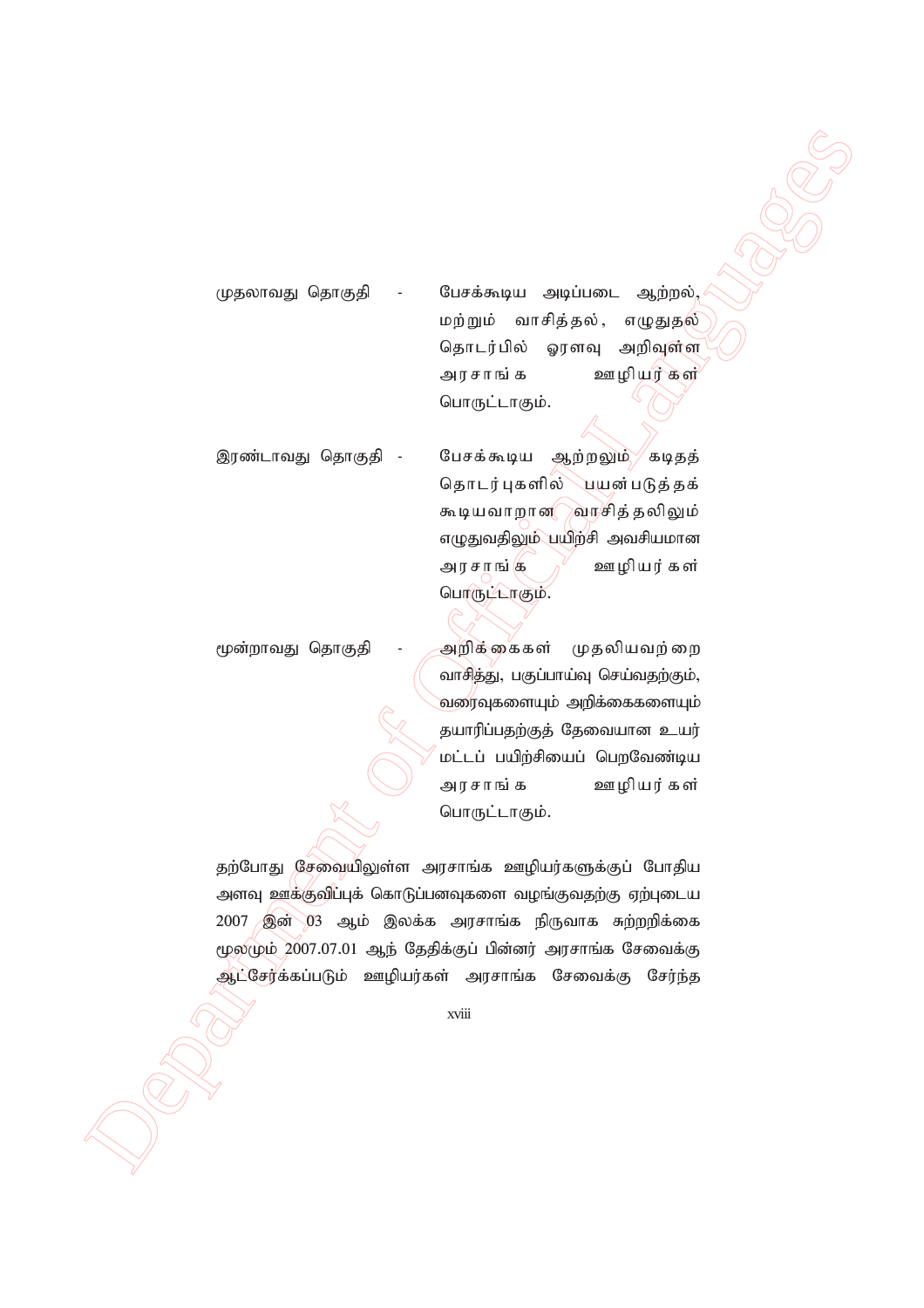தேதியிலிருந்து ஐந்து வருடங்களுக்குள் இரண்டாவது அரசகரும மொழியில் தேர்ச்சியை பெற்றுக் கொள்ளலைக் கட்டாயப்படுத்தும்  $2007$  இன்  $07$  ஆம் இலக்க சுற்றறிக்கை மூலமும் அரசாங்க ஊழியர்கள் பெற்றுக்கொள்ள வேண்டிய மொழித் தேர்ச்சி மூன்று தொகுதிகளின் கீழ் வகைப்படுத்தப்பட்டுள்ளது. இச்சுற்றறிக்கைகள் அரசகரும மொழிகள் ஆணைக்குழுவின் 2005 ஆம் ஆண்டின் விதந்துரைப்புக்களின் பிரகாரம் அமைச்சரவை எடுத்த தீர்மானத்தின் அடிப்படையில் தயாரிக்கப்பட்டுள்ளமை போற்றத்தக்க விடயமாகும்.

 $\Omega$ ppidologial misu argumentos de primeiras argumentos (1993)<br>
(απή) δίνο θρόπο (1993) (από το Οικοδομία Δαπάνων αποτελεί το Οικοδομία (από το Οικοδομία Δαπάνων από το Οικοδομία Παραπό το Οικοδομία (από το Οικοδομία Δα மேற்குறிப்பிட்ட முதலாவது, இரண்டாவது தொகுதிகள் (குறித்த சுற்றறிக்கைகளில் குறிப்பிடப்<del>ப</del>ட்டுள்ள<sup>)</sup> இரண்டாம், மூன்றாம் தொகுதிகள்) பொருட்டான இரண்டரம் அரசகரும மொழியான தமிழ் மொழிப்பயிற்சிக்கான பாடப்புத்தகங்கள் அரசகரும மொழிகள் ஆணைக்குழுவின் வழிகாட்டலின் படி தயாரிக்கப்பட்டன. இந்தப் பணியில் அவற்றின்∕நூலாசிரியர்களான யாழ்ப்பாணப் பல்கலைக்கழகத்தின் மொழியியல் பற்றிய தகைசால் பேராசிரியர் எஸ். சுசீந்ஞிரராஜா அவர்களையும் பேராதனைப் பல்கலைக்கழகத்தின் தமிழ் மொழி பற்றிய தகைசால் பேராசிரியர் எஸ். தில்லைநாதன் அவர்களையும் திறந்த பல்கலைக்கழகத்தின் விரிவுரையாளர் அபேசிங்க ஜயக்கொடி அவர்களையும் உள்ளடக்கிய சிறப்பறிஞர் குழு ஒன்று செயலாற்றியது. அவர்களினால் ஆக்கப்பட்ட "பேச்சுத் தமிழ்" எனும்

xix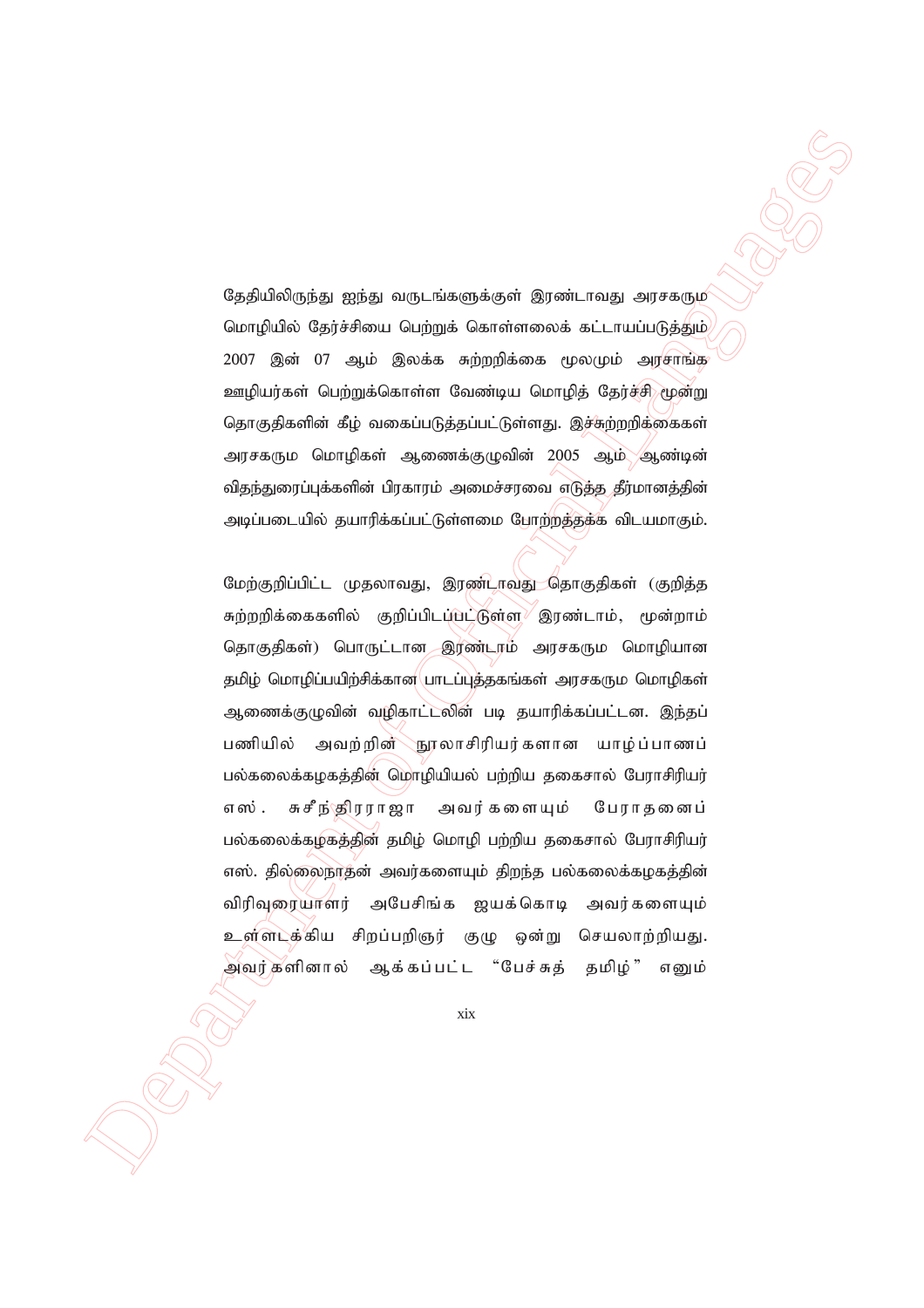புத்தகம் தற்போது மேற்குறிப்பிட்ட மூன்றாம் தொகுதிக்குள் அடங்கும் அரசாங்க ஊழியர்களின் தமிழ் மொழிப் பயிற்சியின் பொருட்டு பயன்படுத்தப்படுகின்றது. "எழுத்துத் தமிழ்" என்பது அதன் இரண்டாம் புத்தகமாகும்.

மத்தலம் தற்பாது மேற்றதிப்பேட் முன்றாம் தொகுதிக்குள் கூடங்கும்<br>அதலம் தற்பாது மேற்றதிப்பேட் முன்றாம் தொகுதிக்குள் கூடங்கும்<br>பான்பிக்கப்படுகின்ஸ் தாழ் மோழி பயிழ்சியில் பொருட்டில் செய்யில் பெரும்<br>இரண்டாம் புத்தவரைதுட் கூழுத முன்பு குறிப்பிட்ட முதலாவது, இரண்டாவது (சுற்றறிக்கைகளில் இரண்டாம், மூன்றாம் தொகுதிகளாகக் குறிப்பிடப்பட்டுள்ள) njhFjpfspYs;s cj;jpNahfj;ju;fs; nghUl;L Kd;G சொல்லப்பட்ட விதத்தில் பாடநெறிகள் தயாரிக்கப்பட்டு பரீட்சைகள் நடாத்தப்படுவது அரசகரும மொழிகள் திணைக்களத்தினாலாகும். நிறைவேற்று உத்தியோகத்தர்கள் முதலாம் தொகுதிக்குள் அடங்குவர். அவர்கள் கல்விப் பொதுத் தராதர (சாதாரண தரப்) பரீட்சையில் முதலாம் மொழி வினாத்தாளிலும் அத்துடன் அரசகரும மொழிகள் திணைக்களத்தினால் நடாத்தப்படும் அதற்கு ஏற்புடைய பேச்சுப் பரீட்சையிலும் சித்தியடைதல் வேண்டும் ; அல்லது அரசகரும மொழிகள் திணைக்களத்தினால் நடாத்தப்படும் அதற்குச் சமமான பரீட்சையில் சித்தியடைதல் வேண்டும்.

இச்சகல நடவடிக்கைகள் மூலமும் வெளிப்படுவது யாதெனில் அரசகரும மொழிகள் ஆணைக்குழுவும் அரசகரும மொழிகள் திணைக்கள்மும் ஒன்று சேர்ந்து ஆரம்பிக்கப்பட்ட இரண்டாவது அர்சகரும மொழியைக் கற்பித்தல் தொடர்பில் செயற்படுத்தப்படும்

xx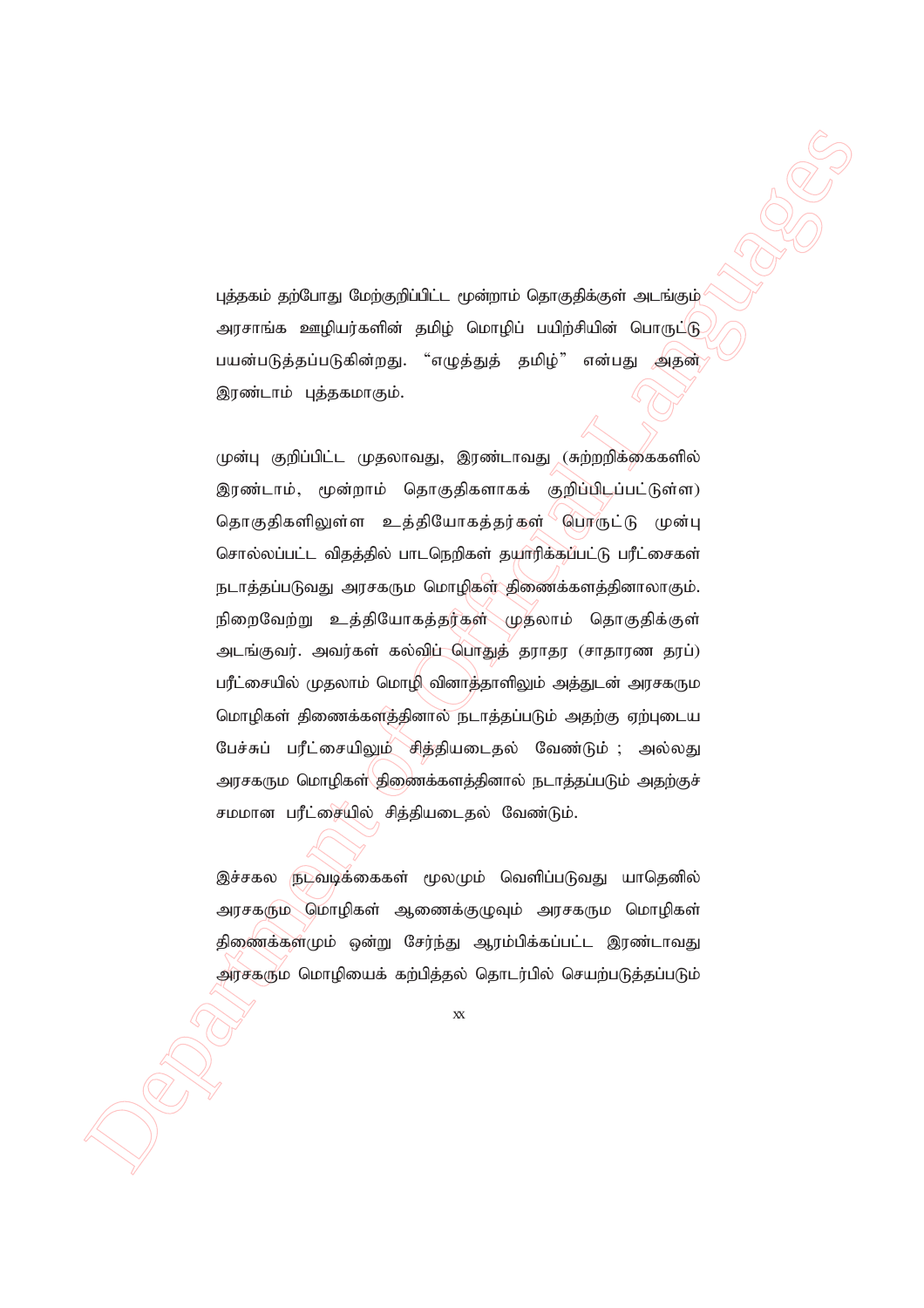காலத்துக்கேற்ற மறுசீரமைப்பேயாகும். தெளிவான குறிக்கோளின்றி இரண்டாவது மொழியைக் கற்பிப்பதை விட அரசாங்க சேவையின் தேவைப்பாட்டிற்கிணங்க இரண்டாவது அரசகரும மொழிப்பயிற்சியை வழங்குவதும் மொழியைக் கற்பிப்பதில் நவீன முறையைப் பயன்படுத்துவதும் அதன் அர்த்தமாகும்.

example of Official Languages of American Constrainers (2011)<br>
Septembent of Official Language Society of American Constrainers<br>
Septembent of Official Languages of American Constrainers<br>
Constrainers and the particular C இந்த "எழுத்துத் தமிழ்" புத்தகத்தை வெளியிடும் செயற்பாட்டில் எமது ஆணைக்குழுவினதும் அரசகரும் மொழிகள் திணைக்களத்தினதும் உத்தியோகத்தர்கள் ஆற்றிய சேவை அளப்பரியது. அரசகரும மொழிகள் ஆணைக்குழுவின் செயலாளரும் அரசகரும (மொழிகள் திணைக்களத்தின் ஆணையாளருமான திரு. செனரத் குணசேன அவர்கள் இப்பணிக்கு வழங்கிய பங்களிப்பை விசேடமாக குறிப்பிடல் வேண்டும்.

இப்புத்தகத்தைப் பயன்படுத்துவதன் மூலம் அரசாங்க <u>உத்தி</u>யோகத்தர்கள் பெற்றுக் கொள்ளும் அறிவானது, அரசகரும மொழிக் கொள்கையைச் செயற்படுத்தும் பொருட்டு உறுதுணையாக அமையும் என்பது எமது நம்பிக்கையாகும்.

ராஜா $\sqrt{a}$ கால்லுரே

தலைவர்

அரசகரும மொழிகள் ஆணைக்குழு

xxi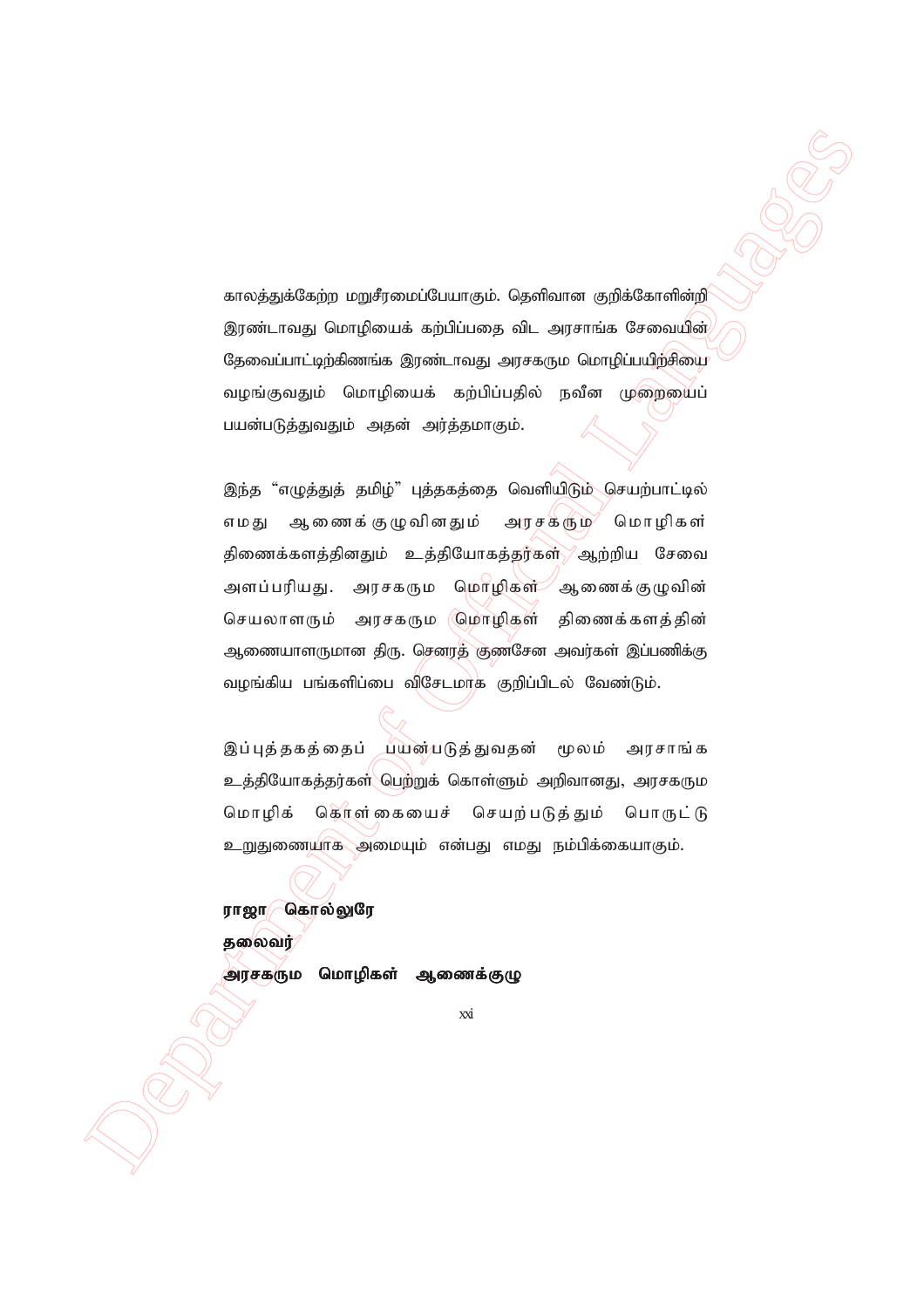රාජා භාෂා කොමසාරිස්ගෙන් ......................

ශී ලංකා පුජාතාන්තික සමාජවාදී ජනරජ වාවස්ථාවේ අන්තර්ගත රාජා භාෂා පුතිපත්තිය කාර්යක්ෂමව හා ඵලදායී ලෙස කියාත්මක කිරීමට සෑම රජයේ සේවකයෙකුම නීතියෙන් බැඳී සිටී. එනිසා රජයේ සේවකයින් තුළ තිභාෂා කුසලතා වර්ධනය කිරීම සඳහා රාජා භාෂා කරනු ලබයි.

මෑතකදී රාජා පරිපාලන අමාතාහංශය විසින් නිකුත්කර ඇති රාජා පරිපාලන චකුලේඛ අංක 3/2007 හා 7/2007 මගින් සියලුම රාජා සේවකයින් කාණ්ඩ තුනකට වර්ගීකරණය කර ඇත. එම වර්ගීකරණය අනුව ඒ ඒ රාජා සේවක කාණ්ඩවලින් අපේක්ෂිත රාජකාරී ස්වභාවය අනුව ඒ ඒ භාෂා කුසලතාවලට අනුරූප වන ලෙස රාජා භාෂා දෙපාර්තමේන්තුවේ සිංහල හා ලේමළ හාෂා පුහුණු වැඩසටහන් ද පුතිශෝධනය කරන්නට ශේදුණි.

ඒ අනුව දෙමළ භාෂා $\langle \text{III}$  මට්ටම සඳහා කථන දෙමළ බස පෙළ පොත 2007 වසරේදී තිකුත් කළ අතර, එහි II මට්ටම සඳහා සම්පාදිත මෙම 'ලේඛන දෙමළ බස' ල්පාත 2008 වසරේ සිට කියාත්මක කිරීමට නියමිතය.

රාජා සේවයේ නියුතු නිලධාරීන්ට අවශා ලේඛන කුසලතාවන් ලබා දීම සඳහා පැවැත්වෙන භාෂා පුහුණු පන්තිවල ඉගැන්වීම් කටයුතුවලදී මෙම පොත යොදා ගනු ඇත. මේ සඳහා ඉගැන්වීම් පැය 216ක් වෙන් කරේ. මෙම පාඨමාලාව සම්පූර්ණ කරන රාජා නිලධාරීන් විසින් දෙමළ භාෂාව මතාව හැසිරවීම සඳහා අවශා භාෂා කුසලතා වුර්ධනය කරගනු ඇතැයි අපේක්ෂා කෙරේ.

xxii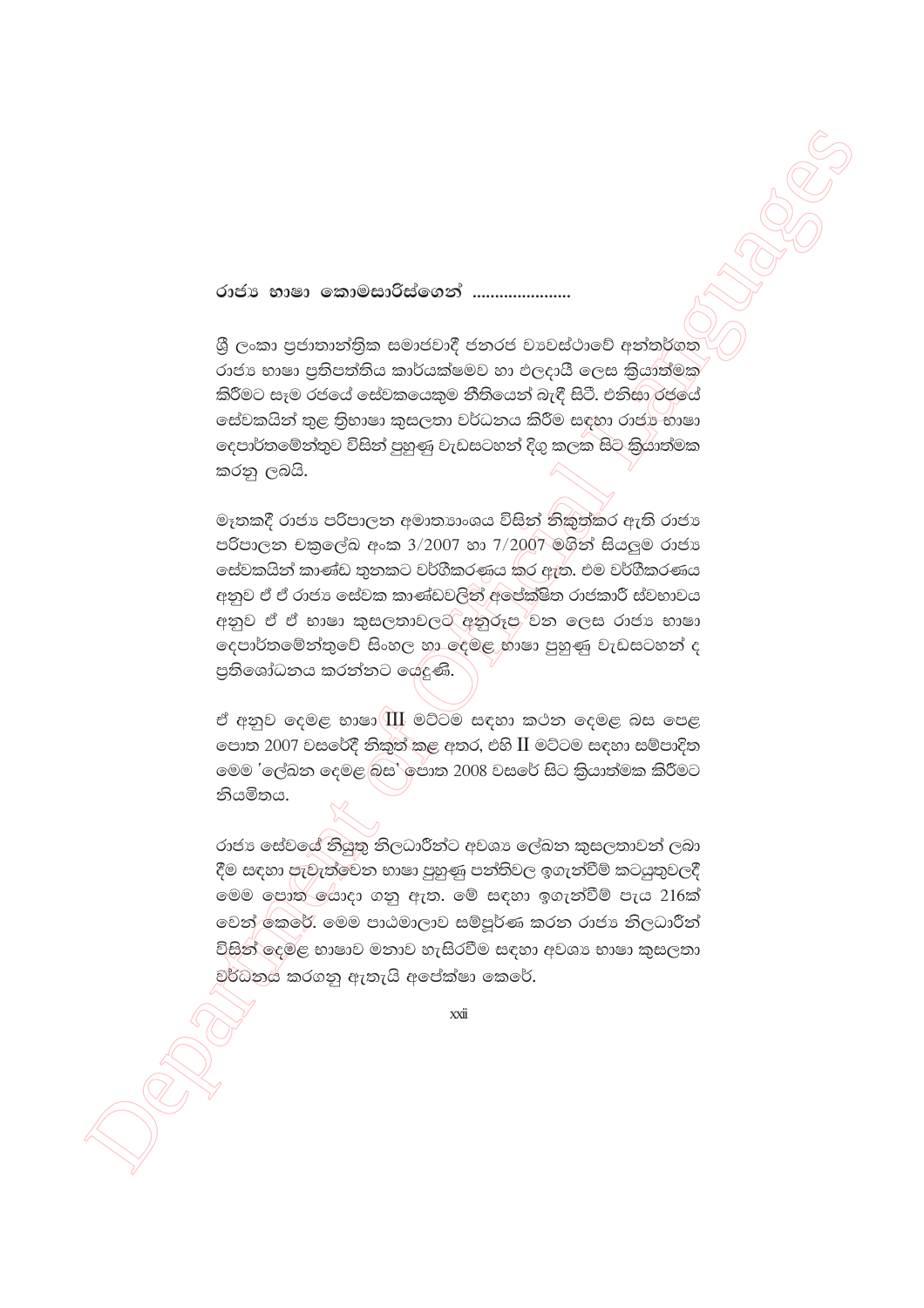භාෂා පුහුණු වැඩ සටහන් ශක්තිමත් කිරීමට මෙම පොත සම්පාදනය කිරීමේදී පුරෝගාමී මෙහෙවරක් ඉටු කළ රාජා භාෂා කොමිෂන් සභාවේ සභාපති රාජා කොල්ලුරේ මහතාට බෙහෙවින්ම ස්තුතිවන්ත වන අතර, රාජා භාෂා කොමිෂන් සභාවේ කාර්ය මණ්ඩලයටද මගේ ස්තුතිය පිරිනැමේ.

මෙහි කතෘත්වය දරමින් ලබාදුන් විශිෂ්ට වූ ශාස්තීය සේවාව පිළිබඳව සම්මානිත මහාචාර්ය එස්. සුසීන්දිරරාජා මහතාටත්, සම්මානිත මහාචාර්ය එස්. තිල්ලෛතාදත් මහතාටත්, විවෘත විශ්ව විදාහලයේ කථිකාචාර්ය අබේසිංහ ජයකොඩි මහතාටත් මම බෙහෙවින්ම ස්තුතිවන්ත වෙමි. එහි පරිගණක කටයුතු ඉටුකර දුන් එස්. ෂඩගෝපන් මහතාටද මාගේ ස්තුතිය පිරිනැමේ. මෙම කාර්යයේ දී සම්බන්ධීකරණ කටයුතු කළ අධාහපනඥ ඩබ්. විකුමාරච්චි මහතාගේ සේවය ද ඉබහෙවින්ම අගය කරමි.

මෙම කාර්යයේදී රාජා භාෂා ලදපාර්තමේන්තුවේ කාර්ය මණ්ඩලය ලබාදුන් සේවාව මගේ පැසසුමට ලක්වේ.

එස්. ගණසේන. රාජා භාෂා කොමසාරිස්, රාජා භාෂා ලෙපාර්තමේන්තුව, භාෂා මන්දිරය, නො. 341/7. කෝට්ටේ පාර, රාජ්ගිරියා

 $x\ddot{x}$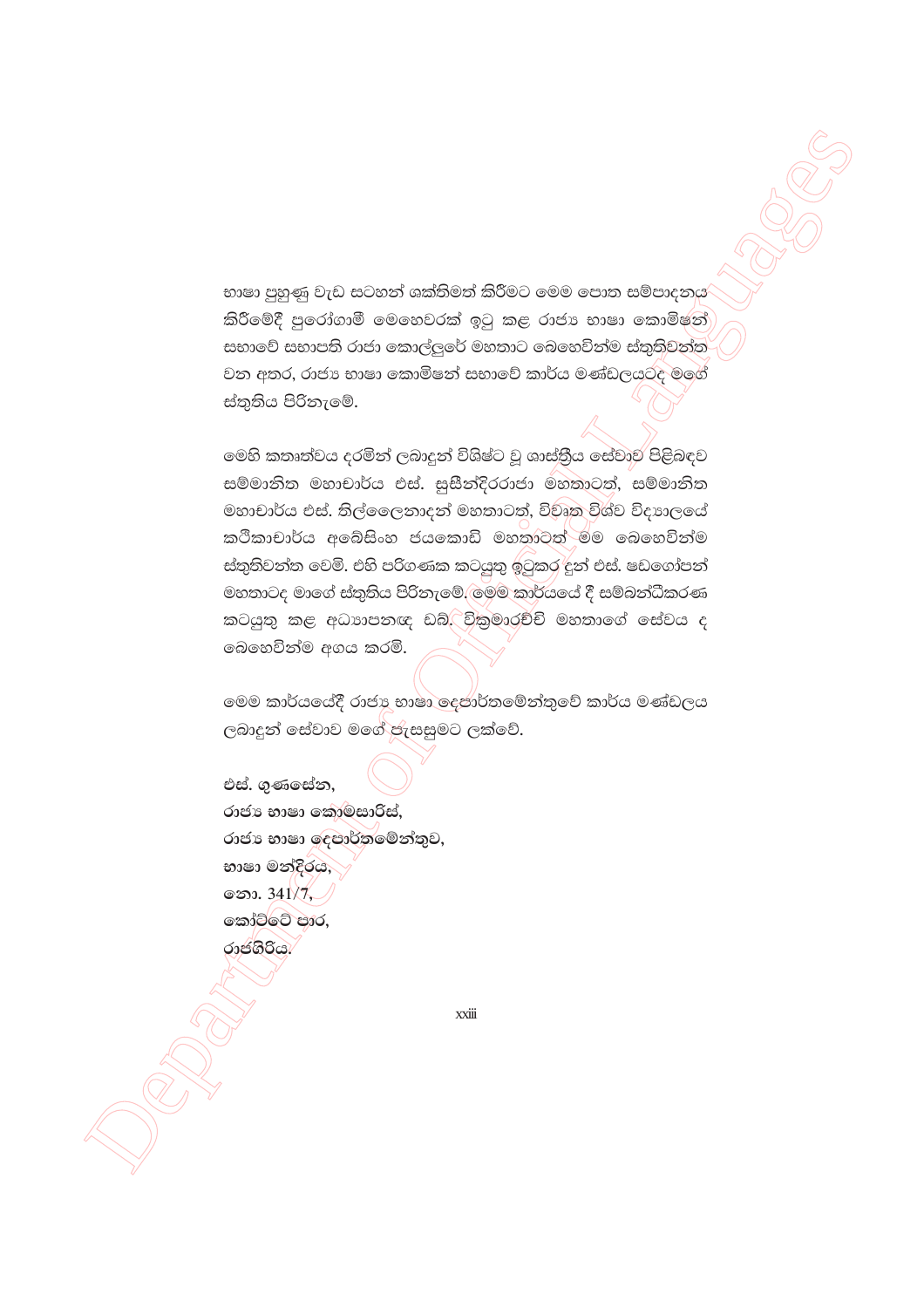அரசகரும மொழிகள் ஆணையாளரிடமிருந்து ..............

இலங்கைச் சனநாயக சோசலிசக் குடியாசு அாசியலமைப்பில் அடங்கியுள்ள அரசகரும மொழிக் கொள்கையை வினைத் திறனாகவும் பயனுறுதிமிக்க வகையிலும் செயற்படுத்துவதற்கு ஒவ்வொரு அரசாங்க சேவையாளரும் சட்டத்தால் கட்டுப்பட்டுள்ளனர். அதனால், அரச சேவையாளர்களின் மும்மொழி ஆற்றலை மேம்படுத்தும் முகமாக அரசகரும் மொழிகள் திணைக்களம் மொழிப்பயிற்சி நிகழ்ச்சித்திட்டிங்களை நீண்டகாலமாக செயற்படுத்தி வருகின்றது.

 Department of Official Languages அண்மையில் அரசாங்க நிருவாக அமைச்சினால் வெளியிடப்பட்டுள்ள  $3/2007$  மற்றும்  $7/2007$  இலக்கங்களைக் கொண்ட அ.நி.சுற்றறிக்கைகள் (மூலம் சகல அரச சேவையாளர்களும் மூன்று பகுதிகளாக வகைப் படுத்தப்பட்டுள்ளனர். அவ்வகைப்படுத்தலுக்கு இணங்க, ஒவ்வொரு அரச சேவைப் பகுதியிலிருந்து எதிர்பார்க்கப்படும் கடமைகளின் தன்மைக்கேற்ப அந்தந்த பகுதியினர் பெற்றுக் கொள்ள வேண்டிய மொழித்தேர்ச்சி மட்டமும் குறித்த சுற்றறிக்கைகளில் குறிப்பிடப்பட்டுள்ளது, அத்தகைய மொழித்தேர்ச்சிகளுக்கு அமைந்தொழுகும் \வகையில் அரசகரும மொழிகள் திணைக்களத்தினது சிங்களம் மற்றும் தமிழ் மொழிப்பயிற்சி நிகழ்ச்சித் திட்டங்கள் மீள் திருத்தியமைக்கப்பட்டன.

அதற்கமைய, திறிழ்மொழி மட்டம் III பொருட்டு "பேச்சுத் தமிழ்" பாடப் புத்தகம் 2007 ஆம் ஆண்டில் பிரசுரிக்கப்பட்டதுடன் அதன் <u>மட்டம் II பொருட்டு</u> தயாரிக்கப்பட்ட இந்த "எழுத்துத் தமிழ்" புத்தகம் 2008 ஆம் ஆண்டிலிருந்து செயற்படுத்தப்படவுள்ளது.

அரச சேவையிலுள்ள அலுவலருக்குத் தேவையான எழுத்து ஆற்றலை $\mathscr{S}$ வழங்குவதற்காக நடாத்தப்படும் மொழிப்பயிற்சி வகுப்புக்களினது கற்பிப்பு நடவடிக்கைகளில் இந்தப் புத்தகம் <u>உபயோகிக்கப்படும். இந்நோக்கத்திற்காக 216 கற்பிப்பு</u>

xxiv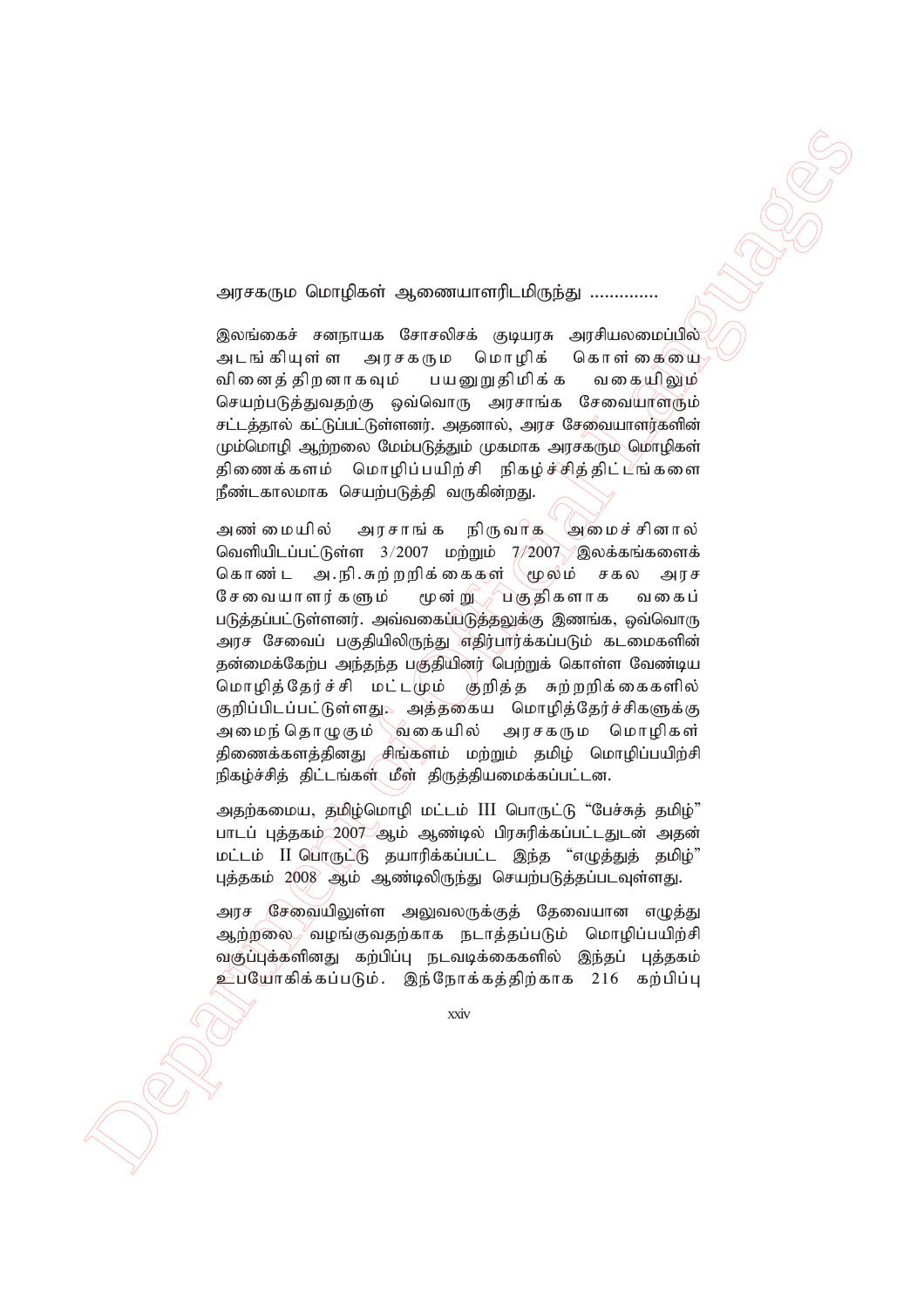மணித்தியாலங்கள் ஒதுக்கப்படும். இப்பாடநெறியைப் பூர்த்தி செய்யும் அரசாங்க சேவையாளர்கள் தமிழ்மொழியை நன்றாகப் பயன்படுத்துவதற்குத் தேவையான மொழித் தேர்ச்சியை வளர்த்துக்கொள்வார்கள் என எதிர்பார்க்கப்படுகிறது.

மொழிப்பயிற்சி நிகழ்ச்சித்திட்டத்தைப் பலப்படுத்தும் வகையில் இப்புத்தகத்தைத் தொகுக்கும்போது முன்னின்று அரும்பெரும் பணியாற்றிய அரசகரும மொழிகள் ஆணைக்குழுவின் தலைவர் திரு. ராஜா கொல்லுரே அவர்களுக்கு எனது மனமார்ந்த நன்றியைத் தெரிவித்துக்கொள்வதுடன் அரசகரும மொழிகள் ஆணைக்குழுவின் பதவியினர்களுக்கும் *எ*னது நன்றியைத் தெரிவித்துக்கொள்கிறேன்.

 $\label{eq:3} \begin{array}{ll} \hline \textbf{0} \textbf{0} & \textbf{0} \textbf{0} \\ \hline \textbf{0} \textbf{0} & \textbf{0} \textbf{0} \\ \hline \textbf{0} \textbf{0} & \textbf{0} \textbf{0} \\ \hline \textbf{0} \textbf{0} & \textbf{0} \textbf{0} \\ \hline \textbf{0} \textbf{0} & \textbf{0} \textbf{0} \\ \hline \textbf{0} \textbf{0} & \textbf{0} \textbf{0} \\ \hline \textbf{0} \textbf{0} & \textbf{0} \textbf{0} \\ \hline$ இதன் நூலாசிரியர்களாக இருந்து சிறப்புமிக்க சேவைகளை வழங்கிய தகைசால் பேராசிரியர்∖்ஏஸ். சுசீந்திரராஜா அவர்களுக்கும், தகைசால் பேராசிரியர்⁄ எஸ். தில்லைநாதன் அவர்களுக்கும், திறந்த பல்கலைகழகத்தில் சேவையாற்றும் அபேசிங்க ஜெயக்கொடி அவர்களுக்கும் எனது நன்றியைத் தெரிவித்துக்கொள்கிறேன். $\mid$  அத்துடன் கணனிப் பதிப்பில் உதவிய எஸ். சடகோபன் அவர்களுக்கும்<sup>/</sup> எனது நன்றி உரித்தாகட்டும். அத்துடன் இப்பணியின் கூட்டிணைப்பாளராகப் பதவி வகித்த கல்வியாளர் டபிள்யூ. விக்கிரமாரச்சி அவர்களது சேவையையும் நான் பாராட்டுகின்றேன்.

இப்பணி பொருட்டு அரசகரும மொழிகள் திணைக்களத்தின் பதவியினரால் வழங்கப்பட்ட சேவைகளையும் நான் பராட்டுகின்றேன்.

எஸ். குணசேன. அரசகரும் மொழிகள் ஆணையாளர், அரசகளும் மொழிகள் திணைக்களம். "பாஷா மந்திரய",  $341/7$ , கோட்டே வீதி, இராஜகிரிய.

xxv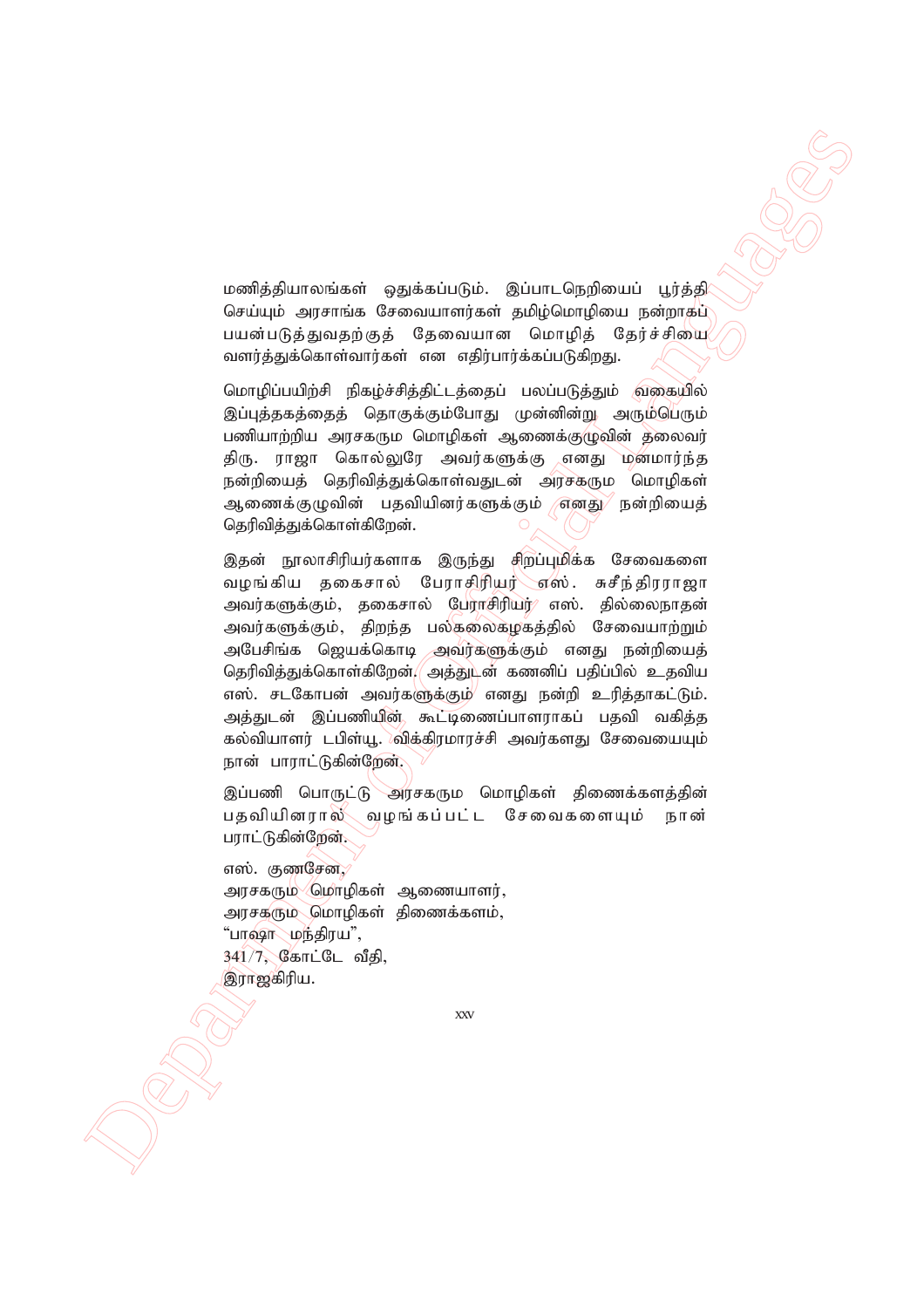#### ලේඛන දෙමළ බස

කථන වාවහාරය සහ ලේඛන වාවහාරය අතර බොහෝ වෙනස්කම් ඇත්තා වූ භාෂා සමහරක් ලෝකයෙහි වේ. දෙමළ සහ සිංහුල ඒවා අතුරින් දෙකකි. නූතන වාග් විදාහඥයෝ එබඳු භාෂා ද්විරූපාත්මක (diglossic) භාෂා ලෙස හඳුන්වති. එම වාවහාර ලේකෙහි ම හාවිත කරනු ලබන, විස්තර කළ හැකි, නිශ්චිත ක්ලෂ්තු හෝ සන්දර්භ (පරිසර) හෝ තිබෙන බව සටහන් කිරීම සිත් ගන්නා සුලුය.

කථා කරන දෙමළ බසට වඩා ලියන දෙමළ බස බොහෝ සෙයින් වෙනස් වේ. මෙම පුවර්ග දෙක ම ඇතැම් වාෘකරණ රටා සහ ශබ්ද කෝෂ ඒකක (වචන) බෙදා හදා ගන්නේුවී නමුදු වෙනස් භාෂා දෙකක් සේ විදහාමාන වේ. දෙමළ මව් බස වන්නන්ට පවා දෙමළ භාෂා ලේඛන වාවහාරය මූලික ව ඉගෙනීමට සිදු වේ. සාමානායෙන් මෙම ඉගෙනුම පාසලේ දී සිදු වේ. ඔවුන්ගේ කථන වාවහාරයේ වෙනස නිසා ලේඛන වාවුහාරය ඉගෙනීමේ දී ඔවුහු මහත් ගැටලුවලට මුහුණ දෙති. කථා කරන ලදමළ බස පාලේශීය සහ සමාජමය වශයෙන් වෙනස් වුව ද ලියන දෙමළු බස භූගෝලීය සහ සමාජමය වෙනස්කම් නො සලකා අඩු වැඩි වශයෙන් වෙනස් වේ. පාදේශීය වශයෙන් ගත් කල කථා කරන ලදමළ බසෙහි යාපන වාවහාරය ඉන්දියාවේ තමිළ්නාඩුවෙහි (දකුණු ඉන්දියාවෙහි) කථා කරන දෙමළ බසට වඩා බොහෝ ජිසශීන් වෙනස් ය. සමාජමය වශයෙන් ගත් කල තමිළ්නාඩුවේ බාහ්මණයන් විසින් කථා කරනු ලබන දෙමළ බස, බුාහ්මිණයන් නොවන අය කථා කරනු ලබන දෙමළ බසට වඩා මහත් සේ වෙනස්ය.

xxvi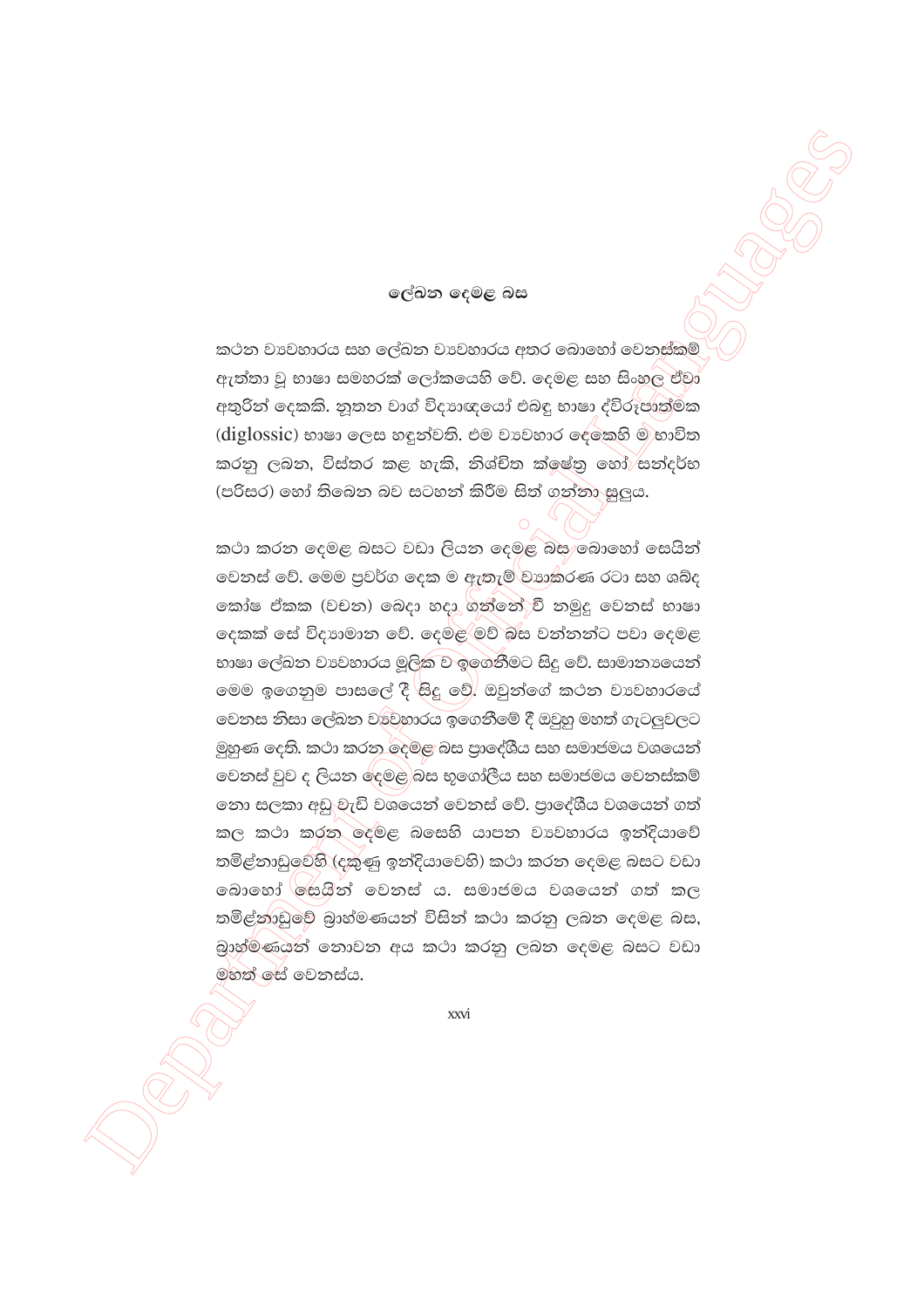මිනිස්සු දෙමළ භාෂා ලේඛන වාවහාරය විධිමත් කාර්යයන් සඳහා විධිමත් පරිසරවල දී සහ ලිවීමේ දී(කාර්ටූත්, විකට චිතු යතාදී පරිසර) විකල්ප වේ) පමණක් භාවිත කරනු ලබන අතර කථන දෙමළ බස තම දෛනික ජීවිතයේ දී අවිධිමත් පරිසරවල භාවිත කරති. මෙය ලියන සිංහලයේ සහ කථන සිංහලයේ භාවිතය මෙනි. නමුත් සාමානාගෙන් ලියන දෙමළ බස සහ කථා කරන දෙමළ බස අතර පරතරය ලියන සිංහලය සහ කථා කරන සිංහලයේ පරතරයට වඩා පුළුල් ය. සැම විට ම, දෙමළ බසෙහි සියලු ඉපැරැණි ලිවීම් පදායෙන් වේ. තනි තනි පදා සහ වීර කාවා පමණක් නොව ආගමික දර්ශනවාදය, ජොහති ශාස්තුය සහ ඉවෙදා විදාහව ද කාවාගෙන් ද වේ. පැරණි දෙමළ ලේඛනවල දී ගදා භාවිත කිරීම දුර්ලභ හෝ කලාතුරකින් හෝ විය. සිලප්පදිහාරම් පැරණි වීර කාවායක් (சிலப்பதிகாரம்) මව්. නමුත් එහි කාවන අතර දූලබව ගදායෙ ද යෙදෙයි. අපට දැනට විදා මාන වන්නා වූ ඉපැරණි ම ගදා භාවිතය ලෙස එය සලකනු ලැබේ. පසු කාලීනව සාහිතාය පිළිබඳව ලියන ලද විස්තරවල සහ පදායෙන් වූ වාහුකරණ ගුන්ථවල ගදාය දක්නට ලැබෙයි. සිතුවිලි සහ අදහස් පුකාශනය සඳහා පදායෙ භාවිතය අනුකුමයෙන් අඩු විය. නැවුම් අවශාත් නිසා පදාය වෙනුවට ගදාය ආදේශ වීම ආරම්භ විය.

බිතාන්ගියන්ගේ පැමිණීමෙන් පසු ගදායෙ මනා ව වර්ධනය විය. බිතානා ආණ්ඩුව ගදා භාවිතය දිරිමත් කළේ ය. බටහිර ජාතිකයෝ ල් දෙමළ උගත්හ. ගදා රටාවෙන් බයිබලය ද දෙමළ බසට පරිවර්තනය

xxvii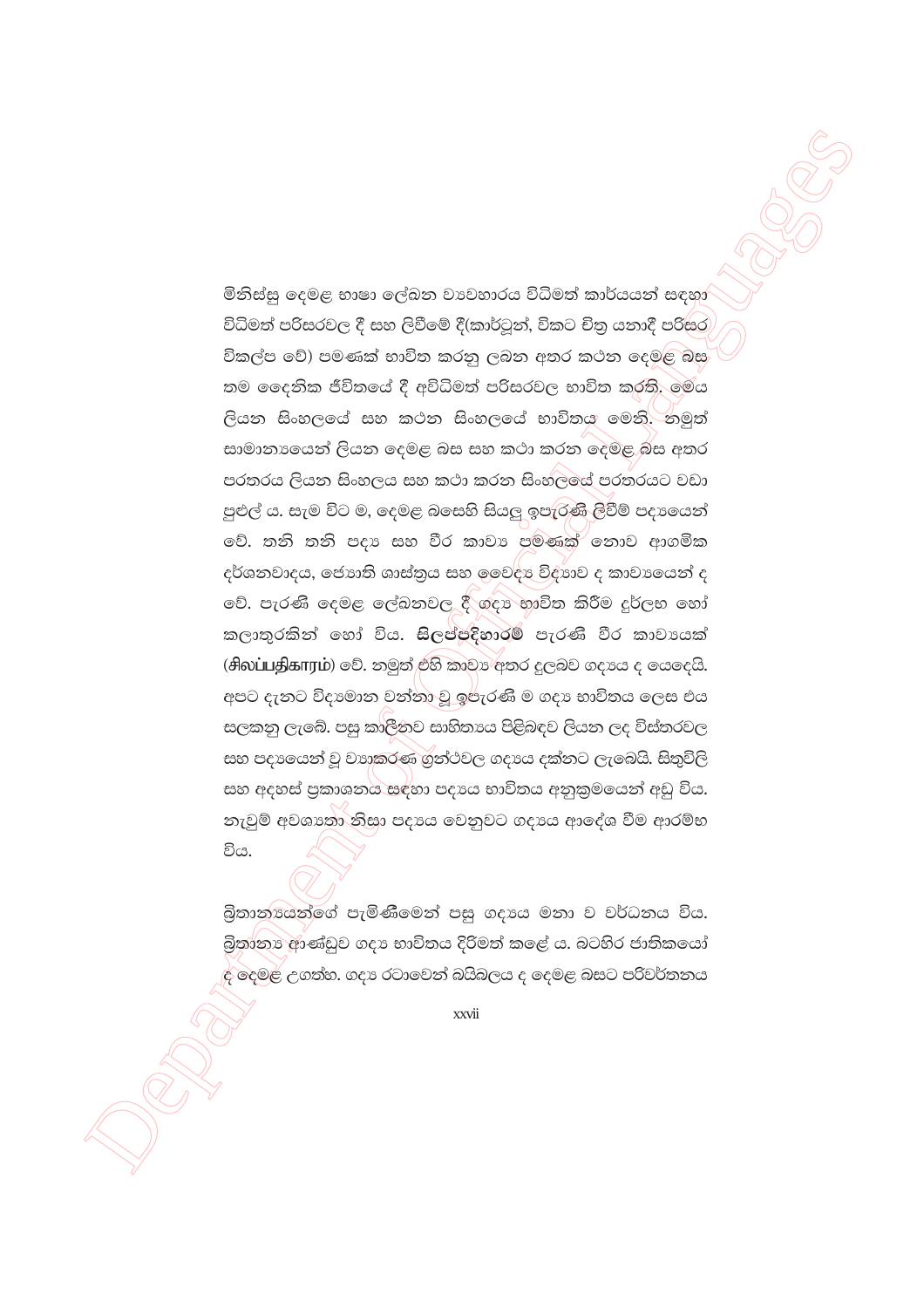කරනු ලැබී ය. දෙමළ බසෙහි ගදායෙ පුවර්ධනය කිරීම සඳහා ඉමහත් ලෙස තම දායකත්වය පුදානය කළා වූ ආරුමුග නාවලර් (1822-1879) යාපනයේ ජනතාව නාවලර් ලෙස ජනපියත්වයෙන් හඳුන්වනු ලැබේ. විද්වත්හු නූතන දෙමළ ගදා කාවායේ 'පියා' ලෙස සලක්ති.

ගදායෙ එහි මුලික අවස්ථාවල දී මෙන් නො ව,⁄නුතන ගදාය ඉතා සරලය. දෙමළ භාෂා ගදා සාහිතායේ දී කලින් දිගු වාකා, නිතර ම සංකීර්ණ වාකා භාවිත කරන ලදී. සමහර විට, දිගු, සංකීර්ණ වාකායක් දිගු ඡේදයක් නිර්මාණය කළේය. එහෙත් අද දින නුතන ගදා සාහිතාගෙය් දී කෙටි, සරල වාකා පිුය කරනු ලැබේ. දෙමළ භාෂා නුතන පදා කාවායෙ පවා නුතන ගදායෙට ඉතා සමීප, සරල බසක් ලෙස භාවිත කරයි. දකුණු ඉන්දියාවේ 20 වෙනි සිය වසෙහි මහා කවි සුබුමනියම් භාරතී, කාවායේ දී නූතන ගදායට සමාන සරල භාෂා භාවිතයක් සඳහා උත්සුක විය,

නව කථා, කෙටි කථා, රචනා, පර්යේෂණ ලේඛන, චරිතාපදාන කථා, ගමන් විස්තර, විවිධ විෂයයන් පිළිබඳ ගුන්ථ, පුවෘත්ති පතු, වාර්තා සහ අනෙකුත් දෑ වැනි කාර්යයන්හි දී නුතන ගදායෙ දක්නට ලැබේ. වර්තමානයේ ගදායෙ ඕනෑම දෙයක් සඳහා භාවිත කෙරේ. පදායෙ, කාවන ලිවීම සඳහා හැර පොදුවේ භාවිත නොකෙරේ. බස් වෙනස් වේ. දෙමළ භාෂාව සම්බන්ධයෙන් මෙය සතායකි. දෙමළ බස,

xxviii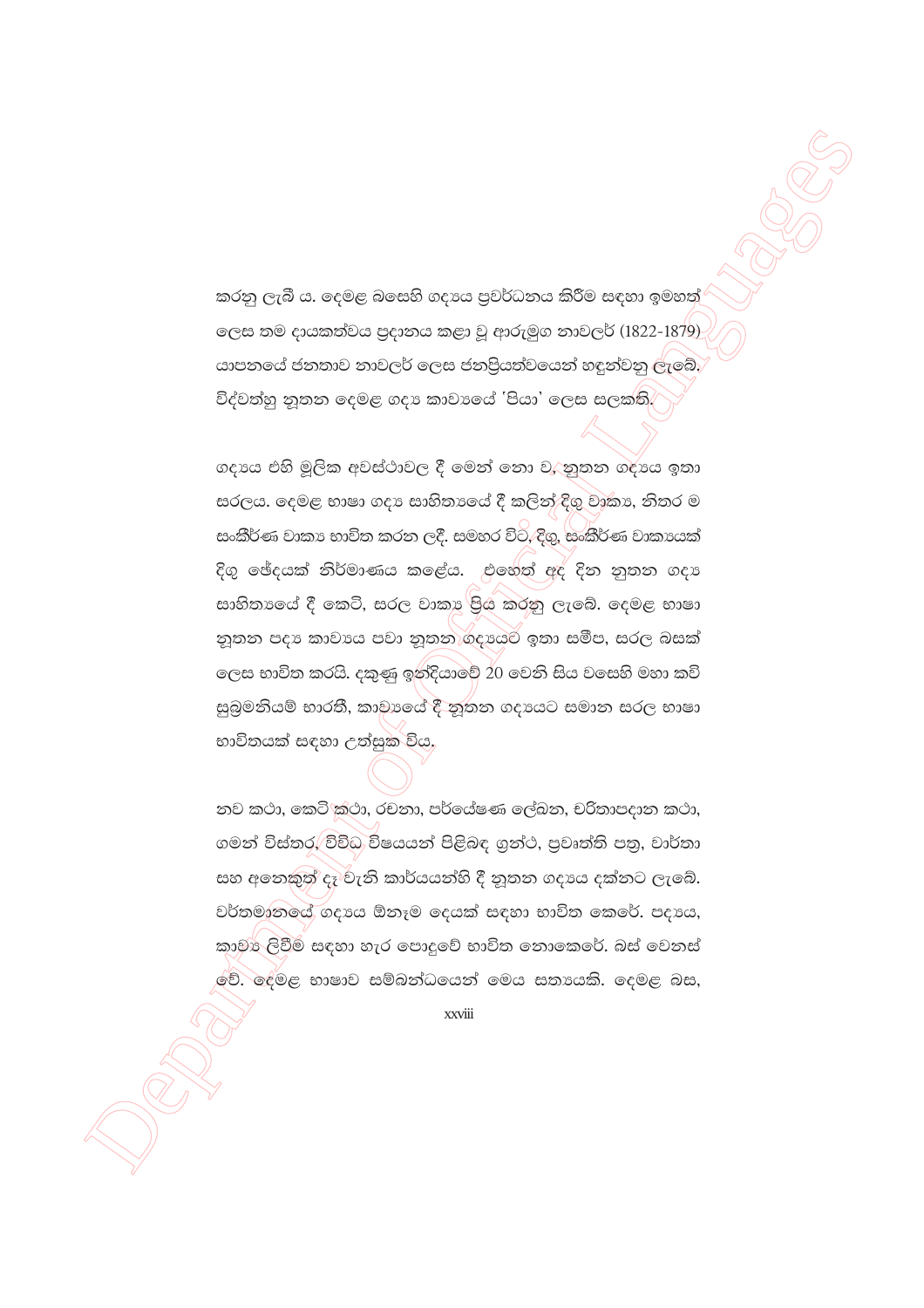නිශ්චිතව ම දෙමළ භාෂා ගදාගෙ ඉතා ම වෙනස් ව ඇත. මූලදී එය උගතුන් ස්වල්ප දෙනෙකු විසින් භාවිතා කෙරිණි. දැන් අධාහපනය සියලු දෙනාට ම විවෘත ය. සෑම කෙනෙකුට ම කිසිවක් ලිවීම සඳහා හෝ වෙනත් සමාජ පරිසරවල දී (සමාජ සන්දර්භයන් තුළ) හෝ භාෂාව භාවිත කිරීමට සිදු ව ඇත. අනෙක් නුතන භාෂාවල\දී මෙන් ම, ගදා භාවිතය ද පුජාතාන්තීකරණය කරනු ලැබ ඇත.

දෙමළ බසෙහි වාහකරණ කෘති 15 කට වඩා අධික වේ. ඒවායින් තොල්කාප්පියම් ගුන්ථය දෙමළෙහි විදාහමාන පැරණිම ගුන්ථය යි. නන්නුල් නැමැති ගුන්ථය කිස්තු වර්ෂ 13 වන සියවසට අයත් වේ. මෙය දෙමළ වාහකරණ ඥානය ලබා ගැනීම සඳහා දෙමළ මව් බස වන්නන් විසින් සාමානායෙන් අධායෙනය කරනු ලැබේ. පාසල්වල දෙමළ භාෂා මාධා සිසුනට දෙමළ වාාකරණය ඉගැන්වීමේ දී නන්නුල් ගුන්ථය සාමානාගෙන් උපයෝගී කර ගැනේ. ආරුමුග නාවලර් නැමැත්තා එය පාදක කොට ගෙන පාසල් සිසුන් සඳහා ඉලක්කණව් වුරුක්කම් (இலக்கணச் சுருக்கம்) නැමැති ගුන්ථය රචනා කළේ ය. මෙම වාහකරණ කෘතිවල දක්නට ලැබෙන පරිදි ලදමළ වාහකරණයේ විවරණ සහ විස්තර කිරීම් මෙම වාහකරණ ගුන්ථ ලියුනු ලද කාලය අතරතුර කාවා ලිවීම සඳහා භාවිතා වූ භාෂාව මත පදනම් විය. එහෙයින්, විස්තර සහ විස්තර කිරීම් නුතන ගදාය සඳහා 100% ක් තිරවදා හෝ අදාළ හෝ නොවේ. එම වාහකරණ ගුත්ථ,) ස්වභාෂකයන්ට වාාකරණ රටා පිළිබඳ වූ කිසියම් දැනුමක්

 $\overline{\text{xx}}$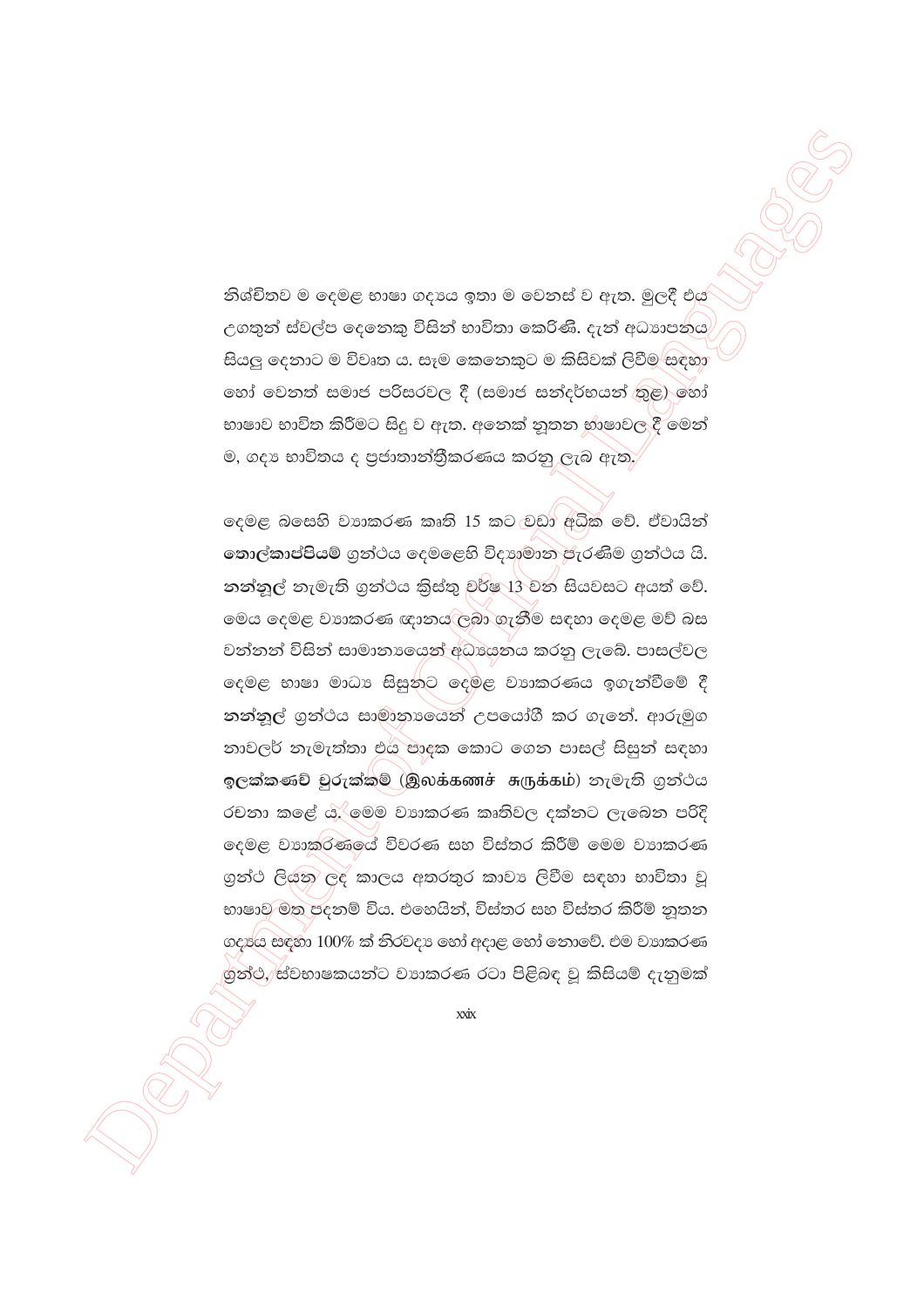තිබෙන බව සැලකිල්ලට ගනී. ඒවායේ සියල්ල විස්තර නොකරනු ලැබේ. නිදසුනක් ලෙස දක්වතොත් දෙමළ බසෙහි කාල තුනකි. ඒ සැම කාලයටම පුතා එකකට වඩා වැඩි ගණනක් වේ. අතීත කාලයට පුතා කිහිපයක් (04) වේ. කවර කියා පුකෘතියක් කවර අතීතු කාල පුතායක් ගන්නේ දැයි කිසිදු වාාකරණ ගුන්ථයක් විස්තර නොකරයි. පන්ති කාමරයෙහි ඉගෙන ගන්නා දෙමළ මව් බස වන්නන්ට පවා සාමානායෙන් වාහකරණ පාඩම් හිසරදයක් වේ. ලදමළ බස දෙවැනි බසක් ලෙස උගන්නා ඕනෑම අයෙකුට භාෂාවෙහි සෑම දෙයක් සඳහා ම සුපැහැදිලි සහ කුමානුකුල විස්තර කිරීම් අවාශ වන්නේ ය. දෙවැනි බසක් ඉගෙනගන්නෙකු වශයෙන් කෙටි කාල)පරාසයක් තුළ හැකි ඉක්මණින් භාෂාව උගත යුතුය. නන්නුල් ඉහා් අන් ඕනෑම පැරණි වාහකරණ ගුන්ථයක් දෙවැනි බසක් වශයෙන් දෙමළ බස ඉගැන්වීමේ දී උපයෝගී කොට ගනු ලැබුව හොත් විදාහර්ථීන් විසින් මුහුණ දෙනු ලබන ගැටලු ඉතා තියුණු වන්නේ යි.

ඕනෑම භාෂාවක් විගුහ කිරීම හෝ යළි විගුහ කිරීම සහ කුම විදාහත්මක ව, නුතන වාග් විදහාවේ මූල ධර්මවලට අනුව පහසු යෙදුම්වලින් වාකා රටා පහ්දා දීම හෝ විස්තර කිරීම කළ හැකි ය. මෙය සාම්පුදායික විගුහයට සහ පහදා දීම්වලට ස්වාභාවිකවම වෙනස් වන්නේ ය. හාෂාවක වාාකරණය ඉතා පැහැදිලිව අවබෝධ කර ගැන්මට ශක්තිය සපයන්නේ ය; සියලු ලේඛන අවබෝධ කර ගැනීමට අපගේ නුතන විගුහය ශක්තිය සපයන්නේ ය; එමෙන් ම, භාෂාව කාර්යක්ෂම ව හා ඵලදායී ව ලිවීමට ශක්තිය සපයන්නේ ය.

 $XXX$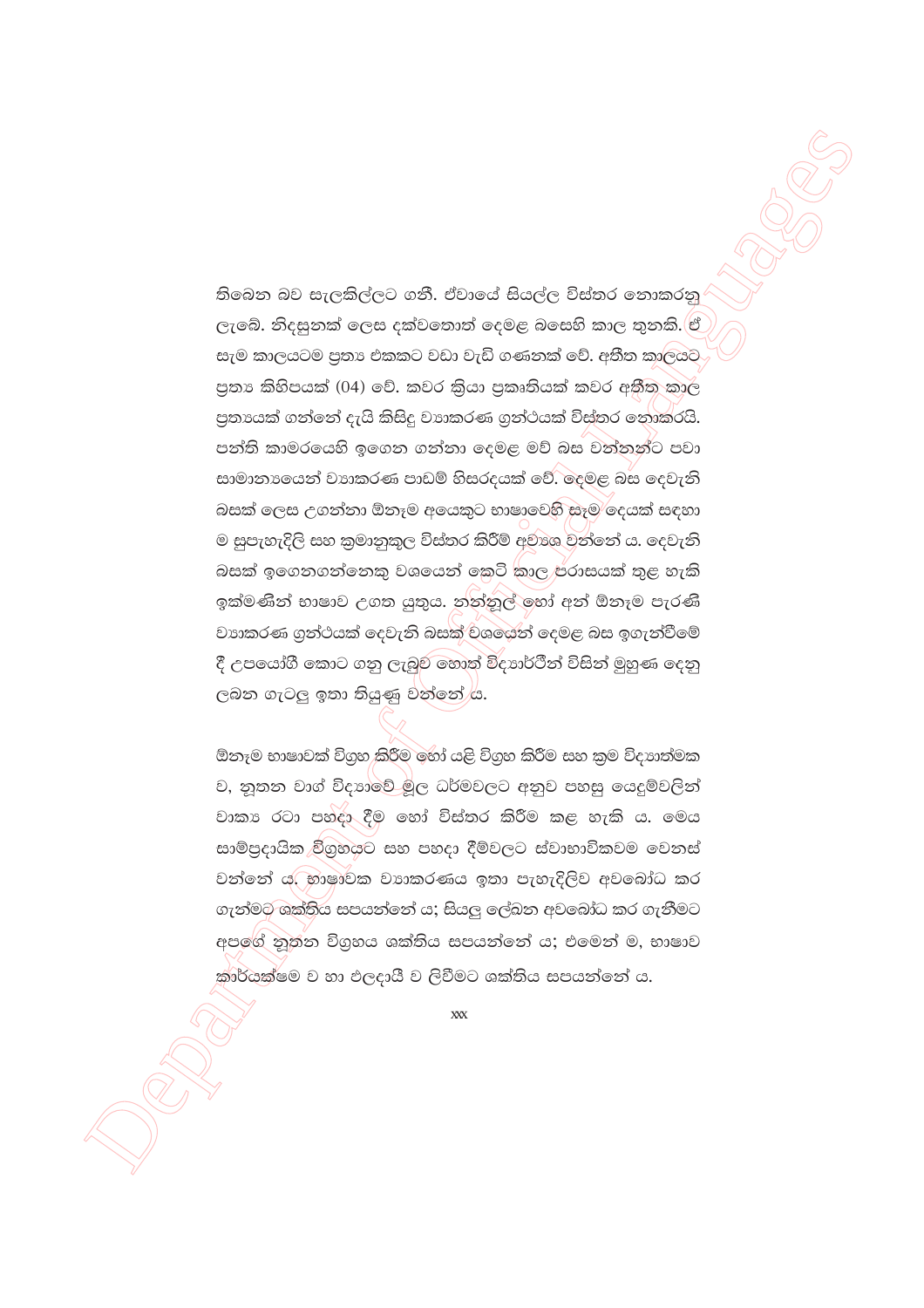මෙම ගුන්ථයෙහි දක්වන ලද වාහකරණය නුතන වාග් විදාහ මූල් ධර්මවලට අනුරූප වන්නේ ය. අනෙකුත් ගුන්ථවල දක්නට ලැබේන වාහකරණයට වෙනස් ය. ලේඛන භාෂාව පිළිබඳ ව මනා දැනුමක් අත් පත් කර ගන්නා තුරුම අපගේ විගුහය අනුගමනය කරනු ලෙසට විදාහර්ථීන්ට උපදෙස් දෙනු ලැබේ. කාලය ඉතා අග්නේ ය. එමෙන් ම, දෙවෙනි බසක් උගන්නා ඕනෑම විදාාර්ථියෙක් ඉතා කෙටි කලක් තුළ භාෂාව ඉගෙනීමට කැමැත්තේ ය. විදාාර්ථීන්ට තුතන විගුහයේ අගය අවබෝධ කර ගැනීමට අපි ඉඩ හරිමු. නුතුන් විගුහය සමග සමීප තො වන්නා වු ආචාර්යවරු ඒ සමග සමීපතම විය යුත්තාහ. එය ඉතා වැදගති.

දෙවැනි බසක් වශයෙන් දෙමළ බස ඉගෙනීමේ දී විදාහර්ථියාට ද්විභාෂා හෝ නෙනුභාෂා ශබ්ද කෝෂ උපයෝගී කොට ගත හැකි ය. ඒ සඳහා පහත සඳහන් ගුන්ථ අනුමත කරනු ලැබේ.

දෙමළ - සිංහල ශබ්ද කෝෂය  $1.$ මහාචාර්ය ඩබ්. එස්. කරුණාතිලක විසින් සංගෘහිත ගොඩගේ පුකාශනයක්, 2002.

2, සංක්ෂිප්ත දෙමළ - සිංහල ශබ්ද කෝෂය ම්හාචාර්ය ඩබ්. එස්. කරුණාතිලක විසින් සංගෘහිත, ගොඩගේ පුකාශනයක්, 2006.

xxxi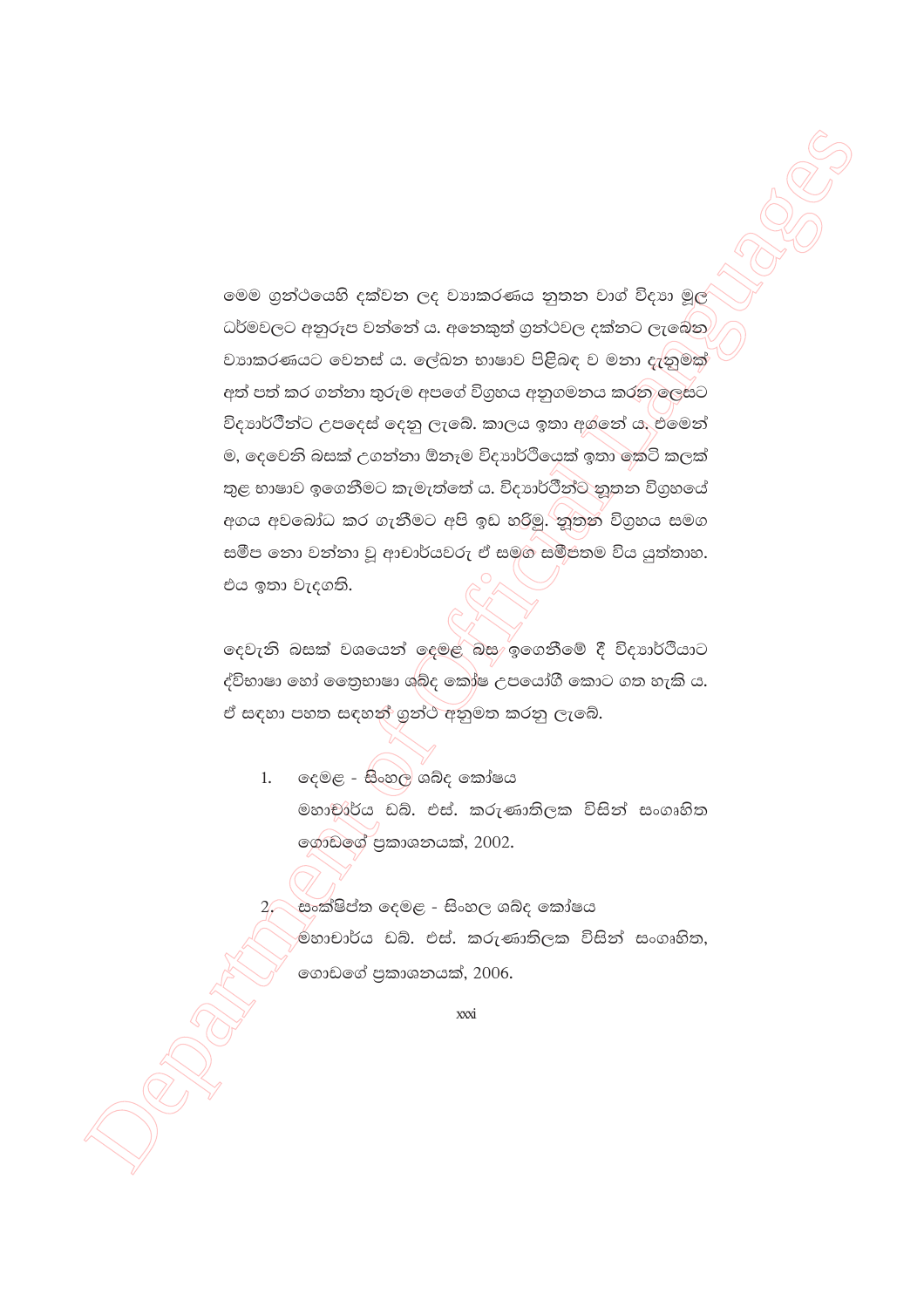- ලෙතුභාෂා ශබ්ද කෝෂය සිංහල-දෙමළ-ඉංගීුසි, රාජා  $3.$ භාෂා දෙපාර්තමේන්තු පුකාශනය, 2008.
- දෙමළ අකාරාදිය (වෙළුම් 7), දෙමළ-දෙමළ-ඉංගීුසි, මදුරාසි  $\overline{4}$ . විශ්ව විදාහල පුකාශනයක්.
- க்ரியா அகராதி, தமிழ் தமிழ் ஆங்கிலம், சென்னை. 5.

දෙමළ බස පිළිබඳ පුවීණතාවක් ලබා ගැන්ම් ද මනා විද්වතෙකු වශයෙන් නාමයක් ලබා ගැන්ම ද කළ නොහැකි දෙයක් නොවන බව අවසන් වශයෙන් විදාාර්ථීන්ට සිහිපත් කරනු ලැබේ. මෙම ආරම්භයත් සමග විනෝද වාරිකාවේ අවසානය තෙක් ඉගෙනුම අඛණ්ඩව ගෙන යා යුතු ය.

අපගේ සුභ පැතුම් !

xxxii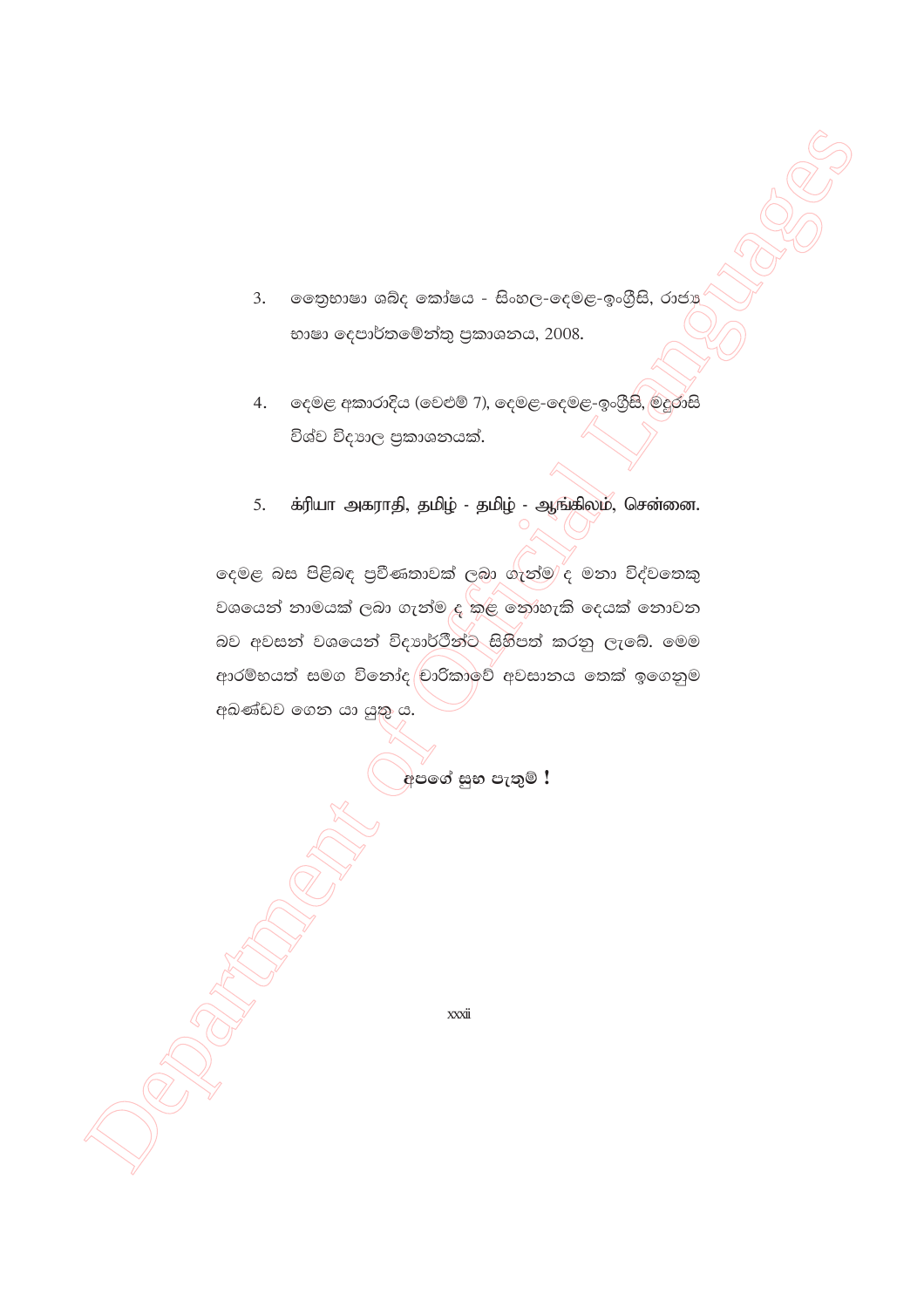### $\overline{\text{urLib}}$  1

#### வாருங்கள், வாருங்கள், தமிழ் கற்க வாருங்கள் $\zeta$

 $(1)$  சிங்களம் எனது தாய்மொழி.  $(2)$  ஆனால் நான் பேச்சுத் தமிழில் நன்றாக உரையாடுவேன். (3) நான் என்னுடைய தமிழ் நண்பர்களுடன் தமிழில் தான் பேசுவேன். (4) அவர்களுள் சிலருக்குச் சிங்களம் தெரியும். (5) அவர்கள் என்னோடு சிங்களத்தில் மட்டும் அல்லாமல் தமிழிலும் பேசுவார்கள். (6) இனி, நான் வருகிற சித்திரை மாதத்திலிருந்து தமிழ் இலக்கியங்களைக் கொஞ்சம் கொஞ்சமாகப் படிப்பேன். (7) தமிழில், $\langle$ இலக்கிய மொழி பேச்சு மொழியிலிருந்து வேறுபடுகிறது.

 Department of Official Languages  $(8)$  தமிழில் மிகப் பழைய இலக்கியங்களும் நவீன இலக்கியங்களும்  $\sum_{i=1}^{\infty}$ ண்டு. (9) அவை மிகப் பல.  $\left(10\right)$  அகநானூறு, புறநானூறு, நற்றிணை, குறுந்தொகை போன்ற இலக்கிய நூல்கள் மிகப் பழைய இலக்கியங்கள் $\chi(11)$  தமிழ் மக்கள், அவற்றைச் சங்க இலக்கியங்கள் என்று குறிப்பிடுவார்கள். (12) தமிழில் சிலப்பதிகாரம், மணிமேகலை, கம்பராமாயணம் போன்ற பல காப்பியங்களும் உண்டு. (13) மணிமேகலை ஒரு பௌத்த காப்பியம். (14) அதன் மொழிபெயர்ப்பு சிங்களத்தில் உண்டு. (15) திருக்குறள் என்ற நூல் பொதுவாக மக்களின் வாழ்க்கையை விளக்குகின்றது.  $(16)$ இதனை, தலைசிறந்த நூல் என்று அறிஞர் பாராட்டுகின்றனர்.  $(17)$  இதன் மொழிபெயர்ப்பு, பல மொழிகளில் உண்டு.  $(18)$ சிங்களத்திலும் உண்டு. (19) தமிழில் தொல்காப்பியம், நன்னூல்,

1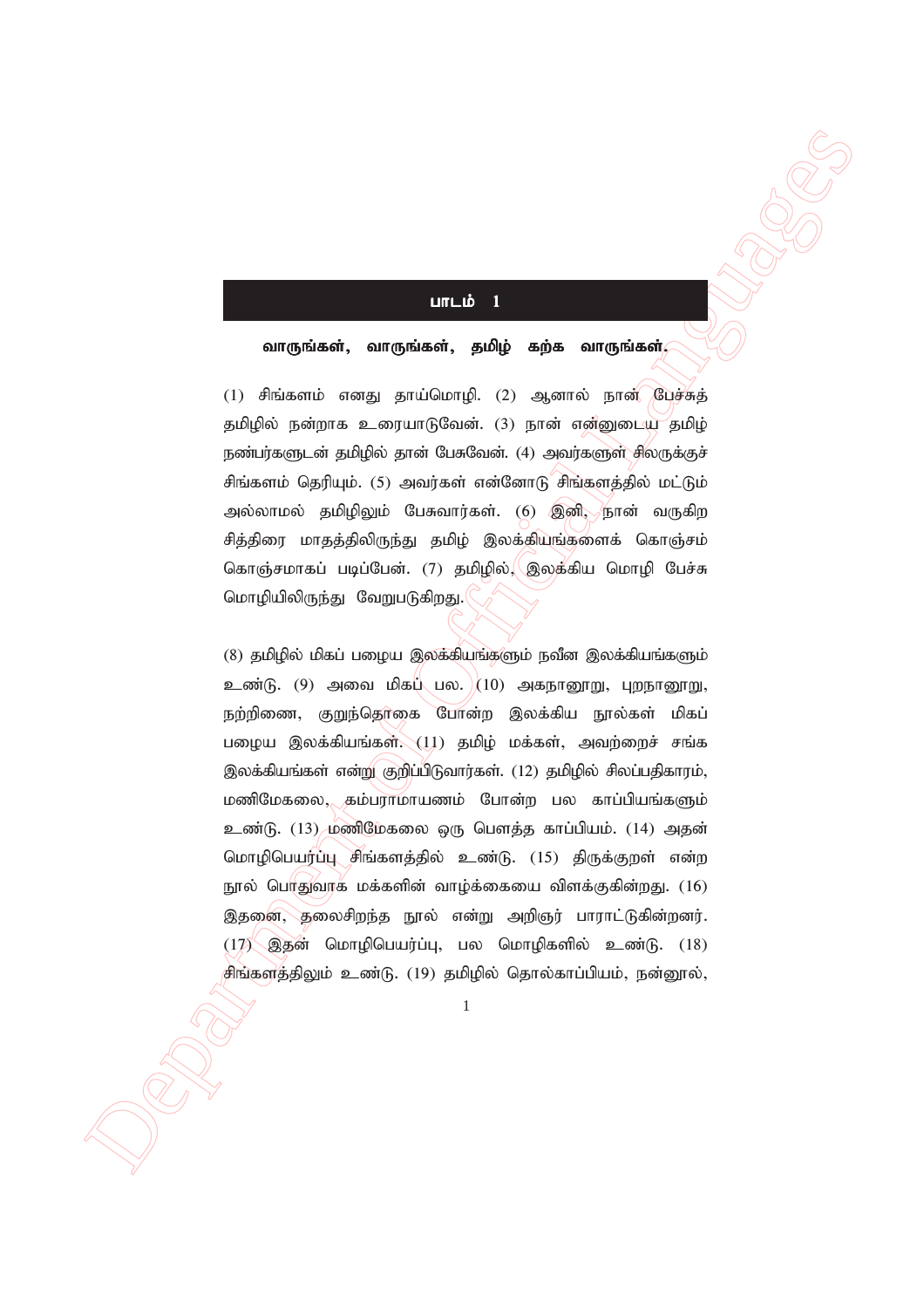வீரசோழியம் போன்ற பல இலக்கண நூல்களும் உண்டு. (20) இவற்றுள் தொல்காப்பியம் என்பது மிகவும் பழைய இலக்கண நூல். (21) வீரசோழியம் என்ற இலக்கண நூலின் செல்வாக்கு சிதத்சங்கராவ என்ற சிங்கள இலக்கண நூலில் உண்டு என அறிஞர் கருதுகிறார்கள். (22) தமிழில், இவற்றைத் தவிர, புலநவீன இலக்கியங்களும் உண்டு.

 $\label{eq:20} \begin{array}{ll} \mbox{SubGen}(finite \textit{Q} and \textit{Q} and \textit{Q} and \textit{Q} and \textit{Q} and \textit{Q} and \textit{Q} and \textit{Q} and \textit{Q} and \textit{Q} and \textit{Q} and \textit{Q} and \textit{Q} and \textit{Q} and \textit{Q} and \textit{Q} and \textit{Q} and \textit{Q} and \textit{Q} and \textit{Q} and \textit{Q} and \textit{Q} and \textit{Q} and \textit{Q} and \textit{Q} and \textit{Q} and \textit{Q} and \textit{Q} and \$ (23) நான் தமிழில் உள்ள எல்லா இலக்கியங்களையும் படிக்க விரும்புகின்றேன். (24) படிப்படியாகப் படிக்கலாம் என்ற துணிவு எனக்கு உண்டு. (25) புத்தகக் கடைகளுக்குப் போய் பல நூல்களை வாங்க விரும்புகிறேன். (26) அதனால் எனக்குப் பணம் வேண்டும்.(27) இரண்டாயிரம் ரூபாய் ஆவது வேண்டும். (28) இந்த நூல்களால் ஒரு பிரயோசனமும் இல்லை என்று யாராவது சொல்லுவார்களா? (29) அப்படி, ஒருவரும் சொல்ல மாட்டார்கள் என்று நினைக்கின்றேன். (30) இன்னும் மூன்று நாள்களுக்குப் பின்பு பல கடைகளுக்குப் போவேன். (31) கட்டாயம் சில நூல்களை வாங்குவேன். (32) நல்ல நூல்களைப் பற்றி என்னுடைய தமிழ் ஆசிரியரிடம் புத்திமதி கேட்பேன். (33) சிலசமயம், அவரையும் என்னோடு கூட்டிக் கொண்டு கடைகளுக்குப் போவேன்.  $(34)$ அவர் மிகவும் நல்லவர்.  $(35)$  அவர் எனக்கு எப்பொழுதும் உதவி செய்வார்.

 $(36)$  இப்பொழுது; தமிழ் வகுப்புக்கள், பல இடங்களில் நடைபெறுகின்றன. (37) வகுப்புக்கள், அரச கரும மொழிகள் திணைக்களத்திலும் நடைபெறுகின்றன. (38) அவை சித்திரை மாதத்திலிருந்து இன்னும் பல இடங்களில் நடைபெறும். (39) என் நண்பர்களும் தமிழ் படிக்க ஆசைப்படுகின்றனர். (40) கமிம் படிக்க வருவீர்களா என்று அவர்களிடம் கேட்டேன். (41) தீபால்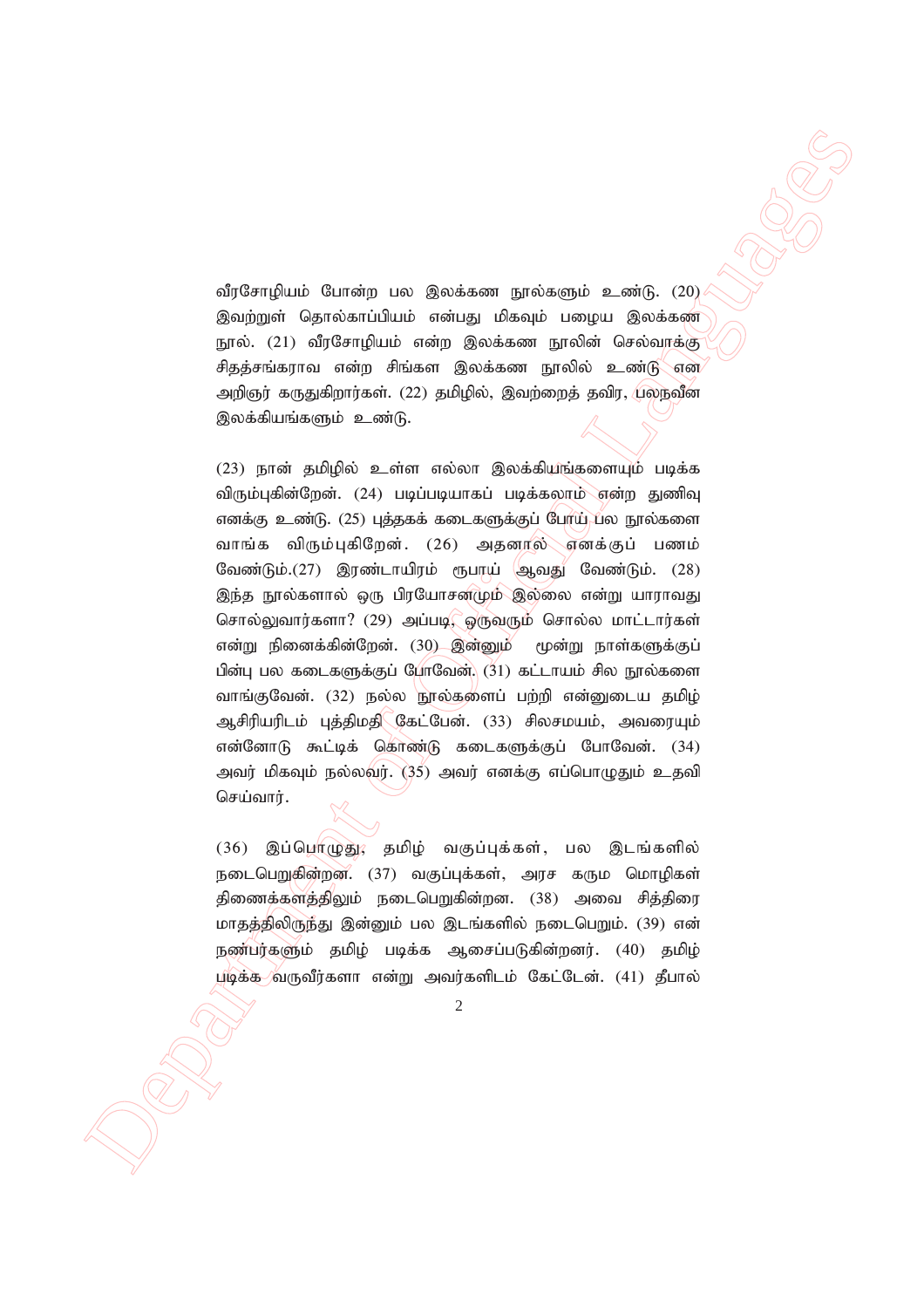$\begin{array}{lllllllllll} \multicolumn{3}{l}{{\bf x}{\bf i}}&{\bf i}&{\bf i}&{\bf i}&{\bf i}\\ &{\bf i}&{\bf i}&{\bf i}&{\bf i}&{\bf i}&{\bf i}\\ &{\bf i}&{\bf i}&{\bf i}&{\bf i}&{\bf i}\\ &{\bf i}&{\bf i}&{\bf i}&{\bf i}&{\bf i}\\ &{\bf i}&{\bf i}&{\bf i}&{\bf i}\\ &{\bf i}&{\bf i}&{\bf i}&{\bf i}\\ &{\bf i}&{\bf i}&{\bf i}\\ &{\bf i}&{\bf i}&{\bf i}\\ &{\bf i}&{\bf i}&{\bf i}\\ &{\bf i}&{\bf i}&{\bf i}\\ &{\bf i}&{\bf i}&{\bf i}\\ &{\bf i}&{\bf$ கட்டாயம் வருவார். (42) மாலாவும் வருவாராம். (43) இவர்கள் எல்லோரும் கெட்டிக்காரர்கள். (44) நாங்கள் எல்லோரும் ஆங்கிலத்தை நன்றாகப் படிக்கிறோம் அல்லவா? (45) அதனைப் போலத் தமிழையும் நன்றாய்ப் படிப்போம். (46) மனம் உண்டு என்றால், இடம் உண்டு.

 $(47)$  நீங்களும் தமிழ் கற்க வருகிறீர்களா?  $(48)$  கஷ்டம் ஒன்றும் இல்லை.  $(49)$  எளிதாகக் கற்கலாம்.  $(50)$  வாருங்கள், வாருங்கள், தமிழ் கற்க வாருங்கள்.

සිංහල පරිවර්තනය

පැමිණෙන්න, පැමිණෙන්න, <mark>ඳෙමළ (බස) ඉගෙනුමට පැමිණෙන්න.</mark>

- 1. සිංහල මාගේ මව් බස (ය).
- 2. එහෙත් මම කථා කරන ඉදමළ බසින් හොඳට කථා කරන්නෙමි.
- 3. මම මාගේ දෙමළ මිතුරන් සමග දෙමළෙන් ම කථා කරන්නෙමි.
- 4. ඔවුන්ගෙන් සමහරෙක් සිංහල දනිති.
- 5. ඔවුහු මා සමග සිංහලෙන් පමණක් නොව දෙමළෙන් ද කථා  $\mathfrak{g}$ රන්නෝ ය.
- 6. එහෙයින්, මම ලබන අලේල් මාසයේ සිට දෙමළ සාහිතාය මදින් මද ඉගෙන ගන්නෙමි.
- 7. ළියන දෙමළ බස, කථා කරන දෙමළ බසට වෙනස් වේ.
- $8/\sqrt{\,}$ ිදෙම්ලෙහි ඉතා පැරණි සාහිතා කෘති ද නවීන සාහිතා කෘති ද වේ.  $9.$  ප්වා ඉතා බොහෝ ය.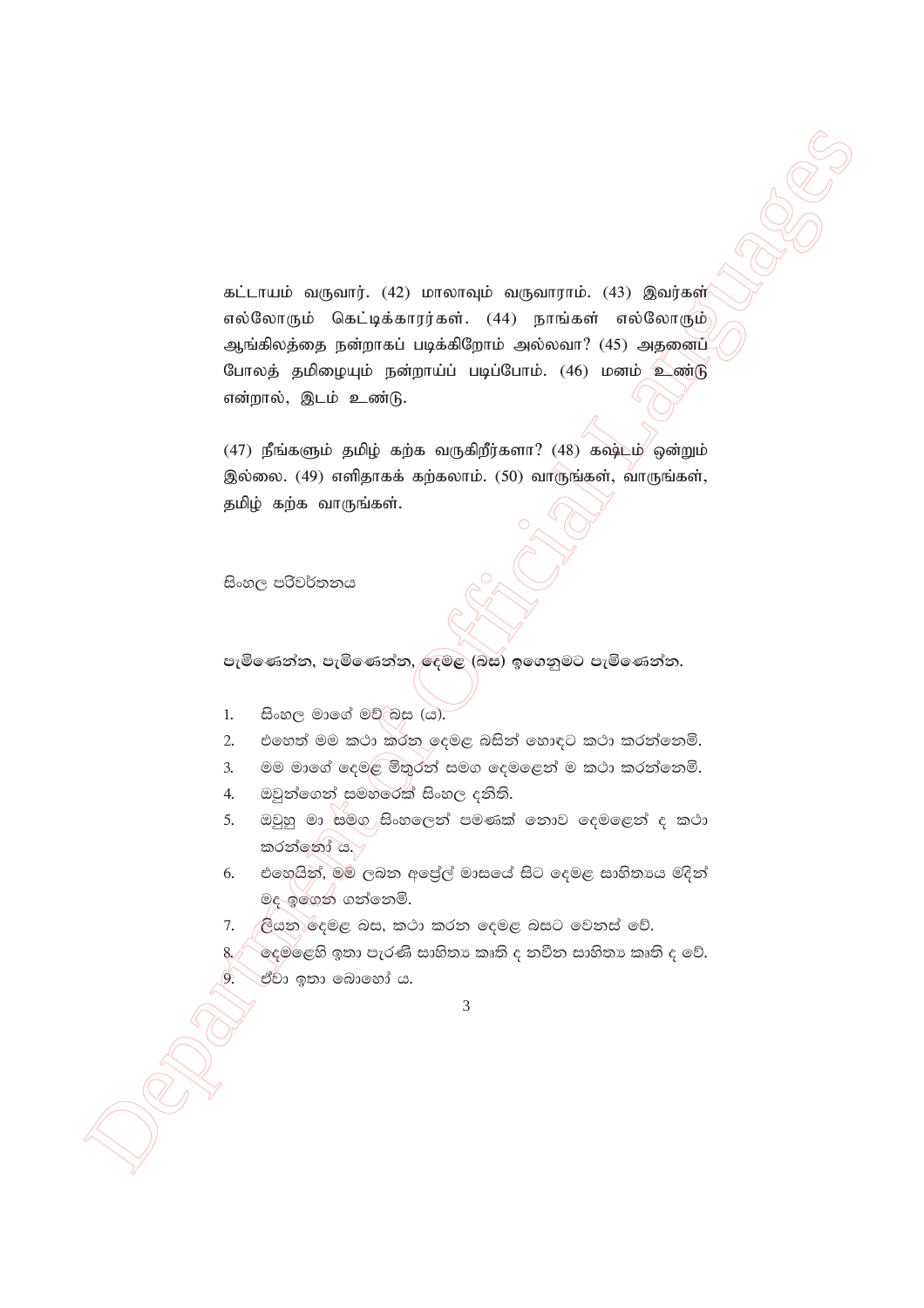- 10. අහනානුරු (அகநானூறு), පුරතානුරු (புறநானூறு), නට්ටිලෙණ (நற்றிணை), කුරුත්ලොලෙහ (குறுந்தொகை) වැනි සාහිතා ගුන්ථ ඉපැරණි සාහිතා ගුන්ථ යි.
- 11. ලදමළ ජනතාව ඒවා සංග සාහිතායෙ ලෙස හඳුන්වන්නෝ ය.
- $12.$  ලදමලෙහි සිලප්පදිහාරම් (சிலப்பதிகாரம்), මණිමේහලේල (மணிமேகலை), කම්බරාමායණම් (சும்பராமர்யணம்) වැනි බොහෝ කාවා ගුන්ථ ද වේ.
- 13. මණිමේහලෙල (மணிமேகலை) මොද්ධ කාවායකි.
- 14. එහි පරිවර්තන සිංහලයෙහි ද වේ.
- 15. තිරුක්කුරළු (திருக்குறள்) යන ගුන්ථය සාමානාගයන් මිනිසුන්ගේ ජිවිතය විස්තර කරයි.
- 16. මෙහෙයින් අතිවිශිෂ්ඨ ගුන්ථයක් යැයි විද්වත්හු වර්ණනා කරති.
- 17. මෙහි පරිවර්තන විවිධ භාෂාවලින් වේ.
- $18.$  සිංහලයෙහි ද වේ.
- 19. ஒூற்கு கைக்கைக்கே சொல்காப்பியம்), துதிவு (நன்னூல்), වීරසෝළියම් (வீரசோழியம்) වැනි බොහෝ වාාකරණ ගුන්ථ ද වේ.
- 20. මේ අතුරින් තොල්කාප්පියම් (தொல்காப்பியம்) යනු ඉපැරණි වාහාකරණ ගුන්ථයකි.
- 21. වීරසෝළියම් (வீரசோழியம்) යන වාාකරණ ගුන්ථයේ ආභාෂය සිදත් සඟරාව යන සිංහල වාහකරණ ගුන්ථයෙහි තිබේ යැයි විද්වත්හු පවසති.
- 22. දෙමළෙහි මේවා හැර බොහෝ නූතන සාහිතා ද වේ.
- 23. මම ලෙමළ සාහිතායෙ ද ඉගෙනීමට කැමැත්තෙමි.
- 24. කුම කුමයෙන් උගත හැකි යැයි යන විශ්වාසයක් මට තිබේ.
- 25. ලොත් සාප්පුවලට ගොස් බොහෝ පොත් මිල දී ගැනීමට ් කැමැත්තෙමි.
- 26. එනිසා මට මුදල් අවශා වේ.
	- $\overline{4}$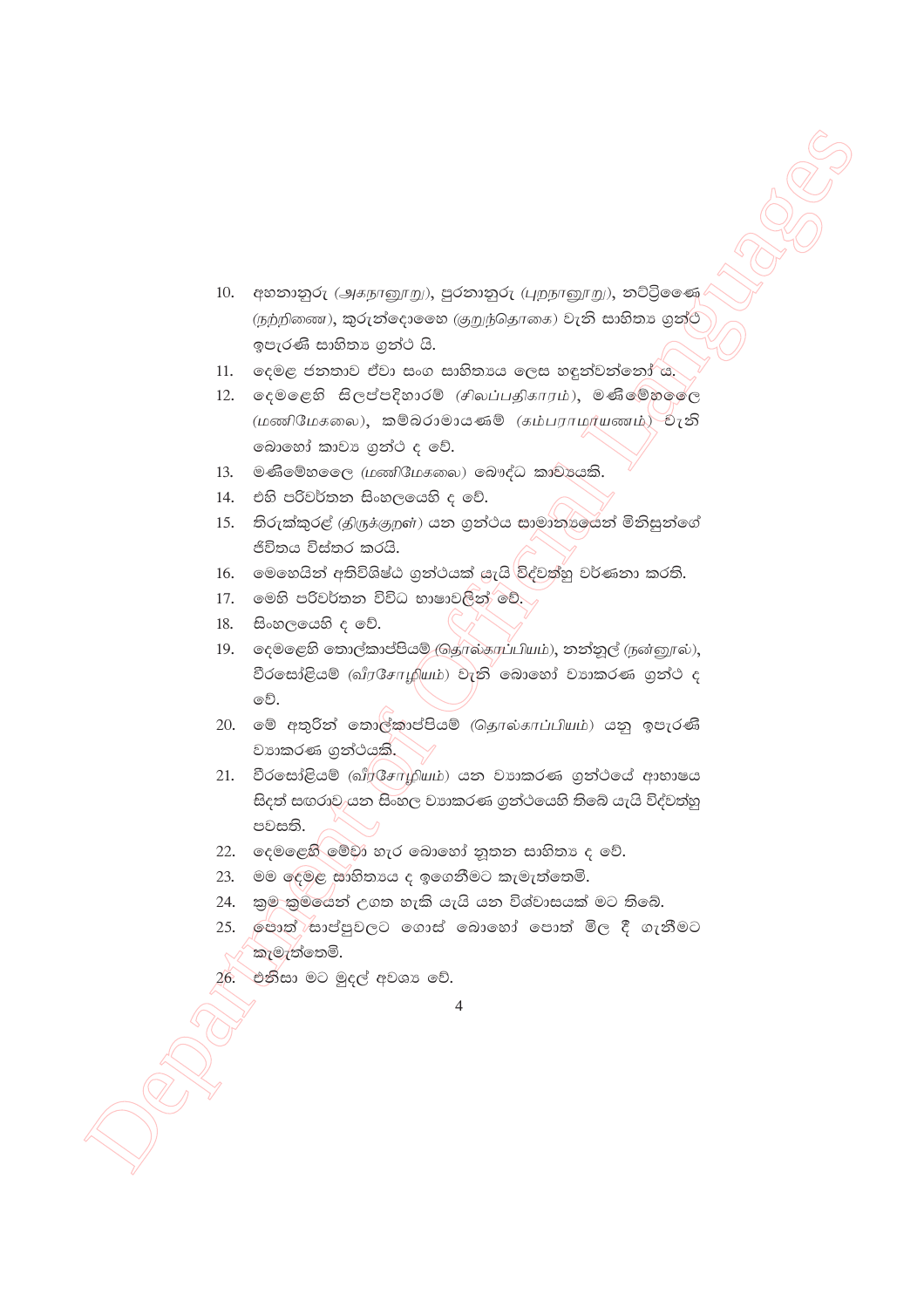- $27.$  රුපියල් දෙදාහක්වත් (2000) ඇවැසි ය.
- $28.$  මේ පොත්වලින් කිසිදු පුයෝජනයක් නැතැයි යමෙක් පවසත් $\langle \epsilon, \rangle$
- $29.$  එසේ කිසිවෙක් නො පවසති යැයි සිතමි.
- 30. තව දින තුනකට පසුව බොහෝ (පොත්) කඩවලට යන්නෙමි.
- $31.$  නිසැකයෙන් ම පොත් කිහිපයක් මිලට ගන්නෙමි.
- Department of Official Languages  $32.$   $\,$  eහාඳ පොත් පිළිබඳ ව මාගේ දෙමළ (භාෂා) ගුරුතුමන්ගෙන් උපදෙස් විමසන්නෙමි.
	- $33.$  සමහර විටෙක ඔහු ද මා කැඳවා ගෙන මම කඩුවලට යන්නෙමි.
	- 34.  $\circ$ හතෙම ඉතා හොඳ අයෙකි.
	- 35. මට සැම කල්හි ම උපකාර කරන්නේ ය.
	- 36. දැන් දෙමළ පන්ති බොහෝ ස්ථානුවල පැවැත්වේ.
	- $37.$  පන්ති, රාජා භාෂා දෙපාර්තමේන්තුවේ $\epsilon$  පැවැත්වේ.
	- 38. ඒවා අලේල් මාසයේ සිට තවත් බොහෝ ස්ථානවල පැවැත්වේ.
	- $39.$  මාගේ මිතුරෝ ද දෙමළ ඉගෙනීමට කැමැත්තෝ ය.
	- $40.$   $\sigma$ දමළ ඉගෙනීමට එන්නෙහු දැයි ඔවුන්ගෙන් විමසීමි.
	- $41.$  දීපාල් අනිවාර්යශේන් ම පැමිණෙන්නේ ය.
	- 42. මාලා ද පැමිණෙන්නේ <u>ල</u>.
	- 43. මොවුහු සියලු දෙන ම දක්ෂයෝ ය.
	- $44.$  අපි සැම ලදතා ම ඉංගීසි හොඳින් ඉගෙන ගන්නෙමු, නො වේ ද?
	- 45. එය මෙන් ම දෙමළ ද හොඳින් ඉගෙන ගන්නෙමු.
	- $46.$  සිත තිබේ නම් තැන තිබේ.
	- $47.$  ඔබලා $\xi$  ලදමළ ඉගෙන ගන්නට එන්නෙහු ද?
	- $48.$  කිසිදු දුෂ්කරතාවක් නොමැත.
	- $49$ , පහසුවෙන් උගත හැකි ය.
	- $50.$  පැමිණෙන්න, පැමිණෙන්න, දෙමළ (බස) ඉගෙනුමට පැමිණෙන්න.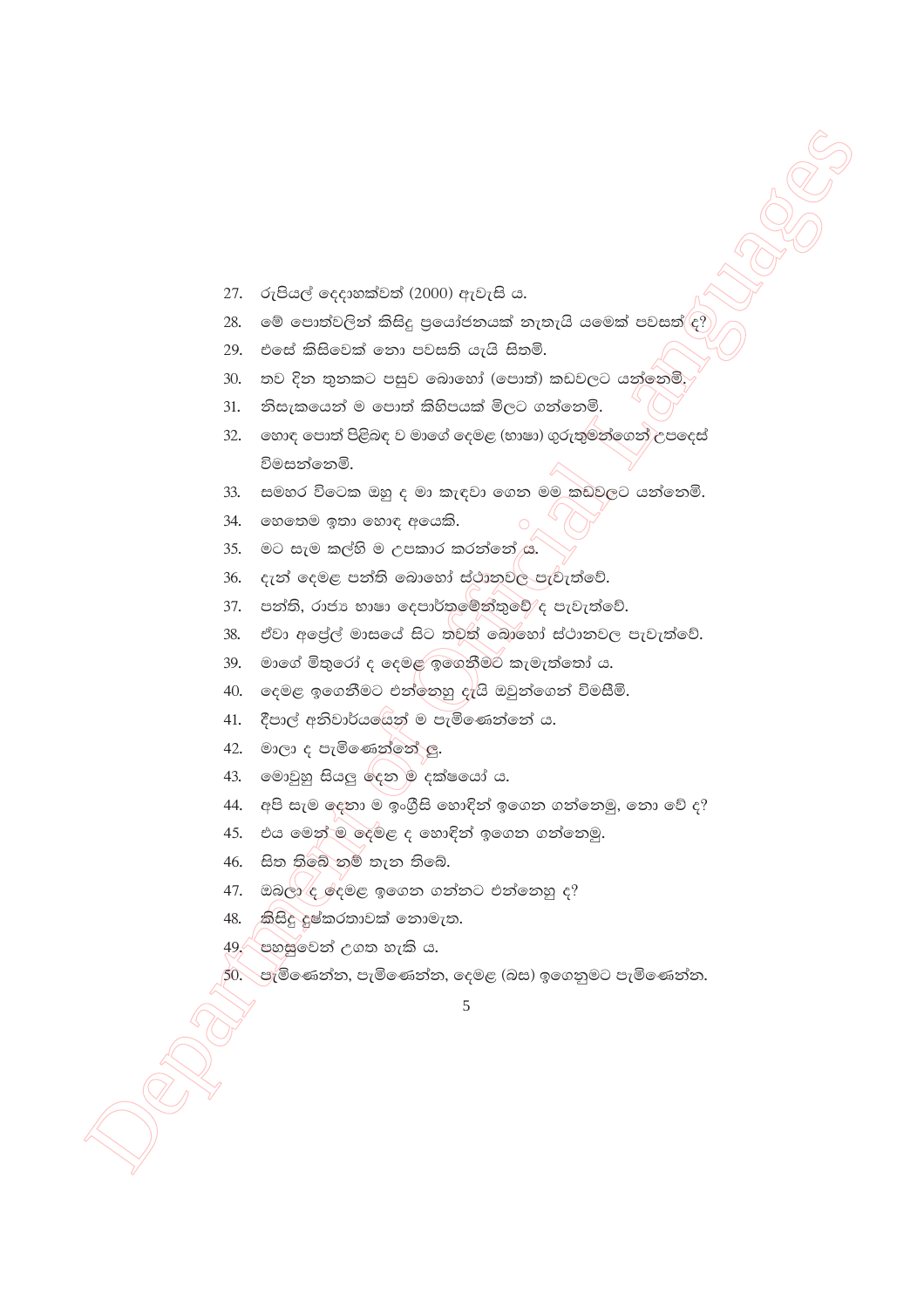### වාහාකරණ සටහන්

 $1.1$ රූප වශයෙන් වෙනස

ලේඛන දෙමළ බසෙහි ඇතැම් වචන කථන දෙමළ බස්ට වඩා රූපයෙන් වෙනස් වේ\*. ඒවා යෙදුණු කල්හි ගුරුවරයාගේ සහය ඇතිව සටහන් කර ගන්නා ලෙස විදාාර්ථීන්ට උපදෙස් දෙනු ලැබේ.

නිදසුන් කිහිපයක් මතු සඳහනි :

ක. වා. \* ලේ. වා. \* வேணும் வேண்டும் அல்லே அல்லவா எண்டு என்று எண்ட என்ற அப்பிடி அப்படி மூண்டு மூன்று அங்கை அங்கே இஞ்சை இங்கே

.<br>මින්පසු කථා කරන දෙමළ බස ක.වා ලෙස ද ලියන දෙමළ බස ලේ.්වා. ලෙස ද දක්වනු ලැබේ.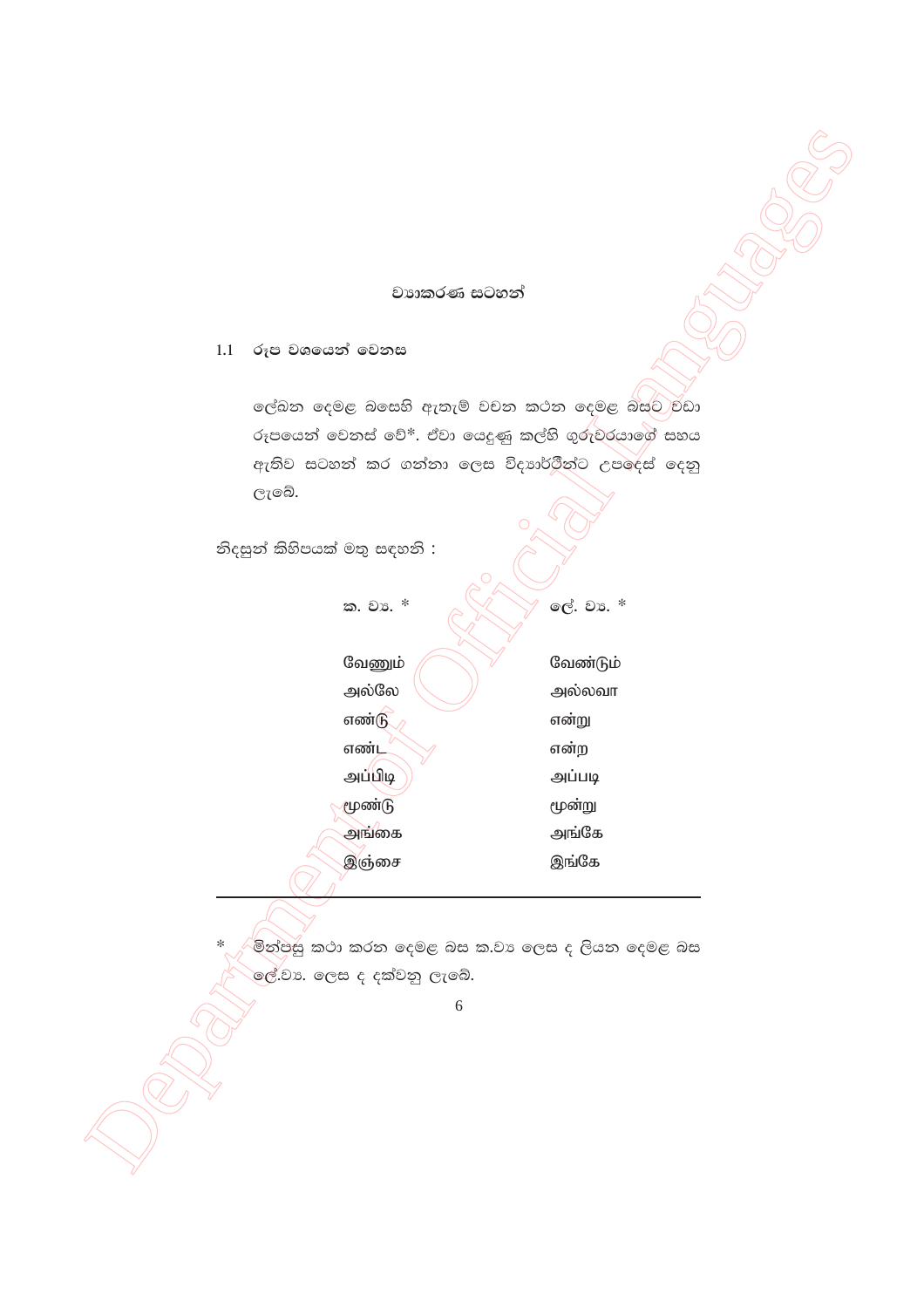#### 1.2 ගෞරවාන්විත ඉල්ලීම්

ලේඛන වාවහාරයෙහි ගෞරවාත්විත ව ඉල්ලීම් කෙරෙන කියා පද සෑදීමේ කුම ලෙකක් වේ. CLIT - කියා පුකෘතියට සහ உ්වලින් අවසන් වන අනෙකුත් කියා පුකෘතිවලට ங்கள் එකතු කෙරේ. අනෙක් සියලු ම කියා පුකෘතිවලට உங்கள் එක්/ඉකරේ. මෙලෙස කථන දෙමළ බසෙහි යෙදෙන ங்கோ සහ உங்கோ වලින් මෙම පුතා වෙනස් වන බව සනිටුහන් කර ගන්න.

| කියා පුකෘතිය | ක.වා.     | ලේ.වා.     |
|--------------|-----------|------------|
| வா-          | வாங்கோ    | வாருங்கள்  |
| எடு-         | எடுங்கோ   | எடுங்கள்   |
| படி-         | படியுங்கோ | படியுங்கள் |
| தா-          | தாங்கோ    | தாருங்கள்  |
| திற-         | திறவுங்கோ | திறவுங்கள் |
| சா-          | சாகுங்கோ  | சாகுங்கள்  |

வா-, தா- සහ சா $\rightarrow$ කියා පුකෘතිවලට - உங்கள் එක් කිරීමේදී ඒවා පිළිවෙලින් வார்-, தூர்-, சாக்- බවට පත් වේ.

-உங்கள் එක් කිරීමේදී කියා පුකෘතියේ අග ස්වභාවය අනුව කියා පුකෘතියත් එම පුතායත් අතරට කථන වාවහාරයේ දී මෙන් ම ய හෝ ක පැමිණේ.

මෙබඳු ඉල්ලීම් කෙරෙන කියා පදවල උක්තය සැම කල්හි நீங்கள் වේ. උක්තය නොමැති ව ද මෙලෙස භාවිත කෙරේ.

நீங்கள் வாருங்கள். ஒூ வாருங்கள்.

 $\overline{7}$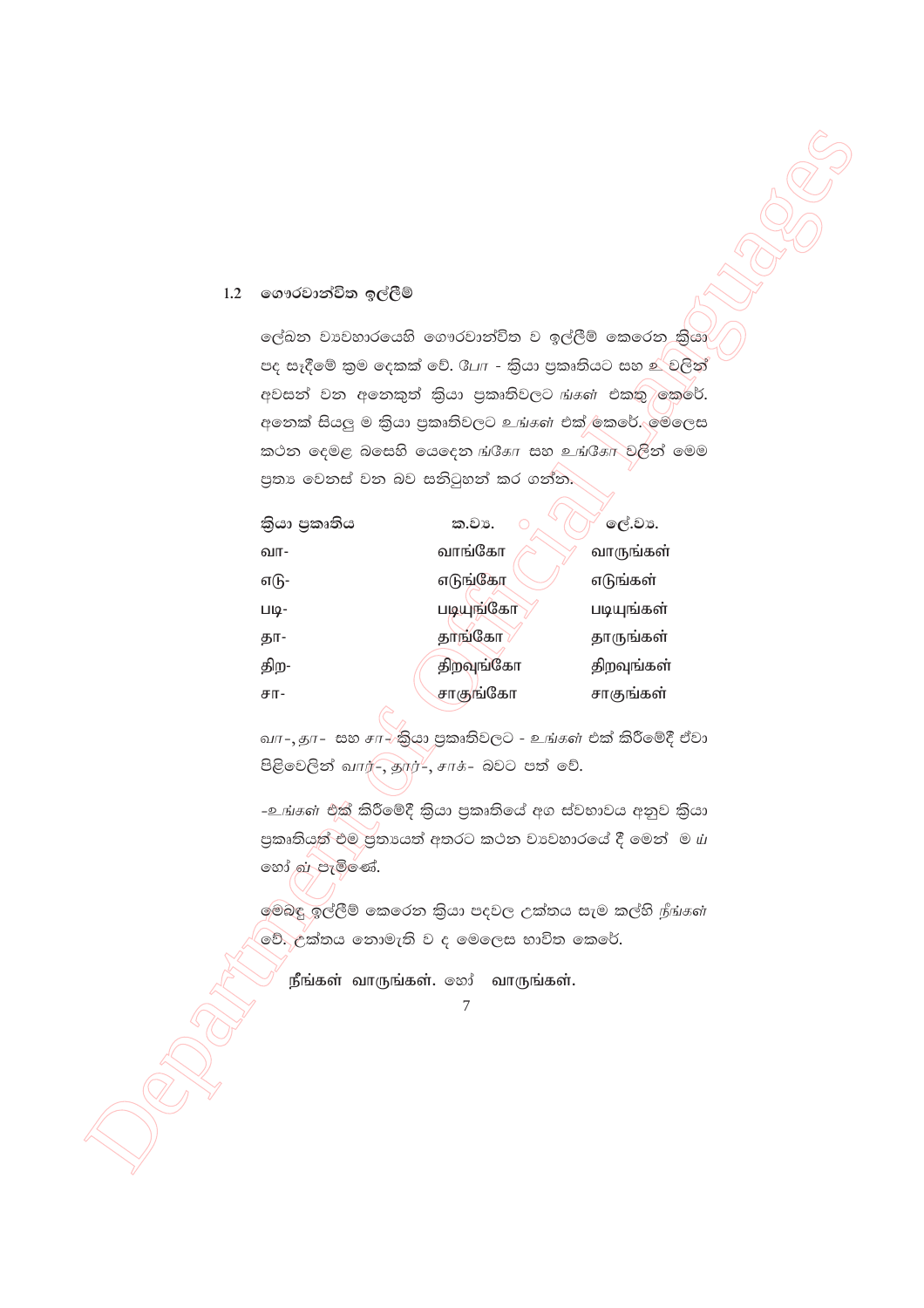#### පුබල සහ දුබල කිුයා පුකෘති  $1.3$

කථන වාවහාරයේ මෙන් ම ලේඛන වාවහාරයේ ද පිණිසාර්ථ කෘදන්ත සෑදීම සඳහා -ේෂ එක් කෙරෙන කියා පද පුබල කියා පද ලෙස හඳුන්වනු ලැබේ. මෙයට අතිරේකව, ලේඛන වාවුහාරයේ භාවිත වන බ-, බ-, ழ- වලින් අවසන් වන, පිණිසාර්ථ කෘදන්ත සෑදීම සඳහා –  $\pi$  එක් කෙරෙන කියා පද ද පුබල කියා පද ලෙස හඳුන්වනු ලැබේ. අන් සියල්ල දුබල කියා පද වේ.

# 1.4 පිණිසාර්ථ කෘදන්ත සෑදීම

ලේඛන වාවහාරයේ භාවිත වන බොහෝ කුියා පදවලින් ද කථන වාවහාරයේ දී මෙන් ම පිණිසාර්ථ කෘදන්ත රූප සෑදේ. කථන වාවහාරයෙන් වෙනස් වන, ලේඛන වාවහාරයේ කියා පදවල පිණිසාර්ථ කෘදන්ත පහත දක්වනු ලැබේ.

1. -ல், ள், -ம் වලින් අවසන් වන කියාපදවලින් පිණිසාර්ථ කෘදන්ත සාදා ගනු ලබන්නේ කථන වාවහාරයේ දී මෙන් - க்க එක් කොට තොව - එක් කිරීමෙනි.

 $-\dot{x}, -\dot{x}, -\dot{x}$  සහ  $-\dot{L}$  වලට මුලින් යෙදෙන - බ වෙනුවට - ற පැමිණේ.

| කියා පුකෘතිය | ක.වා. | ලේ.වා. |
|--------------|-------|--------|
| நில்         | நிக்க | நிற்க  |
| வில்         | விக்க | விற்க  |
| கல்          |       | கற்க   |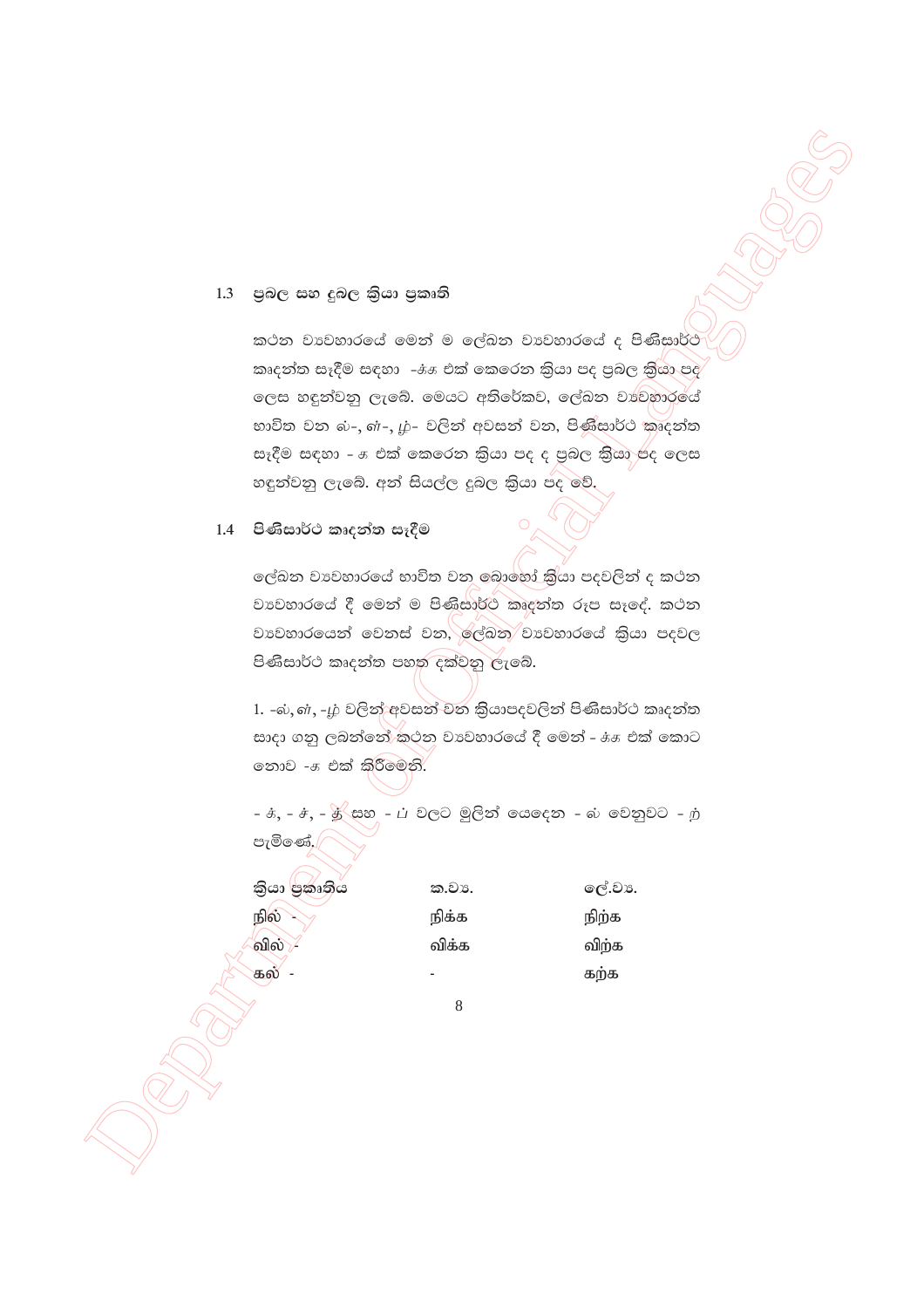கல் (ඉගෙන ගන්නවා) කථන වාහවහාරයහි නො යෙදේ.

-ச், -ச், -த் හෝ -ப் මූලින් යෙදී ඊට පසුව යෙදුණු -ழ் සහ -ගේ -ட் බවට වෙනස් වේ.

| කියා පුකෘතිය | ක.වා. | ලේ.වා., |
|--------------|-------|---------|
| கேள்–        | கேக்க | கேட்க   |
| தாழ் -       | தூக்க | காட்க   |
|              |       |         |

2. - ர වලින් අවසන් වන පුබල කියාපදවලට පිණිසාර්ථ කෘදන්ත සෑදීම සඳහා -  $\dot{\delta}$ . එක් වන කල අවසාන $\ket{-f}$  ඉවත් නො වේ.

| කියා පුකෘතිය | ක.වා. | ලේ.වා.  |
|--------------|-------|---------|
| பார் –       | பாக்க | பார்க்க |
| சேர் –       | சேக்க | சேர்க்க |
|              |       |         |

බොහෝ කියා පුකෘති කථන වාවහාරයට සහ ලේඛන වාවහාරයට පොදු වේ. නමුත් කියා පද ස්වල්පයක් ලේඛන වාවහාරයෙහි විශේෂයෙන් යෙදේ. සියලු ම කියා පද සඳහා වන පිණිසාර්ථ කෘදන්ත, පොත අවසානයේ වචන මාලාවෙහි දක්වනු ලැබේ.

# $1.5$  කියා පද කාල

කථන වාවහාරයේ මෙන් ම, ලේඛන වාවහාරයේ ද කියා පද කාල තුනක් හඟවයි. ඒ අනාගත, වර්තමාන සහ අතීත යනුවෙනි.

 $\overline{Q}$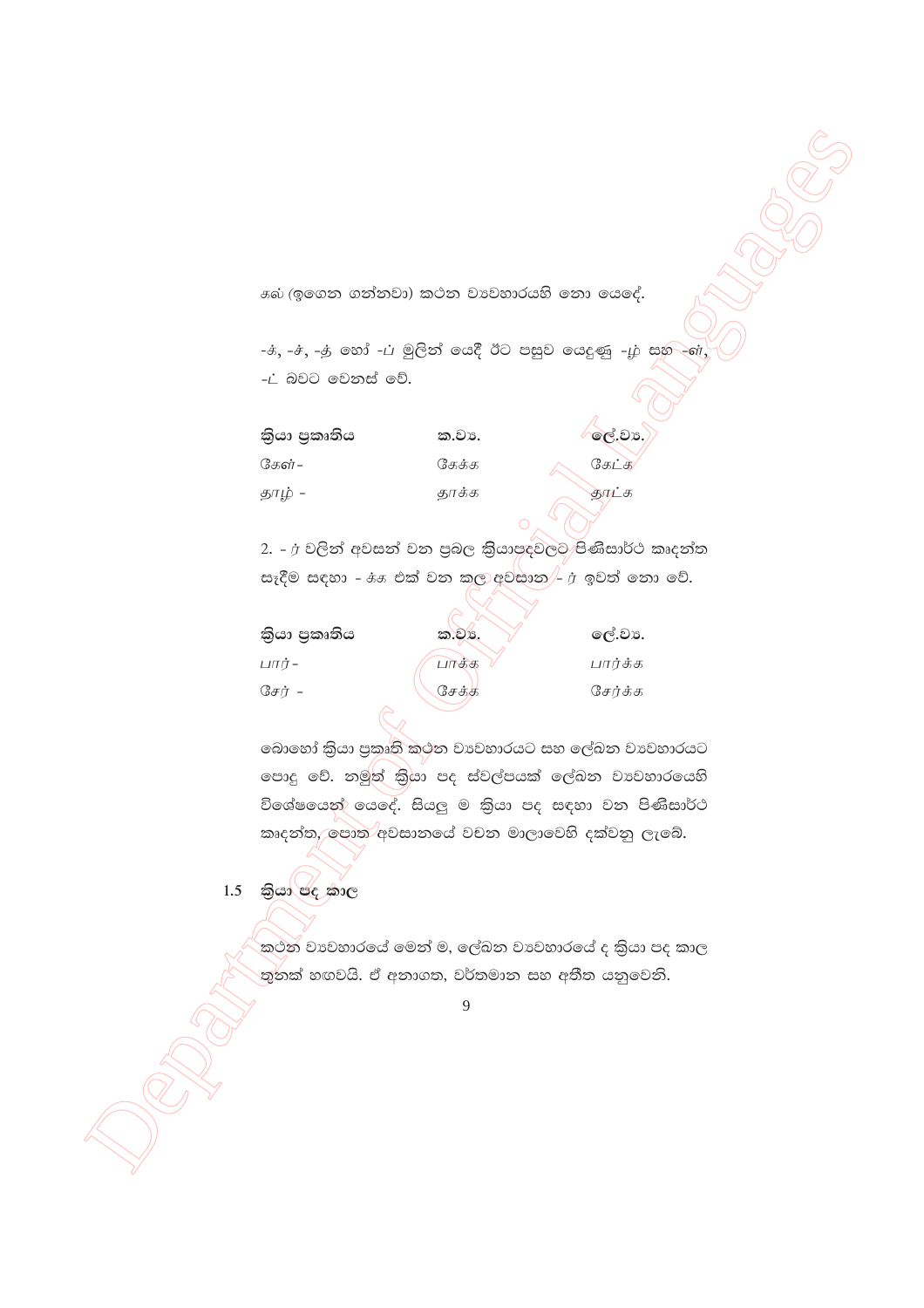# 1.5.1 අනාගත කාලය

# 1.5.1.1 මූලික රූප

බොහෝ කියාපද සඳහා අනාගත කාල කියා මූලය සෑදීම, මෙලෙස යාපන දෙමළ භාෂා කථන වාහවහාරය ම බඳු වේ.

| කියා පුකෘතිය | ක.වා.       | ලේ.වන.               |
|--------------|-------------|----------------------|
| சாப்பிடு–    | சாப்பிடுவ்- | <u>சாப்பிடுங்கவ்</u> |
| சொல்லு –     | சொல்லுவ்    | செரல்லுங்கவ்         |
| எ $(h)$ -    | எடுப்ப் -   | எடுங்கவ்             |
| காண் -       | காண்ப் -    | காட்டுங்கவ்          |
|              |             |                      |

- ல், -ள் හෝ -ழ் වලින් අවසන් වන පුබල කියා පදවලට කථන වාවහාරයේ දී මෙන් -பப் නොව ப- එක් කිරීමෙන් අනාගත කාල බවට පත් වේ. - $\dot{\mu}$  එක් $\bigcirc$ කරුන $\bigcirc$ කල - $\dot{\sigma}$  සහ - $\dot{\mu}$  ද - $\dot{\mu}$  බවට මෙනස් වේ.

|        | කියා පුකෘතිය | ක.වා.    | ලේ.වා.        |
|--------|--------------|----------|---------------|
| நில்–  |              | நிப்ப்–  | நிற்ப்–       |
| வில் – |              | விப்ப்:  | விற்ப் –      |
| கேள் - |              | கேப்ப் – | $(3\pi i)i$ - |
| தாழ் - |              | தாப்ப் - | தாட்ப்-       |

1.5.1.2 කියා පුතා

ලේඛන වාවහාරයේ දී අනාගත කාල කියා පදවල පුරුෂය, සංඛාාව සහ ලීංගය හඟවන පුතා මානව නො වන ගණයෙහි හැර වෙනස් වේ.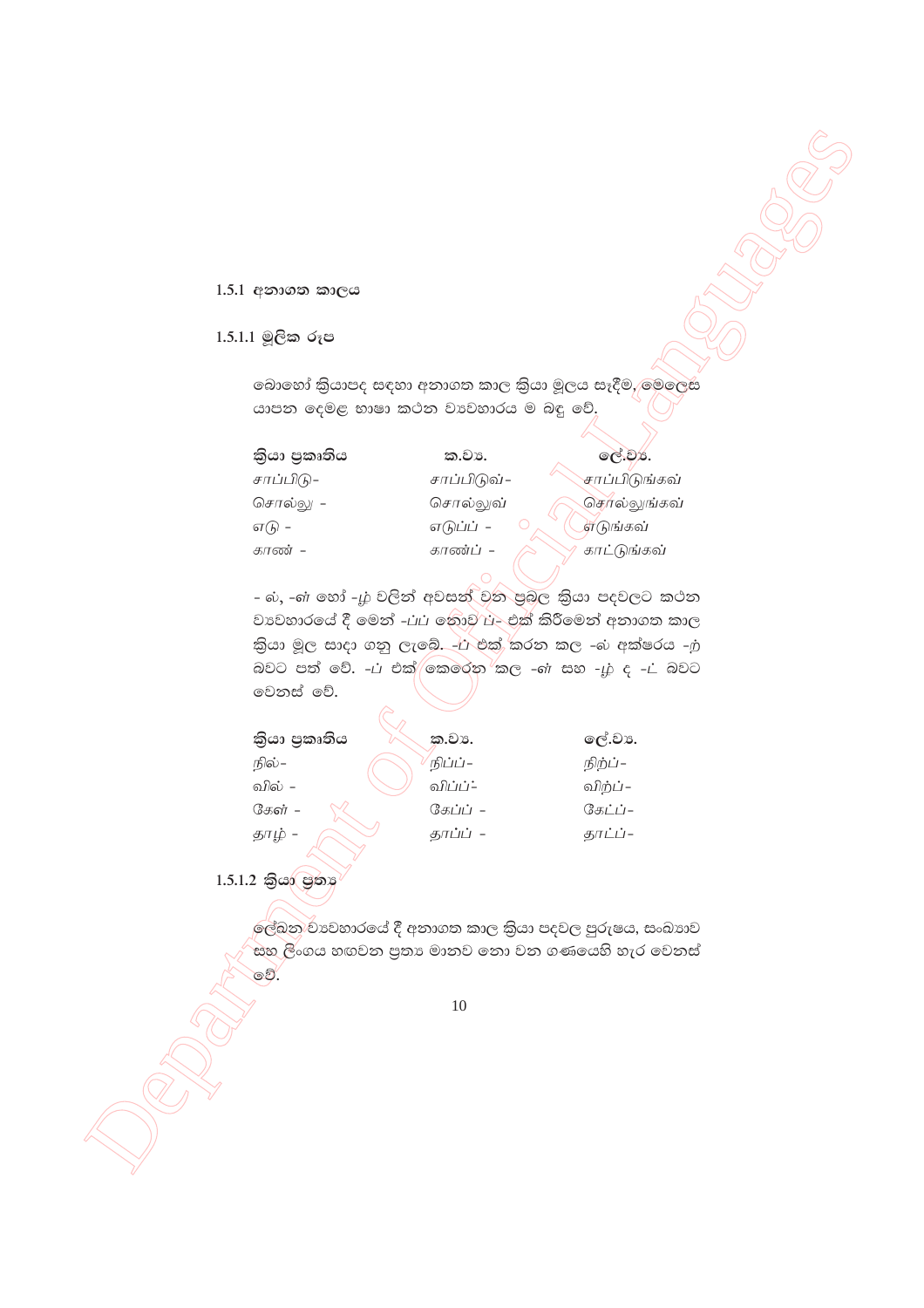

කථන වාවහාරයේ පුථම පුරුෂ ගෞරව, ඒක වචන (පුරුෂ සහ ස්තී ලිංග) පුතා මෙනස් බව සටහන් කර ගන්න. නමුත්, සිංහල ලේඛන වාවහාර්යේ $|$ දී මෙන් (කරන්නේ ය, කරන්නී ය යනාදී) තොව, දෙමළ ලේඛන වාහවාරයේ දී කිසිදු කාලයක් සඳහා එසේ වෙනස් තොවේ.

**la, en julio 1998.** october 1998.

தம்பி $\sqrt{\omega}$ நவர். தம்பி வருவார். මල්ලී එන්නේ ය.

அக்கா வருவா $\,$ . அக்கா வருவார் $\,$ .

අක්කා එන්නී ය.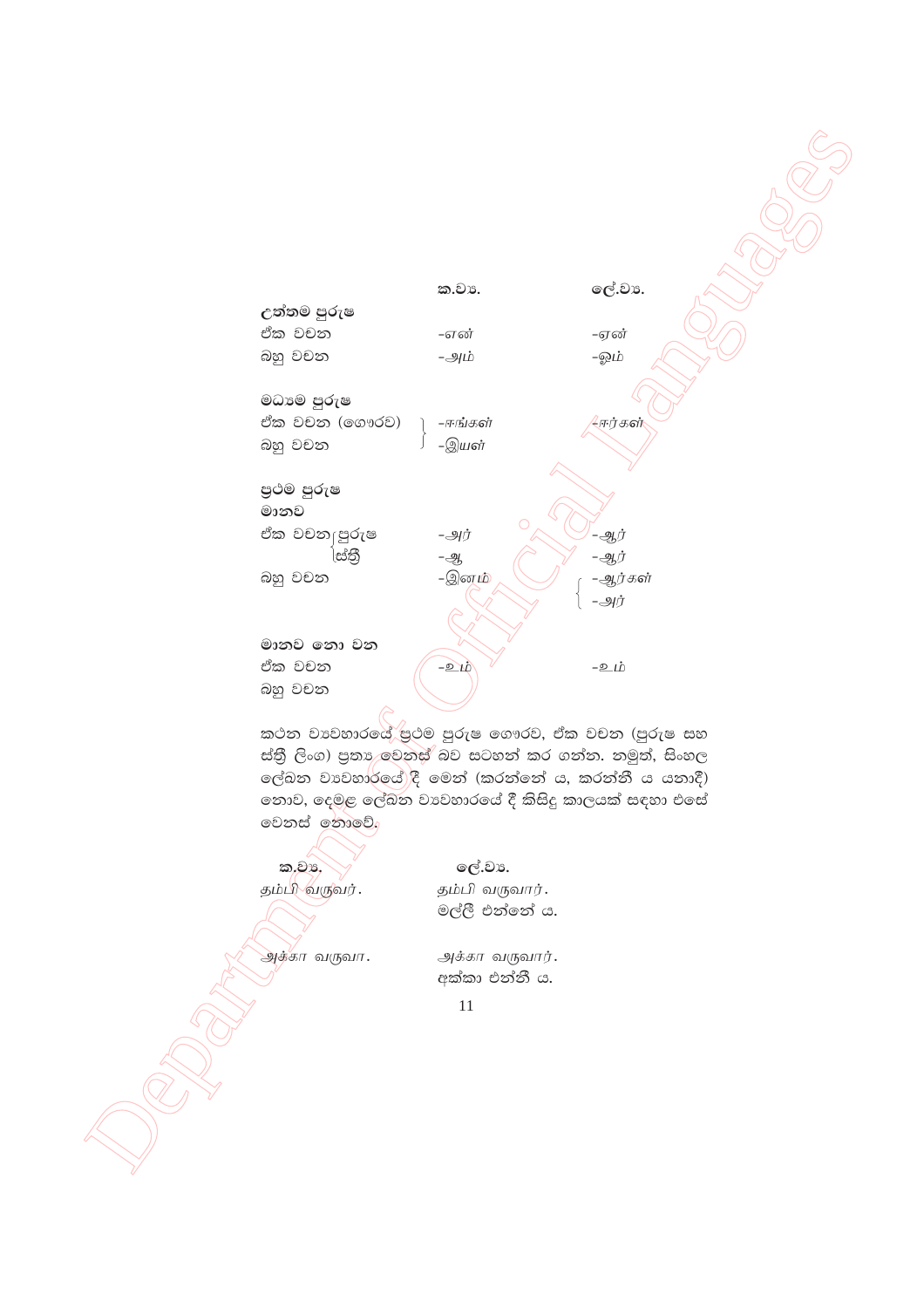-அர் යනු -ஆர்கள் වෙනුවට භාවිත කළ හැකි විකල්ප රූපයක් වේ. එය ඕනෑම අනාගත කාල කියා පදයක් සමග යෙදිය හැකි ය. එනමුදු -ர் වලින් අවසන් වන බහු වචන උක්ත සමග බහුලව යෙදෙයි. එවන් නාම පද කිසිවක් මෙම පාඩමෙහි නොයෙදිණ. මෙහි *சிறுவர்* සහ மனிதர் නිදසුන් ලෙස දක්වනු ලැබේ.

- 1. சிறுவர் சொல்லுவர். ළමයි කියන්නෝ ය.
- 2. மனிதர் சிரிப்பர். මිනිස්සු සිනාසෙන්නෝ ය.
- 3. மனிதர்கள் சொல்லுவர். මිනිස්සු කියන්නෝ ය.

කෙසේ නමුදු, නුතන ලේඛන වාවහාරයෙහි - அர் භාවිතය බහුල වේ.

කථන වාවහාරයේ දී මෙන් ම, ලේඛන වාවහාරයේ දී ද කියා පදයේ පිණිසාර්ථ කෘදත්තයට සෘජුවම -உம் එක් කෙරේ. එවිට පිණිසාර්ථ කෘදත්තයේ අග ඇති - அලොප් වේ.

| කියා       | පිණිසාර්ථ කෘදන්තය |        | අනාගත කාලය |           |
|------------|-------------------|--------|------------|-----------|
| පුකෘතිය    | ක.වා.             | ලේ.වා. | ක.වා.      | ලේ.වා.    |
| வா -       | வா                | வா     | வரும்      | வரும்     |
| செய்–      | செய்ய             | செய்ய  | செய்யும்   | செய்யும்  |
| எடு $\neg$ | எடுக்க            | எடுக்க | எடுக்கும்  | எடுக்கும் |
| வில்-      | விக்க             | விற்க  | விக்கும்   | விற்கும்  |
| கேள்-      | கேக்க             | கேட்க  | கேக்கும்   | கேட்கும்  |
|            |                   |        |            |           |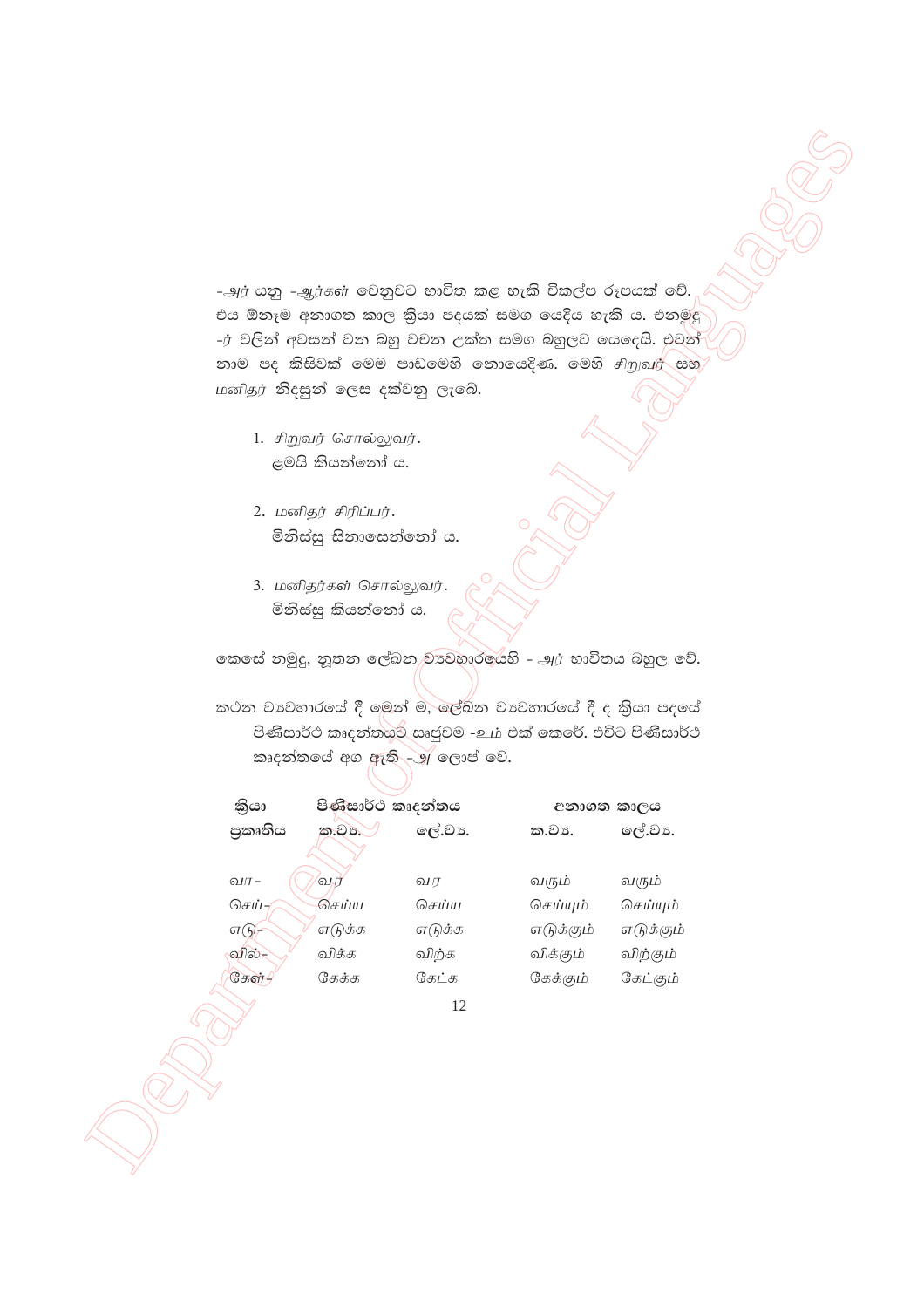விக்கும் -விற்கும் සහ கேக்கும் - கேட்கும் අතර මෙනස රඳ පවතින්නේ පිණිසාර්ථ කෘදන්ත පද සෑදීමේ වෙනස නිසා ය.

# 1.5.1.3. අනාගත කාල කියා පද භාවිතය

ලේඛන වාවහාරයේ අනාගත කාල කියා පද භාවිත කිරීම කථන වාවහාරය පරිදිමය.

 $1.5.2$  වර්තමාන කාලය

# 1.5.2.1 මූලික රූපය

තියා පුකෘතියට - கின்ற හෝ එයට වෙනත් රූපයක් වන - கிற යන වර්තමාන කාල පුතා එක් කිරීමෙන් ලේඛන වාවහාරයේ වර්තමාන කාල කියා මූලය සාදා ගැනේ. -அனர் සහ -அன බහු වචන පුතාවලට මුලින් හැර - නිහේற වෙනුවට - නිற යෙදිය හැකි ය. (විභක්ති පුතා යන උපශීර්ෂය යටතේ බලන්න)

කථන වාවහාරයේ දී මෙන් නොව, ලේඛන වාවහාරයේ දී පුරුෂය, සංඛාහව සහ ලිංගය නොසලකන පොදු වර්තමාන කාල කියා මූල වන බව සනිටුහන් කර ගන්න.

වර්තමාන කාල කියා මූල පුතා එක් වීමට පෙර -தா සහ -வா යන කියා පුකෘති – தரு සහ – வரு බවට වෙනස් වේ. මෙම රූප වර්තමාන කාල කියා මුල සෑදීමේ දි කථන වාවහාරයට වඩා මේනස් බව සනිටුහන් කර ගන්න.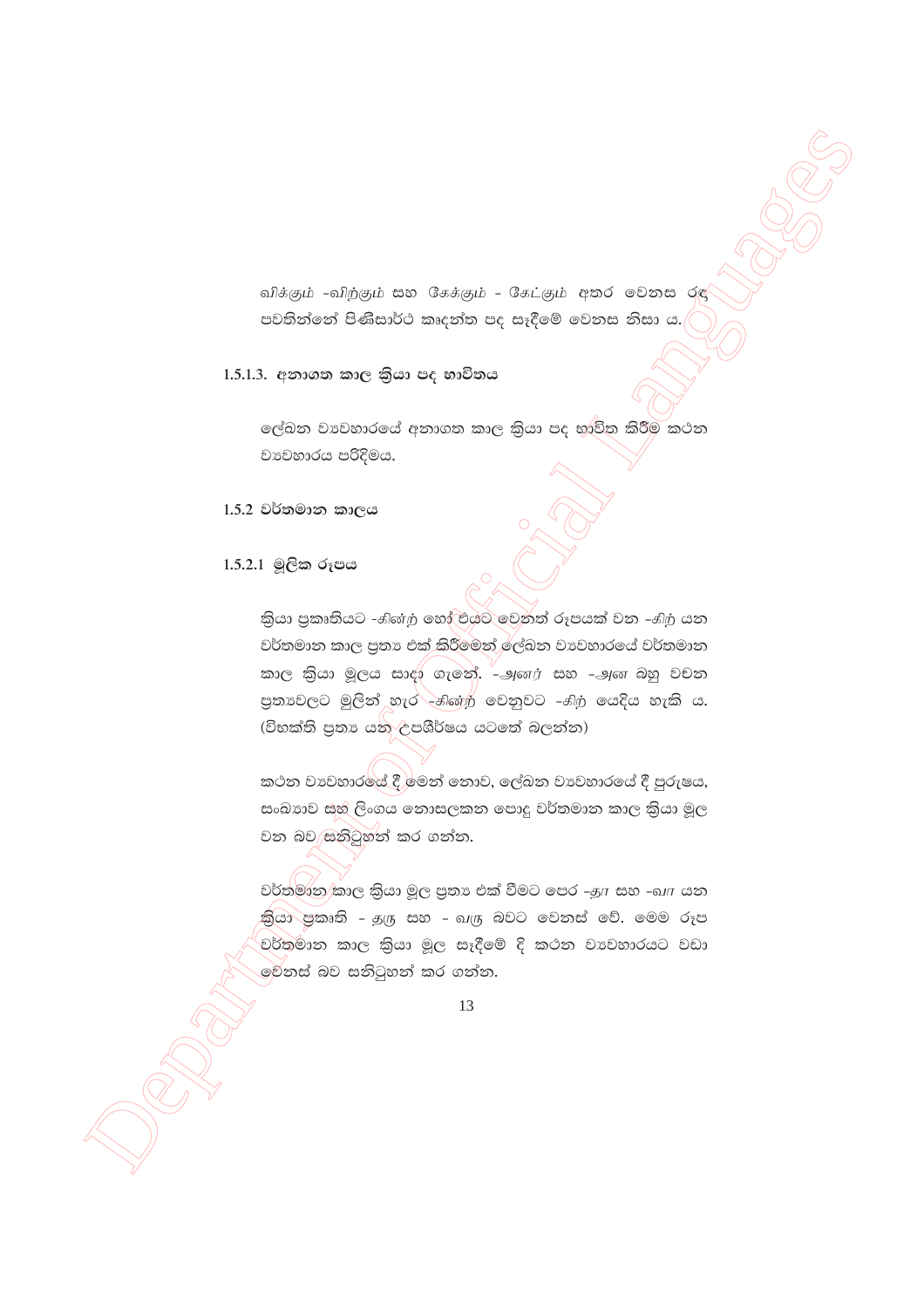

පිණිසාර්ථ කෘදන්ත සැදීම සඳහා - $\dot{\tau}$ ණ ගෙදෙන කියා පදවලට  $f$ ණි $\dot{p}$  හෝ -  $f$ ற் එක් කරනු ලබන විට - $f$ ුණ් $\dot{p}$  සහ - $f$ ற் වල - $\dot{f}$ ලදකක් වේ.



 $1.5.2.2.$  කියා ජුතා

වර්තුමාන කාල කියා පදවල පුරුෂය, සංඛාාව සහ ලිංගය හඟවන .<br>පුත්ා කථන වාවහාරයේ පුතාවලට වෙනස් වේ.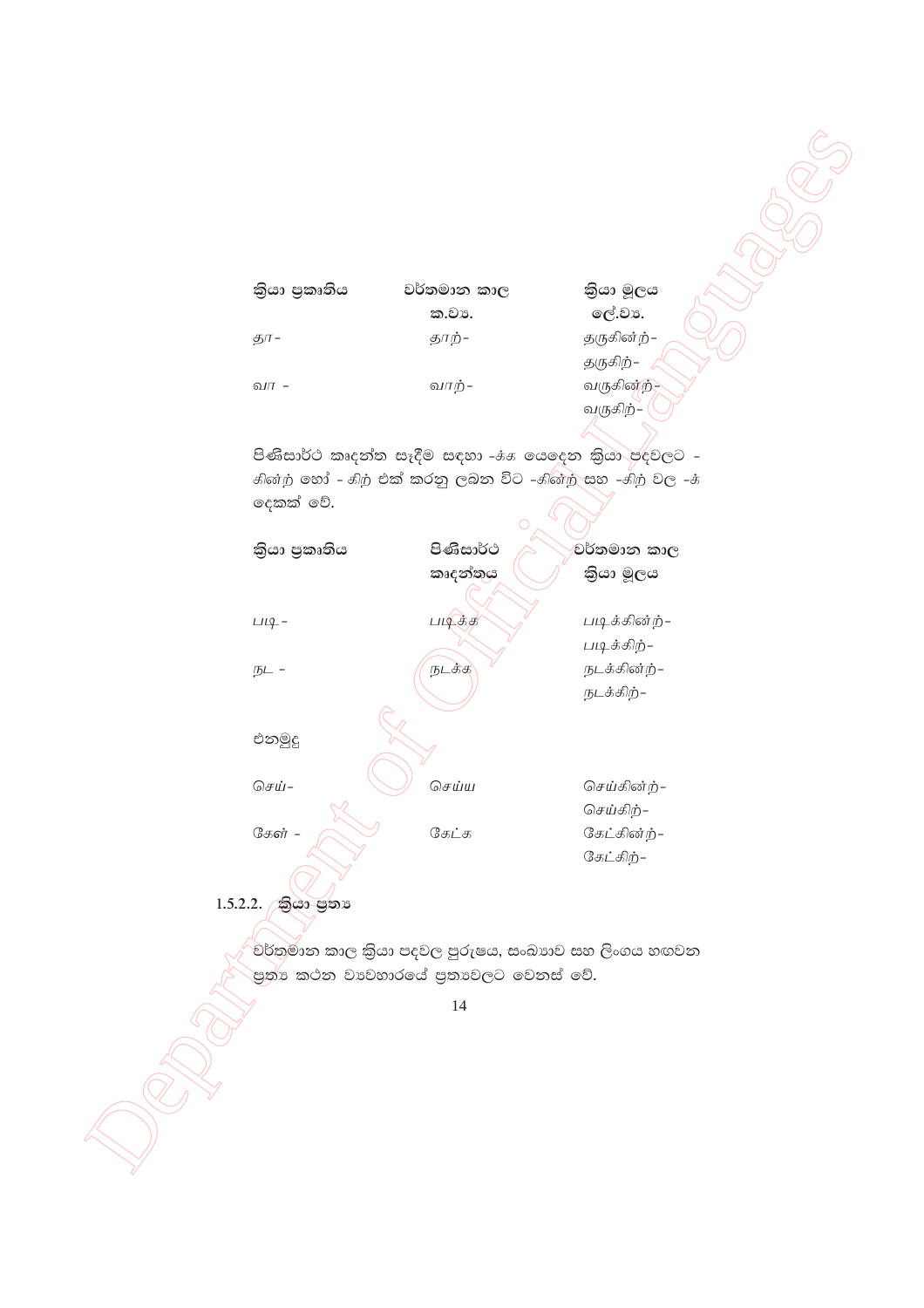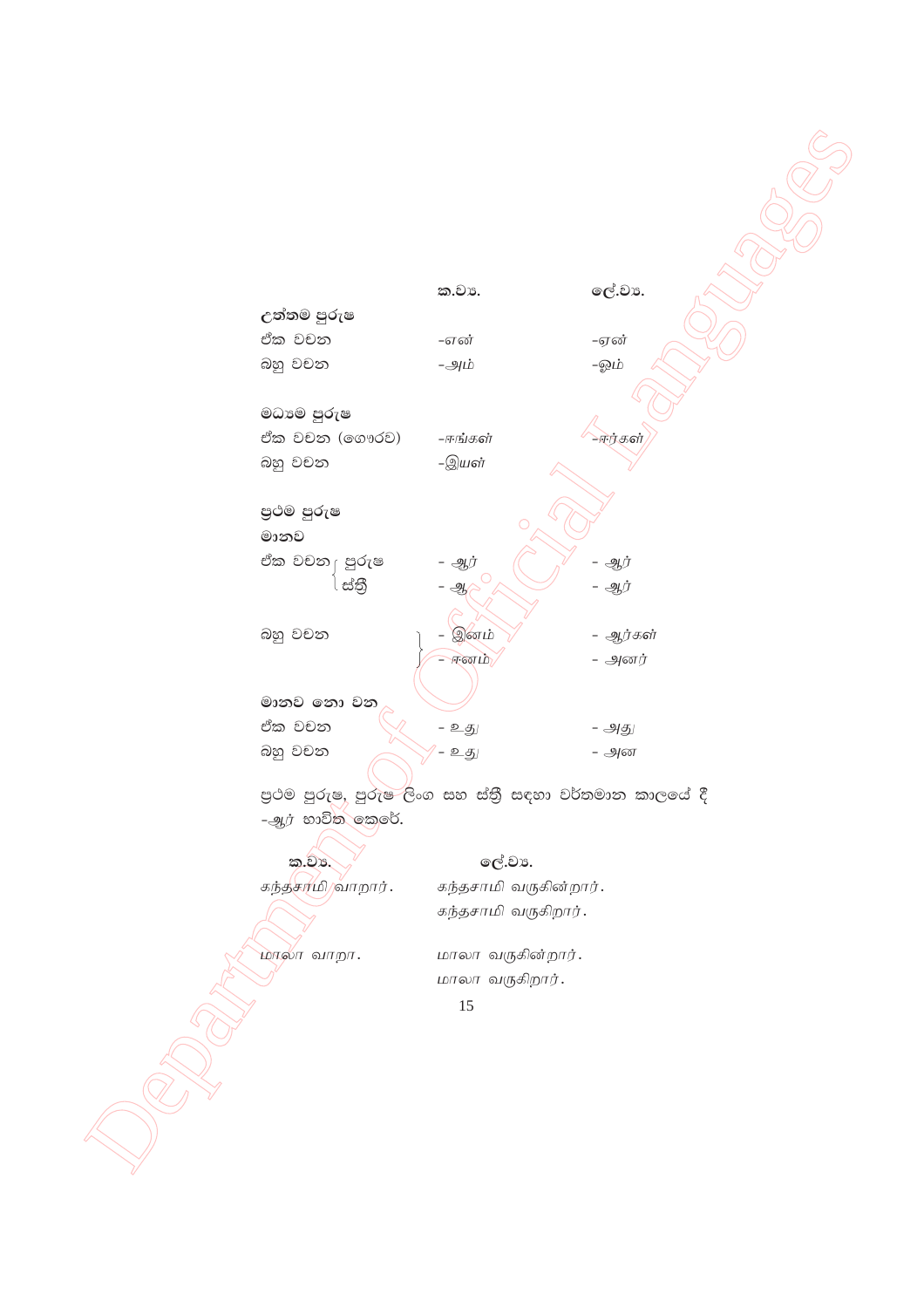$\begin{array}{lllllllllll} \hline \textbf{S} & \textbf{S} & \textbf{S} & \textbf{S} & \textbf{S} & \textbf{S} & \textbf{S} & \textbf{S} & \textbf{S} & \textbf{S} & \textbf{S} & \textbf{S} & \textbf{S} & \textbf{S} & \textbf{S} & \textbf{S} & \textbf{S} & \textbf{S} & \textbf{S} & \textbf{S} & \textbf{S} & \textbf{S} & \textbf{S} & \textbf{S} & \textbf{S} & \textbf{S} & \textbf{S} & \textbf{S} & \textbf{S} & \text$  $-$ ஆர்கள் සහ அனர் වූ කලි කථන වාවහාරයේ යෙදෙන - இனம் සහ - ஈனம் වලට සමාන ලේඛන වාවහාර රූප වේ. -*ஆ*ர்கள் සහ - அனர் ඒ වෙනුවට යෙදෙන රූප වේ. වර්තමාන කාලයේ දී ඕනෑම අවස්ථාවක ඒවා එකක් වෙනුවට යෙදෙන තව එකක් ලෙස භාවිත කළ හැකි ය. එනමුදු, ඒවා එසේ භාවිතා කළ හැක්කේ වර්තමාන කාල කියා පුතා වශයෙන් -  $\epsilon$ ின்ற ලයදෙන කල්හි පමණක් බව සනිටුහන් කර ගන්න.

ක.වා. **1988 ක.**වා. **1988** 

jk;gpkhu; gbf;fpdk;. jk;gpkhu; gbf;fpd;whu;fs;. මල්ලිලා ඉගෙන ගන්නවා.  $\qquad$  தம்பிமார் படிக்கின்றனர். තෝ தம்பிமார் படிக்கிறார்கள். මල්ළිලා ඉගෙන ගනිති.

தம்பிமார் வரீனம், $\sim$ தம்பிமார் வருகின்றார்கள்.  $\mathfrak{G}$ ලිලා එනවා.  $\diagdown\bigtimes$  தம்பிமார் வருகின்றனர். තෝ தம்பிமார் வருகின்றார்கள். මල්ලිලා එති.

ලේඛනු වාවහාරයේ දී වර්තමාන කාල (අතීත කාලයේ දී ද) කියා පදයක් (මානව නො වන උක්තයක් සමග) උක්තයේ ඒක වචන බහු වචන බව මත ඒක වචන හෝ බහු වචන පුතායක් ගනී.  $\epsilon$ ක්තයේ සංඛාාව නොසලකා නිරතුරුව ඒක වචන කියා පදයක් ලේදෙන කථන වාවහාරයට වඩා මෙය වෙනස් ය.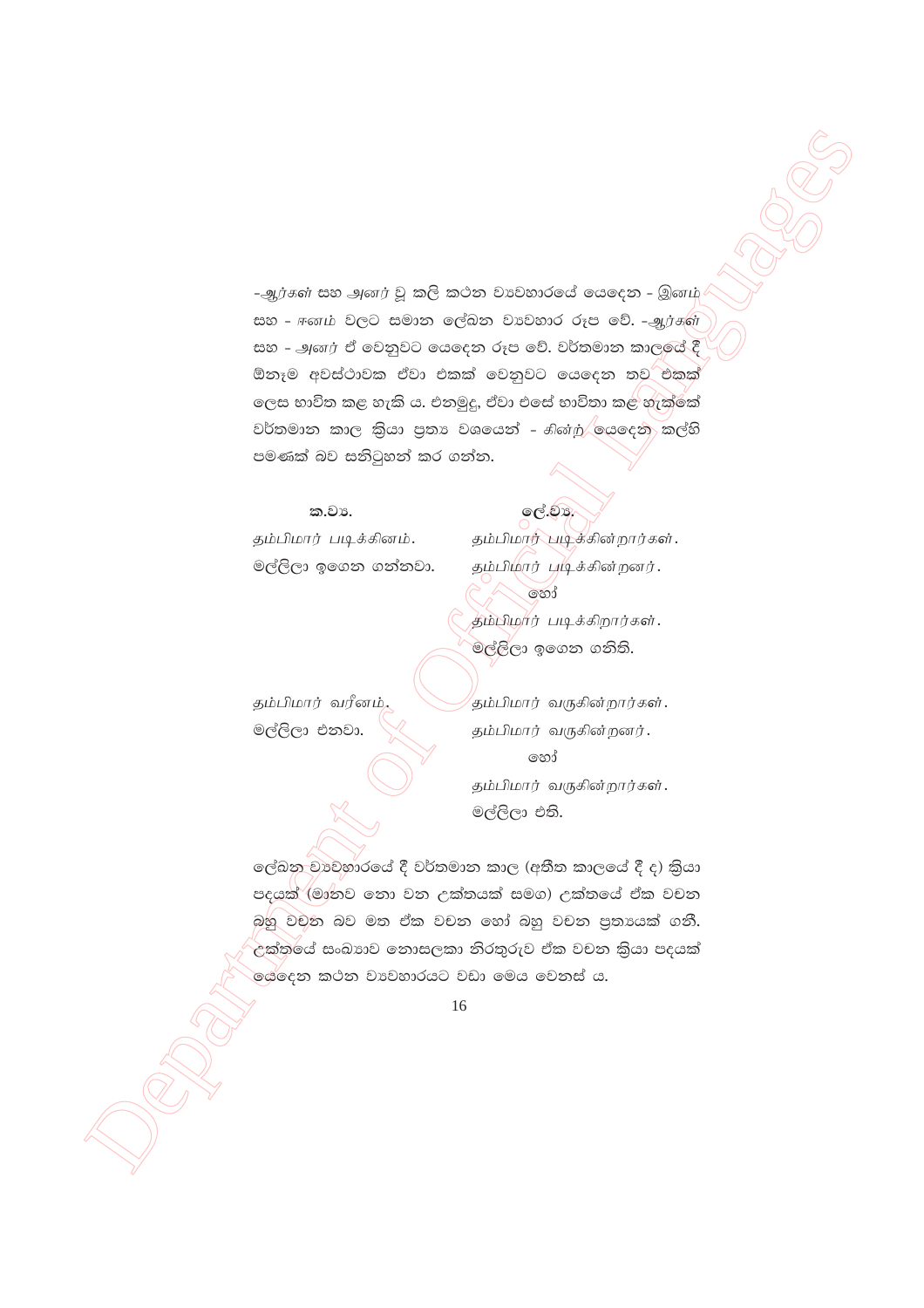#### ක.වා.

மரம் வளருது. ගහ වැමෙනවා.

ලේ.වා. மரம் வளர்கின்றது.

෨෯ மரம் வளர்கிறது. ගස වැඩෙයි.

மழை பெய்யுது. වැස්ස වහිනවා.

மழை பெய்கின்றது. மழை பெய்கிறது. වැස්සාවසියි.

மரங்கள் வளருது. ගස් වැවෙනවා

<u> மரங்கள் வளர்கின்றன.</u> ගස් වැඩෙයි.

#### 1.6 உண $\widehat{B}$

உண்டு යනු අවසාන කියා පදයකි. එය පුථම පුරුෂ වන අතර වර්තමාන කාල තෝ අතීත කාල වේ. ඒ සමග තැබෙන උක්තය ඒක වචන හෝ බහු වචන විය හැකි ය. එය පුථමා විභක්ති ගනී.

அந்த ஊரில் ஒரு கோயில் உண்டு. අර ගමේ කෝවිලක් තිබේ.

அந்த ஊரில் பல கோயில்கள் உண்டு. අර ගමේ කෝවිල් හුගක් තිබේ.

காந்தனுக்குப் பிள்ளைகள் உண்டு. කාන්දන්ට ළමයි සිටිති.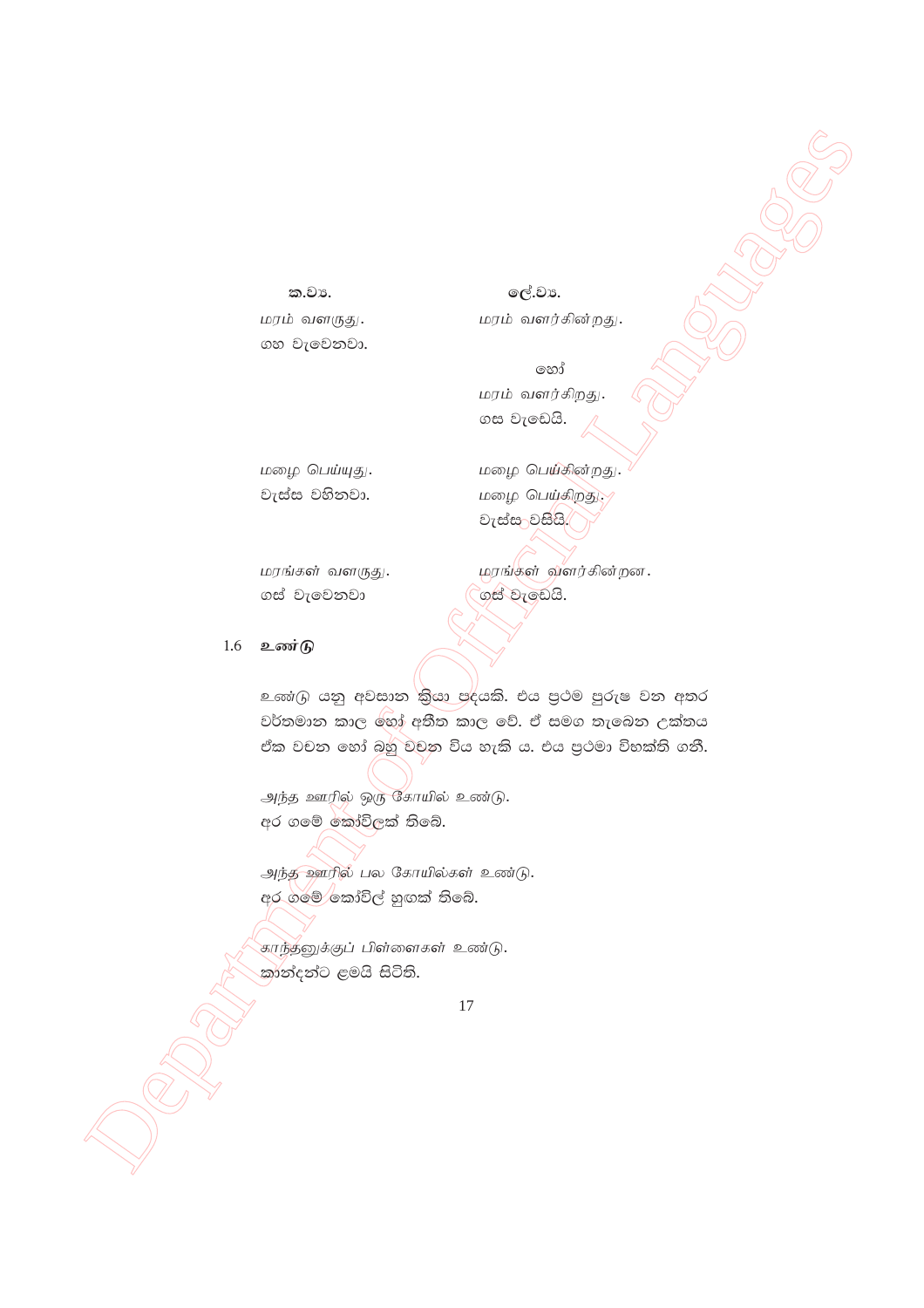වාකායේ අර්ථයට අවශා පරිදි වරතැගුණු இரு- බොහෝ අවස්ථාවල உண்டு වෙනුවට යෙදිය හැකි ය.

அந்த ஊரில் ஒரு கோயில் இருக்கிறது. ඒ ගමේ කෝවිලක් තිබේ.

அந்த ஊரில் பல கோயில்கள் இருக்கின்றன. ඒ ගමේ බොහෝ කෝවිල් තිබේ.

காந்தனுக்குப் பிள்ளைகள் இருக்கிறார்கள். කාන්දන්ට ළමයි සිටිති.

#### சொல்ல மாட்டார்கள் 1.7

சொல்ல மாட்டினம் (කියන්නෑ) යන් කථන වාවහාර කියා පද රූපයට සමාන ලේඛුන වාවුහාර රූපය වන්නේ சொல்ல மாட்டார்கள் (தைவகி) தி.

#### 1.8 සර්ව නාම

කථන වාහවාරයේ දී පුරුෂ ලිංග වන அவர், இவர், உவர் සහ எவர் ලේඛන වාවහාරයේ දී ස්තුී පුරුෂ දෙකට ම පොදු වේ. කථන වාව්හාරයේ දී මෙන් ම ඒවා ඒක වචන ය. කථන වාවහාරයේ அவா⁄ (එයා, ඇය) භාවිත වුව ද ලේඛන වාවහාරයේ දී නො ගයදෙයි.

அவர், இவர், உவர் සහ எவர் යතාදියෙහි බහු වචන රූප වත්තේ .<br>පිළිවෙළින් அவர்கள், இவர்கள், உவர்கள் සහ எவர்கள் ය.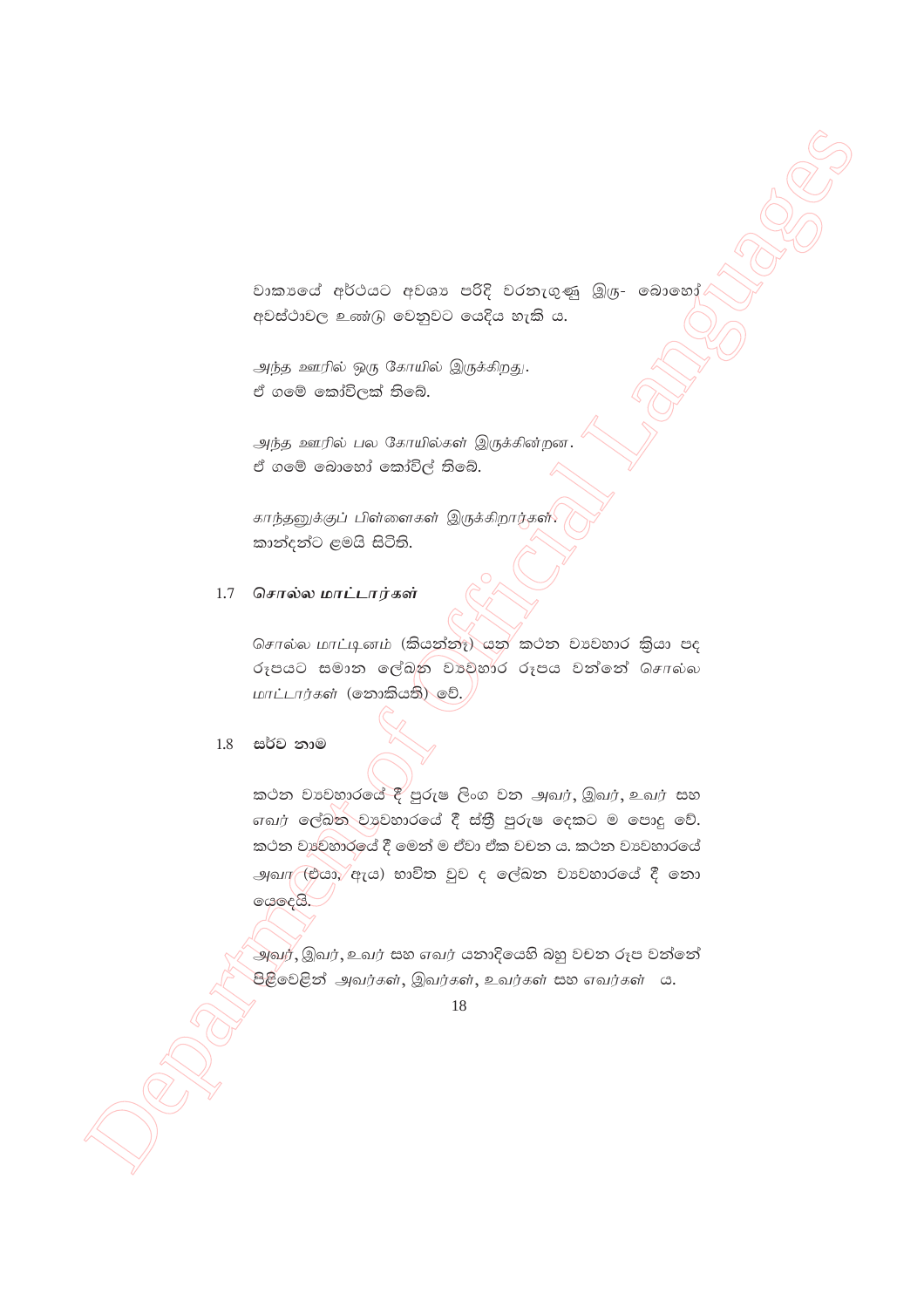அவை, இவை, உவை සහ எவை යාපන කථන වාවහාරයේ පුථම පුරුෂ මානව, බහු වචන සර්ව නාම වුව ද ලේඛින වාවහාරයේ දී ඒවා පුථම පුරුෂ මානව නොවන බහු වචන වේ.

ලේඛන වාවහාරයේ දී මෙම සර්ව නාමවලට තම මනාපය පරිදි -*க*ள் බහු වචන පුතාගෙ එක් කරනු ලැබිය හැකි ය.

அவை லீ அவைகள் ඒවා

அதுகள், இதுகள், உதுகள் සහ எதுகள் ஒர்வை பையை නො යෙදෙන බව සනිටුහන් කර ගන්න. $\sqrt{ }$ 

1.9 නාම පද විභක්ති

 $\int_{-\infty}^{\infty}$ 

කථන වාවහාරයේ මෙන් ම, ලේඛන වාවහාරයේ ද විභක්ති අටක් (8) වේ.

| පුථමා විභක්තිය    |
|-------------------|
| කර්ම විභක්තිය     |
| කරණ විභක්තිය      |
| සම්පුදාන විභක්තිය |
| සම්බන්ධ විභක්තිය  |
| ආධාර විභක්තිය     |
| සහාර්ථ විභක්තිය   |
| උද්දේශ විභක්තිය   |
|                   |

நாம் நம்மை நம்மால் நமக்கு நமது, நம்முடைய நம்மில் நம்மோடு, நம்முடன் நம்மிடம்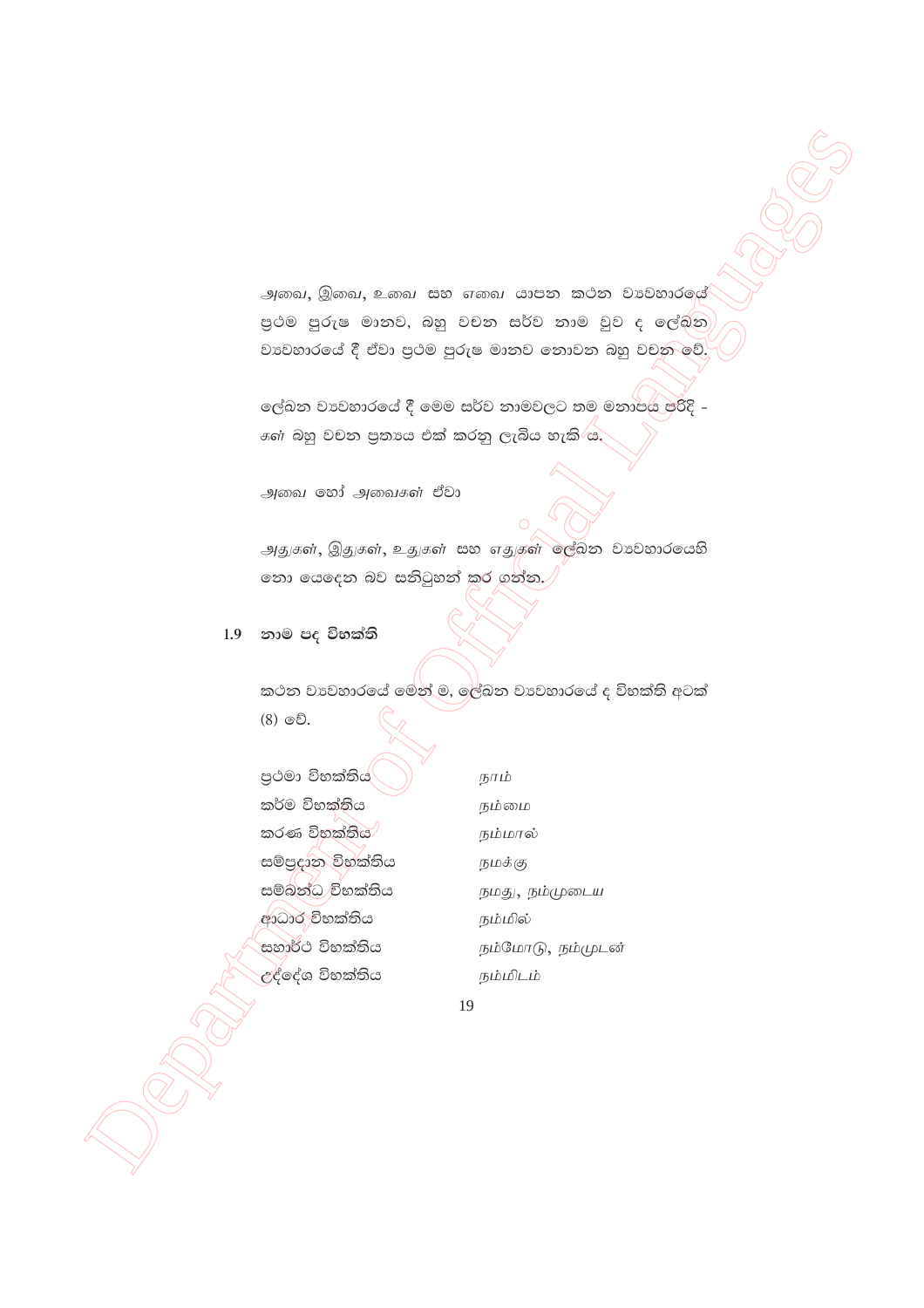### $1.9.1$  අනුක්ත ශබ්දය

කථන වාවහාරයේ දී මෙන් ම, ලේඛන වාවහාරයේ දී ද නාම පදවල අනුක්ත ශබ්ද වේ නම් එයට ද, අනුක්ත ශබ්ද නොවේ නම් පුථමා විභක්ති රූපයට ද විභක්ති පුතා එක් කෙරෙයි. (-ip, - ගු, වලින් අවසන් වන නාම පදවල අනුක්ත ශබ්ද කථන වාවුහාරයේ ද ලේඛන වා වහාරයේ ද සමාන වේ. එනමුදු, ලේඛන වා වුහාරයේ දී -<u>m</u> වලින් අවසන් වන නාම පදවල -<u>m/</u> වෙනුවට -<u>ற்m</u> එක් කෙරේ. කථන වාවහාරයේ දී -றු වෙනුවට -த்து එක් කිරීමට වඩා වෙනස් බව සටහන් කර ගන්න.

|      | ක.වා.       | ලේ.වා. |
|------|-------------|--------|
| பழம் | பழத்த       | பழத்து |
| வீடு | வீட்<br>(h) | வீட்டு |
| சோறு | சோத்த       | சோற்று |
| சேறு | சேத்து      | சேற்று |
|      |             |        |

1.9.2 වර්ධක

ලේඛන වාවහාරලය් දී විභක්ති පුතා එක් කිරීමට තම අභිමතය පරිදි -இன் ඉහා -அன் වර්ධකය (විකර්ණය) එක් කල හැකි ය. ඒවා සාමානායෙන් ගෙදෙනුයේ නාම පදවල ඒක වචන රූප සමග ය. - இன் පුතායෙ ඕනෑම නාම පදයක් සමග යෙදිය හැකි අතර බහුල ව සම්පුදාන විභක්තියේ දී යෙදිය හැකි වේ. අනාගත සහ අතීත කියා මුල නාම පදවලට විභක්ති පුතා එක් වීමට පෙරාතුව -නු වර්ධකය තම අභිමතය පරිදි එක් කරනු ලැබිය හැකි ය. නමුත් එය එබඳු නාම පදවල සම්පුදාන විභක්ති ගත් රූප සමග නිරතුරුව ගේදෙයි.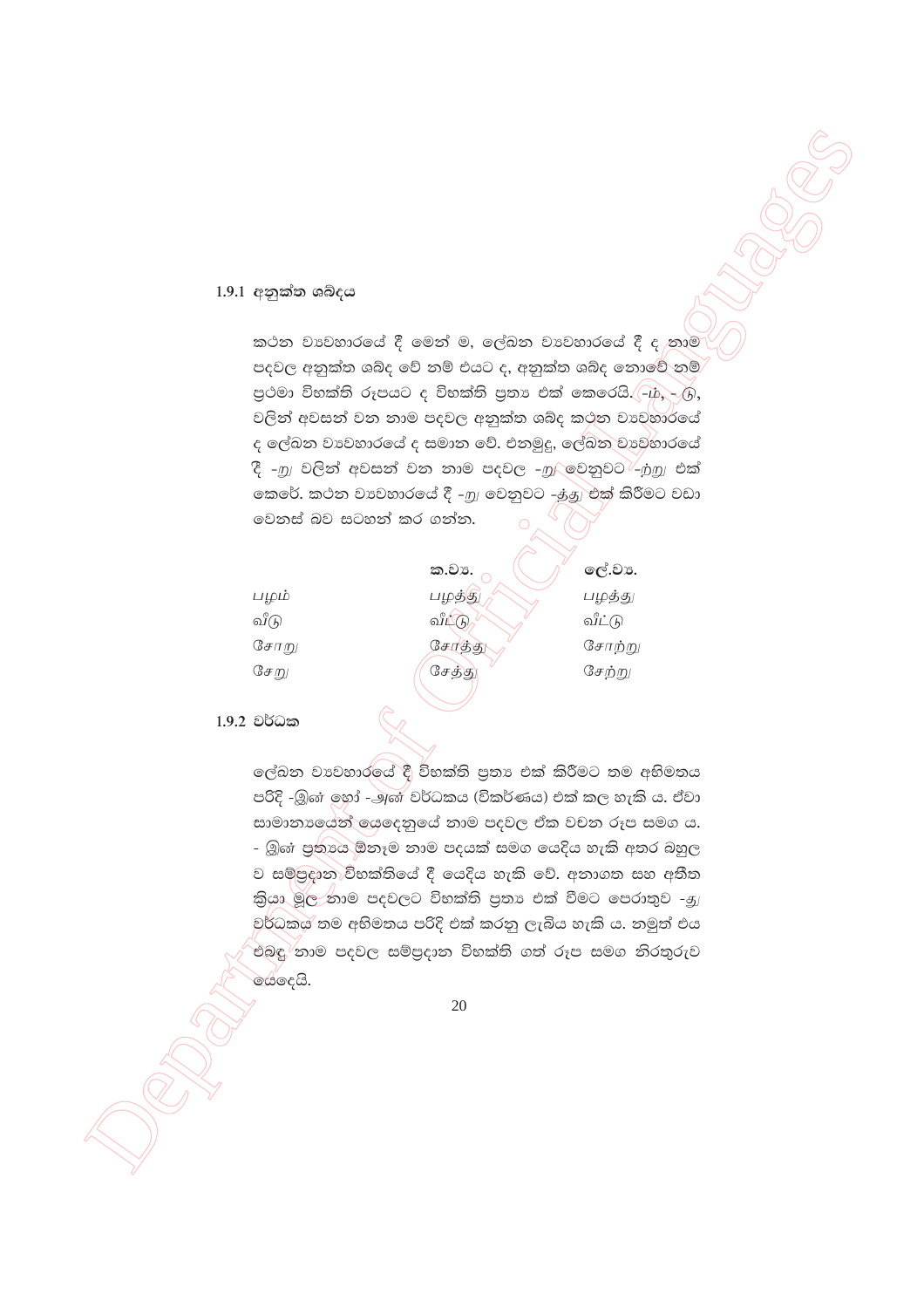අනුක්ත ශබ්දය

பழத்து பழம் வீடு வீட்டு சோறு

சோற்று

பழத்தின் வீட்டின் சோற்றின்

- இன் **ස**මග

තියා මූල නාම පදය

சொல்லுவது

சொல்லுவது + විහක්ති පුත්

විභක්ති රූප

හෝ சொல்லுவதன் + විභක්ති පුතා

செய்தது

 $G$ சய்தது  $+$ ව්භක්ති පුතා , හෝ செய்ததன் + විභක්ති පුතා

-இன் හෝ -அன் වර්ධකය සහිත නාම පදය ඊට පසුව යෙදෙන නාම පදයෙන් හැඟුවෙන දෙයෙහි අයිතිය හඟවයි.

காந்தனின் வீடு சொல்லுவதன் உணவை

කාන්දන්ගේ නිවස පවසන්නා වූ සතාය

1.9.3 විභක්ති පුතා සහ ඒවායේ භාවිතය

1.9.3.1. පු*ර්*මා විභක්තිය

එය කුථන වාවහාරයේ දී මෙනි.

கடை, அப்பா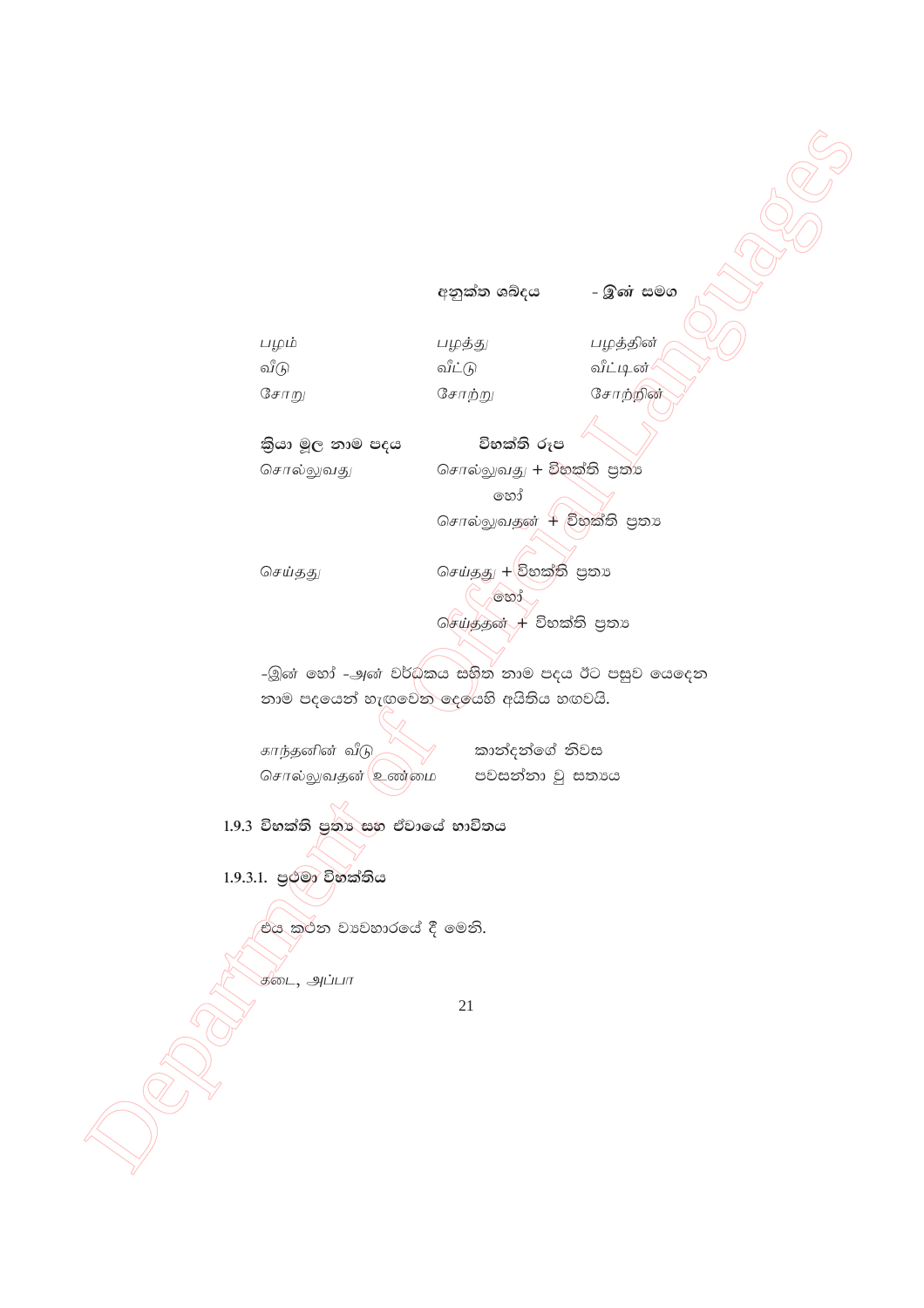#### 1.9.3.2 කර්ම විභක්තිය

කථන වාවහාරයේ ද ලේඛන වාවහාරයේ ද මෙම විභක්ති පුතාය වන්නේ ஐ ය.

|      | ක.වා.  | ලේ.වා. |
|------|--------|--------|
| கடை  | கடையை  | கடையை  |
| பழம் | பழத்தை | பழத்தை |

# $1.9.3.3$  කරණ විභක්තිය

කථන වාහවාරයේ -ஆකை වේනුවට ලේඛන වාහනාරයේ දී -ஆல் භාවිත කෙරේ.

|      | ක.වා.          | ලේ.වා.     |
|------|----------------|------------|
| பழம் | பழத்தாலை       | பழத்தால்   |
|      |                | பழத்தினால் |
| அவர் | <i>அவரா</i> லை | அவரால்     |
|      |                | அவரினால்   |

# 1.9.3.4 සම්පුදාන විහක්තිය

ලේඛන වාවහාරයේ දී සම්පුදාන විභක්ති පුතා -ප. ලෙ, -உக்கு සහ ැළු වේ. මේවා අතුරින්  $\dot{\vec{a}}$ ළු සහ உ $\dot{\vec{a}}$ ළු කථන වා වහාරයට මෙන් .<br>ම ලේඛන වාවහාරයට ද පොදු වේ. -ෂු ලේඛන වාවහාරයේ පමණක් භාවිත වේ.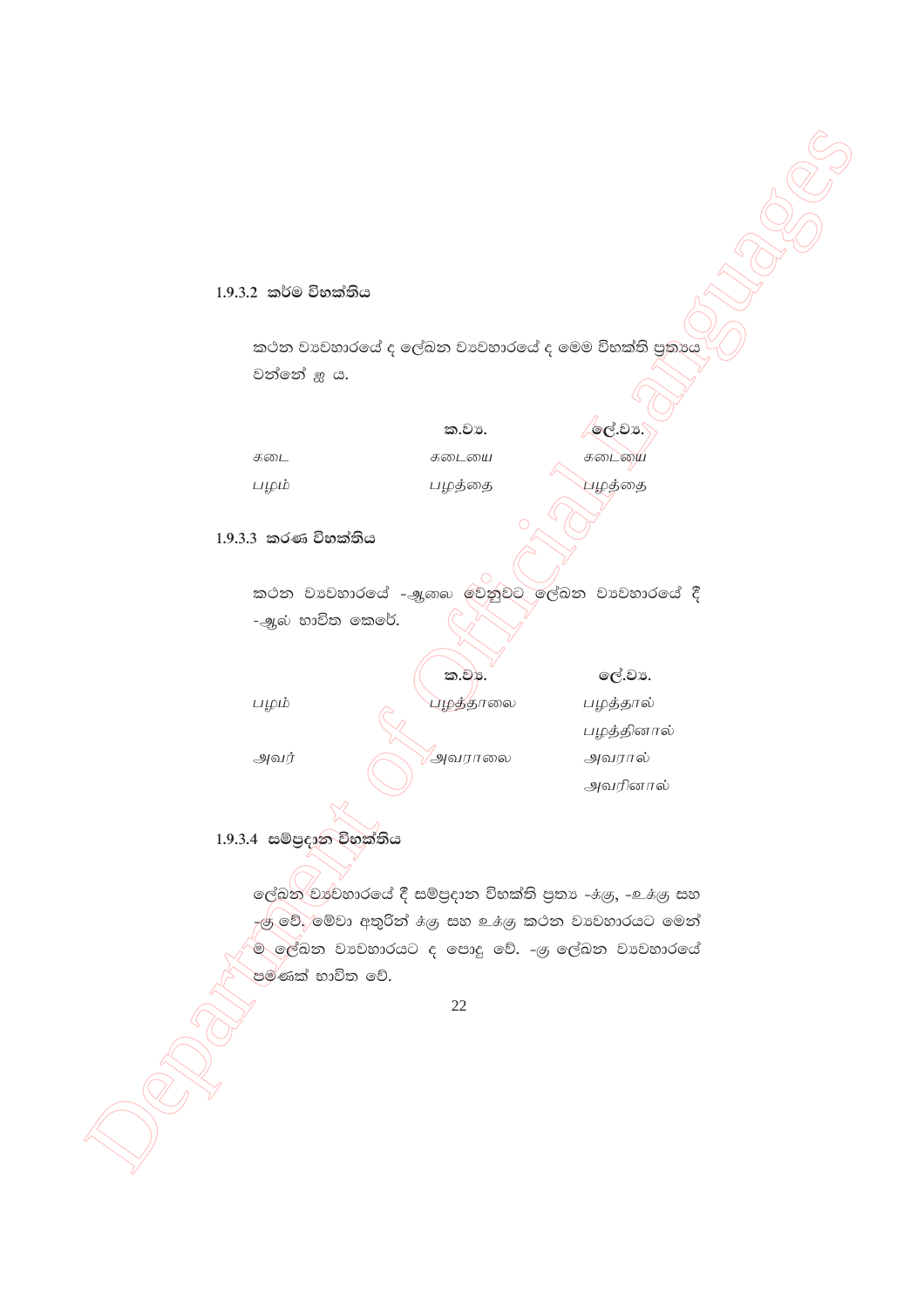-க்கு යෙදෙනුයේ - $\dot{u}$ , -இ, -ஈ, හෝ -ஐ වලින් අවසන් වන හෝ නාම පද සමග ය.

| நாய்  | நாய்க்கு  |
|-------|-----------|
| கம்பி | தம்பிக்கு |
| தீ    | தீக்கு    |
| பலவை  | மலைக்கு   |

-உக்கு கெஷ்ஜாவ் -ய் හෝ ස්වරවලින් හෝ අවසන් වන හෝ තාම පද හැර අනෙකුත් නාම පද සමග ය $\mathcal{S}$ 

| கேன்  | தேனுக்கு    |
|-------|-------------|
| பெண்  | பெண்ணுக்கு  |
| அப்பா | அப்பாவுக்கு |

-உக்கு පුතාය එක් කිරීමට ලෙර පහත සඳහන් ආකාරයේ නාම පදවලට -බ යෙදෙන බව සටහන් කර ගන්න.

1. -அ වලින් අවසන් වන නාම පදවලට

 $250$ <br>  $250$  exact growd  $-4$ ,  $B_n - r$ , used  $-$ g  $D(x)$  (clocks)  $D(x)$  exact  $D(x)$ <br>  $200$ <br>  $200$ <br>  $200$ <br>  $200$ <br>  $200$ <br>  $200$ <br>  $200$ <br>  $200$ <br>  $200$ <br>  $200$ <br>  $200$ <br>  $200$ <br>  $200$ <br>  $200$ <br>  $200$ <br>  $200$ <br>  $200$ <br>  $200$ <br>  $200$ <br>  $200$  $2.$  සංයෝග අක්ෂර දෙකක් සහිත - உ වලින් අවසන් වෙමින් - உ ස්වරයට මූලින් තුනි වාඤ්ජනයක් සහ කෙටි ස්වරයක් සහිත නාම පදවලබ

23 ක.වා. ලද්.වා. அக்கா $\eta$ க்காக்கு அக்காவுக்கு அம்மா $m$  அம்மாக்கு அம்மாவுக்கு  $\Box$ சு வான்கு முதல் முத்த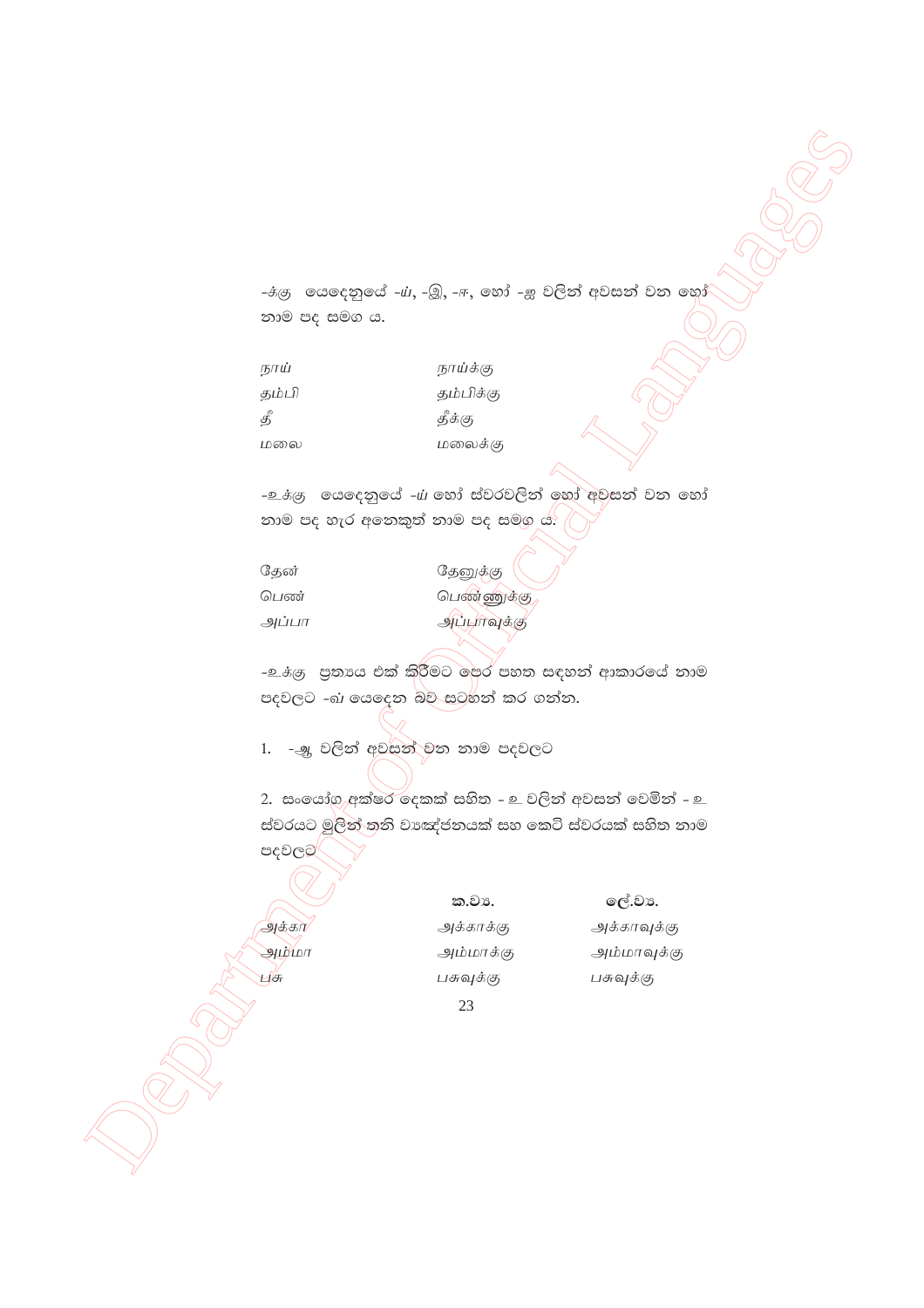-உக்கு එක් කෙරෙන කල -உ වලින් අවසන් වන වෙනත් ආකාර නාම පද බොහෝමයක සාමානායෙන් -உ ඉවත් වේ. මෙහි දී ද $\epsilon$ බා එක් කෙරෙන අවස්ථා සමහරක් වේ. එබඳු අවස්ථා කුලින් පැවසීම පහසු කාර්යයක් නොවන හෙයින් ඒ ඒ පාඩම්වල ශේදුණු කල ශිෂායෝ ඒවා උගත යුත්තාහ.

உப்பு (ලුණු), சுப்பு (පුද්ගල නාමයක්) සහ அப்பு (පියා) තිදසුන් ලෙස ගෙන හැර දැක්වේ.

உப்பு + உக்கு சுப்பு + உக்கு அப்பு + உக்கு

உப்புக்கு சுப்புவுக்கு அப்புவுக்கு

-බ වලින් අවසන් කියා මූල නාම පද සමග -යු යෙදෙයි. -යු එක් වීමට පෙර -බ අක්ෂරය -ற බවට පත්වේ. මෙම පාඩමේ -බ වලින් අවසන් කියා මූල නාම පද යෙදී නොමැත.

ஆதரித்தல் (උපකාර කිරීම) යන වචනය නිදසුනක් ලෙස දැක්වේ.

ஆதரித்தல் + கு $=$  ஆதரித்தற்கு

-இன் සහ –அன் වර්ධක සහිත නාම පද සමග ද –கு යෙදේ. එබඳු අවස්ථාවල දී අවසාන -ன், -ற் බවට මෙනස් වේ.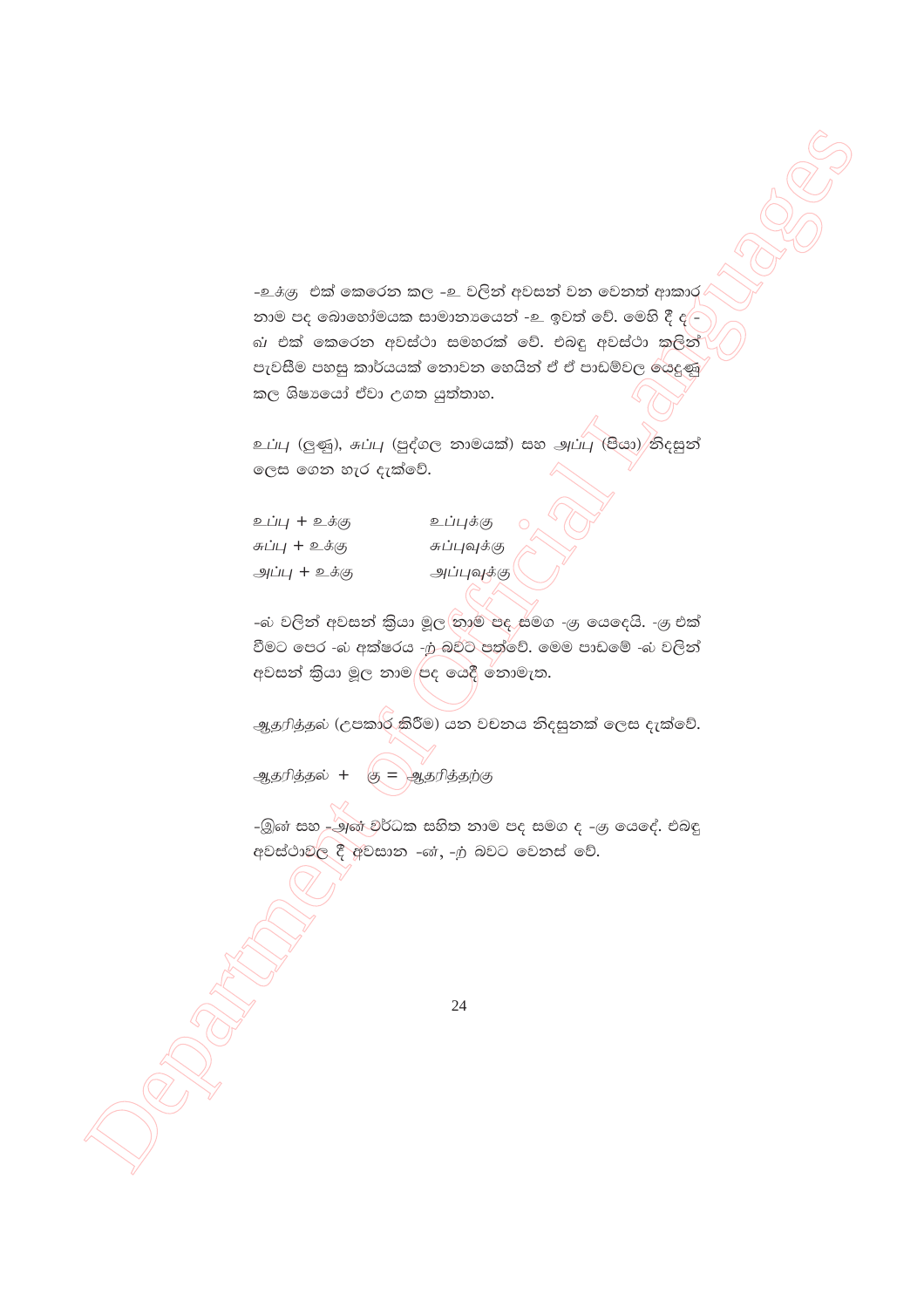-ශු පුතා ගත් නාම පද

செய்வகு செய்வகன் பழம் பழத்தின் வீடு வீட்டின் ேசாறு சோற்றின்

செய்வகற்கு பழத்திற்கு வீட்டிற்கு சோற்றிற்கு

1.9.3.5 සම්බන්ධ විභක්තිය

ලේඛන වාවහාරයේ දී - அது සහ - உடைய සම්බන්ධ විභක්ති 

නාම පදයක අනුක්ත ශබ්දයට -<u>அத</u>ு එක් කෙරේ. එහෙත් එසේ එක් කළ හැක්කේ අනුක්ත ශබ්දයට -මූණ වර්ධකය එක් කිරීමෙන් පසු පමණකි.

> අනුක්ත ශබ්දය -ුඹිණ සමග -அசு විභක්ති පුතායෙ

| பழத்து | பழத்தின் | பழத்தினது |
|--------|----------|-----------|
| வீட்டு | வீட்டின் | வீட்டினது |
| சோற்று | சோற்றின் | சோற்றினது |
|        |          |           |

ඉහත සඳහන් කළ ආකාරයේ රූපවල අද දින පුවණතාව වන්නේ -அது විභක්ති පුතායෙ භාවිත නො කිරීම ය. එනම්, අනුක්ත ශබ්දය සමග—ුමුණ වර්ධකය එක් කොට අයිතිය හැඟවීමය.

பழத்தின் மணம் வீட்டின் விலை <sup>⁄</sup>சோற்றின் நிறம்

ගෙඩියේ සුවඳ නිවසේ මිල බත්වල වර්ණය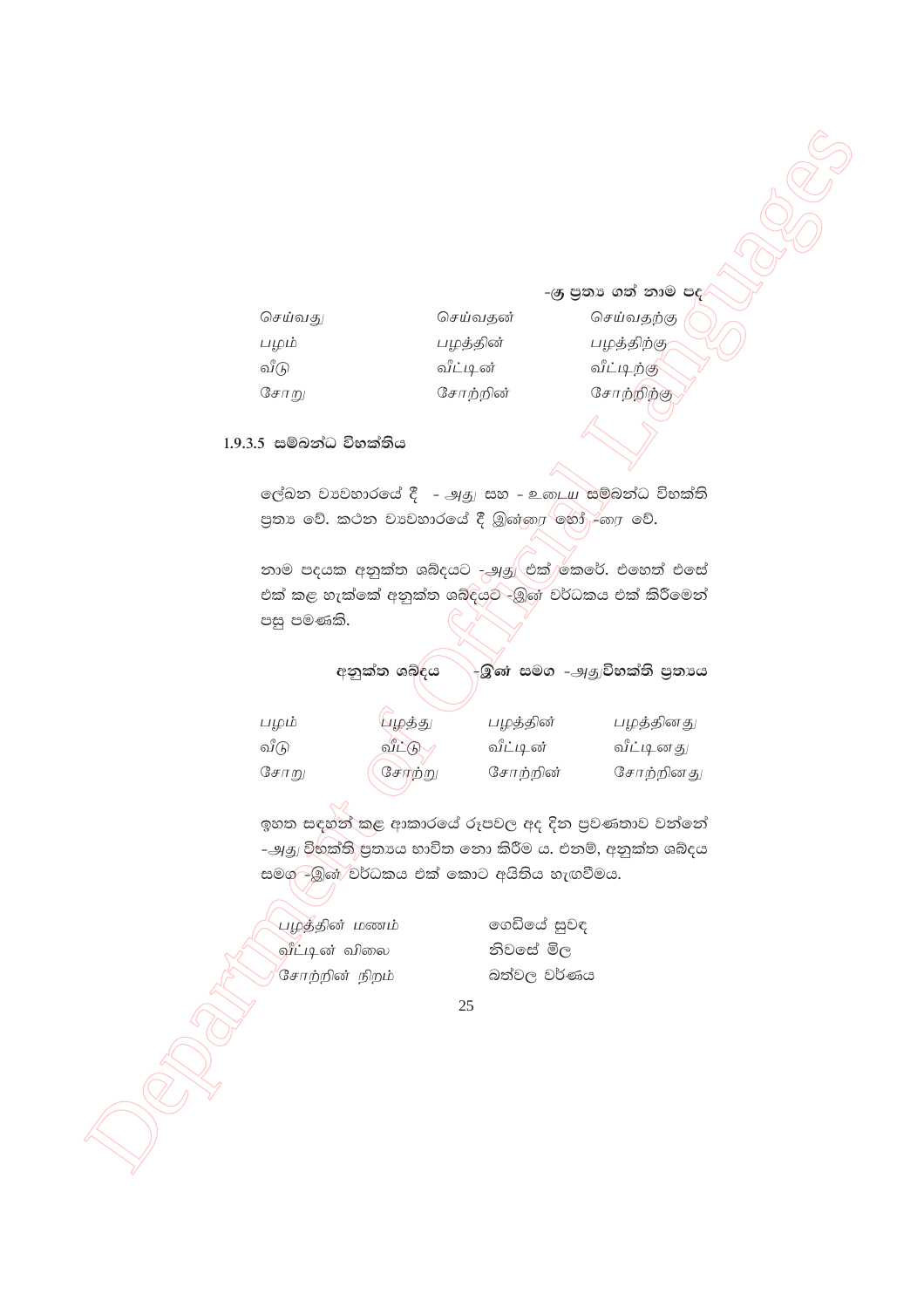$\begin{array}{lllllllllll} \multicolumn{3}{l}{} & \frac{1}{2} & \frac{1}{2} & \frac{1}{2} & \frac{1}{2} & \frac{1}{2} & \frac{1}{2} & \frac{1}{2} & \frac{1}{2} & \frac{1}{2} & \frac{1}{2} & \frac{1}{2} & \frac{1}{2} & \frac{1}{2} & \frac{1}{2} & \frac{1}{2} & \frac{1}{2} & \frac{1}{2} & \frac{1}{2} & \frac{1}{2} & \frac{1}{2} & \frac{1}{2} & \frac{1}{2} & \frac{1}{2} & \frac{1}{2} & \frac{1}{$ 26 - டு, -று සහ -ம் හැර අන් වාඤ්ජනයකින් අවසන් වන නාම පදයක පුථමා විභක්ති රූපයට කෙළින්ම -அ<sub>ජි</sub>/ එක් කරනු ලැබේ. පුථමා විභක්ති ගත් නාම පදයට සහ -அது අතරට කැමැති නම් $\mathord{\mathop{=}}$ இன் එක් කරනු ලැබිය හැකි ය. (කෙසේ නමුත් - இன், $\sqrt{-9}$ தු භාවිත කිරීම බහුල වාපවහාරය නො වේ.) மகன் மகனகு $\vert$  மகன் மகனினகு $\vert$ மக்கள் மக்களது மக்களினது සම්බන්ධ විභක්ති පුතා ලෙස -உடைய යෙදීම ඉතා බහුල වාවහාරය යි. එය මෙසේ එක් කෙරේ. 1. -அது සහ -இது යන නිදර්ශක සර්ව නාමවලට -இன் හෝ -அன் වර්ධකය යෙදීමෙන් පසු පමණක් - உ*டைய* යොදනු ලැබේ. அது அதினுடைய அதனுடைய இது இதினுடைய இதனுடைய 2. – $\dot{\mu}$  හෝ - $\beta$ ්වලින් අවසන් වන නාම පදයක අනුක්ත රූපයට -இன் වර්ධකය එක් කිරීමෙන් පසුව පමණක් - உடைய එක් කරේ. **m%:ud úNla;s wkqla; -,d iu. - ;** cila **úNla;s remh rEmh m%;Hh iu.** கரலம் $\searrow$  காலத்து காலத்தின் காலத்தினுடைய நீரடு $\gamma$  நாட்டு நாட்டின் நாட்டினுடைய சேறு பேற்று செற்றின் சேற்றினுடைய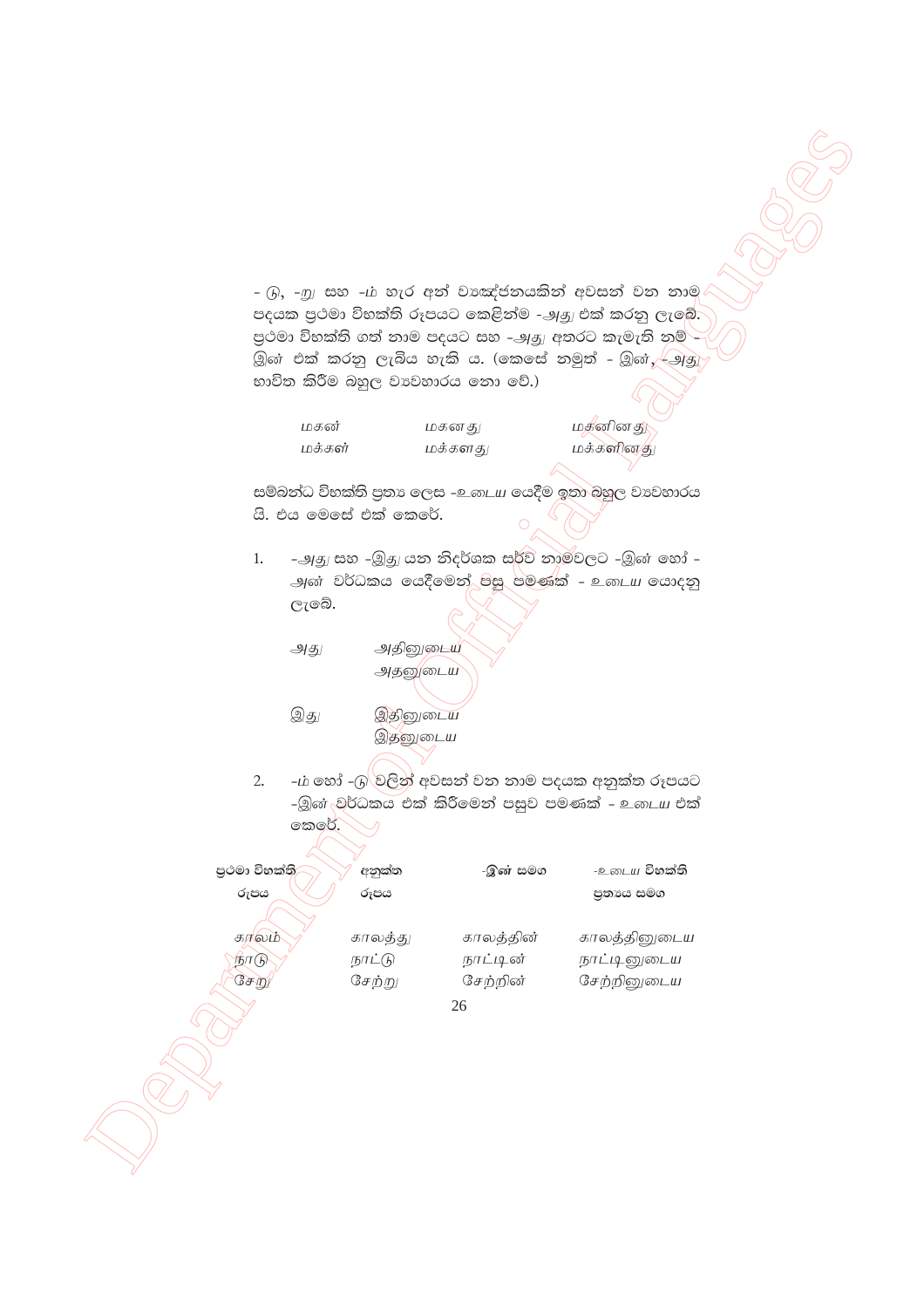-ம் හැර අන් ඕනෑම හල් වාඤ්ජනයකින් අවසන් වන, මානව  $3.$ ගණයේ තාම පදවලට කෙළිත්ම -உடைய එක්වේ.

காந்தன் ஆசிரியர்

காந்தனுடைய ஆசிரியருடைய

ස්වරයකින් අවසන් වන නාම පදයකට -இன වර්ධකය එක් 4. කිරීමෙන් පසු පමණක් - உடைய එක්මුව්.

கேவி அப்பா தேவியினுடைய அப்பாவினுடைய

-இன் හෝ - அன் සමග -உ.யை සම්බන්ධ විභක්ති පුතා භාවිතය අඩු වෙමින් තිබේ. (இன் + அது විහක්තිය මෙනි). බහුල වාවහාරය වත්තේ සම්බන්ධාර්ථය හැඟවීම සඳහා -உடைய ඉවත් කර තාම පදය සමග (අනුක්ත රූපය මේ නම් එයට) -இன், -அன் භාවිත කිරීම යි.

சிங்கத்தின் தலை மகனின் வீடு அகன் பெயர்

සිංහයාගේ හිස පුතාගේ නිවස එහි නම

කියා මූල නාම පද සමග සාමානාගෙන් -உடைய නො යෙදෙයි.

ලිවීමේ දී $\perp$ உ. யை ඊට ඉදිරියෙන් ඇති නාම පදය සමග සම්බන්ධ කර ලියනු ලැබේ.

அீவருடைய විනා அவர் உடைய නො වේ.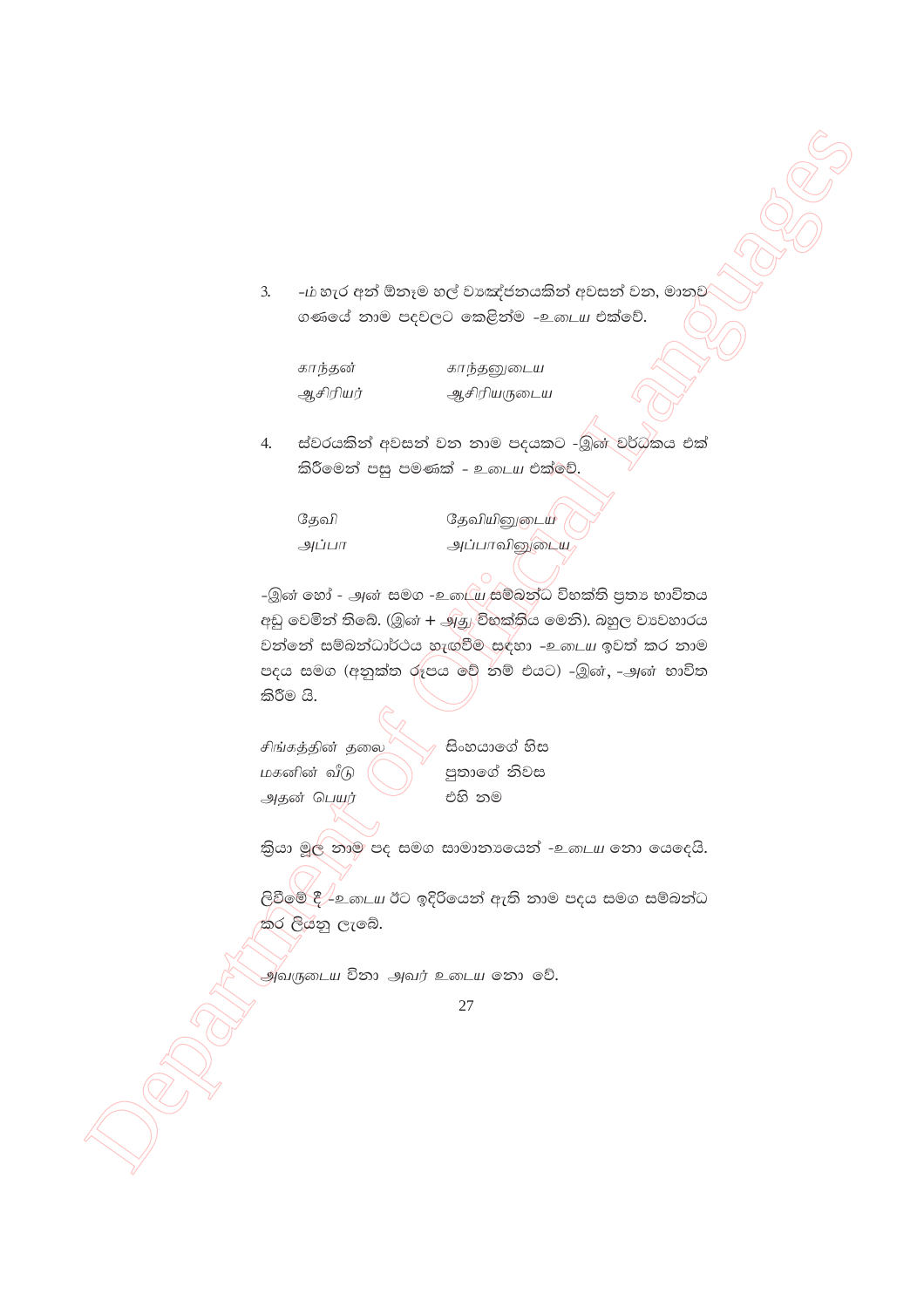#### 1.9.3.6. ආධාර විභක්තිය

ලේඛන වාවහාරයේ දී ආධාර විභක්ති පුතායෙ -இல் වේ. කථන වාවහාරයෙහි -இකෙ වේ. ලේඛන වාවහාරයේ දී මානව නො වන නාම පද සමග පමණක් -இல் යෙදෙයි.

#### ක.වා.

**ලේ.වා.** 

அப்பா வீட்டிலை இருக்கிறார். அப்பா வீழ்டில் இருக்கிறார். තාත්තා ගෙදර ඉන්නවා. පියා නිවලස් සිටියි.

### 1.9.3.7. සහාර්ථ විභක්තිය

මෙයට - ඉුடு සහ - உடன் යනුවෙන් විභක්ති පුතා දෙකකි. මේ දෙක ම කැමැති පරිදි භාවිත කළ හැකි ය. කථන වාවහාරයේ -ඹුක∟ යන්නට සමාන ලල්ඛන වාහුනාර රූපය බුල ය. -உடன் කථන වාහවහාරයේ නෝ යෙදෙයි.

### ක.වා.

### ලේ.වා.

நீங்கள் அப்பாவோடை போகலாம். ඔයාට තාත්තාත් එක්ක යන්න පුළුවං. ඔබට පියා සමග යා හැකි ය.

நீங்கள் அப்பாவோடு போகலாம். நீங்கள் அப்பாவுடன் போகலாம். ඔබට පියා සමග යාමට පුළුවන.

அவர் ஆட்டோடை ஓடினார். එයා (ඔහු) එළුවාත් එක්ක දිව්වා. அவர் ஆட்டோடு ஓடினார். හෙතෙම එළුවා සමග දිව්වේය. அவர் ஆட்டுடன் ஓடினார். ගහතම එළුවා සමග දිව්වේය.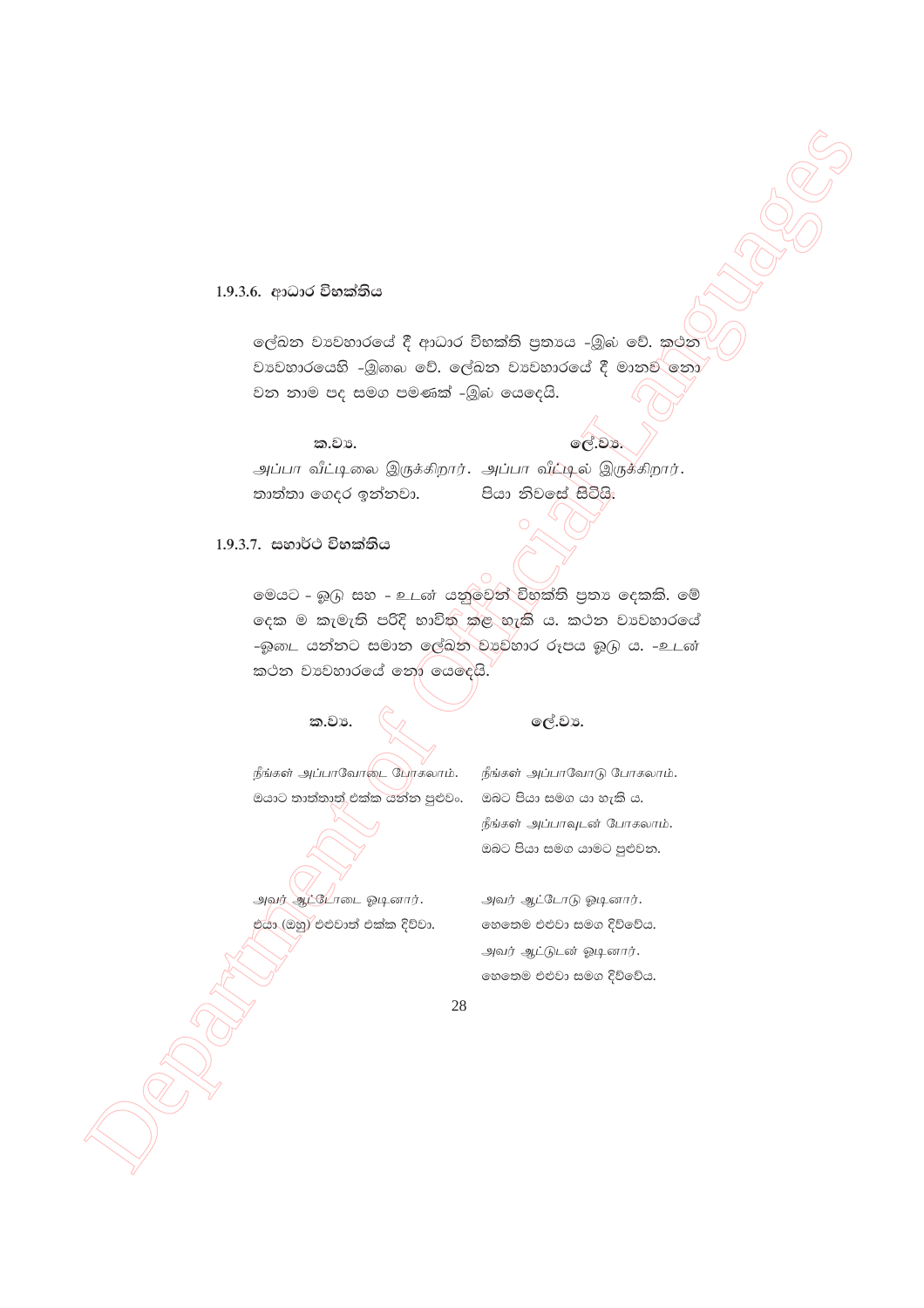# 1.9.3.8. උද්දේශ විභක්තිය

මෙම විභක්ති පුතාය -இடம் වේ. කථන වාවහාරයේ -ட்டை, -இட்டை වෙනුවට ලේඛන වාහවාරයේ -இடம் යොදනු ලැබේ. -இடத்தில் භාවිත කරනු ලැබුව ද එය පොදු වාවහාරය මතා වේ.

ක.වා.

# ලේ.වන.

<u>தம்பியிட்டை</u> சொல்லுங்கோ. මල්ලිට කියන්න

தம்பியிடம் சொல்லுங்கள். தம்பியிடத்தில் சொல்லுங்கள். මල්ලිට පවසන්න.

-உடைய මෙන්ම -இடம் ද වෙන ම වචනයක් ලෙස ලියනු නො ලැබේ.

தம்பியிடம் சொல்லுங்கள். தம்பி විනා இடம் சொல்லுங்கள் உரை உரி.

### 1.9.4. සර්ව නාමවල විභක්ති රූප

සර්ව නාම විභක්ති ගැන්වීමේ දී ලේඛන වාවහාරය ඇතැම් කුමවලින් කථන වාවුහාරයට වෙනස් වේ.

පහත සඳහන් වෙනස්කම් සනිටුහන් කර ගන්න.

1. උත්තම්, මධාමෙ සහ පුථම පුරුෂ මානව සහ තමන් ගැන කියැවෙන (ස්වයි පුවෘත්ත) සර්ව නාමවලට සම්බන්ධ විභක්ති පුතා වශයෙන් - அது හෝ -உடைய එක් කෙරේ. විභක්ති පුතා පුථමා විභක්ති සහිත සර්ව නාම පද වලට එක් කරනු ලැබේ. එනමුදු කිසියම් සර්ව නාමයකට අනුක්ත රූපයක් වේ නම් එයට එක් කරනු ලබන අතර පුථමා විභක්ති ගත් සර්ව නාමයට එක් නො කෙරේ.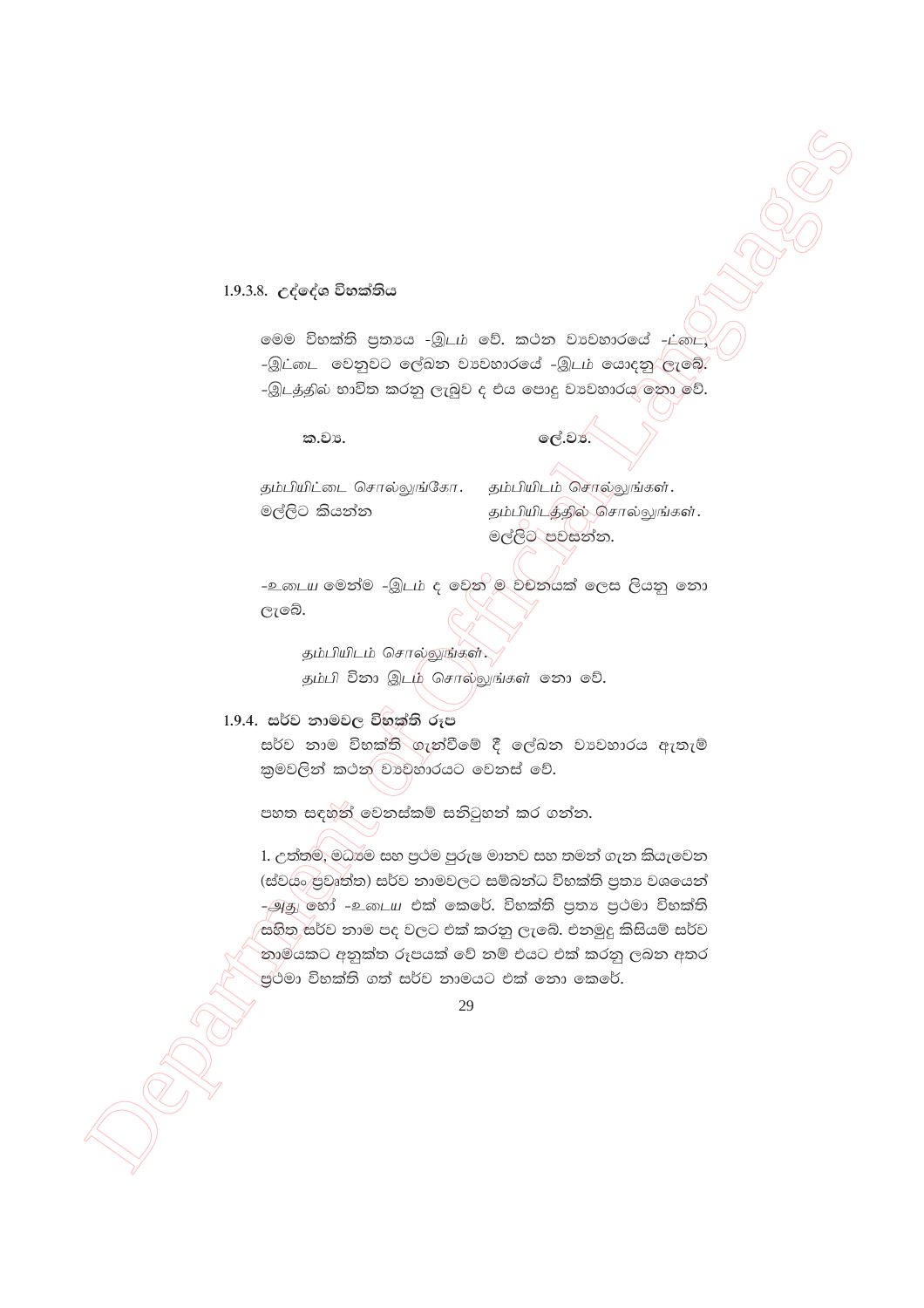#### ලේ.වා. සර්ව නාමය ක.වා. நான் என்ரை எனது என்னுடைய நாங்கள் எங்களின்ரை எங்களது எங்கடை எங்களுடைய  $\mathcal{L}^{\circ}$ உன்ரை உனது உன்னுடைய நீர் உம்மடை உமகு உம்முடைய நீங்கள் உங்களின்ரை உங்களது உங்கடை உங்களுடைய அவர் அவரின்ரை அவரது அவற்றை அவருடைய அவர்கள்(ஒල්.වා.) அவையின்ரை அவர்களது அவை (க. ூ.) அவர்களுடைய தன்ரை தான் தனது தன்னுடைய தாங்கள் தங்களின்ரை தங்களது தங்கடை தங்களுடைய

-அது එක්`කරනු ලබන විට -என், -உன் වැනි අක්ෂර ලදකක් සහිත අනුක්ත රූපවල අවසන් වාඤ්ජනය දෙකක් නොවේ.

පුථම පුරුෂ මානව සර්ව නාම ද උත්තම සහ මධාවෙ පුරුෂ සර්ව .<br>`නාම්වල අනුක්ත රූප ද අයිතිය හැඟවීම සඳහා ද භාවිත කෙරේ.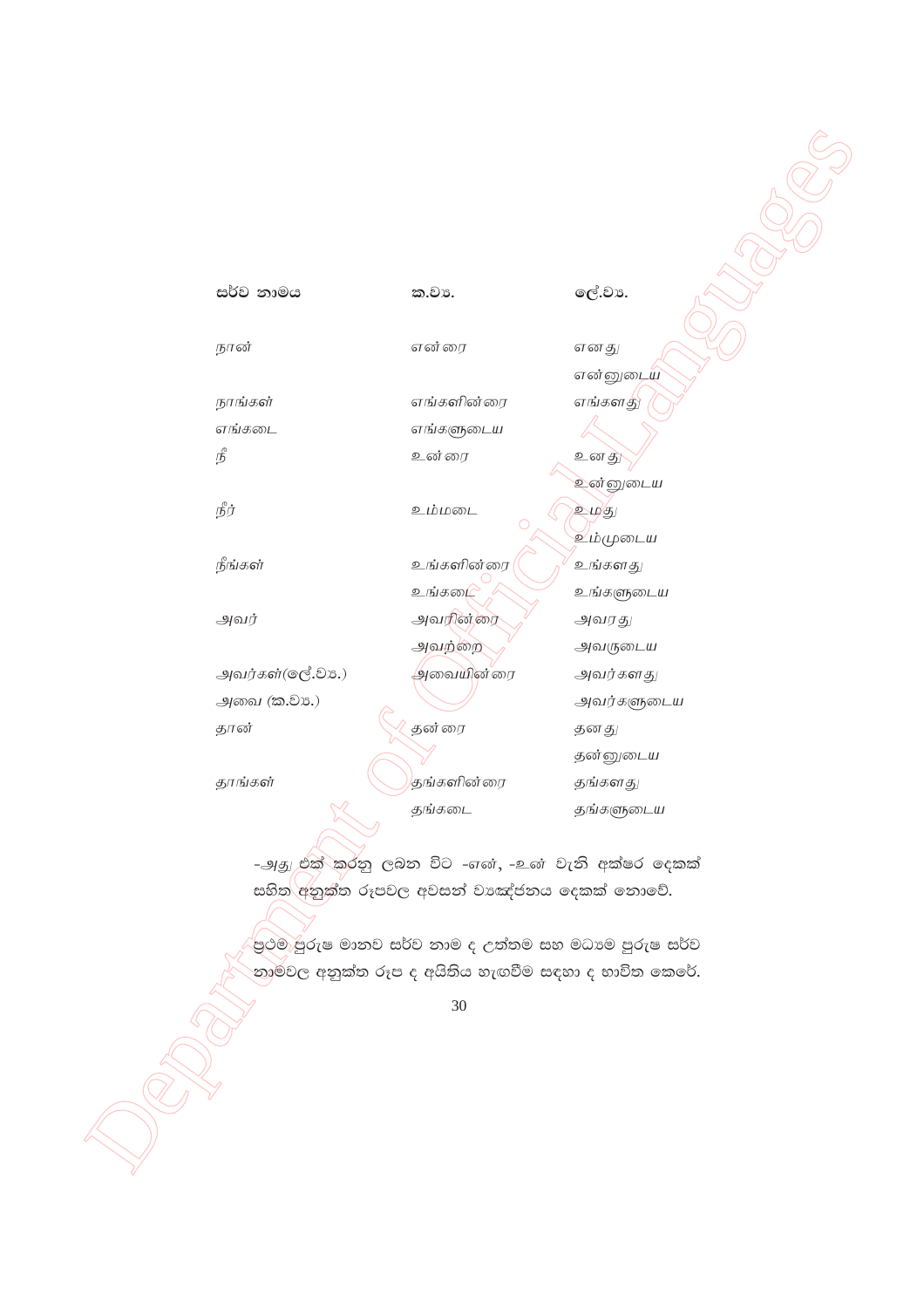என் வேலை உன் பெயர் <u>உங்கள் ஊர்</u> அவர் பெயர் தன் வீடு தங்கள் வீடு

මාගේ වැඩය උඹගේ නම ඔබේ ගම ඔහුගේ නම තම ගෙය තමන්ගේ නිවස

2. කථන වාවහාරයේ දි මෙන් නොව ලේඛන වාවහාරයේ දී -அது, -இது, -உது සහ -எது වැනි සර්ව නාමවලට කරණ, සම්බන්ධ (-உடைய පුතායෙ යෙදෙන විට පමණක්), සහාර්ථ (-உடன் පුතායෙ ගයදෙන විට පමණක්) සහ උද්දේශ විභක්ති පුතා යෙදීමට පෙර අනිවාර්යයෙන්ම -அன் වර්ධකයු එක්තුවේ.

අනෙකුත් විභක්ති පුතා එක් වීමේ දී, அன் පුතායෙ කැමැති නම් එක් කළ හැකි ය.

|                               | ක.වර්.  |
|-------------------------------|---------|
| කරණ විභක්තිය                  | அதாலை   |
| සම්බන්ධ විභක්තිය              | அதின்ரை |
| සහාර්ථ විභක්ති <mark>ය</mark> | அதோடை   |
| උද්දේශ විහක්තිය               | அதிட்டை |
|                               |         |

ලේ.වා.

அதனால் அதனுடைய அதனுடன் அதனிடம்

# නමුත් කර්ම විභක්තිය

සම්පුදාන විභක්තිය ආධාර විභක්තිය සහාර්ථ විභක්තිය

அதை/அதனை அதுக்கு/அதற்கு அதில் /அதனில் அதனுடன் / அதனோடு/அதோடு

31

அதை

அதுக்கு

அதிலை

அதோடை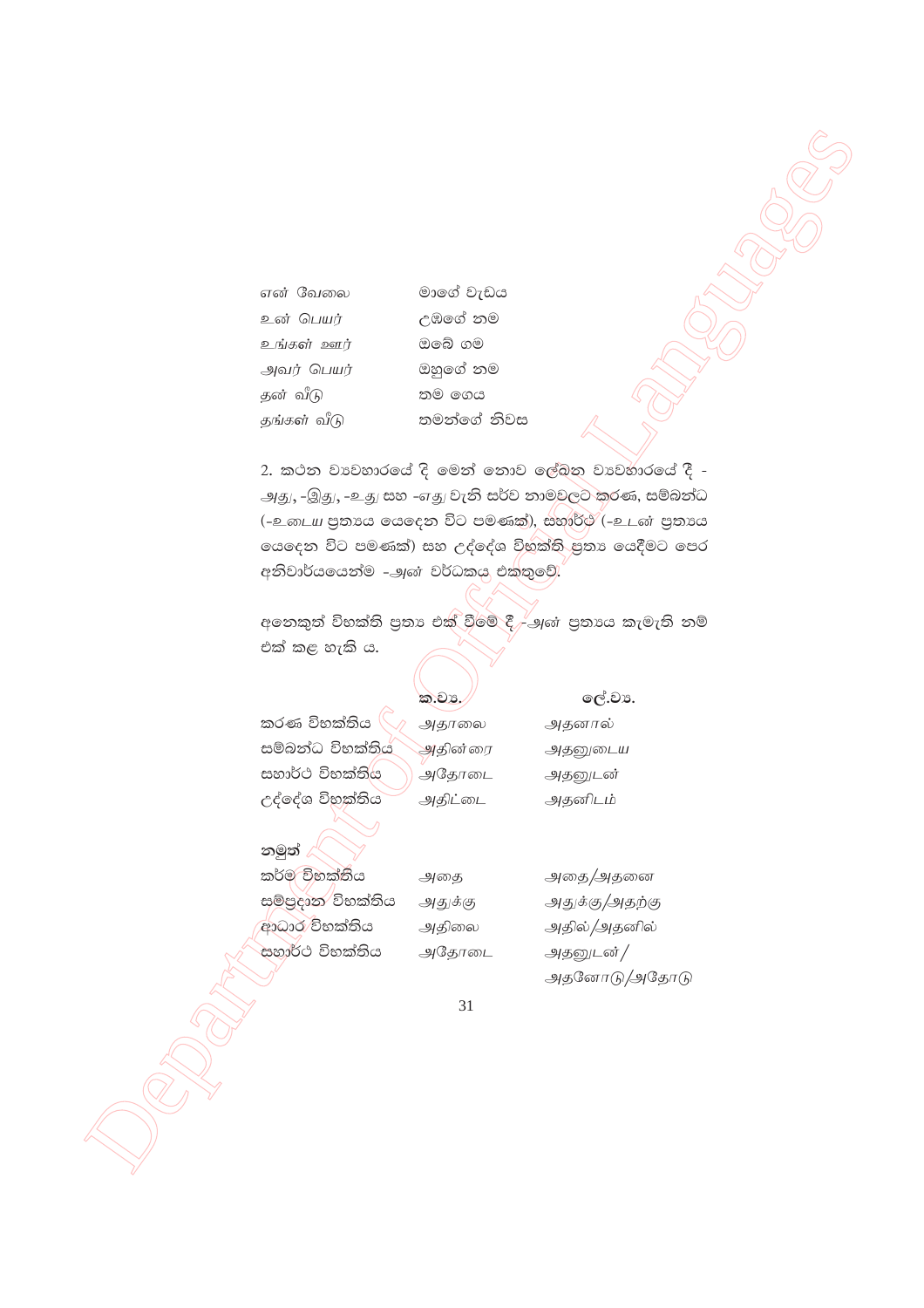සම්පුදාන විභක්ති ගත් அதற்கு සෑදී ඇත්තේ அதன் + கு එක් වීමෙනි. එවිට -ன் අකුරය -ற බවට පත්වේ. -அகு යන සම්බන්ධ විභක්ති පුතායෙ அது, இது, உது සහ -எது යන නිදර්ශක සර්ව නාම සමග නො යෙදෙයි. මෙම සර්ව නාම සම්බන්ධ අර්ථය හැඟවීම සඳහා – அன் වර්ධකය සහිතව සාමානාගෙන් භාවිත කෙරේ.

அதன் நிறம் நீலம். එහි වර්ණය නිල් ය.

இதன் நிறம் பச்சை. මෙහි වර්ණය කොළ ය.

- බු(6) හෝ -உடன் යන සහාර්ථ විභක්ති පුතායෙ ගැනීමට පෙර அது, இது, සහ எது (உது නැත) විකල්ප වශයෙන් அத்து, இத்து සහ எத்து ලෙස වෙනස් වේ. එවිට අවසාන -உ ඉවත් කෙරේ.

அத்தோடு அத்துடன்

இத்தோடு இத்துடன்

3. කථන වාවහාරයේ දී මෙන් නො ව, -அவை, -இவை, -உவை සහ –எකෲ<sup>)</sup> වැනි සර්ව නාමවලට විභක්ති පුතා එකතු කරනු ලැබීමට ඒවා අනුක්ත රූප බවට පත්වේ.

அவை இவை உவை என்வ

அவற்ற்-இவற்ற்-உவற்ற்-எவற்ற்-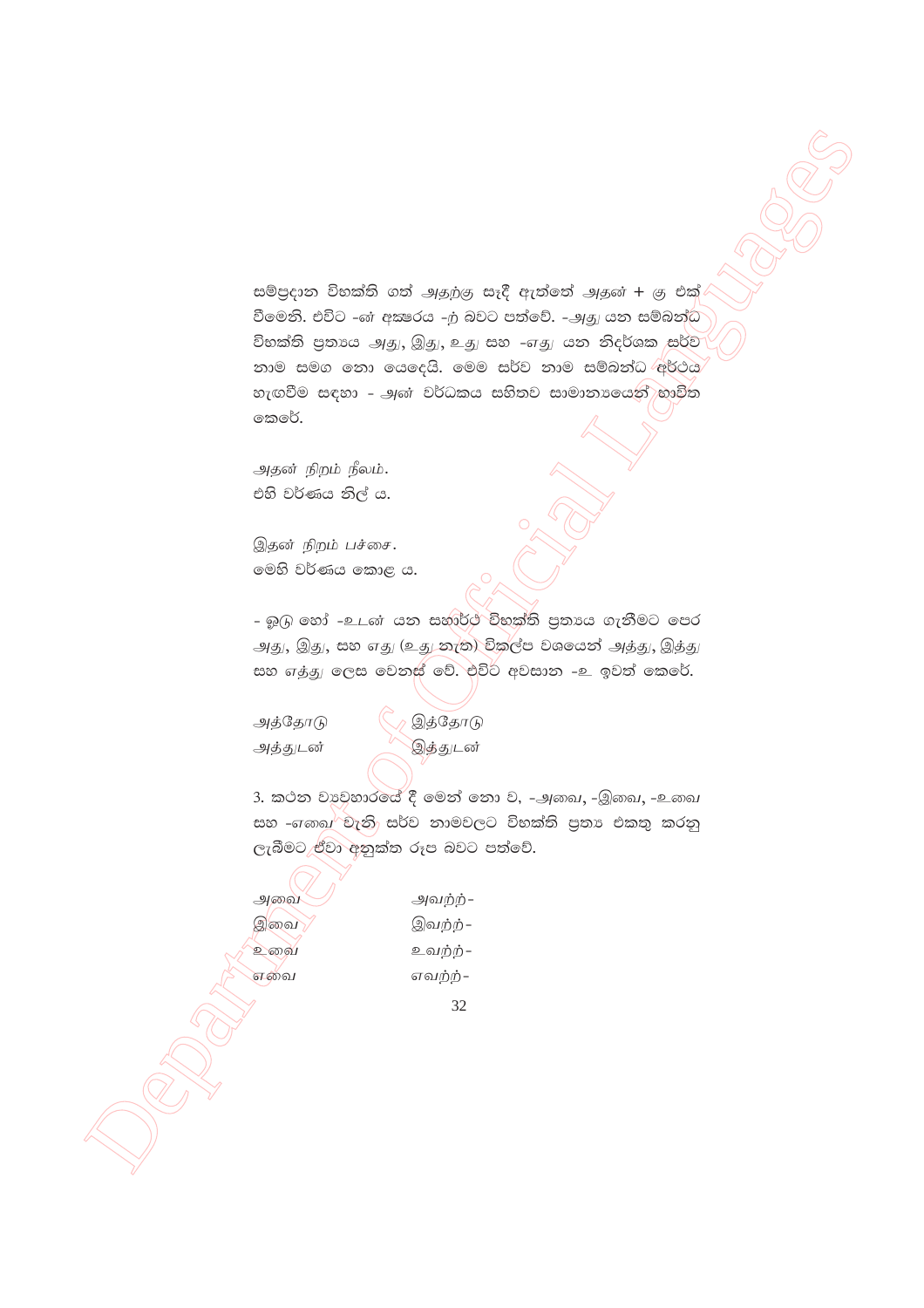-கள் බහු වචන පුතාගෙ එම සර්ව නාම සමග යෙදෙන කල ඒවාට කෙළින් ම එම පුතාය එක් කළ හැකි ය.

அவைகள்

அவைகளால் அவைகளுக்கு

அவைகளை

4. - உடைய සහ -இடம் විභක්ති පුතා එක් වීමට පෙර - அவை, -இவை, - உவை සහ - எவை යන සර්ව නාමවල අනුක්ත රූපයට -இன் වර්ධකය එක් වේ.

அவை

<u>அவற்றினுடைய</u> அவற்றினிடம்

අනෙකුත් විභක්ති වල දී -இன் යෙදීම කැමැති නම් කළ හැකි ය.

| அவை | அவற்றை   | அவற்றால்   | அவற்றுக்கு   |
|-----|----------|------------|--------------|
|     | හෝ       | හෝ         | හොර          |
|     | அவற்றினை | அவற்றினால் | அவற்றினுக்கு |
|     |          |            | යනාදි වශයෙනි |

# 1.10 -உள் = අතුරින්, ...... ගෙන්

ලේඛන වාවහාරයේ දි සිංහලයේ අතුරින් ......... ගෙන් යන අර්ථය පුකාශ කිරීම සඳහා පුථමා විභක්ති ගත් බහු වචන තාම පදයට உள்(එක්)කරනු ලැබේ.

1. உங்களுள் ஆர் மாலா ? . මබලා අතුරින් කවුද මාලා ? <sup>"</sup>ඔබලාගෙන් කවුද මාලා?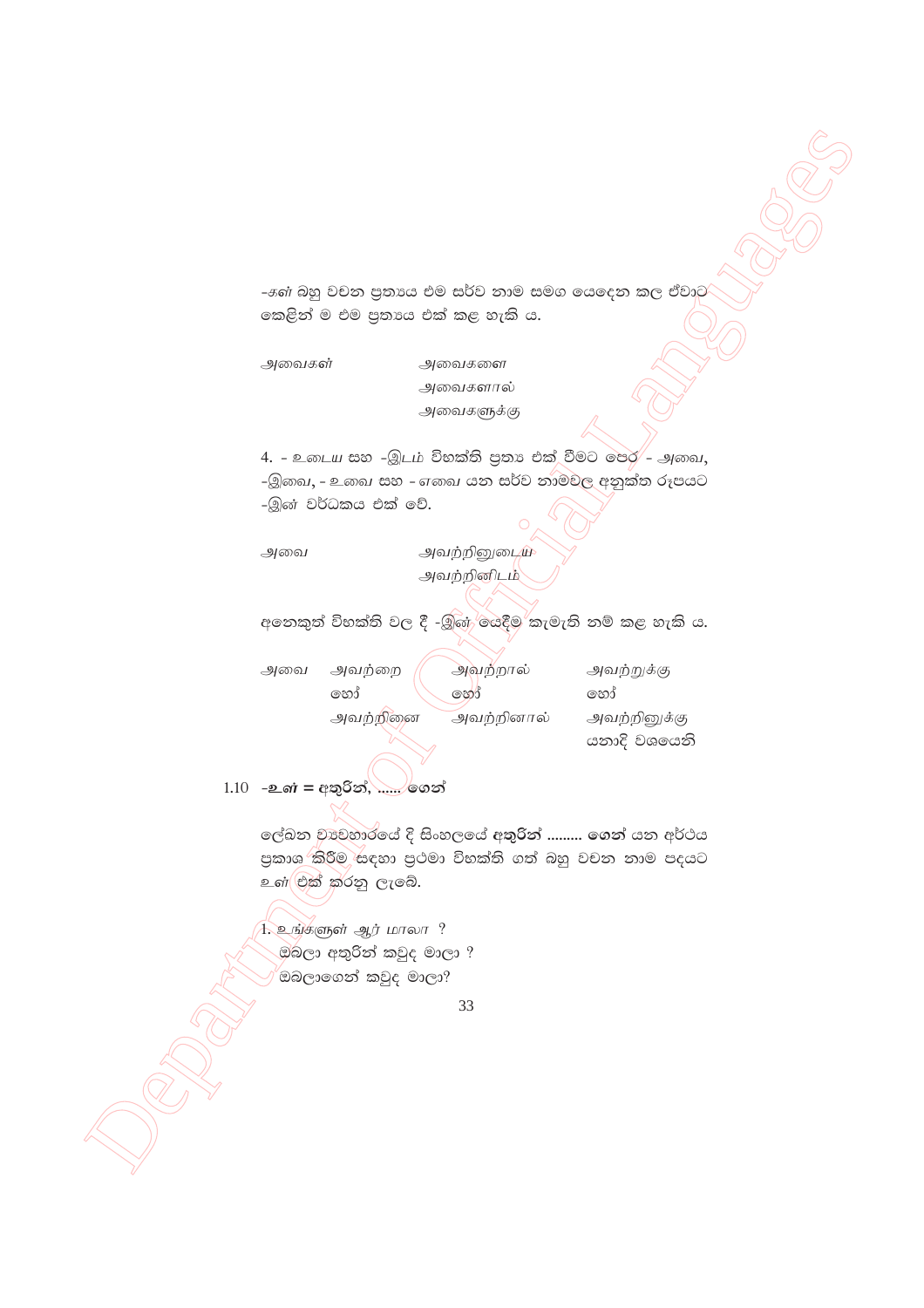2. இந்தப் புத்தகங்களுள் இது நல்லது. මේ පොත් අතුරින් මෙය හොඳ ය. මේ පොත් වලින් මෙය හොඳ ය.

 $1.11$  කියා විශේෂණ පුතා - ஆக

ලේඛණ වාවහාරයේ කියා විශේෂණ පුතායෙ/--මූ. වේ.<sup>)</sup>එය කථන වාවහාරයේ - ஆய் වලට සමානය. - ஆய் කුරන වාවහාරයේ දී මෙන්ම, ලිඛිත වාවහාරයේ ද යෙදෙන බව සනිටුහන් කර ගන්න.

ක. වා. நல்லாய் எழுதுங்கோ. OC. 23.

நன்றாக எழுதுங்கள். நல்லாய் எழுதுங்கள்.

1.12 -ம் වලින් අවසන් තාම පදවල නාම විශේෂණ රූප

-ம் වලින් අවසන් තාම පදවල නාම විශේෂණ රූප සකසනු ලබන්නේ අවසාන - ර ඉවත් කිරීමෙනි.

-ம் වලින් අවසන් නාම පදය (இலக்கணம்

නාම විශේෂණ රූපය இலக்கண

தொல்காப்பியம் ஒரு இலக்கண நூல். තොල්කාප්පියම් (යනු) වාාකරණ ගුත්ථයකි.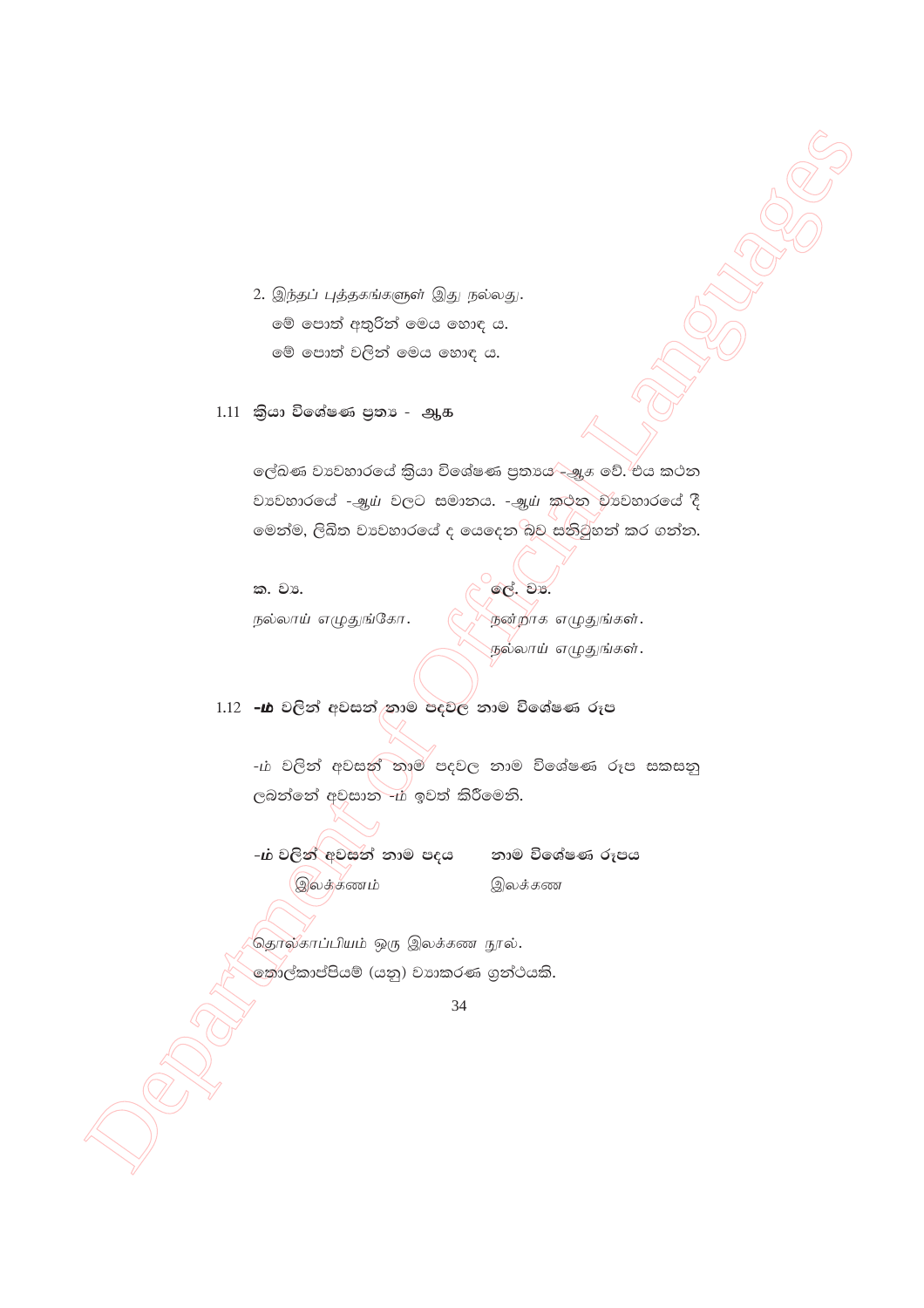#### $1.13$  மிகவும்

மிகவும் (බොහෝ) යනු மிக යන අර්ථය ම දිය හැකි මෙනත වචනයකි.

வேலு மிகவும் நல்லவர். வேலு மிக நல்லவர். වේලු බොහෝ හොඳ කෙනෙකි.

#### 1.14 போன்ற

- போன்ற යන වචනය සිංහලයේ වැනි, සේ, බඳු අර්ථ හඟවයි. සැසඳීමේ දී සහ ගණනය කිරීමේ දී එය භාවිත කළ හැකි ය. එය නාම පදයේ ලිංගය නොසලකා ඕනෑම නාම පදයක් සමග යෙදිය හැකි ය. එසේ ම සසඳත දෙයට හෝ අවධානය යොමු කරවන දෙයට (ගණනය කිරීම සඳහා) හෝ පසුව යොදනු ලැබේ.

இதைப் போன்ற ஒரு மேசை வேண்டும். මෙය වැනි මේසයක් අවශා ය.

முருங்கைக் 'காய், கத்தரிக்காய், தக்காளி போன்ற காய்கறிகள் இப்பொழுது சரியான விலை. මුරුංගා, චම්බටු, තක්කාලි වැනි එළවළු දැන් බොහෝ මිල ය.

# 1.15 அதனால்

<u>කරන වාවහාරයේ அதனாலை යන්නට සමාන රූපයකි.</u>  $\stackrel{1}{\rightarrow}$ தனால். එහි සිංහල අර්ථ ඒ නිසා, එහෙයින් වේ.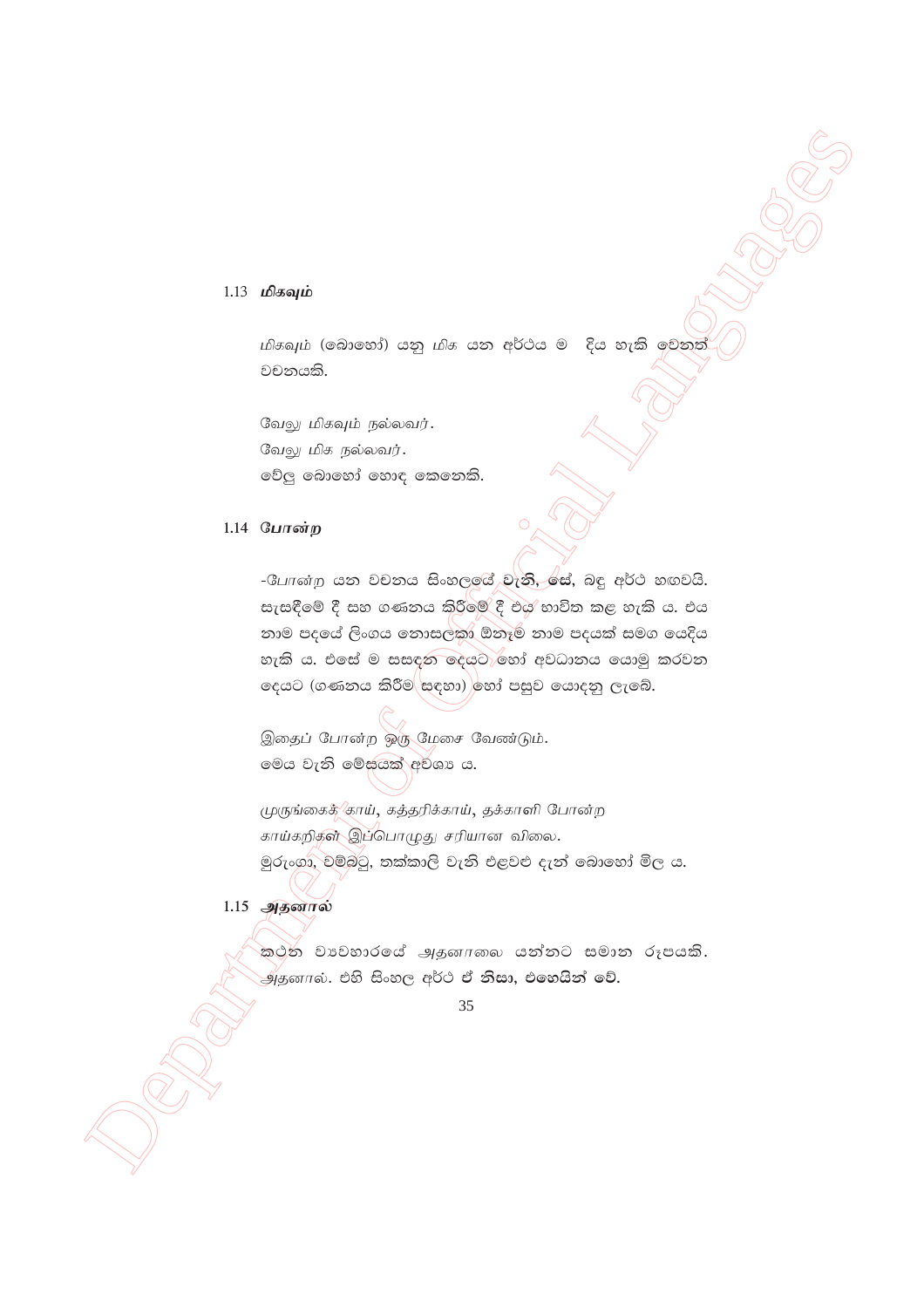எனக்குக் காய்ச்சல். அதனால், நான் நாளைக்கு வரமாட்டேன் මාහට උණ ය. එහෙයින් මම හෙට නො එන්නෙමි.

# $1.16$  உள்ள

මෙය -உள் යත්තෙහි කියා මූල තාම විශේෂණය යි.

மேசையில் உள்ள சாப்பாடு நல்லது. මේසයෙහි තිබෙන ආහාර හොඳ ය.

# $1.17$  என, என்று, என்ற, என்பது, என்றால்

என සහ என்று එක ම අර්ථ ලදන වචන දෙකකි. ලේඛන වාවහාරයේ දී ඒවා යම් උපුටා ගැනීමක් දක්වන විට භාවිත කෙරේ. එමෙන් ම, කථන වානවහාරයේ බහා යු යන්නට සමාන ය. ලේඛන වාවහාරයේ දි என்ற සිංහලයේ යන සහ නැමැති අර්ථ දෙන අතර කථන වාවහාරයේ எண்ட (කියන) යන්නට සමාන වේ. என்பது යන්න මානව නොවන නාම පද අවධාරණය කිරීමට භාවිත කරත්තකි. එය දෙය හෝ කියනු ලබන දෙය යන අර්ථ දෙයි; සිංහලයේ නම් යන්නට සමාන ය. என்றால் කථන වාවහාරයේ எண்டால் (නං) යන්නට සමාන වේ.

 $1.$ அது நல்லது என்று அவர் சொல்லுகிறார். அது நல்லது என அவர் சொல்லுகிறார். එය හොඳ යැයි හෙතෙම පවසයි.

<sup>'</sup>நான் மல்லாகம் என்ற ஊருக்குப் போகிறேன்**.** මම මල්ලාහම් නමැති ගමට යමි.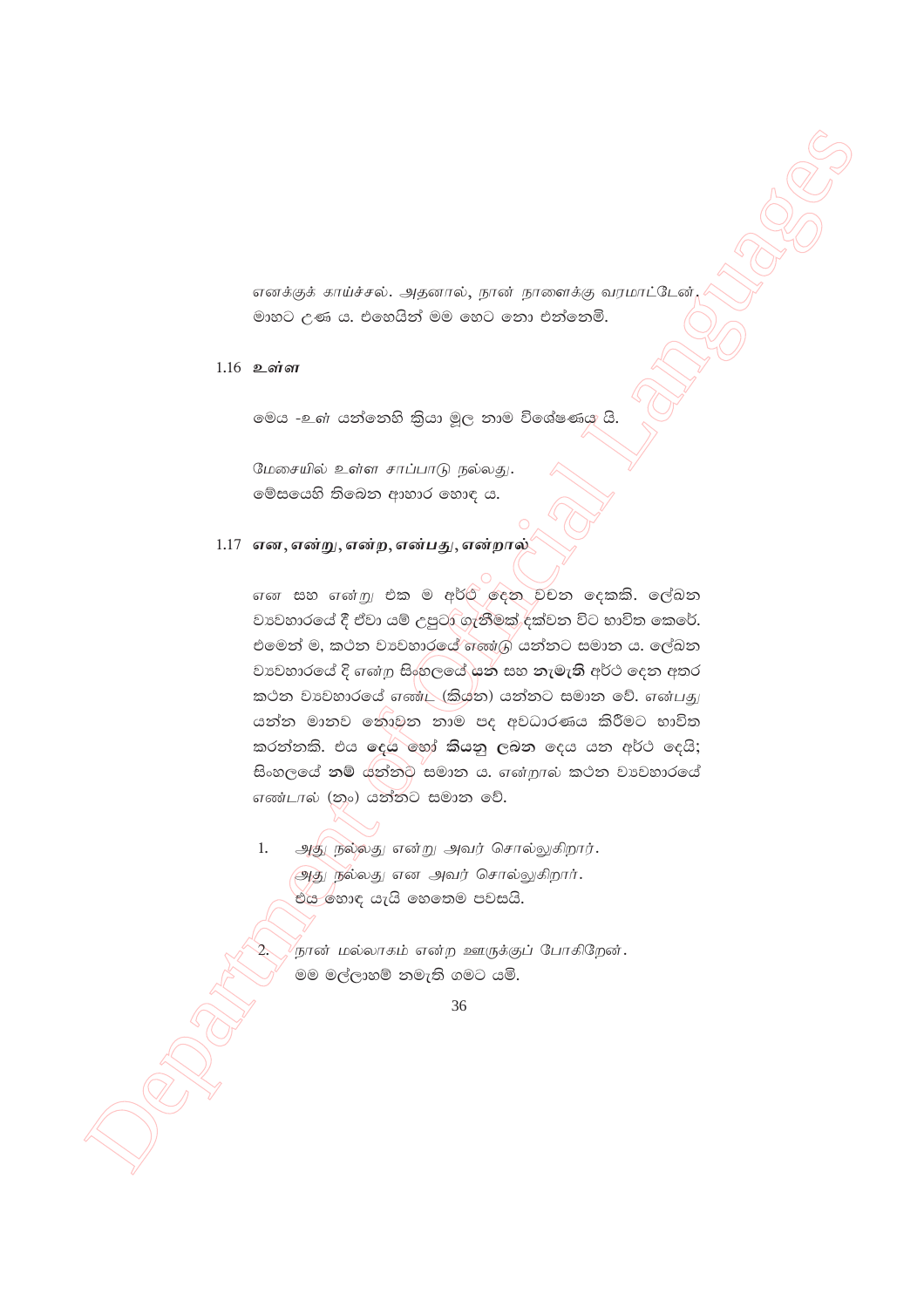- $3.$ காசு என்பது என்னிடம் இல்லை. මුදල් නම් මා ළඟ නොමැත.
- மழை என்றால் நாளைக்கு வர வேண்டாம்.  $\overline{4}$ . වර්ෂාව නම් හෙට තො එන්න.
- 1.18 බහු වචන පුතායෙ கள்

ලේඛන වාවහාරයේ බහුල ව භාවිත කෙරෙන බහු වචන පුතා වන්නේ  $\pi$ ණ සහ $\pi$  ය.

කථන වාවහාරයේ බහු වචන පුතා ගණනාවක් භාවිත කළ ද කථන වාවහාරයේ මෙන් නොව නාම පද බහු වචන කිරීම සඳහා බොහෝ නාම පදවලට සෘජූවම ගණ එක් කෙරේ.

|        | ක. වා.    | ලේ. වා.   |
|--------|-----------|-----------|
| பிள்ளை | பிள்ளையள் | பிள்ளைகள் |
| சாமான் | சாமான்கள் | சாமான்கள் |
| வயல்   | வயல்கள்   | வயல்கள்   |
| Ц      | பூக்கள்   | பூக்கள்   |
| பழும்  | பழங்கள்   | பழங்கள்   |

කථන වාවහාරයේ දී මෙන් ම, ලේඛන වාවහාරයේ දී ද -கள் බහු වචන ඡුතායා එක් කෙරෙන විට -ග අකුරය -ඟ බවට පත් කෙරේ. පහත සඳහන් අවස්ථාවල දී - ගේ පුතාගේ ය දෙකක් වේ.

දීර්ඝ ස්වරයකට පසුව - $\epsilon$ ள் එක් කෙරෙන විට 'பூ <del>+</del> கள் .........................> பூக்கள் விழா + கள் ........................> விழாக்கள்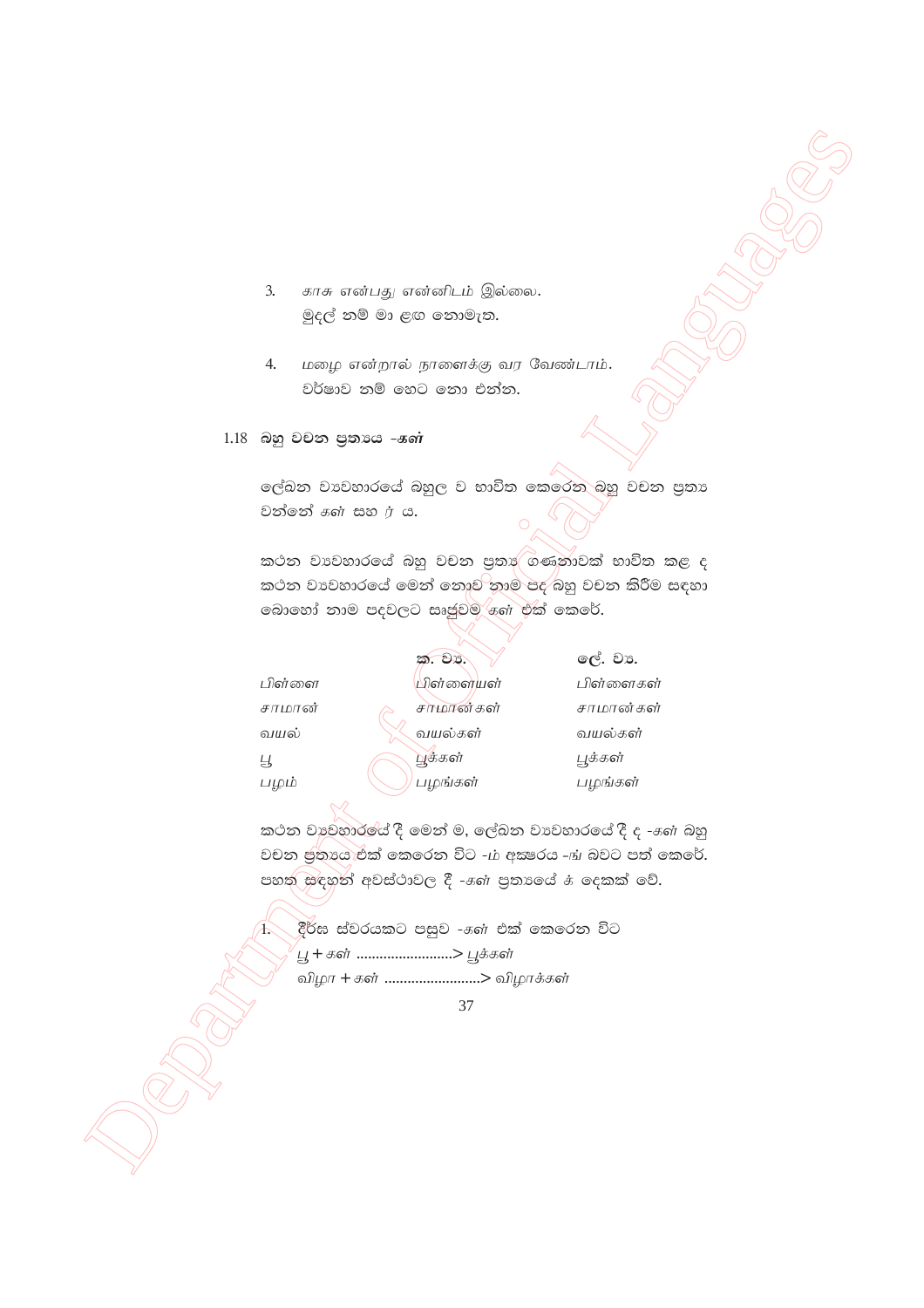කෙටි ස්වර දෙකක් සහිත ස්වර වාඤ්ජන සංයෝග දෙකකින්  $2.$ යුත් -உ වලින් අවසන් නාම පදවලට - $\epsilon$ ள் එක් කෙරෙන විට

பசு + கள் .........................> பசுக்கள்

க், ச், ட், த், ப் හෝ ற் හෝ යුගලයක් මුලට ,ඉයදී -<u>உ</u> වලින්  $3.$ අවසන් නාම පදවලට - $\epsilon$ ள் එක් කෙරෙන විට කැමති නම් -**க்** ලදකක් කෙරේ.

பாட்டு + கள் ........................> பாட்டுக்கள் பாட்டுகள் வாத்து + கள் ........................> வாத்துக்கள் வாத்துகள்

-ர் බහු වචන පුතාය පසුව විස්තර කෙරේ.

 $1.19$  සංඛාන

ලේඛන වාවහාරයේ භාවිත වන පූර්ණ සංඛාා කථන වාවහාරයේ භාවිත වන පූර්ණ සංඛාාවලට වඩා තරමක් වෙනස් වේ. කථන වාවහාරයේ දී ගයලෙන වචන සමග 129 දක්වා වූ සංඛාග මෙහි ගෙන හැර දැක්වේ.

ක. වා. ஒண்டு ரெண்டு மூண்டு

ලේ. වා.

ஒன் று

மூன்று

இரண்டு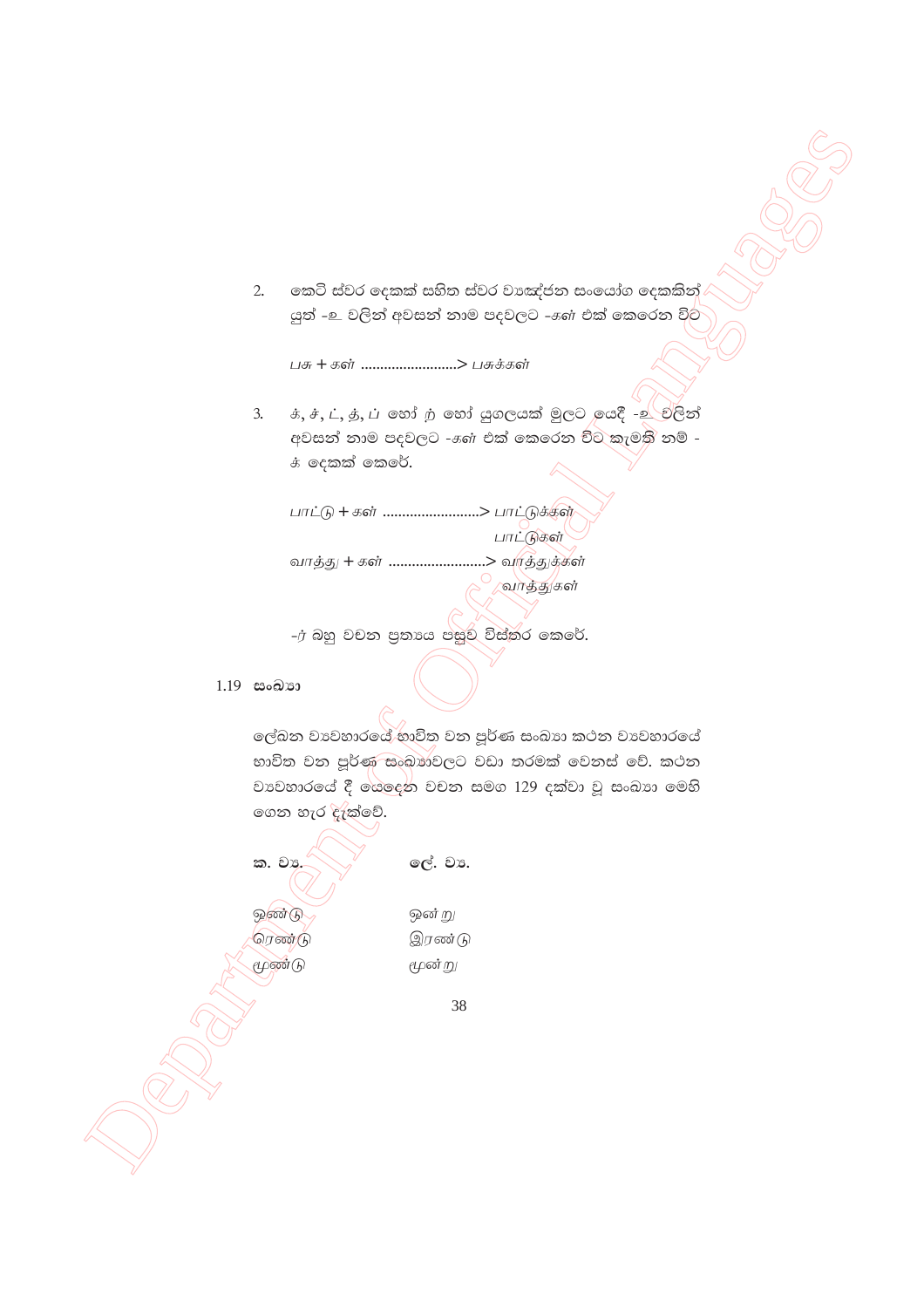Department of Official Languages ehY ehd;F/ ehY அஞ்சு *மறைத்து* MW MW  $\mathcal{I}(\mathfrak{L}) \qquad \qquad \mathcal{I}(\mathfrak{L})$  $\sigma \dot{\mathcal{L}}(\mathfrak{h})$   $\sigma \dot{\mathcal{L}}(\mathfrak{h})$ ஒம்பது *மைத்திரை வார்த்திரும் பது* பத்து $\hspace{1.6cm}$  பத்து பதினொண்டு முற்றும் மதினொன்று பன் ரெண்டு $\qquad \qquad \qquad$ பன் னிரண்டு பதின்மூண்டு *பதின்மூன்று* பதின் நாலு $\qquad \qquad \qquad \qquad$ பதினர்ன்கு பதினஞ்சு $\bigcap$  பதினைந்து பதினாறு  $\mathbb{C}$ ் பதினாறு பதினேமு $\bigcup$ பதினேமு பதினெட்டு $\left(\begin{array}{c} \overline{\phantom{a}}\\ \overline{\phantom{a}}\\ \end{array}\right)$  பதினெட்டு பத்தொன்பது/ பத்தொம்பது $\qquad$  பத்தொன்பது இருவது  $\mathbb{X}$  இருபது இருவத்தொண்டு $\bigvee$  இருபத்தொன்று இருவத்திரெண்டு $\bigcup$  இருபத்திரண்டு இருவத்திமூண்டு மார்ப்பிய இருபத்துமூன்று இருவத்தி நாலு மையை இருபத்து நான்கு இருவத்தஞ்சு *இருபத்தைந்து* இருவத்த $\pi$ று , இருபத்தாறு இருவத்தேழு மார்ப்பிய இருபத்தேழு இருவத்தெட்டு $\qquad \qquad \textcircled{1}$ இருவத்தொம்பது இருபத்தொன்பது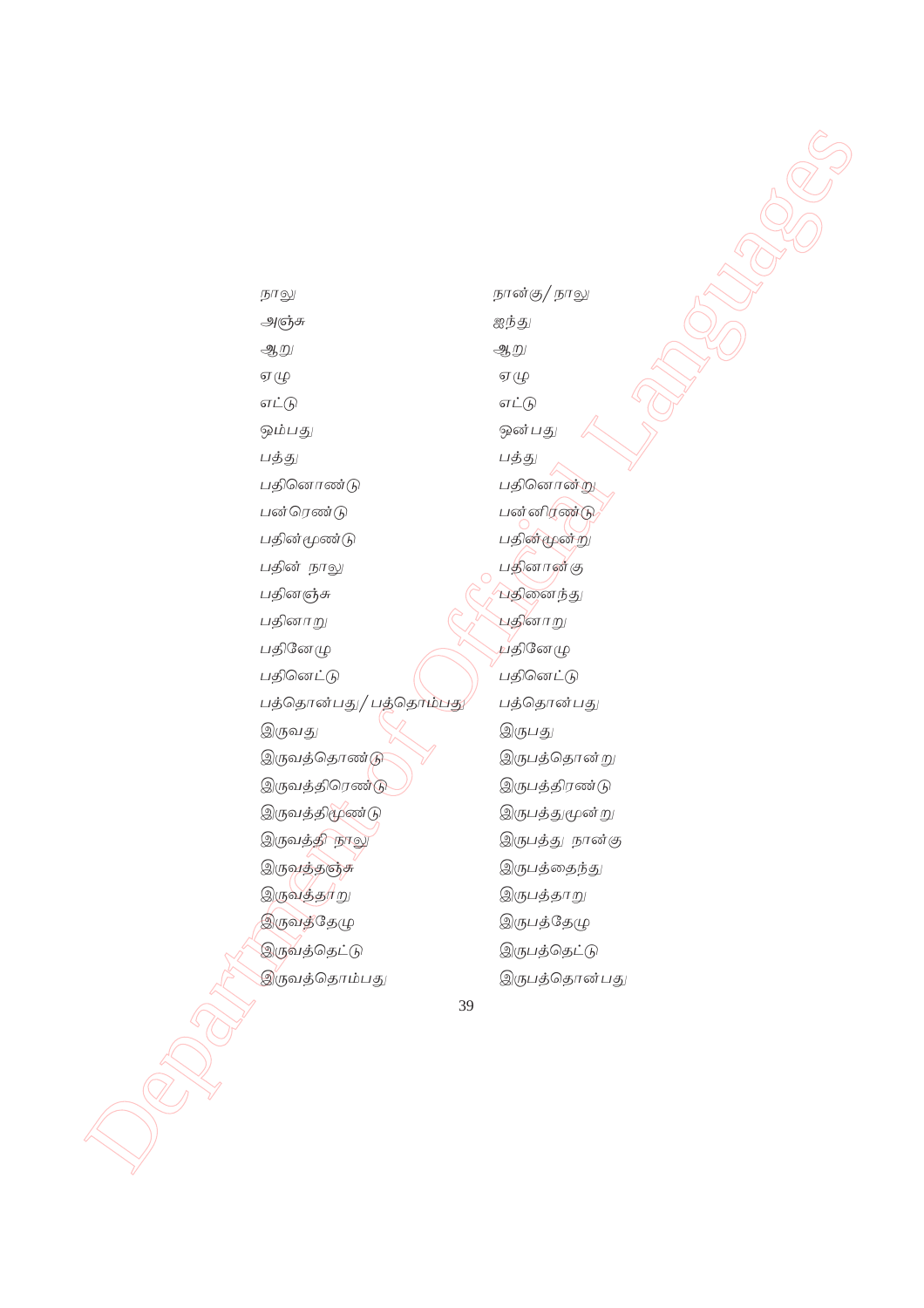#### අභාගය 1

තද කළු අකුරින් දක්වා ඇති වචන සුදුසු ලෙස වෙනස්කම් කරමින්  $\ast$ ලේඛන වාවහාරයට හරවා නැවත ලියන්න.

- 1. நீங்கள் எல்லாரும் நாளைக்கு **வாங்கோ.**
- 2. எனக்குப் பத்து வாழைப்பழம் **தாங்கோ.**
- 3. அந்தக் கோயிலைப் பாக்க வாறீங்களா??
- 4. அதைப் பற்றி என்னட்டை கேக்க வேண்டாம்,
- 5. நான் வெள்ளிக்கிழமை கோயிலுக்குப் **போவென்.**
- 6. நீங்கள் சந்தைக்குப் போவீங்களா?
- 7. அவை எல்லாரும் தமிழ் வகுப்புக்கு **வருவினம்.**
- 8. காந்தன் புதன்கிழமை வருவர்.
- 9. மாலாவும் வருவா.
- 10. அவை நல்லாய்ப் படிப்பினமர?
- 11. உங்களின்ரை வீட்டை விப்பீங்களா?
- 12. அதைப் பற்றி அப்பாட்டை கேப்பீங்களா?
- 13. நாங்கள் அரசீகரும மொழிகள் **திணைக்களத்திலை** தமிழ் படிக்கிறம்.
- 14. நீங்களும் படிக்கிறீங்களா?
- 15. அவை எல்லாரும் சித்திரையிலை வரீனம்.
- 16. கந்தசாமி வரறார்.
- 17. அந்த பஸ் மல்லாகம் வரை போகுது.
- 18. ஆடுகள் ஓடுது.
- 19. தம்பிமார் என்ன படிக்கினம்?
- 20. மழை பெய்யுது.
- 21. மரங்கள் நல்லாய் **வளருது.**
- 22, **பிள்ளையள்** கோயிலைப் **பாக்கினம்.**

 $40$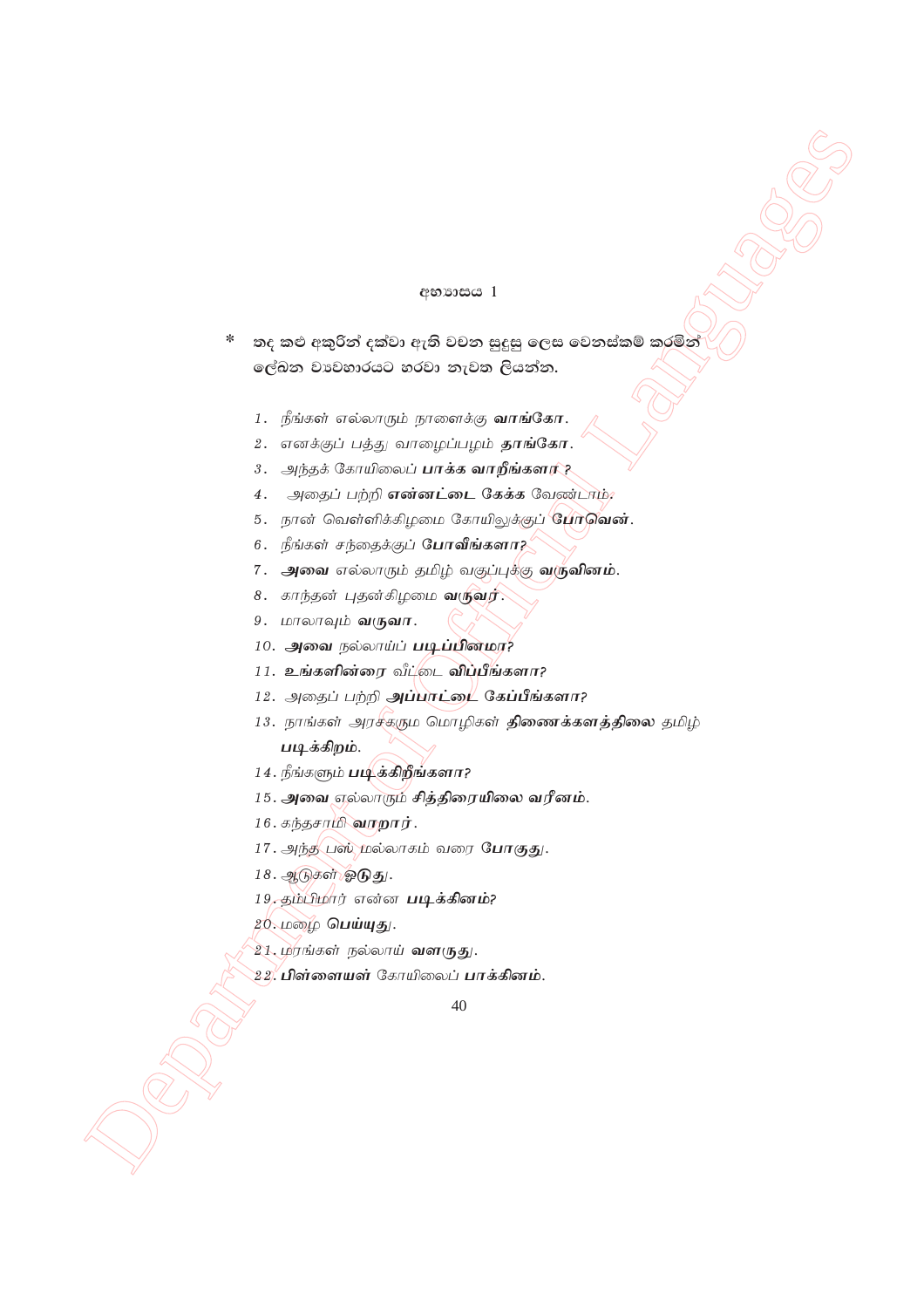- 23. அவை ஒண்டும் சொல்லமாட்டினம்.
- 24. **எ**ன்னோடை வாங்கோ.
- $25.$  அப்பாக்குச் சொல்ல வேண்டாம்.
- 26. இது **என்ரை** வீடு.
- 27. **அதின்ரை** பெயர் என்ன?
- 28. இந்தப் **புத்தகத்தின்ரை** விலை இருவத்தாறு ரூபாய்.
- 29. **எங்களிட்டை** பணம் இல்லை.
- $30.$  **உங்களின்ரை** வீட்டைக் **காட்டுங்கோ**,
- $31.$  அவை தங்களின்ரை வீட்டை **விப்பினம்.**
- 32. அது நல்ல வீடு. **அதின்ரை** பெயர் அறிவுகம்.
- 33. மல்லாகம் **எண்ட** இடத்துக்குப் போகத் தெரியுமா?
- 34. அது மிகவும் விலை **எண்டு சொல்லுறீங்களா?**
- 35. இப்பொழுது மழை எண்டால் நாங்கள் பிறகு போகலாம், அல்லே?
- 36. உங்களுக்கு இப்பொழுது சாப்பாடு **வேணுமா?**

**අභ**ර්භය 2

- $2\pi$ , symmetry control Control control is anti-<br>
2.6. symmetry and  $\sigma/\sigma$  Control control is anti-<br>
2.6. symmetry control 2.0. symmetry in the control control control control control control control control control cont  $^*$  පහත සඳහන් කථන වාවුහාර වචනවලට සමාන ලේඛන වාවහාර වචන ලියන්න.
	- $1.$  ரெண்டு
	- $2.$  பதினொண்டு
	- $3.$   $(4)$   $(6)$
	- $4.$  pulled
	- 5. இருவது
		- இருவத்தஞ்சு
	- இருவத்திநாலு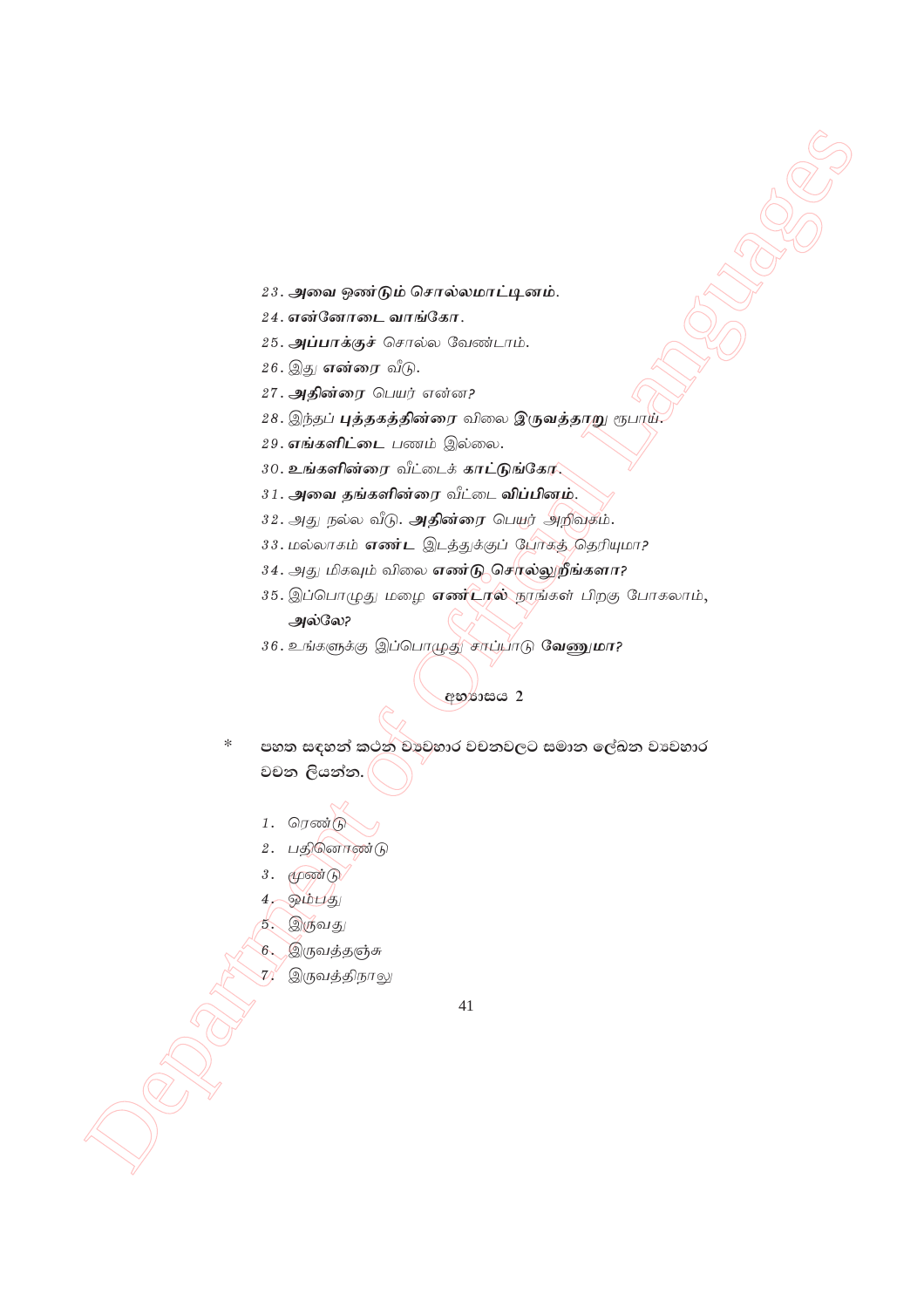$8.$  ஒண்டு

- 9. பத்தொம்பது
- $10.$  அஞ்சு

#### **wNHdih 3**

<u>\* පහත සඳහන් කි</u>යා පුකෘතිවලින් ලේඛන වාව්නාරයේ භාවිත කෙරෙන පිණිසාර්ථ කෘදන්ත සකසා ලියන්න.

- $1.$  சேள்-
- 2.  $L\Pi\dot{\Pi}$ -
- $3.$  ഖിல்–
- $4.$   $\mathbb{G}$ *s* $\dot{\mathbb{J}}$ -
- 5. கல்-
- 6.  $5\pi\dot{\psi}$ -

**අභා**හය 4

 $\frac{1}{2}$ <br>  $\frac{1}{2}$ <br>  $\frac{1}{2}$ <br>  $\frac{1}{2}$ <br>  $\frac{1}{2}$ <br>  $\frac{1}{2}$ <br>  $\frac{1}{2}$ <br>  $\frac{1}{2}$ <br>  $\frac{1}{2}$ <br>  $\frac{1}{2}$ <br>  $\frac{1}{2}$ <br>  $\frac{1}{2}$ <br>  $\frac{1}{2}$ <br>  $\frac{1}{2}$ <br>  $\frac{1}{2}$ <br>  $\frac{1}{2}$ <br>  $\frac{1}{2}$ <br>  $\frac{1}{2}$ <br>  $\frac{1}{2}$ <br>  $\frac{1}{2}$ <br> <u>\* පහත සඳහන් නාම පදවල ්ල්බන වාවහාර බහු වචන රූප</u> @දන්න.

- 1. g{
- $2.$  கடை
- $3.$  Quilq
- $4.$  பிள்ளை
- $5.$   $FIDR$
- $6.$   $\sqrt{g}$
- $7. \bigtriangleup$ yğg $\pi$ ıb
- $8.$   $UTLG$
- $9.$  of  $\theta$
- 10. மொழி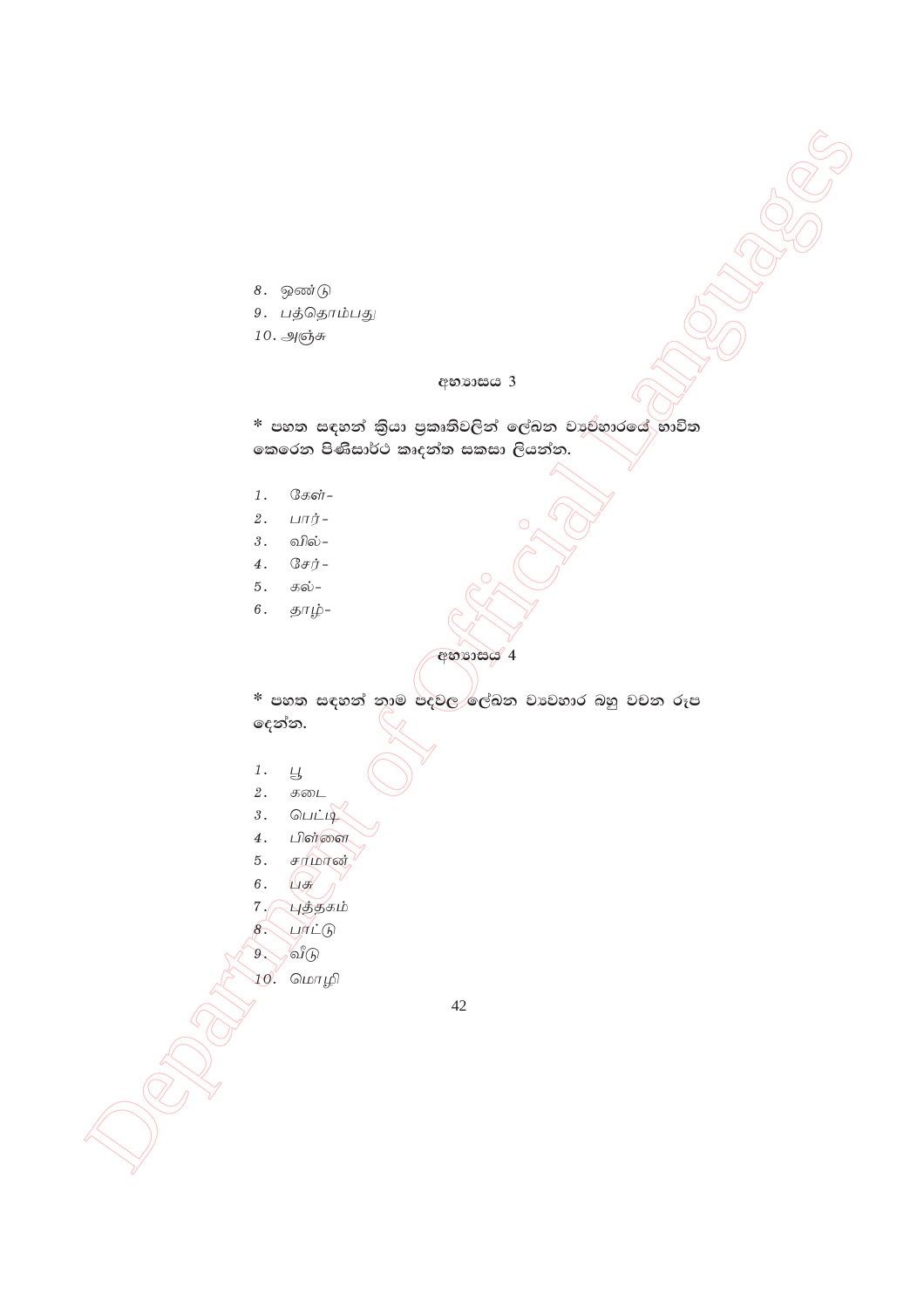#### **අභා**හය 5

\* පහත සඳහන් වාකාෘ ලියන දෙමළ බසට පරිවර්තනය කරන්න.

- දෙමළෙහි හොඳ හොඳ සාහිතා කෘති තිබේ.  $1.$
- මගේ මව් බස දෙමළ ය.  $\overline{2}$ .
- අපි මණිමේහලෙෙ නමැති බෞද්ධ කාවාය උගනිමු.  $3.$
- දෙමළෙහි තොල්කාප්පියම් නම් වාාකරණ ගුන්ථයක් වේ. 4.
- මගේ දෙමළ ආචාර්යවරයා බොහෝ හොඳ අයෙකි. 5.
- දැන් මා සමග පොත් සාප්පුවලට එන්නෙහු ද? 6.
- ඔවුහු හොඳින් ඉගෙන ගනිති. 7.
- මගේ මිතුයෝ ද දෙමළ ඉගෙනීමට කැමැත්තෝ ය. 8.
- කොළඹ බොහෝ පොත් සාප්පූ තිබේ.  $9.$
- 10. යහළුවන් ද ඔබත්/සමග කැඳවා ගෙන එන්න.
- $11.$  ඔබගේ නම කුමක් ද?
- 12. දෙමළෙහි පැරණි සාහිතා කෘති බොහෝ තිබේ, නො වේ ද?

\* මෙම පාඩමේ මුල සඳහන් දෙමළ භාෂා වාකා හඬ නඟා කියවන්න.

අභාහසය 7

\* පාඩමේ මුල සඳහන් දෙමළ භාෂා ඡේදවලින් ඡේදයක් ගුරුවරයා විසින් කියවනු ලබයි. එය නිවැරැදිව ලියන්න.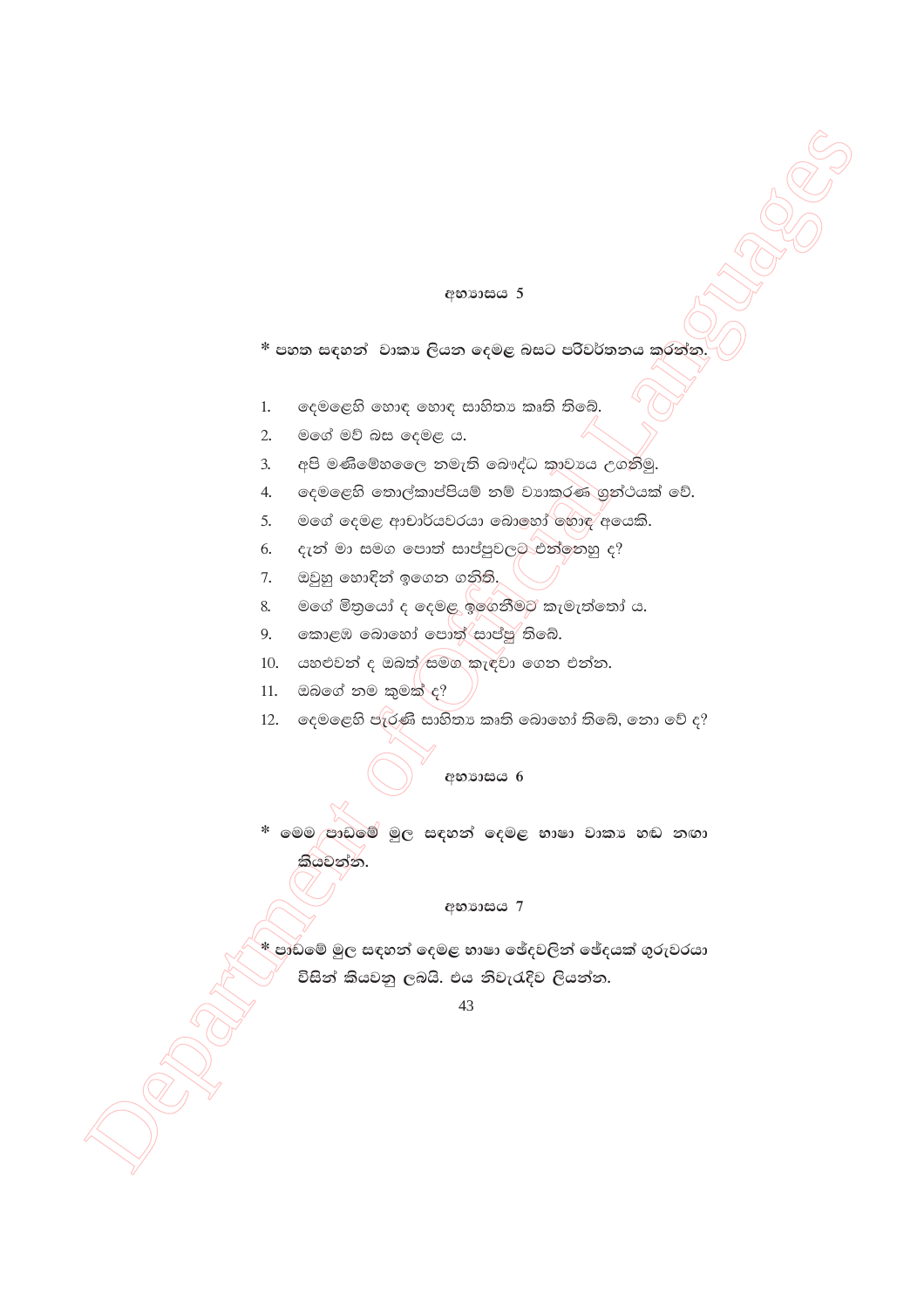# <u>பாடம்</u> 2

### **ahog; ghzj ; jpy; %d ; W ehl ; fs; ;**

**DITE OF 2**<br> **DEPARTMENT OF AND CONFICIAL ART CONFICIAL ACTIVE ACTIVE CONFICIAL ACTIVE CONFICIAL ACTIVE CONFICIAL ACTIVE CONFICIAL ACTIVE CONFICIAL ACTIVE CONFICIAL ACTIVE CONFICIAL ACTIVE CONFICIAL ACTIVE CONFICIAL ACTIV**  $(1)$  எங்கள் தமிழ் ஆசிரியர், வகுப்பில் தமிழ் கற்பிக்கும் போகு யாழ்ப்பாணம், மட்டக்களப்பு, திருகோணமலை ஆகிய இடங்களைப் பற்றி அடிக்கடி கூறுவார். (2) நாங்கள் இவ்விடங்களுக்கு ஒரு நாளும் போகவில்லை. (3) ஆசிரியர், இடையிடையே இந்தியாவில் உள்ள தமிழ் நாட்டைப் பற்றியும் கூறுவார். (4) இவ்விடங்களில் வாழ்கின்ற மக்கள் பற்றியும், அவர்களின் தலாசாரம் பற்றியும் விரிவாகக் கூறுவார். (5) தமிழ்்ந<u>ர்</u>ட்டில் பல பழம் பெரும் கோயில்கள் உள்ளன; அவற்றைப் பற்றியும் கூறுவார். (6) இலங்கைத் தமிழர்களுக்கும் சிங்களவர்களுக்கும் உள்ள ஒற்றுமைகளை எடுத்துக் காட்டுகள் மூலம் நன்றாக விளக்குவார். (7) அவர்தம் குடும்பத்துடன் இந்த இடங்கள் எல்லாவற்றுக்கும் போயிருக்கிறார். (8) அவர், வகுப்பில் இம் மாதிரிக் கூறுவதைக் கேட்டு, நாம், நமது வாழ்த்கையில் ஒருமுறை யாவது இலங்கையில் வடமாகாணத்துக்கும் கிழக்கு மாகாணத்துக்கும் சென்று, தமிழர் வாழ்கின்ற பகுதிகளைச் சுற்றிப் பார்க்க வேண்டும் என்று ஆசைப்பட்டோம் $\sqrt(9)$  தமிழருடைய கலாசாரத்தை, அவர்கள் வாழும் கிரமுங்களில் பார்க்க விரும்பினோம். (10) உண்மையான, பழைய கலாசாரத்தைக் கிராமங்களில் தான் காண முடியும், அல்லவா? (11) ஆதலால், ஒரு நாள், ஆசிரியர் கற்பித்துக் கொண்டிருக்கிறபோது நமது ஆசையை அவரிடம் கூறினோம்.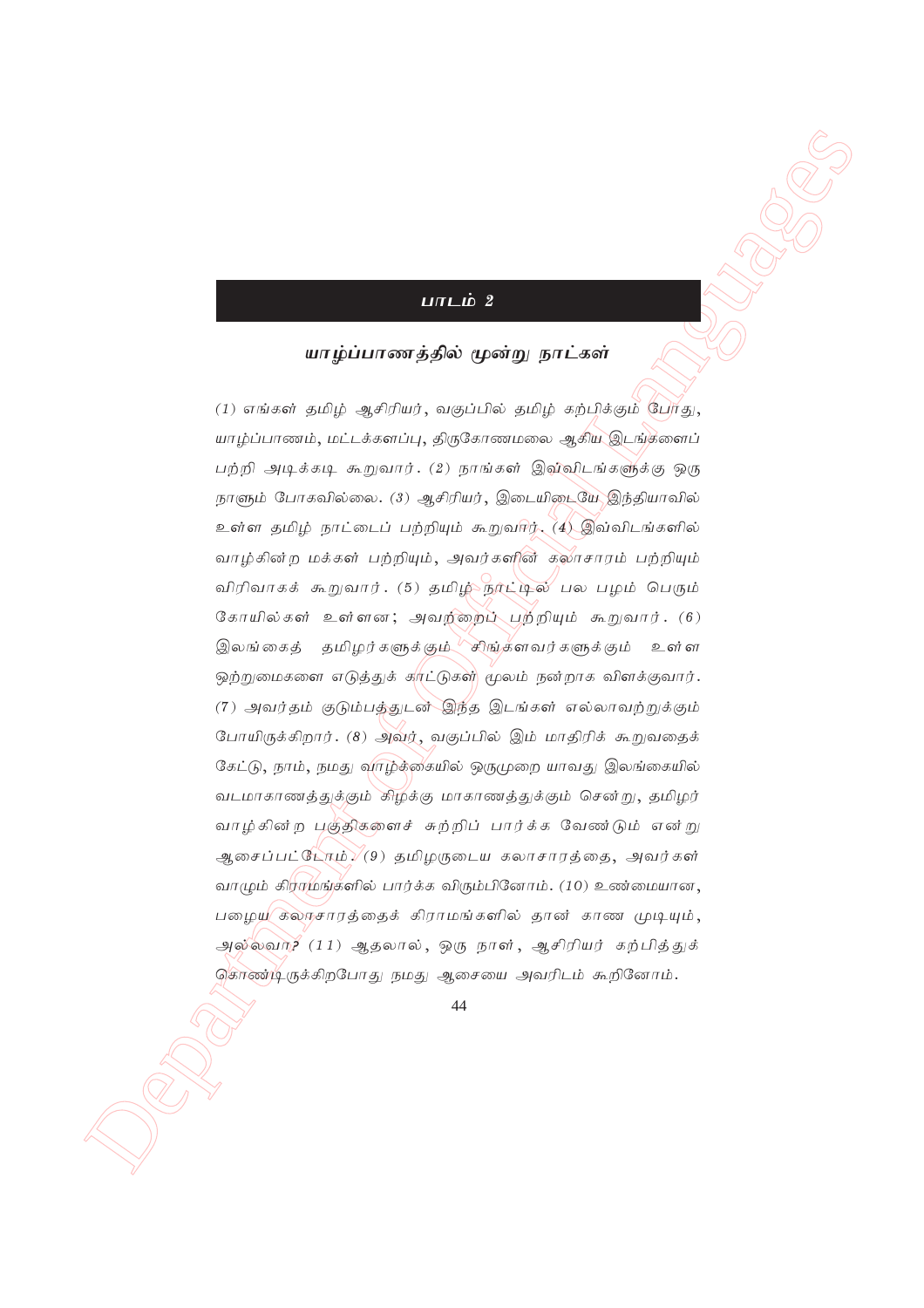$(12)$  govidately a whole<br>discrepance is a simple superconduction of the first government of the state<br>government of the government of the first government of  $\mathcal{L}(\mathcal{L}_{\mathcal{L}})$ <br>and  $\mathcal{L}_{\mathcal{L}}$  and  $\mathcal{L}_{\mathcal{L}}$  a  $(12)$  நாங்கள், எங்கள் ஆசையைக் கூறியபோது, ''பிரச்சினை ஒன்றும் இல்லை, வகுப்பில் உள்ள முப்பத்தாறு பேரும் வருகிற விடுமுறையின் போது போகலாம்'' என்றார்.  $(13)$  எமக்கு ஒரே மகிழ்ச்சியாக இருந்தது. (14) எமது ஆசிரியர் ஒரு சிங்களவர்.  $(15)$ ஆயினும், அவர் தமிழை நன்றாகக் கற்ற ஒரு அறிஞர்.  $\langle Y6 \rangle$  அவர் நன்றாகக் கற்பிப்பார். (17) தமிழ் மொழி பற்றி ஏல்லாவற்றையும் சிங்களத்தில் மிகவும் தெளிவாக விளங்கப்படுத்துவார். (18) அவர், பல ஆண்டுகளுக்கு முன்னர் யாழ்ப்பாணத்திலும் மட்டக்களப்பிலும் வேலை செய்தார். (19) அவருடைய மனைவி ஒரு தமிழ்ப்பெண். (20) என்றாலும், அப்பெண் பேச்சுச் சிங்களத்தில் நன்றாக உரையாடுவார். (21) அவர்களது குடும்பத்தில் மூன்று பிள்ளைகள்.  $(22)$  இருவர் ஆண்கள்.  $(23)$  ஒருவர் பெண்.  $(24)$  அம் மூவருக்கும் தமிழ், சிங்களம், ஆங்கிலம் ஆகிய மூன்று மொழிகளும் தெரியும்.

 $(25)$  எங்களை, முதலில் யாழ்ப்பாணத்துக்குக் கூட்டிக் கொண்டு போவதாக ஆசிரியர் $\sqrt{x}$ கறினார். (26) ஒழுங்குகளைத் தாம் செய்வதாகக் கூறினார். (27) எங்கள் ஆசிரியர்க்கு யாழ்ப்பாணத்தில் உறவினர் இருக்கின்றன $j$ . (28) நண்பர்களும் உள்ளனர். (29) அவர், தம் நண்பர்களுடன் தொடர்புகொண்டு, நாம் எல்லோரும் யாழ்ப்பாணத்தில் தங்குவதற்கு வேண்டிய ஒழுங்குகள் எல்லாவற்றையும் செய்தார். (30) யாழ்ப்பாணத்திற்கு தரைவழியாக பஸ்ஸில்\'சென் று, யாழ்ப்பாணத்திலிருந்து விமானம் மூலம் திரும்புவதூகத் திட்டமிட்டோம்.  $(31)$  நாங்கள் தமிழ் பூடிக்கின்றபடியால் யாழ்ப்பாணத்தில் கிராம மக்களோடு தமிழில் பேச மூடியும் என்று எண்ணி மகிழ்ச்சி அடைந்தோம்.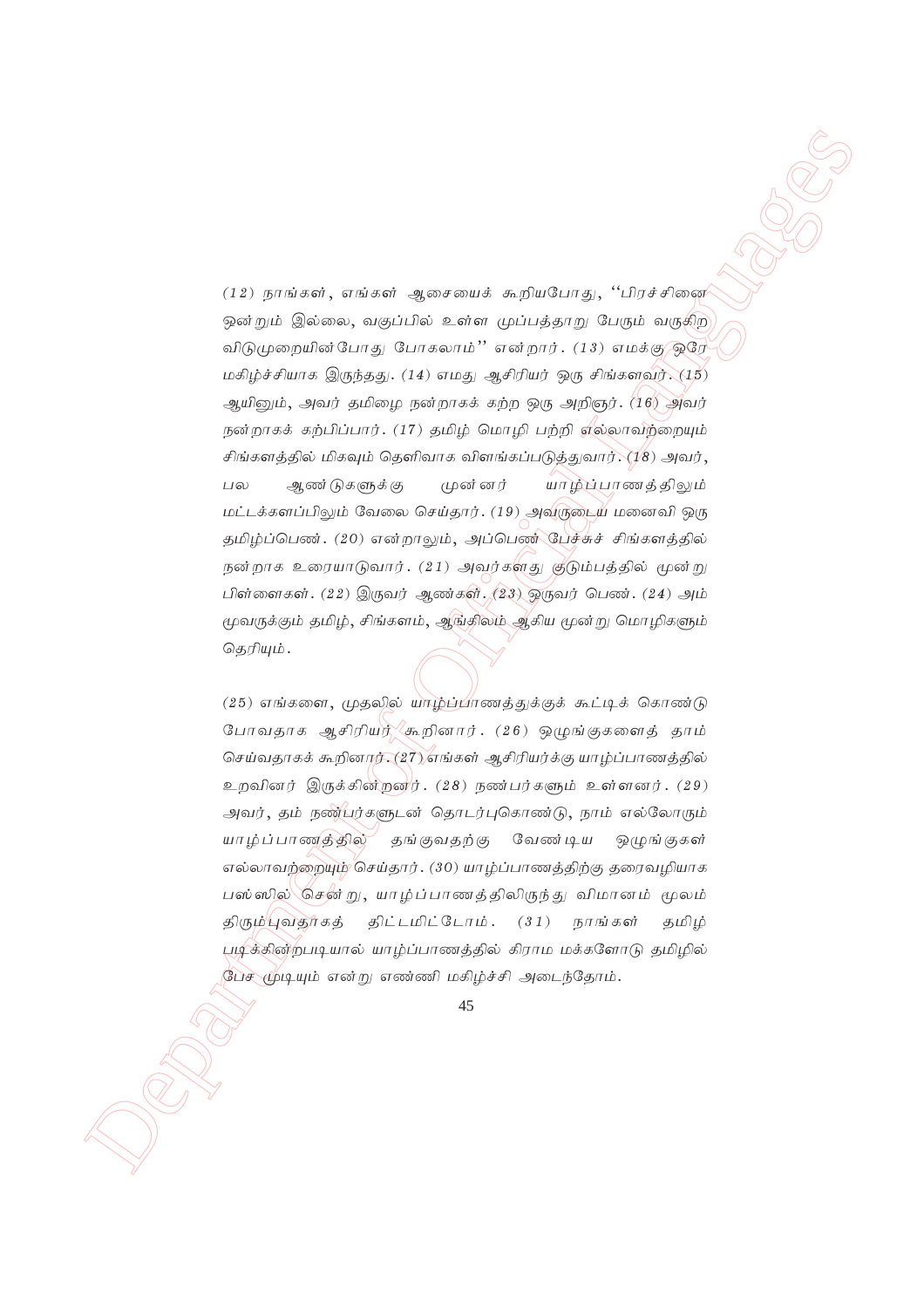$(32)$  இலங்கையின் தென் பகுதியில் கிடைக்கும் சில பொருட்கள் யாழ்ப்பாணத்தில் கிடைக்கா. (33) ஆசிரியர், தம்முடைய நண்பர்களுக்குக் கொடுப்பதற்காக அவற்றில் சிலவற்றை வாங்கினார். (34) அப்பொருட்களை வாங்குவதற்கு எங்களில் சிலர் ஆசிரியர்க்கு உதவினர்.

 Department of Official Languages  $(35)$  யாழ்ப்பாணத்தைச் சுற்றிப் பார்க்கும் பொருட்டு, ஒரு நாள் அதிகாலை நான்கு மணி அளவில், நாங்கள் எல்லோரும் கொழும்பிலிருந்து பஸ்ஸில் புறப்பட்டோம்,  $(36)$  மாலை ஆறுமணி அளவில் யாழ்ப்பாணம் சென்றோம்.  $(37)$  அது நீண்ட தூரப்  $\Box$ ரயாணம், அல்லவா? (38) எங்களுக்கு ஒரே களைப்பாக இருந்தது.  $(39)$  எல்லோரும் ஏழுமணிக்கு தோசை சாப்பி $\dot{\psi}$ டோம். (40) ஒன்பது மணி ஆனதும், படுத்து உறங்கிவிட்டோம், (அடுத்த பாடத்தில் தொடரும்).

සිංහල පරිවර්තනය

යාපනයෙහි දින <u>තු</u>නක්

1. අපගේ දෙමළ ගුරුවර්යා පන්තියේ දී දෙමළ බස උගන්වන කල්හි යාපනය, මඩකලපුව, තිකුණාමලය යනාදී ස්ථාන පිළිබඳව  $\mathfrak{H}$ රතුරුව පවසන්නේ ය.

2. අපි මේ ස්ථානවලට කිසිදු දිනෙක නො ගියෙමු.

 $\mathfrak{g}$ රුවරයා වරින් වර ඉන්දියාවේ ඇති තමිල්තාඩුව පිළිබඳ ව ද පව්සන්නේ ය.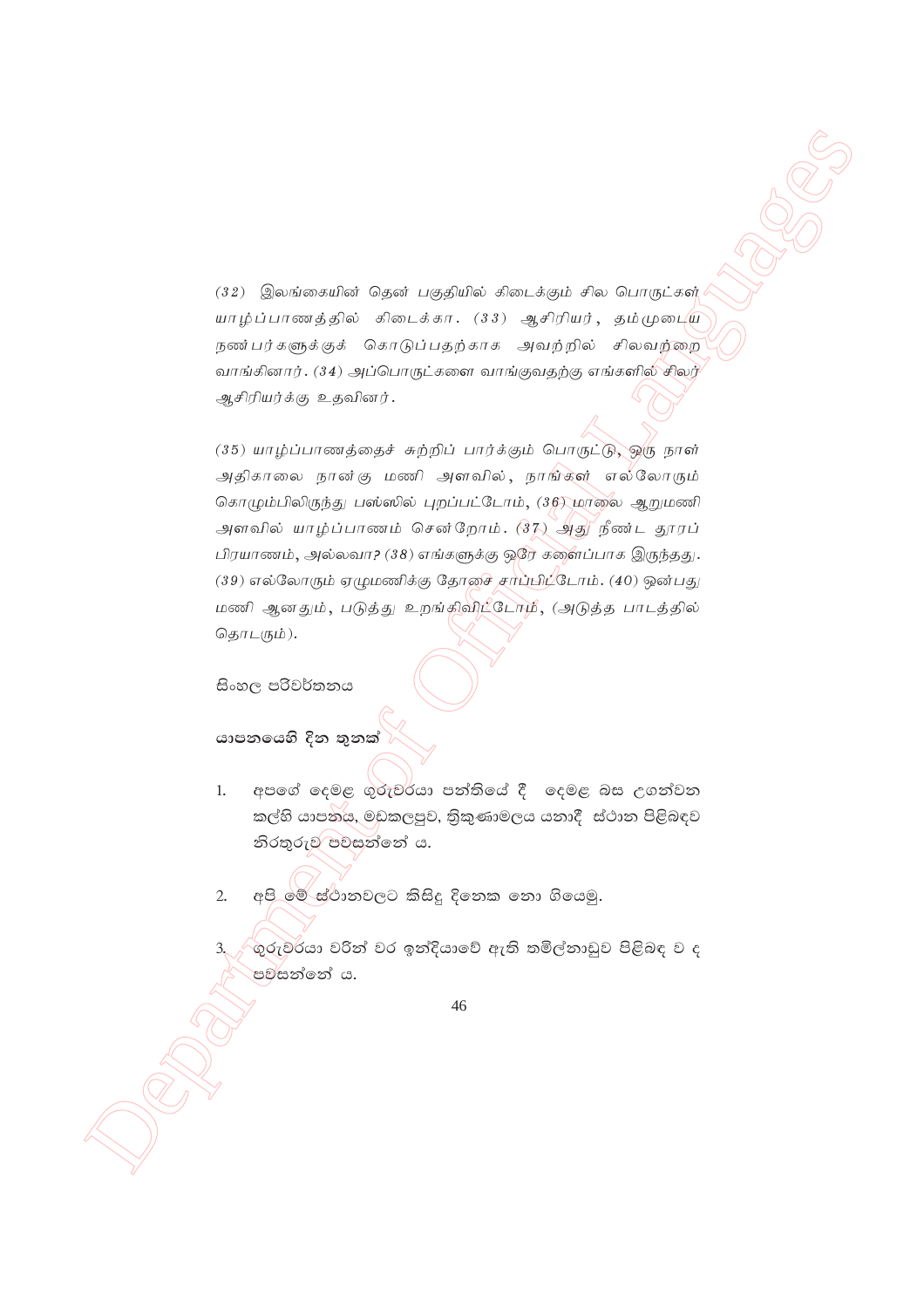- $4.$ මෙම ස්ථානවල ජීවත්වන මිනිසුන් ගැන ද ඔවුන්ගේ සංස්කෘතිය ගැන ද සවිස්තර ව පවසන්නේ ය.
- තමිල්නාඩුවෙහි පැරණි විශාල කෝවිල් රැසක් තිබේ. ඒවා  $5.$ ගැන ද පවසන්නේ ය.
- ලංකාවේ දෙමළ අය සහ සිංහල අය අතර ඇති සමගිය තිදසුන් 6. මගින් හොඳින් විස්තර කරයි.
- ඔහු තම පවුලේ සාමාජිකයන් සමගු මේ සියලුම ස්ථානවලට  $7.$ ගොස් ඇත.
- ඔහු පන්තියේ දී මෙසේ කියන් දෙය අසා අපි අප ජීවිත කාලයේ 8. දී එක් වතාවක් හෝ ලංකාවේ උතුරු පළාතට ද තැගෙනහිර පළාතට ද ගොස් දෙමළ අය ජීවත්වින පෙදෙස් බැලීමට අවශා යැයි කැමැති වීමු.
- 9. ඔවුහු ජීවත්වන ගම්වල දෙමළ අයගේ සංස්කෘතිය බැලීමට කැමැති වීමු.
- 10. සැබවින්ම පැරණි සංස්කෘතිය ගම්වල දී ම බලත හැකි නොවේද?
- 11. එහෙයින්, දිනෙක ගුරුවරයා උගන්වමින් සිටින විට අපේ අභිලාෂය අපි ඔහුට පැවසුවෙමු.
- 12. අප අපගේ අභිලාෂය පැවසූ විට "කිසිදු පුශ්නයක් නැත, පත්තියෙහි සිටින තිස් හයදෙනාට ම ලබන නිවාඩුවේ දී යා හැකිය"යි පැවසීය.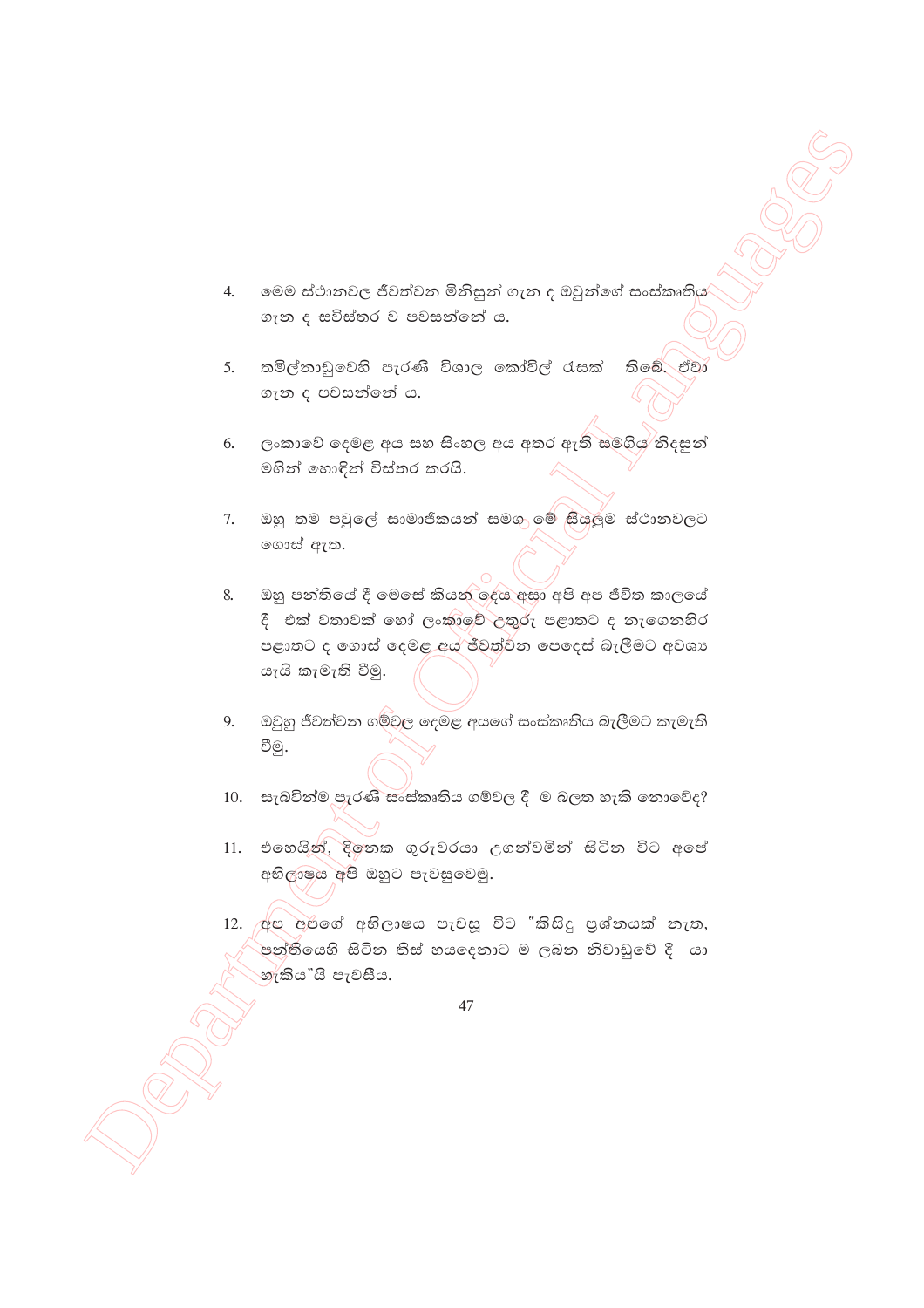- 13. අපි සතුටු වුනෙමු.
- 14. අපේ ගුරුවරයා සිංහලයෙකි.
- එහෙත්, ඔහු දෙමළ ඉතා හොඳින් උගත් අයෙකි. 15.
- 16. ඔහු ඉතා හොඳින් උගන්වන්නේය.
- 17. දෙමළ භාෂාව පිළිබඳ ව සියල්ල ම ඉතා පැහැදිලි ව සිංහලෙත් විස්තර කරන්නේ ය.
- 18. ඔහු වසර කීපයකට පෙරාතුව යාපනේ සහ මඩකලපුව සේවය කඳේ ය.
- 19. ඔහුගේ බිරිඳ දෙමළ කාන්තාවකි.
- 20. එනමුදු, ඇය සිංහල ඉහාඳින් කථා කරයි.
- 21. ඔවුන්ගේ පවුලෙහි දරුවන් තිදෙනෙකි.
- 22. දෙදෙනෙක් පිරිමිය.
- 23. එක් අයෙක් ගැහැණු ය.
- ඒ තිලෙනා ම දෙමළ, සිංහල, ඉංගීුසි යනාදී භාෂා තුන ම දනිති. 24.
- 25. අප පළමුව යාපනේට කැටුව යන බව ගුරුවරයා පැවසී ය.

26. සැලසුම් තමා ම කරන බව කීවේ ය.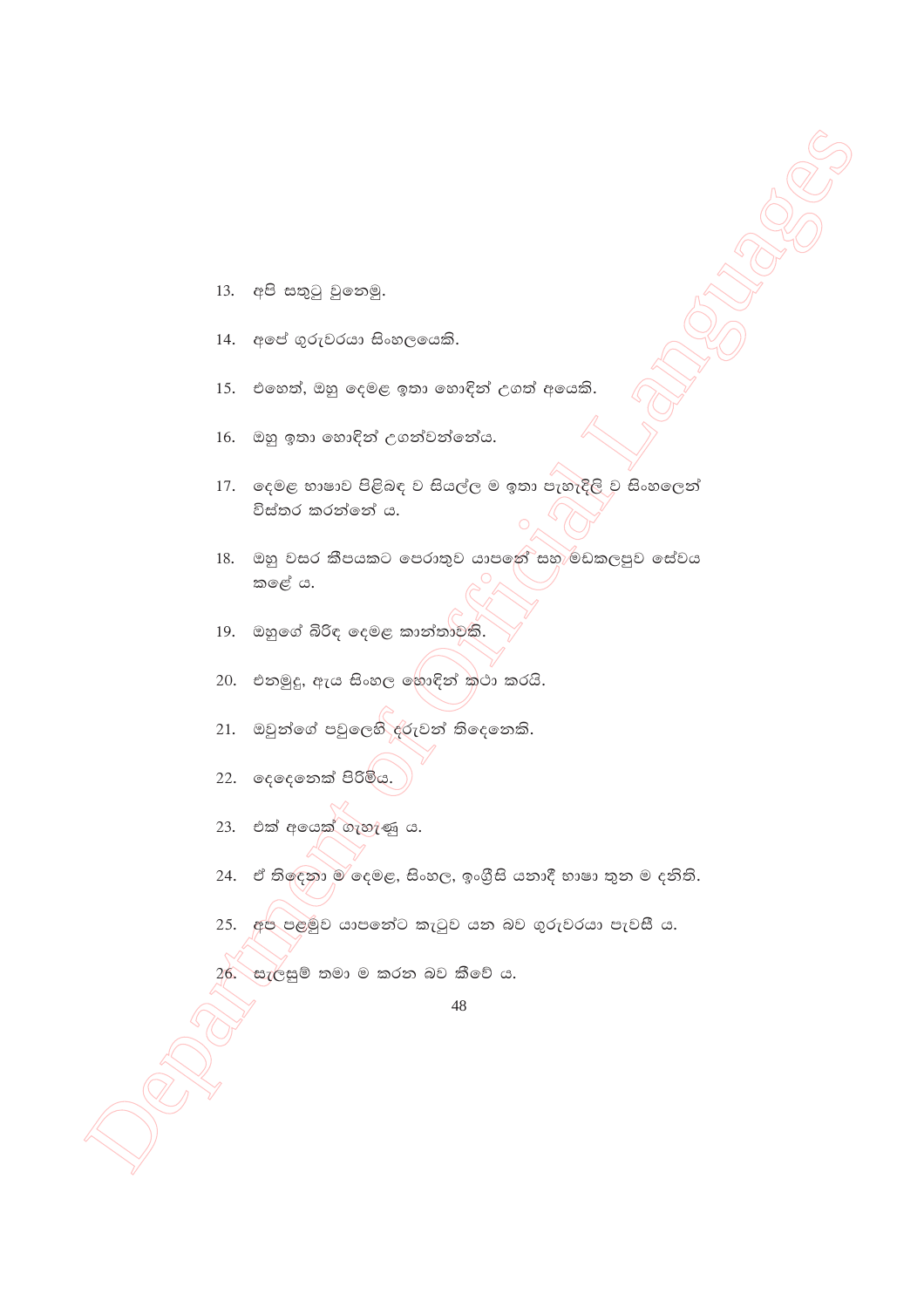- 27. අපේ ගුරුතුමාට යාපනයේ ඥාතීහු සිටිති.
- 28. මිතුරෝ ද සිටිති.
- 29. ඔහු තම මිතුරත් සමග අප සියල්ලත්ට ම යාපනේ තැවතීමට අවශා සියලු සැලසුම් කළේ ය.
- 30. යාපනයට කෙළින් ම බසයෙන් ගොස් යාපනේ සිට ගුවනින් ආපසු ඒමට සැලසුම් කළෙමු.
- 31. අප දෙමළ ඉගෙන ගත හොත් සාපනයේ ගැමි දෙමළ ජනතාව සමග දෙමළ බසින් කථා කිරීමට හැකි යැයි අපට බොහෝ සතුටක් විය.
- 32. ලංකාවේ දකුණු පළාතෙහි ගත හැකි සමහර බඩු යාපනයේ දී ගත තොහැකි ය. $\bigtriangledown$
- 33. ගුරුවරයා තමන්ගේ)මිකුරන්ට දීම සඳහා ඒවායින් ටිකක් මිල දී ගත්තේ ය.
- 34. එම බඩු මිල දී ගැනීම සඳහා අපගෙන් කිහිපදෙනෙක් ගුරුවරයාට සහය වූ හ.

35, යාපුතයට ගොස් සැම තැන ම බැලීමට දවසක උදෑසන හතරට ප්මණ අපි සියලු දෙනා ම කොළඹ සිට බසයෙන් පිටත් වුණෙමු.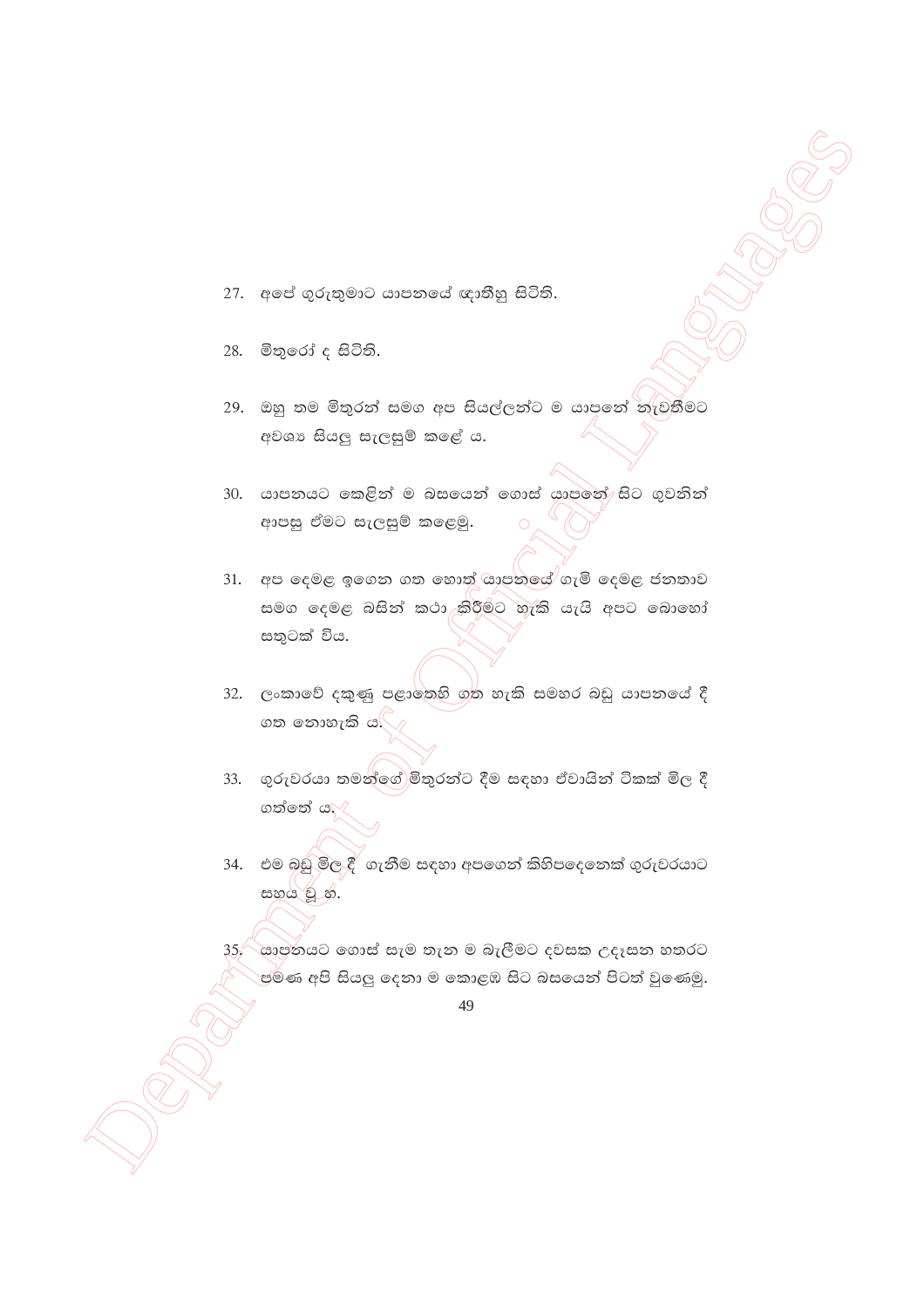36. පස්වරු හයට පමණ (අපි) යාපනයට ළඟා වීමු.

- එය ඉතා දුර ගමනක්, නො වේ ද? 37.
- අපට ඉතා මහත්සිය ගෙන දුනි. 38.
- (අපි) සැවොම හතට තෝසෙ කෑවෙමු. 39.

40. (වේලාව) නවය වූ විට අපි නිදාගත්තෙමු. (ඊළඟ පාඩමට සම්බන්ධ යි)

# වාහතරණ සටහන්

2.1 අතීත කාල කියා පද

2.1.1. මූලික රූපය

ලේඛන වාවහාරයේ දී බොහෝ කියා පද සඳහා අතීත කාල කියා මූල සාදා ගැනීම දැකථන වාවහාරයේ මෙනි.

තියා පුකෘතිය சாப்பிடு ஓடு- $GLH D =$ வாட ਪਾਰੀ ਹੈ –

|              | අතීත කාල කියා මූලය |
|--------------|--------------------|
| ක.වා.        | ලේ.වා.             |
| சாப்பிட்ட் – | சாப்பிட்ட் –       |
| ஓடின் –      | ஓடின் -            |
| போன் –       | போன் –             |
| இருந்த்–     | இருந்த் –          |
| வந்த் -      | வந்த் -            |
| பாத்த் -     | பார்த்த்–          |
| 50           |                    |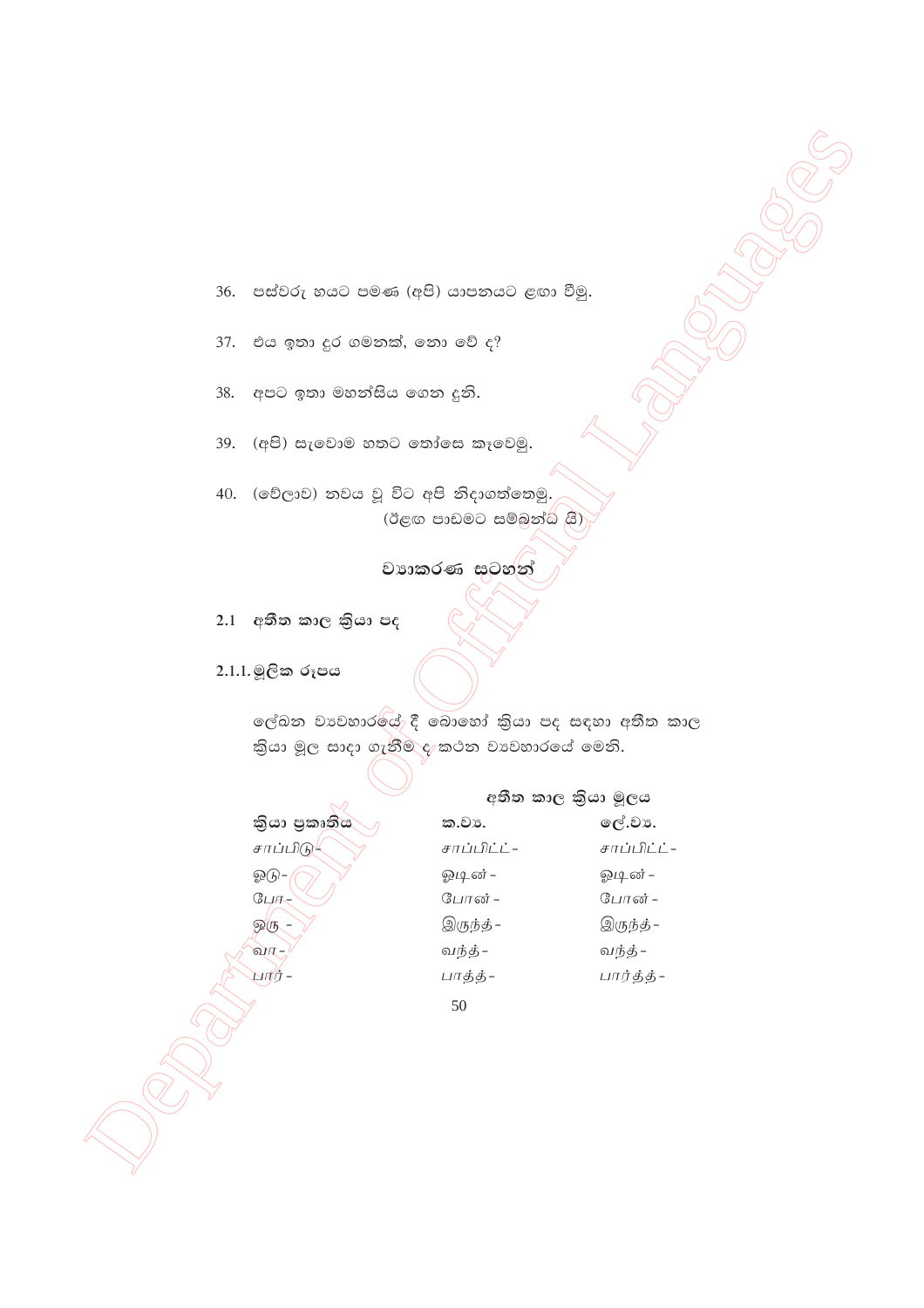| ලේඛන වාවහාරයේ பார்- වලින් සෑදුණු කියා මූලයේ හල්                                       |                            |             |  |
|---------------------------------------------------------------------------------------|----------------------------|-------------|--|
| වාඤ්ජන තුනක් වේ. කථන වාවහාරයේ දී  එබඳු සංයෝගමල                                        |                            |             |  |
| පළමුවෙනි හල් වාඤ්ජනය ඉවත් කෙරේ.                                                       |                            |             |  |
| කථන වාවහාරයේ දී අතීත කාල කියා මූල සෑදීම සඳහා -ஞ්ச்                                    |                            |             |  |
| සහ -ச்ச் යෙදෙයි. මේවා ලේඛන වාහවහාර ෙය් නොයේදෙයි.                                      |                            |             |  |
| කථන වාවහාරයේ -ஞ්ச වෙනුවට ලේඛන වාවහාරමය් -ந்த்                                         |                            |             |  |
| යෙදෙන අතර -ச்ச் වෙනුවට -த்த் යෙදෙයි.                                                  |                            |             |  |
| කියා පුකෘතිය                                                                          | අතීත කාල කියා මූලය         |             |  |
|                                                                                       | ක.වා./                     | ලේ.වා.      |  |
| $\mathcal{L}_{1}$ னை– (කර්මයක් නොගන්නා) நனைஞ்ச் $\setminus$                           |                            | நனைந்த்     |  |
| நனை – (කර්මයක් ගන්නා)                                                                 | நனைச்ச் –                  | நனைத்த்     |  |
| அறி–                                                                                  | அறிஞ்ச்                    | அறிந்த்–    |  |
| $114 -$                                                                               | படிச்ச் –                  | படித்த்-    |  |
| $-44 -$                                                                               | அடிச்ச் –                  | அடித்த்-    |  |
| කථන වාවහාර ෙද් `ිමුණ් වර්ධකය -මූ## බවට පත්වන                                          |                            |             |  |
| පුථම පුරුෂ මාන්ව⁄බහු වචන සහ මානව නොවන බහු වචන                                         |                            |             |  |
| වල දී පවා ලේඛන වාවහාරයේ අතීත කාල කියා මූල පුතා                                        |                            |             |  |
| වශයෙන් නො ලවතුස් ව -இன் යෙදේ.                                                         |                            |             |  |
| තියා පුකෘතිය                                                                          | අතීත කාල කියා මූලය         |             |  |
|                                                                                       | ලේ.වා.<br>ක.වා.            |             |  |
| தொடங்கு                                                                               | தொடங்கிச்ச் –              | தொடங்கின் – |  |
| இறங்கு                                                                                | இறங்கிச்ச் –<br>இறங்கின் – |             |  |
|                                                                                       |                            |             |  |
| නමුත් ලේඛන වාවහාරයේ දී අතීත කාල පුතායෙ වන -இன்<br>මාතව නොවන ඒක වචනයේ දී -இ බවට පත්වේ. |                            |             |  |
|                                                                                       | 51                         |             |  |
|                                                                                       |                            |             |  |
|                                                                                       |                            |             |  |
|                                                                                       |                            |             |  |
|                                                                                       |                            |             |  |
|                                                                                       |                            |             |  |
|                                                                                       |                            |             |  |
|                                                                                       |                            |             |  |

| කියා පුකෘතිය |
|--------------|
|              |
| QHH/HH/H     |

|         | ක.වා.         | ලේ.ව <b>ා.</b> |
|---------|---------------|----------------|
| தொடங்கு | கொடங்கிச்ச் – | கொடங்கின் –    |
| இறங்கு  | இறங்கிச்ச் –  | இறங்கின் –     |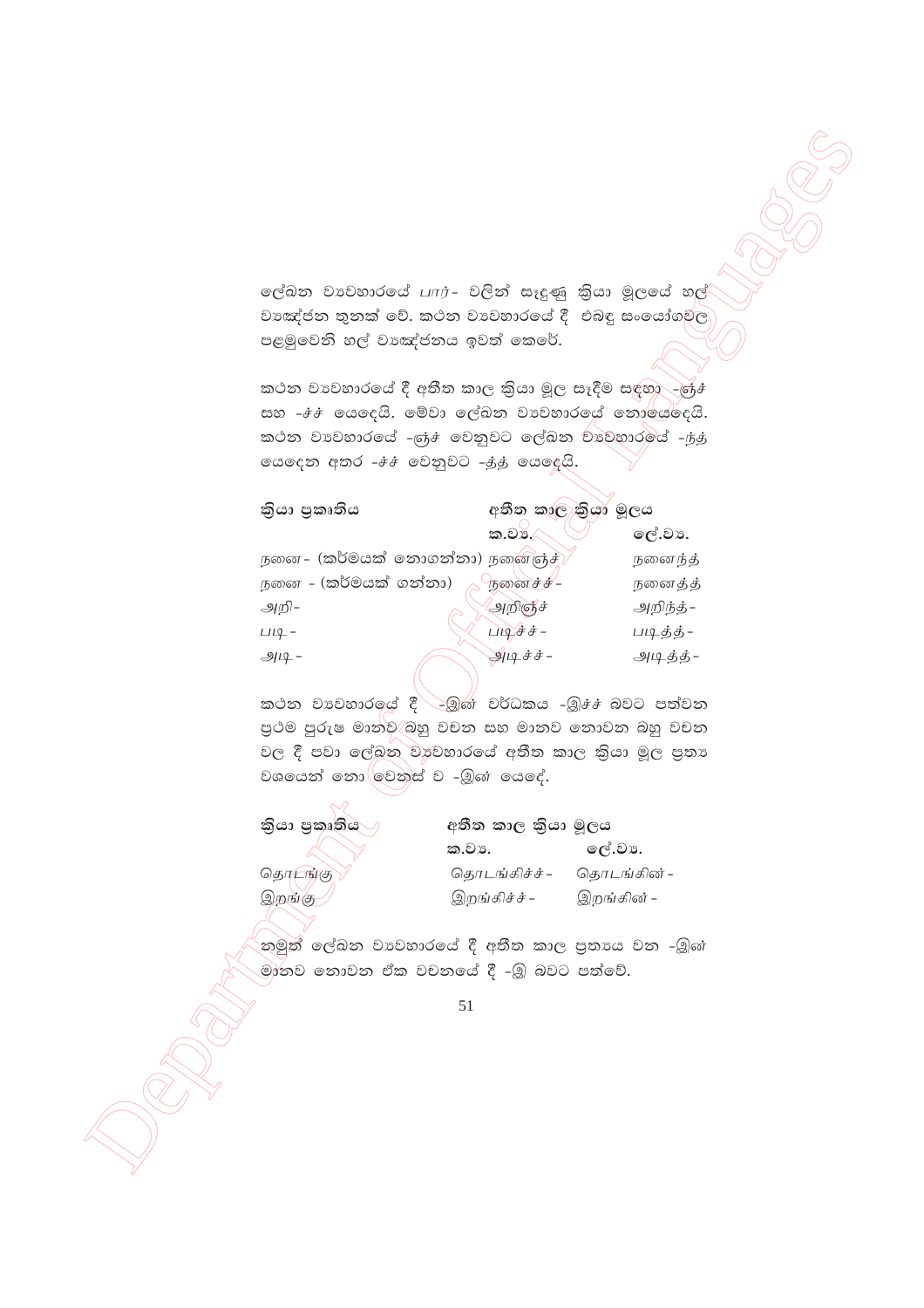| தொடங்கின்                                            | தொடங்கி–            |          |  |
|------------------------------------------------------|---------------------|----------|--|
| இறங்கின்                                             | இறங்கி–             |          |  |
|                                                      |                     |          |  |
| ලේඛන වාවහාරයෙහි අතීත කාල පුතායෙ වශයෙන් -ற් එක්       |                     |          |  |
| කෙරෙන කියා පද වේ.                                    |                     |          |  |
|                                                      |                     |          |  |
| කියා පුකෘතිය                                         | අතීත කාල කියා මූලය  |          |  |
|                                                      | ක.වා.               | ලේ.වස    |  |
| என் -                                                | எண்ட் -             | என்ற் -  |  |
| தின் –                                               | திண்ட் -            | தின்ற் - |  |
| செல் –                                               |                     | சென்ற் – |  |
| கொல் –                                               | கொண்ட் -            | கொன்ற்–  |  |
| வெல் –                                               | வெண்ட் -            | வென்ற் – |  |
| வில் –                                               | வித்த் <del>,</del> | விற்ற் – |  |
| கல் -                                                |                     | கற்ற் –  |  |
| பெறு–                                                | பெத்த்              | பெத்த்-  |  |
|                                                      |                     |          |  |
| -ன் වලින් අවසන් කියා පුකෘතිවලට -ற කෙළින්ම එක් වේ.    |                     |          |  |
| -බ වලින් අවසන් ලබාහෝ කියා පුකෘතිවලට අතීත කාල කියා    |                     |          |  |
| පුතාගෙ වන -ற එක් වීමට පෙර -බ අකුරෙය -ன බවට පත්වේ.    |                     |          |  |
| අතීත කාල -බ පුතා එක් වීමට පෙර -ன වලින් අවසන් කියා    |                     |          |  |
| පද සමහරක (කියා ජුකෘති අටක (08) පමණ) -බ අකුෂරය -ற     |                     |          |  |
| වේ. வில்- සහ கல்- කියා පුකෘති බලන්න. අතීත කාල පුතායෙ |                     |          |  |
| -ற் එක් වීමට පෙර -பெறு කියා පුකෘතියේ අවසාන -உ ඉවත්   |                     |          |  |
| වේ.                                                  |                     |          |  |
|                                                      |                     |          |  |
|                                                      | பெறு + ற் - பெற்ற்  |          |  |
|                                                      |                     |          |  |
| ලේඛන වාවහාරයේ ඇතැම් වචනවල හැර අනෙකුත් නාම පදවල       |                     |          |  |
| මැද් ඇති – றற කථන වා වහාරයේ දී   -த்த වේ.            |                     |          |  |
|                                                      | 52                  |          |  |
|                                                      |                     |          |  |
|                                                      |                     |          |  |
|                                                      |                     |          |  |
|                                                      |                     |          |  |
|                                                      |                     |          |  |
|                                                      |                     |          |  |
|                                                      |                     |          |  |

### பெறு $+ \dot{p}$  - பெற்ற்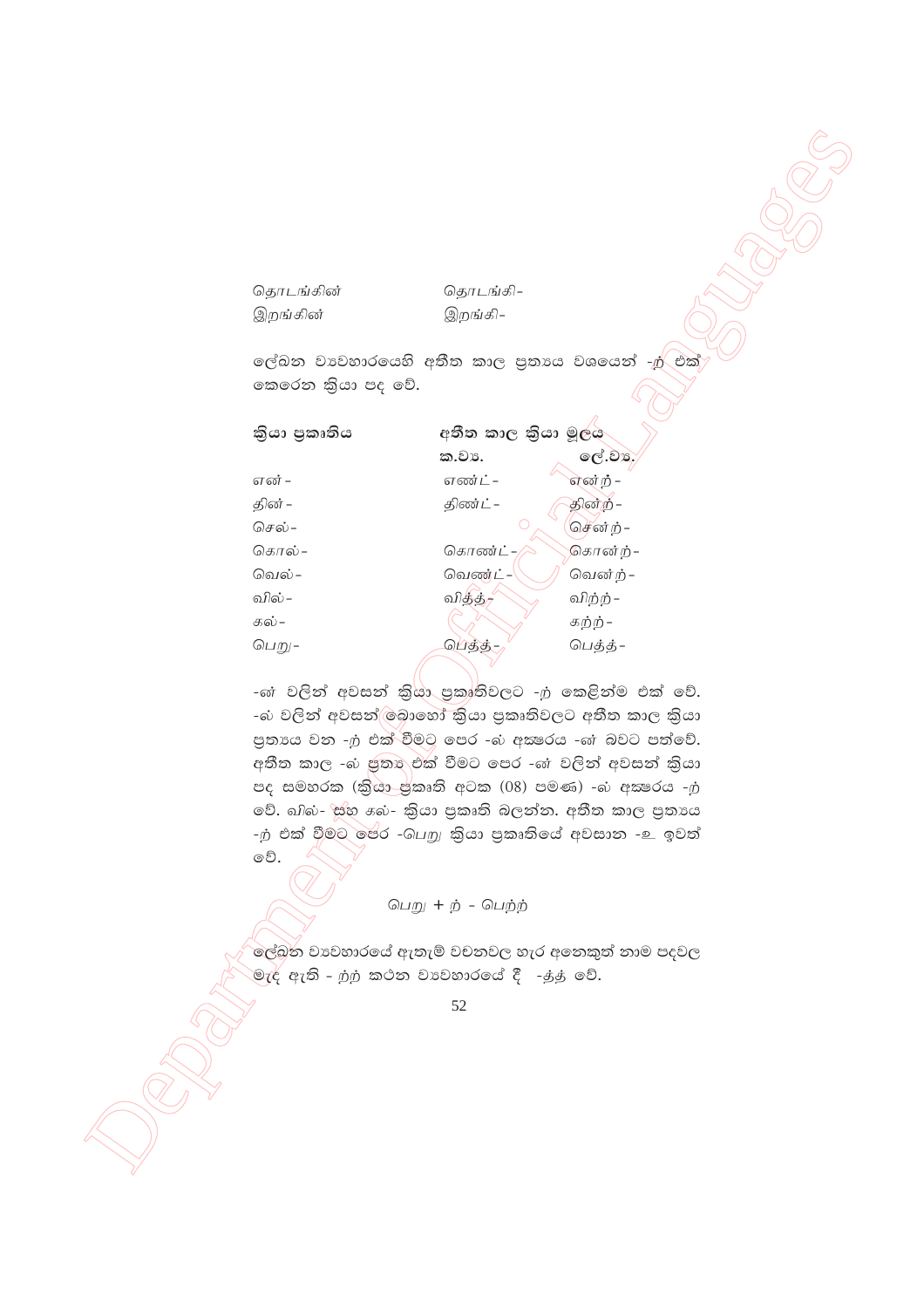```
ලේ.වා.
                            ක.වා
விற்றார்
                            விக்கார்
காற்று
                            காத்து
```
විදහාර්ථිනු படித்தார், குடித்தார் යනාදියෙහි මෙන්  $\overline{\left<\beta\right>}$ අතීතකාල පුතා ගත්තා ලේඛන වාවහාරයේ කියා පද සමග வித்தார் වැනි කථන වාහවාරයේ රූප පිළිබඳ ව වැරදි අවබෝධයක් නොගත යුත්තාහ. ලේඛන වාවහාරයෙහි⁄ුදී ඇතැම් කිුයා පද කථන වාවහාරයේ කිසිදු දිනෙක නො යෙදෙන අතීත කාල පුතා ගනී. ඒවා යෙදුණු කල්හි ඒ පිළිබඳ<sup>ු</sup>ව විස්තර කෙරේ.

| 2.1.2. කියා පුතා |         |               |
|------------------|---------|---------------|
|                  | ක.වා.   | ලේ.වා.        |
| උත්තම පුරුෂ      |         |               |
| ඒක වචන           | –என்    | -ஏன்          |
| බහු වචන          | -அம்    | -ஓம்          |
|                  |         |               |
| මධාම පුරුෂ       |         |               |
| ඒකවචන (ගෞර්ව)    | –ஈங்கள் | –ஈர்கள்       |
| බහුවචන           | -இயன்   |               |
| පුථම පුරුෂ       |         |               |
| මානුව            |         |               |
| ඒකවචන පුරුෂ      | - ஆர்   | - ஆர்         |
| ස්තී             | - ஆ     | - ஆர்         |
| බහුවචන           | – இனம்  | - ஆர்கள்,     |
|                  |         | - அனர், - அர் |
|                  | 53      |               |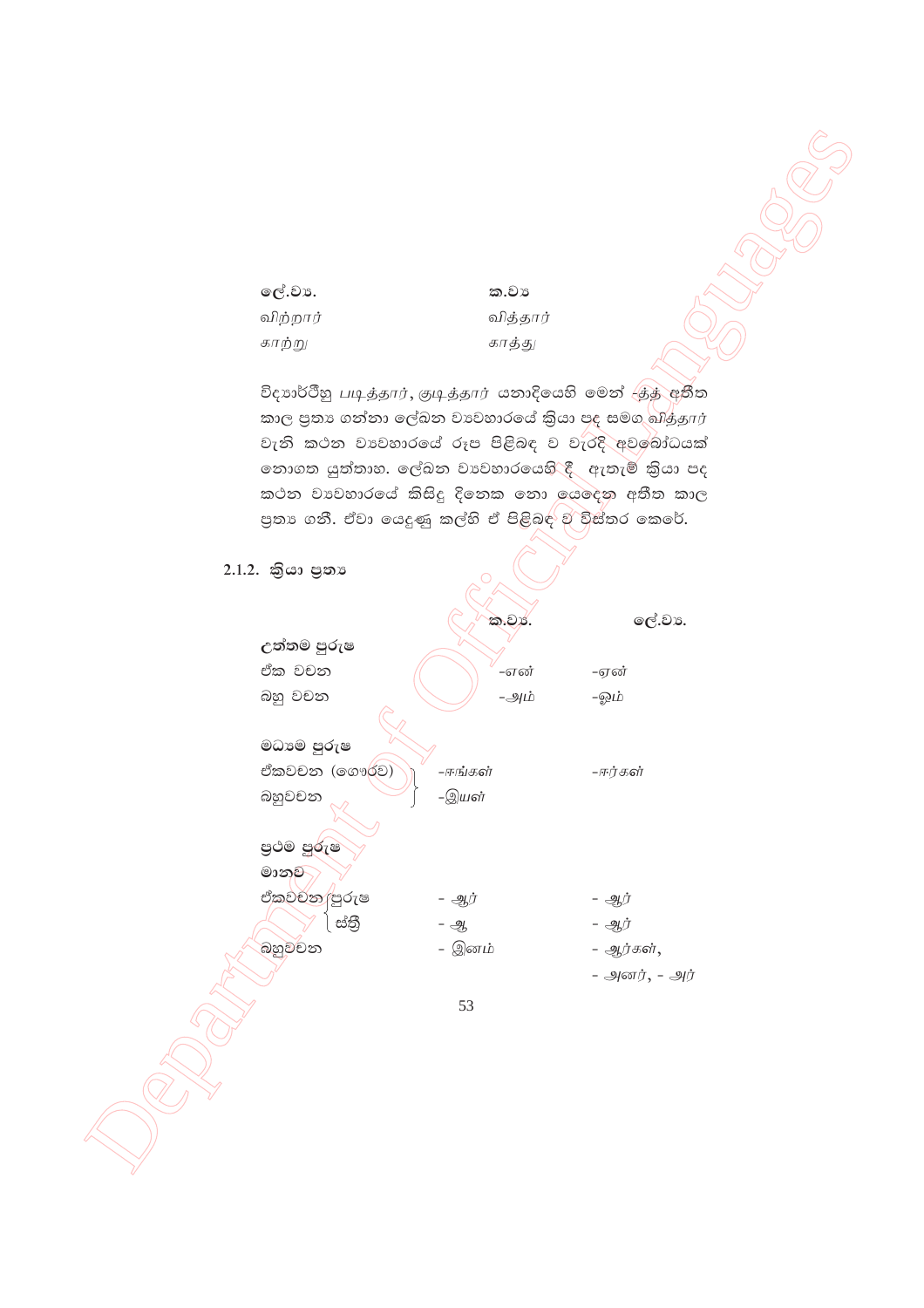මානව **නො** වන ඒකවචන - <u>உது</u> - - அது nyqjpk - cJ - m

පුථම පුරුෂ, මානව, බහු වචන සඳහා පුතා තුනකි. මේ කුඉනන්' - $\mathcal{A}$ ந்கள் ඕනෑම කියාපදයක් සමග එක් කළ හැකිය. මෙම පුතායෙ බහුල ව මෙසේ භාවිත කෙරේ.

சாப்பிட்டார்கள் வந்தார்கள் சொன்னார்கள் செய்தார்கள்

-இன் අතීක කාල පුතායෙ හැර අනෙක් ඕනෑම අතීත කාල පුතායකට පසු -அனர் පුතා යෙදිය හැකිය.

அவர்கள் வந்தனர். அவர்கள் சாப்பிட் $\mathcal L$ னர். அவர்கள் கற்றனர்,

-இன் අතීත කාල් පුතායෙ යෙදුණු කියා පදවලට පසුව පමණක් - $M$ j ලයදෙයි.

அவர்கள் ஓடினர்.

 $\begin{pmatrix}\n\frac{1}{2} & \frac{1}{2} & \frac{1}{2} & \frac{1}{2} & \frac{1}{2} & \frac{1}{2} & \frac{1}{2} & \frac{1}{2} & \frac{1}{2} & \frac{1}{2} & \frac{1}{2} & \frac{1}{2} & \frac{1}{2} & \frac{1}{2} & \frac{1}{2} & \frac{1}{2} & \frac{1}{2} & \frac{1}{2} & \frac{1}{2} & \frac{1}{2} & \frac{1}{2} & \frac{1}{2} & \frac{1}{2} & \frac{1}{2} & \frac{1}{2} & \frac{1}{2} & \frac{1}{$ පුථම පූරුෂ, මානව නොවන ඒක වචන පුතායෙ -உது වේ. ලේඛන වාවහාරයේ ද එය ම ය. මානව නොවන බහු වචන පුතා දෙකකි. ජීවා $\overline{f}$ -அன සහ -அ බව සටහන් කර ගන්න. -இன் අතීත කාල පුතා යෙදුණු අතීත කාල කියා මූල සමග පමණක් *-அ* යෙදෙයි.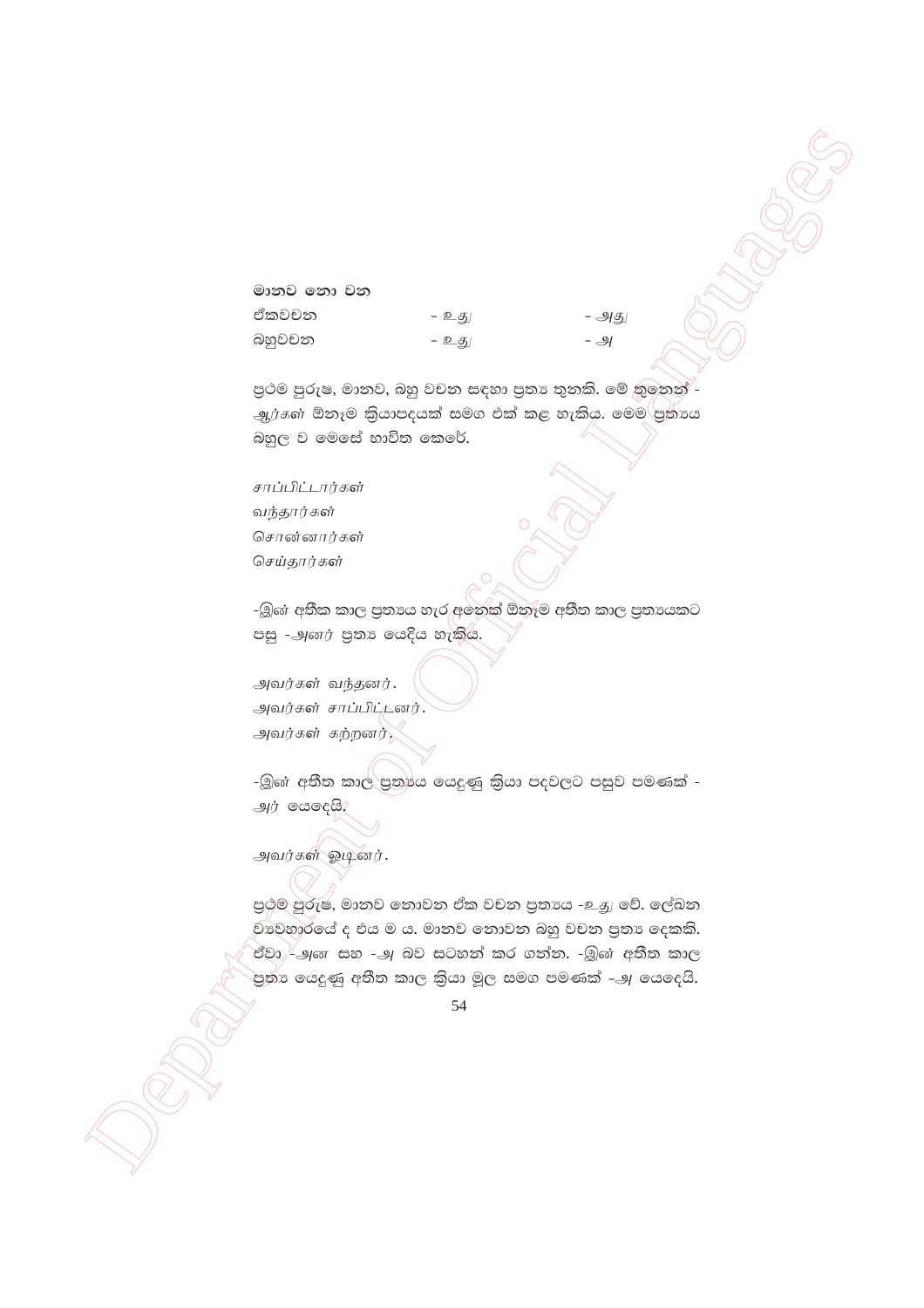-அன පුතායෙ අනෙකුත් අතීත කාල කියා මූලය සමග යෙදෙයි.

இரு- සහ சாப்பிடு- කියා පුකෘති අදාළ සර්ව නාම සමග කාල තුතෙහි ම වර නඟා පහත දැක් වේ.

| இரு–       | අනාගත           | වර්තමාන                                  | අතීත            |
|------------|-----------------|------------------------------------------|-----------------|
| நான்       | இருப்பேன்       | இருக்கிறேன்<br>இருக்கின்றேன்             | இருந்தேன்       |
| நாங்கள்    | இருப்போம்       | இருக்கிறோ <u>ம்</u><br>இருக்கின்றோம்     | இருந்தோம்       |
| நீங்கள்    | இருப்பீர்கள்    | இருக்கிறீர்கள்<br>இருக்கின்றீர்கள்       | இருந்தீர்கள்    |
| அவர்       | இருப்பார்       | இருக்கிறார்<br>இருக்கின் றார்            | இருந்தார்       |
| அவர்கள்    | இருப்பார்கள்    | இருக்கிறார்கள்<br>இருக்கின்றார்கள்       | இருந்தார்கள்    |
| அது        | இருக்கும்       | இருக்கிறது<br>இருக்கின்றது               | இருந்தது        |
| அவை        | இருக்கும்       | இருக்கின்றன                              | இருந்தன         |
| சாப்பிடு - |                 |                                          |                 |
| நான்       | சாப்பிடுவேன்    | சாப்பிடுகிறேன்<br>சாப்பிடுகின்றேன்       | சாப்பிட்டேன்    |
| நாங்கள்    | சாப்பிடுவோம்    | சாப்பிடுகிறோம்<br>சாப்பிடுகின்றோம்       | சாப்பிட்டோம்    |
| நீங்கள்    | சாப்பிடுவீர்கள் | சாப்பிடுகிறீர்கள்<br>சாப்பிடுகின்றீர்கள் | சாப்பிட்டீர்கள் |
|            |                 | 55                                       |                 |
|            |                 |                                          |                 |
|            |                 |                                          |                 |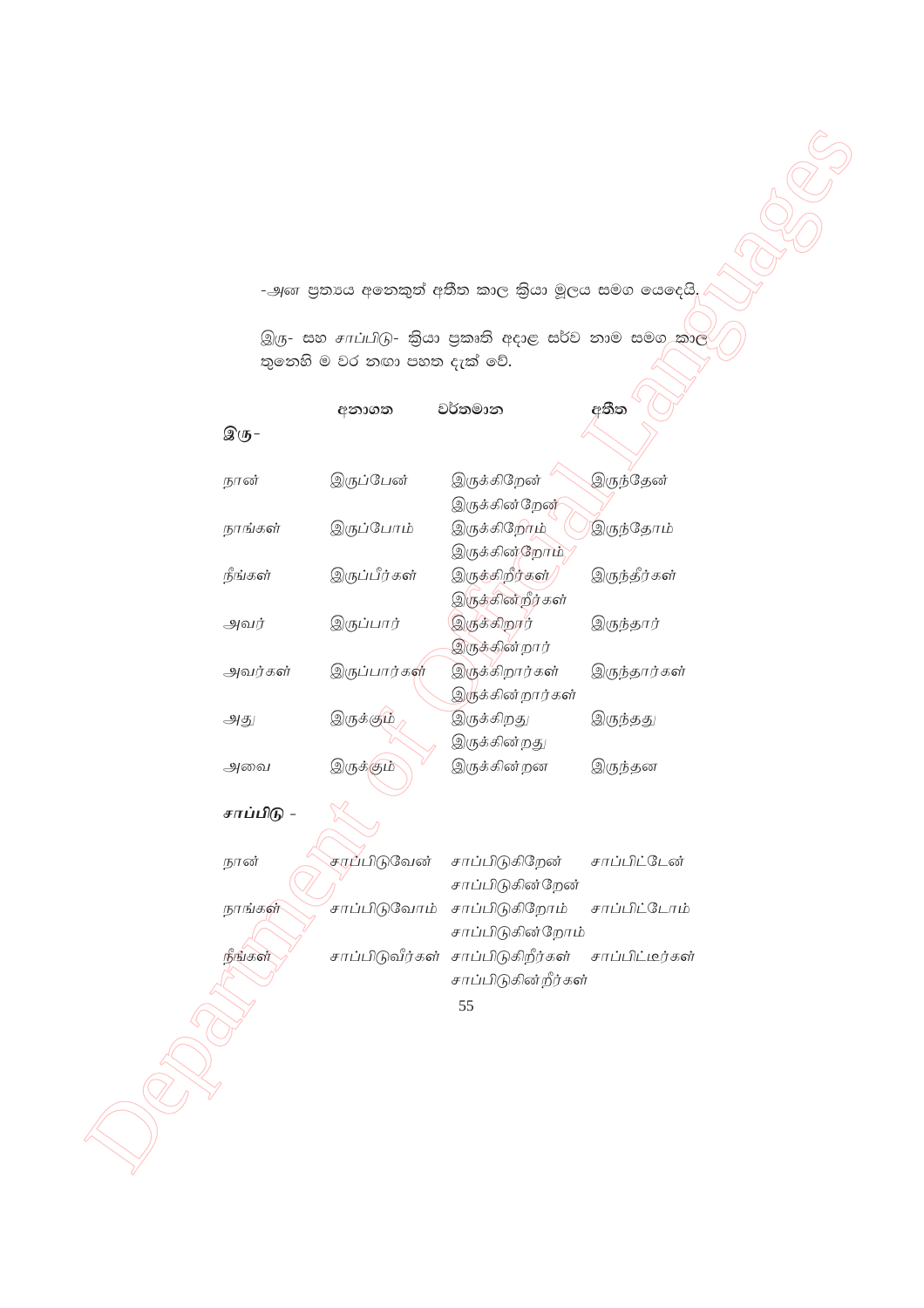| அவர்    | சாப்பிடுவார் | சாப்பிடுகிறார்                                   | சாப்பிட்டார் |
|---------|--------------|--------------------------------------------------|--------------|
|         |              | சாப்பிடுகின்றார்                                 |              |
| அவர்கள் |              | சாப்பிடுவார்கள்சாப்பிடுகிறார்கள் சாப்பிட்டார்கள் |              |
|         |              | சாப்பிடுகின்றார்கள்                              |              |
| அது     | சாப்பிடும்   | சாப்பிடுகிறது                                    | சாப்பிப்டது  |
|         |              | சாப்பிடுகின்றது                                  |              |
| அவை     | சாப்பிடும்   | சாப்பிடுகின்றன                                   | சாப்பிட்டன   |

# 2.2 කියා මූල නාම විශේෂණ වර්තමාන, අතීත සහ අනාගත

| அவர்                                                       | சாப்பிடுவார் | சாப்பிடுகிறார்                                               | சாப்பிட்டார்        |  |
|------------------------------------------------------------|--------------|--------------------------------------------------------------|---------------------|--|
|                                                            |              | சாப்பிடுகின்றார்                                             |                     |  |
| அவர்கள்                                                    |              | சாப்பிடுவார்கள்சாப்பிடுகிறார்கள் சாப்பிட்டார்கள்             |                     |  |
|                                                            |              | சாப்பிடுகின்றார்கள்                                          |                     |  |
| அது                                                        | சாப்பிடும்   | சாப்பிடுகிறது                                                | சாப்பிட்டத          |  |
|                                                            |              | சாப்பிடுகின்றது                                              |                     |  |
| அவை                                                        | சாப்பிடும்   | சாப்பிடுகின்றன                                               | சாப்பிட் <i>µ</i> ன |  |
|                                                            |              |                                                              |                     |  |
| 2.2                                                        |              | කියා මූල නාම විශේෂණ වර්තමාන, අතීත සහ අනාගත                   |                     |  |
|                                                            |              |                                                              |                     |  |
|                                                            |              | ලේඛන වාවහාරයේ දී ද කථන වාවහාරයේ දී, මෙන්ම වර්තමාන            |                     |  |
|                                                            |              | සහ අතීත කාල කියා මූල නාම <sub>ු</sub> විශේෂණ)සාදා ගනු ලබන්නේ |                     |  |
|                                                            |              | තියා මූල වලට -அ එක් කරනු ලැබීමෙනි.                           |                     |  |
|                                                            |              |                                                              |                     |  |
| කියා පුකෘතිය                                               |              | කියා මූල රූපය                                                | කියා මූල නාම        |  |
|                                                            |              |                                                              | විශේෂණය             |  |
| சாப்பிடு -                                                 |              | சாப்பிடுகின்ற்–                                              | சாப்பிடுகின்ற–      |  |
|                                                            |              | சாப்பிடுகிற்-                                                | சாப்பிடுகிற–        |  |
|                                                            |              | சுரப்பிட்ட் –                                                | சாப்பிட்ட–          |  |
|                                                            |              |                                                              |                     |  |
| $\textcircled{\scriptsize 3}\textcircled{\scriptsize 5}$ - |              | இருக்கின்ற்-                                                 | இருக்கின்ற–         |  |
|                                                            |              | இருக்கிற்–                                                   | இருக்கிற–           |  |
|                                                            |              | இருந்த்–                                                     | இருந்த–             |  |
|                                                            |              |                                                              |                     |  |
|                                                            |              | யாழ்ப்பாணத்தில் இருக்கின்ற நண்பரின் பெயர் வேலு.              |                     |  |
|                                                            |              | யாழ்ப்பாண்த்தில் இருக்கிற நண்பரின் பெயர் வேலு.               |                     |  |
|                                                            |              | யூர்ழ்ப்பர்ணத்தில் இருந்த நண்பரின் பெயர் வேலு.               |                     |  |
|                                                            |              | 56                                                           |                     |  |
|                                                            |              |                                                              |                     |  |
|                                                            |              |                                                              |                     |  |
|                                                            |              |                                                              |                     |  |
|                                                            |              |                                                              |                     |  |
|                                                            |              |                                                              |                     |  |
|                                                            |              |                                                              |                     |  |
|                                                            |              |                                                              |                     |  |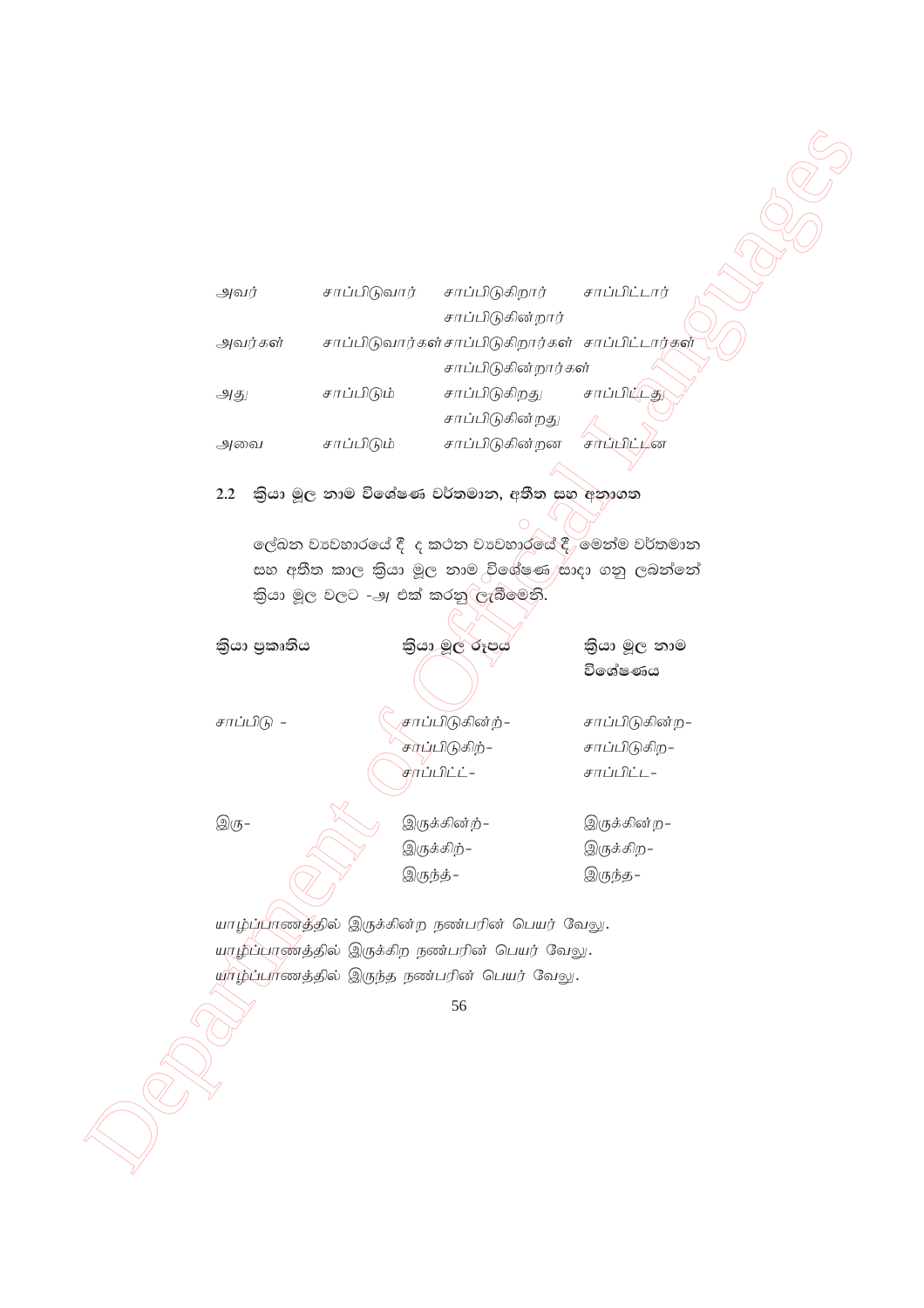ලේඛන වාවහාරයේ දී නාම පදයක් විස්තර කිරීමට අනතීත (වර්තමාන සහ අනාගත) කියා මූල නාම විශේෂණයක් යෙදේ නම් අනාගත කාල හෝ වර්තමාන කාල කියා මූල නාම විශේෂණ භාවිත කිරීම වාවහාරය යි. මේ දෙකෙන් එකක් තෝරා ගැනීම ලෛශලිය අනුව ය. සමහර විටෙක තේරීම තම අභිමතය විය හැකි ය. කථන වාවහාරයේ දී වර්තමාන කාල කියා මූල නාම විශේෂණ පමණක් භාවිත කරන බවත් අනාගත කාල කියා මුල නාම/විශේෂණ භාවිත නොකරන බවත් සනිටුහන් කර ගන්න.

#### ක.වා.

ලල්.ව**ා**.

இப்பொழுது வரும் பஸ்ஸில்

இப்ப வாற பஸ்ஸிலை நாங்கள் போகலாம்.

ரூாங்கள் போகலாம். இப்பொழுது வருகின்ற பஸ்ஸில் நாங்கள் போகலாம். இப்பொழுது வருகிற பஸ்ஸில் நாங்கள் போகலாம்.

#### 2.3 உள்ளது, உள்ளன. உள்ளனர்

உள்ளது, உள்ளன, உள்ளனர் සැකසී ඇත්තේ உள்ளது(සිටියි, තිබෙයි) කිුයා පුකෘතියෙනි. -உள்ளது පුථම පුරුෂ, මානව නොවන ඒක වචන අවසාන කියා පදය ලෙස යෙදෙයි. உள்ளன එහි බහු වචන රූපය යි. உள்ளனர் වූ කලී පුථම පුරුෂ, මානව, බහු වචන රූපය ⁄යි.)මේ සියල්ලම වර්තමාන කාලයෙන් පමණක් යෙදෙන බව සනිටුහන් කර ගන්න.

அந்த வீதியில் ஒரு பெரிய கடை உள்ளது. ඒ පාරෙහි විශාල කඩයක් තිබේ.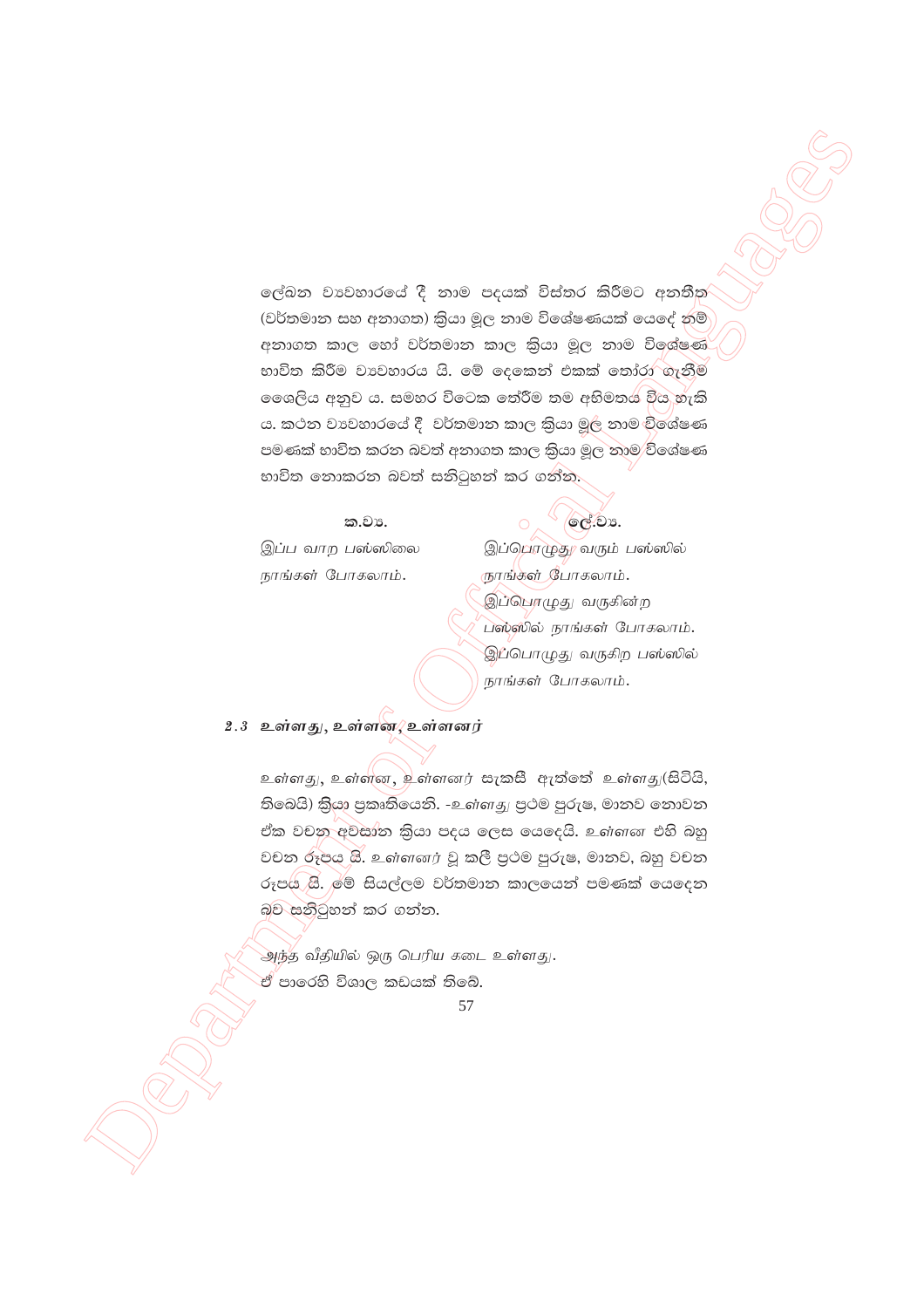அந்த வீதியில் பல பெரிய கடைகள் உள்ளன. ඒ පාරෙහි විශාල කඩ බොහෝ තිබේ.

எங்கள் வகுப்பில் பலர் உள்ளனர். අපේ පන්තියෙහි බොහෝ දෙනෙක් සිටිති.

 $\epsilon$ ණා මානව ඒක වචන රූපය යි. නමුත් එය බහු වචන ලෙස ද ගෙදෙයි.

என் நண்பர் ஒருவர் லண்டனில் உளிர். මාගේ මිතුරෙක් ලන්ඩනයෙහි සිටියි.

என் நண்பர் பலர் லண்டனில் உளூ். මාගේ මිතුරෝ බොහෝ $\bigcirc$ දෙනෙක් ලත්ඩනයෙහි සිටිති.

 $-$ உள் - හි නාම විශේෂණ රූපය -உள்ள පළමුවෙනි පාඩමේ  $(1.16)$ සඳහන් කෙරිණ.

# 2.4 கிடைக்கா

 $\begin{pmatrix} 0 \\ 0 \end{pmatrix}$ <br>  $\begin{pmatrix} 0 \\ 0 \end{pmatrix}$   $\begin{pmatrix} 0 \\ 0 \end{pmatrix}$   $\begin{pmatrix} 0 \\ 0 \end{pmatrix}$   $\begin{pmatrix} 0 \\ 0 \end{pmatrix}$   $\begin{pmatrix} 0 \\ 0 \end{pmatrix}$   $\begin{pmatrix} 0 \\ 0 \end{pmatrix}$   $\begin{pmatrix} 0 \\ 0 \end{pmatrix}$   $\begin{pmatrix} 0 \\ 0 \end{pmatrix}$   $\begin{pmatrix} 0 \\ 0 \end{pmatrix}$   $\begin{pmatrix} 0 \\ 0 \end{pmatrix}$  கிடைக்காது குறிலை ஜெ වචන රූපය கிடைக்கா මව්. එහි අර්ථය  $\frac{1}{2}$  (ගන්න) නැත යන්න යි. එය බහු වචන උක්තය සමග යෙදෙයි.

அந்தக் கடையில் நல்ல சாமான்கள் கிடைக்கா $\,$ . එම කඩයෙහි හොඳ භාණඩ (ගන්න) නැත.

<sup>58</sup>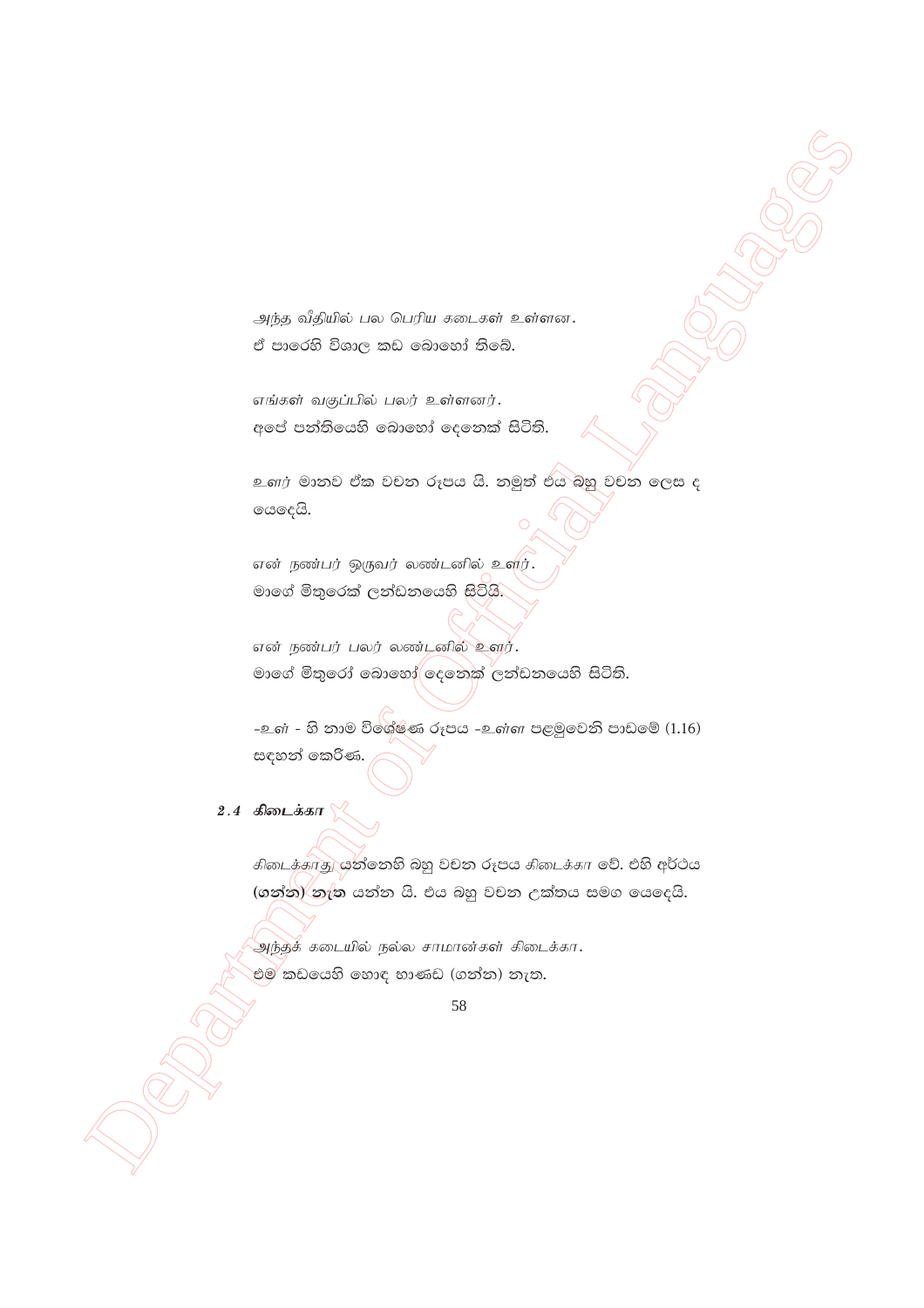ලේඛන වාපවහාරයේ දී භාවිත වන கிடைக்காது කථන වාපවහාරයේ கிடையாது යන්නට සමාන ය.

### $2.5$  – ஆக සහිත කියා මූල නාම පද

කියා මූල නාම පදයකට -அசු එක් කළ විට එය බව යන සිංහලාර්ථය දෙයි.

நாளைக்கு இங்கே வருவதாக ஆசிரியர் கூறினார். හෙට මෙහි එන බව ගුරුවරයා පැවසී ය.

நேற்று என்னுடன் வந்ததாக மணி கூறினார். ඊයේ මා සමග පැමිණි බව මණි පැව<del>සී</del>ිය.

පැවසීම, සිතීම යනාදිය හඟුවන කියා පද සහිත, බව යෙදෙන වාකා කොටස් (එනම්, උපුරිා ගැනීම් වාකා කොටස්) සැකසීමේ වෙනත් මාර්ගයක් වන්නේ අන්තර් වාකා කොටසේ ඇති අනාගත කාල අවසාන කියා පද/වෙනුවට (එනම් උපුටා ගන්නා ලද අදහස තෝ පුකාශය පවසන වාකා කොටස්) සමාන අනාගත කාල කියා මූල නාම පදය සමග - ஆக යෙදී ම සහ -என்று යන උපුටා ගැනීම් සලකුණ මකා හැරීම් යි.

மட்டக்களப்புக்குக் கூட்டிக்கொண்டு போவேன் என்று நீங்கள் கூறினீர்கள்,

මඩකලපුවට කැඳවා ගෙන යන්නෙමි යැයි ඔබ පැවසුවෙහි.

மட்டக்களப்புக்குக் கூட்டிக் கொண்டு போவதாக நீங்கள் கூறினீர்கள்.

මඩකලපුවට කැඳවා ගෙන යන බව ඔබ පුකාශ කළෙහි.

කථන වාවහාරයේ මෙයට සමාන යෙදුම වන්නේ වර්තමාන කාල කියා මූල තාම පදය සමග -ஆய் යෙදී ම ය.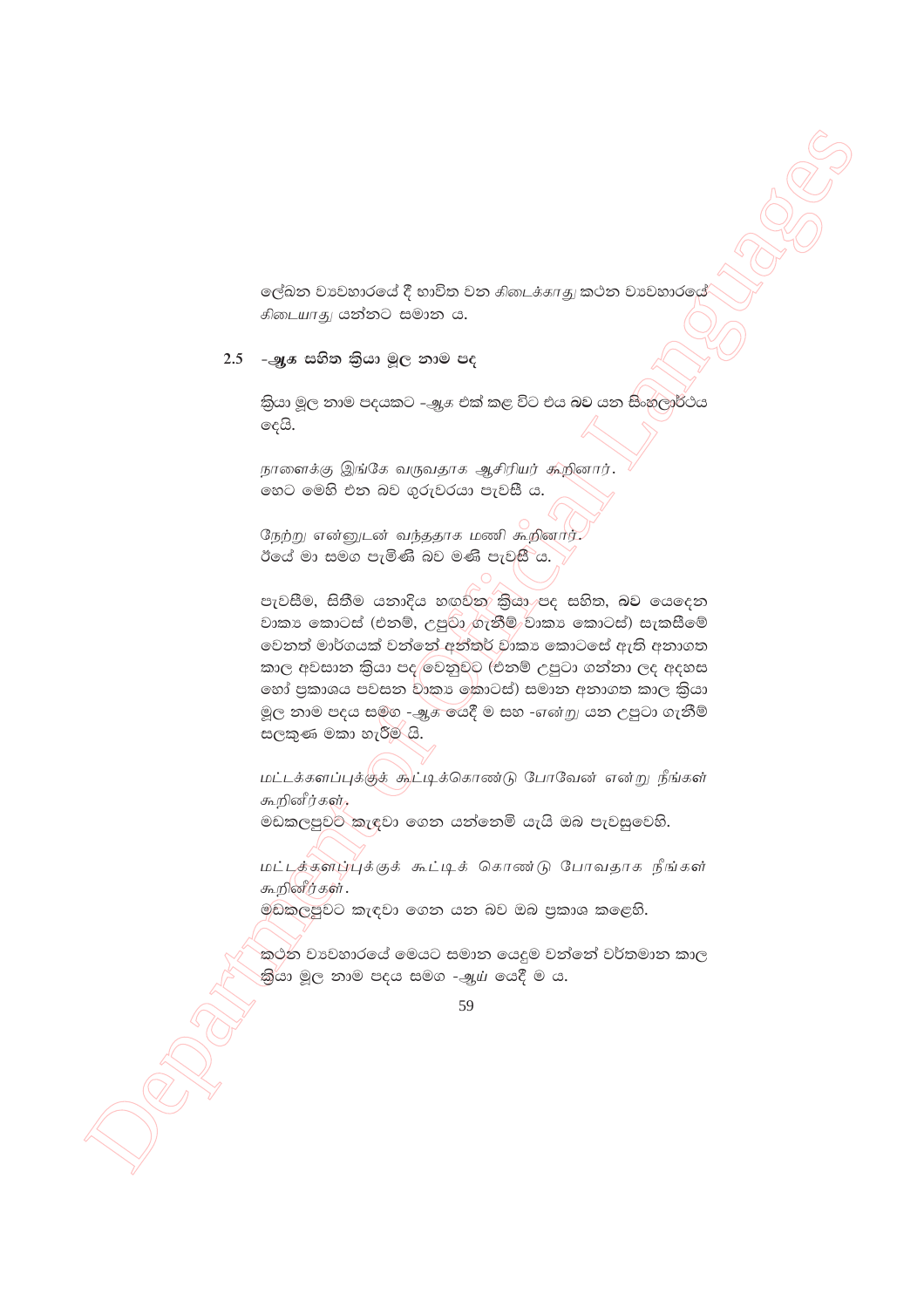மட்டக்களப்புக்குக் கூட்டிக் கொண்டு போறதாய் நீங்கள் சொன்னீங்கள். මඩකලපුවට එක්කං යන බව ඔයා කිව්වා.

# $2.6$  කියා මූල නාම විශේෂණය සහිත பொழுது හෝ போது

ලේඛන වාවහාරයේ දී කියා මූල නාම විශේෂණය සමග් பொழுது லෝ போது යෙදීමෙන් කිසියම් කාර්යයක කාලය හැඟවෙන කියා පද සාදා ගනු ලැබිය හැකි ය. එය සිංහලයේ කාලාර්ථ අසම්භාවා කියාවලට සමාන ය.

நான் எழுதும் பொழுது குழப்பு வேண்டாம். මා ලියන විට බාධා නොකරන්න.

நான் எழுதுகின்ற போது குழப்ப வேண்டாம். මා ලියන විට බාධා නොකරන්න.

කාලය පුකාශු,කරන වාකා කොටස් සැකසීම සඳහා ද නාම පදයක් සමග பெரழுது லே3் போது භාවිත කෙරේ. பொழுது, போது රූපය තිබේ නම් එයට -இன் වර්ධකය එක් කරන බව සටහන් කර ගන්න.⁄

அந்தக் கலியாணத்தின் போது மணியைச் சந்தித்தேன். ඒ ම්ඟුල් ගෙදර වේලාවෙහි (මට) මණි හමුවිය.

<sup>60</sup>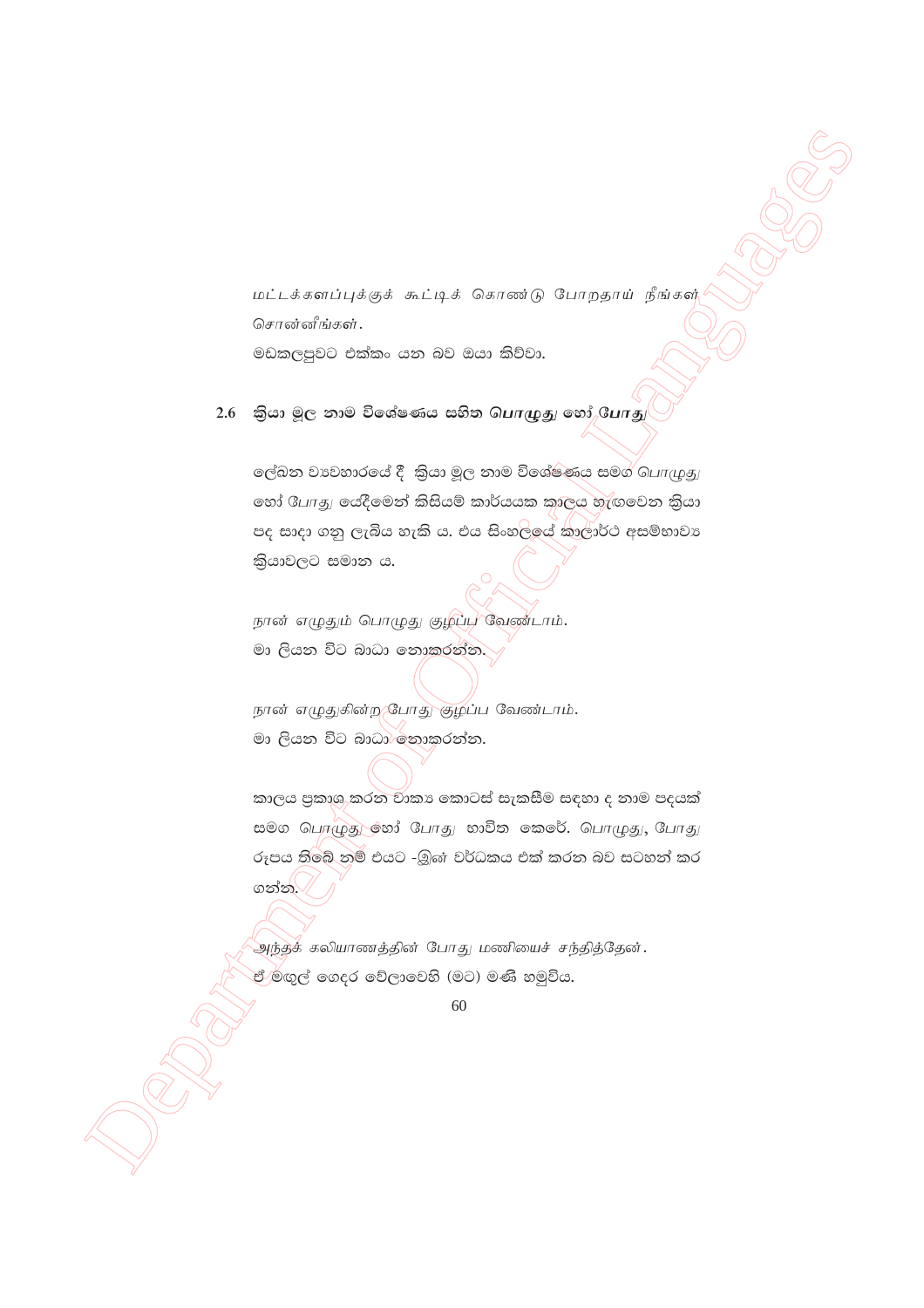### $2.7$  බියා මූල නාම විශේෂණ සමග -**படியால்**

.<br>සිංහලයේ **නිසා, හෙයින්** යන අදහස හැඟවීමේ වාකා කොටස් සෑදීම සඳහා වර්තමාන හෝ අතීත කාල හෝ කියා මුල් නාම විශේෂණයට  $-$ படியால் එක් කෙරේ.

நீங்கள் சொல்லுகின்றபடியால் நான் மணிக்குப் $\rangle$ பணம் கொடுக்கின்றேன். ඔබ කියන නිසා මම මණිට මුදල් දෙමි.

அவர் சொன்னபடியால் நான் வந்தேன். ඔහු කියු හෙයින් මම ආවෙමි.

### <u>2.8 -ஆக</u>

සිංහලයේ සඳහා, පිරිස, වස් යන අර්ථ හැඟවීම සඳහා කියා මූල නාම පදයක සම්පුදාන විභක්ති ගත් රූපයට කැමැත්තේ නම්- ஆக tla lrkq ,efí'

சாமான்கள் வாங்குவதற்காகக் கடைக்குச் சென்றோம். බඩු මිල දී ගැනීම සඳහා කඩයට ගියෙමු.

சாமான்கள் வாங்குவதற்குக் கடைக்குச் சென்றோம். බඩු මිල දී ගැනීම සඳහා කඩයට ගියෙමු.

 $2.7$  6,50 g(c and 50 costs at see -unpervalse <br>  $2.7$  6,50 g(c and 50 costs at see -unpervalse )<br>  $2.7$  6,50 g(c) and costs at see -unpervalse )<br>  $2.7$  6,50 g(c) and costs at any operation and contribute in  $\frac{1}{2}$  (a -බොක්ෂු-යනු කියා පුකෘතියකි. එහි අනාගත කාල කියා මූල නාම පදය බා $\pi$ ங்குவது වේ. එහි සම්පුදාන විභක්ති ගත් රූපය  $\alpha$ ாங்குவதற்கு හෝ வாங்குவதுக்கு වේ. සම්පුදාන විභක්ති ගත් ල්ෑපයට *-அக* එක් කෙරේ.

<sup>61</sup>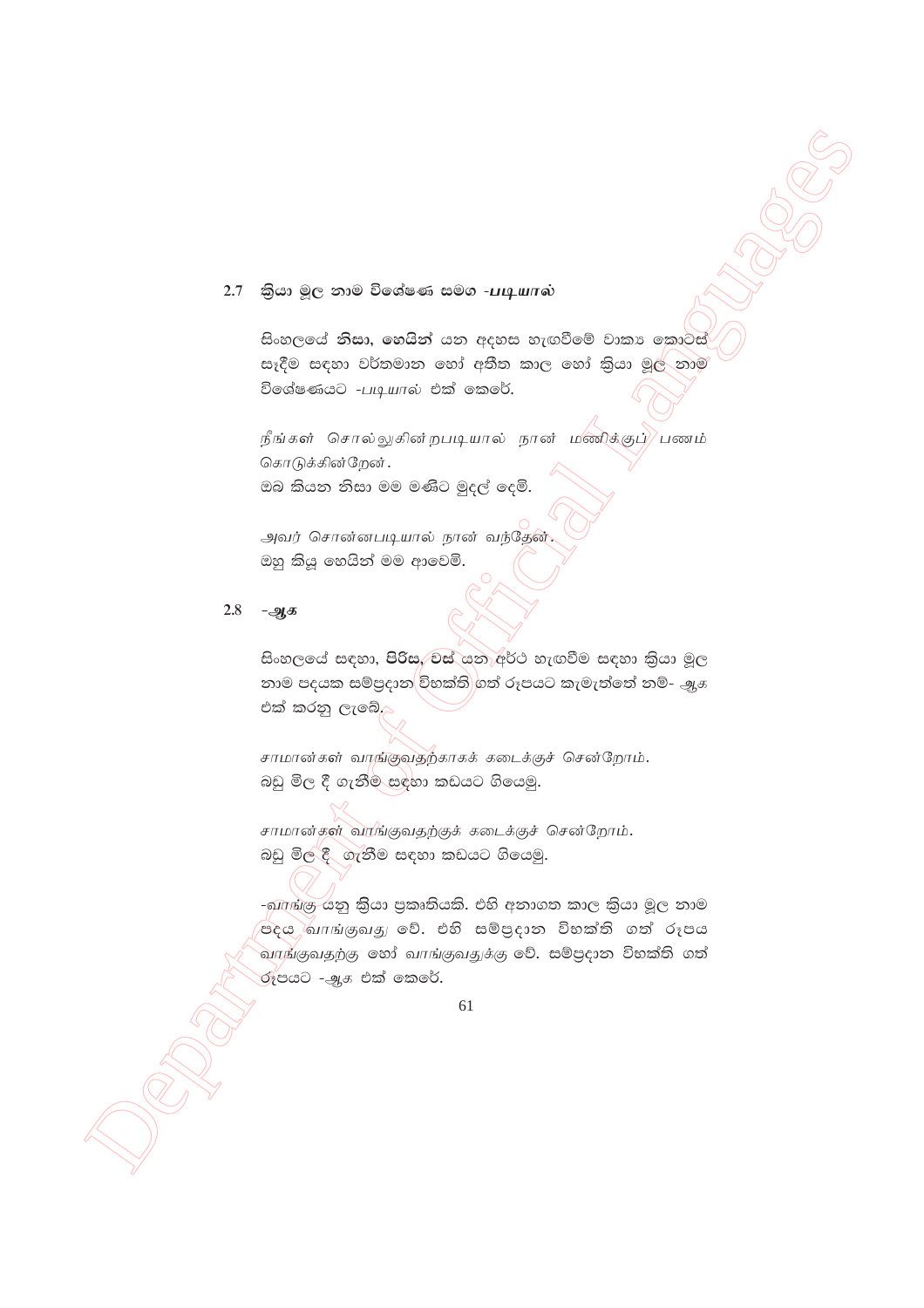-அූ. සහිත හෝ රහිත සම්පුදාන විභක්ති ගත් කිුයා මූල නාම විශේෂණය වෙනුවට බොහෝ අවස්ථාවල දී අර්ථයේ කිසිදු වෙනසක් රහිත ව සමාන අර්ථ දෙන පිණිසාර්ථ කෘදන්ත රූපය භාවිත කළ හැකි බව සනිටුහන් කර ගන්න.

சாமான்கள் வாங்கக் கடைக்குச் சென்றோம். බඩු මිල දී ගැනීමට කඩයට ගියෙමු.

### 2.9 -ஆனதும்

එය කාලය හඟවන නාම පදයක් සමග ළඹු කුණු ර යෙදුණු විට එය සිදු වූ විට, එය සිදු වූ විගස, අවසානයේ යුත අර්ථ දෙයි.

மத்தியானம் புன் னிரண்டு மணி ஆனதும் தாத்தா சாப்பிடுவார். සීයා මධාහන දොළහ වන විට කන්නේ ය.

ஒரு மாதம் ஆனதும் தாத்தா கொழும்பிலிருந்து போய்விட்டார். මසක් අවසානයේ සීයා කොළඹින් ගියේ ය.

## 2.10 ஆதலால், என்றாலும், ஆயினும்

ஆதலால் කුථන වාවහාරයේ அதனாலை යන්නට සමාන ය. එය එනිසා, එහෙයින්, එමනිසා යන සිංහල අර්ථ හඟවයි.

அது நல்ல கார். ஆதலால் விலை அதிகம். එය ්හොඳ කාරෙකකි. එහෙයින් මිල අධිකය.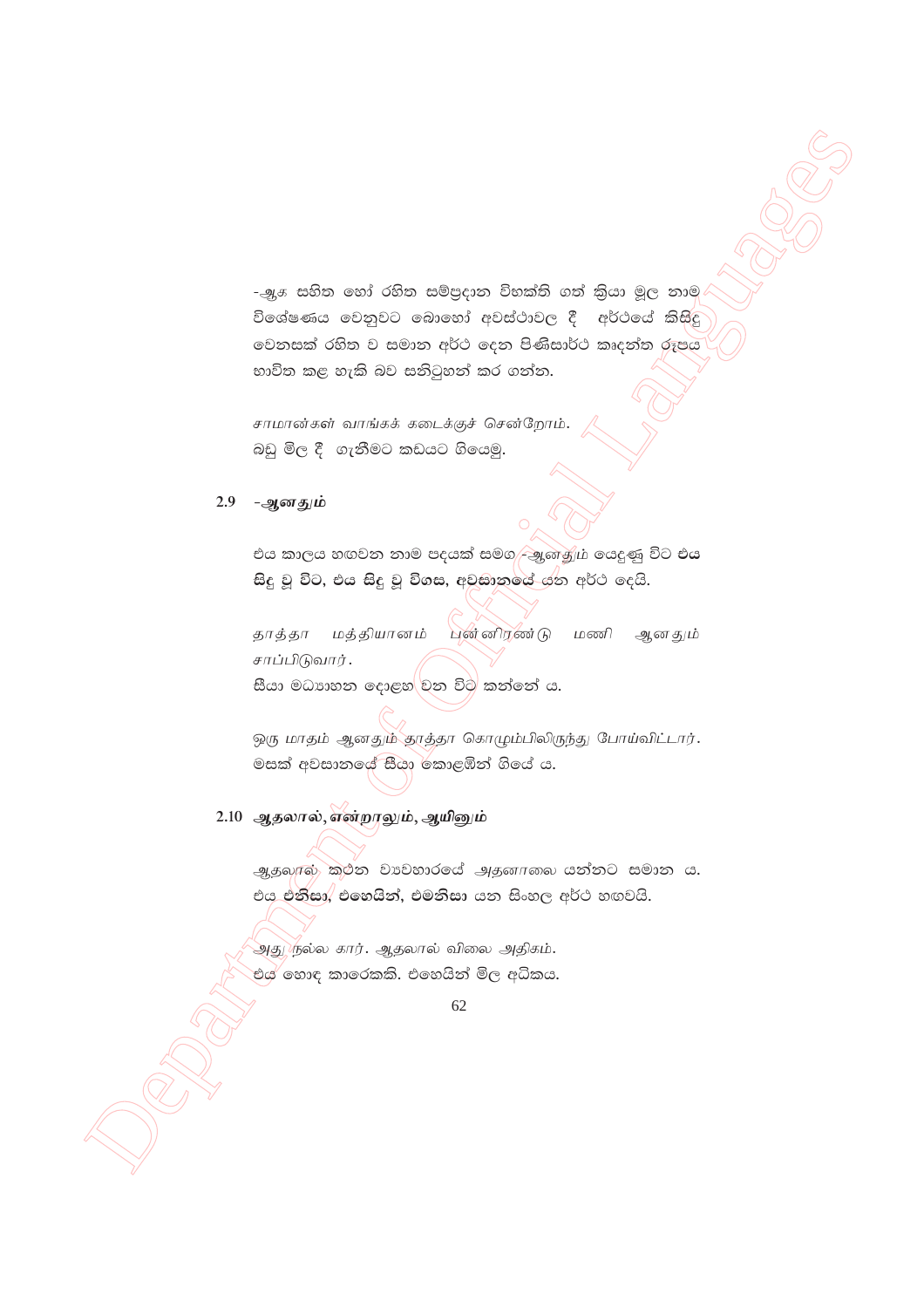පුධාන වාකා කොටසට සම්බන්ධ වන අනෙක් වාකාශෙන් එනිසා, එහෙයින් යන අර්ථ දී මේ උපුටා ගැනීම් වාකාවලට සෘජුවම ஆதலால் එක් කරනු ලැබිය හැකි බව සටහන් කර ගන්න.

அது நல்ல வீடு. ஆதலால் நாங்கள் அதை வாங்கலாம். එය හොඳ නිවසකි. එහෙයින් අපට එය මිල දී ගත හැකිය.

அது நல்ல வீடாதலால் அதை நாங்கள் வாங்கலாம். එය හොඳ නිවසක් හෙයින් එය අපට මිල දී ගත හැකිය.

என்றாலும் සහ ஆயினும் නමුත්, ඒ වුණත්, එහෙත් යන අර්ථ ලදයි. ඒ වුණත් යන වාකා කොටස් සැකසීම සඳහා මෙම දෙකම භාවිත කරනු ලැබිය හැකි ය.

நான் கலியாணத்துக்குச்∕சென்றேன் என்றாலும் அங்கு சாப்பிடவில்லை. මම මංගල උත්සවයට ගියේ නමුදු එහි දී තො කෑවෙමි.

நான் கலியாணத்துக்குச் சென்றேன் ஆயினும் அங்கு சாப்பிடவில்லை මම මංගල උත්සවයට ගියේ නමුදු එහි දී නො කෑවෙමි.

එනමුත්, එහෙත් යන අර්ථ දීම සඳහා என்றாலும் සහ ஆயினும் යෙදී මේ දී සාමානායෙන් ඉදිරියෙන් ඇති වාකායට ආසන්නතම ව, අනෙක් වාකාගේ මූල් වචනය ලෙස යෙදෙයි.

தாலையில் சரியான மழை பெய்தது. என்றாலும்/ ஆயினும் இப்பொழுது வெப்பமாக இருக்கிறது. <u>උ</u>ර්ද් බොහෝ වැස්සේ ය. එනමුත්, දැන් උෂ්ණ ය.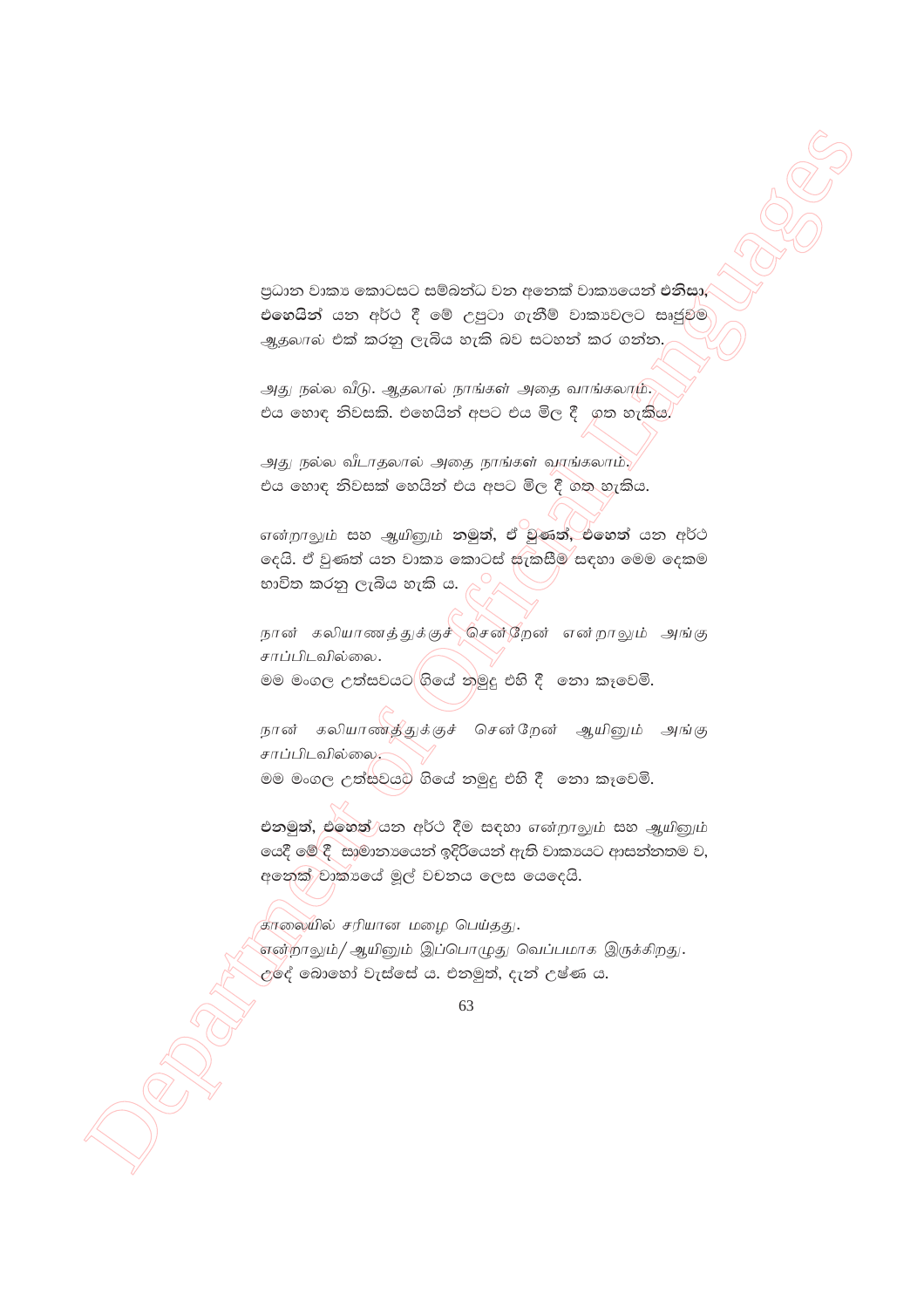#### 2.11 முதலில், அளவில்

මේවා කියා විශේෂණ වේ. එමෙන්ම, පිළිවෙළින් කථන වාවහාරයේ (முதலிலை සහ அளவிலை යන්නට සමාන ය.

#### ක.වා.

முதலிலை கோயிலுக்குப் போகலாம். பிறகு கடைக்குப் போகலாம். ඉස්සෙල්ලා කෝවිලට යන්න පුළුවං පස්සේ කඩේට යතැකි.

ලේ.වා. முதலில் கோயிலுக்குப் போகலும்.

பிறகு கடைக்குப் போகலாம்.

පළමුව, ඉකා්විලට යා හැකිය. පසුව, කුවේට යාමට පුළුවන.

பத்து மணி அளவிலை வாங்கோ. දහයට විතර එන්න.

பத்துமணி அளவில் வாருங்கள். ඳහයට පමණ පැමිණෙන්න.

#### $2.12$  (пролів

මගින් යන අර්ථ ජුකාශ කිරීම, සඳහා සර්ව නාමයකට, (අනුක්ත රූප වේ නම් එයට) පුථමා විභක්ති ගත් නාම පදයකට, හෝ -இன் වර්ධකය යෙදුණු තාම පදයකට හෝ පසුව ආගාර නිපාතය භාවිත කෙරේ.

தில்லை கலியரணத்தைப் பற்றி என்மூலம் அறிந்தார். තිල්ලෙල මංගල උත්සවය ගැන මා මගින් දැන්වී ය.

தம்பிமூலம் பணத்தை அனுப்பலாம். தம்பியின் மூலம் பணத்தை அனுப்பலாம். මල්ලී මගින් මුදල් යැවිය හැකි ය.

<sup>64</sup>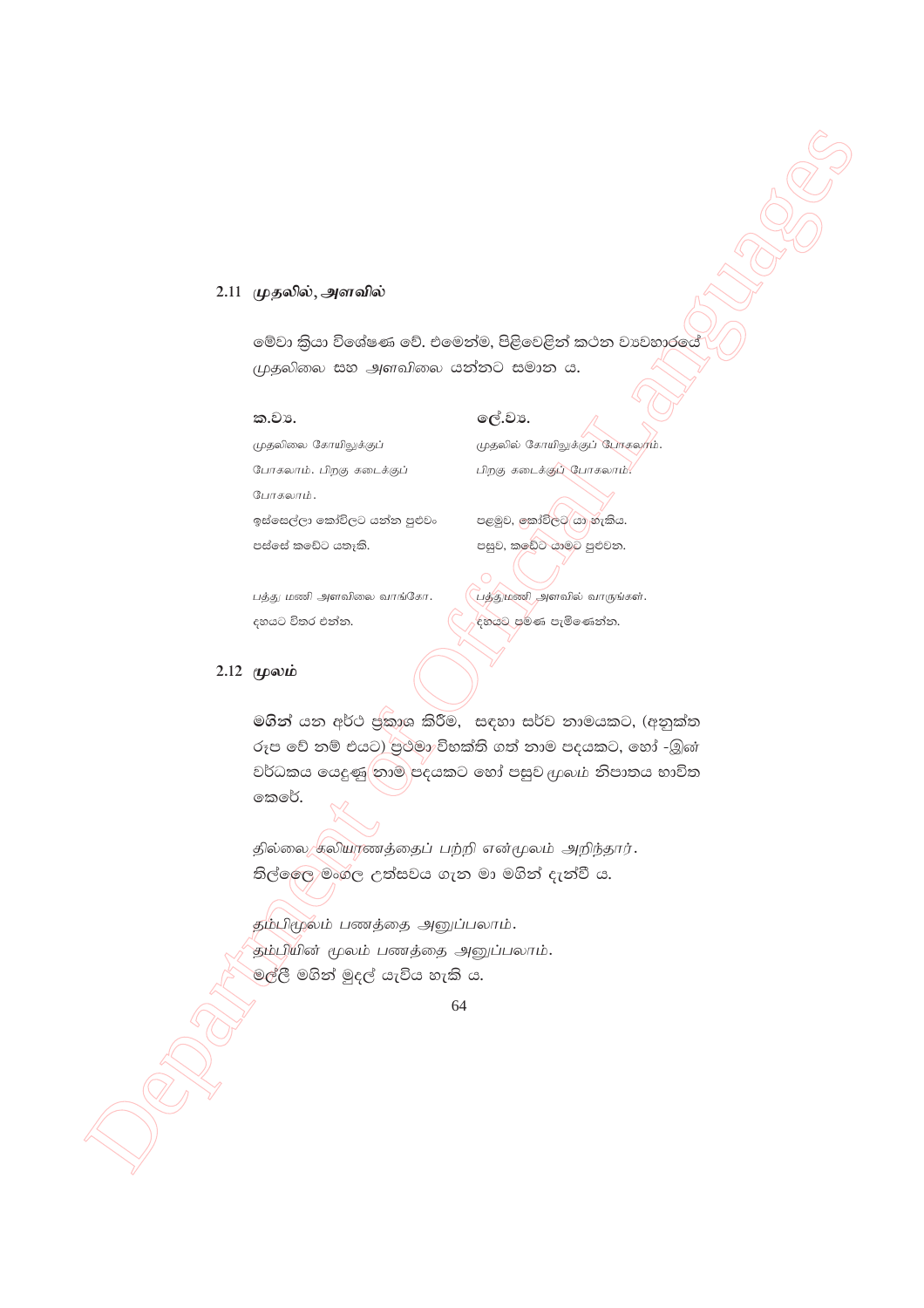### 2.13 பொருட்டு

සිංහලයේ සඳහා, පිණිස, වස් යන අර්ථ දෙන වාකා ඉකාටස් සැකසීම සඳහා -உம் වලින් අවසන් අනාගත කාල කියා මූල නාම විශේෂණ සමග හෝ -இன் වර්ධකය සහිත කියා මූල නාම පදයක් සමග හෝ -பொருட்டு යෙදෙයි. සාමානාගෙන් මේ ආකාර දෙක විකල්ප රූප වශයෙන් මෙසේ යෙදෙයි.

ருண்பரைச் சந்திக்கும் பொருட்டு வந்தோம். நண்பரைச் சந்திப்பதன் பொருட்டு வந்தோம். මිතුරත් හමුවීම සඳහා පැමිණියෙමු.

#### 2.14 நாம், தாம்

நாம் වූ කලී ලේඛන වාහනාරයේ උත්තම පුරුෂ, බහු වචන සර්ව නාමය යි. ඉන්දීයානු ලේඛන වාවහාරයේ යාපන දෙමළ භාෂා ලේඛන වාවිහාරයේ යෙදෙන நாங்கள் වෙනුවට යෙදෙන තවත් වචනයක් ලෙස භාවිත කෙරේ.

තාමයක් වශයෙන් භාවිත වන්නා වු එය යෙඳේ. යාපන කථන .<br>චා්වහාරයේ நாம் නො යෙදෙන බව මතක තබා ගන්න.

<sup>65</sup>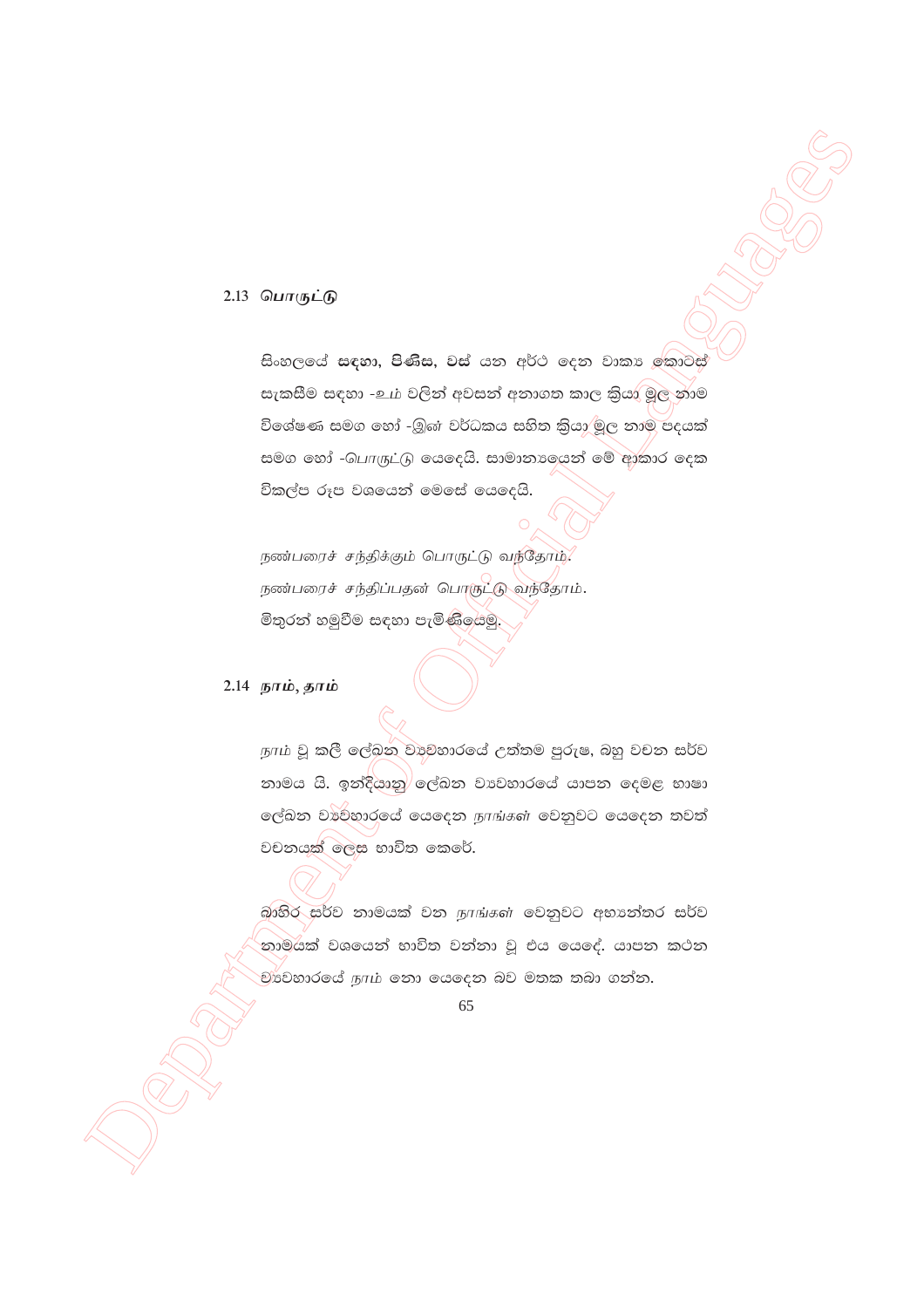நாம் සර්ව නාමයේ අනුක්ත රූපය நம் වේ. එහි විභක්ති ගත් රූප මෙසේ ය:

පුථමා විභක්තිය කර්ම විභක්තිය කරණ විභක්තිය සම්පුදාන විභක්තිය සම්බන්ධ විභක්තිය ආධාර විභක්තිය සහාර්ථ විභක්තිය උද්දේශ විභක්තිය

- நாம்
- நம்மை
- நம்மால்
- நமக்கு
- நமது, நம்முடைய
- நம்மில் /
- **நம்மோடு, நம்முடன்**
- நம்மிடம்

அவர் යන සර්ව නාමය පිළිබඳ∑ව තව තැනකින් දැක්වීම සඳහා භාවිත කරන පුථම පුරුෂ මානව, තමන් ගැන කියැවෙන (ස්වයං පුවෘත්ත) தாம் සර්ව නාම්යේ අනුක්ත රූපය தம் ය. அவர்கள் සහ අනෙකුත් පුථම පුරුෂ, මාතුව, බහු වචන නාම පද පිළිබඳ ව තවත් ස්ථානයකින් දැක්වීම සඳහා තමන් ගැන කියවෙන සර්ව නාමයක් ලෙස ද මෙය භාවිත මකුරේ. පසු භාවිතයේ දී එය தங்கள் යන තමන් ගැන කියැලවන සර්ව නාමය සමග ස්වාධීනව වෙනස් වේ. தாங்கள் හි අනුක්ත රූපය தங்கள் ය. එය සිංහලයේ තමා, තමුන් යන අර්ථ දෙයි. )

அவர் எங்களைத் தம்முடன் கூட்டிக் கொண்டு சென்றார். හෙතෙම අප තමන් සමග කැඳවා ගෙන ගියේ ය.

அவர்கள் எல்லோரும் தங்கள் பிள்ளைகளோடு வந்தார்கள். ඔවු හු සියල්ලෝම තම ළමුන් සමග පැමිණියෝ ය.

<sup>66</sup>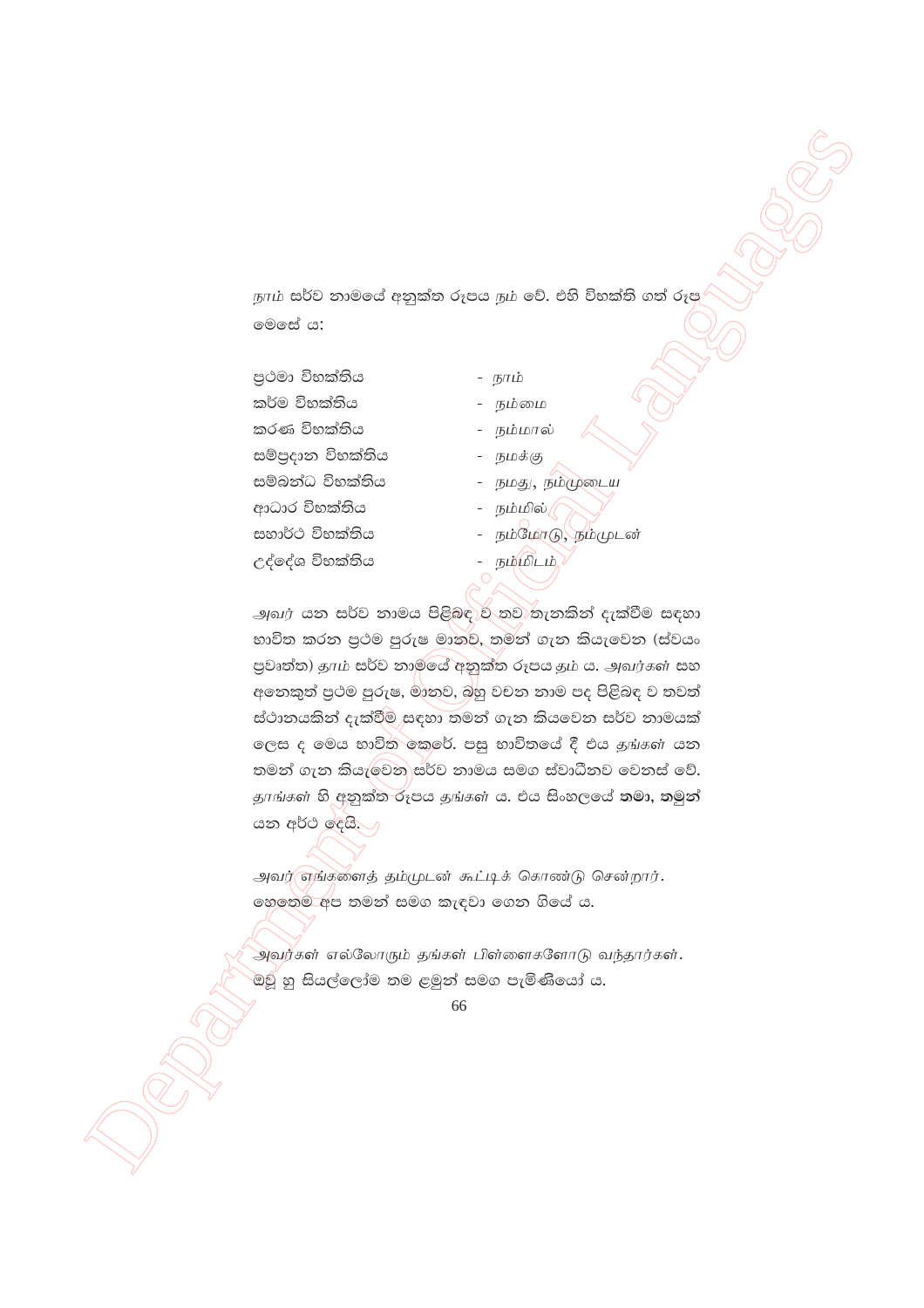#### 2.15 எல்லோரும், எல்லாம், சில, பல

කථන වාවහාරයේ எல்லாரும் යන්නට සමාන අර්ථ දෙන්නකි  $\sigma$ ல்லோரும். කථන වාවහාරයේ මෙන් ම, ලේඛන වාවහාරයේ අ எல்லாம் கைக்கே. தூதி, கூப்தை செல்லாக்கீ செல்லை சி, ලේඛන වාවහාරයේ දී எல்லாம் යන්නෙහි අනුක්ත රූපයක් වේ. ඒ எல்லாவற்ற் ය. எல்லாம் වචනලය් විභක්ති ගත් රූප පහත සඳහනිඃ

| පුථමා විභක්ති<br>எல்லாம் |                                     |
|--------------------------|-------------------------------------|
| ,,<br>කර්ම විභක්ති       | எல்லாவற்றையும், எல்லாவற்றினையும்    |
| ,,<br>කරණ විභක්ති        | எல்லாவற்றாலும், எல்லாவற்றினாலும்    |
| , ,<br>සම්පුදාන විභක්ති  | எல்லாவற்றுக்கும், எல்லாவற்றிற்கும், |
|                          | எல்லாவற்றினுக்கும்                  |
| ,,<br>සම්බන්ධ විභක්ති    | எல்லாவற்றினும், எல்லாவற்றினதும்     |
| ,,<br>ආධාර විභක්ති       | எல்லாவற்றிலும், 'எல்லாவற்றினிலும்   |
| ,,<br>සහාර්ථ විභක්ති     | எல்லாவற்றோடும், எல்லாவற்றினோடும்    |
| ,,<br>උද්දේශ විභක්ති     | எல்லாவற்றினிடமும்                   |
|                          |                                     |

எல்லாம் මෙන් මැசில සහ பல ද කථන වාවහාරයේ මෙන්ම ලේඛන වාවහාරයේ ද රියදෙයි. එනමුත්, ලේඛන වාවහාරයේ දී சில සහ பல වලට පිළිවෙළින් சிலவற்ற் -, பலவற்ற்- යනුවෙන් අනුක්ත රූප් දෙකක් වේ. කථන වාවහාරයේ දී  $\hat{f}$  ආගහු සහ பலது යන වචනුවලට කෙළින්ම විභක්ති පුතා එක් වේ.

அவற்றுள் சிலவற்றைக் கொண்டு வாருங்கள். ඒවා අතුරින් ස්වල්පයක් ගෙනෙන්න.

அவற்றுள் பலவற்றை எடுங்கள். ඒවායින් බොහෝමයක් ගන්න.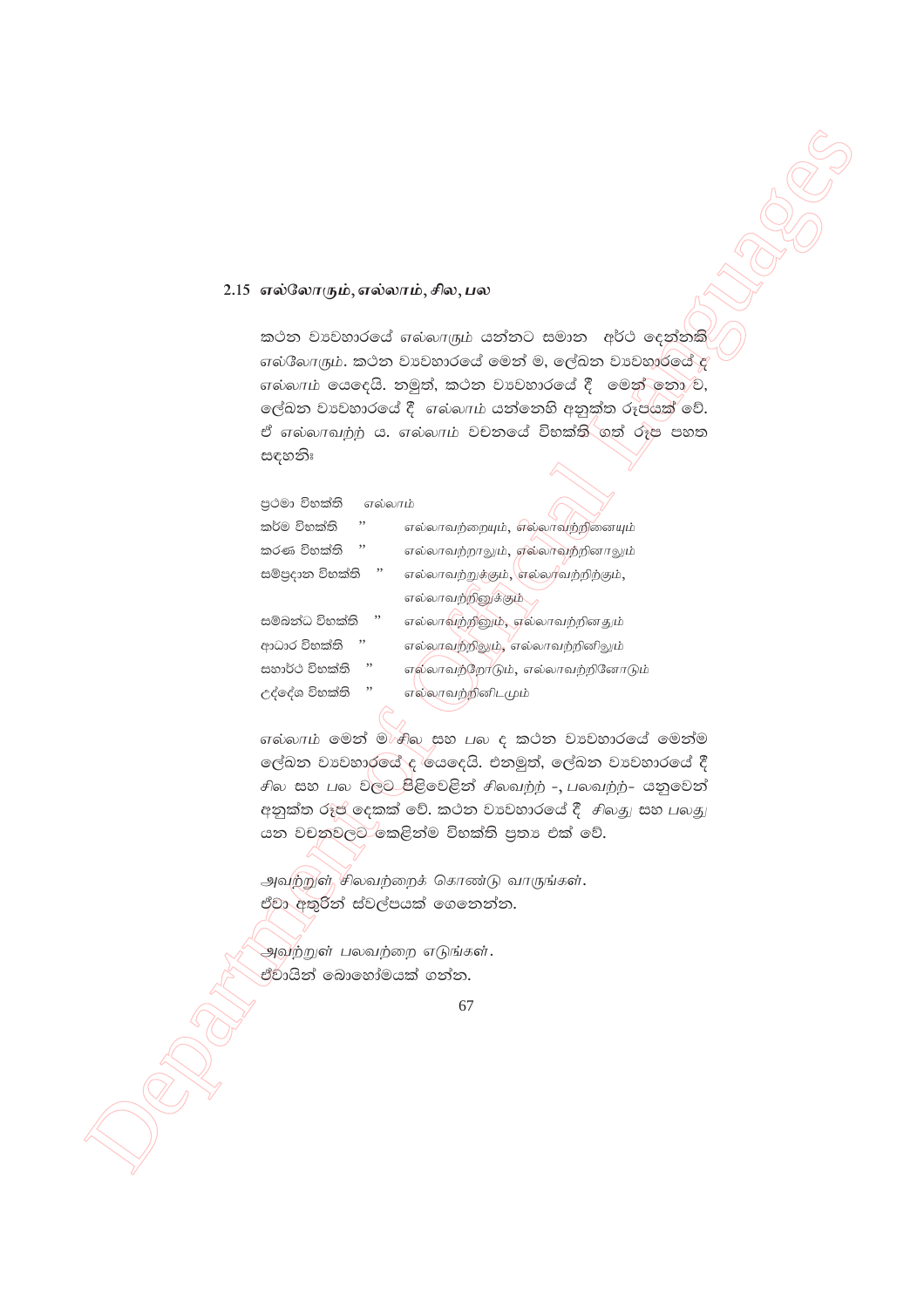### 2.16 ஆகிய

ஆகிய යන වචනය වූ කලී දේවල් හෝ සත්වයන් (මානව හෝ මානව නො වන) ගණන් ගැනීමේ දී යනාදි, එවැනි යන අර්ථ දී ම සඳහා කලින් සඳහන් කළ යමක් ගැන අන් තැනකින් දැක්වීමේ දී භාවිත කෙරෙන වචනයකි.

<u>மயிலிட்டி, மல்லாகம், சுன்னாகம் ஆகிய ஹார்கள்</u> யாழ்ப்பாணத்தில் உண்டு. මයිලිට්ටි, මල්ලාහම්, සුන්නාහම් යනාදි ගම් යාපන්යෙහි තිබේ.

2.17 නාම විශේෂණ වශයෙන් යෙදෙන සර්ව නාමවල කෙටි රූප

නාම විශේෂණ වන அந்த, இந்த, உந்த/සහ පුශ්න වාචක නාම විශේෂණය වන எந்த යන වචනවල මවනත් රූප ලෙස පිළිවෙළින් அ, இ, உ සහ எ යන කෙටි රූප වේ.

அ, இ, உ සහ எ නාම විශේෂණ වශයෙන් යෙදෙන කල පහත සඳහන් අකුරෙ වෙනස්කම් (සන්ධි විධි) සිදු වේ.

ய் මූලින් ඇති වචනයකට ඉදිරියෙන් அ, இ, உ හෝ எ යෙදෙන  $1.$ විට වචනයත්, அ, இ, உ සහ எ අකුරෙත් අතරට வ යෙදේ.

| அ $\#$ யானை – அவ்யானை                                 | ඒ අලියා  |
|-------------------------------------------------------|----------|
| <del>இ<math>\overline{A}</math> யா</del> னை – இவ்யானை | මේ අලියා |

-ඨ/ හැර වෙනත් වාඤ්ජනයකින් ආරම්භ වන වචනයකට .<br>මූලිත් -அ, இ, உ හෝ -எ යෙදෙත විට එම වචතයේ මූල් වාඤ්ජනය දෙකක් වේ.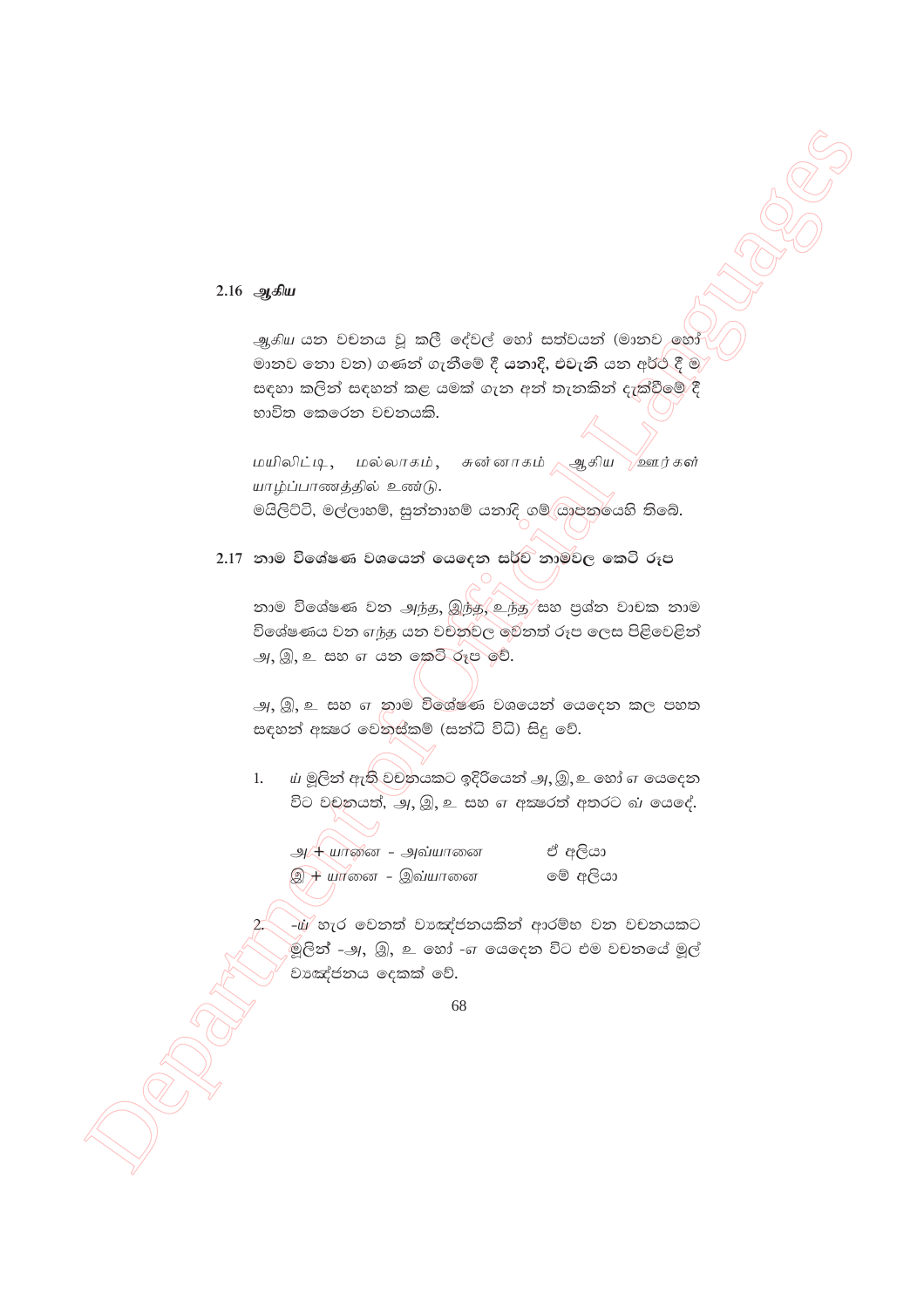அ + கோயில் = அக்கோயில் இ + கோயில் = இக்கோயில்

ඒ කෝවිල මේ කෝවිල

- ස්වරයකින් ආරම්භක වචනයකට මූලින් -அ. இ. உ හෝ -ශ  $\overline{3}$ . ගයදෙන විට ඒ දෙක අතර -வ்வ පැමිණේ.
	- அ $+$  ஊர் = அவ்வூர் ඒ ගම මේ ස්ථානය இ + இடம் = இவ்விடம் எ $+$  இடம் = எவ்விடம் කවර ස්ථානය

<u>உந்த සහ එහි කෙටි රූපය වන *உ*්තුතන ඉන්දියානු</u> දෙමළ ලේඛන වාවහාරයේ නොයොදන බවු සනිටුහන් කර ගන්න.

 $2.18$  බහු වචන පුතායෙ - $\dot{T}$ 

බහු වචන බව දැක්වීම සඳහා බොහෝ පුරුෂ ලිංග නාම පදවල අග ඇති -ன், -ர் බවට මෙනස් වේ.

தேவன் - தேவர் மனிதன் - மனிதர்

-அன் වලින් අවසන්, පුරුෂ ලිංග නාම පද සමහරක් බහු වචන කිරීම සඳහා සෘජුවම - ගේ එක් කෙරේ. பையுன் + கள் = பையன்கள் = ළමයි

ණ වලින් අවසන් නාම පදවලට සාමානායෙන් අතිරේක බහු වචන පුතායක් ලෙස - $\epsilon$ ள் එක් කෙරේ. එවිට ඒවා මෙලෙස ඒවා බහු වචන බව දෙවරක් හඟවයි.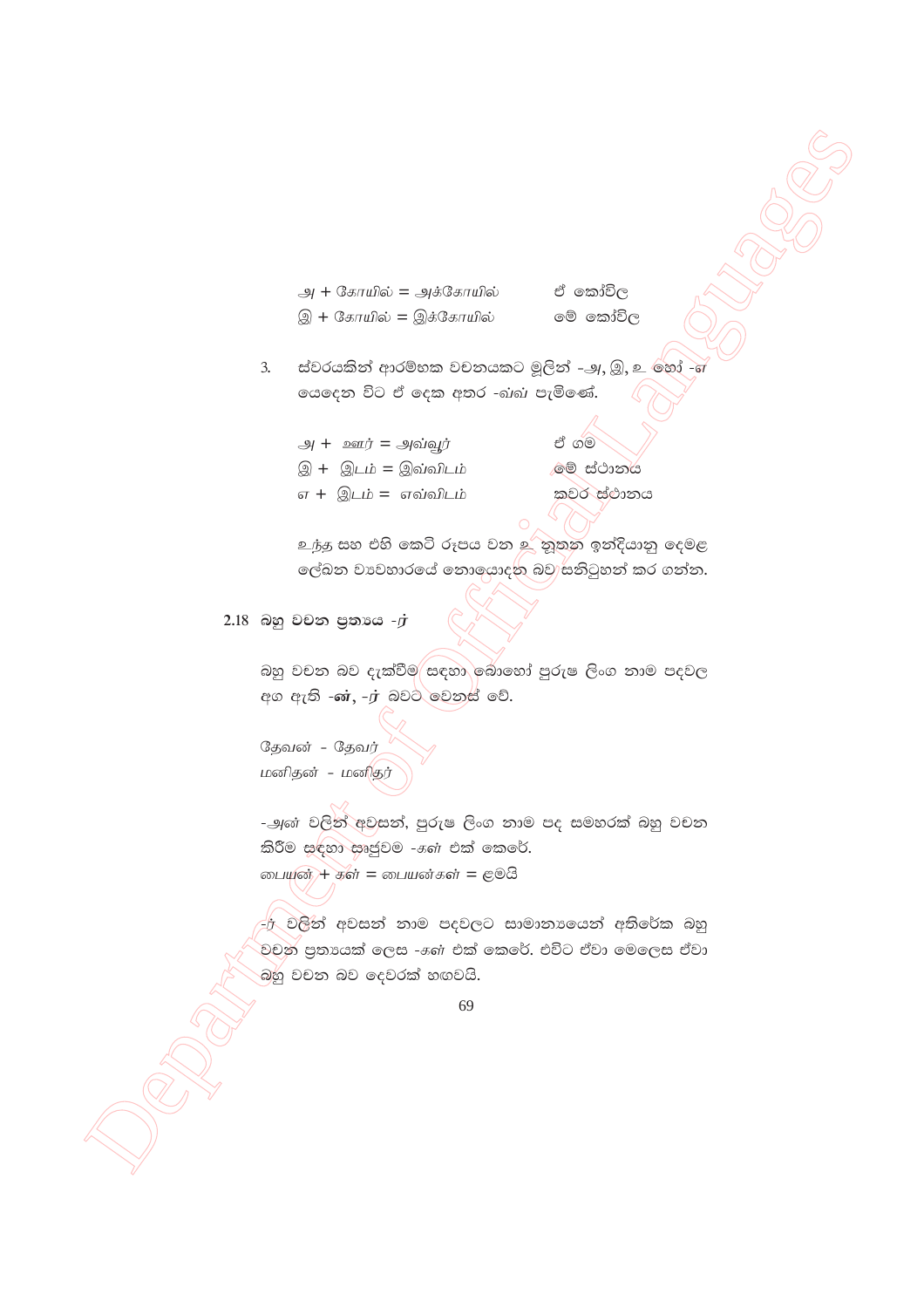$\frac{1}{2}$   $\frac{1}{2}$   $\frac{1}{2}$   $\frac{1}{2}$   $\frac{1}{2}$   $\frac{1}{2}$   $\frac{1}{2}$   $\frac{1}{2}$   $\frac{1}{2}$   $\frac{1}{2}$   $\frac{1}{2}$   $\frac{1}{2}$   $\frac{1}{2}$   $\frac{1}{2}$   $\frac{1}{2}$   $\frac{1}{2}$   $\frac{1}{2}$   $\frac{1}{2}$   $\frac{1}{2}$   $\frac{1}{2}$   $\frac{1}{2}$   $\frac{1}{2}$  - $\dot{y}$  වලින් අවසන් බහු වචන $\dot{y}$  සහ - $\dot{s}$ ள் සහිත බහු වචන Mrpupau; Mrpupau;fs; மனிகர் மனிகர்கள் - $\dot{\sigma}$  වලින් අවසන් බහු වචන නාම පද සමහරක් ගෞරවාර්ථ ඒක වචන ලෙස ද භාවිත කෙරේ.

ඒක වචන ඒක වචන (ගෞරව) බහු වචන ஆசிரியன் ஆசிரியர் — ஆசிரியர் ஆசிரியர்கள்

 $2.19$  -இல் (අතුරින්)

පළමුවැනි පාඩමේ දී  $(1.10)$  -உள் (අතුරින්) හඳුන්වා දෙනු ලැබී ය. සමහර පරිසරවල දී අර්ථලය කිසිදු වෙනසක් රහිත ව -உள் වෙනුවට -இல் භාවිත කළ හැකි ය.

அவர்களுள் பலர் $\circ$ இன்று வருவார்கள். அவர்களில் பலர் இன்று வருவார்கள். ඔවුන් අතුරින් බොහෝ රදනෙක් අද එන්නෝ ය.

2.20 සංඛානවලින් නාම පද සැදීම : ஒருவர், இருவர் යනාදිය

-வர் (මානුව, බහු වචන පුතා) එක් කිරීමෙන් අට (08) දක්වා වූ සංඛාග හඳුන්වන වචන වලින් නාම පද සාදා ගත හැකි ය.  $\sigma L$ டு යන්තෙහි නාම විශේෂණ රූපය වන எண සමග -வர் යන්න -மர் .<br>බවට පත්වන බව සනිටුහන් කර ගන්න. -நான்கு යන වචනයෙන් ලම්ම රූප සාදා ගත නො හැකි බව ද සනිටුහන් කර ගන්න.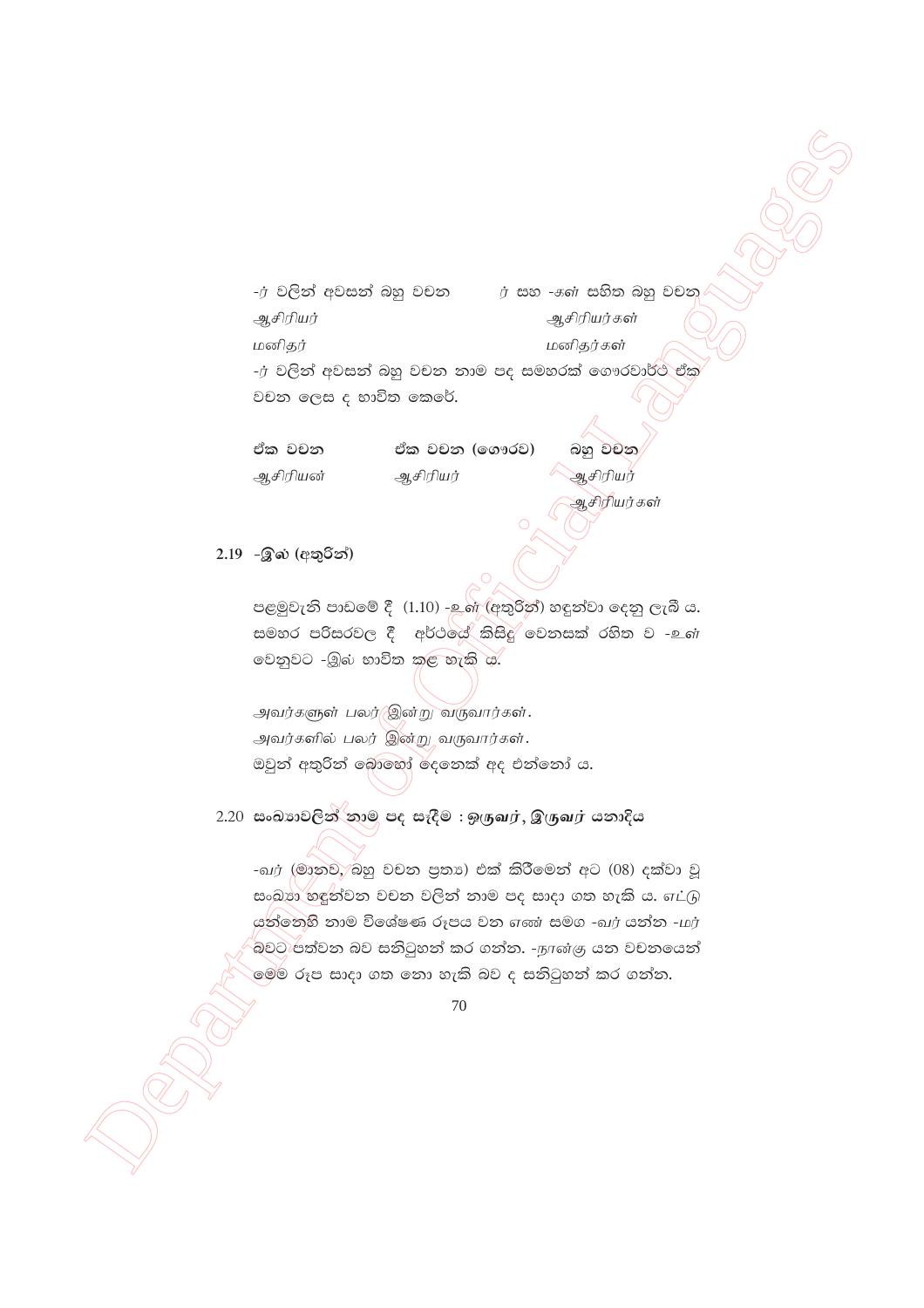| සංඛාාව | නාම       | නාමපද   |
|--------|-----------|---------|
|        | විශේෂණය   | (මානව)  |
| ஒன் று | ஒரு       | ஒருவர்  |
| இரண்டு | இரு       | இருவர்  |
| மூன்று | $\ell\mu$ | மூவர்   |
| நாலு   | நால்      | நரல்வர் |
| ஐந்து  | ஐ         | ஐவர்    |
| ஆறு    | அறு       | அறுவர்  |
| ஏழு    | எ மு      | எழுவர்  |
| எட்டு  | எண்       | எண் மர் |
|        |           |         |

UNITED STATES

මෙම අර්ථ ම පුකාශ කිරීම සඳහා <mark>ශුன்று යන වචනයට හැර</mark> අනෙක් ඕනෑම සංඛාාවක් කියැවෙන වචනයකට பேர එක් කළ හැකි ය. එනම්, සංඛාහව සහ පුද්ගලයා ය. එය සිංහලයේ සංඛාහවක් කියැවෙන වචනයකට පසුව දෙනා, දෙනෙක් යෙදීමට සමාන වේ.

| ஐந்து பேர்   | පස්දෙනෙක් / පස්දෙනා    |
|--------------|------------------------|
| பத்துப் பேர் | ⁄දසලෙනක් / දසලදනා      |
| இருபது பேர்  | විසි දෙනෙක් / විසිදෙනා |

-ඉன்று සමග -பேர் වෙනුවට සාමානාගෙන් -ஆள் යෙදෙයි. ஓர் ஆள் லூ ஒரு ஆள் (එක් කෙනෙක්) යනුවෙනි. -ஒருவர், இருவர் යනාදිය අතිශයින්ම ලේඛන වාවහාර වචන වේ.

 $2.21$  සංඛාන

පළමුවැනි පාඩමේ දී 1 සිට 29 දක්වා වූ සංඛාා හඳුන්වන වචන සඳහන් කෙරිණ. පහත සඳහන් සංඛාා (දහයේ ගුණාකාර) කථන වාවහාරයෙන් වෙනස් බව සතිටුහන් කර ගන්න.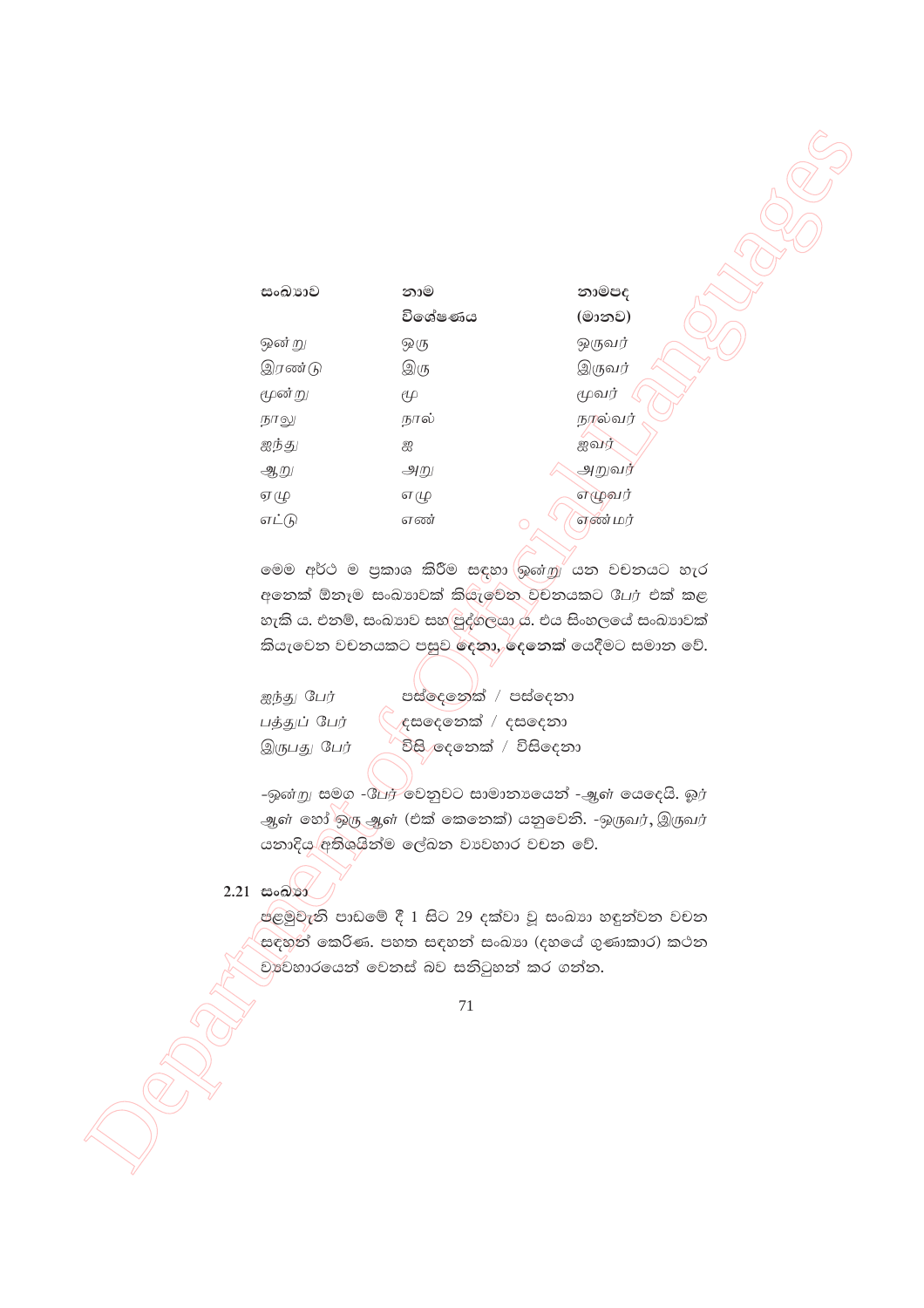| ක.වා.   | ලේ.වා.  |
|---------|---------|
| நாப்பது | நாற்பது |
| அம்பது  | ஐம்பது  |
| அறுவது  | அறுபது  |
| எழுவது  | எழுபது  |

21 සිට 29 දක්වා වූ සංඛාග මෙන් 30, 40, 50, 60, 70 සහ 80 සංඛාාවලට සංඛාාවල පළමු සංඛාා තවය (09) එක් කි්රීමෙන් 31 සිට 89 දක්වා වූ සංඛාග මෙසේ සකසා ගතු-හැකි ය.

> $\overline{3}1$ 32

> 33

34 35

36 37

38 39

முப்பத்தொன்று முப்பத்திரண்டு முப்பத்து மூன்று முப்பத்து நான்கு முப்பத்தைந்து முப்பத்தாறு முப்பத்தேழு முப்பத்தெட்டு முப்பத்தொன்பத

2.22 සන්ධි

සිංහලලේ මෙත් ම දෙමළ බසෙහි ද සත්ධි දෙවර්ගයක් වේ. ඒවා අභාන්තර සන්ධි සහ බාහිර සන්ධි නමි. වචන සෑදී මේ දී එනම්, කියා මූල් හෝ නාම මූලවලට පුතා එක් කිරීමේ දී මූල වචනයේ අවසන් අකුර සහ පුතාගේ මුල අකුර අතර අතිවාර්ය සත්ධි සිදු මේ. මේවා අභාන්තර සන්ධි ලෙස හඳුන්වනු ලැබේ.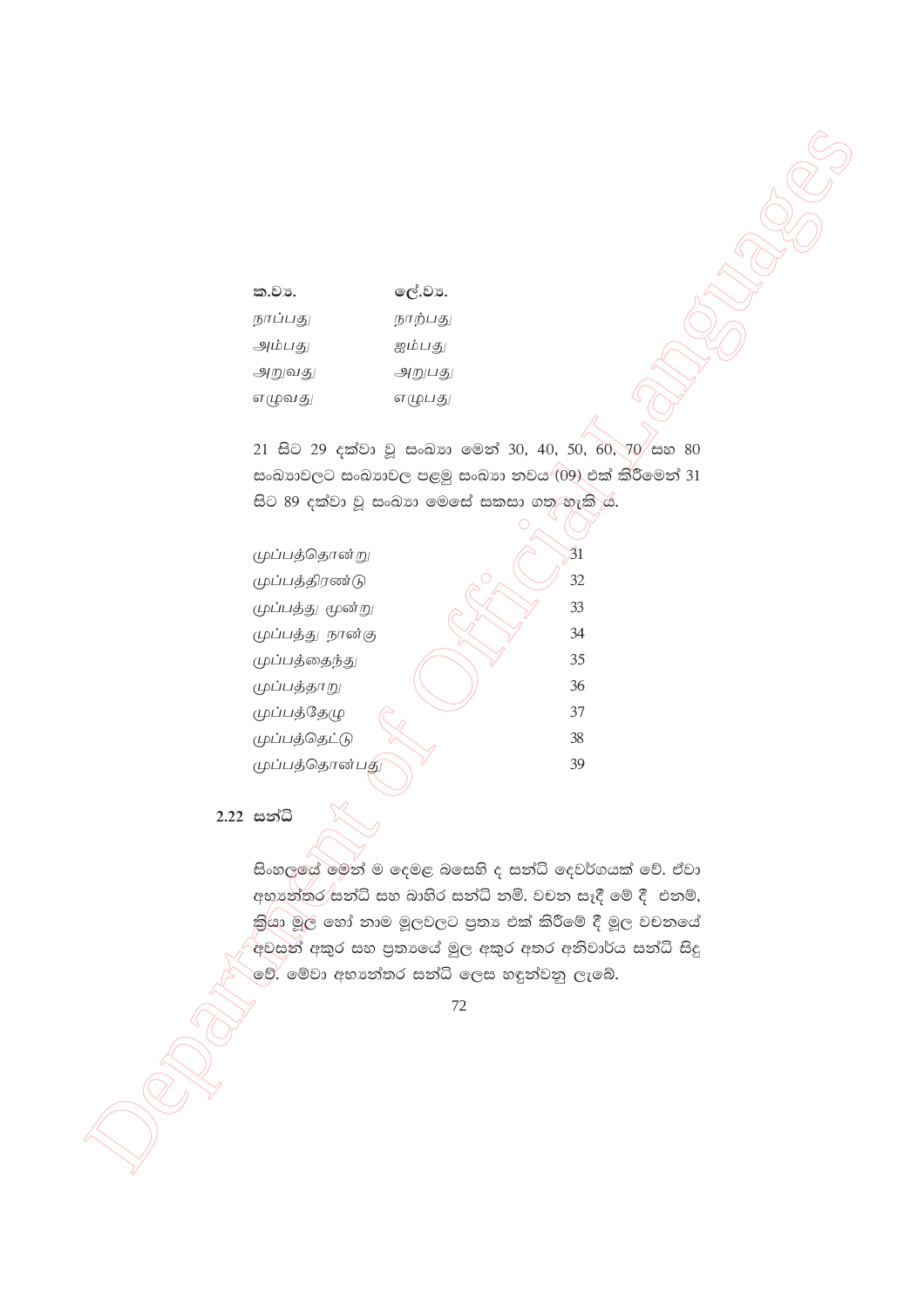கை + இல் = கையில் கை + *ஆ*ல் = கையால்

 $\cos t + \frac{1}{4}6t = \cos \theta + \frac{1}{4}6t$ <br>  $\cos t + \frac{1}{4}6t = \cos \theta + \frac{1}{4}6t$ <br>  $\cos t + \frac{1}{4}6t = \cos \theta + \frac{1}{4}6t$ <br>  $\cos t + \frac{1}{4}6t$ <br>  $\cos t + \frac{1}{4}6t$ <br>  $\cos t + \frac{1}{4}6t$ <br>  $\cos t + \frac{1}{4}6t$ <br>  $\cos t + \frac{1}{4}6t$ <br>  $\cos t + \frac{1}{4}6t$ <br>  $\cos t + \frac{1}{4}6t$ <br>  $\cos t + \$ නාම පදවල වචන දෙකක් වෙන් වෙන් ව තබන විට පළමුවැනි වචනයේ අවසාන අකුර සහ දෙවැනි වචනයේ මූල් අකුර අතර  $\dot{x}, \dot{x}, \dot{y}, \dot{\mu}$  දෙකක් කරනු ලබන විට හැර විකල්ප් වශයෙන් සන්ධි දක්නට ලැබේ. මේවා බාහිර සත්ධි නමින් හැඳින්වේ.

மூன்று  $+$  அரை  $+$  மணி  $+$  அளவில் மூன்று அரை மணி அளவில் மூன்றரை மணியளவில்

ஏழு + ஆயிரம் + சாலைகள் ஏழு ஆயிரம் சாலைகள் எழாயிரஞ்சாலைகள்

මෙම පොතේ දී ඉතා පොදු සන්ධි ආකාර පමණක් විස්තර කරනු ලැබේ. කථන වාවහාරයට සහ ලේඛන වාවහාරයට පොදු සන්ධි නැවත විස්තර කරනු මනා ලැබේ.

**1. - வ்** ආගම

කියා පදයක පිණිසාර්ථ කෘදන්තයක් සමග இல்லை යෙදෙන විට කැමැති නම් -බ එක් කෙරේ.

போக + இல்லை = போகஇல்லை போகவில்லை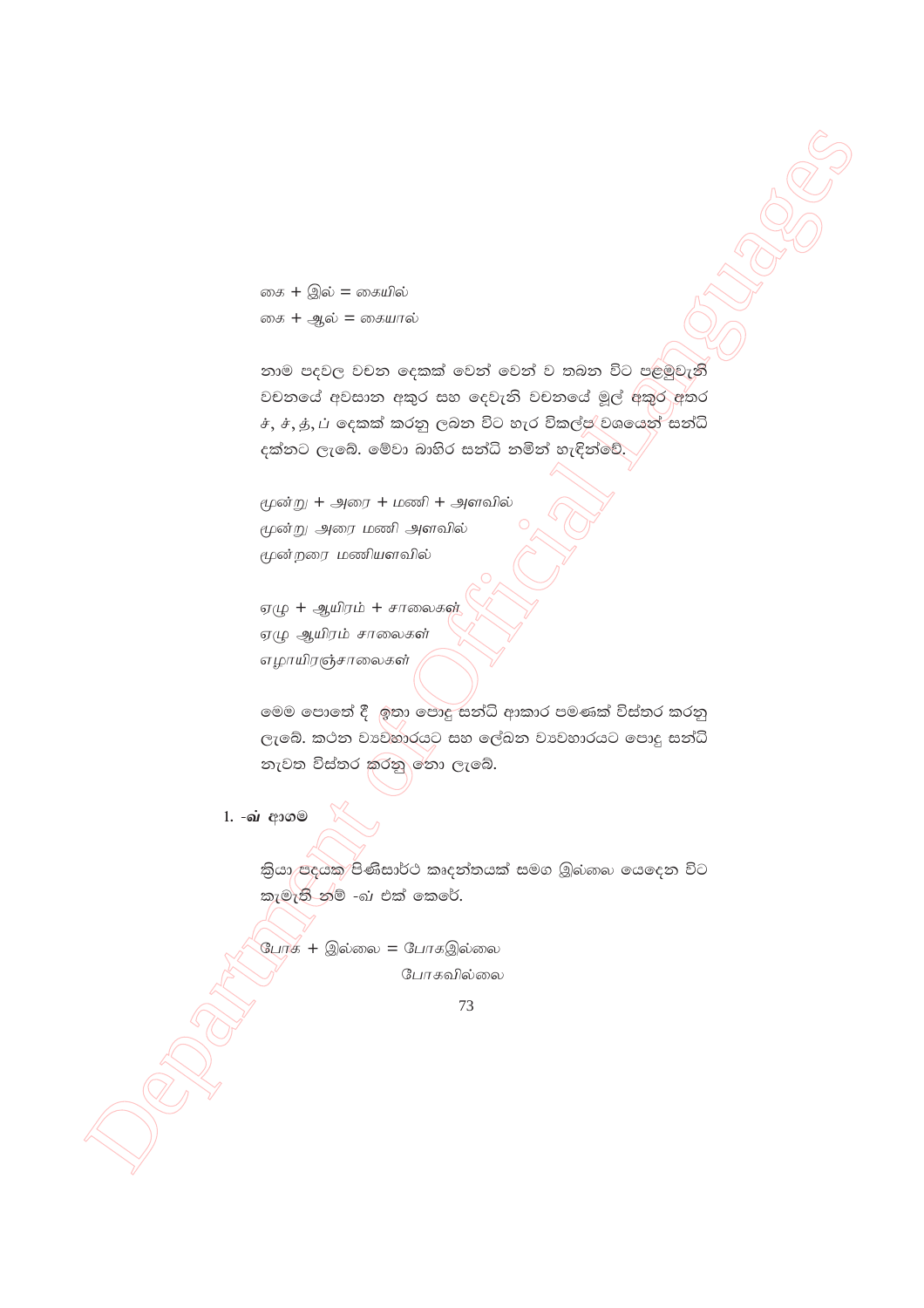කථන වාවහාරයේ போகேல்லை ආකාරය ලේඛන වාවහාරයේ නො යෙදෙයි.

තනි, කෙටි ස්වරයක් සහිත වචනවල දී  $\dot{x}, \dot{t}, \dot{y}, \dot{\mu}$  වලින් අවසන්  $2.$ වන පුතායක් යෙදුණු විට අනිවාර්යයෙන් ම නාම පදයේ අග ඇති ற் බවට පත්වේ.

கல் + கள் = கற்கள் சொல் + கள் = சொற்கள் கல் + கின்ற = கற்கின்ற

ඉගෙන ගන්න

වචන

க், ச், த் හෝ ப වලින් ආරම්භ වන නාම පදයක් ல වලින් අවසන් වන නාම පදයකට පසුව යෙදෙන විට බ විකල්ප පරිදී බා බවට මෙනස් වේ.

```
கல் + சட்டி
தோல்+ பெட்டி
```
 $\widetilde{C}$ குல் சட்டி, கற்சட்டி தோல் பெட்டி, தோற்பெட்டி

க், ச், த் හෝ⁄ුப் වලින් ආරම්භ වන පුතායකට හෝ වචනයකට  $3.$ මූලින් ගේ වලින් අවසන් වචනයක් යෙදෙන විට ගේ විකල්ප පරිදී ட் බවට පත්වේ.

நாள் + கள் = நாள்கள், நாட்கள் திங்கள் + கிழமை = திங்கள் கிழமை, திங்கட்கிழமை <u> பொருள் + காட்சி = பொருள் காட்சி, பொருட்காட்சி</u>

<sup>74</sup>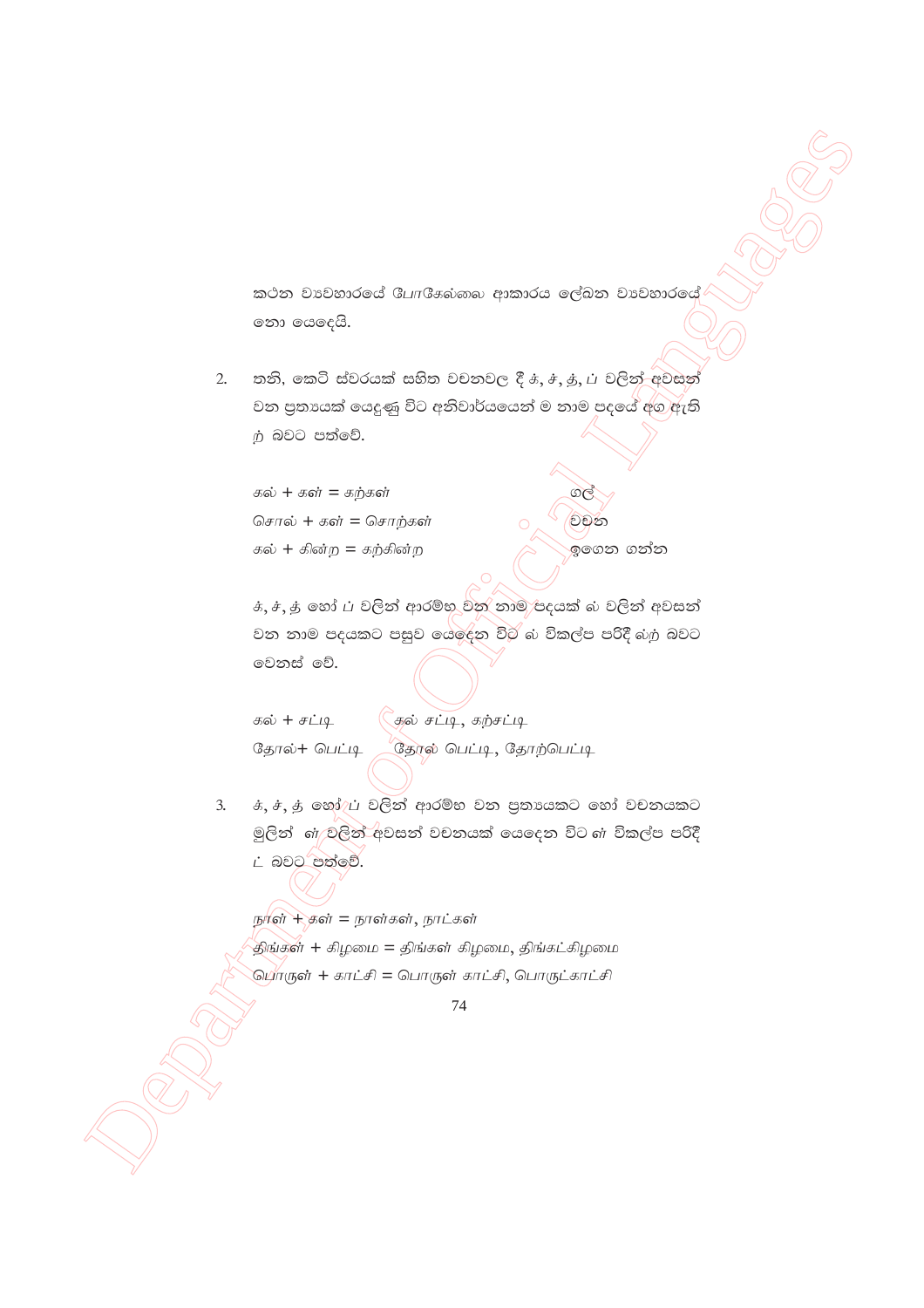#### **අභාගසය** 1

 $^*$  පහත සඳහන් වාකාවල තද කළු අකුරින් දක්වා ඇති වචනවල අවශා වෙනස්කම් කරමින් ලේඛන වාවහාරයට හරවා යුලිත් ලියන්න.

- 1. அப்பா தம்பிக்கு அடிச்சார்.
- 2. நேற்று அவை எல்லாரும் தமிழ் படிக்கத் தொடங்கிச்சினம்.
- 3. இன்று காலை ரெண்டு மணித்தியாலும் படிச்சம்.
- 4. தாத்தா நாளைக்குப் பணம் தரலாம் எண்டு சொன்னார்.
- 5. போன மாதம் எங்கடை வீட்டை வித்தம்.
- 6. அந்தப் புத்தகம் கீழே **விழுந்துது.**
- 7. நான் நேற்று வீட்டிலை இருந்தென்.
- 8. நீங்கள் இப்பொழுது என்ன சரப்பிட்டீங்கள்?
- 9. போன புதன்கிழமை காந்தனைச் சந்திச்சென்.
- 10. தாத்தாக்கு வயது எண்பது. எண்டாலும் அவர் நன்றாக ஓடுவார்.
- 11. முதலிலை அந்த வேலையைச் செய்யுங்கோ.
- 12. இப்பொழுத் காய்கறிகள் எல்லாத்தையும் கொண்டாங்கோ.
- 13. சிலதை நாங்கள் விப்பம்.
- 14. எல்லாத்துக்கும் பணம் தாங்கோ.
- 15. நீங்கள் குடிச்ச கோப்பி நல்லதா?
- 16. அப்பா எனக்குத் தாற பணம் போதாது.
- 17. நூன் **வாசிச்ச** புத்தகம் எது?
- <u>18. நாங்கள் செய்யிற</u> வேலையை அவர் **பாத்தார்**.
- ⊉9். அவை விக்கிற சாமான்களைச் சொல்லிச்சினம்.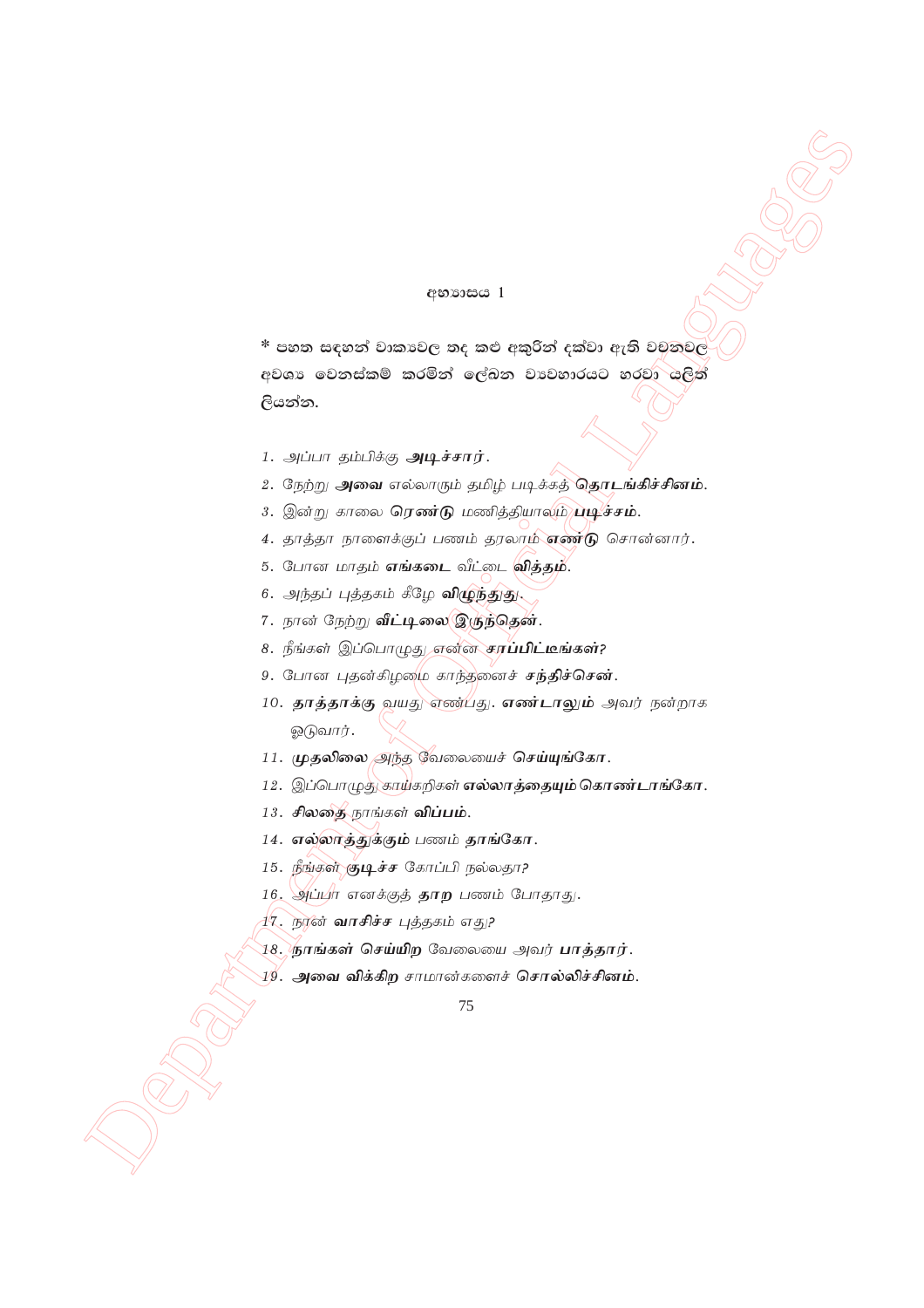#### 20. அவா கல்லாலை எறிஞ்சா.

- $21.$  அவை மாலாவுக்குக் கலியாணம் **பேசிச்சினம்.**
- 22. அவர் மத்தியானம் சோறு **திண்டார்**.
- 23. ஏன் **நிக்கிறீங்கள்?**
- 24. நான் அதைச் சொல்ல அவர் சிரிச்சார்.
- 25. எனக்குப் **பசிக்குது**.
- 26. நாங்கள் அதைப்பற்றி **அவரிட்டை சொன்னம்.**
- $27.$  நீங்கள் நேற்று **வந்தீங்களா?**
- 28. நாளைக்கு **நாப்பது** தேங்காய் வேணும்.
- 29. சா**மான்களின்ரை** விலை நாளுத்கு நாள் அதிகரிச்சுது.
- 30. சமாதானத்துக்காகப் **பாடுபட்டம்,** நூடு நல்லாய் **செழிச்சுது**.

**අභා**ාස<mark>ය 2</mark>

 $^*$  පහත සඳහන් සංඛාග හඳුන්වන ලේඛන වාවහාර වචන ලියන්න.

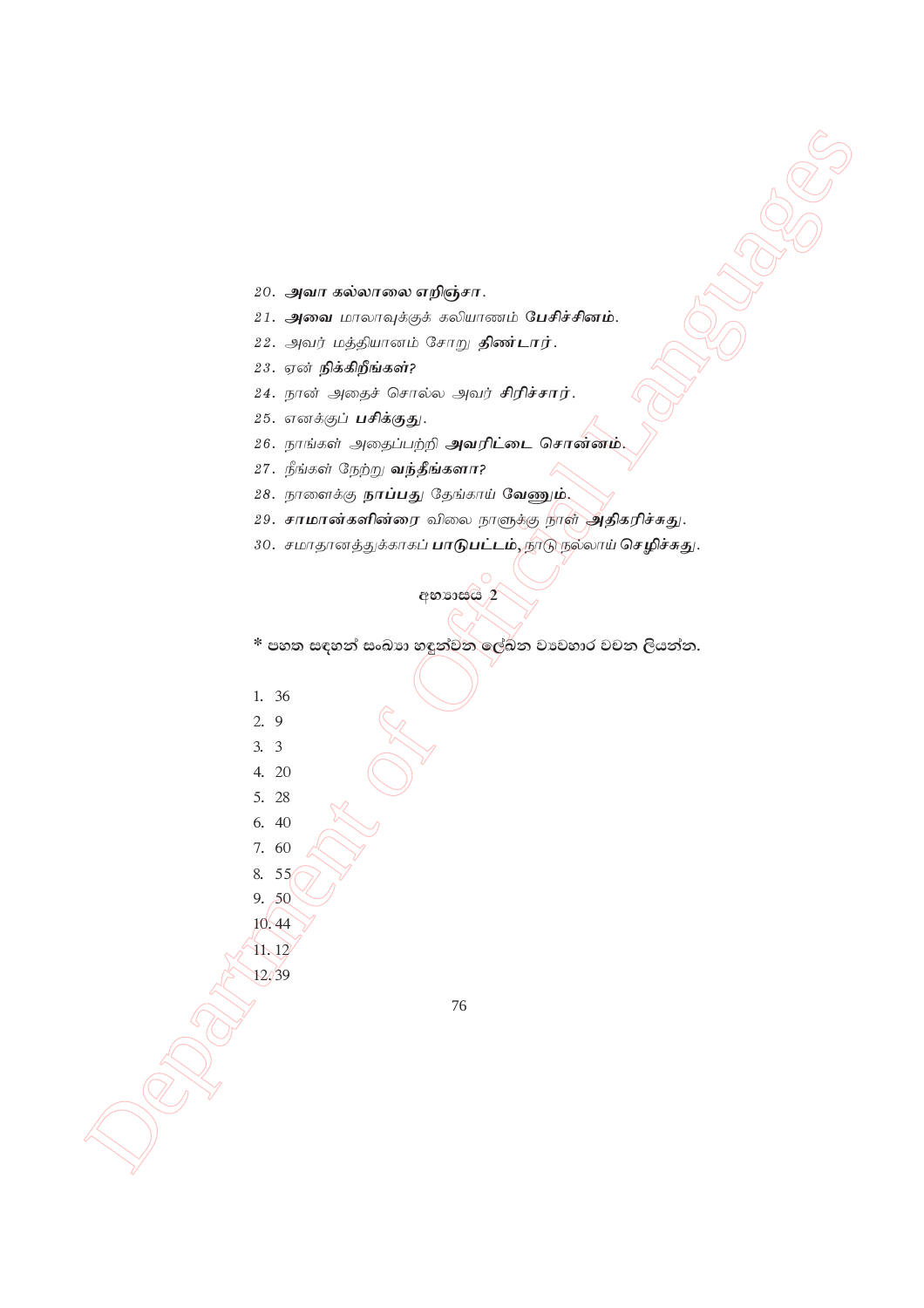#### අභාගය 3

> அவ்விடம்

\* නාම විශේෂණ වශයෙන් යෙදෙන සර්ව නාමවල කෙටි රූප භාවිත කරමින් ආදර්ශයට අනුව පහත සඳහන් ඒවා සකුසා යලිත් ලියන්න.

அந்த இடம்

- 1. இந்தக் கோயில்
- 2. அந்த மனிதர்
- 3. அந்தக் காலம்
- 4. எந்த மொழி
- 5. உந்த ஊர்
- 6. இந்தப் பாடசாலை
- 7. அந்த நேரம்
- 8. எந்த நாள்
- 9. அந்தத் தொழில்
- 10. இந்தச் சங்கும்

#### අභාගය 4

- \* පහත සඳහන් වචනවල ලේඛන වාවහාර බහු වචන රූප දෙන්න.
- $1,$  தமிழன்
- 2. கோயில்
- 3. திராமம்
- 4. அறிஞன்
- 77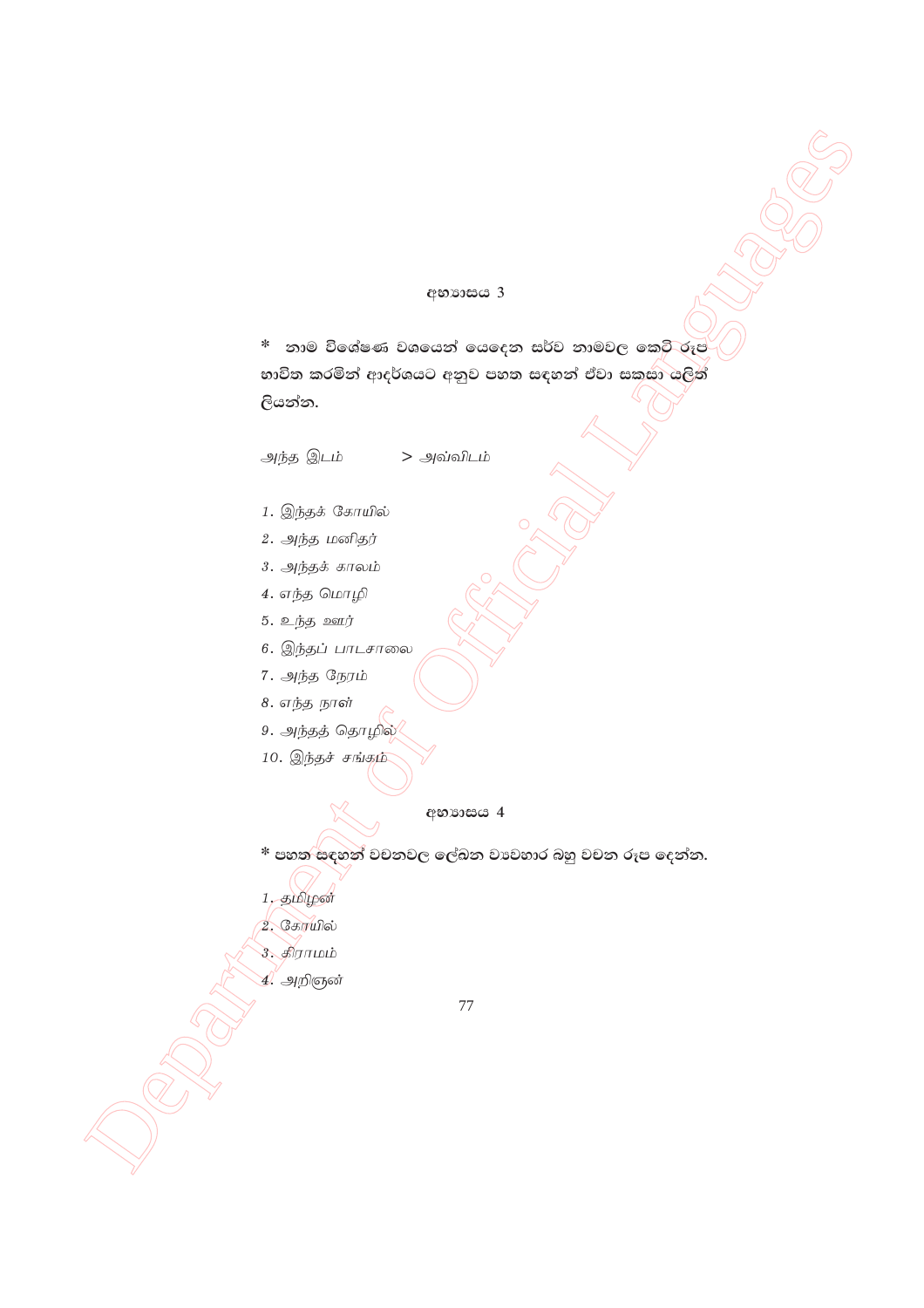- 5. நண்பன்
- 6. பொருள்
- 7. பையன்
- 8. மாணவன்
- 9. நாள்
- 10. அரசன்

#### **අභා**ාසය 5

\* පහත සඳහන් සිංහල වාකා ලියන ලදුමළ බසට පරිවර්තනය කරන්න.

- ගුරුතුමා පන්තියේ දී තිකුණාමලය පිළිබඳ ව පැවසීය.  $1.$
- 2. අපි යාපනය බැලීමට කැමැති වීමු.
- ගුරුතුමා අප පළමුව මඩකලපුවට කැඳවා ගෙන ගියේ ය.  $\mathbf{3}$
- 4. අපි සියල්ලෝ ම මඩකලපුවට යන බසයෙහි ගියෙමු.
- 5. තමිල්නාඩුවෙහි විශාල කෝවිල් රාශියක් තිබේ.
- 6. අපි ඒවා බැලීමට කැමැති වීමු.
- 7. මාලා හෙට $\bigcirc$ ලදමළ ඉගෙනගන්න එන බව පැවසුවා ය.
- 8. අප වැඩ කරන විට බාධා නො කරන්න.
- මම පියාට මුදල් දීම සඳහා ගියෙමි. 9.
- 10. හෙට වම්බටු, බෝංචි, ගෝවා යනාදි එළවළු මිල දී ගැනීමට අමගාන් ය.

11. මල්ලි හෙට පැමිණෙන්නේ ය. එනිසා මා නිවසෙහි සිටිය ශ්තු ය.

ගහතෙම හොඳ අයෙකි; එනමුදු, මුදල් තො දෙන්නේ ය.  $\overline{12}$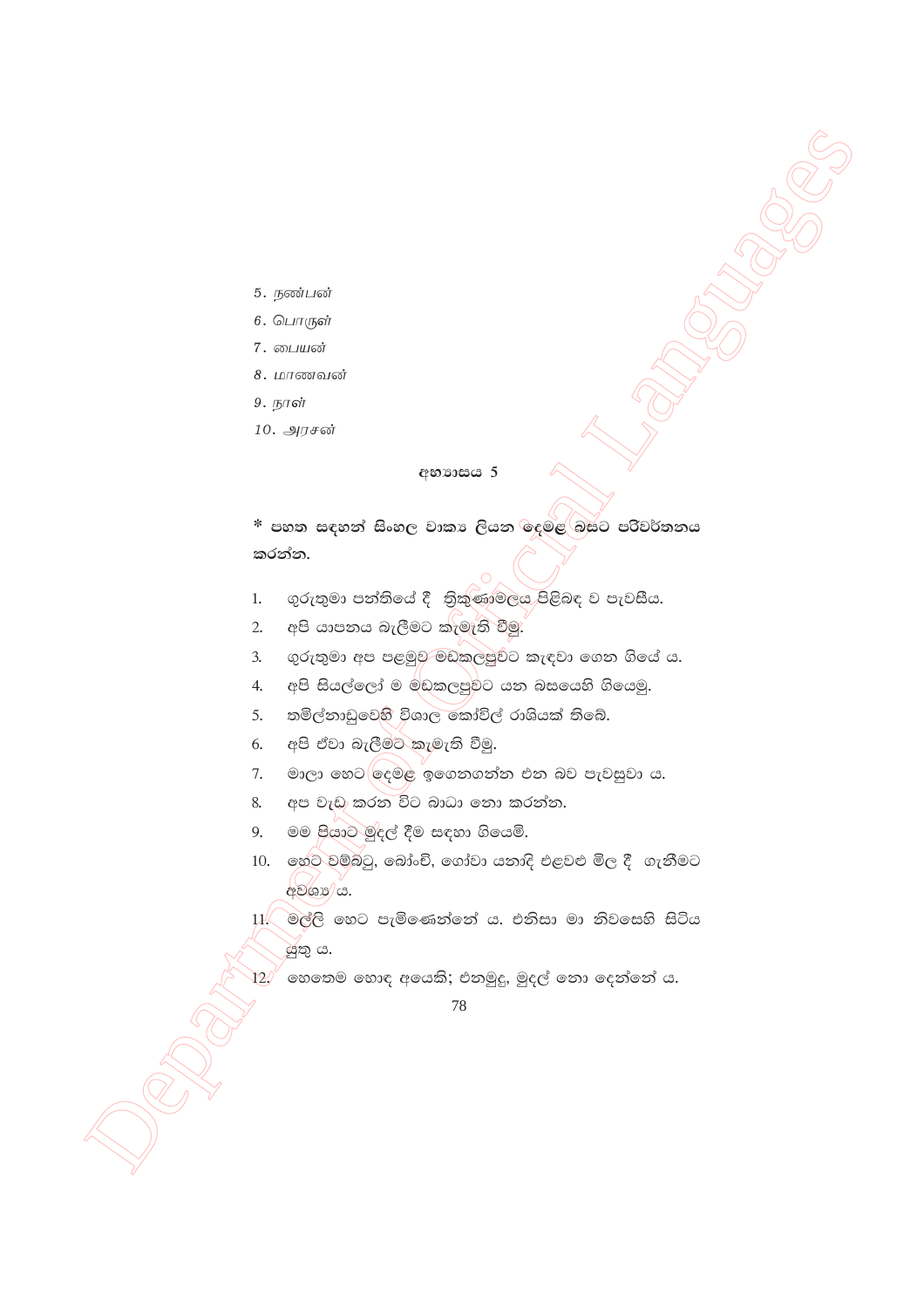අභාගය 6

\* මෙම පාඩමේ මුල සඳහන් දෙමළ භාෂා වාකා හඬ නගා කියවන්න.

**අභා**යය 7

\* පාඩමේ මුල සඳහන් දෙමළ භාෂා ඡේදවලින් ඡේදයක් ගුරුවරයා විසින් කියවනු ලබයි. එය නිවැරැදි වැලියන්න.)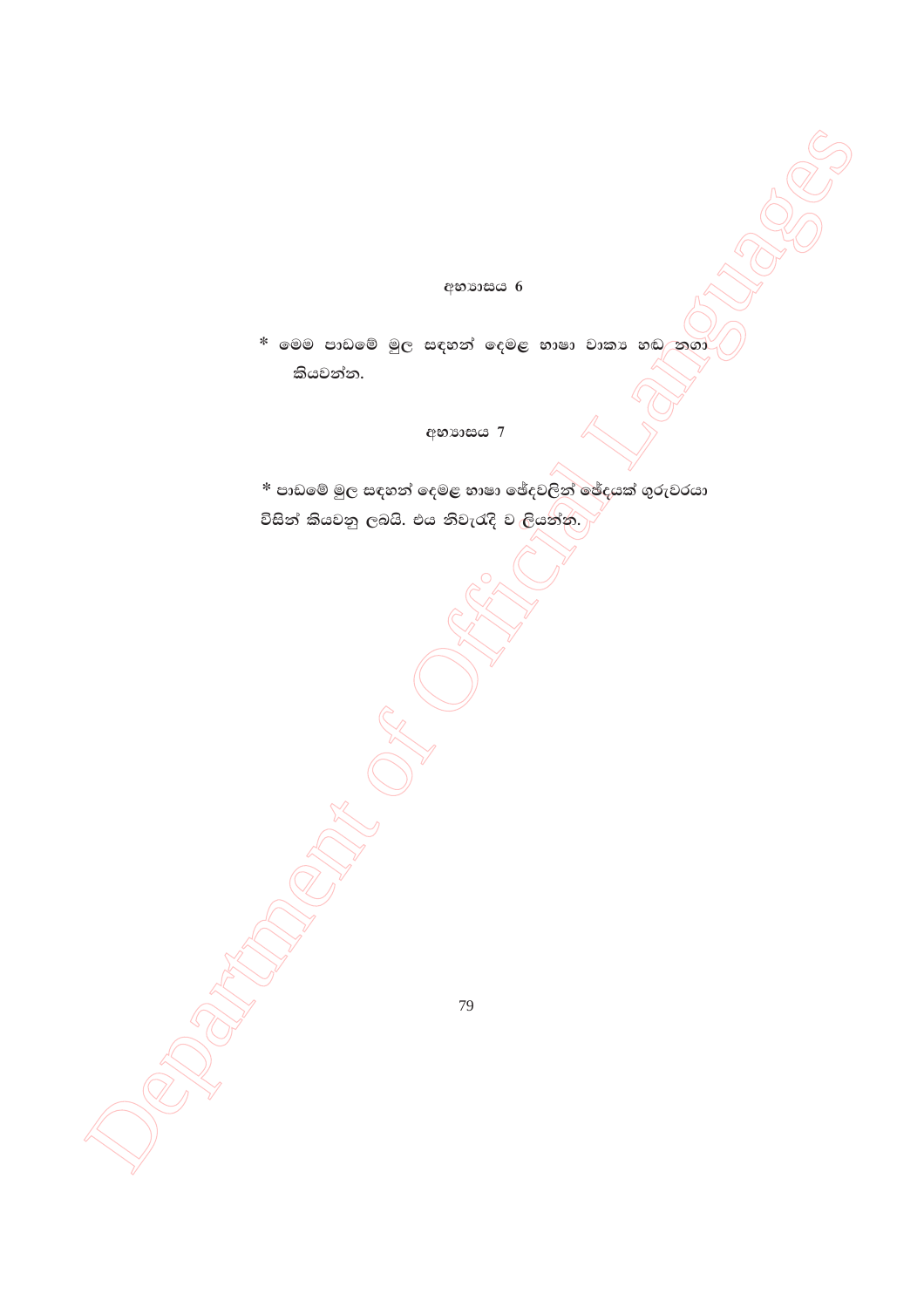#### $LITL$ ம் 3

#### யாழ்ப்பாணத்தில் மூன்று நாட்கள்

**Limits 3**<br> **United States of Official Languages (Communited States)**<br>
(1) regiment aware integral  $\mathbb{Q}$  is a curve of organization of phonon states of  $\mathbb{Q}$ <br>  $\mathbb{Q}$  is a control of organization (c) and the states (1) மறுநாள் காலை எழுந்து, இட்லி சாம்பார் அருந்திவிட்டு, நகரைச் சுற்றிப் பார்ப்பதற்காக வெளியே புறப்பட்டோம். (2) தடைகள்  $\rangle$ உள்ள வீதிகளுக்குச் சென்றுவிட்டு, நவீன சந்தைப் பக்கம் சென்றோம்.  $(3)$ நாங்கள் யாழ்ப்பாணத்துக்கு முதன்முதலாக வந்திருக்கிறோம், அல்லவா? (4) ஆதலால், எங்கள் ஆசிரியர் கட்டுங்களைக் காட்டி, அவை குறித்து விரிவாகக் கூறினார். (5) நவீன சந்தைப் பக்கம் உள்ள சில பெரிய கட்டடங்கள் இடிபாடுகளுடன் காணப்பட்டன. (6) அவை, முன்னர் அழகான கட்டடங்களாக இருந்தன என்றும், அவற்றில் காணப்படும் இடிபாடுகள் போரின், கொடுமையைக் காட்டுகின்றன என்றும் ஆசிரியர் கவலையுடன் கூறினார். (7) உரிமைகள் மறுக்கப்படுகின்ற போது, <mark>மக்கள்`</mark>விரக்கி அடைந்து போர் புரிய எண்ணுகிறார்கள் என்றும் அவர் கூறினார். (8) பின்னர், நல்ல காலம், இப்பொழுது சமாதானம்<sup>⁄</sup>நிலவுவதால்தான், நாங்கள் எல்லோரும் இங்கு வரக்கூடியதாக இருக்கின்றது என்று மகிழ்ச்சியுடன் கூறினார். (9) "சமாதானம்" வாழ்க என்று நாங்கள் எல்லோரும் சிரித்தவாறு சொன்னோம். ( $10$ ) இன்று, எங்களுக்கு, எங்கள் நாட்டுக்கு வேண்டியது சமாதானமே என்று நண்பர் ஒருவர் அழுத்திக் கூறினார். (11) சமாதானத்தை விரும்பாதவர்கள் இருக்கிறார்களா? என்று மற்றும்  $Q(5)$ 

 $(12)$ யாழ்ப்பாணத்தில் உள்ள பெரிய ஆஸ்பத்திரியைப் பார்த்தோம்.  $(13)$  அதனைப் பார்த்துவிட்டு, முற்றவெளிப்பக்கம் சென்றோம்.  $(14)$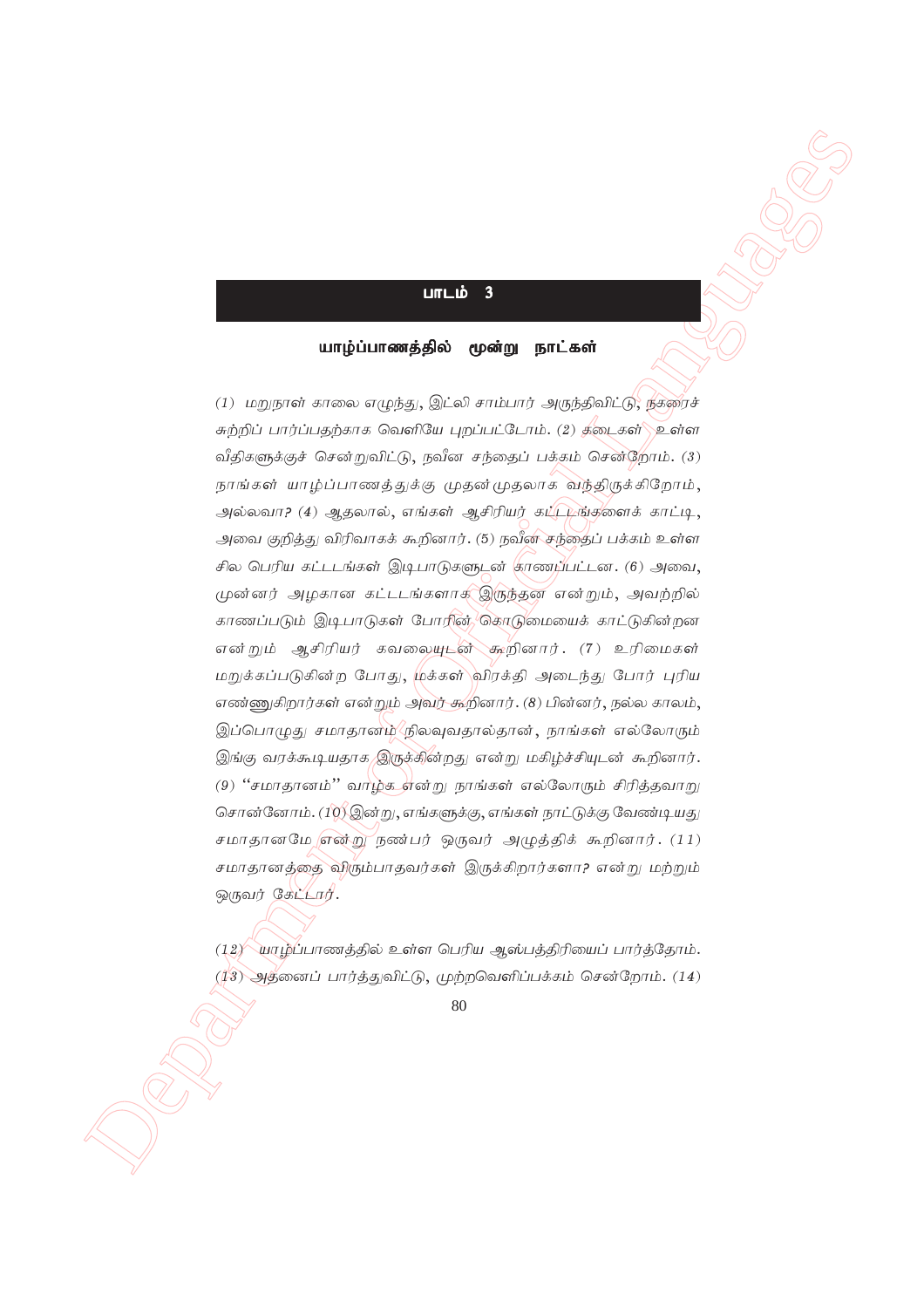பல நூற்றாண்டுகளுக்கு முன்னர் ஒல்லாந்தர் இலங்கையை ஆட்சிசெய்தபோது, யாழ்ப்பாணத்தில் அவர்கள் கட்டிய கோட்டையைக் கண்டோம். (15) பொலிஸாரிடம் உத்தரவு பெற்றால், அன்றி, அதற்கு உள்ளே செல்ல முடியாது.  $(16)$  ஆதலால்  $\mu$ ற்றவெளியில் நின்றவண்ணம் கோட்டையைப் பரர்த்தோம்,  $(17)$ இக்கோட்டைக்குப் பக்கத்தில் ஒரு சிறிய கோயில் உண்டு.  $(18)$  அதன் பெயர் முனியப்பர் கோயில். (19) முனியப்பிர் மீது யாழ்ப்பாண  $L$ மக்களுக்கு ஆழ்ந்த நம்பிக்கை உண்டு. (20) அந்கு பேர்னால், யாரும்  $\mu$ னியப்பரைக் கும்பிடாமல் திரும்புவது இல்லை, (21) கும்பிடாது திரும்பினால் ஏதும் தீங்கு நேரிடும் என்று முக்கள் நம்புகிறார்கள். (22) நாங்களும் முனியப்பரை வணங்கினேர்ம்.

 $\label{eq:3.1} \begin{array}{ll} \textbf{C} & \textbf{C} & \textbf{C} \\ \textbf{D} & \textbf{C} & \textbf{C} & \textbf{C} \\ \textbf{D} & \textbf{C} & \textbf{C} & \textbf{C} \\ \textbf{D} & \textbf{C} & \textbf{C} & \textbf{C} \\ \textbf{D} & \textbf{C} & \textbf{C} & \textbf{C} \\ \textbf{D} & \textbf{C} & \textbf{C} & \textbf{C} \\ \textbf{D} & \textbf{C} & \textbf{C} & \textbf{C} \\ \textbf{D} & \textbf{C} & \$  $(23)$  பின்னர், கோயிலுக்குப் பக்கத்திலேயே உள்ள துரையப்பா விளையாட்டரங்கைப் ப<mark>ர்ர்த்துவிட்டு, பொது நூலகத்திற்குச்</mark> சென்றோம். (24) ஆசிரியர், அந்நூலகத்தைப் பற்றி ஒரு சோகமான கதையைக் கூறினார்.  $(25)$  இப்பொழுது உள்ள நூலகக் கட்டடம் போன்று, அதே இடத்தில் முன்னர் ஒரு கட்டடம் இருந்தது என்றும், அது ஆயிரக்கணக்கான நூல்களுடன் யாரோ சிலரால் எரிக்கப்பட்டது என்றும் கூறினார். (26) சிலர் அன்று எரித்தமைக்குக் காரணம் இனத்துவேஷ்மே என்றும் கூறினார். (27) நூல்களையும் எரிப்பதா என்று கேர $\mu$ ப்பூட்டோம். (28) முன்னர் இருந்த இனத்துவேஷம் இன்று குறைந்துவிட்டது என்று சந்தோஷப்பட்டோம். (29) துவேஷம் முற்றாக இல்லை என்றால், எங்கள் நாடு செழிக்கும் என்று நாங்கள் பேசிக் கொண்டோம். (30) முன்னர் அங்கு எரிக்கப்பட்ட கட்டடத்தைப் போன்ற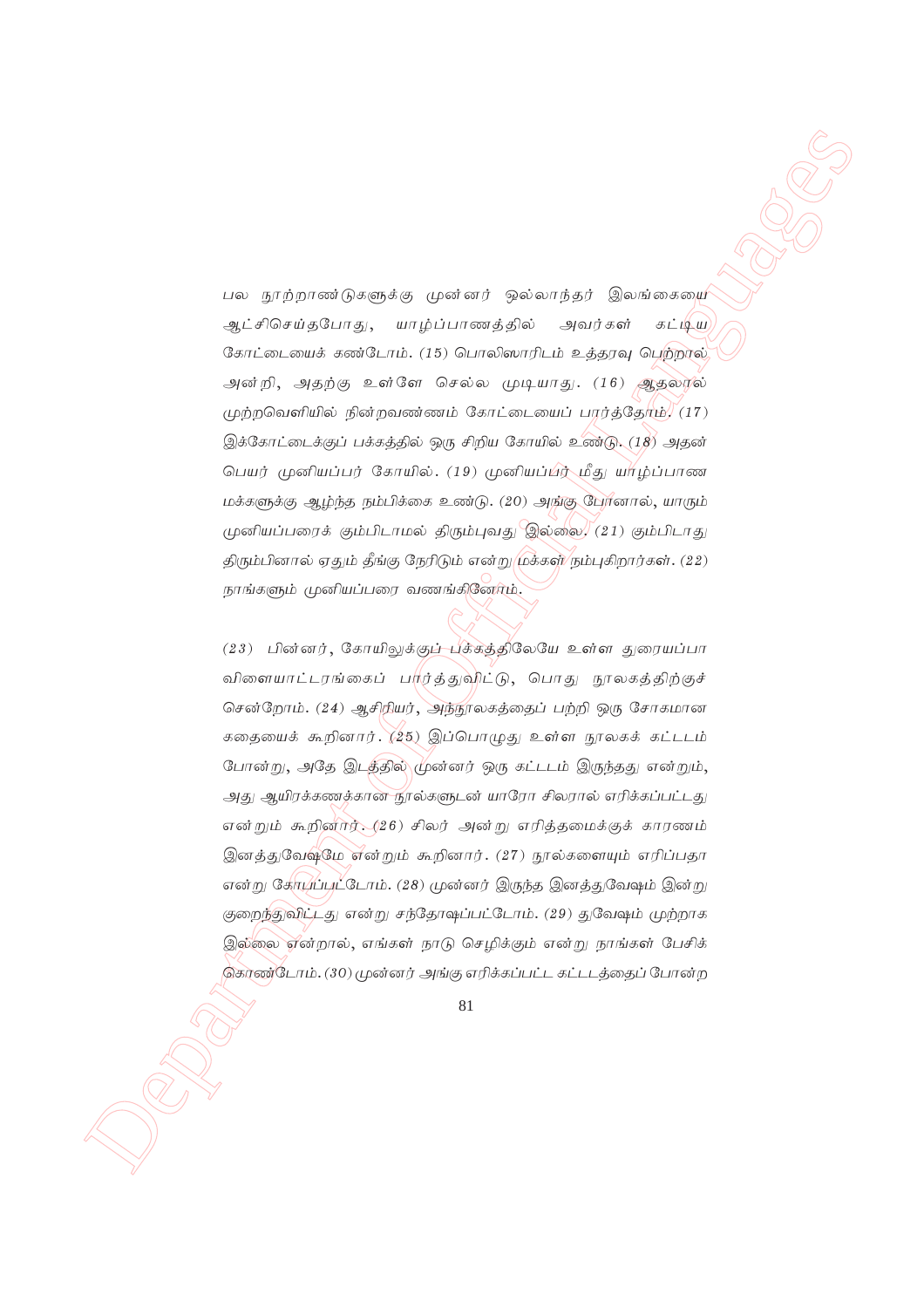ஒரு புதிய கட்டடம், மீண்டும் இன்று கட்டப்பட்டுள்ளது. (31) அது மிக அழகாக உள்ளது. (32) அதனைப் பார்க்கப் பார்க்கச் சந்தோஷமாக  $\textcircled{g}$ ருந்தது. (33) அதே நேரம், அங்கு எரிக்கப்பட்ட நூல்கள் இன்று இல்லையே என்று கவலையாக இருந்தது.  $(34)$  முுன்னர் இருந்த கட்டடத்தைக் காட்டிலும் இப்பொழுது உள்ள கட்ட<sup>பூ</sup>ழ்)மிக அழகானது என்று ஆசிரியர் கூறினார்.

 $\label{eq:3d} \begin{array}{ll} \displaystyle \langle \phi_{i\bar{0}} \rangle \otimes \phi_{\bar{0}}^{\mu} \otimes \phi_{\bar{0}}^{\mu} \otimes \phi_{\bar{0}}^{\mu} \otimes \phi_{\bar{0}}^{\mu} \otimes \phi_{\bar{0}}^{\mu} \otimes \phi_{\bar{0}}^{\mu} \otimes \phi_{\bar{0}}^{\mu} \otimes \phi_{\bar{0}}^{\mu} \otimes \phi_{\bar{0}}^{\mu} \otimes \phi_{\bar{0}}^{\mu} \otimes \phi_{\bar{0}}^{\mu} \otimes \phi_{\bar{0}}^{\mu} \otimes \phi_{\bar{$  $(35)$  அன்று மாலை, ஆசிரியர், தம் நண்பர்களின் வீடுகளுக்கு எங்களை அழைத்துச் சென்றார்.  $(36)$  அடுத்த நூள் அதிகாலை, நல்லூர் கந்தசுவாமி கோயிலுக்குச் சென்றோம்,  $(37)$  அது மிகப் பிரசித்தி பெற்ற கோயில்.  $(38)$  மிக $\natural$  பிழமையானது.  $(39)$ அக்கோயிலுக்குப் பக்தர்கள் (நரன்தோறும் காலையிலும் மாலையிலும் வருவார்கள். ( $4\overline{0}$ ) நூங்கள் முருகப்பெருமானை வணங்கிவிட்டு, சங்கிலித் தோப்பு என்னும் இடத்துக்குச் சென்றோம்.  $(41)$  அங்கு தான் யாழ்ப்பாணக்கைக் கடைசியாக ஆட்சி செய்த சங்கிலி என்னும் தமிழ் அரசனின் அரண்மனை  $\bigcirc$ ருந்தது. (42) அது அழிந்துவிட்டது. (43) அந்த அரண்மனையின் வாயில் முகப்பு மட்டு<del>ம் அழி</del>யாது இருக்கின்றது. (44) பின்னர், <u>கந்தரோடை என்னும் ஊருக்குச் சென்றோம். (45) அந்த ஊரில்</u> பௌத்த சின்னங்கள் சிலவற்றைப் புதைபொருள் ஆராய்ச்சியாளர் கண்டு எடுத்திருக்கின்றனர். (46) நகருக்குத் திரும்பிச் செல்லும் போது, யாழ்ப்பாணப் பல்கலைக்கழகத்தைப் பார்த்தோம்.  $(47)$ மறுநாள், நாகதீபத்துக்குச் சென்று வழிபட்டோம். (48) நாள்  $\mu$ மு வதும் $\sqrt{3}$ க்கு தங்கினோம். (49) மூன்றாவது நாள், யாழிப்பாணத்தில் உள்ள பெரிய கல்லூரிகள் சிலவற்றைப் பார்த்துவிட்டு, கொமும்புக்கு விமானம் மூலம் திரும்பினோம். (50)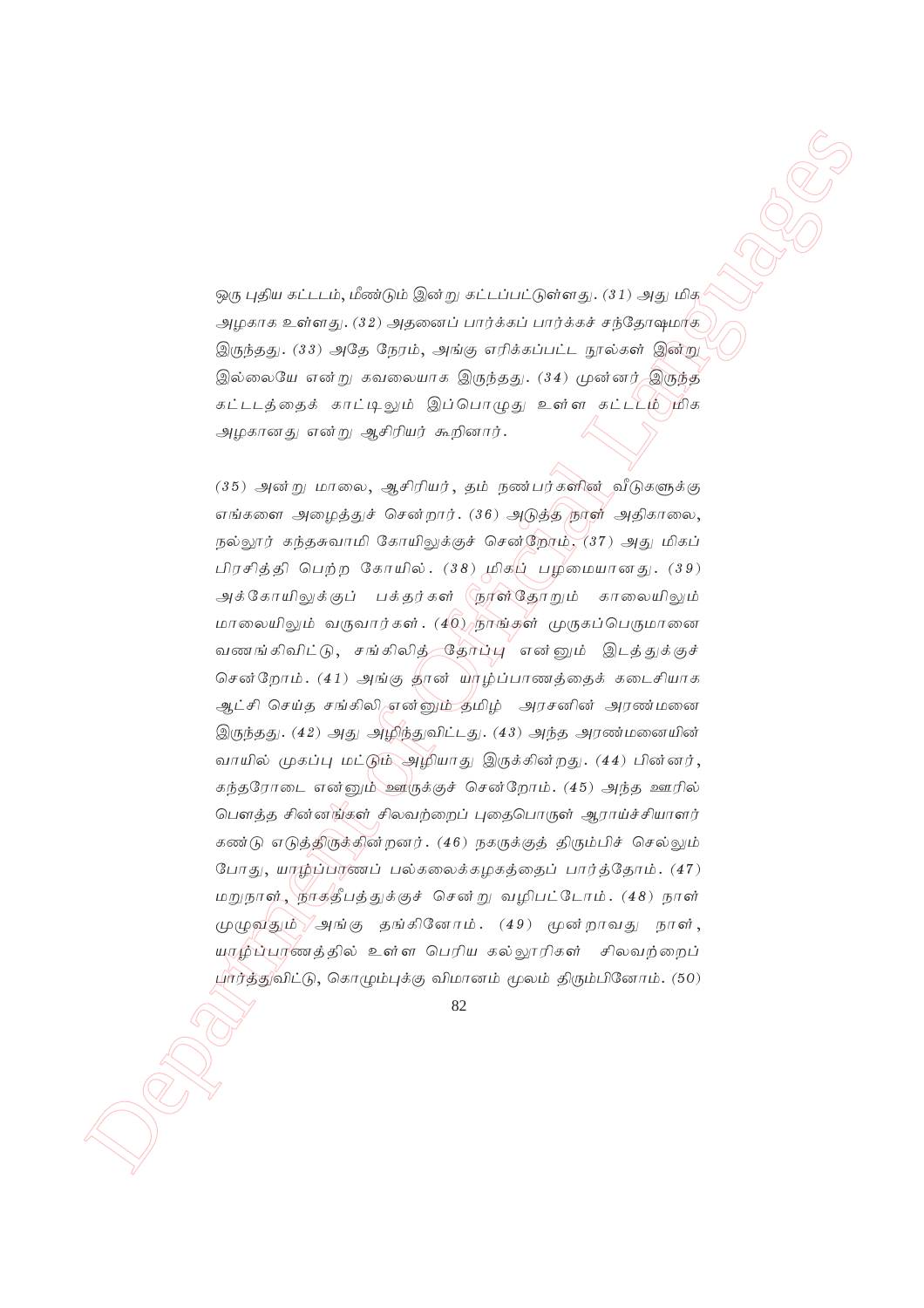யாழ்ப்பாணத்து மக்கள், அங்கு செல்லும் விருந்தினரைப் பேரன்புடன் வரவேற்று உபசரிக்கும் பண்பாட்டை நாங்களி ஒருநாளும் மறக்கமுடியாது.

සිංහල පරිවර්තනය

# යාපනයෙහි දින තුනක්

- පසු දින උදෑසන අවදිව, ඉට්ලි සාම්බාරු අනුභව කොට නගරය  $1.$ වටේ ම බැලීම සඳහා පිටතට ගියෙමු.
- කඩවල් ඇති වීදිවලට ගොස් නුව් වෙළඳ පොළ පැත්තට ගියෙමු.  $2.$
- $3.$ අපි යාපනයට පළමු වරට පැමිණ ඇත්තෙමු, නො වේ ද?
- $\overline{4}$ . එහෙයින් අපේ ගුරුවරයා ගොඩනැගිලි පෙන්වා ඒවා විස්තර සහිත ව පැහැදිලි කළේ ය.
- 5. නවීන වෙළඳපොල පැත්තෙහි ඇති පලුදු සහිත විශාල ගොඩනැගිලි කීපයක් දකින ලදී
- ඒවා පෙර ලස්සන ගොඩනැගිලි ලෙස තිබුණ බවත් ඒවායේ දක්නට 6. තිබෙන පලුදු යුද්ධයේ කුරිරු බව දක්වන බවත් ගුරුවරයා දුකින් පැවසී ය.

උරුමයන් අමතක කරන විට මිනිස්සු කළකිරීමට පත්ව යුද්ධ කරති යැයි හෙතෙම පැවසී ය.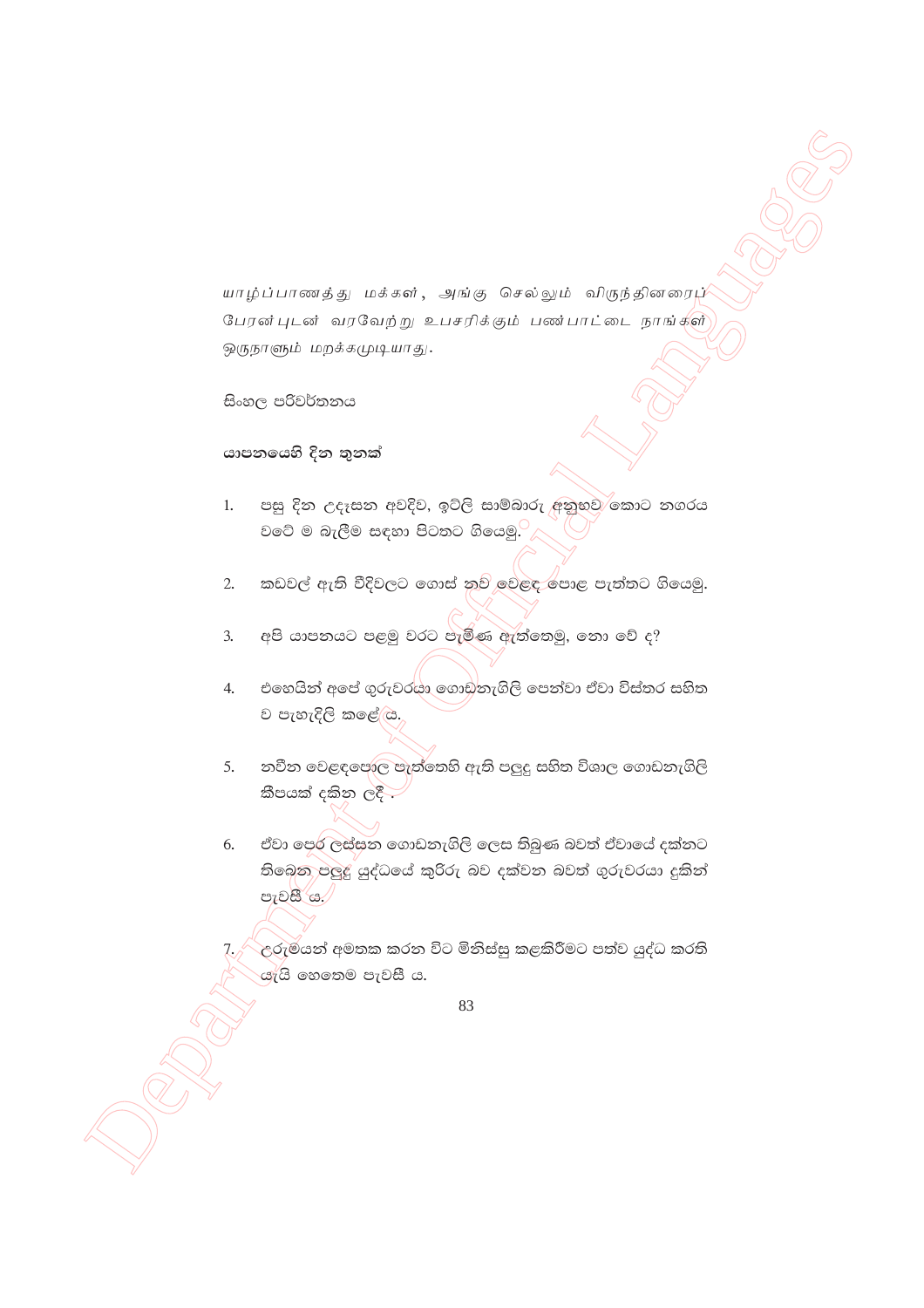- පසුව, වාසනාවකට මෙන් දැන් සාමය පවතින හෙයින් අප සැමට 8. ම මෙහි පැමිණිය හැකි ව ඇතැයි සතුටින් පැවසීය.
- සාමය පවතින්න යැයි අපි සියලු දෙනා ම සිනාසෙමින් පැවසීමු. 9.
- 10. අද අපට අපේ රටට අවශා ලද් සාමය ම යැයි මිතුරෙක් අවධාරණයෙන් පැවසී ය.

සාමයට නොකැමැත්තෝ සිටිත්දැයි වෙන අලයක් විමසූහ.  $11.$ 

- යාපනයේ ඇති මහ රෝහල බැලුවෙමු 12.
- 13. එය බලා එළිමහතට ගියෙමු.
- 14. සියවස් ගණනකට පෙරාතුව ඕලන්දකාරයන් ලංකාව පාලනය කරන විට යාපනයේ ඔවු න් ගොඩනැගූ බලකොටුව දුටුවෙමු.
- 15. පොලිසීයෙන් අවසර නොගෙන ඒ තුළට යාමට නො හැකි ය.
- එහෙයින් පිටත සිට බලකොටුව බැලුවෙමු. 16.
- මෙම බලකොටුව පසෙකින් කුඩා කෝවිලක් තිබේ. 17.
- එහි නම මුනියප්පර් කෝවිල යි. 18.

19. මුනියප්පර් ගැන යාපනේ වැසියන්ට ගැඹුරු විශ්වාසයක් තිබේ.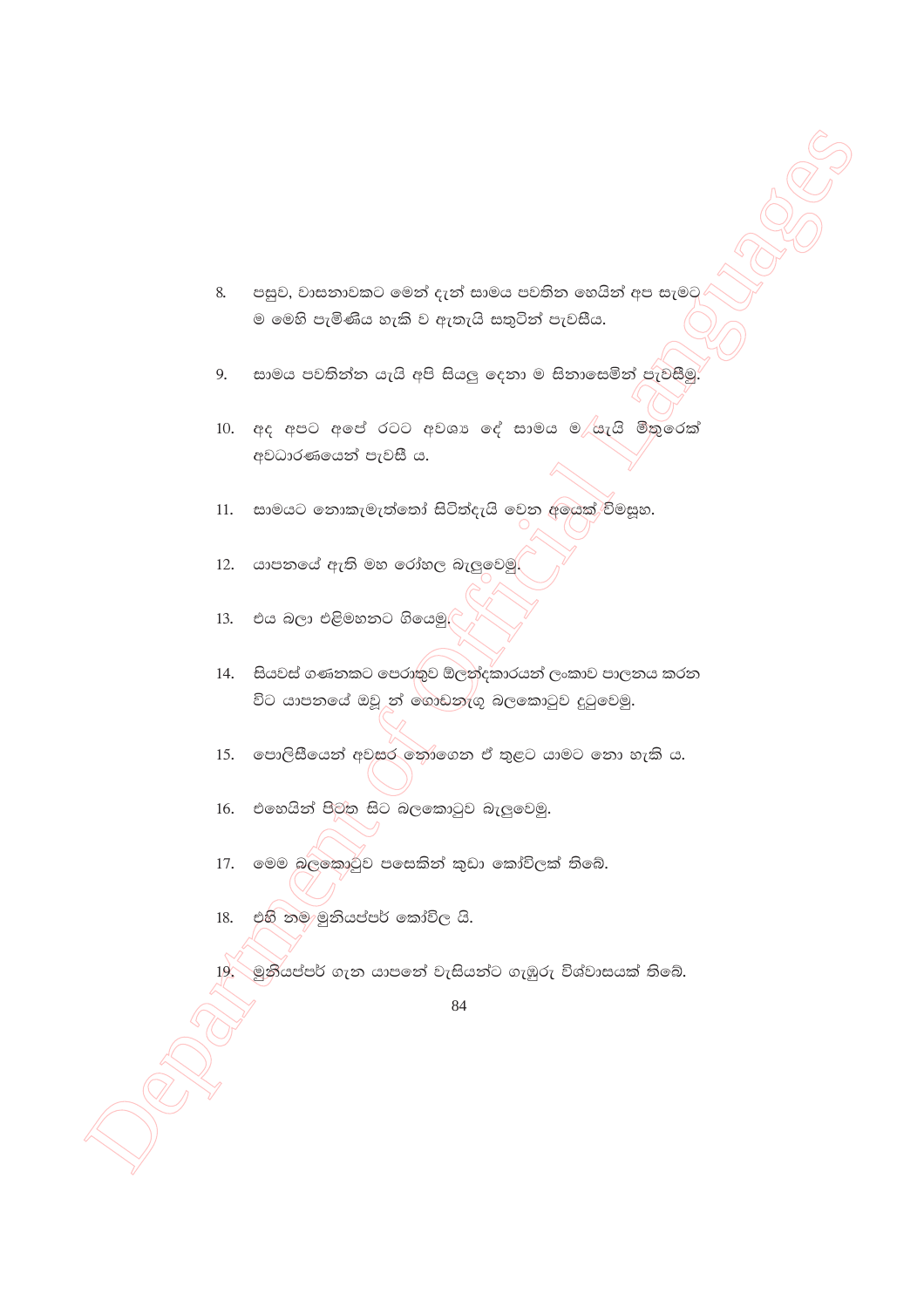- 20. එහි ගිය හොත් කිසිවෙක් මූනියප්පර්ට නොවැඳ ආපසු නො එයි.
- $21.$  වනා වැඳ ආපසු පැමිණිය හොත් කිසියම් විපතක් විය හැකි-යැයි මිනිස්සු විශ්වාස කරති.
- $22.$  අපි ද මුනියප්පර්ට වැන්දෙමු.
- $23.$  පසුව කෝවිල පසෙකින් ඇති දුරේයප්පා කීඩාංගනය බලා මහජන පුස්තකාලයට ගියෙමු.
- 24. ගුරුවරයා එම පුස්තකාලය ගැන ඉතා දුක්මුසු පුවතක් කීවේ ය.
- $M$   $\alpha$ 55 θει υπηκέ βιθεσίας έβθασίαζε στηνέης ητας στη είδη.<br>
2) του τις την προβλει του διάσιλο δουταί δεν περί της του τις του θα το στην προσφαλικο του προσφαλικού του προσφαλικού του προσφαλικού του προσφαλικού του 25. දැන් පවත්නා පුස්තකාල ගොඩනැගිල්ල වැනි ගොඩනැගිල්ලක් එම ස්ථානයෙහි කලින් පැවති බව ද දුහස් ගණන් පොත් සහිත වූ එය කිසියම් පිරිසක් විසින් විතාශ කරන ලදැයි ද පැවසී ය.
	- $26$ . කිහිප දෙනෙක් (මෙම පුස්තකාලය) දැවීම සඳහා හේතුව ජාතිවාදය ම යැයි කීවෝ ය. $\bigcap$
	- 27. පොත් පවා පිළිස්සුවා දැයි කෝපයට පත්වුණෙමු.
	- 28. මීට පෙර පැවැති ජාතිවාදය දැන් අඩු වී ඇතැයි සතුටු වෙමු.
	- 29. ජාතිවාදය මුළුමනින්ම නොවුණහොත් අපේ රට සමෘධිමත් වේ යැයි අපි සාකච්ඡා කළෙමු.
	- $30/\epsilon$ කලින් පැවති විනාශ කරන ලද ගොඩනැගිල්ල වැනි අලුත් ණාඩනැගිල්ලක් නැවත ගොඩනගනු ලැබ ඇත.

<sup>85</sup>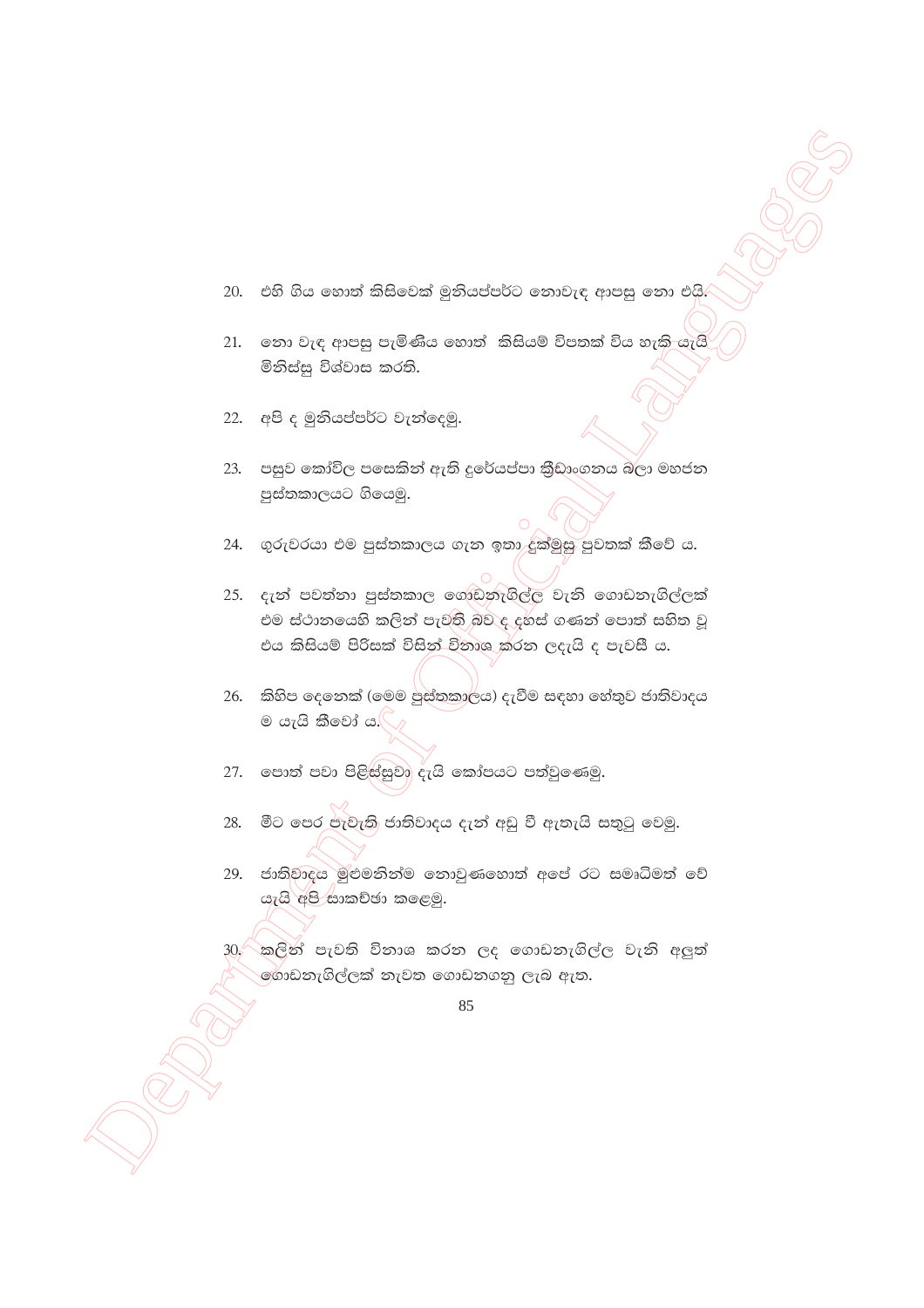- එය බොහෝ ලස්සන ය. 31.
- එය දකින්න දකින්න සතුට ඇතිවෙයි. 32.
- 33. එම වේලාවේ ම, එහි විනාශ කරන ලද පොත් අද නොමැති යැයි කනගාටුවක් තිබේ.
- 34. පෙර පැවැති ගොඩනැගිල්ල බලන විට දැන් ඇති ගොඩනැගිල්ල ඉතා අලංකාර යැයි ගුරුවරයා පැවසීය.
- 35. එදින සවස ගුරුතුමා තම මිතුරත්ගේ නිවෙස්වලට අප කැඳවා ගෙන ගියේ ය.
- ඊළඟ උදැසන නල්ලූර් කන්දසාම් කෝවිලට ගියෙමු. 36.
- එය ඉතා පුසිද්ධ කෝවි<mark>ලකි.</mark> 37.
- ඉතා පැරණි ය. 38.
- 39. භක්තිමත්හූ එම කෝවිලට දිනපතා උදැසන සහ සවස් භාගයෙහි පැමිණෙති.
- 40. අපි කතරගම දෙවියන් වැඳ සංගිලි තෝප්පු නැමැති ස්ථානයට ගියෙමු.
- 41. එහි ශාපනය අවසන් වරට පාලනය කළ සංගිලි නැමැති රජුගේ රජ මාළිගාව තිබේ.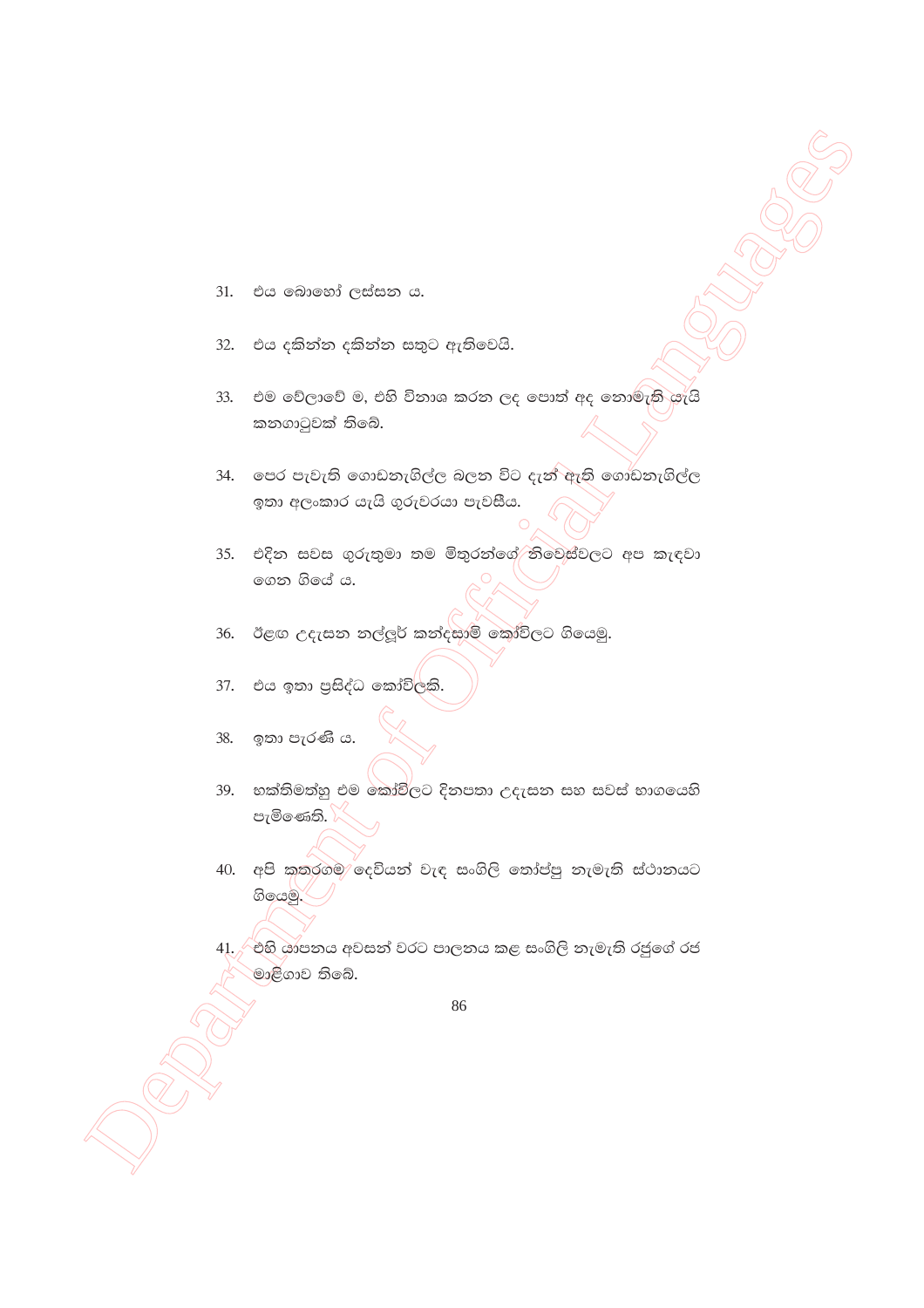- 42. එය නටඹුන් බවට පත්වී ඇත.
- ඒ රාජ මාළිගාවේ ඉදිරි පස පමණක් විනාශ නො වී පවතී. 43.
- 44. පසුව කන්දරෝ ෙෙඩ නැමැති ගමට ගියෙමු.
- 45. එම ගමෙහි බෞද්ධ සලකුණු ස්වල්පයක් පුරාවිදාහඥයෝ දැක සොයා ගත්හ.
- 46. නගරයට ආපසු පැමිණෙන විට යාපනය විශ්ව විදාගලය දුටුවෙමු.
- 47. පසු දින නාගදීපයට ගොස් වැන්දෙමු
- මුළු දවසම අපි එහි ගත කලෙමු. 48.
- 49. තෙවෙනි දින යාපනයෙහි ඇති මහා විදාාල කිහිපයක් බලා අපි කොළඹට ගුවන් මගින් පැමිණියෙමු.
- 50. යාපනයේ ජනතාව එහි යන ආගන්තුකයන් ඉතා ආදරයෙන් පිළිගැනීමේ සංස්කෘතිය කිසි දිනෙක අමතක නො කළ හැකි ය.

වාහකරණ සටහන්

3.1 කර්ම කාරක කියා පද

ලේඛන වාවහාරයේ දී පුධාන කියාවේ පිණිසාර්ථ කෘදන්තයට ුගු - එක් කිරීමෙන් සාදා ගනු ලබන කියා පදයකින් කර්ම කාරක අර්ථය පුකාශ කරනු ලැබේ. படு– හි ப දෙකක් වේ. படு– සිංහල .<br>මල්බන වාවහාරයේ ලැබේ යන්නට සමාන වේ.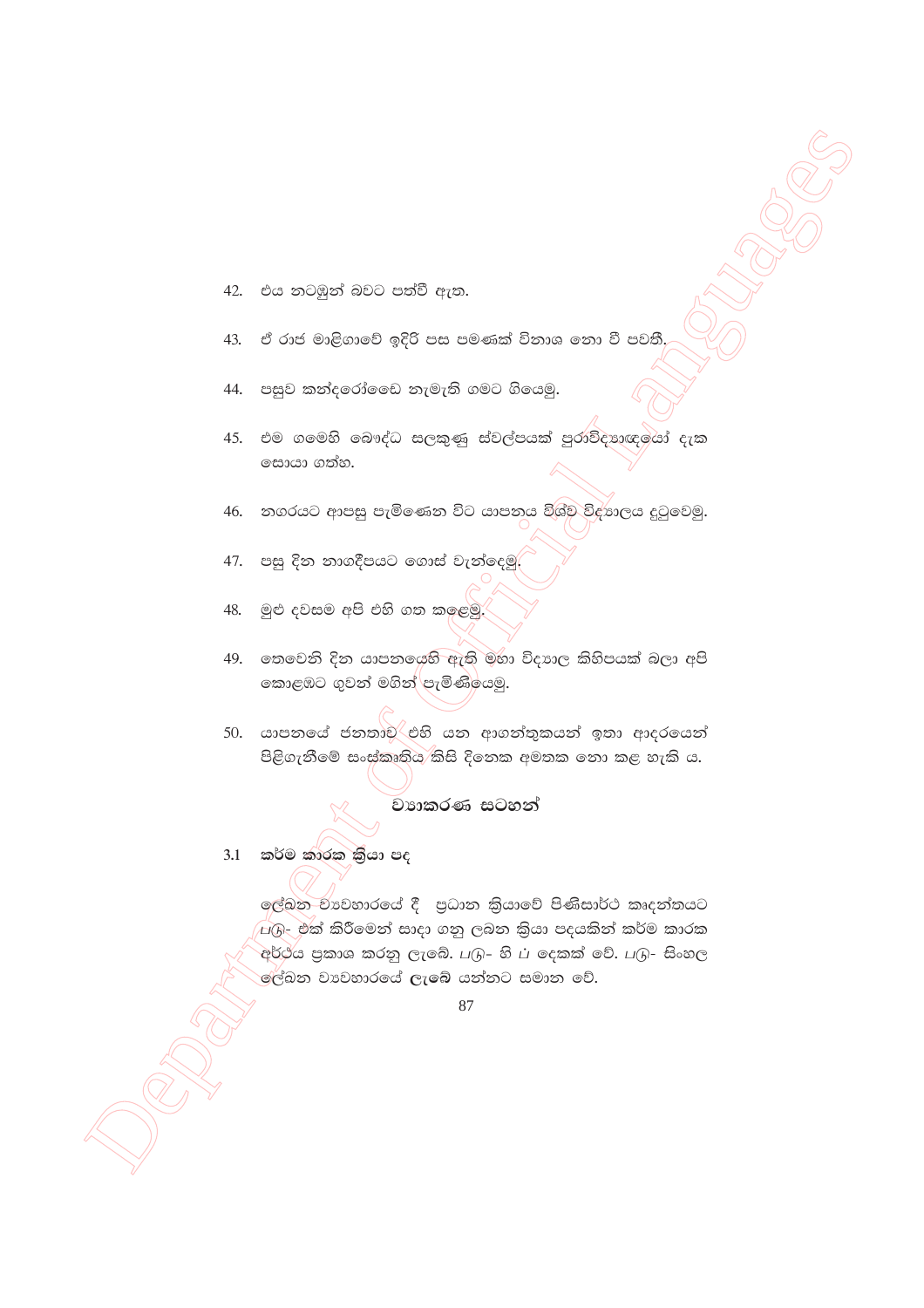#### පිණිසාර්ථ කියා පුකෘතිය කෘදන්තය

කර්මකාරක මූලය

 $E(\widehat{h})$ -கட்ட மறு -மறுக்க வில்– விற்க

கட்டப்படு-மறுக்கப்படு-விற்கப்படு-

වාකාගේ උක්තයට අනුව කාල, පුරුෂ සහ සංඛාග වශරේන් කියා පදය වෙනස් වේ.

- ஒரு புதிய நூலகம் கட்டப்பட்டது.  $1.$ අලුත් පුස්තකාලයක් ගොඩනගනු ලැබී ය.
- $2.$ அந்தக் கடையில் நல்ல நல்ல சமான்கள் விற்கப்படுகின்றன. ඒ කඩයෙහි හොඳ හොඳ බඩු විකුණනු ලැබේ.

# 3.2 ආශිර්වාද කියා

මෙබඳු කියාපද සෑදිමේ බහුල කුමය වන්නේ දුබල කියා පුකෘතිවලට -க ද පුබල කියා පුකෘතිවලට க்க ද එක් කිරිම යි.

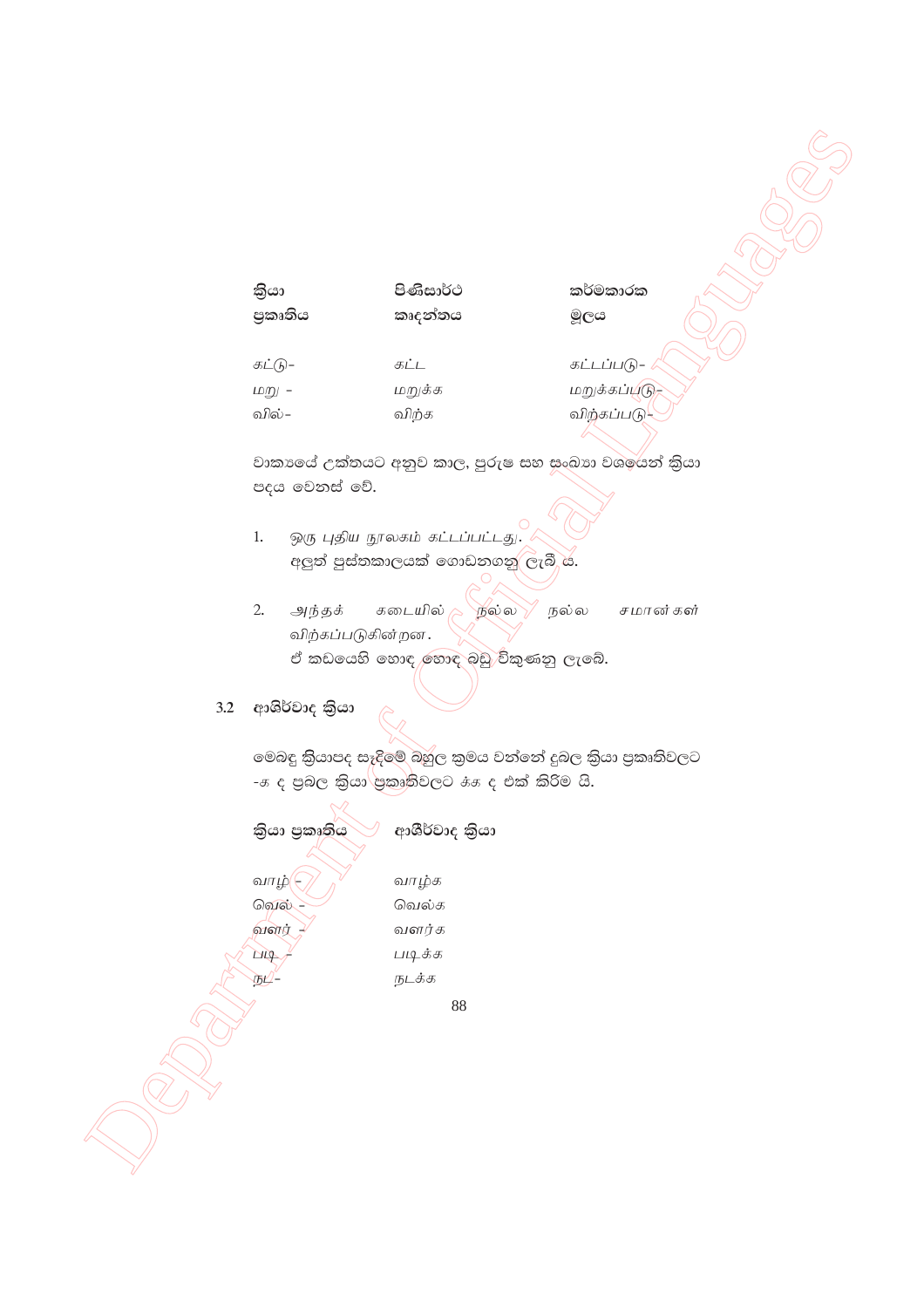පුබල කියා පුකෘතිවල පිණිසාර්ථ කෘදන්ත රූප ද ආශීර්වාද කියා පද රූප ද රූපාකාරයෙන් එක සමාන බව සඳහන් කර ගන්න.

ඕනෑම පුරුෂ, සංඛාග හෝ ලිංග ගත් නාම පදයක් සමග ආශීර්වාද කියාවක් යෙදිය හැකි ය. නමුත් පුථම පුරුෂ නාම පද සමග මෙම කියා පද භාවිතය බහුල නොවේ.

-க ආශීර්වාද කියා පුතාගෙ එක් වීමේ දී -බල, -தா කියා පුකෘති -வரு, -தரு බවට පත්වේ.

அவர் வருக! හෙතෙම පැමිණේවි

அவர் தருக! හෙතෙම දේවි

# 3.3 අතීත කාල කියා මූල තාම විශේෂණ

ලේඛන වාවහාරයේ -මූණ යෙදෙන අතීත කාල කියා මූලවල දී අතීත කාල කියා මූල නාම විශේෂණ සැදී මේ වෙනත් කුමයක් ද වේ. එය නම්, අතීත කාල කියා මූලයේ -ன ඉවත් කර -அ එක් කිරිම යි. එවිට -ුමූ සහ - அ අතරට - $\dot{u}$  පැමිණේ.

තියා/ පුකෘතිය  $\underline{\text{H}}\underline{\text{H}}$ ஓடு  $\bigoplus_{i=1}^{n}$ 

අතීත කාල කියා මූල නාම විශේෂණ கட்டிய $(\text{sing} + \text{w} + \text{g})$ ஓடிய கூறிய

89

අතීත කාල

කියා මූලය

கட்டின்

ஓடின் -

கூறின் –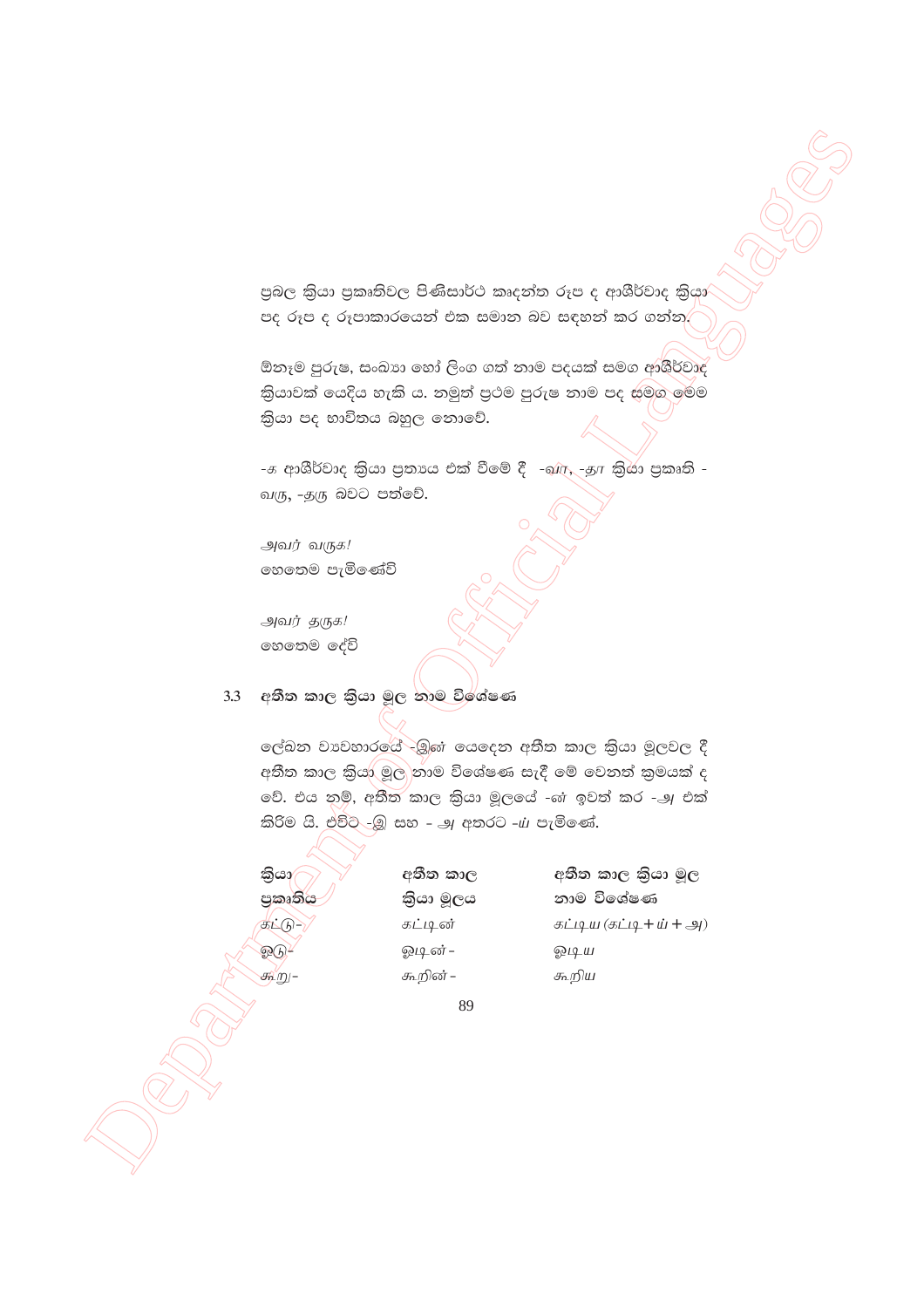# 3.4 අනාගත කාල කියා මූල නාම පද

| කියා    | අනාගත කාල | අනාගත කාල කියා මූල |
|---------|-----------|--------------------|
| පුකෘතිය | කියා මූලය | නාම පදය            |
| ஓடு–    | ஓடுவ்–    | ஓடுவது             |
| செய்–   | செய்வ்-   | செய்வது            |
| நட –    | நடப்ப் -  | ப்புது<br>நப       |
| படி -   | படிப்ப் – | படிப்பகு           |
|         |           |                    |

# 3.5 කියා නාම

|     | 3.4 අනාගත කාල කියා මූල නාම පද |                                              |                                                     |
|-----|-------------------------------|----------------------------------------------|-----------------------------------------------------|
|     |                               |                                              | අනාගත කාල කියා මූලයට -அது එක් කිරීමෙන් අනාගත කාල    |
|     | තියා මූල නාම පද සාදා ගැනේ.    |                                              |                                                     |
|     |                               |                                              |                                                     |
|     | කියා                          | අනාගත කාල                                    | අනාගත කාල කියා මූල                                  |
|     | පුකෘතිය                       | කියා මූලය                                    | නාම පදය                                             |
|     | ஓடு-                          | ஓடுவ்-                                       | ஓடுவது                                              |
|     | செய்–                         | செய்வ்-                                      | செய்வது                                             |
|     | நட -                          | நடப்ப் –<br>$\circ$                          | நடப்புது                                            |
|     | $\overline{\mu}$ -            | படிப்ப் –                                    | படிப்பது                                            |
|     |                               |                                              | කථන වාවහාරයේ දි සාමානාශේයන් අනාගත කාල කියා මූල නාම  |
|     |                               | පද භාවිත නොකරන බව සතිටුහන් කර් ගන්න.         |                                                     |
|     |                               |                                              |                                                     |
| 3.5 | කියා නාම                      |                                              |                                                     |
|     |                               |                                              |                                                     |
|     |                               |                                              | ලේඛන වාවහාරයේ කියා නාම සාදා ගැනීමේ එක් කුමයක් වන්නේ |
|     |                               | වර්තමාන හෝ අතීත කිුයා මූලයට அமை එක් කිරිමයි. |                                                     |
|     |                               |                                              |                                                     |
|     | කියා                          | වර්තමාන /                                    | කියා නාම                                            |
|     | පුකෘතිය                       | අතීත කාල මූලය                                |                                                     |
|     | $114 -$                       | படிக்கின்ற்–                                 | படிக்கின்றமை                                        |
|     |                               | படித்த்-                                     | படித்தமை                                            |
|     | <u>எரி-</u>                   | எரிக்கின்ற்-                                 | எரிக்கின்றமை                                        |
|     | செய்                          | எரித்த்-<br>செய்கின்ற்-                      | எரித்தமை<br>செய்கின்றமை                             |
|     |                               | செய்த்-                                      | செய்தமை                                             |
|     |                               |                                              |                                                     |
|     |                               | 90                                           |                                                     |
|     |                               |                                              |                                                     |
|     |                               |                                              |                                                     |
|     |                               |                                              |                                                     |
|     |                               |                                              |                                                     |
|     |                               |                                              |                                                     |
|     |                               |                                              |                                                     |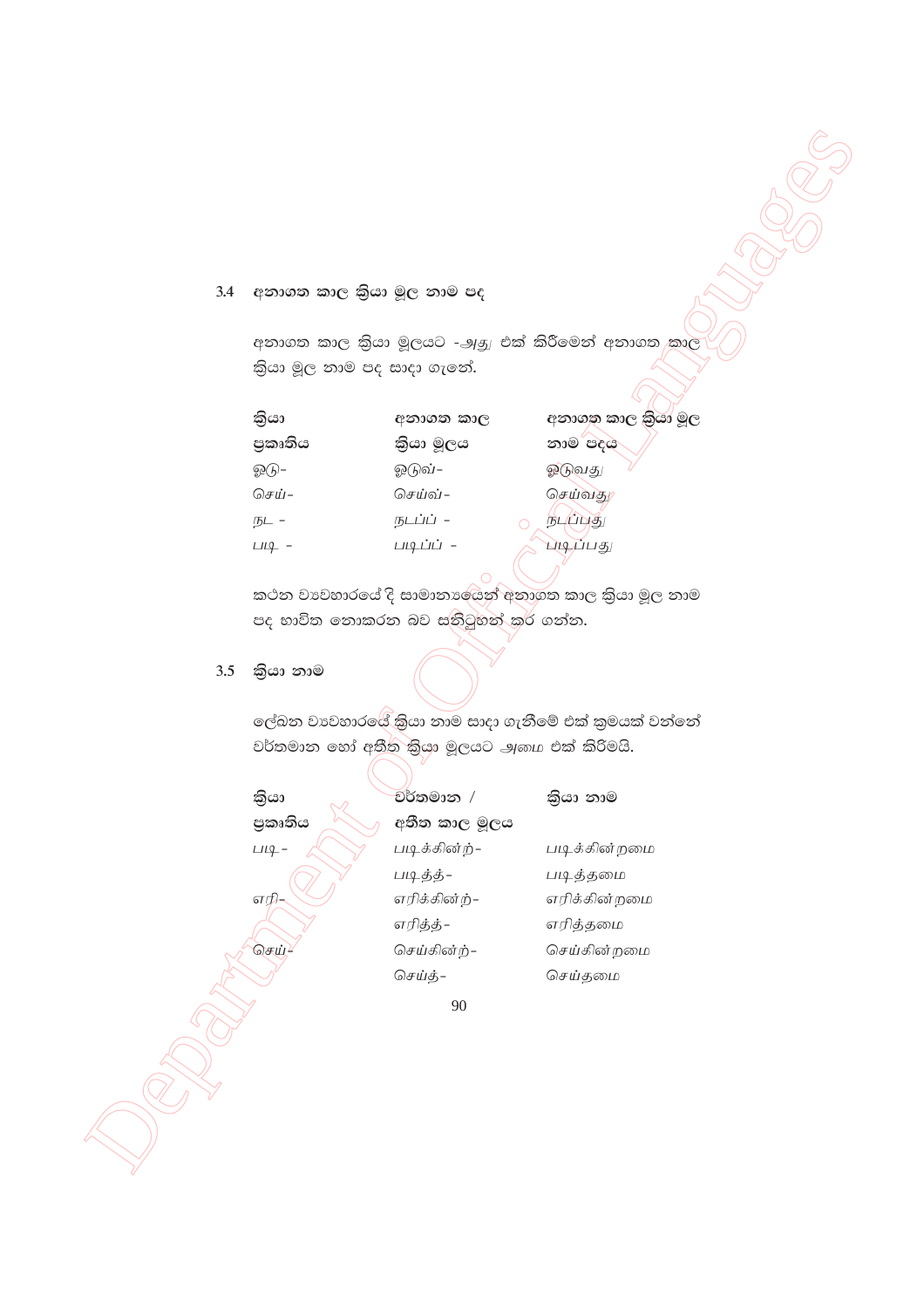3.6  $-2.5$ 

-அது (නැතුව, වෙනුවට) යන වචනය, අර්ථයේ කිසිදු වෙනසක් රහිත ව -ஆமல் වෙනුවට යෙදිය හැකි ය. -ஆது සහ -ஆமல் යුන දෙක ම ලේඛන වාවහාරයේ යෙදෙයි.

கண்ணன் வேலையைச் செய்யாமல் இருந்தார். கண்ணன் வேலையைச் செய்யாது இருந்தார். කණ්ණන් වැඩ නොකර (කරන්නේ නැතුව) සිටියේ ය.

கண்ணன் இங்கே இருக்காது அங்கே இருக்கிறார். කණ්ණන් මෙහි සිටිනවා වෙනුවට එමෙ සිටියි.

#### 3.7 வேண்டியது

අවශා දේ යන අර්ථ දී ම සඳහා வேண்டியது භාවිත කෙරේ. එය සම්පුදාන විභක්ති තාම පද සමග යෙදේ. එහි බහු වචනය வேண்டியவை ஓி.

எனக்கு இப்போது வேண்டியது பணம். මට දැන් අවශා දේ මුදල් ය. .<br>எங்கள் நாட்டுக்கு இப்போது வேண்டியவை உணவுப் பொருட்கள்.

අමේ රටට දැන් අවශා දේවල් (නම්) ආහාර දුවා ය.

<sup>91</sup>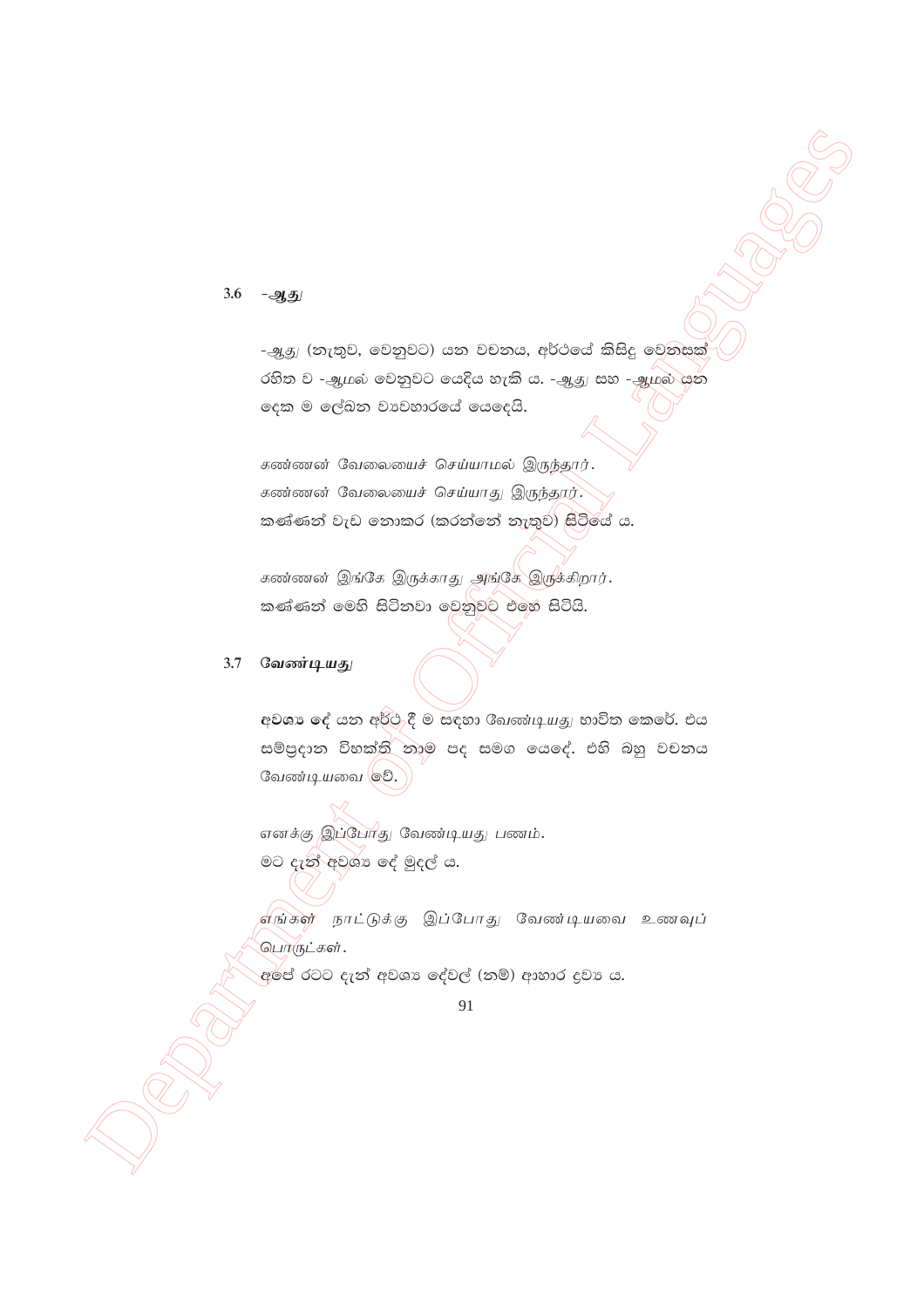#### 3.8 அன்றி

-அன்றி යන්න විනා, හැර, නැත්නම් යන අර්ථ දෙයි. සිංහලුයේ විනා, හැර, නැත්නම් අර්ථ දී මේ වාකා කොටස් සකසා ගැනීම සඳහා අතීත කාල කියා මූල නාම විශේෂණ සමය ( ) යෙදුණු (අනියමාර්ථයේ අසම්භාවා කියා) රූප සමග එය භාවිත කෙරේ.

அப்பா வந்தால் அன்றி நாங்கள் போக முடியாது. පියා පැමිණියහොත් විනා (පැමිණියේ නැත්නම්) අපට යා නො හැකි ය.

ලේඛන වාවහාරයේ යෙදෙන - அன்றி කුටන වාවහාරයේ -ஒழிய යන්නට සමාන වේ.

# ක.වා

# ලේ.වා.

நீங்கள் வந்தால் ஒழிய நான் போக மாட்டென் ඔයා ආවොත් මිසක් මම යන්නේ නෑ.

நீங்கள் வந்தால் ஒழிய நான் போக மாட்டேன். ඔබ පැමිණියහොත් විනා මම තො යන්නෙමි.

3.9 வாறு, வண்ணம் **ഓ** படி

> එක විට සිදුවන කියාවක් හැඟවීමේ වාකා කොටසක් සැකසීමට පුධාන කියා පදයක අතීත කාල කියා මූල තාම විශේෂණයට வாறு, வண்ணம் හෝ படி යන ඕනෑම වචනයක් එක් කරනු ලැබිිය හැකි ය. එවිට එය සිංහලයේ මිශු කිුියා අර්ථය දෙයි.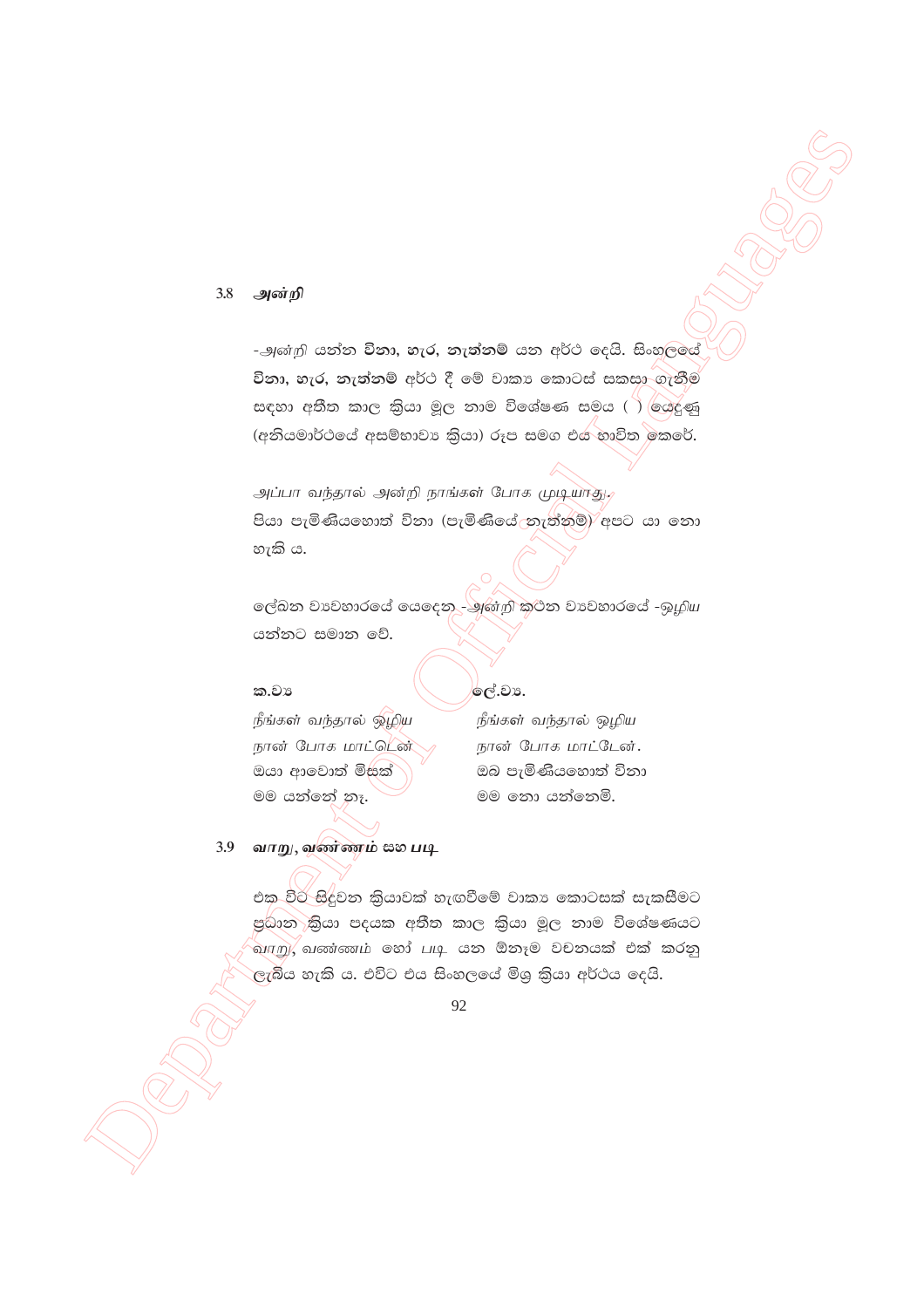மாலா அழுதவாறு வந்தார். மாலா அழுதவண்ணம் வந்தார். மாலா அழுதபடி வந்தார். මාලා හඬමින් පැමිණියා ය.

 $\infty$ ර්න වාවහාරයේ படி යෙදුණ ද வாறு සහ $\wedge$ வண்ணும் $\sim$ නා ගෙදෙයි.

#### 3.10 முதன் முதலாக

ලමය, පළමුවරට, පළමුව යන අර්ථ ලදින කියා විශේෂණයකි.  $\mathcal{L}$ කථන වාවහාරයේ  $\mu$ தன்  $\mu$ தலா $\mu$ ්වලව සමාන වේ.

 $\begin{array}{l} \hbox{mean\_a}, \hbox{square\_a}, \hbox{square\_a}, \hbox{square\_a}, \hbox{square\_a}, \hbox{square\_a}, \hbox{square\_a}, \hbox{square\_a}, \hbox{square\_a}, \hbox{square\_a}, \hbox{square\_a}, \hbox{square\_a}, \hbox{square\_a}, \hbox{square\_a}, \hbox{triangle\_a}, \hbox{triangle\_a}, \hbox{triangle\_a}, \hbox{triangle\_a}, \hbox{triangle\_a}, \hbox{triangle\_a}, \hbox{triangle\_a}, \hbox{triangle\_a}, \hbox{triangle\_a}, \hbox{triangle\_a}, \hbox{triangle\_a}, \hbox{triangle\_a}, \hbox{triangle$  $\mu$ தன் முதலாக යන්න  $\mu$ தலில் (පළමුව) සමග සසඳන්න. අවසාන කියා පදයට මූලින් වාකාලය් ඕනෑම තැනක முதன்முதலாக යෙදිය හැකි බව සටහන් කර $|$ ගන්න.

முதன்முதலாக நான் இன்று இங்கு வந்தேன். நான் முதன்முதலாக இன்று இங்கு வந்தேன்.

நான் இன்று முதன் முதலாக இங்க வந்தேன். நான் இன்று இத்கு முதன் முதலாக வந்தேன். පළමුවරට මම අද මෙහි පැමිණියෙමි.

3'11 **fhlbYk ; ;**

 $\hat{\mathcal{C}}$ මය යමක් සැසඳීමේ දී භාවිත කරන බ $\mathbb{L}$  යන්නට සමාන වේ. .<br>එය සිංහලයේ වඩා යන අර්ථ දෙයි.

<sup>93</sup>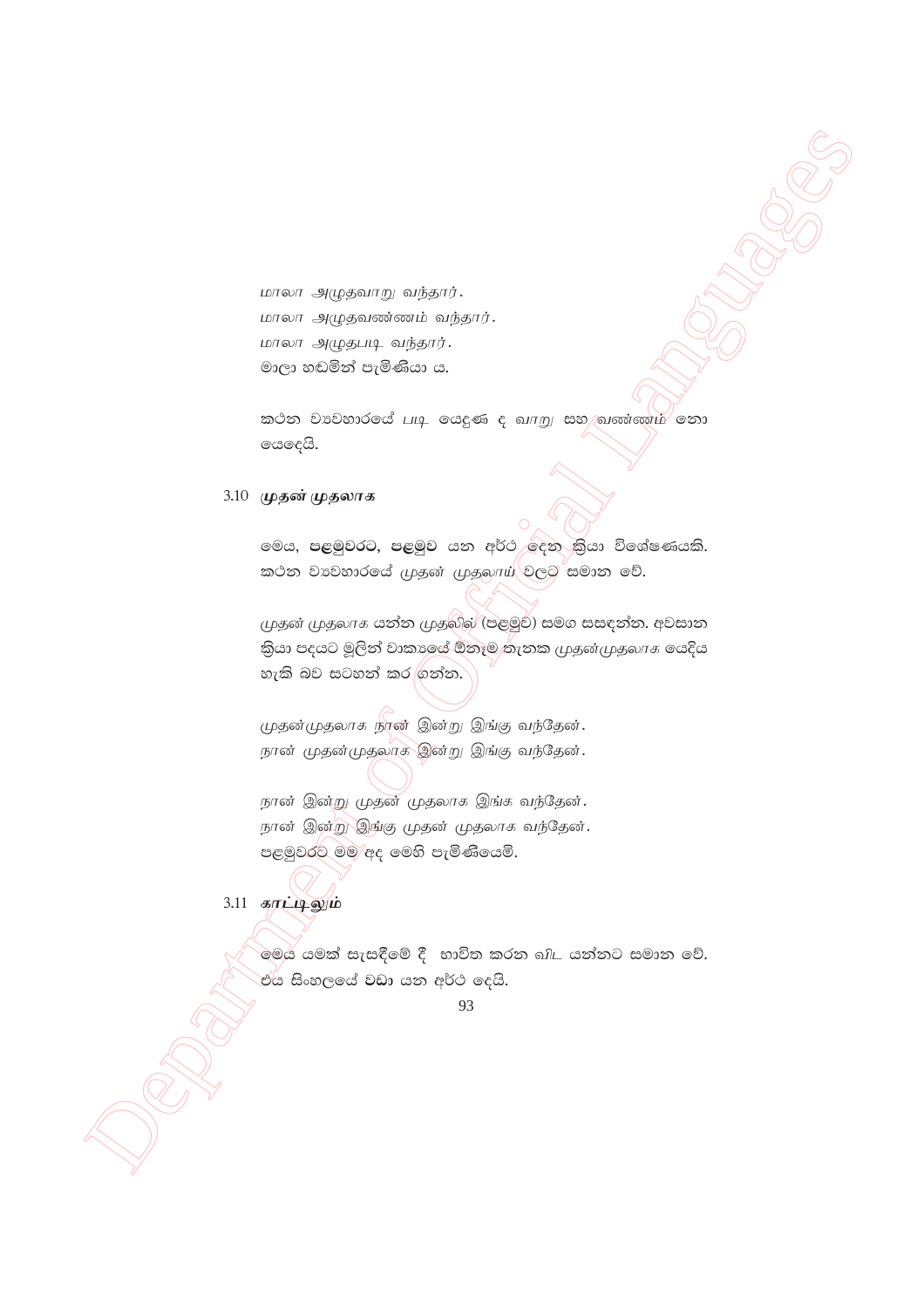|                        | அதைவிட இது பெரிய தேங்காய்.                             |                 |  |
|------------------------|--------------------------------------------------------|-----------------|--|
|                        | அதைக் காட்டிலும் இது பெரிய தேங்காய்.                   |                 |  |
|                        | අරකට වඩා මේක ලොකු පොල් ගෙඩියකි.                        |                 |  |
|                        |                                                        |                 |  |
|                        | 3.12 නැත යන අර්ථ දෙන මානව නාම පද                       |                 |  |
|                        |                                                        |                 |  |
|                        | -ஆத වලින් අවසන් වන නැත යන අර්ථ ඉදන කියා)මූල නාම        |                 |  |
|                        | විශේෂණවලට -வர் හෝ -வர்கள் එක් කිරීමෙන් නැත යන අර්ථ     |                 |  |
|                        | දෙන නාම පද සාදා ගැනේ. වාකාගේ ශේදෙන පරිසරය අනුව         |                 |  |
|                        | வர்   ඒක වචන බව හෝ බහු වචන බව හැඟුවෙන බව සනිටුහන්      |                 |  |
|                        | කර ගන්න. නමුත් வர்கள் බහු වචන ම හඟවයි.                 |                 |  |
|                        |                                                        |                 |  |
| කියා                   | නැත යන අර්ථ                                            | නැත යන අර්ථ දෙන |  |
| පුකෘතිය                | දෙන කියා මූල                                           | මානව නාම පද     |  |
|                        | නාම විශේෂණය                                            |                 |  |
| விரும்பு–              | விரும்பாத                                              | விரும்பாதவர்    |  |
| $GLIT -$               | போகாத                                                  | போகாதவர்கள்     |  |
| குடி -                 | குடித்காத                                              | குடிக்காதவர்    |  |
|                        | குடியாத                                                | குடியாதவர்      |  |
|                        |                                                        |                 |  |
|                        | இல்லை හි ද මෙබඳු රූපයක් වේ. එසේ භාවිත කිරිමේ දී  இல்லை |                 |  |
| නොමැති යන අර්ථය හඟවයි. |                                                        |                 |  |
|                        |                                                        |                 |  |
| இல்லை                  | இல்லாத                                                 | இல்லாதவர்       |  |
|                        |                                                        | இல்லாதவர்கள்    |  |
|                        | 94                                                     |                 |  |
|                        |                                                        |                 |  |
|                        |                                                        |                 |  |
|                        |                                                        |                 |  |
|                        |                                                        |                 |  |
|                        |                                                        |                 |  |
|                        |                                                        |                 |  |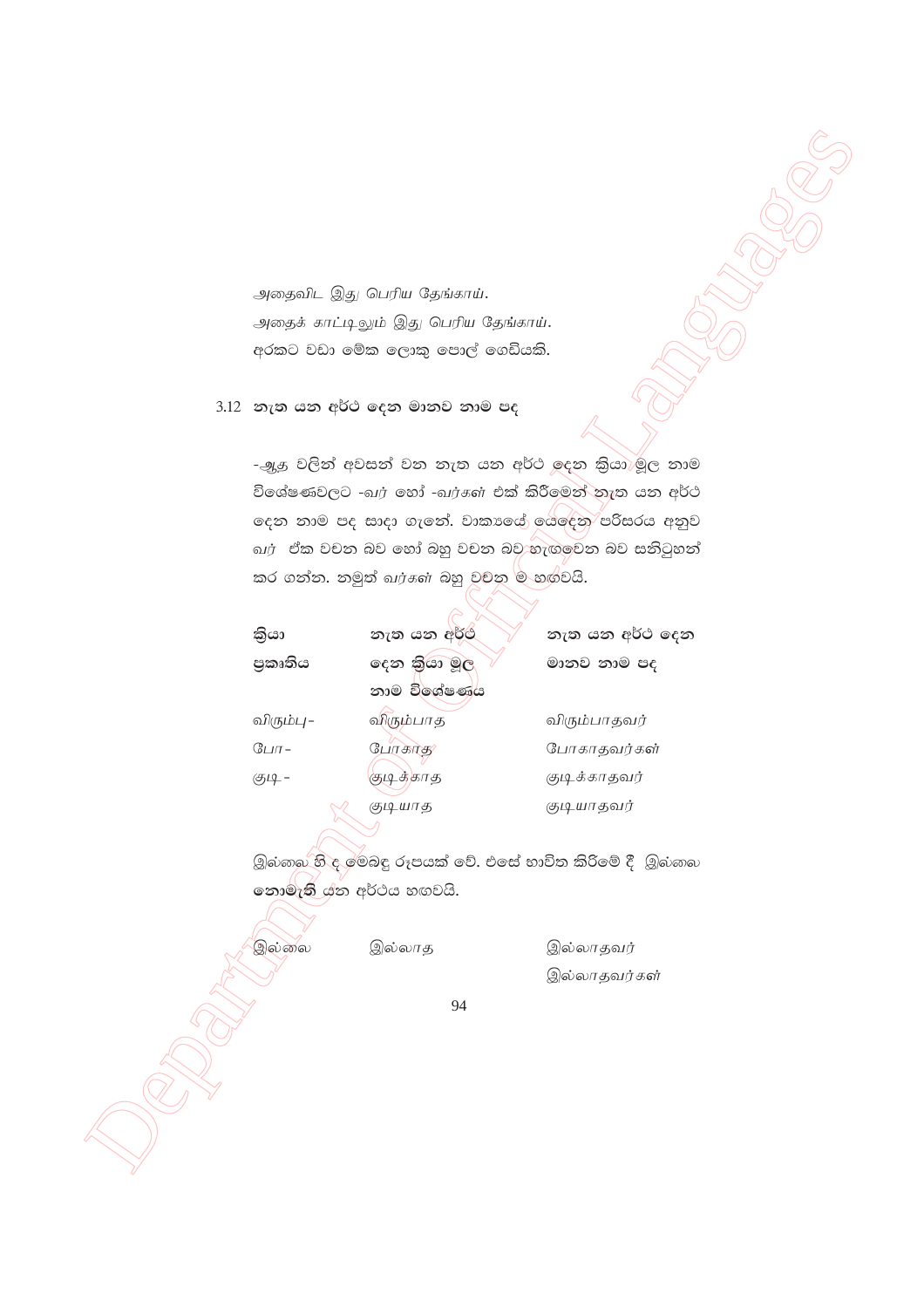3.13 அழகானது

-ஆன වලින් අවසන් වන அழகான (අලංකාර) இனிழையான (මිහිරි) යනාදී නාම විශේෂණවලට -து එක් කිරීමෙන් அழகானது (අලංකාර දෙය) இனிமையானது (මිහිරි දෙය) වැනි මානුව නො වන නාම පද සාදා ගනු ලැබිය හැකි ය.

වෙතත් නාම පද මෙන් සමාන වාකාවල දී මම්වා අවසාන කියා පද පේ ද (ආඛාහත පුරණ සේ) යෙදිය හැකි ය.

அந்தக் கோயில் மிக அழகானது. අර කෝවිල බොහෝ අලංකාර ය.

இப்பழம் இனிமையானது. මෙම ගෙඩිය රසවත් (මිහිරි) ය.

3.14 குறித்து

பற்றி යන අර්ථ දෙන තවත් වචනයකි குறித்து (පිළිබඳව, ගැන).

எல்லோரும் சமாதானம் பற்றிப் பேசுகிறார்கள். எல்லோரும் சமாதானம் குறித்துப் பேசுகிறார்கள். සියලු දෙනා ම සාමය ගැන කථා කරති.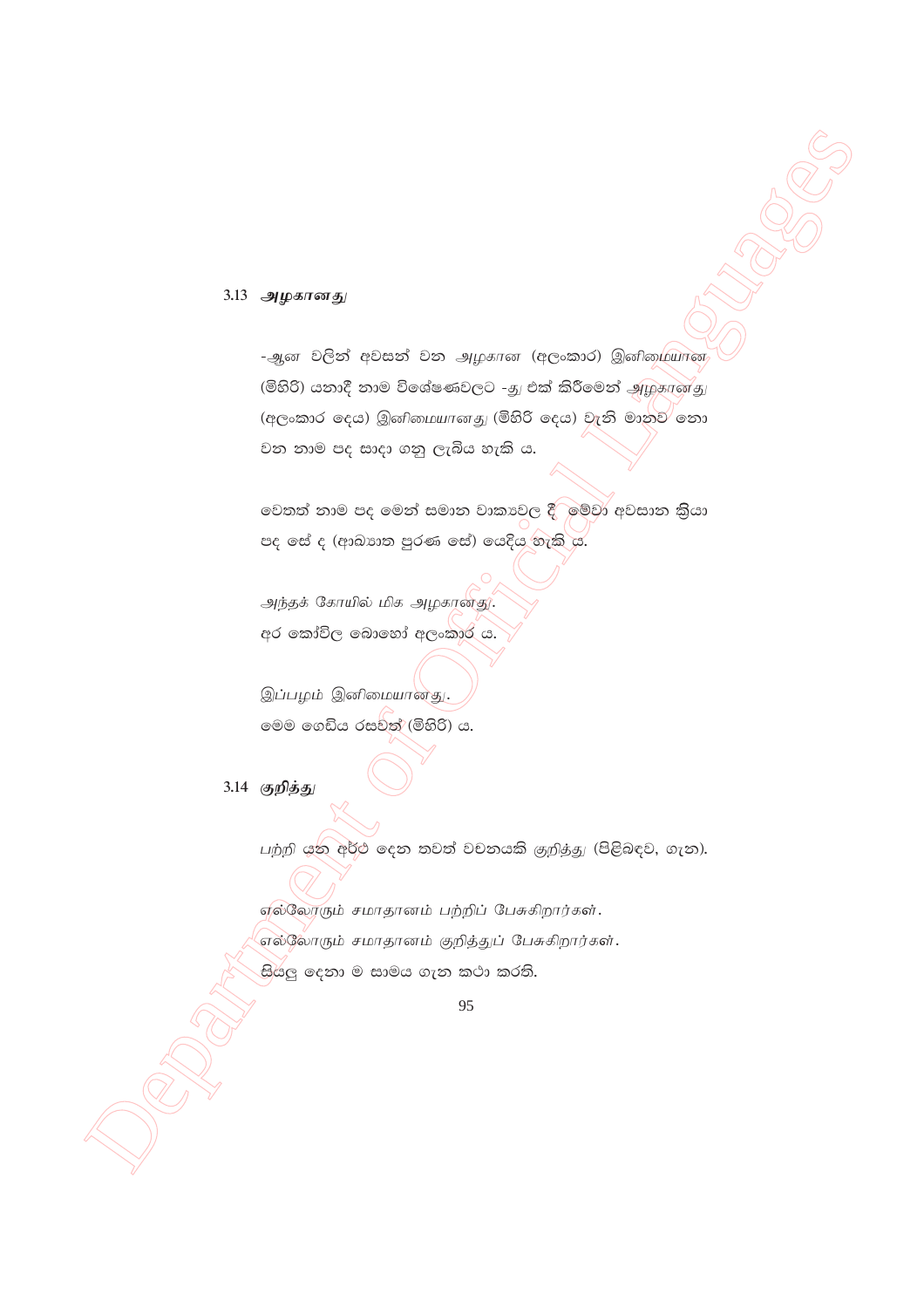#### 3.15  $\mathbf{L} \mathbf{S}$

එය මත (උඩ), කෙරෙහි යන අර්ථ දෙයි. එය සර්ව නාමයක අනුක්ත ශබ්දය වේ නම් එය සමග හෝ අනෙක් සර්ව නාම සහ තාම පද සමග හෝ -இன் වර්ධකය සහිත සම්බන්ධ විභක්ති ගත් නාම පද සමග හෝ යෙදෙන නිපාතයකි.

| என் மீது      | - මා කෙරෙහි           |
|---------------|-----------------------|
| அவர் மீது     | - ඔහු කෙරෙහි <u>V</u> |
| கடவுள் மீது   | - දෙවියන් කෙරෙහි      |
| கடவுளின் மீது | - දෙවියන් කෙරෙහි      |

### 3.16 முன்னர்  $\cos$  பின்னர்

முன்னர் යන වචනය කුලින්, පෙර යන අර්ථ දෙන කියා විශේෂණයකි. එමෙන් ම, முன்னர் යන්නට වෙනත් වචනයක් ද වේ. සාමානායෙන් முன்னர் කථන වාවහාරයේ දී නො යෙදෙන නමුත් முன்பு කර්න සහ ලේඛන වාවහාර දෙකෙහි ම යෙදෙයි.

தாத்தா எங்கள் வீட்டில் முன்பு இருந்தார். සීයා අපේ ගෙදර කලින් සිටියේ ය.

பின்னர்/ද පසු, පසුව යන කියා විශේෂණ අර්ථ දෙන්නකි. එය .<br>പിன்பு සහ பிறகு යන්නට සමාන රූපයකි. සාමානාගෙන් பின்னர் කුළුන වාවහාරයේ නො යෙදේ.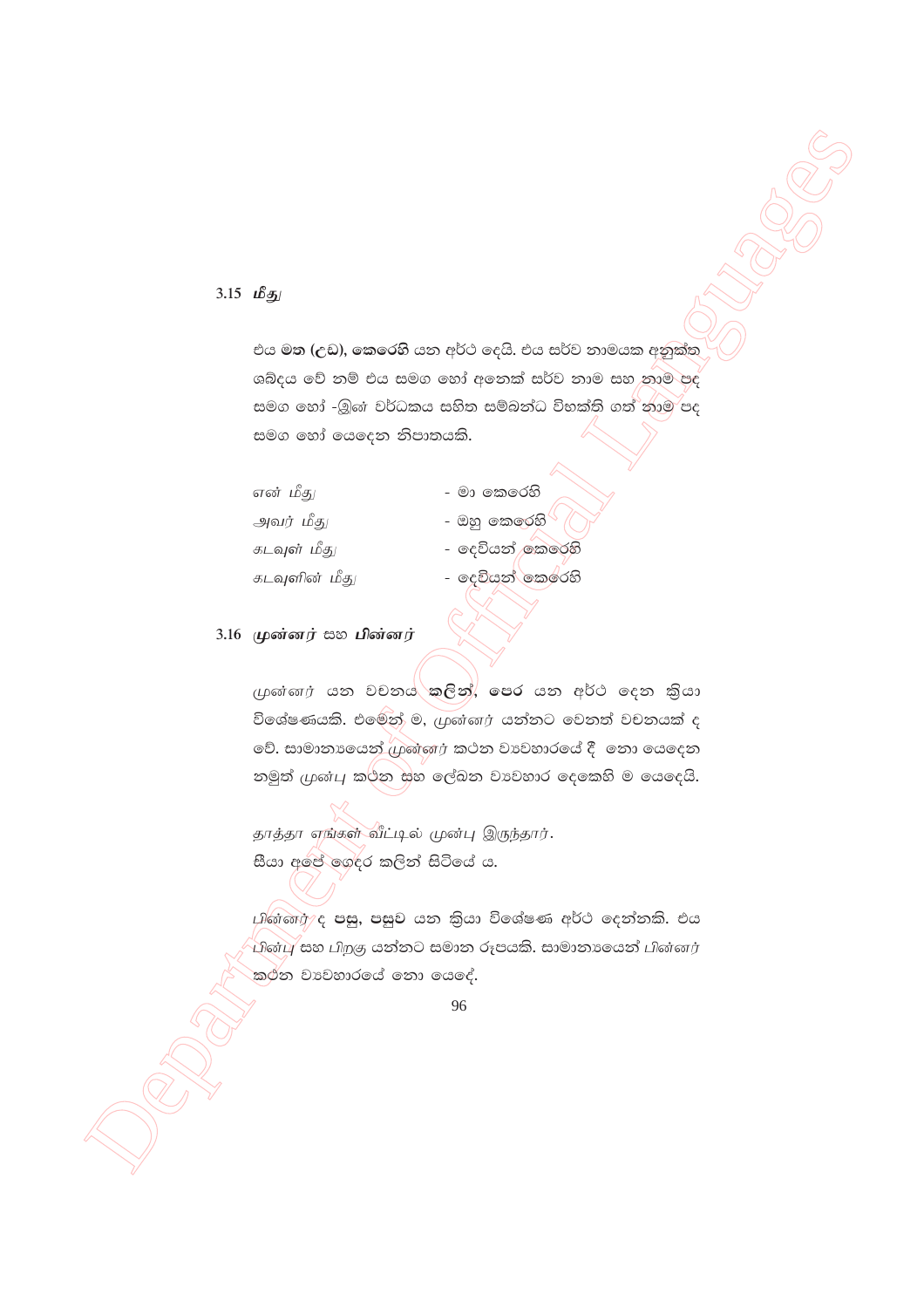தாத்தா வந்த பின்பு சாப்பிடலாம். தாத்தா வந்த பிறகு சாப்பிடலாம். தாத்தா வந்த பின்னர் சாப்பிடலாம். සීයා පැමිණි පසු අනුභව කළ හැකි ය.

# 3.17 யாரும்

කථන වාවහාරයේ සහ ලේඛන වාවහාරයේ යෙදෙන ஆரும் යන්නට සමාන වෙනත් රූපයකි யாரும் (කිසිවෙක්). සාමානායෙන් කථන වාවහාරයේ දී யாரும் හො යෙදෙයි.

கூட்டத்துக்கு ஆரும் வரலாம். கூட்டத்துக்கு யாரும் வரலாம்.  $\alpha$ ස්වීමට කිසිවෙකු පැමිණිය හැකි ය.

# $3.18$  ஏதும்

**STEAT suite Simily aviational.**<br>
Steady with form with cont.<br>  $\frac{1}{2}$  and  $\frac{1}{2}$  control cont.<br>  $\frac{1}{2}$  and  $\frac{1}{2}$  control control.<br>  $\frac{1}{2}$  control control control.<br>  $\frac{1}{2}$  control control control control @මය කථන වාවුහාරලය්\_සහ ලේඛන වාවහාරයේ යෙදෙන ஏதாவது වෙනුවට **යෙදිය හැකි කිසිවක්, යමක් කිසියම්** යන අර්ථ දෙයි.

உங்களுக்கு எதாவது சாப்பாடு வேண்டுமா? உங்களுக்கு<sub>)</sub> ஏதும் சாப்பாடு வேண்டுமா? ඔබට $\frac{1}{2}$ කිසියම් ආහාර අවශා ද $?$ 

# 3.19 என்னும்

කුථින වාපිහාරයේ **எண்ட** යන්නට යෙදෙන වෙනත් වචනයක් .<br>විත මෙය **කියත, තැමැති** යත අර්ථ දෙයි.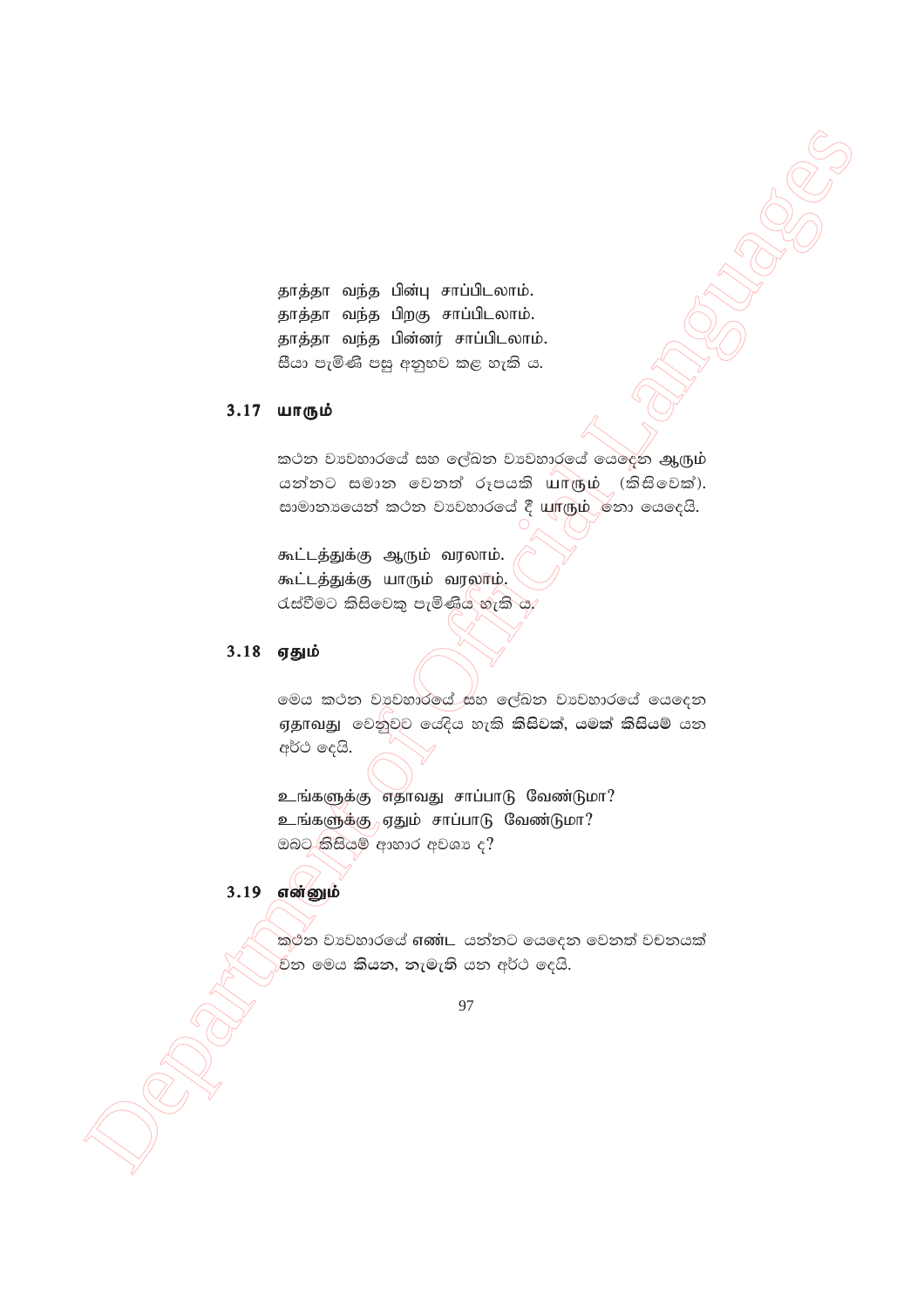நாங்கள் சுன்னாகம் என்னும் ஊரில் இருக்கிறோம். අපි චුන්නාකම් නමැති ගමෙහි සිටිමු.

# 3.20 தோறும்

මෙහි අර්ථය සැම වේ. එය සැම දින ම යනාදි නිරන්තර අදහසක් පැවසීම සඳහා කාලය හඟවන නාම පදවලට එක්කෙරේ. தோறும் එක් කරනු ලබන විට කාලය හඟුවන නාම පදය එහි වරනැගෙන ස්වභාවය මුළුමණින් අත හරී; අනිවාර්යයෙන් ම මූලික රූපයෙන් සිටී.

வெள்ளிக்கிழமை தோறும் கෑ@ கிஜ்ஜீ ? සෑම මාසයේ ම மாதந் தோறும்

# 3.21 අවධාරණ අර්ථය දෙන **ஏ**

-ஏ වූ කලි අවධාරණර්ථ නිපාතයකි. නමුත් එය - இல் පුතායෙ ගත් (ආධාර විභක්ති සහිත) වචනයකට පසුව එක් කරන විට සාමානායෙන් එහි අවධාරණ අර්ථය නැති වෙයි. එනිසා, ආධාර විභක්ති ගත් වචනයක් සමග අවධාරණාර්ථය දීම සඳහා සාමානායෙන් තවත් - -ஏ අකුරයක් එක් කෙරේ.

 $3.22 - 20$ 

පවා, ත්, ද යන අර්ථ පුකාශ කිරීම සඳහා නාම පදයක් සමග <u> වාග් ද භාවිත කෙරේ. වාකාගේ යෙදෙන පරිසරයෙන්</u> අර්ථයෙහි වෙනස හැඟවෙනු ඇත.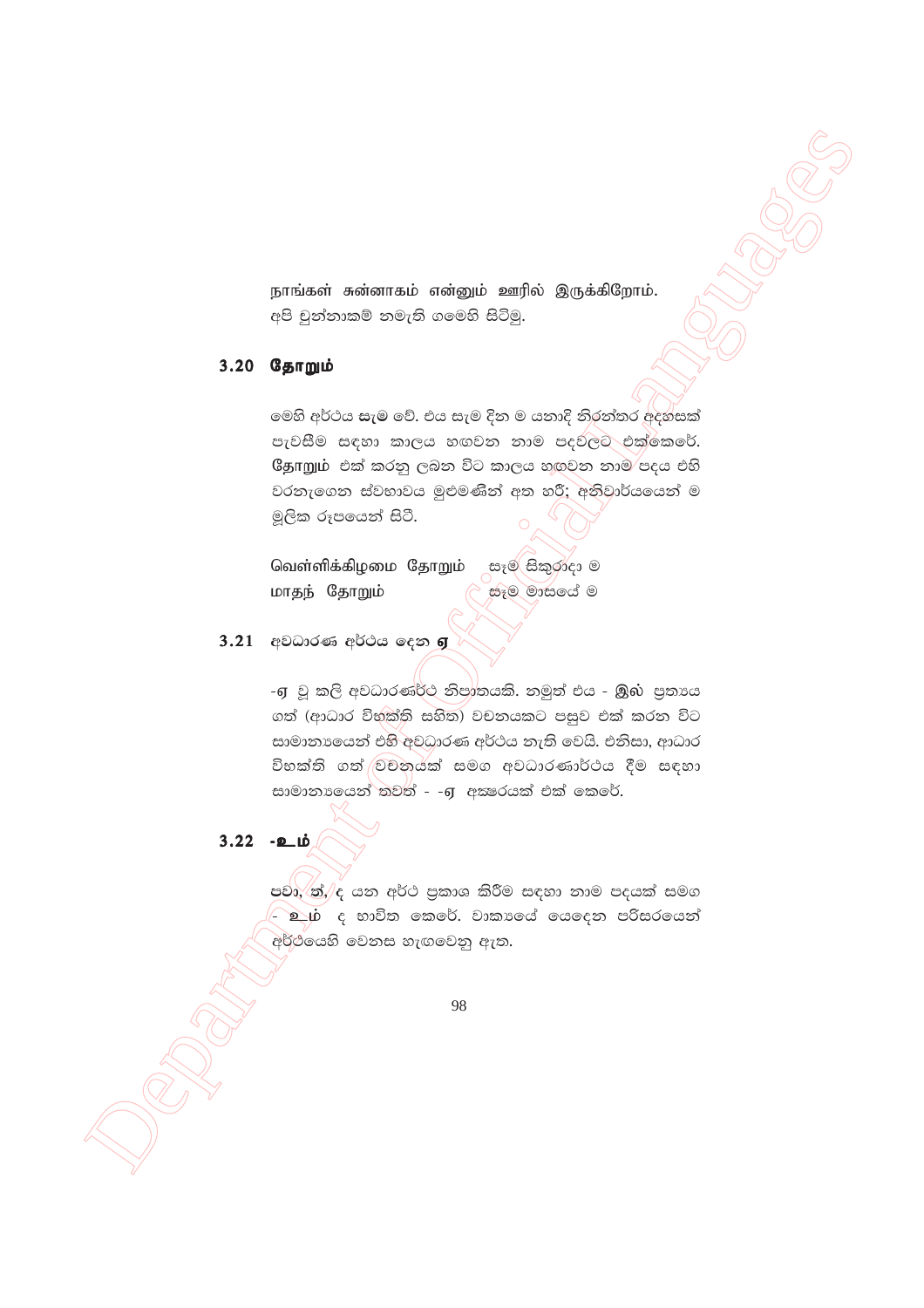அமைச்சரும் வந்தார். ඇමති ද පැමිණියේ ය. ඇමති පවා පැමිණියේ ය.

### 3.23 සංඛාන

කථන වානවහාරයේ මෙන් ම, ලේඛන වානවහාරයේ ද $/$ எண்பது ஜை 80 යි. தொண்ணூறு கஜ 90 යි. நூறு கஜ 100 වේ. 91 සිට 99 දක්වා වූ සංඛාග කියැවෙන වචන සෑදීම සඳහා වෙනත් සංඛාා කියැවෙන වචන එකතු කරනු ලබන විට நூறு වචනය நூற்று බවට වෙනස් වේ. ස්වරවලින් අරම්භ වන සංඛාග යෙදෙන විට එහි <u>உ</u> ඉවත් ලව්.

| தொண்ணூற்றொன்று                 | 91  |
|--------------------------------|-----|
| தொண்ணூற்றிரண்டு                | 92  |
| தொண்ணூற்று மூன்று              | 93  |
| தொண்ணூற்று <sub>்</sub> நான்கு | 94  |
| தொண்ணூற்றைந்து                 | 95  |
| தொண்ணூற்றாறு                   | 96  |
| தொண்ணூற்றேழு                   | 97  |
| தொண்ணூற்றெட்டு                 | 98  |
| தொண்ணூற்றொன்பது                | 99  |
| நூறு                           | 100 |

.<br>**ශිනුாண்ணூறு යන වචනය විභක්ති පුතා ගත්වන විට එය**  $\overline{\mathbb{G}}$ தாண்ணூற்று - යන අනුක්ත රූපය ගනී.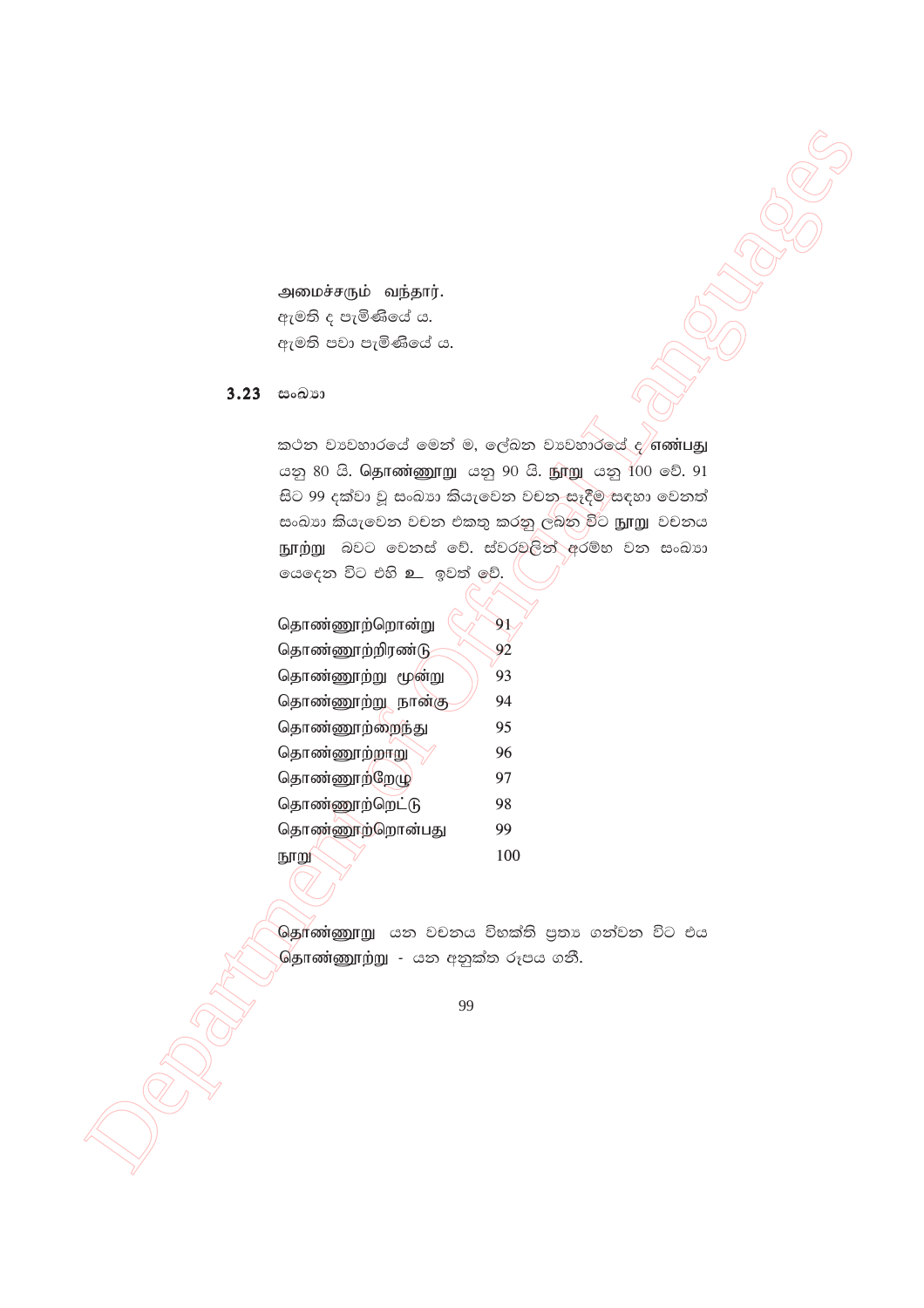#### අභාගසය 1

- තද කළු අකුරින් දක්වා ඇති වචනවල අවශා වෙනස්කම් කරමින් ලේඛන වාවහාරයට හරවා නැවත ලියන්න.
	- 1. இன்றுதான் **இஞ்சை** முதன்முதலாய் **வாறம்**.
	- 2. **எங்கடை நாட்டிலை** சமாதானத்தை **விரும்பாதவை** இருக்கினமா $?$
	- 3. இல்லை என்டுதான் சொல்ல வேணும்.
	- $4.$  தொண்ணூத்தி நாலு ரூபா தாங்கோ.
	- 5. நாங்கள் நேற்று கோயிலுக்குப்<sub>/</sub> **போனம்.**
	- $6.$  நீங்களும் போனீங்களா?
	- 7. தம்பியின்ரை வீட்டை நான் வித்தென்.
	- $8.$  எல்லாத்தையும் எடுங்கோ.
	- $9.$  அவை எங்களுக்கு ஜண்டும் சொல்லேல்லை.
	- $10.$  எங்கை போறீங்கள்?

# $\mathbb{Q}$  *erosses* 2

- $\begin{array}{lllllllll} \mathbf{C} & \text{for some } \mathbf{C} \in \mathbb{R}^n & \text{for some } \mathbf{C} \in \mathbb{R}^n & \text{for some } \mathbf{C} \in \mathbb{R}^n \text{ for some } \mathbf{C} \in \mathbb{R}^n \text{ for some } \mathbf{C} \in \mathbb{R}^n \text{ for some } \mathbf{C} \in \mathbb{R}^n \text{ for some } \mathbf{C} \in \mathbb{R}^n \text{ for some } \mathbf{C} \in \mathbb{R}^n \text{ for some } \mathbf{C} \in \mathbb{R}^n \text$ අර්ථයේ කිසිදු $\bigcirc$ වනසක් නොවන අයුරින් සෑම වාකායක ම තද කළු අකුරින් දක්වා ඇති වචනවලට වෙනත් වචන යොදන්න.
	- 1. அதுதான் நாங்கள் **கட்டின** வீடு.
	- 2. அப்பா ஒன்றுமே **சாப்பிடாது** போகின்றார்.
	- 3. தம்பிமார் அழுத**படி** இருக்கிறார்கள்.
	- 4. அந்தக் கோயில் இதை**விட** அழகானது.
	- 5. அமைச்சர் சமாதானம் **பற்றி** பேசினார்.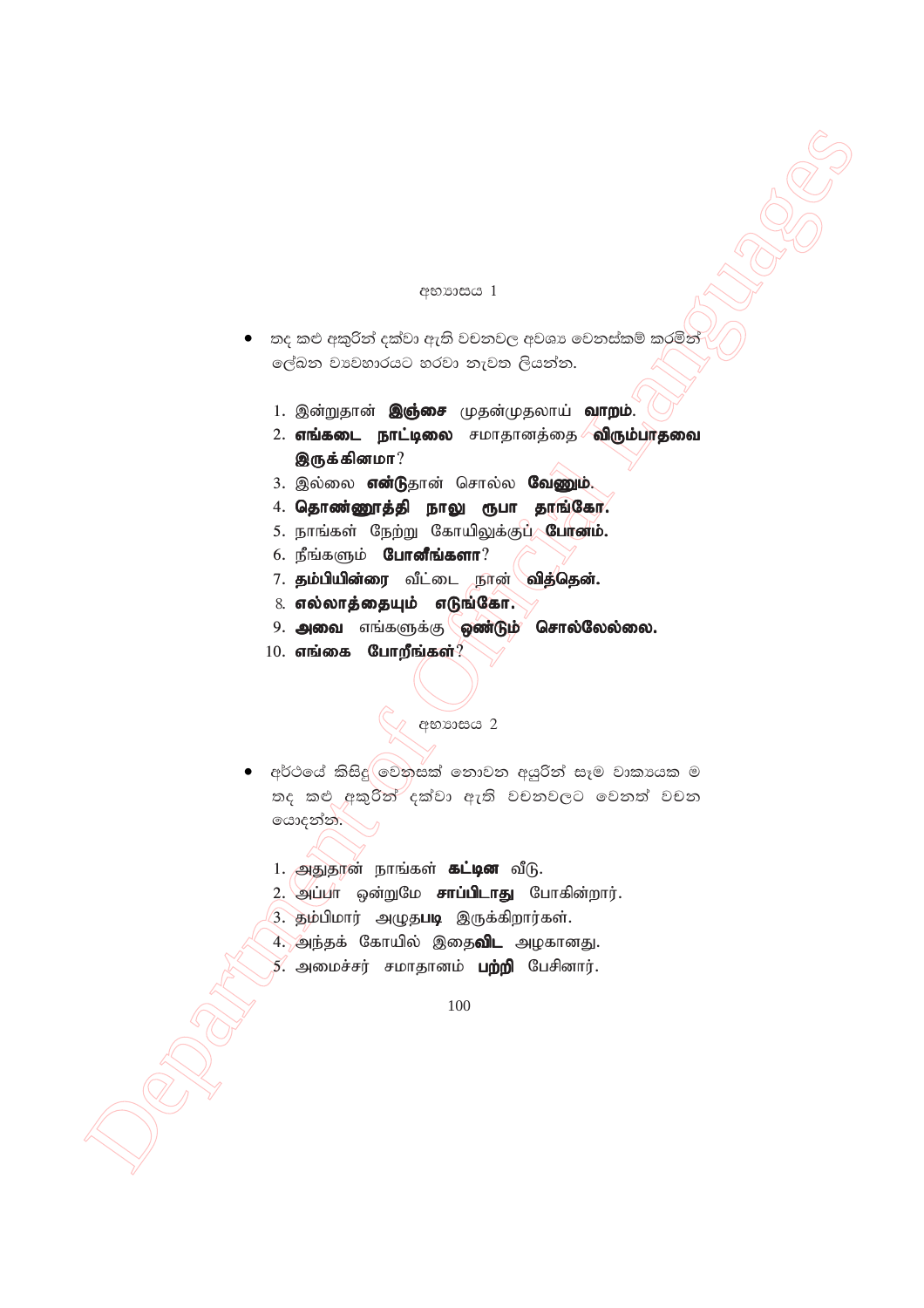- 6. நீங்கள் எல்லோரும் **முன்னர்** இங்கு வந்திருக்கிறீர்களா?
- 7. அவர்கள் எல்லோரும் வந்த **பின்னர்** நாங்கள் போகலாம்.
- 8. இப்பொழுது இங்கு **ஆரும்** வருவார்களா?
- 9. நாங்கள் படிக்கும் **போது** குழப்ப வேண்டாம்.
- 6. primation of Officers of Officers of Officers and the same of  $\mathcal{R}$  and  $\mathcal{R}$  and  $\mathcal{R}$  and  $\mathcal{R}$  and  $\mathcal{R}$  and  $\mathcal{R}$  and  $\mathcal{R}$  and  $\mathcal{R}$  and  $\mathcal{R}$  and  $\mathcal{R}$  and  $\mathcal{R}$  and  $\mathcal{R}$  and 10. நாங்கள் சாமானகள் **வாங்குவதற்காகக்** கடைக்குப் போகின்றோம்.
	- 11. நாங்கள் எல்லாரும் நாளைக்கு வருவோம்.
	- 12. எங்கள் ஊரில் ஒரு பெரிய கோயில் **இருக்கிறது.**
	- 13. ஒன்றுமே வேண்டாம் **என** அப்பா கூறினார்.

appeas 3

14. மாணவர்**களுள்** நால்வர் வந்தனர்.

පහත සඳහන් දෑ කේටි වාකාවේල යොදන්න.

- 1. வேண்டும்
- 2. உள்ளது
- $3.$  கிடைக்கா
- 4. சாப்பிடும்போது
- $5.$   $\Box$   $\phi$  $\ddot{\phi}$   $\ddot{\phi}$
- $6.$  2  $\omega$
- 7. அப்பரவோடு
- $8.$  தம்பியிடம்
- 9. உங்கள்
- 10. ஆதலால்
- $11.$  முதலில்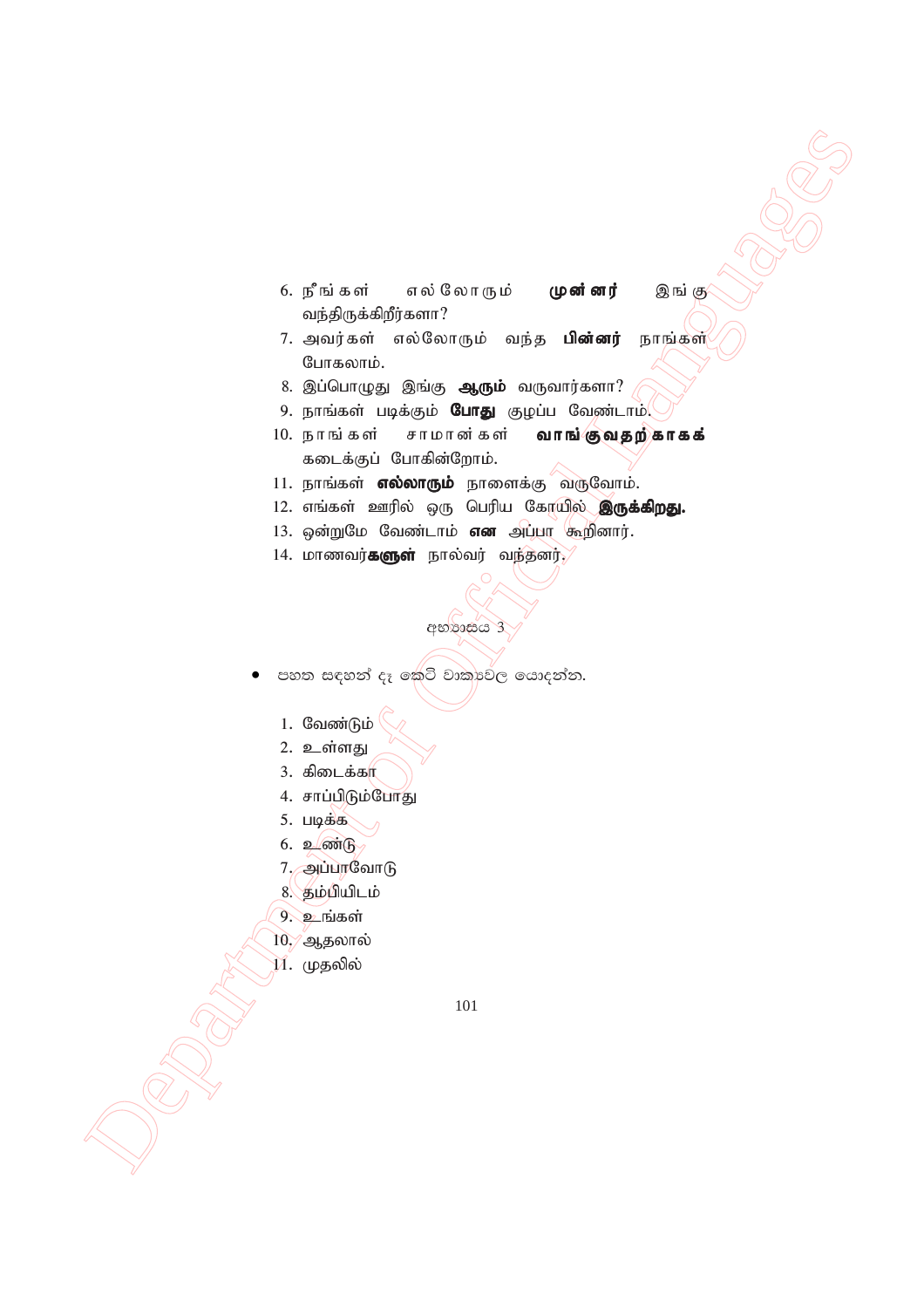- 12. ஆகிய
- 13. மூலம்
- $14.$  ஒருவர்
- 15. யாரும்

අභාගය 4

පහත සඳහන් ඡේද සිංහලට පරිවර්තනය කරන්න.

#### எனது பாடசாலை

 $\begin{array}{lllllllll} \textbf{12. & \textbf{a.g.} & \textbf{a.g.}\\ \textbf{22. & \textbf{a.g.} & \textbf{a.g.}\\ \textbf{33. & \textbf{0.g.}} & \textbf{14. & \textbf{0.g.} & \textbf{0.g.}\\ \textbf{45. & \textbf{0.g.}} & \textbf{0.g.}\\ \textbf{5. & \textbf{0.g.}} & \textbf{0.g.}\\ \textbf{6. & \textbf{0.g.}} & \textbf{0.g.}\\ \textbf{7. & \textbf{0.g.}} & \textbf{0.g.}\\ \textbf{8. & \textbf{0.g.}} & \textbf{$  $(1)$  என்னுடைய வீட்டுக்குப் $\Diamond$ பக்கத்திலே ஒரு பாடசாலை உண்டு. (2) அதன் பெயர் ஞானோதய வித்தியாசாலை. (3) இப்பாடசாலையில் கிட் $\overline{\mathsf{L}}$ த்தட் $\overline{\mathsf{L}}$  எண்ணூறு மாணவர்கள் படிக்கின்றனர்.  $(4)$  அவர்களுள் மிகப் பலர் ஆண்கள்.  $(5)$ பெண்களின் எண்ணிக்கை குறைவு. (6) எனது கிராமத்தில் வாழ்கின்ற மாணவர்களில் பெரும்பாலும் எல்லோரும் இப் பாடசாலையிலேயே படிக்கின்றனர். (7) மாணவர்களுள் சிலர், தூரத்திலிருந்து \ ீசைக்கிளில் வருவார்கள். (8) என் தம்பியும் தங்கையும் இப்பாடசாலையிலே தான் படிக்கிறார்கள். (9) அவர்கள் பாடசாலைக்கு என்னோடு நடந்து வருவார்கள்.

 $(10)$   $(20)$ ப்பாடசாலையில் பதின்நான்கு ஆசிரியர் படிப்பிக்கின்றனர்.  $(11)$  இவர்களுள் ஐவர் பெண்கள்.  $(12)$ ஓன்பது பேர் ஆண்கள். (13) இவர்களில் சிலர் பாடசாலைக்கு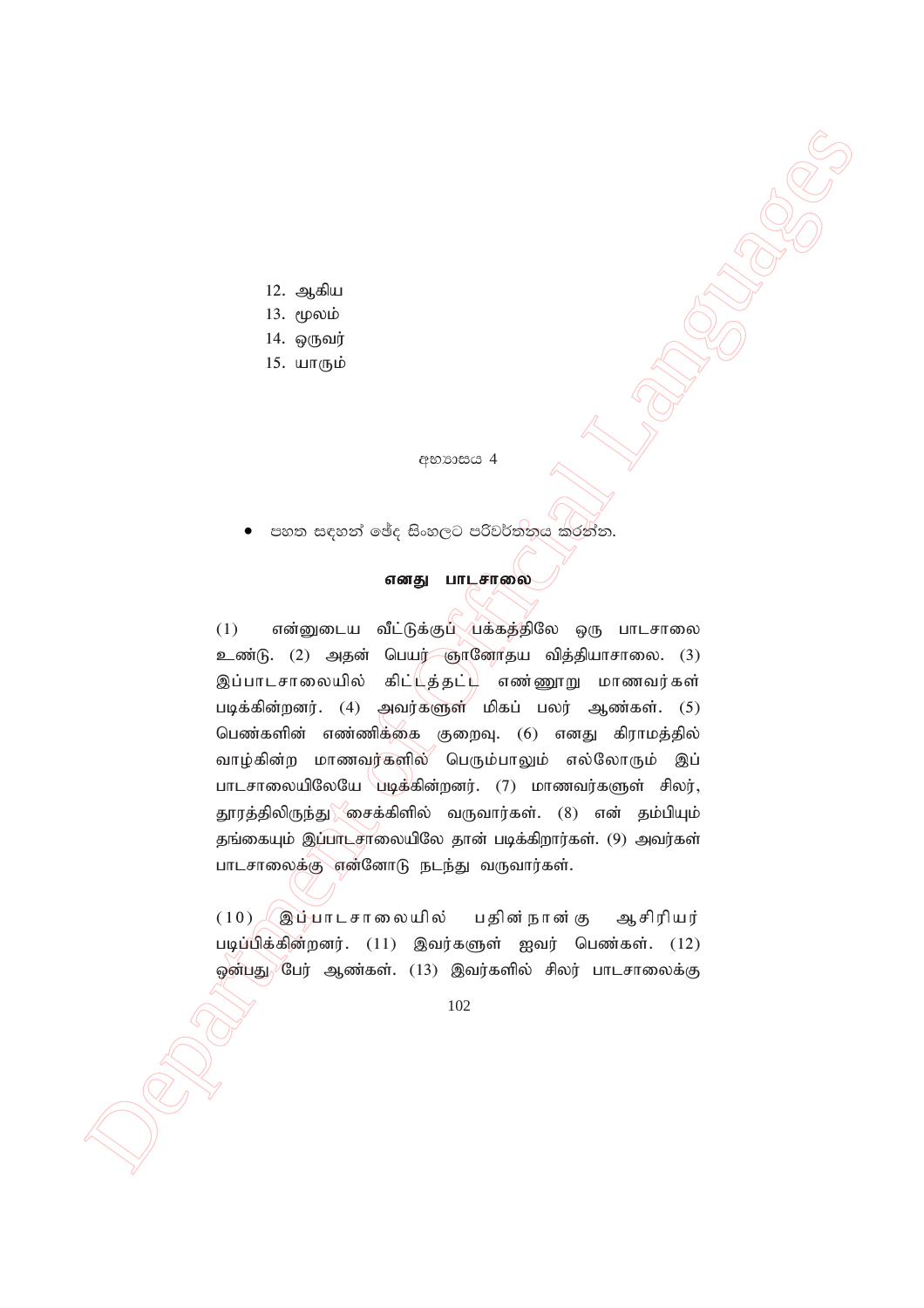பஸ்ஸில் வருகின்றனர். (14) ஆசிரியைகளில் ஒருவர் தையலும் சமையலும் படிப்பிக்கிறார்.  $(15)$  இவர் மிகவும் நன்றாகுப் படிப்பிப்பார்.  $(16)$  கண ணன் என்பவர் கமத்தொழில் படிப்பிப்பார். (17) இவரும் நன்றாகப் படிப்பிப்பார். (18) இப்பாடசாலையில் படிக்கும் மாணவர்கள் எல்லோரும் நன்றாகப் படிப்பார்கள். (19) அவர்களில் $\diagup$ பெரும்பாலும் எல்லோருமே பரீட்சைகளில் சித்தியடைவார்கள்.

ນທ່ານຕີ ແຫຼງຜົນສັງເໜ່ງ. (14) ຂອງທີງໂອເມສະຫັດວ່າ ຊາງແຫ່ງ ແຫຼງແໜ່ງ<br>ກອດສະມອນຂໍ ມອນເມືອດອີງກາງ. (15) ຂອງທີງໂອເມສະຫັດວ່າ ຊາງແຫ່ງ ແຫຼງແໜ່ງ<br>ກອດສະມອນຂໍ ມອນເມືອດອີງກາງ. (15) ຂອງທີ່ ອະດີດອີງການ ບໍ່ມາເປັນເຫາງ<br>10.000 ເປັນ 2000 ເປັນ  $(20)$  நோனோகய விக்கியாசாலையில் ஒரு நல்ல விளையாட்டு மைதானம் உண்டு. (21) அங்கே நாள்தோறும் மாலையில் மாணவர்கள் விளையாடுவார்கள் $\mathcal{L}(22)$  அங்கே ஆசிரியர்களில் சிலரும் மாணவர்களோடு விளையாட வருவார்கள்.  $(23)$  இந்த விளையாட்டு மைதானத்துக்குப் பக்கத்தில் ஒரு தோட்டம் உண்டு. (24) மாணவர்கள், ஒவ்வொரு நாளும் இந்தத் தோட்டத்தில் சிறிது நேரத்துக்கு வேலை செய்வார்கள். (25) சிலர் நிலத்தைக் கொத்துவார்கள். (26) சிலர் பயிர்களுக்குத் தண்ணீர் ஊற்றுவார்கள் $\sim$  (27) மாணவர்களின் பெற்றார்கள் இந்தத் தோட்டத்தைப் பார்க்க வருவார்கள். (28) தங்களுடைய பிள்ளைகளின் ஆர்வத்தைக் கண்டு சந்தோஷப்படுவார்கள்.

(29) ஞானோதய வித்தியாசாலை மிகவும் பிரசித்தி பெற்ற பாடசாலை.  $(30)$  இப்பாடசாலையில் படிக்கிற மாணவர்கள் மிகவும் நல்லவர்கள். (31) இங்கு படிப்பிக்கின்ற ஆசிரியர்களை  $\overline{\mathfrak{g}}$ ல்லாரும் பாராட்டுவார்கள்.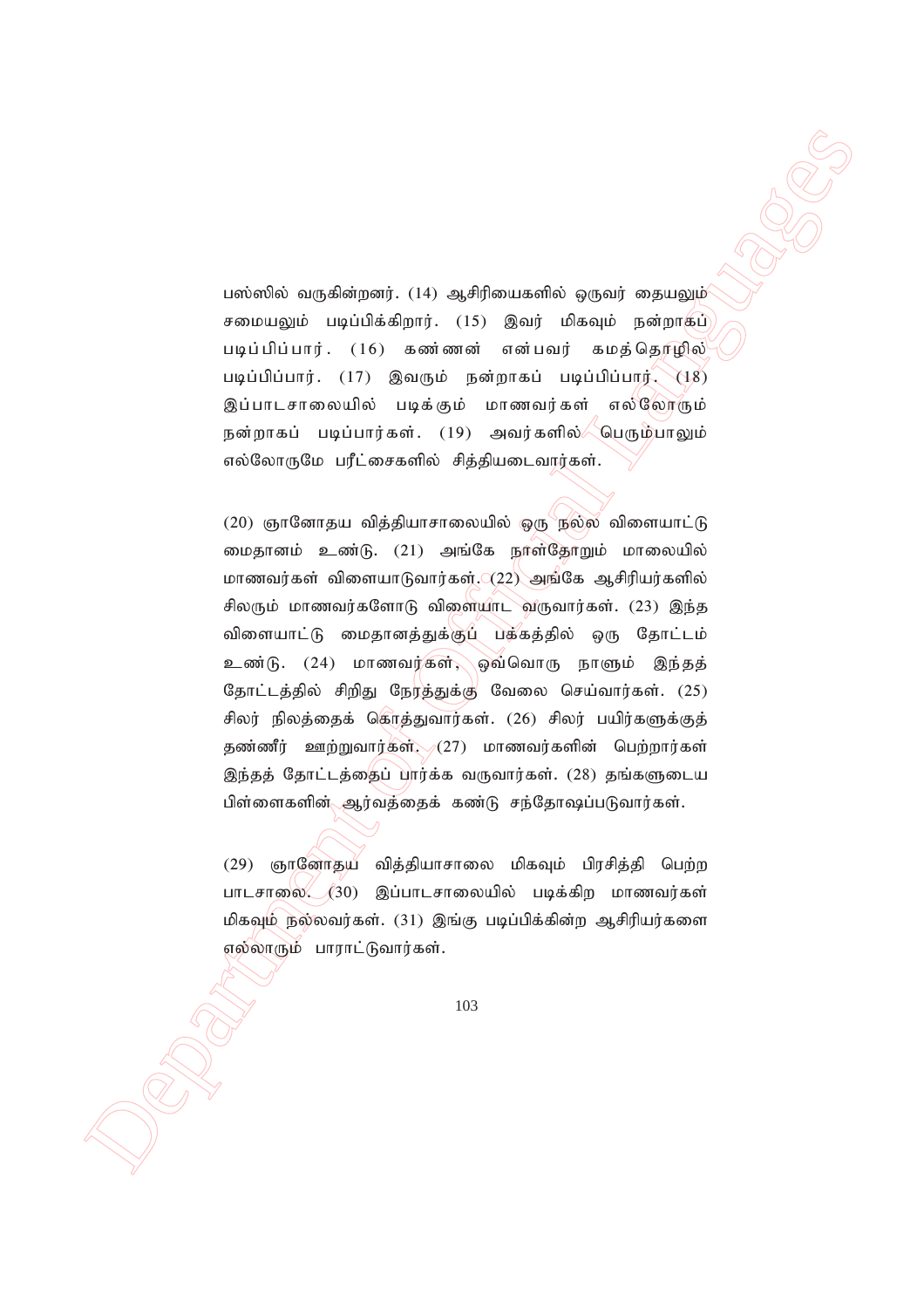பாடசாலை ஆண் பெண் எண்ணிக்கை குறைவு வாழ்-பெரும்பாலும் ஆசிரியை தையல் சமையல் கமத்தொழில் சித்தியடை விளையாட்டு மைதானம் நிலம் கொத்து-பயிர் ஊற்று பெற்றார் ஆர்வம் பிரசித்தி

පාඨශාලාව පුරුෂ ස්තී සංඛාාව (ගණන) ඌනතාව, අඩුව ජීවත් වෙනවා බොහෝ විට, බෙහෙවින් ගුරුවරිය මැහුම්, මැසීම (ආහාර) පිසීම කෘෂිකර්මය ජය ලබනවා, සමත් වෙනවා කීඩා පිටිය, කීඩාංගනය  $\otimes$ මිය $\vee$ ෩෩෩ වගා කරන බෝග වර්ග වක්කරනවා, (වතුර) දමනවා දෙමව්පියෝ අභිලාෂය, කැමැත්ත පුසිද්ධිය

අභාගාසය 5

පහත සඳහන් වාකා දෙමළ බසට පරිවර්තනය කරන්න.

1. දැන් අපට අවශා දේ හොඳ ආහාර ය.

ළමයි ඉගෙන නොගෙන සිටිති.  $\sum$ 

 $\overline{\mathcal{A}}$ 

ඔබලා ද තොපැමිණියහොත් මට යා තොහැකි ය.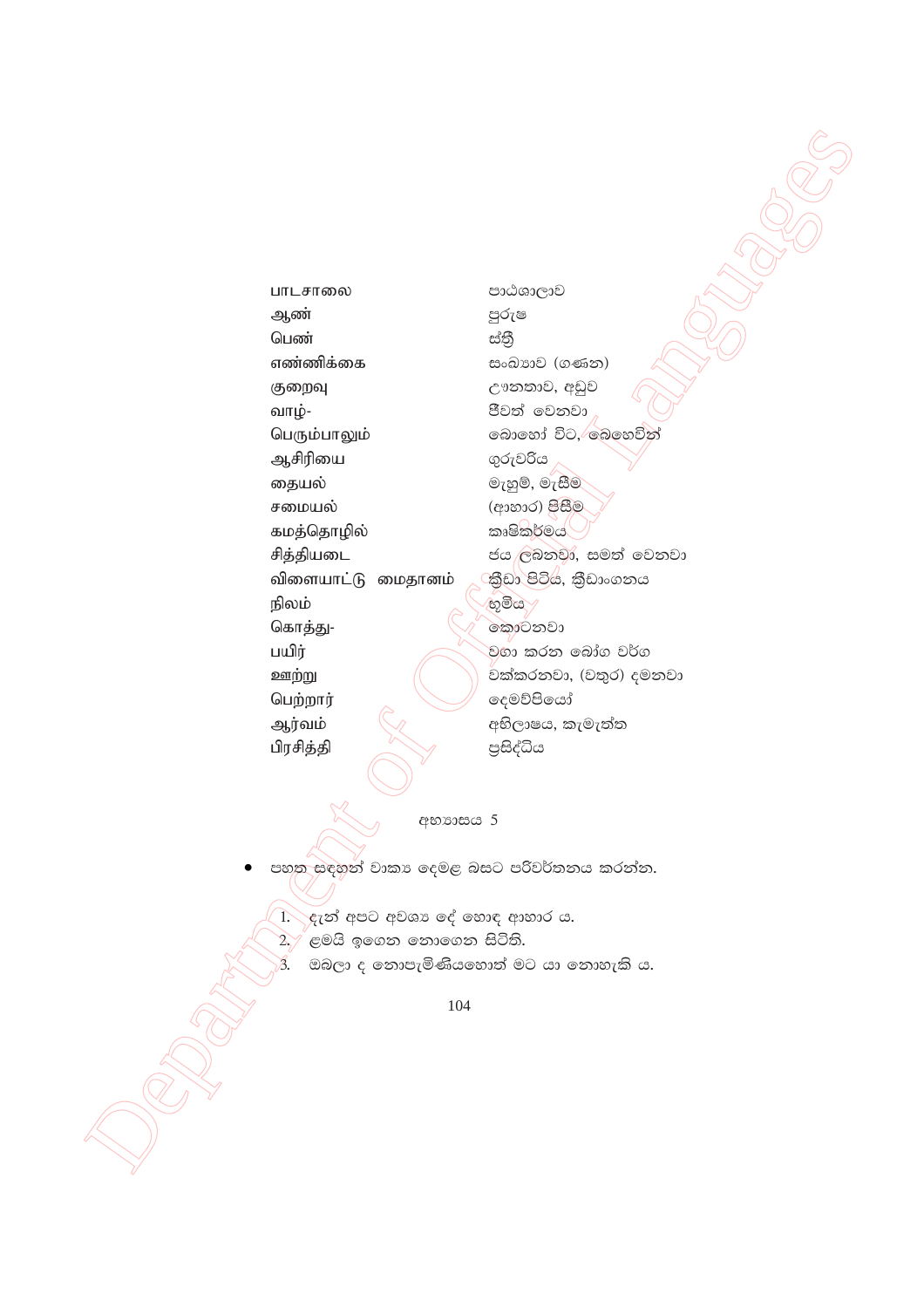- 4. ඔවුහු සියල්ලෝම සිනහවෙමින් පැමිණියෝය.
- 5. අපි අද මෙහි පළමුවරට පැමිණෙමු.
- $6.$  සාමයට නොකැමැති අය සිටිත් ද $?$
- 7. ඔවුහු සියල්ලෝම ජීවත් වෙත්වා!
- 8. වෙළෙඳපොළේ දී බොහෝ බඩු දකින ලදි.
- 9. ඒ ගොඩනැගිල්ල වැනි ගොඩනැගිල්ලක් මෙහි නැත.
- 10. අපේ ගමෙහි ඇති කෝවිල බොහෝ අලංකාර ය.

#### අභාගාසය 6

මෙම පාඩමේ මූල සඳහන් දෙමළ භාෂා වාකා හඬ නඟා කියවන්න.

අභාගයය 7

• පාඩමේ මුල සඳහන් දෙමළ භාෂා ඡේදවලින් ඡේදයක් ගුරුවරයා විසින්/කියවනු ලබයි. එය නිවැරැදිව ලියන්න.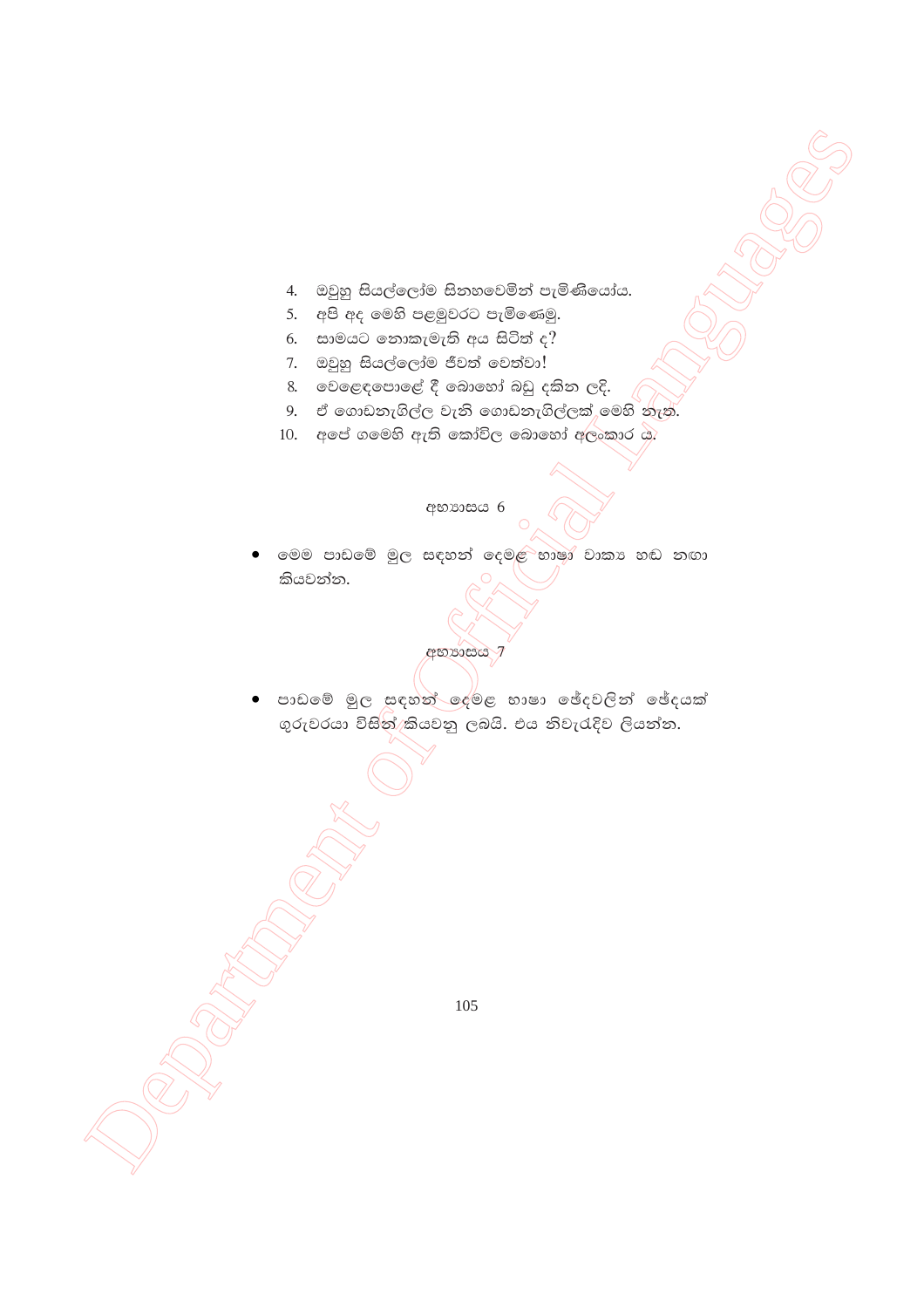# $L$  $\overline{u}$  $\overline{L}$  $\overline{b}$  $\overline{4}$

#### தமிழர்களின் திருமணம்

 $\label{eq:21} \begin{array}{ll} \mbox{\textbf{(a)}} & \mbox{\textbf{(b)}} & \mbox{\textbf{(c)}} & \mbox{\textbf{(d)}} \\ \mbox{\textbf{(a)}} & \mbox{\textbf{(a)}} & \mbox{\textbf{(a)}} & \mbox{\textbf{(a)}} \\ \mbox{\textbf{(b)}} & \mbox{\textbf{(a)}} & \mbox{\textbf{(a)}} & \mbox{\textbf{(a)}} & \mbox{\textbf{(a)}} \\ \mbox{\textbf{(b)}} & \mbox{\textbf{(b)}} & \mbox{\textbf{(b)}} & \mbox{\textbf{(b)}} & \mbox{\textbf{(b)}} \\ \mbox{\textbf{(b)}} & \mbox{\textbf{(b)}} & \mbox{\text$  $(1)$  உலகில், ஆணுக்கும் பெண்ணுக்கும் திருமணம் செய்து வைக்கும் முறைகள், அதாவது, திருமணத்தன்றும் அதற்கு முன்னரும் திருமணம் சம்பந்தமாக<sup>)</sup>நிகழும் சடங்குகள் வேறுபடுகின்றன. (2) இச்சடங்குகள் பெரும்பாலும் மத அடிப்படையிலே தான் வேறுபடுகின்றன. (3) எமது நாட்டில் இந்து, பௌத்தம், கிறித்தவம், இஸ்லாம் ஆகிய மதங்களைப் பின்பற்றுபவர்களின் திருமணங்கள் $\sqrt{2\pi}$ யிறுபடுகின்றன.  $(4)$ இங்கு, தமிழர்களின் திருமணம் என்று கூறும் போது, யான் இந்துக்களின் திருமணத்தையே சூறிப்பிடுகின்றேன். (5) ஏன் எனில், தமிழர்களுள் இந்துக்களே மிக அதிகம் என்பது எல்லோரும் அறிந்த உண்மை.

 $(6)$  தமிழர்களுள் $\searrow$ பெரும்பாலான குடும்பங்களில் பெற்றோரே தம் பிள்ளைகளுக்குத் திருமணம் பேசிச் செய்து வைக்கிறார்கள். $\setminus\zeta$  அவர்கள், பிள்ளைகள் தம் இஷ்டப்படி திருமணம் செய்யாதவண்ணம் பார்த்துக் கொள்கிறார்கள் $\mathcal{L}(\mathbf{8})$  எனினும், சில குடும்பங்களில் பிள்ளைகள் தாம் விரும்பிக் காதலித்த ஒருவரைத் திருமணம் $\sqrt{\omega}$ சுயீது கொள்கின்றனர். (9) பெற்றோர் செய்து வைக்கு ம திருமணத்தில் ஆண், பெண் ஆகிய இருவருடைய சாதகங்களும் பொருந்துகின்றனவா எனச் சேர்திட்ரிட்ம் கேட்டு அறிந்து கொள்வது மிக முக்கியமான நிகழ்வாகும். (10) சாதகங்கள் பொருந்தாதபோது திருமணம்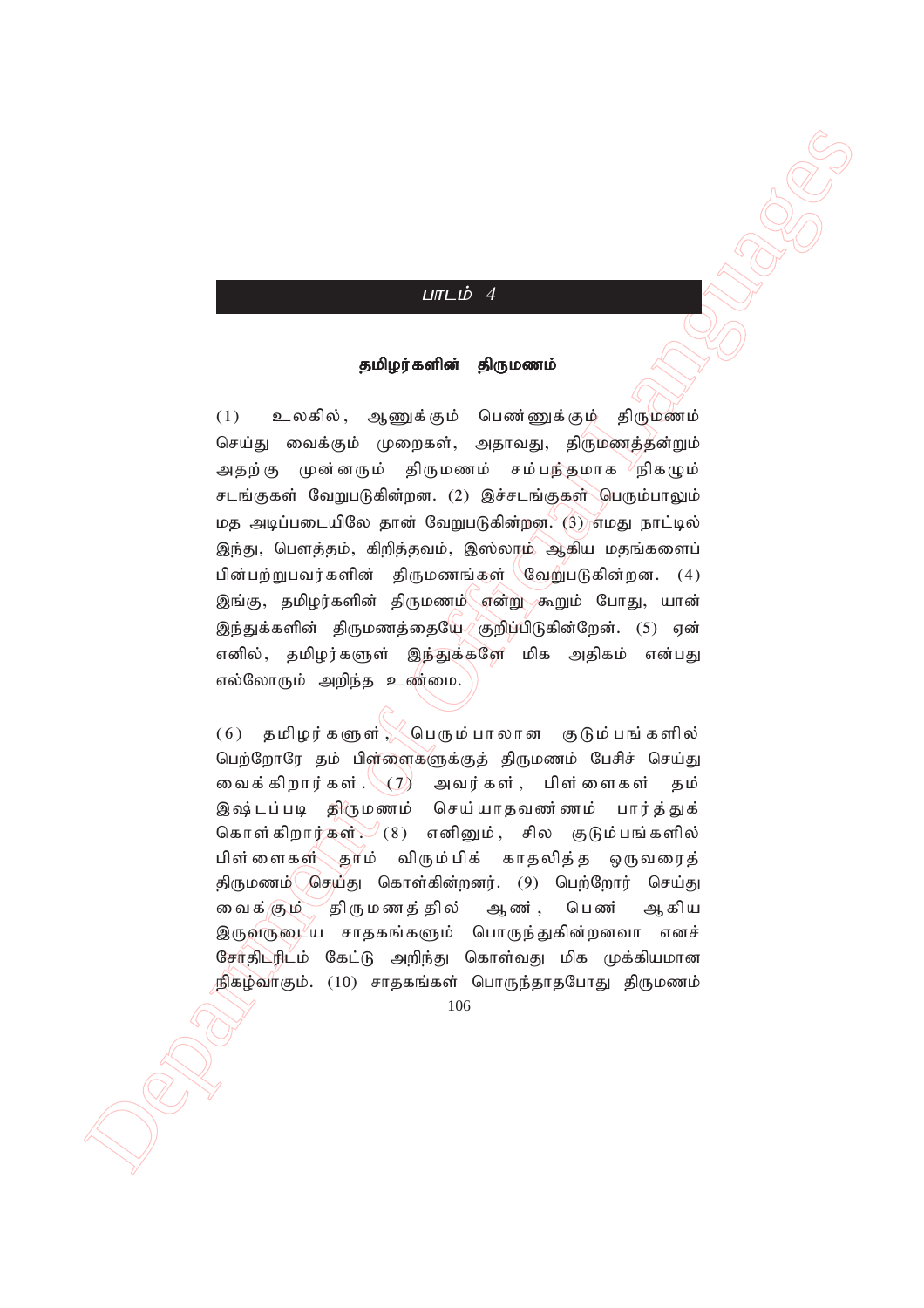செய்யின், வாழ்க்கை பாழாகும் என நம்பப்படுகின்றது. (11) சாதகங்கள் பொருந்திவிட்டால், பெண்ணுக்குப் பெற்றோர் கொடுக்கும் சீதனம் பற்றிப் பேசப்படும்.  $(12)$  இன்று, இவ்வழக்கம் குறைந்து போயிற்று.

 $(a\cdot p)\hat{d}ab, \quad \text{surrho} \text{ is a unique, } \quad (a\cdot p)\hat{d}ab, \quad (b\cdot p)\hat{d}ab, \quad (c\cdot p)\hat{d}ab, \quad (d\cdot p)\hat{d}ab, \quad (e\cdot p)\hat{d}ab, \quad (f\cdot p)\hat{d}ab, \quad (g\cdot p)\hat{d}ab, \quad (h\cdot p)\hat{d}ab, \quad (i\cdot p)\hat{d}ab, \quad (j\cdot p)\hat{d}ab, \quad (k\cdot p)\hat{d}ab, \quad (k\cdot p)\hat{d}ab, \quad (l\cdot p)\hat{d}ab, \quad (l\cdot p)\hat{d$  $(13)$  திருமணப் பேச்சு நிறைவேறியதற்குப் பின்னர், திருமணம் செய்யும் ஆணை மணமகன் என்றும், பெண்ணை மணமகள் என்றும் தமிழ் ⁄மத்கள் <sup>√</sup>குறிப்பிடு வார்கள். (14) திருமணம் நடத்துவதற்கு, மணமகன், மணமகள் ஆகிய இருவருக்கும் பொருத்தமான நல்ல நாளையும் சுப நேரத்தையும் பெற்றோர் சோதிடரிடம் கேட்டு அறிவார்கள்.  $(15)$  திருமணம், மணமகளின் வீட்டிலே நடிப்பதுதான் வழக்கம். (16) ஆயின், இன்றைய திருமுணங்கள் கோயிலிலேயோ அல்லது பொது மண்டபம் ஒன்றிலேயோ நடப்பதும் உண்டு. (17) தமிழர்களின் திருமணத்தில் தாலிகட்டுதல் என்பது பிரதானமான, மிகவும்  $\parallel$  முக்கியமான நிகழ்வு, அல்லவா?  $(18)$  திருமணத்திற்கு முன்னர், மணமகன் வீட்டில், ஒரு நல்ல நாளில் பொன் உளுக்குதல் நடைபெறும். (19) அன்று, பொற்கொல்லர் ஒருவர், அதுவும் வாழ்வு இழக்காத ஒருவர், தாலி செய்வதற்காக சிறிதளவு பொன்னை உருக்குவார்.  $(20)$  இது, நாள் காரியமாகச் செய்யப்படுவது.  $(21)$  பின்னர், பொற்கொல்லர் கும் வீட்டிலேயே தாலி செய்து, திருமணத் திற்கு முன்னர் தந்துவிடுவார். (22) தமிழர் சமுதாயத்தில், வாழ்வு இழந்தவர்கள் சுபமுகூர்த்த வேளையில் நடைபெறும் திருமணம் போன்ற மங்களகரமான நிகழ்வுகளில், பொதுவாக, முன் நின்று சுபகருமங்களைச் செய்வதில்லை.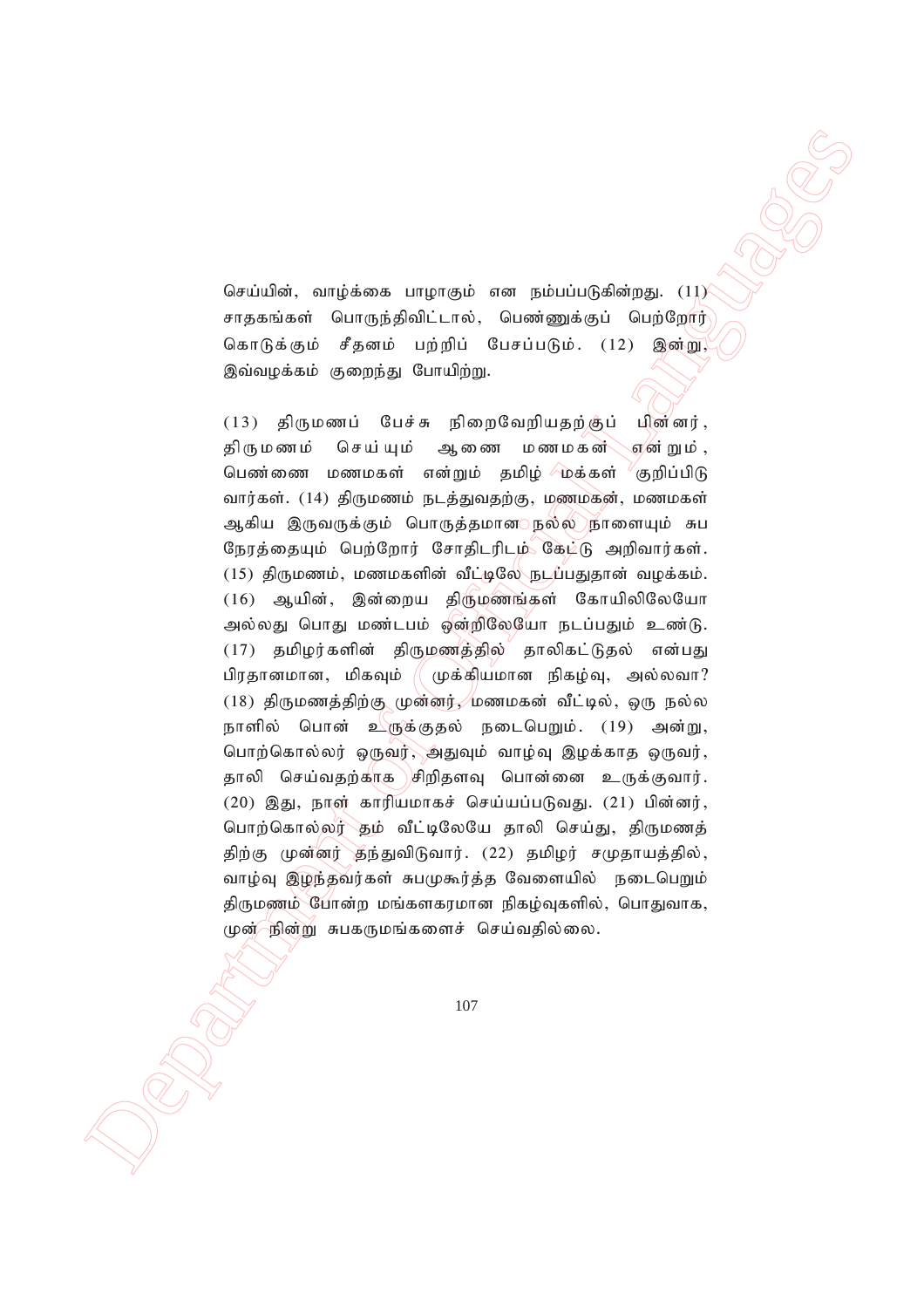23) (βασί), από μημα με εθανασία (βαραδιαία εθαγκεται και με το Ολλαδα (βαραδιαία εθαγκεται και με το Ολλαδα (βαραδιαία εθαγκεται και με το Ολλαδα (βαραδιαία (βαραδιαία (βαραδιαία (βαραδιαία (βαραδιαία Δαραδα)<br>
παρτίων κ  $(23)$  இனி, என்னுடைய சினேகிதி தேவியின் திருமணத்தன்று மணமகளின் வீட்டில் நிகழ்ந்தவற்றை யான் உங்களுக்குக் கூறுவேன். (24) தமிழர்களுள் வறியவர்கள் என்றாலும் சரி பணக்காரர் என்றாலும் சரி, மங்கள வாத்தியம் இன்றித் திருமணம் நடத்துவது இல்லை. (25) மேளம், தொளம், நாதஸ்வரம் ஆகியவைதான் மங்கள வாத்தியங்கள்,  $(26)$ என் சினேகிதியின் கலியாணத்தன்று, அவரது வீட்டின்  $\langle \psi \rangle$ ற்றத்தில் போடப்பெற்றிருந்த பந்தலில் $\gtrsim$ மங்கள $\sim$  வாத்தி யங்கள் ஒலித்துக் கொண்டிருந்தன. (27) அங்கு, பலர் <u>ஒ</u>வ்வொருவராகவும் கூட்டம் கூட்டமாகவும் விந்து சேர்ந்கனர்.  $(28)$  அங்கு வருபவர்களுக்குத் தேவியின் உடன் பிறந்தோரும் மாமன்மாரும் பந்தல் வாசலில் வெற்றிலை, பாக்கு, சந்தனம் முதலிய மங்களப் பொருட்களைக் கொடுத்தார்கள். (29) அங்கு வந்தவர்கள் மீது, ஒருவர் பன்னீர்ச் செம்பினால் பன்னீர் தெளித்தார். (30) எல்லோரும் பந்தலுக்கு உள்ளே சென்று, அங்கு விரிக்கப்பட்டிருந்த காஷ்மீர் கம்பளங்களில் உட்கார்ந்தார்கள்.

 $(31)$  வீட்டுக்கு உள்ளே உள்ள முற்றத்தில் நிறைகுடம் வைத்து குத்துவிளக்குக் கொழுத்தப்பட்டது. (32) ஒருவர், ஒரு கால்தட்டத்தில் கொஞ்சப் பசுப்பால் கொண்டு வந்து வைத்தார்.  $(33)$  சிலர் அப்பாலினுள் அறுகம்புல்லைப் போட்டார்கள்.  $(34)$ மணமகள், தலையில் ஒரு வெள்ளைத் துணிபோட்டவாறு, அங்கு வந்து ஒரு பலகையின் மீது உட்கார்ந்தார். (35) தேவியின் மாமனார் ஒருவர், தமது தலையில் தலைப்பாகை அணிந்து கொண்டு, ஒரு தேங்காயைக் கத்தியால் உடைத்தார்.  $(36)$  அடுத நேரம், சுமங்கலிகள் மூவர் ஒவ்வொருவராகத் தட்டத்தில் இருந்த பாலையும் அறுகையும் இருகைகளால்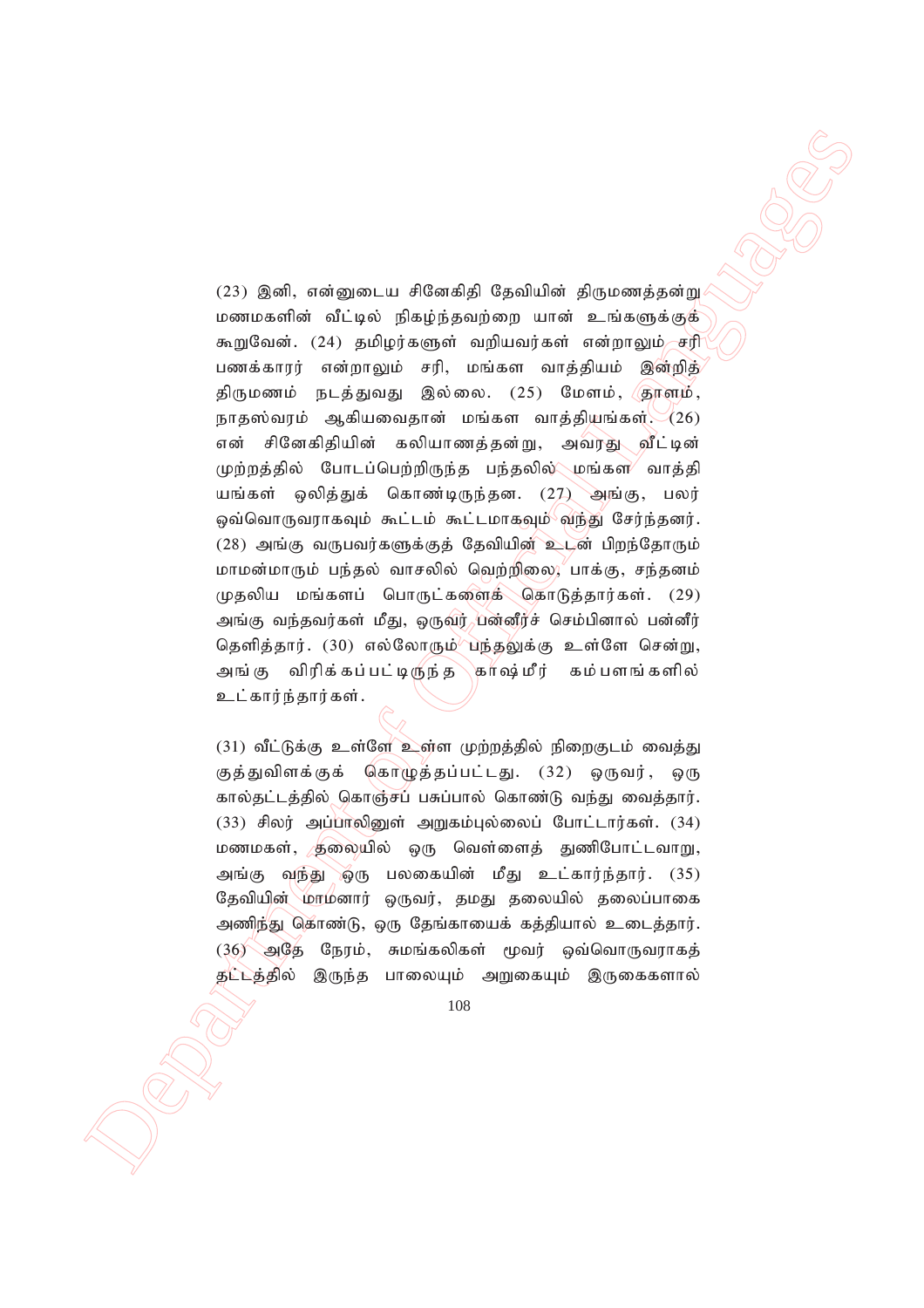அள்ளி மணமகளின் தலையில் (துணியை நீக்கிவிட்டு) வைத்தனர். (37) பின்னர், பெற்றோரும் உறவினரும் மணமகளை அழைத்துச் சென்று கிணற்றிலிருந்து தண்ணீர் அள்ளித் தோய வார்த்தார்கள். (38) மணமகள் தேர்யந்து, உடுப்பு மாற்றிய பின்னர், இரண்டு சுமங்கலிகள் மணமகளுக்கு ஆலாத்தி எடுத்தனர்.

 $(39)$  மணமகளின் தம்பி மணமகனை அழைத்து வருவதற்காகச் சென்றிருந்தார். (40) மணமகனைச் சோடித்த கார் ஒன்றில் மேளதாளத்தோடு அழைத்து வந்தனர் $\bigcap (41)$  மணமகன், பட்டுவேட்டி, பட்டுச்சட்டை, பட்டுச்சால்வை, தலைப்பாகை முதலியவற்றை அணிந்திருந்தார்.  $(42)$  பந்தலின் வாசலில் நிறைகுடம் இருந்தது. (43) மணமகன், காரிலிருந்து இறங்கி யதும், ஒருவர் மணமகனின் $\simeq$ பரதங்களில் நீர் ஊற்றினார்.  $(44)$  இரண்டு சுமங்கலிகள் மணமகனுக்கு ஆலாத்தி எடுத்தனர்.  $(45)$  பின்னர், மணமகனைப் பந்தலுக்கு உள்ளே அழைத்துச் சென்று மணவறையில் இருக்கவைத்தனர்.

According the Secondary of Gaussian Controller (Alexander)<br>
Secondary of Controller (Alexander)<br>
Department of Official Canadia Capital Capital Capital Capital Capital Capital Capital Capital Capital Capital Capital Capit  $(46)$  குருக்கள், மணம்கனின் கையில் காப்புக்கட்டி, விரலில் தெற்பை போட்டு, மணியைக் கிலுக்கி, மந்திரம் சொல்ல ஆரம்பித்தார்.  $(47)$  சுமங்கலிகள், மணமகளை மணவறைக்கு அழைத்து வந்தனர். (48) குருக்கள், ஓமம் வளர்த்து கிரியைகளைச் செய்தார். (49) மணமகள், மணமகனிடம் கூறைச் சேலையைப் பெற்றுச் சென்றார். (50) மணமகளின் காயும், செகோதரிகளும், சினேகிதிகளும் மணமகளுக்குக் கூறைச் சேலையை அழகாக உடுத்திவிட்டனர்.  $(51)$ சுமங்கலிகள், மணமகளை மீண்டும் மணவறைக்கு அமைத்து வந்தனர்.<sup>2</sup> (52) குருக்கள் சில கிரியைகளைச் செய்தார். (53) சுபமுகூர்த்த வேளையில், கொட்டு மேளம் கொட்ட, சபையோர்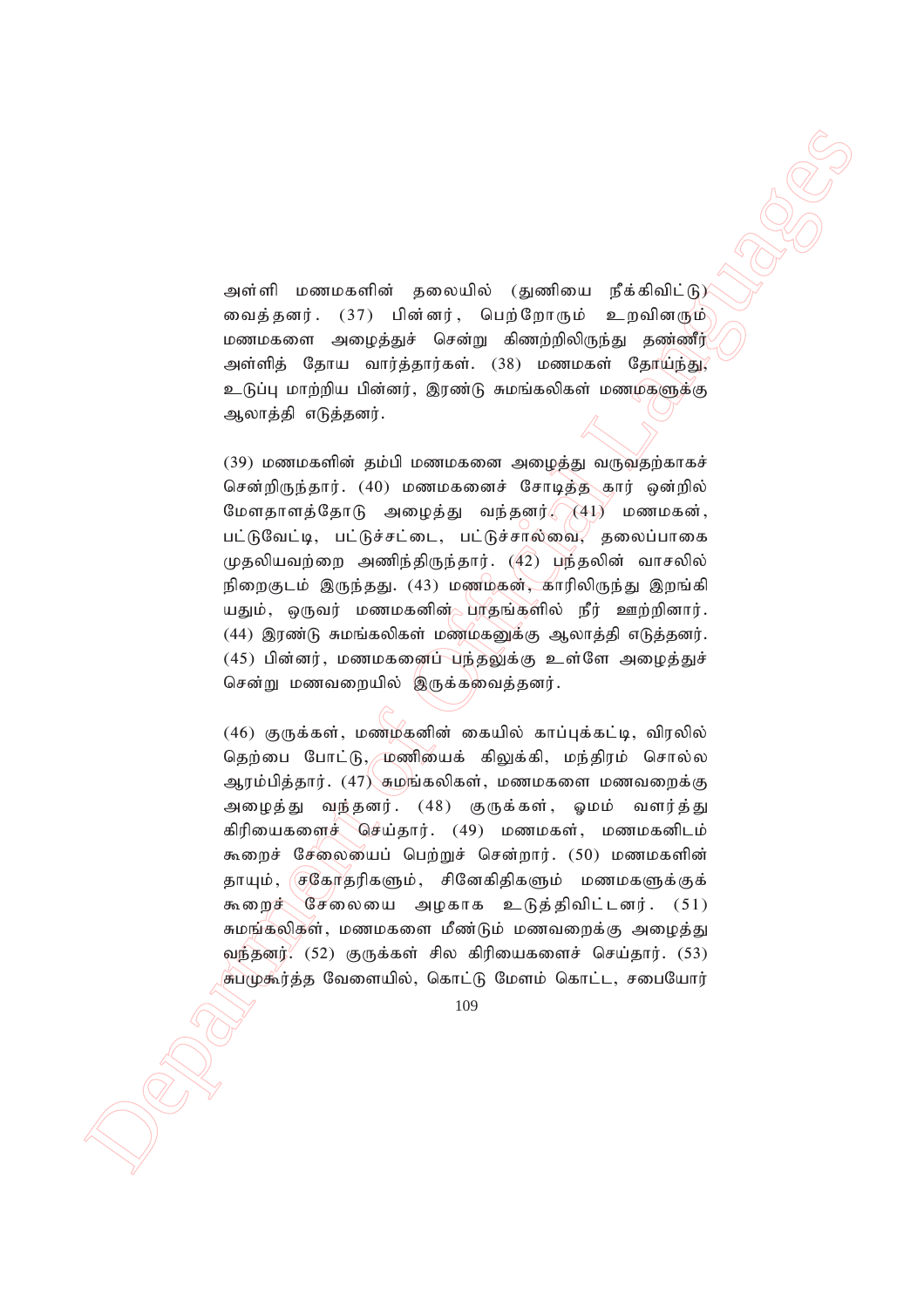மணமக்கள் மீது மலர்களைப் போட்டு வாழ்த்த, மணமகன் மணமகளின் கழுத்தில் தாலியைக் கட்டினார். (54) குருக்கள், ஆல் போல் தழைத்து, அறுகுபோல் வேர் ஊன்றி, வரழை அடிவாழை போல் நீடுழி வாழ்க என மணமக்களை வாழ்த்தினார். (55) பின்னர், ஏனையோர் அறுகரிசி போட்டு வாழ்த்தினர். (56) தேவியும் அவருடைய கணவனும் பூவும் மணமும் போல இனிது வாழ்கின்றனர்.

### සිංහල පරිවර්තනය

දෙමළ ජනයාගේ විවාහ මංගලාය

- 1. ලෝකයේ ගැහැණුන්ගේ සහ පිරිමින්ගේ විවාහය සිදු වන විට එනම්, මංගල දිනයේ දී සහ ඊට පෙර විවාහය සම්බන්ධ චාරිතු මෙනස් වේ.
- මෙම චාරිතු බහුලව ආගමික පසුබිමෙන්ම වෙනස් වේ.  $2.$
- 3. අපගේ රටෙහි හිත්දු, බෞද්ධ, කිස්තියානි, ඉස්ලාම් ආදී ආගම් අදහන අයගේ විවාහ වෙනස් වේ.
- 4. මෙහි දෙමළ අයගේ විවාහය යැයි කියන විට හින්දුන්ගේ විවාහය ම විශේෂයෙන් සඳහන් කරමි.
- 5. එනිසා, ඉදමළ අයගෙන් හින්දු අය බොහෝ යැයි සියල්ලන් ම ඳුන්නා සතායකි.

ලදුමළ අයගෙන් බොහෝ පවුල්වල දෙමාපියෝම තම දරුවන්ට විවාහ යෝජනා ගෙනෙති.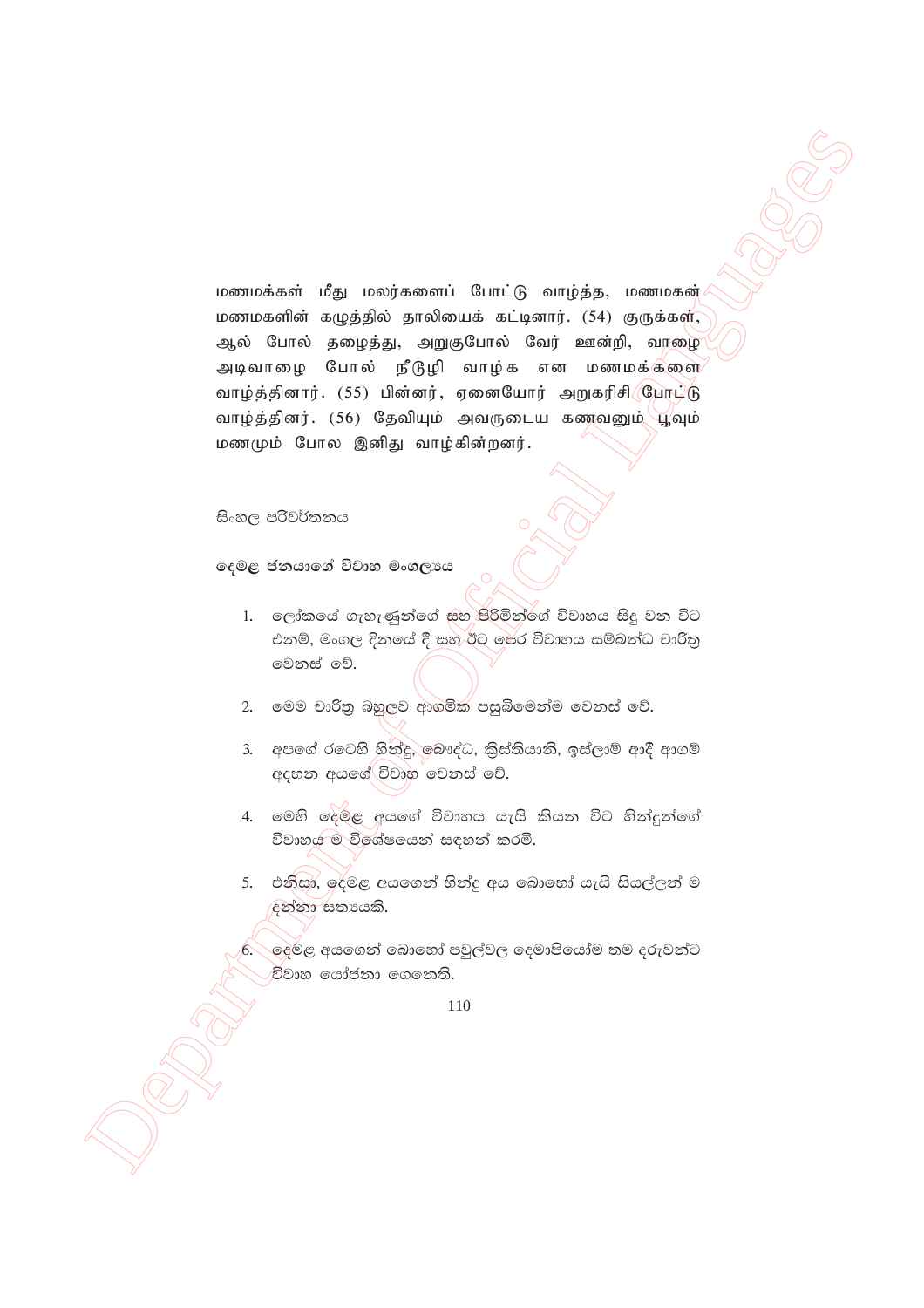- 7. ඔවුහු දරුවන් තම අභිමතය පරිදි විවාහක සහකරු තෝරාගැනීම පිළිබඳව එකඟ නොවෙති.
- 8. නමුත් ඇතැම් පවුල්වල ළමයි ඔවුන්ගේ අභිමතය පරිදි/ආදරය කරන කෙනෙකු විවාහ කර ගනිති.
- 9. දෙමාපියන් විසින් කරන ලද විවාහයේ දී ගැහැණු, පිරිමි ආදි දෙදෙනාගේ හඳහන් බලා ගැලපේ දැයි ඉදෙවඥයන්ගෙන් අසා දැන ගැනීම බොහෝ වැදගත් සිද්ධියකි.
- 10. හඳහන තොගැලපෙන විට විවාහය කළ හොත් ජීවිත විනාශ වේ යැයි සලකනු ලැබේ.
- 11. හඳහන ගැලපේ නම් කාන්තාව්ගේ දෙමාපියන් දෙන දෑවැද්ද පිළිබඳ ව කථා කරති.
- 12. අද දින මෙම චාරිතුය හීන වී යයි.
- 13. විවාහ යෝජනාව සම්පූර්ණ කළ පසු විවාහ වන පිරිමියාට මනාලයා යැයි ද ගැහැණියට මනාලිය යැයි ද දෙමළ ජනතාව පවසති.
- 14. විවාහය සිදු වීමට මනාලයා, සහ මනාලිය යන දෙදෙනාට ම ශුභ දවස සහ ශුභ වේලාව ද ලදමාපියෝ දෛවඥයාගෙන් විමසති.
- විවාහය මනාලියගේ නිවසේ පැවැත්වීම සාමානා චාරිතුය යි. 15.
- 16. එනමුදු, වර්තමානයේ විවාහ මංගලාය කෝවිලෙහි හෝ උත්සව ශාලාවල හෝ පැවැත්වේ.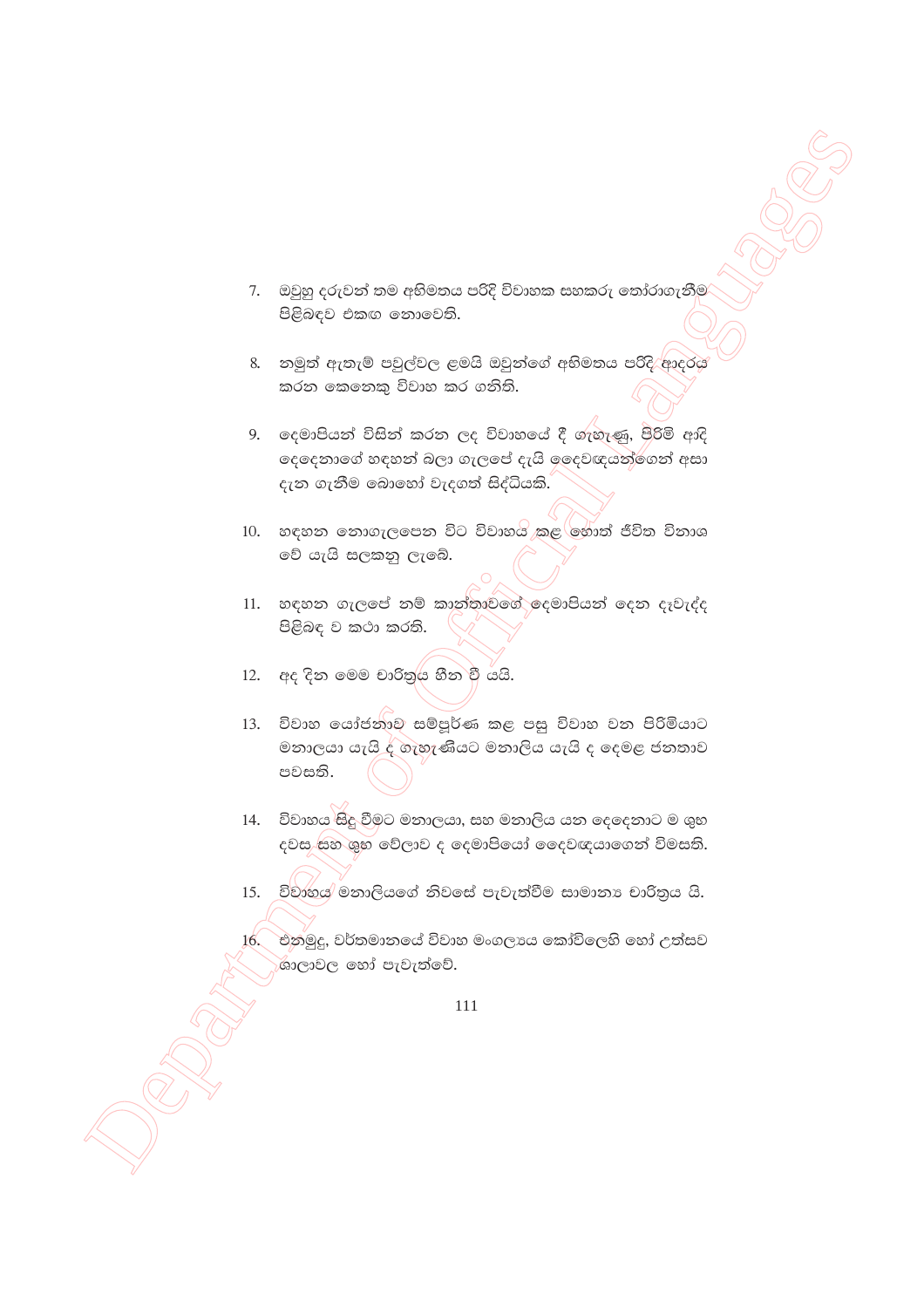- 17. දෙමළ විවාහ මංගලායක දී මාල බැඳිල්ල යනු පුධාන එමෙන්ම බොහෝ වැදගත් චාරිතුයක් නොවේ ද?
- 18. විවාහයට පෙර මනාලයාගේ නිවසේ එක් ශුභ දිනෙක රත්තරන් දිය කිරීම සිදු වේ.
- 19. එදින තම අඹුව නැතිවී නැති රන්කරුවෙක් තාලිය ද/මාල ද සෑදීම සඳහා රත්තරන් ටිකක් දිය කරයි.
- 20. මෙය ශුභ මොහොතින් කරනු ලබන්නකි.
- 21. පසුව, රත්කරුවා තම නිවසේ දී තාලියි ද මාලය ද සාදා විවාහයට පෙර භාර දෙයි.
- 22. ලෙමළ සමාජයෙහි සැමියා හෝ බිරිඳ හෝ තැති අය ශුභ මූර්ත වෙලාවෙහි සිදු වන විවාහ වැනි ශුභ අවස්ථාවන්හි සාමානායෙන් ඉදිරියෙහි සිටීම වැනි ලද් නොකරති.
- 23. දැන් මගේ යෙහෙළිය වන දේවිගේ විවාහ මංගලා දිනයේ දී මනාලියගේ නිවසේ දී පැවැති දේ මම ඔබට පවසන්නෙමි.
- 24. ලෙමළ අස දුප්පත් වුවද ධනවත් වුවද මංගල වාදනය නොමැතිව විවාහ මංගලායෙ නොපවත්වති.
- 25. බෙර/තාලම්, නලා ආදිය මංගල වාදා භාණ්ඩ වේ.
- 26. මගේ යෙහෙළියගේ විවාහ මංගලා දිනයේ ඇයගේ නිවසේ එළීමහතේ තැණුනු මණ්ඩපයෙහි මංගල වාදන සිදු කරන ලදී.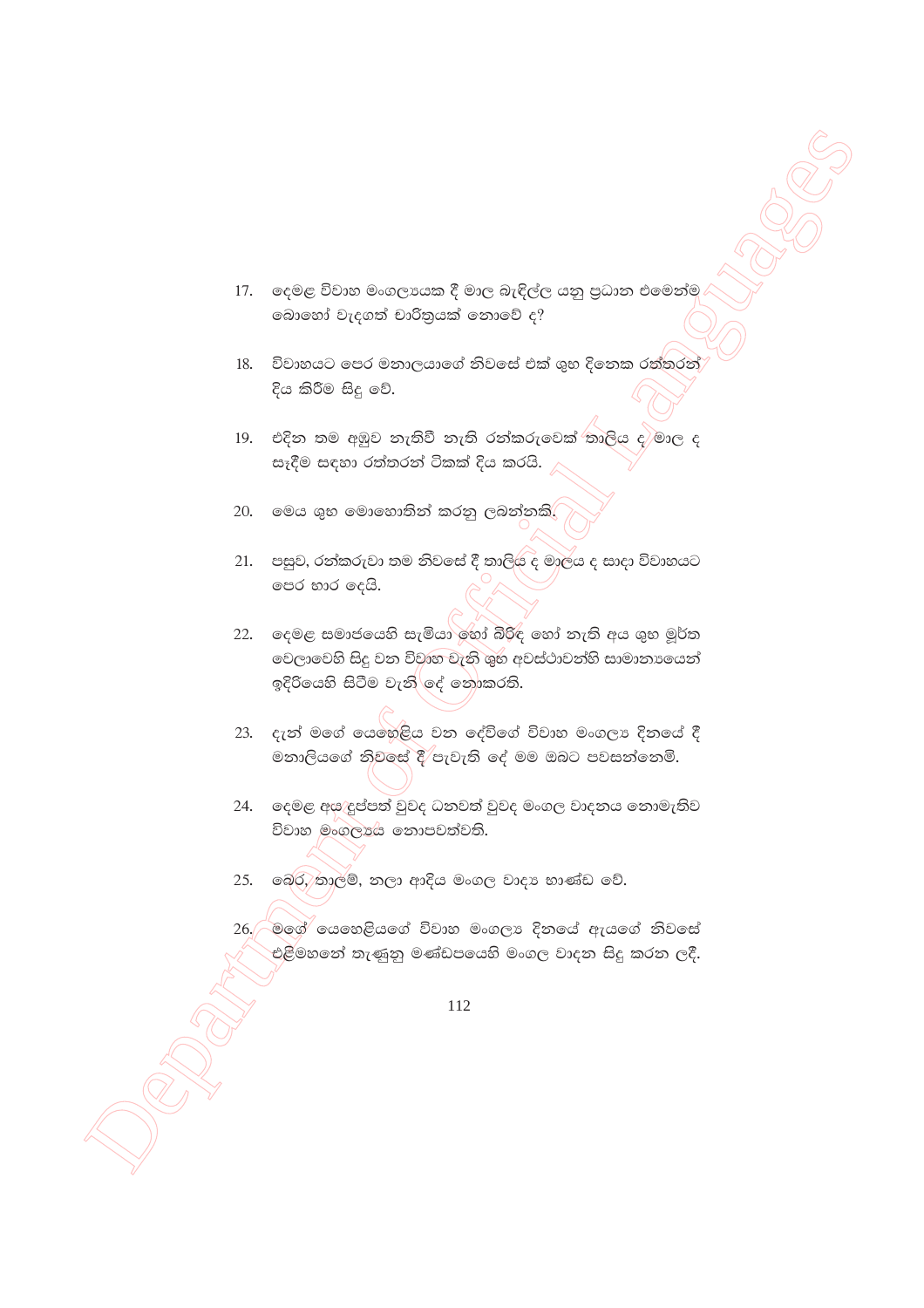- 27. එහි බොහෝ දෙනෙක් තනි තනි ව හෝ කණ්ඩායම් වශයෙන් හෝ පැමිණෙති.
- 28. එහි පැමිණෙන අයට දේවිගේ සහෝදරයෝ ද මාම්ලා ද මණ්ඩපයට ඇතුළු වන ස්ථානයේ දී බුලත්, පුවක්, සඳුන් වැනි මංගල වස්තු (ශුභ දේවල්) දුන්නෝය.
- 29. එහි පැමිණි අයට එක් කෙනෙක් සුවඳ ජලය සහිත සෙම්බුවෙන් සුවඳ පැන් ඉස්සේ ය.
- 30. සියල්ලෝම මණ්ඩපය තුළට පැමිණ විසුරුවනු ලැබ ඇති කාෂ්මීර පලසෙහි ඉඳ ගත්හ.
- 31. ගේ ඇතුළෙහි ඇති මැද මිදුලෙහි පුන් කළසක් තබා කෙළින් අතට පහත් දල්වනු ලැබීය.⁄
- $32.$ එක් අයෙක් තැටියකු එළකිරි ස්වල්පයක් ගෙනවුත් තැබීය.
- කීප දෙනෙක් ඒ කිරි වලට ඊතණ දැමුවෝය. 33.
- 34. මනාලිය සිරසෙහි සුදු රෙද්දක් තබා ගෙන එහි පැමිණ ලෑල්ලක් මත හිඳ ගත්තීය.
- 35. ෙදේවිගේ මාමලාගෙන් අයෙකු තම හිසෙහි තලප්පාව බැඳ පොල් ගෙඩියක් මන්නෙන් බින්දේය.
- 36, එම වේලාවෙහි, විවාහක කාන්තාවන් (ස්වාමි පුරුෂයා ජීවත්ව සිටින) තිදෙනෙක් තැටියේ ඇති කිරි ද ඊතණ ද දෝතින් ගෙන .<br>මිනාලියගේ හිසට (රෙද්ද ඉවත් කර) දැමුවෝය.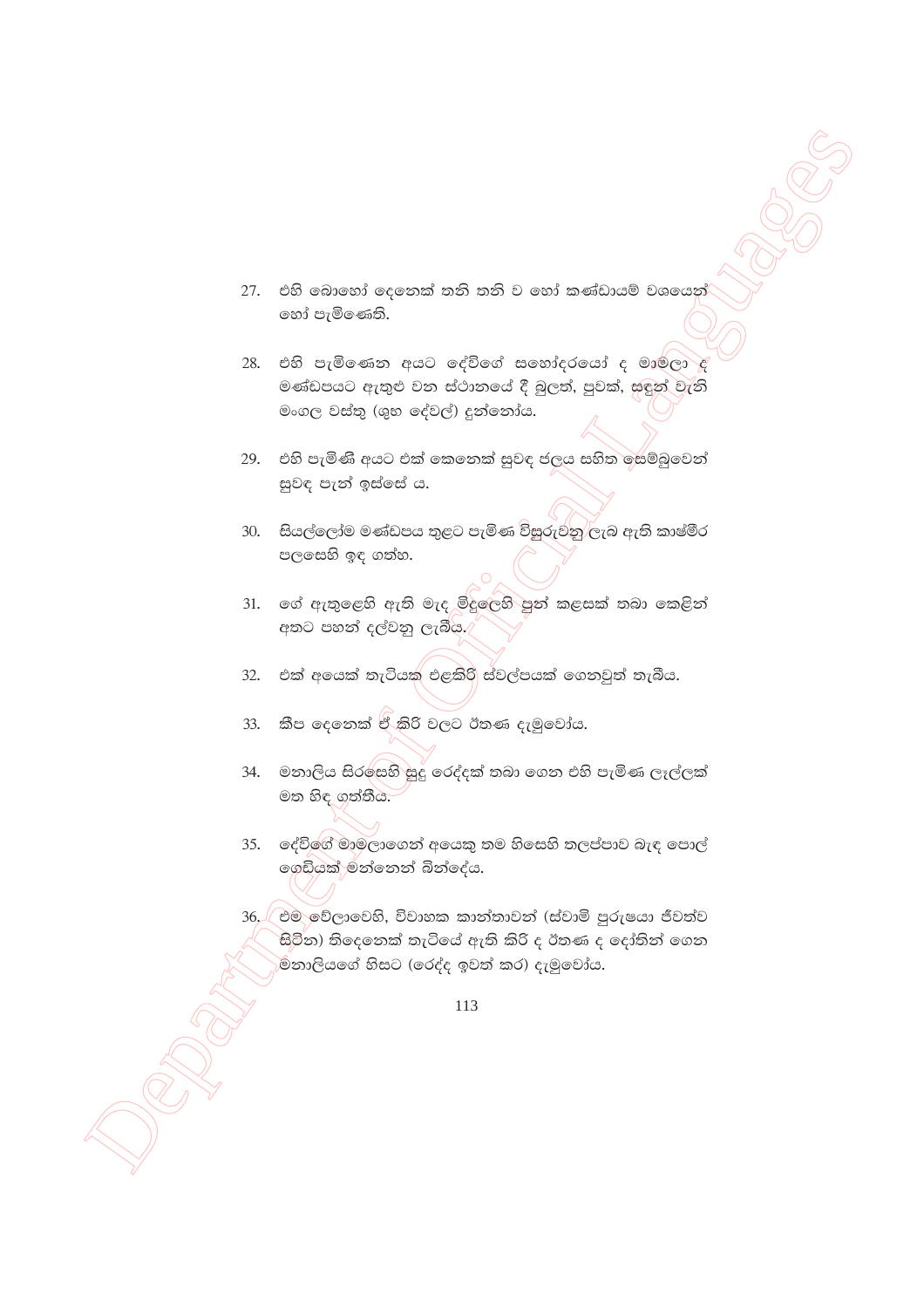- 37. පසුව, දෙමාපියෝ ද ඥාතිහූ ද මනාලිය කැඳවා ගෙන ගොස් ළිඳ ළඟ සිට වතුර වක්කළහ.
- 38. මනාලිය නහවා ඇඳුම වෙනස් කළ පසු විවාහක කාන්තාවන් දෙදෙනෙක් මනාලියට පූජා තට්ටු ගෙනාවෝය.
- 39. මනාලියගේ බාල සොහොයුරා මනාලයා කැඳවා ගෙන් ඒමට ගොස් ඇත.
- 40. මනාලයා සරසන ලද කාරයකින් මංගල වාදන සහිතව කැඳවා ගෙන ආවේය.
- 41. මනාලයා සේද වේට්ටියක්, කමිසයුක්, සාටකයක් සහ තලප්පාව යනාදිය ඇඳ පැලඳ ඇත.
- 42. මණ්ඩපයේ දොරටුවෙහි පිරුණු කළයක් තිබුණේය.
- 43. මනාලයා කාරලයින් බැස්ස විගසම එක් අයෙක් මනාලයාගේ පාදවලට ජලය වත්කළේය.
- 44. විවාහක කාත්තාවෝ දෙදෙනෙක් මනාලයාට සුවඳ දුම් ඇල්ලූහ.
- 45. පසුව, මතාලයා මඩුවට කැඳවා ගෙන ගොස් මඟුල් සැටියෙහි ඉඳීමට සැලැසූහ.
- 46. පුජකුවරයා මනාලයාගේ අතෙහි නුල් බැඳ, කුස තණ වලින් සැකසූ මුද්ද ඇඟිල්ලේ දමා සීනුව නාද කොට ස්තෝතු ගැයීම ආරම්භ කලේය.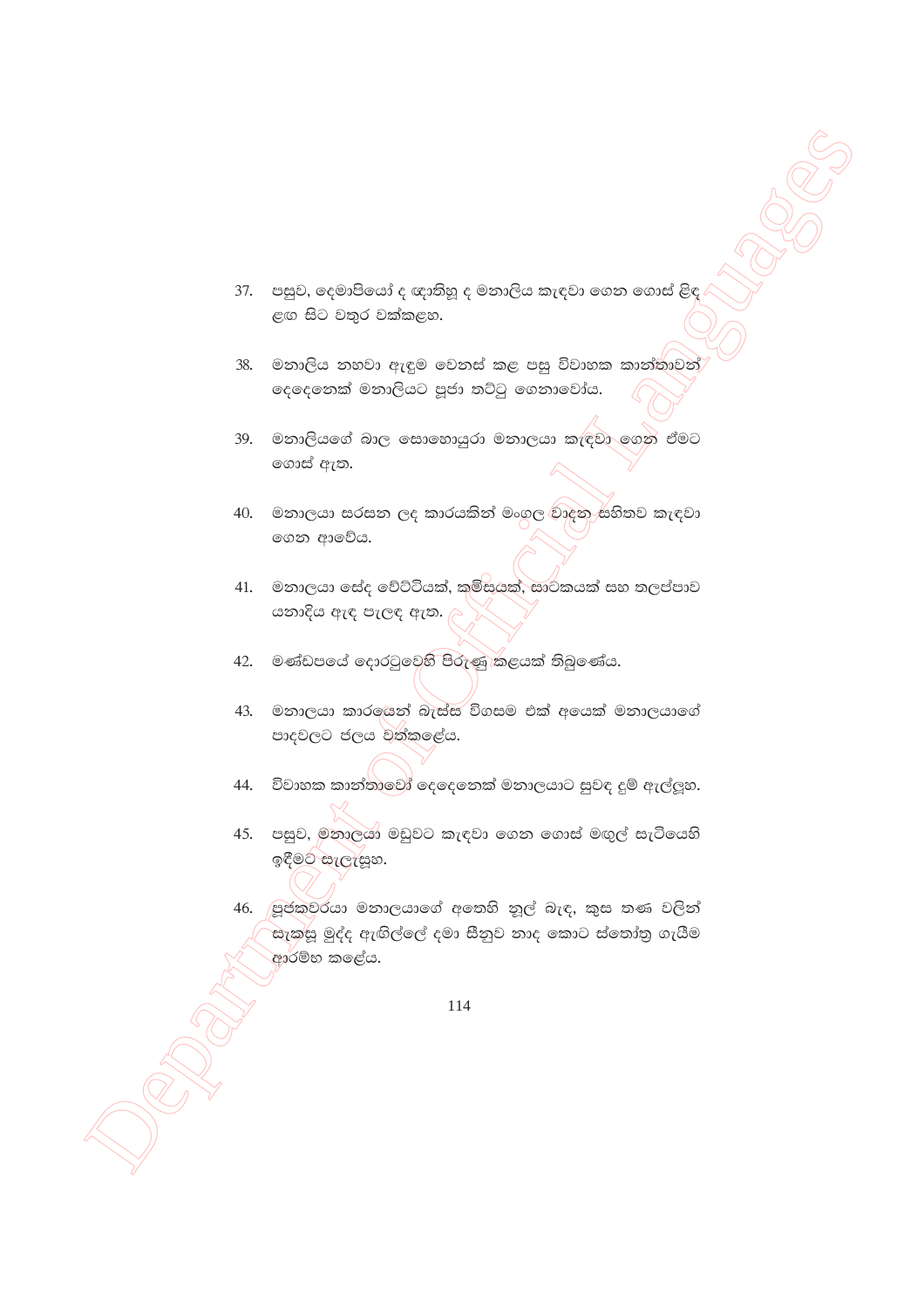- විවාහක කාන්තාවෝ මනාලිය කැඳවා ගෙන පැමිණියහ. 47.
- පූජකවරයා ගිනි දල්වා චාරිතු කළේය. 48.
- මනාලිය මනාලයාගෙන් මඟුල් සාරිය ලබා ගෙන ආපසු ගියාය. 49.
- 50. මනාලියගේ මව ද සහෝදරියෝ ද යෙහෙළියෝද මනාලියට මඟුල් සාරිය ඇත්දවූහ.
- 51. විවාහක කාන්තාවෝ මනාලිය නැවත මඟුල් මඩුවට කැඳවා ගෙන ආහ.
- 52. පූජකවරයා චාරිතු කිහිපයක් කලේය.
- 53. ශුභ මුහුර්ති වේලාවේ දී බෙර වාදනය, මේල වාදනය කර සභාවේ සියලු දෙනා මනාලයාට සහ මනාලියට මල් දමා ශුභ පතන විට මනාලයා මනාලියගේ ගෙලෙහි තාලිය බැන්දේ ය.
- 54. පූජකයා, සමෘධීමත් ව බොහෝ කලක් ජීවත් වේවා යනුවෙන් මනාල යුවලටම ශුභ පැතුවේය.
- 55. පසුව, අනෙක් අය ඊතණ සහ සහල් මිශුණයක් ඉස ශුභ පැතුවෝය.
- 56. දේවි ද ඇගේ සැමියා ද, මලයි සුවඳයි මෙන් සතුටින් ජීවත්වෙති.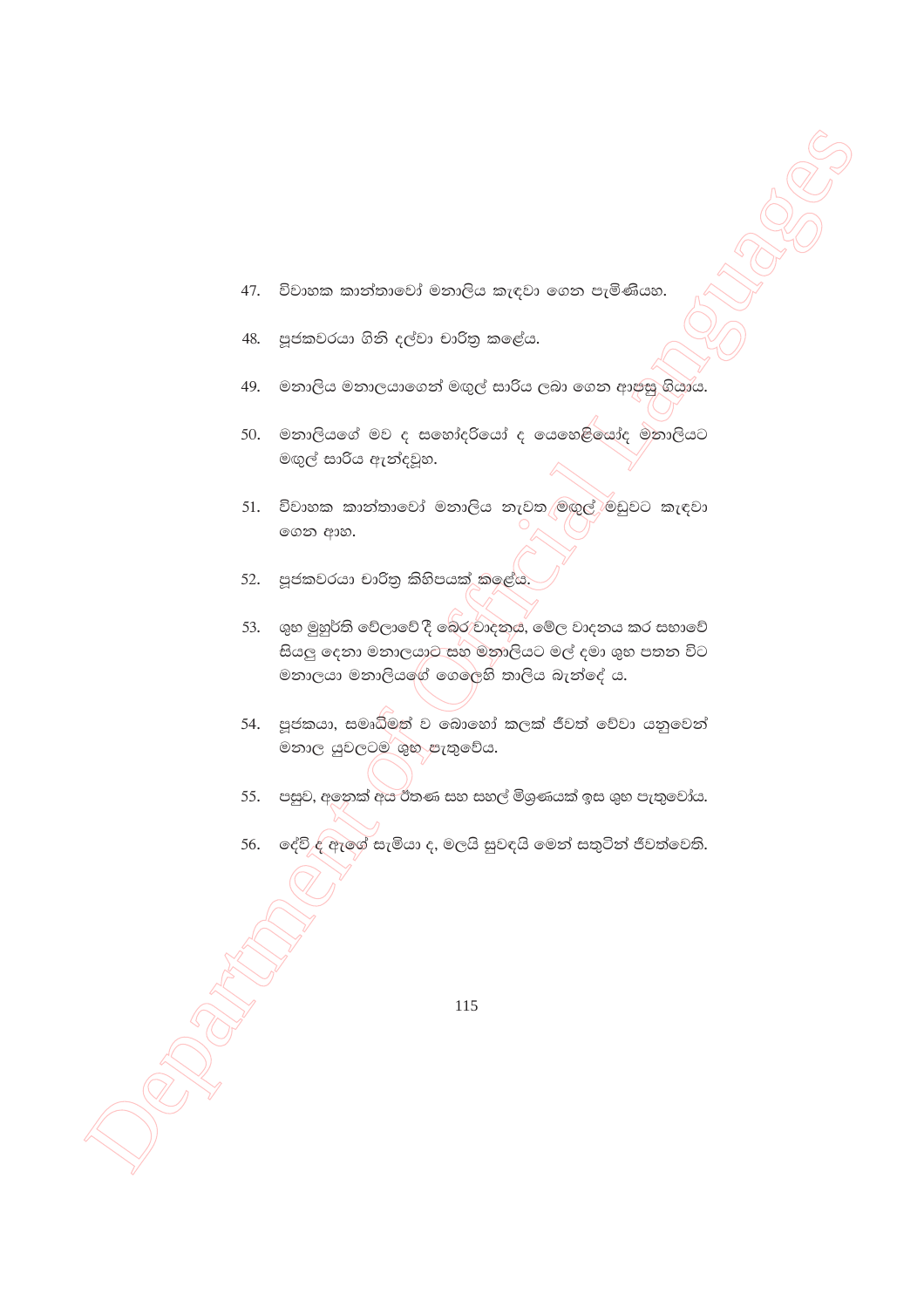## වාහතරණ සටහන්

 $4.1$ පුයෝජා කියා

> ඕනෑම කියා පදයක පිණිසාර්ථ කෘදන්ත භාවිත කරමින් ගබු-, செய்-, සහ பண்ணு கொஜை குக்கிக்க இது காஜ் சென். කියාව ඉටු කරන්නා කර්ම විභක්ති ගනී. කියා පදය සකර්මක නම් අභිමත කල්හි கொண்டு යොදනු ලැබේ. කියා පද අකර්මක  $\mathfrak{D}$ ® கொண்டு உைைக்

- 1. மாமா என்னைக் கொண்டு உண்மை முழுவதையும் சொல்ல வைக்கார். මාමා මගෙන් සතායෙ (සියුල්ල) හෙළිදරව් කරගන්නේය.
- 2. மாமா என்னைப் போக வைத்தார். මාමා මට යන්නට කීවේය.

පුයෝජා කියා සෑදීමේ තවත් කුම වේ. පාඩම්වල ඒවා යෙදුණු විට විස්තර කරනු ලැබේ.

### போயிற்று  $4.2$

අතීත කාලය සඳහා- இன் ගෙදෙන කියා පදවල කියා පුකෘතියට -இற்று එක් කිරීමෙන් විකල්ප වශයෙන් අතීත කාල, මානව නොවත රූප සාදා ගැනේ. අතීත කාල මානව නොවන රූප සෑදීම සඳහා சொல்லு- போ- ஆகு- කියා පුකෘතිවලට ද විකල්ප වශයෙන් - இற்று එක් කෙරේ.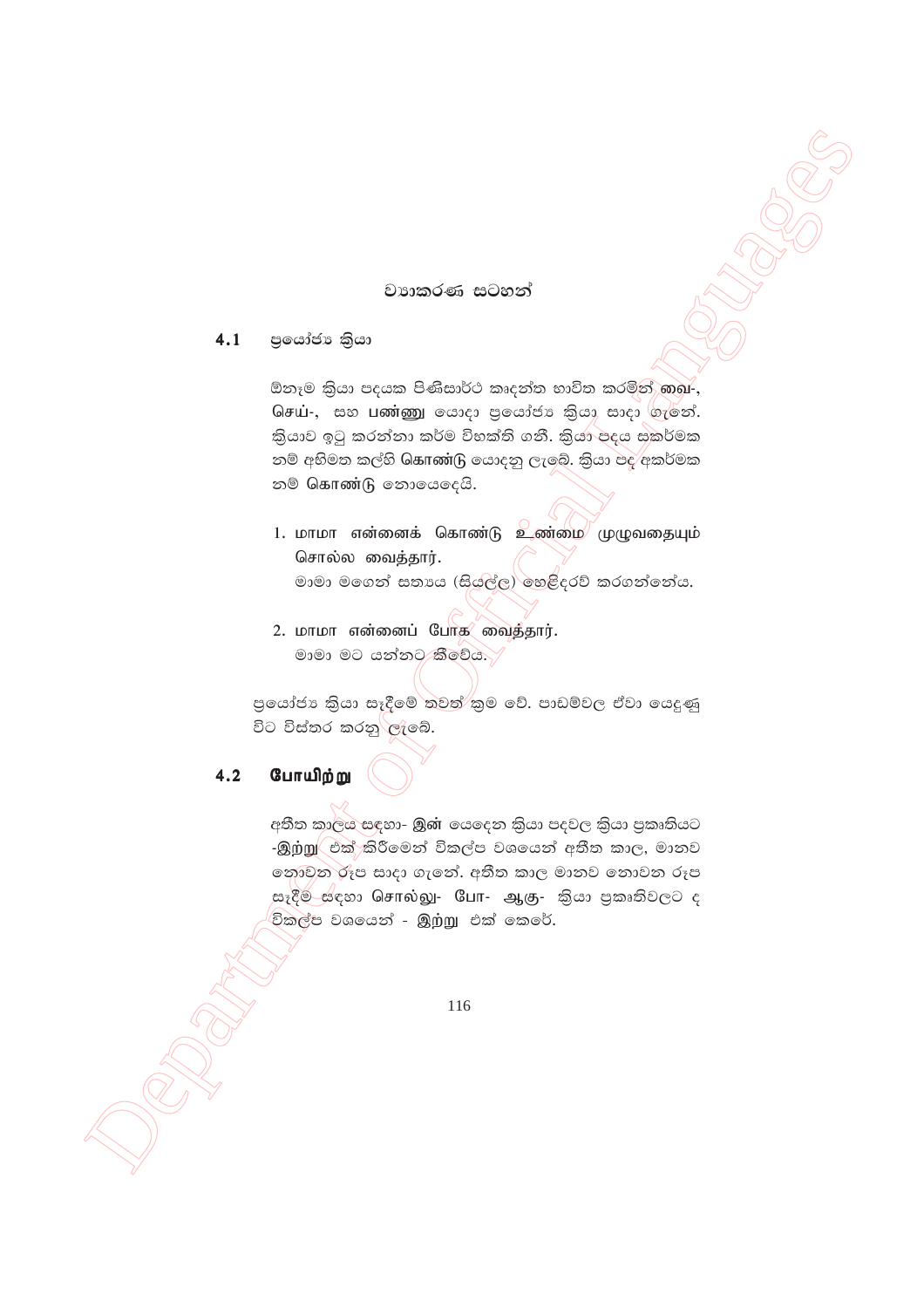|                                                                                   |                                     | - இற்று  යෙදුණු අතීත කාල රූප ඒක වචන සහ බහු වචන     |  |
|-----------------------------------------------------------------------------------|-------------------------------------|----------------------------------------------------|--|
|                                                                                   | නාම පද සමග යෙදිය හැකිය.             |                                                    |  |
| තියා පුකෘතිය                                                                      | විකල්ප රූප 1                        | විකල්ප රූප 2                                       |  |
|                                                                                   | ඒක වචන                              | ඒක වචන සහ බහු වචන                                  |  |
| ஆடு-                                                                              | ஆடியது                              | ஆடிற்று                                            |  |
|                                                                                   | ஆடினது                              |                                                    |  |
| வாடு-                                                                             | வாடியது                             | வாடிற்று                                           |  |
| கூறு-                                                                             | வாடினது<br>கூறியது                  | கூறிற்று                                           |  |
|                                                                                   | கூறினது                             |                                                    |  |
|                                                                                   |                                     |                                                    |  |
|                                                                                   |                                     |                                                    |  |
| 4.3                                                                               | පිණිසාර්ථ කෘදන්ත සහිත <b>ිබµறு-</b> |                                                    |  |
|                                                                                   |                                     | කියා පදයක පිණිසාර්ථ කෘදන්තය සමග Guறு-, යෙදීම, කියා |  |
|                                                                                   |                                     | පදයක පිණිසාර්ථ කෘදන්තය සමග ⊔டு- යෙදීමට සමාන        |  |
|                                                                                   | වෙනත් රූපයක් වේ.                    |                                                    |  |
|                                                                                   |                                     |                                                    |  |
|                                                                                   |                                     | அந்தக் கடையில் பல பொருட்கள் விற்கப்படுகின்றன.      |  |
| அந்தக் கடையில் பல பொருட்கள் விற்கப்பெறுகின்றன.<br>ඒ කඩයෙහි බොහෝ බඩු විකුණනු ලැබේ. |                                     |                                                    |  |
|                                                                                   |                                     |                                                    |  |
| 4.4                                                                               | අතීත කාල තැත යන අර්ථ දෙන කියා පද    |                                                    |  |
|                                                                                   |                                     |                                                    |  |
| කථන වාවහාරයේ මෙන්ම ලේඛන වාවහාරයේද අතීත කාල                                        |                                     |                                                    |  |
|                                                                                   | අර්ථ දෙන කියා පද සාදනු ලැබේ.        | කියා මූලයට -ஆல் එක් කරනු ලැබ අතීත කාල නැත යන       |  |
|                                                                                   |                                     |                                                    |  |
|                                                                                   | 117                                 |                                                    |  |
|                                                                                   |                                     |                                                    |  |
|                                                                                   |                                     |                                                    |  |
|                                                                                   |                                     |                                                    |  |
|                                                                                   |                                     |                                                    |  |
|                                                                                   |                                     |                                                    |  |
|                                                                                   |                                     |                                                    |  |

# 4.3 **msKsid¾: lDoka; iys;** ngW-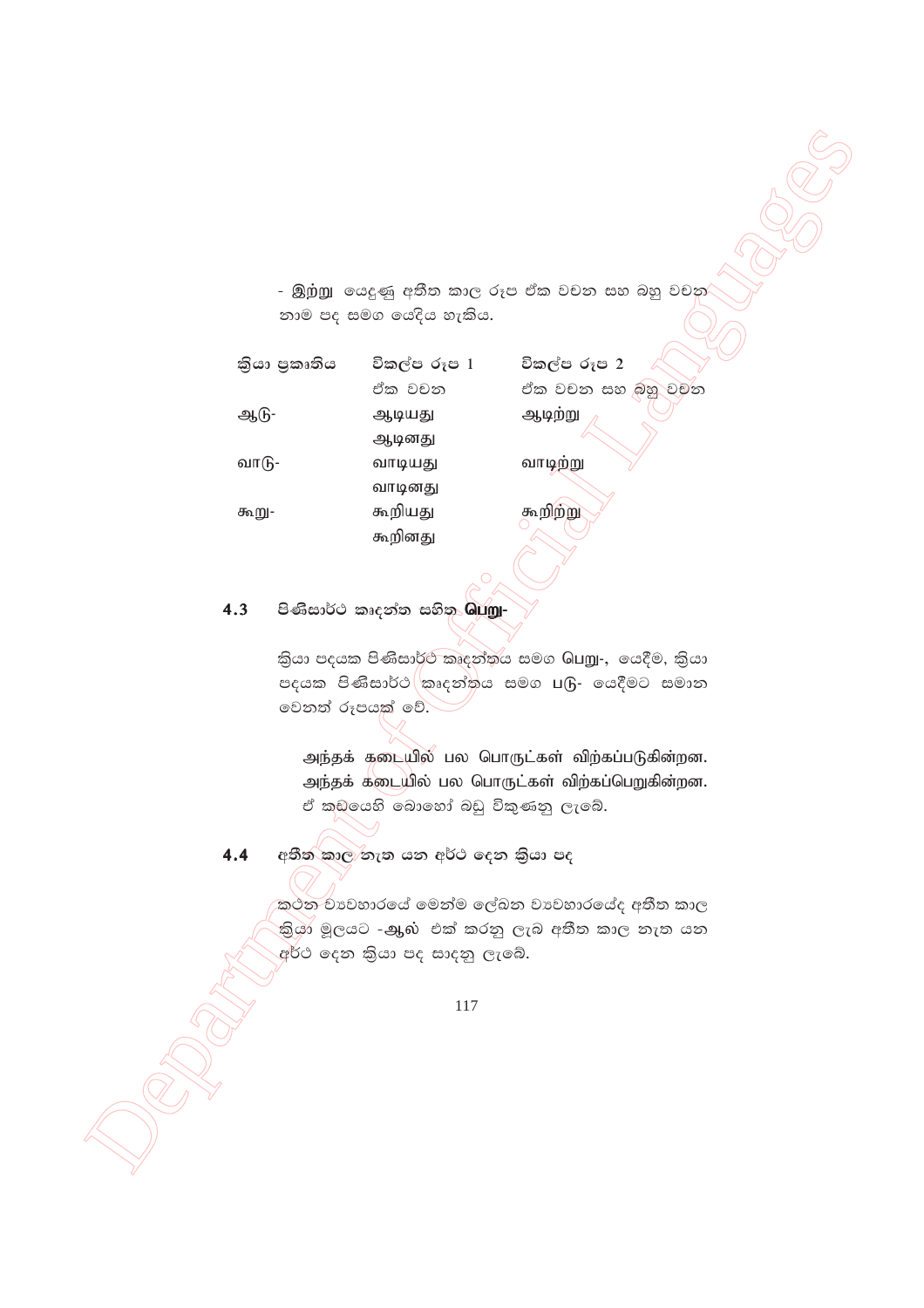කියා පුකෘතිය ක. වා. செய்-செய்தால்  $@uT -$ போனால் எழுதினால் எழுது-

ලේ. වා. செய்தால் போனால் எழுதினால்

කෙසේ නමුදු කියා පදයක පිණිසාර්ථ කෘදන්තයට (-அලොප් කර) -இன் එක් කිරීමෙන් අතීත කාල නැත යනු අර්ථ දෙන කියා පද සාදා ගන්නා විකල්ප කුමයක් ලේඛන වාවහාරයේ වේ.

| පිණිසාර්ථ | -இள் සහිත අතීත කාල         |
|-----------|----------------------------|
| කෘදන්තය   | නැතු යනු අර්ථ දෙන කියා පදය |
| செய்ய     | செய்யின்                   |
| வர        | வரின்                      |
| எழுத      | எழுதின்                    |
|           |                            |

ලේඛන වාවහාර්ලය් දී මෙම ආකාර දෙකම භාවිත කෙරේ. එකක් තෝරා ගැනීම තම ශෛලියට අනුව තීරණය වේ.

නැත යනු අර්ථ දෙන කාර්ය වාකා කොටස්  $4.5$ 

> සිංහල**ේ නො.....ලෙස යන** අර්ථ දෙන වාකා කොටස් වැනි වාකා කොටස් (හෙතෙම එය යළි නොකරන ලෙස මම වගබලා ගන්නෙමි. වැනි අර්ථ පුකාශනවල) දෙමළ භාෂා ලේඛන වාවහාරයේදී සකසනු ලබන්නේ අදාළ වාකා කොටසේ නැත අර්ථ දෙන කියා මූල නාම විශේෂණයට வண்ணம், வாறு මහා් ⊔ழ එක් කිරීමෙනි.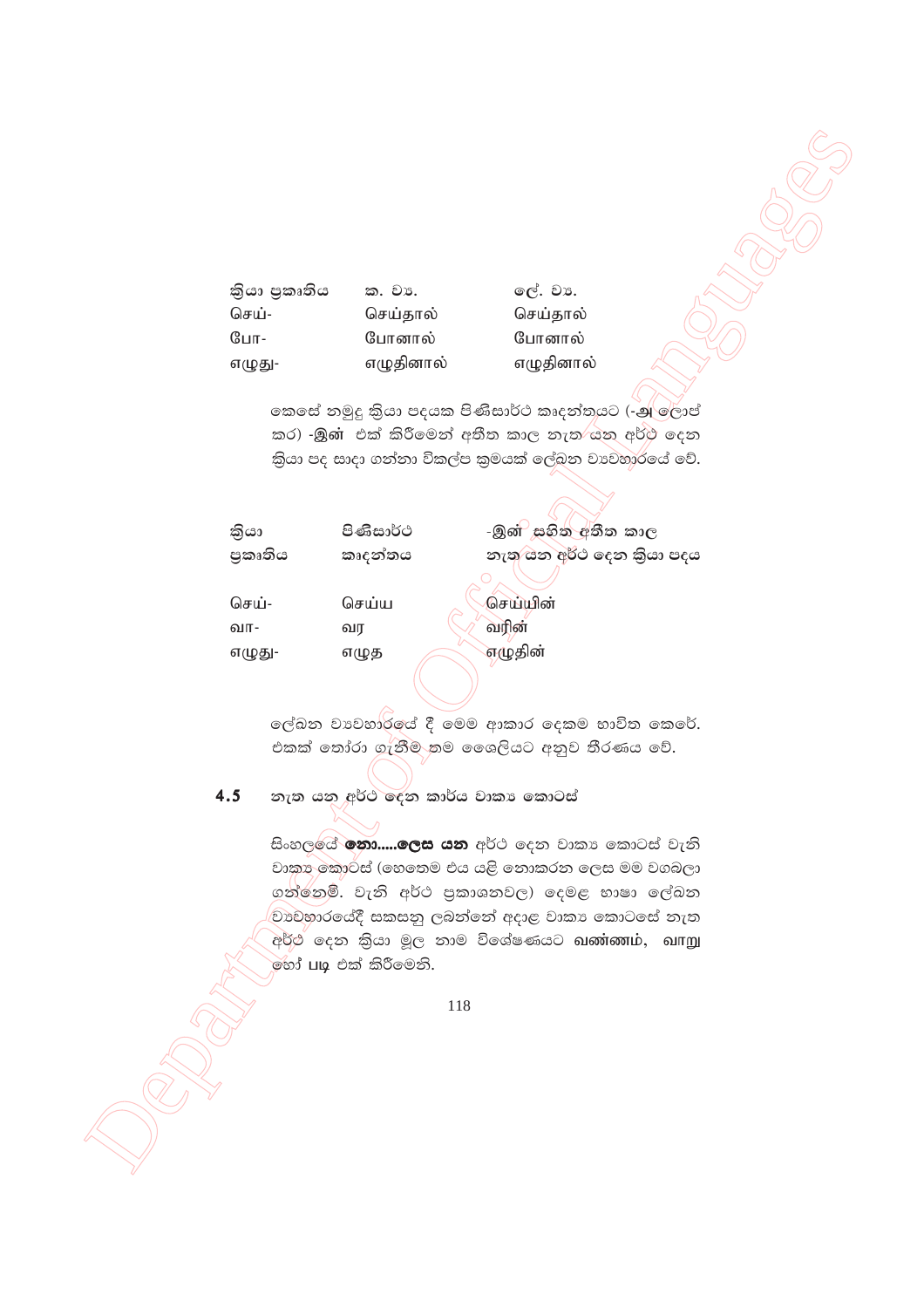தம்பி குடிக்காத வண்ணம் பார்த்துக் கொள்ளுங்கள். මල්ලි නොබොන ලෙස වගබලා ගන්න.

කථන වාවහාරයේදී **படி** පමණක් භාවිත කෙරේ.

#### 4.6 இன்றி

මෙහි අර්ථය **නැතුව, නොමැතිව** යන්නයි. එය මුல்லாமல் වෙනුවට යොදන එකකි. இன்றி යෙදෙනුයේ ලේඛන වාවහාරයේ පමණක් බව මතක තබා ගත්ත.

பணம் இல்லாமல் ஒன்றும் செய்ய முடியாது. பணம் இன்றி ஒன்றும் செய்ய மூடியாது. මුදල් නොමැතිව කිසිවක් කළ නොහැකිය.

#### $4.7$ வந்ததும்

අතීත කාල, මානුව තොවන ඒක වචන අවසාන කිුයා පදයට உம். කළ විට එය **විගස** යන අර්ථ දෙයි. එය අතීත කාල කියා මූල නාම විශේෂණ සහිත உடனம் භාවිතයට මෙය සමානය.

அப்பா வந்த உடனம் நீங்கள் போகலாம். அப்பா வந்ததும் நீங்கள் போகலாம். පියා පැමිණි විගස ඔබට යා හැකිය.

#### 4.8 எனினும்

எனினும் වලින් වාකායක් ආරම්භ වන කල එය සිංහලයේ තවද යන අර්ථ දෙයි. ලේඛන වාවහාරයේ සමහර වාකා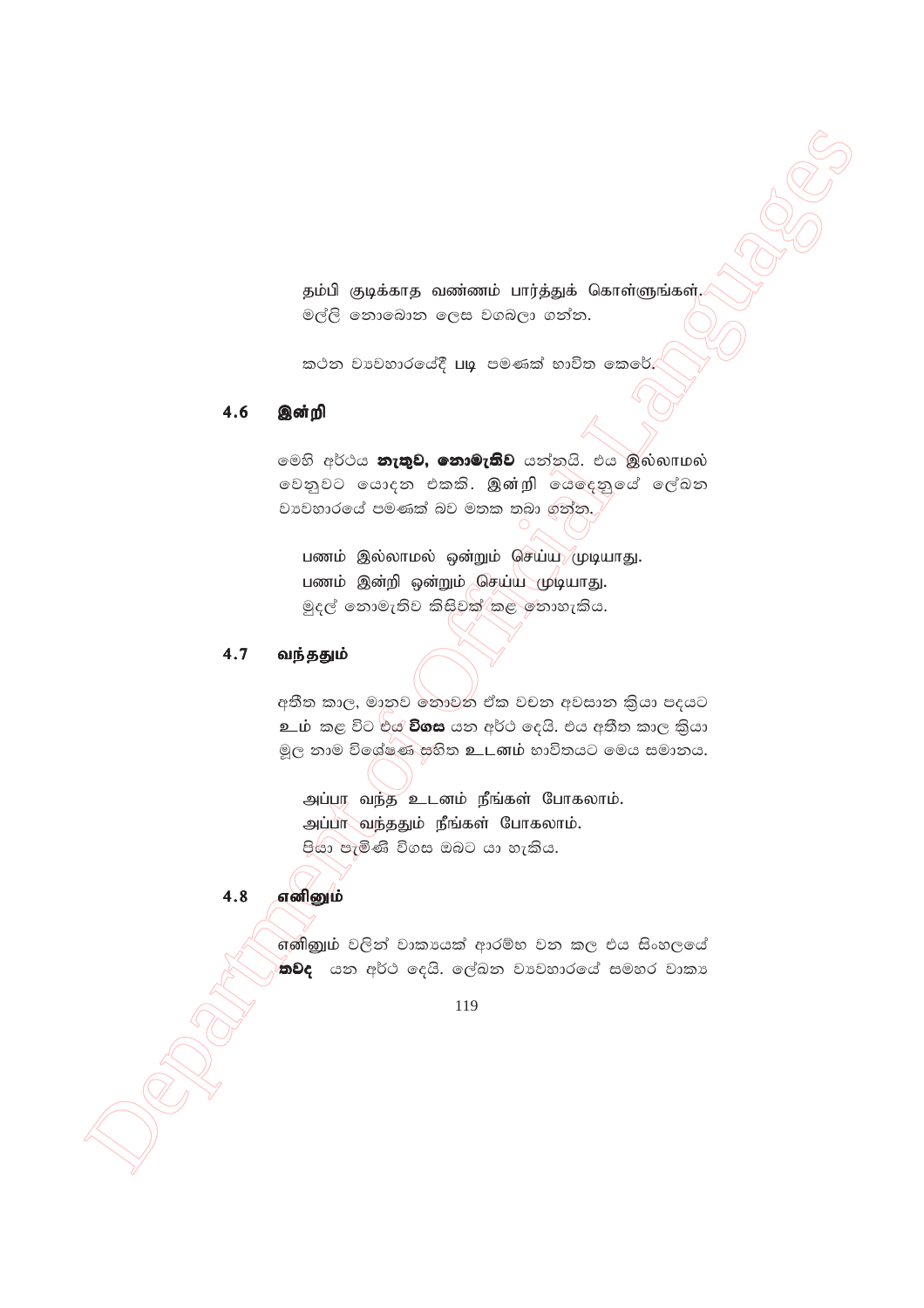පරිසරවල දී என்றாலும் එසේ වුවද යන අර්ථ දෙයි. කථන වාවහාරයේ දී எண்டாலும் භාවිත වේ.

அப்பா நாளைக்கு வரமாட்டார். எனினும் காந்தன் மூலம் பணம் அனுப்புவார். පියා හෙට තො එන්නේය. එසේ වුවද, කාන්දන් මගින් මුදල් යවන්නේය.

#### 4.9 ஆயின்

මෙය නමුත්, නමුදු අර්ථ දෙයි. ஆனால் යන්නට විකල්ප රූපයකි.

அமைச்சர் இன்று ⁄வருகிறார். ஆனால் இங்கு தங்கமாட்டார்.

ඇමැතිතුමා අද එයි. නමුත්, මෙහි (නැවතී) නො සිටින්නේය.

කථන වාවහාරුයේ දී ஆனால் පමණක් යෙදේ. ஆயின் නොයෙදෙයි.

#### $4.10$ என்பது

என்பது එක් කිරීමෙන් තවත් වාකායක් ස්වාධීන වාකා කොටසක් බවට පත් කරනු ලැබිය හැකිය. පුධාන වාකායෙට උප්කාරක වාකායෙක් කරනු ලැබිය හැකිය; සාමානායෙන් ஜில் ூறைக்கி பொய் (අසතාය), உண்மை (සතාය) වැනි පුකාශනයක් හෝ 'සංජානනය' 'දැනුම' පිළිබඳ කියා පදයක් වේ. එය සිංහලයේ යැයි යන යන්නට සමාන වේ.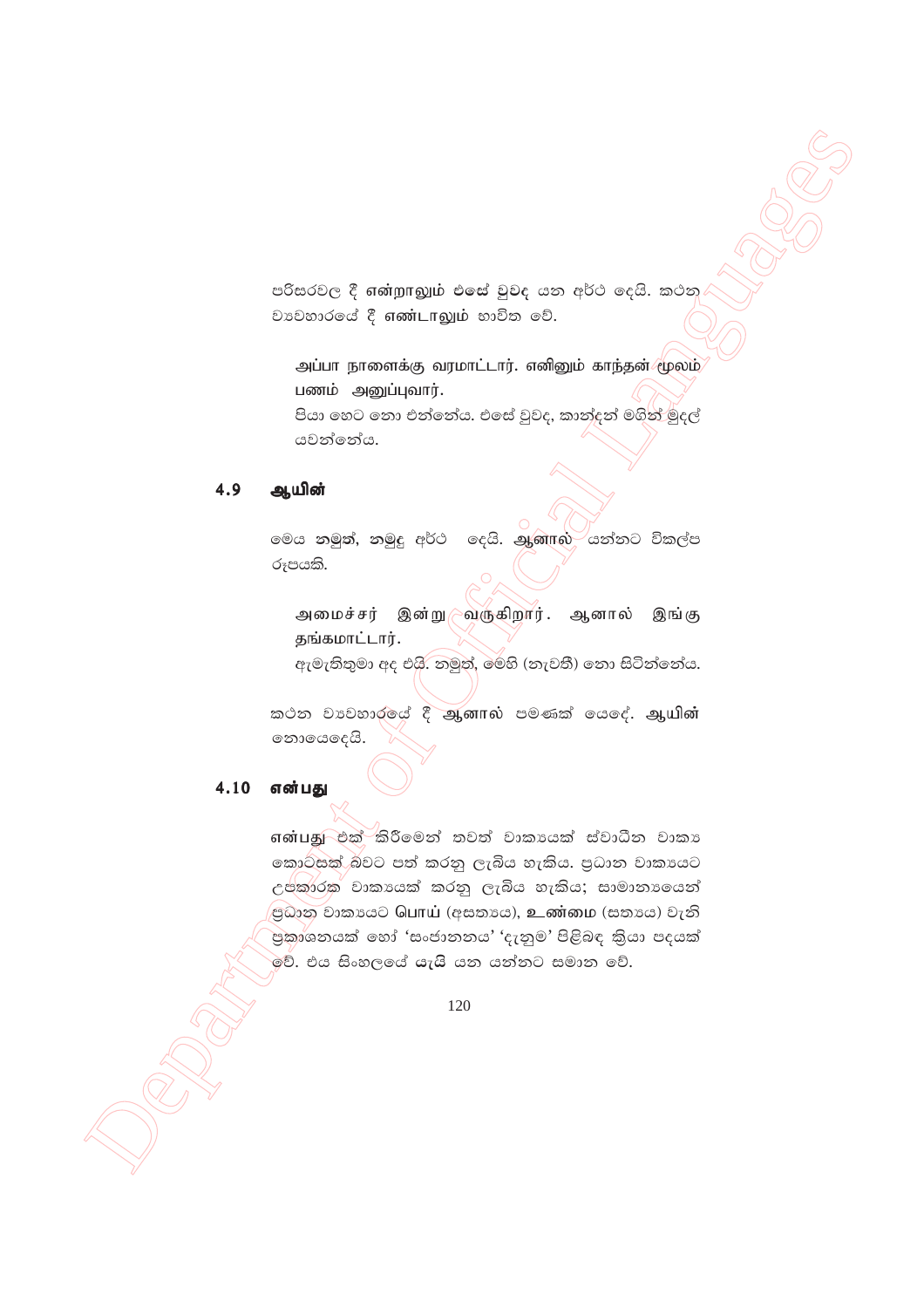கண்ணன் நாளைக்கு வருவார் என்பது எனக்குத் தெரியும்.

කණ්ණන් හෙට පැමිණෙතැයි මම දනිමි.

කියනු ලබන දෙය හෝ කිසියම් දෙයක් හෝ පැහැදිලි කිරීමේ දී ද என்பது භාවිත කෙරේ.

தமிழரின் திருமணத்தில் நிறைகுடம் என்பது மிக முக்கியம். දෙමළ අයගේ විවාහ මංගලායේ දී පුත්කළස යන්න බොහෝ

පුධානය.

# $4.11$  அதாவது

ඇතැම් අර්ථ වඩාත් පැහැදිලි කිරීම් සඳහා அதாவது යන්න වාකායක මූල හෝ මැද හෝ භාවිත කෙරේ. එය සිංහලයේ එනම් යන අර්ථ දේයි.

நாங்கள் இன்னும் மூன்று நாட்களுக்குப் பின்னர், அதாவது வருகிற சனிக்கிழமை லண்டனுக்குப் போவோம்.

අපි තව තෙදින්කට පසු, එනම්, එන සෙනසුරාදා ලන්ඩනයට යන්නෙමු.

4.12 அதுவும்

සවිස්තරාත්මක වාකායෙක හෝ වාකාාංශයක හෝ වාකා පාදයක .<br>මහා අාරම්භයේ එ**යත්,** එයද යන අර්ථ දෙයි. ව, ම ආසන්න එම ඉදිරියෙන් ඇති වාකායෙට, වාකා පාදයට හෝ වාකා ,<br>කොටසකට එය අවධානය යොමු කරයි.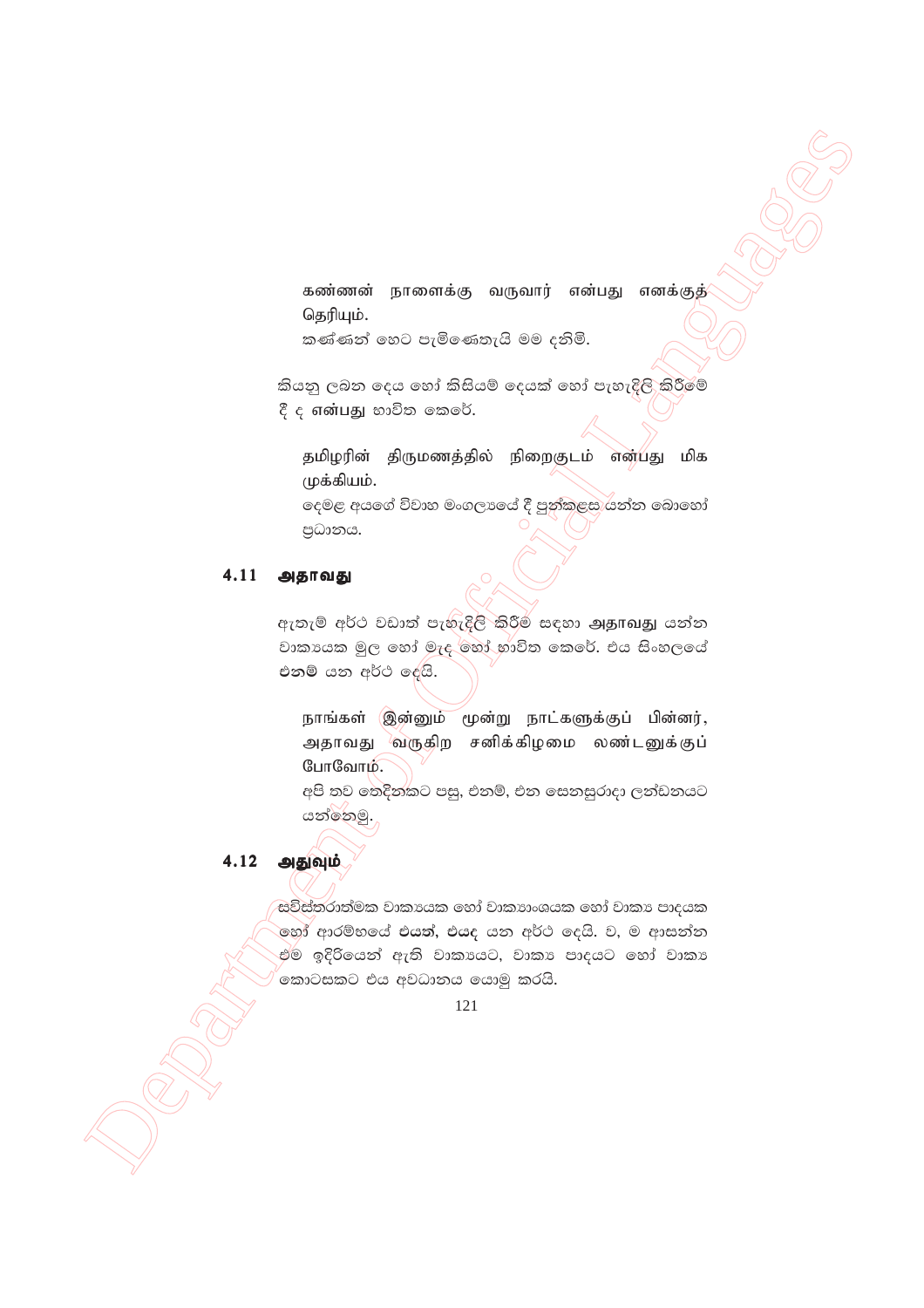நான் நல்ல அறிஞர்களிடம், அதுவும் பேராசிரியர் மீனாட்சி சுந்தரன், வரதராசன் போன்றவர்களிடம் தமிழ் கற்றேன்.

මම මනා විද්වතුන්ගෙන් (බුද්ධිමතුන්ගෙන්) එනම් මහුචාර්ය මීනාට්චි සුත්දරත්, වරදරාජන් වැන්නන්ගෙන් දෙමළ උගත්තෙමි.

# 4.13 ஆகிய, ஆகியவை

ஆகு-(වෙනවා) යන කියා පුකෘතියේ අතීත කාල කියා මූල නාම විශේෂණ රූපය ஆகிய (හෝ ஆன) වේ. වන යන අර්ථයෙන් කිසි යම් දෙයක් හැඳින්වීමේ දී එය භාවිත කෙරේ.

சிறந்த இலக்கண நூலாகிய தொல்காப்பியம் විශිෂ්ට වාහකරණ ගුන්ථයක් වන තොල්කාප්පියම්.

දේවල් හෝ සත්වයන් ⁄මානව හෝ මානව නොවන) ගණනය කිරීමේ දී ஆகிய ද<sup>්</sup>හාවිත කරනු ලැබේ.

காந்தன், வேலு, தில்லை ஆகிய நண்பர்கள் කාන්දන්, වේලු, තිල්වෛ ආදි මිතුරෝ

ஆகியவை යන්න එබඳු දේවල් යන අර්ථ දෙයි. එහි අනුක්ත රූපය ஆகியவற்ற்- වේ. ஆகியவர்(கள்) ඊට සමාන මානව ගණයේ නාම පදය වේ.

# 4.14 முதலிய

ලේවල් හෝ සත්වයන් (මානව හෝ මානව නොවන) ගණනය කිරීමේදී ආදි යන අර්ථය කෙරෙහි අවධානය යොමු කරනු වස්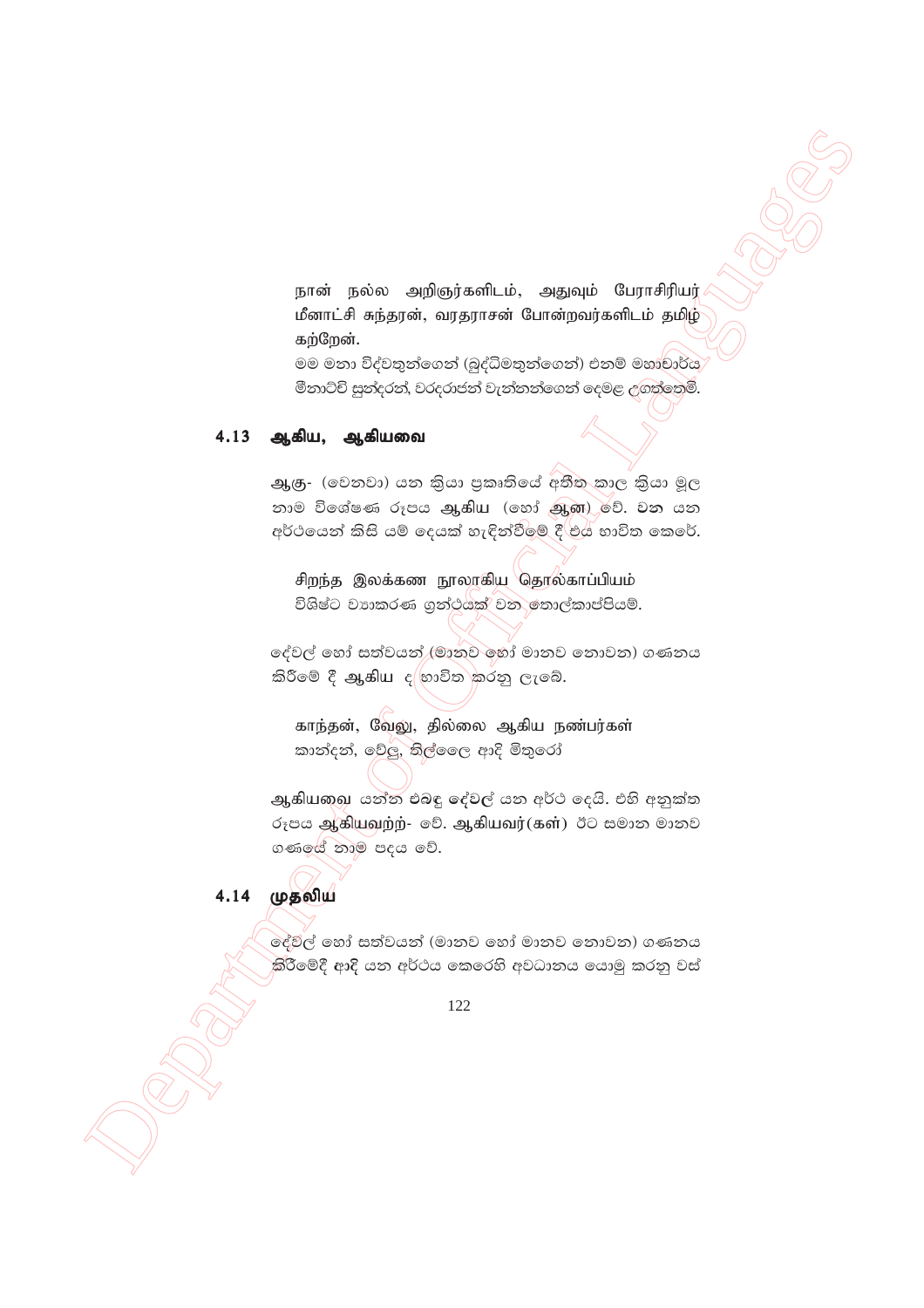முதலிய භාවිත කෙරේ. முதலியவை එවැනි දේවල් යන අර්ථ දෙන අතර එහි අනුක්ත රූපය முதலியவற்ற் - වේ.

கோவா, போஞ்சி, லீக்ஸ் முதலிய காய்கறிகள் இப்பொழுது சரியான விலை. ගෝවා, බෝංචි, ලීක්ස් ආදි එළවළු දැන් ඉබාහෝ මිලය.

4.15 කියා මුල නාම පදවල බහු වචන රූප

වර්තමාන සහ අතීත කාල කියා මුල තාම පදවල බහු වචන සකසනු ලබන්නේ පුථමා විභක්ති ඒක වචනයේ දී යෙදෙන -එක් කිරීමෙනි.

වර්තමාන කාලය සඳහා වන වර්තමාන කාල කියා මූල නාම පද 

වර්තමාන කාල කියා මූල නාම පද පුථමා කියා ඒක වචන බහු වචන අනුක්ත රූපය පුකෘතිය எழுதுகிறது எழுதுகின்றவை எழுதுகின்றவற்ற்-எழுது-எழுதுகின்றது 123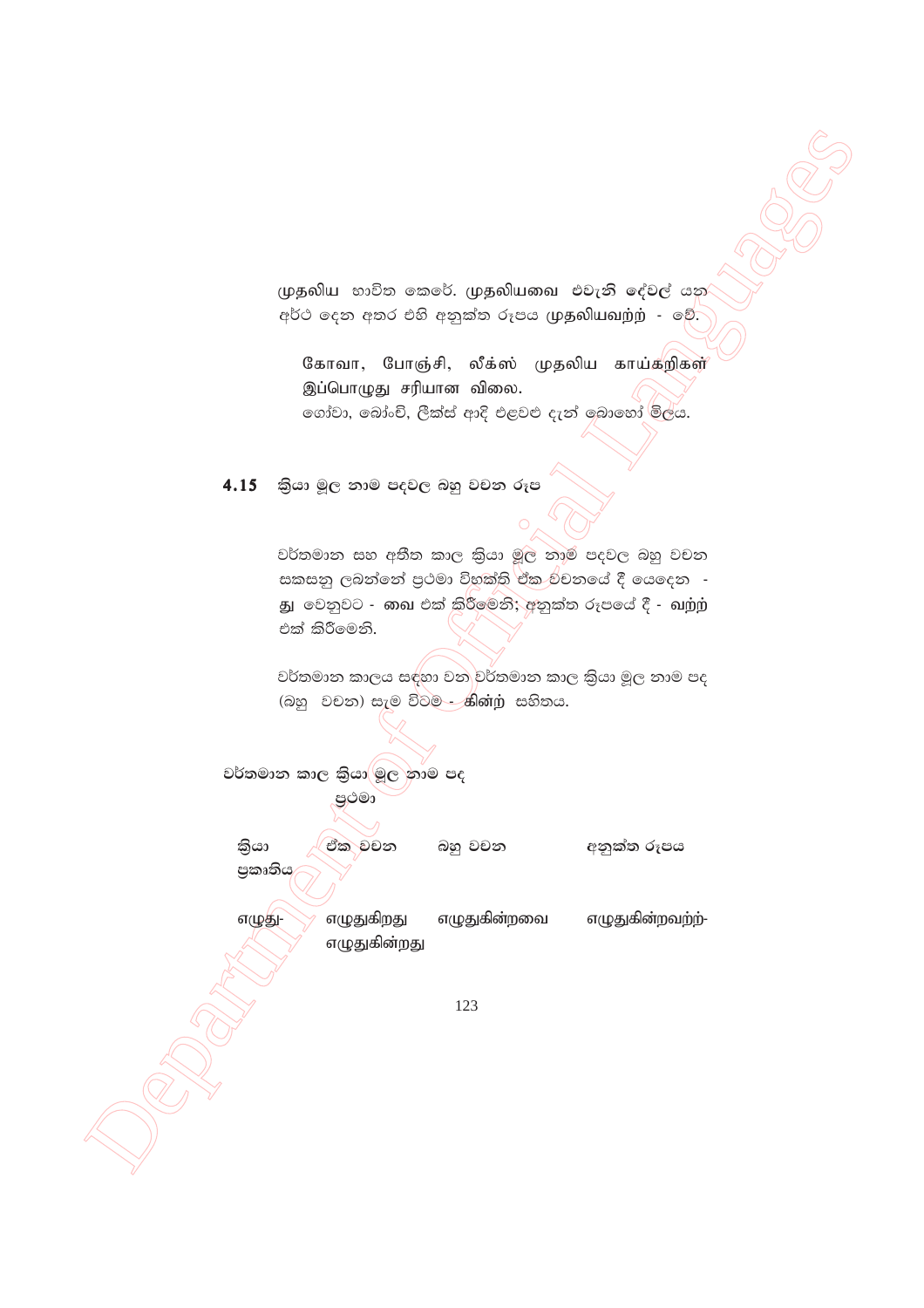අතීත කාල කියා මූල නාම පද පුථමා

| ඒක වචන   | බහු වචන  |
|----------|----------|
| எழுதினது | எழுதினவை |
| எழுதியது | எழுதியவை |

අනුක්ත රූපය எழுதினவற்ற-எழுதியவற்ற-

### 4.16 என்றாலும் சரி.............. என்றாலும் சரி

ඇතැම් දේවල්වලින් හෝ ඇතැම් සත්වයන්ගෙන් තේරීමක් කරනවිට සෑම දෙයක්ම හෝ සත්වයෙකුම හෝ හඟවන වචනවලට පසුව என்றாலும் එක් කෙරේ. එය නැතහොත්, හෝ යන අර්ථ දෙයි.

மணி என்றாலும் சரி வேலு என்றாலும் சரி அங்கே போகலாம்.

මණිට හෝ වේලට හෝ එහි යාමට පුළුවන.

அந்தக் கட்டடம் ஒரு) கடை என்றாலும் சரி வீடு என்றாலும் சரி அதனை நாங்கள் வாங்குவோம். එම ගොඩනැගිල්ල කඩයකට හෝ නිවසකට සුදුසු බැවින් එය අපි මිල දී ගත්තෙමු.

#### 4.17 ஏன் எனில் / என்றால்

ஏன் எனில்  $V$ என்றால் යන වචන කථන වාවහාරයේ ஏன் எண்டால் க்கில் கூலை உரி.

நான் வெள்ளிக்கிழமை வரமாட்டேன். ஏன் என்றால், கோயிலுக்குப் போக வேண்டும்.

මම සිකුරාදා නොඑන්නෙමි. ඒ මන්ද, කෝවිලට යාමට අවශා බැවිනි.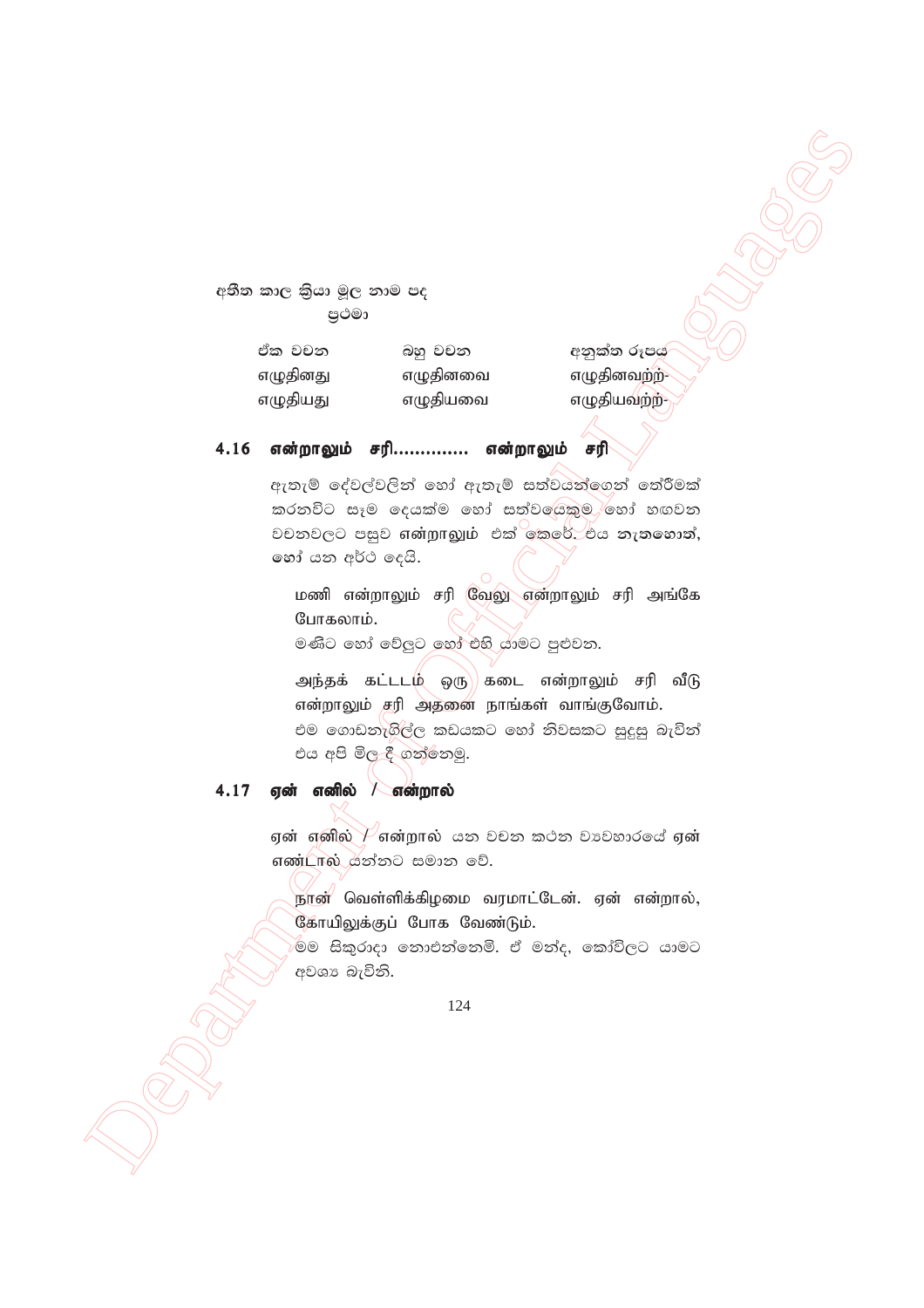#### (කියා මූල නාම පද) භාව වාචක කියා නාම 4.18

ලල්බන වාවහාරයේ දී කියා පුකෘතියට -தුல හෝ -த்தුல එක් කොට භාව වාචක කියා නාම සකසා ගැනේ.

පිණිසාර්ථ කෘදන්ත සෑදීම සඳහා - ස්. ෙ එක් වන පුබල කියා පුකෘතිවලට - த்தல் ද පිණිසාර්ථ කෘදන්ත සෑදීම සඳහා - க එක් වන පුබල කියා පුකෘතිවලට පිණිසාර්ථ කෘදන්තයේ අවසාන - க ඉවත් කොට - அல் ද එක් කෙරේ. එවිට, අවසාන වාඤ්ජනය දෙකක් වේ. දුබල කියා පුකෘතිවලට⁄- தல හෝ -அல் එක් කෙරේ.

| කියා පුකෘතිය | පිණිසාර්ථ කෘදන්තය | කියා මූල නාම පද |
|--------------|-------------------|-----------------|
| ШQ-          | படிக்க            | படித்தல்        |
| மற-          | மறக்க             | மறத்தல்         |
| கேள்-        | கேட்க             | கேட்டல்         |
| நில்-        | நிற்க             | நிற்றல்         |
|              |                   |                 |

- தல் එක් වන කල - வா/සහ - தா පිළිවෙළින් - வரு සහ -தரு වේ - அல் එක් වන කළ පිළිවෙළින් - வர் සහ தர் වේ. මෙබඳු කියා රූප මුළුමනින්ම ලේඛන වාවහාරයේ යෙදෙන ඒවා වේ.

4.19 யான்

> ந(ன் යුන්තට විකල්ප රූපයකි யான், யான் හි අනුක්ත රූපයද என் ூ.

> ඇතැම් ලේඛකයෝද වේදිකා කථිකයෝද யான் භාවිත කිරීමෙන් වඩා නිහතමානි බවක් හැඟවෙතැයි සිතති. ආගමික ⁄දේශනාවල දී - யான் භාවිතය ඉතා පුධාන වේ.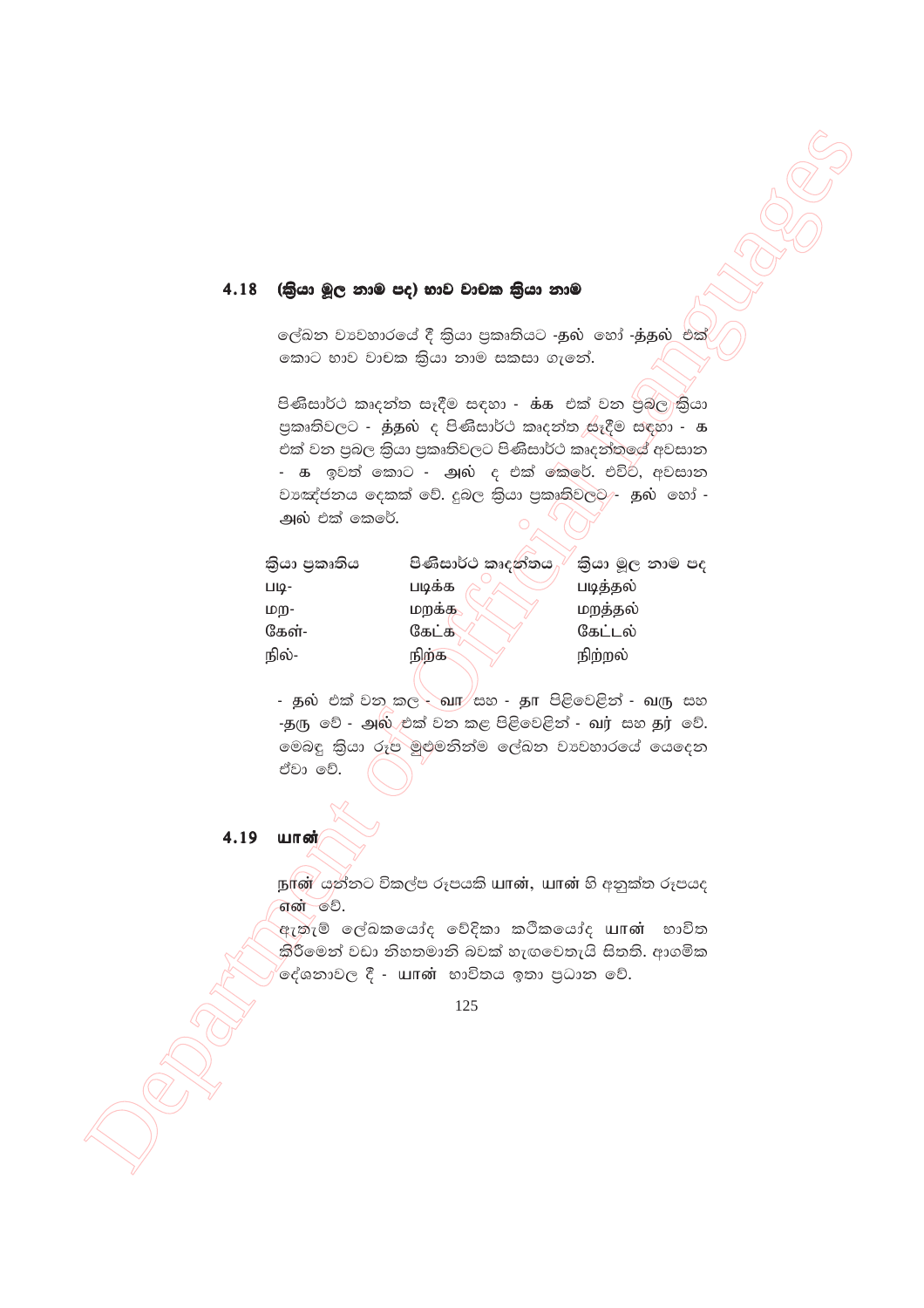# 4.20 யாம்

මෙය උත්තම පුරුෂ - urrன් යන සර්ව නාමයේ බහු වචන මෙසේය.

| පුථමා          | විභක්ති | யாம்              |
|----------------|---------|-------------------|
| කර්ම           | , ,     | எம்மை             |
| කරණ            | , ,     | எம்மால்           |
| සම්පුදාන       | , ,     | எமக்கு            |
| සම්බන්ධ        | , ,     | எமது              |
| ආධාර<br>සහාර්ථ | , ,     | எம்மில்           |
|                | , ,     | எம்மோடு, எம்முடன் |
| උද්දේශ         | , ,     | <i>ீ</i> எம்மிடம் |
|                |         |                   |

# 4.21 இன்றைய

இன்றை (இன்று சீද යන්නෙහි අනුක්ත රූපය) நாளை (හෙට) සහ ශී நற்றை (ශී நற்று හෙට) යන්නෙහි අනුක්ත රූපය) යන වචනවලට එම කාල්යට අයත් බව හැඟවීමට - u එක් කෙරේ.

| இன்றை + ய            | இன்றைய  | අද (ට අයත්)<br>දැන් කාලයේ |
|----------------------|---------|---------------------------|
| நாளை/+\\ ய           | நாளைய   | හෙට (ට අයත්)              |
| நேற்றை +<br>$\sqcup$ | நேற்றைய | අනාගතයේ<br>ඊයේ (ට අයත්)   |
|                      |         | අතීතයේ                    |
|                      | 126     |                           |
|                      |         |                           |
|                      |         |                           |
|                      |         |                           |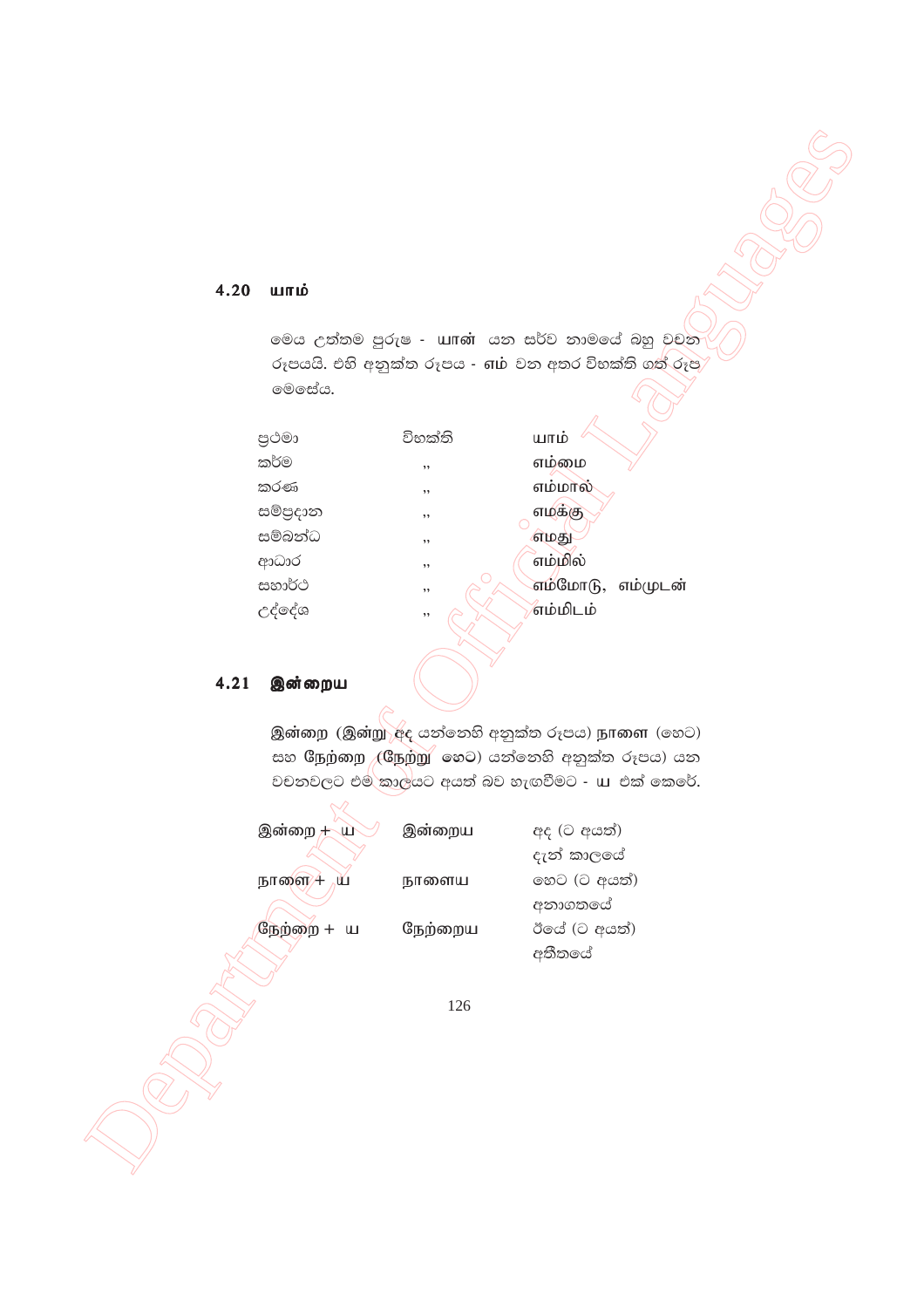### අභාගසය 1

- තද කළු අකුරින් දක්වා ඇති වචනවල යෝගා වෙනස්කම් කරමින් ලේඛන වාවහාරයට හරවා නැවත ලියන්න. $\overline{\phantom{x}}$ 
	- 1. அப்பா ஒரு தேங்காயைக் **கத்தியாலை அடிச்சு** உடைச்சார்.
	- 2. கலியாணத்துக்கு **வந்தவைக்கு வெத்திலை** பாக்கு குடுத்தம்.
	- 3. இண்டைக்குச் சிலர் தாம் விரும்பிய ஒருவரைக் காதலித்துக் கலியாணம் **செய்யினம்.**
	- 4. நீங்கள் தேவியின் தலியாணத்துக்குப் **போறீங்களா?**
	- 5. மணமகளின் தம்பி மணமகனை அழைச்சுக் கொண்டு **வாறார்.**
	- $6.$  மழை பெய்யுதா?
	- 7. **அவை** நீாளைக்குத் தான் சீதனம் பற்றிப் பேசுவினம்.
- openings )<br>
openings )<br>  $\alpha_{1} = \alpha_{1} + \alpha_{2} + \alpha_{3} + \alpha_{4} + \alpha_{5} + \alpha_{6} + \alpha_{7} + \alpha_{8} + \alpha_{9} + \alpha_{10} + \alpha_{11} + \alpha_{12} + \alpha_{13} + \alpha_{14} + \alpha_{15} + \alpha_{16} + \alpha_{17} + \alpha_{18} + \alpha_{19} + \alpha_{10} + \alpha_{11} + \alpha_{12} + \alpha_{13} + \alpha_{14} + \alpha_{15} + \alpha_{16} + \alpha_{17} + \alpha_{18} + \alpha_{$ 8. **தமிழரின்ரை திருமணத்திலை** தாலி கட்டுதல் ஒரு முக்கியமான காரியம் **எண்டது** எல்லாரும் **அறிஞ்ச** உண்மை.
	- 9, நாங்கள் மணமக்களை அறுகரிசி போட்டு வாழ்த்தினம்.
	- 10. சூருக்கள் ஓமம் **வளத்து** மந்திரங்களைச் சொல்லுறார்.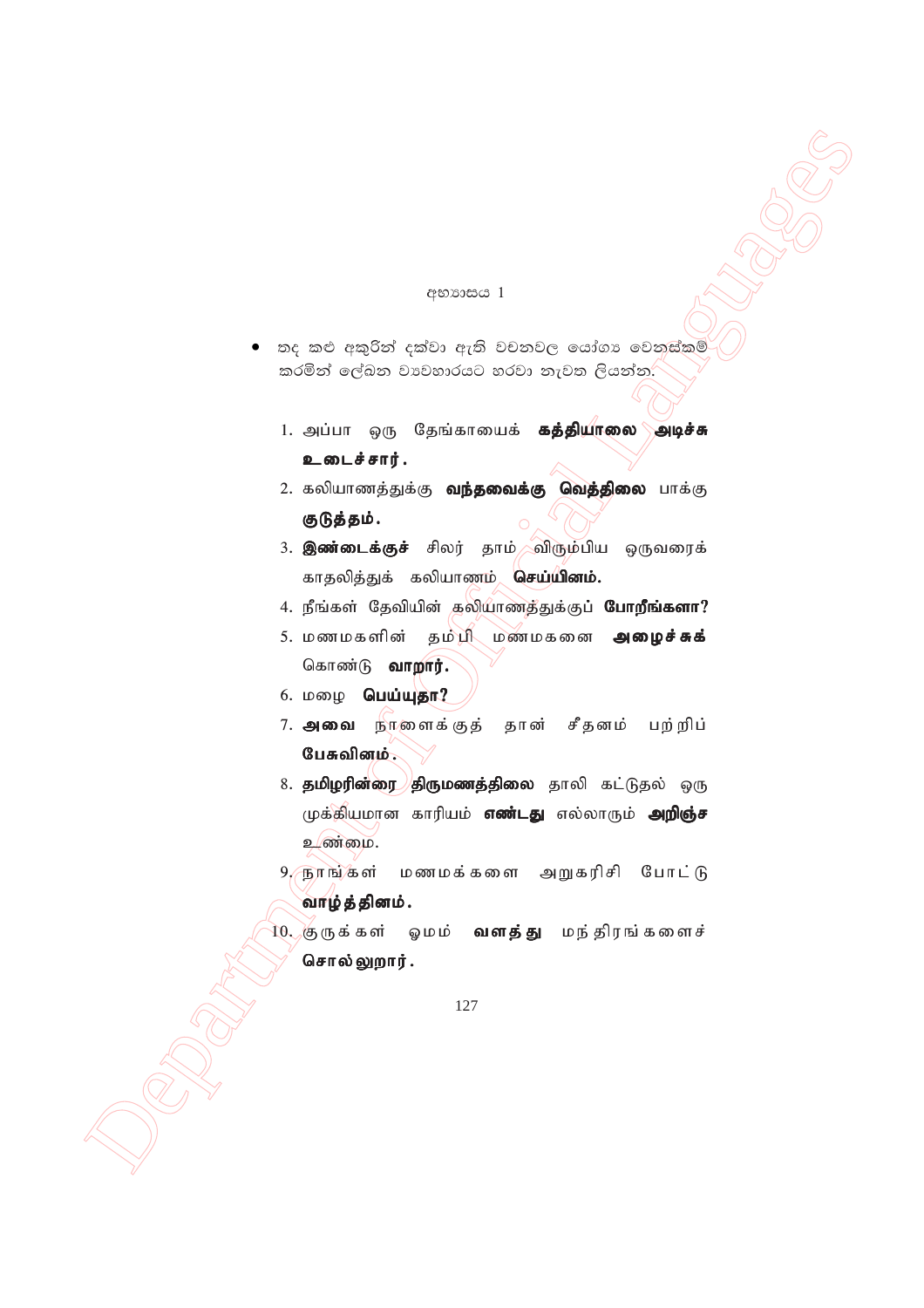### අභාගය 2

- encourages and the second control of the second control of the second control of the second control of the second control of the second control of the second control of the second control of the second control of the seco අර්ථයේ කිසිදු වෙනසක් නොමැති ව පහත සඳහන් වාකාවල තද කළු අකුරින් දක්වා ඇති රූප වෙනුවට වෙනත් රූප එක් කරන්න.
	- 1. அந்த ஊரில் ஒரு பாடசாலை **கட்டப்படுகின்றது.**
	- 2. தாத்தா நாளைக்கு **வரின்** நல்லது.
	- 3. தம்பி அந்த வீட்டுக்கு அடிக்கடி **போகாதவாறு** பார்த்துக் கொள்ளுங்கள்.
	- 4. ஆசிரியர் **இன்றி** நாங்கள் படிக்க முடியாது.
	- 5. அமைச்சர் கூட்டத்துக்கு வருவார். **ஆயின்** அங்கு  $\mathcal G$ பசமாட்டார்.
	- 6. நான் வெள்ளிக்கிழமை வர மாட்டேன். **ஏன்** எனில் கோயிலுக்குப் போக வேண்டும்.
	- 7. யானும் நாளைக்கு வருகின்றேன்.
	- 8. அம்மா நாளைக்கு இலண்டனிலிருந்து இங்கு வருகிறார். எனினும் இங்கு தங்கமாட்டார்.
	- 9. குரிந்தன் பணம் **தந்ததும்** நீங்கள் எல்லாப் பொருட்களையும் வாங்கலாம்.
	- $10$ . நண்பர்கள் என்னை அங்கு, பல நாட்கள் தங்கவைத்தார்கள்.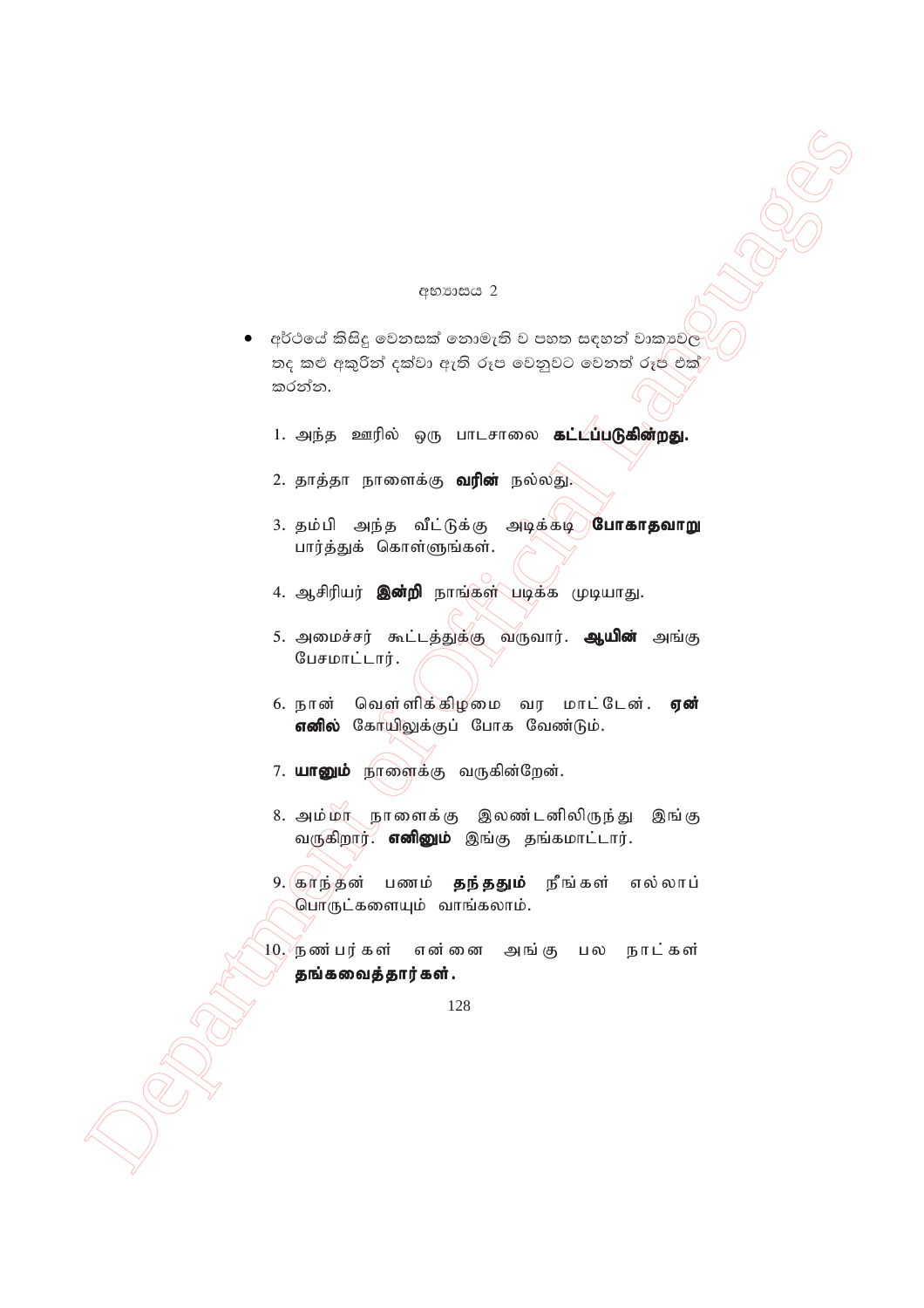### $e^{cos\theta}$

- $\begin{array}{ll}\n & \text{as an example, } \\
 & \text{as an example, } \\
 & \text{as an example, } \\
 & \text{L} \text{ and } \\
 & \text{L} \text{ and } \\
 & \text{L} \text{ and } \\
 & \text{L} \text{ and } \\
 & \text{L} \text{ and } \\
 & \text{L} \text{ and } \\
 & \text{L} \text{ and } \\
 & \text{L} \text{ and } \\
 & \text{L} \text{ and } \\
 & \text{L} \text{ and } \\
 & \text{L} \text{ and } \\
 & \text{L} \text{ and } \\
 & \text{L} \text{ and } \\
 & \text{L} \text{ and } \\
 & \text{L} \text{ and } \\
 & \$ පහත සඳහන්  $\epsilon_{\tilde{t}}$  කෙටි වාකාවල යොදන්න.
	- 1. எல்லோரும் அறிந்த உண்மை
	- 2. பெரும்பாலான
	- 3. முக்கியமான நிகழ்வு
	- 4. இன்றைய திருமணங்கள்
	- 5. மங்களப் பொருட்கள்
	- 6. ஆலாத்தி
	- 7. வெற்றிலை, பாக்கு, சந்தனம்
	- 8. குத்துவிளக்கு
	- $9.$  சுமங்கலிகள்
	- $10.$  பூவும் மணமும் போல
	- $11.$  சாதகங்கள்
	- 12. எமது நாட்டில்
	- $13.$  கூறைச்சேலை
	- 14. அறுகரிசி
	- $15.$  குருக்கள்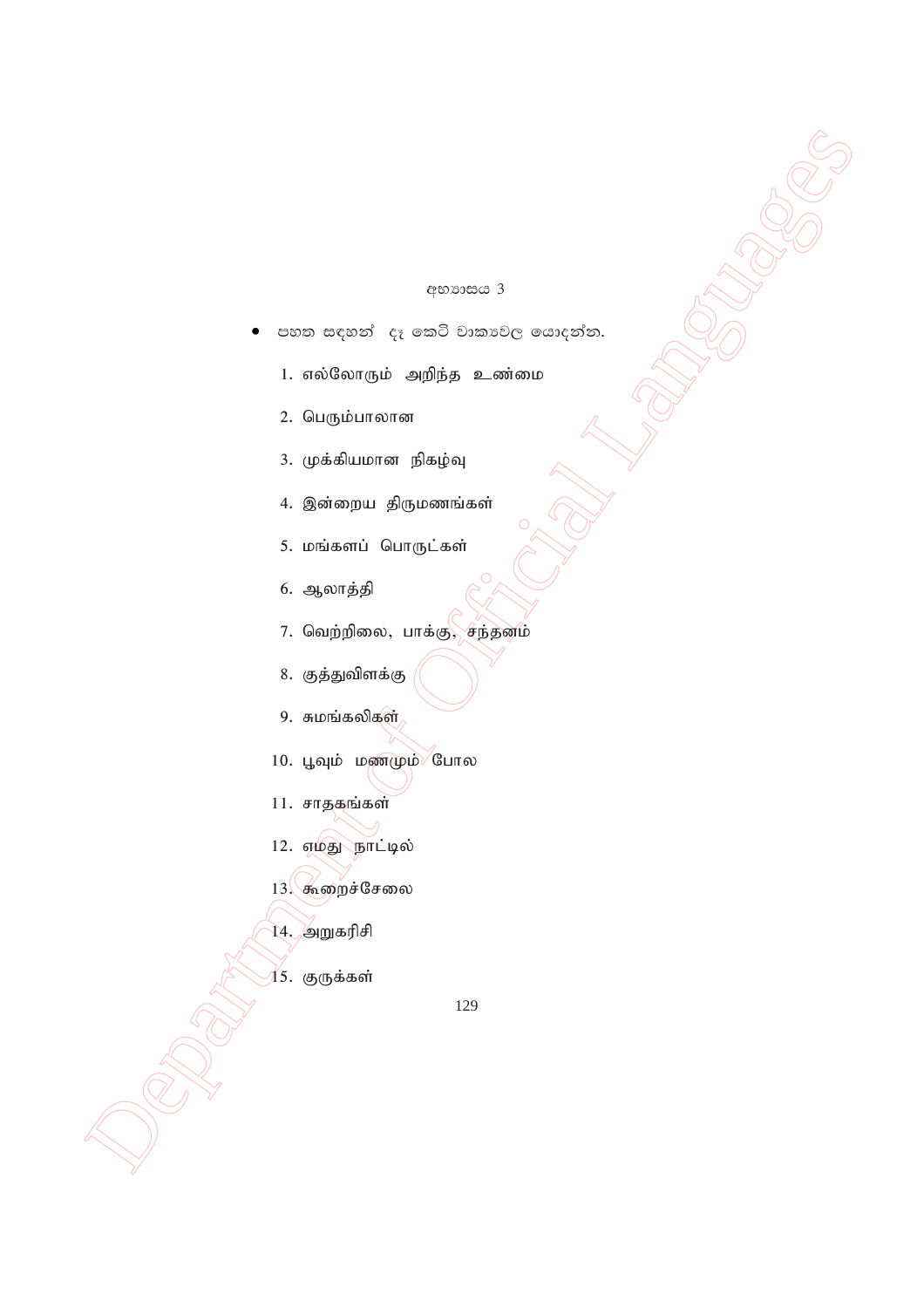### අභ**ාසය** 4

සිංහලට පරිවර්ථනය කරන්න.

### குழந்தைச் செல்வம்

 $\begin{array}{ll} & & & \\ \bullet\qquad \mathcal{C}.\; \alpha\in\mathbb{N}\ \ \text{Suppose}\; \mathbb{Q} \text{ is a nontrivial}\\ & \bullet\qquad \mathcal{C}.\; \alpha\in\mathbb{N}\ \ \text{Suppose}\; \mathbb{Q} \text{ is a nontrivial}\\ & \bullet\qquad \mathcal{C}.\; \alpha\in\mathbb{N}\ \ \text{Suppose}\; \mathbb{Q} \text{ is a nontrivial}\\ & \bullet\qquad \mathcal{C}.\; \alpha\in\mathbb{N}\ \ \text{Suppose}\; \mathbb{Q} \text{ is a nontrivial}\\ & \bullet\qquad \mathcal{C}.\; \alpha\in\mathbb{$  $(1)$  தமிழர்களுள் குழந்தைகளை விரும்பாதவர்கள் இருக்கிறார்களா? (2) அப்படி ஒருவரும் இல்லை என்று தான் சொல்ல வேண்டும். (3) கிட்டத்தட்ட ஐம்பது வருடங்களுக்கு முன்னர் திருமணங்களின் போது உறவினர்களும் நண்பர்களும் மணமக்களை, "பல பிள்ளைகளைப் பெற்று இன்பமாக நீண்ட காலம் வாழ்க" என்று வாழ்த்தினார்கள். $\langle 4 \rangle$ சில குடும்பங்களில் பத்துப் பன்னிரண்டு பிள்ளைகள் இருந்தார்கள். (5) தமிழர்கள், தம் பிள்ளைகளைப் பெரும் செல்வமாகவே எண்ணினார்கள். (6) திருமணம் செய்த பின்னர், இரண்டு அல்லது மூன்று ஆண்டுகளுக்குள் குழந்தை பிறக்காது விடின், "இன்னும் குழந்தை இல்லையா" என்று உறவினர்களும் நண்பர்களும் கேட்கத் தொடங்கிவிடுவார்கள். (7) மணமக்களும் அவர்களின் பெற்றோரும் கவலைப்படுவார்கள். (8) ஆயின், குழந்தைகள் பிறக்கும் என்ற நம்பிக்கை அவர்களுடைய அடி உள்ளத்தில் இருக்கும். (9) மணமக்கள் கோயில்களுக்குச் சென்று, அதுவும் பிரசித்தி பெற்ற சில கோயில்களுக்குச் சென்று இறைவனிடம் பிள்ளைவரம் கேட்பார்கள். (10) கோயில்களுக்கு நாள் தோறும் பூ, இளநீர், $\chi$ ால், அரிசி முதலியவற்றைக் கொடுப்பார்கள்.  $(11)$ அவர்கள், தமக்குக் குழந்தை பிறந்ததும் கோயிலில் மடம் கட்டுதல், இடிபாடுகளைத் திருத்துதல் போன்ற பணிகளைச்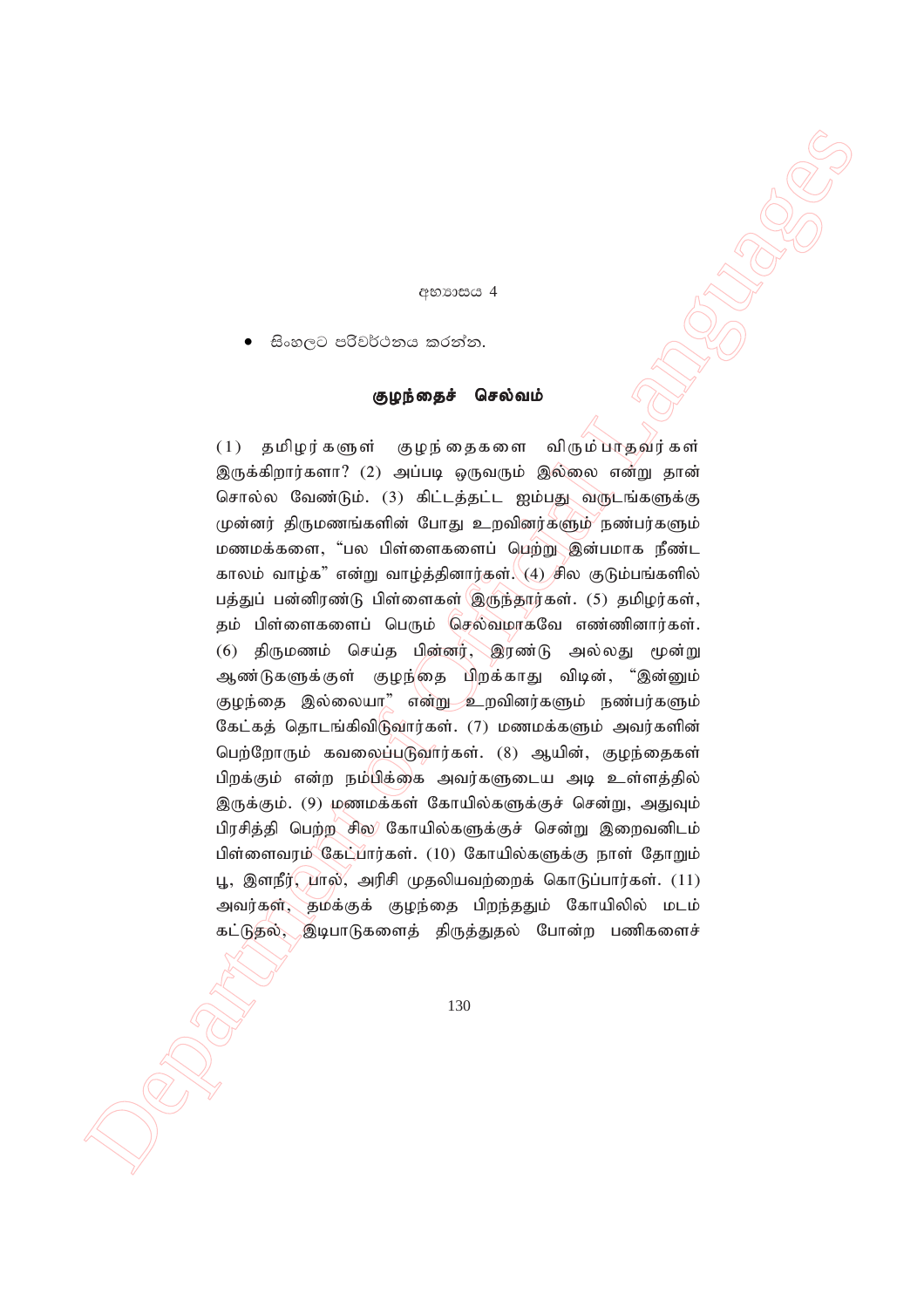Department of Official Languages செய்வதாக நேர்த்திக் கடன்களைச் செய்வார்கள்.  $(12)$ மணமக்களின் பெற்றோர், அவர்களைச் சில நாட்களில் உபவாசம் இருக்க வைப்பார்கள்.  $(13)$  குழந்தை பிறந்துவிட்டால், அதுவும் ஆண் குழந்தை என்றால் எல்லோரும் மகிழ்ச்சிப்படுவார்கள்.  $(14)$  ஆயின், இன $\tilde{m}$ றைய சமுதாயத்தில் பெண் குழந்தையையே விரும்புகின்றவர்களும் உளர். (15) குழந்தை பிறந்ததும் அதன் சாதக யலனை அறிவதற்கு குழந்தையின் தந்தை சோதிடரிடம் செல்வார். (16) குழந்தையின் சாதகத்தைக் கணித்துத் தருமாறு சோதிடரிடம் கேட்பார்கள். (17) குழந்தையின் பெயர் எந்த எழுத்திலே தொடங்க வேண்டும் என்று சோதிடரிடம் கேட்டு அறிவார்.  $(18)$  சிலர், தாங்கள் வழிபடும் தெய்வத்தின் பெயரைக் குழந்தைக்கு வைப்பார்கள்.

| உறவினர்            | ඥාතීහු/නෑයෝ            |
|--------------------|------------------------|
| இன்பமாக            | පීතියෙන්               |
| நீண்டகாலம்         | දීර්ඝ කාලය             |
| வாழ்த்து           | ආශිර්වාදය              |
| குடும்பம்          | කුටුම්බය/පවුල          |
| செல்வம்            | ධනය                    |
| பிற-               | උපදිනවා                |
| நம்பிக்கை          | විශ්වාසය, බලාපොරොත්තුව |
| ள்ளம்<br>919<br>்உ | හද පත්ල                |
| பிரசித்தி          | පුසිද්ධ                |
| இறைவன்             | දෙවියෝ                 |
| பிள்ளைவரம்         | දරුවෙකු ලැබීමේ වරය     |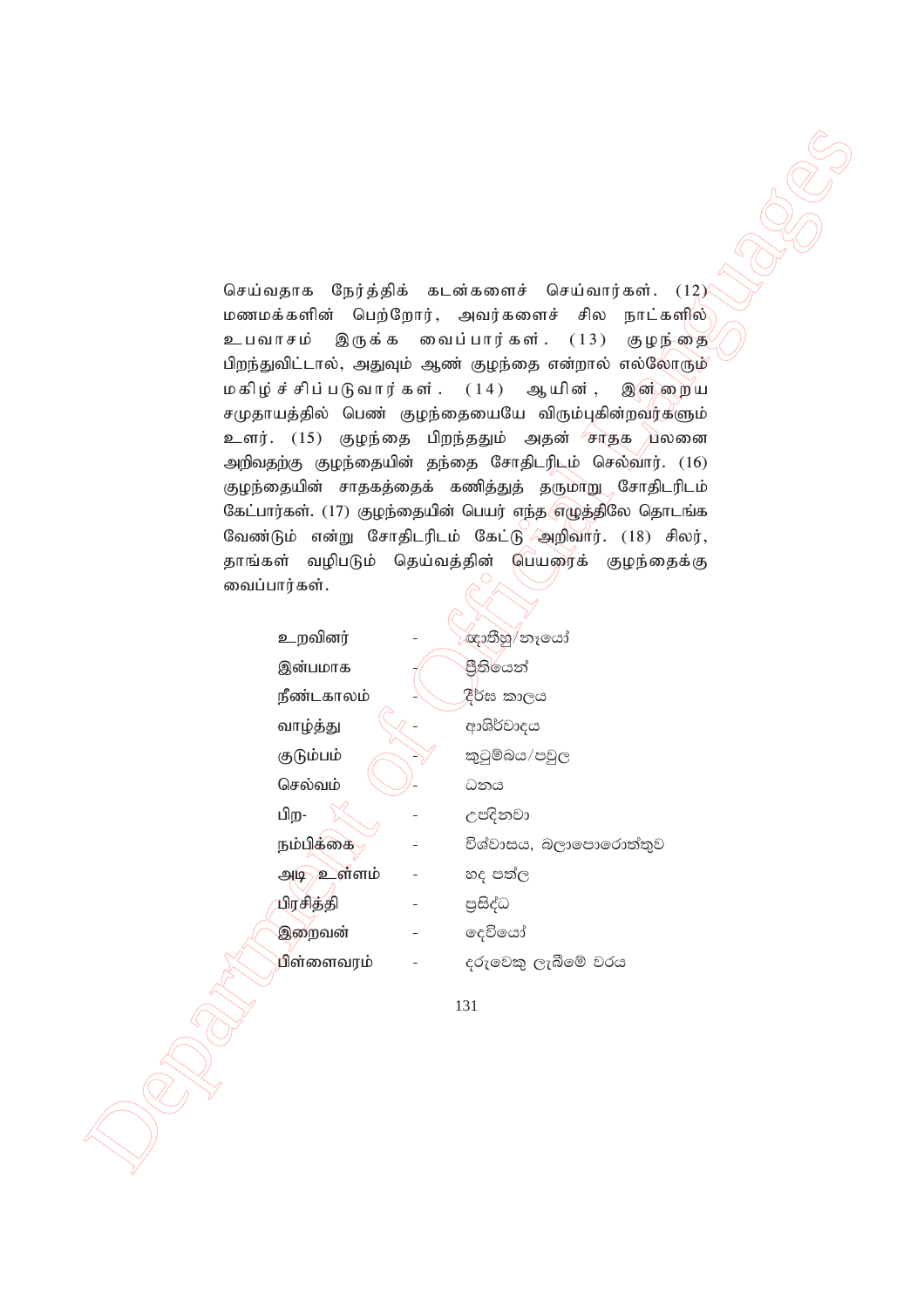| Ц              | $^{\circledR}$        |
|----------------|-----------------------|
|                |                       |
| இளநீர்         | කුරුම්බා (වතුර)       |
| மடம்           | මඩම, ආශුමය            |
| திருத்து-      | අලුත් වැඩියා කරනවා    |
| பணி            | සේවාව, රාජකාරිය       |
| நேர்த்திக்கடன் | දෙවියන්ට වන බාරය      |
| உபவாசம்        | උපවාසය                |
| சமுதாயம்       | සමාජය                 |
| சாதகபலன்       | කේෂද පලාපල            |
| தந்தை          | පියා                  |
| சோதிடர்        | ල දෙවඥ යෝ             |
| கணி-           | ග්ණන් ගන්නවා, ගණිනවා  |
| வழிபடு-        | චඳිනවා, නමස්කාර කරනවා |
| தெய்வம்        | දෙවිරෝ                |

අභාසය 5

පහත සඳහන් වාකා ලේඛන වාවහාර භාෂාවට පරිවර්ථනය කරන්න.

1. தமிழர்களுள் பெரும்பாலான மக்கள் இந்துக்கள்.

- 2. மணமகளை பெண்கள் அழைத்து வந்தார்கள்.
- 3. குருக்கள் மணமக்களை வாழ்த்தினார்.
- $\overline{\mathcal{X}}$  நாங்கள் நல்ல நாள் பற்றிச் சோதிடரிடம் கேட்டோம்.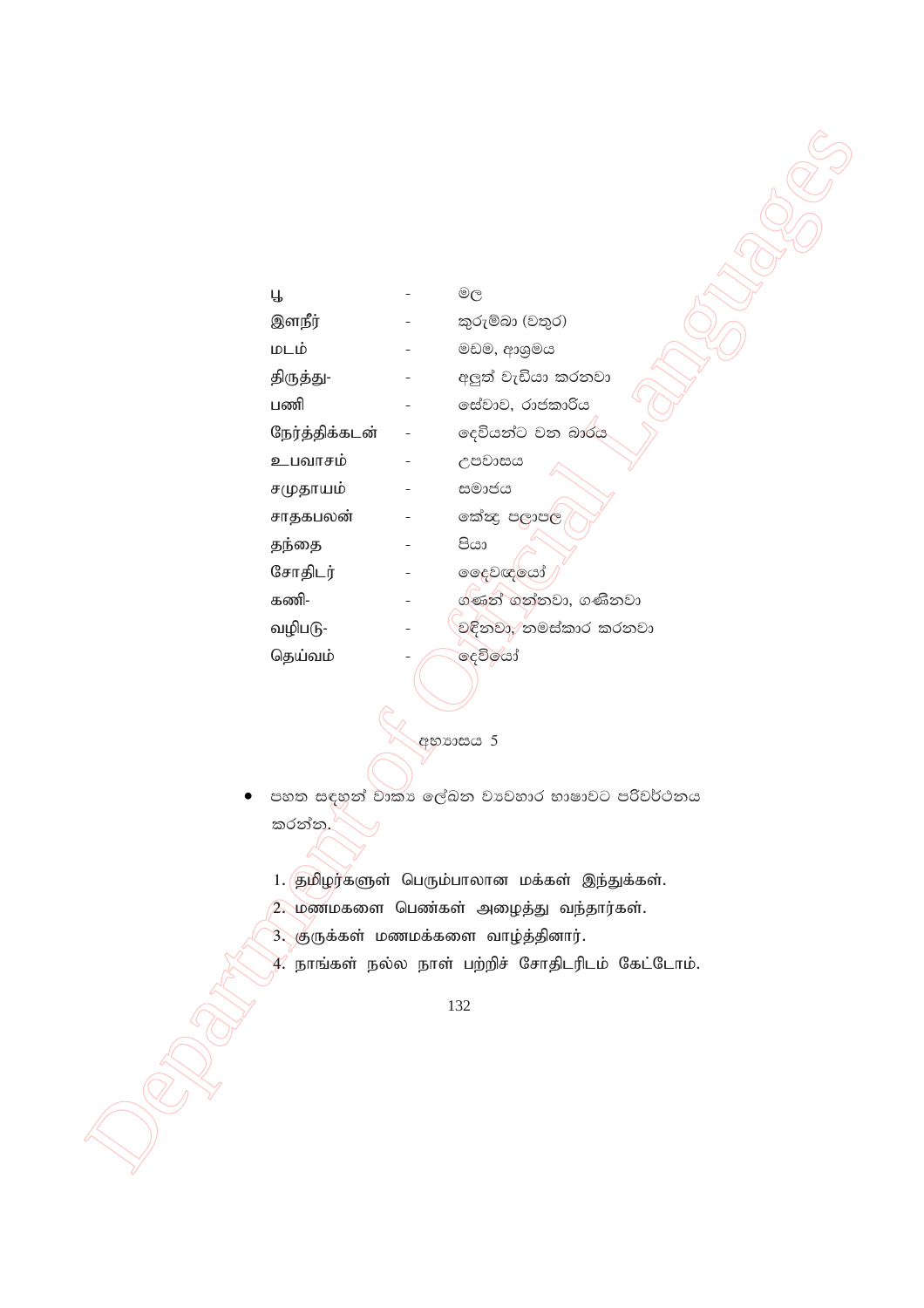- 5. காந்தனின் சாதகமும் மாலாவின் சாதகமும் கொஞ்சமும் பொருந்தவில்லை என்று சோதிடர் கூறினார்.
- 6. இன்று மணமகளுக்குச் சீதனம் கொடுக்கும் வழக்கம் இல்லை.
- 7. பெற்றோர் விரும்பாத பெண்ணை வேலு திருமணம் செய்தார்.
- 8. மணி, தாம் விரும்பிய பெண்ணைத் திருமணம் செய்தார்.

අභාහසය 6

මෙම පාඩමේ මුල සඳහන් දෙමළ භාෂා වාකා හඬ නඟා කියවන්න.

**අභා**හය 7

පාඩමේ මුල සඳහන් දෙමළ භාෂා ඡේදවලින් ඡේදයක් ගුරුවරයා විසින් කියවනු ලබයි. එය නිවැරැදිව ලියන්න.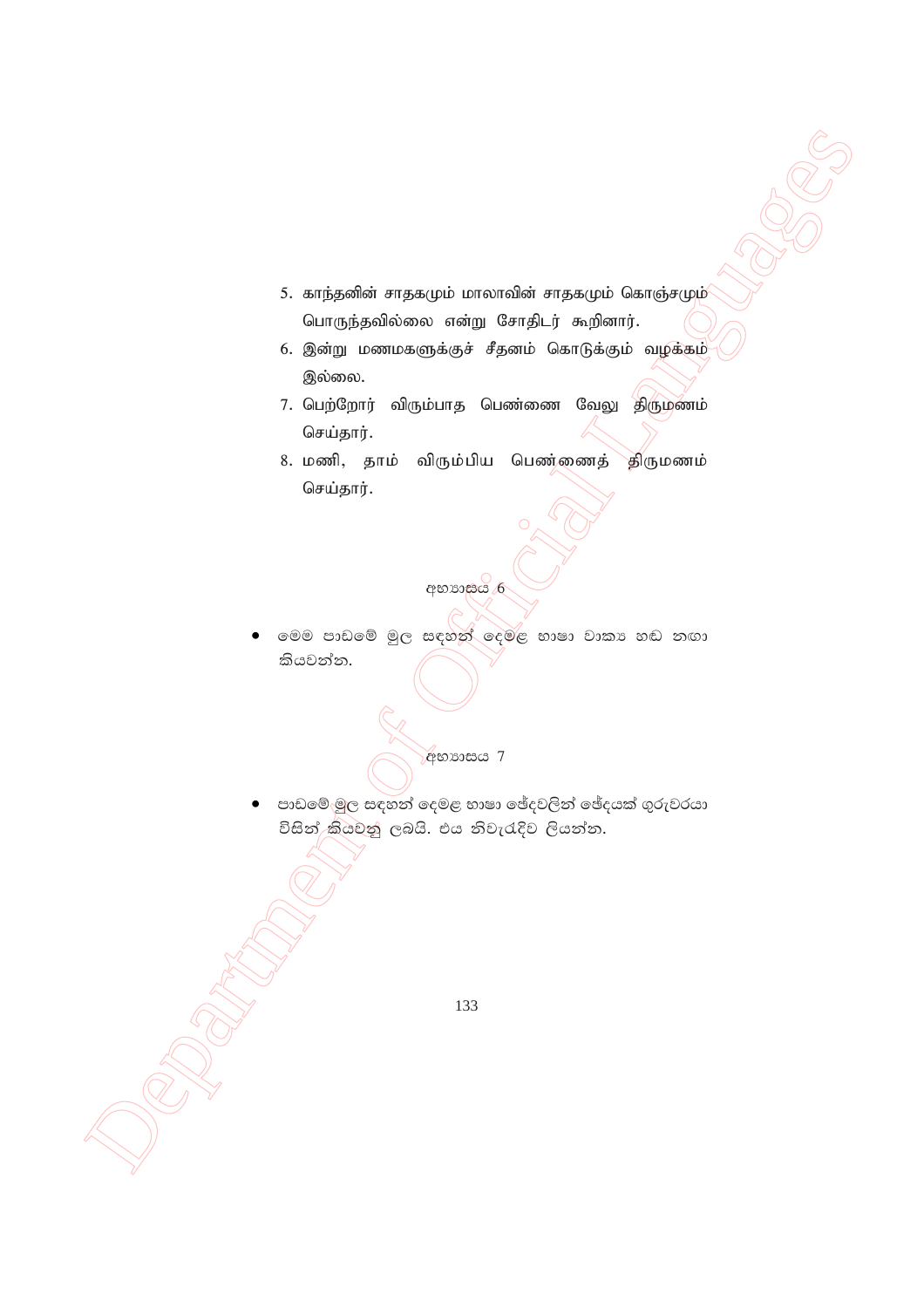# $L$  $\overline{u}$  $\overline{L}$  $\overline{b}$   $\overline{4}$

ஒரு கடிதம்

 $60,$  வில்லியம்சன் வீதி, வெள்ளவக்கை. 15.01.2008.

அன்புள்ள அப்பா,

Lattitude of  $\Theta$  analyged  $\theta$  and  $\theta$  and  $\theta$  and  $\theta$  and  $\theta$  and  $\theta$  and  $\theta$  and  $\theta$  and  $\theta$  and  $\theta$  and  $\theta$  and  $\theta$  and  $\theta$  and  $\theta$  and  $\theta$  and  $\theta$  and  $\theta$  and  $\theta$  and  $\theta$  and  $\theta$  and  $\theta$  and  $\theta$  (1) நான் சுகமாக இருக்கிறேன். (2) அடிக்குட் உங்களைப் பற்றியும் அம்மாவைப் பற்றியும் தங்கைமாரைப் பற்றியும் நினைப்பேன். (3) இங்கு வந்ததும் உங்களுக்குக் கடிதம் எழுத முடியவில்லை. (4) நேரம் கிடைக்கவில்லை. (5) குறைநினைக்க வேண்டாம். (6) கொழும்யில் எனக்கு உதவிசெய்யும் வண்ணம் மாமாவுக்குக் கடிதம் எழுதினீர்கள், அல்லவா?  $(7)$ அவர், தமது வீட்டில் /நான்\ தங்குவதற்கு ஒரு நல்ல அறைமட்டுமன்றி, எனது செலவுக்கு என்று கொஞ்சப் பணமும் தந்தார். (8) நான் புணத்தை வாங்கவில்லை. (9) எனக்குப் பணம் தேவைப்படும்போது கேட்பதாக மாமாவிடம் கூறினேன்.  $(10)$  மாமா எனக்குத் தமது வீட்டில் அறை தருவார் என்றோ, அல்லது எனது செல்வுக்குப் பணம் தருவார் என்றோ நான் நினைக்கவில்லை. (11) நான் கொழும்பில் தங்குவதற்கு வேறு எங்கேயாவது தான் ஒழுங்கு செய்வார் என்று நினைத்தேன்.  $(12)$  மாமாவும் மாமியும் மிகவும் நல்லவர்கள்.  $(13)$  எனது அவசரத் (தேவைக்குப் பணம் வேண்டும்போது அவர்களிடம் கேட்கலாம் அல்லவா? (14) மாமா வீட்டில் எல்லா வசதிகளும் உண்டு, நல்ல சாப்பாடும் கிடைக்கிறது. (15) என்றாலும், ஒரு விஷயம் சொல்ல விரும்புகிறேன். (16) அது என்ன என்றால், மாமா வீட்டில் ஓர் ஆண்டு மட்டும் தான் தங்கலாம். (17) ஏன்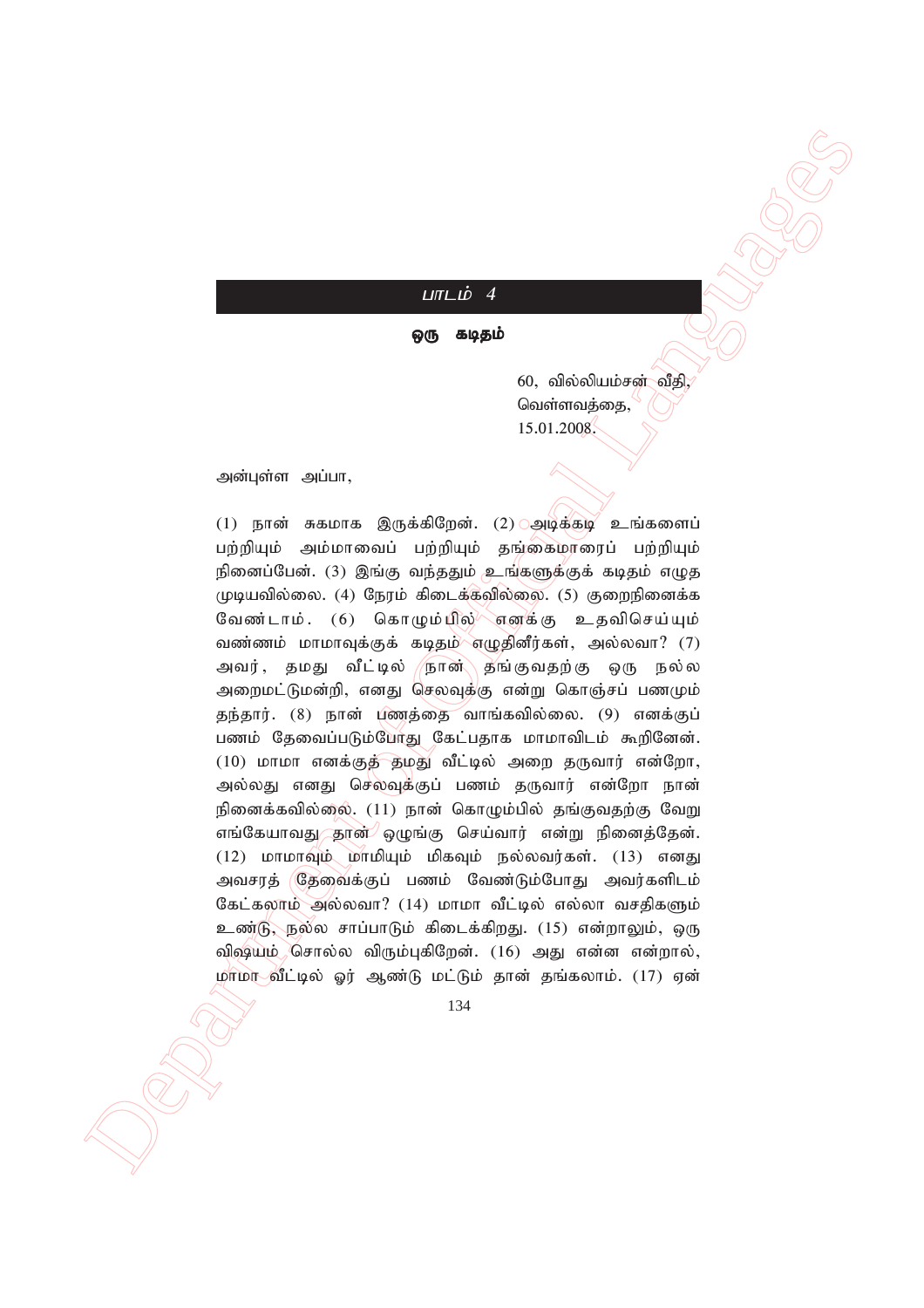என்றால், மாமாவின் மகள் இலண்டனில் தனது படிப்பை முடித்துக் கொண்டு அடுத்த ஆண்டு இங்கு வந்து விடுவாராம். (18) மல்லிகா இங்கு வந்தாலும் சரி, தொடர்ந்து இலண்டனில் தங்கினாலும் சரி, நான் மாமா வீட்டில் நீண்டகாலம் <mark>தங்க</mark> விரும்பவில்லை. (19) அவர் எதற்கும் என்னிடம் பணம் வாங்க மாட்டார். (20) நான் மாமாவின் மகளைத் திருமணம் செய்வதாக இருந்தால், இங்கேயே தங்கிவிடலாம். (21) ஆனால், நான் இப்பொழுது திருமணத்தைப் பற்றி நினைக்கவே இல்லை. (22) தங்கைமார் இருக்கிறார்கள், அல்லவா?  $(23)$  நீங்கள் இந்த விஷயம் பற்றி இப்பொழுது யாருக்கும் எதுவும் சொல்லாதீர்கள்.

αλαχτιά, ιοπτειδία μεντά βρασκά, αλλά ραυχι μείοποι μηχανόμενος δεν την προσωπική του τοποίου το Οφορού (19)<br>
Με τα σχετικά θεται προσωπική δεν την προσωπική της προσωπική του τοποίου το Οφορού (19)<br>
Με τα σχετικά θεται  $(24)$  நான் எந்தத் தொழிலை விரும்பினேனோ, அந்தத் தொழில் எனக்குக் கிடைத்துவிட்டது. (25) எனக்கு மாதம் தோறும் கொழுத்த சம்பளம் கிடைக்கும்.  $(26)$  இப்பொழுது தனியாருடைய பெரிய (ஜெோம்பனிகளில் வேலை செய்பவர்களுக்குக் கொழுத்த சம்பளம் கிடைக்கிறது.  $(27)$  இனி, எனக்கு வேறு உத்தியோகம் வேண்டியது இல்லை. (28) இப்பொழுது இங்கு மழை காலம். (29) மாமா வீட்டிலிருந்து, நான் அலுவலகத்திற்கு பஸ்ஸில் போவதற்கு ஒன்றரை மணித்தியாலம் எடுக்கும். (30) மழை என்றால் என்ன, காற்று என்றால் என்ன நான்\நாள்தோறும் விடியமுன் வீட்டிலிருந்து புறப்பட்டுவிட வேண்டும். (31) எனக்கு உடனே கார் வேண்டி இருக்கிறது. (32) கொம்பனி எனக்கு உதவக்கூடும்.

 $(33)$  நீங்கள் எல்லோரும் உங்கள் உடல் நலத்தைக் கவனித்துக் கொள்ளுங்கள்; $(34)$  இனி, நான் மாகந்தோறும் உங்களுக்குக் காசு அனுப்புவேன். (35) வேறு புதினம் இல்லை.

> அன்புள்ள மகன், கண்ணப்பன்.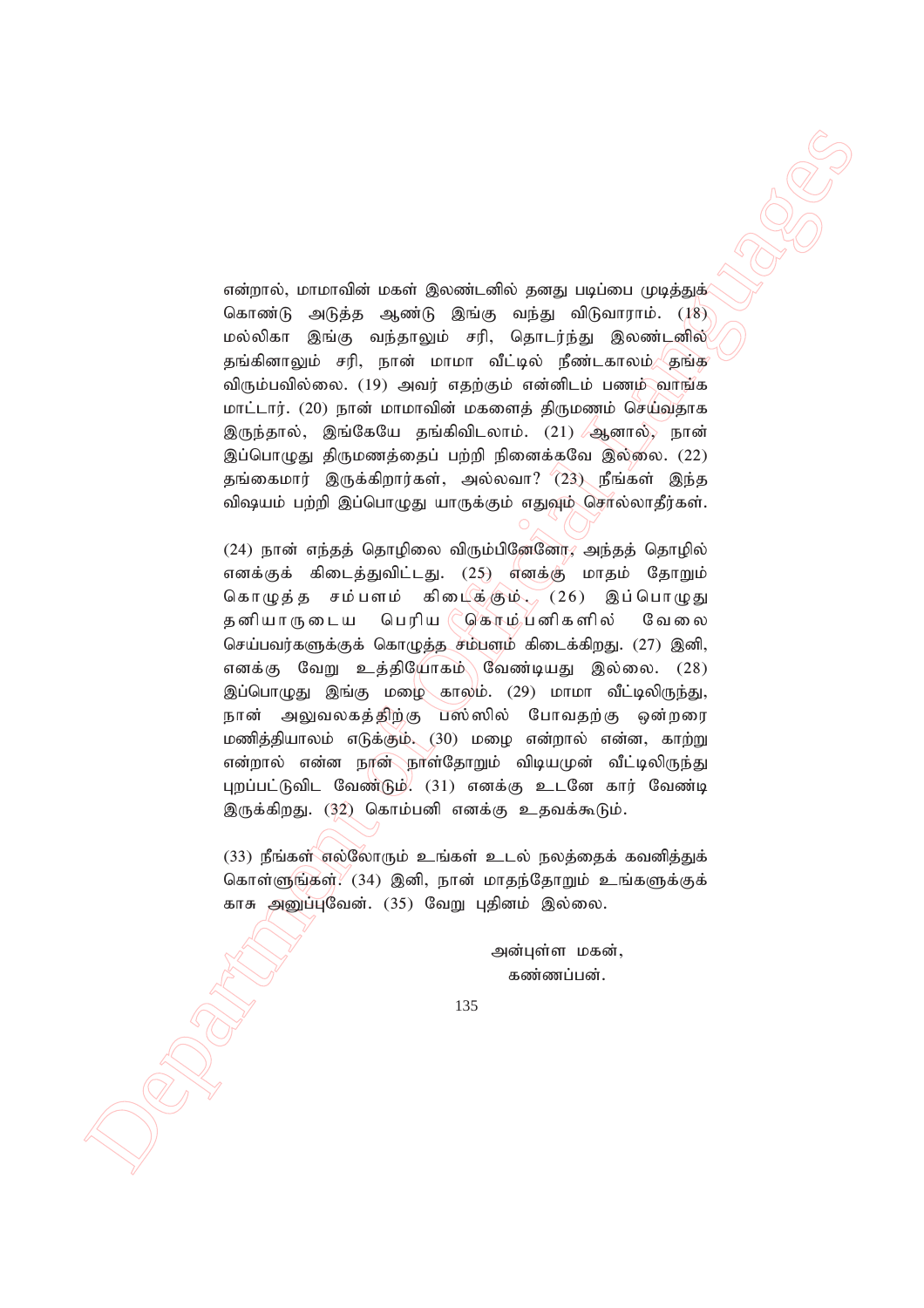සිංහල පරිවර්තනය

ලිපියක්

60, විලියම්සන් පාර වැල්ලවත්ත, 15.01.2008

ආදරණීය පියාණනි,

- 1. මම සුවෙන් සිටිමි.
- 2. නිතරම ඔබ ගැනද අම්මා ගැනද නංගිලා ගැනද කල්පනා කරන්නෙමි.
- 3. මෙහි පැමිණි විගස ඔබට ලිපියක් ලිවීමට නොහැකි විය.
- 4. කාලයක් නොලැබිණි.
- 5. වරදවා නොසිතන්න.
- 6. කොළඹ දී මට උදව් කරන මෙන් මාමාට ලිපියක් ලිව්වෙහි, නොවේද?
- 7. හෙතෙම තම නිවසෙහි මට තැවතීමට හොඳ කාමරයක් පමණක් නොව මාගේ වියදම් සඳහා මුදල් ස්වල්පයක්ද දුන්නේය.
- 8. මම මුදල් නොගත්තෙමි,
- 9. මට මුදල් අවශා වූ විරැ ඉල්ලන බව මාමාට පැවසුවෙමි.
- 10. මාමා මට තම ගෙදර කාමරයක් පමණක් නොව මුදල්ද දෙයි යැයි මම තොසිතුවෙමි.
- 11. කොළඹ නැවතීම සඳහා වෙන කොහි හෝ පිළියෙළ කරන බව මම සිතුවෙමි.
- 12. මාමාද නැන්දා ද බොහෝ හොඳ අයයි.
- 13. මාගේ හදිසි $\gamma$ අවශානා සඳහා මුදල් අවශා වන විට ඔහුගෙන් ඇසිය හැකියි, නොවේද?
- 14. මාමාගේ නිවලස් සියලු පහසුකම් තිබේ. හොඳ ආහාරද ලබා ගත හැකිය.
- 15. නමුත් එක් කරුණක් කීමට කැමැත්තෙමි.
- $16.$  ඒ කුමක්ද යත්, මාමාගේ නිවගේ වසරක් පමණක් නැවතිය හැකි බවයි.
- 17. ි ඒ මන්ද, මාමාගේ දියණිය ලන්ඩනයේ තම අධාහපනය නිම කොට ල්බ්න වසරෙහි මෙහි පැමිණිය හැකිලු.

<sup>136</sup>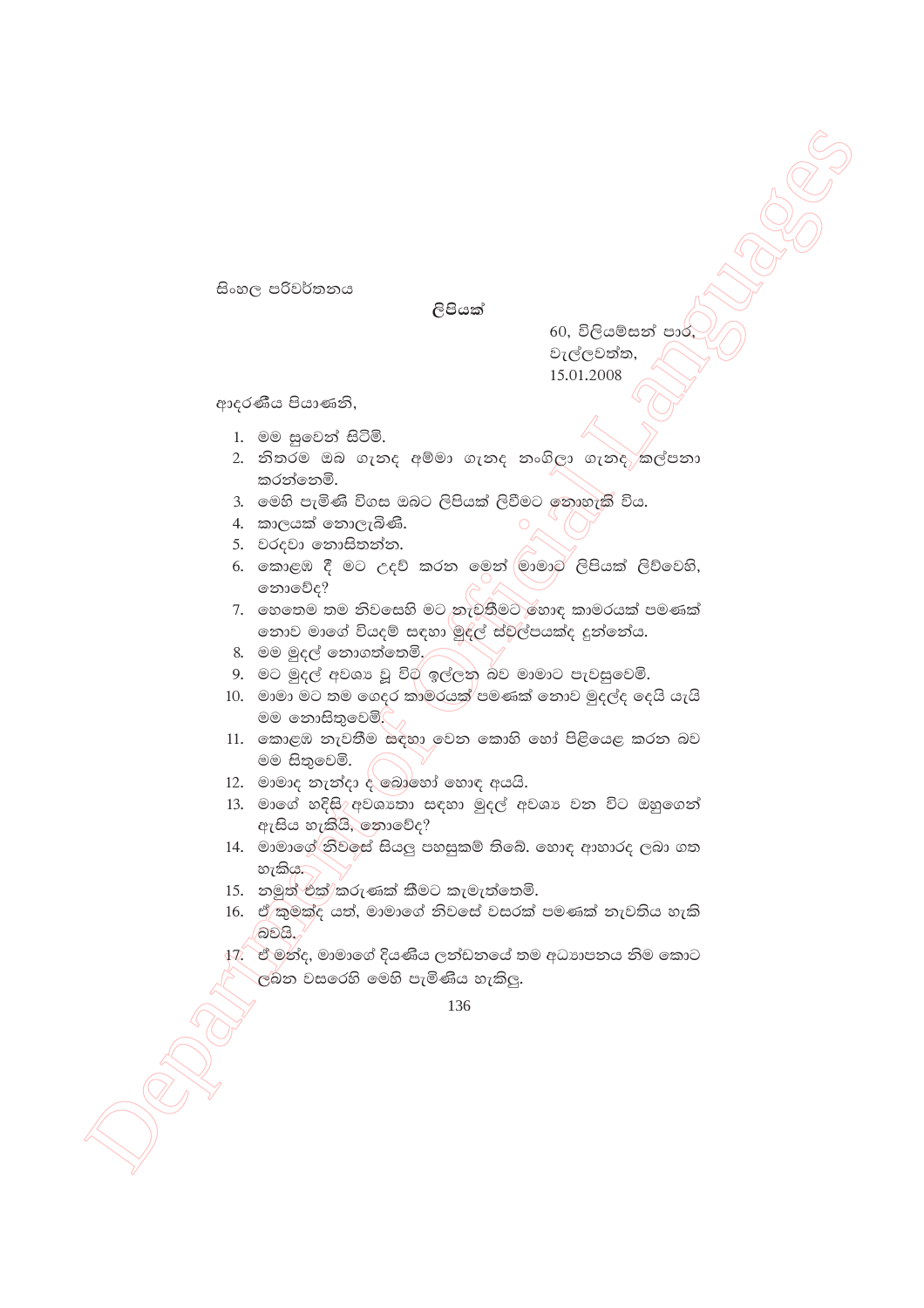- 18. මල්ලිකා මෙහි පැමිණි විට හෝ ලත්ඩනයේ දිගටම සිටින විට හෝ මාමාගේ නිවසේ දිගු කලක් ගත කිරීමට මම නොකැමැත්තෙමි.
- 19. හෙතෙම කිසිවකට මාගෙන් මුදල් නොගන්නේය.
- 20. මාමාගේ දියණිය සමග විවාහ වීමට මා සිතා සිටිත්තේ නම් මෙහිම නැවතී සිටිය හැකිය.
- 21. එනමුදු, මම දැනට විවාහය ගැන සිතා නොමැත්තෙමි.
- 22. නංගිලා සිටිත්, නොවේද?
- 23. ඔබ මේ කරුණ ගැන දැන් කිසිවෙකුටත් කිසිවක් නොකියන්න.
- 24. මම කිසියම් රැකියාවකට කැමැත්තෙමිද එම රැකියාව මම ලබා ගන්නෙමි.
- 25. මට සෑම මසකම විශාල වැටුපක් ලබා ගත හැකිය.
- 26. වර්තමානයේ පෞද්ගලික අංශයේ විශාල)කොම්පැනිවල සේවය කරන්නන්ට ලොකු වැටුපක් ලැබේ.
- 27. එහෙයින් මට වෙන රැකියාවක් අවශා නොවේ.
- 28. දැන් මෙහි වර්ෂා කාලයයි.
- 29. මාමාගේ නිවසේ සිට කුාර්යාලයට බසයෙන් යෑමට පැය එකහමාරක්  $(1\ 1/2)$  ගතවේ.
- 30. වැස්ස තිබුණද සුළං තිබුණද මම දිනපතා අඳුරට පෙර ගෙදරින් පිටත්විය යුතුය.
- 31. මට ඉක්මනින්ම කාරයක අවශාතාව ඇත.
- 32. සමාගම මට උපකාර කරන්නට පිළිවන.
- 33. ඔබ සියලු ලදනාම ඔබගේ ශරීර සෞඛායෙ ගැන සැලකිලිමත් විය යුතුය.
- 34. මින් පසු මම මාස් පතා ඔබට මුදල් එවන්නෙමි.
- 35. වෙන අලුත් දෙයක් නොමැත.

ආදරණීය පුත් කණ්ණප්පන්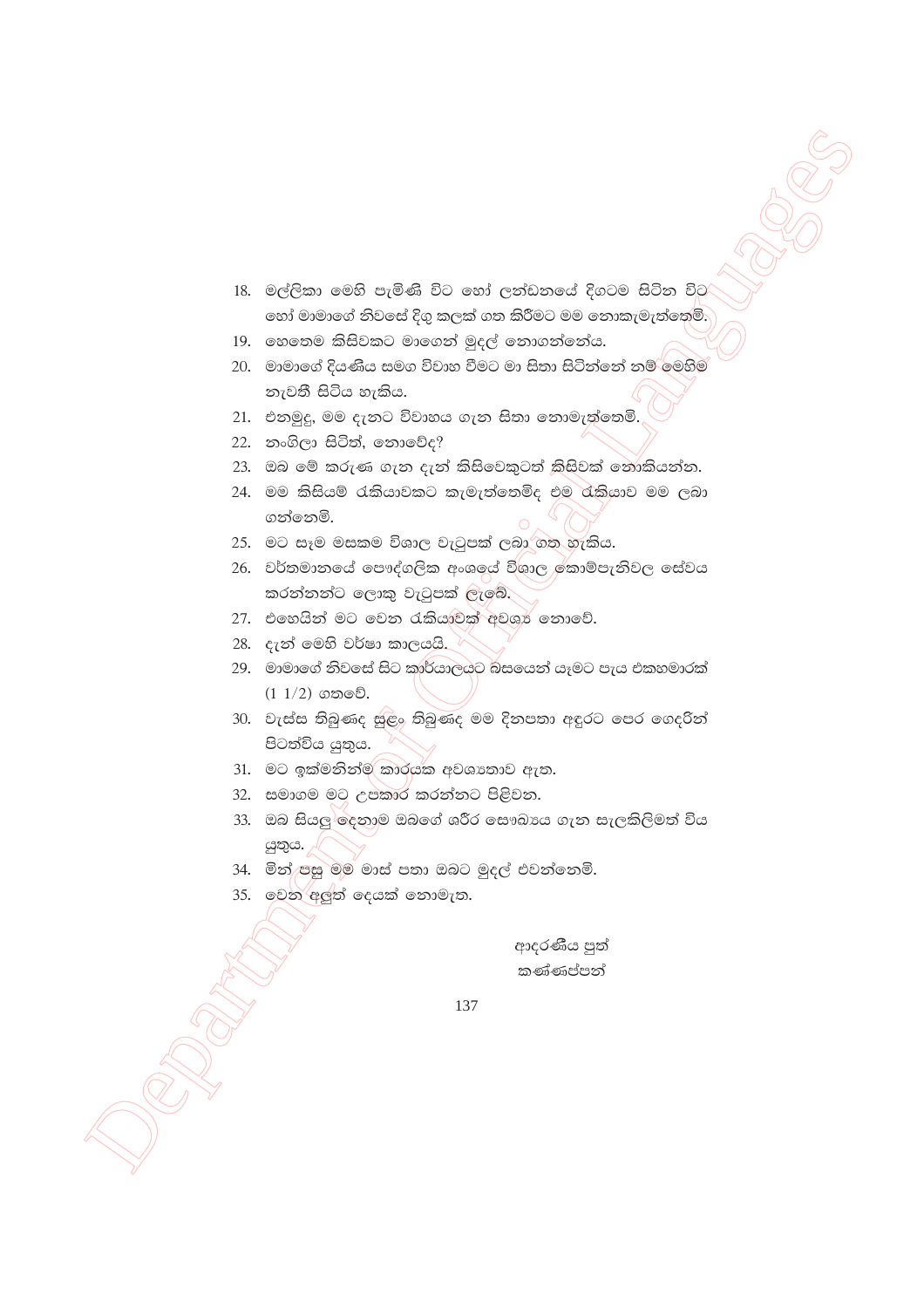# වාහකරණ සටහන්

# $5.1$  වළක්වා ලීම් (පුතිෂේධාත්මක) කියා පද

ලේඛන වාවහාරයේ වළක්වා ලීමේ කියා පද සාදා ගනු ලබන්නේ පිණිසාර්ථ කෘදන්තයට (-அ ඉවත් කොට) හෝ කියා පුකෘතියට හෝ -ஆதீர்கள் එක් කිරීමෙනි.

வா, தா- සහ யோ- වල පිණිසාර්ථ කෘදනිතවලට (-அ ලොප් කර) පමණක් -ஆதீர்கள் එක් කෙරේ.

|           | ක. වා.           | ලේ. වා.         |
|-----------|------------------|-----------------|
| கூப்பிடு- | கூப்பிடாதையுங்கோ | கூப்பிடாதீர்கள் |
| வா-       | வராதையுங்கோ      | வராதீர்கள்      |
| சொல்-     | சொல்லாதையுங்கோ   | சொல்லாதீர்கள்   |

කථන වාවහාරයේ <del>(</del>ஆ. தயுங்கோ යෙදෙන අතර ලේඛන වාවහාරයේ දී ඒ වෙනුවට ஆதீர்கள் යෙදෙයි.

5.2 வண்ணம் සහිත අනාගත කාල මානව නොවන ඒක වචන රූප

කියා පදයක අනාගත කාල මානව නොවන ඒක වචන රූපයෙන් සකසා ගන්නා ලද කියා පදයකදී සඳහා යන අර්ථය පුකාශ කිරීම් වස් வண்ணம் භාවිත කෙරේ.

பிள்ளைகளைப் பாடசாலைக்கு அனுப்பும் வண்ணம் <u>.<br>அப்பா எனக்குக் கடித</u>ம் எழுதினார்.

ළමයි පාසලට යැවීම සඳහා පියා මට ලිපියක් ලීවේය.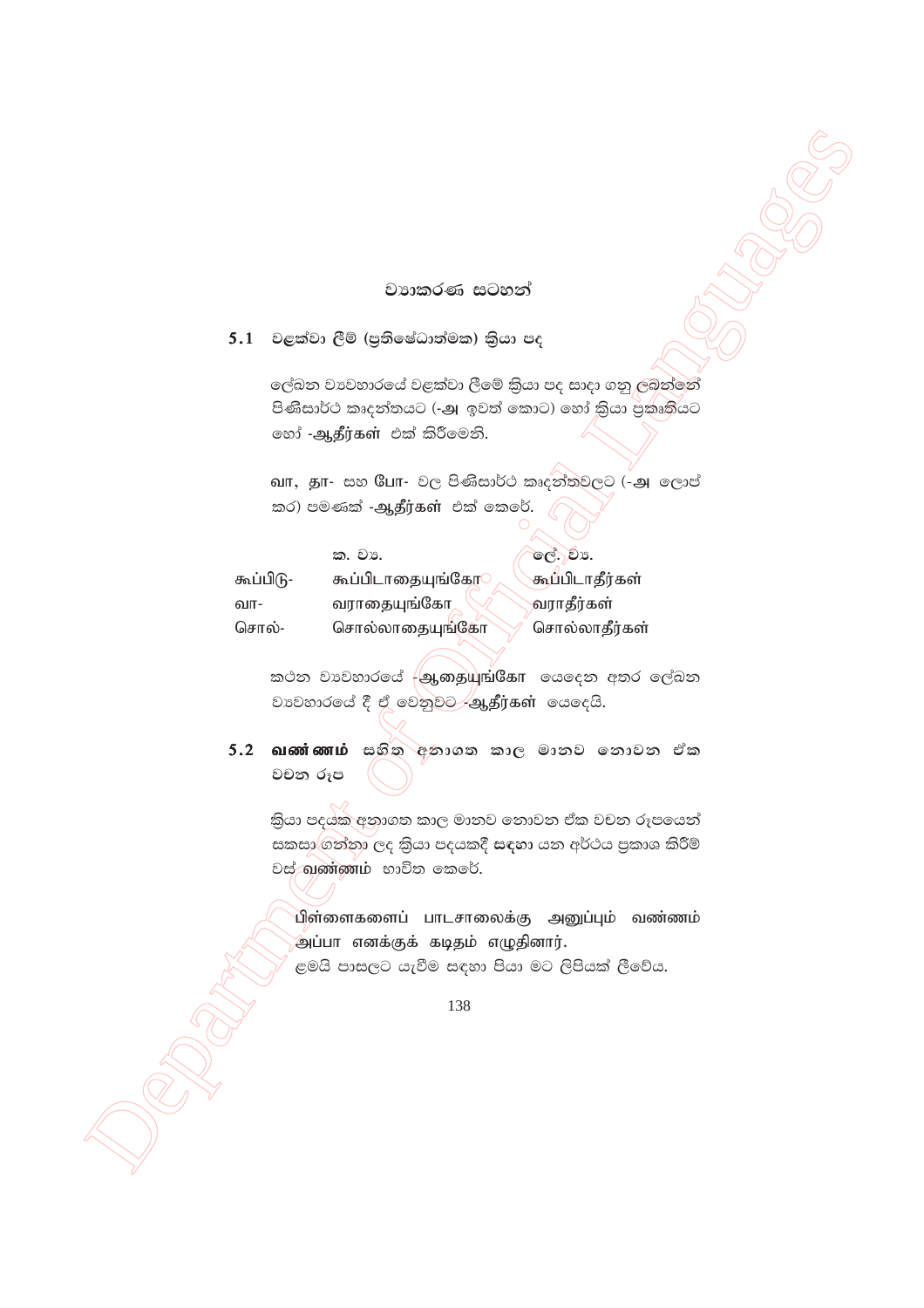எல்லோரையும் எங்கள் வீட்டில் சாப்பிடும் வண்ணம் கேட்டோம்.

සියලු දෙනාම අපගේ ගෙදර කෑම සඳහා විමසීමු.

படி හෝ -ஆறு වෙනුවට வண்ணம் கෙදිය හැකිය, නමුත්, வண்ணம் වෙනුවට -ஆறு යෙදීමේ දී අනිවාර්යයෙන්ම සන්ධි සිදුවේ. එනම්, අවසාන ib සහ -ஆறு -iomm බවට පත්වේ.

எல்லோரையும் எங்கள் வீட்டில் சாப்பிடும்படி கேட்டோம். எல்லோரையும் எங்கள் வீட்டில் சாப்பிடுமாறு கேட்டோம்.

ලේඛන වාවහාරයේ යෙදෙන මෙය කථන වාවහාරයේ පුධාන කියා පදයක පිණිසාර්ථ කෘදත්ත පදය සහිත Gசால்லி යෙදීමට සමාන වේ. කථන වාහනාරය මෙසේය.

எல்லோரையும் எங்களின்ரை வீட்டிலை சாப்பிடச் சொல்லிக் கேட்டம்.

# 5.3 முடிய இல்லை

முடிய இல்லை **නුපුළුවන් විය** යන අර්ථ දෙන අතර එය සැම විටම කියා පදයක පිණිසාර්ථ කෘදන්ත පදයක් භාවිත කරමින් අතීත කාල පරිසරයක භාවිත කෙරේ.

நான் அதைச் செய்ய முடிய இல்லை. මට එය කිරීමට නුපුළුවන් විය.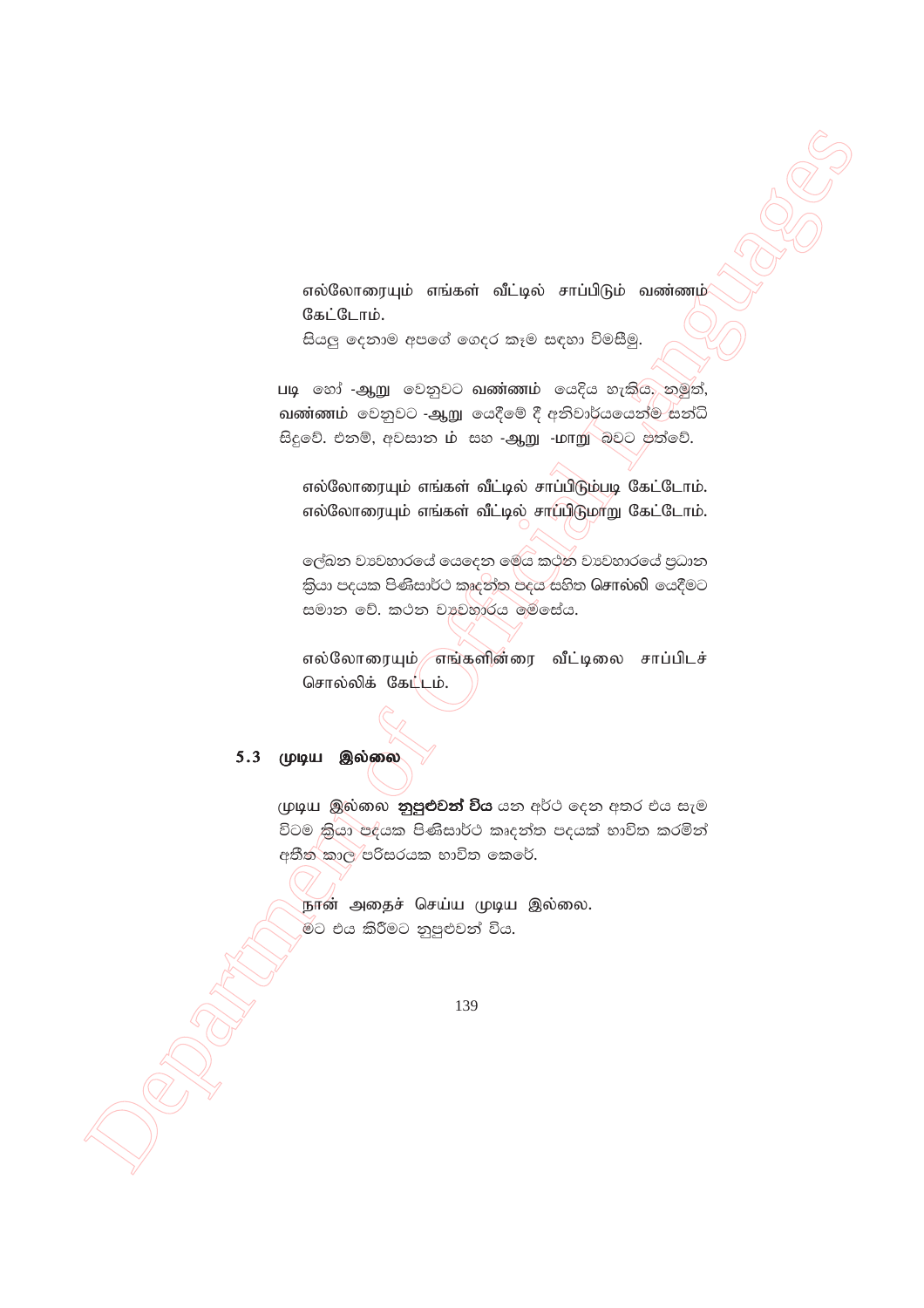කැමැත්තේ නම් முடிய සහ இல்லை අතරට මෙලෙස வ එක් කළ හැකිය.

முடிய + இல்லை = முடியவில்லை

கூ் වාවහාරයේ - முடிய + இல்லை ஆழுயேல்லை ලෙස වන එක් වීම ලේඛන වාහනාරයේ දී සිදු නොවන බව සනිටුහන් කර ගන්න.

5.4 අතීත කාල නාහසාර්ථ කියා පද සහිත <mark>-உம் சரி.....</mark> අතීත කාල නාාසාර්ථ කියා පද සහිත - உம் சரி

කිසියම් කියා දෙකක් අතර විකල්ප අදහසක් පැවසීමට -உம் சரி සහිතව වෙනත්/කියා පදයක අතීත කාල නාසාර්ථ කියා පද භාවිත කෙරේ. එය සිංහලයේ ද.. ද, ත්...........ත් යන්නට සමාන වේ.

நீங்கள் எல்லாரும் அந்தப் பாடசாலையில் படித்தாலும் சரி இந்தப் பாடசாலையில் படித்தாலும் சரி நன்றாகப் படிக்க வேண்டும்.

ඔබ සියලු දෙනාම ඒ පාසලෙහි ඉගෙන ගත්ත ද මේ පාසලේ ් ඉ්ගේන ගත්ත ද හොඳින් ඉගෙන ගත යුතුයි.

මේ වාකා රටාව කථන වාවහාරය සහ ලේඛන වාවහාරය යන දෙකට ම පොදු වේ.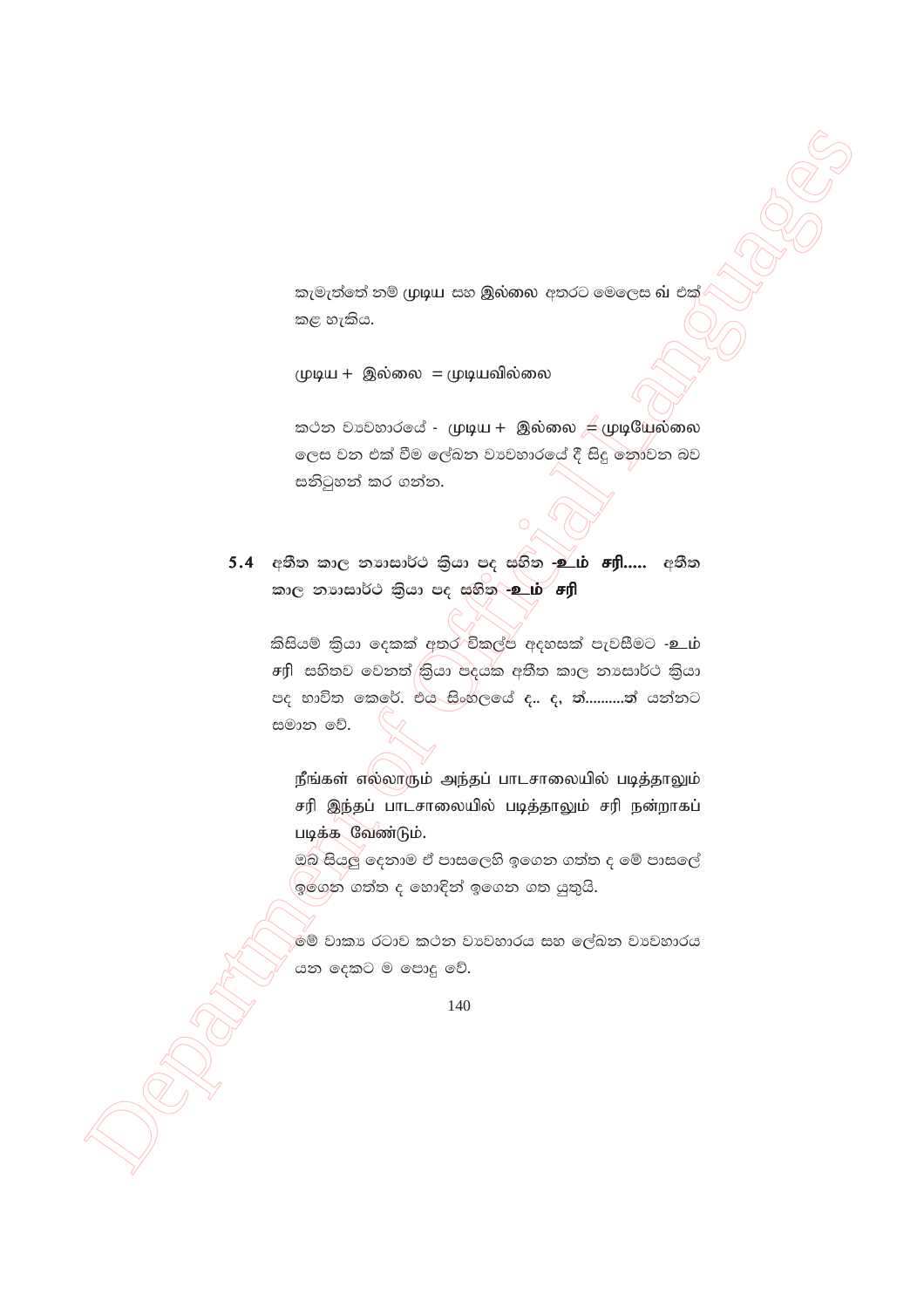### 5.5 கால் சே கூல **வேண்டி இரு-**

නාම පදයකට (අවශා ලේ හඟවන) ආසන්නවම, නාම පදයට පිටුපසින් Conண்டி இரு- ගෙදෙන කියා පදය අවශා යි යන අර්ථය හඟවයි.

இரு- කියා පදය කාල තුනෙන්ම තැබිය හැකි නමුදු එය සැම විටම මානව නොවන පුතා ගනී.

எனக்கு அவசரமாக ஒரு வீடு வேண்டி இருக்கிறது. මට තොපමාව ගෙයක් අවශා යි.

### 5.6 வேண்டியது இல்லை

සිංහලයේ අවශා නැත, අවශා නොවේ, අනවශා ය යන අර්ථ දීම සඳහා Calண்டியது இல்லை භාවිත කෙරේ.

නාම පදයකට ආසන්නවම, එයට පිටුපසින් Cவண்டியது இல்லை ලයාද්නු ලබන අනවසාන යෙදුම්වල දී නාම පදය සැම විටම පුථමා විභක්ති ගනී.

நீங்கள் நாளைக்கு இங்கே வர வேண்டியது இல்லை. ඕබ)හෙට මෙහි පැමිණීමට අවශා තැත.

இது வேண்டியது இல்லை. මෙය අනවශා ය.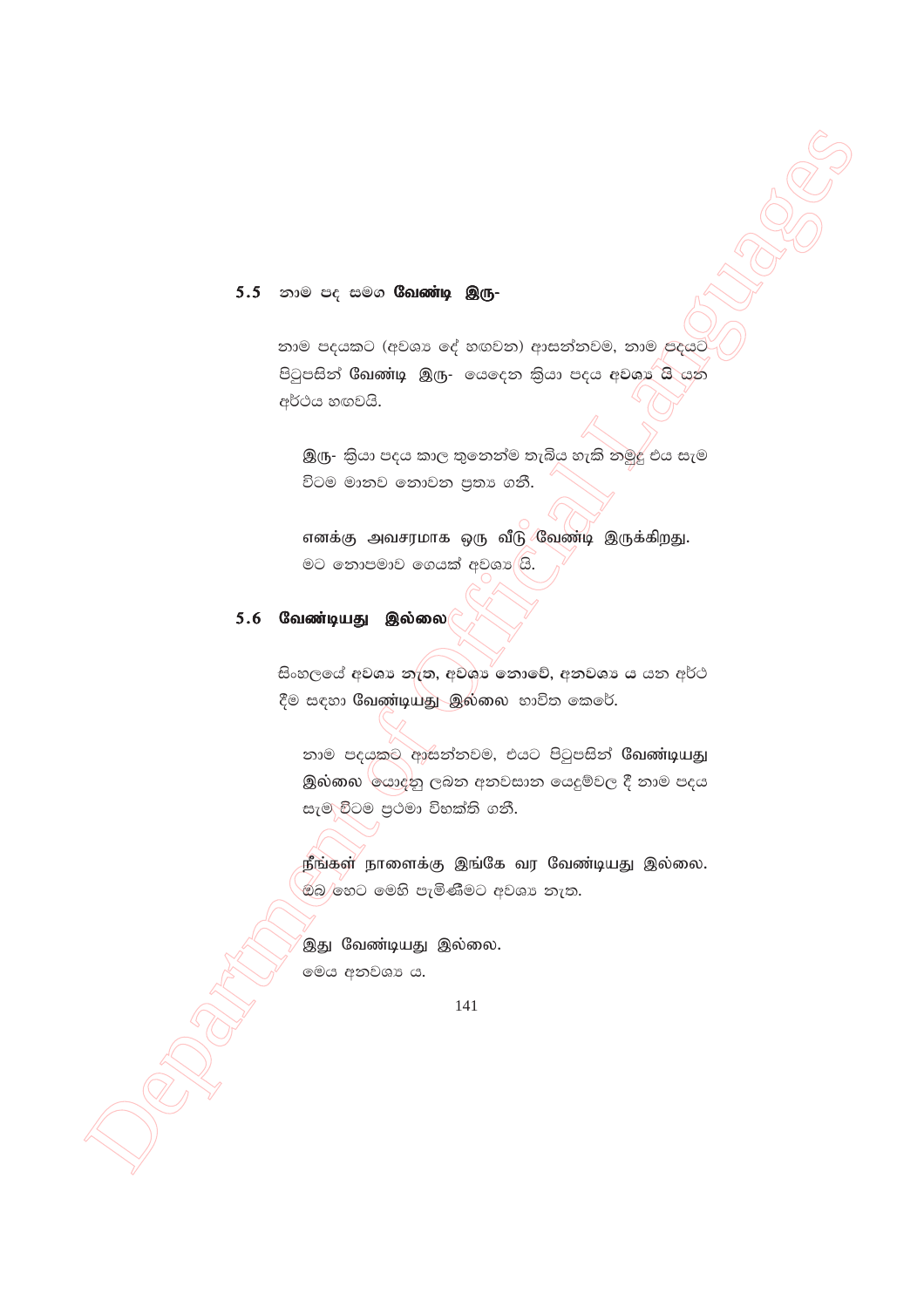#### $5.7$ வேண்டும் போது

මෙය කිසිවක් අවශා වූ විට යන අර්ථ දෙයි. එය කුමික කියා පදවල සමාන යෙදුම වන්නේ අනාගත කාල කියා මුල නාම විශේෂණ සහිත Cunහු භාවිතය යි. (Cவண்டும் අකුමික කියා පදයකි).

உங்களுக்குப் பணம் வேண்டும் போது என்னிடம் வாருங்கள். ඔබට මුදල් අවශා වූ විට මා ළඟුට එන්න.

මෙම වාකා රටාවල දී අර්ථයේ කිසිදු වෙනසකින් තොරව போது වෙනුවට பொழுது  $\epsilon$  க்ஜேக் லாகிக.

உங்களுக்குப் பணம் வேண்டும் பொழுது என்னிடம் வாருங்கள்.  $\curvearrowright$ ඔබට මුදල් අවශා විට මා ළඟට එන්න.

කථන වාවහාරයේ දී ශිඛුණුගාර් எண்டால் (ඕනෑ උනහම/ඕනෑ නං) හෝ (ඕනෑ/අවශා වෙලාවට) தேவையான நேரம் භාවිත කෙරේ.

உங்களுக்குப் பணம் வேணும் எண்டால் என்னட்டை வாங்கோ.

ඔයාට සල්ලි ඕනෑ නං මං ළඟට එන්න.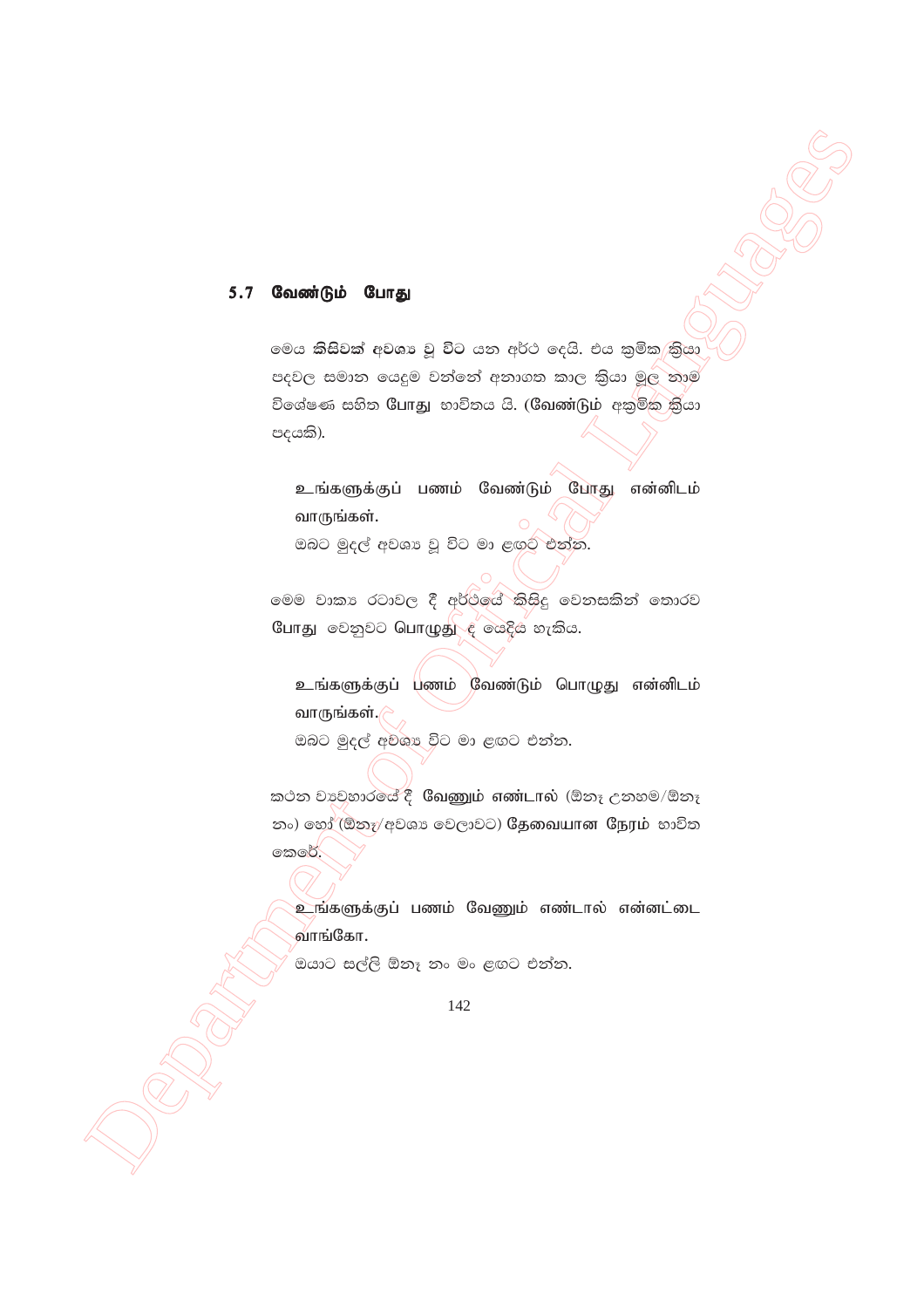# 5.8 කාලය හඟවන කියා පද (කාලාර්ථයේ අසම්භාවා කියා)

ලේඛන වාවහාරයේ දී ඕනෑම කාලයකට අයත් කියා මූල-නාම විශේෂණයක් සමග யோது හෝ பொழுது යෙදීමෙන් විට, කල්හි යන වාකා කොටස් සාදා ගනු ලැබේ. පුධාන වෘකා வைටසේ යෙදෙන අවසාන කියා පදයේ කාලයෙන් போது, பொழுது යෙදෙන වාකා කොටසේ කාලය නිර්ණය කෙරෙන බව සනිටුහන් කර ගන්න.

மழை பெய்யும் போது நான் இங்கே வந்தேன். மழை பெய்கின்ற போது நான் இங்கே வந்தேன். மழை பெய்த போது நான் இங்கே வந்தேன். (වැස්ස) වසිනා විට මම මෙහි පැමිණියෙමි.

# 5.9 திருமணம் செய்வதாக இருந்தால்

ලේඛන වාවහාරයේ දී යම් කියාවක් කිරීමට ඇති අභිපුාය, කැමැත්ත පුකාශ කිරීමේ එක් මාර්ගයක් වන්නේ අනාගත කාල කියා මූල නාම පදයට ஆக இருந்தால் එක් කිරීමයි.

நீங்கள் தமிழ் படிப்பதாக இருந்தால் நானும் வருகின்றேன். ඔබ ලදමළ ඉගෙනීමට කැමැත්තෙහි නම් මම ද පැමිණෙමි.

தில்லை இலண்டனுக்குப் போவதாக இருந்தால் நீங்களும் அவருடன் போகலாம்.

තිල්ලෛ ලන්ඩන් යෑමට කැමැත්තේ නම් ඔබට ද ඔහු සමග යා හැකිය.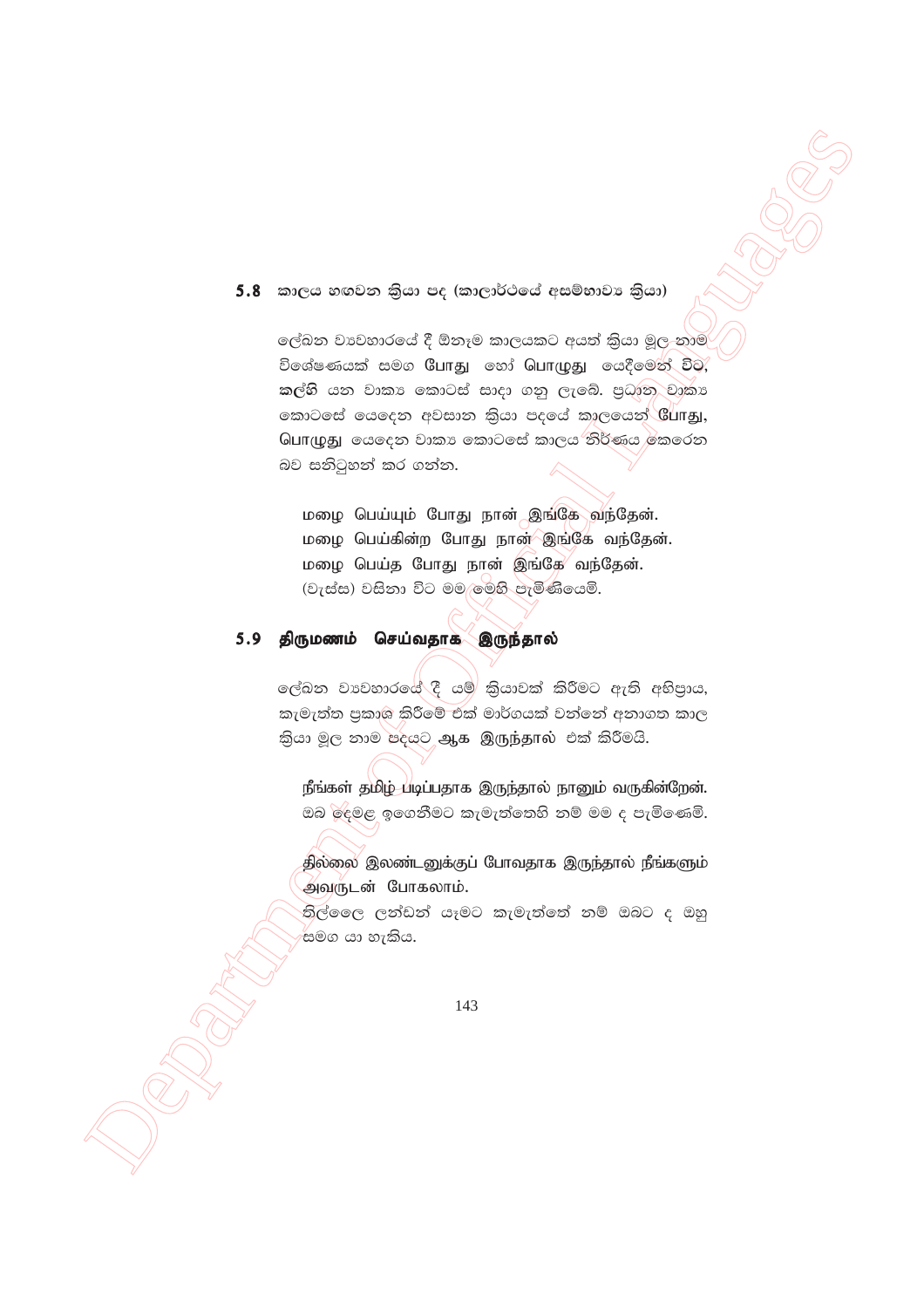# 5.10 පමණක් නො ව...................

ලල්ඛන වාවහාරයේ දී පමණක් නොව……..ද යන්න මෙ<del>සේ</del> පුකාශ කරනු ලැබේ.

පළමු නාම පදයට (හෝ නාම පදයට) **மட்டும் அன்றி** *e* **ඊ**ට පසුව යෙදෙන අනෙක් නාම පදයට (හෝ නාම පදයට) -ි ු රා ද එකතු කිරීමෙන් (එනම්, නාම පදය + மட்டும் அன்றி සහ නාම පදය + உம்) එකම වාකා කොටසක දී රටාවකදී පමණක් නො ව.......ද අර්ථය දිය හැකිය. මෙම යෙදුමේ දී නාම පද දෙකක් තබනු ලැබේ.

எங்கள் ஆசிரியர் புத்தகம் மட்டும் அன்றி காலை உணவும் தந்தார்.

අපගේ ගුරුවරයා පොත පමණක් නොව උදෑසන ආහාර ද දුන්නේය.

# 5.11 என்றோ (அல்லது) ....,............என்றோ

නැත යන අර්ථ දෙන කියා පදයක් සහිත පුධාන වාකා කොටසට සම්බන්ධ වන්නා වූ වාකා කොටස් දෙකකින් පළමුවැනි වාකා කොටසේ අවසානයේහි என்றோ (විකල්ප වශයෙන් அல்லது) සහ දෙවෙනි වාකා කොටසේ අගට என்றோ යෙදීමෙන් සිංහලයේ හෝ.........නැත අර්ථ දෙන වාකා සාදා ගනු ලැබිය හැකිය.

நீங்கள் இங்கு வருவீர்கள் என்றோ (அல்லது) பணம் தருவீர்கள் என்றோ நான் ஒருவருக்கும் சொல்லவில்லை. ඔබ මෙහි පැමිණෙතැයි හෝ මුදල් දෙතැයි හෝ මම කිසිවෙකුට නො කීවෙමි.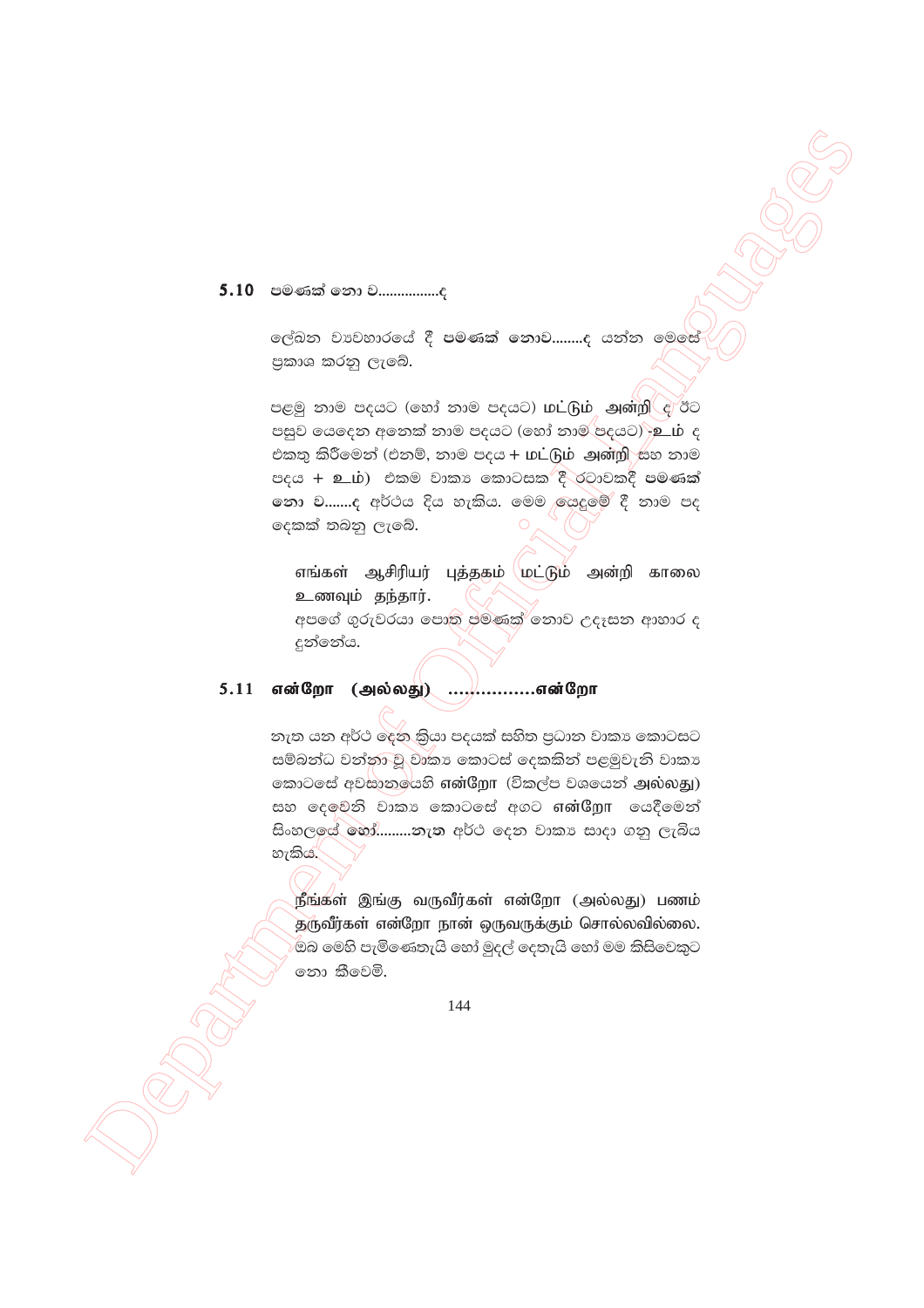#### 5.12 என்றால் என்ன

කිසියම් දෙයක් සිදු වීම නොසලකා හැරීම හෝ වැලැක්වීම පුකාශ කිරීම සඳහා සෑම ඒකකයකටම පිටුපසින් என்றால் என்ன නැවත නැවත යොදනු ලැබේ.

மழை என்றால் என்ன, குளிர் என்றால் என்ன, காற்று என்றால் என்ன நாங்கள் எல்லோரும் வேலை செய்யப் போக வேண்டும். වැස්සත්, සීතල වුණත්, සුළං වුණත් අප සියල දෙනාම වැඩ

කිරීමට යා යුතුයි.

## 5.13 එකිනෙක සම්බන්ධ කෙරෙන යෙදුම්

ලේඛන වාවහාරයේ දී වාකායෙට අවශා පරිදි වූ පුශ්න වාචක සර්ව නාම විශේෂණ්යෙන් (මූලය ලෙස எ සහිත) මූලික වාකා කොටස මදක් වෙනස් කරමින් සහ වාකා කොටස් අවසානයට ගොදා පුථම පුරුෂ, පුදර්ශක සර්ව නාමික විශේෂණයේ සුදුසු රූපයකින් විස්තර කෙරුණ, සිත යොමු කරන වාකාාංශයෙන් යොමු කරවනු ලබන මූලික වාකාාංශය විස්තර කිරීමෙන් එකිනෙකු සම්බන්ධ කෙරෙන යෙදුම් සකසනු ලැබේ.

එකිනේක සම්බන්ධ කෙරෙන යුගලවල යෙදෙන්නා වූ සර්ව නාමික විශේෂණ පද පහත සඳහන් පරිදි වේ.

எந்த அந்த எவர் அவர் எது அது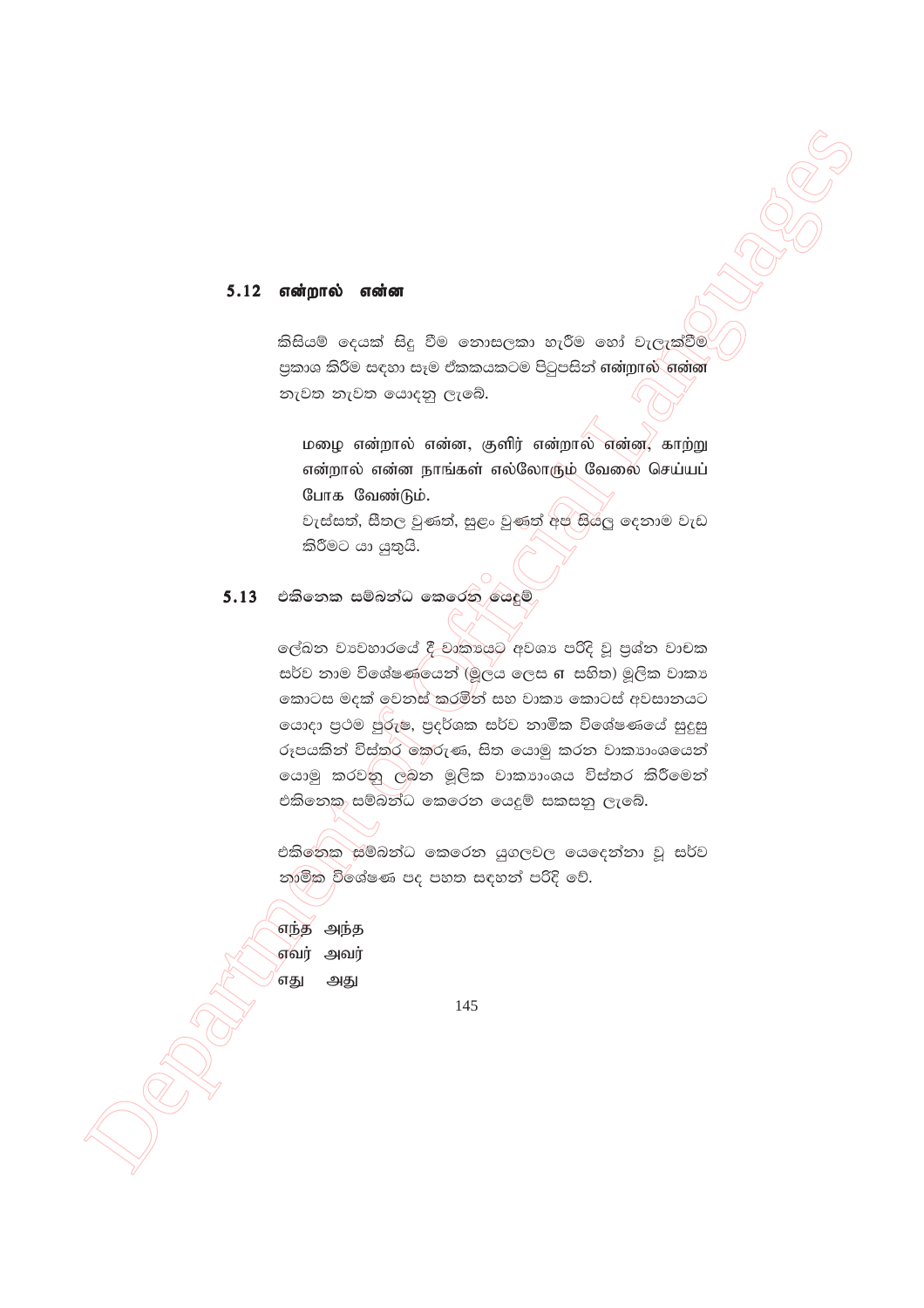எந்த வீட்டை நீங்கள் காட்டினீர்களோ, அந்த வீட்டை நான் வாங்கிவிட்டேன்.

යම් ගෙයක් ඔබ පෙන්නුවෙහිද එම ගෙය මම මිල දී ගතිමි.

நேற்று எவர் இங்கு வந்தாரோ, அவர் நாளைக்கும் இங்கு வருவார்.

ඊයේ කවුරු මෙහි පැමිණියේද හෙතෙම හෙටදු මෙහි එන්නේය.

நீங்கள் எதைச் சொன்னீர்களோ, அதைத் தான் நானும் சொன்னேன்.

ඔබ කුමක් කීවෙහිද මමත් එයම(කීවෙමි.

எங்கே, அங்கே, எங்கு, அங்கு கலை? திகை சென்களை යෙදීමෙන් මීට සමාන එකිනෙක සම්බන්ධව කෙරෙන යෙදුම්ද සකසනු ලැබිය හැකිය.

மாலா எங்கே சென்றாரோ, அங்கே காந்தனும் சென்றார். මාලා කොහි ගියේද, කාන්දන්ද එහි ගියේය.

5.14 අනාගත කාල<sup>\</sup>කිුයා මූල නාම විශේෂණ සමග (**ழன்** හෝ முன்னர்

> කිසියම් කියාවකට (කියා පදයකින් සලකුණු කෙරෙන) පෙර යන්න පුකාශ කිරීම සඳහා අනාගත කාල කියා මූල නාම විශේෂණ රූපය සමග முன் හෝ முன்னர் භාවිත කෙරේ. முன் හෝ முன்னர் එක් කෙරෙන විට පහත සඳහන් පරිදි අනාගත කාල .<br>කියා මූල නාම විශේෂණයේ අවසාන ib ඉවත් කෙරේ.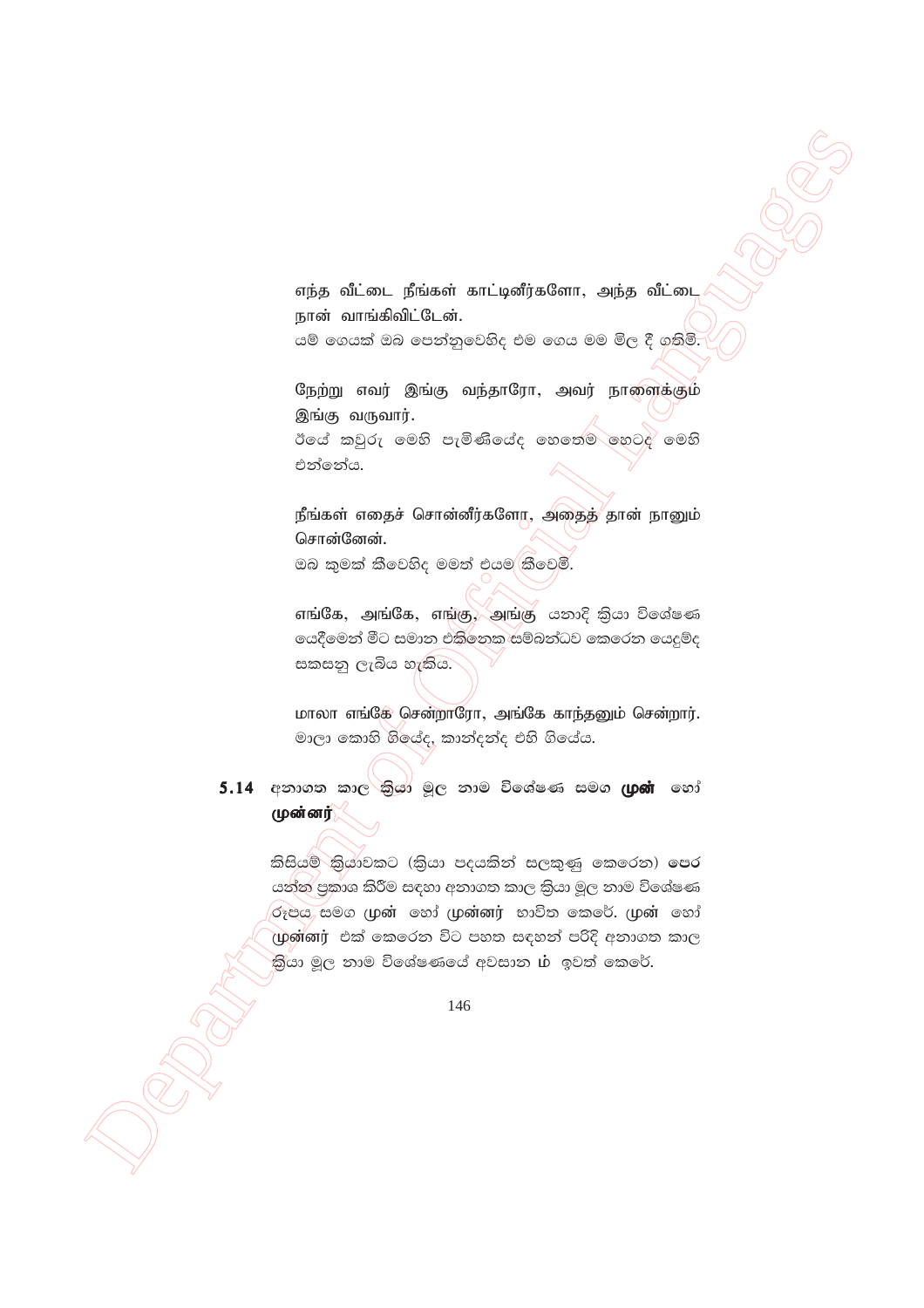| කියා    | අනාගත කාල කියා මූල | ( I |
|---------|--------------------|-----|
| පුකෘතිය | නාම විශේෂණ රූපය    |     |
| வா-     | வரும்              | 6   |
| எழுது-  | எழுதும்            | 6   |
| போ-     | போகும்             | G   |
|         |                    |     |

 $\mathsf{I}$ ගේ සහිත

பருமுன் τ(ழது(ழன<mark>்</mark> 8பாகுமுன்

#### $5.15$  அது என்ன என்றால்

 $\frac{d\omega}{d\omega}$  a sexuage such  $\frac{d\omega}{d\omega}$  are  $\frac{d\omega}{d\omega}$  and  $\frac{d\omega}{d\omega}$  and  $\frac{d\omega}{d\omega}$  is  $\frac{d\omega}{d\omega}$  and  $\frac{d\omega}{d\omega}$  and  $\frac{d\omega}{d\omega}$  and  $\frac{d\omega}{d\omega}$  and  $\frac{d\omega}{d\omega}$  and  $\frac{d\omega}{d\omega}$  and  $\frac{d\omega}{d\omega}$ அது என்ன என்றால் යනු පුස්ථා පිරුළාත්මක පුකාශනයකි. එය ලේඛන වා¤වහාරයේ දී එය <mark>කුමක් ද කියන</mark>වා නම් යන අර්ථ ලදයි. සාමානායෙන් අවධානය යොමු කරවන වාකා කොටස ආරම්භයේ මෙය යෙදෙයි. මෙය ඉංගීසියේ you know what භාවිතයට සුළු වශයෙන් සමාන වනු ලැබිය හැකිය. ලේඛන වාවහාරයට අනුව එය If you ask me what it is යන අර්ථ දෙයි.

மணி எனக்கு ஒரு விஷயம் சொன்னார். அது என்ன என்றால்,  $\epsilon$ அவர் தேவியைத் திருமணம் செய்து விட்டாராம்.

මණි මට කරුණක් පැවසීය. ඒ කුමක්ද යත්, හෙතෙම දේවි විවාහ කර ගත්තේලු.

## $5.16$  ஏன் என்றால்

 $\,$ ලේඛන $\,$  වාවහාරයේ  $\,$ ஏன் என்றால் කථන වාවහාරයේ  $\,$ ஏன்  $\overline{\mathfrak{g}}$ ண்டால்  $\ominus$  සමාන වේ. එය සාමානායෙන් වාකායක ආරම්භයේ යෙදෙයි.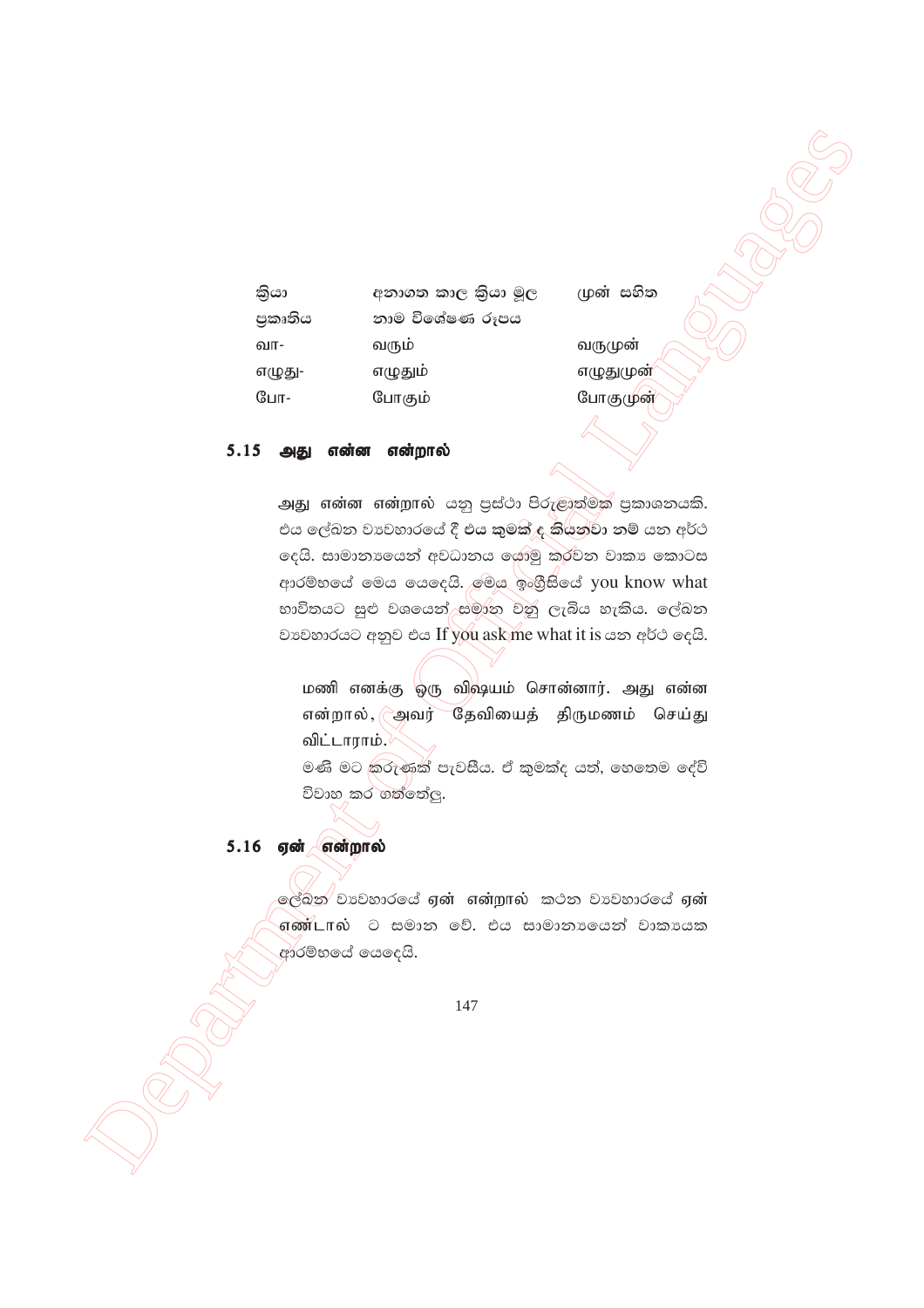நான் இனி வரமாட்டேன். ஏன் என்றால் லண்டனுக்குப் போகின்றேன். මම තවත් නො එන්නෙමි. ඒ මක් නිසාද යත්, (මම) ලන්ඩනයට

යමි.

## 5.17 எதற்கும்

එහි අර්ථය කිසියම් දෙයකට, කිසිවකට වේ, කථන වාවහාරයේ எதுக்கும் යන්නට සමානය.

அவர் எதற்கும் பணம் வாங்கு மாட்டார். හෙතෙම කිසිවකට මුදල් ලිනාගන්නේය.

## 5.18 නාම විශේෂණ **ஓர், சுர்**

ஓர் සහ ஈர் පිළිවෙළින් ஒன்று සහ இரண்டு යන සංඛාගවල නාම විශේෂණ රූප වේ. සාමානායෙන් මේ රූප දෙකම ස්වරයකට මුලින් යෙදේ.

**ஓராண்டு -** අවුරුද්දක් ஈராண்டு - දෑවුරුද්දක්

ஒரு සහ இரு ද පිළිවෙළින් ஒன்று සහ இரண்டு යන සංඛාග වාචී වචනවල නාම විශේෂණ රූප වන බව සනිටුහන් කර ගන්න.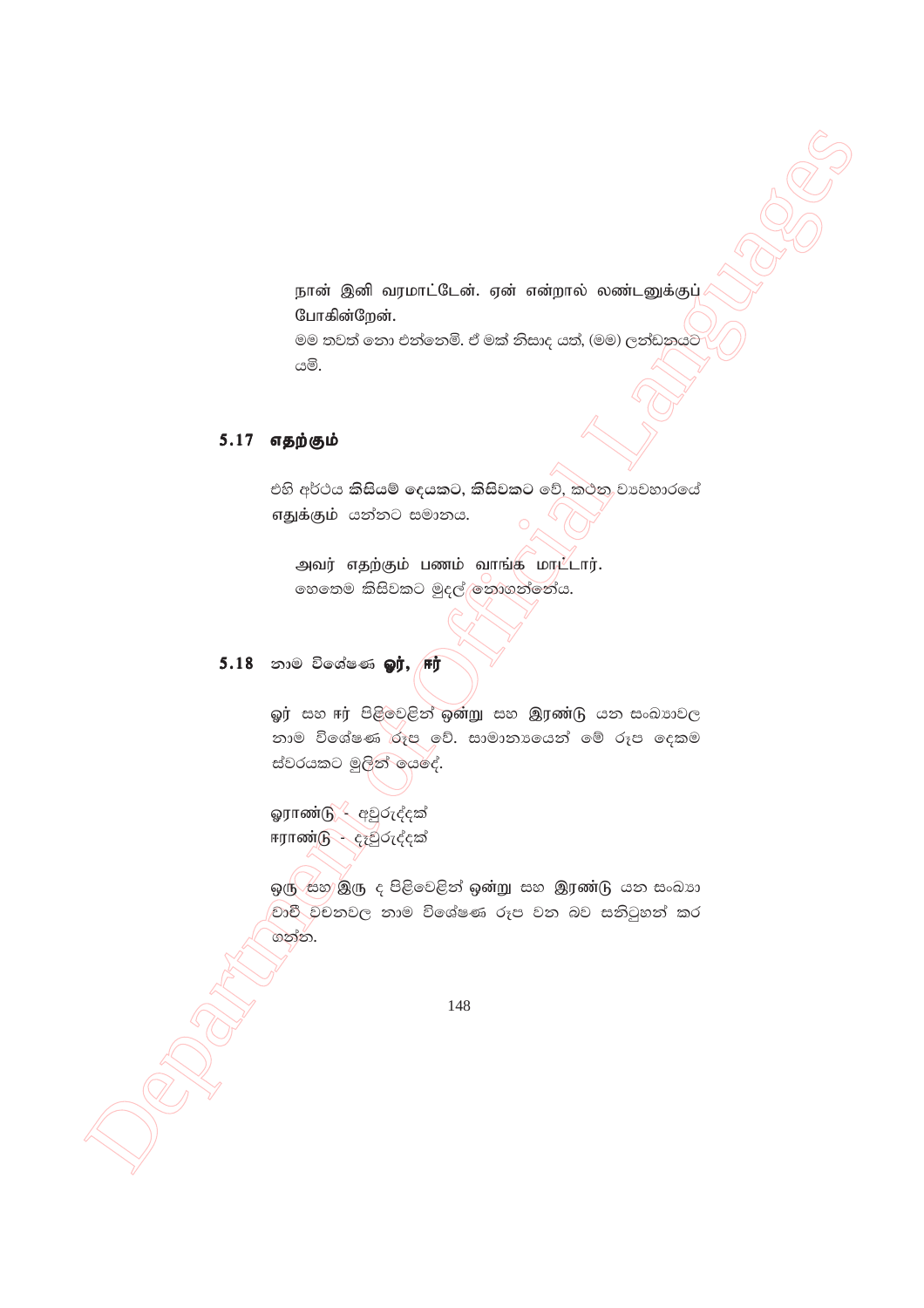#### අභාගය 1

- කළු අකුරින් දක්වා ඇති වචන යෝගා පරිදි වෙනස් කරමින්  $\bullet$ පහත සඳහන් වාකා ලියන දෙමළ බසට හරවා නැවත ලියන්න.
	- 1. நான் சொன்னதை அப்பாட்டை **சொல்லாதையுங்கோ.**
	- 2. நேற்று அந்த வேலையைச் செய்ய முழயேல்லை.
	- 3. நாங்கள் **எதுக்கும்** ஆயத்தமாக இருப்போம்.
	- 4. எனக்கு இப்பொழுது ஒரு கார் வேண்டி **இருக்கு.**
	- 5. மழை **எண்டால்** என்ன, காற்று **எண்டால்** என்ன நாளைக்கு **வாங்கோ.**
	- 6. மாலினியைத் திருமணம் **செய்யிறது எண்டால்** இஞ்சை இருக்கலாம்.
	- 7. உதவி **செய்யச் சொல்லி** நாங்கள் நண்பர்களிடம் கேட்டம்.
	- 8. உங்களுக்குப் பணம் **தேவைப்படேக்கை** எனக்குக் கடிதம் **எழுதுங்கோ.**
	- 9. மழை **பெய்யேக்கை** அப்பா இஞ்சை இல்லை.
	- )<br>10. இன்று ஒரு சாமானும் **கிடைக்கேல்லை.**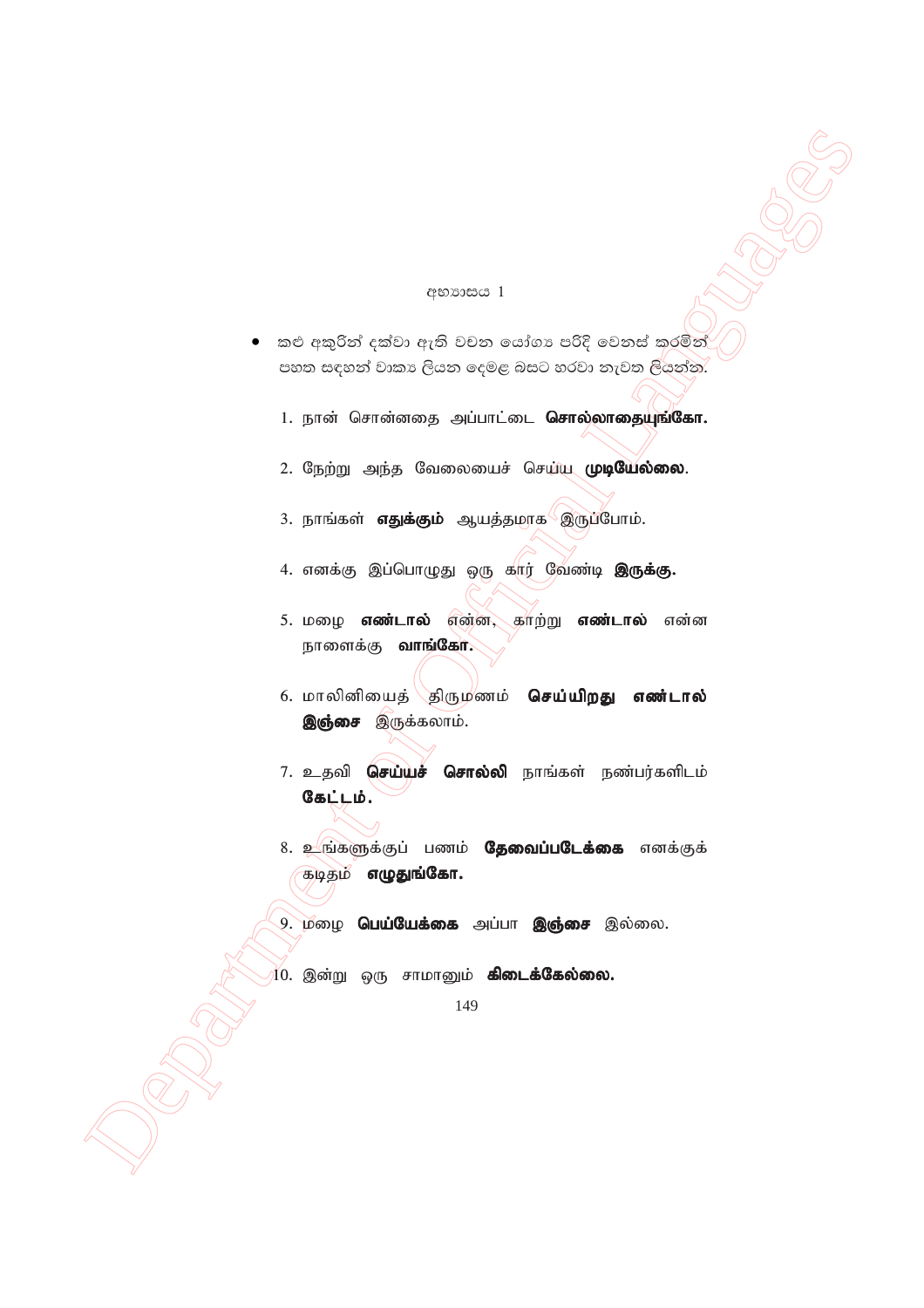#### අභාගාසය 2

- පහත සඳහන් දෑ කෙටි වාකාවල යොදන්න.
	- 1. அடிக்கடி
	- 2. எங்கேயாவது
	- 3. என்றாலும்
	- 4. யாருக்கும்
	- 5. ஏன் என்றால்
	- 6. வேண்டியது இல்லை
	- 7. வேண்டி இருக்கிறது
	- 8. எதுவும்
	- 9. எதற்கும்
	- 10. கார் மட்டும் அன்றி
	- 11. வருவதாக இருந்தால்
	- 12. உதவக்கூடும்
	- 13. போகுமுன்
	- 14. எவர்
	- 15. வேண்டும் போது
	- 16. மாதம் தோறும்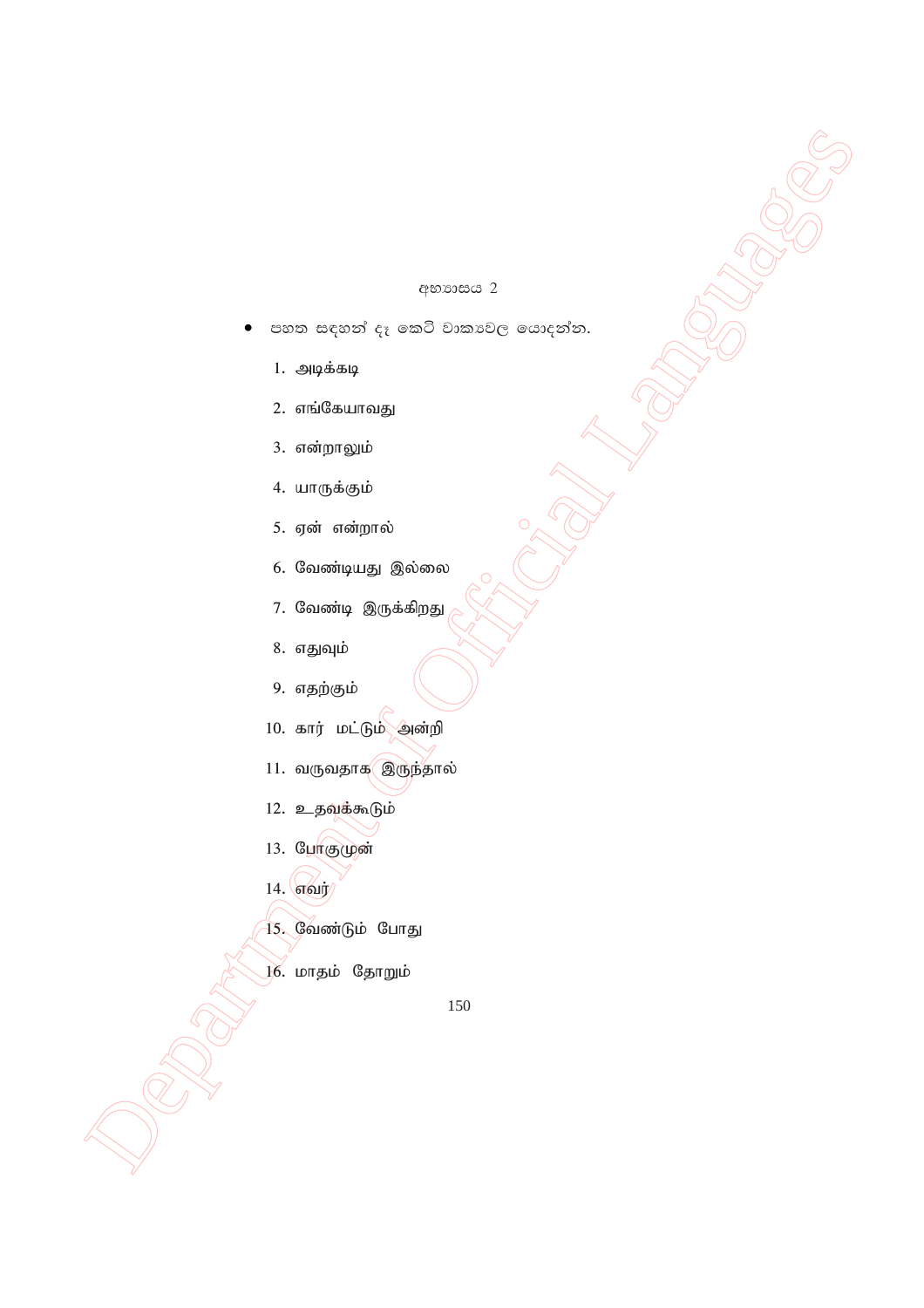#### අභාගය 3

පහත සඳහන් ලිපිය සිංහලට පරිවර්තනය කරන්න

சம்பந்தர் வீதி சுன்னாகம், 26.01.2008.

அன்புள்ள மகன் ரவி,

 $\begin{array}{ll} & & & \\ & & & \\ \hline \end{array} \hskip .2in \begin{minipage}{0.99\textwidth} \begin{tabular}{c} {\small \textbf{0.90\textwidth} \begin{tabular}{c} {\small \textbf{0.90\textwidth} \begin{tabular}{c} {\small \textbf{0.90\textwidth} \begin{tabular}{c} {\small \textbf{0.90\textwidth} \begin{tabular}{c} {\small \textbf{0.90\textwidth} \begin{tabular}{c} {\small \textbf{0.90\textwidth} \begin{tabular}{c} {\small \textbf{0.90\textwidth} \begin{tabular}{c} {\small \textbf{0.90\textwidth}$ (1) உனது அன்பான கடிதம் சென்ற $\langle$  வாரம் கிடைத்தது. (2) கடிதத்தை வாசித்து எல்லோரும் சந்தோஷப்பட்டோம்.  $(3)$ உடனே பதில் எழுத முடியவில்லை. (4) ஏன் என்றால் அம்மாவுக்குச் சிறிது சுகம் இல்லை,  $(5)$  அவரது பாதம் ஒன்று வீங்கியிருக்கிறது. (6) அவர் இப்பொழுது ஆஸ்பத்திரியில்தான் இருக்கிறார். (7) விலையான மருந்து ஒன்று வேண்டி இருக்கிறது. (8) அது $\ell$ இங்கு மருந்துக்கடைகளில் இல்லை என்றால் உனக்கு எழுதுவேன். (9) உடனே வாங்கி அனுப்பு.  $(10)$  அம்மாவின் வருத்தத்தைப் பற்றிப் பயப்பட வேண்டியது இல்லை என்று டாக்டர் சொன்னார். (11) நீ எதற்கும் கவலைப்பட  $\mathbb C$ வண்டாம். (12) மாமாவுக்கு என்றாலும் சரி, மாமிக்கு என்றாலும் சரி அம்மாவின் வருத்தத்தைப் பற்றி ஒன்றும் (செர்ல்ல வேண்டாம். (13) அவர்கள் வீணாகக் கவலைப்படுவது மட்டும் அன்றிப் பணமும் அனுப்பி விடுவார்கள். (14) இப்பொழுது பணம் வேண்டியது இல்லை.  $(15)$  அம்மா வருகின்ற சனிக்கிழமை வீட்டுக்கு வந்துவிடுவார்.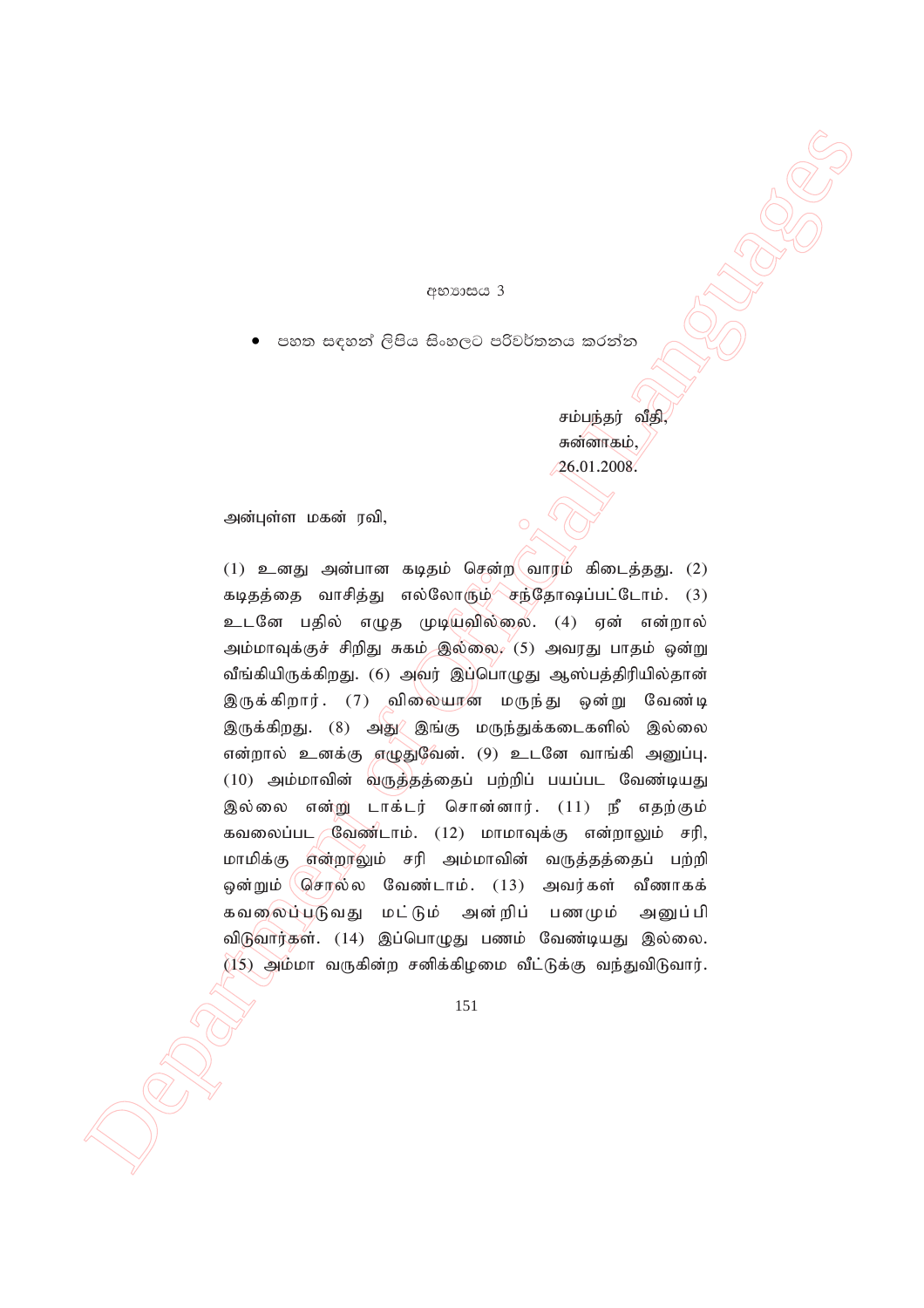(16)  $\alpha$  airgament of  $\alpha$  dependent of the subsection  $\alpha$  dependent of  $\beta$  and  $\beta$  and  $\beta$  and  $\beta$  and  $\beta$  and  $\beta$  and  $\beta$  and  $\beta$  and  $\beta$  and  $\beta$  and  $\beta$  and  $\beta$  and  $\beta$  and  $\beta$  and  $\beta$  and  $\beta$  and  $\beta$  $(16)$  உன்னுடைய உத்தியோகம் பற்றி எங்களுக்கு மகிழ்ச்சி. (17) கொழுத்த சம்பளம் என்று எழுதியிருக்கின்றாய்.  $(18)$ அம்மாவுக்கு ஒரு பயம் வந்துவிட்டது. (19) பணத்தைக் கண்டபடி செலவு செய்ய வேண்டாமாம். (20) பெரிய நகரத்தில் கெட்ட வழிகளில் பணத்தைச் செலவு செய்வதற்கு வாய்ப்பு உண்டு. (21) எத்தனையோ இளைஞர்கள் கெட்ட வழியில் பணத்தைச் செலவு செய்து தங்கள் வாழ்க்கையைப் பாழாக்கிவிட்டனர். (22) தேவன் பற்றி உனக்குத் கெரியும், அல்லவா? (23) பலர், தங்களின் நண்பர்களால் தான் கெட்டுப் போகின்றார்கள். (24) நீ கவனமாக இருப்பாய் என்று எங்களுக்குத் தெரியும்.

 $(25)$  அடுத்த வாரம் வயலில் வேலை அதிகம் இருக்கும்.  $(26)$ வயல் வேலை மட்டும் அன்றி வீட்டு வேலையும் உண்டு. (27) எனக்கு உதவி செய்யும் வண்ணம் ஆனந்தனைக் கேட்பேன்.  $(28)$  அவர் வந்தாலுஞ்சரி $/$ வராவிட் $L$ ாலுஞ் சரி வருகிற வாரம் வயலைக் கட்டாயம் உழவேண்டும்.  $(29)$  ஒவ்வொருநாளும் விடியுமுன் வேலையைத் தொடங்க வேண்டும். (30) ஆனந்தன் எனக்கு உதவி செய்வதாக இருந்தால் நாளைக்கு இங்கு வந்து சொல்லுவார்.

 $(31)$  தங்கைமார் சந்தோஷமாக இருக்கிறார்கள்.  $(32)$  அவர்கள் எதைப் படிக்க ஆரம்பித்தார்களோ அதைப் படித்து முடிக்கட்டும்.  $(33)$  அதற்குப் பின்னர் உத்தியோகம் தேடலாம்.  $(34)$  வீட்டில் அண்ணா இல்லை என்று சிலசமயம் கவலைப்படுகிறார்கள்.

> அன்புள்ள அப்பா, க.சுப்பிரமணியம்.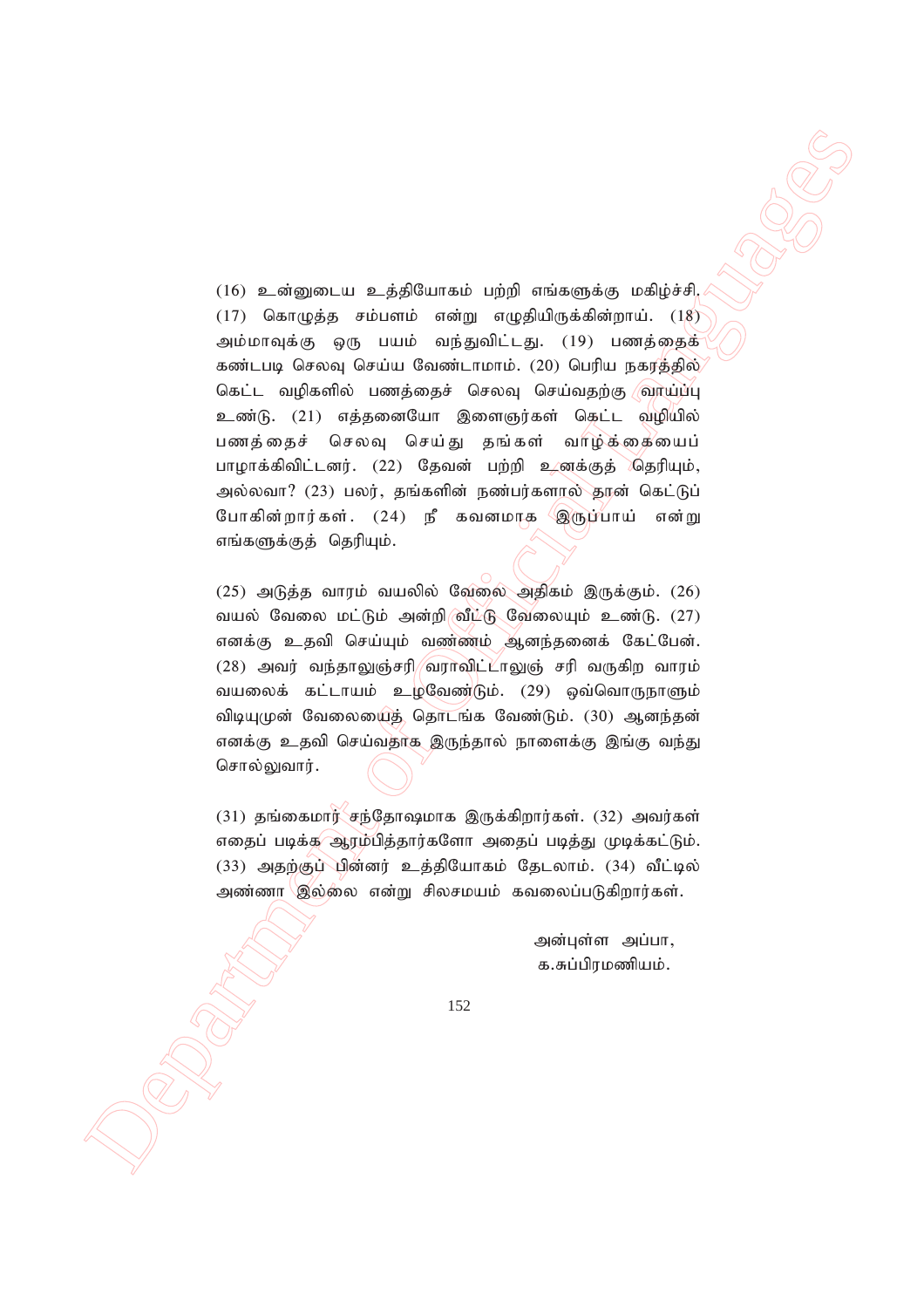வருத்தம் வீணாக உத்தியோகம் கொழுத்த சம்பளம் கண்டபடி செலவுசெய்-கெட்ட வழி வாய்ப்பு இளைஞர்கள் பாழாக்கு-கெட்டுப்போ-வயல் உமு-ஆரம்பி-

රෝගය, අසනීපය අනවශා ලෙස රැකියාව, රාජකාරිය විශාල, ලොකු වැටුප නිකරුණේ, නිරර්ථකව වැය කරනවා, වියදම් කරනවා නරක මාර්ගය අවස්ථාව තරුණයෝ විනාශ කරනුවා විනාශ මෙනවා කුඹුර හානවා ආරම්භ කරනවා

අභාගස්ය 4

- පහත සඳහන්<sup>∂</sup>වාකා දෙමළ ලේඛන වාවහාර බසට පරිවර්තනය කරන්න.
- 1. අපට කොළඹ යාමට අවශාතාවක් තොමැත.
- 2. අද අපුම ආහාර අවශා නොවේ.
- 3. ඔබ යාපනයෙහි ඉගෙන ගත්තද කොළඹ ඉගෙන ගත්තද හොඳින් ඉගෙන ගන්න.
- 4. එම කඩයෙන් එළවළු පමණක් නොව හොඳ පළතුරු ද (මිලදී) ගත හැකිය.
- .<br>5. හෙට එන්න. ඒ මක් නිසාද යත්, මෙහි බොහෝ වැඩ තිබේ.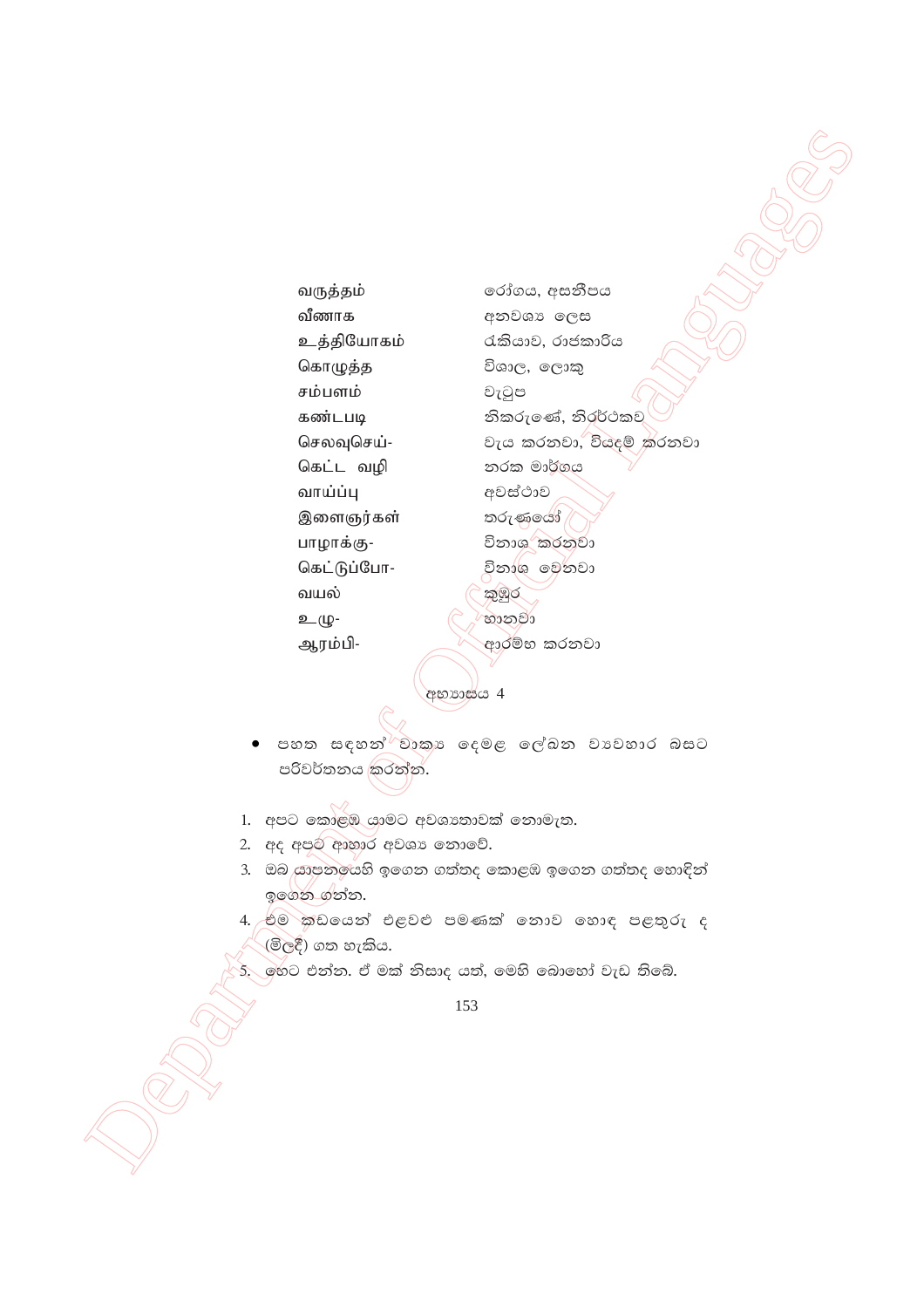- 6. ඔබ මාලිනී විවාහ කරගැනීමට සිටින්නෙහි නම් ලන්ඩනයට යා හැකිය.
- 7. ඔබ යම් ස්තියක විවාහ කරගැනීමට කැමැත්තෙහිද එම ස්තිය විවාහ කර ගන්නෙහි.
- 8. වේලු මෙහි පැමිණෙයිද තැතහොත් තවතියි දැයි මම බිඳක්වත් නොසිතුවෙමි.
- 9. මිතුරෝ තමනට උදව් කරන ලෙස මගෙන් ඉල්ලුහ.
- $10.$  ඔබ ඒ ගැන කිසිවක් නොපවසන්න.
- 11. මා ආහාර ගන්නා විට කාන්දන් පැමිණියේය.
- 12. අපට උපකාර අවශා වූ විට ඔබ ළඟ්ට පැමිණෙන්නෙමු.



 $\bullet$  මෙම පාඩමේ මුල සඳහන් මැමළ භාෂා වාකා හඬ නගා කියවන්න.

**අභා**ාසය 6

 $\bullet$  පාඩමේ මුල සඳහන් දෙමළ භාෂා ඡේදවලින් ඡේදයක් ගුරුවරයා විසින් කියවනු ලබයි. එය නිවැරැදිව ලියන්න.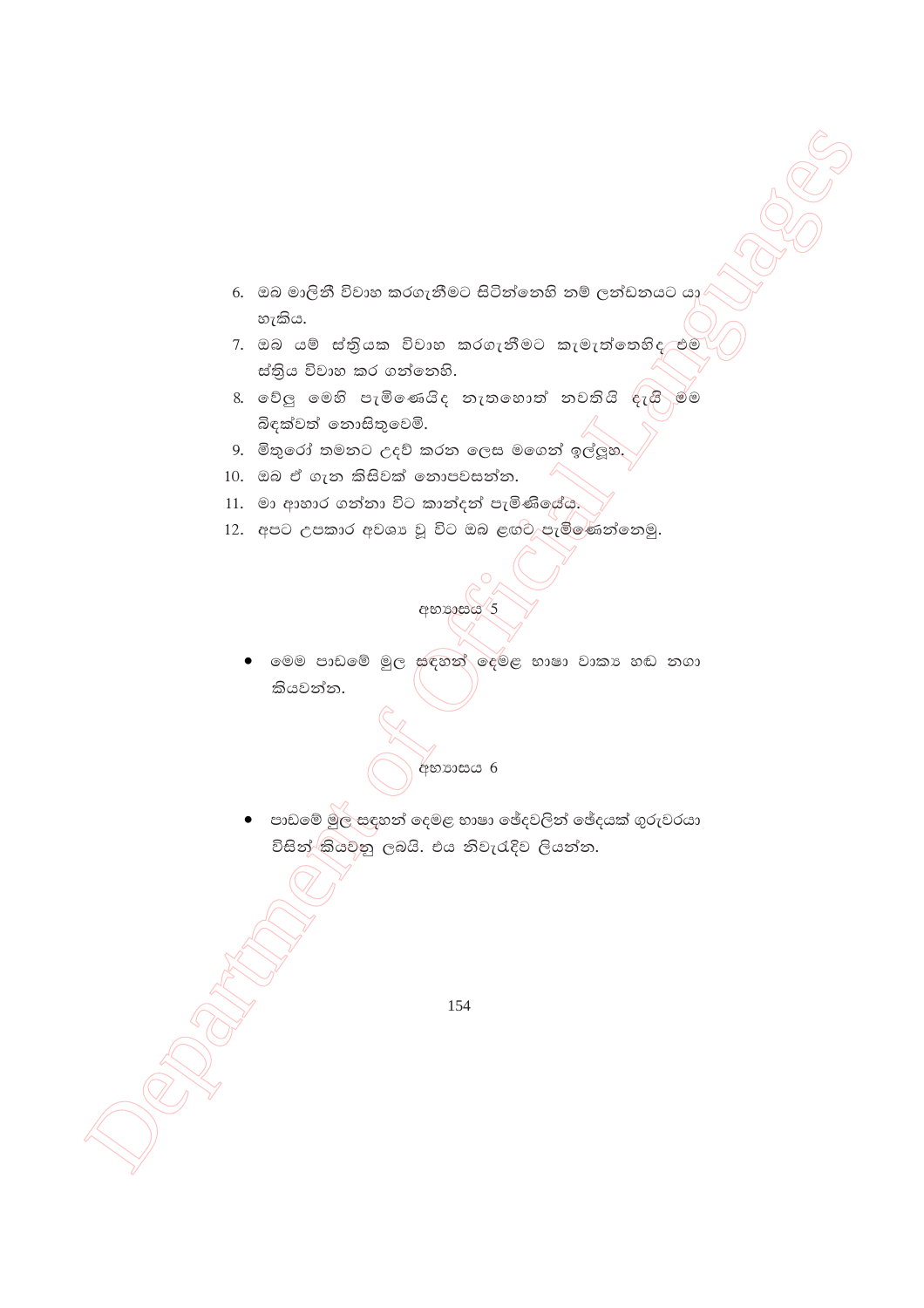## $L$ пт $L$ ம் 6

#### தமிழ் மொழி

 $\label{eq:21} \begin{array}{ll} \mbox{\textbf{(B1.4, B) }} \mbox{\textbf{(C1.4, B) }} \mbox{\textbf{(D1.4, B) }} \mbox{\textbf{(D2.4, B) }} \mbox{\textbf{(D3.4, B) }} \mbox{\textbf{(D4.4, B) }} \mbox{\textbf{(D5.4, B) }} \mbox{\textbf{(D6.4, B) }} \mbox{\textbf{(D6.4, B) }} \mbox{\textbf{(D6.4, B) }} \mbox{\textbf{(D6.4, B) }} \mbox{\textbf{(D6.4, B) }} \mbox{\textbf{(D6.4, B) }} \mbox{\textbf{(D6.$  $(1)$  நீங்கள் எல்லோரும் தமிழ் மொழியைப் பேசப் $\bigcup_{i=1}^{\infty}$ பழகி உள்ளீர்கள். (2) இனி, தமிழ் இலக்கியங்கள் சிலவற்றையும் படிக்கலாம் என்று இங்கு வந்துள்ளீர்கள் $\mathcal{S}(\mathcal{S})$  வேறு <u>இடங்களிலும், தமிழ் கற்பதற்கு வசதிகள் இருந்தபோதிலும்,</u> இது தான் தக்க இடம் என்று கருதி, இங்கு வந்திருக்கிறீர்கள்.  $(4)$  உங்கள் ஆர்வத்தைப் பாராட்டுகின்றோம்?  $(5)$  நீங்கள் எல்லோரும் வகுப்புக்கு ஒழுங்காக வருவீர்களானால், இலக்கியங்களை நன்றாகக் கற்கலாம். $\vert\hspace{-1mm}(\mathbf{6})\hspace{-1mm}\vert$  ரங்க இலக்கியங்கள், திருக்குறள், சிலப்பதிகாரம், மணிமேகலை என்பன தமிழில் உள்ள சிறந்த இலக்கியங்களுள் சில, ஆகும். (7) இவற்றைப் படிப்படியாகக் கற்பிப்போம். (8) முதல் தவணை உங்களுக்குக் கற்பிப்பதற்கு நான் வந்துள்ளேன். (9) திரு. ஈசன், திரு. மூர்த்தி, திருமதி வாசு, செல்வி புஷ்பா ஆகியோரும் வந்துள்ளனர். (10) தெளிவாகக் கற்பிக்கும் கடமை எமக்கு உரியது.  $(11)$ ஒழுங்காகக் கற்றுக் கொள்ளும் கடமை உங்களுக்கு உரியது.  $(12)$  இன்று முதல் கொண்டு, வகுப்பில் கற்பிக்கும் பாடங்களை, நீங்கள், வீட்டிலே நாள் தோறும் மாலையிலாயினும் இரவிலாயினும் கற்றுக்கொள்ள வேண்டும். (13) இல்லை என்றால், நாள் போகுப்போகக் கஷ்டப்படுவீர்கள். (14) தமிழ் மொழி, தமிழ் இலக்கியம், தமிழரின் கலாசாரம் என்பன பற்றிச் சில நூல்கள் சிங்களத்தில் உண்டு. (15) நாம், அவற்றை வாங்கி, மாணவர்கள் வாசிக்கட்டும் என்று நூலகத்தில் வைத்துள்ளோம்.  $(16)$  நீங்கள் ஓய்வாக இருக்கும்போது, அவற்றை வாசித்துப் பாருங்கள். (17) பொது அறிவை வளர்த்துக் கொள்ள வேண்டும்.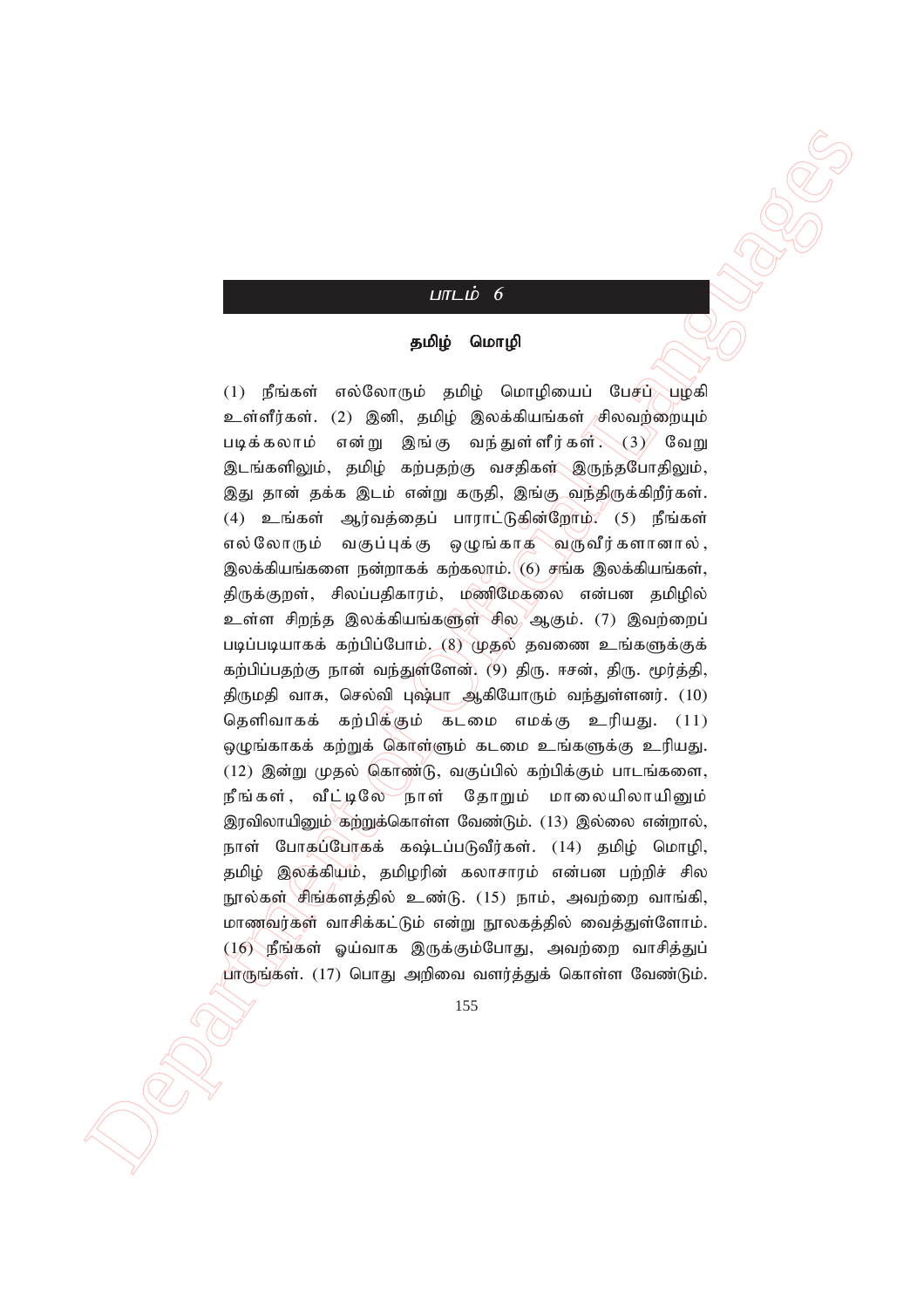$\label{eq:31} \begin{array}{ll} \multicolumn{3}{l}{\textbf{(18)} \text{ [5nd]}, \textbf{2nd}; \textbf{3nd}; \textbf{4ord}(\theta) \text{ triple to the following algorithm,}\\ \begin{minipage}[c]{0.96\text{ [b]} \text{ [5nd]}, \textbf{2nd}; \textbf{2nd}; \textbf{2nd}; \textbf{2nd}; \textbf{2nd}; \textbf{2nd}; \textbf{2nd}; \textbf{2nd}; \textbf{2nd}; \textbf{2nd}; \textbf{2nd}; \textbf{2nd}; \textbf{2nd}; \textbf{2nd}; \textbf{2nd}; \textbf{2nd}; \textbf{2nd}; \textbf$  $(18)$  இனி, இன்று, தமிழ் மொழி பற்றிச் சுருக்கமாகக் கூறுவேன். (19) திராவிட மொழிக் குடும்பத்தைப் பற்றிக் கேள்விப் பட்டிருக்கிறீர்களா? (20) திராவிட மொழிக் குடும்பத்தில் இருபத்தொரு மொழிகளுக்கு மேல் உள. (21) எழது மொழியாகிய தமிழ் மொழியும் திராவிட மொழிகளிலே ஒன்றாகும். (22) திராவிட மொழிகளுள், தமிழ், கன்னடம், தெலுங்கு, மலையாளம் ஆகிய நான்கு மொழிகளும் இலக்கிய வளம் உடையன. (23) எஞ்சிய மொழிகள் இலக்கிய வளம் இல்லாதன. (24) கிறிஸ்துவுக்குப் பின், பத்தாம் நூற்றாண்டுக்குப் பின்புதான் மலையாள மொழியில் இலக்கியங்கள் தோன்றின.  $(25)$  அதற்கு முன், கேரள நாட்டிலும் தமிழ் மொழி பேசப்பட்டது.  $(26)$  தமிழிலே கேரள நாட்டைச் சேர்நாடு என்று அழைத்தார்கள்.  $(27)$  தொல்காப்பியம், சிலப்பதிகாரம், பதிற்றுப்பத்துப் போன்ற சில நூல்கள் கேரள நாட்டில் தோன்றின.

 $(28)$  உலகில் உள்ள மிக $\mu$ ் பழைமையான மொழிகளுள் தமிழ் மொழியும் ஒன்று என்று அறிஞர் கூறுகின்றனர். (29) இருக்கு வேதத்தில் இருபது சொற்களைத் திராவிடச் சொற்களாக அமெரிக்க நாட்டுப் **பேராசிரியர் எமனோ காட்டியுள்ளார்.** (30) இன்று, இந்தியாவில் பேசப்பட்டு வருகின்ற மொழிகளுள், தமிழ் மொழி மட்டும் தான் இரண்டாயிரம் ஆண்டு இலக்கிய வரலாற்றை உடையது. (31) அது காலத்துக்குக் காலம் மாற்றம் பெற்று வந்துள்ளது. (32) என்றாலும், ஆங்கிலம் போன்ற சில மொழிகளில் காலத்துக்குக்காலம் தோன்றிய மாற்றங்களோடு ஒப்புநோக்கும் போது, தமிழ் மொழியில் தோன்றியுள்ள மாற்றங்கள் அதிகம் அன்று. (33) அதனாற் போலும், மக்கள், தமிழ் மொழியைக் கன்னித்தமிழ் என்று பாராட்டுகின்றார்கள்.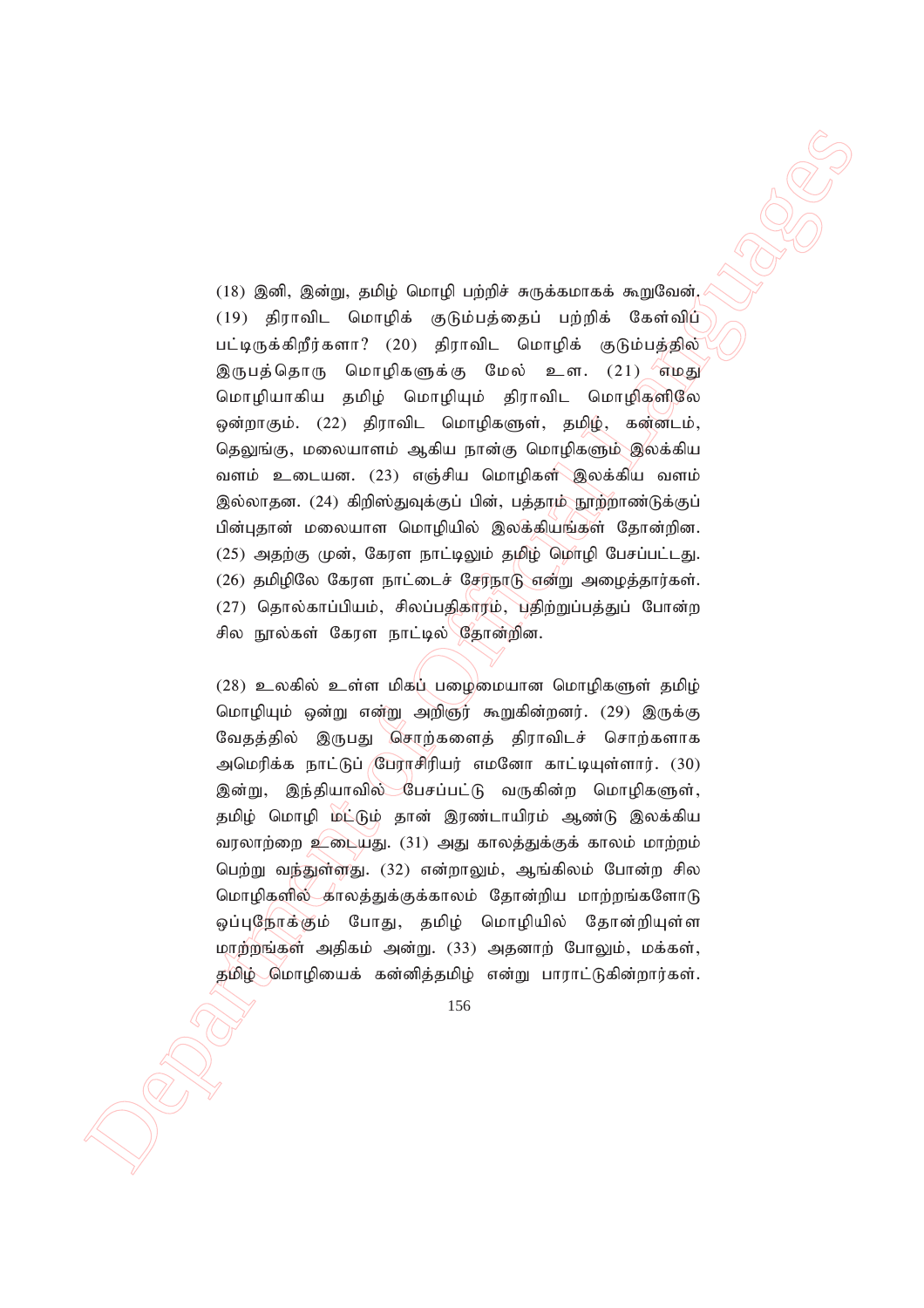34) **2**2 της προσέληση του Παρακουλουντου (14) 22 της προσέληση του Παρακουλουντου (14) 23 της προσέληση (15) (34) της προσέληση (15) (34) της προσέληση (15) (34) της προσέληση (15) (34) της προσέληση (15) (34) της προσέ (34) இன்று, தமிழ் மொழி, தமிழ் நாட்டில் கிட்டத்தட்ட  $(\psi)$ ப்பத்தைந்து மில்லியன் மக்களால் பேசப்படுகின்றது.  $(35)$ இலங்கையின் சில பகுதிகளிலும் பழங்காலம் தொடக்கம் பேசப்படுகின்றது. (36) மலேசியா, சிங்கப்பூர், பர்மா, பிஜித்தீவு, மடகஸ்கார், ஆபிரிக்கா, கனடா, இங்கிலாந்து, அவுஸ்திரேலியா போன்ற பிற நாடுகளில் வாழ்கின்ற தமிழர்களும் தமிழ் மொழியைப் பேசிவருகின்றனர்.  $(37)$  பிற நாடுகளில் சில பல்கலைக்கழகங்களில் தமிழ் மொழி கற்பிக்கப்படுகின்றது. (38) எமது நூட்டில், தமிழ் கற்ற சிங்கள அறிஞர் சிலர் தமிழ் இலக்கியங்கள் சிலவற்றைச் சிங்களத்தில் மொழி பெயர்த்துள்ளார்கள். (39) அவர்களுள் தமீமரத்ன தேரோ குறிப்பிடத்தக்கவர். (40) வருங்காலத்தில் அவரைப் போலப் பலர் தோன்ற வேண்டும்.

සිංහල පරිවර්තනය

#### ලෙළ භාෂාව

- 1. ඔබ සියලු දෙනා@ි දෙමළ බස කථා කිරීමේ පුහුණුව ඇත්තෙහු;
- 2. මින් පසු දෙමළ සාහිතා සමහරකුත් ඉගෙන ගත හැකි යැයි මෙහි පැමිණ ඇත්තාහු;
- 3. වෙන ස්ථානවල දී ද දෙමළ බස ඉගෙන ගැනීමට පහසුකම්  $\mathfrak{H}$ බණද යෝගා ස්ථානය මෙයම යැයි සිතා මෙහි පැමිණ ඇත්තුහු;
- 4. ඔබගේ අභිලාසය අපි අගයමු.
- 5. ඔබ සියලු ඉදනාම පන්තියට කුමානුකූලව පැමිණෙන්නෙහු නම් සාහිතාය මැනවින් උගත හැකිවේ.
- $6.$  සංගම්/සාහිතාය, තිරුක්කුරළ්, සිලප්පදිහාරම්, මණිමේහ ෛ යන ඒවා දෙමළෙහි ඇති ශේෂ්ඨ සාහිතා ගුන්ථ කිහිපයක් වේ. 7. මේවා කුමානුකුලව ඉගෙන ගන්නෙමු.

<sup>157</sup>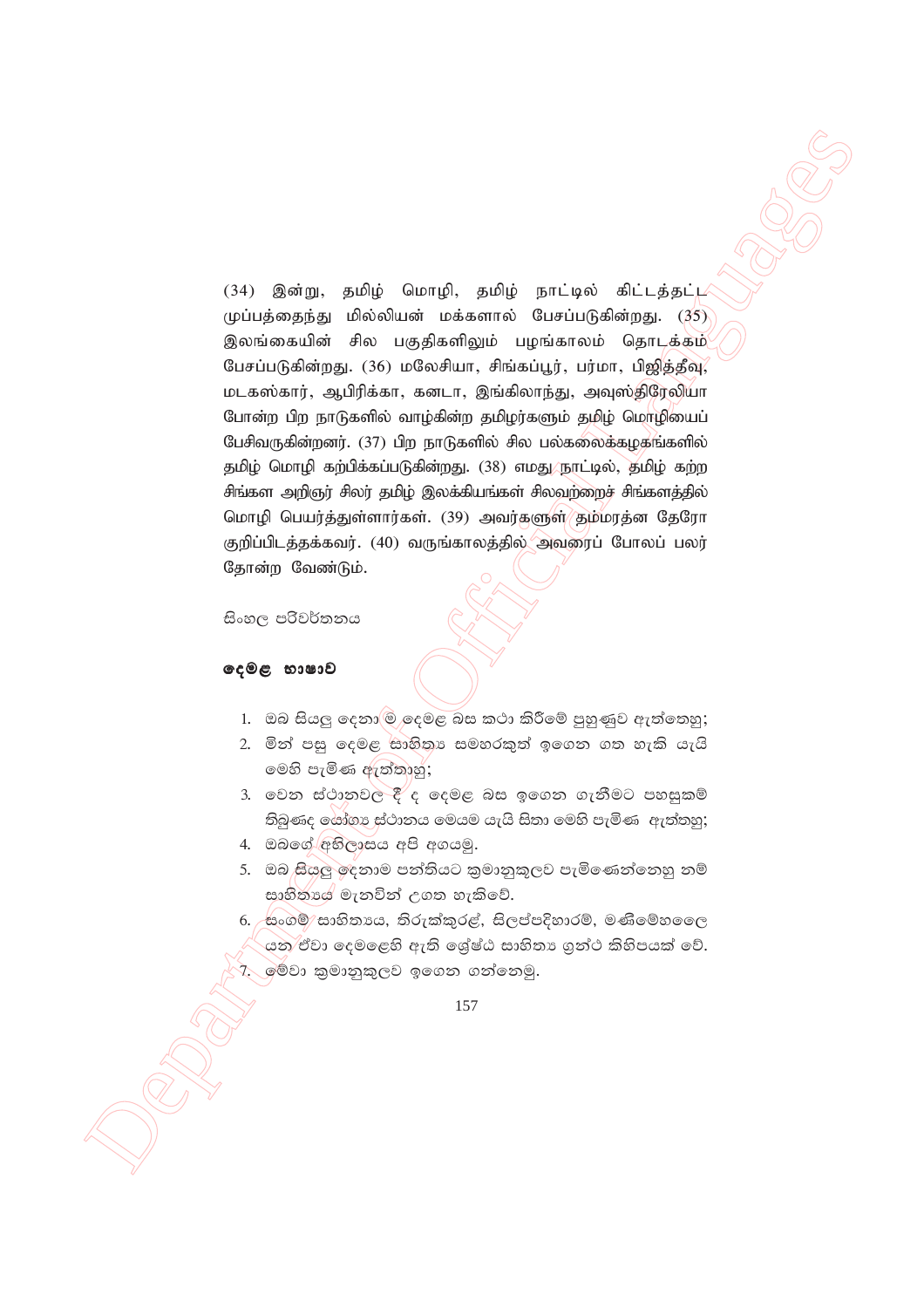- 8. පළමුවෙනි වාරයෙහි ඔබට ඉගැන්වීම සඳහා මම පැමිණ ඇත්තෙමි.
- 9. ඊසත් මහතා, මූර්ති මහතා, වාසු මහත්මිය, පුෂ්පා මෙනෙවිය යන අයද පැමිණ ඇත්තාහ.
- 10. ඉතා පැහැදිලිව ඉගැන්වීමේ කාර්යය අප සතුවේ.
- 11. කුමානුකූලව ඉගෙනගැනීමේ කාර්යය ඔබලාගේ කාර්යය වේ.
- 12. අද පටන් පන්තියෙහි උගන්වන පාඩම් ඔබලා නිවසේ දී දිනපතා සවස හෝ රාතියේ හෝ ඉගෙන ගත යුතු වේ.
- 13. නැත හොත් කල්ගතවන විට ඔබට දුෂ්කර වනු ඇත.
- 14. දෙමළ බස, දෙමළ සාහිතාය, දෙමළ ජනතාවගේ සංස්කෘතිය යනාදිය පිළිබඳව පොත් කිහිපයක් සිංහලෙන් තිබේ.
- 15. අපි ඒවා මිලට ගෙන ශිෂායන්ට කියවීම සඳහා පුස්තකාලයෙහි තබා ඇත්තෙමු.
- 16. ඔබ නිදහස්ව සිටින විට ඒවා කියුවා බලන්න.
- 17. සාමානා දැනුම වැඩි ඳියුණු කර<sup>්</sup>ගත යුතුය.
- 18. එසේ නම් දැන් දෙමළ බස පිළිබිඳව මම සැකෙවින් පවසන්නෙමි.
- 19. දුවිඩ භාෂා පවුල<sup>්</sup>ගැන ඔබ අසා ඇත්තෙහිද?
- 20. දුවිඩ භාෂා පවුලට භාෂා 21 කට වඩා අයත් වේ.
- 21. අපේ භාෂාව වන ලදුමළ බසත් දුවිඩ භාෂා පවුලේ එකක් වේ.
- 22. දුවිඩ භාෂා අතුරෙන් දෙමළ බස, කර්ණාටක, තෙළිඟු, මලයාලම් ආදි භාෂා සතරටම සාහිතා සම්පුදායක් තිබේ.
- 23. අනෙකුත් භාෂාවලට සාහිතා සම්පුදායක් නොමැත.
- 24. කි. ව. එසු, දහවෙනි සියවසින් පසුව මලයාලම් භාෂාවේ සාහිතා කෘති දක්නට ලැබිණ.
- 25. ඊට පෙරාතුව, කේරළ රටෙහිද දෙමළ බස කථා කරනු ලැබීය.
- $26$ . ලදුමළ බසින් කේරළ රට සේර රට යැයි හැඳින්වූහ.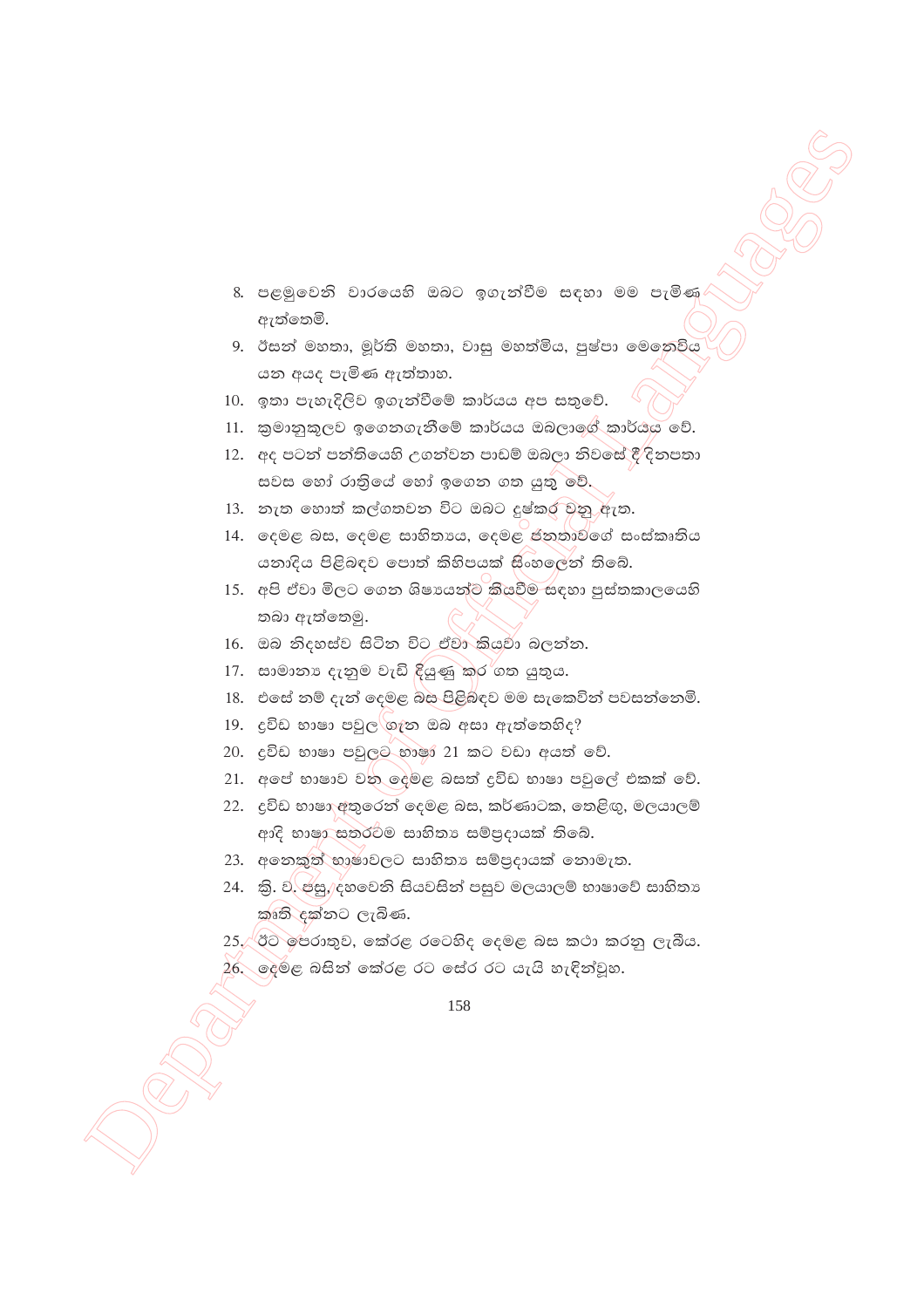- 27. තොල්කාප්පියම්, සිලප්පදිහාරම්, පදිට්ටුප්පත්තු වැනි සමහර ගුන්ථ කේරළ රටෙහි දක්නට ලැබිණ.
- 28. ලොව පවතින ඉපැරණි භාෂාවන්ගෙන් එකක් දෙමළ බස යැයි විද්වත්හු පවසති.
- 29. සෘග්වේදයේ වචන 20 ක් දුවිඩ වචන ලෙස ඇම්මරිකානු මහාචාර්ය එමනෝ දක්වා ඇත්තේය.
- 30. අද දින ඉන්දියාවේ වාවහාර වන භාෂා අතුරින් ලදමළ බසට පමණක් දෙදහස් වසරක සාහිතා ඉතිහාසුයක් තිබේ.
- 31. එය කලින් කලට වෙනස් වෙමින් පැමිණ ඇත.
- 32. එසේ නමුදු, ඉංගීසි වැනි භාෂා කිහිපයකවූ මෙනස්කම් සසඳා බලන විට කලින් කලට දෙමළ බසෙහි ඇතිවූ වෙනස්කම් බොහෝ නොවේ.
- 33. සමහර විට, ජනතාව දෙමළ බස ශුද්ධ දෙමළ යැයි අගයති.
- 34. අද දින දකුණු ඉන්දියාවේ මිලියන 35 ක් පමණ ජනතාව විසින් දෙමළ බස කථා කරනු ලැබේ.
- 35. ලක්දිව පෙදෙස් කිහිපයකත් පුරාණ කාලයේ සිට කථා කරනු ලැබේ.
- 36. මැලේසියාව, සිංගුප්පුරුව, බුරුමය, පීජිදූපත, මැඩගස්කරය, අපිකාව, කැනඩාව, එංගලන්තය, ඕස්ටේලියාව වැනි වෙනත් රටවල වාසය කරනු දෙමළ ජනයාද දෙමළ බස කථා කරති.
- 37. වෙනත් රටවල ඇතැම් විශ්වවිදාහලවලද දෙමළ බස උගන්වනු ලබමින් පවතී. 1
- 38. අප රලේහි ලදමළ බස උගත් සිංහල විද්වත්හු කිහිප ලදනෙකු විසින් ලදමළ සාහිතා කෘති ස්වල්පයක් සිංහලට පරිවර්තනය කරනු ලැබ ඇත්තාහ.
- 39. ඔවුන්ගෙන් ධම්මරතන හිමි පුමුඛය.
- 40. අනාගතයේදී එම ස්වාමින් වහන්සේ වැනි බොහෝ දෙනෙකු බිහි විය යුතුය.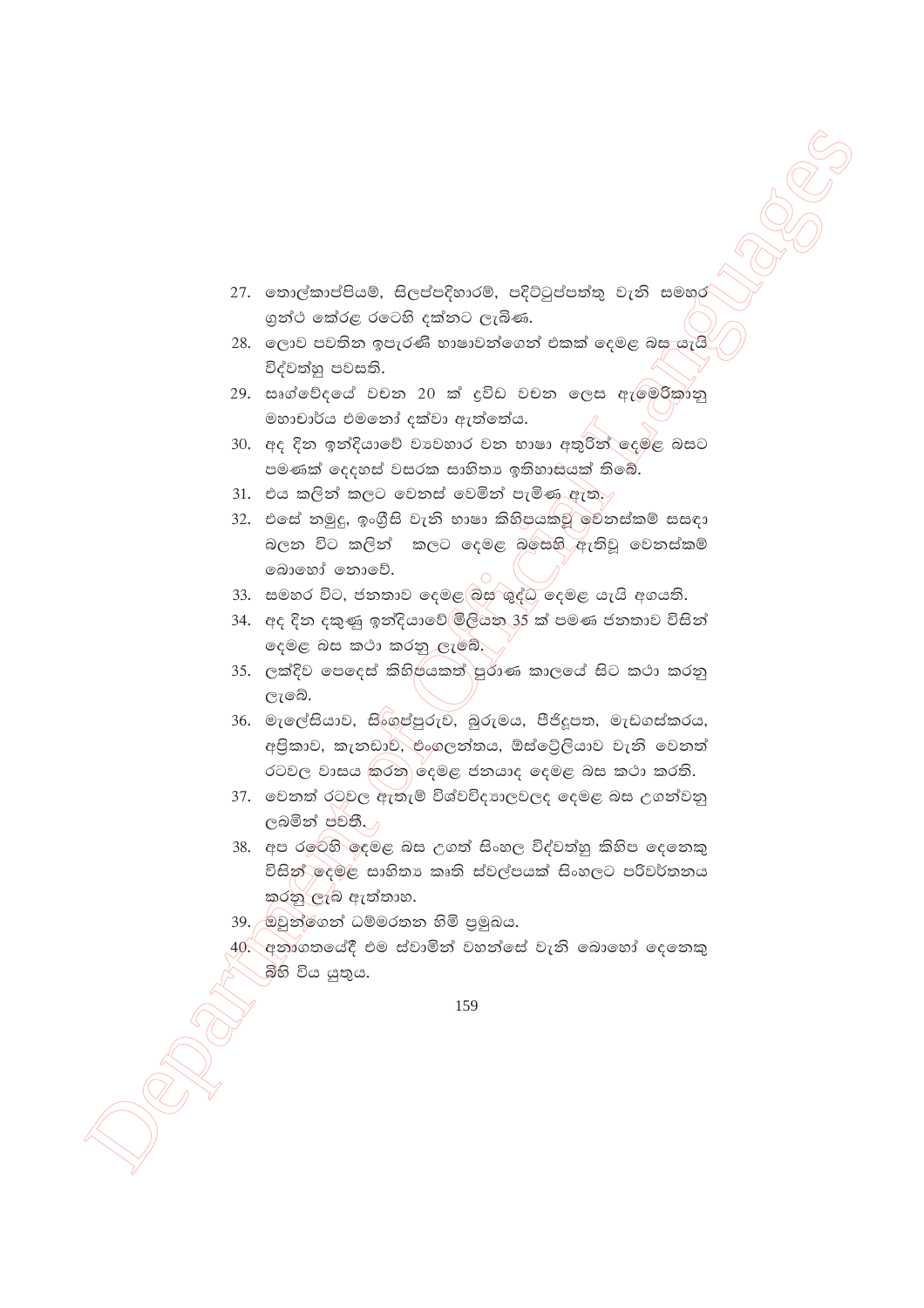## වාහතරණ සටහන්

## 6.1 உள்-

உள்- කියා පුකෘතිය (සිටිනවා, තිබෙනවා) වර්තමාන කාලයෙහි පමණක් වර තැගේ. එය කාලය හඟවන කිසිදු, පුතායෙක් නො ගනී. මධාමෙ පුරුෂ තාම පද සමග එය යෙදීම⁄ඉතා විරලය. එහි සම්පූර්ණ වරතැඟීම පහත දැක්වේ.

| කියා                         | ඒක වචන  | බහු වචන             |  |  |  |
|------------------------------|---------|---------------------|--|--|--|
| උත්තම පුරුෂ                  | உள்ளேன் | உள்ளோம்             |  |  |  |
| මධා ෙපුරුෂ                   | உள்ளீர் | உள்ளீர்கள், உள்ளீர் |  |  |  |
| පුථම පුරුෂ                   |         |                     |  |  |  |
| මානව                         | உள்ளார் | உள்ளார்,            |  |  |  |
|                              |         | உள்ளார்கள்          |  |  |  |
| මානව නොවන                    | உள்ளது  | உள்ளன, உள           |  |  |  |
|                              |         |                     |  |  |  |
| තියා මූල නාම විශේෂණය<br>உள்ள |         |                     |  |  |  |
| කියා මූල නාම පද              |         |                     |  |  |  |
| මානව                         | உள்ளவர் | உள்ளவர், உள்ளவர்கள் |  |  |  |
| මානව නොවන                    | உள்ளது  | உள்ளன, உள்ளவை.      |  |  |  |
|                              |         |                     |  |  |  |

உள் ஒல்ஜூට இரு- திக පදය கேரே லாகிக. உள்- වල වරතැගුණ රූපවලින් කියා මූල නාම විශේෂණය වන உள்ள-.<br>සහ කියා මූල නාම පදය වන **உள்ளது-** පමණක් කථන වාවෙහාරයෙහි යෙදෙයි.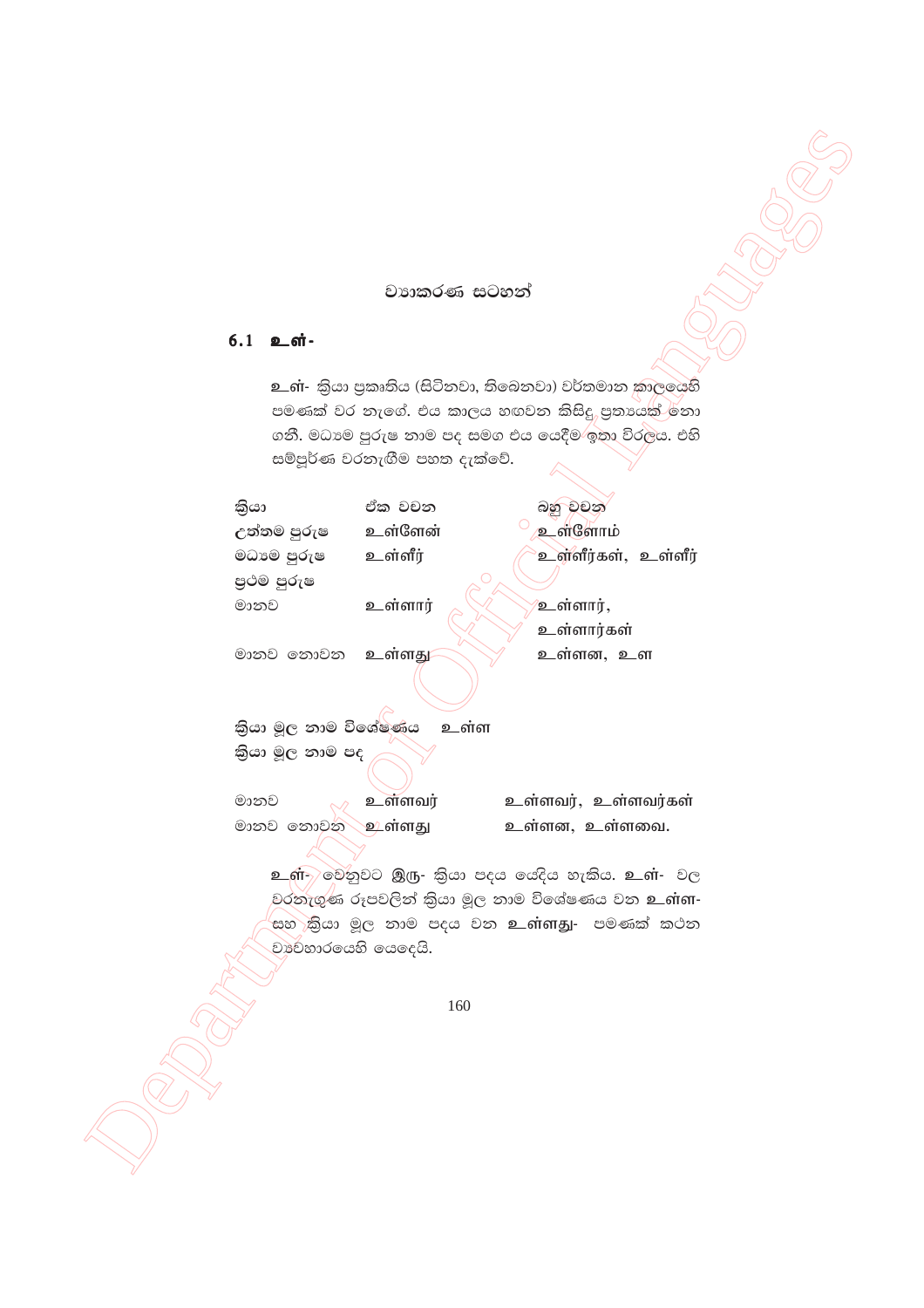#### 6.2 ஆகு-

අදාළ පුරුෂය, සංඛාාව, ලිංග අනුව අනාගත කාලයෙහි වර නැගුණු ஆகு - කියා පුකෘතිය (වෙනවා, බවට පත්වෙනවා) අවධාරණය හැඟවීම සඳහා සමාන වාකායක අවසානයේ (ආඛාහක පූරකයක් ලෙස) අභිමත නම් එක් කරනු ලැබිය හැකිය.

මෙවැනි යෙදුම්වලින් වර්තමාන කාල අර්ථයක් දෙන බව සටහන් කර ගන්න.

தமிழ் இலக்கியத்தில் மணிமேகலை ஒரு பௌத்த காப்பியம் ஆகும்.

දෙමළ සාහිතායෙහි මණිමේහලෙළ බෞද්ධ කාවායක් වේ.

(මෙය මේ ආකාරයෙන් කථන වාවහාරයේ භාවිත නොකරන බව සනිටුහන් කරගන්න.)

මෙහි අතීත කාල කියා මූල නාම විශේෂණ රූපය ஆகிய -වේ. එයට මුෑඟ නැමැති වෙනත් රූපයක්ද වේ. යමක් හැඳින්වීමේදී වන අර්ථ සහිතව මේවා භාවිතා කෙරේ.

மிகச் சிறந்த காப்பியமாகிய சிலப்பதிகாரத்தை நீங்கள் படிக்க வேண்டும்.

மிகச் சிறந்த காப்பியமான சிலப்பதிகாரத்தை நீங்கள் படிக்க வேண்டும்.

.<br>`බොහෝ ශේෂ්ඨ කාවායක් වන සිලප්පදිහාරම් ඔබ උගත යුතුය. ල්වල් හෝ පුද්ගලයන් ගණනය කිරීමේදී ஆகிய - යොදනු ලැබේ.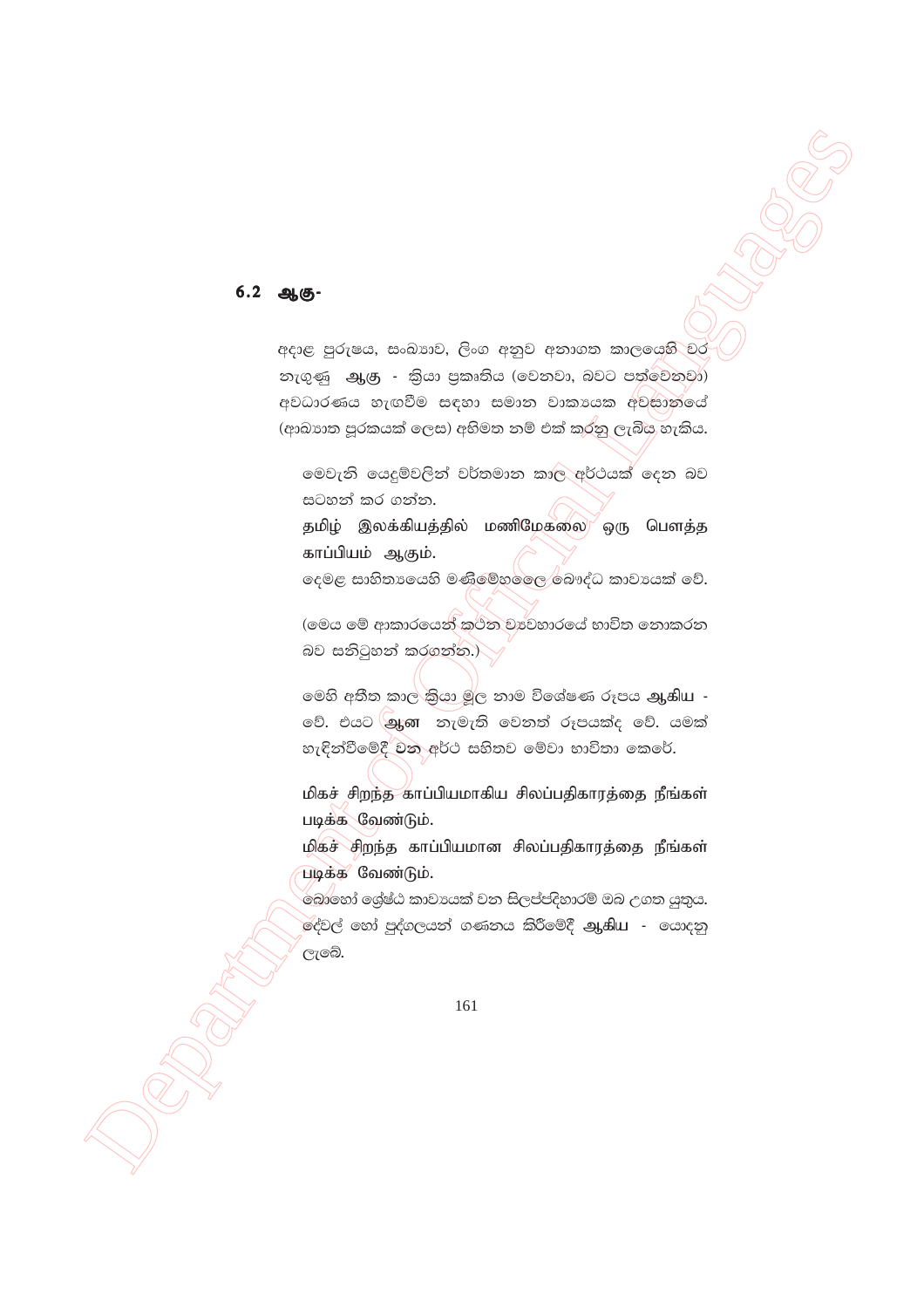கத்தரிக்காய், முருங்கைக்காய், தக்காளி ஆகிய காய்கறிகள் இப்பொழுது சரியான விலை. වම්බටු, මුරුංගා, තක්කාලි ආදි එළවලු දැන් බොහෝ මිලය.

## $6.3$  உடை-

මෙය අයිති වෙනවා, හිමි වෙනවා යන අර්ථ ඇති /අකුමික කියා පුකෘතියක් වේ. එය කාලය අනුව වර ඉතා තැගේ. සංඛාාව සහ ලිංගය අනුව පමණක් වරතැගේ உ. . - යන්තෙහි වරතැගුණු රූප පුථම පුරුෂයෙහි පමණක් තිතර යෙදේ. ඒවා මෙසේය.

|           | ඒක වචන     | බහු වචන       |
|-----------|------------|---------------|
| මානව      |            |               |
| පුරුෂ     | உடையவன்    | உடையவர்       |
| ස්තී      | உடையவள     | உடையவர்கள்    |
| මානව නොවන | டையது<br>உ | உடையன, உடையவை |

සමාන වාකාවෙලදී වෘකායක අගට යෙදෙන නාම පද ලෙස (ආඛාහක පුරක් ලෙස) මෙම රූප යොදනු ලබන බව සනිටුහන් කර ගත්ත. නමුත් වාවහාරයට අනුව තිබේ යන අර්ථ දෙයි.

அவர் செல்வம் உடையவர். ඔහුට ධනය තිබේ.

ලේඛන වාවහාරය අනුව හෙතෙම ධනය තිබෙන අයෙකි. (ඇත්තෙකි)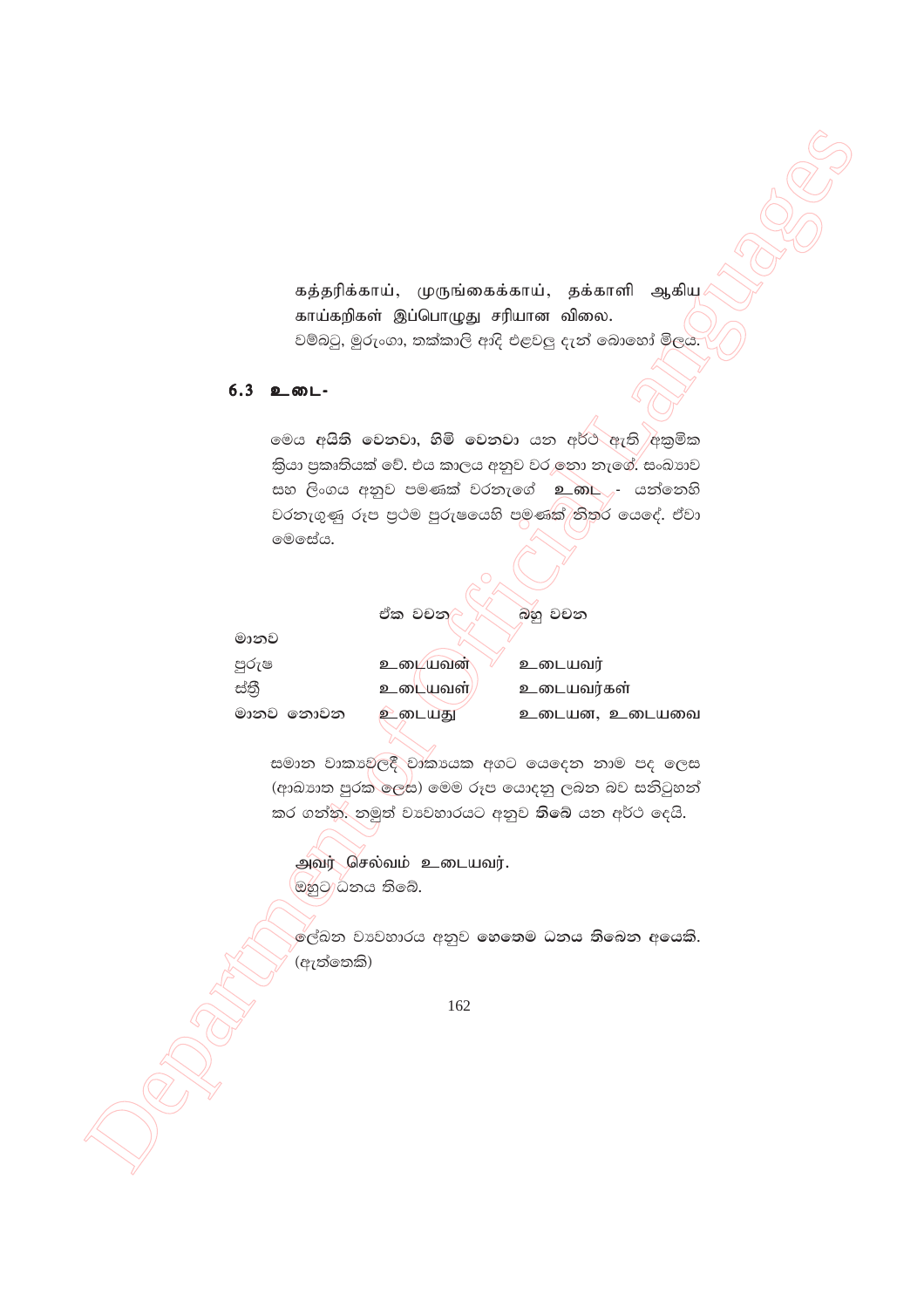அவை அழகு உடையன. ඒවා අලංකාරය.

ලේඛන වාවහාරය අනුව ඒවා අලංකාරය තිබෙන $\overline{\phantom{\big|}}$ දේවල් **(තෝ සත්වයන්) ය.** 

<u>உ</u>.<br> කටන වාවහාරයේ භාවිත නොකෙරේ

#### $6.4$  இல்லாதன

Anton Algo Lancular.<br>
Concernsion<br>
Contents contents.<br>
Contents and Algo Lancular Concernsion Concerns and Concerns and Concerns and Concerns and Concerns and Concerns and Concerns and Concerns and Concerns and Concerns a உடையன හි නැත යන අර්ථ ලදන වචනය இல்லாதன (නොමැති) වේ. இல்லாதவை $\sim$ යනු $\sim$ இல்லாதன යන්නට තවත් වචනයකි. මේවා බහු වචනු වේ. ඒවායේ ඒක වචනය இல்லாதது  $\mathfrak{S}.$ 

இல்லாதன $\,$  කථන වාවහාරල $\,$ ය් නො යෙදෙයි. නමුත් இல்லாதது සහ இல்லாதவை කථන වාවහාරයෙහි යෙදෙයි.

## 6.5 உரியது

<u>உரி- කියා පුකෘතිය අයිතියි, අයත් වෙනවා අර්ථ දෙයි. එය</u> කාලය අනුව වෙනස් නොවේ.

அந்த வீடு எங்களுக்கு உரியது. ඒ ගෙය අපට අයිතිය.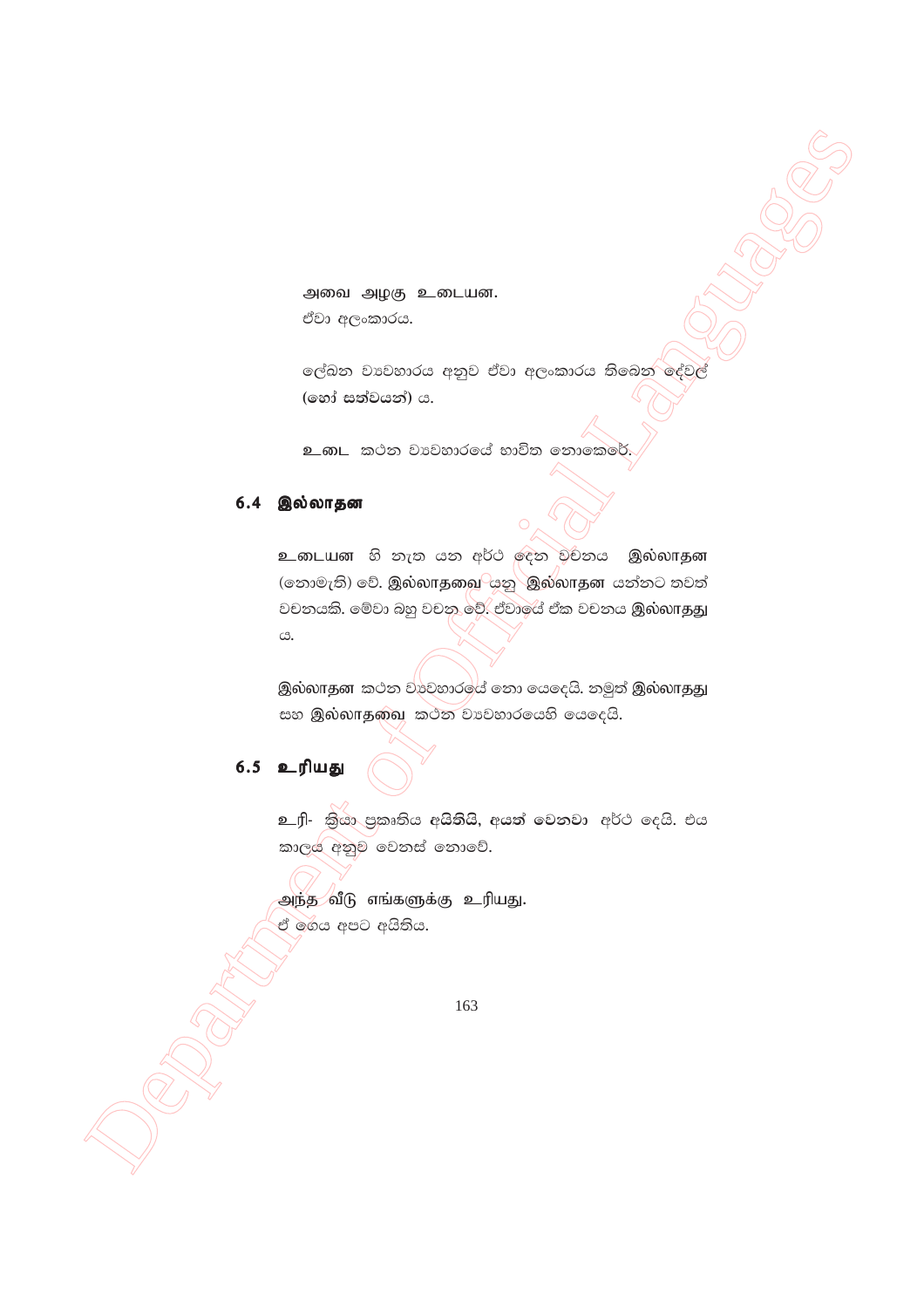அந்தத் தோட்டங்கள் எங்களுக்கு உரியன. හෝ

அந்தத் தோட்டங்கள் எங்களுக்கு உரியவை. ඒ වතු අපට අයිතිය.

එහි කියා මූල තාම විශේෂණය உரிய වේ.

எங்களுக்கு உரிய நூல்களைத் தாருங்கள். අපට අයිති පොත් දෙන්න.

# $6.6$  අනාගත කාල නාාසාර්ථ කියා පද

තනි කියා පදයකින් යුක්තව, අනාගත කාල (සමහර විටෙක අතීත කාල) වරතැගුණු කියා පදරූපවලට ஆனால் එක් කිරීමෙන් අනාගත කාල නාහසාර්ථ කියා පද සාදා ගැනේ. එය සිංහලයේ හොත්, නම් යෙදෙන වෘකා කොටස්වලට සමාන වේ.

நீங்கள் வகுப்பில் சேர்வீர்களானால் நன்றாகப் படிக்கலாம். ඔබ පත්තියට බැලඳත්තෙහි නම් හොඳට උගත හැකිය.

நீங்கள் இங்கே வந்தீர்களானால் எல்லோரும் ஒன்றாகப் போகலாம்.

ඔබ මෙහි පැමිණියහොත් සියලු දෙනාම එකට යා හැකිය.

நீங்கள் போவீர்களானால் நான் போக வேண்டியது இல்லை. ඔබ ශ්න්තෙහි නම් මා යෑමට අවශා නොවේ.

.<br>සමීපතම ව ඉදිරියෙන් ඇති වාකා කොටස හෝ වාකාය කෙරෙහි අවධානය යොමු කරන ஆனால் යෙදීම සමග මෙම භාවිතය සමාන බව සනිටුහන් කර ගන්න.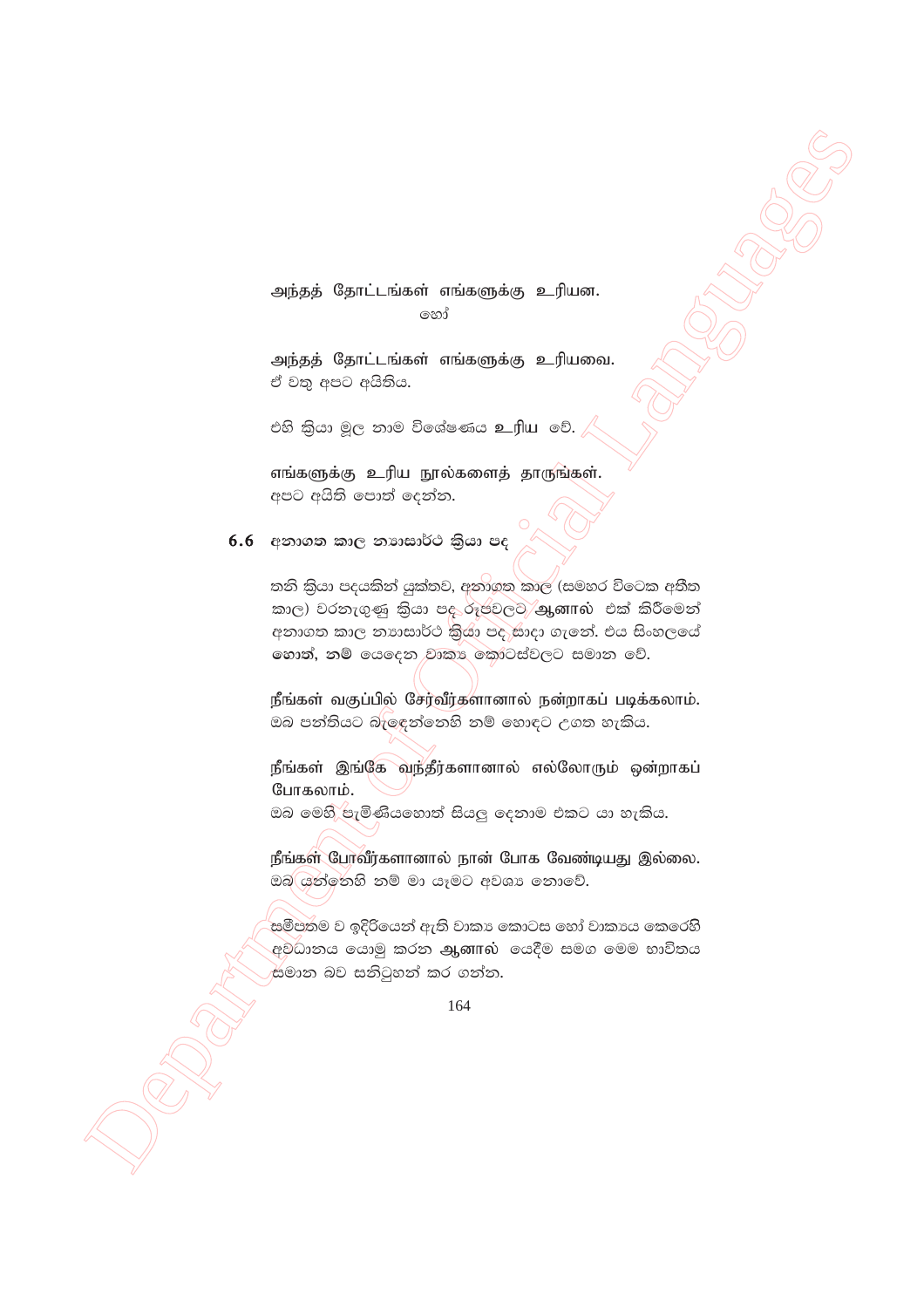நீங்கள் போவீர்கள். ஆனால் நான் போக வேண்டியது இல்லை.

ඔබ යන්තෙහි. නමුත් මා යන්නට අවශා තැත.

6.7 කියා මූල නාම විශේෂණ සමග **போதிலும்** 

ලේඛන වාවහාරයේදී වර්තමාන කාල හෝ අතීත කාල හෝ නැත යන අර්ථ දෙන කියා මූල නාම විශේෂණවලට පසුව, ඒ වුණත්, …විටත්, …ද්දිත් යන අර්ථ පුකාශ කිරීම සඳහා භාවිත කෙරේ.

போக வேண்டாம் என்று நாங்கள் சொல்லுகின்ற போதிலும், அவர் பேரகின்றார். නොයන්න යැයි අප පවසන විටත් ඔහු යයි.

போக வேண்டாம்\ளன்று)நாங்கள் சொன்ன போதிலும், அவர் போகின்றார். නොයන්න යැයි අප පැවසූ විටද ඔහු යයි.

பணம் கொடுக்காத போதிலும், அவர்கள் வேலை செய்கிறார்கள்.

මුදල් කුදුන්න විටත් ඔවුහු වැඩ කරති.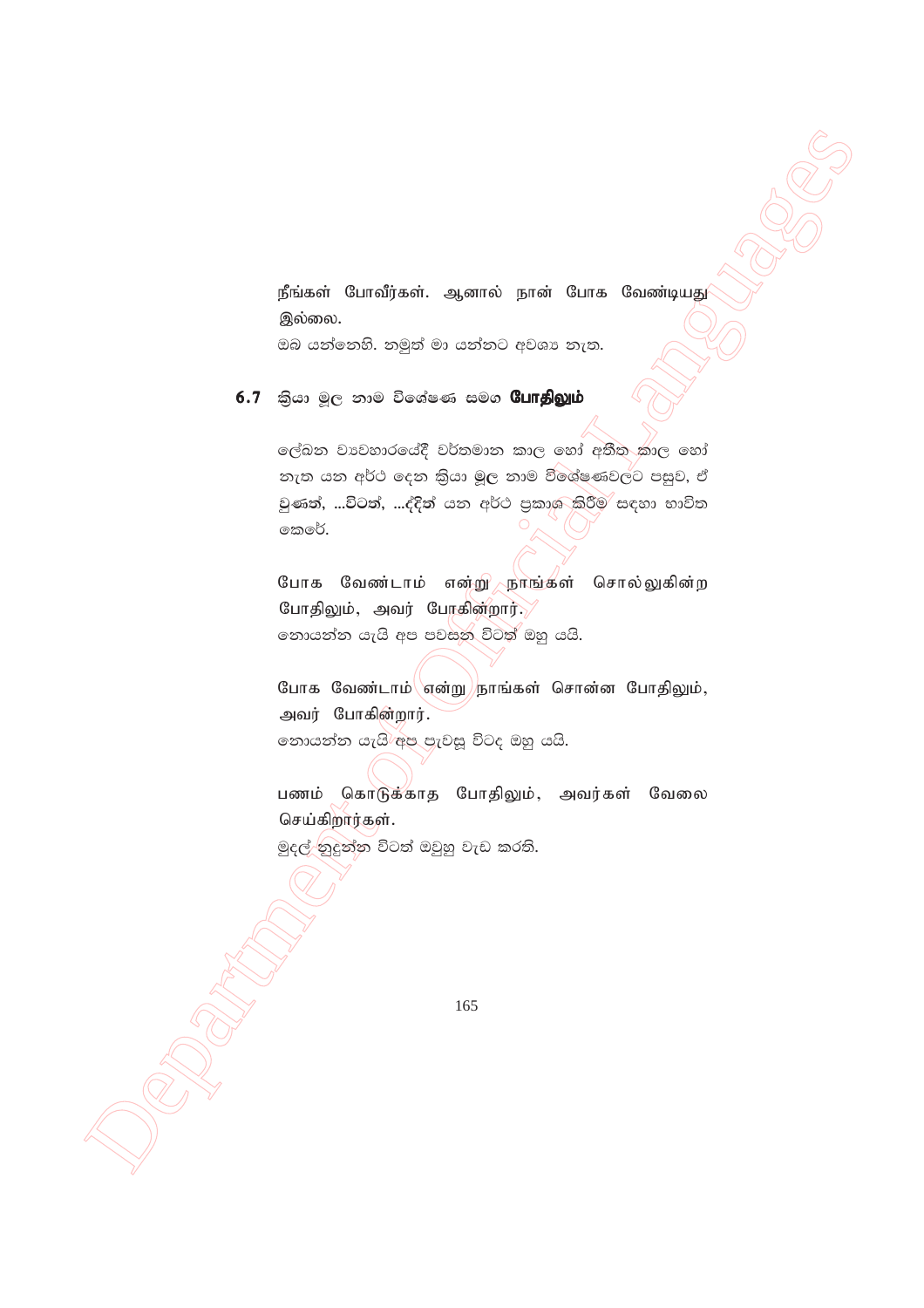#### $6.8$  என்று සහිත කාර්ය වාකාාංශ

-லாம் හෝ -அட்டும் වලින් අවසන් වන කියා පදයකට (හැකියාව පවසන) என்று එක් කිරීමෙන් ස්වාධීන වාකා ඉකාටස පුධාන වාකා කොටසට සහය දක්වන වාකා කොටසක් බවුව වෙනස් කළ හැකිය.

இங்கு தமிழ் படிக்கலாம் என்று வந்தோம். මෙහිදී දෙමළ ඉගෙනීමට පැමිණියෙමු.

හෝ

දෙමළ ඉගෙනුම සඳහා අපි මෙහි ආවෙමු.

நண்பர்கள் சாப்பிடட்டும் என்று கந்தசாமி நல்ல மாம்பழம் கொடுத்தார்.

මිතුරන්ට (ඒවා) අනුභව කිරීම සඳහා කන්දසාමි හොඳ අඹ දුන්නේය.

ලේඛන වාවහාරයේ <mark>ගණා ක</mark>ථන වාවහාරයේ ගණ (ිු සමාන වේ.

## $6.9<sub>566</sub>$

தகு- කියා පුකෘතියේ පිණිසාර්ථ කෘදන්තය වන தக்க වචනය පුධාන වාකායක පිණිසාර්ථ කෘදන්තයකට ආසන්න වම, පිටුපසින් භාවිත කරනු ලබන විට සුදුසු, යෝගා යන අර්ථ හඟවයි. මෙම වාකා රටාවේදී පුධාන කියා පදයේ පිණිසාර්ථ කෘදන්තය සාමානායෙන් කර්ම කාරකයෙන් ඉංගීසියට පරිවර්තනය කෙරේ.

இது வாசிக்கத் தக்க கதை. මේය කියැවීමට සුදුසු කථාවකි.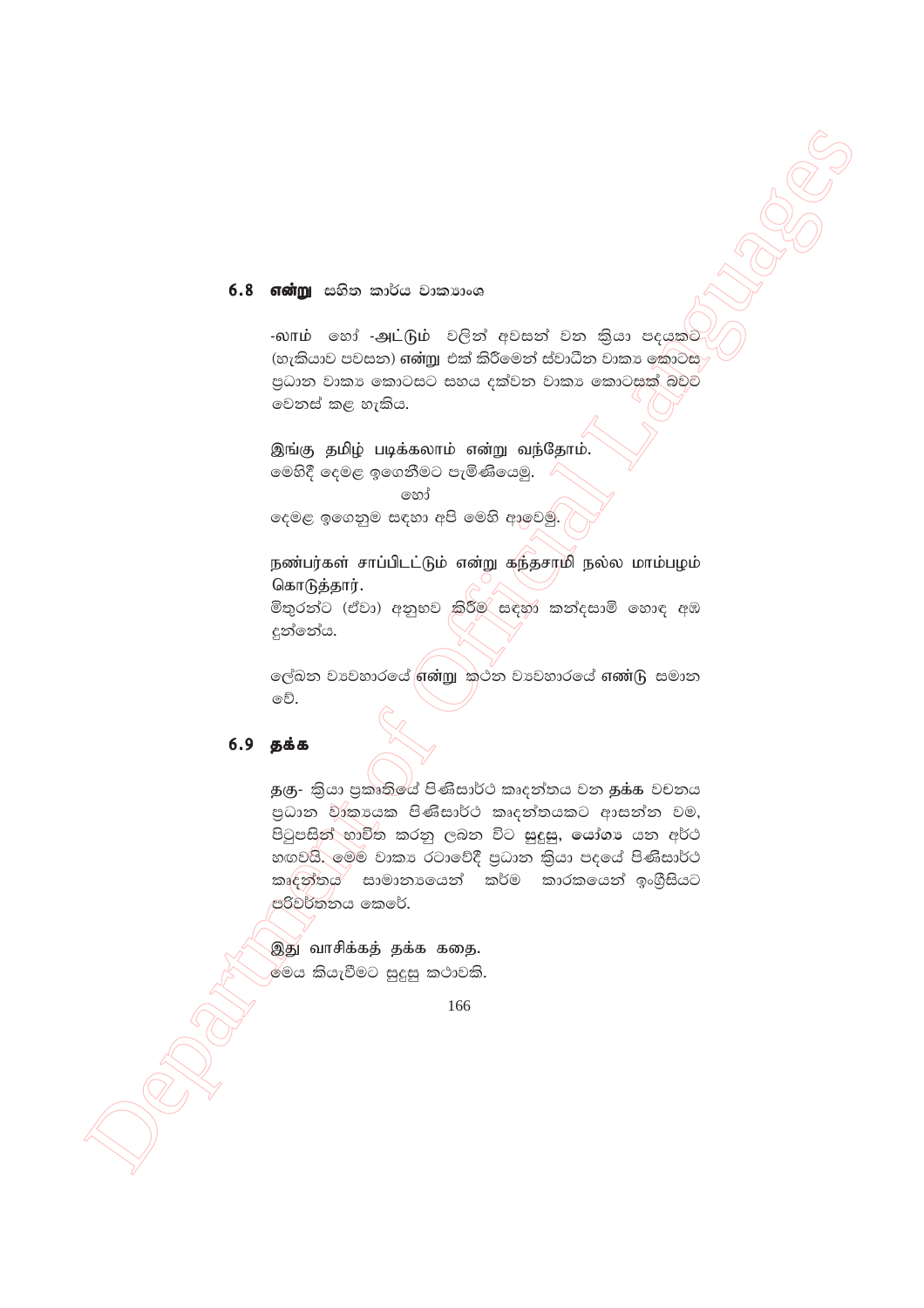#### 6.10 இல்லை என்றால்

තනි ඒකකයක් ලෙස මෙය යෙදුණු විට නැත්නම්, නැත හොත් යන අර්ථ දෙයි.

நான் சனிக்கிழமை வருவேன். இல்லை என்றால், புதன்கிழமை தான் வருவேன். මම සෙනසුරාදා එන්නෙමි. නැතහොත්, බදාදා පැමිණෙන්නෙමි.

#### 6.11 அன்று

සමාන වාකා නැත යන අර්ථණැන්වීමේ දී නැත යන අර්ථ දෙන அன்று යන වචනය වාකා අවසාන්යේ යොදනු ලැබේ. එය ලේඛන සිංහලයේ නොවේ යන්නට සමානය.

அது நல்ல வீடு அன்று. එය හොඳ නිවසක් නොවේ.

நாங்கள் கூறுவது பொய்யன்று. අපි කියන දේ බොරු නොවේ.

කථන වාවහාරයේදී මෙයට සමාන වචනය அல்ல ය.

## $6.12$  என்பன

ල<sup>ද්</sup>වල් ගණනක් සඳහන් කිරීමේදී, **යනාදිය** යන අර්ථයෙන් මෙය භාවිත කෙරේ.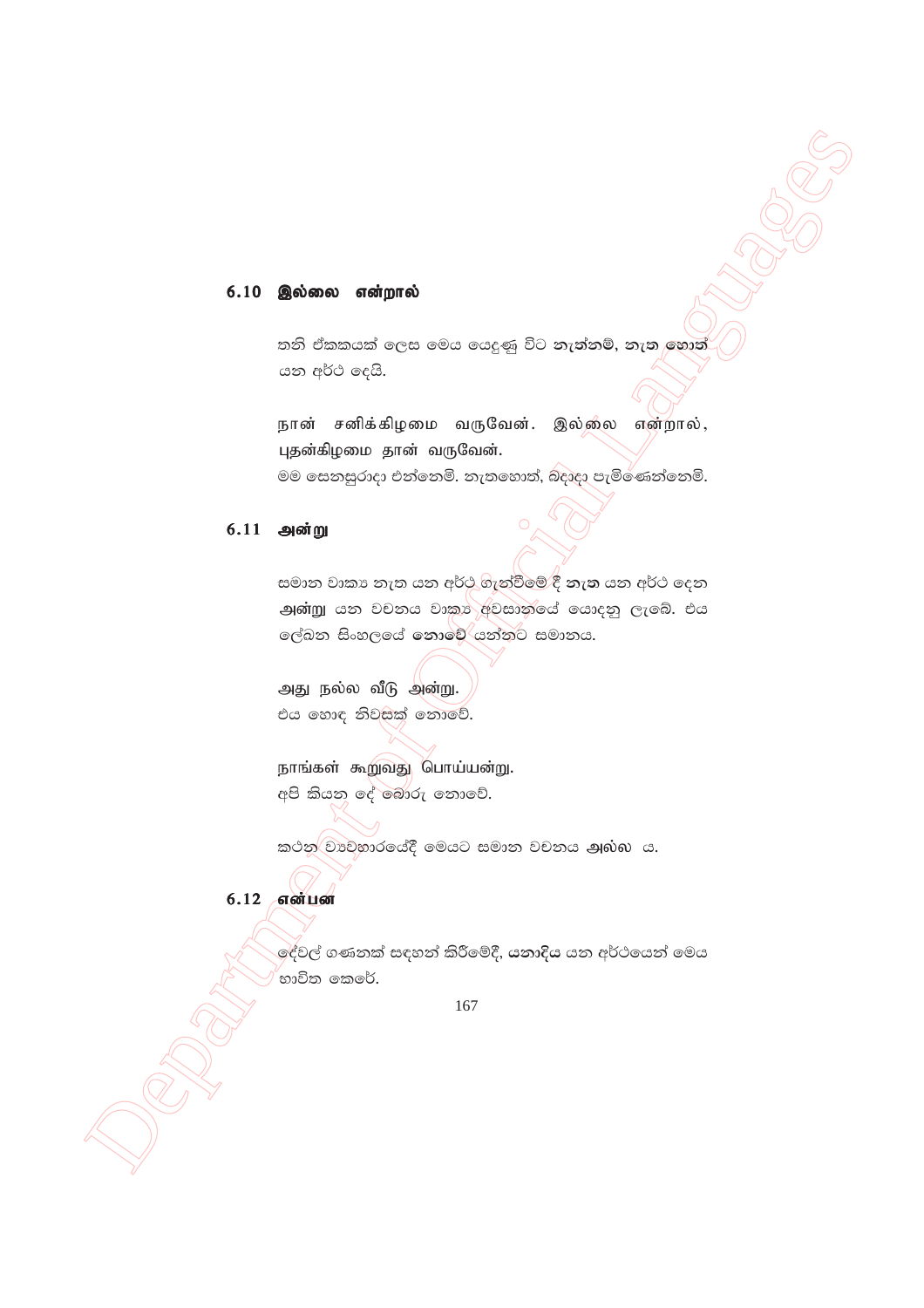அரிசி, சீனி, மா என்பன கடையில் இல்லை. හාල්, සීනි, පිටි යනාදි දේ කඩයෙහි නැත.

தேங்காய், உப்பு, புளி என்பனவற்றை நாளைக்கு வாங்க வேண்டும்.

පොල්, ලුණු, සියඹලා යනාදිය හෙට (මිල දී) ගත යුතුය

#### 6.13 போலும்

එය සමහර විට, ඇතැම් විට යන අර්ථ ලිදයි. அதனால், இதனால், ஆதலால் වැනි රූපයකින් වාකායෙක් පටන් ගන්නා විට එබඳු රුපයකට පසුව, සමීපයෙන් ම හේතුව හඟවන யோலும் යෙදිය හැකිය.

அடுத்த மாதம் தேவனுக்கு லண்டனில் திருமணம். அதனால் போலும் கண்ணன் <mark>லண்டனிலிருந்து இன்னும் வரவில்லை.</mark> ලබන මස දේවත්ගේ විවාහය ලත්ඩත්වලය. සමහර විටෙක කණ්ණන් ලන්ඩන් සිට මේ වනතුරු පැමිණ නැත.

වාකායෙ අවසානයේද போலும் යෙදිය හැකි බව සනිටුහන් කර ගන්න.

அது ஒரு பாம்பு போலும். සමහර වීටෙක ඌ සර්පයෙකි.

தூத்தா நாளைக்கு வரமாட்டார் போலும். .<br>සමහර විටෙක සීයා හෙට නොඑන්නේය.

<sup>168</sup>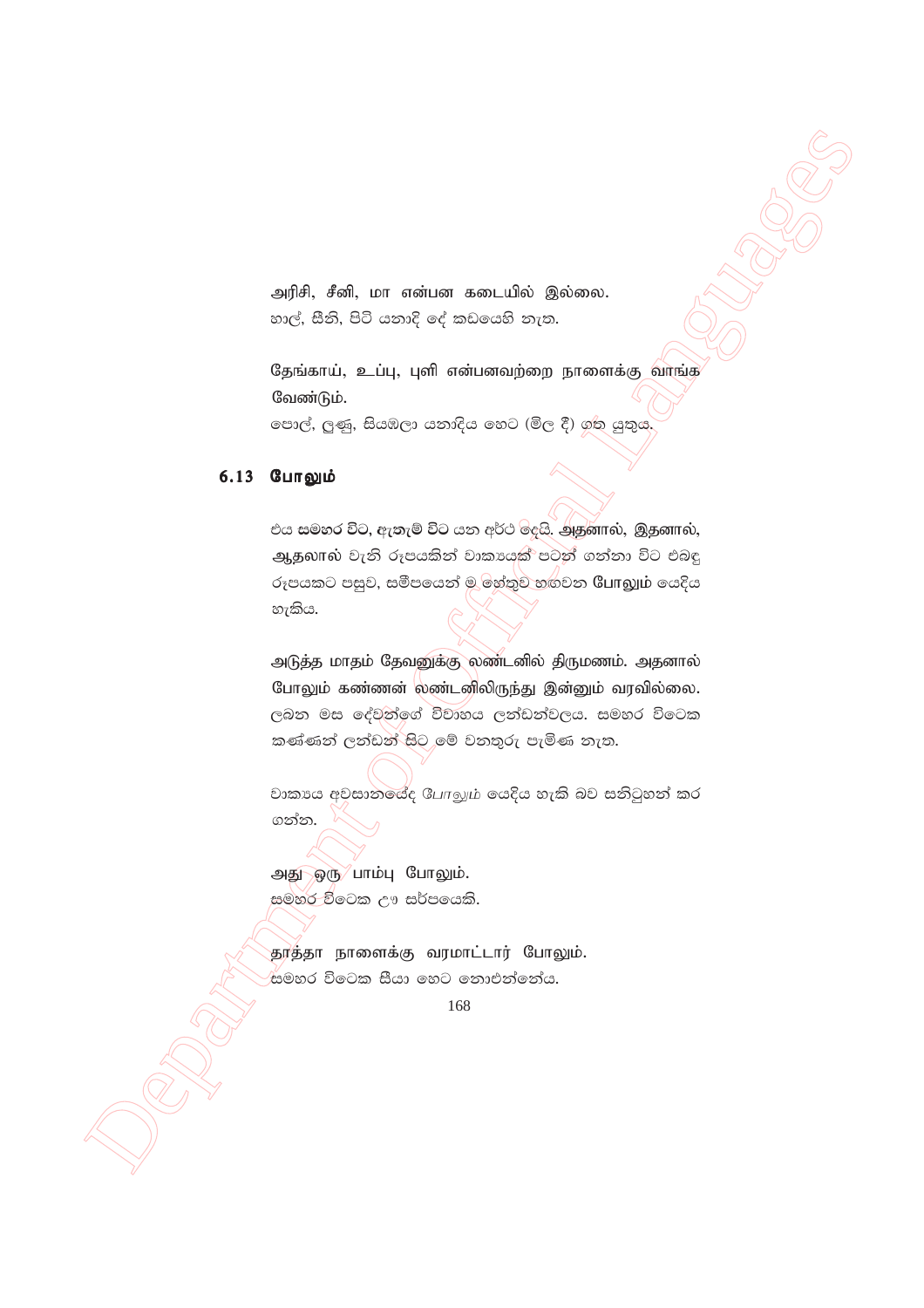#### 6.14 முதல் கொண்டு

ලේඛන වාවහාරයේදී මෙය කාල පරාසයක් හඟවන නාම පදයකට එක් කිරීමෙන් දෙන ලද කාලයක සිට පටන් ගැනීම යන අර්ථය හඟවයි. නාම පදය සැම විටම පුථමා විභක්ති ගනී. මෙය සිංහලයේ පටන්, සිට යන අර්ථ දෙයි.

வருகிற மாதம் பத்தாம் திகதி முதல் கொண்டு கொழும்பில் இருப்போம்.

එන මස දහවෙනිදා සිට කොළඹ සිටින්නෙමු

#### $6.15$  ආධාර විභක්තිය සමග ஆயினும்

ගණනය කිරීමේ නාම පදවල, නාම පදයකට පසුව ஆயினும் ලයදුණ විට එය.......හෝ.........හෝ යන අර්ථය හඟවයි. වාකා පරිසරයට අනුව තාම පදය ඕනෑම විභක්තියක් ගත් තාම පදයක් විය හැකිය.

அந்தப் பொருட்களைக் கடையிலாயினும் சந்தையிலாயினும் வாங்குங்கள்.

ඒ බඩු කඩෙන් හෝ පොළෙන් හෝ ගන්න.

## 6.16 திரு, திருமதி, செல்வி

திரு යනු මහතා යන අර්ථ දෙයි. திருவாளர் එම අර්ථ දෙන තවත් වචනයකි. නමුත් திருவாளர் නිතර භාවිතයෙහි නො .<br>මයදෙයි. **திருமதி මහත්මිය සහ Gசல்வி මෙනෙවිය අර්**ථ ලෙයි.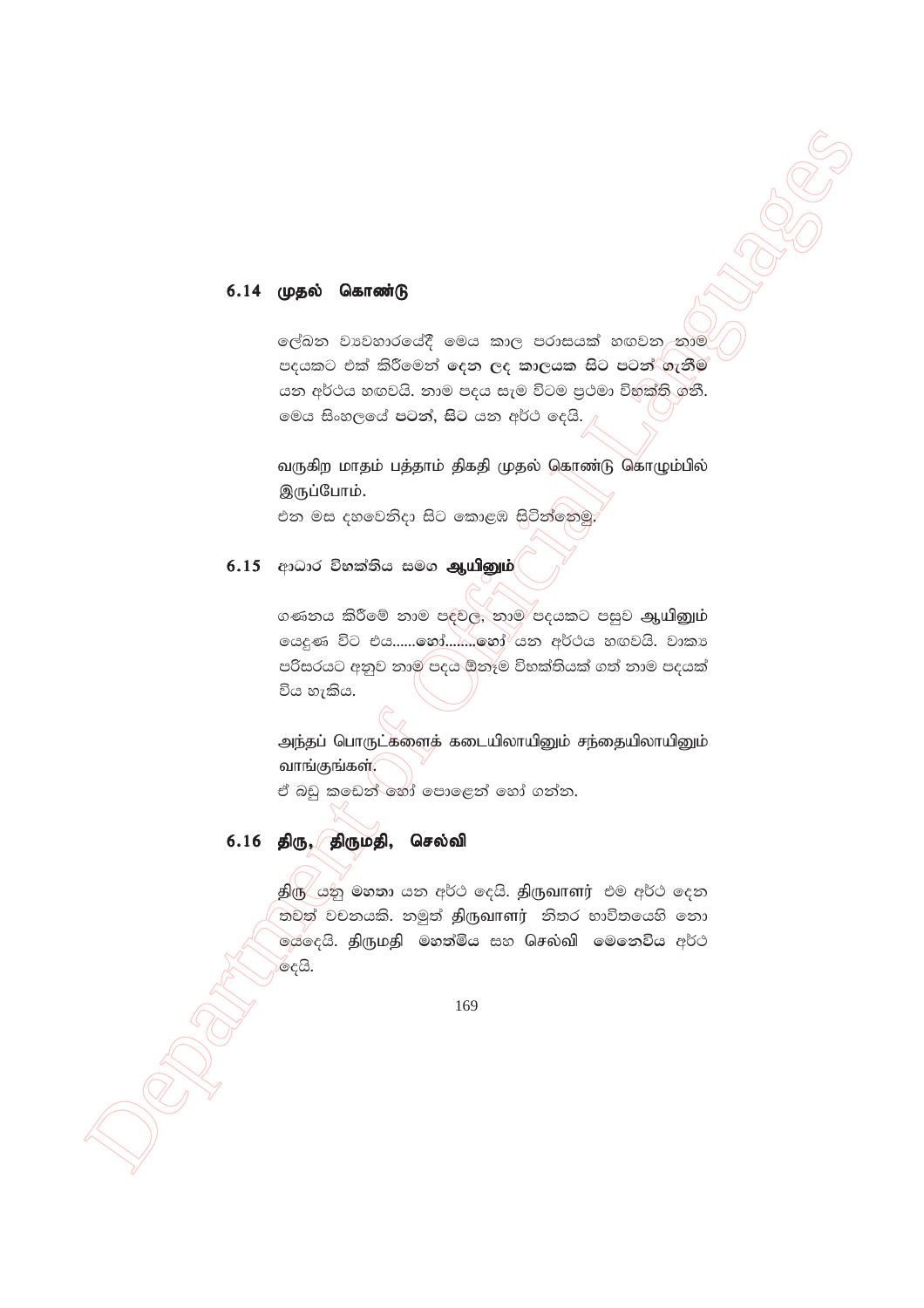| திரு. கே. காந்தன்  |                     |
|--------------------|---------------------|
|                    | திருமதி வீ. காந்தன் |
| செல்வி பு. காந்தன் |                     |

තේ. කාන්දන් මහතා (මයා) වී. කාන්දන් මහත්මිය (මිය) පු. කාත්දත් මෙතෙවිය (මෙයු)

සමහර විටෙක කාන්තාවන්ගේ නම් මෙසේද දෙනු ලැබේ.

திருமதி லீலா காந்தன்  $\mathcal{C}_\mathbb{C}$ ു කාන්දන් මිය செல்வி புஷ்பா காந்தன் පුෂ්පා කාන්දන් **මෙය** 

# අභාගයය  $1^\circ$

- **Department of Control Control Control Control Control Control Control Control Control Control Control Control Control Control Control Control Control Control Control Control Control Control Control Control Control Cont** පහත සඳහන් වාකාවල කළු අකුරින්`දක්වා ඇති වචන යෝගා පරිදි වෙනස් කරමින් ලේඛන වා<sub>වි</sub>හාරයට හරවා නැවත ලියන්න.
	- 1. எல்லாச் சாமான்களையும் **இஞ்சை** வாங்கலாம் எண்டு வந்தம்.
	- $2.$  எங்கை போறீங்கள்?
	- $3.$  என்னோடை அவாவும் வாறா.
	- 4. என்னட்டை இருவது புத்தகங்கள் இருக்கு.
	- 5. நீங்கள் நன்றாகப் **படிச்சால்** உங்களுக்குப் பரிசுகள் தருவம்.,
	- 6. நான் சொல்லுறதை நீங்கள் ஒருவரும் கேக்கிறேல்லை.
	- 7. எங்கை பாத்தாலும் மழை பெய்யுது.
	- 8. அந்த **வீட்டிலை இருக்கிறவையிட்டை** கேளுங்கள்.
	- 9. இப்பொழுது **அங்கை** ஆர்ஆர் **இருக்கினம்?**
	- $10.$  இனி, நாங்கள் சாப்பிடப் **போவமா?**

<sup>170</sup>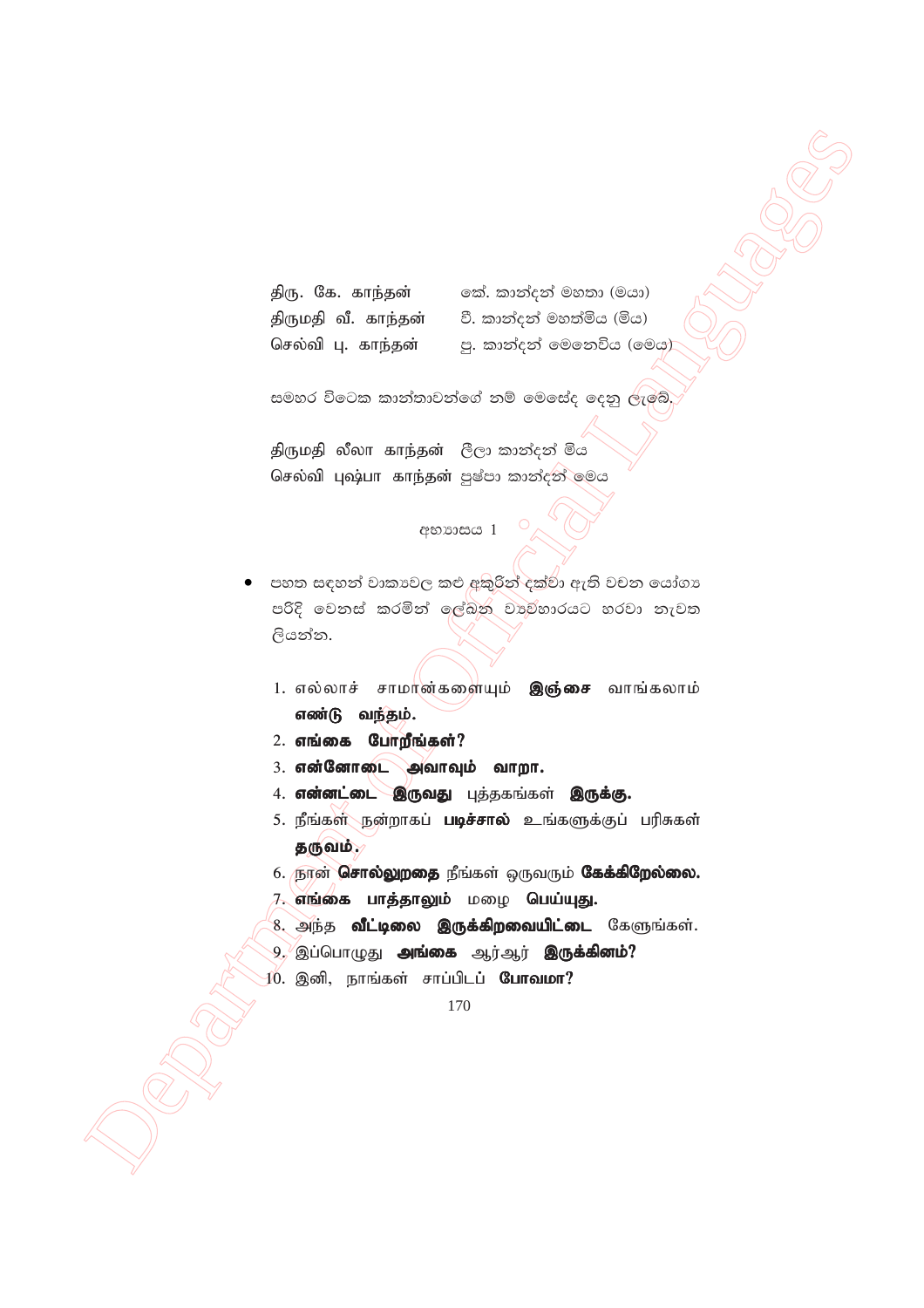#### අභාගය 2

- පහත සඳහන් වචනවල සිංහල අර්ථ දෙන්න.
	- 1. ,yf ;fpak ; 2. Foe ;ij
	- 3. jha ;nkhop 4. Ngr ;Rnkhop
	-
	- 7. புத்தகக்கடை 8. பிரயோசனம்
	- 9. fyhrhuk; 10. FLk ;gk ;
	-
	- 13. அறை 14. செலவு
	-
	- 17. தொழில்  $\bigcap_{i=1}^{\infty} R_i$  சம்பளம்
	-
- 
- 
- 5. வாழ்க்கை 6. இலக்கண்நூல்
	-
	-
- 11. kidtp 12. cwtpdu;
	-
- $15. \text{ L}$ ணம்  $16. \text{ L}$ ள்மி
	-
- 19. மழைகாலம் $\bigotimes$  20. அலுவலகம்

අභාගය 3

- $\begin{array}{lllllllllll} \multicolumn{3}{l}{{\bf x} & \multicolumn{3}{l}{{\bf x} & \multicolumn{3}{l}{{\bf x} & \multicolumn{3}{l}{{\bf x} & \multicolumn{3}{l}{{\bf x} & \multicolumn{3}{l}{{\bf x} & \multicolumn{3}{l}{{\bf x} & \multicolumn{3}{l}{{\bf x} & \multicolumn{3}{l}{{\bf x} & \multicolumn{3}{l}{{\bf x} & \multicolumn{3}{l}{{\bf x} & \multicolumn{3}{l}{{\bf x} & \multicolumn{3}{l}{{\bf x} & \multicolumn{3}{l}{{\bf x$ පහත සඳහන් දැ`ුකටි වාකාවල යොදන්න. පාඩමෙහි යෙදුණු වාකා නැවත නොලියන්න.
	- 1. தமிழ் $_{2}$  மொழி
	- 2. மணிமேகலை
	- $3.$  வசதிகள்
	- $4,$ என்பன
	- 5. நன்றாகக் கற்கலாம்
	- $6.$  வருகிற சனிக்கிழமை முதல் கொண்டு
	- $7\sqrt{6}$ நாள் போகப் போக
	- 8. ஓய்வாக இருக்கும் போது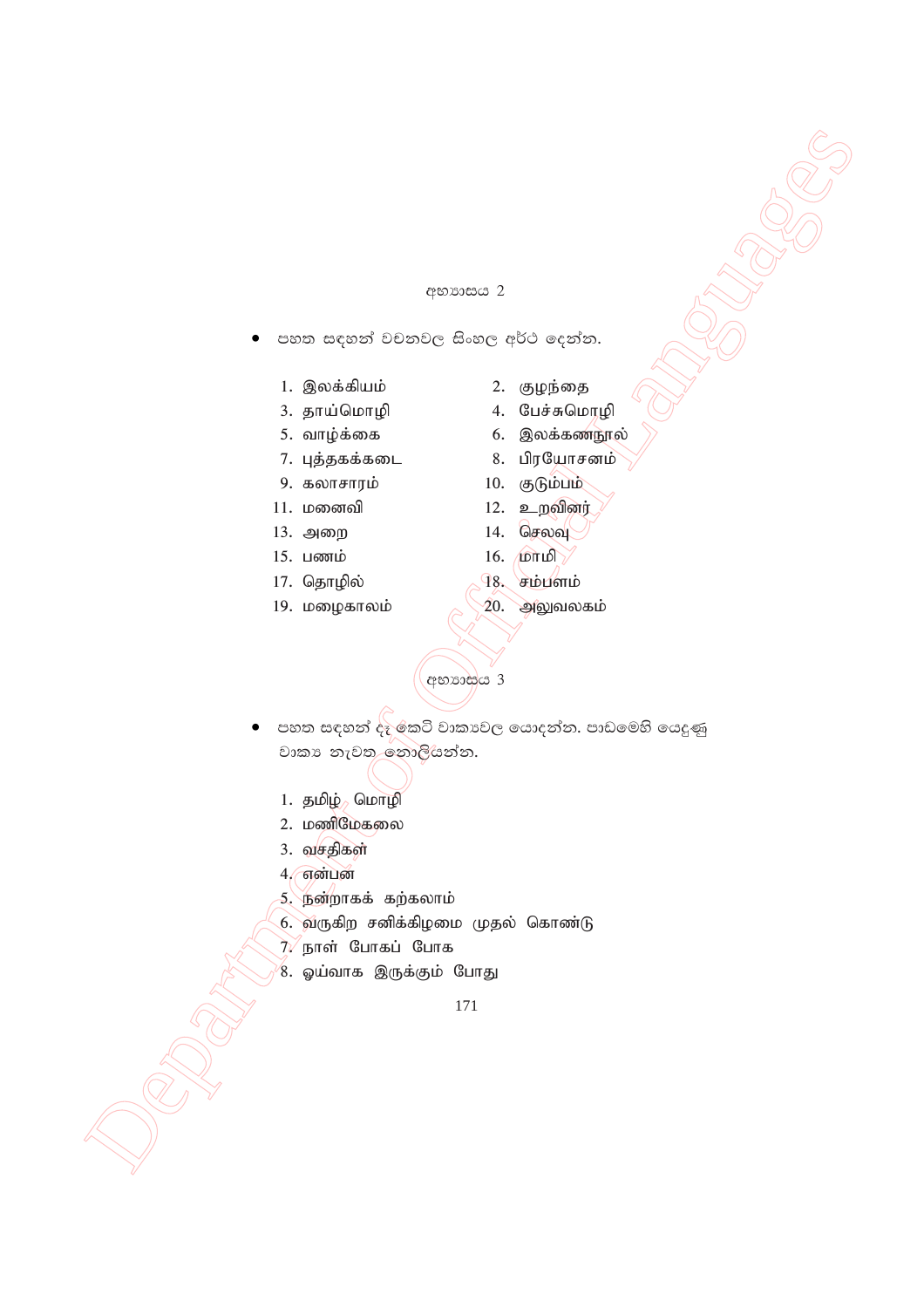- 9. இலக்கிய வளம்
- 10. திராவிட மொழிகள்
- 11. காலத்துக்குக் காலம்
- $12.$   $L$ оп $\dot{m}$  др $\dot{m}$  абзай
- 13. தமிழ் கற்ற சிங்கள அறிஞர்
- $14.$  ஒழுங்காக
- $15.$  தக்க $\mathbb{R}$ டம்
- 16. அன்று
- 17. போலும்
- 18. திருமதி

අභාහසය 4

සිංහලට පරිවර්තනය කරන්න

9. Specially, a summingly and the state of Office the Special Language School (1) and the system of Official Languages of Official Languages of Official Languages of Official Languages of Official Languages of Official La  $(1)$  தமிழ் மொழியில் சிலப்பதிகாரம், மணிமேகலை, சீவகசிந்தாமணி, குண்டலகேசி, வளையாபதி ஆகிய ஐந்து நூல்களும் பெருங்காப்பியங்கள் என்று கூறப்படுகின்றன. (2) இவற்றுள் மிகப் புழைமையான காப்பியம் சிலப்பதிகாரம் ஆகும். (3) சிலப்பதிகாரத்தை இளங்கோவடிகள் என்னும் புலவர் இயற்றினார். (4) இந்நூல் சமணமதச் சார்பு உடையது என்று செர்ல்லப்படுகின்றது. (5) ஆனால், இக்காப்பிய ஆசிரியர் பொதுமை நோக்கு உடையவராகக் காணப்படுகின்றார்.  $(6)$ இக்காப்பியத்தில் முருகனையும், காளியையும், திருமாலையும், சிவனையும் போற்றுகின்ற பாத்திரங்களையும் காணலாம்.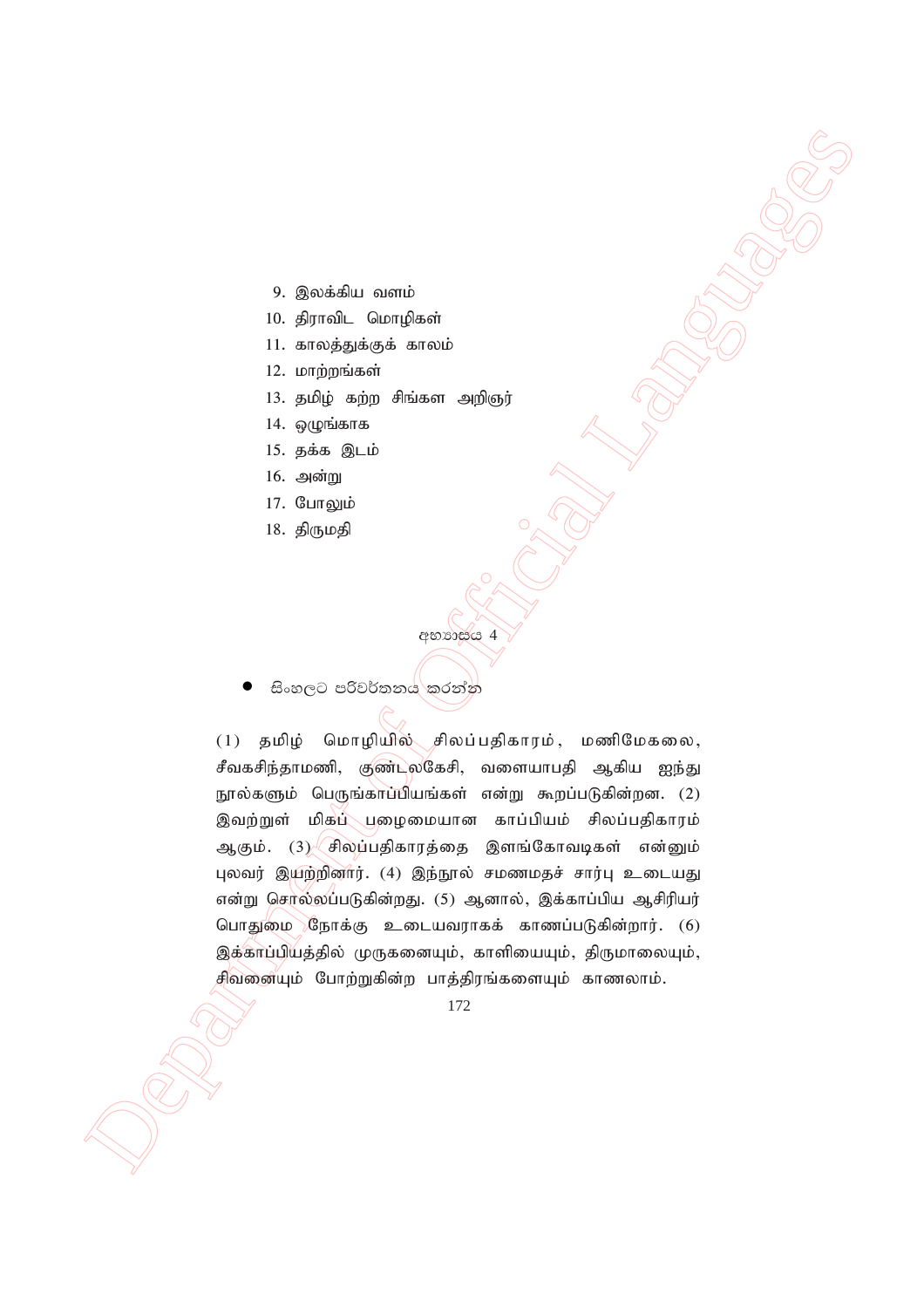$(7)$  தமிழர்கள், சிலப்பதிகாரக் கதையைப் பொதுவாகக் கோவலன் - கண்ணகி கதை என்று சொல்லிவருகிறார்கள்.  $(8)$ இக்கதை, எமது நாட்டில் சிங்கள மொழியிலும் உண்டு.  $(9)$ சிங்களவர், கண்ணகியைப் பத்தினி தெய்யோ என்று கூறுகிறார்கள். (10) அவர்கள் பத்தினியை வணங்குகின்றார்கள்.

 $(11)$  சமயக் கருத்துக்களைப் பரப்பும் நோக்குடன் /தமிழில் சில நூல்கள் எழுதப்பெற்றன. (12) இத்தகைய நூல்களுள் மணிமேகலை என்ற பெருங்காப்பியம் ஒன்று ஆகும். (13) இது ஒரு பௌத்த காப்பியம். (14) இதனை மதுரைக்கூல வாணிகன் சாத்தனார் என்னும் புலவர் இயற்றினார். (15) இவர் பௌத்த சமயக் கோட்பாட்டையும் பௌத்த சாதகக் கதைகளையும் நன்கு அறிந்த அறிஞர் ஆவர் $\sqrt{(16)}$  மணிமேகலை என்னும் இந்தக் காப்பியத்தை தம்மரதன தேரோ சிங்கள மொழியில் மொழி பெயர்த்துள்ளார்.

Department of Official Languages (18) (18)<br>
(27) and engineering a magnetic computer of the system of Computer of Computer of Computer of Computer of Computer of Computer of Computer of Computer of Computer of Computer o  $(17)$  சீவகசிந்தாமணி சமண $\rightarrow$ சமயச் சார்பு உள்ளது.  $(18)$ பெருங்காப்பியங்களுள் வளையாபதி, குண்டலகேசி ஆகிய இரண்டும் எமக்கு முழுவடிவில் கிடைக்கவில்லை.  $(19)$ தமிழில் பெருங்காப்பியங்கள் என்று சொல்லப்படுகின்றவற்றைத் தவிர, வேறு $\kappa$ காப்பியங்களும் உண்டு. (20) பெருங்கதை, பெரியபுராணம், கிம்பராமாயணம், கந்தபுராணம் போன்ற இலக்கியங்களை எடுத்துக்காட்டாகக் கூறலாம். (21) சவ்வாதுப் புலவர் என்ற முகமதியர் முகையதீன் ஆண்டவன் பிள்ளைத்தமிழ் என்று ஒரு காப்பியத்தை இயற்றினார். (22) உமறுப் புலவர் சீராப்புராணத்தை பாடினார். (23) இத்தாலி நாட்டிலிருந்து வந்த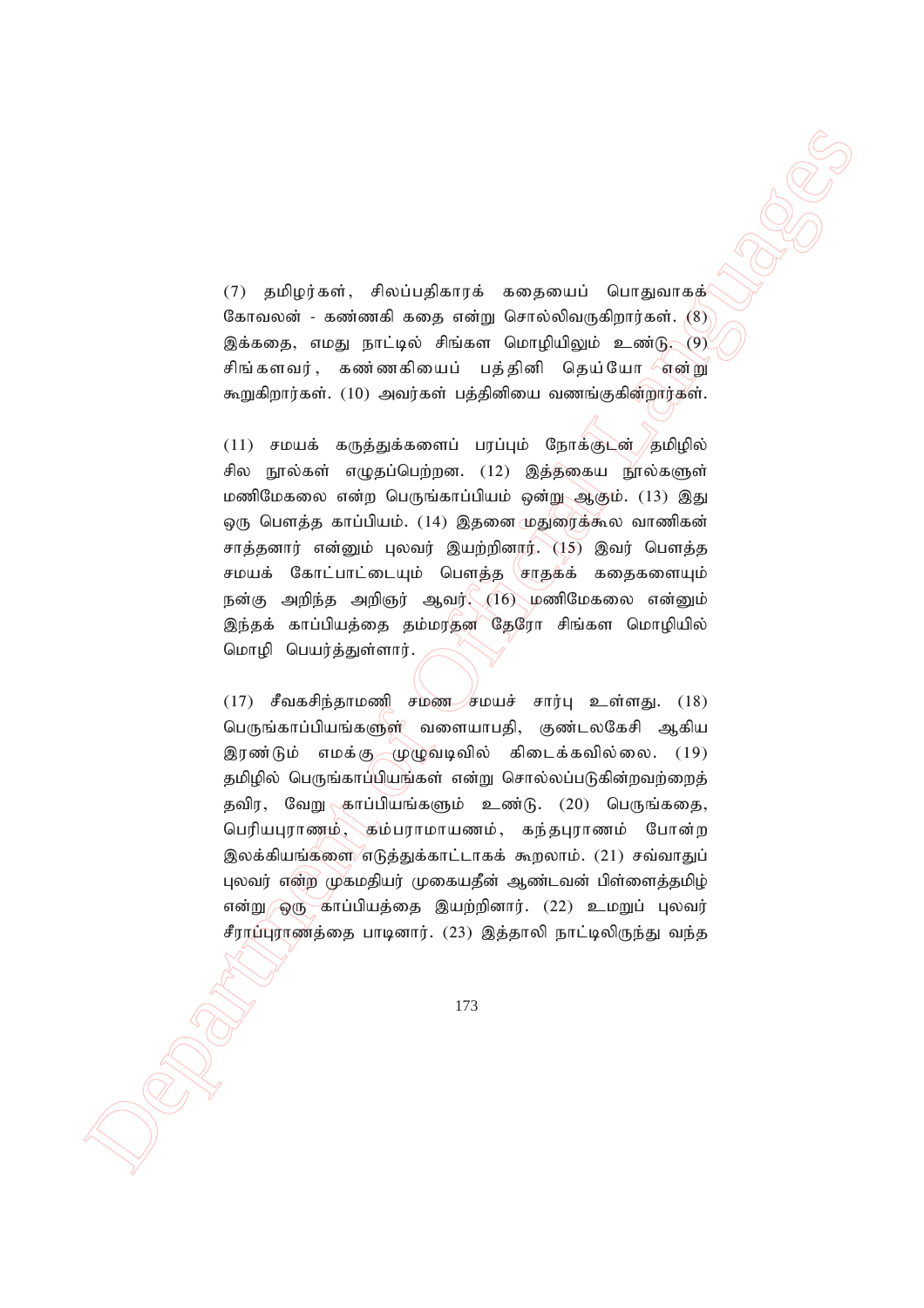பெஸ்கி என்பவர் தமிழைக் கற்றுத் தமிழிலே அர்ச்.சூசையப்பரின் வாழ்க்கையைத் தேம்பாவணி என்னும் காப்பியமாக இயற்றினார்.

தமிழில் பெருங்காப்பியங்களைவிட, சிறுகாப்பியங்கள்  $(24)$ என்று சொல்லப்படுகின்றவையும் உண்டு. (25) அவை சூளாமணி, யசோதர காவியம், உதயகுமார காவியம், நீலகேசி, நாக குமார காவியம் என்பன ஆகும்.

> காப்பியம் பெருங்காப்பியம் புலவர் இயற்று-சமணமதம் சார்பு பொதுமை நோக்கு (முருகன் காளி **கிருமால்** சிவன் போற்று-பாத்திரம் கதை பொதுவாக சமயக்கருத்து ப்ரம்பு-நோக்கு

කාවාය මහා කාවායෙ කවියා රචනා කරනවා ශුමණ බර්මය පිහිට, පිළිසරණ ආකල්ප කතරගම දෙවියෝ කාලි මෑණියෝ විෂ්ණු ලදවියෝ සිව දෙවියෝ පුශංසා කරනවා චරිතය (කථාවක හෝ කාවායක) කථාව පොදුවේ, සාමානායෙන් ආගමික අදහස පතුරවනවා අරමුණ, දෘෂ්ටි කෝණය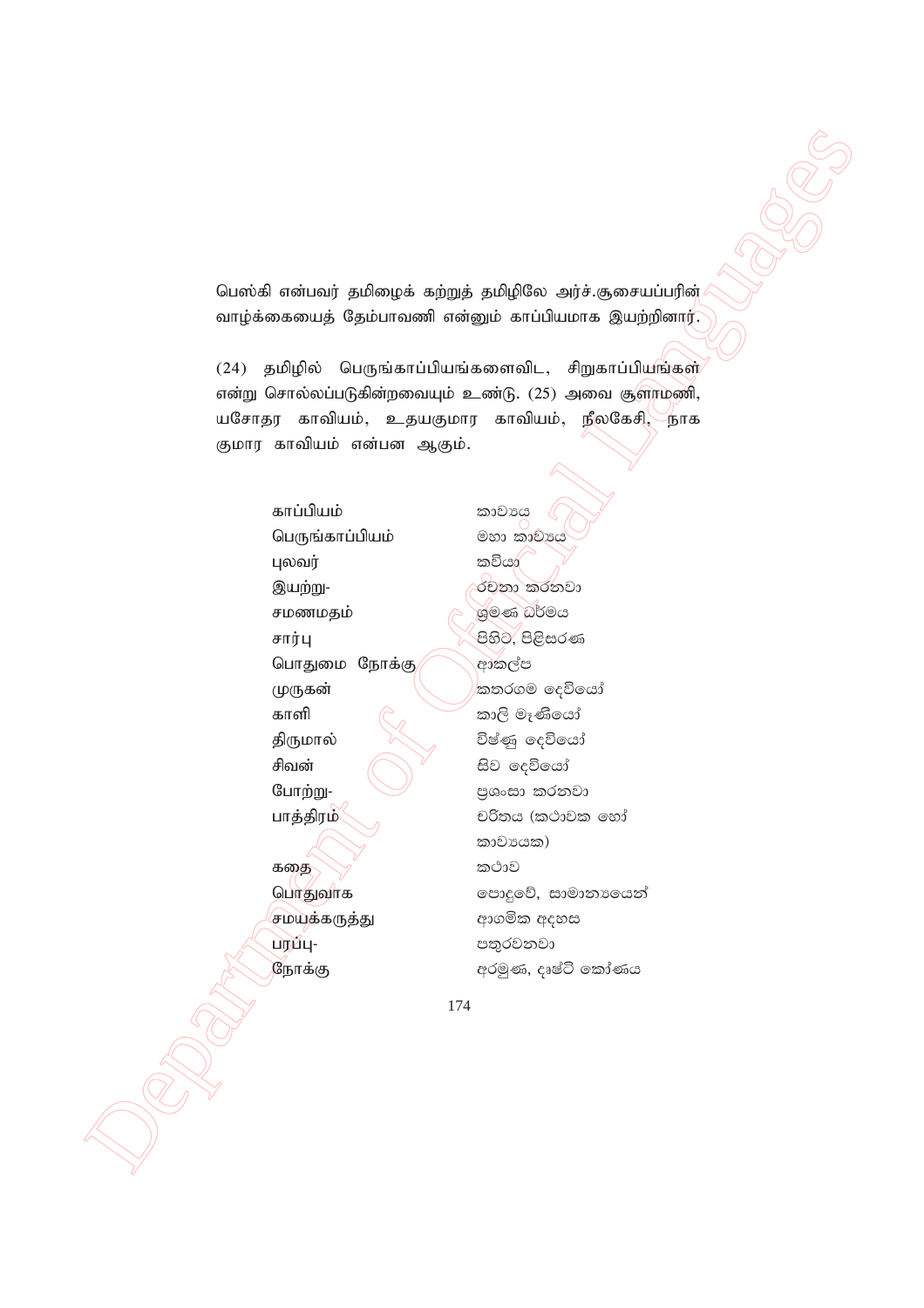கோட்பாடு வணங்கு-சாதகக் கதை அறிஞர் மொழிபெயர்-சமணசமயம் (முழுவடிவு எடுத்துக்காட்டு முகமதியர் இத்தாலி நாடு அர்ச்.சூசையப்பர் சிறு காப்பியம்

පුතිපත්තිය, නාහය වදිනවා ජාතක කතාව විද්වතා (බුද්ධිමතා) පරිවර්තනය කරනවා ශුමණ ආගම සම්පුර්ණ රූපය නිදර්ශනය, උදාහරණය මුස්ලිම් අය ඉතාලිය ශාන්ත ජෝශප් චුල කාවාය

අභාගය 5

- පහත සඳහන් <del>සි</del>ංහල වාකා දෙමළ ලේඛන වාවහාරයට අනුව දෙමළ බසට පරිවර්තනය කරන්න.
	- 1. ඔබ සියලු ලදනාම පන්තියට කුමානුකූලව පැමිණිය යුතුය.
	- 2. ඔබලා දිනුපතා ඉගෙන ගතහොත් ඔබලාගේ ගුරුවරු (ඔබ්ලා) අගය කරති.
	- 3, ඉදමළ සාහිතායෙ ගැන සිංහලෙන් පොත් තිබේද?
	-
	- 5. දෙමළෙහි මණිමේහලෙෙ නම් මහා කාවායක් වේ.
	- .<br>6. දෙමළ, සාහිතා සම්පුදායක් ඇති භාෂාවකි.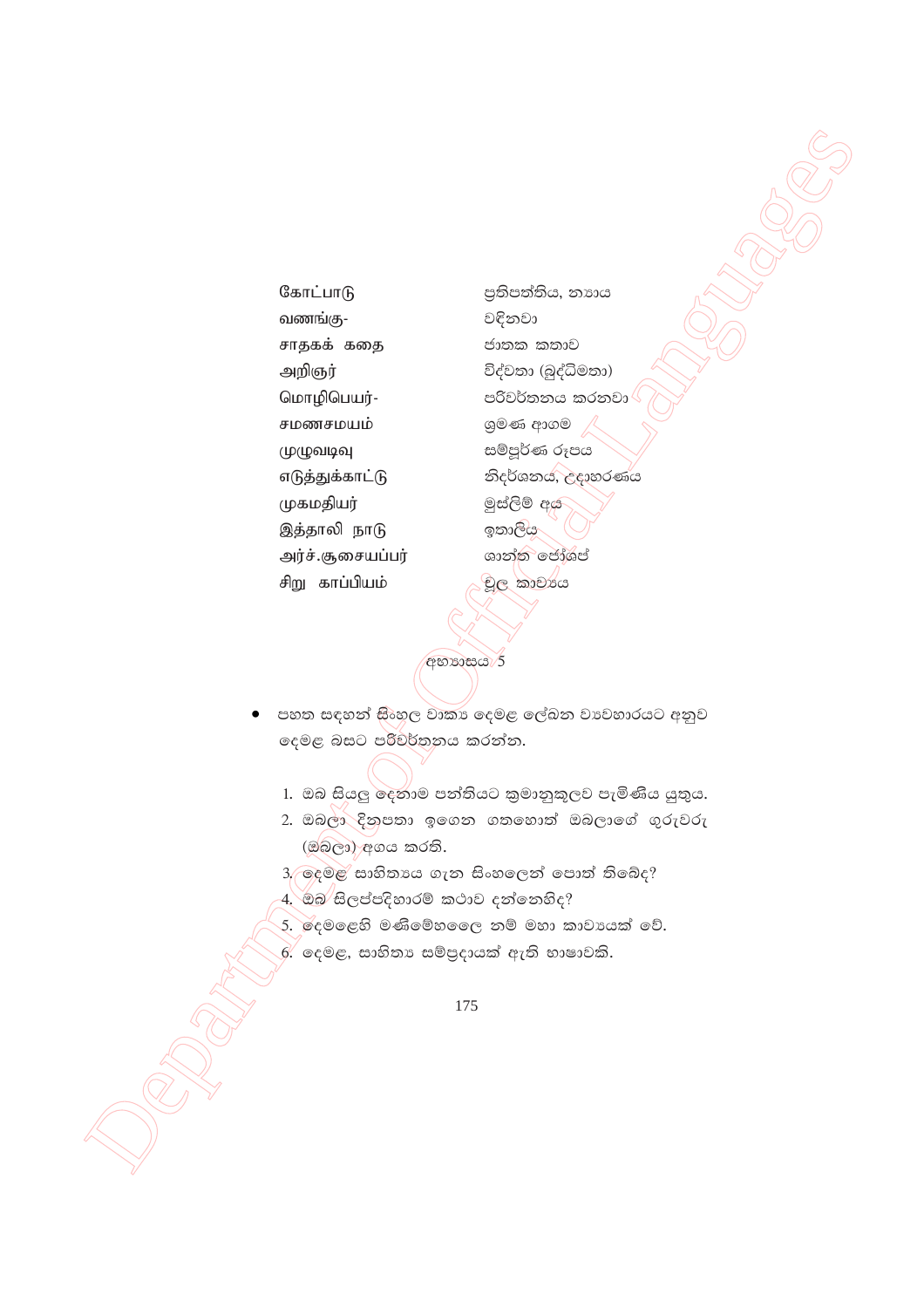- 7. සිංහලද දෙමළද ඉංගීුසිද ලංකාවේ කථා කරන භාෂාවේ.
- 8. එය ගෙයක් තොවේ.
- 9. මේ ගෙය ඔබට අයිතිද?
- 10. ඔබලා මෙහිදී දෙමළ ඉගෙනීමට හැකි යැයි (සිතා) පැමිණියෙහුද?
- 11. හාල්, සීනි, පිටි වැනි දේ කිසිදු කඩයක රනාමැත.
- 12. මාමා ලබන මස මෙහි පැමිණිය හැකිය.

අභාගාසය $6$   $\circ$ 

මෙම පාඩමේ මුල සඳහන් ඉදමළ භාෂා වාකා හඬ නඟා කියවන්න.



 $\bullet$  පාඩමේ මුල සඳහන් දෙමළ භාෂා ඡේදවලින් ඡේදයක් ගුරුවරයා විසින් කියවනු ලබයි. එය නිවැරැදිව ලියන්න.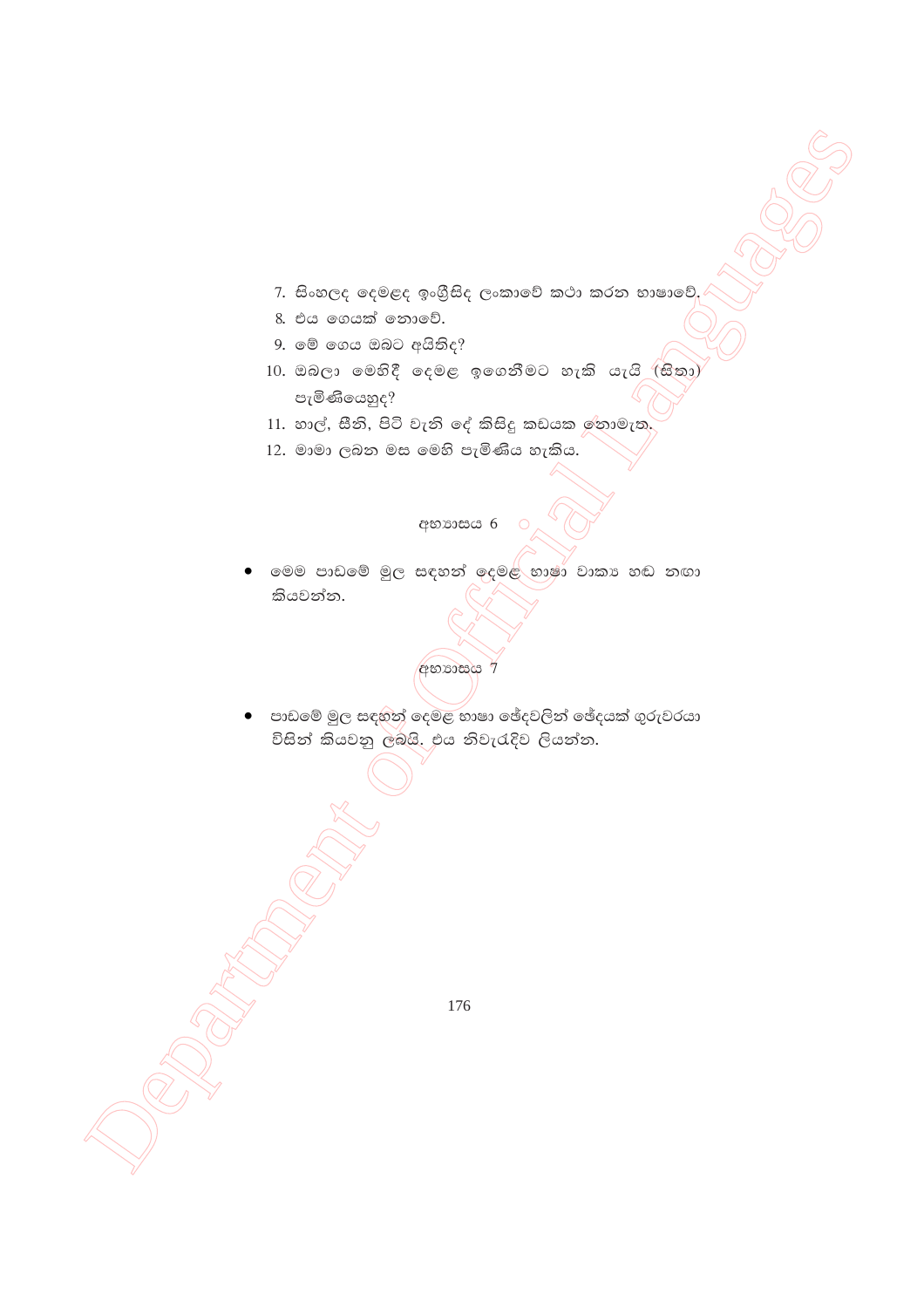## $LITLID$  7

#### உடல் நலம்

 Department of Official Languages  $(1)$  "நோயுற்ற வாம்வே குறைவற்ற செல்வம்" என்பது ஒரு பழமொழி. (2) இது முற்றிலும் உண்மை. (3)  $\ell$ எனக்கு நோய் வராது" என ஒருவர் திடமாகச் சொல்லிக் கொண்டிருக்க  $(\mu\mu\mu\mu\mu\sigma)$  (4) நோய் எனப்படுவது சொல்லிவிட்டு வருவது அன்று. (5) ஒருவருக்கு யாதேனும் நோய் எதிர்பாராத வகையில் திடீரென வரக்கூடும். (6) வந்த நோய், முருந்துகள் மூலம் மாறக்கூடும். (7) மாறாது நீண்ட காலம் நிற்கவும் கூடும். (8) மாறிவிட்டு மீண்டும் வரக்கூடும். (9) முற்றாக மாற்ற முடியாத நோய்களும் உண்டு. (10) இதற்கு நீரிழிவு எனப்படும் நோய் நல்ல உதாரணம் ஆகும்.  $(11)$  சில நோய்கள் உயிரையே அழிக்கவும் கூடும். (12) ஒருவரது நோய் காரணமாகக் குடும்பத்தினர்க்கும் நெருங்கிய $\setminus$ உறவினர்க்கும் மனக்கவலை, இடையூறு, வேலைப்பளு ஆகியன தோன்றக்கூடும். (13) அன்றியும், ஒருவர் <sup>(</sup>தேடி வைத்திருந்த பணம் முழுவதும் அழிந்துபோகவும் கூடும், (14) இதனாற் போலும், நம் முன்னோர் "நோயற்ற வாழ்வே குறைவற்ற செல்வம்" எனக் கூறிவந்தனர்.

 $(15)$  ஒருவருக்கு $\sqrt{3}$ நாய் வராமல் இருப்பதற்கு உடல் நலம் மிக முக்கியம்.  $(16)$  உடல் நலம் என்றால் தேக ஆரோக்கியம் என்பது பொருள். (17) மக்கள், தேக - ஆரோக்கியம் என்ற இரு கொற்களையும் சேர்த்து தேகாரோக்கியம் என்றும் செரல்லுவார்கள். (18) மனிதனாகப் பிறந்த ஒவ்வொருவரும் த்த்தம் $\rangle'$  தேகாரோக்கியத்தை நன்றாகப் பேண வேண்டும்.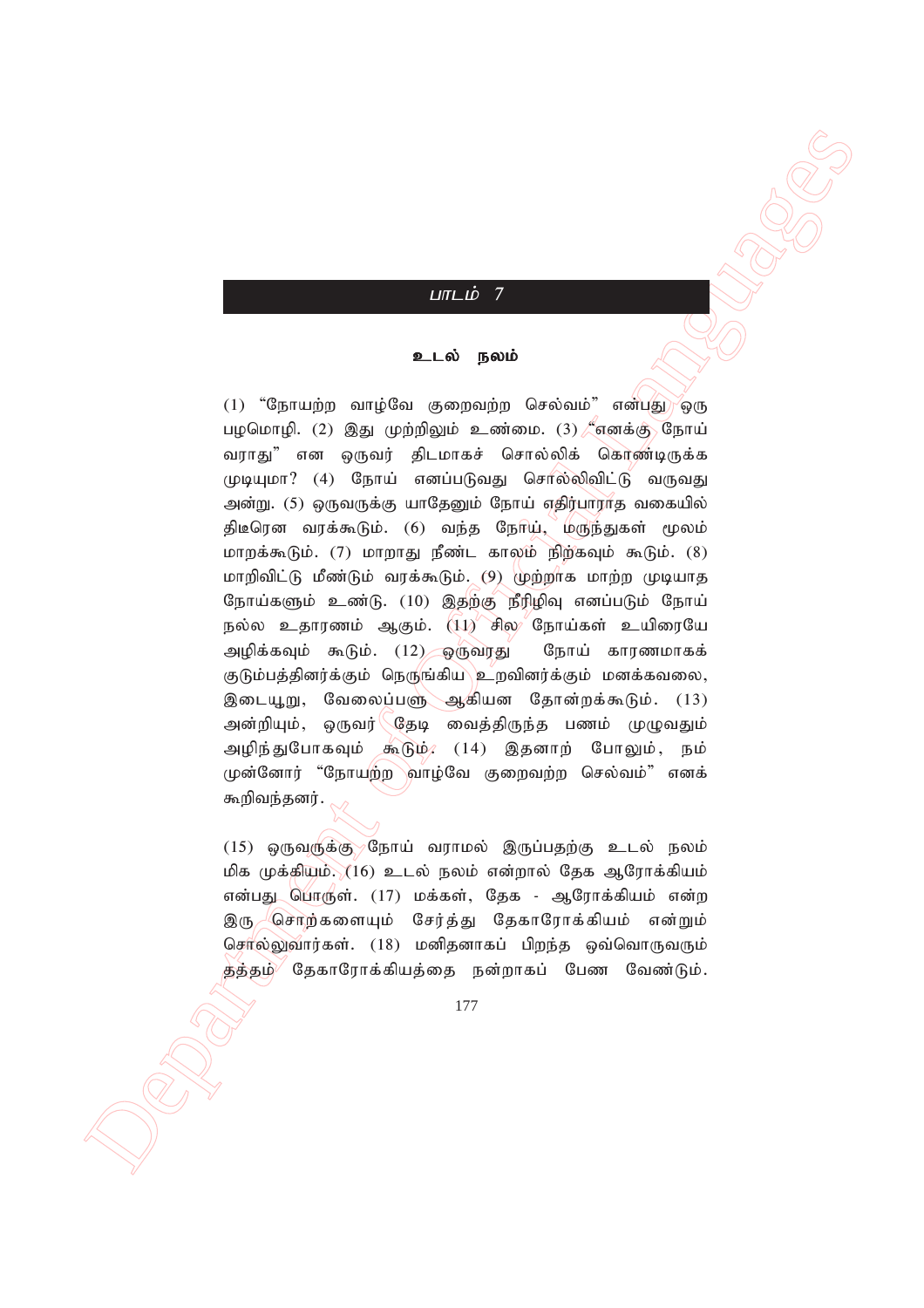(19) Gean Captachuskanski Grandhamalı Gearlannis (19) Gean Captainski Gearlannis (19) Gean Captainski Gearlannis (19) Gearlannis (19) Gearlannis (19) Gearlannis (19) Gearlannis (19) Gearlannis (19) Gearlannis (19) Gearlan (19) தேகாரோக்கியத்தைப் பேணினால் நோய்கள் பெரும்பாலும் வரா. (20) ஒருவர், நாள்தோறும் உண்பவை சத்துள்ள உணவாக இருத்தல் வேண்டும். (21) ஒரு நேரம் உண்பது மட்டும் சத்துள்ளதாக இருந்தால் போதாது. (22) மூன்று நேரமும் சத்துள்ள உணவை உண்ண வேண்டும். (23) அதே வேளை, ஒருவர், தமக்குப் பிடிக்கும் ஓர் உணவை அளவுக்கு அதிகமாக உண்ணுதல் ஆகாது. (24) "அளவுக்கு மிஞ்சினால் அமிர்தமும் நஞ்சு" என்பதும் ஒரு பழமொழி. (25) இருவரின் உடல் வளர்ச்சிக்கு தேக அப்பியாசம் இன்றியமையாதது. (26) முறையாகத் தேக அப்பியாசம் செய்வோர் தமக்குச் சில நோய்கள் வராதவண்ணம் பார்த்துக்கொள்ளலாம்.

(27) மேலும், தேகாரோக்கியத்தின் டொருட்டு ஒருவர் நல்ல பழக்கங்களை மட்டும் பழக கேண்டும். (28) கெட்ட பழக்கங்களைத் தவிர்க்க வேண்டும். (29) புகைத்தல் ஆகாது. (30) மதுபானம் அருந்துதலும் ஆகாது. (31) புகைப்பதாலும் மதுபானம் அருந்துவதாலும் சில $\parallel$  நோய்கள் வரக்கூடும். (32) எனவே, நோய்கள் வராமல் நம்மைக் காப்பது நன்று. (33) நோயற்ற வாழ்க்கையின் பயனாக, நாம் குறைவற்ற செல்வத்தைப் பெறலாம். (34) இதைப் பெறுவோமெனில் நமக்கு வேறு எதுவுமே வேண்டாம்.

සිංහල පරිවර්<mark>න</mark>නය

ශරීර **සෞඛ්ර් තත්වය** 

 $1/\alpha$ ්රෝග නැතිව ජීවත්වීම අඩු නැති ධනය" යි යනු පුස්ථා පිරුළකි. 2. මෙය සම්පූර්ණ සතායකි.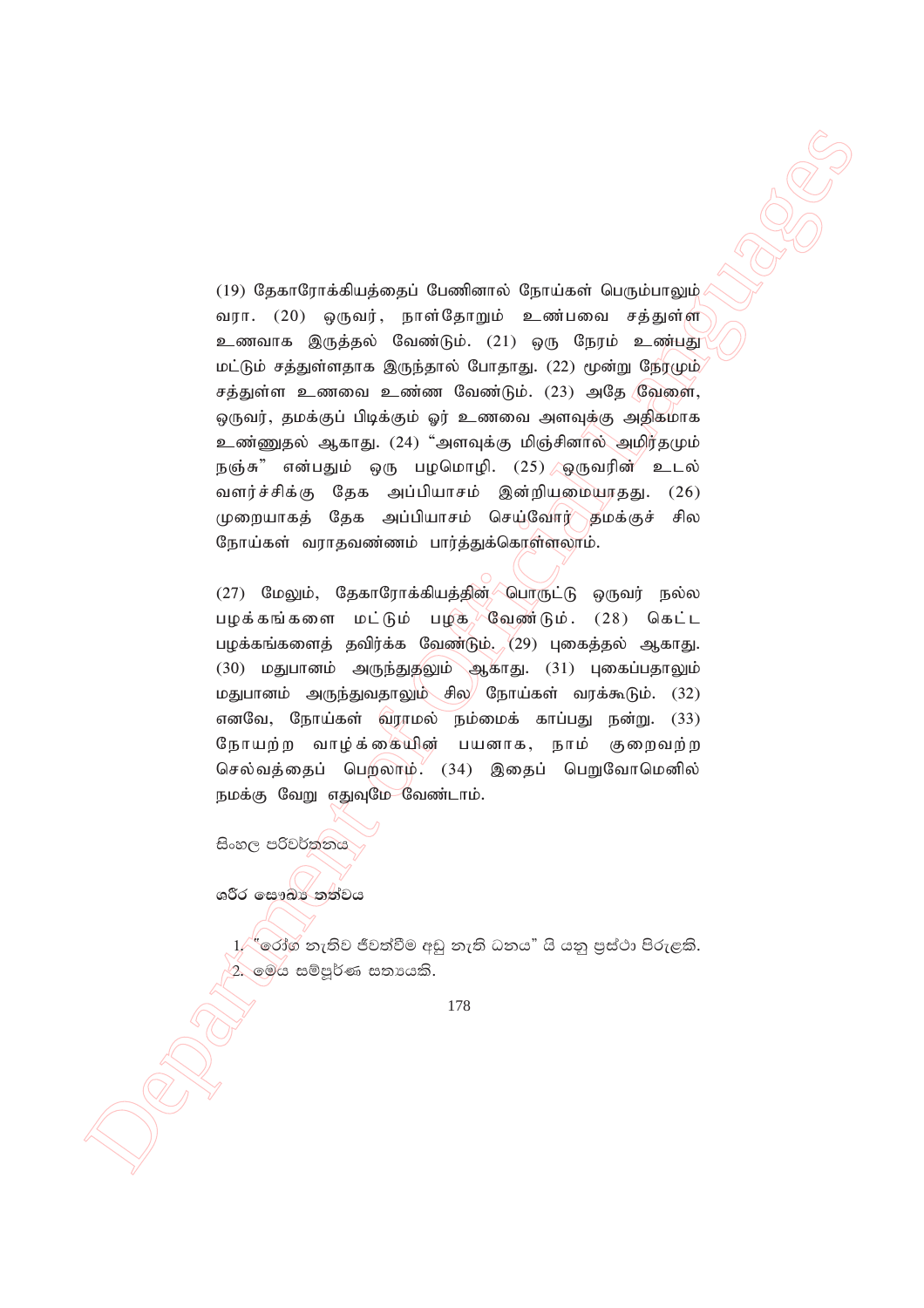- 3. මට රෝග නොඑන්නේ ය යනු යමෙකුට ස්ථීරවම කිව හැකිව තිබෙද?
- 4. රෝග නම් කිසිදු දැනුම් දීමකින් තොරව පැමිණෙයි.
- 5. යමෙකුට යම් රෝගයක් බලාපොරොත්තු නොවූ අයුරින් කළුනික ව ඒමට පිළිවන.
- 6. පැමිණි රෝගය බෙහෙත් මගින් වෙනස් කළ හැකිය.
- 7. පුතිකාර නො කිරීමෙන් බොහෝ කලක් පැවතිය හැකිය.
- 8. පුතිකාර කළහොත් තැවත ද වැළඳිය හැකිය.
- 9. මුළුමනින්ම පුතිකාර නොකළ හැකි රෝග ද තිබේ.
- 10. දියවැඩියාව නැමැති රෝගය මෙයට හොඳුම් උදාහරණය වේ.
- 11. රෝග කිහිපයකට ම ජීවිතයම විනාශ කළ හැකිය.
- 12. කෙතෙකුගේ රෝගය හේතුව නිසා පවුලේ අයටද සමීප ඥාතීන්ට ද සිතේ කරදර, දුක වැඩ පුමාණය යනාදිය ඇති විය හැකිය.
- 13. මෙයින් වෙනස්ව අයෙක් උපයන ලද මුළු ධනයම විනාශ වන්නට පිළිවන.
- 14. මේ නිසා අපේ පැරැත්තෝ රෝග නොමැති වීම අඩු නොවන ධනය යැයි කියා ඇත.
- 15. යමෙකුට රෝග නොවැළඳී සිටීමට ශරීර සෞඛායෙ ඉතා පුධාන වේ.
- 16. ශරීර සෞඛාය තම් ශරීර නිරෝගතාව යන්න යි.
- 17. ජනතාව தேக ஆரோக்கியம் යන වචන ලෙක සන්ධි කොට தேகாரோக்கியும் කියති.
- 18. මිනිසුන් ලෙස උපන් සියලු දෙනාම තම තමන්ගේ ශාරීරික නිරෝගතාව මනාව රැක ගත යුතු වේ.
- 19. ශාරීරික නිරෝගතාව පවත්වා ගන්නෙහි නම් බහුලව රෝග ෩ඁවැළඳෙයි.
- 20 යමෙකු දිනපතා ආහාරයට ගන්නා දේ පෝෂාදායි ආහාර විය යුතුය.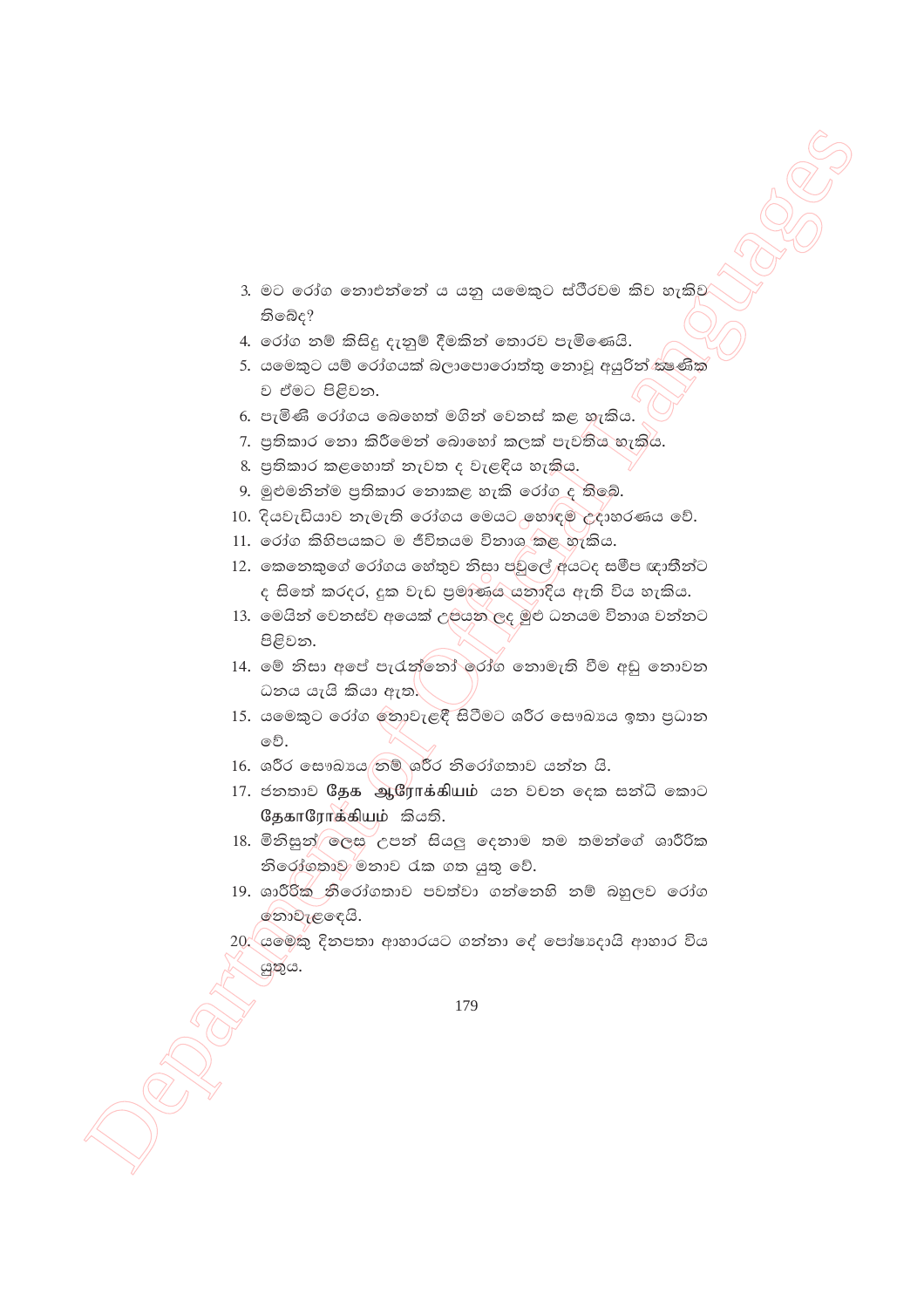- 21. එක් වරක් ආහාරයට ගන්නා ලද් පමණක් පෝෂාදායි වීම පුමාණවත් තොවේ.
- 22. තෙවරක්ම පෝෂාදායි ආහාරම අනුභව කළ යුතුය.
- 23. එවිට, යමෙක් තමන්ට ගන්නා එක ආහාරක් සීමාව ඉක්මවා ආහාරයට ගැනීම නුසුදුසුයි.
- 24. "පුමාණය වැඩිවුව හොත් අමෘතය ද විෂ වේ" යැයි  $g'$ පුස්ථා පිරුළකි.
- 25. යමෙකුගේ ශරීර වර්ධනය සඳහා ශාරීරික වාහයාම අනිවාර්යයෙන් ම අවශා වේ.
- 26. ශාරීරික වාහයාම කුමානුකූලව නොකරයි නම් තමනට රෝග සමහරක් එන බව දකින්නට පුළුවන.
- 27. තව දුරටත්, ශාරීරික නිරෝගතාව සඳහා යමෙකු හොඳ පුරුදු පමණක් පුරුදු කළ යුතුය.
- 28. නරක පුරුදු දුරලිය යුතුය.
- 29. දුම්බීම නුසුදුසුය.  $\rho$
- 30. මත්පැන් පානය ද (මිධුපානයත්) නුසුදුසුය.
- 31. දුම්බීමෙන් ද මත්පැන් පානය කිරීමෙන් ද රෝග සමහරක් වැළඳිය හැකිය.
- 32. කෙසේ නමුත්, රෝග වැළඳෙන්නේ නොමැති ව වැළැක්වීම සුදුසු ය.
- 33. රෝග*ි*නැති ජීවිතය හේතු කොට ගෙන අපි වර්ධනය නො වන්තා වූ ධනය වැඩි කර ගත හැකිය.
- 34. මෙය වර්ධනය කළ හොත් අපට වෙන කිසිවක් ම අවශා නොවේ.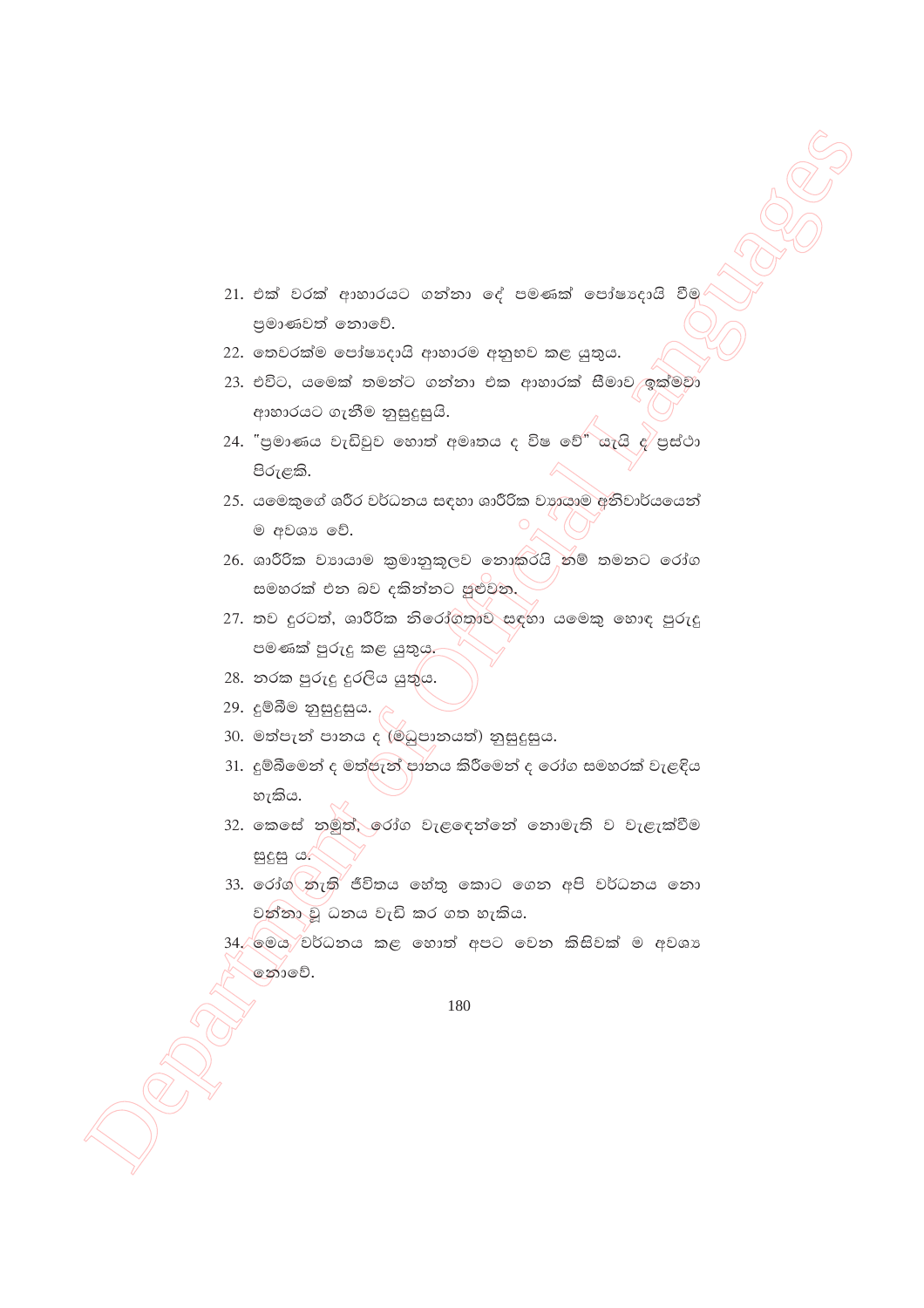#### වාහාකරණ සටහන්

## 7.1 பிடி

பிடி (කැමැති) යන කියා පුකෘතිය සැම විට සම්පුදාන විභක්ති ගත් උක්තයක් සමග යෙදෙයි.

உங்களுக்குக் கத்தரிக்காய் கறி பிடிக்குமா? ඔබට වම්බටු වාකඳ්ජනයට කැමැත්තෙහි ද?

எனக்குப் பிடிக்கும் உணவு தோசை. මා කැමැති ආහාරය තෝසේ ය.

எனக்குப் பிடித்த வீடு அது. මා කැමැති වූ නිවස එයයි.

உங்களுக்குப் பிடிக்கிற வீட்டை வாங்கலாம். ඔබ කැමැති ගෙය (මිල දී) ගත හැකි ය.

අවසාන තුනෙහි பிடி- යන්නෙහි කියා මූල නාම විශේෂණ රූපවල භාවිතය සනිටුහන් කර ගන්න.

# 7.2 සෘජු ව (වර්තැ්ගෙන) නැත යන අර්ථ දෙන කියා පද

ලේඛන වාවහාරයේ දී පිණිසාර්ථ කෘදන්තයට -ஆ එක් කිරීමෙන් (අවසාන -அ ලොප් කර) සකසනු ලබන නැත යන අර්ථ දෙන කියා මූලයට -නු එක් කිරීමෙන් පුථම පුරුෂ, මානව නො වන, සුණු ව (වරතැගෙන) තැත යන අර්ථ දෙන ඒක වචන කියා පද ,<br>සාදා ගනු ලැබේ. නැත යන අර්ථ දෙන කියා පදය බහු වචන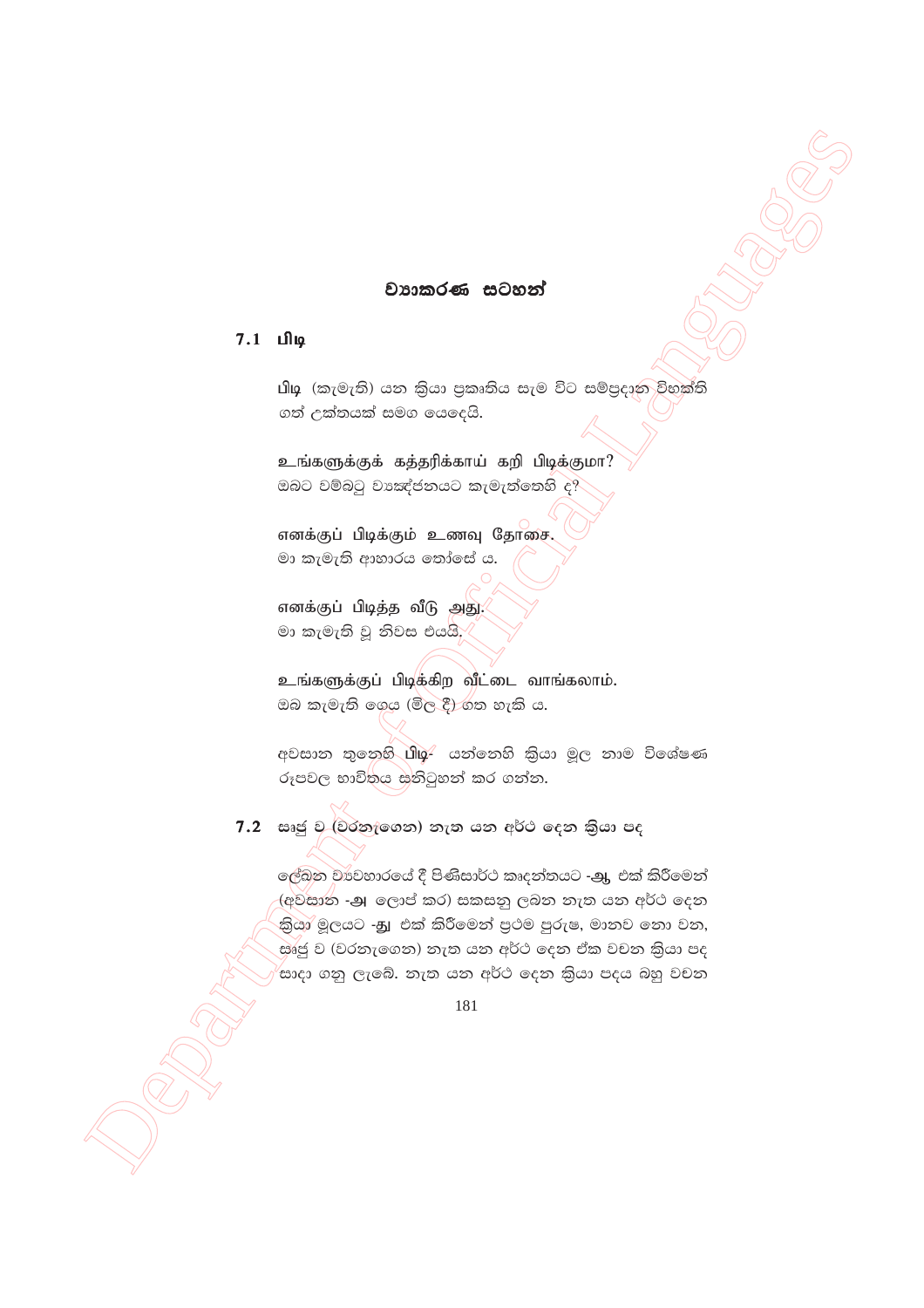$\frac{1}{2}$   $\frac{1}{2}$   $\frac{1}{2}$   $\frac{1}{2}$   $\frac{1}{2}$   $\frac{1}{2}$   $\frac{1}{2}$   $\frac{1}{2}$   $\frac{1}{2}$   $\frac{1}{2}$   $\frac{1}{2}$   $\frac{1}{2}$   $\frac{1}{2}$   $\frac{1}{2}$   $\frac{1}{2}$   $\frac{1}{2}$   $\frac{1}{2}$   $\frac{1}{2}$   $\frac{1}{2}$   $\frac{1}{2}$   $\frac{1}{2}$   $\frac{1}{2}$  වුව ද නැත යන අර්ථ දෙන මූලය එලෙසින්ම භාවිත කෙරේ. කථන වාවහාරයේදී මෙන් නොව ලේඛන වාවහාරයේදී නැත යන අර්ථ දෙන කියා පදවල ඒක වචන සහ බහු වචන යන වෙනස දක්වයි.

| කියා |                 | පිණිසාර්ථ නැත අර්ථ දෙන | නැත යන අර්ථ දෙන කියා පද |
|------|-----------------|------------------------|-------------------------|
|      | පුකෘතිය කෘදන්තය | කියා මූලය              | ඒක වචන<br>බහු වචන       |

| வா-   | வா     | வரா     | வராது     | வரா     |
|-------|--------|---------|-----------|---------|
| செய்- | செய்ய  | செய்யா  | செய்யாது  | செய்யா  |
| இரு-  | இருக்க | இருக்கா | இருக்காது | இருக்கா |

# 7.3 ஆகாது

**නො........යුතු** ය යුතු අදහස ජුකාශ කිරීමේ එක් කුමයක් වන්නේ .<br>කියා මූල නාම<sup>්</sup>පද්යට (නො කළ යුතු කියාව දක්වන) පසුව ஆகாது கூர் கூடாது/ கேஜேகி.

பொய் சொல்லுதல் ஆகாது. பொய் சொல்லுதல் கூடாது. බොරු නොකිව යුතුය.

கள்ளுக் குடித்தல் ஆகாது. கள்ளுக் குடித்தல் கூடாது. රා $r'$ තොබිය යුතුය.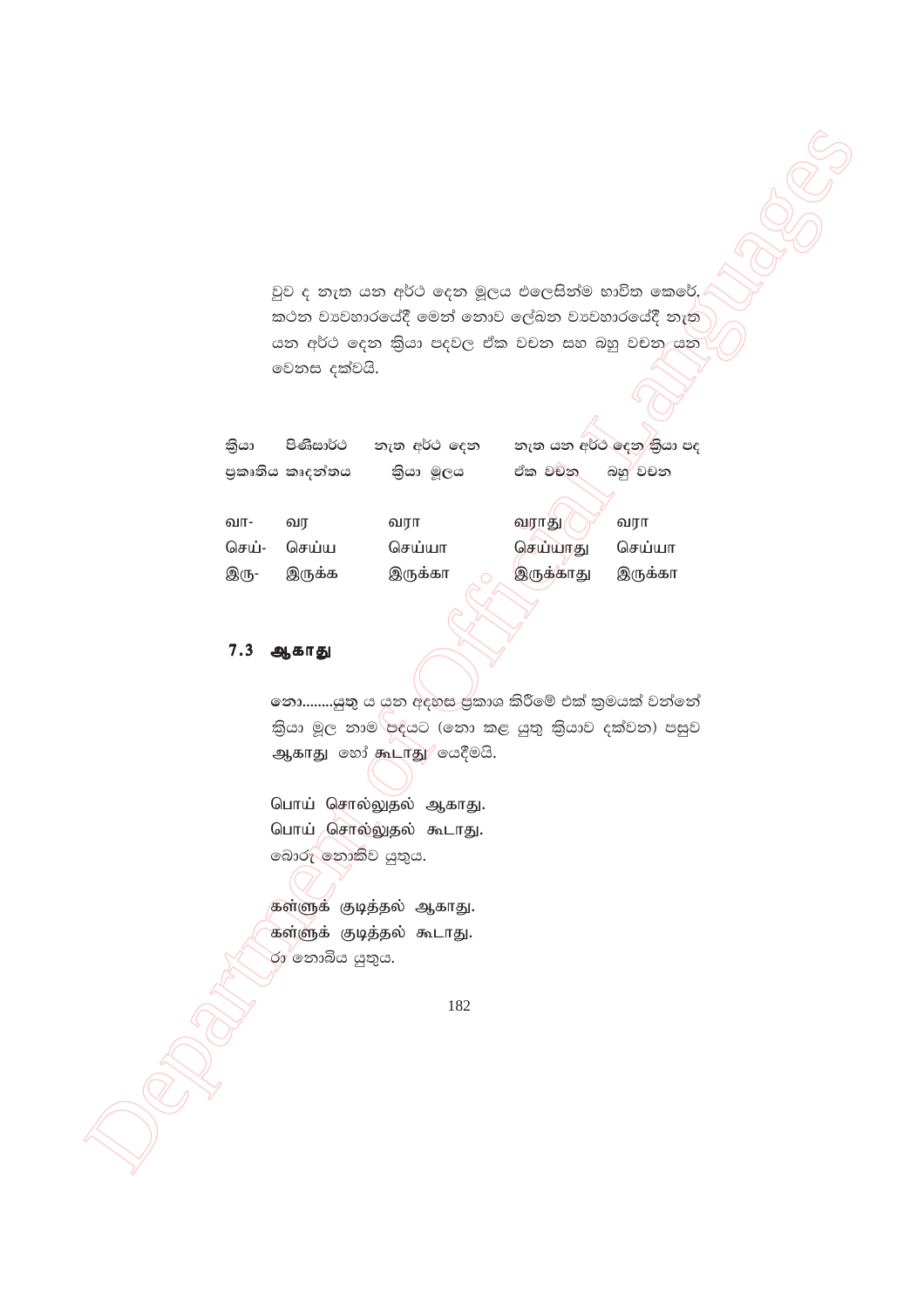#### 7.4 பயனாக

කිසිවක පුතිඵලයක් වශයෙන් යන අදහස පුකාශ කිරීම සඳහා பயனாக භාවිත කෙරේ. එම වචනයෙන් පාලනය කෙරෙන් නාම පදය සාමානායෙන් සම්බන්ධ විභක්ති (විභක්ති පුතායෙ -இன்) ூி.

முயற்சியின் பயனாக எனக்கு நல்ல வருமானம் கிடைக்கிறது.

උත්සාහයේ පුතිඵලයක් වශයෙන් මට හොඳ ආදායමක් තිබේ.

# 7.5 அன்றியும்

அன்றியும் වලින් වාකායක හෝ වාකා කොටසක් ආරම්භ විය හැකිය. එමෙන්ම, එයින් ඊට මුලින් ඇති වාකායේ හෝ වාකා කොටසේ මූලික අදහසට අවධානය යොමු කරවයි. அன்றியும் යන්නෙන් ඒ හැරත්, එපමණක් නොව යන අර්ථ ලෙයි. அன்றியும் වලට පසුව යෙදෙන නාම පදය හෝ නාම පදය සමග -உழ ලයදේ.

சாமான்கள் வாங்குவதற்கு எங்களுக்கு நேரம் இல்லை. அன்றியும் எங்களிடம் பணமும் இல்லை. බඩු ගැනීමට අපට වේලාවක් නොමැත. ඒ හැරත් අප ළඟ මුදල් ද නැත.

# 7.6 எனப்படும் සහ என்பவர்

எனப்படும் යන වචනය නැමැති යන අර්ථයෙන් නාම ,<br>විශේෂණයක් ලෙසද, හඳුන්වනු ලැබේ යන අර්ථයෙන් වාකා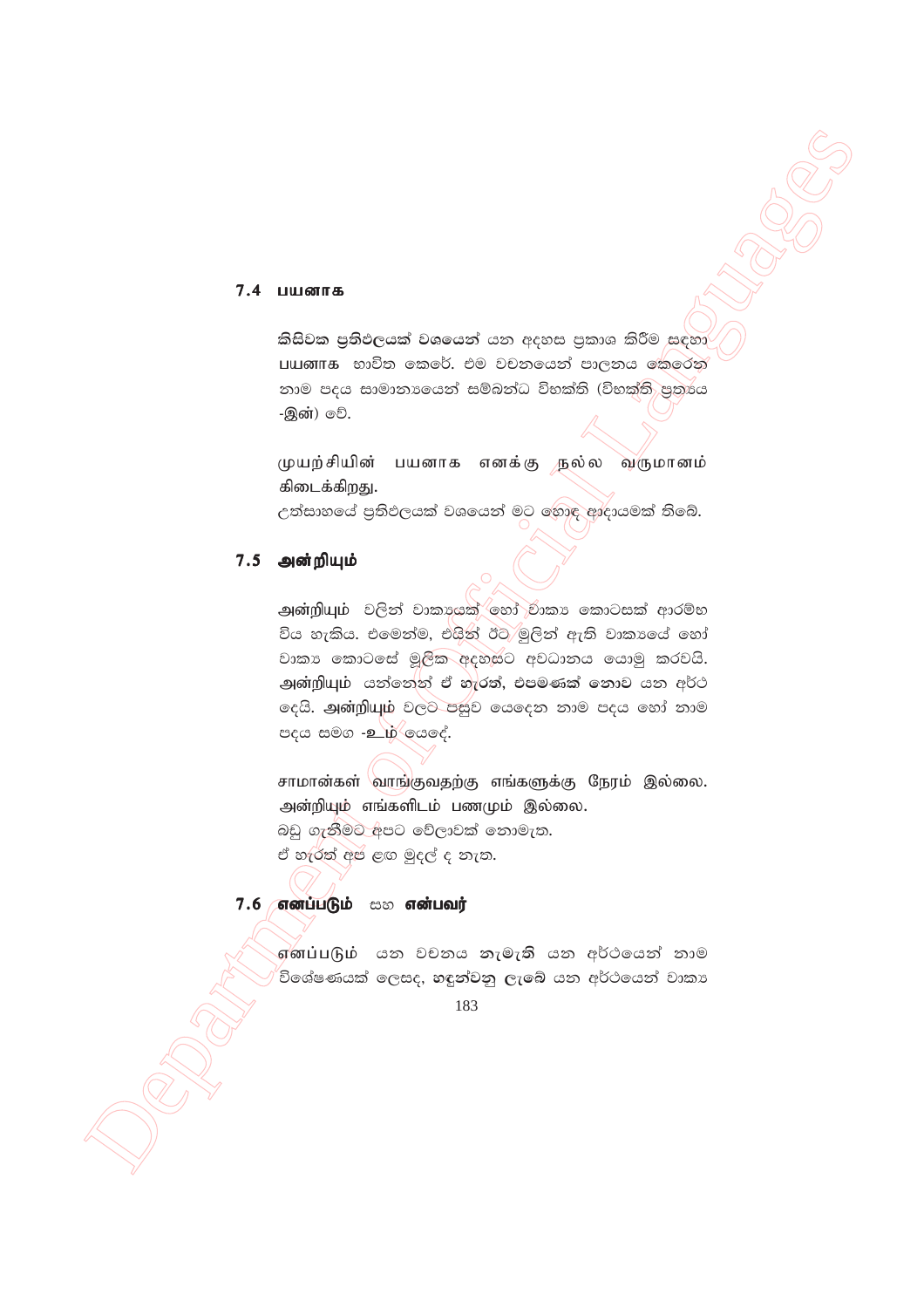අවසානයේ ද භාවිත කරනු ලැබිය හැකි පුකාශනයකි. எனப்படும் එය මානව නොවන නාම පද සමග භාවිත කෙරේ.

மணிமேகலை எனப்படும் காப்பியத்தைச் சாத்தனார் இயற்றினார்.

මණිමේහලෙෙ නමැති කාවායෙ සාත්තනාර් රචනා කළේ ය.

அவர் பேசும் மொழி சிங்களம் எனப்படும். හෙතෙම කථා කරන බස සිංහල නම් වේ.

என்பவர் යන්න සාමානායෙන් මිනිසුන් නම් කිරීමේ දී සහ හඳුන්වා දීමේ දී **නමැති පුද්ගලයා** යනු අර්ථයෙන් භාවිත කරත්තකි. එය මාතව තාම පුදි සමග පමණක් යෙදෙයි. මෙය පාඩම්වල නොයෙදුණු ඉහයින් පහත සඳහන් නිදර්ශන පුවේශමෙන් සටහන් කර ගන්න.

தொல்காப்பியர் என்பவர்\ தொல்காப்பியம் எனப்படும் இலக்கண நூலை எழுதினார். නොල්කාප්පියර් තමැත්තා තොල්කාප්පියම් තමැති වාාකරණ ගුන්ථය ලීවේය.

காந்தன் என்பவர் மிகவும் நல்லவர். කාන්දන් නමැත්තා බොහෝ හොඳ අයෙකි.

# $7.7$  என்றால்

කිසියම් දෙයක් නිශ්චය කිරීමේදී හෝ විස්තර කිරීමේදී හෝ අර්ථ කථන කිරීමේ දී හෝ යනු යන අර්ථයෙන් සම්බන්ධ කරන වචනයක් ලෙස භාවිත කෙරේ.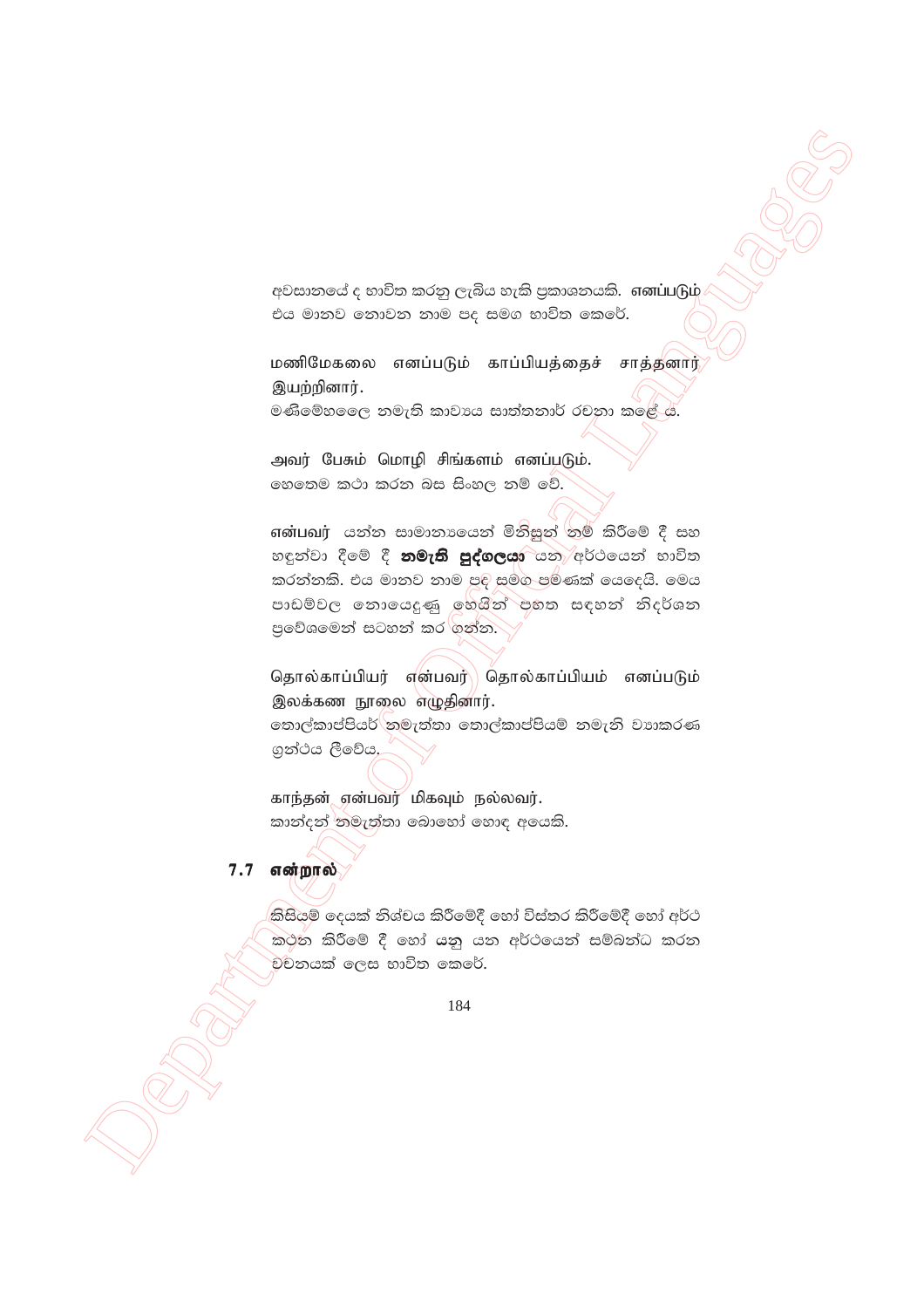நீரிழிவு என்றால் ஒரு நோய். දියවැඩියාව යනු රෝගයකි.

சித்தி என்றால் தாயின் இளைய சகோதரி. පුංචම්මා (පුංචි අම්මා) යනු මවගේ බාල සොහොයුරියුයි.

### 7.8 ஆகியன

සිංහලයේ වැනි යන අර්ථ දෙන ஆகியன වචනය ஆகியவை යන්නට සමාන වෙනත් වචනයකි.<mark>ට</mark>

# 7.9 எனில்

එහි අර්ථය නම් යන්නයි. වෘකා පරිසරවල දී නම් අර්ථ දෙන என்றால் යන්නට වෙනත් වචනයක් වේ.

அப்பா பணம் தருவார் என்றால் நான் இலண்டனுக்குப் போவேன்.

அப்பா பணம் தருவார் எனில் நான் இலண்டனுக்குப் போவேன்.

තාත්තා මුදල් දෙයි නම් මම ලන්ඩනයට යන්නෙමි.

# 7.10 ஒருவர்

මෙම චචනය පුථම පුරුෂ, මානව, අනියම් අර්ථ දෙන, ඒක වචන සර්ව නාමයකි. එය පුරුෂ ලිංග සහ ස්තීු ලිංග දෙකටම ,<br>මපාදු වේ. එක් අයෙකු යන අර්ථ දෙයි.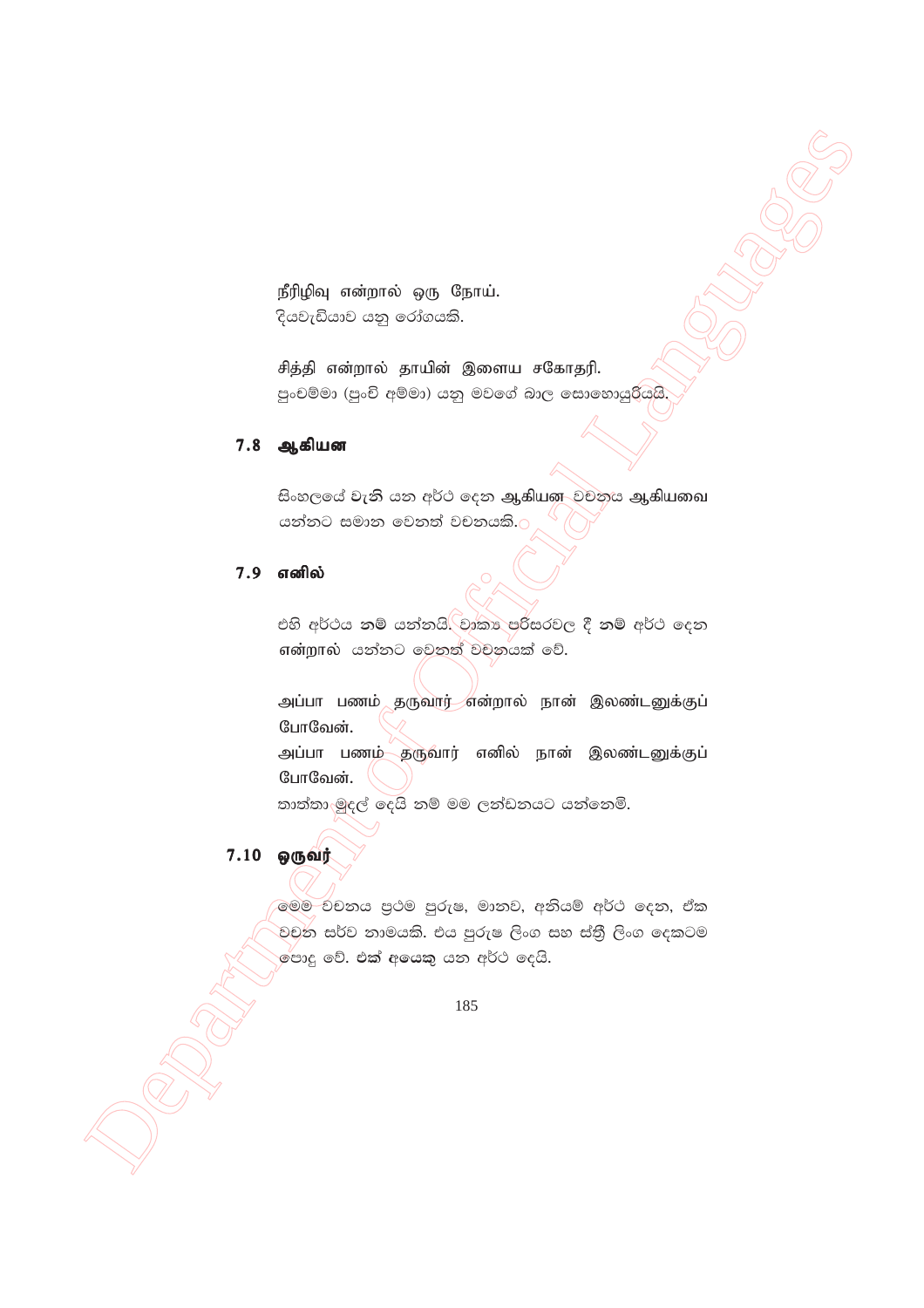# $7.11 - Qg$

කියා පදයක් හඟවන කිසි යම් කියාවක් කරන්නාවු හෝ කළාවු අය යන අර්ථය ලබා ගැනීම සඳහා අනාගත කාල කියා මූල්යකට හෝ අතීත කාල කියා මූලයකට පුථම පුරුෂ, මානව, බහු වචන පුතායක් වන බූi භාවිත කෙරේ. එය සිංහලලය් අය යන අර්ථ දෙයි.

| சொல்லுவோர் |
|------------|
| வருவோர்    |
| செய்தோர்   |
| வந்தோர்    |

කියන අය එන අය කළ අය පැමිණි අය

#### 7.12 யாதேனும்

මෙය කිසි, කිසියම් ලදයක්, සමහර යන අර්ථ ලෙන්නක් වන අතර ஏ\$ேனும், ஏதாவது, எதாவது යන්නට විකල්පයක් වේ. මානව නොවන තාම පද සමග පමණක් යෙදෙයි.

யாதேனும் ஒரு வீட்டை வாங்குங்கள்.

ஏதேனும் ஒரு வீட்டை வாங்குங்கள்.

ஏதாவது ஒரு வீட்டை வாங்குங்கள்.

எதாவது ஒரு வீட்டை வாங்குங்கள்.

කිසි යම් ගෙයක් මිලට ගන්න.

<sup>186</sup>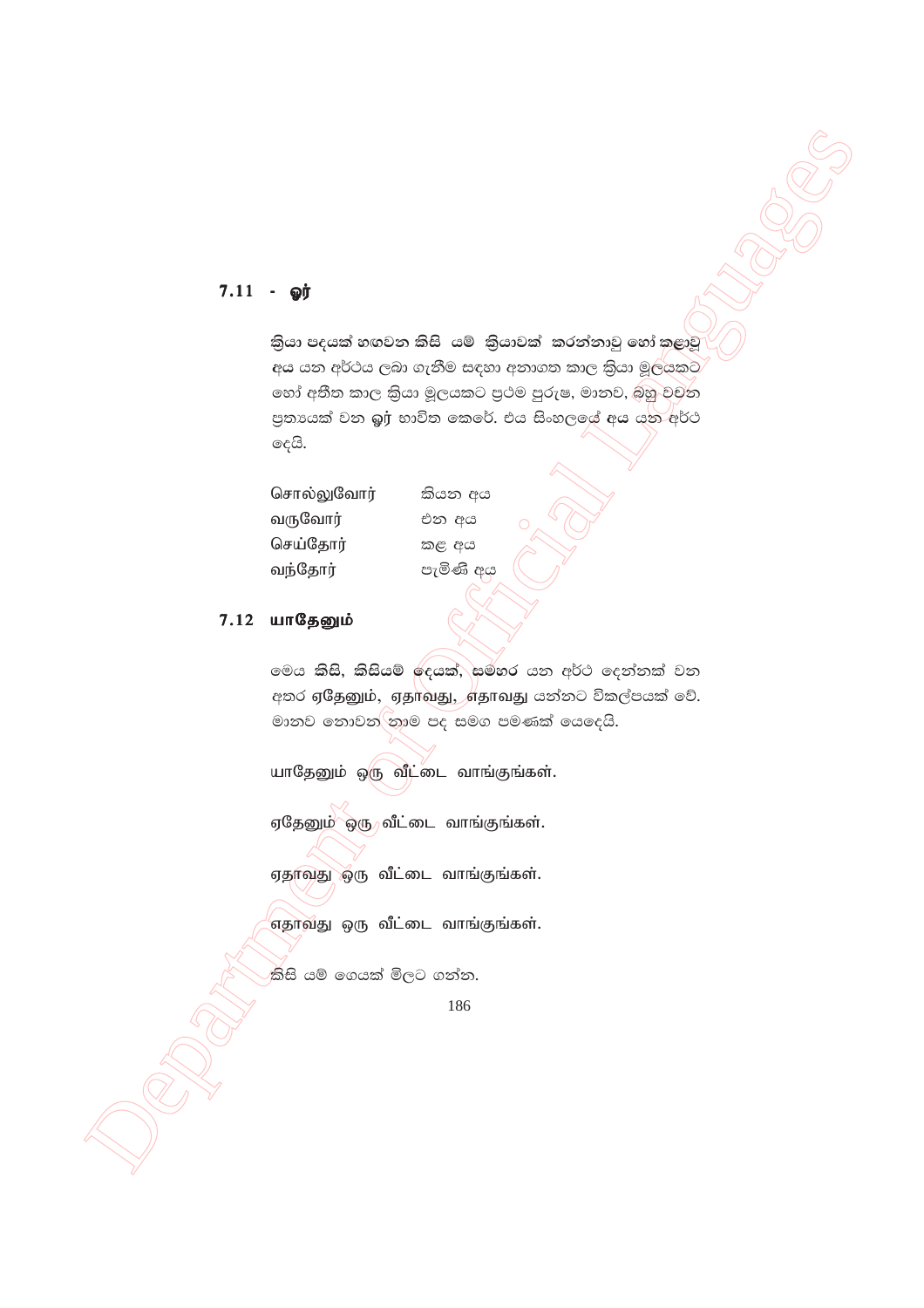### 7.13 தத்தம்

කෙනෙකුට අයිති යන අර්ථ දෙන මෙය (-தம் යන වචනමය් සැබැවින්ම පිටපත් කරනු ලැබුවක් වන) අනෙකකට සිතු යොමු කිරීමේදී ඔවුන්ට අයිති යන අර්ථයෙන් භාවිත කෙරේ.

அவர்கள் தத்தம் வீட்டுக்குச் சென்றனர். ඔවුහු තම තමන්ගේ ගෙවල්වලට ගියහ.

<u>කථන වාවහාරයේ සමාන රූපයි හුங்கடை හෝ</u> தங்களின்ரை ூ.

7.14 අනාගත කාල කියා මූල නාම පදවල බහු වචන රූප

අනාගත කාල කියා මූල නාම පදයේ පුථමා විභක්ති බහු වචන රූපය පහත සඳහන්/පරිදි සකසනු ලැබේ.

ඉදිරියෙන් ඇති කාලය හඟවන පුතායෙ -Li හෝ -LiLi නම් අවසාන -து වෙනුවට -බාබු එක් කෙරේ. අනෙක් අවස්ථාවල අවසන් -வது වෙනුවට பலை එක් කෙරේ.

ඒක වචන් செய்வது உண்பது குடிப்பது

බහු වචන செய்பவை உண்பவை குடிப்பவை

අනාගත කාල කියා මූල බහු වචන නාම පදයේ අනුක්ත රූපය .<br>සකසනු ලබන්නේ -ඹඛ වෙනුවට -ඛற்று එක් කිරීමෙනි.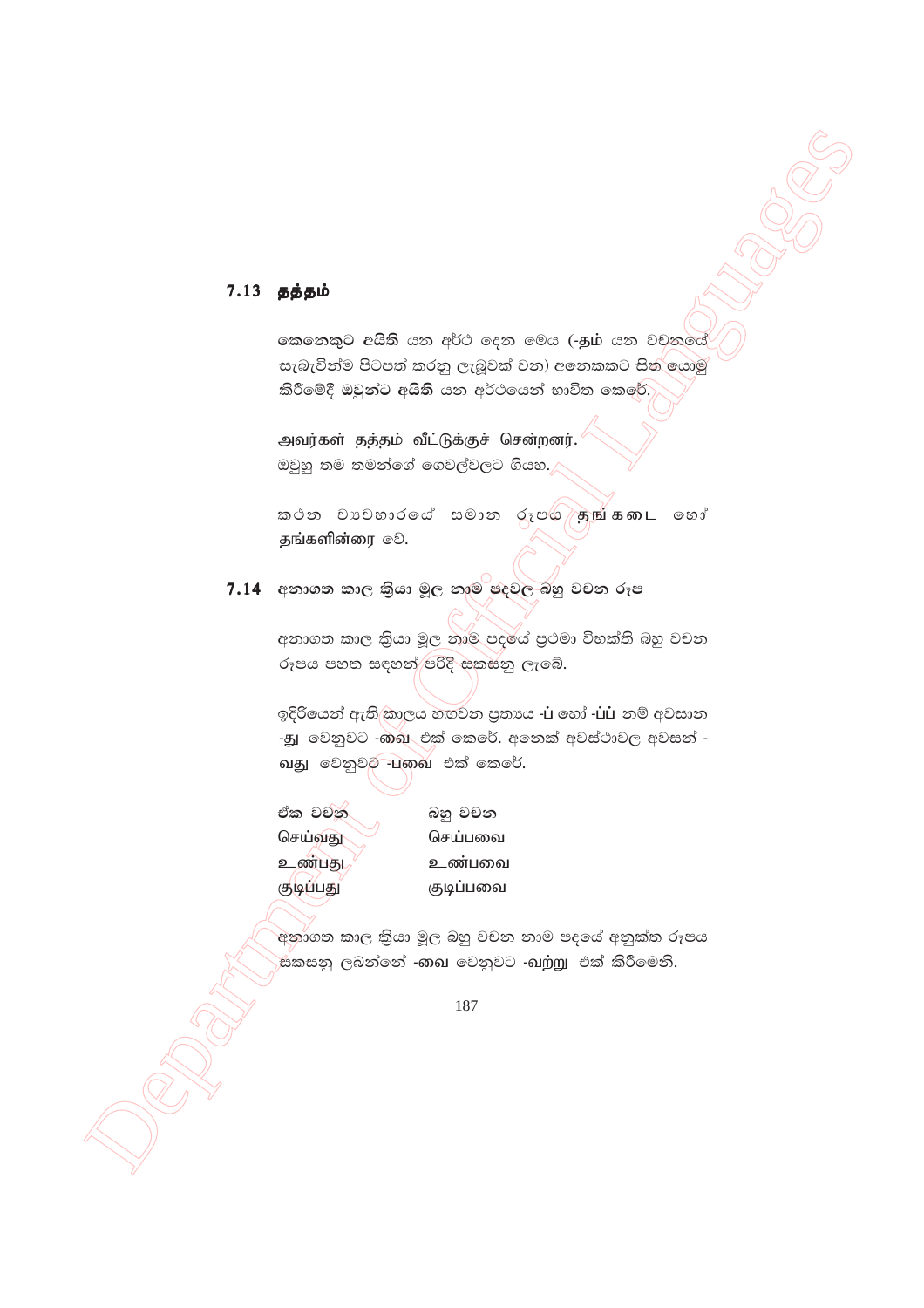පුථම විභක්ති රූපය

අනුක්ත රූපය

உண்பவை

உண்பவற்ற

உண்பவை විභක්ති පුතා ගත් රූප මෙසේ ය.

පුථමා විභක්තිය කර්ම විභක්තිය කරණ විභක්තිය සම්පුදාන විභක්තිය සම්බන්ධ විභක්තිය ආධාර විභක්තිය සහාර්ථ විභක්තිය උද්දේශ විභක්තිය

உண்பவை உண்பவற்றை உண்பவற்றால் உண்பவற்றுக்கு உண்பவற்றின் உண்பவற்றில் உண்பவற்றோடு உண்பவற்றிடம்

#### 7.15 அதே வேளை

මෙය அதே நேரம் යින්න මෙනුවට යෙදෙන තවත් වචනයකි. ඒ වේලාවෙහිම, එකල්හිම යන අර්ථ හඟවයි. සාමානායෙන් වාකාගේ මුල හෝ අනාගත කාල හෝ වර්තමාන කාල කියා මූල නාම විශේෂණයකට පසුව හෝ යෙදෙයි.

කථන වාවහාරයේ ඒ සඳහා භාවිත වන්නේ அதே நேரம் ය.

நீங்கள் வகுப்பில் தமிழ் இலக்கியத்தைக் கற்கலாம். அதே வேளை இலக்கணத்தையும் கற்கலாம்.

ඔබට පත්තියෙහිදී දෙමළ සාහිතායෙ උගත හැකිය. එකල්හිම වහාකරණයද ඉගෙනීමට පුළුවන.

யூர்ழ்ப்பாணத்தில் நாளைக்கு நல்லூர் கந்தசாமி கோயிலுக்குப் போகலாம். அதே வேளை நாங்கள் வேறு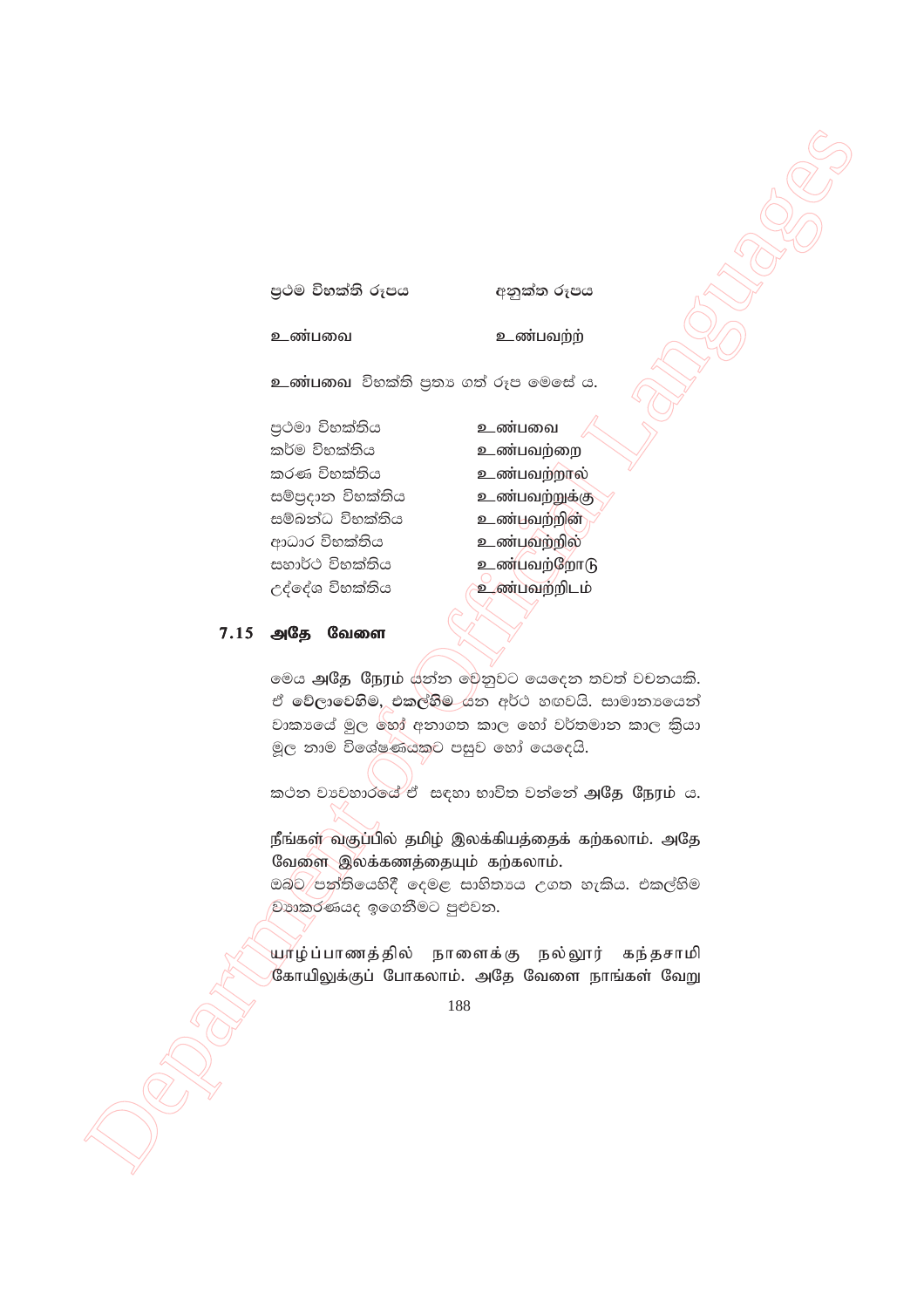எந்தக் கோயில்களுக்குப் போகலாம்? හෙට යාපනයේ නල්ලූර් කන්දසාමි කෝවිලට යා හැකිය. එකල්හිම් අපිට වෙනත් කවර කෝවිලට යා හැකිද?

காந்தன் படிக்கின்ற அதே வேளை வேலையும் செய்கிறார். කාත්දන් පාඩම් කරන වේලාවෙහිම වැඩද කරයි.

#### 7.16 எனவே

ලමය එ<mark>හෙයින්</mark> යන අර්ථ දෙයි. වාකායක මූල පමණක් යෙදේ. ஆகவே යන්න වෙනුවට යෙදිය හැකි <mark>නවත්</mark>ථවනයකි. මෙය ிகைக் இரு ஆதையால், ஆதலால் கூ ஆனபடியால் ගෙදෙන විට ඒවා වෙනුවට යෙදියු හැකි තවත් වචනයක් වේ.

Might Contributionships is Greenority.<br>
Might Contributionships is Greenority of Contractions of Contractions in the contract of Contractions in the contract of Contractions in the contract of Contractions of Contraction அது நல்ல வீடு. எனவே அதை நீங்கள் வாங்கலாம். அது நல்ல வீடு. ஆகையால் அதை நீங்கள் வாங்கலாம். அது நல்ல வீடு. ஆதலால் அதை நீங்கள் வாங்கலாம். அது நல்ல வீடு. ஆனபடியால் அதை நீங்கள் வாங்கலாம். එය හොඳ ගෙයකි. එහෙයින් එය ඔබට මිලදී ගත හැකිය.

### 7.17 மேலும்

මෙය කථන වාවිහාරයේ නොයෙදෙයි. එයට සමාන සිංහල අර්ථය වන්නේ **තව දුරටත්, ඇරත්ය.** 

நான் உங்களுக்குச் சொன்னவற்றைவிட மேலும் சிலவற்றை நாளைக்குச் சொல்லுவேன்.

මම ඔබට පැවසූ දෙයට වඩා තවත් ස්වල්පයක් හෙට පවසන්නෙමි.

நீங்கள் குழந்தைகளுக்கு நல்ல பழக்கங்களைச் சொல்லிக்கொடுக்க வேண்டும். மேலும், அவர்கள்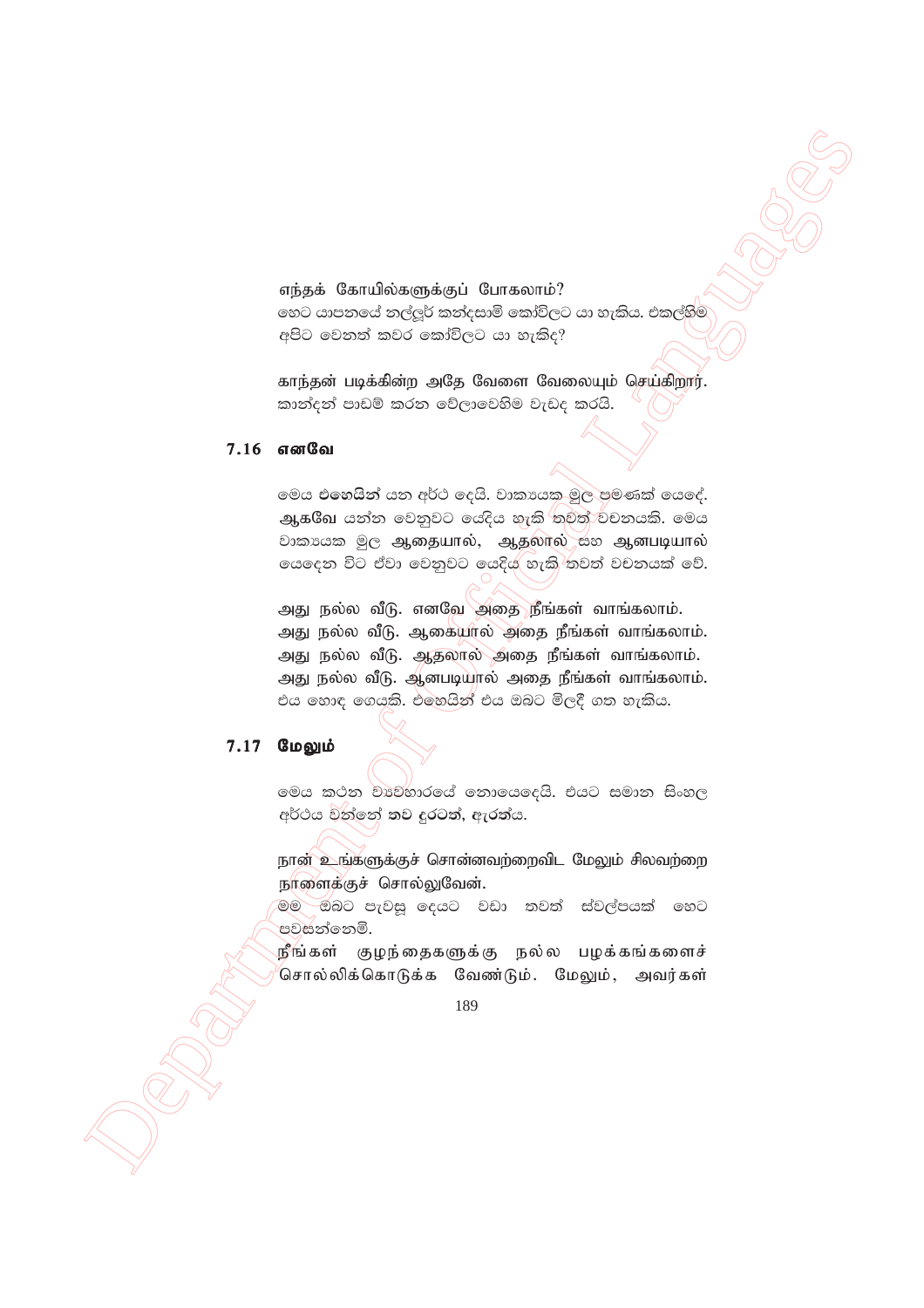# கெட்ட பிள்ளைகளோடு சேராதவண்ணம் பார்த்துக் கொள்ள வேண்டும்.

ඔබ දරුවන්ට හොඳ පුරුදු කියා දිය යුතුය. තව දුරටත් ඔවුන් නරක ළමුන් සමග සම්බන්ධ නොවන ලෙස බලා ගත යුතුය.

#### අභාගය 1

- පහත සඳහන් දෑ කෙටි වාකායක යොදන්න. පාඩමේ යෙදුණු වාකා යළි සඳහන් නොකළ යුතුය.
	- 1. நோயற்ற வாழ்வு
	- 2. திடமாக
	- 3. நீண்ட காலம்
	- 4. அன்று
	- 5. தத்தம்
	- 6. சத்துள்ள உணவு
	- 7. நல்ல பழக்கங்கள்
	- 8. ஆகாது
	- 9. எனப்படும்
	- $10.$  எனில்
	- 11. மேலும்
		-
	- 12. பயனாக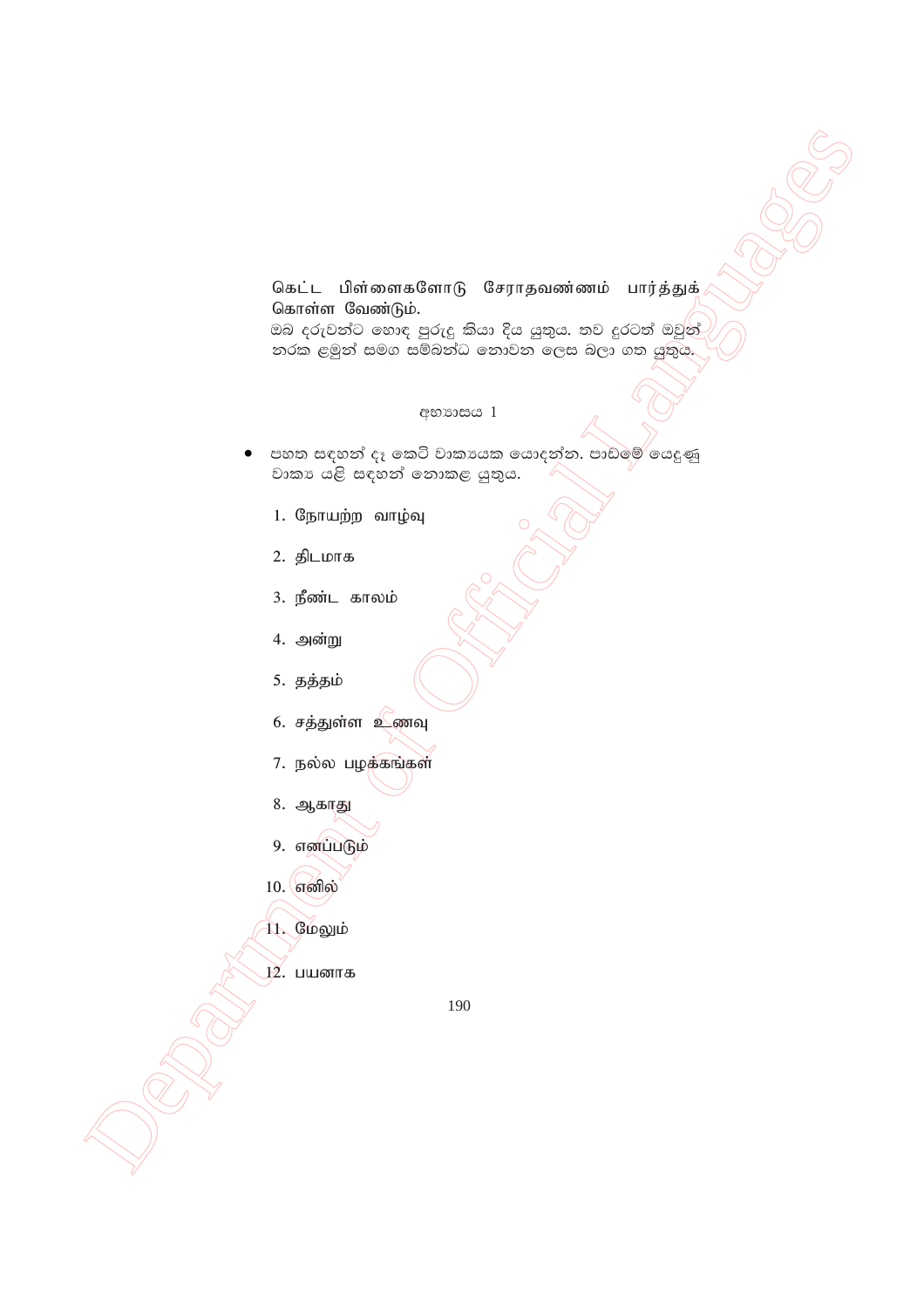#### අභාගය 2

- පහත සඳහන් වචනවල සිංහල අර්ථ දෙන්න.
	-
	- (3) போர்  $(4)$  உரிமை
	- $(5)$  ஆஸ்பத்திரி  $(6)$  கோட்டை
	- (7) நம்பிக்கை  $(8)$  கோயில்
	- (9) சோகமான கதை  $(10)$  துவேஷம்
	- (11) பக்தர்கள்  $(12)$  அரசன்
	-
	- $(15)$  பௌத்த சின்னங்கள்  $(16)$  கல்லூரி
	- (17) இந்துக்கள்  $\int_{0}^{0} \sqrt{18}$  சுபநேரம்
	-
	-
	-
- (1) கட்டடம்  $(2)$  நவீன சந்தை
	-
	-
	-
	-
	-
- $(13)$  அரண்மனை  $(14)$ பல்கலைக்கழகம்
	-
	-
- (19) தேங்காய் $\bigcirc \bigotimes \bigotimes (20)$  சோதிடர்
- $(21)$  கிணறு  $(22)$  உறவினர்
- (23) தட்டம்  $(24)$  மகள்

|                                     | අභාගාසය 2                                         |
|-------------------------------------|---------------------------------------------------|
|                                     |                                                   |
| පහත සඳහන් වචනවල සිංහල අර්ථ දෙන්න.   |                                                   |
|                                     |                                                   |
| $(1)$ கட்டடம்                       | $(2)$ நவீன சந்தை                                  |
| $(3)$ போர்                          | $(4)$ உரிமை<br>$(6)$ கோட்டை                       |
| $(5)$ ஆஸ்பத்திரி<br>$(7)$ நம்பிக்கை | (8) கோயில்                                        |
| $(9)$ சோகமான கதை                    | $(10)$ துவேஷம்                                    |
| $(11)$ பக்தர்கள்                    | $(12)$ அரசன்                                      |
| $(13)$ அரண்மனை                      | $(14)$ பல்கலைக்கழகம்                              |
| $(15)$ பௌத்த சின்னங்கள்             | $(16)$ கல்லூரி                                    |
| $(17)$ இந்துக்கள்                   | $(18)$ சுபநேரம்                                   |
| $(19)$ தேங்காய்                     | $(20)$ சோதிடர்                                    |
| $(21)$ கிணறு                        | $(22)$ உறவினர்                                    |
| $(23)$ தட்டம்                       | $(24)$ மகள்                                       |
|                                     |                                                   |
|                                     | අභාගසය 3                                          |
|                                     | පහත සඳහන් කියා පුකෘති කෙටි වාකාවල යොදන්න. පාඩම්වල |
| යෙදුණු වාක්ර යලි නොලියන්න.          |                                                   |
|                                     |                                                   |
| $(01)$ $\lim_{\sim}$ $\frac{1}{2}$  | $(02)$ சிரி-<br>$(03)$ விரும்பு-                  |
| $(04)$ $\sqrt{m}$                   | $(05)$ உண்டு-<br>$(06)$ வணங்கு-                   |
| (07)<br><b>தங்கு-</b>               | $(08)$ LIIQ-<br>(09) வில்-                        |
| $(10)$ வாங்கு-                      | $(11)$ @ 6<br>(12)<br>வா-                         |
| செய்-<br>(13)                       | $(14)$ அழு-<br>$(15)$ குடி-                       |
| (16)<br>$@{\sqcup}$ п-              | $(17)$ பேசு-<br>$(18)$ சாப்பிடு-                  |
| (19)<br>இரு-                        | $(20)$ சொல்லு-                                    |
|                                     | 191                                               |
|                                     |                                                   |
|                                     |                                                   |
|                                     |                                                   |
|                                     |                                                   |
|                                     |                                                   |
|                                     |                                                   |
|                                     |                                                   |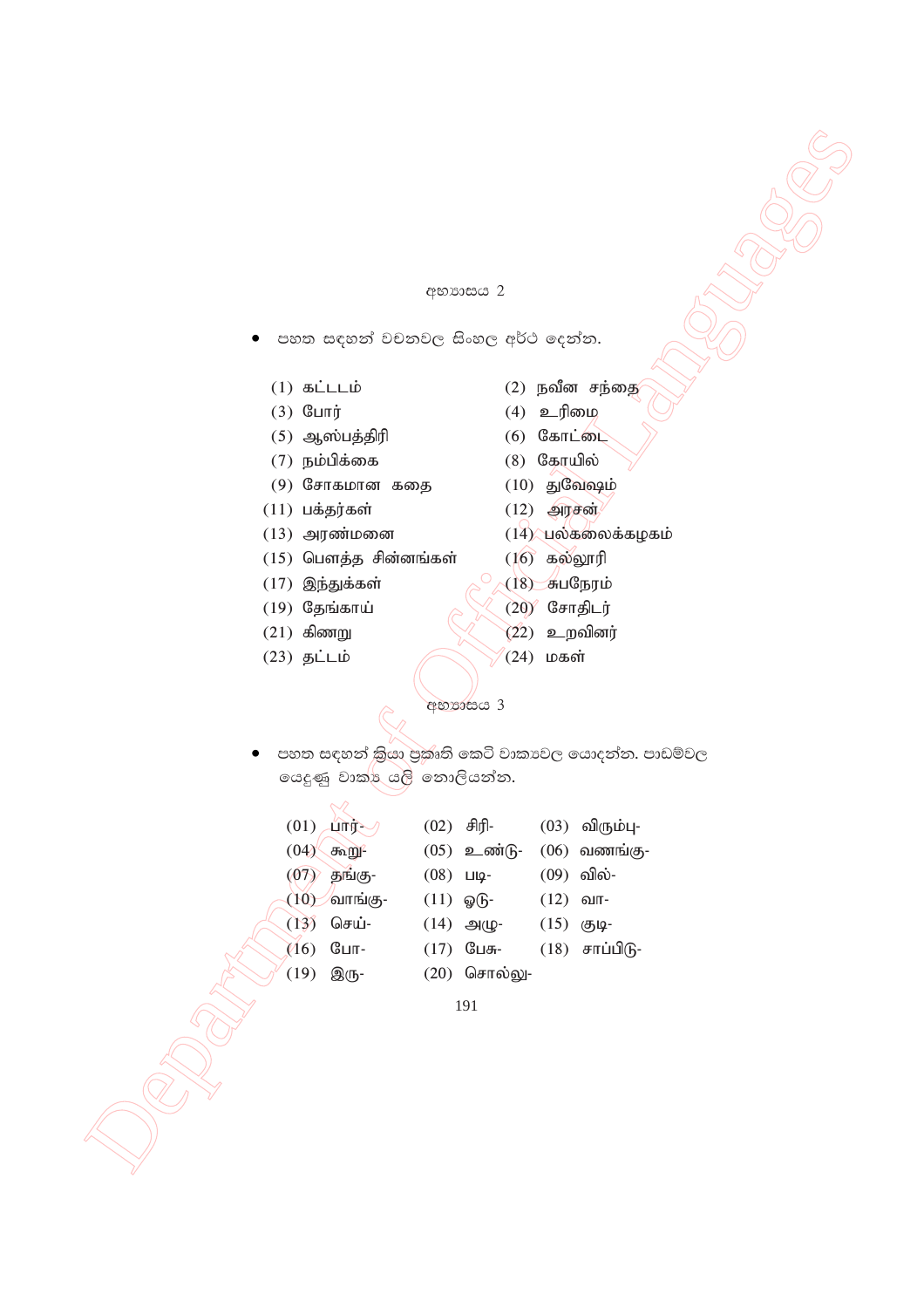#### අභාගය 4

පහත සඳහන් ඡේද සිංහලට පරිවර්තනය කරන්න.

 $(32222 \times 10^{-10} \text{ cm}^2 \text{ s}^2)$ <br>  $(4222 \times 10^{-10} \text{ cm}^2 \text{ s}^2)$ <br>  $(5222 \times 10^{-10} \text{ cm}^2 \text{ s}^2)$ <br>  $(11)$  main<br>various strategic probable interesting and propriety formula languages and<br>  $(10)$  main various  $(11)$  and  $($  $(1)$  பண்டைக்காலத் தமிழ் மக்கள் கலைகளை மிகவும் போற்றிப் பேணினார்கள். (2) அவர்கள் கலைகளை அறுபத்து நான்காக வகுத்தனர். (3) அவர்கள் கலைகளை மட்டும் /அன்றி அவற்றைக் கற்பித்த ஆசிரியர்களையும் முிகவும் மதித்துப் போற்றினார்கள். (4) ஆசிரியரைக் குருதேவர் எனக் குறிப்பிட்டனர். (5) சிறந்த ஆசிரியர்களிடம் கற்பதைப் பெரும் பேறு என எண்ணினார்கள். (6) சிலருக்கு மட்டுமே சிறந்த ஆசிரியர்களிடம் கற்கும் வாய்ப்புக்( கிடைக்கின்றது. (7) பலருக்கு இத்தகைய வாய்ப்புக் கிடைப்பதில்லை. (8) ஒருவரது தலைவிதி தான் இதற்குக் காரணம். $\sqrt{s}$ என நம் முன்னோர் கருதினர். (9) இதனாற் போலும் தார்மும் குருவும் தலைவிதி என்று அவர்கள் சொன்னார்கள்.

 $(10)$  யான் எனது வாழ்க்கையில் பலரிடம் கல்வி கற்றேன்.  $(11)$ அவர்கள் அனைவரும்<sup>⁄ு</sup>ச்முதாயத்தில் சிறந்த ஆசிரியர்களாக விளங்கியவர்கள்.  $(12)$  எனது பல்கலைக்கழகப் படிப்பின்போது தலை சிறந்த பேராசிரியர்கள் இருவரிடம் கல்வி கற்கும் வாய்ப்பு எனக்குக் கிடைத்தது,  $(13)$  ஒருவரிடம் மூன்றாண்டுகள் கற்றேன்.  $(14)$  மற்றவரிடம் எழு ஆண்டுகள் கற்றேன்.  $(15)$  பின்னர் யான் ஆராய்ச்சி செய்தபோது அமெரிக்கப் பேராசிரியர் ஒருவரிடமும் பிரித்தானியப் பேராசிரியர் ஒருவரிடமும் பயிற்சி பெறும் வாய்ப்பைப் பெற்றேன். (16) அவர்களுடன் சேர்ந்து ஆராய்ச்சிக் கட்டுரைகள் எமுகிம் வாய்ப்பைப் பெற்றேன்.  $(17)$  எனது வாம்க்கையின் பிற்காலத்தில் என்னுடைய ஆசிரியர்களைப் பற்றி யான் அடிக்கடி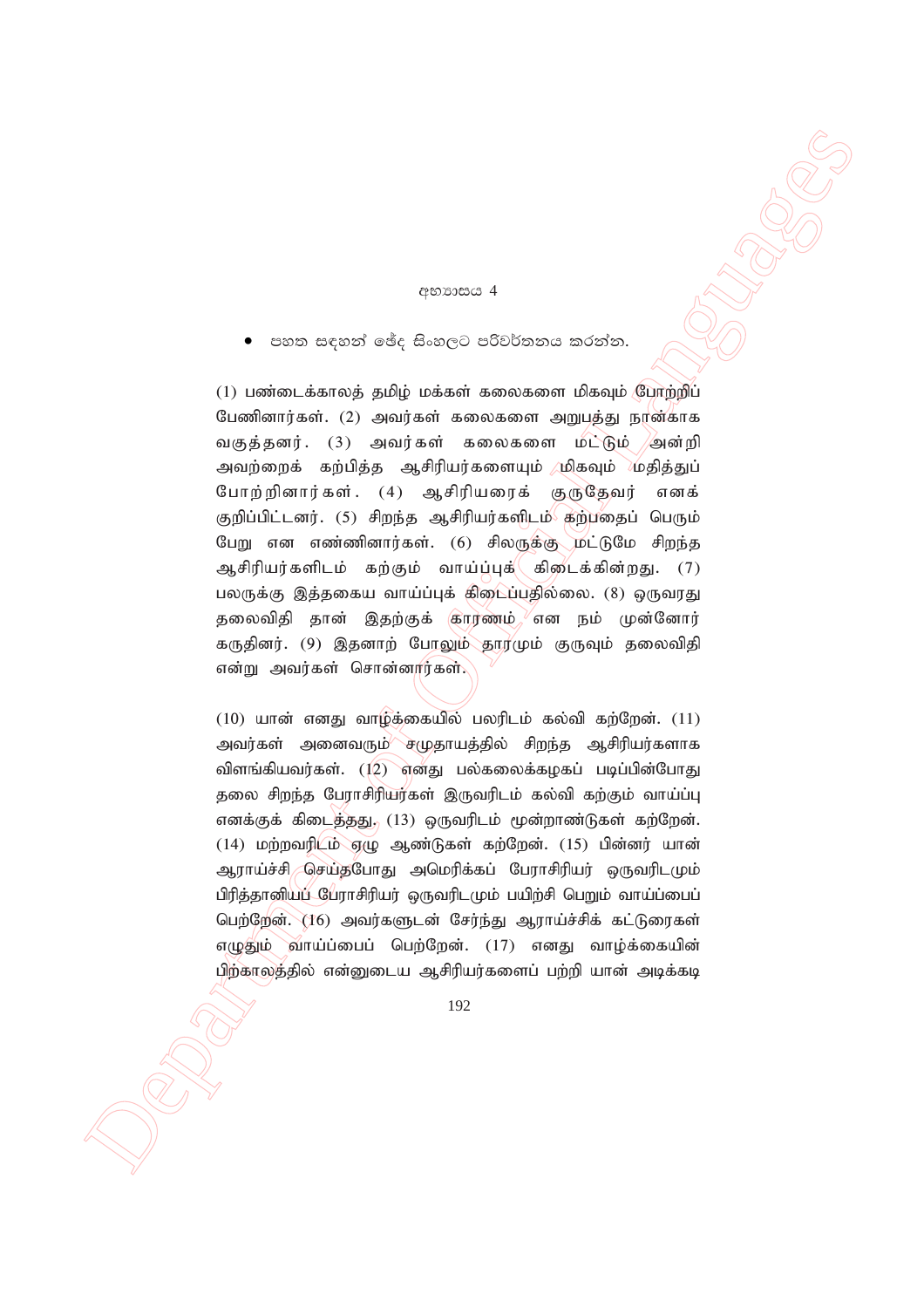எண்ணிப் பார்ப்பது உண்டு. (18) அப்பொழுது பெருமிதம் கொள்வேன். (19) எனது தலைவிதியை எண்ணி எண்ணி மகிழ்ச்சியடைவேன். (20) எனக்குக் கிடைத்த அந்த அரிய வாய்ப்பைப் பெரும் பேறாகவே கருதுகிறேன்.

கலைகள் කලා

சமுதாயம்/ கூலக்க  $\mathbb{C}$ புராசிரியர் $\qquad \qquad \mathbb{C}$ லை செல்

 $\begin{CD} \textbf{F}(\textbf{a},\textbf{b}) = \textbf{F}(\textbf{a},\textbf{b}) = \textbf{F}(\textbf{a},\textbf{b}) = \textbf{F}(\textbf{a},\textbf{b}) = \textbf{F}(\textbf{a},\textbf{b}) = \textbf{F}(\textbf{a},\textbf{b}) = \textbf{F}(\textbf{a},\textbf{b}) = \textbf{F}(\textbf{a},\textbf{b}) = \textbf{F}(\textbf{a},\textbf{b}) = \textbf{F}(\textbf{a},\textbf{b}) = \textbf{F}(\textbf{a},\textbf{b}) = \textbf{F}$ பண்டைக் காலம் පැරණි කාලය போற்று-  $O(\sigma \sigma)$  வை $O$  සලකනවා பேண்- wdorfha - water - water and discrept and all or and all or any or any set o **வகு- hravid in the blue කරනවා, කොටස් කරනවා** kija- kija- f. romana v. romana v.h florija v.h florija v.h florija v.h florija v.h florija v.h florija v.h fl සලකනවා குறிப்பிடு- கூறிய குறிப்பிடு கூறு கூறிப்பிடு-பேறு  $\sqrt{2}$  (இல்லை) கொள்  $\liminf$   $\cos$   $\cos$  $\mathfrak g$ ை final brand for  $\mathfrak g$ රණම, ඉදෙවය முன்னோர்  $\bigcap$  ஜூலைவீ  $f(x) = \bigcup_{x,y,z \in \mathbb{R}^d} f(x,y,z)$ සිතනවා, අදහස් කරනවා அனைவரும் **by auxiliary ishes** and all and an extent of the set of the set of the set of the set of the set of th  $\text{mmin}(B)$  ගප දමනවා ஆராய்ச்சி පර්ලය්ෂණය ிரித்தானியா : බිතානාය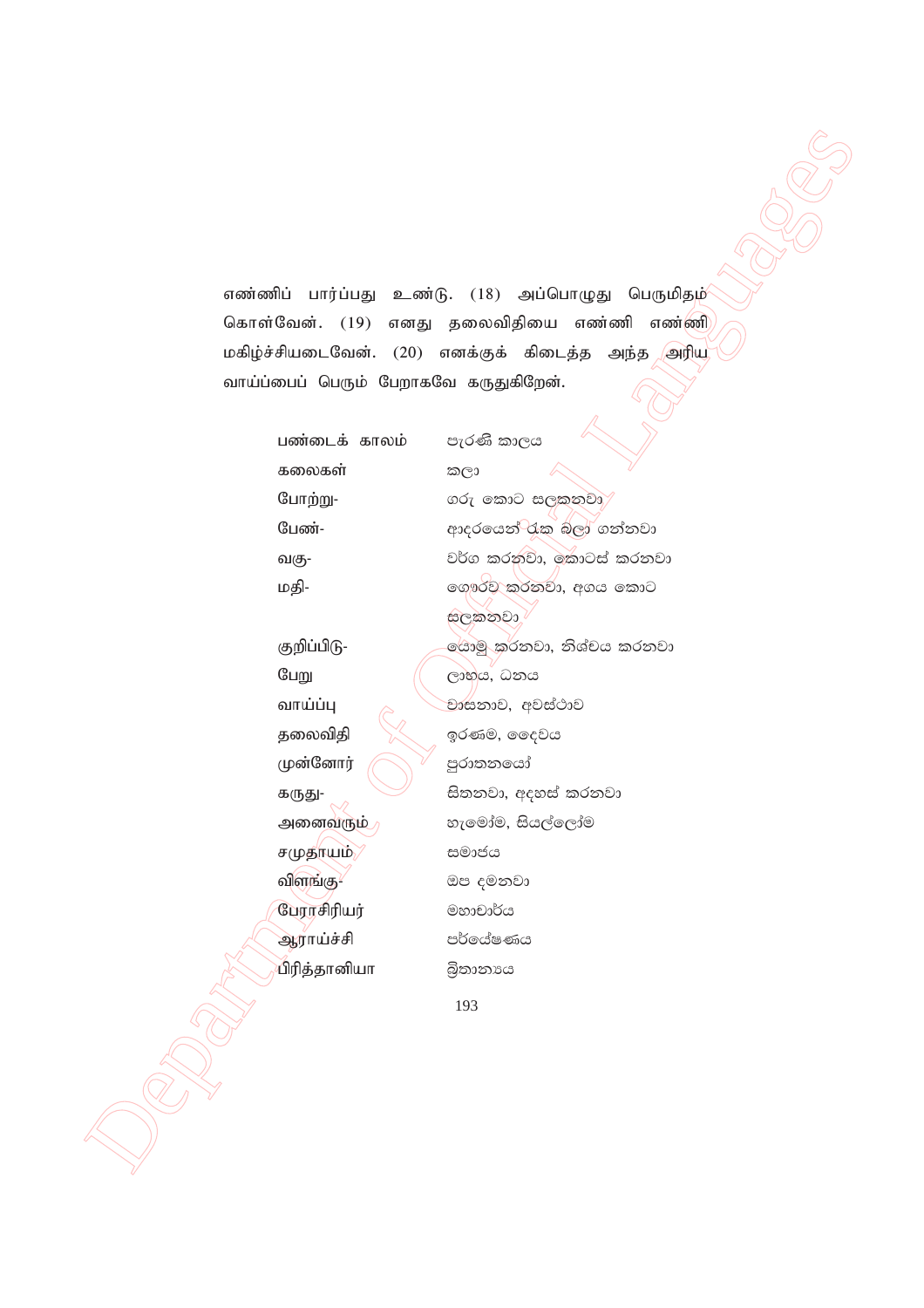பயிற்சி අභාගසය கட்டுரை රචනාව, නිබන්ධය பெருமிதம் පීතිය அரிய දුර්ලභ, දුලබ

#### **අභා**හය 5

- දෙමළ සිංහල ශබ්ද කෝෂයක් උපශෝගි<sup>ට</sup>කට ගනිමින් පහත සඳහන් වාකා සිංහලට පරිවර්තනය කරන්න.
	- 1. காந்தன் நாளைக்கு வருவாரெனில் நானும் கட்டாயம் வருவேன்.
	- 2. எங்களுக்கு தோசை பிடிக்கும்.
	- 3. நீங்கள் கூப்பிட்டாலும் அது வராது.
	- 4. மணிமேகலை எனப்படும் காப்பியத்தை யார் எழுதினார்?
	- 5. மழை பெய்கிறது. கடும் காற்று வீசுகிறது. என்றாலும் மரங்கள் விழா.
	- 6. நேர்யாளிகள் கண்டபடி உண்ணுதல் ஆகாது.
	- 7. அந்தக் கிராமத்தில் இருப்போர் நேற்று இங்கு வந்தனர்.
	- 8. படிப்பின் பயனாக உங்களுக்கு நல்ல வருமானம் கிடைக்கும், அல்லவா?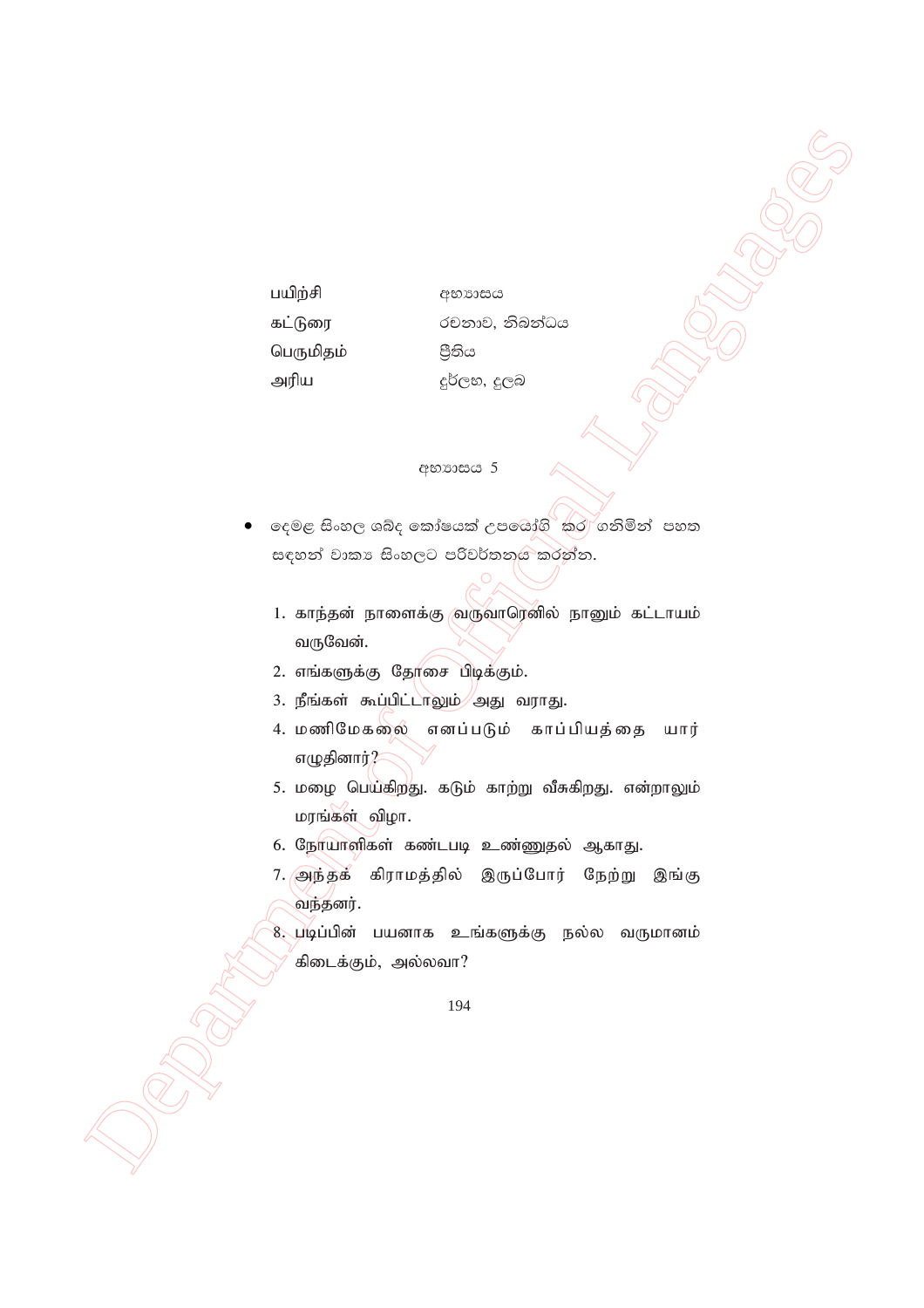- 9. இங்கு இருப்பவர்கள் எல்லோரும் தத்தம் வேலையை நன்றாகச் செய்கின்றனர்.
- 10. நீங்கள் சொல்லுபவற்றை நம்பலாமா?

### අභාගසය 6

- පහත සඳහන් වාකා ලියන දෙමළ බසට පරිවර්තනය කරන්න.
	- 1. ශරීර ලසෟඛාපය බොහෝ (ඉතා) පුධානය.
	- 2. ඇතැම් රෝග සුව වෙයි.
	- 3. පෝෂාදායක තොවන ආහාර අනුභ්ව නොකරන්න.
	- 4. රෝග වැළදුණහොත් මුදල් වැය වේ.
	- 5. ශාරීරික වහායාම කිරීම හේතු කොට ගෙන ශාරීරික නිරෝගීතාව වැඩි දියුණු)වේ.
	- 6. ඔබට කිසි යම් රෝගයක් තිබේ ද?
	- 7. ඔබ අනුභ්ව කරන දේ සීමාවකින් අනුභව කරන්න.
	- 8. ඔබ සියලු ලදයම පැවසුවෙහි. තව දුරටත් පැවසීමට කිසිවක් නැත.
	- 9. සීයා අප ළඟට පැමිණෙන්නේය. එවිට කණ්ණන් ළඟටද යන්නේය.

 $10.$  මෙහි යමෙක් පැමිණෙති.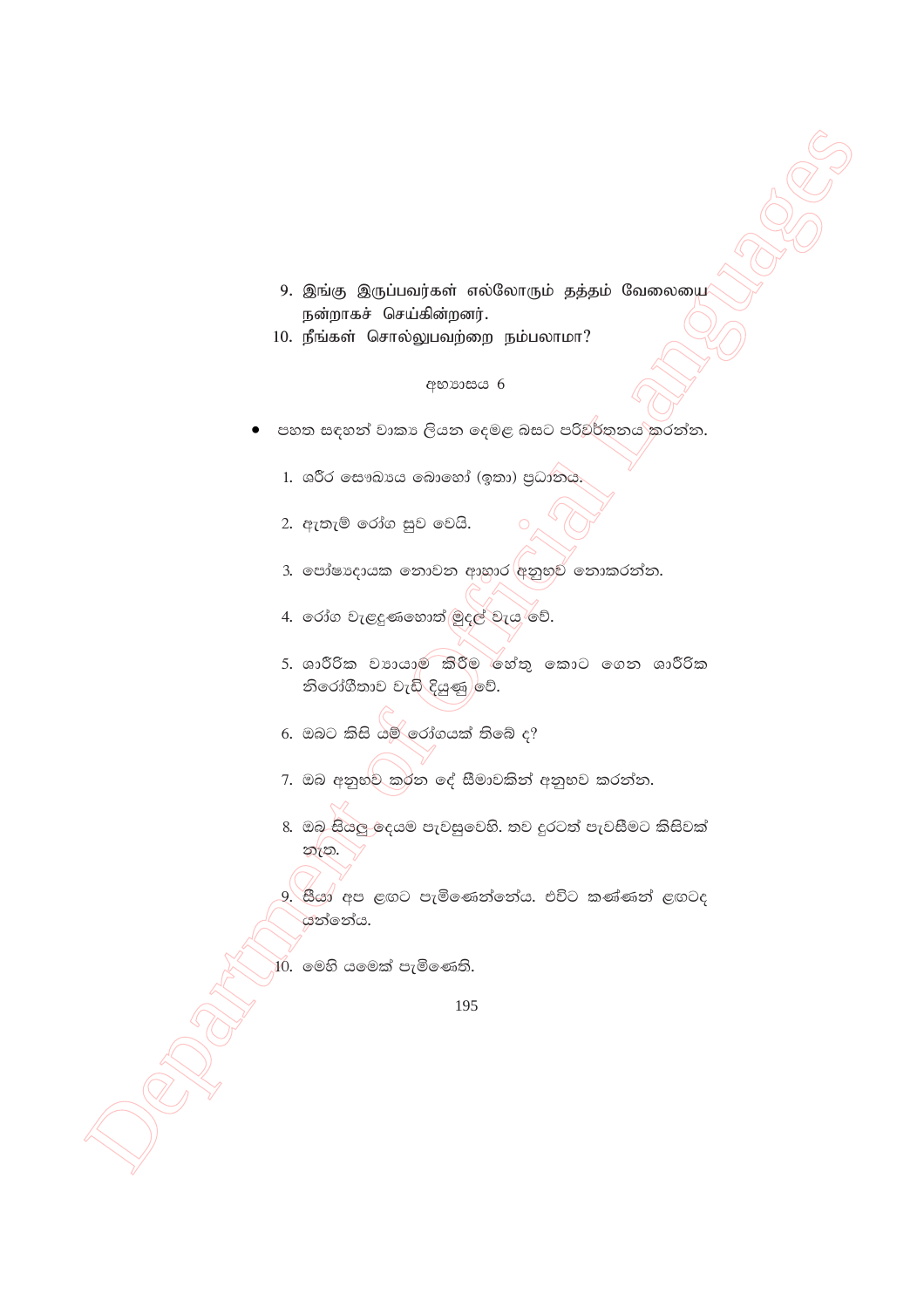# අභාගාසය 7

මෙම පාඩමේ මුල සඳහන් දෙමළ භාෂා වාකා හඬ<sup>්</sup>නගා කියවන්න.

# අභාගසය 8

පාඩමේ මුල සඳහන් දෙමළ භාෂා ඡේදවලින් ඡේදයක් ගුරුවරයා  $\bullet$ විසින් කියවනු ලබයි. එය නිවැරැදිව ලියන්න,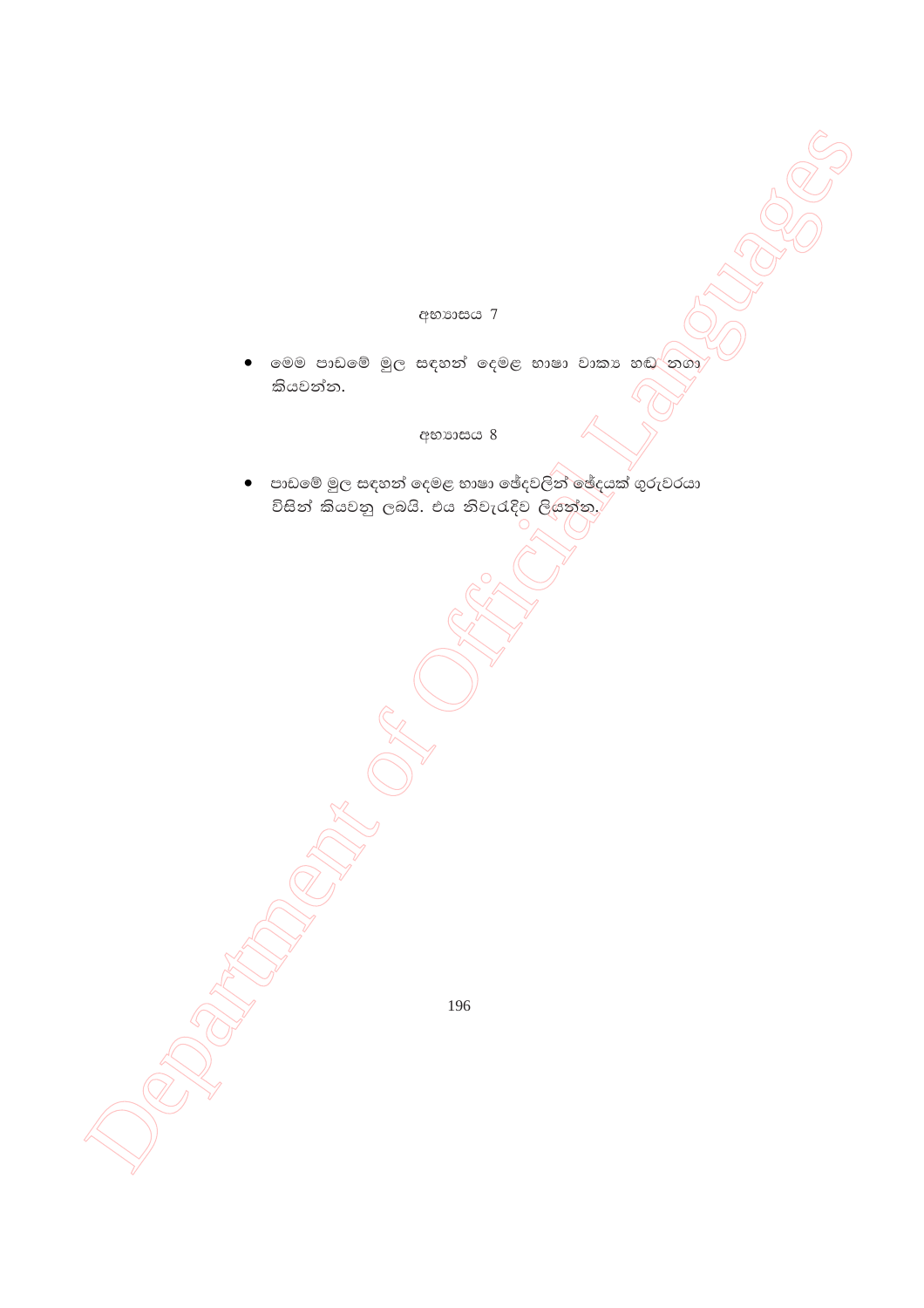### $LITLID 8$

#### திருவாசகம்

 $(1)$  திருவாசகம் என்னும் நூலைப் பற்றி நீங்கள் கேள்விப்  $\mu$ பட்டிருக்கிறீர்களா? (2) அந்த நூலின் ஆசிரியர் $\mu$ யார் என்று உங்களுக்குத் தெரியுமா? (3) அந்நூல் தேர்ன்றிய காலம் எது என்று தெரியுமா? (4) அது கூறும் பெரருள் $\sqrt{u}$ பாது என்று தெரியுமா? (5) மக்கள் அதனை எதற்காகப் போற்றி வருகின்றார்கள் என்று தெரியுமா?  $(6)$  சைவ சமயத்தவர்கள் அல்லாதவர்களும் திருவாசகத்தைப் போற்றுகின்றார்களா?

 $\label{eq:21} \begin{array}{ll} \textbf{LILL} \hat{\mathbf{B}} & \textbf{DQ} \textbf{S} \textbf{U} \textbf{I} \textbf{I} \textbf{B} & \textbf{DQ} \textbf{I} \textbf{I} \textbf{I} \textbf{I} \textbf{I} \textbf{I} \textbf{I} \textbf{I} \textbf{I} \textbf{I} \textbf{I} \textbf{I} \textbf{I} \textbf{I} \textbf{I} \textbf{I} \textbf{I} \textbf{I} \textbf{I} \textbf{I} \textbf{I} \textbf{I} \textbf{I} \textbf{I$  $(7)$  திருவாசகம் தமிழில் $\sqrt{2}$ ள்ள தலைசிறந்த பக்தி இலக்கியங்களுள் ஒன்று எனக் கூறல் மிகப் பொருத்தமாகும்.  $(8)$  அந்த நூலின் ஆசிரியர் மாணிக்கவாசகர் என்பவர் ஆவர்.  $(9)$  மக்கள், அவரை மணிவாசகனார், திருவாதவூரர் என்றும் அழைப்பார்கள். (10) அவர் திருவாதவூர் என்னும் ஊரில் பிறந்தவர். (11) திருவாசகம் கிறிஸ்த்துவுக்குப் பின் ஒன்பதாம் நூற்றாண்டில் தோன்றியது. (12) அஃது அக்காலந்தொட்டுப் புகழ்பெற்ற நூலாக விளங்கி வருகிறது.  $(13)$  திருவாசகப் பாடல்கள் இறைவன் புகழைப் பாடுகின்றன. (14) மக்கள், இவற்றை ஆலயங்களிலும், இல்லங்களிலும், விழாக்களிலும், பிற வைபவங்களிலும் பாடுவது உண்டு.  $(15)$  இவற்றைப் பொதுவாக இசையோடுதான் பாடுவார்கள். (16) பாடிப் பாடி உள்ளத்தில் அமைதி பெறுவார்கள். (17) பாடுபவர்களுக்கு மாத்திரமன்று கேட்பவர்களுக்கும் அமைதி தோன்றுகிறது.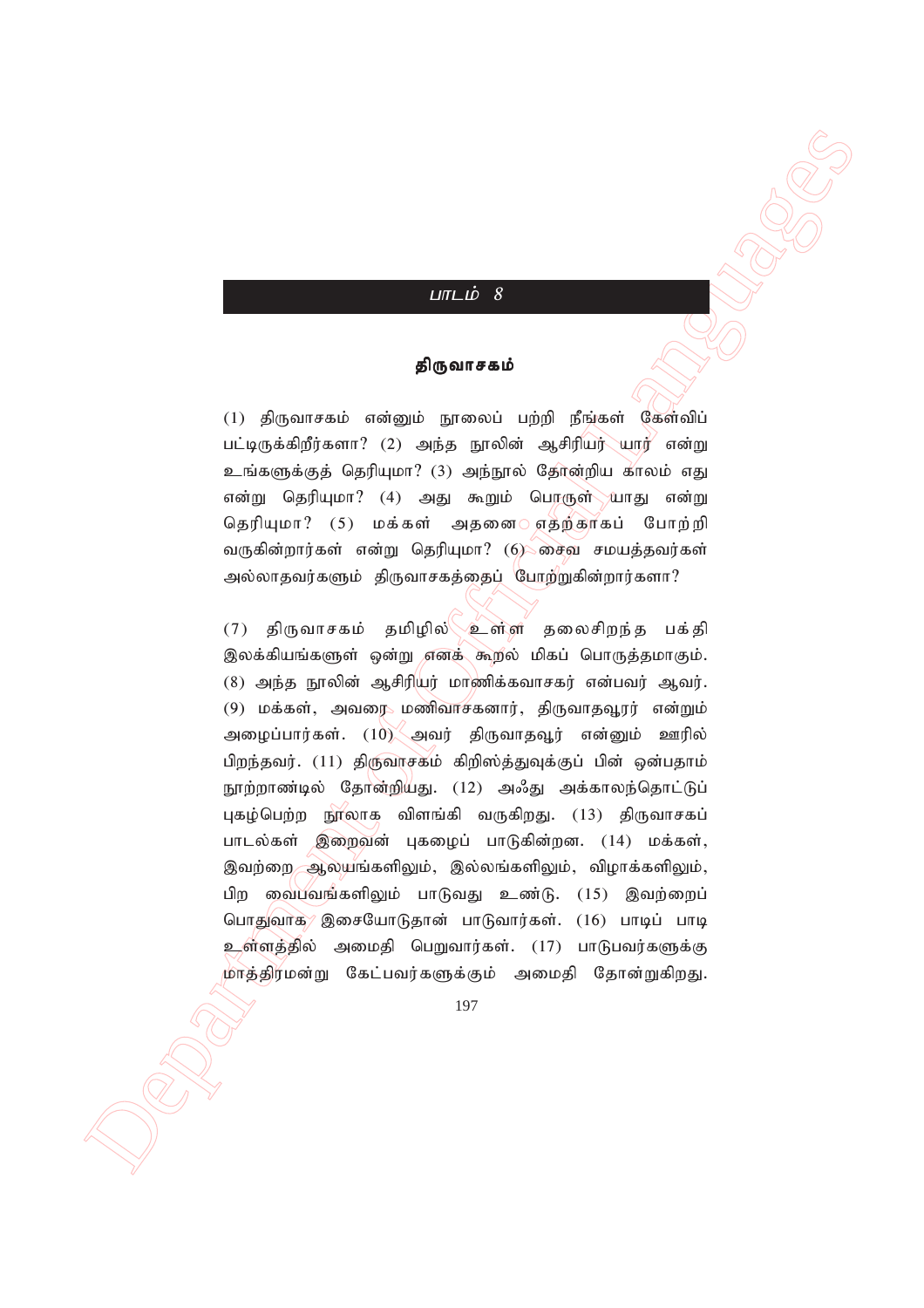(18) இப்பாடல்கள் மூலம் பிறவிப் பிணி நீங்கி, பேரின்ப வெள்ளச் செறிவுக்குள் செல்லலாம். (19) அவை அல்லல் அறுத்து ஆனந்தம் தருவன. (20) அந்த ஆனந்தத்தின் மூலம் இறை இன்பத்தை அறுபவிக்கலாம்.

(18) இப்பாடங்கள் ஒலன் பிறகிப் மிகள் நீங்கி, போரின்சில் செயல் செயல் செயல் செயல் செயல் செயல் செயல் செயல் செயல் செயல் செயல் செயல் செயல் செயல் செயல் செயல் செயல் செயல் செயல் செயல் செயல் செயல் செயல் செயல் செயல் செயல் செயல் செயல  $(21)$  திருவாசகப் பாடல்களைப் படிக்கோ அல்லது பாடக்கேட்டோ உள்ளம் உருகாதவர்கள் இல்லை//என்று பொதுவாகக் கூறப்படுகின்றது. (22) திருவாசத்த்துக்கு உருகார் ஒரு வாசகத்துக்கும் உருகார் என்பது ஒரு முதுமொழி. (23) மேல் நாட்டிலிருந்து தமிழ் நாட்டுக்கு வந்த ஜி. யூ. போப் என்பவர் தமிழ் கற்றுவிட்டு, திருவாசகத்தை விரும்பிப் படித்தார். (24) படித்ததற்குப் பின், அதனை மிகவும் போற்றினார். (25) திருவாசகப் பாடல்கள் எலும்பையே உருகவைக்கும் சக்தி உடையன எனக் கூறிவிதந்தார்., (26) திருவாசகம் முழுவதையும் ஆங்கிலத்தில் மொழிப்பெயர்த்தார். (27) அவரது ஆங்கில மொழிபெயர்ப்பைப் படித்து இன்புறுபவர் உலகில் பலர். (28) சைவ சமயத்தவர் $\#$ அல்லாதவர்களும் திருவாச கத்தைப் போற்றுகின்றனர்.

 $(29)$  திருவாசகம், பல தலைப்புக்களில், ஐம்பத்தொரு பகுதியாகப் பிரிக்கப்பட்டுள்ளது. (30) மாணிக்கவாசகர் பாடிய எல்லாப் பாடல்களும் நமக்குக் கிடைத்தில. (31) இன்று எமக்கு அறுநூற்று ஐம்பத்தாறு பாடல்கள் மட்டும் கிடைத்துள. (32) இவை ஏதோ வகையில் ஒன்றோடு ஒன்று தொடர்பு உடையலை. (33) இப்பாடல்கள் முழுவதும் மூவாயிரத்து முந்நூற்று $\sqrt{g}$ ருபத்தேழு அடிகளில் அமைந்துள.  $(34)$ சிவபுராணம் தான் திருவாசகத்தில் முதற் பகுதி. (35) இப்பகுதியில், மணிவாசகனார், சிவனது பழமையைக் கூறி,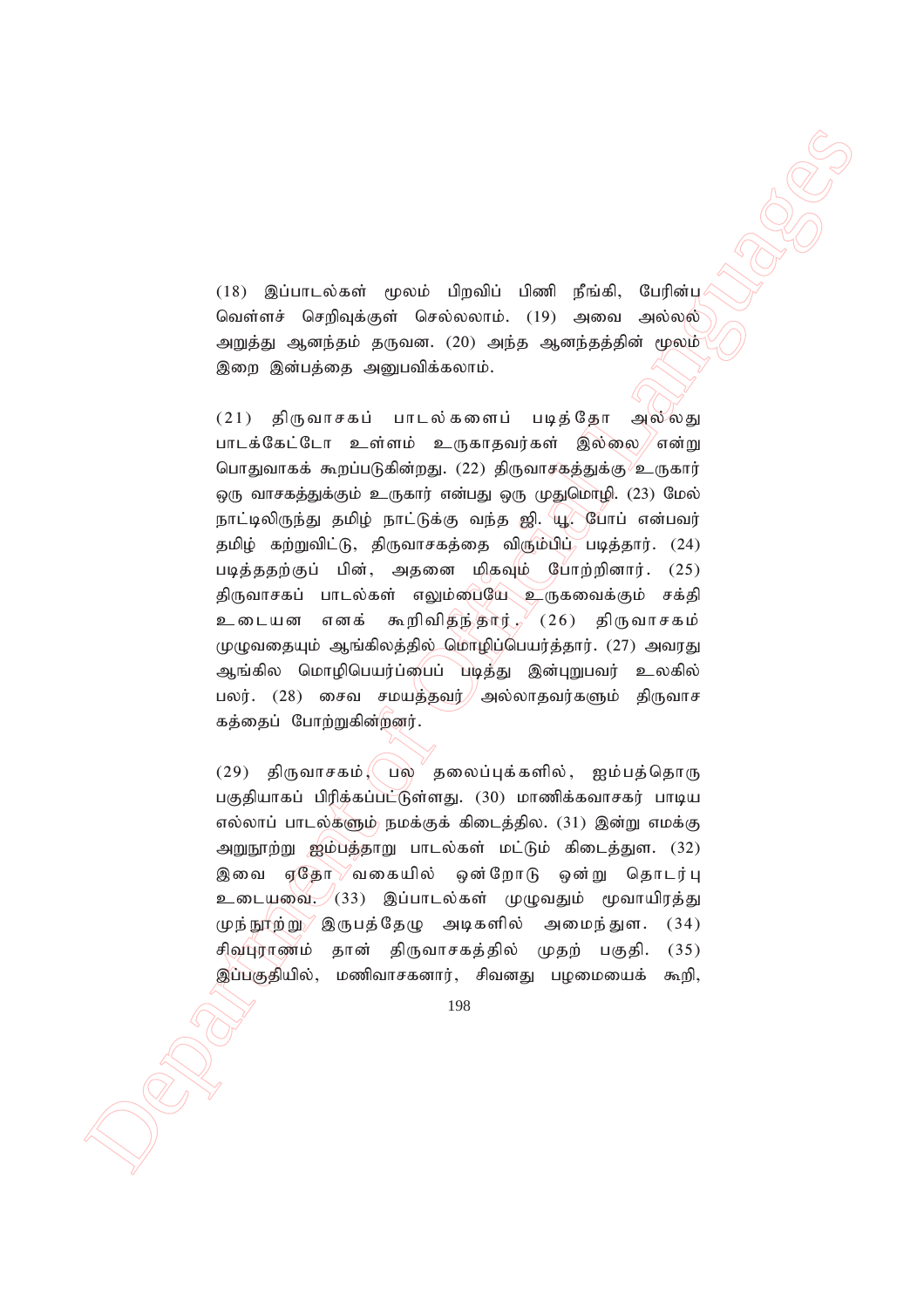இறைவன், ஆன்மாக்களைப் பல பிறவியில் பிறக்கச் செய்து, படிப்படியாகத் திருவருளுக்கு இலக்கு ஆக்கி ஆட்கொள்ளு கின்றான் எனக் கூறி, இறைவனை வாழ்த்துகின்றார், போற்றுகின்றார். (36) ஏழாவது பகுதி திருவெம்பாவை ஆகும்.  $(37)$  மக்கள், திருவெம்பாவைப் பாடல்களை மார்கழி மாதத்தில் பாடுவார்கள். (38) ஒன்பதாவது பகுதியிலுள்ள√திருப் பொற்சுண்ணப் பாடல்களை மக்கள் நமது நாட்டில் //மரணச் சடங்கின்போது சுண்ணம் இடித்துப் பாடுகின்றனர்.

Beautometer capturines and the fluid fluid of the sixter of Offices of Offices and the Contemporary of Official Languages and the Contemporary of Official Capturines and the Contemporary of Official Capturines and the Con  $(39)$  திருவாசகம் என்பது பக்தி ததும்பும் நூல் என்றால்,  $\mathbf{g}$ ங்களும் அதனைப் படித்துப் பார்க்கலாம், அல்லவா? (40) பாடிப் பார்க்கலாம், அல்லவா $?$   $(41)$  பாடில்களின் பொருளை உணர்ந்து படிப்பதும் பாடுவதும் கேட்பதும் முக்கியமாகும்.  $(42)$  வருகிற வெள்ளிக்கிழமை தொடக்கம் சில பாடல்களைப் படித்துப் பார்ப்போம்.  $(43)$  தமிழ் படித்ததன் பயனாகத் திருவாசகத்தையும் படித்துப் பயன்பெறுவீர்களாக! (44) சில பாடல்களைச் சிங்களத்தில் மொழிபெயர்ப்பீர்களாக!

සිංහල පරිවර්තනය

**තිරුවාසහම්** 

- $1.$  තිරුවාසහම් නැමැති පොත ගැන ඔබ අසා ඇත්තෙහි ද?
- $2.$  ඒ ලොතේ කතුවරයා කවුදැයි ඔබ දත්තෙහි ද?
- 3. එම පොත එළිදැක්වුණු කාලය කුමක් දැයි දන්නෙහි ද?  $4,$  එහි කියැවෙන දේ කුමක් දැයි දන්නෙහි ද?
- $\delta$ . ජනුතාව එය කුමක් සඳහා වර්ණනා කරත් දැයි දන්නෙහි ද?
- $6.$  ශීව ආගමිකයන් නොවන අයද තිරුවාසහම් අගයත් ද?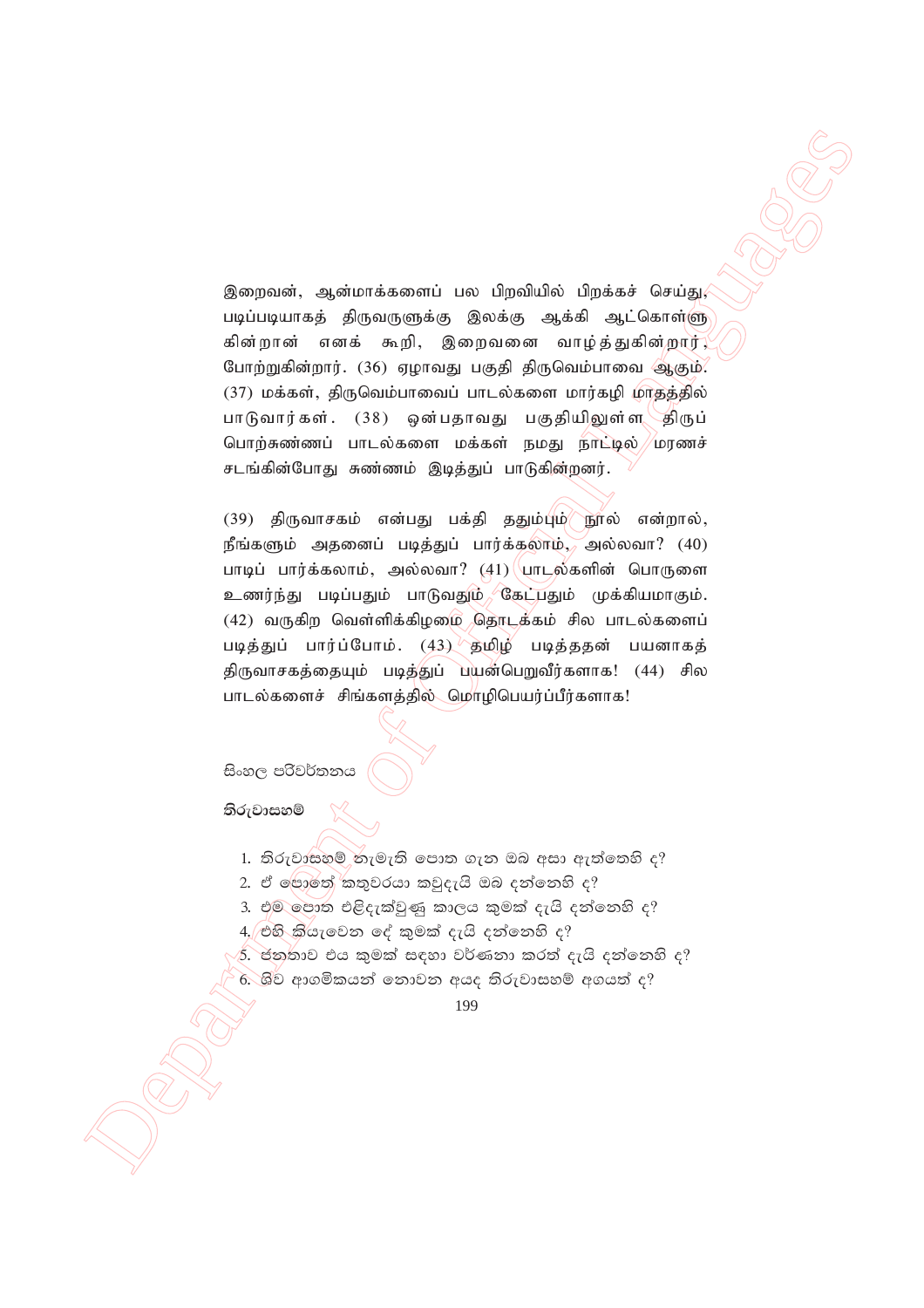- 7. තිරුවාසහම් යනු ලෙමළෙහි ඇති ඉතා ලශ්ෂ්ඨ භක්ති සාහිතායෙන් එකක් යැයි පැවසීම බොහෝ සුදුසු ය.
- 8. එම ගුන්ථයෙහි කතුවරයා මාණික්කවාසහර් නැමැත්තා වේ.
- 9. මිනිස්සු ඔහුට මණිවාසහතාර්, තිරුවාදවූරර් යනුවෙන් කියති.
- 10. හෙතෙම තිරුවාදවූර් නමැති ගමෙහි උපන්නෙකි.
- 11. තිරුවාසහම් කිුස්තු උපතට පසු, නවවෙනි සියවලසහි බිහි විය.
- 12. එය එකල සිට මේ දක්වා පුසිද්ධ පොතක් ලෙස පැවත ගෙන එයි.
- 13. තිරුවාසහම්වල ගීත දෙවියන්ගේ කීර්තිය ගායනා කරයි.
- 14. මිනිස්සු ඒවා කෝවිල්වලදී ද නිවෙස්වලදී ද උත්සවවලදී ද වෙනත් ජිති උත්සවවලදී ද සමහර විවෙකු ගායනා කරති.
- 15. මේවා සාමානායෙන් වාදනය සහිතුව ගායනය කරති.
- 16. ගායනා කරන විට මනසේ ශාන්තිය ඇතිවේ.
- 17. ගායනා කරන්නන්ට පමණක් ඉතාව අසන්නාට ද ශාන්තිය ගෙන දෙයි.
- 18. මෙම ගීතවලින් උපතේ වේදනාවෙන් යළි මිදී ගංවතුර ඝනත්වය අඩු කිරීමට ලබා ගත හැකිය.
- 19. ඒවා දුක වේදනා විනාශ කොට ආනන්දය ගෙන දෙයි.
- 20. එම ආනන්ද මගින් දේව සතුට ලද හැකිය.
- 21. තිරුවාසහම්වල ගීත ඉගෙන ගත හොත් හෝ ඇසුව හොත් සිත උණු නොවන්නෝ නොවෙති යැයි සාමානායෙන් පවසනු ලැබේ.
- 22. "තිරුවාසහම්වලව සිත උණු නොවන්නෝ කිසිදු පුකාශනයකට උණු නොවෙති" යන්න පුස්ථා පිරුළකි.
- 23. බටහිර රටක සිට ඉන්දියාවට පැමිණි ජී. යු. පෝප් නැමැත්තා දෙමළ ඉගෙන තිරුවාසහම් මහත් අභිලාෂයෙන් උගත්තේය.
- 24. ඉගෙන ගත් පසු, ඒවා බොහෝ වර්ණනා කළේය.
- 25,්තිරුවාසහම්වල ගීතවලට අස්ථි ද දිය කිරීමේ ශක්තිය තිබේ යැයි පැවසී ය.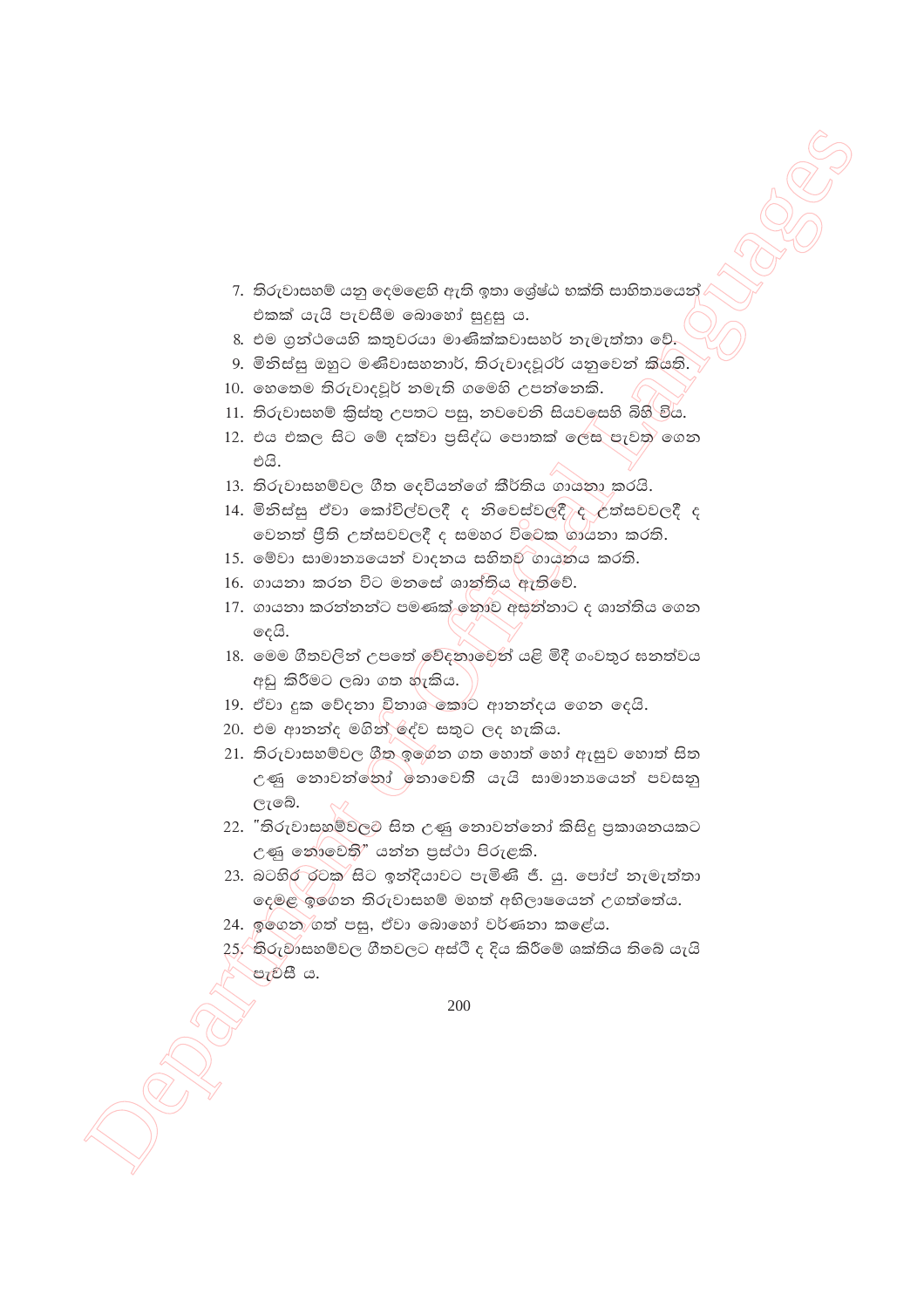- 26. තිරුවාසහම් මුළුමනින්ම ඉංගීසි බසට පරිවර්තනය කළේය.
- 27. ඔහුගේ භාෂා පරිවර්තනය ද ඉගෙන සන්තෝෂ වන්නෝ ලොවෙහි බොහෝ දෙනෙකි.
- 28. සිව ආගමිකයන් නොවන අය ද තිරුවාසහම් අගයති.
- 29. තිරුවාසහම් යන මෙම ගුන්ථය බොහෝ මාතෘකා යටතේ කොටස් 51 කට ඉබදා ඇත.
- 30. මාණික්කවාසහර් ගායනා කළ සියලු ගීත ද අපට ලද ඉනු හැකිය.
- 31. අද දින අපට හයසිය පනස් හයක් පමණක් ලද හැකිය.
- 32. මේවා කුමක් හෝ කුමයකින් එකිනෙකට සම්බන්ධ වේ.
- 33. මෙම ගීත සියල්ල පේළි තුන්දාස් කුන්සිය විසිහතකින් යුක්ත වේ.
- 34. සිව පුරාණය තමා තිරුවාසහර්වල පළමු කොටස.
- 35. මෙම කොටසෙහිදී මණිවාසනතාර් සිවගේ පැරණිතම කියා දෙවියන් ආත්ම බොහෝ ලිපුත්වලින් ඉපදී කුමකුමයෙන් එම ආත්ම බෙදමින් ඔහු ආත්ම සියල්ල රගන, දෙවියන් අගය කළේය.
- 36. සත්වෙනි කොටස තිරුවෙම්බාර්වෙ වේ.
- 37. මිනිස්සු තිරුවෙම්බාමෙව ගීත් දෙසැම්බර් මස ගායනා කරති.
- 38. නවවෙනි කොටසෙහි ඇති තිරුප්පොර්චුන්න ගීත මිනිස්සු අපේ රටෙහි මරණය අවස්ථාවේ දී ධානා කොටමින් ගායනා කරති.
- 39. තිරුවාසහම් යනු භක්තිය සපිරුණු පොතක් නම් ඔබට එය කියවා බැලිය හැකි යි, නොවේ ද?
- 40. ගායනා කර් බැලිය හැකි යි, නොවේ ද?
- 41. ගීතවල අර්ථය අවබෝධ කොට ගෙන ඉගෙනීම ද ගායනා කිරීම ද ඇසීම දාපුධාන වේ.
- 42. ලබන සිකුරාදා සිට ගීත කිහිපයක් ඉගෙන ගෙන බලමු.
- 43. ලදමළ ඉගෙනීමේ පුතිලාභයක් ලෙස තිරුවාසහම් ද ඉගෙන ් පුතිලාභ ලබත්වා!
- 44. ගීත කිහිපයක් සිංහලට පරිවර්තනය කරත්වා!

<sup>201</sup>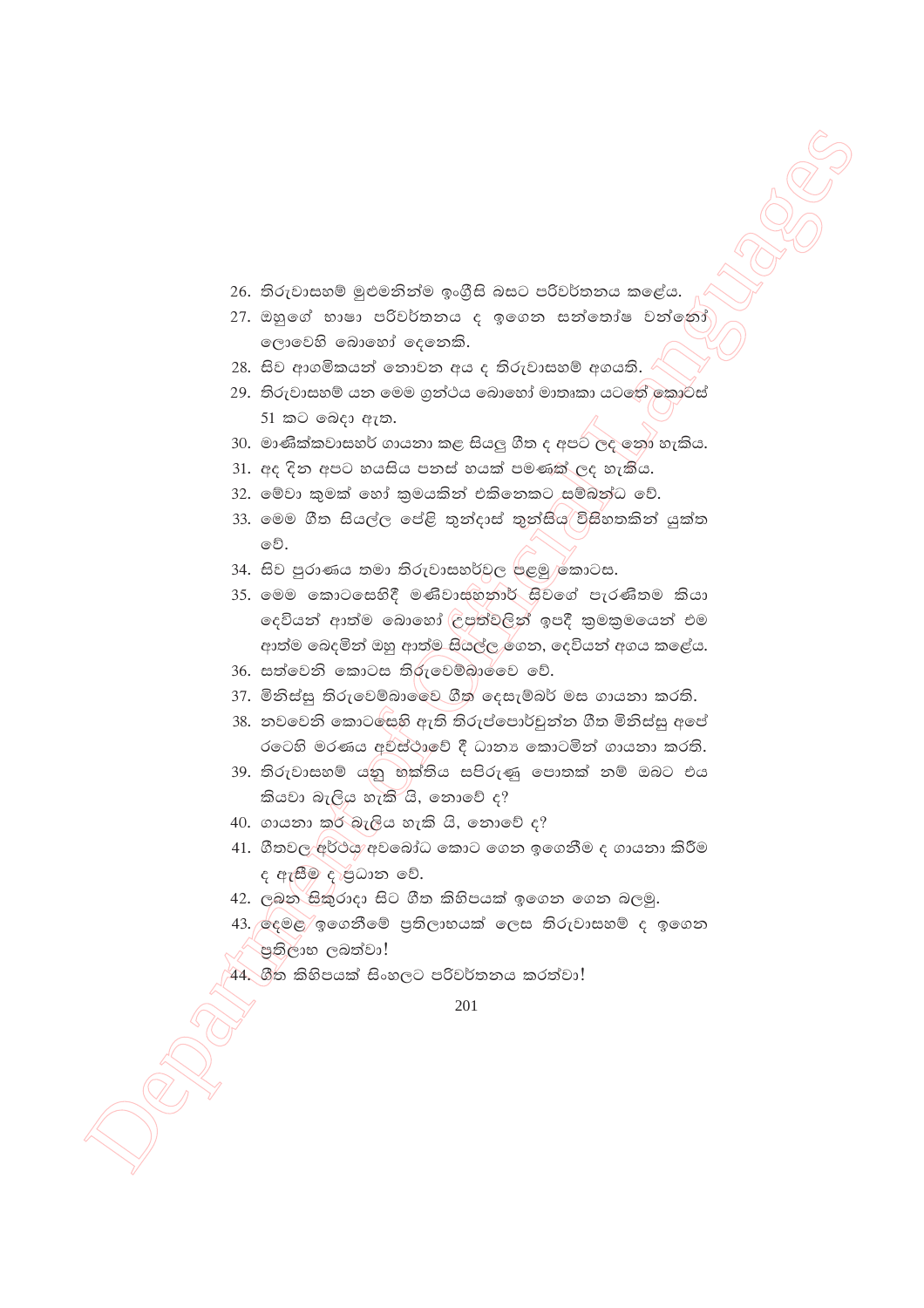### වාහකරණ සටහන්

# 8.1 ආශීර්වාද කියා

මානව ගණයේ නාම පද සමග යෙදෙන ආශීර්වාද කියා පද සෑදීම සඳහා අනාගත කාල අවසාන කියා පදයට -ஆக එක් කෙරේ. අවසාන කියා පදය කවර පුරුෂයකට, සංඛ්යාවකට හෝ ලිංගයකට හෝ අයත් විය හැකි ය. කෙසේ නමුදු, උත්තම පුරුෂ සමග එය භාවිතය දුලබ වේ.

நீங்கள் எல்லோரும் நன்கு படிப்பீர்களாக! ඔබලා සියලු දෙනාම හොඳින් ඉගෙන ගනික්වා!

மல்லிகா விரைவில் திருமணம் செய்வாராக! මල්ලිකාගේ විවාහය ඉක්මනින් කරත්වා!

 $\dot{\mathbf{a}}$ ය ද එක් කිරීමෙන් සකසනු $/$ ලබන ආශිර්වාද කියාවල වෙනත් රූපයක් වේ.

நீங்கள் எல்லோரும் நன்கு படிக்க! மல்லிகா விரைவில் திருமணம் செய்க!

මානව නොවන ගණයේ දී අනාගත කාල අවසාන කියා පදයට -ஆக<sup>/</sup>එක් කරනු නොලැබේ. ඒ වෙනුවට - து වලින් අවසන් අනාගත කාල කියා මූල නාම පදයට එය එක් කෙරේ.

எங்கள் நாடு செழிப்பது ஆக! எங்கள் நாடு செழிப்பதாக! .<br>අප රට දියුණු වේවා!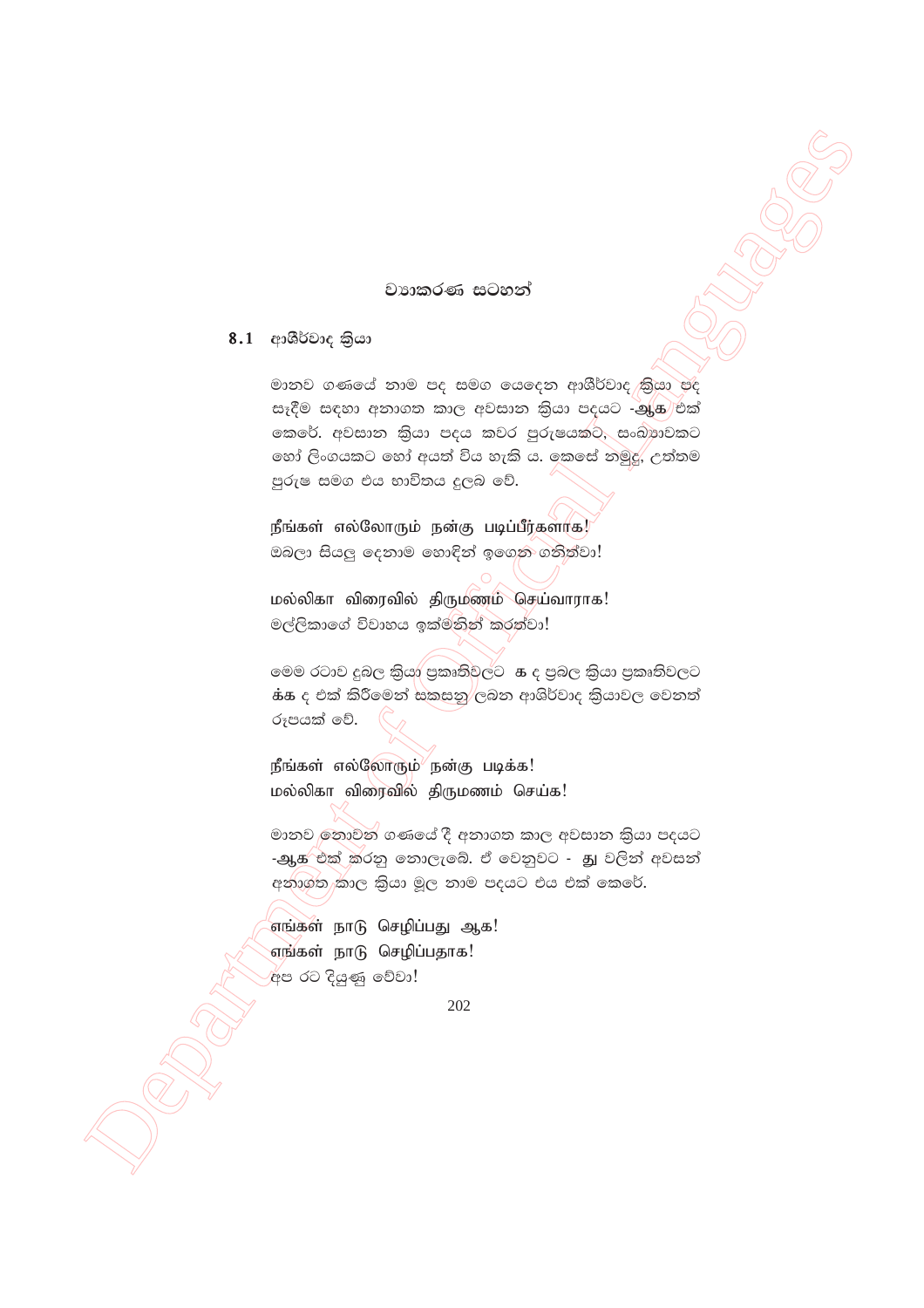### 8.2 இல்

இல் (නැත) කියා පුකෘතිය, පුරුෂය සහ සංඛාහව අනුව වර නැගෙන අතර කියා පදයක අතීත කාල කෘදන්ත සමග භාවිත කෙරේ. එය සිංහලයේ පූර්ව කියාව සමග නැත යෙදීමට සමාන වේ.

மாணவர் இன்னும் வந்திலர். ශිෂායෝ තවම පැමිණ නැත්තාහ.

அந்தப் புத்தகம் கிடைத்திலது. ඒ පොත (ගන්න) නැත.

அந்தப் புத்தகங்கள் கிடைத்தில. ඒ පොත් (ගන්න) නැත.

இல. යන්නෙහි -அ\මානව නොවන බහු වචනය හඟවයි.

# 8.3 අනාගත කාල කියා මූල නාම පද සමග உண்டு

කිසි යම් කියාවක් ඇතැම් විටෙක සිදුවන බව පුකාශ කිරීම සඳහා හු වලින් අවසන් අනාගත කාල කියා මූල නාම පදයේ පුථමා විභක්ති ගත් රූපයට පසුව -உண்டு භාවිත කෙරේ.

ලේඛන වාවහාරයේදී බහුලව අනාගත කියා මූල නාම පද භාවිත කරනු ලබන අතර මේ සඳහා කථන වාපවහාරයේදී බහුලව භාවිත කරනු ලබන්නේ වර්තමාන කාල කියා මූල නාම පදය.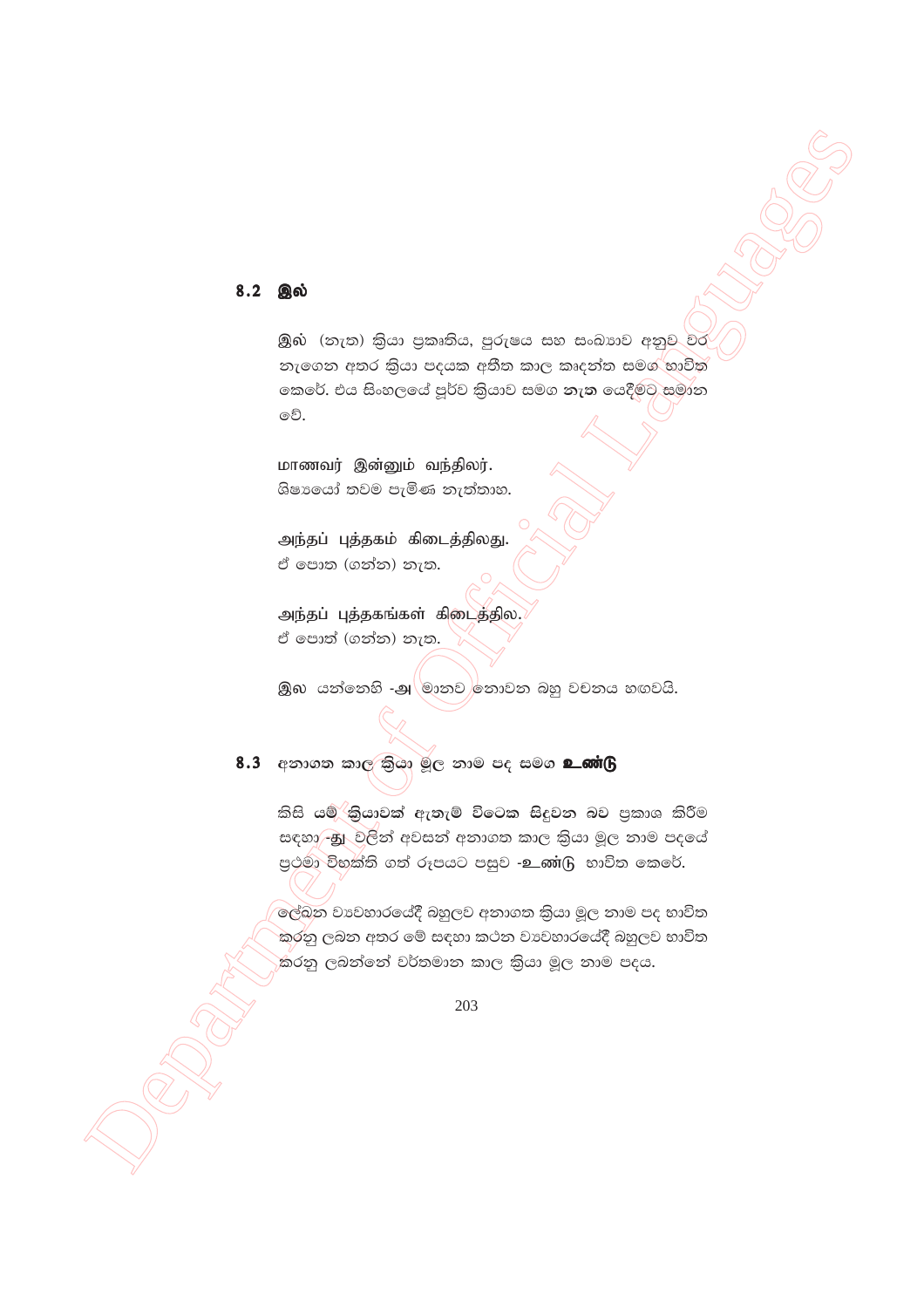ක. වා.

ලේ. වා.

நாங்கள் கோயிலுக்குப் போறது உண்டு. අපි ඉඳලා හිටලා කෝවිලට යනවා. நாங்கள் கோயிலுக்குப் போவது உண்டு. අපි ඇතැම් විට කෝවිලට යන්නෙ<u>මු</u>

මෙබඳු රටාවල නැත යන අර්ථ දෙන වාකා නිර්මාණය කරනු ලබන්නේ உண்டு වෙනුවට இல்லை එක් කිරීමෙනි.

நாங்கள் கோயிலுக்குப் போவது இல்லை. நாங்கள் மாமிசம் உண்பது இல்லை.

8.4 කියා මූල නාම පද සැදීම -கூறல்

() වෙනුවට () කියා මූල නාම පද සෑදීම සඳහා -தல் එක් වන තියා පදවලට -தல වෙනුවට -அல் යෙදිය හැකිය. -அல் එක් තෙරෙන විට කියා පුකෘතිවල අවසන් -உ ඉවත් කෙරේ.

| කියා පුකෘතිය | <b>-தல் රූපය</b> | <b>-அல்</b> රූපය |
|--------------|------------------|------------------|
| கூறு-        | கூறுதல்          | கூறல்            |
| நடு-         | நடுதல்           | நடல்             |
| மீள்-        | மீள்தல்          | மீளல்            |

8.5 සෘජු ව (විර නැගෙන) නැත යන අර්ථ දෙන කියා පද

සිංහලයේ නො කරන්නේය, නො කියන්නේය යන අර්ථ ஒஜ் செய்யார், சொல்லார் **பெ**லி පூ**்** පුරුෂ, සෘජුව (වරතැගෙන) නැත යන අර්ථ දෙන කියා පද රූප වාකායකදී ඒවායේ යෙදීම අනුව නොකරන තැනැත්තෝ, නොකියන තැනැත්තෝ අර්ථ ඇති කියා මූල නාම පද ලෙස ද කියා කරයි.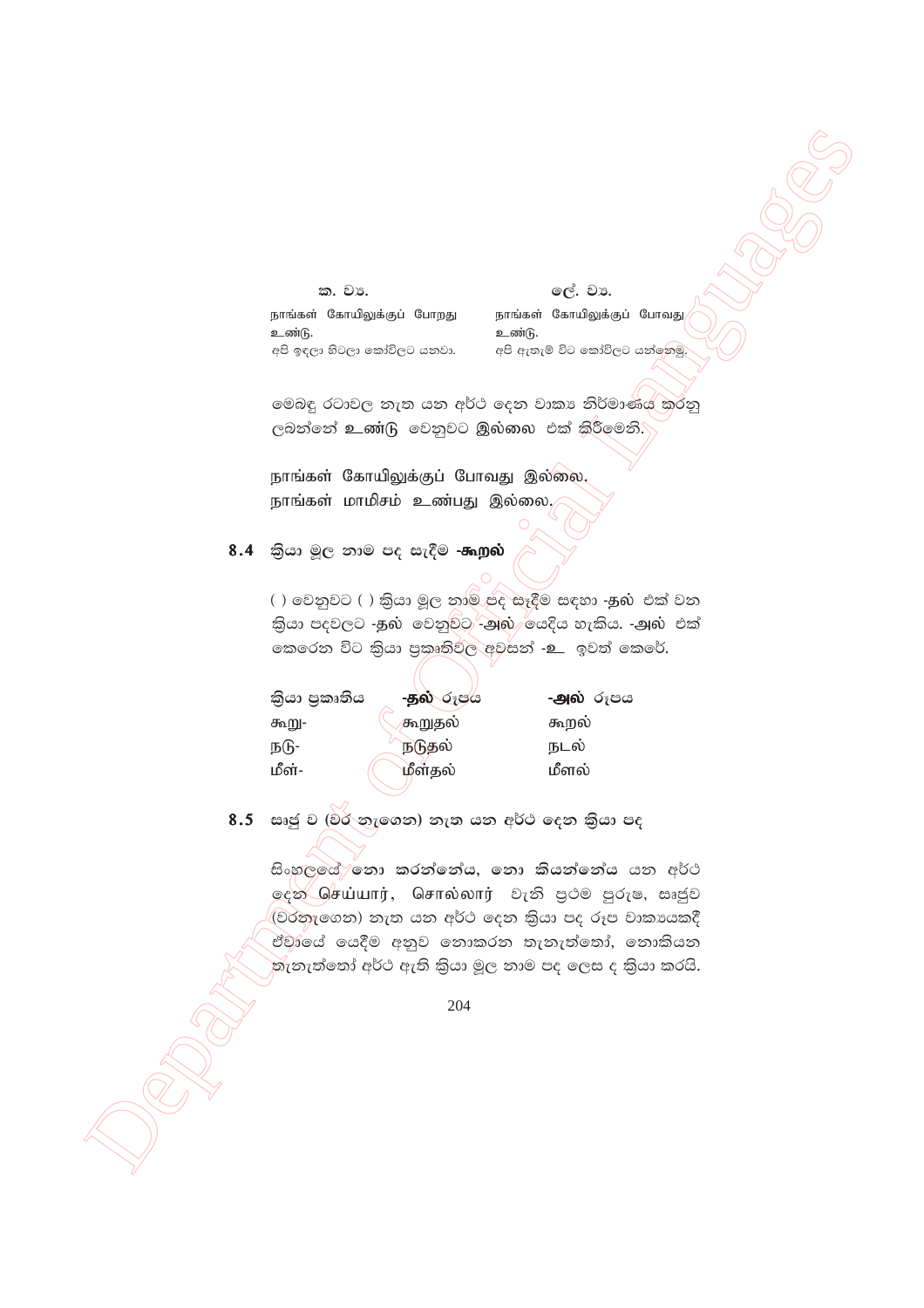මෙම පාඩමේ පහත සඳහන් වාකාගේ කිුයා මූල නාම පදයක් යේ ම පුථම පුරුෂ, මානව, නැත යන අර්ථ දෙන බහු වචන රූපය සේ ද ලෙස ගෙදෙන -உருகார் වචනගේ ගෙදීම සනිටුහන් කර ගන්න.

திருவாசகத்துக்கு உருகார் ஒரு வாசகத்துக்கும் உருகார்.

# 8.6 மாத்திரமன்று...........உம்

සිංහලයේ පමණක් නො ව.......ද යන අර්ථ දීම සඳහා මෙය භාවිත කෙරේ. ඇතුළත් දේ හඟුවන විචනයට සෑම විටම -உம் එක් කෙරේ. වාකායේ අර්ථයට අනුව නාම පදය ඕනෑම විභක්තියක් ගත හැකි ය.

அதைப் பற்றிக் கண்ணனுக்கு மாத்திரமன்று எனக்கும் தெரியும்.

ඒ ගැන කණ්ණන් පමණක් නොව මම ද දනිමි.

ஆங்கிலம் சிங்களவர்களால் மாத்திரமன்று தமிழர்களாலும் பேசப்படுகின்றது.

ඉංගීසි බස, සිංහල අය විසින් පමණක් නොව දෙමළ අය විසින්ද ⁄කථා කරනු ලැබේ.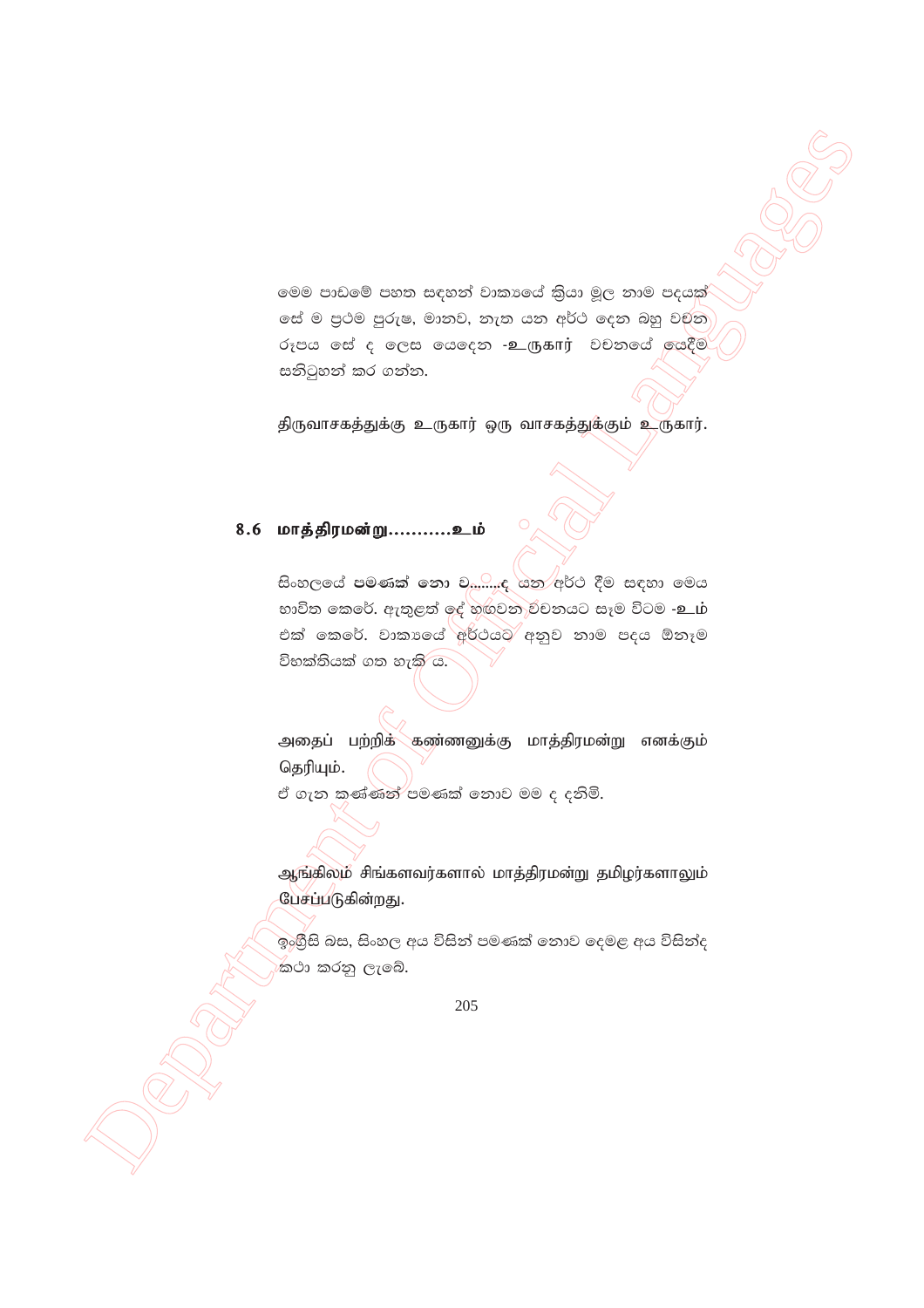#### 8.7 என்றால்

මෙම වචනය එක් කිරීමෙන් කිසි යම් ස්වාධීන වාකා කොටසක් වෙයි නම් යන අර්ථ දෙන්නා වූ ආධාරක වාකා කොට්සක් බවට වෙනස් කරනු ලැබිය හැකි ය. කෙසේ නමුදු, සමහර අවස්ථාවල නම් යෙදෙන වාකා කොටසේ උක්තය සඳහන් කරනු නොලැබිය හැකි ය.

அது நல்லது என்றால் நானும் வாங்குவேன். එය හොඳ නම් මම ද (මිල දී) ගන්නෙමි.

தமிழ்ப் படம் என்றால் பார்ப்போமா? දෙමළ චිතුපටයක් තම් බලමු.

கைக்கும் என்றால் சிலர் விரும்ப மாட்டார்கள். තිත්ත නම් ටික දෙනෙක් නොකැමැත්තෝය.

### 8.8 என்பவர்

සාමානායෙන් සුද්ගලයන් නම් කිරීමේ දී සහ හඳුන්වා දීමේ දී සඳහන් කළ පුද්ගලයා, නමැති පුද්ගලයා යන අර්ථයෙන් என்பவர் යන්න භාවිත කෙරේ. එය මානව ගණයේ නාම පද සමග පමණක් යෙදෙයි.

இளங்கோ அடிகள் என்பவர் சிலப்பதிகாரம் என்னும் காப்பியத்தை எழுதினார்.

ඉල්ලෝ අඩිහළ් නමැති පුද්ගලයා සිලප්පදිහාරම් යන කාවාය රචනා කළේය.

மாணிக்கவாசகர் என்பவரைத் தெரியுமா? මාණික්කවාසහර් නමැත්තා දන්නෙහි ද?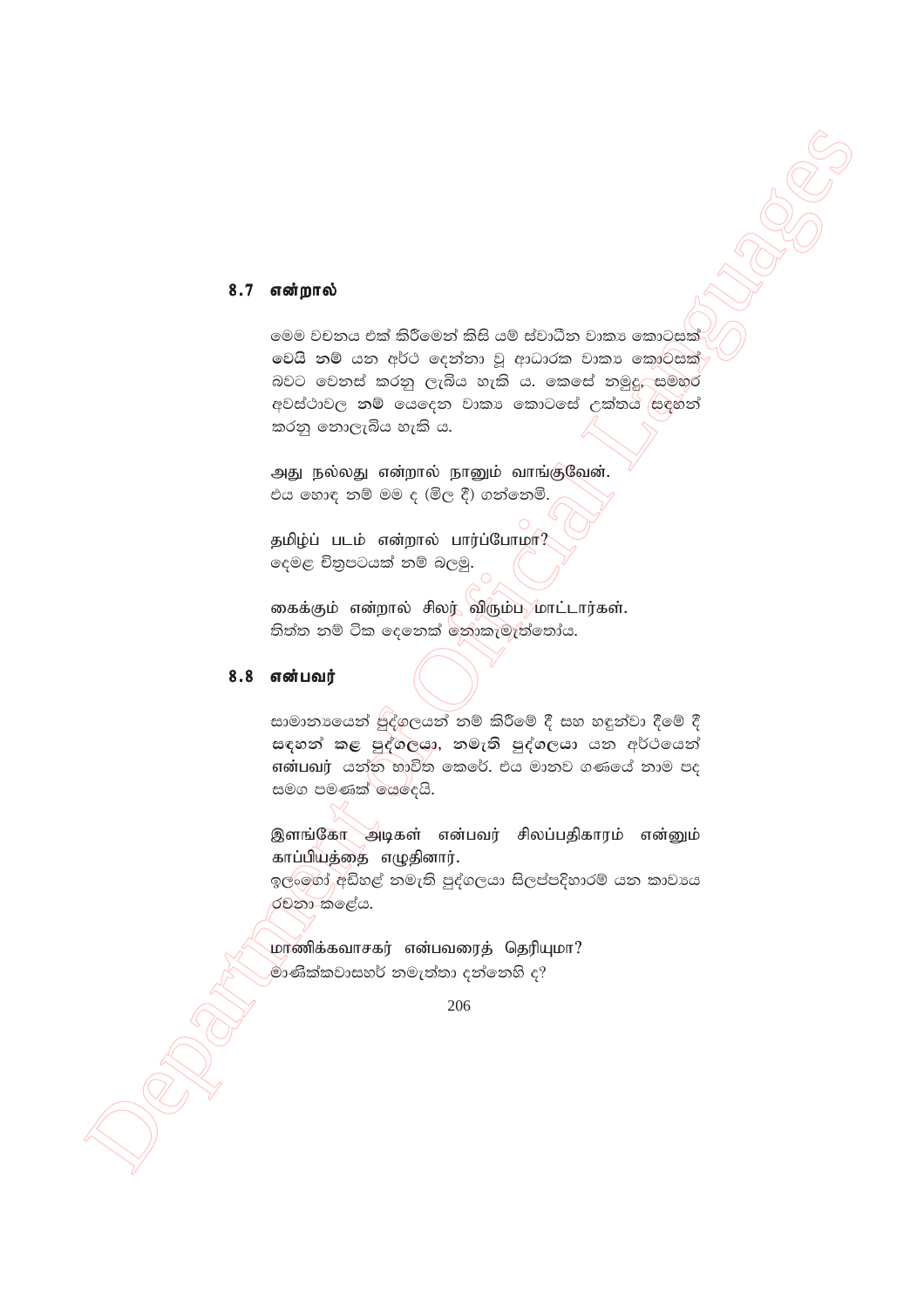#### 8.9 அல்லாதவர்கள்

මෙය මානව ගණයේ නාම පද සමග (ඒ) හැර යන බහු වචන අර්ථයෙන් භාවිත කෙරේ. මීට සමාන මානව නොවන රූපය அல்லாதவை ஒரி அல்லாதன ஒி.

தமிழர் அல்லாதவர்களும் திருவாசகத்தைப் போற்று கின்றனர்.

දෙමළ අය හැර වෙනත් අය ද තිරුවාසහම් අගයති.

மிருகசாலையில் விலங்குகள் அல்லாதனவும் உண்டு. සත්වෝදාාතයෙහි සතුන් නැර වෙනත් උන් ද සිටිති.

அல்லாதன සහ அல்லாதவை යන වචනවල අනුක්ත රූපය அல்லாதவற்ற்- ூ.

# 8.10 ஒன்றோடு ஒன்று

මෙය එකිනෙකට යන අදහස පුකාශ කිරීම සඳහා මානව නොවන නාම පද සම්බන්ධයෙන් භාවිත කෙරේ.

இவை எல்லாம் ஒன்றோடு ஒன்று தொடர்பு உடையன. මේවා සියල්ල එකිනෙකට සම්බන්ධය ඇත්තේ ය.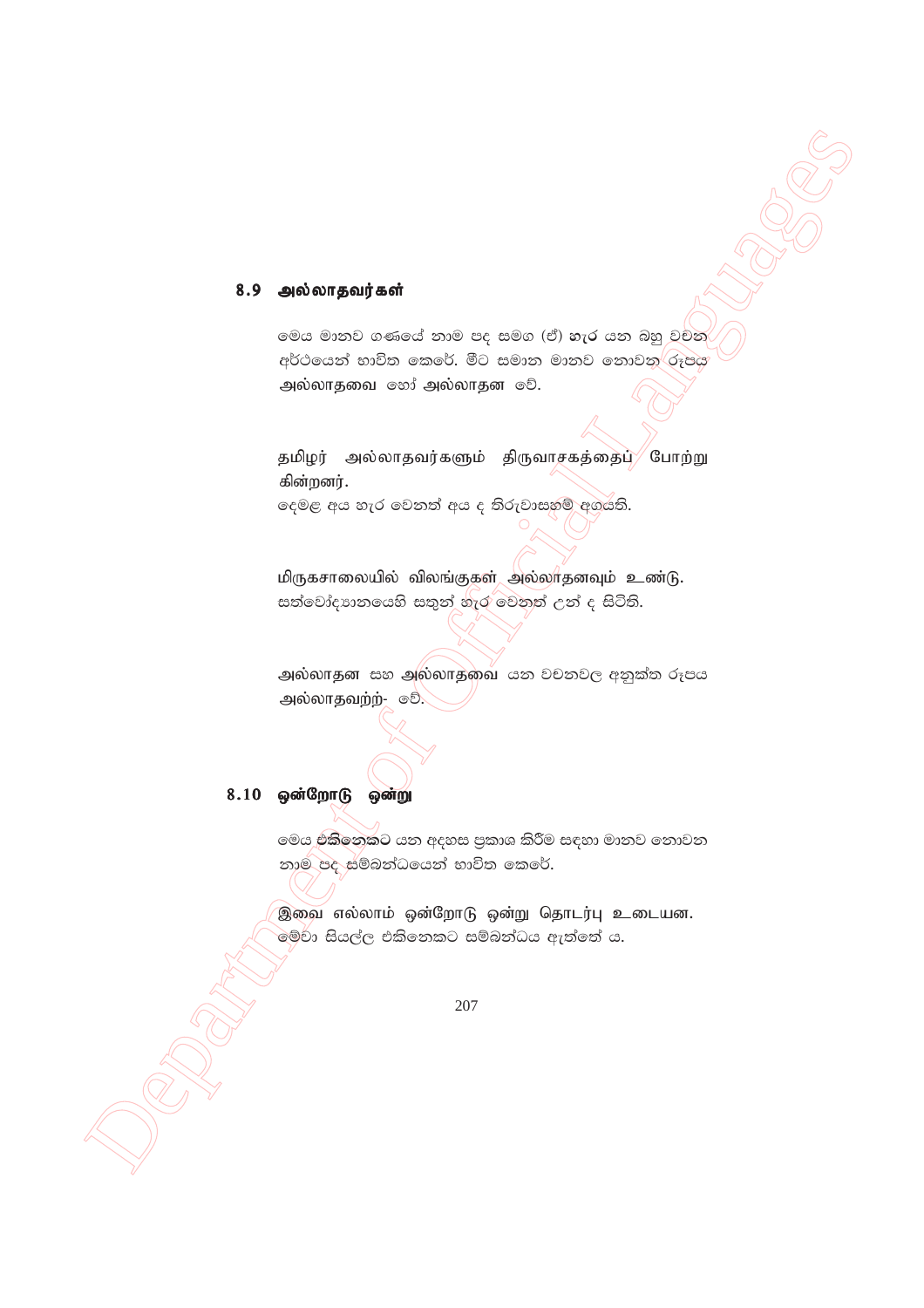# $8.11$   $9.0$

කෙටි ස්වරයකින් හෝ -ன වැනි වාඃක්ජනයකින් අවසන්-වන සහ නෑකම් හඟවන ඇතැම් පුද්ගල නාම සමග ගෞරවය හැඟවීම සඳහා මෙය භාවිත කෙරේ.

கந்தசாமி வரதராசன் மாமன்

கந்தசாமியார் வரதராசனார்/ மாமனார்

# 8.12 යමකින් ආරම්භය

නිශ්චිත වේලාවක් හෝ දවසක් හෝ මාසයක් හෝ වසරක් හෝ හඟවන නාම පදයකට தொடக்கம் එක් කිරීමෙන් යමකින් ආරම්භය පුකාශ කෙරේ.

மூன்று மணி தொடக்கம் තුතේ පටන්

இன்று தொடக்கம் අද පටන්

சனிக்கிழமை தொடக்கம் සෙනසුරාදා පටන්

மார்கழி தொடக்கம் |දෙසැම්බර් පටන්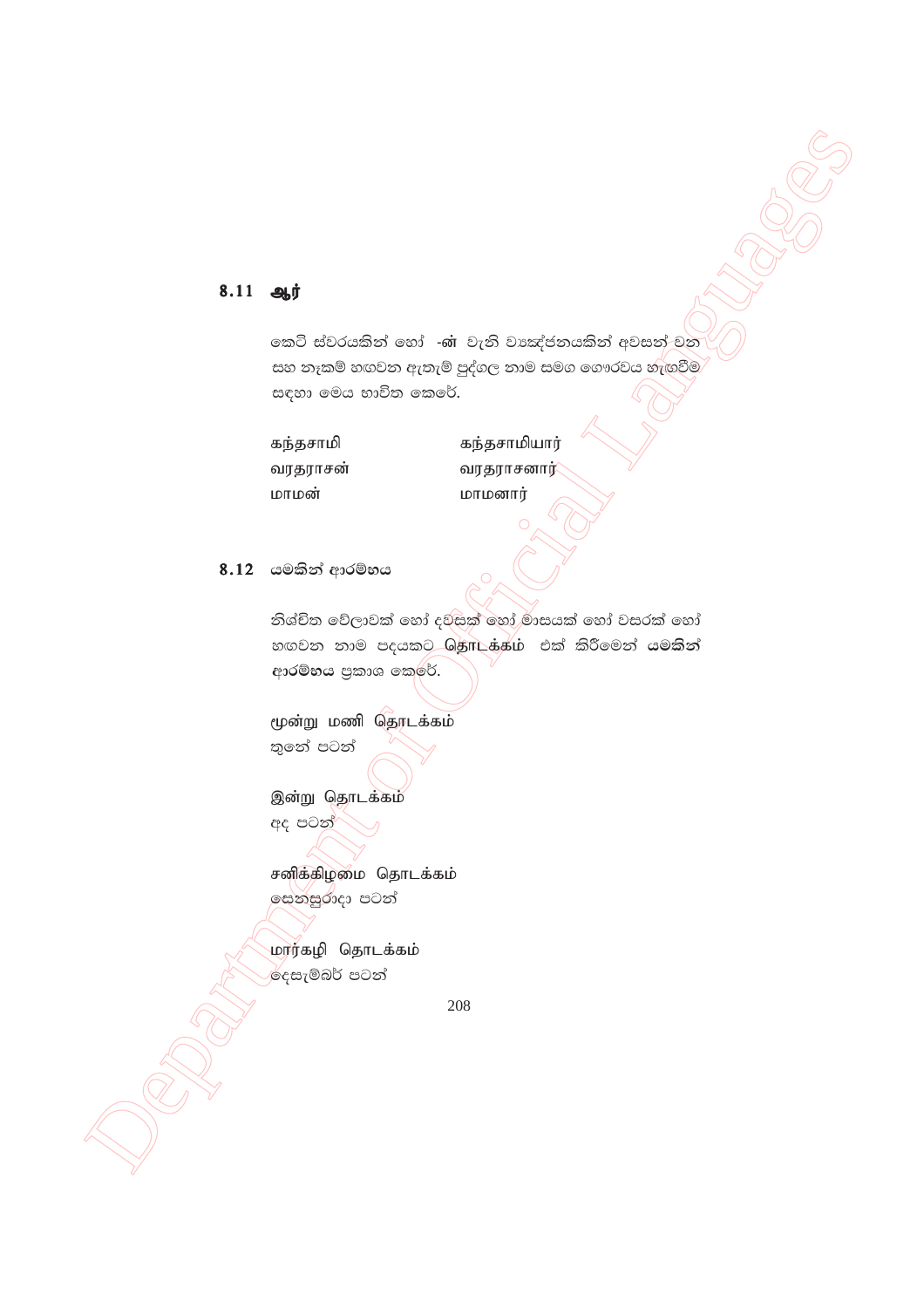### 8.13 அ∴து

அது යන්නට යෙදෙන වෙනත් වචනයකි. ලේඛන වාවහාරයෙහි පමණක් அ∴து සාමානායෙන් ස්වරයකින් ආරම්භ වන වචනයකට පෙර යෙදෙයි. නූතන ලේඛන වාවහාරයේ එය ගයදීම දූර්ලභ ය. ඒ වෙනුවට அது භාවිත කෙරේ. $\mathcal C$ 

#### 8.14 සංඛාග 1000

දහස (1000) යන අර්ථ ලදන වචනය ஆயிரம் වේ. අනුක්ත රූපය ஆயிரத்து වේ.

திருவாசகம் என்னும் நூலில் உள்ள பாடல் அடிகளின் தொகை மூவாயிரத்து முந்நூற்று இருபத்தேழு ஆகும். තිරුවාසහම් නැමැති පොතෙහි ඇති ගීතවල මුළු ගණන තුන්දාස් තුන්සිය විසිහතක් වේ.

#### 8.15 திருவெம்பாவை

திருவெம்பாவை லீன ஒரெக்கு உட்கேன் கிரே சீல் க. දෙසැම්බර් මාසයේ දවස් උදාවීමට පෙර මුල් පැයවලදී තරුණියන් විසින් ගායනා කරනු ලැබීමට ගංගාවල සහ පොකුණුවල ස්තානයට, නිිත්දුම් යනවිට ගායනා කරනු ලැබීමට යෝජනා ගකුරේ. $\vee$ 

### 8.16 திருப்பொற்சுண்ணம்

මේවා ශිව දෙවියන්ට ගයන ගීත වේ. දෙවියන්ගේ ශුද්ධ ස්නානය සඳහා සඳුන් වැනි සුවඳ විලවුන් සහ රන් කෙටීමේ දී කාන්තාවන් විසින් ගායනා කරනු ලැබිය යුතු යැයි අදහස් කෙරේ. අද දින .<br>ඒවා අවමංගලා අවස්ථාවලදී ද ගායනා කරනු ලැබේ.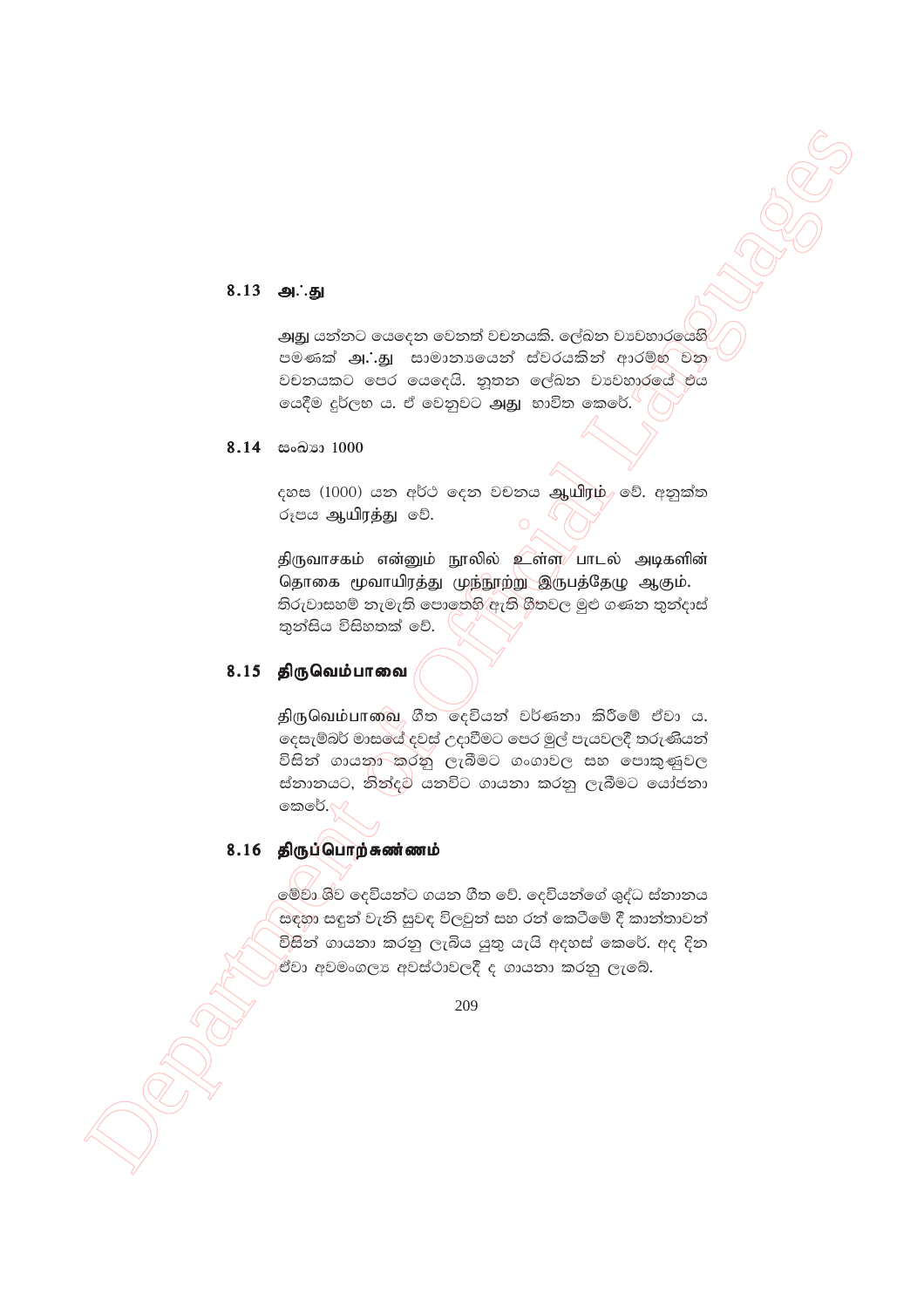#### අභාගසය 1

- අර්ථවත්ව සහ වාාකරණානුකූලව හිස් තැන් පුරවන්න.
- 1. திருவாசகம் என்னும் நூலின் ஆசிரியர் ஆவர்.
- 2. மாணிக்கவாசகர் திருவாதவூரில் பிறந்ததனால் மக்கள் அவரை..............................என்றும் /அழைக்கின்றனர்.
- 3. ............................திருவாசகத்தில் \முதற் பகுதியாக உள்ளது.
- 4. மக்கள் திருவெம்பாவைப் பாடல்களை .................... மாதத்தில் பாடுவார்கள்.
- <u>5. மேல் நாட்டிலிருந்து வந்த ....................</u> என்பவர் திருவாசகத்தை ஆங்கிலத்தில் மொழிபெயர்த்தார்.
- 6. இன்று திருவாசகத்தில் ........................ பாடல்கள் உள.
- 7. திருவாசகப் பாடல்களைப் படித்து உள்ளம் ................ உண்டா?∕
- Department of Official Languages 8. நமது நாட்டில் .......................... மரணச்சடங்கின் போது பாடப்படுகின்றன.
	- 9. மாணிக்கவாசகர் ........................ நூற்றாண்டில் வாழ்ந்தார்.
	- $10.$  திருவாசகப் பாடல்களைப் பாடிப்பாடி உள்ளத்தில் ..*.............*... பெறலாம்.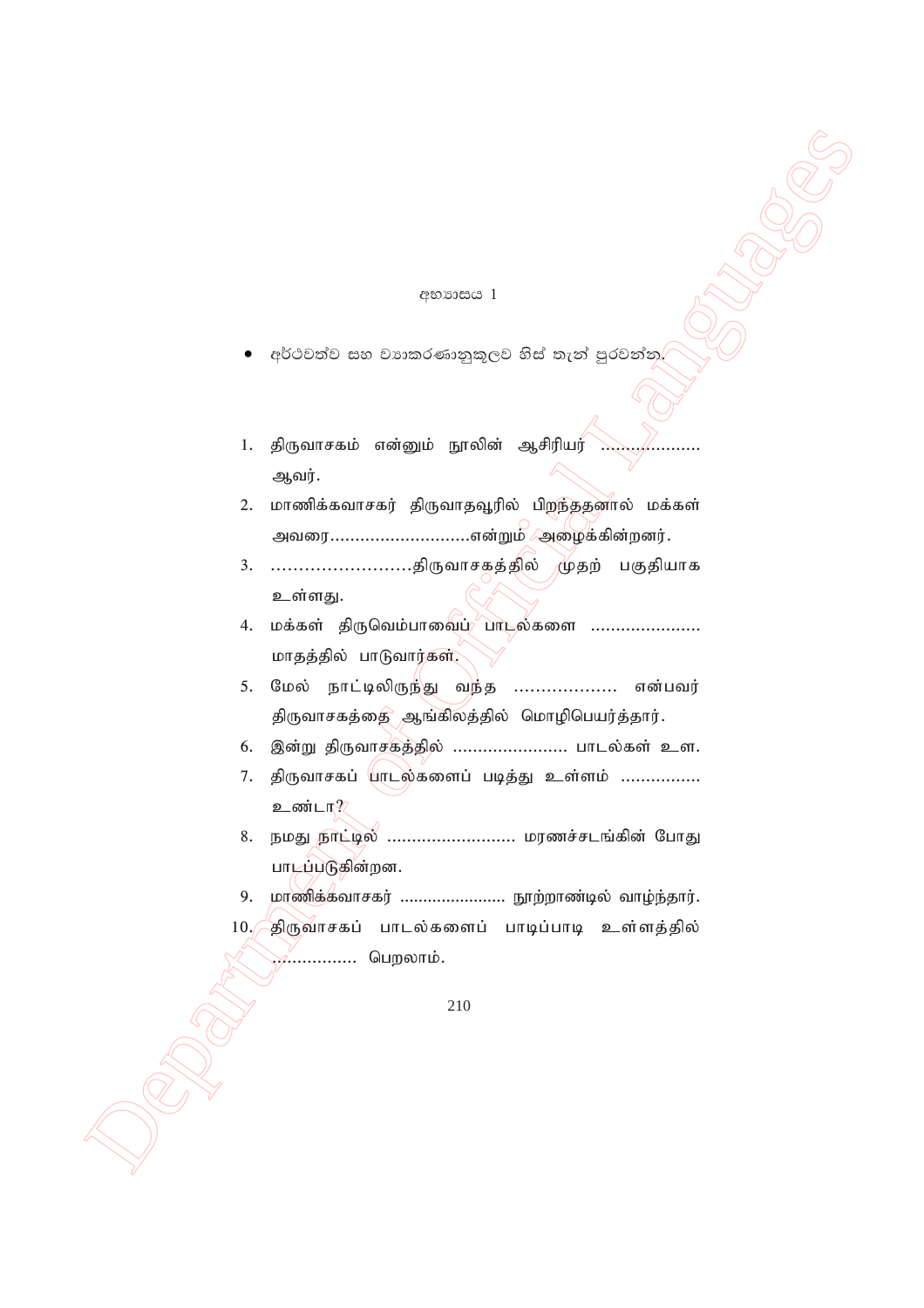#### අභාගාසය 2

- පහත සඳහන් දෑ කෙටි වාකාවල යොදන්න. පාඩමේ යෙදුණු වාකා නැවත භාවිත නොකරන්න.
	- 1. பக்தி இலக்கியம்
	- 3. இசையோடு
	- 5. ஒன்றோடு ஒன்று
- 7. ஆனந்தம்
- 9. அல்லாதவர்கள்
- 2. பாடுவது உண்டு
- 4. முதுமொழி
- 6. பத்தாம் திகதி தொடக்கம்
- 8. என்பவர்
- 10. இன்புறுவீர்களாக

අභාගයය 3

- පහත සඳහන් වචනුවල සිංහල අර්ථ දෙන්න.
	- 1. சமுதாயம்
	- 3. சமையல்
- 5. குடும்பம்
- 7. இறைவன்
- 9. இளைஞர்கள்
- 11. ஆரம்பி-
- 13. கவலைப்படு-
- 15. உருகு-
- $17$  Hig<sub>2</sub>
- 19. அழை-
- 2. இளநீர்
- 4. விளையாட்டு மைதானம்
- 6. நம்பிக்கை
- 8. சம்பளம்
- $10.$  வீணாக
- 12. உழு-
- 14. போற்று-
- 16.  $LIT$   $B$ -
- 18. கூறு-
- 20. சொல்லு-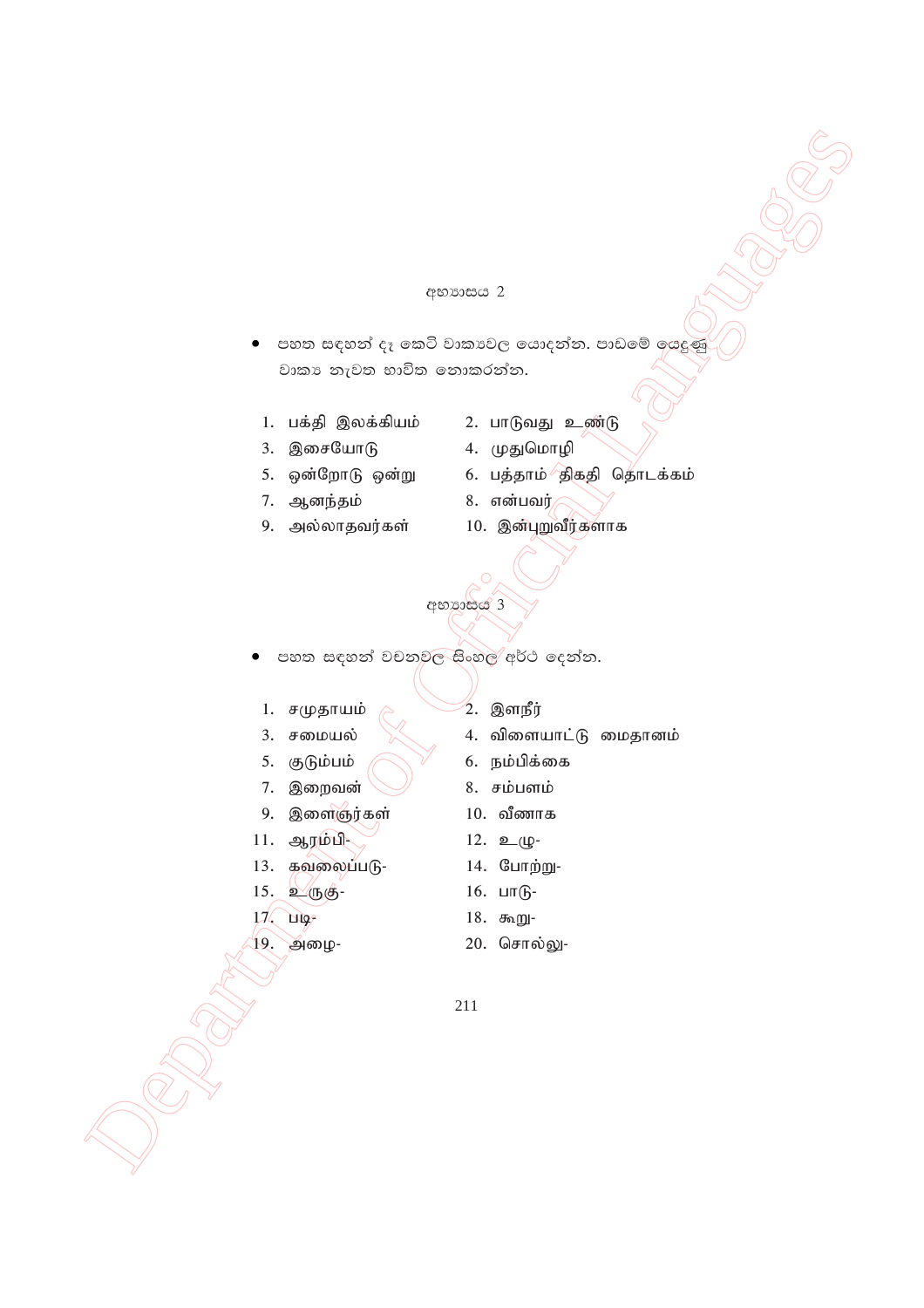#### **æ**නාසය 4

සිංහලට පරිවර්තනය කරන්න.

 $\bullet\quad \text{S.} \infty \subset \mathbb{D}\text{-S3} \text{ Conversal} \bullet \text{Suppose} \bullet \text{Suppose} \bullet \text{Suppose} \bullet \text{Suppose} \bullet \text{Suppose} \bullet \text{Suppose} \bullet \text{Suppose} \bullet \text{Suppose} \bullet \text{Suppose} \bullet \text{Suppose} \bullet \text{Suppose} \bullet \text{Suppose} \bullet \text{Suppose} \bullet \text{Suppose} \bullet \text{Suppose} \bullet \text{Suppose} \bullet \text{Suppose} \bullet \text{Suppose} \bullet \text{Suppose} \bullet \text{Suppose} \bullet \text{Suppose} \bullet \text{Suppose} \bullet \text{Suppose} \bullet \$  $(1)$  (மற்காலத்தில் வாழ்ந்த தமிழர்கள் தமிழ் மொழியிலும் இலக்கியத்திலும் கொண்டிருந்த அக்கறையின் பயனாக எமக்குச் சங்க இலக்கியங்களோடு வேறு பல சிறந்த இலக்கியங்களும் கிடைத்துள்ளன. (2) இவற்றுள் உலக மக்களின் உள்ளத்தைக் கவர்ந்த சில நூல்கள் $\ell$ உண்டு. (3) இத்தகைய நூல்களில் திருக்குறள் ஒன்று ஆகும். (4) இதனை சங்க காலத்தை ஒட்டிவந்த காலத்தில் $\langle$ திருவள்ளுவர் என்பவர் இயற்றினார் என்று நம்பப்பெறுகின்றது. (5) இந்நூல் 1330 குறள் பாக்களை உடையது. (6) குறள் பா ஒன்று ஈரடிகளைக் கொண்டது. (7) இந்நூல் மூன்று பிரிவுகளை உடையது. (8) முதலாவது அறத்துப்பால் என்ப்படும். (9) அறத்துப்பாலில் அறம் பற்றிக் கூறப்படுகின்றது. (10) இரண்டாவது பிரிவு பொருட்பால் ஆகும். (11) பொருட்பால் அரசியலையும் சமுதாய வாழ்வையும் கூறுகின்றது, (12) மூன்றாவதாகிய காமத்துப் பாலில் காதல் வாழ்வு பற்றிக் கூறப்படுகின்றது. (13) இங்கு பால் என்ற சொல்லின் அர்த்தம் பிரிவு அல்லது பகுதி என்பதாகும். (14) சுருக்கமாகக் கூறினால், திருக்குறள் மனித வாழ்க்கையின் விளக்கம் என்று சொல்லலாம். (15) இந்நூல் தான், உ $\left\langle \circlearrowright \right\rangle$  அறிஞர்கள் மத்தியில் தமிழ் மொழிக்குப் பெருமையைத் தேடித் தந்தது என்று கூறினால், அக்கருத்து மிகை அன்று. (16) திருக்குறள், உலகமொழிகள் பலவற்றில் மொழிபெயர்க்கப்பட்டுள்ளமை இதற்குச் சான்று ஆகும்.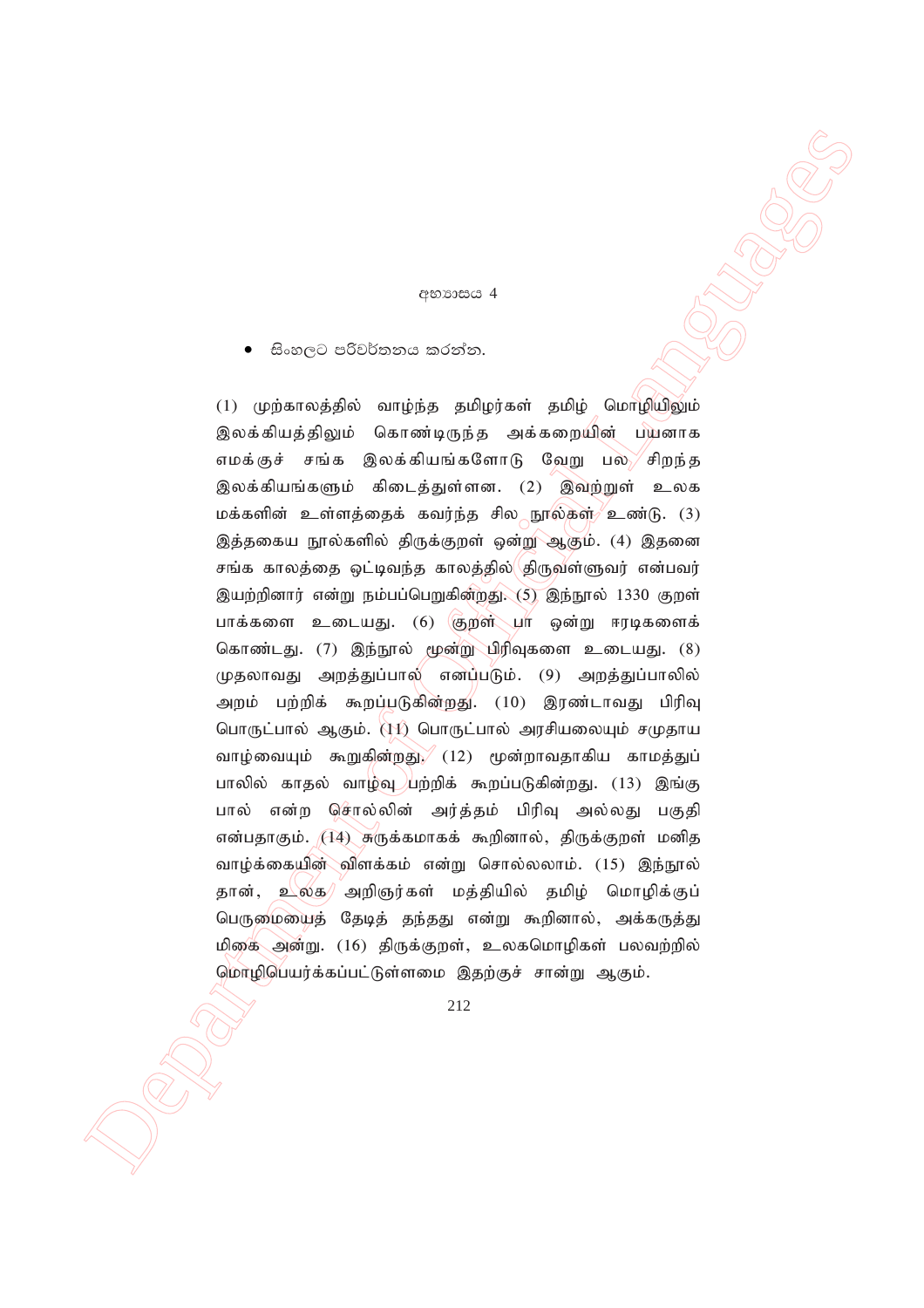$(17)$  அறநெறி பற்றிக் கூறும் திருக்குறள் போன்ற பிற நூல்களும் தமிழில் உண்டு. (18) திருக்குறள் உட்பட நாலடியார். இன்னா நாற்பது, இனியவை நாற்பது, திரிகடுகம், ஆசாரக் கோவை போன்ற பதினெட்டு நூல்கள் பதினெண்கீழ்க் கணக்கு எனத் தொகுக்கப்பெற்றுள்ளன. (19) இவற்றுள் சில மேல் நாட்டாராலும் பிறராலும் ஆங்கிலத்தில் மொழி பெயர்க்கப்பட்டுள்ளன. (20) தமிழை நன்றாகக் கற்றுக் கொண்ட பின், நீங்களும் சிலவற்றைச் சிங்களத்தில் மொழிபெயர்ப்பீர்களாக.

அக்கறை உலக மக்கள் **உள்ள**ம் கவர் ஒட்டு நம்பு  $\Box$ ensuremath{\mathsf{T}} ஈரடிகள் பிரிவு அறம் அரசியல் சமுதாயும் வாழ்வு காதல் சுருக்கம் விளக்கம் அறிஞர் மத்தியில் ,<br>பெருமை

උනන්දුව, සැලකිල්ල ලෝක ජනතාව මනස, සිත සිත් ඇද ගන්නවා, වශී කරනවා ළං වෙනුවා, අලවනවා විශ්වාස කරනවා කවිය. ගීය රේබා දෙක, ඉරි දෙක අංශය යුක්තිය ධර්මය, සුචරිතය දේශපාලන විදාහව සමාජය ජීවිතය ආදරය සාරාංශය විස්තර කිරීම විද්වත්හු, බුද්ධිමත්හු මධායේ, මැද විශිෂ්ටත්වය, ශේෂ්ඨත්වය, කීර්තිය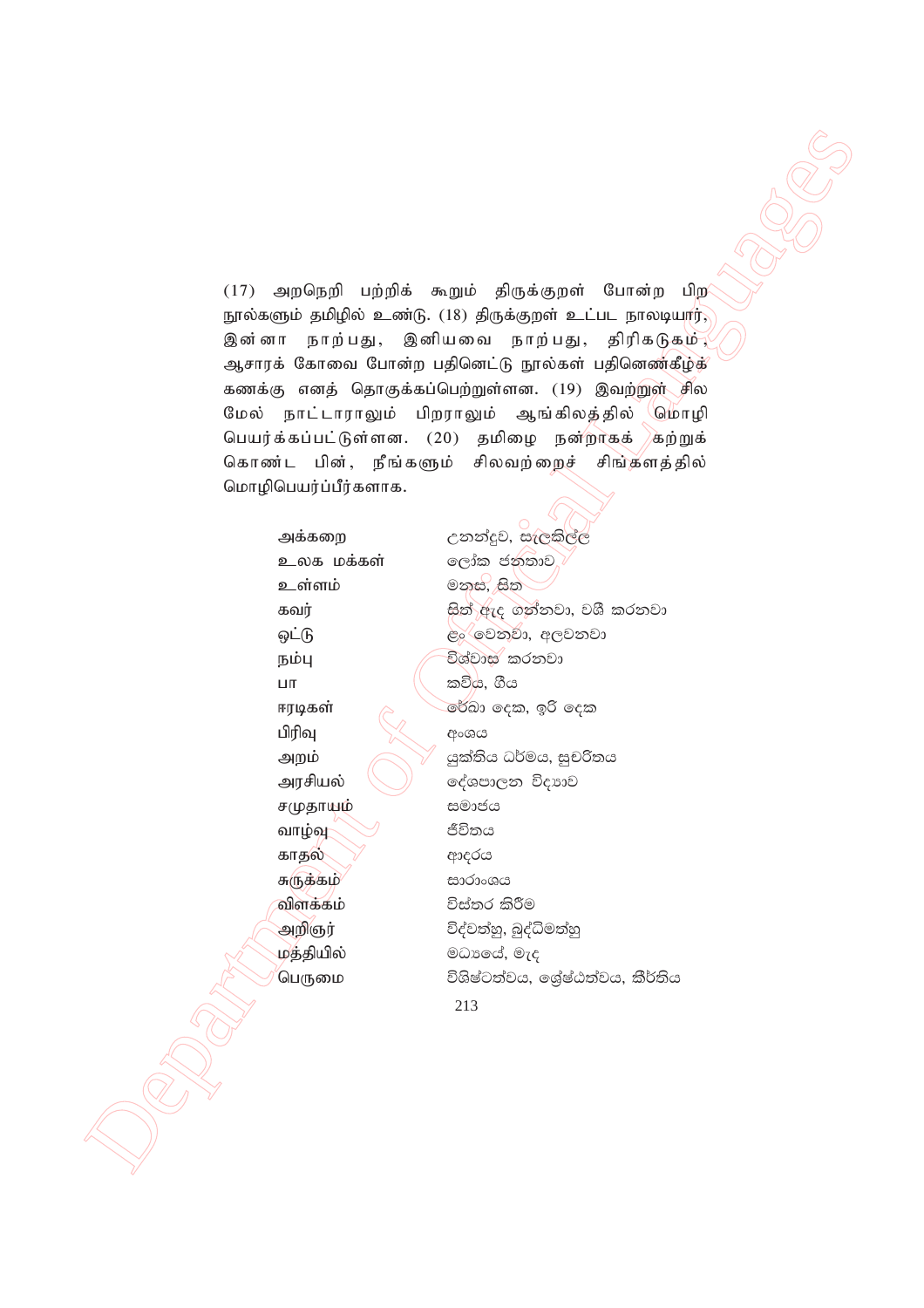| தேடு-         | අත්කර ගන්නවා                   |
|---------------|--------------------------------|
| கருத்து       | අදහස, කරුණ                     |
| மிகை          | අධිකත්වය, අධික බව, අතිශයෝක්තිය |
| சான்று        | සාක්ෂායෙ                       |
| அறநெறி        | ධර්ම මාර්ගය                    |
| தொகு-         | සම්පාදනය කරනවා                 |
| மேல் நாட்டார் | බටහිර රටවල ජනයා                |

JUNION

අභාගාසය 5

- පහත සඳහන් සිංහල වාකා දෙමළ බසට පරිවර්තනය කරන්න.
- 1. තිරුක්කුරළ් පිළිබඳව ඔබ කුමක් හෝ දත්තෙහිද?
- 2. දෙමළ තොවන අය පවා තිරුක්කුරළ් වර්ණනා කරති.
- 3. අපේල් මාසයේ සිට මෙහි දෙමළ පත්ති පැවැත්වේ.
- 4. ඔබ කැමැත්තෙහි නම් එය කරන්න.
- 5. මගේ මිතුරත් පමණක් නොව මම ද දෙමළ දනිමි.
- 6. මේ සිතුවිලි සියල්ලම එකිනෙකට සම්බන්ධ ය.
- 7. ඔබ බොහෝ වසරක් ජීවත් වේවා!
- 8. මෙම පෞතෙහි ගීත 2007 ක් තිබේ.
- 9. තිරුක්කුරළ් නමින් හඳුන්වන ගුන්ථයේ කර්තෘ කව්ද?
- 10. අපගේ රටෙහි සමගිය සැමදා පවතීවා!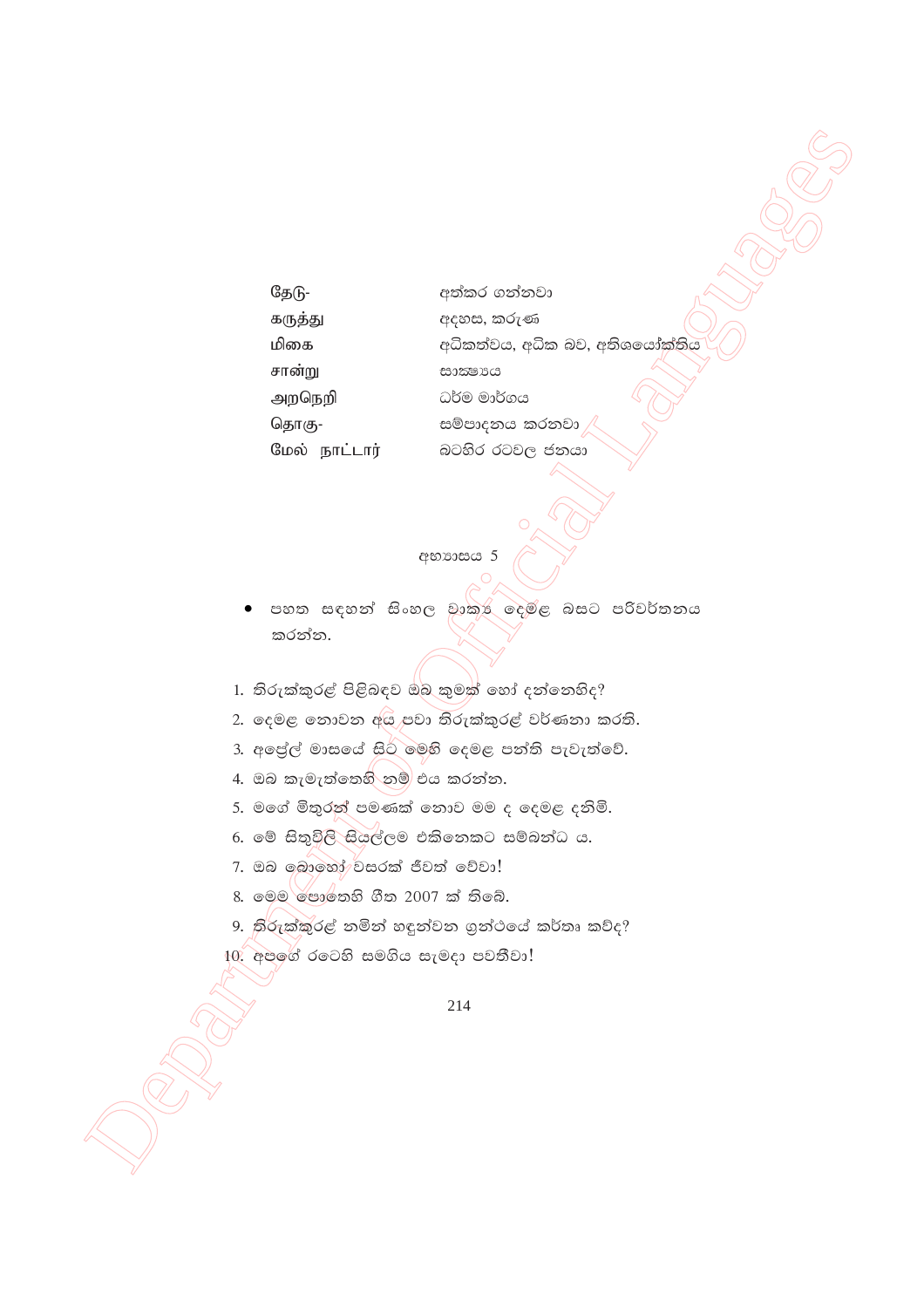### අභාගයය 6

මෙම පාඩමේ මුල සඳහන් දෙමළ භාෂා වාකා හඬ නගා  $\bullet$ කියවන්න.

# අභාගසය 7

පාඩමේ මුල සඳහන් දෙමළ භාෂා ඡේදවලින් ඡේදයක් ගුරුවරයා  $\bullet$ විසින් කියවනු ලබයි. එය නිවැරැදිව ලියන්න.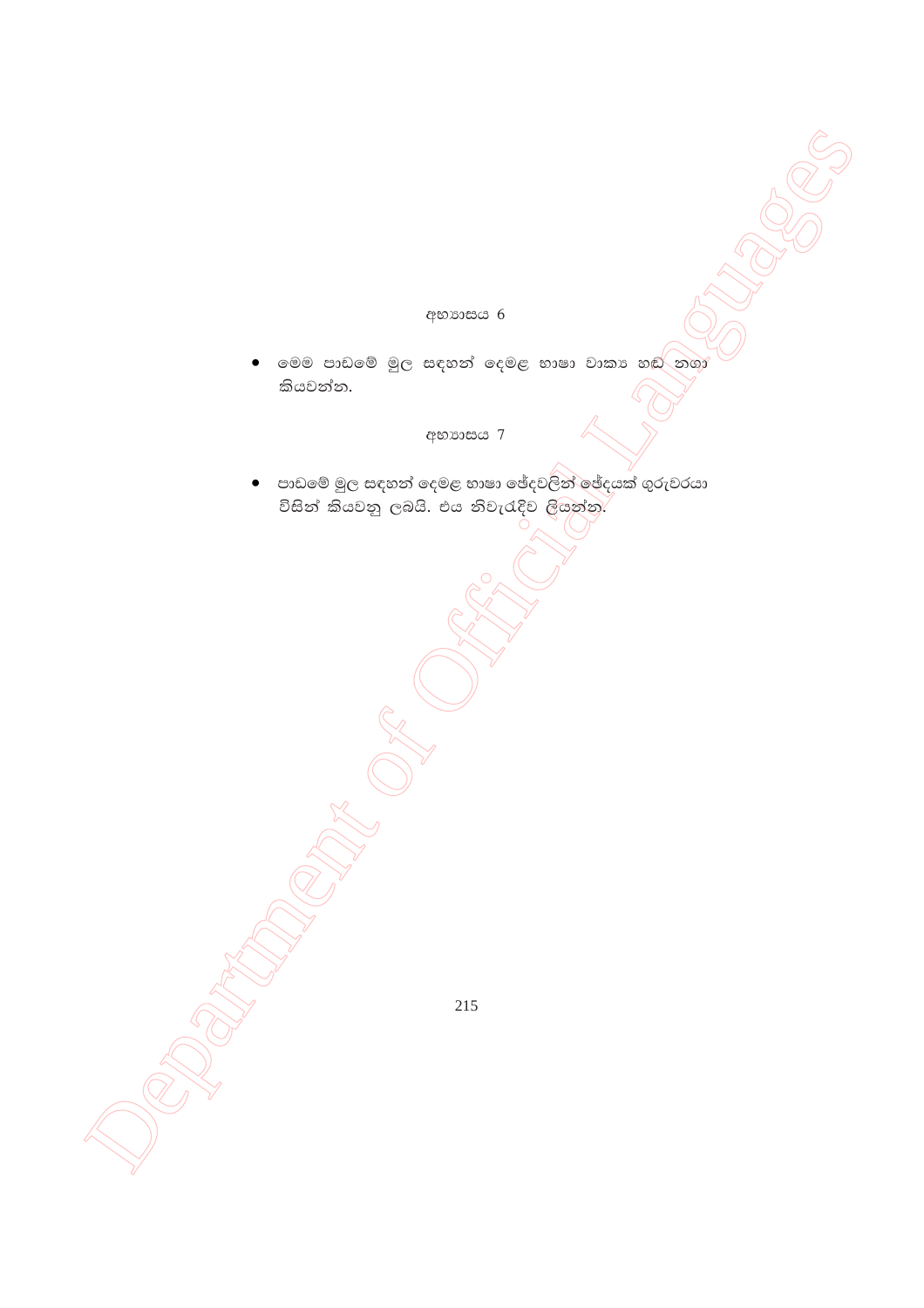# $L$  $\overline{u}$  $\overline{u}$  $\overline{u}$  $\overline{v}$  $\overline{g}$

#### தமிழில் மொழிக் கலப்பு

(1) தமிழில் வேற்று மொழிக் கலப்பை ஆராய்கிறவர்கள் $\sqrt{s}$ தமிழ் வடமொழியோடு கொண்ட தொடர்பைச் சிறப்பாக ஆராய வேண்டும். (2) எனெனில், பன்னெடுங்காலமாகக் கமிமும் வடமொழியும் இந்திய நாட்டிலே அறிஞர்களால் போற்றப்படும் மொழிகளாக விளங்கி வருகின்றன. (3) நமக்குக் கிடைத்த தமிழ் நூல்களுள் மிகப் பழமையூரன் தொல்காப்பியமே வடசொல் பற்றிப் பேசுகின்றது. (4) எனவே, பண்டை நாட்களிலேயே தமிழ் மொழிக்கும் வடமொழிக்கும் தொடர்பு ஏற்பட்டிருந்தது. (5) இத்தொடர்பையிட்டு ஆச்சரியப்படுவதற்கு ஒன்றும் இல்லை.

 Department of Official Languages  $(6)$  ஒரு காலத்தில், இந்திய நாடு முழுவதிலும் வடமொழி பெரும் செல்வாக்குப் பெற்றிருந்தது. (7) உலக மொழிபோல இந்தியாவிலே வடமொழி விளங்கிற்று. (8) இன்று, பல நாடுகளில், ஆங்கிலம் $\ell$ உலக மொழியெனப் போற்றப்படும் அளவிற்குச் செல்வாக்குப் பெற்றிருப்பது போல, அன்று இந்திய நாட்டில் வட்மொழி செல்வாக்குப் பெற்றிருந்தது. (9) வடமொழி அறிவு தமிழறிவிற்கு இன்றியமையாதது எனத் தமிழறிஞர்களும் கருதினார்கள். (10) அவர்கள் அதனைத் தெய்வமொழி எனப் போற்றி நன்கு கற்றனர். (11) வடமொழியில் சங்கருர், இராமானுசர் போன்ற தமிழ் நாட்டவர்கள் எழுதினார்கள். (12) இவர்கள் காலத்தில் வடமொழியில் எழுதுவது சிறப்பு எனப் போற்றப்பட்டது போலும்.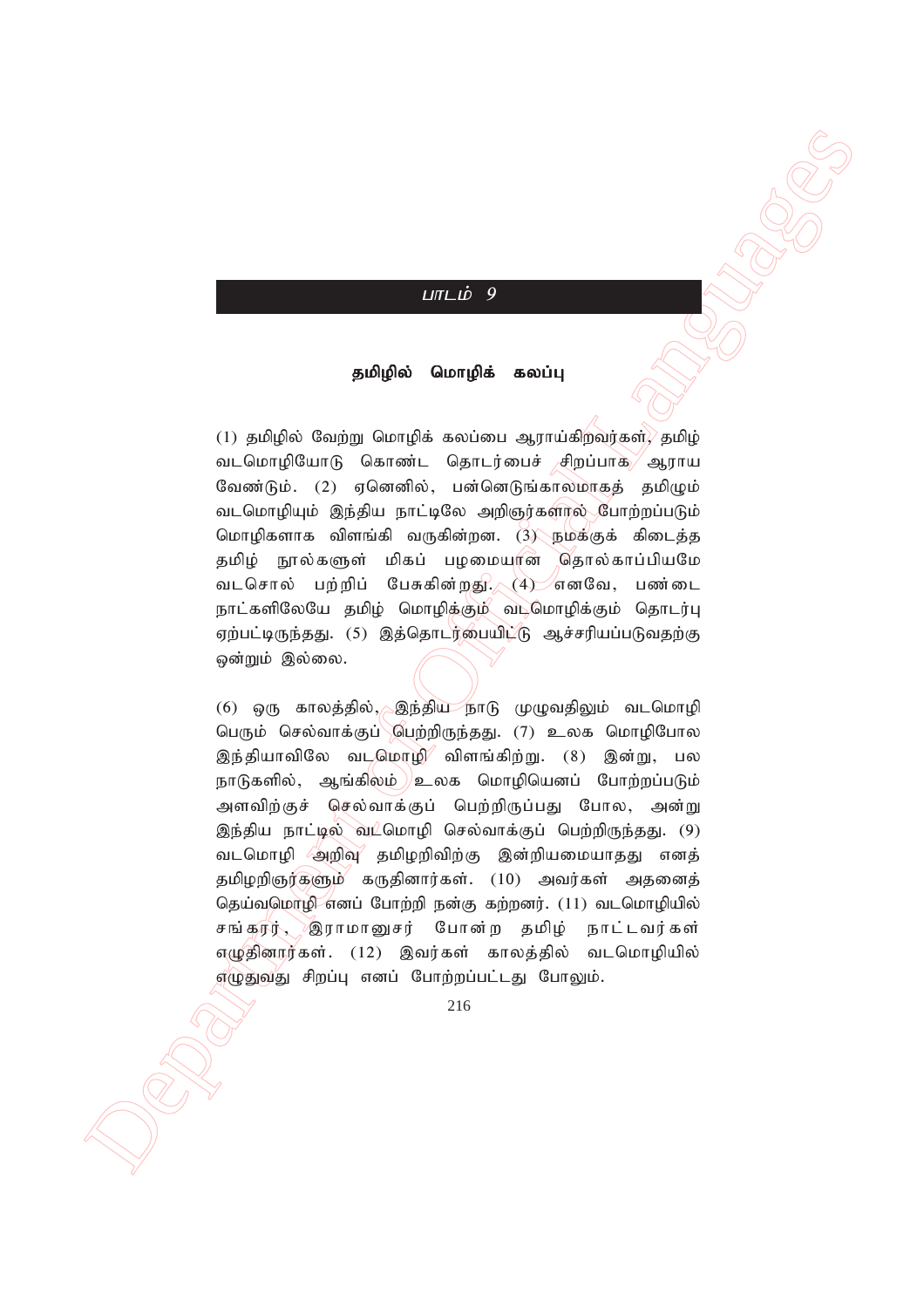$(13)$  தமிழ்நாட்டிலே காஞ்சி என்ற இடம் வடமொழிக் கல்விக்குச் சிறந்து விளங்கியது. (14) பமமை வாய்ந்த லீலாதிலகம் என்னும் மலையாள இலக்கண நூலே வடமொழியில் எழுதப்பட்டது,  $(15)$ இவ்வாறு வடமொழிக்கும் ஏனைய இந்திய மொழிகளுக்கும் நெருங்கிய தொடர்பு ஏற்பட்டது. (16) இதன் பயனாக மொழிகள் கலந்தன (17) இங்கு மொழிக்கலப்பு என்று சொல்லும்போது வடமொழி பிறமொழிகளிலும், பிறமொழிகள் வட மொழியிலும் கலந்ததாகக் கொள்ள வேண்டும். (18) கலந்த அளவில் வேறுபாடு இருக்கலாம். (19) தமிழிலே வடமொழிச் சொற்கள் கலந்ததைப் போலச் சில திராவிடச் சொற்கள் வடமொழியிலும் கலந்தன என்ற உண்மையை அறிஞர் விளக்கியூள்ளனர்.

(1) poligion implementation of original contents and all photons in the space of the space of the space of the space of the space of the space of the space of the space of the space of the space of the space of the space  $(20)$  தொல்காப்பியத்திலும் சங்க இலக்கியங்களிலும் வடசொற்கள் அதிகமாக இல்லை. (21) உலகம், காலம் போன்ற சொற்கள் தமிழ்ச் சொற்களா வடமொழிச் செர்ற்களா என்ற கருத்து வேறுபாடு உண்டு. (22) அந்தம், உவமம், கரணம், காரணம், காமம் போன்ற சில சொற்களை வடமொழிச் சொற்களாகத் தொல்காப்பியத்தில் கரட்ட முடியும். (23) சொல்லின் முதல் நிலையில் யகரம் வருவதில்லை என்று தொல்காப்பியம் கூறுகிறது.  $(24)$  ஆனால், $\sqrt{s}$ ங்க இலக்கியங்களில் யவனர், யூபம் ஆகிய வடமொழிச்சொற்கள் வருகின்றன. (25) ஆதி, யாமம், அரமியம், நிதி, போகம், குமரி போன்ற சில சொற்களை வடமொழிச் சொற்களாக மேலும் காட்டமுடியும்.  $(26)$  இவ்விலக்கியங்களிலே வடமொழி இயற்பெயர்களை உடைய புலவர்களையும் காண்கிறோம். (27) உருத்திரன், உலோச்சன், தேவனார், மார்க்கண்டேயர் என்பன எடுத்துக் காட்டுகள் ஆகும்.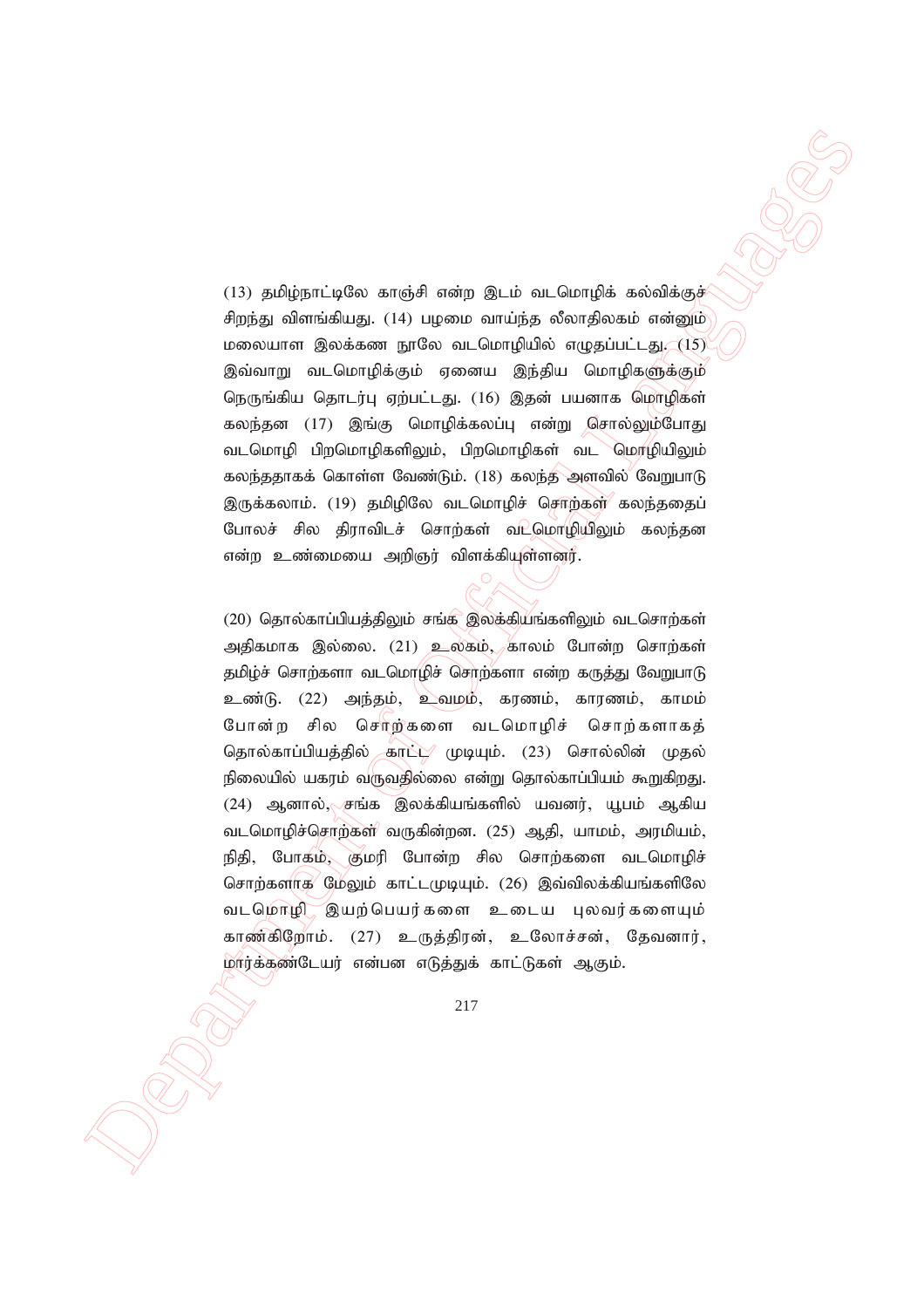23) space is projected to their general services on Carolineal symmetric projections of CAS and the Caroline of CAS and the Caroline of CAS and the Caroline of CAS and the CAS and the CAS and the CAS and the CAS and the (28) ஏழாம் நூற்றாண்டிற்குப் பின்பு தான் வடசொற்கள் ஏராளமாக வந்து தமிழிற் கலந்தன. (29) இதற்குக் காரணம் தமிழ்நாடு வடமொழிக் கல்விக்குச் சிறந்த இடங்களுள் ஒன்றாக விளங்கியமையே.  $(30)$  சைவ, வைஷ்ணவ சமயங்கள் ஆற்றல் பெற்று விளங்கியமையும் காரணமாகும். (31) அரசியல், மதம், தத்துவம் ஆகியவை காரணமாக வடமொழி தமிழ்த் தொடர்பு மிக நெருங்கியது. (32) கணம், சதுர்வேதி மங்கலம், சபை போன்ற சொற்கள் அரசியல் அடிப்படையாகவும், அர்ச்சனை, ஈசுவரன், விட்டுணு போன்ற சொற்கள் மத**் அடிப்படையாகவும்** கலாசார அடிப்படையாகவும் தமிழிற் கலந்தன.  $(33)$  அரசர்களும் வடமொழிப் பெயர்களைத் தம் பெயராகக்) கொண்டனர். (34) குலோத்துங்க, நிருபதுங்க, ராஜராஜ், ராஜேந்திர ஆகிய பெயர்களைக் காண்க. (35) ஓட்டக்கூத்தரின் பாடல்களில் தமிழ்ப்படுத்திய வடசொற்களைக் காணலாம். (36) தமிழில் மணிப்பிரவாள நடை என ஒன்று தோன்றியது (37) இது, வடமொழிச் சொற்களையும் தமிழ்ச் சொற்களையும் மணியும் பவளமும் எனக் கலந்து எழுதும் நடைஆகும். (38) இந்த நடை தோன்றியபோது வடமொழிச் சொற்கள்-பெரும்பாலும் தத்துவச் சொற்கள் - தமிழிற் கலந்தன.  $(39)$  13, 14, 15 ஆம் நூற்றாண்டுகள் தொடக்கம்  $17$ ஆம் நூற்றாண்டு வரை சைவர்களாலும் வைஷ்ணவர்களாலும் போற்றப்பட்ட மணிப்பிரவாள நடை, மலையாளத்திற் குடிகொண்டு நிலைக்கதைப் $^\vee$ போல், கமிமில் நிலைக்கவில்லை (40) அருணதிரிநாதரது திருப்புகழிலும், தாயுமானவர், வில்லி புத்தூரார் பாடல்களிலும் வடசொற்கள் மட்டுமன்றி வடமொழிச் சொற்றொடர்களும் இடம் பெற்றிருப்பதைக் காண்கின்றோம்.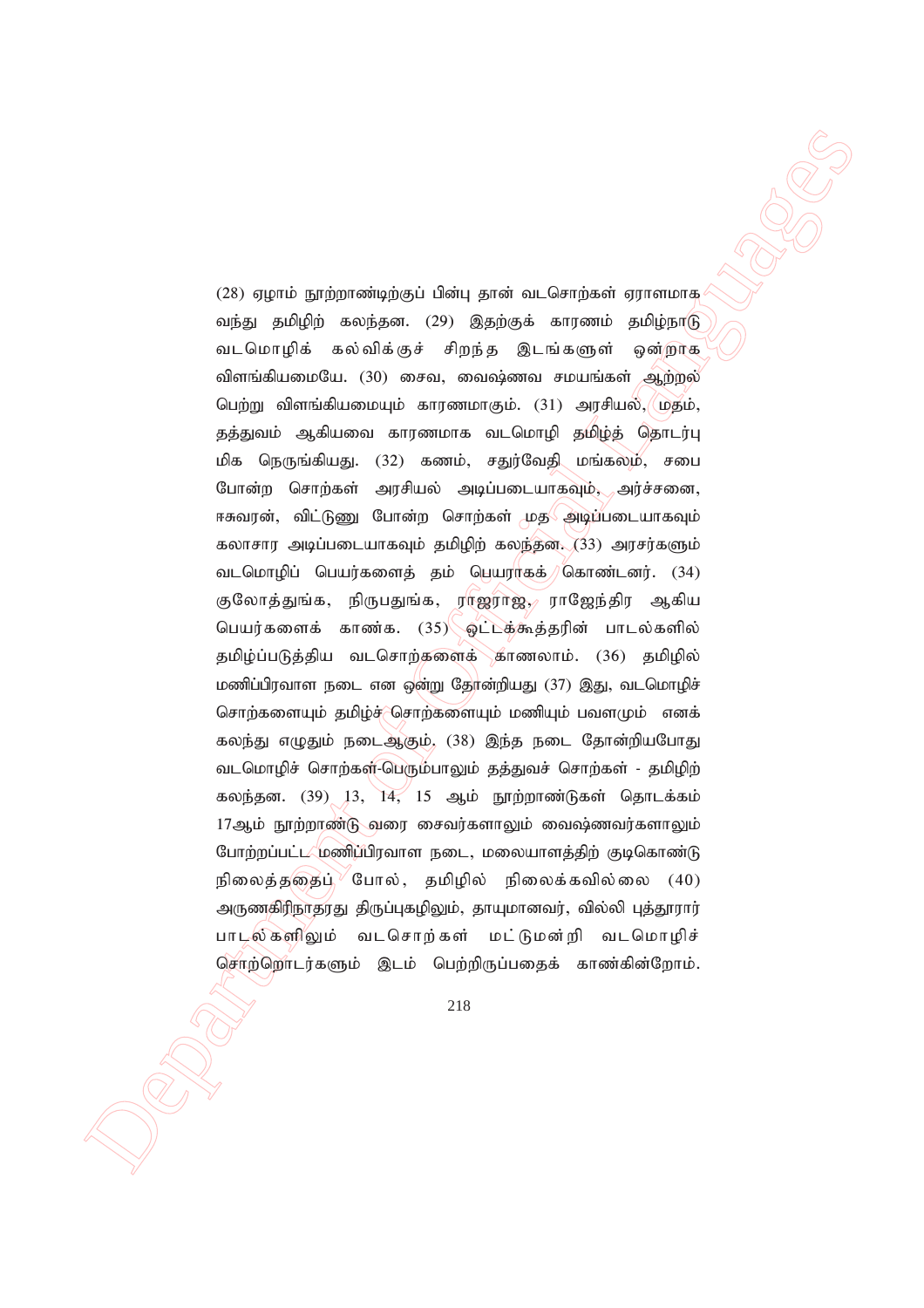$(41)$  இருபதாம் நூற்றாண்டின் முற்பகுதியில் தனித்தமிழ் இயக்கம் தோன்றியது. (42) தமிழில் உள்ள வடசொற்களை நீக்க வேண்டும் என்பது இவ்வியக்கத்தின் குறிக்கோள் (43) தேவையின்றிப் பிறமொழிச் சொற்களைப் புகுத்த வேண்டும் என்று<sup>⁄ு</sup>சிலர் விரும்பும்போது இத்தகைய எதிர்ப்பும் தோன்றலாம். (44) ஆனால் வடமொழியை முற்றாக வேண்டாம் என்று உதறித் தள்ளிவிடக்கூடிய காலம் இன்னும் வரவில்லை.  $\langle 45 \rangle$  தேவை ஏற்படும் போது கலைச் சொற்களை வடமொழியிலிருந்து ஏற்க வேண்டிய நிலையும் முற்றாக மாறிவிடவில்லை. (46) இது தெ.பொ.மீனாட்சிசுந்தரன் போன்ற பேரறிஞ்ரின் கருத்து ஆகும்.

(11) Squared projection-increase of plus galaxies periodical plus and the contents of the contents of the contents of the contents of the contents of  $\sigma$  (i.e.,  $\sigma$ ) and  $\sigma$  (i.e.,  $\sigma$ ) and  $\sigma$  (i.e.,  $\sigma$ ) and  $\sigma$  $(47)$  தமிழில் சில போர்த்துக்கீயுச் சொற்களும் உண்டு.  $(48)$ இதே போன்று, ஒல்லாந்த மொழிச்சொற்களும் பிரஞ்சுச் சொற்களும் உண்டு. (49) ஆங்கிலேயரின் நீண்ட் கால ஆட்சியால் நமது நாட்டில் ஆங்கிலக் கல்விவேரூன்றியது. (50) ஆட்சிமொழி ஆங்கிலமாக மாறியது. (51) எத்தனையோ ஆங்கிலச் சொற்கள் தமிழிற் புகுந்துவிட்டன. (52) இன்று ஆங்கிலம் படித்தவர்கள் தமக்குள் உரையாடும்போது ஏறக்குறைய மூன்று நான்கு தமிழ்ச் சொல்லுக்கு ஓர் ஆங்கிலச் சொல் வீதமாகக் கலந்து பேசுவதைக் காண்கின்றோம் $\leq$  (53) ஆங்கில வினைச்சொற்களையும் ஏற்று, அவற்றுடன் பண்ணு என்ற தமிழ் வினையைச் சேர்த்து உரையாடுவதைக் கேட்கின்றோம். றைவ் பண்ணு, மீற் பண்ணு, வாஷ் பண்ணு முதலியன எடுத்துக்காட்டாகும். (54) இதனால் இன்று மீண்டும் தூய தமிழ் பற்றிப் பேசப்படுகின்றது.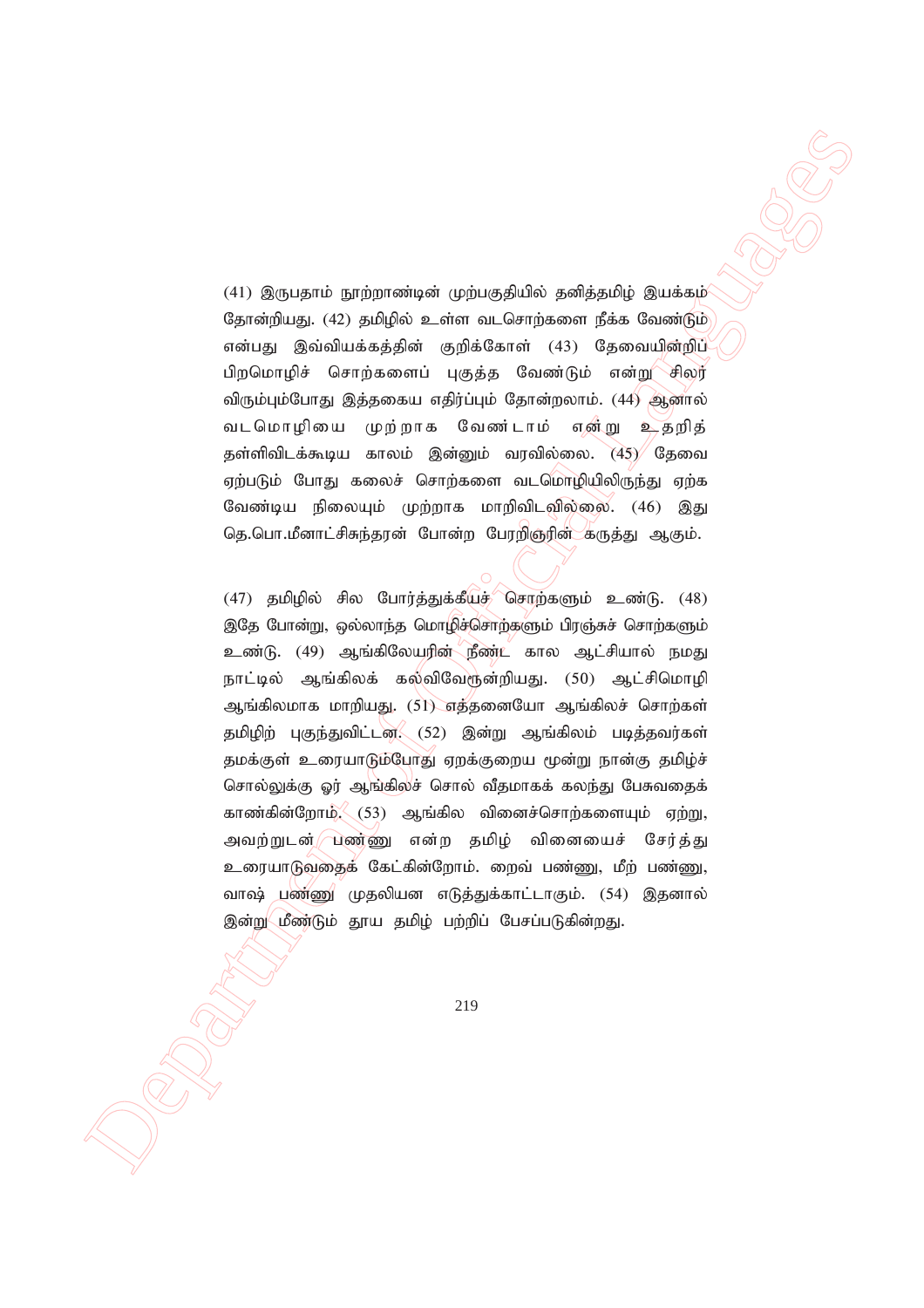#### பயி $m \neq 1$

### மேலே உள்ள பாடத்தை நன்றாகப் படித்துவிட்டு, பின்வரும் வினாக்களுக்கு விடை எழுதுக.

- 1. வடமொழியில் எழுதப்பட்ட மலையாள இலக்கண நூலின் பெயர் யாகு $\,$  ?
- 2. தமிழ் நாட்டிலே எந்த இடம் வடமொழிக்ுகல்விக்குச் சிறந்து விளங்கியது $?$
- $3.$  மணிப்பிரவாள நடை என்பது யாது $2$
- 4. எந்தக் காலத்தில் வடசொற்கள் தமிழில் ஏராளமாக வந்து கலந்தன?
- 5. தமிழில் வடசொற்கள் ஏராளமாக வந்து கலந்தமைக்குக் காரணம் யாது?
- 6. தொல்காப்பியத்தில் $\lambda$ வடசொற்கள் அதிகம் உண்டா?
- 7. வடசொல் பற்றிப் பேசுகின்ற மிகப் பழமைவாய்ந்த தமிழ் நூல் யாது?
- $\begin{array}{lllllllllll} \textbf{0.040\textbf{a} & \textbf{a\_data} & \textbf{unif $\# \textbf{0}$} \textbf{0} & \textbf{0.040\textbf{a}} & \textbf{0.040\textbf{a} & \textbf{0.040\textbf{a}} & \textbf{0.040\textbf{a} & \textbf{0.040\textbf{a}} & \textbf{0.040\textbf{a} & \textbf{0.040\textbf{a} & \textbf{0.040\textbf{a} & \textbf{0.040\textbf{a} & \textbf{0.040\textbf{a} & \$ 8. சங்க காலத்துப் புலவர்களுள் வடமொழி இயற்பெயர்களைக் கொண்டவர்களும் இருந்தனர். உதாரணமாக மூன்று பெயர்களைக் கூறுக.
	- 9. தொல்காப்பியத்தில் உள்ள வடசொற்களுள் மூன்றை எழுதுக.
	- $10$ . வட்மொழி இயற்பெயர்களைக் கொண்டிருந்த தமிழ் நாட்டு 'அரசர்களுள் மூவரின் பெயரைக் கூறுக.

<sup>220</sup>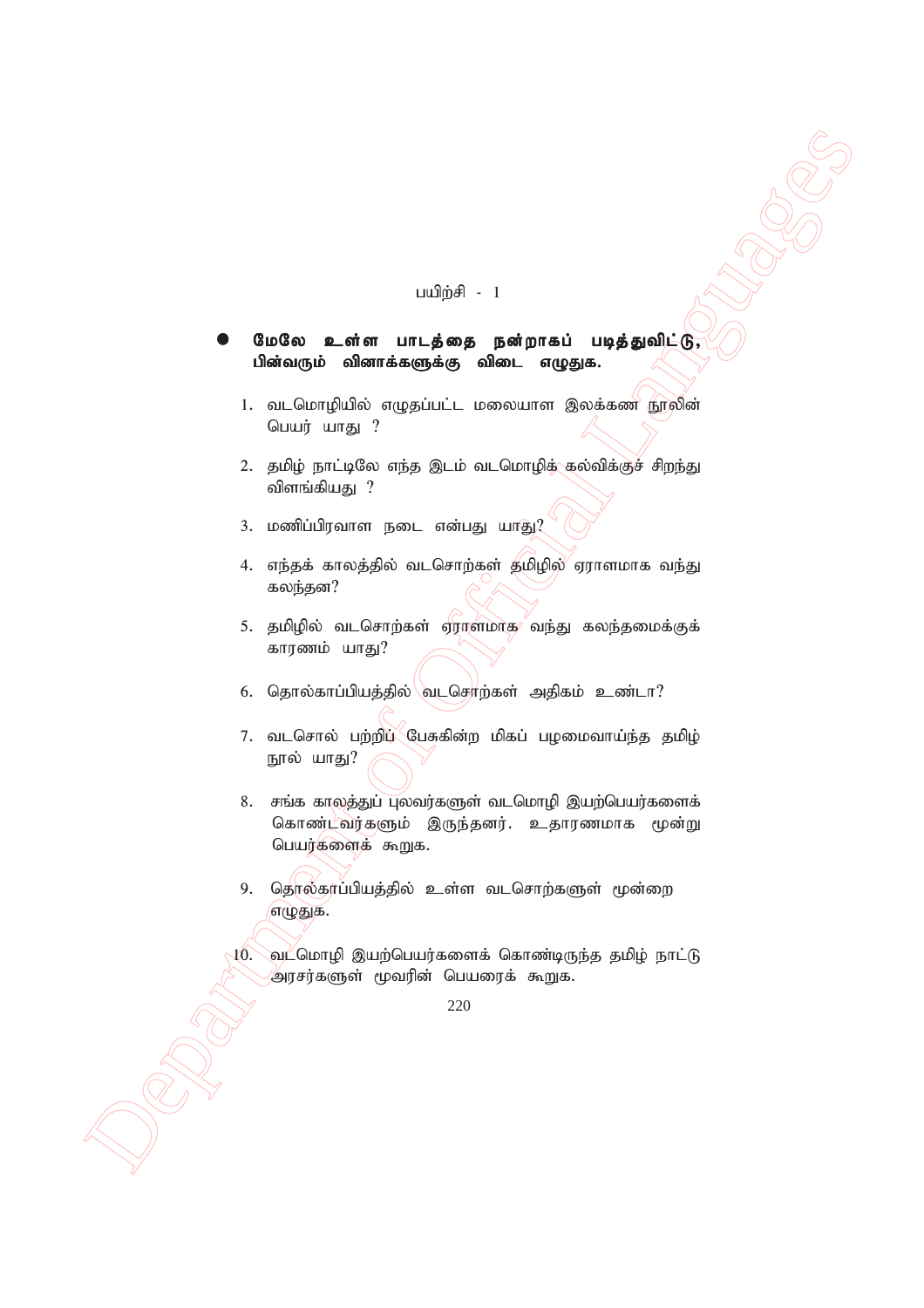#### பயிற்சி -  $2$

 $\begin{array}{lllllllllll} \textbf{1} & \textbf{1} & \textbf{0} & \textbf{0} & \textbf{0} & \textbf{0} & \textbf{0} & \textbf{0} & \textbf{0} & \textbf{0} & \textbf{0} & \textbf{0} & \textbf{0} & \textbf{0} & \textbf{0} & \textbf{0} & \textbf{0} & \textbf{0} & \textbf{0} & \textbf{0} & \textbf{0} & \textbf{0} & \textbf{0} & \textbf{0} & \textbf{0} & \textbf{0} & \textbf{0} & \textbf{0} & \textbf{0} & \textbf{0$ தமிழ் - சிங்கள அகராதி ஒன்றைப் பார்த்து, பாடத்தில் .<br>வருகின்ற பின்வரும் சொற்களின் பொருத்தமான பொருளைச் சிங்களத்தில் எழுதுக.

- 1. nry;thf;F 2. fUJ
	- 3. Nghw;W 4. fUj;J
- 
- 
- 5. NtWghL 6. atdu;
- 7. ,aw;ngau; 8. Vuhsk;  $10.$   $\mu$ g $\dot{\mu}$ 
	-
- $11.$  தத்துவம்  $12.$  அரசியல்
	-
- 13. fyhrhuk ; 14. epiy
- 15. Fwpf;Nfhs; 16. vjpu;g;G கலைச்சொர்கள்
	-
	-
	-
- $19.$  ஏறக்குறைய  $20.$  வீதம்

# பயிற்சி - 3

பின்வரும் சொற்களைப் பிரித்து எழுதுக. உதாரணம் - பாற்சோறு = பால்+சோறு

- $1.$  நெடுங்காலம்
- 2. வருவதில்லை
- 3. நிலைக்கவில்லை
- 4. சொற்றொடர்கள்
- 5. மாறிவிடவில்லை
- 6. வேரூன்றியது
- 7. தேவையின்றி
- 8. முற்பகுதி

### பயிற்சி - 4

பாடத்தில் கூறப்பட்டுள்ள கருத்துக்களைச் சுருக்கமாகச் சிங்களத்தில் எழுதுக.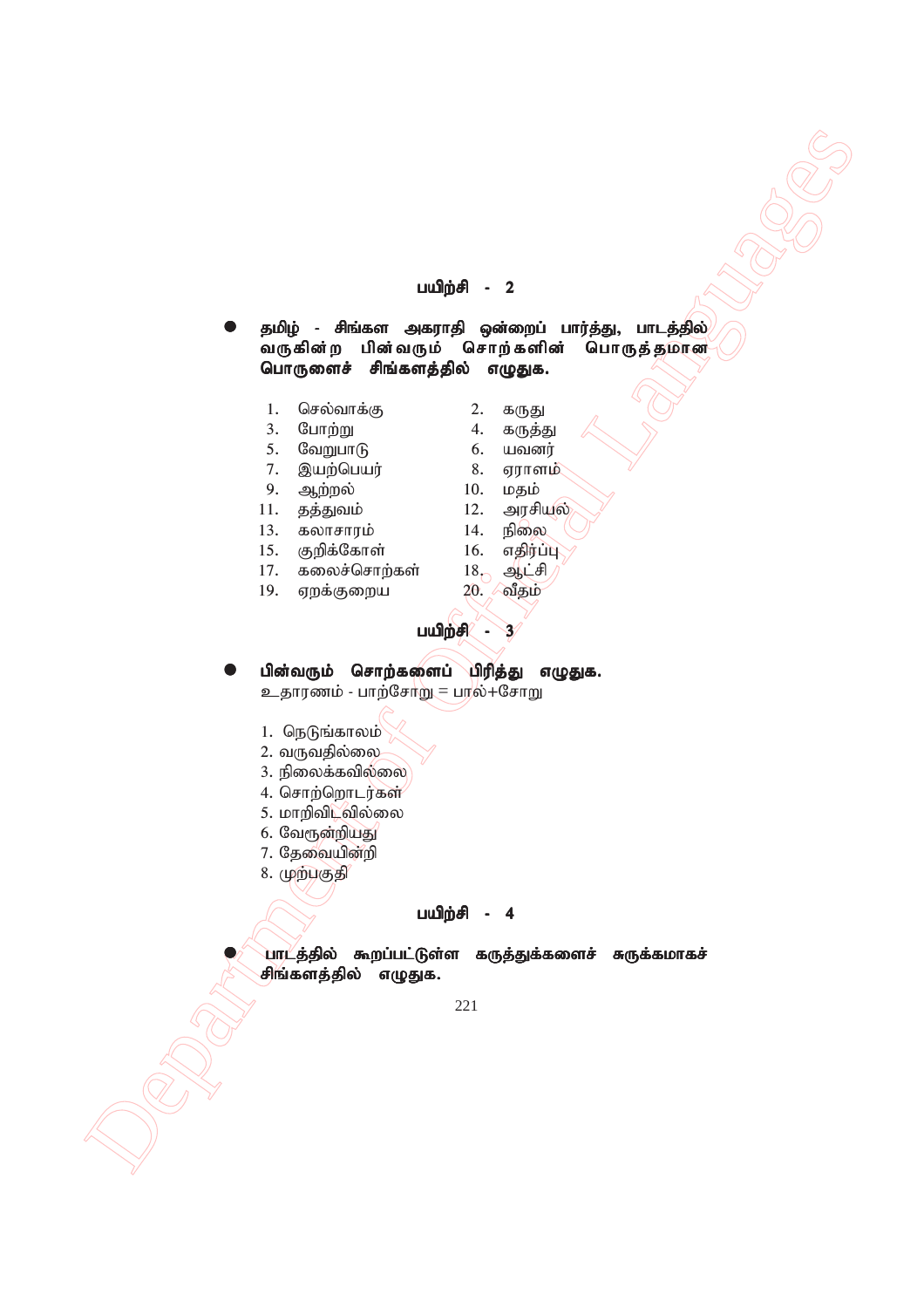## $L$

#### தமிழ்ப் பல்கலைக் கழக இயக்கம்

**LITLE 10**<br>
gubliptic moleconols angle guadrante  $\frac{1}{2}$ <br>
gubliptic moleconols angle guadrante  $\frac{1}{2}$ <br>
gubliptic moleconols angle guadrante  $\frac{1}{2}$ <br>
gubliptic moleconols angle guadrante  $\frac{1}{2}$ <br>
guadrante to conv தமிழ்ப் பல்கலைக் கழக இயக்கம் 1956 ஆம் ஆண்டு ஆனித் திங்கள் செயலாற்றத் தொடங்கியது. கல்வி, தொழில், வர்த்தகம் முதலிய துறைகளில் ஈடுபட்டிருந்த அரசியற் $\sim$ கலப்பற்ற தமிழர் சிலர் ஒன்றுகூடி, இந்நாட்டில் வாழும் தமிழர் தமது மொழியையும் கலாசாரத்தையும் தூய்மை குன்றாது பாதுகாக்க வேண்டுமாயின், உடனடியாகத் தமிழ் பேசும் மக்களுக்கென ஒரு பல்கலைக்கழகம் அமைக்க வேண்டுமென முடிவு செய்தனர். கல்வித் துறையிலும் பல்வேறு தொழிற்றுறைகளிலும் ஈடுபட்டுள்ள தமிழர் பலர் இவ்வியக்கத்தின் உறுப்பினராகச் சேர்ந்தனர். தமிழ்ச் சமூகத்தின் பல்வேறு மக்களும் இவ்வியக்கத்தை ஆதரித்தனர். இவ்வியக்கத்தில் நம்பிக்கையும் கொண்டனர். இவ்வியக்கம் செயலாற்றத் தொடங்கிச் சிறுகால எல்லையுள், தமிழ் பேசும் மக்களின் உயர்தரக் கல்வியைப் பலதுறைகளிலும் விருத்தி செய்யும் நோக்கத்துடன் நாவலர் கழகம் நிறுவப்பட்டது. தமிழ்ப் பல்கலைக்கழகத்துக்கு வித்திட்ட ஆறுமுக நாவலரின் பெயரால் இவர்கள் இக்கழகத்திற்குப் பெயரிட்டது மிகவும் பொருத்தமே. இக்கழகத்திற் கல்வி பயின்று இலண்டன் பல்கலைக்கழகத் தேர்வுகளிலே தேர்ச்சியடைந்த மாணவர் பலர் ஈழம் முழுவதிலும் இவ்வியக்கத்துக்கு இருந்த மதிப்பின் பயனாகப் பல்கலைக்கழகக் கட்டட வேலைக்குரிய ஆக்க வேலைகளையும் இவர்கள் செய்யக்கூடியதாய் இருந்தது. திருகோணமலையிலே,  $1959$  ஆம் ஆண்டில், தமிழ் பேசும் மக்களுக்குரிய பல்கலைக்கழகக்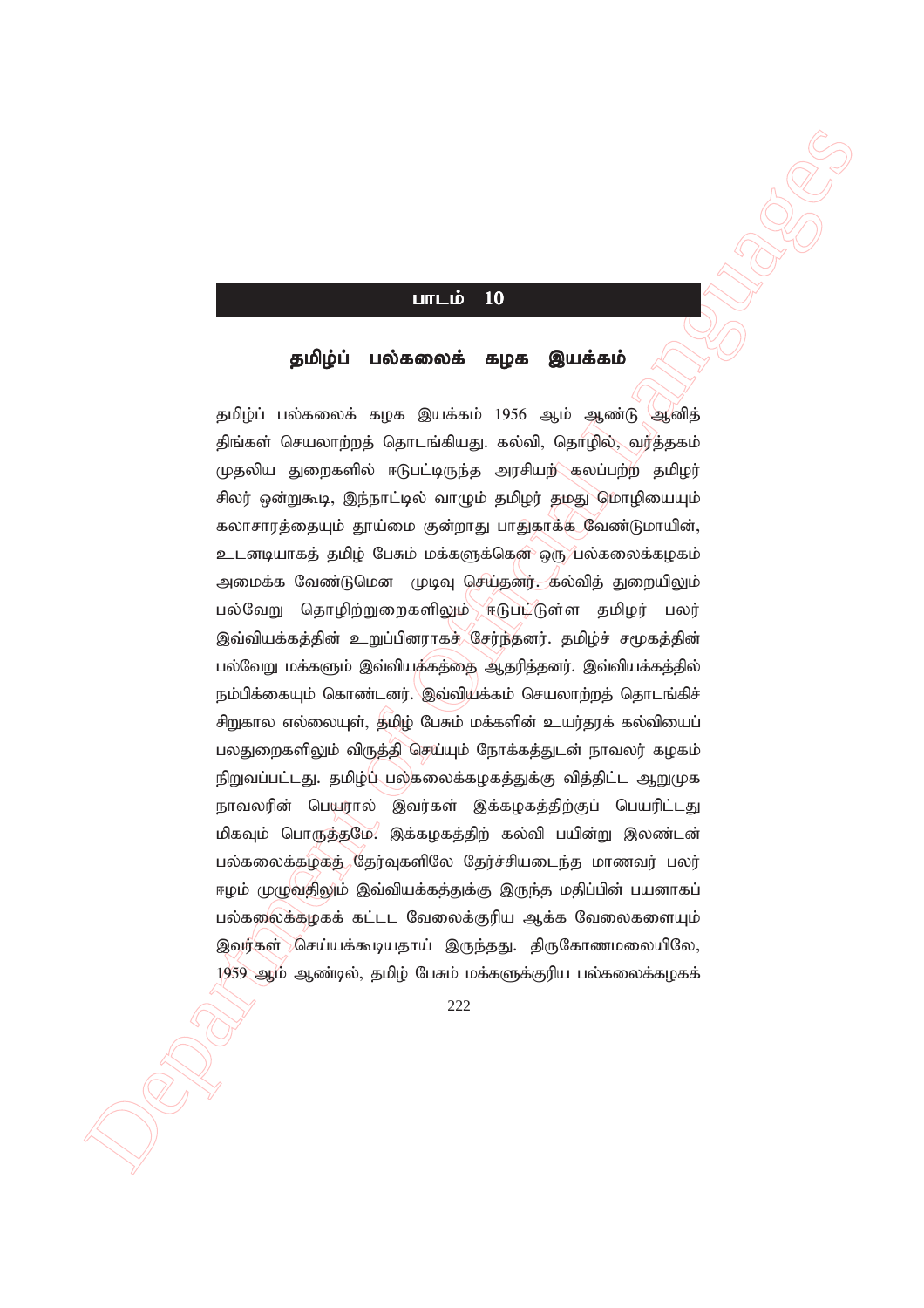கட்டடத்திற்கு அத்திவாரக்கல் நாட்டினர். அதனைத் தொடர்ந்து, கட்டடங்களைக் கட்டி எழுப்புவதற்குரிய ஆக்கவேலைகள் நடைபெற்று வந்தன. இம்முயற்சி கைகூடவில்லை.

 $\label{eq:20} \begin{array}{ll} \hline \textbf{D} & \textbf{D} & \textbf{D} & \textbf{D} \\ \hline \textbf{D} & \textbf{D} & \textbf{D} & \textbf{D} \\ \hline \textbf{D} & \textbf{D} & \textbf{D} & \textbf{D} \\ \hline \textbf{D} & \textbf{D} & \textbf{D} & \textbf{D} \\ \hline \textbf{D} & \textbf{D} & \textbf{D} & \textbf{D} \\ \hline \textbf{D} & \textbf{D} & \textbf{D} & \textbf{D} \\ \hline \textbf{D} & \textbf{D} & \text$ இலங்கைவாழ் தமிழ் பேசும் மக்கள் தனித்தன்மை<sup>்</sup>வாய்ந்த கலாசாரச் செல்வத்தை உடையவர். எனவே, அவர்கள் மொழியையும் கலாசார பாரம்பரியத்தையும் போற்றிப் பேண ஒரு பல்கலைக்கழகம் அவசியமாகும் என்ற உணர்வு கல்வி வல்லாரிடையே உறுதிப்பட்டு வந்தது. இலங்கையின் வடபாகத்தில் வாழும் மக்களும் கல்விமான்களும் அரசியல் தலைவர்களும் ஏறத்தாள ஒன்றரை நூற்றாண்டு காலமாக $\sqrt{2}$ இதுபற்றிக் கனவு கண்டு வந்தனர். பெண்களுக்கென இராமநாதன் கல்லூரியையும் ஆண்களுக்கெனப் பரமேஸ்வரக் கல்லூரியையும் உருவாக்கி, யாம்ப்பாண மக்கள், தங்கள் வளமுள்ள பண்பாட்டைப் பேணுவதற்கு, மரபின்படி கல்வி முறையை அமைக்க வேண்டுமெனச் சேர் பொன்னம்பலம் இராம்நாதன் $\!$  அயராது பாடுபட்டார். 1927ஆம் ஆண்டிலே பல்கலைக்கழக அமைவு பற்றிய தமது கருத்தைப் பின்வருமாறு குறிப்பிட்டார். $\gamma$ 

கல்வி என்பது ஓர் இறுக்கமான அச்சிலே வார்த்தெடுக்க வேண்டிய பொருளன்று. கல்வியின் பொருளும் கல்வி முறையும் காலத்துக்குக் காலம், சந்ததிக்குச் சந்ததி வேறுபட்டு வந்துள்ளது. ஒரு காலத்தில் நிலவிய கருத்துக்களும் வழக்கங்களும் அடிக்கடி மறைந்து, வேறு கருத்துக்களுக்கும் வழக்கங்களுக்கும் இடமளித்துள்ளன. காலப் போக்கில், இலங்கையின் வடபாகத்திலும் மேற்குப் பாகத்திலும் அங்கு) வாழும் மக்களுடைய நன்மைக்காக, ஒவ்வொரு பல்கலைக்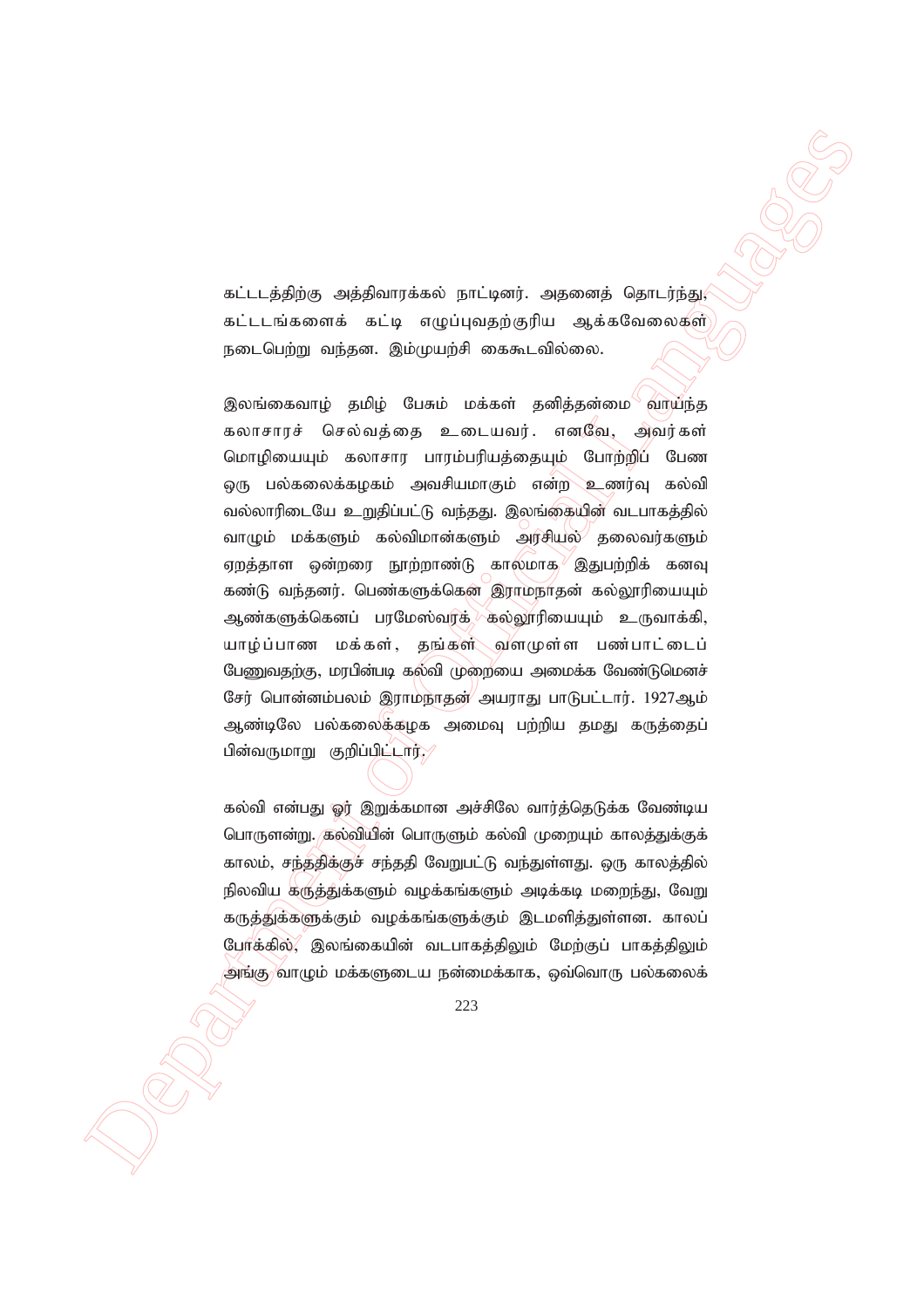கழகம் தேவைப்படும். பிறநாட்டுக் கல்விமான்கள் வற்புறுத்திய விஷயங்களையும் கல்வி முறைகளையும் அடிப்படையாகக் கொண்ட பல்கலைக்கழகங்களாக இவை தேவைப்படும். இப்பல்கலைக்கழகங்கள், எவ்வெவ்விடங்களில் அமைக்கப்படு கின்றனவோ அவ்வவ்விடங்களில் உள்ள நகரங்களின் அல்லது மாவட்டங்களின் பெயரைக் கொண்டவையாக இருக்க வேண்டும்.

 $\label{eq:21} \begin{array}{ll} \mbox{\bf square} & \mbox{\bf 0} & \mbox{\bf 0} & \mbox{\bf 0} & \mbox{\bf 0} & \mbox{\bf 0} & \mbox{\bf 0} & \mbox{\bf 0} & \mbox{\bf 0} & \mbox{\bf 0} & \mbox{\bf 0} & \mbox{\bf 0} & \mbox{\bf 0} & \mbox{\bf 0} & \mbox{\bf 0} & \mbox{\bf 0} & \mbox{\bf 0} & \mbox{\bf 0} & \mbox{\bf 0} & \mbox{\bf 0} & \mbox{\bf 0} & \mbox{\bf 0} & \mbox{\bf 0}$ பல்கலைக்கழகத்தின் நிலையங்கள் கொழும்பு, கண்டி, யாழ்ப்பாணம் ஆகிய இடங்களிலே அமைய வேண்டும்ரன்ற <mark>ந</mark>ும்பிக்கையுடனே இயங்கிய இராமநாதன் தாம் அமைத்த பரமேஸ்வரக் கல்லூரி, இராமநாதன் கல்லூரி ஆகிய நிறுவனங்கள் எதிர்காலத்திற் பல்கலைக்கழகங்களாக மாற மேண்டும் என்ற தீர்க்கதரிசன உணர்வுடன் செயற்பட்டார்.

இதே காலகட்டத்திற் சுவாமிவிபுலாநந்தர் யாழ்ப்பாணத்துக்கு ஒரு பல்கலைக்கழகம் வேண்டும் எனக் குரல் கொடுத்தார். கல்வி வளஞ் சிறந்த யாழ்ப்பாணத்திலே பல்கலைக்கழகம் உருவாக வேண்டும் என்ற ஆவலுடன் சுவாமிகள் பின்வருமாறு எழுதினார்.

உயர்தரப் பரட்சாலைகள் பல கொழும்பிலும் யாழ்ப்பாணத்திலும் குழுமியிருக்கின்றன. ஆதலால் இவ்விரண்டினுள் ஒன்றே சர்வகலா சாலையின் பூரண நலத்தைப் பெறுதற்குத் தகுதியுடையதென்பது சிலருடைய அபிப்பிராயம் .................. சர்வகலாசாலை எவ்விடத்திலேற்படினும் ஏற்படுக. பாவலரும் நாவலரும் வசித்து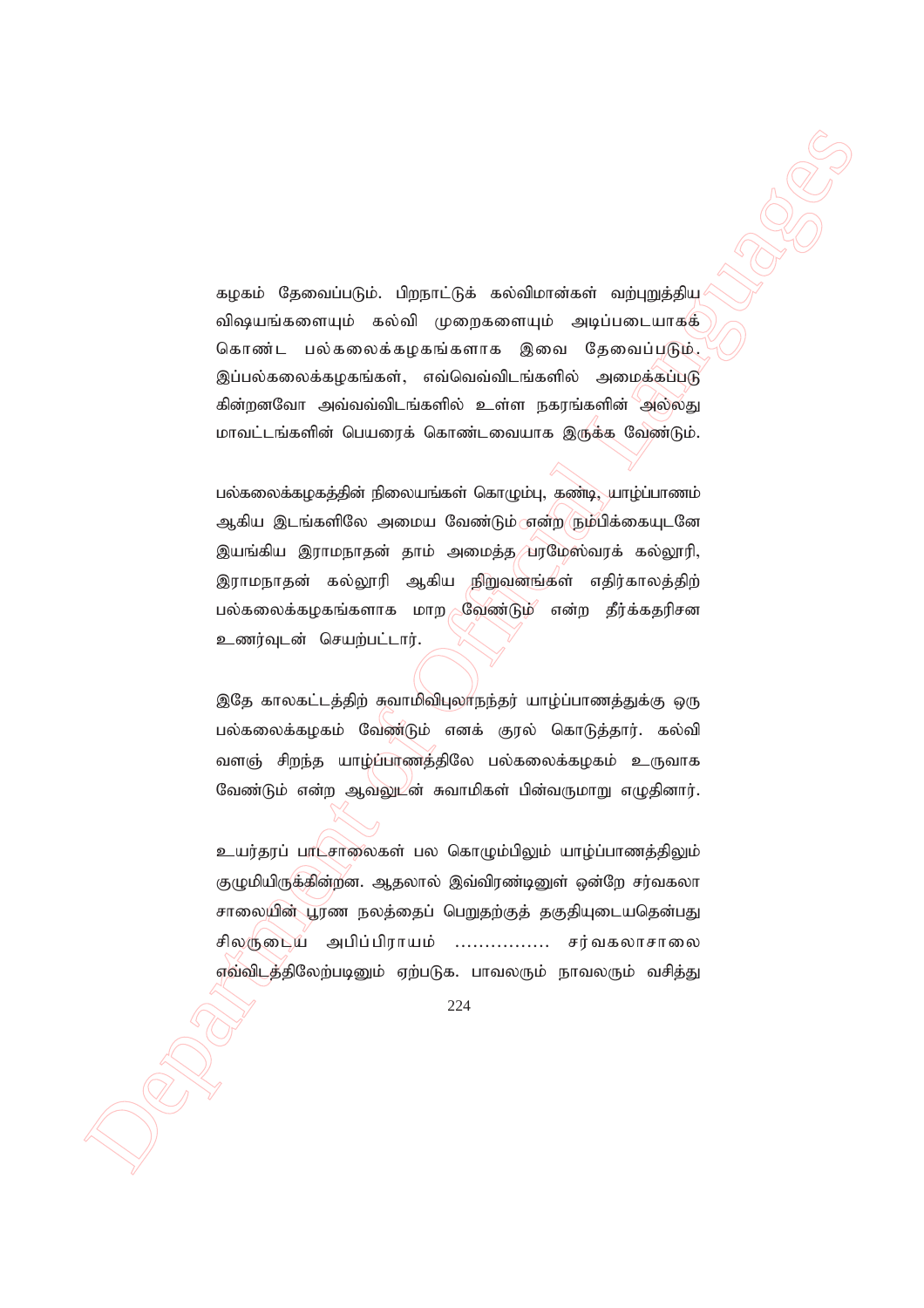வந்த யாழ்ப்பாண நாடு கல்வித்துறையில் மேன்மேலும் விருத்தியடைய வேண்டும் என்பதே எமது உள்ளக் கிடக்கை. தொன்று தொட்டுக் கல்வி வளஞ்சிறந்து விளங்கிய யாழ்ப்பாணத்தைப் புறக்கணித்துக் கல்வி மணமில்லாத தும்பறையை நாடிச் செல்வது அவலை நினைத்து உரலை இடிப்பது போலாகுமன்றோ ? .................

மேற்போந்த வாசகங்கள் சுவாமியின் உள்ளக் கிடக்கையை விளக்கப் போதுமானவை. ஸ்ரீலஸ்ரீ ஆறுமுக நாவலர் அவர்களுடைய  $\mu$ ன்மாதிரியைப் பின்பற்றிச் சைவசமய $\mu$ ம் சைவக்கல்வியும் நிலை பேறடைய வேண்டுமென்னும் ஒரு நோக்கத்தோடு நைட்டிகப் பிரமச்சாரிகள் பக்குப்பேர் முன்வருவார்களாயின் இந்நாடு நலமடையும் எனவும் உணர்வு $\langle$ பூர்வமாக எழுதிய சுவாமிகள், பேராதனையிலும் பார்க்க யாழ்ப்பாணமே பல்கலைக்கழகத்திற்குத் தகுதி வாய்ந்த இடம் எனக் கருதினார்.

eusia ung juurum pang awak ang ampulka duade pang awat ng mga dinastik ng mga banya ng mga dinastik ng mga banya awat ng mga banya awat ng mga banya awat ng mga banya awat ng mga banya awat ng mga banya awat ng mga bany இவ்வாறு நீண்ட காலமாகப் பல அறிஞர்களும் அரசியல் தலைவர்களும் நிறுவனத்தைச் சார்ந்தோரும் நடாத்திய இயக்கத்தின் பயனாக, 1974 ஆம் ஆண்டு ஒக்டோபர் மாதம் இரண்டாம் திகதி யாழ்ப்பாண வளாகம் ஆரம்பிக்கப்பட்டது. நான்கு ஆண்டுகளாக இலங்கைப் பல்கலைக்கழகத்தின் வளாகமாக இயங்கிய யாழ்ப்பாண வளாகம்,  $\sqrt{1979}$  ஆம் ஆண்டு சனவரி மாதம் முதலாம் திகதி பூரண $\sim$ அந்தஸ்து வாய்ந்த பல்கலைக்கழகமாக முழுமை பெற்றுள்ளது. நீண்ட காலமாக அனைவரும் கண்ட கனவு நனவாகியது.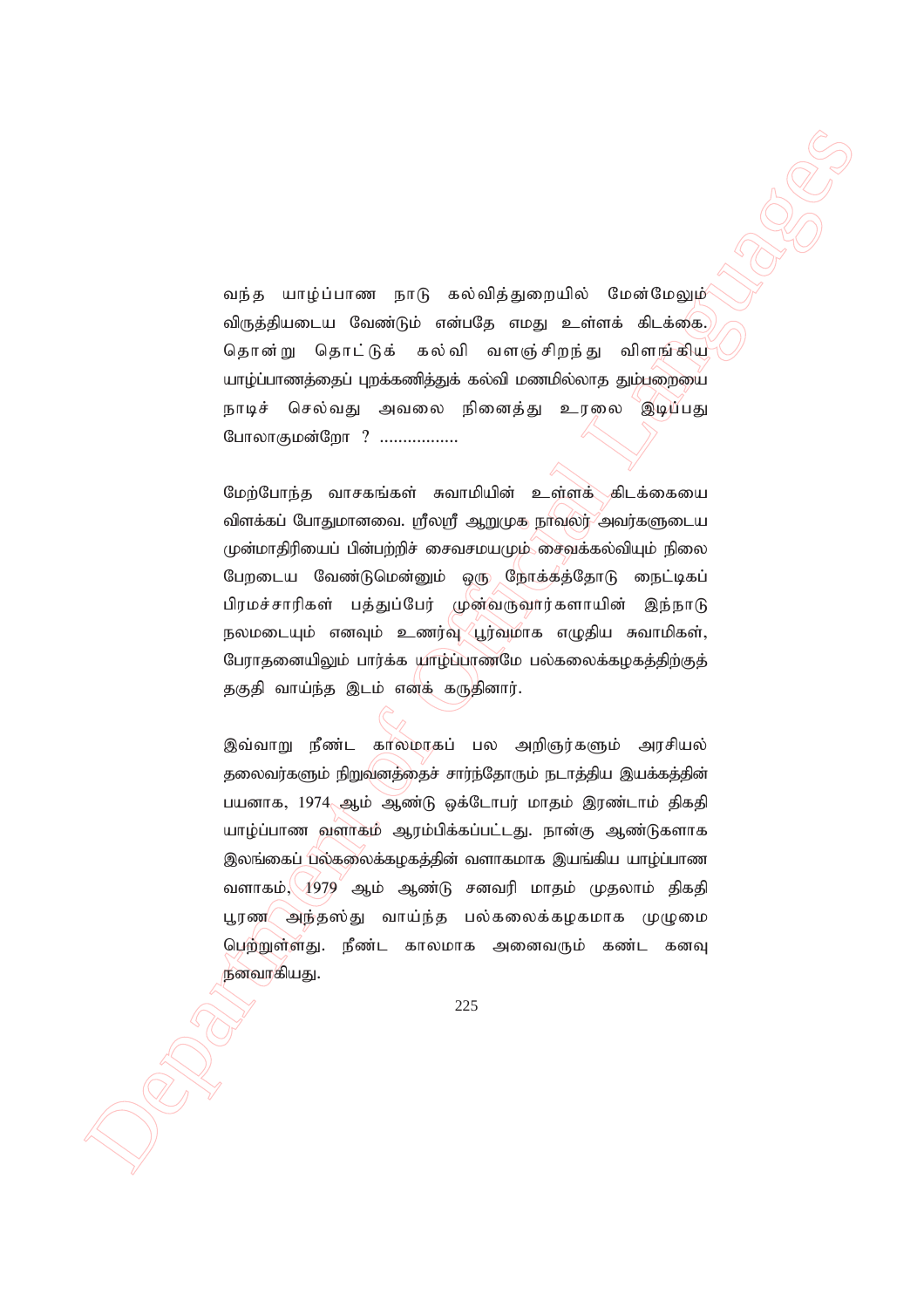Consider Agricultural methodological Communications of Communications (SP)<br>
Consider a material methodological Languages of Communications (Communications Communications of Communications (Communications Communications Co தேசிய சிறுபான்மையினருக்கு உரிமைகள் அளிப்பதும், அவர்களது மொழி, கலாசார வளர்ச்சிக்குத் தக்க பாதுகாப்பு அளிப்பதும் எவ்வித வகுப்புவாத இனக்குரோதங்களையும் ஏற்படுத்துவதாகாது. இந்த அடிப்படை உண்மையை உலக நாடுகள் தாபனம் ஏற்றுக் கொண்டு விட்டது. தேசிய சிறுபான்மையினர் எங்கெங்கு வாழ்கின்றனரோ, அங்கங்கெல்லாம் அவர்களது மொழி, வரலாறு, கலாசாரம் முதலியன அவ்வவ்வரசாங்கங்களாற் கவனிக்கப்பட வேண்டுமென்பதை இத்தாபனம் தனது வெளியீடுகள் மூலம் வற்புறுத்தியுள்ளது. பல்கலைக்கழகம் மக்களிடையே பல தரப்பட்ட பற்றுக்களை வளர்க்க உதவும். குடும்பப்பற்று, இனப்பற்று, தேசப்பற்று ஆகியவை அவை அத்ததைய மக்களாலே தேசிய வளர்ச்சி பெருகித் தேசிய வாழ்வு பலவழிகளரலும் செழிப்படையும்.

இன்று மூவாயிரத்திற்கு மேற்பட்ட எமது மாணவர் இந்தியா, இங்கிலாந்து போன்ற பிறநாடுகளுக்குக் கல்வி பயிலச் செல்கின்றனர். இன்னும் பலர், பணவசதியும் பிற வசதியும் இல்லாமையினால் உயர்தரக் கல்வி பயிலாதிருக்கின்றனர். இவர்களுக்கான பூரண கல்வி வசதிகளை அளிப்பது எமது பல்கலைக்கமகத்தின் நோக்கமாக இருக்க வேண்டும். ஒரு சமூக மக்களின் கருத்து வளர்ச்சியின் திரண்ட வடிவம் அம்மக்களது பல்கலைக்கமகம்.  $\widehat{\omega}$ ரு சமூக மக்களின் பலவகைப்பட்ட நம்பிக்கையின் உறைவிடமாக, இலட்சியக் கோயிலாக விளங்குவது பல்கலைக்கமகம்.

> பேராசிரியர் சு. வித்தியானந்தன் தமிழியற்சிந்தனை, பக். 66-70 முத்தமிழ் வெளியீட்டுக் கழகம், யாழ்ப்பாணம்.  $(1979)$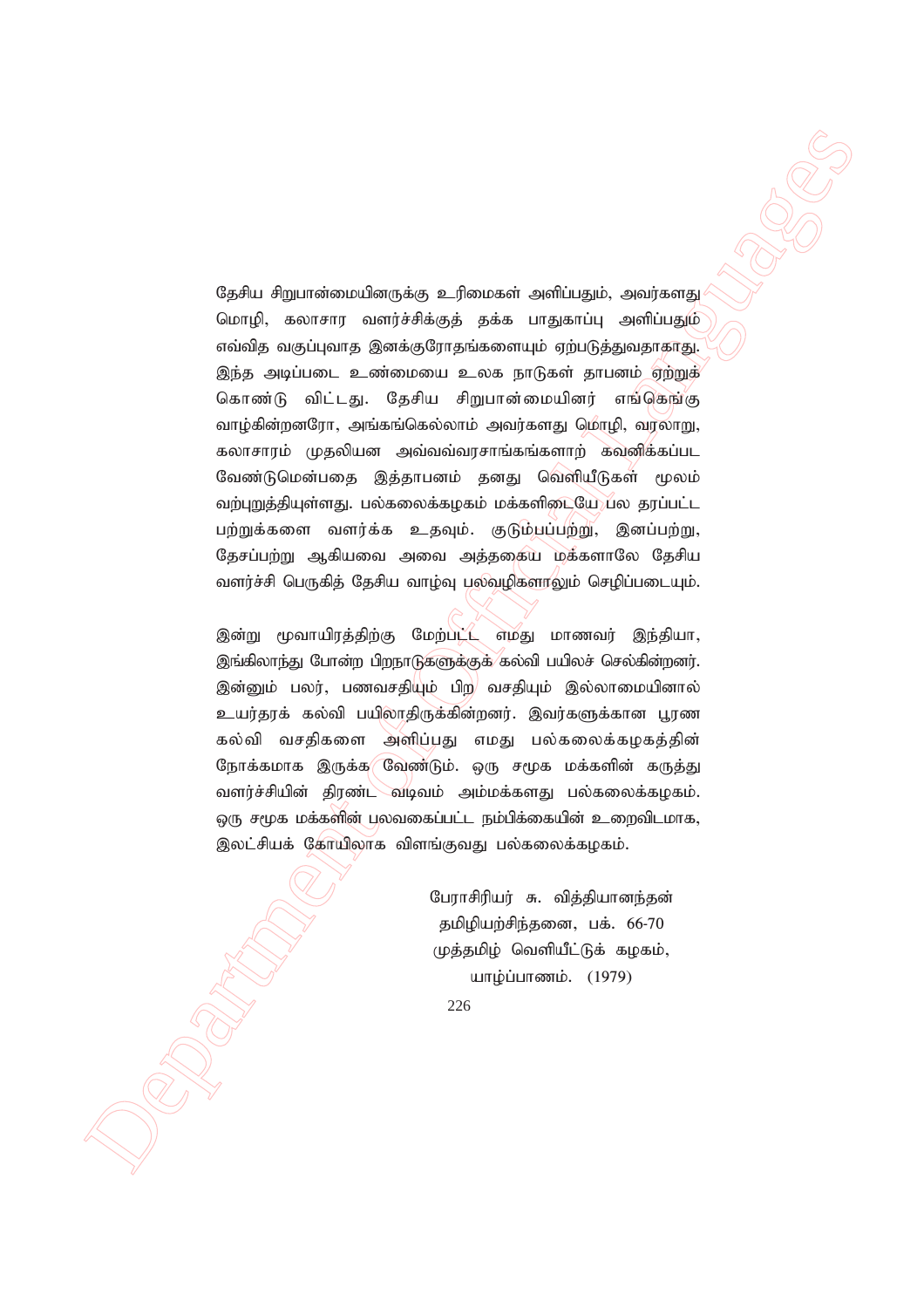#### මහාචාර්ය එස්. විත්තියානන්දන්

Sexualities of Configurations of Contents and Configurations of Contents and Configurations of Contents and Configurations and Configurations of Configurations and Configurations of Configurations and Configurations of C ලප්රාදෙණිය විශ්ව විදහාලයේ සහ යාපනය විශ්ව විදහාලයේ දෙමළ පිළිබඳ මහාචාර්යවරයෙකු වූ මෙතෙම විශිෂ්ට දෙමළ විද්වතුන් අතුරින් අයෙකි. වසර ගණනාවක් යාපනය විශ්ව විදාහලයේ උපකුලපතිවරයා ද විය. සාම්පුදායික දෙමළ නාටා කලාවේ පුනරුදය සඳහා අතිමිහත් ලෙසින් දායක වූයේ ය.

### பயிற்சி -

## மேலே உள்ள பாடத்தை நன்றாகப் படித்துவிட்டு, பின்வரும் வினாக்களுக்கு விடை $\sim$ எழுதுக.

- 1. தமிழ்ப் பல்கலைக்கழகத்திற்கு வித்திட்டவர் யார் ?
- 2. தமிழ்ப் பல்கலைக்கழக இயக்கம் எப்பொழுது செயலாற்றத் தொடங்கியது?
- 3. தமிழ்ப் பல்கலைக்கழக இயக்கத்தில் யார் யார் உறுப்பினராகச் சேர்ந்தனர் ?
- 4. திருகோணமலையில் தமிழ்ப் பல்கலைக்கழகக் கட்டடத்திற்கு எந்த ஆண்டில் அத்திவாரக் கல் நாட்டப்பட்டது?
- 5. பரமேஸ்வரக் கல்லூரியை உருவாக்கியவர் யார்?
- 6. பல்கலைக்கழகத்தின் நிலையங்கள் எந்த எந்த இடங்களில் அமைய கேண்டும் என்ற நம்பிக்கையுடன் இராமநாதன் இயங்கினார் $?$
- $7.$  பல்கலைக்கமகம் அமைப்பதற்கு யாம்ப்பாணம் சிறந்த இடம்  $\sigma$ என் $\gamma$ விபுலாநந்தர் கூறியமைக்குக் காரணம் யாது?
- 8. யாழ்ப்பாணத்தில் எப்பொழுது பல்கலைக்கழக வளாகம் ஆரம்பிக்கப்பட்டது?
- 9. யாழ்ப்பாணத்தில் அமைந்த வளாகம் எந்த ஆண்டில் பூரண அந்தஸ்து வாய்ந்த பல்கலைக்கழகமாகியது?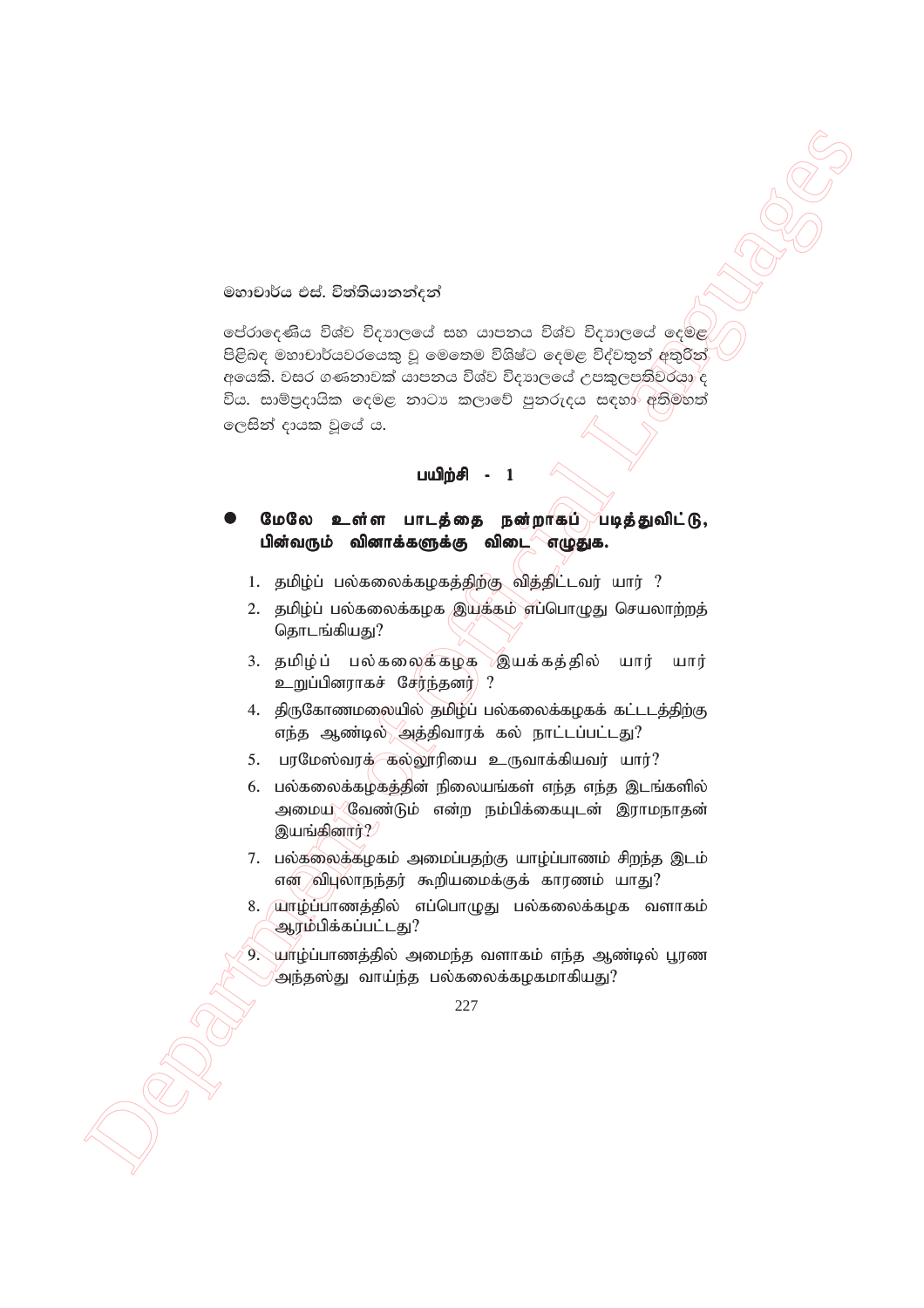10. பல்கலைக்கழகம் மக்களிடையே எத்தகைய பற்றுக்களை வளர்க்க உதவும்?

#### பயிற்சி - 2

Department of Office and Contents of Office and Contents of Office and Contents of Office and Contents of Office and Contents of Official Languages of Official Languages of Official Languages of Official Languages of Off தமிழ் - சிங்கள அகராதி ஒன்றைப் பார்த்து, பாடத்தில் வருகின்ற பின்வரும் சொற்களின் பொருத்தமான பொருளைச் சிங்களத்தில் எழுதுக.

- 
- 3. nrayhw;W 4. <LghL
- 
- 
- 
- 
- 11. epWT 12. Nju;T 13. அத்திவாரக்கல் 14.<br>15. செல்வம் 16.
- 15. nry;tk; 16. ghuk;gupak;
- $\begin{array}{lll} 17. & \text{\textit{\textbf{a}}} \text{\textit{\textbf{b}}} \text{\textit{\textbf{c}}} \text{\textit{\textbf{a}}} \text{\textit{\textbf{b}}} \text{\textit{\textbf{c}}} \text{\textit{\textbf{b}}} \text{\textit{\textbf{c}}} \text{\textit{\textbf{b}}} \text{\textit{\textbf{c}}} \text{\textit{\textbf{b}}} \text{\textit{\textbf{c}}} \text{\textit{\textbf{b}}} \text{\textit{\textbf{c}}} \text{\textit{\textbf{b}}} \text{\textit{\textbf{c}}} \text{\textit{\textbf{b}}} \text{\textit{\textbf{c}}} \text{\textit{\textbf$
- 19. உருவாக்கு  $20.$ <br>21. நிறுவனம்  $22.$
- 
- $21.$  நிறுவனம்  $22.$  எதிர்காலம்<br>23. தீர்க்க தரிசனம் 24. குரல்கொடு -23. தீர்க்க தரிசனம்  $\overline{\phantom{a}24.}$ 25. ஆவல்  $\overline{\phantom{a}26.}$
- 
- 
- 27. அறிஞர்  $(28.$  29. வளாகம்  $(30.$
- 1. ,af;fk; 2. Mdpj;jpq;fs;
- 5. J}a;ik 6. cWg;gpdu;
- 7. r%fk; 8. Mjup -
- 9. ek;gpf;if 10. cau;juf; fy;tp
	- -
		-
		-
		-
		-
		-
- 25. Mty; 26. cs;sf;fplf;if
	- வளாகம்  $\sim$  30. சிறுபான்மையினர்

பயிற்சி - 3

பின்வரும் சொற்களைப் பிரித்து எழுதுக.

- 1. தொழிற்றுறை
- 2. வேலைக்குரிய
- 3. கைகூடவில்லை
- 4. பெண்களுக்கென
- 5. தகுதியுடையதென்பது
- 6. எவ்விடத்திலேற்படினும்
- 7. நனவாகியது
- $8.$  எங்கெங்கு
- 9. முவாயிரம்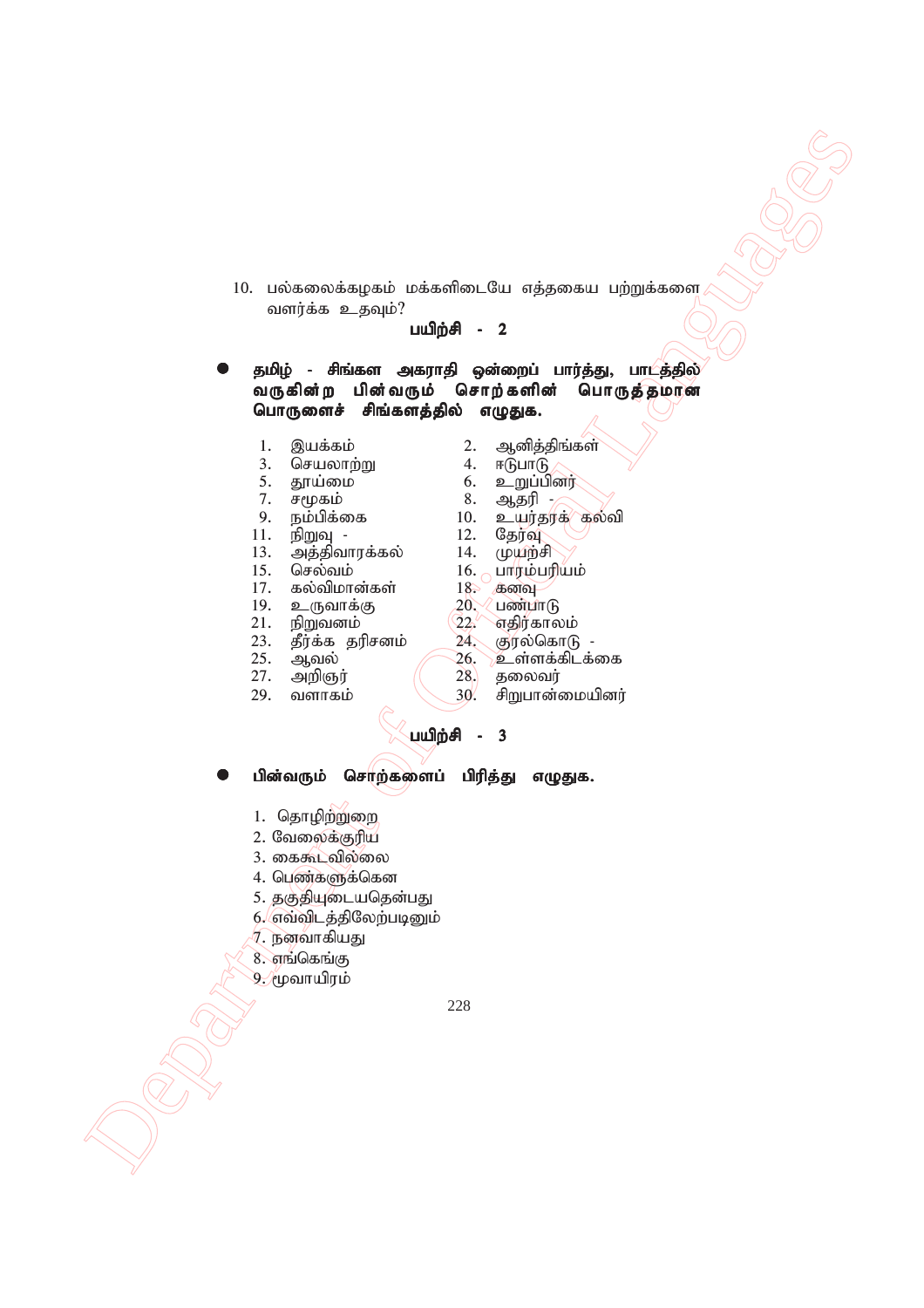- பயிற்சி 4
- Department of Official Languages  $\bullet$  பாடத்தில் கூறப்பட்டுள்ள கருத்துக்களைச் சுருக்கமாகச் சிங்களத்தில் எழுதுக.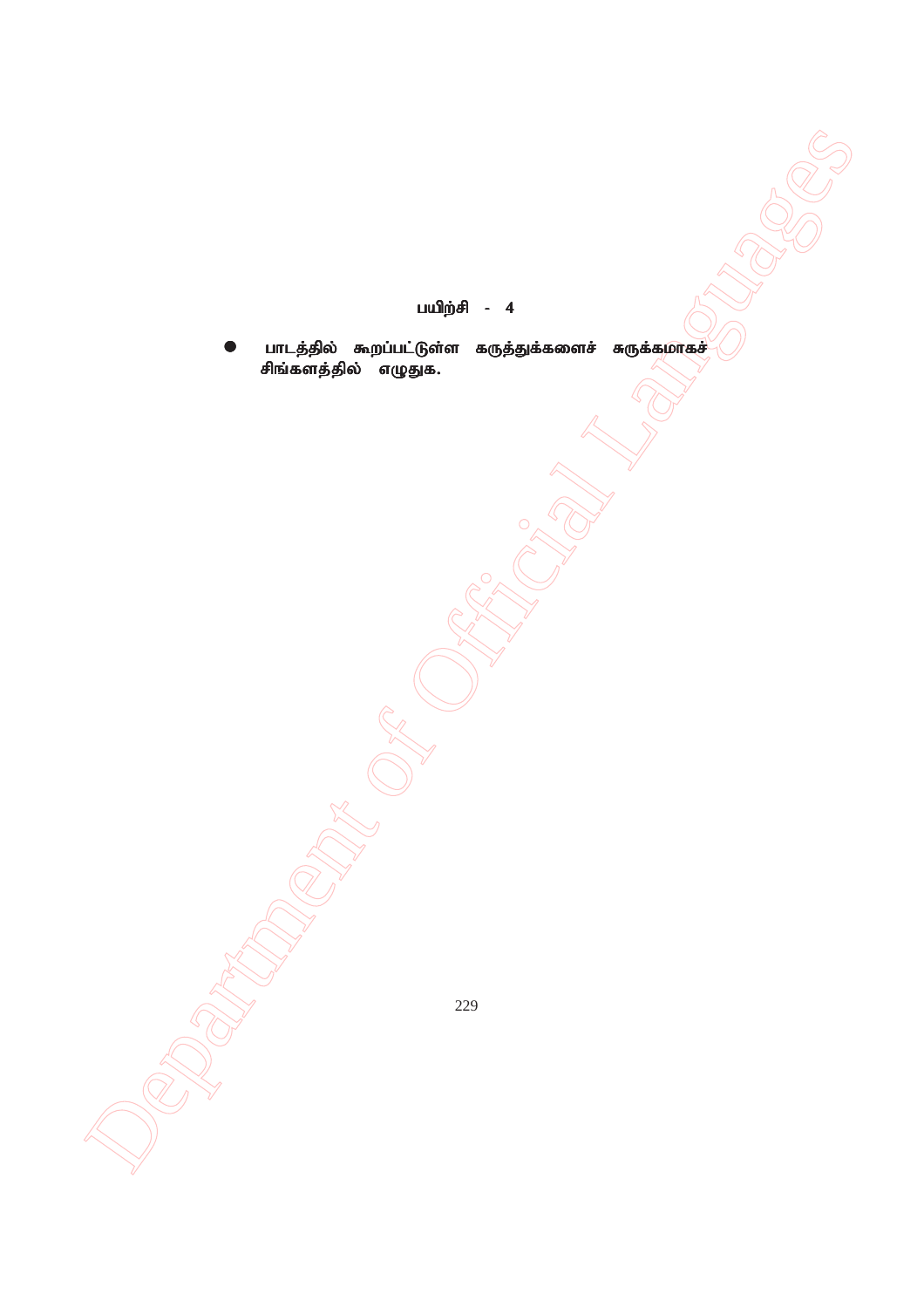# $L$ m $L$ i $\dot{\mathbf{b}}$  11

## முஸ்லிம் தமிழ் இலக்கிய மரபு

 $\label{eq:3} \begin{array}{ll} \textbf{C} & \textbf{D} & \textbf{D} & \textbf{D} \\ \hline \textbf{C} & \textbf{D} & \textbf{D} & \textbf{D} \\ \hline \textbf{D} & \textbf{D} & \textbf{D} & \textbf{D} \\ \hline \textbf{D} & \textbf{D} & \textbf{D} & \textbf{D} \\ \hline \textbf{D} & \textbf{D} & \textbf{D} & \textbf{D} \\ \hline \textbf{D} & \textbf{D} & \textbf{D} & \textbf{D} \\ \hline \textbf{D} & \textbf{D} & \textbf{D}$ தமிழ் இனிமையான மொழி, திருந்திய மொழி, திருந்திய ஏனைய மொழிகளுள்ளும் உலகப் பொது மொழியாக விளங்கும் மொமி. யாதும் ஊரே யாவரும் கேளீர் என்ற கூற்றுக்கு இலக்கணமாக அமைந்த மொழி; தெளிமை மிக்க மொழி; ஈராயிரம் ஆண்டுகளுக்கு  $\mu$ ன்னர் தோன்றிய இலக்கிய, இலக்கண கருவூலங்களைக் கொண்ட மொழி; பல சமயத்தவரும் பல இனத்தவரும் தத்தமது மொழியென உரிமை பாராட்டக்கூடிய முறையில் உருப்பெற்றுள்ள மொழி; ஒன்றோடு ஒன்று முரண்பட்ட பல்வேறு சமயக் கொள்கைகளைத் தன்னிடத்தே கொண்டுள்ள மொழி; உலகின் பிரதான சமயங்கள் எனக் கருதப்படும் எல்லாச்—சம்யங்களைப் பற்றியும் அறிய விரும்புவோருக்கு அவரவர் விரும்பியவாறே அவற்றை அளிக்க வல்ல மொழி; சைவ, வைணவ, சமண, பௌத்த, கிறிஸ்த்தவ, இஸ்லாமியச் சமயக் கேரீட்பாடுகள் அனைத்தும் தன்னிடமுள்ளது என்ற பெருமையை  $2\epsilon$ டைய மொழி. இங்ஙனம் பல்வேறு சமயக் கோட்பாடுகளையும்\அடிப்படையாகக் கொண்டு தோன்றிய வெவ்வேறு சமய நூல்களுக்கும் பொதுப்படையான ஒற்றுமையுண்டு என்பது உண்மையே. எனினும், பல்வேறு சமய அடிப்படையில் தோன்றிய வெவ்வேறு இலக்கியப் பிரிவுகளுக்கும் உரிய சிறப்பியல்புகள் பல உள. இச்சிறப்பியல்புகளோடு சம்பந்தப்பட்டு இலக்கிய மரபும் வேறுபட்டு இருக்கிறது. இனி, இஸ்லாமிய அடிப்படையில் தோன்றிய தமிழ் நூல்களின் இலக்கிய மரபினை ஆராய்வோம்.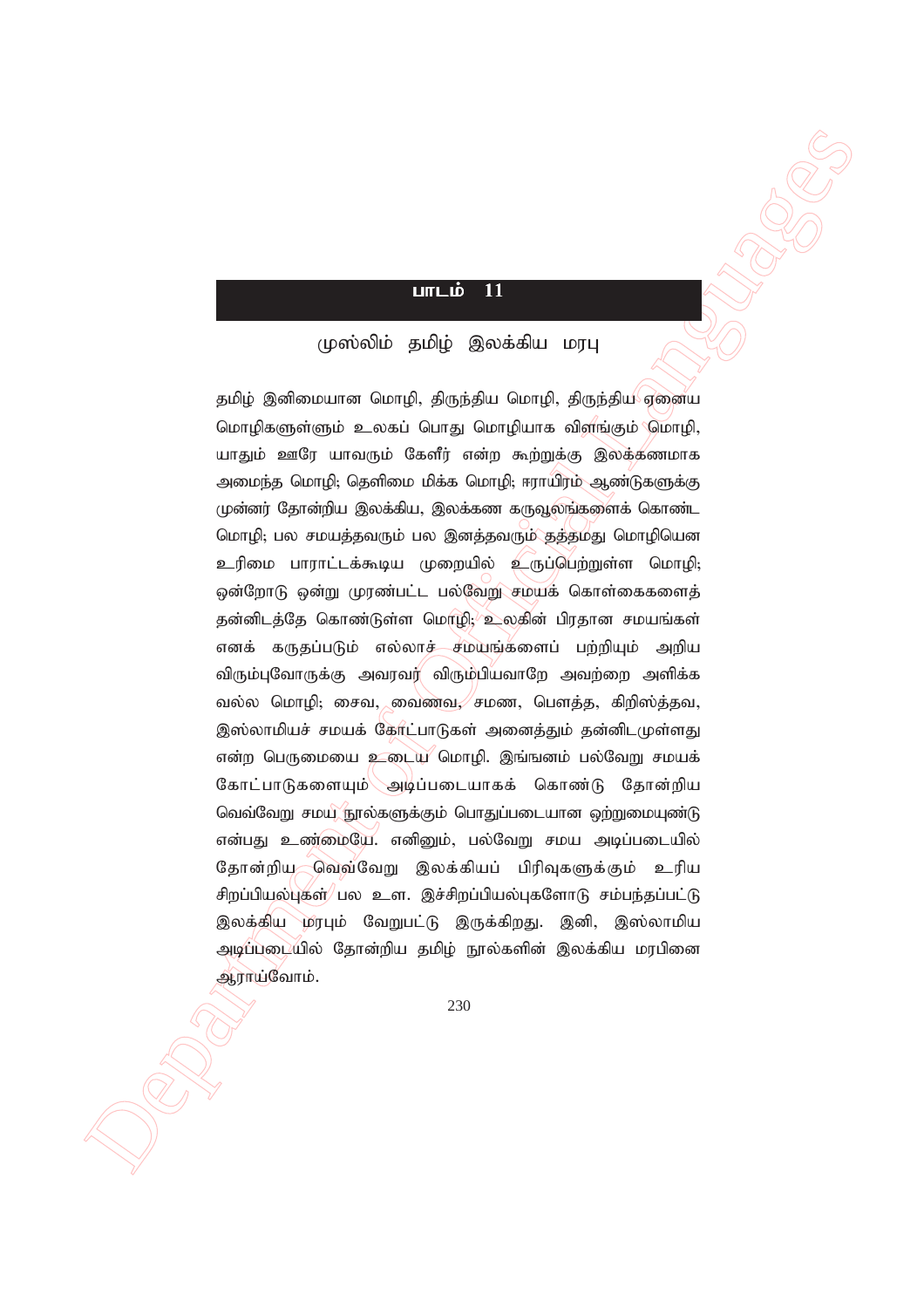$\label{eq:3} \begin{array}{ll} p_{\mathcal{A}}(i) & \textbf{g}_{\mathcal{A}}(i) & \textbf{g}_{\mathcal{A}}(i) & \textbf{g}_{\mathcal{A}}(i) & \textbf{g}_{\mathcal{A}}(i) & \textbf{g}_{\mathcal{A}}(i) & \textbf{g}_{\mathcal{A}}(i) & \textbf{g}_{\mathcal{A}}(i) & \textbf{g}_{\mathcal{A}}(i) & \textbf{g}_{\mathcal{A}}(i) & \textbf{g}_{\mathcal{A}}(i) & \textbf{g}_{\mathcal{A}}(i) & \textbf{g}_{\mathcal{A}}(i) & \text$ தமிழ் இலக்கியப் பரப்பிலே தொண்ணூற்றாறு வகையான பிரபந்தங்கள் உண்டு என்பர். தொண்ணூற்றாறு வகையான பிரபந்தங்களையும் அடிப்படையாக வைத்து எழுந்த முஸ்லிம் தமிழ் நூல்கள் இல்லை எனினும், அவற்றுள் பலவற்றை முஸ்லிம் தமிழ் இலக்கியப் பரப்பில் காணக்கூடியதாக இருக்கிறது. காப்பியம், ஆற்றுப்படை, அந்தாதி, பிள்ளைத்தமிழ், கலம்பகம், கோவை, அம்மானை, மாலை, ஏசல், கீர்த்தனை, சிந்து, திருப்புகழ், கும்மி, தாலாட்டு முதலிய பல பிரபந்த வகைகளை முஸ்லிம் தமிழ் இலக்கியப் பரப்பில் காணலாம். அவற்றின் சிறப்பியல்புகள் அத்தனையும் முஸ்லிம் தமிழ் நூல்களிலே இருக்கின்றன. என்றாலும் இஸ்லாமியக் கொள்கைகளை அடிப்படையாகக் கொண்டே முஸ்லிம் புலவர்களால் அலை இப்பிரபந்தப் பாணியில் பாடப்பட்டுள்ளன. இப்பிரபந்தங்களுக்குரிய மரபு வழுவாது முஸ்லிம் தமிழ்ப் புலவர்கள் தத்தம் சூரல்களை இயற்றியுள்ளனர்.

முஸ்லிம் புலவர்களால் தோற்றுவிக்கப்பட்ட தமிழ் இலக்கியச் செல்வங்களைப் பொறுத்தவரையில், மற்றொரு சிறப்பியல்பை நாம் காணக்கூடியதாக இருக்கின்றது. ஏனைய சமய அடிப்படையில் தோன்றிய தமிழ் நூல்களிலே காணமுடியாத புதுவகையான பிரபந்த வகைகளையும் முஸ்லிம் புலவர்கள் உபயோகித்துள்ளனர். அவற்றுள் 'ஒன்று' "படைப்போர்" என்று அழைக்கப்படுகிறது. இப்பிரபந்தத்தின் பெயர் தமிழ்ச் சொற்களைக் கொண்டதாக இருந்தபோதிலும் முஸ்லிம்களுக்கே உரிய பிரபந்தமாக இது காட்சியளிக்கிறது. அரபு மொழியில்கூட இத்தகைய கருத்தைக் கொண் $\ll$  ஒரு பிரபந்த வகை இல்லை என்றே கூறலாம். இஸ்லாமிய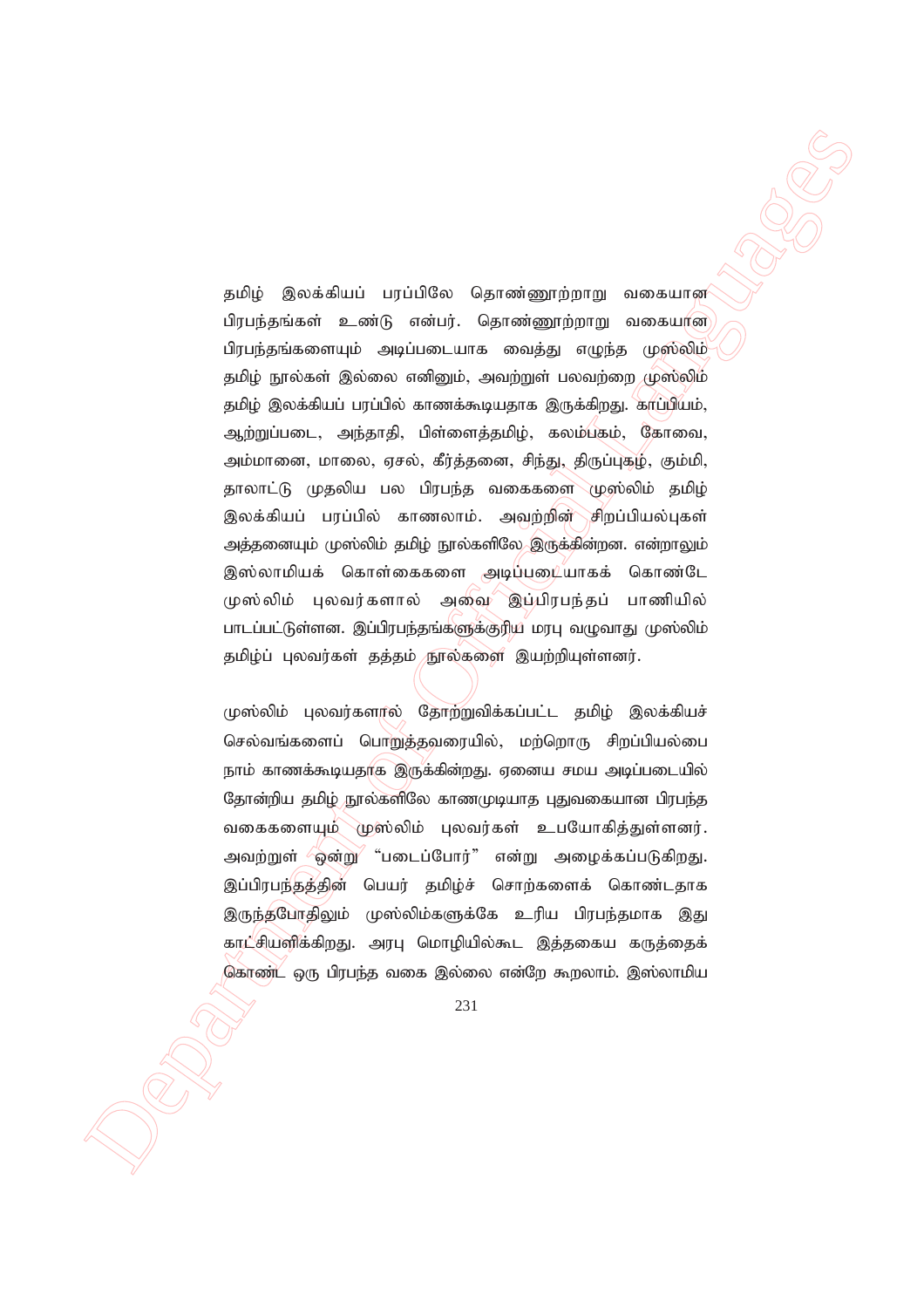வரலாற்றிலே நடைபெற்ற போர்களைப் பற்றிய வருணனைகளை மாத்திரமே கொண்ட இப்பிரபந்த வகையை வேறெந்த நாட்டு இஸ்லாமிய இலக்கியத்திலும் காண முடியாது. ஆங்கிலத்திலே  $(war-ballad)$  என்பதற்குச் சமமான சிறப்பியல்புகளைக் கொண்ட  $\degree$ படைப்போர் $\degree$  என்ற இப்பிரபந்தம் முஸ்லிம். தமிழ் இலக்கியத்தின் தனிச்சிறப்பம்சமாகத் திகழ்கிறது.

 $\label{eq:21} \begin{array}{lllllllllllllllllllll} \hline \textbf{M}(0) & \textbf{M}(0) & \textbf{M}(0) & \textbf{M}(0) & \textbf{M}(0) & \textbf{M}(0) & \textbf{M}(0) & \textbf{M}(0) & \textbf{M}(0) & \textbf{M}(0) & \textbf{M}(0) & \textbf{M}(0) & \textbf{M}(0) & \textbf{M}(0) & \textbf{M}(0) & \textbf{M}(0) & \textbf{M}(0) & \textbf{M}(0) & \textbf{M}(0) & \textbf{M}(0) & \textbf{M}(0) & \textbf$ முஸ்லிம் புலவர்கள் தத்தம் தமிழ் நூல்களை இயற்றுவதற்கு முன்னர் தமிழ் மொழியிலேயுள்ள பண்டைய இலக்கியப் பொக்கிசங்களை நன்கு கற்றுள்ளனர். தேர்ச்சி பெற்றுள்ளனர். அவர்களின் நூல்களிலே அதனை வலியுறுத்தும் சான்றுகள் ஏராளமாக இருக்கக் காணலாம், காப்பிய இலக்கணங்களமைந்த முஸ்லிம் நூல்களாயினுஞ்சரி, $\sqrt{s}$ ஏனைய பிரபந்த இயல்புகள் உள்ள முஸ்லிம் பிரபந்தங்களாயினுஞ்சரி, அனைத்துக்கும் முன்பிருந்த இலக்கியங்களே முன்மாதிரியாக அமைந்திருந்தன. எனவே, பண்டைய தமிழ் இலக்கியங்களில் உள்ள சொற்களையும், சொற்றொடர்களையும், கருத்துக்களையும் உவமை உருவகங் களையும் மாற்றியும் மாற்றாமலும் திருத்தியும் திருத்தாமலும், சுருக்கியும் விரித்தும் மரபு பிறழாது முஸ்லிம் புலவர்கள் மேற்கொண்டுள்ளனர்.

அடுத்து, முஸ்லிம் தமிழ் இலக்கியத்துக்கேயுரிய மற்றொரு சிறப்பியல்பினை எடுத்துக்கொள்வோம். முஸ்லிம் தமிழ் இலக்கியத்தில் அரபுச் சொற்கள் மலிந்துள்ளமையே அச்சிறப்பியல் பாகும்.) அரபு நாட்டிலிருந்து முஸ்லிம் மக்கள் எங்கு எங்கு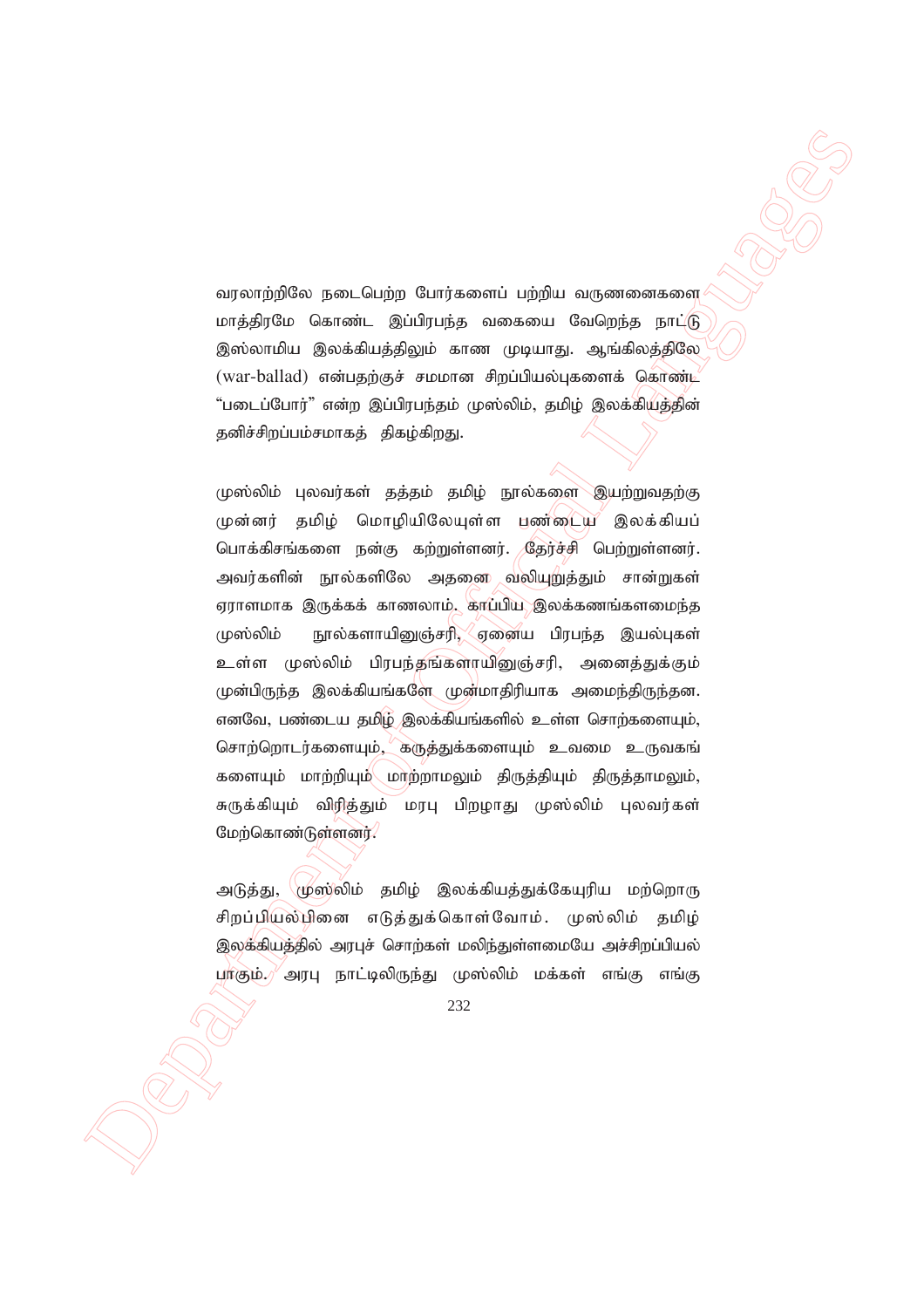$\label{eq:20} \begin{array}{ll} \textbf{G}=\text{argmin}\left(\mathbf{G},\mathbf{G},\mathbf{G}\right) = \text{argmax}\left(\mathbf{G},\mathbf{G},\mathbf{G}\right) = \text{argmax}\left(\mathbf{G},\mathbf{G}\right) = \text{argmax}\left(\mathbf{G},\mathbf{G}\right) = \text{argmax}\left(\mathbf{G},\mathbf{G}\right) = \text{argmax}\left(\mathbf{G},\mathbf{G}\right) = \text{argmax}\left(\mathbf{G},\mathbf{G}\right) = \text{argmax}\left(\mathbf{G},\mathbf{G}\right) = \text{argmax}\left(\mathbf{$ சென்றார்களோ அங்கு அங்கு எல்லாம் இஸ்லாத்தைப் பரப்பியதோடு அரபுச்சொற்களையும் அந்நாட்டு மொழிகளிலே புகுத்தி விட்டனர். இஸ்லாத்தைப் பின்பற்றிய மக்கள் ஆட்சி பீடத்திலே அமர்ந்த பாரசீகம் போன்ற நாடுகளில் பாரசீக மொழி போன்ற அவ்வந்நாட்டு மொழிகளை எழுதுவதற்கு அரபு எழுத்துக்களையே நெடுங்கணக்கையே மேற்கொள்ளலாயினர். தமிழ் நாட்டுக்கு வந்த முஸ்லிம் மக்களும் இம்முறையையே கையாண்டனர். இஸ்லாம் மதச்சார்புடைய நூல்களைத் தமிழ் மொழியில் எழுத அரபு எழுத்துக்களை உபயோகித்தனர். இதன்பயனாக அரபுத்தமிழ் என்ற ஓர் எழுத்து முறை தோன்றலாயிற்று. அரபு எழுத்துக்களால் தமிழ் நூல்களை எழுதும் பொழுது அரபுச் சொற்களையும் இடையே புகுத்திவிட்டனர். இவ்வாறு புகுத்தப்பட்ட அரபுச் சொற்களும், சொற்றொடர்களும், கலைச்சொற்களும் தமிழிலே எழுதப்பட்ட தமிழ் நூல்களிலும் இடம் பெறலாயின. இவ்வாறு முஸ்லிம் புலவர்களால் இயற்றப்பட்ட தமிழ் நூல்கள், முஸ்லிம் அல்லாதாருடைய பெருமதிப்பைப் பெறத் தவறியமைக்கு ஒரு காரணம், அத்தமிழ் நூல்களிலே அரபுச் சொற்கள் பெருமளவில் ஆளப்பட்டுள்ளமையேயாகும். இவ்வாறு தமிழ் நூல்களிலே இடம்பெற்றுள்ள அரபுச் சொற்களின் கருத்தை அறிவது முஸ்லிம் அல்லாதாருக்குக் கடினமாகவே இருக்கும். சிற்சில சமயங்களிலே முஸ்லிம் புலவர்களின் தமிழ் நூல்களிலே ஆளப்பட்டுள்ள) அரபுச்சொற்கள் தழிழ்ச் சொற்களைப்போன்று காட்சி அளிப்பதையும் நாம் காண்கிறோம். தீன் என்ற சொல்லை எடுத்துக் கொள்வோம். தமிழ் மொழியிலே தீன் என்றால் உணவு எனப் பொருள்படும். ஆனால் அரபு மொழியிலே உச்சரிக்கப்படும் போது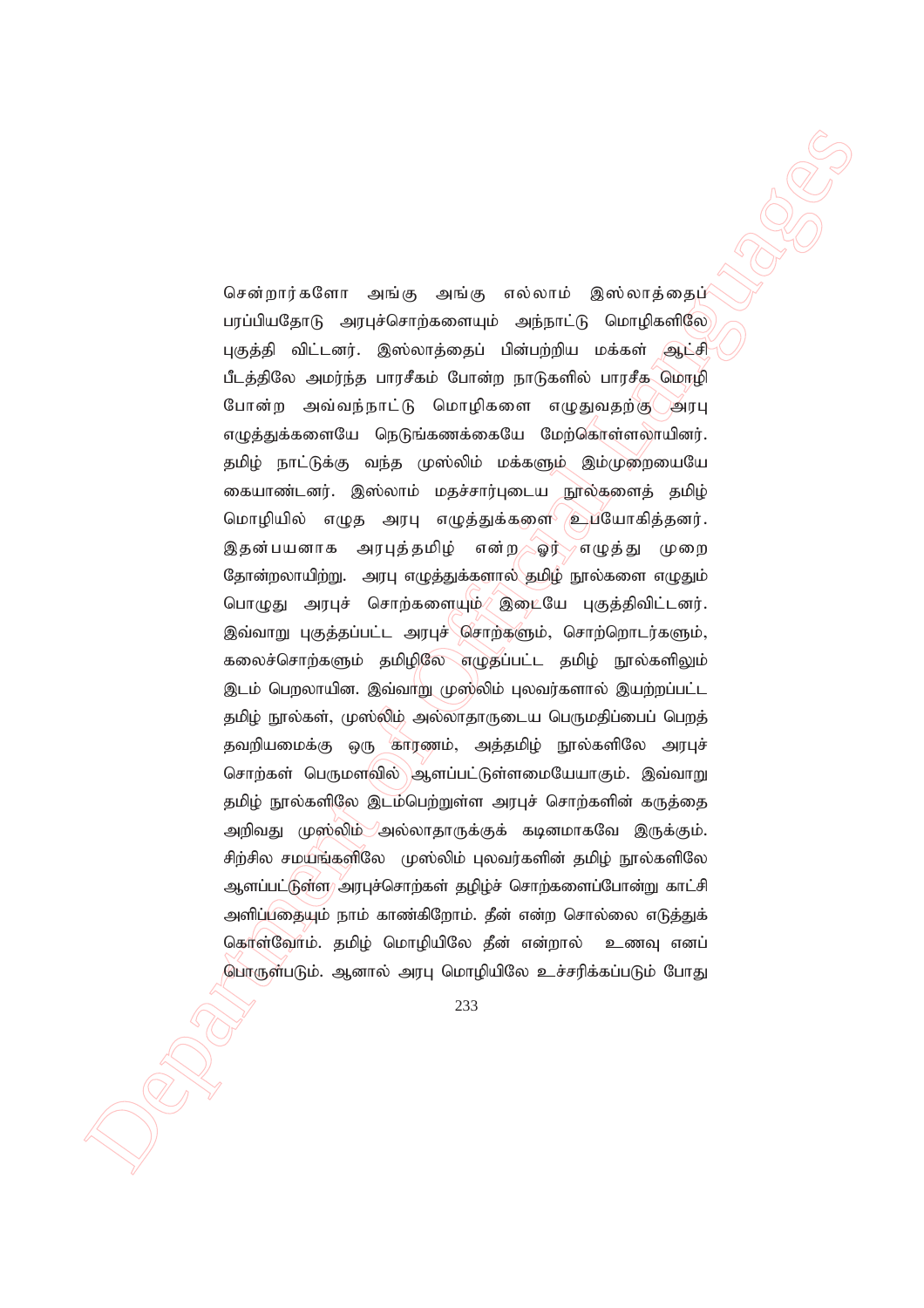தீன் என்ற இச்சொல் இஸ்லாம் மதம் அல்லது இஸ்லாம் சமயம் என்பதையே குறிப்பிடுகின்றது.

Ask assimply the spectral of Office and Containing the spectral of Office and Containing the Containing technology of Office and Containing the Containing technology of Official Languages of Containing the Containing tech (போராசிரியர் எம்.எம். உவைஸ் முஸ்லிம் தமிழ் இலக்கியு மரபு என்னும் பொருள் பற்றி ஆற்றிய சொற்பொழிவிலிருந்து தேர்ந்து எடுக்கப்பட்ட சில பகுதிகள். சொற்பொழிவு இடம் பெற்றுள்ள நூல் : எஸ். ஏ. செய்யிது ஹஸன் மௌலான (தொகுப்பாசிரியர்), இஸ்லாமிய தமிழ் இலக்கியச் சொற்பொழிவுகள், பக். 39-60. அரசு வெளியீடு, கொழும்பு  $1968$ ).

මහාචාර්ය එම්. එම්. උ**මෛස්** 

ඉස්ලාමීය දෙමළ සාහිතායෙ පිළිබඳ ව $\breve{\mathcal{B}}$ ගේෂඥයෙකු ලෙස සලකන ලද මොහු විශිෂ්ට ශී ලාංකීය මුස්ලිම් ලදමළ විද්වනෙකි. දකුණු ඉන්දියාවේ මදූ ෛ කාමරාජර් විශ්ව විදාහලයේ ඉස්ලාමීය දෙමළ මහාචාර්යවරයා විය. හෙතෙම ගුන්ථ ගණනාවකි රචනාකර ඇත්තේ ය.

# $\overline{\text{null}}$  $\overline{\text{mid}}$  - 1

மேலே உள்ள பாடத்தை நன்றாகப் படித்துவிட்டு, பின்வரும் வினாக்களுக்கு விடை எழுதுக.

- 1. தமிழ் மொழியின் இயல்புகளில் எவையேனும் ஐந்து இயல்புகளைக் கூறுக.
- 2. தமிழ் இலக்கியப் பரப்பில் எத்தனை வகையான பிரபந்தங்கள்  $2.6606$
- 3. முஸ்லிம் புலவர்கள் உபயோகித்துள்ள சிறப்பான, .<br>புதுமையான பிரபந்தவகை ஒன்றினைக் கூறுக.
- 4. `முஸ்லிம் தமிழ் இலக்கியத்துக்கேயுரிய மற்றொரு சிறப்பியல்பு யாது?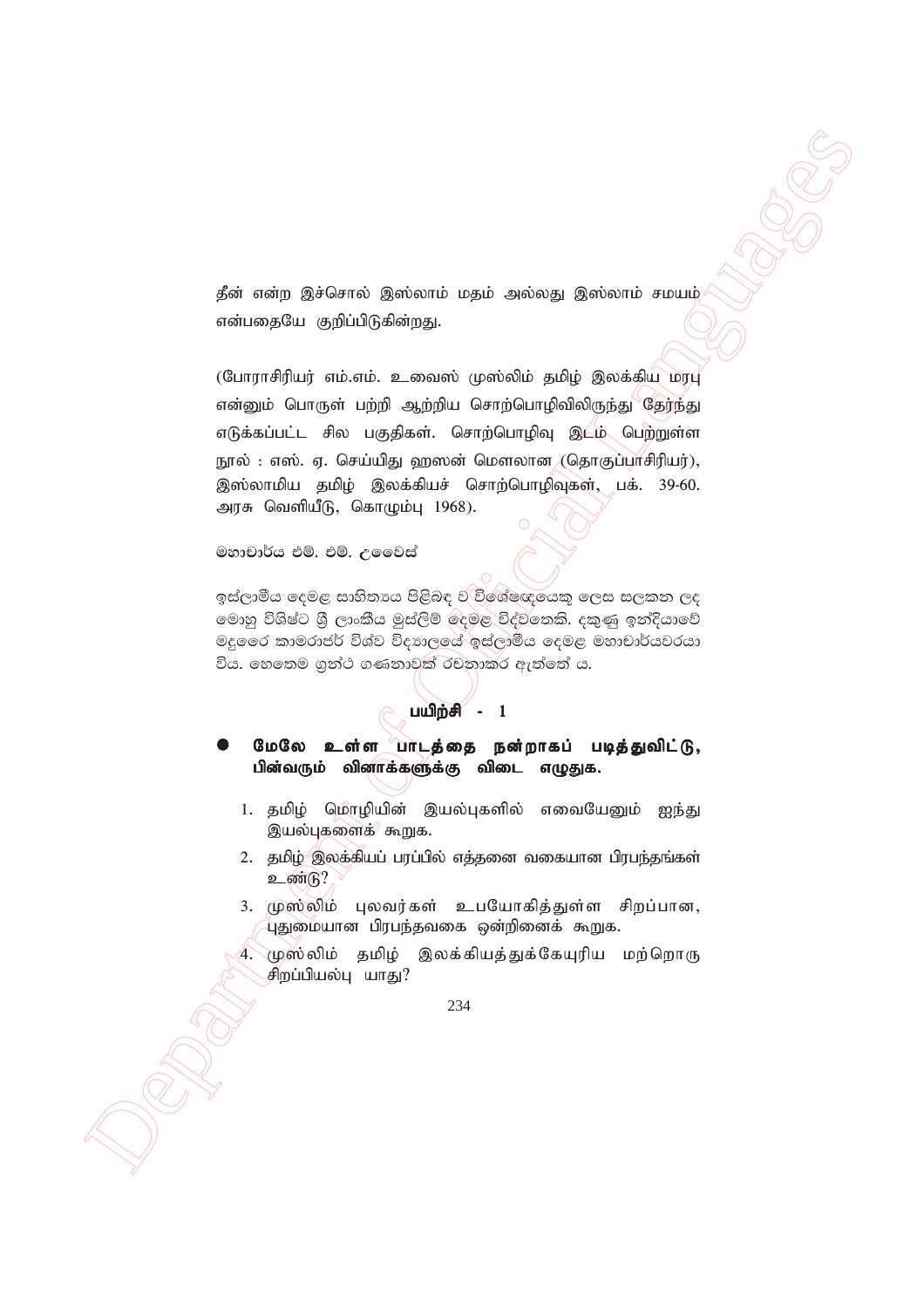- 5. அரபுத்தமிழ் என்ற ஓர் எழுத்துமுறை எவ்வாறு தோன்றியது $?$
- 6. முஸ்லிம் புலவர்களால் இயற்றப்பட்ட தமிழ் நூல்கள் முஸ்லிம் அல்லாதாருடைய பெருமதிப்பைப் பெறத் தவறியமைக்குக் காரணம் யாது?
- 7. முஸ்லிம்களின் தமிழ் நூல்களிலே அரபு மொழியின் தாக்கம் எப்படி அமைந்தது?
- 8. தீன் என்ற அரபுச் சொல்லின் பொருள் யாது?

#### பயிற்சி -  $2^{\circ}$

- பாடத்தை நன்றாகப் படித்துவிட்டு, பின்வரும் கூற்றுக்கள் சரியா பிழையா எனக் கூறுக.
	- 1. உலகிலே உள்ள பல மதங்களுள் இந்து மதம் சார்ந்த நூல்கள் மட்டும்தான் தமிழில் உண்டு.
- $\label{eq:3} \begin{array}{ll} \text{Supp}(\textit{g},\textit{c},\textit{c}) = \text{Supp}(\textit{g},\textit{c},\textit{c}) = \text{Supp}(\textit{g},\textit{c}) = \text{Supp}(\textit{g},\textit{c}) = \text{Supp}(\textit{g},\textit{c}) = \text{Supp}(\textit{g},\textit{c}) = \text{Supp}(\textit{g},\textit{c}) = \text{Supp}(\textit{g},\textit{c}) = \text{Supp}(\textit{d},\textit{c},\textit{c}) = \text{Supp}(\textit{d},\textit{c$ 2. உலகின் பிரதான சமயங்கள் எனக் கருதப்படும் எல்லாச் சமயங்களைப் $\langle$ பற்றியும் தமிழில் உள்ள நூல்கள் மூலம் அறியலாம்.
	- $3.$  (முஸ்லிம் தமிழ் இலக்கியப் பரப்பில் பிள்ளைத்தமிழ், கும்மி, தாலாட்டு முதலிய பிரபந்தவகைகள் உண்டு.
	- 4. முஸ்லிம் தமிழ்ப் புலவர்கள் தாம் எழுதிய பிரபந்தங்களில் தமிழ்ப் பிரபந்தங்களுக்குரிய மரபை மீறியுள்ளனர்.

 $5.$  (முஸ்லிம் புலவர்கள் தாம் இயற்றிய தமிழ் நூல்களுக்குப் பண்டைய தமிழ் இலக்கியங்களை முன்மாதிரியாகக் கொண்டனர்.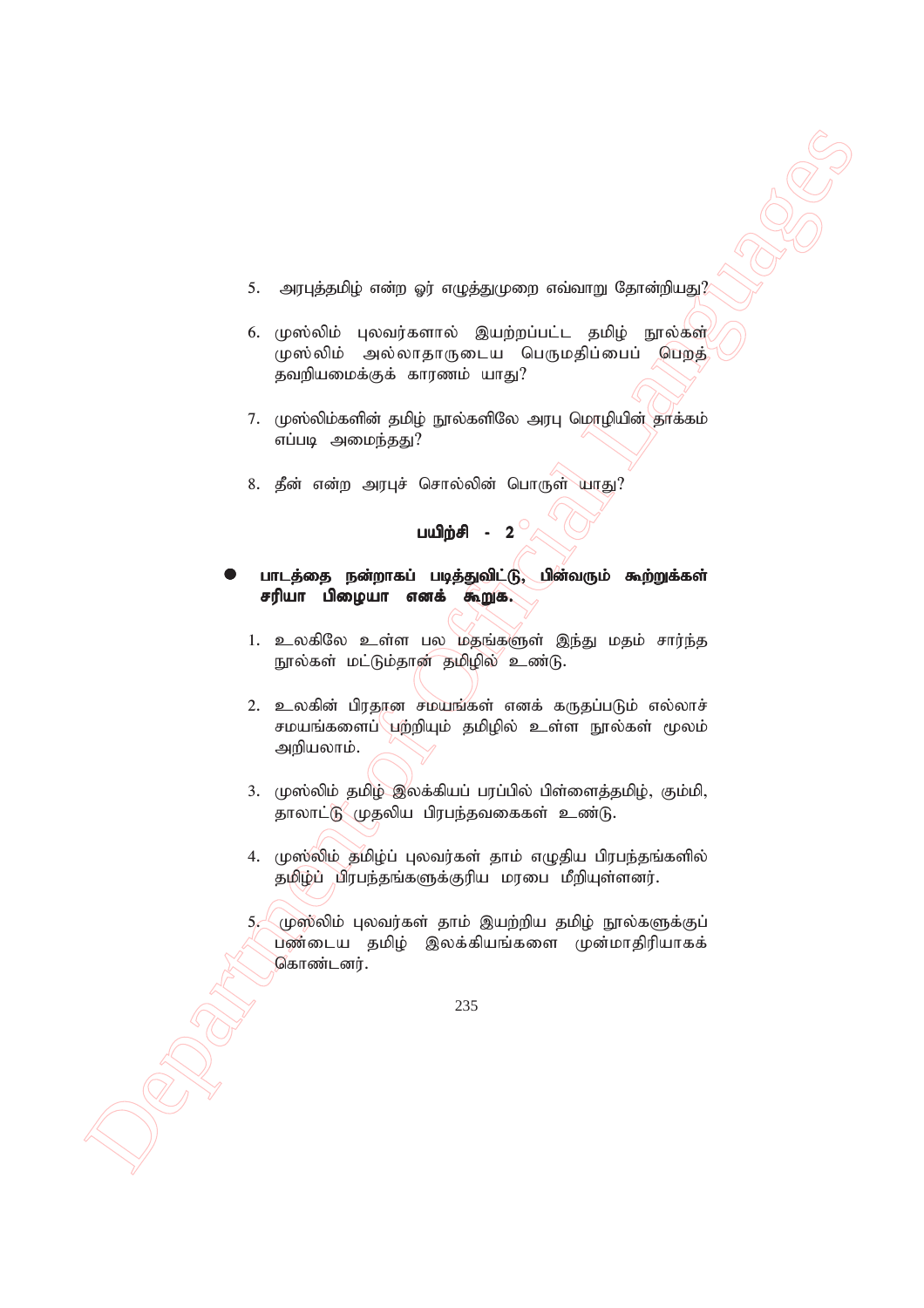- 6. முஸ்லிம் புலவர்கள் தம் நூல்களில் அரபுச் சொற்களை ஏராளமாகக் கலந்து எழுதியமையால் தான் முஸ்லிம் அல்லாதாரின் பாராட்டைப் பெற்றனர்.
- Department of Official Languages 7. முஸ்லிம் புலவர்களின் தமிழ் நூல்களில் அரபுச் சொற்கள் மட்டுமன்றி அரபுச் சொற்றொடர்களும் கலைச் சொற்களும் உண்டு.
	- 8. தமிழ்ச் சொற்கள் போன்று காட்சியளிக்கும் அரபுச் சொற்கள் தமிழ்ச் சொற்களின் பொருளையே குறிக்கின்றன.

# பயிற்சி $\geq 3$

- பின்வரும் சொற்களைப் $\lceil \text{Unif} \rceil$ த்து $\lceil \text{Unif} \rceil$ க்கு
	- $1.$  அவரவர்
	- 2. தொண்ணூற்றாறு
	- 3. சிறப்பியல்புகள்
	- 4. வேறெந்த
	- 5. சிறப்பமிசம்
	- 6. சொற்றொடர்
	- 7. ஆளப்பட்டுள்ளமை
	- $8.$  சிற்சில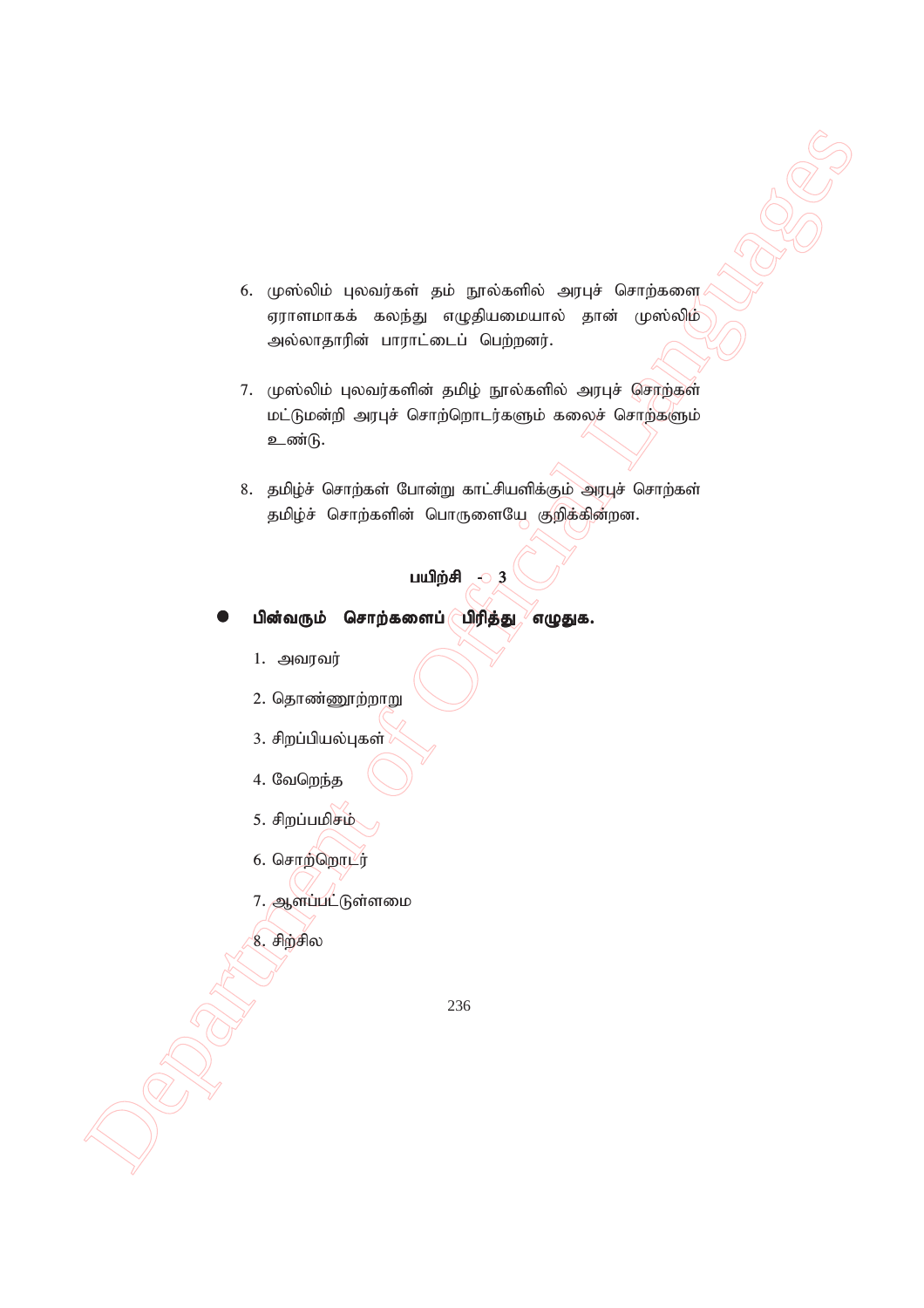# பயிற்சி - 4

|     |                                                  | பயிற்சி - 4              |          |  |
|-----|--------------------------------------------------|--------------------------|----------|--|
|     | பின்வரும் சொற்கள் ஒவ்வொன்றையும்                  |                          | தனித்தனி |  |
|     | வாக்கியங்களில் அமைத்து                           | எழுதுக.                  |          |  |
| 1.  | மொழி                                             | பல்வேறு<br>2.            |          |  |
| 3.  | உண்மை                                            | இலக்கியப்பரப்பு<br>4.    |          |  |
| 5.  | காப்பியம்                                        | 6.<br>புதுவகை            |          |  |
| 7.  | மாத்திரம்                                        | 8.<br>சமமான              |          |  |
| 9.  | பண்டைய                                           | 10.0<br>சான்று           |          |  |
| 11. | புலவர்                                           | உரிய<br>$\widetilde{A2}$ |          |  |
| 13. | காட்சி                                           | குறிப்பிடு<br>14.        |          |  |
| 15. | இடம்பெறு                                         | திகழ்<br>16.             |          |  |
| 17. | மேற்கொள்                                         | $18. \,$<br>இயற்று       |          |  |
| 19. | உபயோகி                                           | 20.<br>ஆராய்             |          |  |
|     |                                                  |                          |          |  |
|     |                                                  | பயிற்சி - 5              |          |  |
|     | யாதும் ஊரே யாவரும் கேளீர் என்ற கூற்றின் பொருளைச் |                          |          |  |
|     | சிங்களத்தில் சுருக்கமாக விளக்கி எழுதுக.          |                          |          |  |
|     |                                                  | 237                      |          |  |
|     |                                                  |                          |          |  |
|     |                                                  |                          |          |  |
|     |                                                  |                          |          |  |
|     |                                                  |                          |          |  |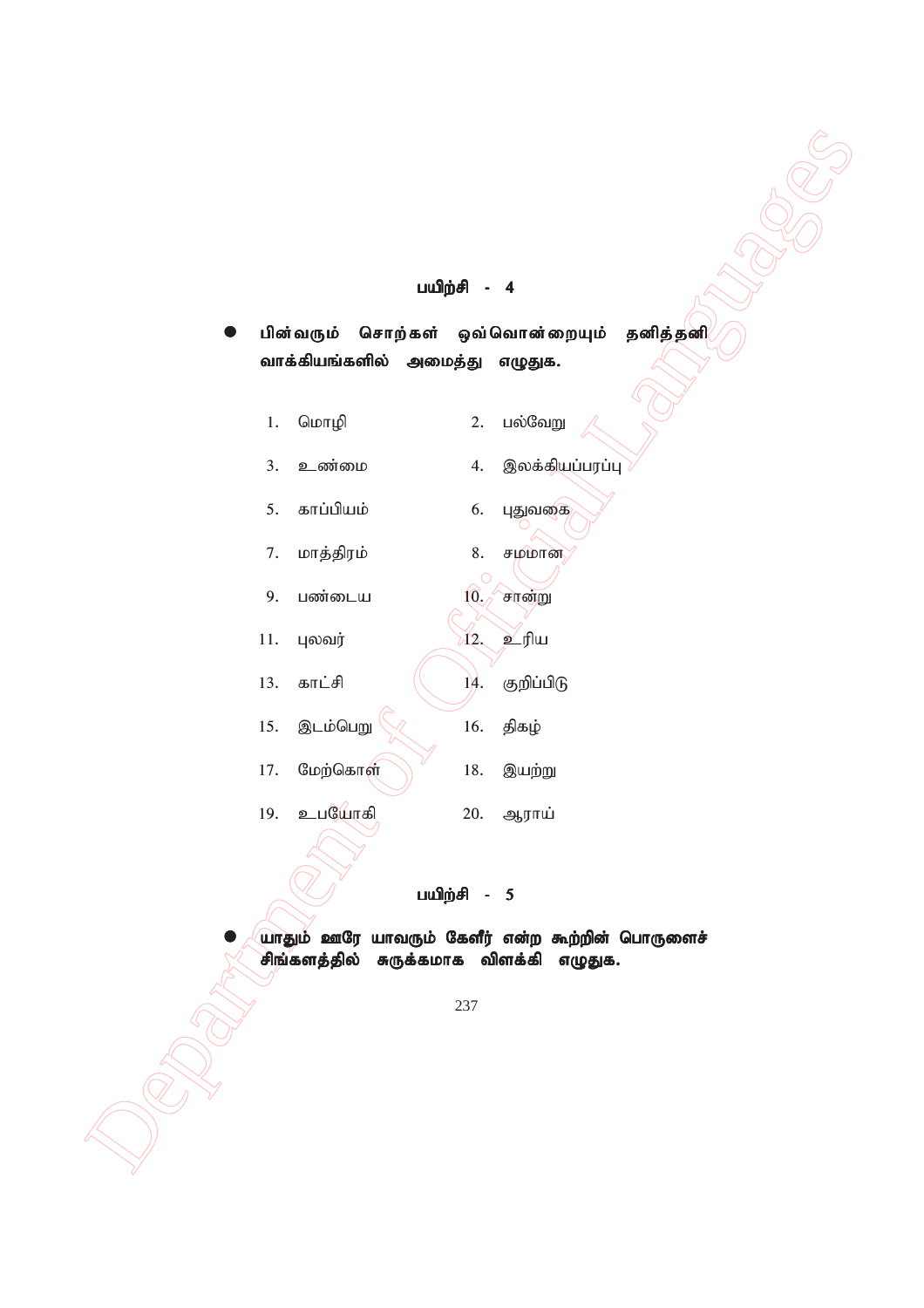# $L$

### மை தீட்டும் கோல்

இன்பம் அடையும் போது மனம் தன்னை இழந்து இன்பத்தில் கரைந்து போகிறது. துன்பம் அடையும்போது அதை எதிர்க்கின்றது; வெறுக்கின்றது; விலக்கி ஒதுக்க முயல்கின்றது. அதனால் தான், இன்ப நிகழ்ச்சிகளை எளிதில் மறந்துவிடும் ⁄மனம்⁄, துன்ப நிகழ்ச்சி களை அவ்வாறு மறப்பதில்லை. இன்பத்திற்குக் காரணமான நன்மைகள்- நல்ல பண்புகள் விரைவில் மறக்கப்படுகின்றன. துன்பத்திற்குக் காரணமான தீமைகள் குற்றங்குறைகள் நெடுங்காலம் மறக்கப்படுவதில்லை இதுவே மனத்தின் இயற்கை.

**UITED 12**<br> **Example 10**<br> **Example 10**<br> **Example 10**<br> **Example 10**<br> **Example 10**<br> **Example 10**<br> **Example 10**<br> **Example 10**<br> **Example 10**<br> **Example 10**<br> **Example 10**<br> **Example 10**<br> **Example 10**<br> **Example 10**<br> **Example 10**<br> அன்புடன்கூடி நெடுங்காலம் வாழ வேண்டும் என்று விரும்பும் நண்பர்களும் இதை உணர்ந்து நடக்க வேண்டும். காதலர்களும் இதைப் போற்றி ஒழுக வேண்டும். நாளொரு நட்பும் பொழுதொரு காதலுமாகக் கந்தருவ முறையில் வாழ விரும்புவோர் இந்த உண்மையைக் குறித்துக் கவலைப்பட வேண்டியதே இல்லை. ஆனால், வியாபாரத்தில் திறமையாக முன்னேற விரும்பும் வியாபாரிகள் இதை மறக்க முடியாது. வாங்குவோர் தங்களிடமே திரும்பத்திரும்ப வந்து பொருள்களை வாங்க வேண்டும் என்பதே திறமையான வியாபாரிகளின் குறிக்கோள். ஆகையால் அவர்களும் மனத்தின் இயல்பை அறிந்தே வாழ வேண்டும். இவ்வாறே,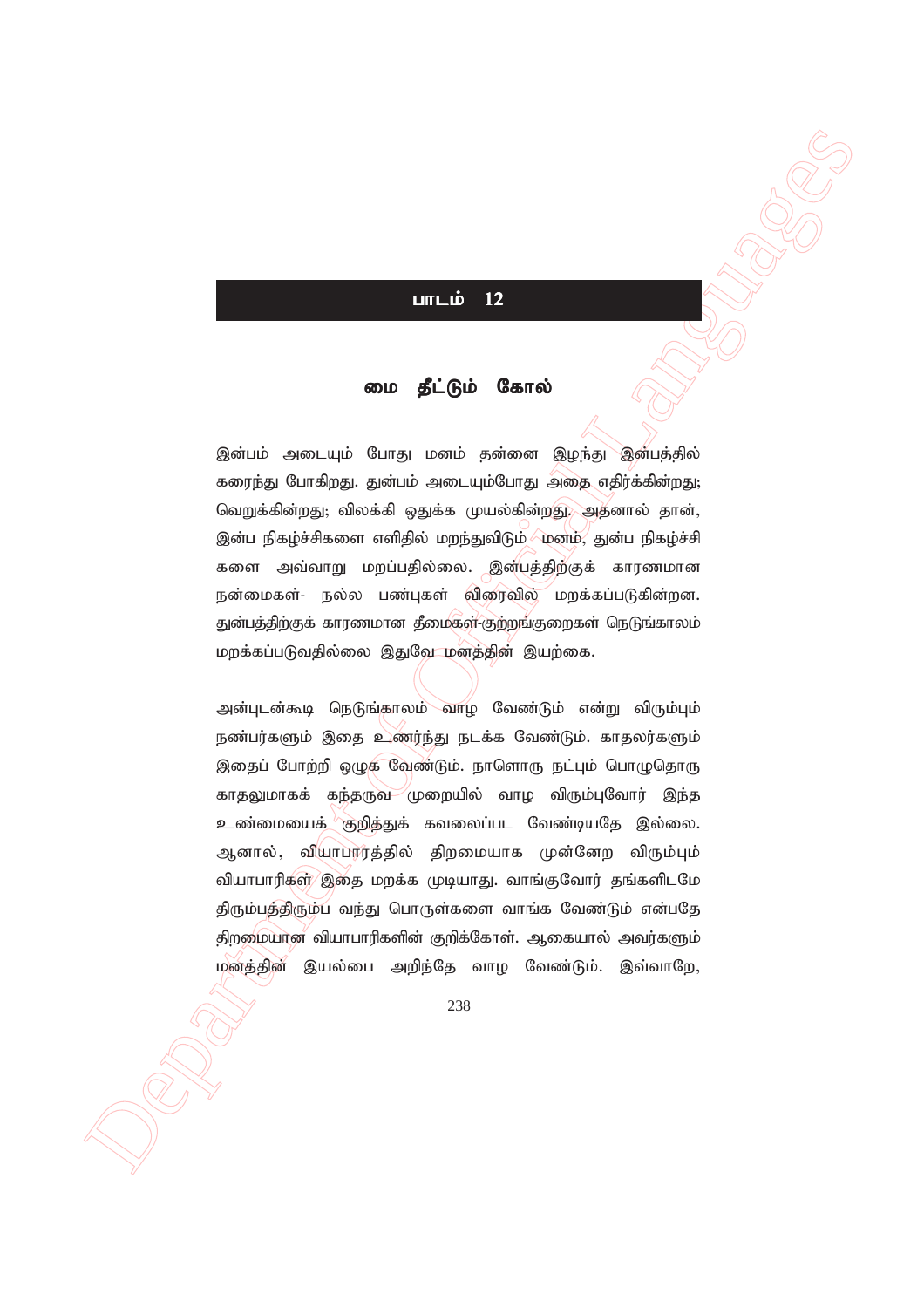நெடுங்காலத் தொடர்பு வேண்டும் என்று விரும்புகின்ற எந்தத் துறையில் உள்ளவர்களும், இந்த உண்மையைப் போற்றியே நடக்க வேண்டும். காலையில் உறவு கொண்டவனைப் *(*பற்றி மாலையில் கவலை இல்லை என்னும் துணிவும் வீரழும் உடையவர்கள் உலகில் சிலரே; அவர்கள் மட்டுமே மற்றவர்களின் மனத்தைப் பற்றி எள்ளளவும் கவலைப்படாமல், தங்கள் நலத்தைப் பற்றியே கணக்கிட்டு வாழ்க்கை நடத்த முடியும்.

 Department of Official Languages திறமையுள்ள பழ வியாபாரி உயர்ந்த $\sim$  பழங்களாகப் பார்த்துத் தேடிச் சேர்த்துக் கவர்ச்சியான கடையில் வைத்துக் காட்ட வேண்டும். அந்தப் பழங்கள் மாசு படாத படியும் தூய்மை கெடாதபடியும் காப்பதில் கண்ணும் கருத்துமாக இருக்க வேண்டும். அப்போது அவனுடைய கடையில் ஒருமுறை வாங்கிப் பழகிவிட்டவர்கள் திரும்பத் திரும்ப அங்கேயே வந்து வாங்குவார்கள். ஆனால், வாங்கிப் பழகிவிட்டவர்கள் பழையவர்கள் என்ற எண்ணம் கொண்டு, கடைக்காரன் அவர்களை புறக்கணிக்கக் கூடாது; விற்கும் பழங்களைக் கவர்ச்சியாக வைத்திருப்பதில் தவறவும் கூடாது. இந்த முறையை என்றும் தவறாமல் கையாள்கின்றவனே தேர்ந்த வியாபாரி ஆவான்.

நட்பும் காதலும்<sup>,</sup> தொடக்கத்தில் இப்படிக் கவர்ச்சியுடன் இருக்க வேண்டியவைகளே ஆனால் பழகிவிட்ட பிறகும் இப்படியே தொடர்ந்து இருக்க வேண்டுமா என்பதில் கருத்து வேறுபாடு உண்டு.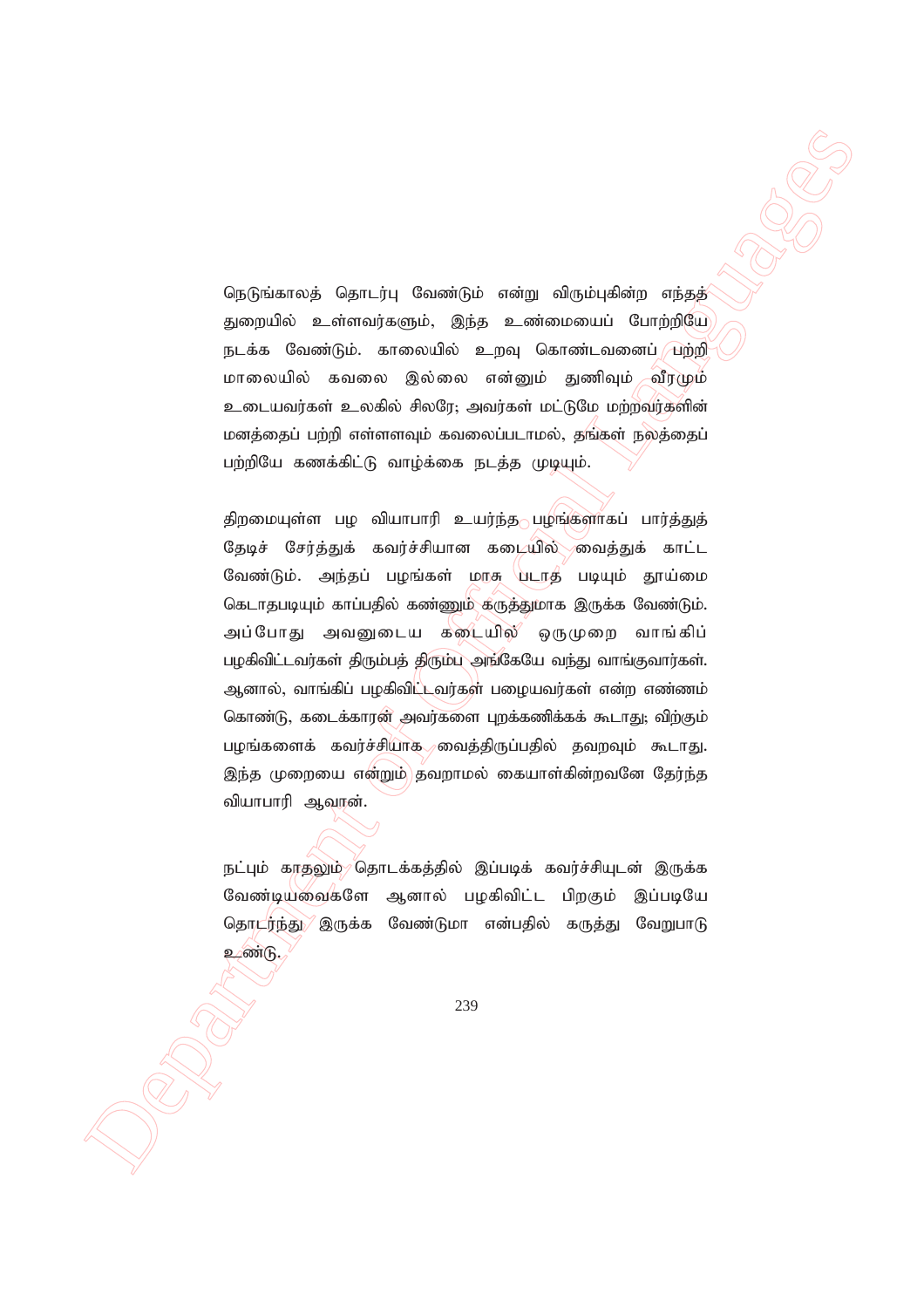particular<br>
particular Control and Apple Separation (Separation Control and Control and Control and Control and Control and Control and Control and Control and Control and Control and Control and Control and Control and நண்பர்கள் தொடக்கத்தில் ஒருவரோடு ஒருவர் பழகும்போது இனிய சொல்லாலும் மலர்ந்த முகத்தாலும் ஒருவர்க்கு ஒருவர் கவர்ச்சியுள்ளவர்களாக விளங்க வேண்டும். இந்தக் கவர்ச்சி, பழ வியாபாரி பழங்களைக் கவர்ச்சியாக வைத்திருக்கும் முறை போன்றது. ஆனால் கவர்ச்சியான அழகை மட்டும் பார்த்தும் பழங்களை வாங்கமாட்டார்கள். பழங்களுக்கு நல்ல சுவையும் இருக்க வேண்டும். நண்பர்களுக்கும் இது போன்ற உள்ளன்பு வேண்டும். உதவியான செயல்களால் உள்ளன்பு புலப்படும் இத்தகைய உதவிகளால் உள்ளன்பு வளர்ந்து வேரூன்றிவிட்ட பிறகும், இனிய சொல்லும் மலர்ந்த $\widehat{A}$ முகமும் வேண்டுமா? இடையிடையே சிலநாட்களில் கடுஞ்சொல்லும் புறக்கணித்த முகமும் இருந்தால் நட்புக் கெடுமா?

நண்பன் தவறு செய்வானானால் அவனைக் கண்டித்துக் திருத்த வேண்டும் என்று திருவள்ளுவர் கூறுகின்றார்.

முகம் நக நட்பது நட்பு அன்று என்றும், நகுதற் பொருட்டு அன்று நட்டல் மிகுதிக்கண் மேற்சென்று இடித்தற் பொருட்டு என்றும் அவர்<sup>, ⁄</sup>கூறுகின்றார். ஆகவே, உள்ளன்பு உடைய நண்பர்கள், இன்சொல்லும் மலர்ந்த முகமும் இல்லாமல் கடிந்து கூறும் கடுமையையும் மேற்கொள்ளலாம் என்று கூறுகின்றார். இது ஓர்⁄ எல்லைக்கு மேற்பட்டு வளர்பவர்களுக்கே பொருந்தும்;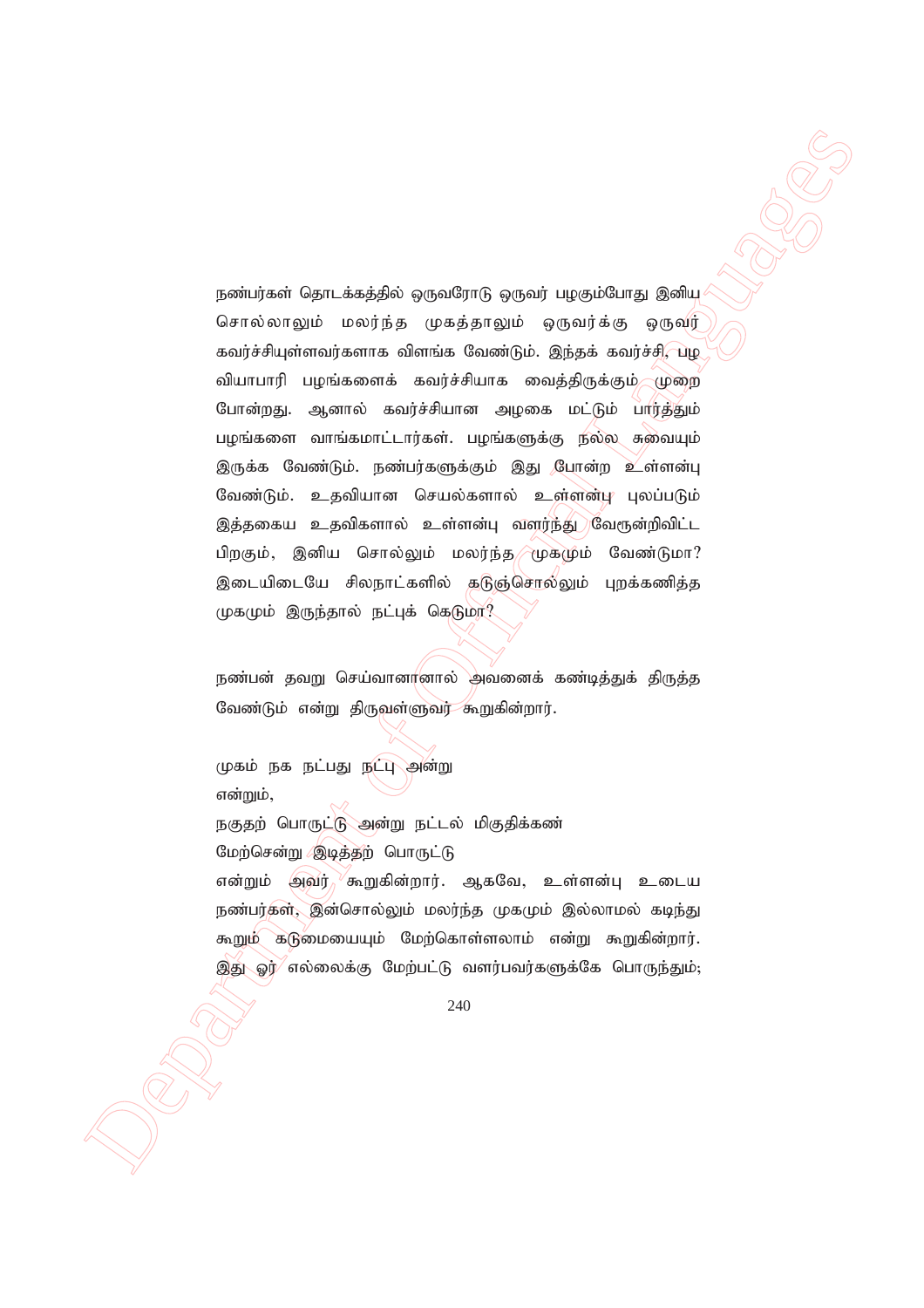அந்த அளவிற்கு வளராதவர்களாயின் அவர்களுக்குக் கூறத்தகுந்த அறிவுரை என்ன என்று அவர்கள் பழ வியாபாரியைப் பார்த்துக் கற்றுக் கொள்ள வேண்டும். இல்லையானால் தொடக்கத்தில் நட்பு, பிறகு நட்பு முறிவு என்று ஆகிவிடும். இந்தப் பாடத்தைக் கற்றுக் கொள்ளாக காரணத்தால்தான், முன்னாள் நண்பர் இந்நாள் பகைவர் என்று பெரும்பாலோருடைய வாழ்க்கை மாறுகிறது.

Adja Associaling compropriates that acceptancy<br>Adja Associaling compropriates the subsequence is applied to the<br>matrix control Christmas Consider the Subsequence of Official Language<br>
(τηλείται Christmas Consider Christ காதலும் நட்பைப் போன்ற ஓர் உயர்ந்த உணர்வுதான் ஆனால், நட்பில் உடம்பின் உறவு இல்லை; காதலில் உடம்பின் உறவு ஒரு பங்கு உள்ளது. ஆதலினால், நண்பர்க்கு வேண்டிய இனிய சொல்லும் மலர்ந்த முகமும் மட்டும் இருந்தால், காதலர் ஒருவரை ஒருவர் கவர்ந்துவிட முடியாது $\widetilde{C}$  அவற்றோடு இன்னும் சில வேண்டும். அதற்கான அழகான உடலும் வளமான இளமையும் வேண்டும்; கவர்ச்சியான உடையும் நீடையும் வேண்டும்.

இனிய சொல், மலர்ந்த முகம், அழகிய உடல், வளமான இளமை, நல்ல உடை நடை ஆகிய எல்லாம் சோ்ந்தும் பழத்தின் புறத்தழகு போன்றவையே. பழத்தின் சுவை போன்ற பகுதி எது? காதலரின் உள்ளம் கலக்கும் இன்ய உணர்வே அது.

இந்த உணர்வு ஒன்று மட்டும் போதுமே; மற்றக் கவர்ச்சிப் பகுதிகள் எல்லாம் தொடக்கத்தில் இருந்த அளவிற்கு இருக்காமல் வரவரக் குறைந்தால் என்ன?

இதிலும் கருக்கு வேறுபாடு உள்ளது. கவர்ச்சிப் பகுதிகளை இறுதிவரையிலும் போற்ற வேண்டும். அவை குறையக்குறையக்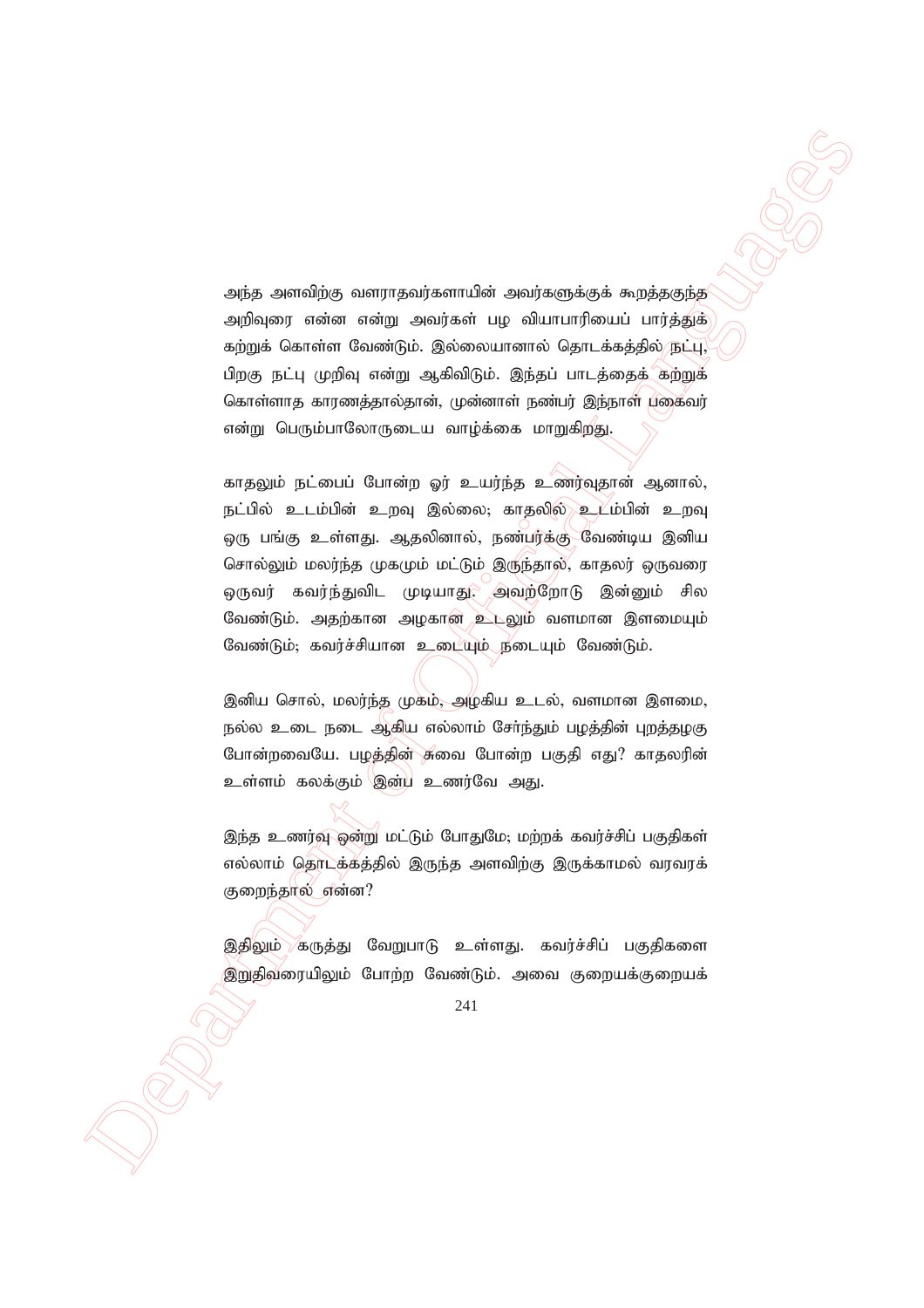காதல் குறையும் என்பது மேற்கு நாட்டாரின் கருத்து. அதனால் தான் அவர்கள் வரவரக்குறைந்து போகும் உடம்பின் அழகையும் இளமையின் வளமையையும் எப்படியாவது நெடுங்காலம் காப்பாற்ற வேண்டும் என்று பாடுபடுகிறார்கள். ஆனால், இந்த நாட்டு அறிஞர்கள் உள்ளன்பையே பெரிதும் போற்றி, புறக்கவர்ச்சியை அவ்வளவாக வற்புறுத்தவில்லை. மனைவி தன்னை மறந்து எளிய வாழ்க்கை வாழ்ந்து தியாகம் செய்ய வேண்டும் என்றும், கணவனை வெறுத்து ஊடுவதற்கும் கடிந்து கூறுவதற்கும் உரிமை உண்டு என்றும் அறிவுறுத்தியுள்ளார்கள்.

espai graduais minus George process procedure acquisite experiments)<br>
general simulation and the system of the system of the system of the system of the system of the system of the system of the system of the system of t இந்த நாட்டில் பழங்காலத்தில் அமைந்த காதல் வாழ்வு, ஒருவரை ஒருவர் விட்டுப் பிரிந்து வேறு வாழ்க்கை தேடலாகாது என்னும் கட்டுப்பாடு உடையது. ஆகையால் கவர்ச்சியைத் தொடக்கத்தில் போற்றிய அளவிற்கு, பிறகு வற்புறுத்தவில்லை. மேற்கு நாட்டாரின் காதல் வாழ்வு, நண்பரின் வாழ்வுபோல் விட்டுப்பிரிந்து வேறு வாழ்க்கை தேடும் உரிமை உடையது. நட்பு, நட்பு முறிவு என இரண்டும் இருப்பது பேர்ல், மேற்கு நாட்டுச் சமுதாய வாழ்வில் மணம், மணமுறிவு என்னும் இரண்டும் இயல்பாக அமைந்துள்ளன. நம் நாடும் இன்று மெல்ல மெல்ல அந்த நிலையை நோக்கியே நகர்ந்து கொண்டிருக்கிறது. ஆகையால் நண்பருக்கு வேண்டிய அறிவுரை, காதலர்க்கும் வேண்டியதாகின்றது. பழ வியாபாரியைப் பார்த்துக் காதலரும் கற்க வேண்டிய நிலை வந்து கொண்டிருக் கின்றது. உயர்நிலையில் வாழும் சில குடும்பங்களில் வந்துவிட்டது என்றே $\langle$  கூறலாம். ஆகவே, பழவியாபாரியின் பாடம் கட்டாயம் வேண்டும், இல்லையேல், காகல் வாம்விலும் அறியாமல் செய்யம் தவறுகள் சில ஏற்படும்.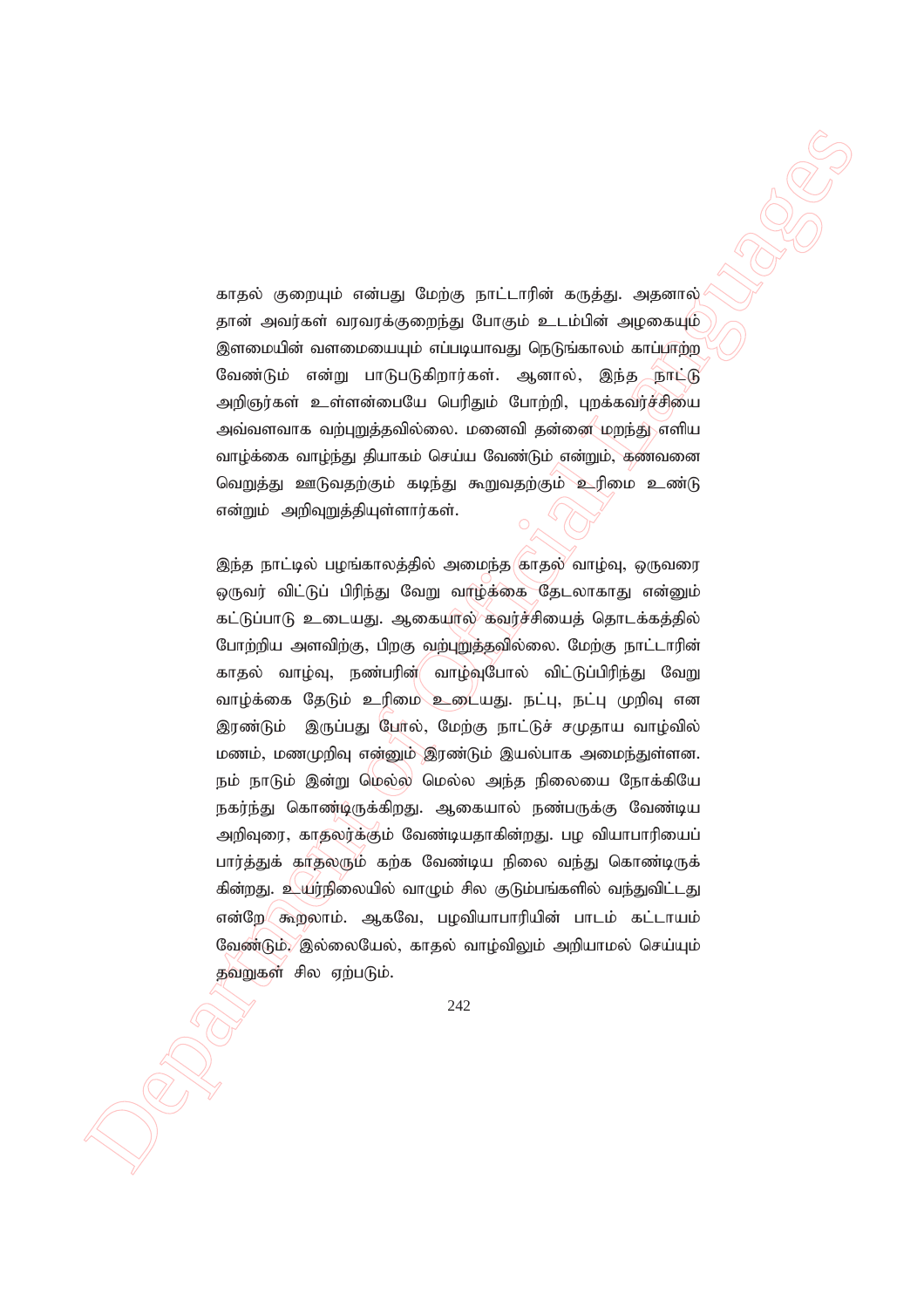Department of Official Languages புறக் கவர்ச்சியைப் பொருட்படுத்தாமல் உள்ளன்பையே போற்றும் நண்பர்கள் ஓர் எல்லைக்குமேல் வளர்ந்து பண்பட்டவர்கள் என்று கண்டோம். அத்தகைய பண்பாடு காதலர்க்கும் உண்டு. காதலரிலும் புறக்கவர்ச்சியைப் பொருட்படுத்தாமல், உள்ளத்து உணர்வையே போற்றி வாழ்பவர்கள் உண்டு. அவர்கள் மிகச் சிலர்; மிக மிகச் சிறுபான்மையோர். அவர்களுக்காக வகுத்துக் கூறிய உயர்ந்த பண்பாடுகளைப் பெறும் வரையில், காதலர் கவர்ச்சிப் பகுதிகளைப் புறக்கணிக்கக்கூடாது. திருமணத்துக்கு முன்பும், திருமணத்துக்குப் பின் சில ஆண்டுகள் வரையிலும் என்னென்ன. அழகுகளைத் தேடிக் காதலரின் உள்ளத்தைக் கவர்ந்தார்களோ, அவை அத்தனை அழகுகளையும் விடாமல் போற்ற வேண்டும். நல்ல நடை உடை வேண்டும்; இனியு சொல்லும் மலர்ந்த முகமும் வேண்டும், அழகான உடல் வேண்டும், $\ell$  இளமை நெடுங்காலம் நீடிக்க வேண்டும் என்றெல்லாம் காதலர் (ஆணும் பெண்ணும்) விடாமல் காத்துக் கொள்வது கட்மையாகும்.

நாம் உயர்ந்த பண்பாடுகளைப் பெற்றுவிட்டோம் என்றும், புறக்கவர்ச்சியால் வாழும் எல்லையைக் கடந்துவிட்டோம் என்றும் எண்ணிக்கொண்டு ஏமாற்றம் அடையக்கூடாது. அவ்வாறு எண்ணி வாழ்க்கையைப் பகற்கனவு ஆக்கிக் கொண்டவர்கள் பலர்.

எல்லையைக் கட்ந்து உயர்ந்த நிலையில் வாழ்கின்றோமா இல்லையா என்று அறிவதற்கு ஓர் அளவுகோல் உண்டு. அந்த அளவுகோல் கொண்டு தங்கள் வாழ்க்கையை அளந்து பார்த்துக் கொள்ள கேண்டும். அவ்வாறு அளந்து அறிந்து தேர்ந்தபின், வேண்டுமானால் புறக்கவர்ச்சியைப் புறக்கணிக்கலாம்.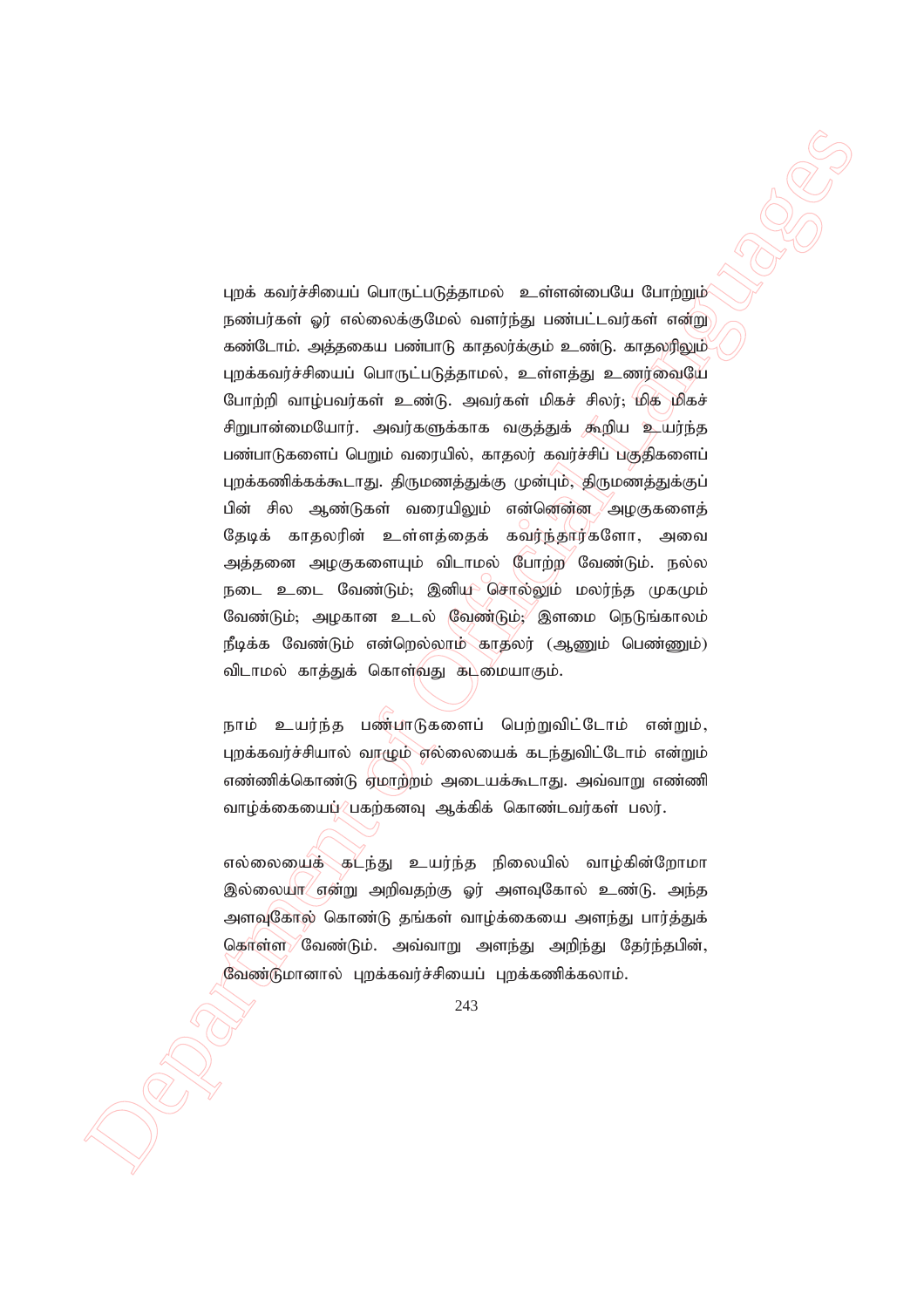அந்த அளவுகோல் எது?

 Department of Official Languages காதல் உணர்வு உள்ளத்தே வேரூன்றி வளம் பெற்றிருக்குமானால்,  $\bm{w}$ மனதின் இயற்கை குற்றத்தை மறக்காத இயற்கைமாறிவிடும். உள்ளன்பு முதிர்ந்த நிலையில் காதலரின் குற்றங்குறைகள் நெஞ்சில் நிலைத்து நிற்க முடியாது. ஒருகால் அந்தக் குற்றங்குறைகள் நினைவிற்கு வருமானாலும், காதலர் $\!/$  அணுகி வருங்காலத்தில் அவை பஞ்சாய்ப் பறந்துபோக, உள்ளன்பு மட்டும் தழைத்து விளங்கும். இந்த நிலை தங்கள் வாழ்க்கையில் உண்டா என்று ஆராய்ந்து கொள்ள வேண்டும்.

கணவன் தன்னைப் புறக்கணித்துவிட்டான் என்றும், முன்போல் தன்னிடம் அன்பு செலுத்துவதில்லை என்றும் ஒருத்தி நினைத்து வருந்தினாள். பக்கத்து வீட்டிலிருந்த தன் தோழியிடமும் அதைச் சொல்லி நொந்து கெர்ண்டாள். எவ்வளவோ அன்பாக இருந்தவர்கள் இவர்கள் என்பது தோழிக்குத் தெரியும். ஆகையால் இவள் இப்போது இப்படிச் சொல்கிறாளே என்று அந்தத் தோழி எண்ணி வருந்தினாள்.

கணவனுடைய புறக்கணிப்பை எண்ணி வருந்திய அந்த மனைவி, தன்னை அழகுபடுத்திக் கொள்வதையும் வெறுத்தாள். "மலர் சூடி மை தீட்டிய /புனைந்து கொண்டு அழகோடு விளங்கிய நீ இப்படி ஆகிவிட்டாயே ! " என்று கூறித் தோழி வருந்தினாள். "எனக்கு மலர் என்?⁄என் கண்ணுக்கு மை ஏன்?" என்று பெருமூச்சு விட்டாள் அவள்.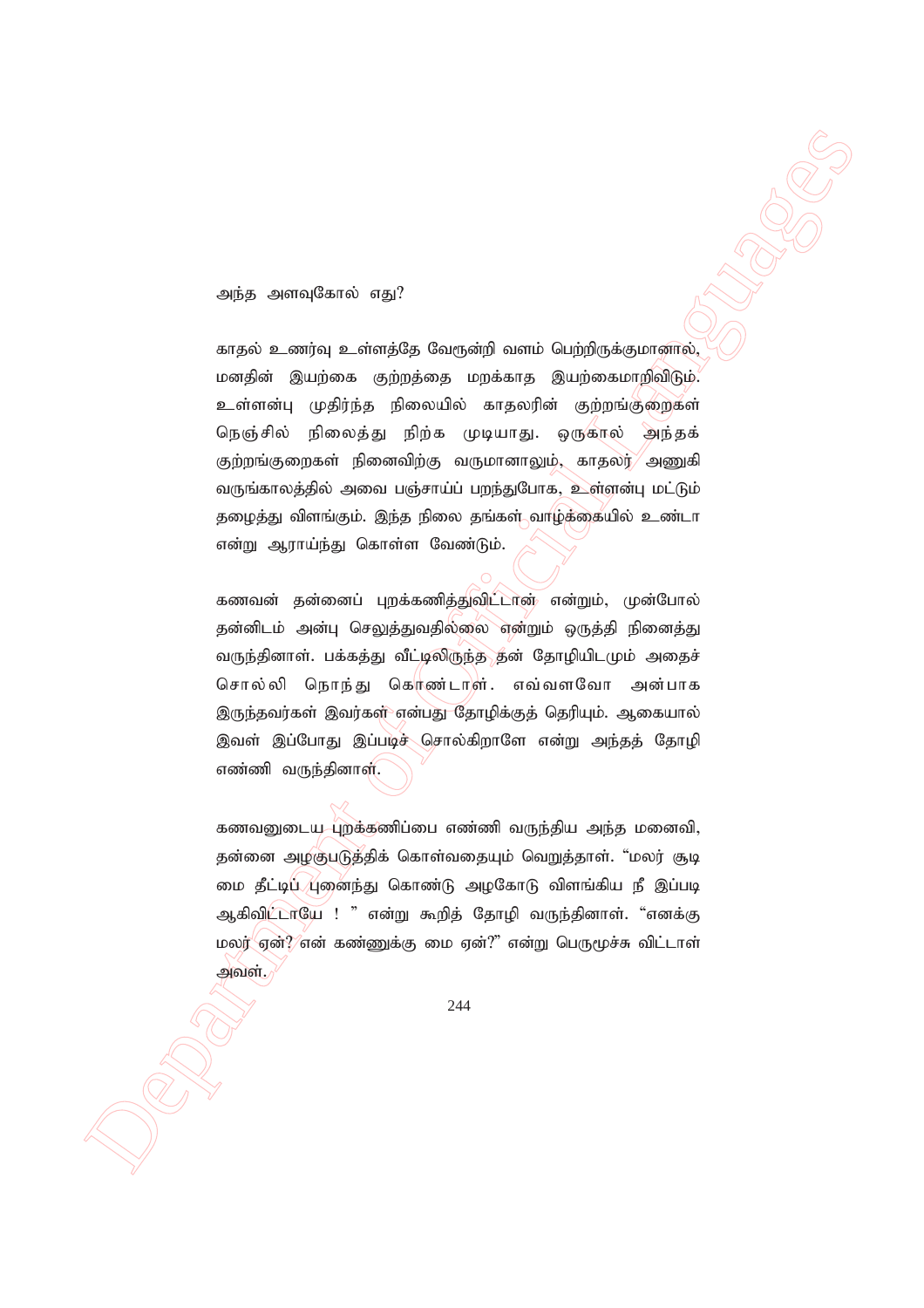Ass provincing a semantarise in constraints provided a property of the semanting and the semant of the observations of the semant of the semant of the semant of the semant of the semant of the semant of the semant of the சில நாள் கழித்துக் கணவன் தன் மனைவியை நாடி வீட்டிற்கு வந்தான். மனைவி அவனைக் கண்டதும் வரவேற்று அன்பு செலுத்தினாள். பக்கத்து வீட்டுத் தோழிக்கு அவன் திரும்பிவந்தது மட்டும் தெரியும். வந்தபோதே பார்த்தாள். பிறகு நடந்த வரவேற்பு, செலுத்திய அன்பு முதலியவற்றை அவள் அறியாள். அன்று மாலை ஓய்வாகச் சென்று நிலைமையைக் கண்டு $\sim$ வரலாம் என்று இருந்தாள்.

மாலையில் தோழி அங்கு சென்றபோது அந்த $^\vee$  மனைவியின் கூந்தலில் மலர்கள் கொத்துக் கொத்தாக விளங்குவதைக் கண்டாள். வியப்புடன் நெருங்கிச் சென்றாள். நெருங்கிச்<sup>)</sup>சென்ற போதுதான் அவள் தன் கண்ணுக்கு மை தீட்டும் முயற்சியில் இருப்பதைக் கண்டாள். தோன்றிய வியப்பை உள்ளத்தே அடக்கிக் கொண்டு, அமைதியுடன் என்ன அம்மா? என்றாள்.

தன் தோழி இவ்வாறு வந்து கேட்டவுடன், அவள் குறிப்பை உணர்ந்து கொண்டாள். முந்திய நாட்களில் தன் கணவன் தன்னைப் புறக்கணித்தான் என்று அவளிடம் எடுத்துச் சொல்லியதை நினைந்தாள். மலர் ஏன் ? மை ஏன்? எனக்கு ஏன்? என்று அந்நாட்களில்\<sup>கு</sup>ரன் வெறுத்துக் கூறியதையும் நினைந்தாள். உள்ளொன்று கரவாமல் பழகும் தோழி ஆகையால் அவளிடம் உண்மையைக் கூற வேண்டும் என்று எண்ணினாள்.

கண்ணில் மை தீட்டுவதற்காகக் கைவிரல்களால் பற்றிய குச்சியை (அஞ்சனத்கோலை) உற்றுப் பார்த்தபடி ஒரு நொடிப் பொழுது இருந்தாள். பிறகு கண்ணில் மை தீட்டிக்கீழே வைத்தாள். நன்றாகத்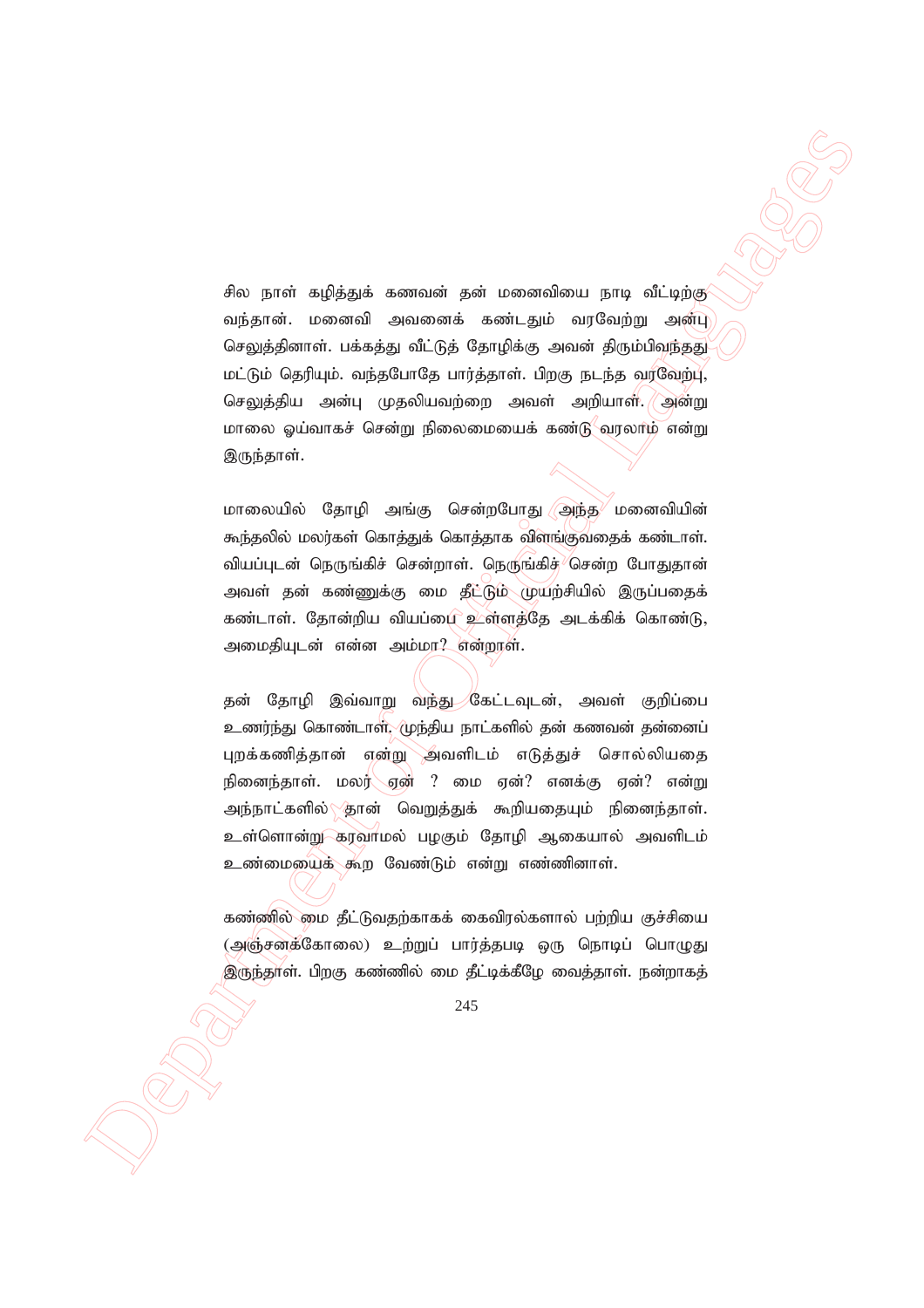$\label{eq:2.1} \begin{array}{ll} \textbf{O}(\mathbf{a})\hat{\mathbf{u}}(\mathbf{a},\text{ with } \mathbf{a})=\textbf{O}(\mathbf{a})\hat{\mathbf{u}}(\mathbf{a},\text{ with } \mathbf{a})=\textbf{O}(\mathbf{a})\hat{\mathbf{u}}(\mathbf{a},\text{ with } \mathbf{a})=\textbf{O}(\mathbf{a})\hat{\mathbf{u}}(\mathbf{a},\text{ with } \mathbf{a})=\textbf{O}(\mathbf{a})\hat{\mathbf{u}}(\mathbf{a},\text{ with } \mathbf{a})=\textbf{O}(\mathbf{a})\hat{\mathbf{u$ தெரிந்த அந்தக் குச்சி தன் கண்ணின் அருகே செல்லும்போது கண்ணுக்குத் தெரியாமற் போவதை உணர்ந்தாள். தன் கணவனுடைய குற்றமும் இப்படி ஆவதை எண்ணினாள். தோழியை நோக்கி "தோழி! இந்த மை தீட்டும் கோல் தொலைவில் உள்ளபோது தெரிகிறது. ஆயின் கண்ணில் மை தீட்டும்போது தெரிவதில்லை. கணவருடைய குற்றமும் அப்படித்தான்.) அவர் தொலைவில் உள்ளபோது குற்றம் காண்கிறேன், அவர் வந்துவிட்டபோது அந்தக் குற்றம் மறைந்து போகிறது" என்றாள்.

எழுதுங்கால் கோல் காணாக் கண்ணே போல், கொண்கன் பழி காணேன், கண்ட இடத்து.

- குறள் 1285

 $(\sigma($ ழதுங்கால் = மை $\sqrt{\sigma}$ ட்டும்போது, கொண்கன் - கணவன்)

இந்த அளவிற்கு மனம் பண்பட்டவர்கள் குற்றமே காணும் மனத்தின் இயற்கை மாறும்படி உள்ளன்பு பெருகியவர்கள் புறக்கவர்ச்சியைப் பற்றிக் கவலைப்பட வேண்டியதில்லை. மற்றவர்கள் அதை மறந்தால் அல்லல்பட வேண்டியதாகின்றது.

> (பேராசிரியர் மு. வரதராசன், நடைவண்டி, பக். 92 - 100, சென்னை, 1956)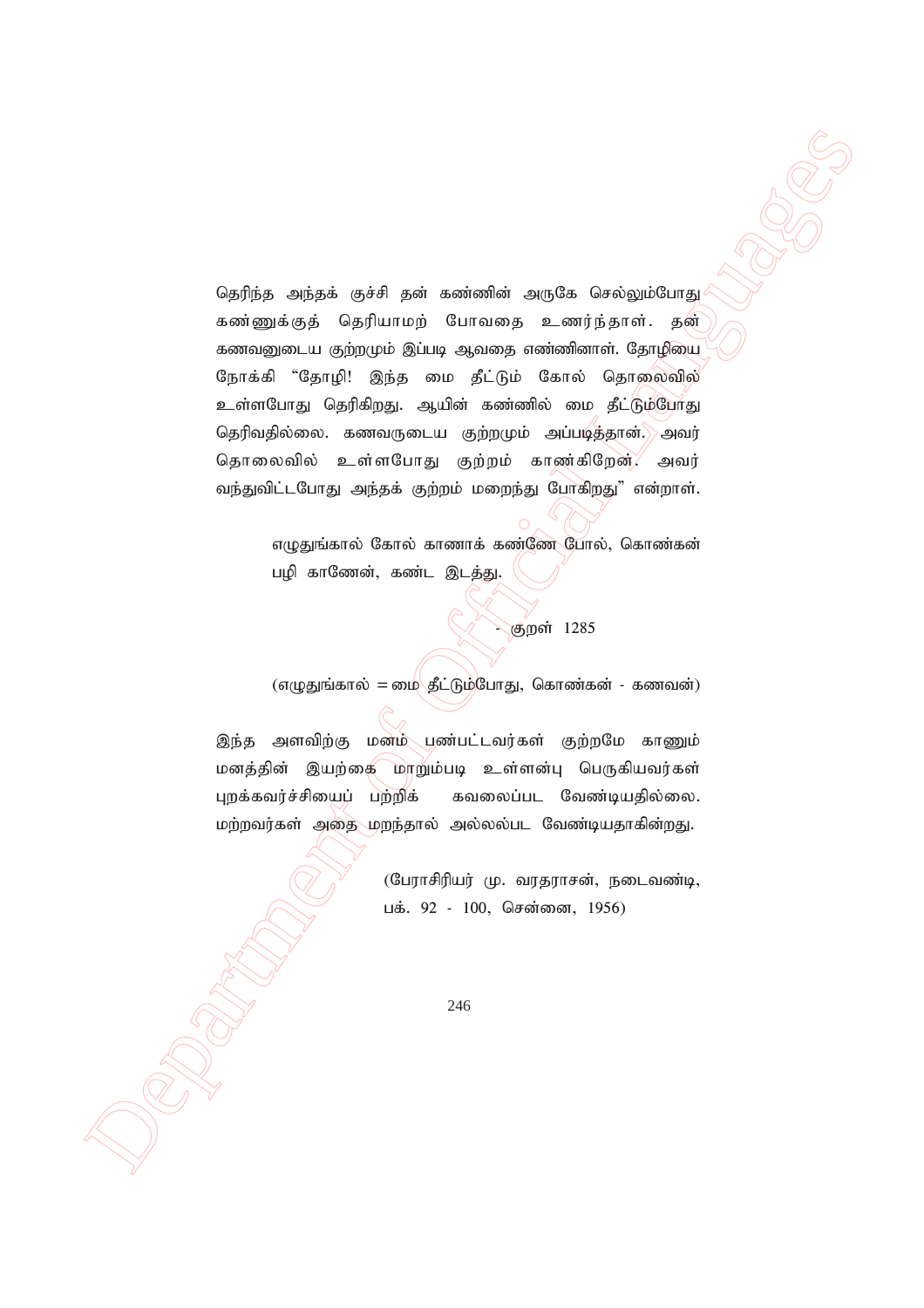මහාචාර්ය එම්. වරදරාජන්

Secretarium of Office Department of Okeanisation of Okeanisation of Okeanisation of Okeanisation of Okeanisation of Okeanisation of Okeanisation of Okeanisation of Okeanisation of Okeanisation of Okeanisation of Okeanisat මෙතෙම විශිෂ්ට දෙමළ විද්වතෙකි, පර්යේෂකයෙකි, රචකයෙකි, තව කථාකරුවෙකි, එමෙන් ම, කෙටි කථාකරුවෙකි. මේ සියල්ලේ $\langle$ ී සරල රචනා විලාසයක් හාවිත කළ අයෙකි. දෙමළ සංගම් සාහිතායෙ පිළිබඳ විශේෂඥයෙකු ලෙස සලකනු ලැබී ය. පච්චෛයප්පර් විදාහලයේ සහ  $\bullet$ චන්ගෙන විශ්ව විදාාලයේ දෙමළ පිළිබඳ මහාචාර්යවරයා විය. පසුව මදුගෙර කාමරාජර් විශ්ව විදහාලයේ උපකුලපති ද වූයේ $\rho$ ය. ඔහුගේ  $90^\circ$  අපමණ ය.

# பயிற்சி -  $1$

பேராசிரியர் வரதராசனின் கட்டுரையைச் சிங்களத்தில் மொழிபெயர்க்க.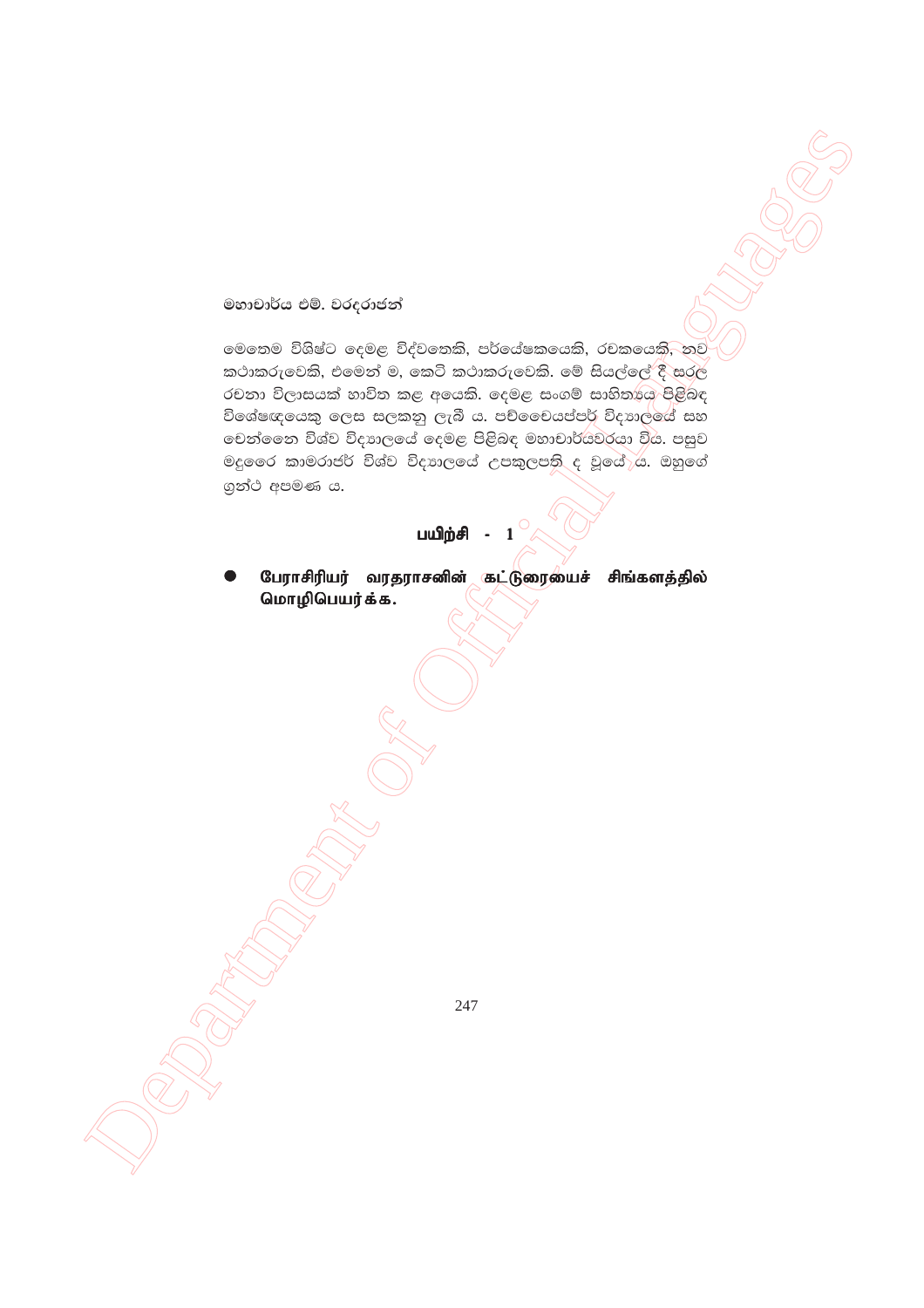# $L$

# $urivuri$   $uric$

- $1.$  ஓடி விளையாடு பாப்பா நீ ஓய்ந்திருக்கல் ஆகாது பாப்பா, கூடி விளையாடு பாப்பா - ஒரு குழந்தையை வையாதே பாப்பா.
- 2. சின்னஞ் சிறு குருவி போலே நீ திரிந்து பறந்து வா பாப்பா, வண்ணப் பறவைகளைக் கண்டு -  $\mathbf{f}_2$ மனதில் மகிழ்ச்சி கொள்ளு புரப்பா.
- 3. கொத்தித் திரியும் அந்தக் கோழி $^{\prime}$  அதைக் கூட்டி விளையா $\beta$  பாப்பா, எத்தித் திருடும் அந்தக் காக்காய் - அதற்கு இரக்கப்பட வேணும் பாப்பா.
- 4. பாலைப் பொழிந்து தரும், பாப்பா அந்தப் பசு மிக நல்லதடி பாப்பா, வாலைக் குழைத்து வரும் நாய் தான் -அது மனிதர்க்குத் தோழனடி பாப்பா.

 Department of Official Languages 5. வண்டி இழுக்கும் நல்ல குதிரை - நெல்லு வயலில் உழுது வரும் மா $(f, f)$ .<br>அண்டிப் பிழைக்கும் நம்மை ஆடு - இவை ஆதரிக்க வேணுமடி பாப்பா.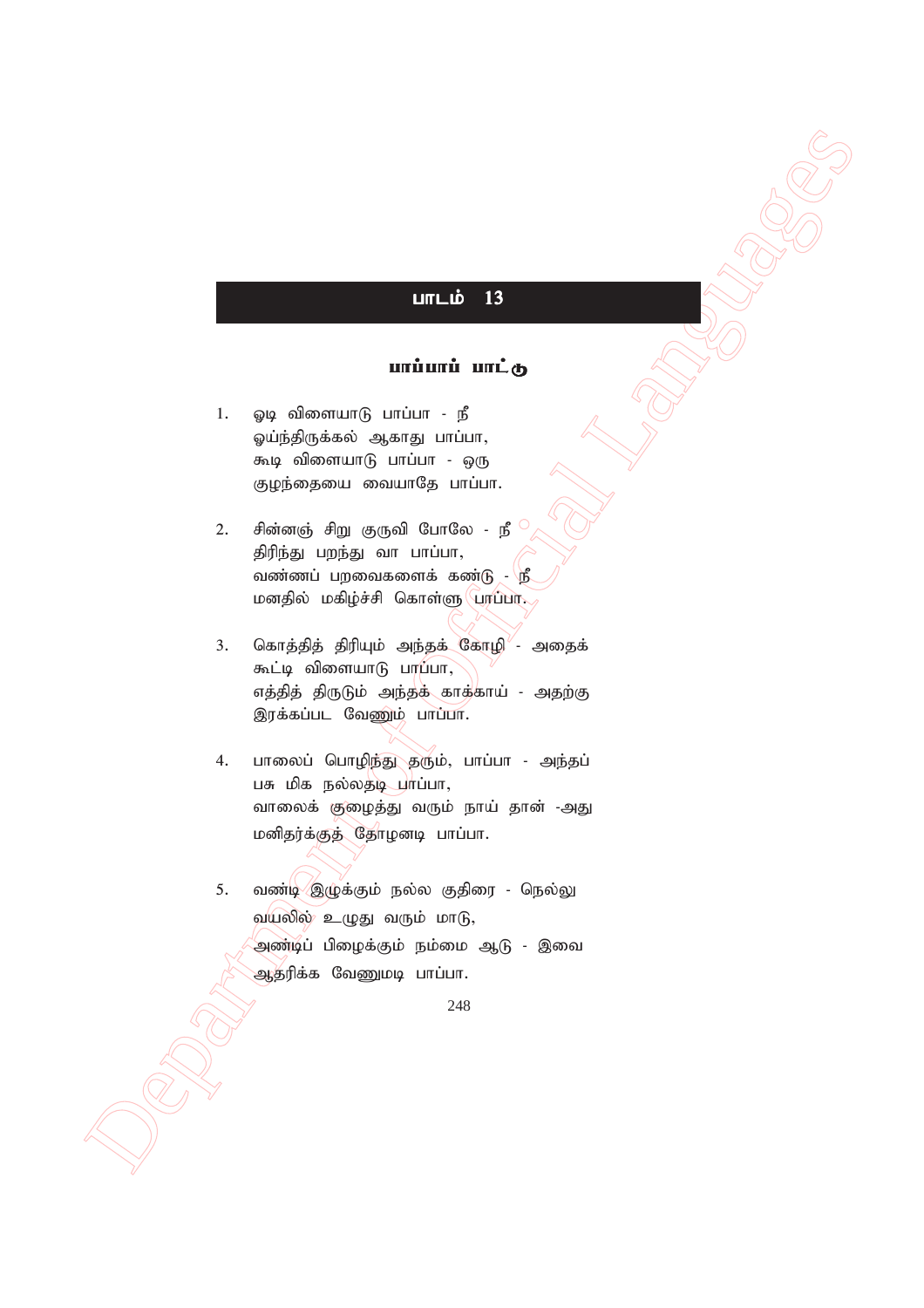- 6. காலை எழுந்த உடன்படிப்பு பின்பு கனிவு கொடுக்கும் நல்ல பாட்டு மாலை முழுதும் விளையாட்டு - என்று வழக்கப்படுத்திக் கொள்ளு பாப்பா.
- 7. பொய் சொல்லக் கூடாது பாப்பா என்றும் $\ell$ புறம் சொல்லல் ஆகாது பாப்பா, தெய்வம் நமக்குத் துணை பாப்பா - ஒரு தீங்கு வரமாட்டாது பாப்பா.
- $\begin{array}{lllllllll} \textbf{B} & \textbf{m} & \textbf{m} & \textbf{m} & \textbf{m} & \textbf{m} & \textbf{m} \\ \textbf{b} & \textbf{m} & \textbf{m} & \textbf{m} & \textbf{m} & \textbf{m} & \textbf{m} \\ \textbf{m} & \textbf{m} & \textbf{m} & \textbf{m} & \textbf{m} & \textbf{m} & \textbf{m} \\ \textbf{m} & \textbf{m} & \textbf{m} & \textbf{m} & \textbf{m} & \textbf{m} & \textbf{m} \\ \textbf{m} & \textbf{m}$ 8. துன்பம் நெருங்கி வந்தபோதும் - நாம் சோர்ந்துவிடல் ஆகாது பா $\widehat{\mathfrak{glm}}$ அன்புமிகுந்த தெய்வம் உணீடு - துன்பம் அத்தனையும் போக்கி விடும் பாப்பா.
	- 9. சோம்பல் மிகக் கெடுதி பாப்பா தாய் சொன்ன சொல்லைத் தட்டாதே பாப்பா, தேம்பி அழும் குழந்தை நொண்டி- நீ திடம் கொண்டு போராடு பாப்பா.
	- 10. சாதிகள் இல்லையடி பாப்பா- குலத் தாழ்ச்சி உயர்ச்சி சொல்லல் பாவம்,  $\mathfrak{g}$ தி, $\mathfrak{g}$ யர்ந்த மதி, கல்வி - அன்பு நிறைய உடையவர்கள் மேலோர்.

- சி. சுப்பிரமணிய பாரதியார்.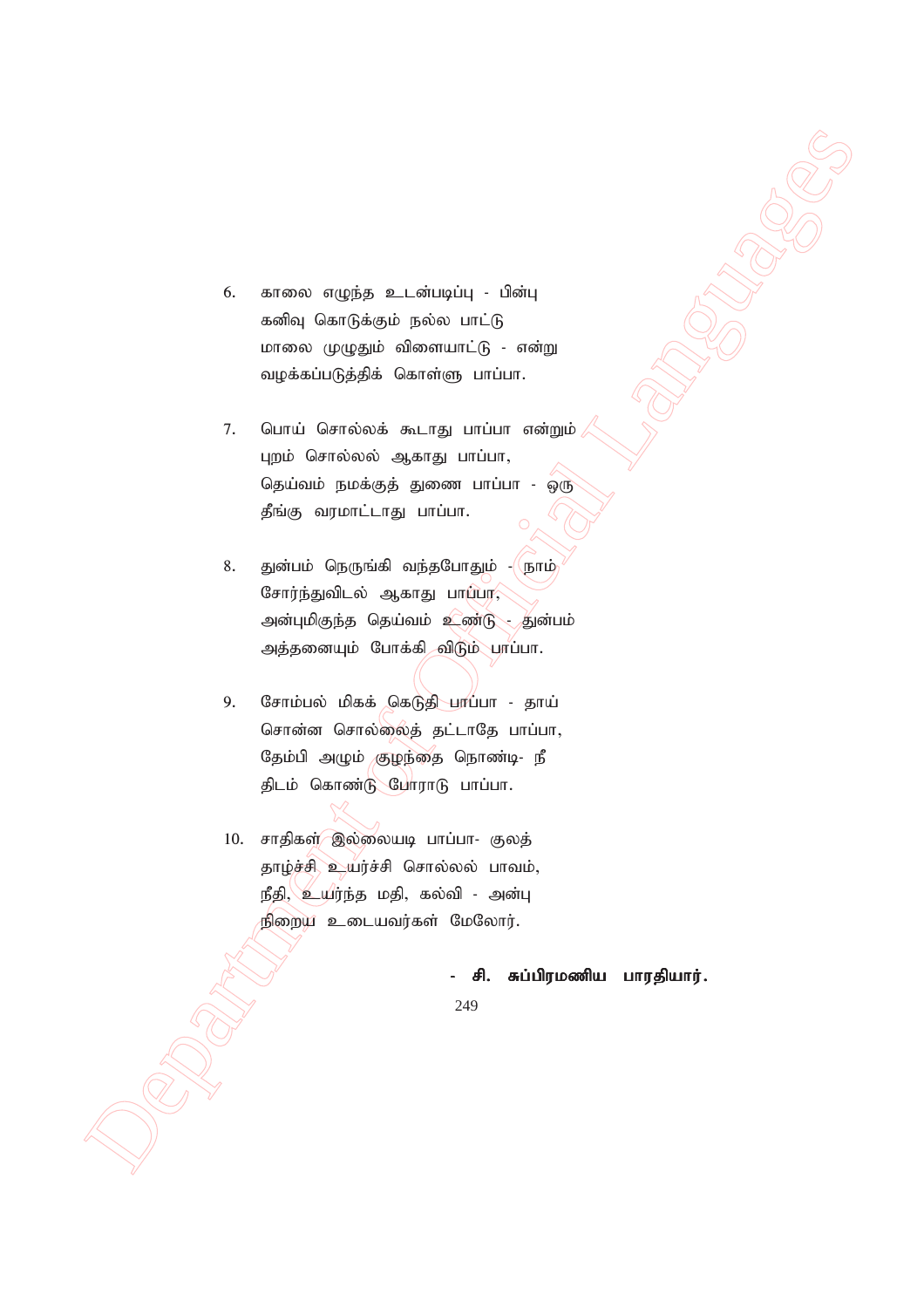| பாப்பா                                                          | - குழந்தையைக் குறிக்கும்/ அழைக்கும் சொல்                  |  |  |  |
|-----------------------------------------------------------------|-----------------------------------------------------------|--|--|--|
| ஓய்ந்திருக்கல்                                                  | - ஓய்ந்திருப்பது                                          |  |  |  |
| வை                                                              | - இகழ்,- திட்டு,- நிந்தி-                                 |  |  |  |
| வண்ணப்பறவை                                                      | - அழகான பறவை                                              |  |  |  |
| எத்து                                                           | - வஞ்சி                                                   |  |  |  |
| திருடு                                                          | - களவு செய்                                               |  |  |  |
| பொழி                                                            | - தாராளமாய்க் கொடு                                        |  |  |  |
| குழை                                                            | - ஆட்டு, அசை                                              |  |  |  |
| கனிவு                                                           | - அன்பு, இரக்கம்                                          |  |  |  |
| புறம் சொல்லு                                                    | - கோள் சொல்லு<br>$\bigcirc$                               |  |  |  |
| தேம்பு                                                          | - விம்மி அழு                                              |  |  |  |
|                                                                 |                                                           |  |  |  |
| සුබුමනිය භාරති                                                  |                                                           |  |  |  |
|                                                                 |                                                           |  |  |  |
|                                                                 | හෙතෙම මහා කවි භාරති තමින් පොදුවේ හඳුන්වනු ලැබී ය. 20 වෙනි |  |  |  |
| සියවසෙහි ඉන්දියාවේ, දකුණු ඉන්දියාවෙහි සුපුසිද්ධ කවියා මොහු විය. |                                                           |  |  |  |
|                                                                 | හෙතෙම නිදහස් ජාතික සටනට දායක විය. තම කාවාවලින් ජනතාව      |  |  |  |
| එයට පෙළඹවී ය. විවිධ ලත්මා යටතේ කාවා රචනා කළේ ය. ඔහුගේ           |                                                           |  |  |  |
| කාවා සියල්ලන්ට ම තේරුම් ගත හැකි සරල දෙමළ බසින් යුක්ත විය.       |                                                           |  |  |  |
| හෙතෙම කාවා සඳහා ලෙමළ)බස උපයෝගී කර ගැන්මෙහි විප්ලවයක්            |                                                           |  |  |  |
| කළේ ය. සමාජ පුතිසංස්කරණවාදියෙක් ද විය. ඔහුගේ සාහිතායික          |                                                           |  |  |  |
| රචනා පිළිබඳ බොහෝ දෙනෙකු විසින් පර්යේෂණ කරනු ලැබ ඇත.             |                                                           |  |  |  |
|                                                                 |                                                           |  |  |  |
|                                                                 | பயிற்சி -<br>$\blacksquare$                               |  |  |  |
|                                                                 | சுப்பிரமணிய பாரதியார் குழந்தைகளுக்குக் கூறியுள்ள          |  |  |  |
|                                                                 | கருத்துக்களைச் சிங்களத்தில் கூறுக.                        |  |  |  |
|                                                                 |                                                           |  |  |  |
|                                                                 |                                                           |  |  |  |
|                                                                 | 250                                                       |  |  |  |
|                                                                 |                                                           |  |  |  |
|                                                                 |                                                           |  |  |  |
|                                                                 |                                                           |  |  |  |
|                                                                 |                                                           |  |  |  |
|                                                                 |                                                           |  |  |  |
|                                                                 |                                                           |  |  |  |
|                                                                 |                                                           |  |  |  |

## සුබුමනිය භාරති

### பயிற்சி - 1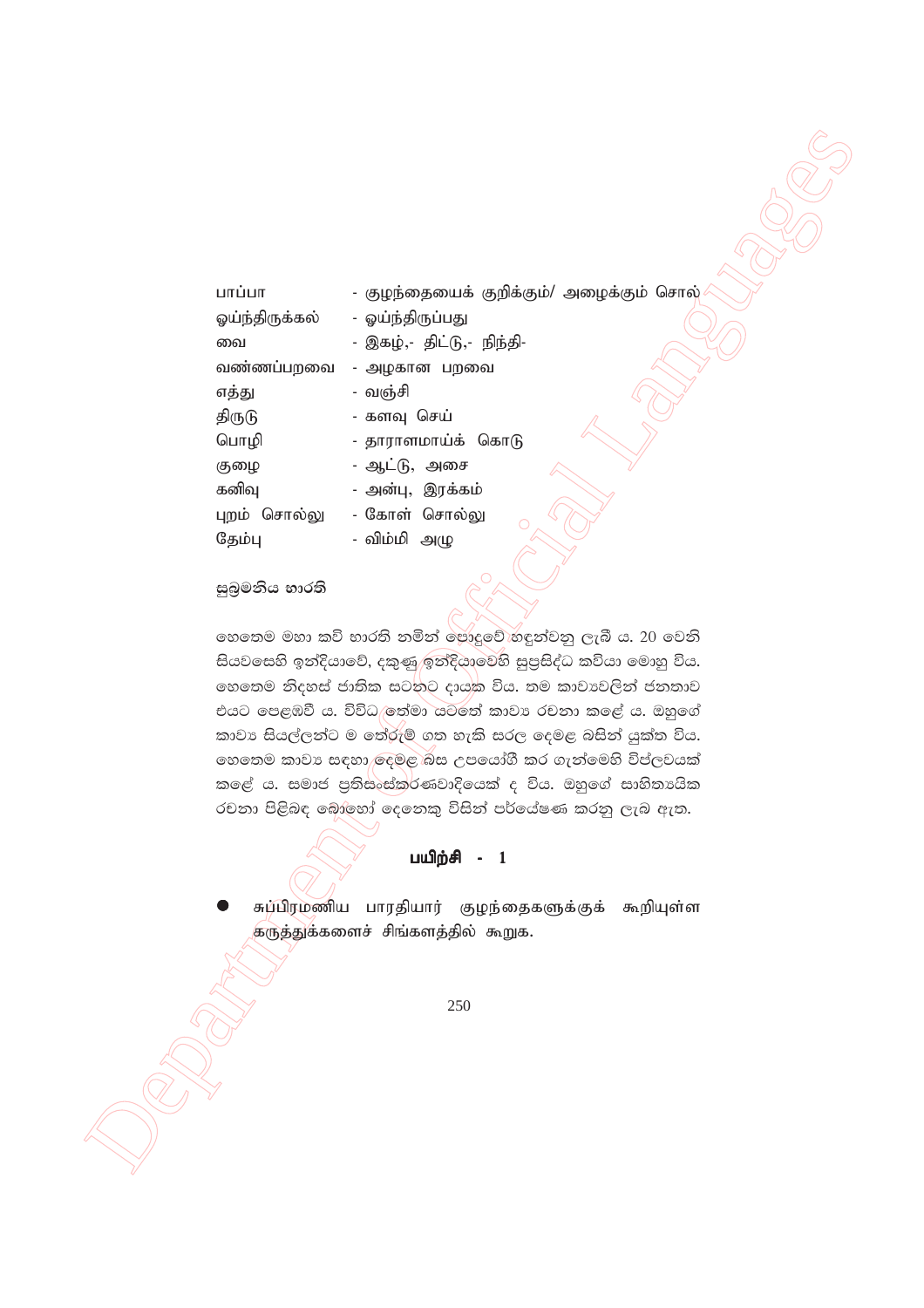# $L$

### எல்லோரும் சமம்

பூந்தமல்லிச் சாலையில் பகல் பன்னிரண்டு மணிக்குப் பதிணைந்தாம் எண்ணுள்ள பஸ் ஏறிச் செண்ட்ரல் நிலையத்தை நோக்கிச் $/$ சென்று கொண்டிருந்தேன். அந்தப் பஸ் வாசுத் இதருப் பக்கமாக நின்றபோது, என்னை அடுத்து உட்கார்ந்திருந்த இருவர், "ஐயோ பாவம்", "ஐயோ பாவம்" என்று மாறி மாறிச் சொல்லிக் கொண்டார்கள். என்ன காரணம் என்று திரும்பிப் பார்த்தேன். அவர்கள் நோக்கிய பக்கமாக <u>நூனு</u>ம் கோக்கினேன். பஸ் நகர்ந்தது.

**UNILE IX**<br> **SECOND CONFIGUES**<br>
SECOND CONFIGUES CONFIGUES CONTINUES CONTINUES CONTINUES CONTINUES CONTINUES CONTINUES CONTINUES CONTINUES CONTINUES CONTINUES CONTINUES CONTINUES CONTINUES CONTINUES CONTINUES CONTINUES CO அவர்கள் கண்ட காட்சி இதுதான்; ஆங்கிலோ இந்திய மங்கை ஒருத்தி தன் மகளுடன்\்சாலை ஓரத்தில் நடந்து போய்க் கொண்டிருந்தாள். அவர்கள் இருவர்க்கும் தலைக்குக் குடை இல்லை. காலில் பழமையாய்ப் போன பூட்சுகள் இருந்தன. உடுத்திருந்த ஆடையோ பளபளப்பாகவும் கவர்ச்சியாகவும் இல்லை. விலை குறைந்த எளிய ஆடையே உடுத்தியிருந்தார்கள். உடையிலும் அணியிலும் புதுமையும் ஆடம்பரமும் இல்லை. பழமையும் வளிமையும் இருந்தன; அவை அவர்களுடைய வறுமையைக் காட்டிக் கொடுத்தனவே தவிர, பழக்க வழக்கங்களில் ஒன்றையும் குறைத்துக் கொண்டதாகவோ மாற்றிக் கொண்டதாகவோ தெரியவில்லை. ஆனால் ஒரு குறை இருந்தது ,என்று) சொல்லலாம். நாகரிக மாதர் வீட்டை விட்டு வெளியே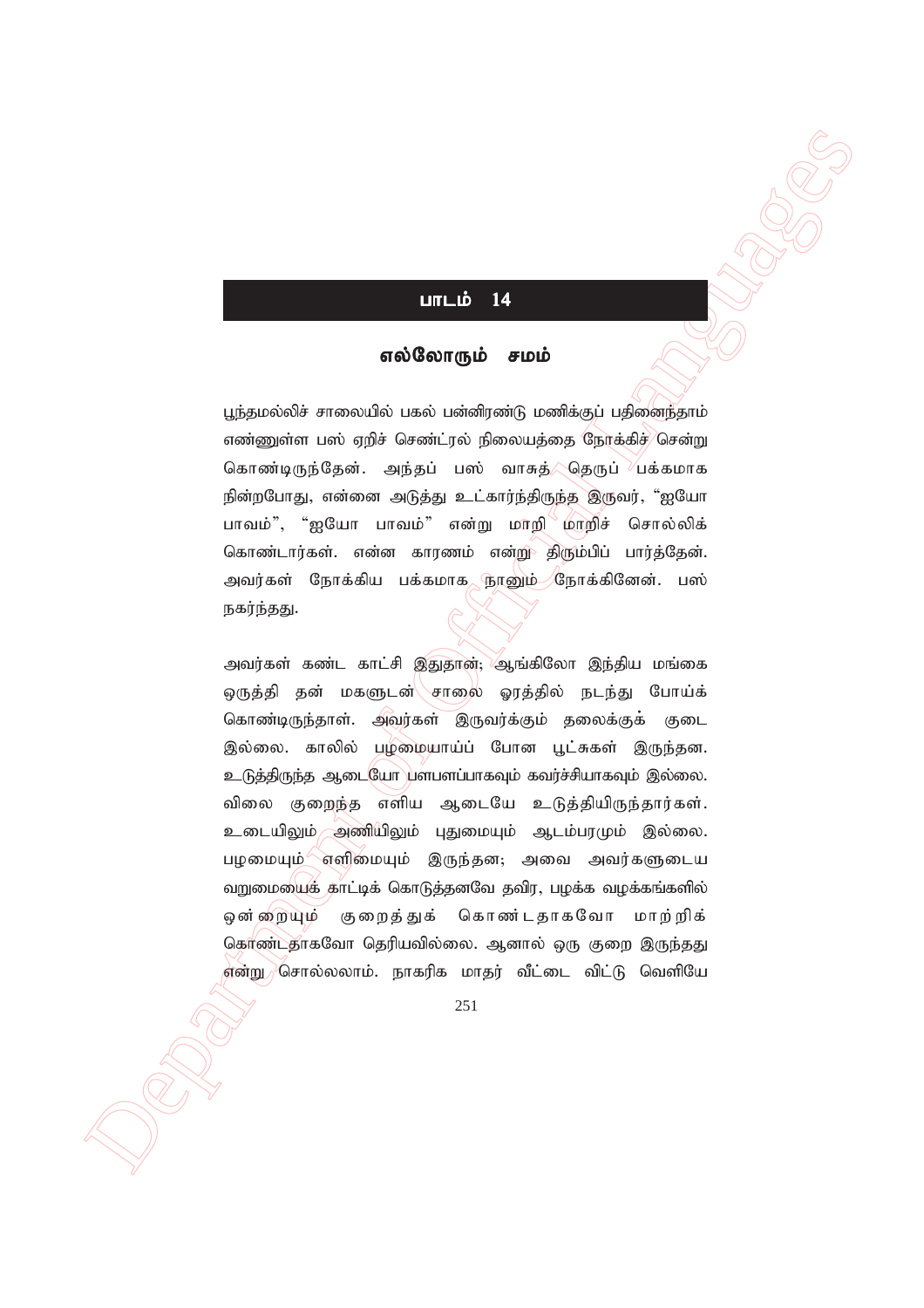Department of Official Languages செல்லும்போது, பணமும் முகப் பூச்சு முதலியவைகளும் கைக்குட்டையும் வைத்து எடுத்துச் செல்லும் நாகரிகப் பை அவர்களுடைய கையில் இல்லை. அவர்களில் பெரியவள் மட்டும் துணியில் ஏதோ மடித்துச் சுருட்டி ஒரு கையில் வைத்துக் கொண்டிருந்தாள். அதில் முகப்பூச்சு இருந்திருக்கலாம். கொஞ்சம் பணமும் ஒரு சீப்பும் கண்ணாடியுமாவது இருந்திருக்கலாம். பெரியவளுக்கு வயது முப்பது முப்பத்தைந்து இருக்கலாம். சின்னவளுக்குப் பதினாறு பதினேழு இருக்கக் கூடும். இருவருடைய முகத்தோற்றமும் ஒத்திருந்தபடியால் அவர்களைத் தாயும் மகளும் என்று தயங்காமல் எண்ண வேண்டியிருந்தது.

பஸ் நகர்ந்து ஓடிக் கொண்டிருந்தபோது என்னை அடுத்து உட்கார்ந்து கொண்டிருந்த இருவரும் பேசியதைக் கேட்டேன். அப்போதுதான் அவர்கள் "ஐயோ பாவம்" "ஐயோ பாவம்" என்று மாறி மாறிச் சொன்னதன் குருத்து/ விளங்கியது.

"நல்ல வெயிலில் பன்னிரண்டு மணிக்கு இப்படி இரண்டுபேரும்  $B$ டந்துபோகிறார்கள் $\langle$  பாவ்ம்" என்றார் மாநிறமாக இருந்தவர்.

"அவர்களுடைய முக்த்தைப் பார்த்தாலே நெடுந்தூரம் நடந்து களைத்துவிட்டவர்களாகத் தெரிகிறது" என்றார் குறுக்கே பருத்திருந்த⁄ மற்றொருவர்.

"பஸ்ஸில் ஏறி வரக் காசு கிடைத்திருக்காதா, பாவம். அல்லது, பசியாக $\sqrt{ }$ இருக்கலாம். பெட்ரோல் பங்கில் இறங்கி எங்காவது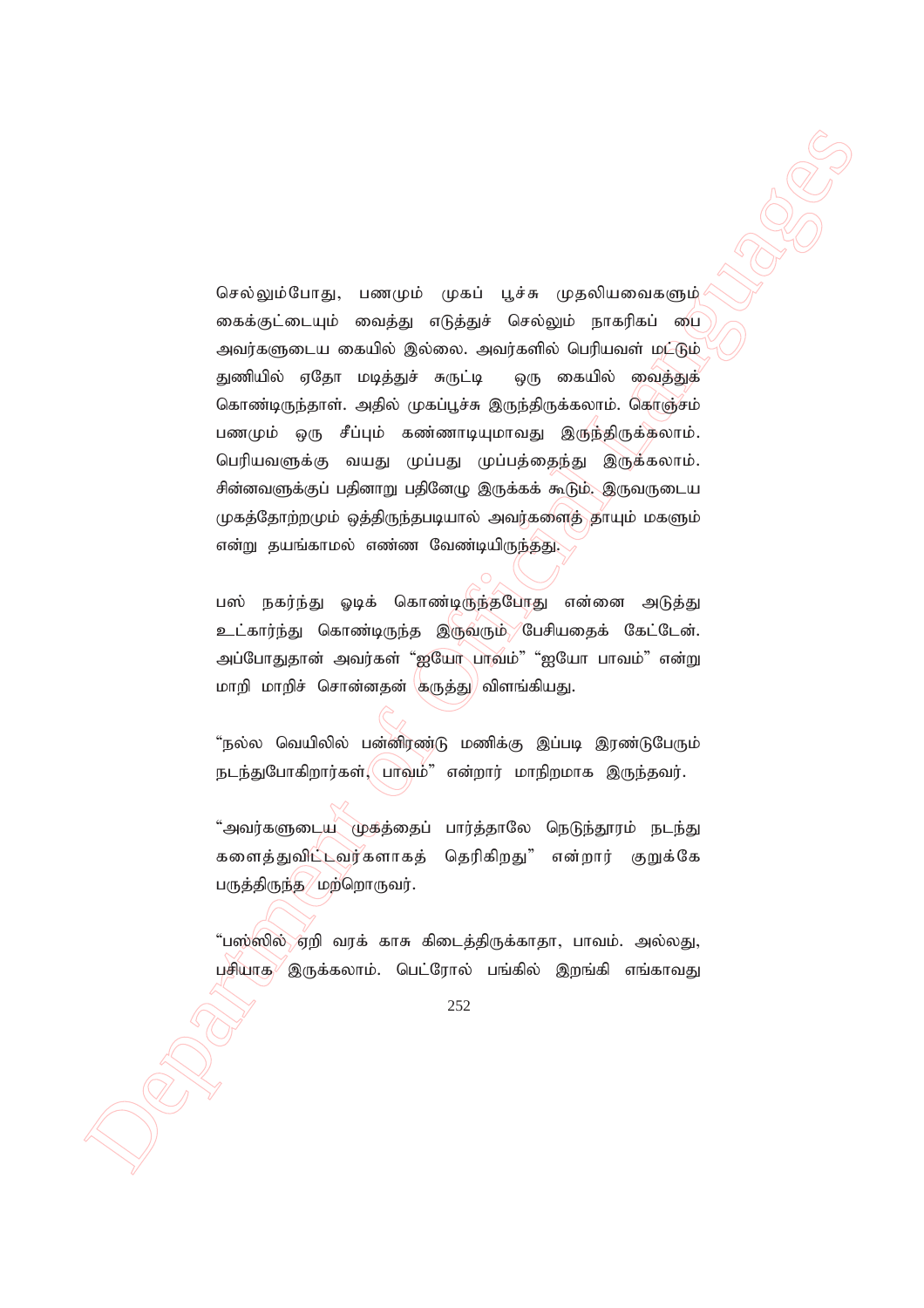பக்கத்துக் கட்டிடத்திற்கு நடந்து போகிறவர்களாக இருக்கலாம் $\frac{3}{2}$ என்று முன்னவர் தம் முகத்தைக் கைக்குட்டையால் துடைத்துக் கொண்டார்.

" நீ என்னவோ நினைக்கிறாய். எல்லோருக்கும் நம்மைப் போல் பஸ் செலவுக்கும் சினிமாச் செலவுக்கும் ஓட்டல் செலவுக்கும் பணம் கிடைக்கும் என்று எண்ணுகிறாய்,  $\Box$ அதுதான் $\Diamond$  இல்லை. நாட்டில் எவ்வளவோ வறுமை இருக்கிறது, உனக்குத் தெரியவில்லை. உங்கப்பா சேர்த்துவைத்துவிட்டுப் போயிருக்கிறார்" என்றார் மற்றவர்.

"ஆங்கிலோ இந்தியருக்கும் அப்படி வறுமை இருக்குமா? பஸ் ஏறிவரப் பணம் இல்லையானர்ல், நாகரிகமான உடை, பூட்சு இவைகளைத் தேடிக் கொள்ள முடியுமா?" என்றார் முன்னவர்.

 Department of Official Languages அதைக் கேட்டதும் மற்றவர் பெருமூச்சு விட்டு, "ஊம்" கூட்டி, வாயைத் திறந்தார். "கையில் பணம் இருந்தால் அவர்கள் இப்படிக் கொதிக்கிற வெயிலில் குடையும் இல்லாமல் நடந்துபோக மாட்டார்கள். ரிக்ஷாருபேசி ஏறிப் போவார்கள், தெரியுமா? அவர்கள் நம்மவர்களைப் போல் பணத்தைச் சேர்த்துக் காக்க மாட்டார்கள்; சமூகத்தில்/ தம் பெருமையைக் காத்துக் கொள்வதற்காகப் பணத்தைச் செலவு செய்யும் சாதி அது. என்னவோ, வறுமையின் கொடுமை! இப்போது, சுதந்திரம் வந்த பிறகு. அவர்களுக்குத் தனிச் சலுகைகள் இல்லை; மிகுந்த வருவாய்க்கும் வழி இல்லை.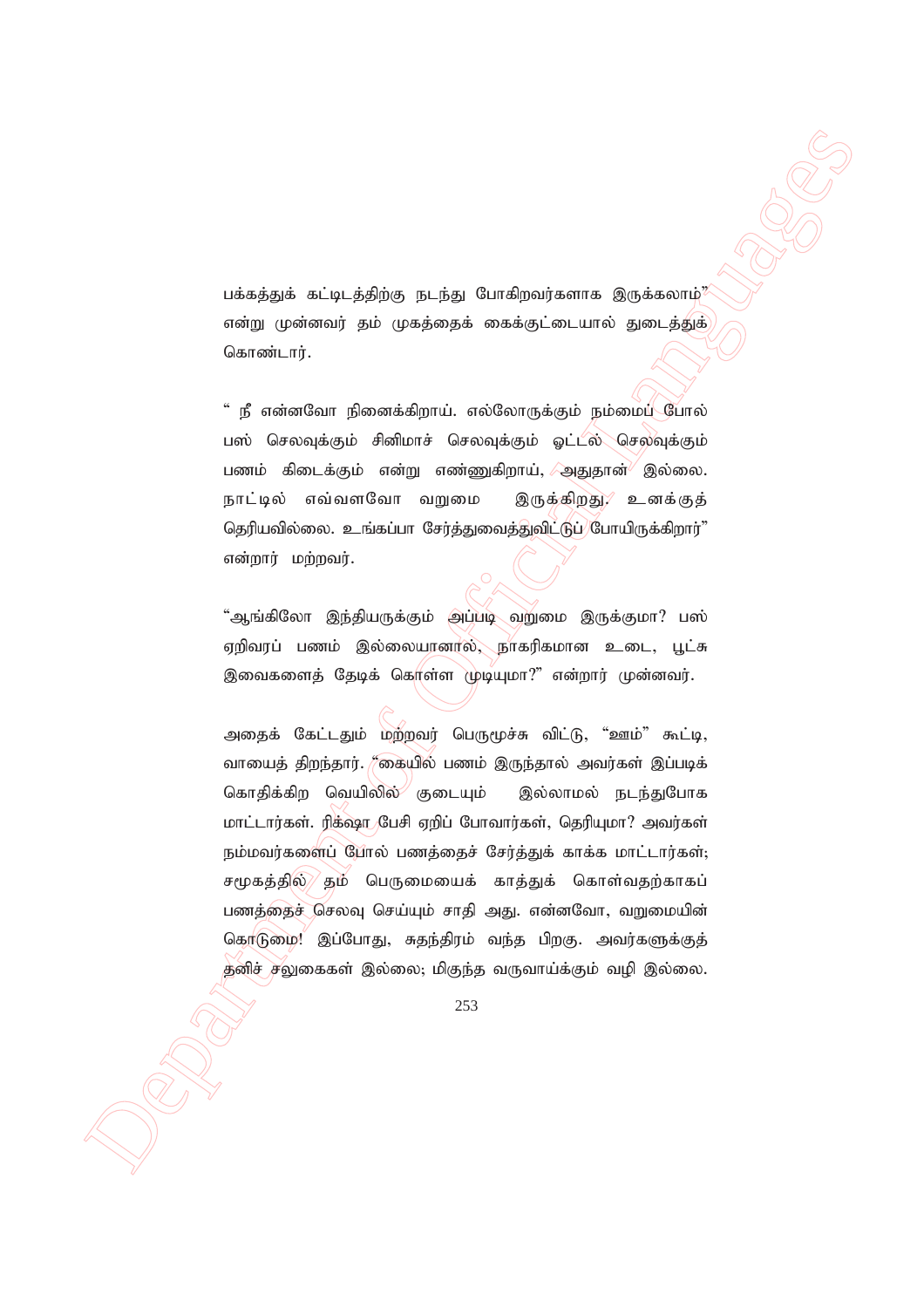நம்மைப் போல் அவர்களும் வாழ்க்கையில் பலவகையிலும் போரிட வேண்டிய நிலைமை வந்துவிட்டது" என்றார்.

"ஐயோ பாவம்" என்றார் முன்னவர்.

yabrasid Curric matrix gigh amplement of a second or any particular formula computer and the second or any particular formula continent of  $\mathcal{B}_2$  and  $\mathcal{B}_3$  and  $\mathcal{B}_4$  and  $\mathcal{B}_5$  and  $\mathcal{B}_6$  and  $\mathcal{B}_7$  a அதற்குள் பஸ் மற்றோரிடத்தில் நிற்க, அங்கே வந்து ஏறிய ஓர் அம்மாவுக்காக நான் இடம் விட்டு எழுந்து நின்றேன். அந்த அம்மா உட்கார்ந்ததும், அந்த நண்பர்கள் இருவரும் என்னையும் அந்த அம்மாவையும் உற்று உற்றுப் பார்த்தார்கள். பேச்சு நின்றது. அப்புறம் என் செவியில் பேச்சு ஒன்றும் கேட்கவில்லை. ஆனால் அந்த இருவருடைய முகத்திலும் இருந்த<sup>ு</sup>இரக்கக் குறிப்பு மாறிவிட்டது. என்னையும் அந்த அம்மாவையும் பார்க்கும் போதெல்லாம் ஏதோ ஒரு வெறுப்புக் கரட்டினார்கள்.

தம்மை அடுத்து அந்த அமீமா உட்கார நேர்ந்தது அவர்களுக்கு வெறுப்பை உண்டாக்கிவிட்டது. அவளுக்காக எழுந்து இடம் கொடுத்ததால் என்மேலும் அந்த வெறுப்பைக் காட்டினார்கள்.

ஆங்கிலோ இந்தியட்ட பெண்களிடம் இரக்கம் காட்டிய அந்த அளவிற்கு அவர்களிடம் இருந்த மனிதத் தன்மையைப் பாராட்ட வேண்டும். ஆனால் தம்மை அடுத்து இந்தியப் பெண் ஒருத்தி உட்கார்ந்ததற்காக<sup>⁄</sup> அவர்கள் ஏன் வெறுப்புக் காட்ட வேண்டும்? அது மனித்தீ தன்மை அற்ற செயலாகக் எனக்குப்பட்டது.

அந்த இந்தியப் பெண், சாலையில் நடந்து சென்ற ஆங்கிலோ இந்தியப் பெண்களைப் போல் நாகரிகமாக இருக்கவில்லை என்பது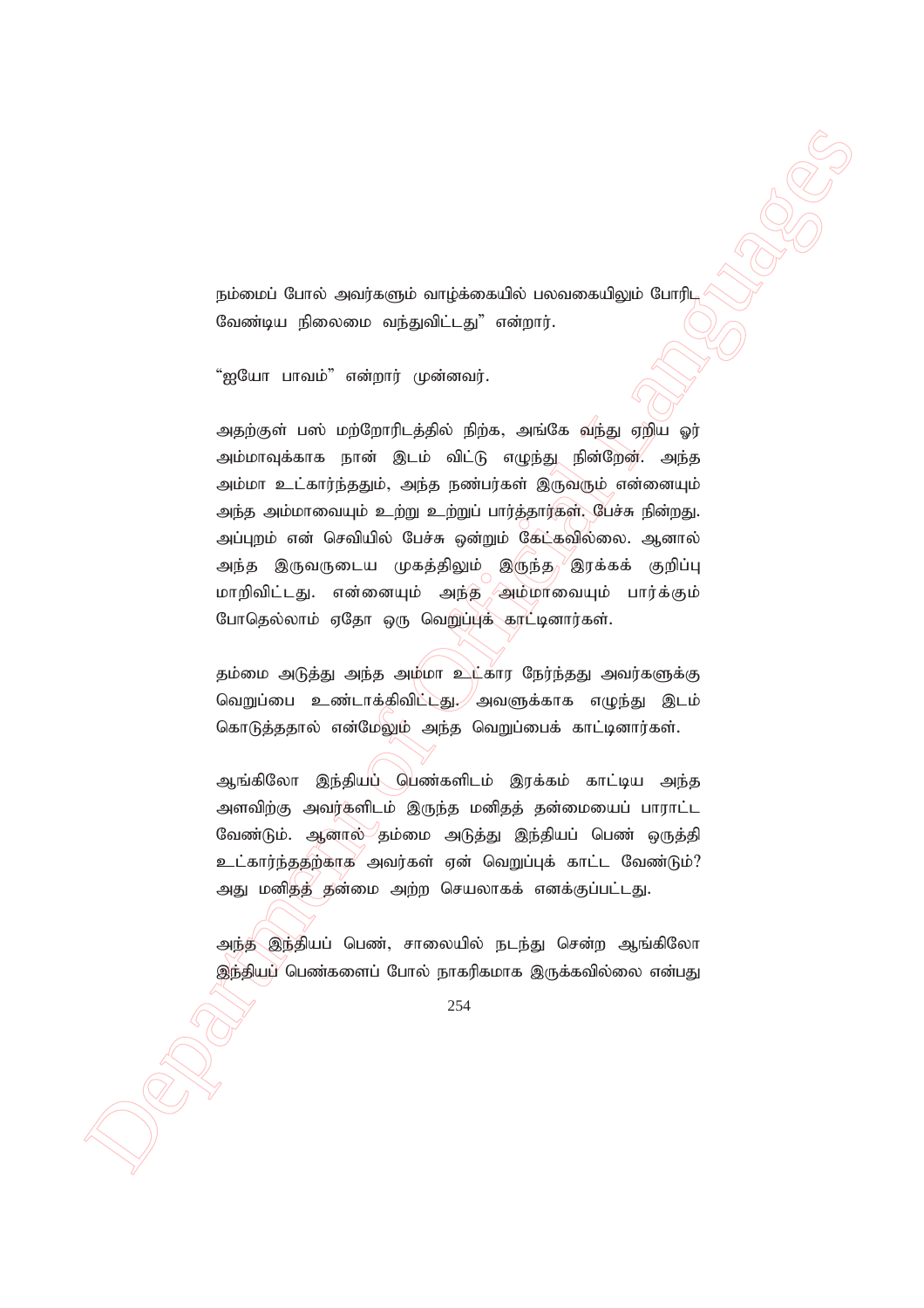Department of Official Languages உண்மைதான். ஆனால் அதற்கும் வறுமைதானே காரணம் என்பதை இந்த நண்பர்கள் ஏன் உணரவில்லை ; மேட்டிலே இருந்தவர்கள், இருக்கின்றவர்கள், சிறிது கீழே இறங்க நேர்ந்ததற்காக உள்ளம் கசிந்து வருந்திய அவர்கள், என்றென்றும் பள்ளத்திலேய<u>ே ஆழ்ந்த</u>ு கிடந்து, அதுவே இயற்கை என்று நம்பிவிட்டவர்களுக்காக வருந்தாமலிருப்பது குறை அல்லவா? புதுமையும் ஆடம்பரமுமே வாழ்க்கை என்று வாழ்கின்றவர்கள் ஒருவாறு மாறி $\!/$  எளிமை மேற்கொண்டு காலால்- வெறுங் காலால் அல்ல, பூட்சு அணிந்த காலால் நடந்து போவதைக் கண்டால் கலங்குகிறார்கள்; "ஐயோ பாவம்" என்று அலறுகிறார்கள். ஆனால் புழமையும் எளிமையுமே வாழ்க்கை என்று நம்பி அந்த நிலையிலேயே கவலை கொள்ளாமல் வாழ்கின்றவர்களில் ஒருத்தி செருப்போ வேறொன்றோ காலில் எந்தக் காலத்திலும் போட்டு அறியாத ஒருத்தி பஸ் ஏறித் தம்மை அடுத்து உட்கார்ந்தால் ஹெப்புக் கொள்கின்றார்கள்.

நான் எழுந்து இடம் விட்ட காரணம் பெண் என்ற ஒரே காரணம்தான். ஆங்கிலோ இந்தியப் பெண் வந்திருந்தாலும், வேறு எந்தப் பெண் வந்திருந்தாலும் நான் இடம் விட்டிருப்பேன். இந்தியப் பெண், தமிழ்ப் பெண் என்ற சிறப்புக் காரணங்களும் என் மனதில் அப்போது இல்லை. ஆனால் இந்த நண்பர்களின் தவறான போக்கை எண்ணும்போது இப்போது அந்த வேறுபாடும் பற்றும் என் மனதில் தோன்றுகின்றன. சாதி, சமய, நிற, மொழி வேறுபாடு ஒன்றும் அரும்பாத என் தூய மனதில் அந்த நண்பர்களின் போக்குத்தான் வேறுபாடுகளை விதைத்து எரு இட்டு நீர் பாய்ச்சுகின்றது.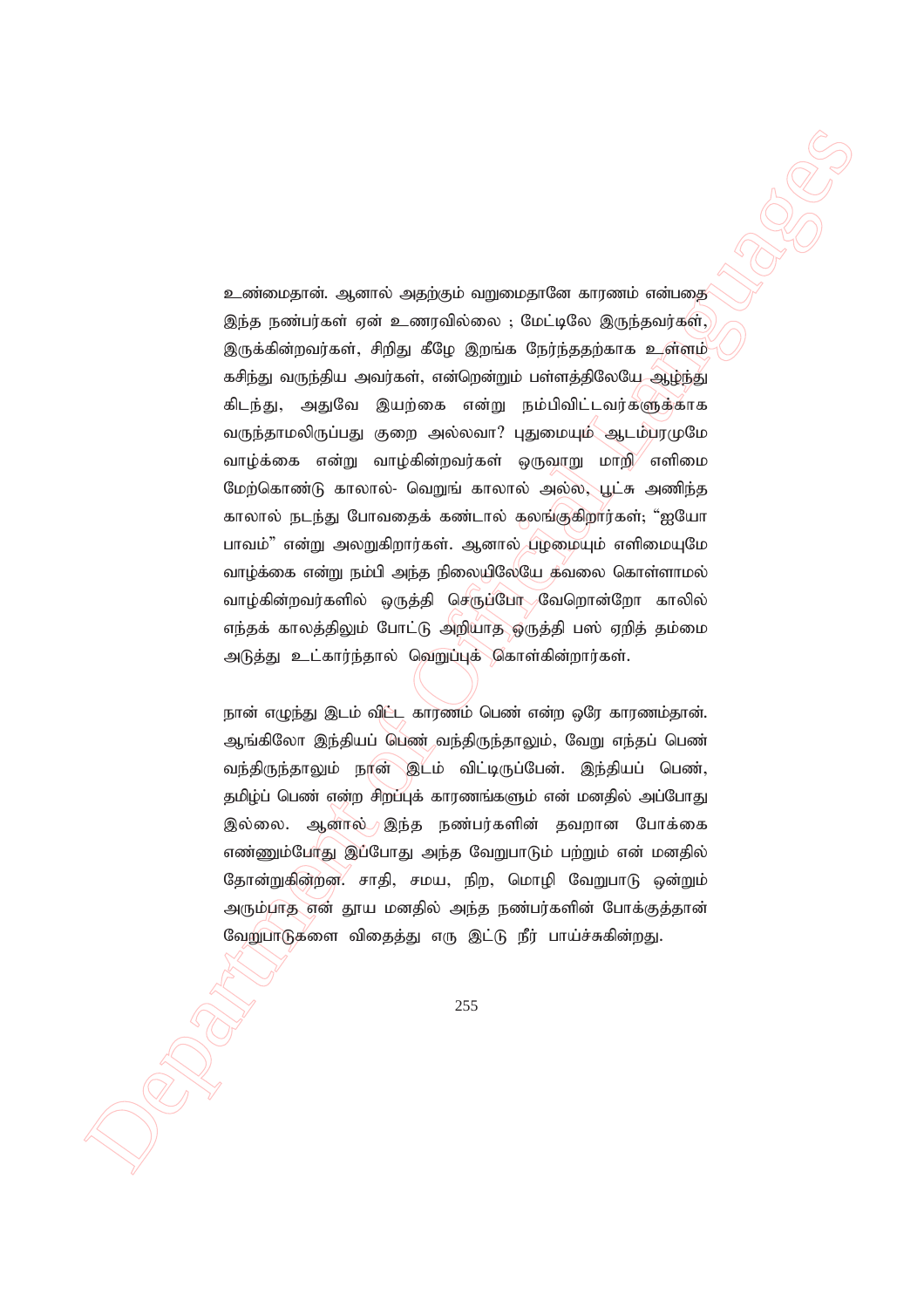அந்தத் தமிழ்ப் பெண் வறுமையில் வாடுகின்றவள் அல்ல; வறுமையே தனக்கும் குடும்பத்தார்க்கும் உறவினர்க்கும் இயற்கை என்று நம்பிவிட்டவள். இதைவிட உயர்ந்த நிலை ஒன்று உண்டு, அதை அடையப்பாடுபட வேண்டும் என்ற எண்ணமும் இல்லாதவுள் அவள். நாள்தோறும் காலையும் மாலையும் எப்படிப் பொழுது போக்குவது என்று ஆராய்கின்றவள் அல்ல ⁄அவள். மாதக் கணக்காக உழைத்துவிட்டு என்றைக்கேனும் ஒரு நாள் வெளியுலகைக் காண்கின்றவள் அவள். முகப்பூச்சும் சீப்பும் கண்ணாடியும் மணிக்கு ஒரு முறை தேடுகின்றவுள் அல்ல அவள் வாரத்திற்கு ஒரு நாள் ஒருமுறை தலைவாருவதும், நெற்றியில் குங்குமம் இடும்போது கண்ணாடி கிடைத்தால் பார்ப்பதுமே அவளுடைய வாழ்வில் உண்டு.

onthesis publicial Eurosia supposessions sumpares in a specific sumpare of  $\alpha$ <br>
sumpare in a public of Official Languages in the system of  $\alpha$ <br>
sumpare in a public of Official Language sumpare in the system of  $\alpha$ <br>
s அவள் பஸ்லில் ஏறி நின்றவுடனே, அடிக்கடி பயணம் செய்து பழக்கம் இல்லாதவள் என்பதை அவளுடைய மருண்ட பார்வையால் தெரிந்து கொண்டேன். அவள் வேடிக்கை பார்க்கவோ, விருந்துக்குச் செல்லவோ பஸ் ஏறவில்லை என்பதை அவள் உட்கார்ந்த பிறகு அவளுடைய கண்ணின் கலக்கத்தால் தெரிந்து கொண்டேன். ஏதோ துயரத்தோடும் கவலையோடும் செல்பவளாக இருக்க வேண்டும் என்று எண்ணிணேன். அவள் உட்கார்ந்த பிறகு தலை கவிழ்ந்து கண்களை முன்தானையால் துடைத்துக் கொண்டிருந்தாள். அவள் உடுத்திருந்தது) ஒரே ஆடை தான்; கச்சு ஜாக்கெட்டு ரவிக்கை முதலியவற்றுள் ஒன்று இரண்டு அவளுடைய வீட்டில் ஒரு துணி மூட்டையில் கட்டி வைத்திருக்கலாம். ஆனால் அவற்றைத் திருமண நரட்களில் அணிந்து கொள்ள வைத்துவிட்டு அவள் உடுத்த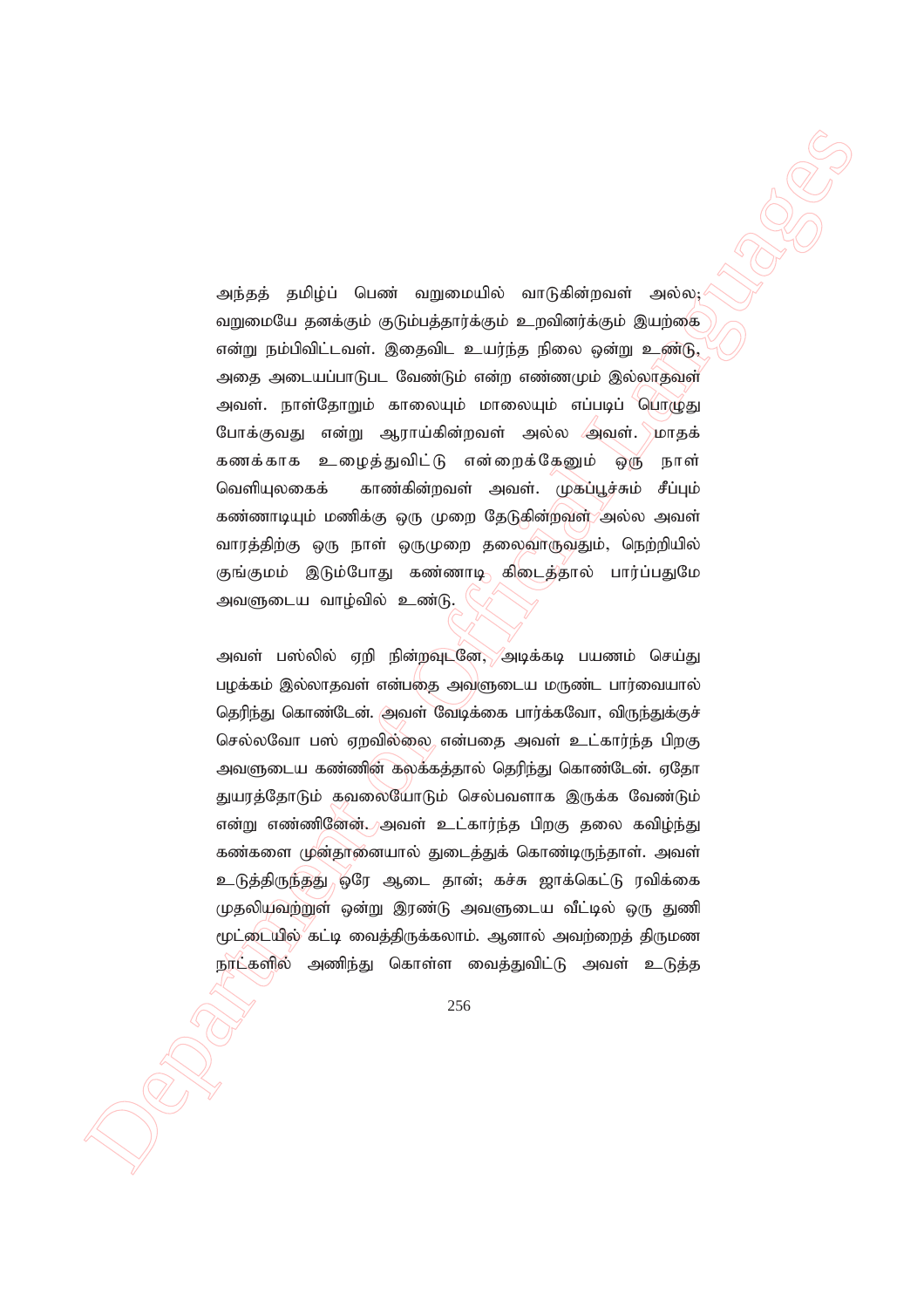புடவையோடு வந்திருக்கலாம். அந்தப் புடவையிலும் புதுமை இல்லை; ஆடம்பரக் கவர்ச்சியும் இல்லை; விரைவில் கந்தலாக வேண்டிய நிலை அதற்குக் காத்திருந்தது எனலாம்.

 Department of Official Languages இவற்றை எல்லாம் அந்த நண்பர்கள் எண்ணிப் பார்க்கவில்லை. நாகரிகமற்ற இவளுக்காக இந்த ஆள் எழுந்து இடம் கொடுத்தானே என்றுதான் என்மேல் வெறுப்புக் கொண்டார்கள். அவர்கள் கதர் உடுத்திருந்தார்களா இல்லையா என்பது இப்போது எனக்கு நினைவு இல்லை. ஆனால் ஒன்றுமே உடுக்காமல், இயற்கை தந்த மேனியோடு கன்னங்கரேலென்று அந்தப்<sup>/</sup> பஸ்ஸில் பஸ் சார்ஜ் இல்லாமல் ஏறி வந்த ஒருவர் பார்வை $\langle$ என் $\rangle$ செயலைப் போற்றித் தீர்ப்புக் கூறுவது போல் இருந்தது. அவர் வேறு யாரும் இல்லை. அந்தப் பெண்ணின் கைக்குழந்தைதான்,⁄ அது ஒரு வயது நிரம்பிய ஆண் குழந்தை. அதன் கண்கள் தாயின் முகத்தையும் அந்த நண்பர்களின் முகத்தையும் மாறி மாறிப் பார்தபடி இருந்தன. இந்தியக் குழந்தைகளின் கண்ணொளி அதன் கண்களில் நிரம்பியிருந்தது. ஆடையற்ற அதன் உடம்பில் அமுக்குப் படிந்திருந்தாலும் மேனியழகு விளங்கியது. பேச வாய் இருந்தால் என்ன சொல்லியிருக்குமோ? சாதி சமய நிற வேறுபாடுகள் கடந்த அதன் பார்வையும் நண்பர்களுக்கு உண்மையை உணர்த்தியதாகத் தெரியவில்லை.

பஸ் செண்ட்ரல் நிலையத்தில் நின்றது. பிச்சைக்காரன் ஒருவன் பாரதியாரின் பள்ளுப் பாட்டைப் பாடிக்கொண்டிருந்தான்.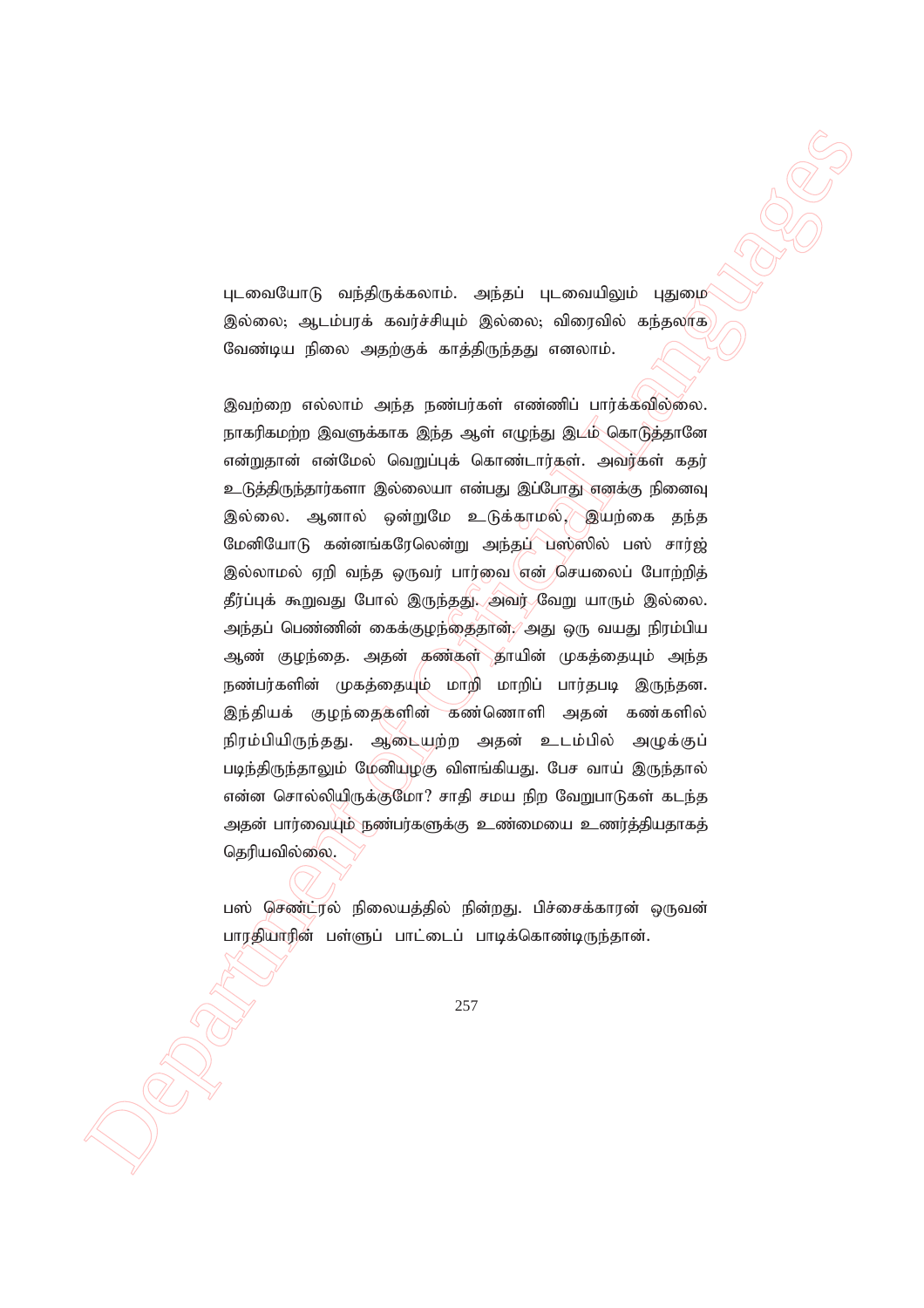எங்கும் சுதந்திரம் என்பதே பேச்சு - நாம் எல்லோரும் சமம் என்பது உறுதி யாச்சு.

ανάφού παράφθριο υπόκειθας Ωιώνα - γρατό <br>
ανάφου παρακτικά θα ίζε Ο από του προϊόπου της Αργάρια (πολ.<br>
παρακτικά στο Παρακτικά Θα ίδρα Οαπεσία Δημείος Παρακτικά Παρακτικά (πολ.<br>
παρακτικά θα παρακτικά θα ίδρα στο Παρα என்ற அடிகளைக் கேட்டுக் கொண்டே நான் இறங்கிணேன். யானைக்கவுனிக்குச் செல்லும் டிராம் வண்டியை நோக்கி நடந்தேன். என் எதிரில் வந்த ஒருவன், "முனியாயி ! அத்தை போய்விட் $\mathcal L$ ாளே! ஆஸ்பத்திரியிலிருந்து நேராகச் சேரிக்கு எடுத்துக்கொண்டு போகிறார்களே!" என்று அழுது கதறிக் கொண்டு சென்றான். திரும்பிப் பார்த்தேன். பஸ்ஸில் ஏறிவந்த அந்த ஏழைப் பெண் தன் குழந்தையை ஏந்தியபடியே " ஐயோ அத்தை" என்று அலறிக் கொண்டு சென்றாள்.

 $((\mu, \text{ any})$ நூசன், குறட்டை ஒலி, பக் 51-57)

பூந்தமல்லிச்சாலை வீதிப்பெயர் சாலை  $\theta$  வீகி

வாசுத்தெரு $\mathbb{R}\setminus\mathbb{R}$  வீதிப்பெயர்

செண்ட்ரல் **Central எனும் ஆங்கிலச் சொல்** செண்ட்ரல் நிலையம் `` சென்னையில் உள்ள இரண்டு பெரிய  $\hat{q}$ புகையிரத நிலையங்களுள் ஒன்று மத்திய புகையிரத நிலையம். ஆங்கிலோ இந்தியா Anglo Indians. இலங்கையிலுள்ள பறங்கியர் போன்றவர் பூட்சுகள் $\bigvee$  boots -சப்பாத்து (ழகப் பூச்சு ) முகப் பவுடர்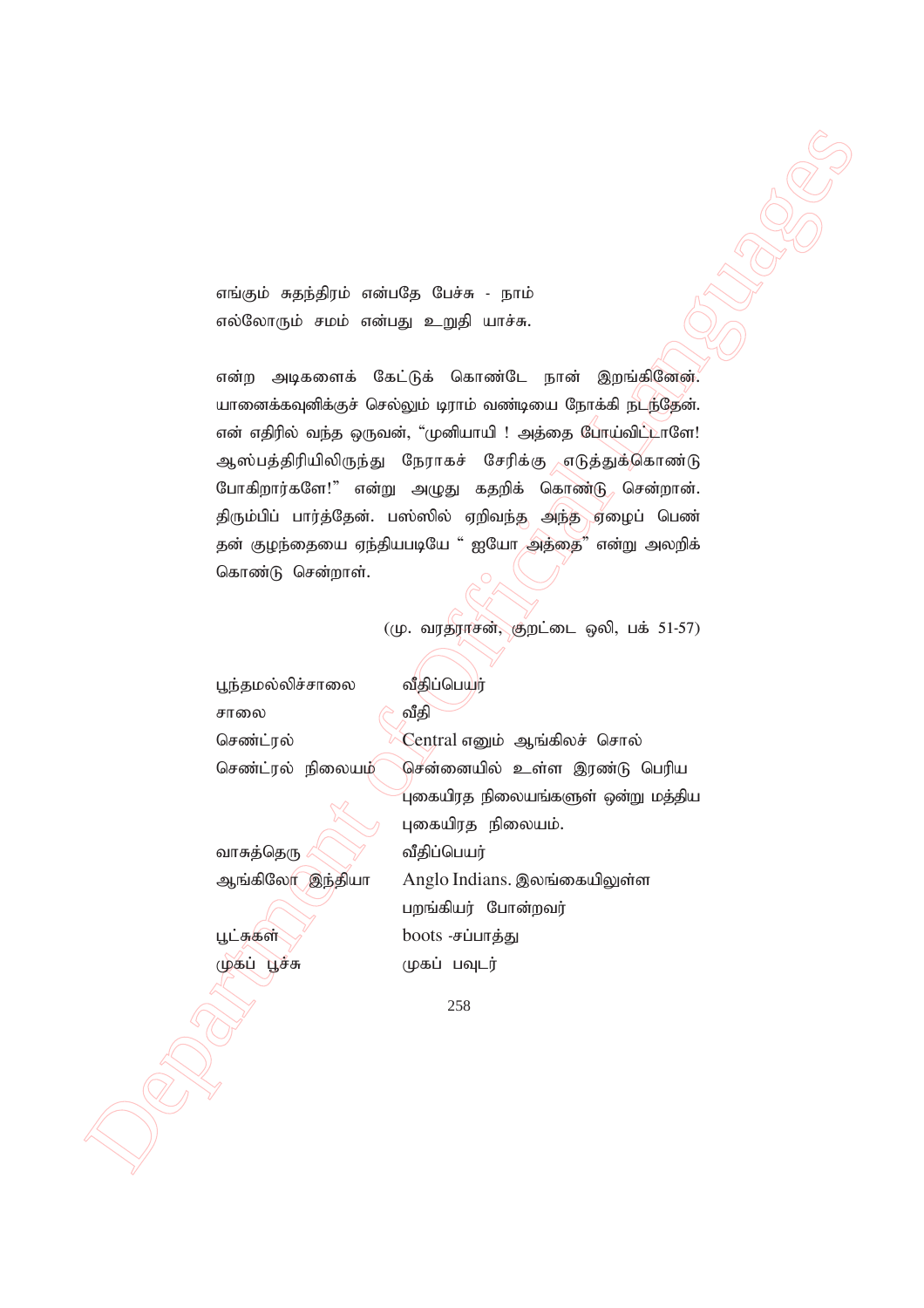Department of Official Languages கைக்குட்டை கைலேஞ்சி நாகரிகப்பை (மேற்கு) நாகரிகத்தை பிரதி பலிக்கும் கைப்பை (hand bag) மாநிறம் வாதுநிறம் பெட்ரோல் பங்க் பெற்றோல் நிரப்பு நிலையும் ஓட்டல் hotel எனும் ஆங்கிலச் சொல் உங்கப்பா உங்கள் அப்பா "ஊம்" கூட்டு பேசும் போது அ "ஊம்". "ஊம்" எனல் சாதி கூறு இனம், race போரிடு கல்டப்படு $\delta$ அலறு *உ*ரத்து $\chi$ அழு- $\chi$  ஓலமிடு-மருண்ட மயம் கலந்த (பார்வை) கச்சு மார்புக்கட்டு கதர் $\beta$  மகாத்மா காந்தி போற்றிய துணிவகை பஸ் சார்ஜ் , வெல் கட்டணம் யானைக்கவுனி (அன்ர்ப்பெயர் டிராம் வண்டி $\begin{pmatrix} \frac{1}{2} & \frac{1}{2} \\ \frac{1}{2} & \frac{1}{2} \end{pmatrix}$  tram - மின்சாரம் மூலம் ஓடுவது சேரி கூல சிறு சிறு குடிசைகள் நெருக்கமாக உள்ள இடம்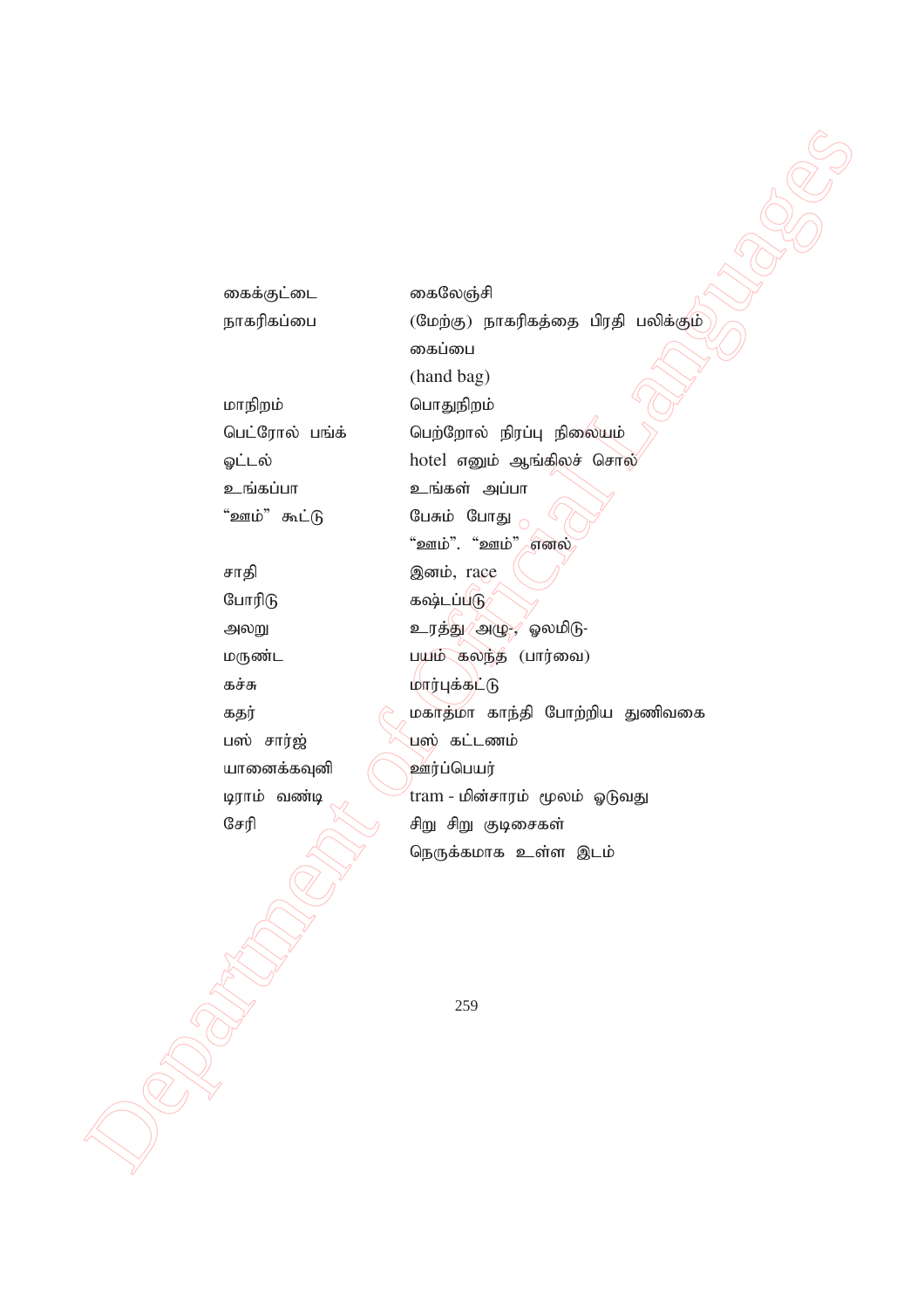## பயிற்சி -  $1$

கதையைச் சிங்களத்தில் மொழிபெயர்க்க.

## பயிற்சி - 2

 Department of Official Languages கதைபற்றி உங்கள் அபிப்பிராயத்தைச் சிங்களத்தில் கூறுக.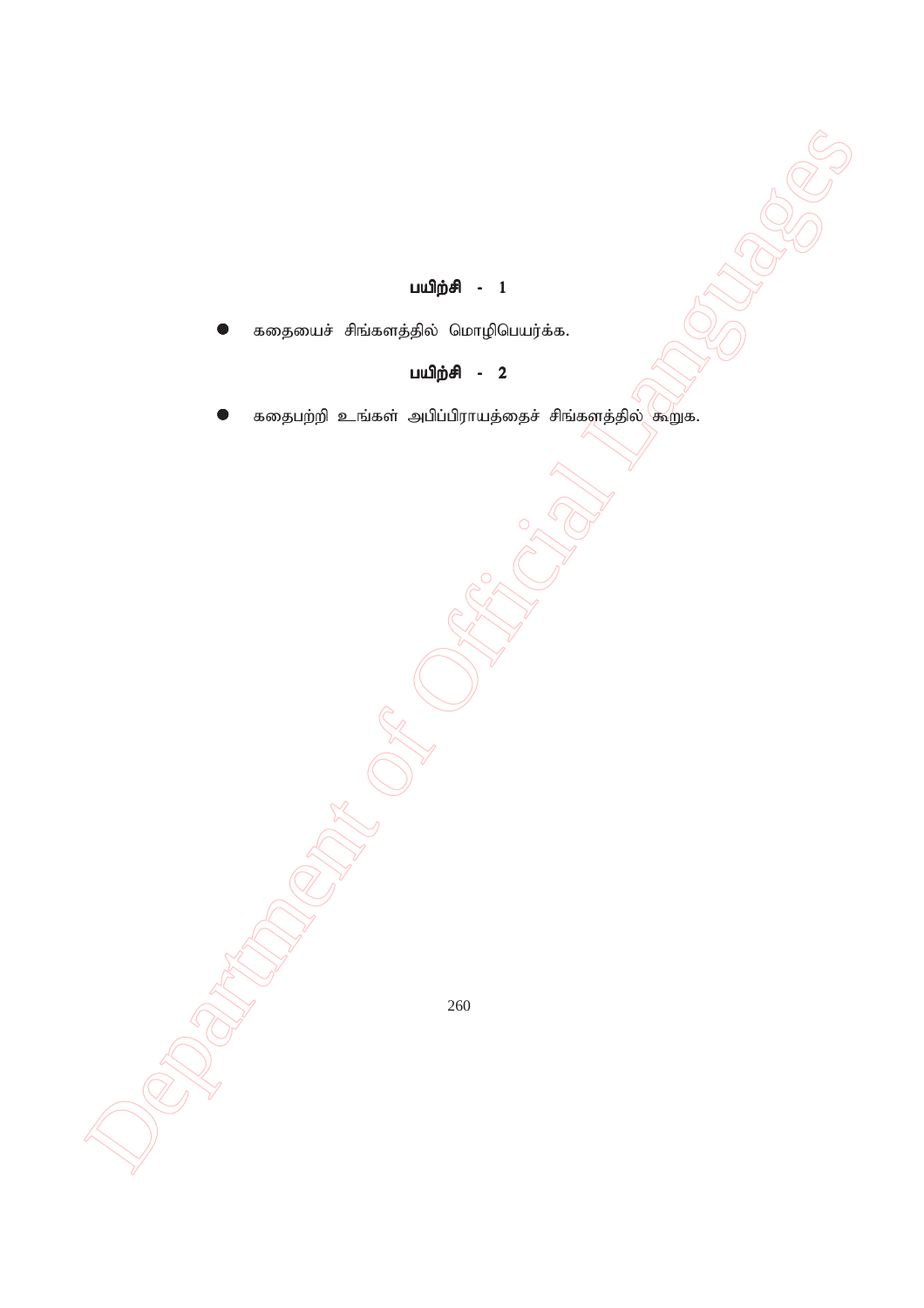#### $L$ m $L$ ம் 15

#### கண்ணன் - என் விளையாட்டுப் பிள்ளை

தீராத விளையாட்டுப் பிள்ளை - கண்ணன் தெருவிலே பெண்களுக்கு ஓயாத தொல்லை. (தீராத)

- 1. தின்னப் பழம் கொண்டு தருவான் பாதி தின்கின்ற போதிலே தட்டிப் பறிப்பான் <sup>(</sup> என்னப்பன் என்னையன் என்றால் - அதனை எச்சில் படுத்திக் கடித்துக் கொடுப்பான். (தீராத)
- 2. தேன் ஒத்த பண்டங்கள் கொண்டு என்ன செய்தாலும் எட்டாத உயரத்தில் வைப்பான்; மான் ஒத்த பெண்ணடி என்பான் - சற்று மனம் மகிழும் நேரத்திலே கிள்ளி விடுவான். (தீராத)
- **Unrub IS**<br> **A. contextual A.** context of Official Languages<br>
furns also context of Official Languages of Context<br>
Englished C. Cutarinages also guarts Generation (57%)<br>
L. given the Laguage Security of Context of The Con 3. அழகுள்ள மலர் கொண்டு வந்தே - என்னை அழ அழச்செய்து மின், "கண்ணை மூடிக்கொள் குழலிலே சூட்டுவேன்" என்பான் - என்னைக் குருடாக்கி மலரினைத் தோழிக்கு வைப்பான். (தீராத)
	- 4. பின்னலைப் பின் நின்று இழுப்பான் தலை <u>பின்</u>னே திரும்பு முன்னே சென்று மறைவான் ; வண்ணப் புதுச்சேலை தனிலே - புழுதி வாரிச் சொரிந்தே வருத்திக் குலைப்பான். (தீராத)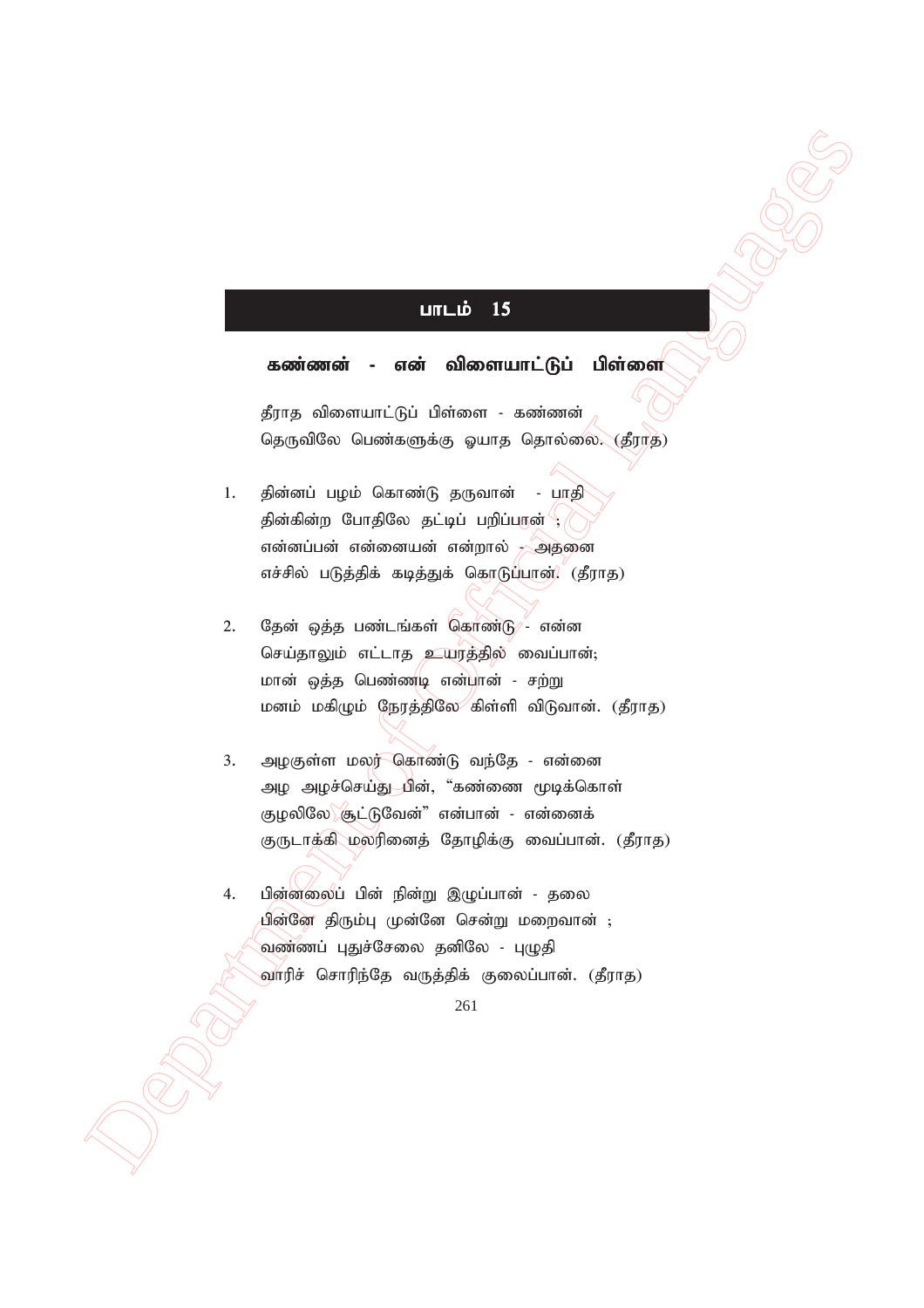- 5. புல்லாங்குழல் கொண்டு வருவான்- அமுது பொங்கித் ததும்பு நற்கீதம் படிப்பான்; கள்ளால் மயங்குவது போலே- அதைக் கண்மூடி வாய் திறந்தே கேட்டிருப்போம். (தீராத)
- 6. அங்காந்து இருக்கும் வாய்தனிலே கண்ணன் ஆறேழு கட்டெறும்பைப் போட்டு விடுவான்; எங்காலும் பார்த்தது உண்டோ - கண்ணன் எங்களைச் செய்கின்ற வேடிக்கை ஒன்றோ $\mathcal{R}\left(\mathcal{L}\right)$ ராத)
- Department of Official Languages 7. விளையாட வா என்று அழைப்பான்- வீட்டில் வேலை என்றால் அதைக் கேளர்து இழுப்பான்; இளையாரொடு ஆடிக் குதிப்பான் - எம்மை இடையில் பிரிந்து போய் வீட்டிலே சொல்வான். (தீராத)
	- 8. அம்மைக்கு நல்லவன், கண்டீர்! மூளி அத்தைக்கு நல்லவன், தந்தைக்கும் அ. தே, எம்மைத் துயர் செய்யும் பெரியோர்- வீட்டில் யாவர்க்கும் நல்லவன் போல நடப்பான். (கீராக)
	- 9. கோளுக்கு மிகவும் சமர்த்தன்; பொய்மை குத்திரம் பழிசொலக் கூசாச் சழக்கன்; ஆளுக்கு )இசைந்தபடி பேசித் - தெருவில் அத்தனை பெண்களையும் ஆகாது அடிப்பான். (தீராத)

#### சி. சுப்பிரமணிய பாரதியார்.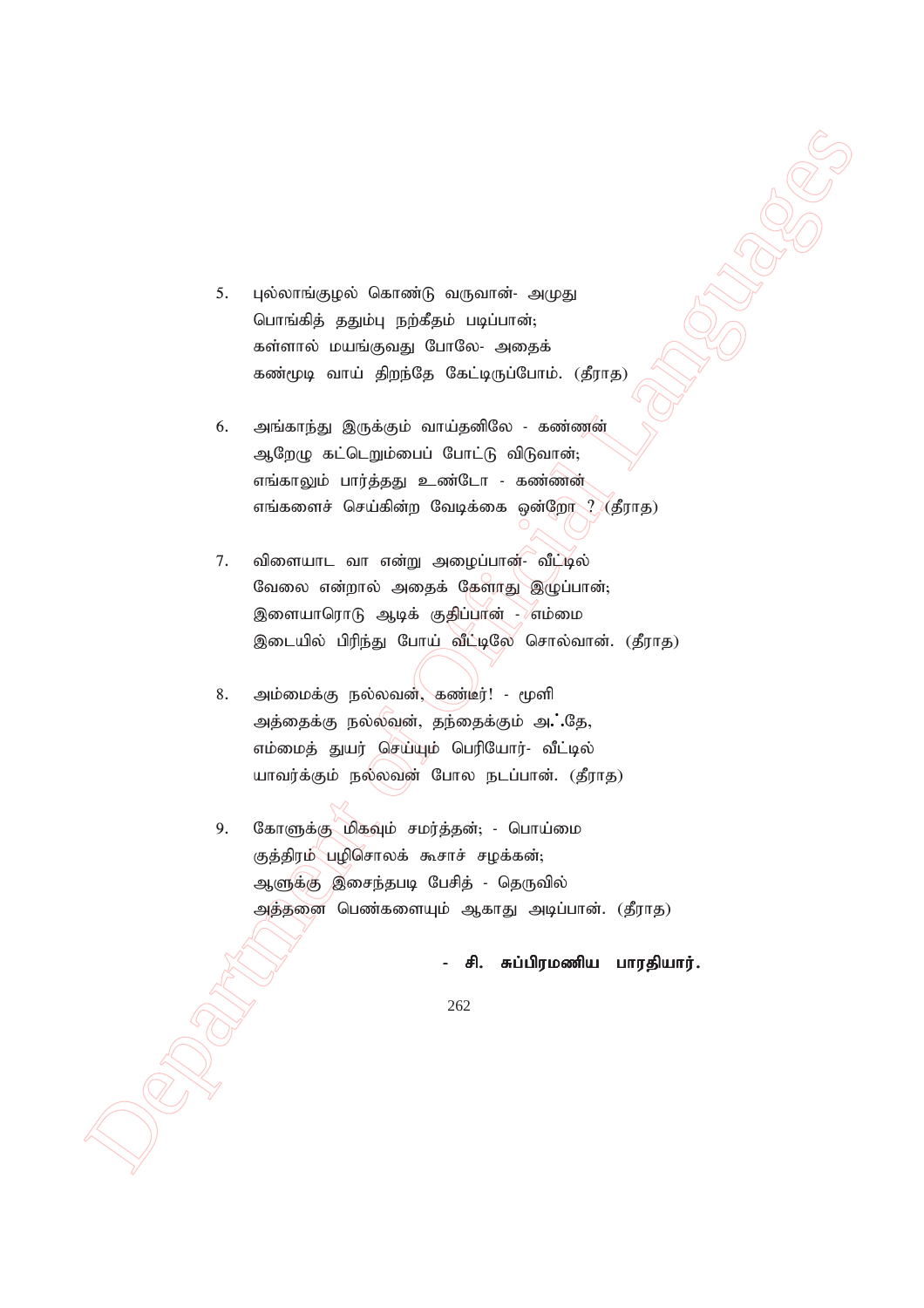| குழல்            | - கூந்தல்                                               |
|------------------|---------------------------------------------------------|
| வண்ணப்புதுச்சேலை | - அழகான புதிய சேலை                                      |
| அங்கா            | - வாய்திற                                               |
| எங்காலும்        | - எங்கையென்றாலும்                                       |
| அம்மை            | - தாய்                                                  |
| மூளி             | - அழகற்றவள் எனக் கேலி செய்வதற்குப்                      |
|                  | பயன்படுத்தப்படும் சொல்                                  |
| அத்தை            | மாமி<br>$\overline{\phantom{a}}$                        |
| குத்திரம்        | - ஏளனம்                                                 |
| சழக்கன்          | - தீமை செய்பவன்                                         |
|                  |                                                         |
|                  | <b>பயிற்சி</b><br>4                                     |
|                  | கண்ணன் செய்யும் குறும்புகளைச் சிங்களத்தில் சுருக்கமாகக் |
| கூறுக.           |                                                         |
|                  |                                                         |
|                  |                                                         |
|                  |                                                         |
|                  |                                                         |
|                  |                                                         |
|                  |                                                         |
|                  |                                                         |
|                  |                                                         |
|                  |                                                         |
|                  |                                                         |
|                  |                                                         |
|                  |                                                         |
|                  |                                                         |
|                  | 263                                                     |
|                  |                                                         |
|                  |                                                         |
|                  |                                                         |
|                  |                                                         |
|                  |                                                         |
|                  |                                                         |
|                  |                                                         |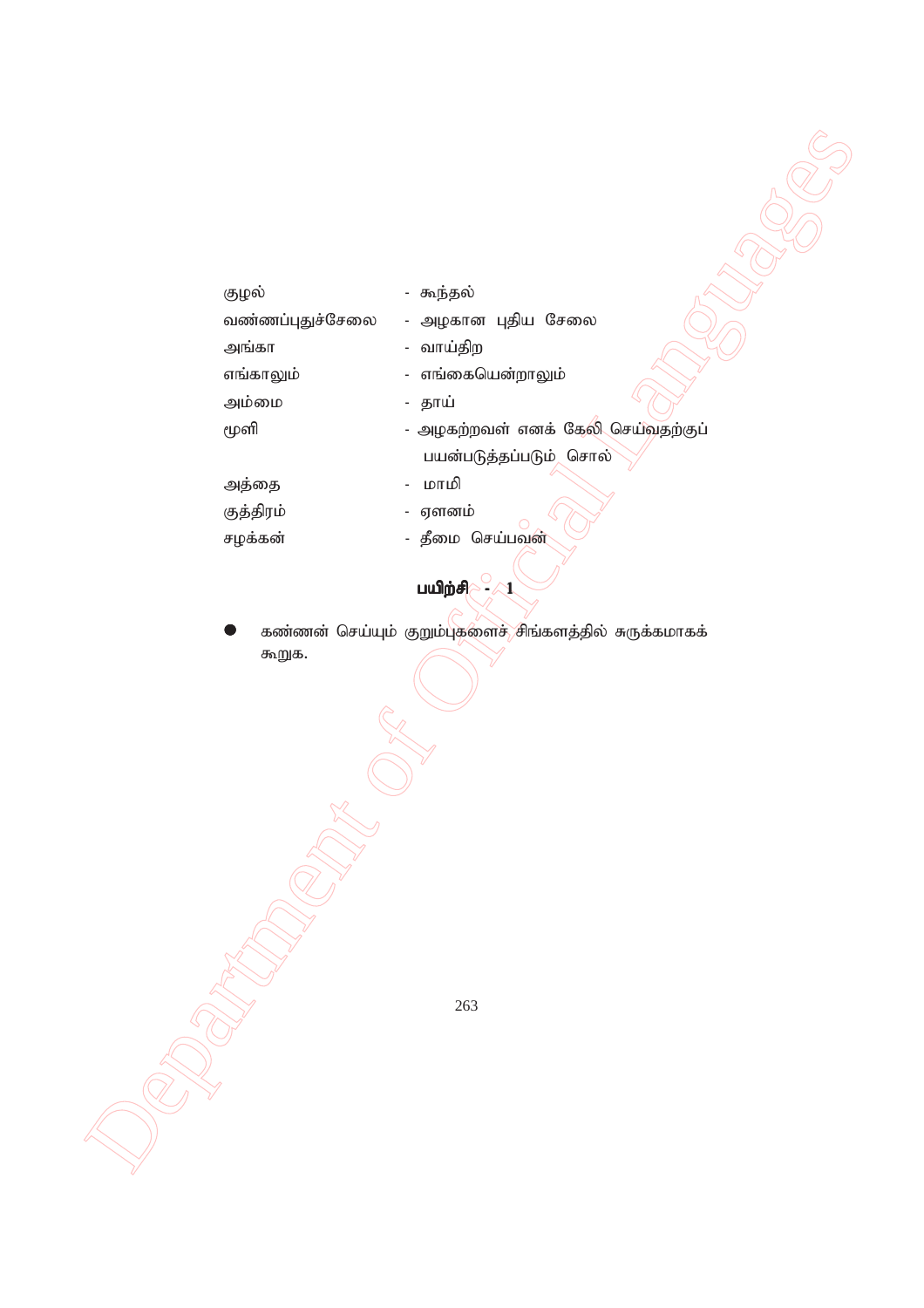### பாடம்  $16$

#### பழமொழிகள்

- 1. அகத்தின் அழகு முகத்தில் தெரியும்.
- 2. அஞ்சினவன் கண்ணுக்கு ஆகாயம் எல்லாம் பேய்.
- 3. அடம்பன்கொடியும் திரண்டால் மிடுக்கு.
- 4. அடிமேல் அடி அடித்தால் அம்மியும் தேயும்.
- **Department of Controlling Controlling Controlling Controlling Controlling Controlling Controlling Controlling Controlling Controlling Controlling Controlling Controlling Controlling Controlling Controlling Controlling Co** 5. அரசன் அன்று அறுப்பான் தெய்வம் நின்று அறுக்கும்.
	- $6.$  அளவுக்கு மிஞ்சினால் அமுதமும் நஞ்சு.)
	- 7. ஆனைக்கு ஒரு காலம் பூனைக்கு ஒரு காலம்.
	- 8. ஆனையும் அடி சறுக்கும்.
	- 9. இக்கரை மாட்டிற்கு அக்கரை பச்சை.
	- 10. ஏட்டுச் சுரைக்காய் கறிக்கு உதவாது.
	- $11.$  ஒரு பானை சோற்றுக்கு $\gamma$  ஒரு அவிழ் பதம்.
	- 12. கண்கெட்ட பின் சூரிய நமஸ்காரமா?
	- 13. கழுதைக்குத் தெரியுமா கற்பூர வாசனை ?
	- 14. காகம் திட்டி மாடு சாகாது.
	- 15. காற்றுள்ளபோது தூற்றிக்கொள்.
	- 16. குரங்கின் கையில் பூமாலை.
	- $17$ . செவிடன் காதில் ஊதிய சங்கு.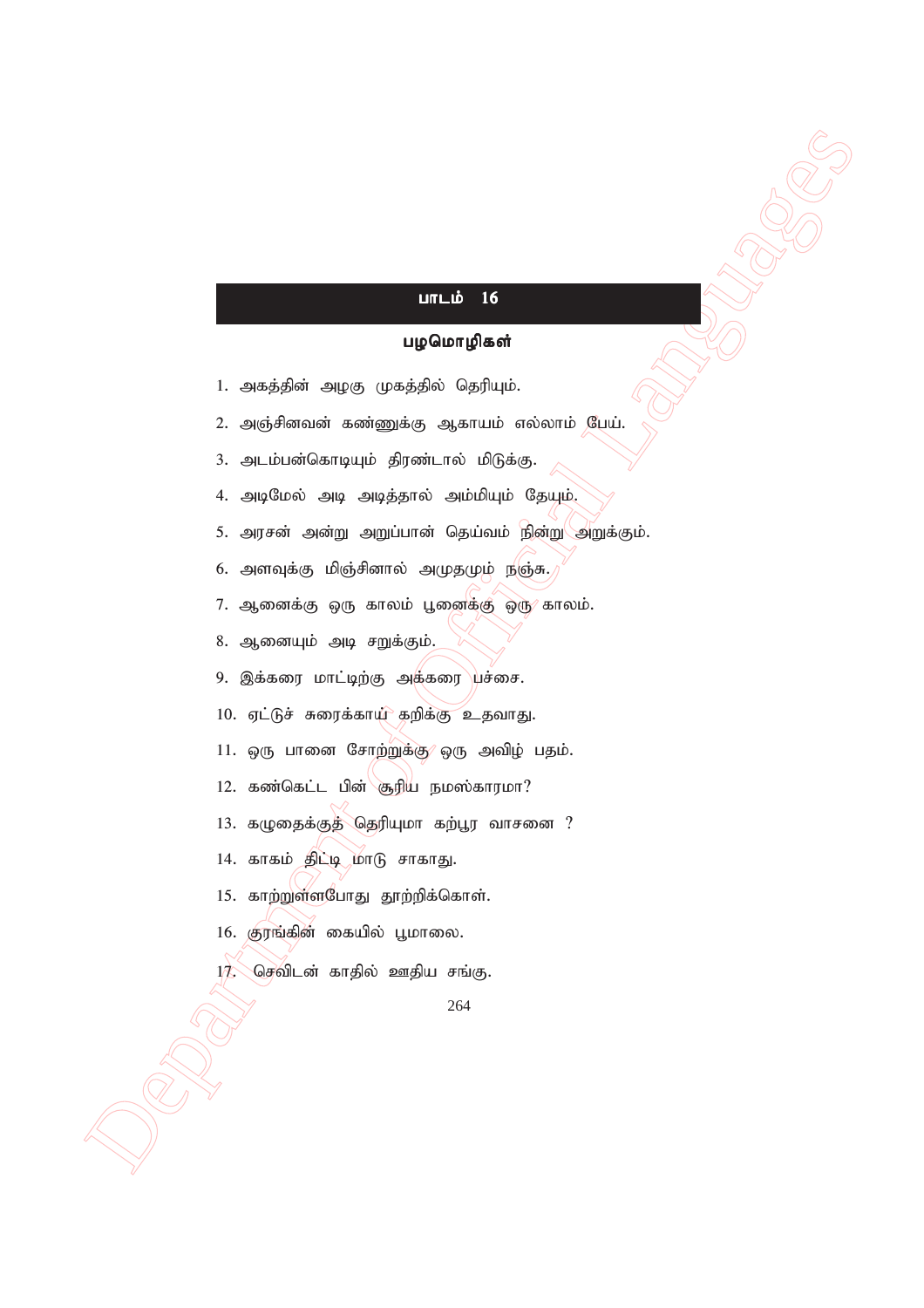- 18. நாய் வாலை நிமிர்த்த முடியாது.
- 19. நிறைகுடம் நீர் தளும்பாது.
- 20. நித்தம் போனால் முத்தம் சலிக்கும்.
- 21. பழகப் பழகப் பாலும் புளிக்கும்.
- 22. மின்னுவதெல்லாம் பொன்னல்ல.
- 23. முடவன் கொம்புத் தேனுக்கு ஆசைப்படுதல்.
- 24. யானை வரும் பின்னே மணி ஓசை கேட்கும் முன்னே.
- 25. வல்லவனுக்குப் புல்லும் ஆயுதம்.

## பயிற் $\epsilon$  $\sqrt{1}$

18. parti sammen (political computer).<br>
19. particular for acquisiting.<br>
19. particular department of Academic Contributions.<br>
21. impact ingress including the Acquisition (computer).<br>
22. although a final computer partic தமிழ்ப் பழமொழிகளை ஒத்தவை சிங்களத்தில் இருப்பின், அவற்றைத் தமிழ்ப் பழமொழிகளுடன் ஒப்பிட்டு தமிழில் அல்லது சிங்களத்தில் விளக்கி எழுதுக.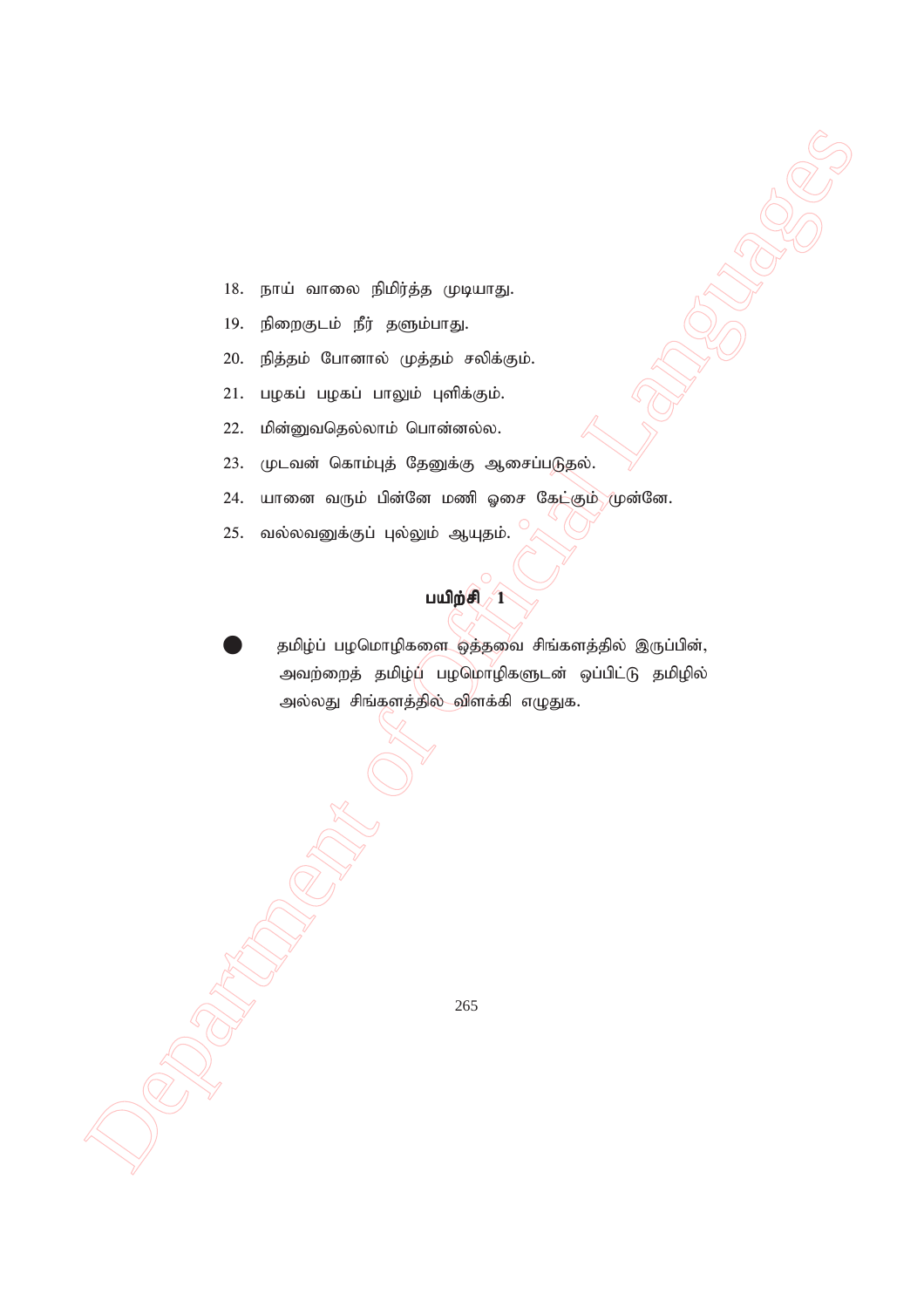#### நீட்டம் பயிர்சி

#### uufing I

#### ு சிங்களத்தில் மொழிபெயர்க்க.

அரபுக் கடன் சொற்கள் (Arabic loan words), முஸ்லிம் தமிழை முஸ்லிம் அல்லாதார் பேசும் தமிழில் இருந்து வேறுபடுத்தும் முக்கிய பண்புக் கூறுகளுள் ஒன்றாக அமைகின்றன. அரபு,  $\mu$ ஸ்லிம்களின் சமய மொழியாகும். அவ்வகையில், முஸ்லிம்களைப் பொறுத்தவரை அரபு மொழி மிகுந்த முக்கியத்துவம் உடையதும், புனிதமானதுமாகும். இஸ்லாத்துக்கும் அரபு மொழிக்கும் இடையே உள்ள பிரிக்க முடியாத உறவு காரணமாக சமய பண்பாட்டுத்துறை சார்ந்த பல நூற்றுக்கணக்கான அரபு மொழிச் சொற்கள் முஸ்லிம் தமிழில் கடன் வாங்கப்பட்டுள்ளன.

 $\label{eq:22} \begin{array}{ll} \mbox{\bf R1. i}, \dot{y}, \text{ and } \dot{y}_0 \in \mathbb{R}^n \longrightarrow \mathbb{R}^n \longrightarrow \mathbb{R}^n \longrightarrow \mathbb{R}^n \longrightarrow \mathbb{R}^n \longrightarrow \mathbb{R}^n \longrightarrow \mathbb{R}^n \longrightarrow \mathbb{R}^n \longrightarrow \mathbb{R}^n \longrightarrow \mathbb{R}^n \longrightarrow \mathbb{R}^n \longrightarrow \mathbb{R}^n \longrightarrow \mathbb{R}^n \longrightarrow \mathbb{R}^n \longrightarrow \mathbb{R}^n \longrightarrow \mathbb{R}^n \longrightarrow \mathbb{R}^n \longrightarrow \mathbb{R}^$ தமிழைத் தாய் மொழியாகக் கொண்ட மிகப் பெரும்பாலான முஸ்லிம்களுக்கு அரப் மொழி தெரியாதெனினும், அவர்களது அன்றாடமொழிப் பயன்பாட்டில் பொருள் உணர்வோடும், பொருள் உணர்வு இன்றியும் அரபு மொழி முக்கிய இடம் பெறுகின்றது. சமய வழிபாடுகளிலும், இதர சடங்குகளிலும் பெரும்பாலும் அரபு மொழியே பயன்படுத்தப்படுகின்றது. முஸ்லிம்களின் கலாசாரத் தனித்துவத்தை\ <sup>)</sup>வெளிக்காட்டும் அடையாளமாக ஆட்களுக்கு மட்டுமன்றி கலாச்சார நிறுவனங்களுக்குப் பெயரிடுவதற்கும் அரபு மொழியே பயன்படுத்தப்படுகின்றது. இவ்வகையில், தமிழ் பேசும் முஸ்லிம்களின் மொழிப் பயன்பாட்டில் தமிழும் அரபும் இணைந்து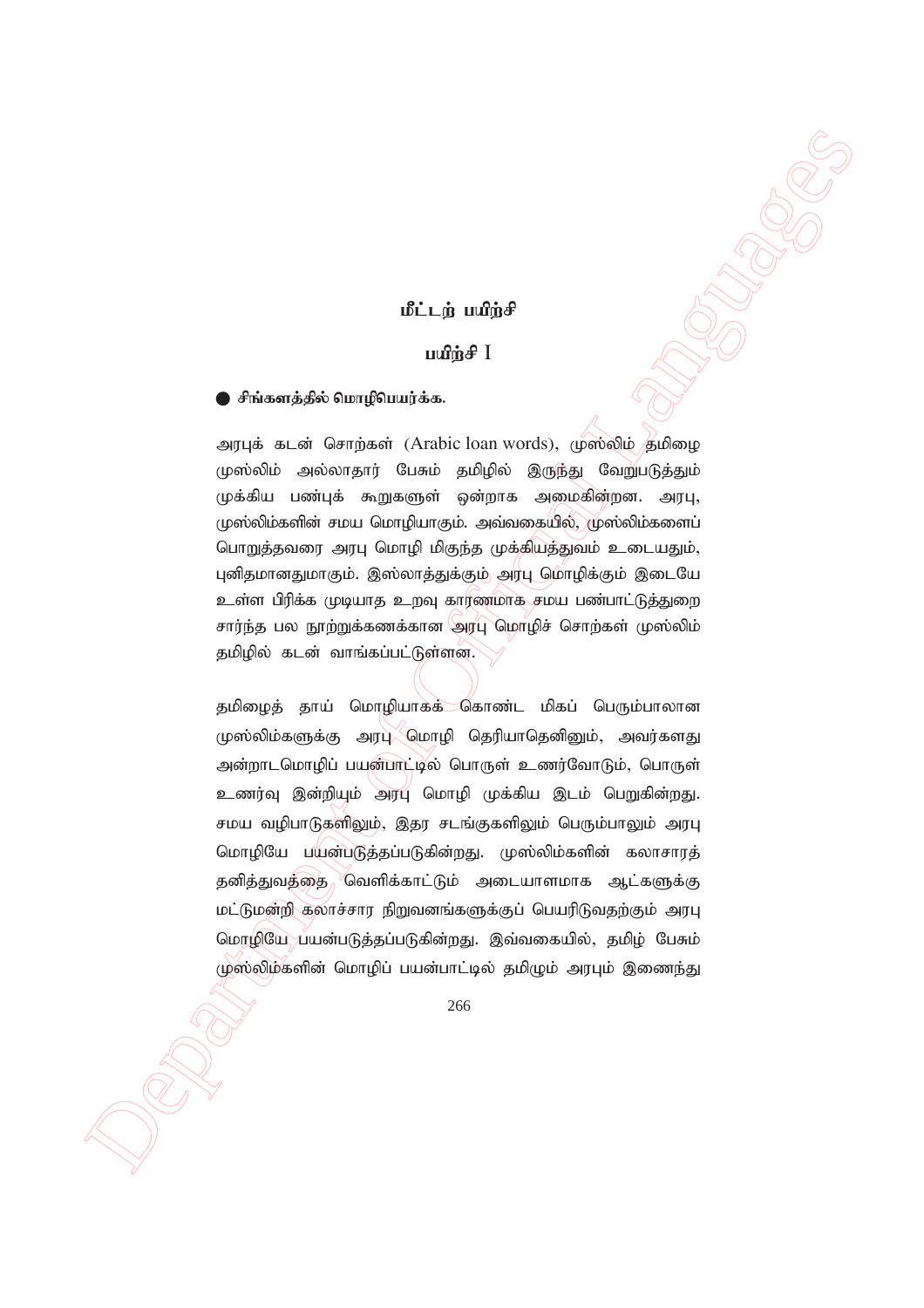$\label{eq:2.1} \begin{array}{ll} \mbox{supmin}_{\mathcal{B} \in \mathcal{B}} \; & \mbox{supmin}_{\mathcal{B} \in \mathcal{B}} \; & \mbox{supmax}_{\mathcal{B} \in \mathcal{B}} \; & \mbox{supmax}_{\mathcal{B} \in \mathcal{B}} \; & \mbox{supmax}_{\mathcal{B} \in \mathcal{B}} \; \\ \mbox{supmax}_{\mathcal{B} \in \mathcal{B}} \; & \mbox{supmax}_{\mathcal{B} \in \mathcal{B}} \; & \mbox{supmax}_{\mathcal{B} \in \mathcal{B}} \; & \mbox{supmax}_{\mathcal{B$ வழங்குவது ஒரு முக்கிய அம்சமாகும். ஆகவே, முஸ்லிழ் தமிழ் என்பது (தேவையைப் பொறுத்து கூடிய அளவிலோ அல்லது குறைந்த அளவிலோ) அரபு மொழிக் கலப்புடைய, தமிழின் ஒருவகை மொழி (Variety) எனலாம். தமிழின் பிறிதொரு–பிரதான் சமூகக் கிளைமொழியான "பிராமணர் தமிழ்" வடமொழிக் கலப்புடைய தமிழாக அமைந்தது போன்ற ஒரு மொழியியல் நிலைமை இது.

(எம். எ. நு/மான், மொழியும் இலக்கியமும், பக் $\sim$ 134-135 காலச்சுவடு பகிப்பகம்,  $2006$ )

#### gapw;rp **II**

 jkpo;nkhop gw;wpAk; jkpo; ,yf;fpak; gw;wpAk; ePq;fs; அறிந்தவற்றை 15-20 வாக்கியங்களில் எழுதுக.

# $\overline{\mathbf{u}}$ யிற்சி  $\overline{\mathbf{H}}$

பின்வரும் சொற்கள்/ சொற்தொடர்கள் ஒவ்வொன்றையும் தனித்தனி வாக்கியங்களில் `அமைத்து எழுதுக.

- 1. நெடுங்காலம்
- 2. இல்லையேல்
- 3. பகற்கனவு
- $4.$  இயல்பாக்
- $5.$   $\Theta$ ரிய வாய்ப்பு
- $6.$  பௌத்த $\epsilon$ சின்னங்கள்
- 7. தத்தம்
- 8. மெல்ல மெல்ல
- 9. கண்ணுங்கருத்துமாக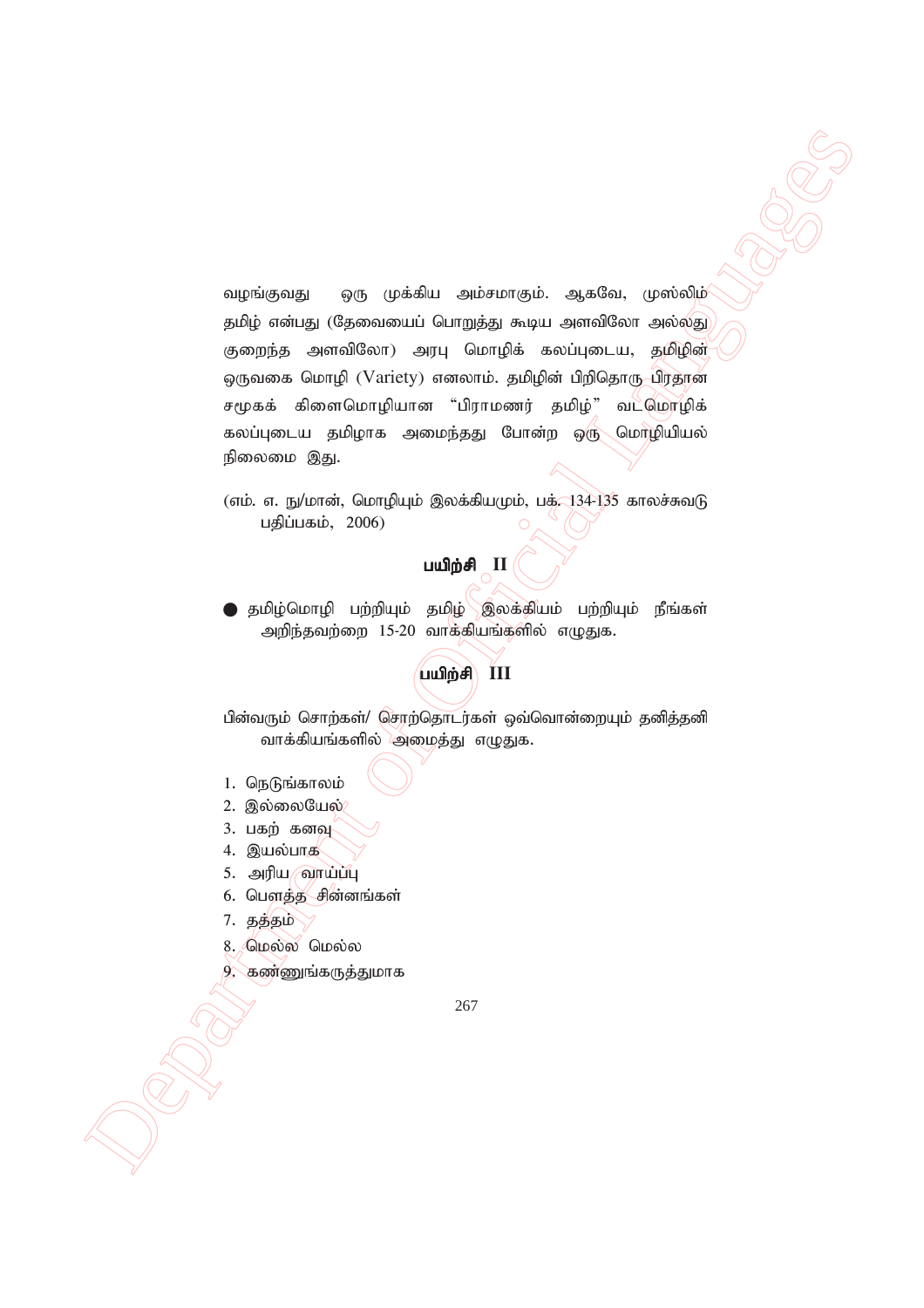- 10. குற்றங்குறைகள்
- $11.$  தலைசிறந்த
- 12. சிறுபான்மையினர்
- $13.$  எள்ளளவும்
- $14.$  கருத்து வேறுபாடு
- $15.$  அறிவுரை
- $16.$  கடைசியாக

#### $\mu$ யிற்சி  $\text{IV}$

- Department of Official Languages of Office<br>
2. Algo residence and the second of Algo Residence and the second of Official Language<br>
1. Algo residence and the second of Official Languages and Algo Residence and Algo Reside பின்வரும் வாக்கியங்களில் உள்ள வினை முற்றுக்களை வருங்காலத்தில் அமைத்து எழுதுக*.* 
	- உதாரணம் : நாங்கள் நன்றாகப் படித்தோம். நாங்கள் நன்றாகப் படிப்போம்
	- 1. கந்தசாமி லண்டனுக்குப் போகிறார்.
	- 2. ஆசிரியர் ஐந்து புத்தகங்கள் தந்தார்.
	- $3.$  மாமா அதைப் பற்றி $\ell$ என்னிடம் கேட்டார்.
	- 4. குமாரி உங்களுக்குச் சொன்னாரா?
	- 5. காந்தன் பெரிய வீடு வாங்க விரும்புகிறார்.
	- 6. எல்லோரும் $\sqrt{2\pi}$ ரித்தார்கள்.
	- 7. அம்மா கவலைப்படுகிறார்.
	- 8. கோபால் தன்னுடைய வீட்டை விற்றார்.
	- 9. நாங்கள் கோயிலுக்குச் சென்றோம்.
	- $10.$  நீங்கள் அந்தப் படங்களைப் பார்க்கிறீர்களா?
	- $11.$   $B$ ங்கள் அங்கே சாப்பிட்டீர்களா?
	- $12.$  சந்திரன் நன்றாகக் குடிக்கிறார்.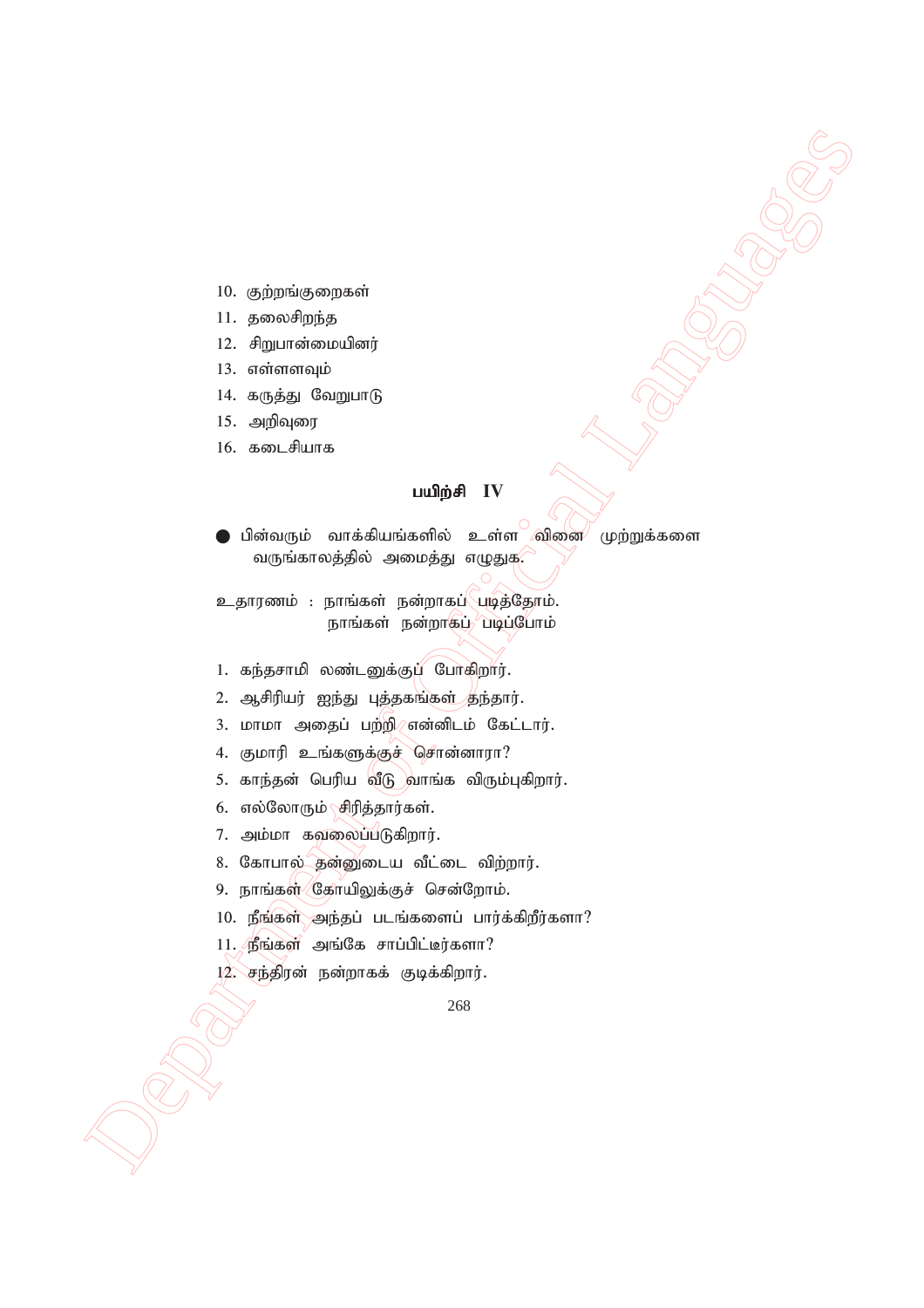#### $u$ யிற்சி  $V$

 $\bullet$  நீங்கள் பிறந்து வளர்ந்த கிராமம் அல்லது நகரம் பற்றி  $15\text{-}20$ வாக்கியங்கள் எழுதுக.

#### **பயிற்சி VI**

 $\begin{minipage}[c]{0.9cm} {\footnotesize \begin{tabular}{|c|c|} \hline & \multicolumn{3}{|c|}{\hline \multicolumn{3}{c}{\hline \multicolumn{3}{c}{\hline \multicolumn{3}{c}{\hline \multicolumn{3}{c}{\hline \multicolumn{3}{c}{\hline \multicolumn{3}{c}{\hline \multicolumn{3}{c}{\hline \multicolumn{3}{c}{\hline \multicolumn{3}{c}{\hline \multicolumn{3}{c}{\hline \multicolumn{3}{c}{\hline \multicolumn{3}{c}{\hline \multicolumn{3}{c}{\hline \multicolumn{3}{c}{\hline \multicolumn$  $\bigodot$  பின்வரும் வினையடிகள் ஒவ்வொன்றையும் அழைப்பிற்குள் தரப்பட்டுள்ள இடப்பெயருக்கு ஏற்ப நிகழ்காலத்தில் அமைத்து எழுதுக.

உதாரணம் : படி (நாங்கள்) படிக்கின்றோம்/ படிக்கிறோம் $\gamma$ 

- $1.$  பாராட்டு (நீங்கள்)
- $2.$  வேறுபா $($  $6 ($ அது $)$
- 3. குறிப்பி $(\beta)$  - $(\alpha)$ வர்கள்)
- 4. நினை (நான்)
- 5. கருது (நாங்கள்)
- $6.$  வளர்  $($ மரங்கள் $)$
- 7. நடைபெறு (கூட்டம்)
- 8. விரும்பு  $(f_{\rm B}$ ரங்கள் $)$
- 9. விளங்கப்படுத்து / (அவர்)
- $10.$  சாப்பிடு $\sim$  (அவை)
- $11.$  வா- $\bigcirc$ ஆடு)
- 12.  $\theta$
- $13.$   $\mu$ றப்படு (நண்பர்கள்)
- $14.$  கூறு $/$  (நீங்கள்)
- $15.$  செய் (அவர்கள்)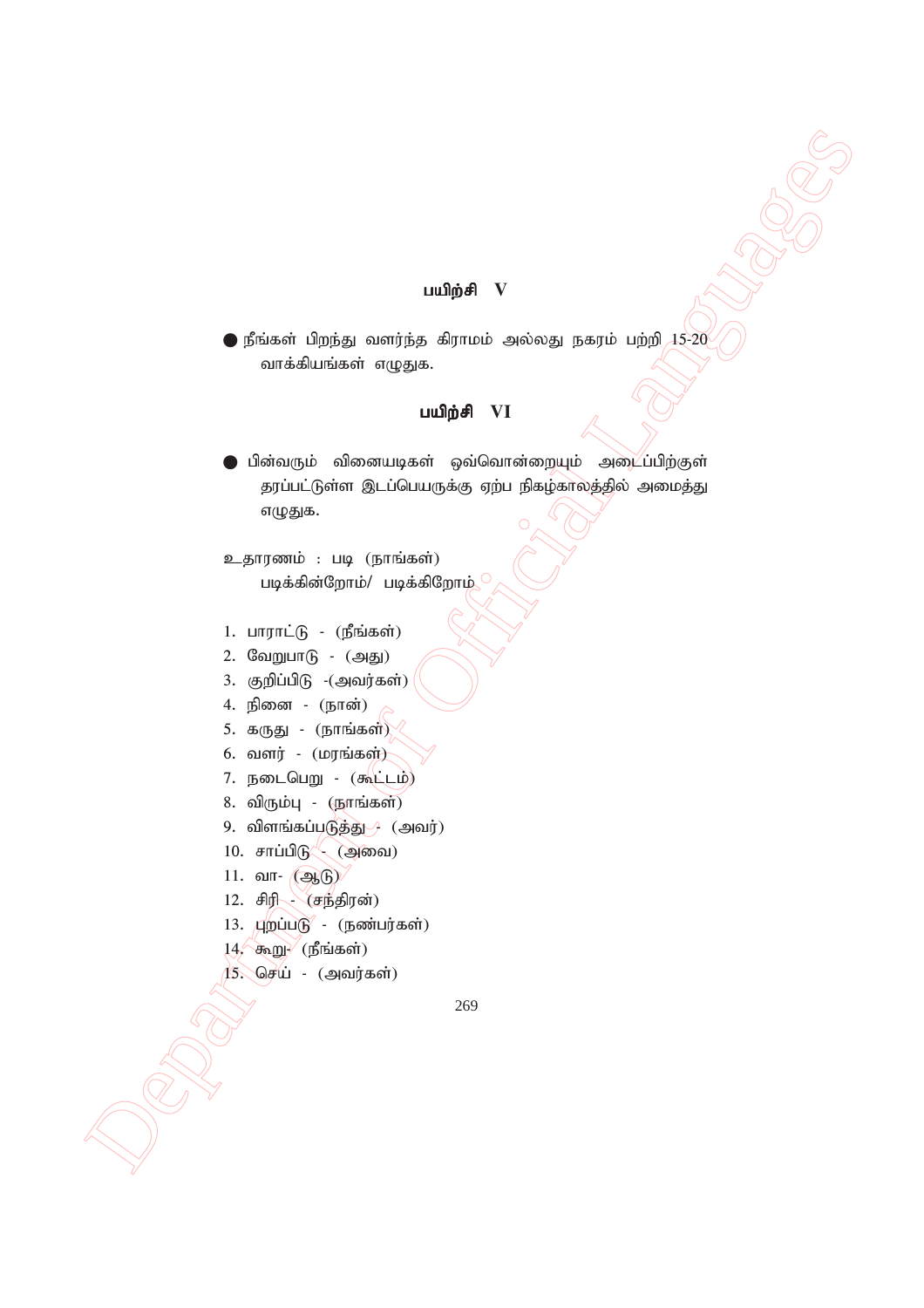#### gapw;rp **VII**

நீங்கள் கல்வி கற்ற பாடசாலை அல்லது கல்லூரி பற்றி  $15\text{-}20$ வாக்கியங்கள் எழுதுக.

#### gapw;rp **VIII**

 Department of Official Languages பின்வரும் சொற்களின் சொற்தொடர்களின் பொருளைச் சிங்களத்தில் எழுதுக.

- 1. வடமாகாணம்  $11.$  தங்கைமார்
- 2.  $\overline{a}$   $\overline{b}$   $\overline{c}$   $\overline{c}$   $\overline{d}$   $\overline{d}$   $\overline{d}$   $\overline{d}$   $\overline{d}$   $\overline{d}$   $\overline{d}$   $\overline{d}$   $\overline{d}$   $\overline{d}$   $\overline{d}$   $\overline{d}$   $\overline{d}$   $\overline{d}$   $\overline{d}$   $\overline{d}$   $\overline{d}$   $\overline{d}$   $\overline{d}$   $\overline{d}$   $\$
- 3. முதன்முதலாக 13. மாணவர்கள்
- 
- 5. சோகமான கதை 15. (நோய்)
- 
- $7.$  சீதனம்  $17.$  மக்கள்
- 
- 9. வசதிகள்  $(19.)$ சமூகம்
- 10. அறை  $20.$  கல்வி
- 
- 
- 4. ek;gpf;if 14. fhyj;Jf;Ff; fhyk;
	-
- 6. சாதகம்  $16$ . கெட்ட $\overline{\phantom{a}}$ பழக்கங்கள்
	-
- 8. குருக்கள் 78. செல்வாக்கு
	-
	-

 $\mu$ யிற்சி IX

பின்வரும் சிங்களச் சொற்களுக்கு ஒத்த தமிழ்ச் சொற்களை எழுதுக.

- 1. පරිවර්තනය <sup>7</sup> 11. දුක්මුසු
- 2. කිඩාංගනය / 12. මහත්මිය
- 3. විද්වතා $\bigcup$  13.  $\epsilon_7$ න්
- 
- 
- 
- 
- 
- 
- 4. දෙමාපියෝ 14. දේශපාලන විදාහව
- 5. **fooded** 15. විශ්වය
- $6$ ් කාර්යාලය  $16.$  පැරණි කාලය
	- 270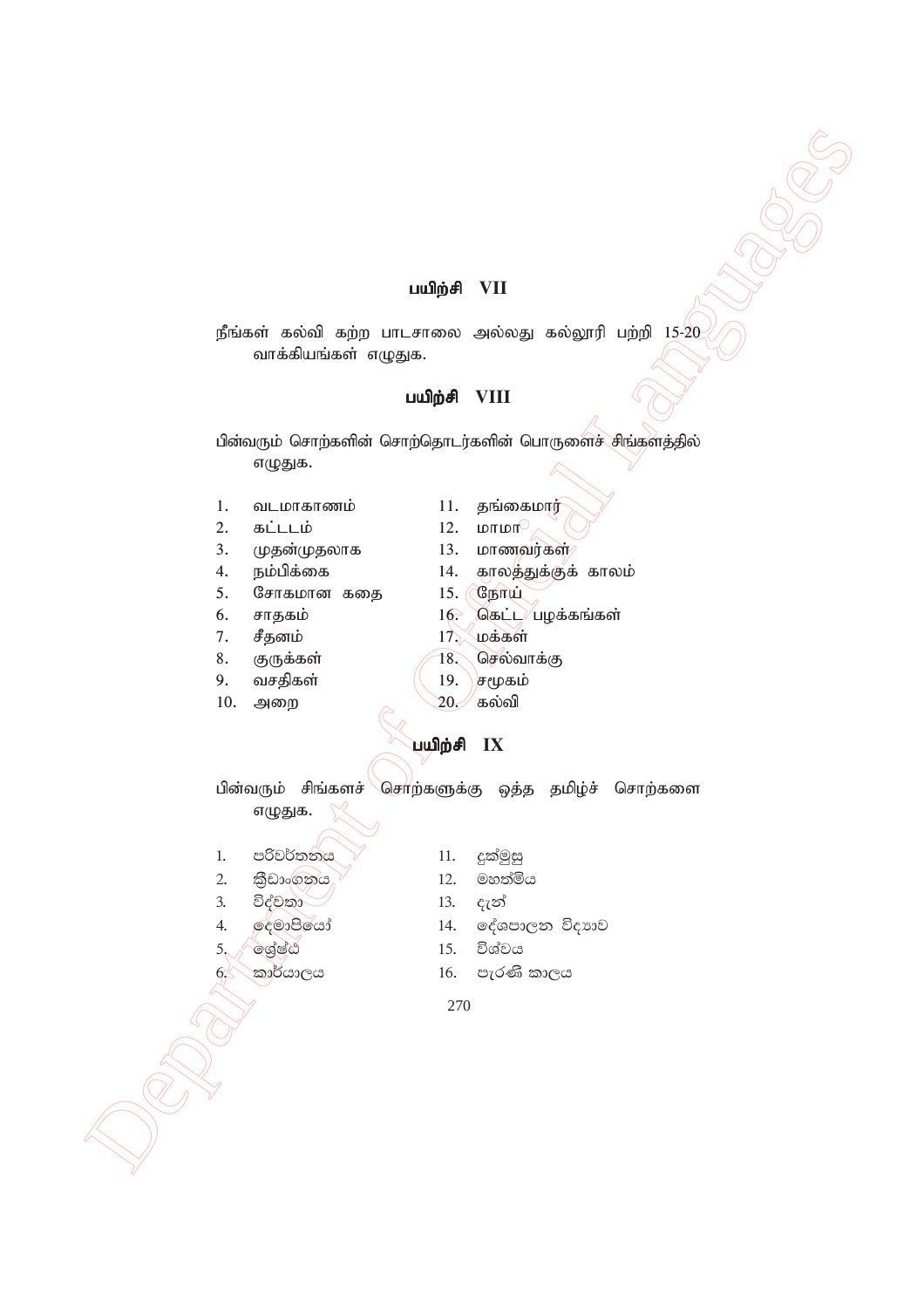- 
- 7. සංස්කෘතිය 17. මනාලයා
- 8' ldrKh 18' m¾fhaIKh
	-
- 
- 9. සතුට 19. ධනවතා
- 10. මහාචාර්ය 20. තුන්දාහ

#### $\boldsymbol{\mu}$ யிற்சி  $\boldsymbol{X}$

 $\bullet$  சிங்களத்தில் மொழிபெயர்க்க.

#### எதிர்பார்க்காத சம்பவம்

ஆறுமுகம் மூன்று மாதங்களுக்கு முன்னர் கொழும்புக்கு வந்தார். அவருக்குக் கொழும்பிலே ஒரு நல்ல*⁄ு*உத்தியோகம், அதுவும் நல்ல அரசாங்க உத்தியோகம் கிடைத்தது. அதனால் தான் அவர் கொழும்புக்கு வந்தார்.

ஆறுமுகம் தமது பெற்றோரையும் சகோதரிகளையும் விட்டுப்பிரிய விரும்பவில்லை. அவரது $\langle$ தாயும் $\rangle$ தந்தையும் நோய்வாய்ப்பட்டுப் படுக்கையில் இருக்கிறார்கள். ஆதலால் அவரது சகோதரிகளில் இருவர் படிக்காமல் வீட்டு வேலைகளைச் செய்துகொண்டிருக் கிறார்கள். மற்றவர்கள் இரண்டு பேரும் பள்ளிக்கூடத்தில் படித்துக் கொண்டு இருக்கிறார்கள். $\frac{1}{2}$ 

 Department of Official Languages ஆறுமுகத்தின்\ பேற்றோர் மிகவும் வறியவர்கள். ஒரு நாளைக்கு மூன்று நேரம் சாப்பிடுவதற்கே கஷ்டப்படுவார்கள். என்றாலும் தமது ஒரே ஒரு ஆண்பிள்ளையாகிய ஆறுமுகத்தைப் படிப்பிக்க வேண்டும் என்று ஆறுமுகத்தின் தந்தை செல்லையா விரும்பினார். கஷ்டப்பட்டு ஆறுமுகத்தைப் படிப்பித்தார். ஆறுமுகத்தைப் படிப்பிப்பதற்காகத் தமது ஒரே ஒரு சிறிய வயலையும் விற்றார். உறவினரிடம் கடன் பெற்றார். தமது மகன் பல்கலைக்கழகத்தில் diடித்துப் பட்டம் பெற்ற பின் நல்ல உத்தியோகத்தில் இருப்பார்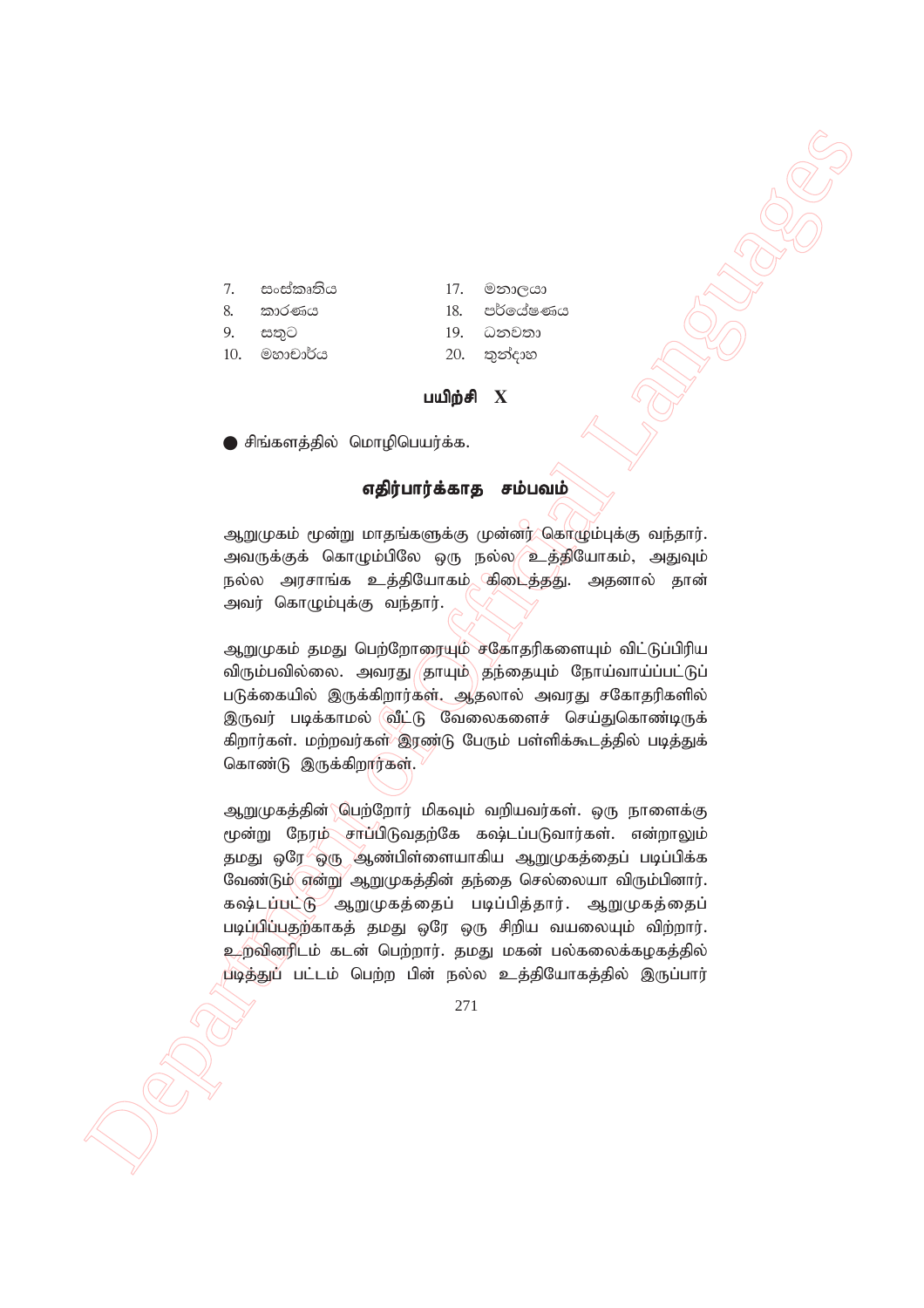என்று எண்ணியவாறு பணத்தைச் செலவு செய்தார். ஆறுமுகம் நன்றாக உழைத்துச் சகோதரிமார் இருவருக்கும் சீதனமாக நிறையப் பணம் கொடுப்பார் என்று நம்பிக் கொண்டு செல்லைய<mark>ா</mark> தமது வாம்நாளைக் கழித்தார்.

iskej aminalistasjų tempėsesis formos formingi - αμητηγού - αμητηγού - αμητηγού - αμητηγού - αμετηγού - αμετηγού - αμετηγού - αμετηγού - αμετηγού - αμετηγού - αμετηγού - αμετηγού - αμετηγού - αμετηγού - αμετηγού - αμετη ஆறுமுகம் படிப்பில் மிகக் கெட்டிக்காரன். ஆதலால் இருபதாவது வயதிலேயே பி. எஸ். ஸி. பட்டம் பெற்றுவிட்டார். பரீட்சையில் முதல் வகுப்பில் சிக்கியடைந்தார். ஆயின் அவருக்கு உடனே நல்ல உத்தியோகம் கிடைக்கவில்லை. ஊரிலே உள்ள கூட்டுறவுச் சங்கக் கடையில் அவருக்கு ஒரு சின்ன உத்தியோகம் கிடைத்தது. அவரைக் காட்டிலும் குறைந்த தகுதியுடையவர்களுக்குப் பெரிய பெரிய உத்தியோகங்கள் கிடைத்தன. ஆறுமுகம் உத்தியோகம் பெறுவதற்காகப் பாராளுமன்ற உறுப்பினர்களையோ மந்திரி களையோ காண விரும்பவில்லை; எந்த அரசியல் கட்சியிலும் சோ விரும்பவில்லை.

சங்கக் கடையில் மூன்று ஆண்டுகளுக்கு வேலை செய்த பின்னர், ஆறுமுகத்திற்குக் கொழும்பிலே ஒரு பெரிய உத்தியோகம் கிடைத்தது. இந்தச் செய்தியைக்\ கேள்விப்பட்ட ஆறுமுகத்தின் பெற்றோர் அதுவரை தாம்—அனுபவித்து வந்த வறுமை நீங்கிவிட்டதாக எண்ணி மகிழ்ந்தார்கள். தமது பெண் பிள்ளைகள் திருமணம் செய்யாது<sup>, )</sup>இருப்பதைக் குறித்துக் கவலைப்பட்டுக் கொண்டு இருந்த அவர்கள், மகனுக்குப் பெரிய உத்தியோகம் கிடைத்துவிட்டது என்ற செய்தியை அறிந்த உடனே தமது பெண்பிள்ளைகளுக்குத் திருமணம் நடந்து விட்டதாகவே எண்ணினார்கள்.

ஆறுமுகம் கொழும்புக்குப் புறப்பட்டார். அங்கு ஈராண்டுகள் கழிந்தன. அவர் தாம் ஈராண்டுகளில் சேமித்த பணத்தை ஒரு சகோதரிக்குச் சீதனமாகக் கொடுக்க முடிவு செய்தார். நகரின் ஆரவார் வாழ்க்கையையும் ஆடம்பரத்தையும் விலக்கி வாழ்ந்த்தனால் தான், ஆறுமுகம் சகோதரியின் சீதனத்துக்கு வேண்டிய பணத்தைச் சேமிக்க முடிந்தது.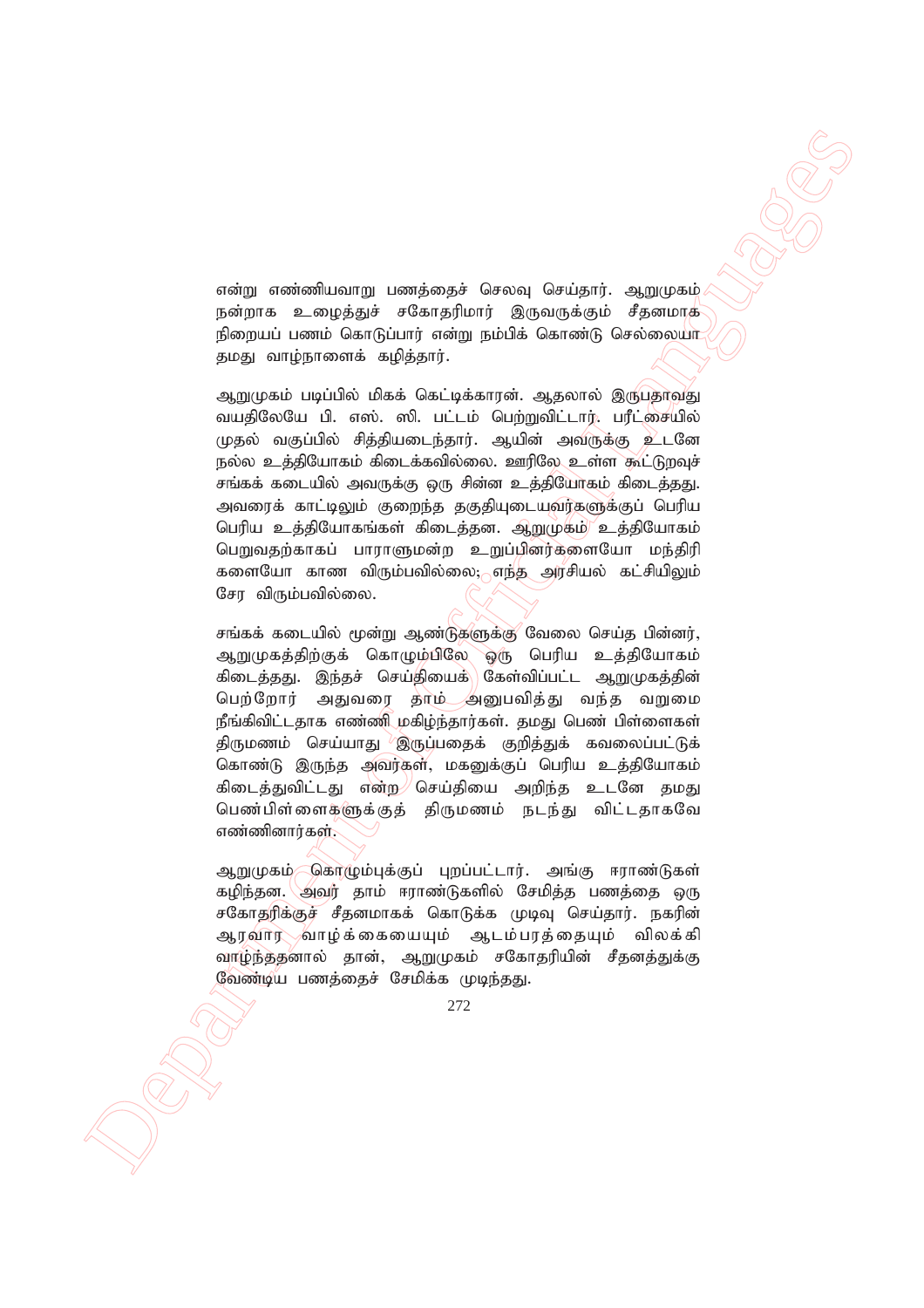<u>ஊரி</u>லே சகோதரிக்குத் திருமண ஏற்பாடு செய்யப்பட்டது. பெற்றோர் தமது மகளின் திருமணத்தை நடத்துவதற்கு உறவினர்களின் உதவியைப் பெற்று நாள் குறித்தார்கள். "வருகிற புதன் கலியாணம்"( என்று பெற்றோர் ஆறுமுகத்திற்குக் கடிதம் எழுதினார்கள். ஆறுமுகத்திற்கு ஒரே மகிழ்ச்சி. சகோதரியின் திருமணத்தைத் தமது மனதில் கண்டு கொண்டிருந்தார்.

 $\label{eq:20} \begin{array}{c} \mbox{Cov}[\widehat{\text{Ga}}_{\text{in}}\sigma\widehat{\text{Ga}}_{\text{in}}\widehat{\text{Sp}}(\text{a})\otimes\widehat{\text{Sp}}(\text{a})\otimes\widehat{\text{Sp}}(\text{a})\otimes\widehat{\text{Sp}}(\text{a})\otimes\widehat{\text{Sp}}(\text{a})\otimes\widehat{\text{Sp}}(\text{a})\otimes\widehat{\text{Sp}}(\text{a})\otimes\widehat{\text{Sp}}(\text{a})\otimes\widehat{\text{Sp}}(\text{a})\otimes\widehat{\text{Sp}}(\text{a})\otimes\widehat{\text{Sp}}$ ஊரிலே "அண்ணா எப்பொழுது வருவார்" ளன ஆறுமுகத்தின் சகோதரிமார் தமது பெற்றோரிடம் கேட்டபடி இருந்தார்கள். "சனிக்கிழமை காலை " என்று தாய் பூரித்த முகத்துடன் சொல்லிக் கொண்டிருந்தார். இரண்டு ஆண்டுகளுக்குப் பின்னர் வருகின்ற தனது மருமகனுக்கு என்ன என்ன சாப்பாடு செய்து வைக்க வேண்டும் என்று ஆறுமுகத்தின் மாமி எண்ணிக் கொண்டிருந்தார். "நான் இப்பொழுது பெரிய யிள்ளை ஆகிவிட்டேன்; அத்தான் என்னுடன் கதைப்பாரா" என்று ஆறுமுகத்தின் மச்சாள் அங்கலாய்த்தார். ஊரவர்கள் எல்லாரும் ஆறுமுகத்தை ஓர் உத்தமன் என்று சொல்லுவார்கள். அவர்களும் ஆறுமுகத்தைச் சந்திப்பதற்கு ஆவலோடு இருந்தார்கள்.

ஆறுமுகம் இதுவரை லீவு எடுத்தது இல்லை. அவர் தமது அலுவலகத்தில் கடமைகளைக் கண்ணுங் கருத்துமாகச் செய்வார். சகோதரியின் திருமணத்திற்குச் செல்வதன் பொருட்டு இரண்டு நாட்களுக்கு மெட்டும் லீவு எடுத்தார். மாதத்திற்கு மாதம் தபாற் கந்தோர் சேமிப்பு வங்கியில் தாம் போட்டு வைத்திருந்த பணத்தில் கொஞ்சப் புணத்தை எடுத்தார். அப்பணத்திற்குச் சில நகைகளையும், விலை உயர்ந்த சேலைகளையும், வேறு சில பொருட்களையும் வாங்கினார். இவற்றைக் கிருமணக்கின் போகு சகோதரிக்குப் பரிசாகக் கொடுக்க விரும்பினார்.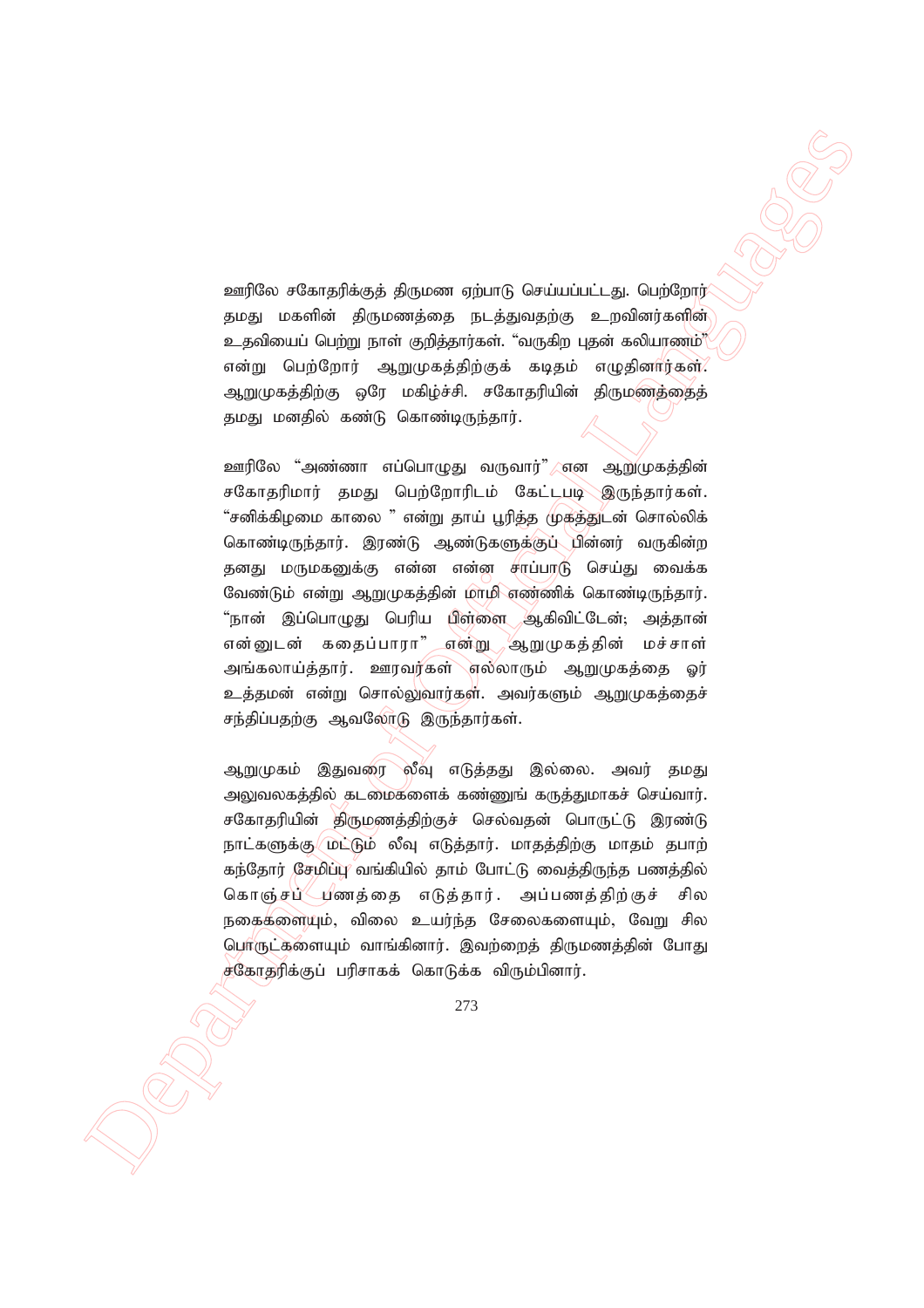Department of Official Languages அன்று ஒரு வெள்ளிக்கிழமை. ஆறுமுகம் கோயிலுக்குப் போய் வந்து விட்டு அன்று இரவு ஏழு மணியளவில் யாழ்ப்பாணத்துக்குப் பறப்படும் பகைவண்டியில் செல்வகாகக் கிட்டம் போட்டிருந்தார். சகோதரியின் திருமணத்தைப் பற்றி எண்ணிக்கொண்டே கோயிலுக்குச் சென்றார். அங்கு வழக்கம் போலத் தேவாரங்களை இன்னிசையுடன் உருக்கமாகப் பாடினார். பின்னர் அவசர அவசரமாக வீட்டுக்குத் திரும்பினார். காலி வீதியைக் கடக்கும் போது விரைவாக வந்த கார் அவர் மீது மோதியது. "ஐயோ" என்று கத்தியவாறு ஆறுமுகம் கீழே விழுந்தார். அங்கு பலர் ஆறுமுகத்தைச் சுற்றி நின்றார்கள். ஏதோ வேடிக்கை பார்ப்பவர்களைப் போல நின்றார்கள். கடையில் கூலி வேலை செய்யும் ஒருவர் அங்கு வந்தார். அந்த மனிதனை எட்டிப் பார்த்தார். மனம் இரங்கினார்; தூக்கினார்; பெரிய ஆஸ்பத்திரிக்குக் கொண்டு சென்றார். அவர் அவ்வாறு செய்த போதிலும் பயன் இல்லாமல் போயிற்று.

#### gapw;rp **XI**

) சிங்களத்தில் மொழிபெயர்க்க.

#### பயங்கரமான சம்பவம்

இப்பொழுது நேரம் பத்துமணி. பக்கத்து வீடுகளில் எல்லாரும் படுத்து உறங்கிவிட்டார்கள். ஆயின், நான் இன்று இரவு எவ்வாறு உறங்க முடியும்?

எனது கணவன் <sup>⁄</sup>சாப்பிட்டு விட்டு இரவு ஒன்பதேகால் மணிக்குத் தான் இங்கிருந்து புறப்பட்டார். அவர் புகையிரத நிலையத்தில் சில நாட்களில் இரவு வேலை செய்வது உண்டு. இன்றும் இரவு வேலை. நான் கதவுகளைச் சாத்திவிட்டு அறைக்கு உள்ளே சென்றேன். அங்கு சில வேலைகளைச் செய்து கொண்டிருந்தேன்.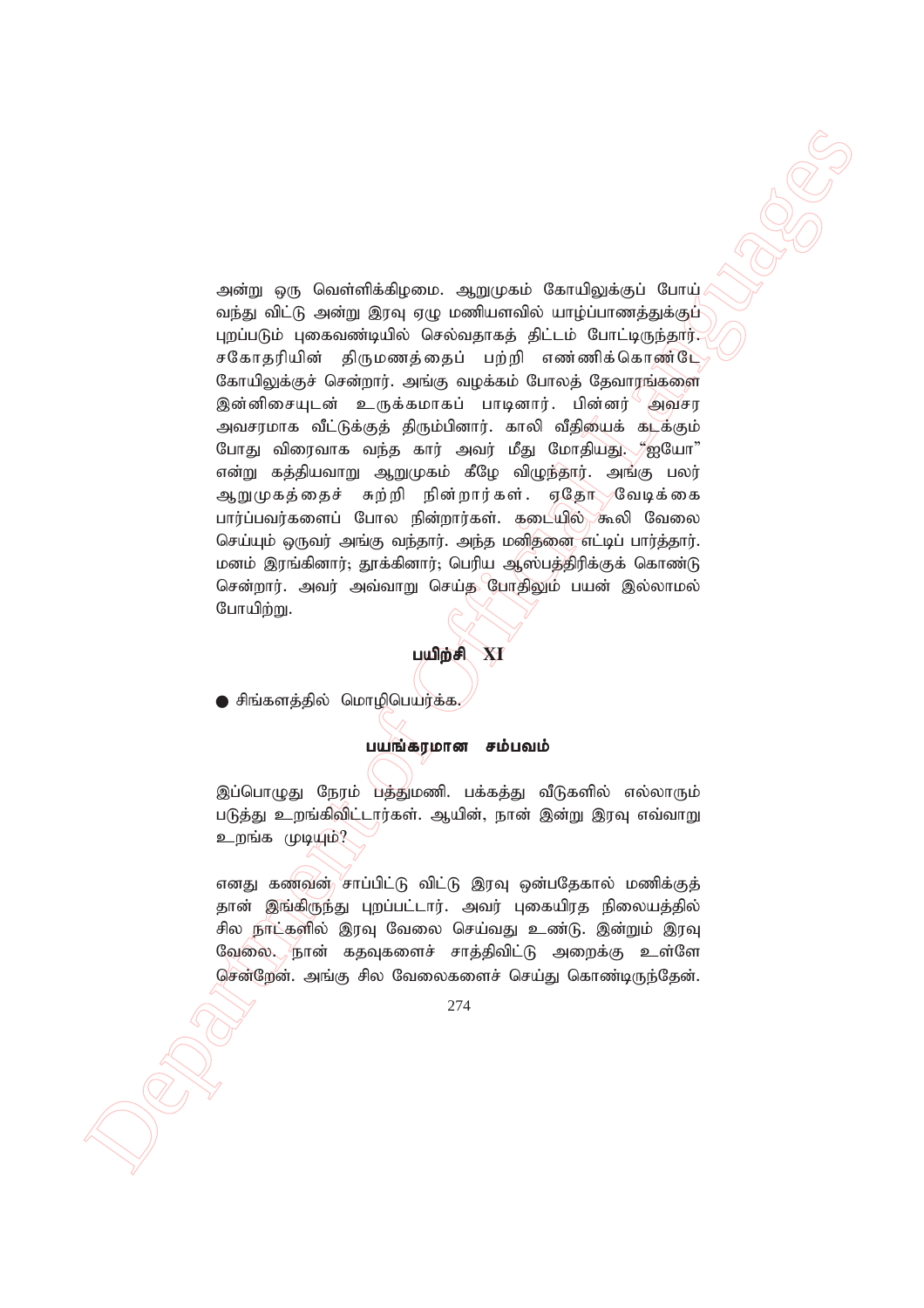Ognie geologies (κατά 4μβα) κατάκτης η υπογή τάτος (φαρτιστικού)<br>
Caseffold βάθης τον θεμικογέν θεπτώνδεν κατάκτης (φαρτιστικού)<br>
Caseffold βάθης τον θεμικογέν θεπτώνδεν κατάκτης (φαρτιστικού)<br>
Caseffold Barbara Article நேரம் ஒன்பதரை மணி ஆயிற்று. அப்பொழுது யாரோ வீட்டுக்கு வெளியே நின்று என் பெயரைச் சொல்லிக் கூப்பிட்டார்கள். அது எனது கணவனின் குரல் போலக் கேட்டது. அப்பொழுது எங்கள் வேலைக்காரச் சிறுமி அமிர்தமும் ஓடி வந்து "ஐயா திரும்பி வந்திருக்கிறார்" என்றாள். எனது கணவன் இவ்வாறு ஒரு நாளும் திரும்பி வருவது இல்லையே என எண்ணியவாறு ""கதவைத் $\ket{\mathcal{B}}$ ற" என்று எப்படியோ சொல்லிவிட்டேன். அமிர்தம் ஒரு விளையாட்டுப் பிள்ளை. அவள் எதற்கும் பயப்படுவது இல்லை. அவள்/வெளியே உள்ள வெளிச்சத்தைக் கூடப் போடவில்லை. "கதவைத் திற" என்று நான் சொன்ன உடனே, ஓடிப்போய்க் கதவைத் திறந்து போட்டாள். இனம் தெரியாக இருவர் திடீர் என்று உள்ளே வந்தார்கள். முகத்தில் முகமூடி போட்டிருந்தார்கள். கதவைப் படபட என்று சாத்தினார்கள். நான் "ஐயோ, கள்வன்" என்று இருமுறை கத்தினேன். அந்த இருவரும்⁄ "சத்தம் போடப்படாது" என்று சொல்லிச் சட்டைக்குள் வைத்திருந்த கத்தியை எடுத்துக் காட்டினார்கள். எனகு கைகால் எல்லாம் நடுங்கிற்று. உடம்ப முழுவதும் வியர்த்தது. ஆடாது, அசையாது மேசை மீது சாய்ந்த வண்ணம் நின்றேன். நிமிஷத்துக்கு நிமிஷம் எனது உயிர் என்னை விட்டுப் பிரிவது போல இருந்தது.

"தாலிக்கொடியைத் $\langle$ தூ $^*\!\rangle$  என்று மிரட்டினார்கள். நான் ஒன்றும் பேசாது நின்றேன். மீண்டும் கத்தியைக் காட்டினார்கள். நன்றாக உறங்கிக் கொண்டு இருந்த எனது பத்து மாதக் குழந்தை அப்பொழுது அழத் தொடங்கியது. குழந்தையின் வாயினுள் துணியை(அடைத்தார்கள். தாலிக் கொடியைக் காட்டிலும் எனது அருமைக் குழந்தையின் உயிர் பெரிது என்று நினைத்தவாறு தாலிக்கொடி இருக்கும் இடத்தைக் காட்டினேன். அப்பொழுது அங்கு நிலவிய நிசப்தத்தை யன்னலின் மீது இருந்த பல்லி குழப்பிற்று. தாலிக்கொடியை இழக்கின்ற போதிலும் எனது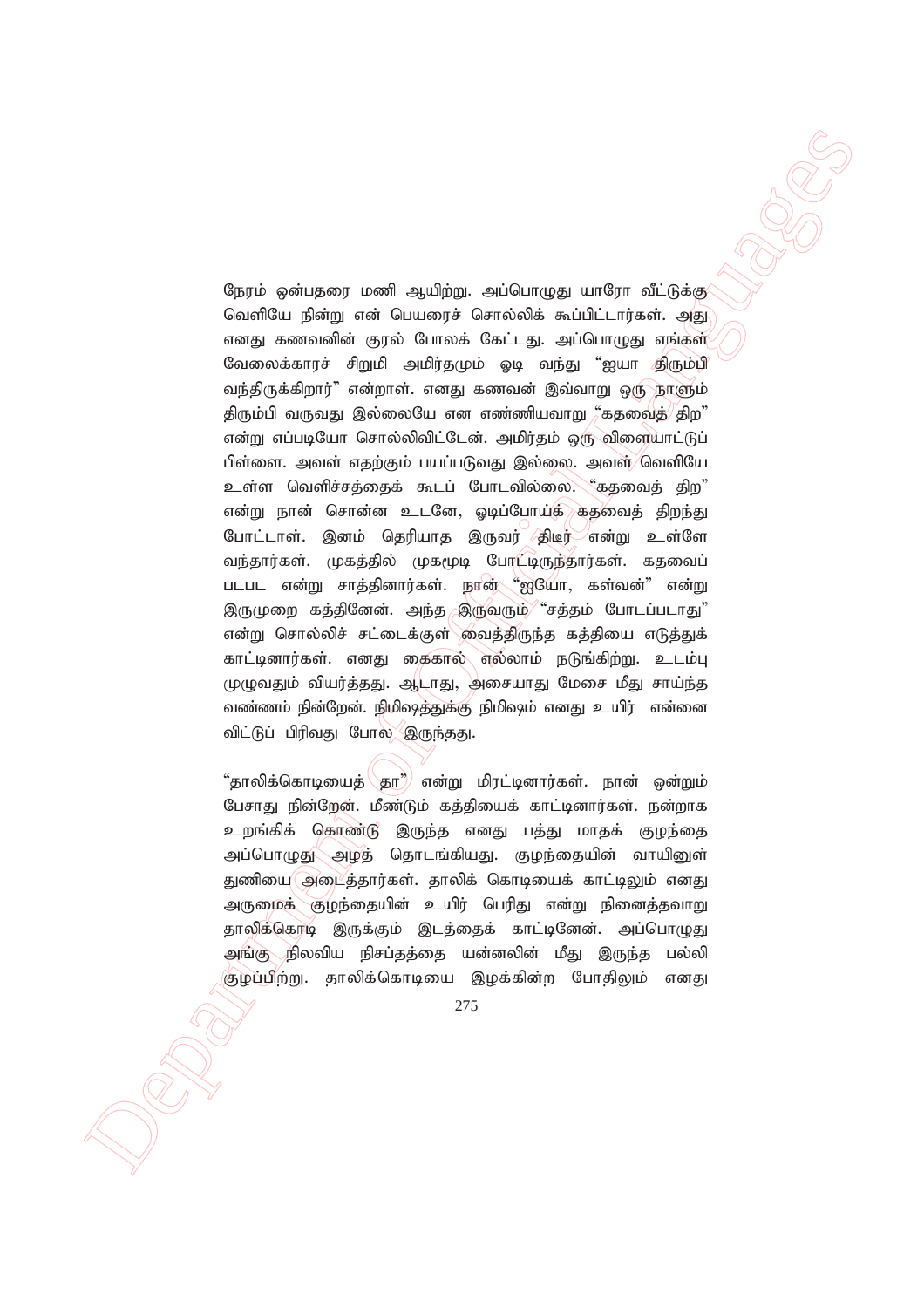கணவனின் உயிருக்கு ஒரு தீங்கும் வரக்கூடாது என்று கடவுளைப் பிாார்க்கிக்கேன். மீண்டும் பல்லிகள் "டிக்" "டிக்" என்றன. "மற்ற நகைகளும் காசும் இருக்கும், இடத்தைக் கெதியாய்க் காட்டு" என்று அந்த இருவரில் ஒருவன் என்னை அதட்டினான்.*்*நான் அவை இருக்கும் இடத்தைக் காட்டினேன். அங்கு இருந்த எல்லாவற்றையும் "மள மள" என்று எடுத்தார்கள் $\ell$ 

 Department of Official Languages தருமத்தைக் காப்பவர்கள் போலக் கவனமாகத் கதவைப் பூட்டி விட்டுப் படுங்கள் என்று சொல்லிய வண்ணம் ஓடினார்கள். பெருமூச்சு விட்டபடி சென்று கதவைப் பூட்டினேன். அப்பொழுதும் பயம் மாறவில்லை. பயம் என்பது என்னிடம் குடிகொண்டு விட்டது. மணிக்கூட்டைப் பார்த்தேன். நேரம் ஒன்பது மணி ஐம்பது நிமிஷம் ஆயிற்று. இருபது நிமிஷத்தில், அதாவது ஒன்பதரை மணியில் இருந்து ஒன்பது ஐம்பது நிமிஷம் வரை நடைபெற்றவற்றை நினைத்து நினைத்துப் பார்த்தேன். அப்பொழுது எனது உடல் முழுவதும் கிடுகிடுத்தது. தலை கிறுகிறுத்தது. இந்த இரவை எப்படிக் கழிப்பது என்று எண்ணியவாறு படுத்து இருந்தேன். காலையில் கணவன் வந்த உடனே எல்லாவற்றையும் சொல்ல வேண்டும் என்று எண்ணிக் கொண்டு படுத்திருந்தேன். கொழும்பு நகரிலே நடைபெறுகின்ற களவுகள் பற்றிக் கணவன் சொல்லுபவற்றைப் பொருட்படுத்தாது இருந்தேனே என்று மனம் வருந்தியவாறு படுத்திருந்தேன். எப்பொழுது விடியும் என்ற ஆவலோடு சுவரின் மீது இருக்கின்ற மணிக்கூடு மணித்தியாலத்துக்கு மணித்தியாலம்<sup>)</sup> அடிப்பதைக் கேட்டுக்கொண்டு பல நினைவுகள் பெரும் பாரம் போல என் நெஞ்சில் இருந்தன. கணவனிடம் எல்லாவற்றையும் சொன்ன பிறகு தான் அந்தப் பாரம் என்நெஞ்சை விட்டு நீங்கும் எனத் தோன்றியது.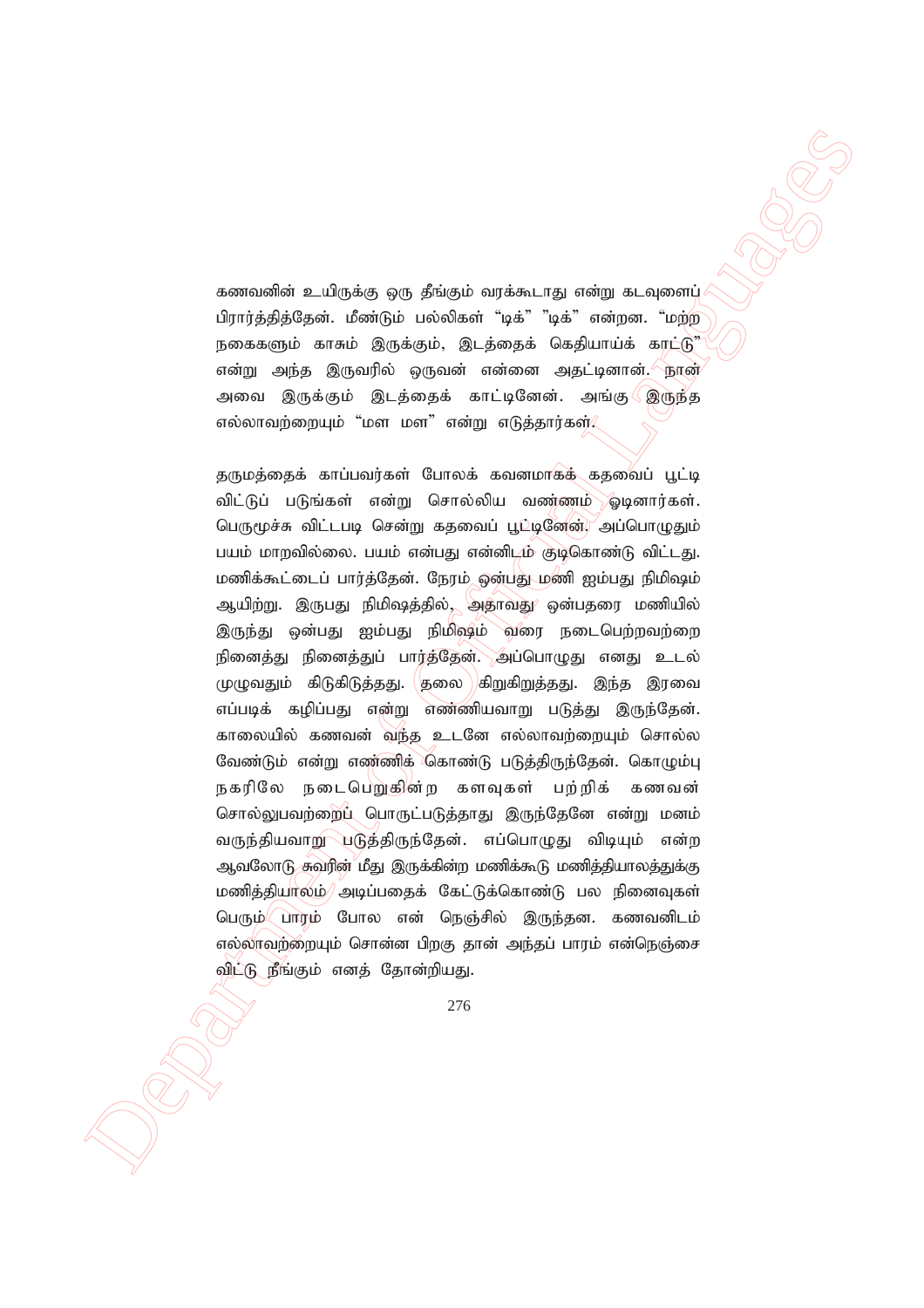Department of Official Languages பொழுது விடிந்தது. கணவன் வருவார் எனக் காத்திருந்தேன். ஏழரை மணி ஆயிற்று. இன்னும் அவர் வரவில்லை. மணிக்கூடு முந்தி ஓடுகிறதோ என்று சந்தேகப்பட்டேன். எட்டு மணியளவில் ஒரு ஜீப்பில் பொலிஸார் வந்து இறங்கினர். எனது கணவனைப் பற்றி விரிவாக விசாரித்தனர். நான் எனது கணவர் தனது காரை நேற்று மாலை ஐம்பதினாயிரம் ரூபாய்க்கு விற்றதையும் கேற்று இரவு எங்கள் வீட்டுக்குக் கள்வர் வந்ததையும் பொலிஸாரிடம் கூறினேன். அப்பொழுது தான் எனது கணவனைச் சென்ற இரவு தெருவில் யாரோ கத்தியால் குத்திக் கொன்றுவிப்டார்கள் என்ற செய்தியைப் பொலிஸாரிடம் இருந்து அறிந்தேன்.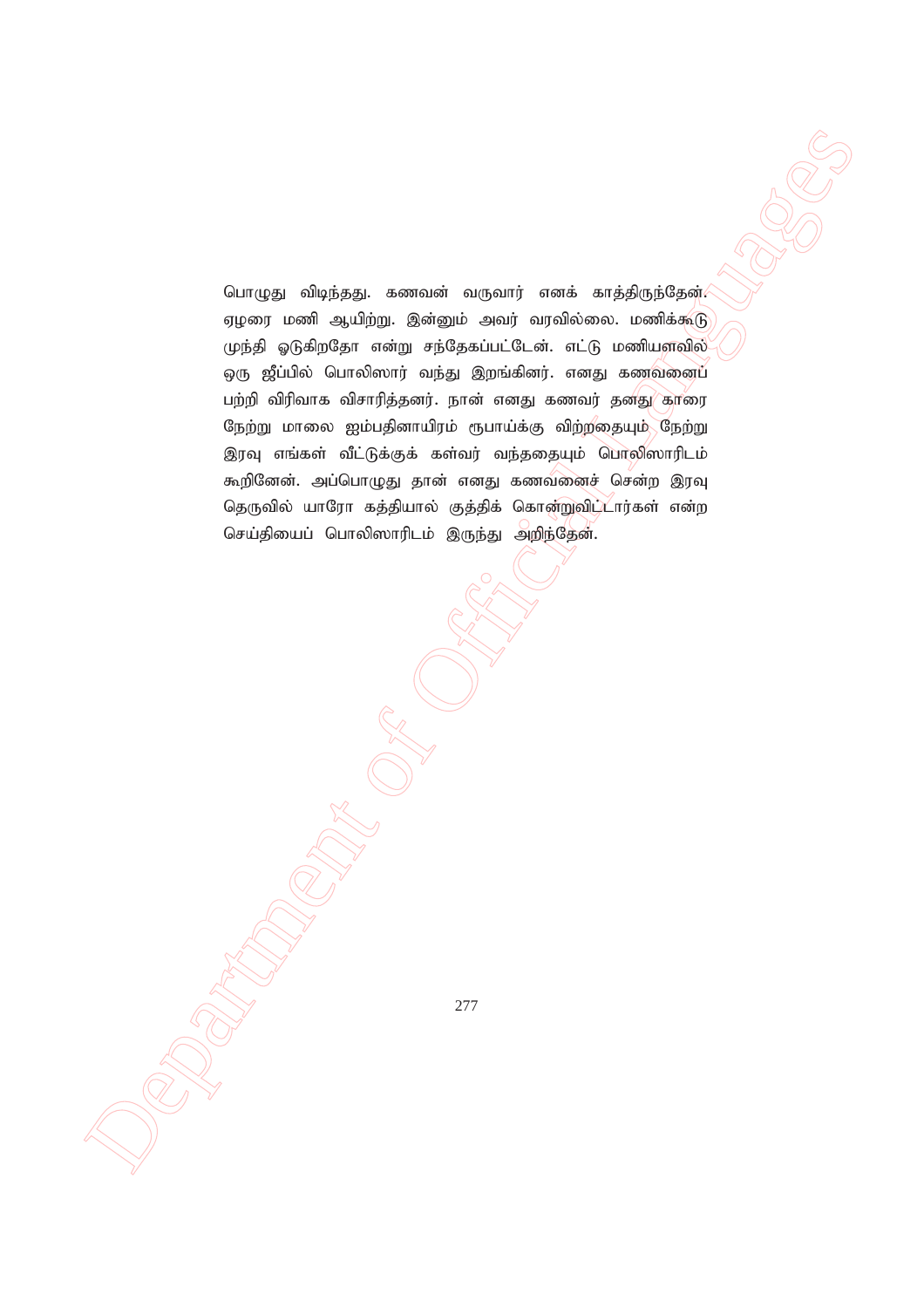#### பயிற்சி XII

● தமிழில் மொழிபெயர்க்க.

### ශී ලංකාව

අපේ රට ශී ලංකාව යි. එය ඉතා කුඩා රටකි. එනමුදු, ඉතා අලංකාර රටකි. එය ඉන්දියන් සාගරයේ පිහිටා ඇත. අපේ රට ඉන්දියන් සාගරයේ මුතු ඇටය ලෙස හඳුන්වනු ලැබේ. එය දූපතකි. ශී ලංකාව පළාත් තවයකට සහ දිස්තිුක්ක 25කට ඉබදා ඇත. ශුී ලංකාවෙහි සිංහල, දෙමළ, මුස්ලිම් සහ බර්ගර් ජාතීහු වෙසෙති. උතුර, නැගෙනහිර සහ කඳුකරයේ දෙමළ ජාතීහු බොහෝ දෙනෙක් වාසය කරති. ශූී ලාංකිකයන්ගේ පුධාන ආහාරය බත් වේ. පැරණි කාලයේ තේ, පොල්, රබර් පුධාන අපනයන දුවා විය. වර්තමානයේ නිමි ඇඳුම්, මැණික් යනාදිය ද අපනයන දුවා වේ.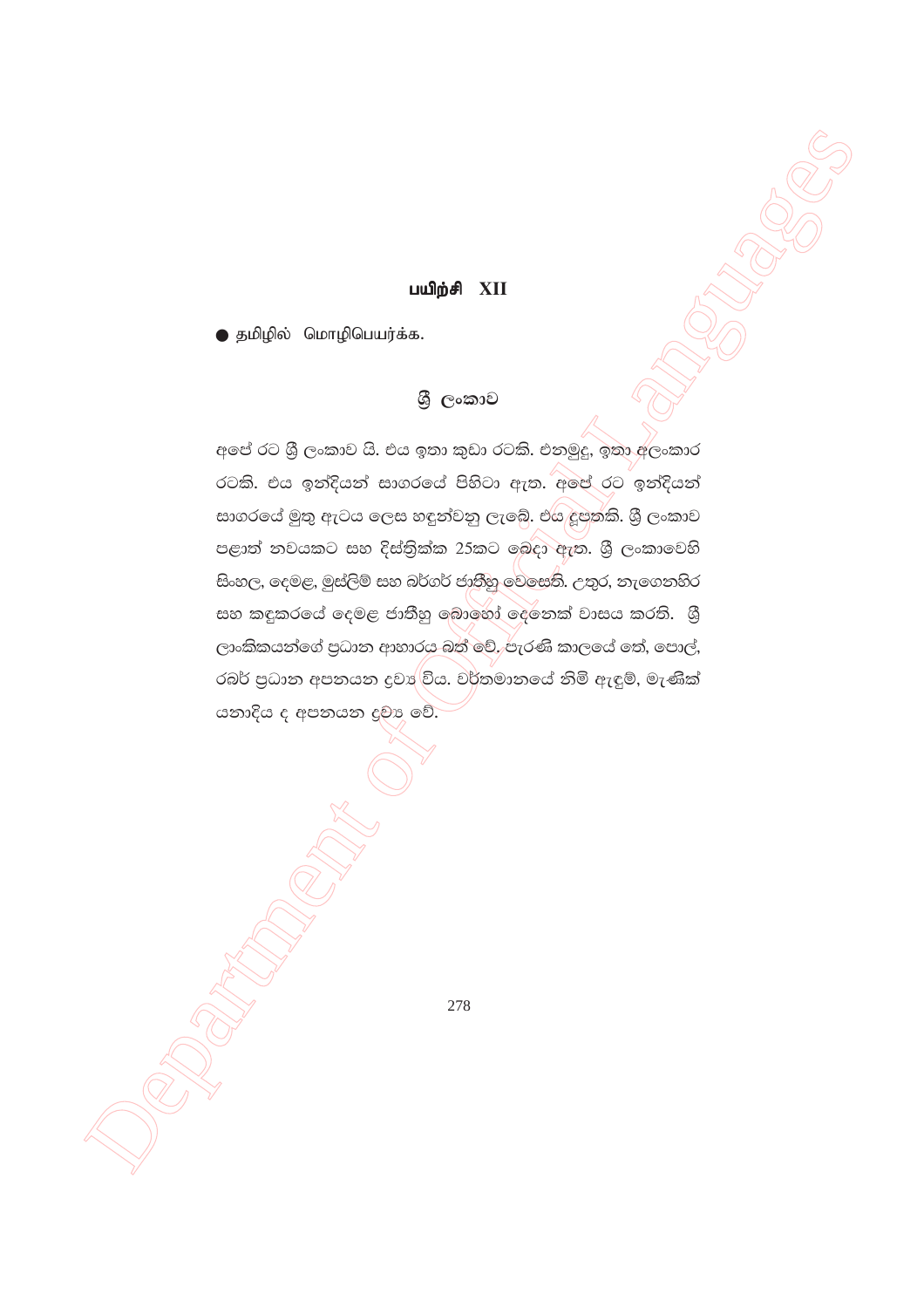#### සීගිරිය

සීගිරිය හෙවත් සිංහගිරි පර්වතය පිහිටා ඇත්තේ මධාාම පළාතේ ය මීටර් 200ක් පමණ උසින් යුත් සීගිරි පව්ව මුදුනේ රජ මාළිගයක් තිබේ. මෙය කාශාප රජුගේ රාජධානිය යි. කි. ව. ජස්වෙනි සියවසේ කාශාප රජු විසින් මෙය ගොඩ නගන ලදි. මහතෙම උයන්, වැව් තැනෙව්වේය. ඒ වටා පවුරක් ඉදි කෙරෙව්වේය. සීගිරි පවුරේ සිතුවම් ඇත්දවුයේ ය. මෙම සීගිරි සිතුවම් අවුරුදු 1500 කට වඩා පැරණි ය. එහි මල් අතින් ගත් කාන්තා රූප දක්නට ලැබේ. කහ, කොළ සහ රතු වර්ණවලින් මෙම චිතු ඇඳ ඇත. අදද එම වර්ණ නො වෙනස් ව පවතී. සීගිරි පවුරෙහි බිතු සිතුවම්වලට පහළිත් ලියන ලද ගී බොහොමයක් වේ. ඒවා සීගිරි කුරුටු ගී තමින් හඳුන්වනු ලැබේ. මෙම ගී රචනා කොට ඇත්තේ සත්වෙනි සියවසේ සිට දහතුන්වෙනි සියවස දක්වා වු කාල පරිච්ඡේදය තුළ ය. මෙහි සිංහලෙන් පමණක් නොව සංස්කෘත භාෂාවේන් සහ දෙමළ බසින් ලියන ලද ගී ද තිබේ. බිතානා පුරා විදහාඥ එච්. සී. පී. ඉබල් සහ මහාචාර්ය සෙනරත් පරණවිතාන මම පිළිබඳ ව පර්යේෂණ කළේ ය. මෙය ජාතික වස්තුවකි. සීගිරිය නැරඹීමට ස්වදේශිකයන් මෙන් ම විදේශිකයෝ ද නිතුර පැමිණෙති. සීගිරි බිතු සිතුවම් සහ කුරුටු ගී රැකගැනීම අපගේ ජාතික වගකීමක් සහ යුතුකමක් වේ.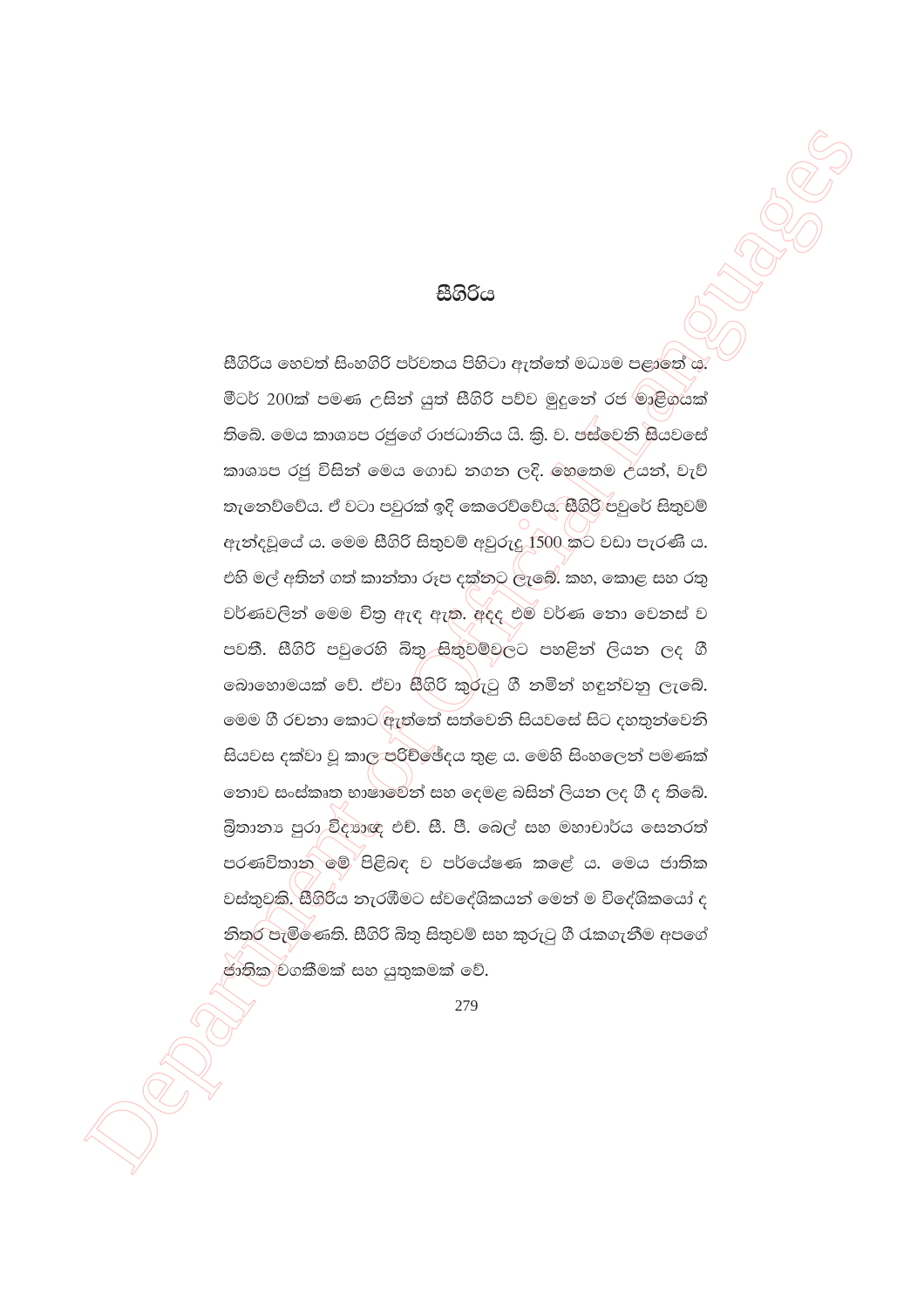# සංගෘහිත වචන මාලාව I

දෙමළ - සිංහල

அகநானூறு

அங்கு அடிஉள்ளம்

அடிப்படை

அடை -

அதனால்

அதிகாலை

அப்படி

அமைதி

அமெரிக்கா

அர்ச். சூசையப்பர்

அரசன் அரசியல் அரண்மனை அரிய

அல்லவா?

அலுவலகம்

උනන්දුව, සැලකිල්ල (පොතක නමක්) $/$ එහි හද පත්ල මූලික ලැබෙනුවා එනිසා, එහෙයින් පාන්දර, අළුයම **එ**සේ ශාන්තිය ඇමෙරිකාව ශාන්ත ජෝශප් රජ දේශපාලන විදාහව රජ මාළිගය දුර්ලභ, දුලබ තොවේ ද? කාර්යාලය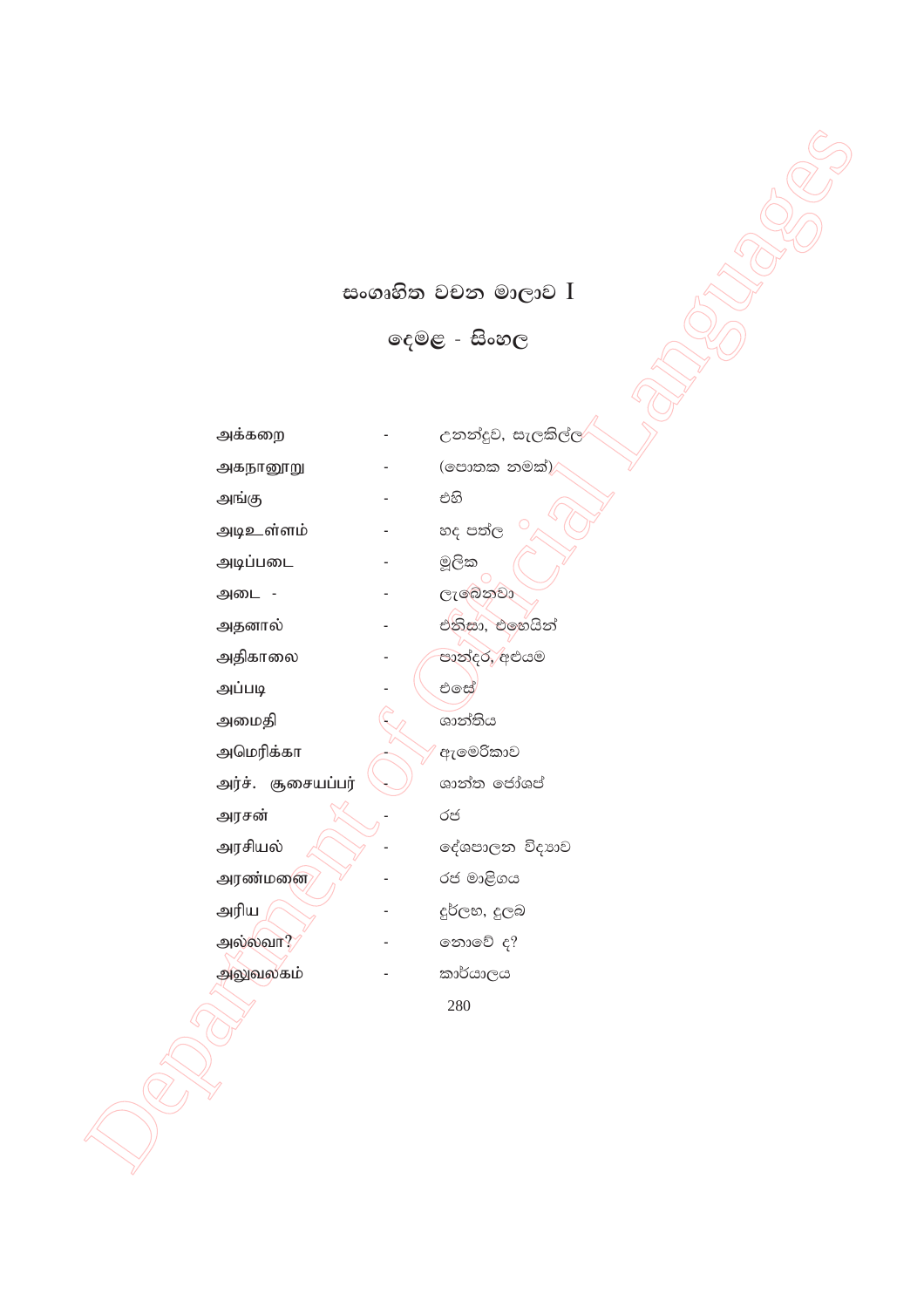| அவசரம்        | හදිසිය, ඉක්මන                       |
|---------------|-------------------------------------|
| அவுஸ்திரேலியா | ඕස්ටේලියාව                          |
| அவை           | ඒවා                                 |
| அழகாக         | අලංකාර ව                            |
| அழகான         | අලංකාර                              |
| அழுத்து -     | අවධාරණය කරනවා                       |
| அழை -         | කැඳවාගෙන යනවා                       |
| அளவில்        | පමණ<br>$\circ$                      |
| அறநெறி        | ධර්ම මාර්ගය                         |
| அறம்          | යුක් <mark>ති</mark> ඛර්මය, සුචරිතය |
| அறிஞர்        | විද්වත්හු, බුද්ධිමත්හු              |
| அறிவு         | ඥානය, දැනුම                         |
| அறுகம்புல்    | ඊතණ                                 |
| அறுகு         | ඊතණ                                 |
| அன்பு         | ආදරය                                |
| அன்புள்ள      | ආදරණීය                              |
| அன்றியும்     | ඒ හැරත්, එපමණක් නොව                 |
| அன்று         | එදා, එවක                            |
| அனைவரும்      | සියල්ලෝම                            |
| அது           | ಲಿದ                                 |
| ஆகிய          | යනාදි, ආදි                          |
| ஆங்கிலம்      | ඉංගීසි                              |
|               | 281                                 |
|               |                                     |
|               |                                     |
|               |                                     |
|               |                                     |
|               |                                     |
|               |                                     |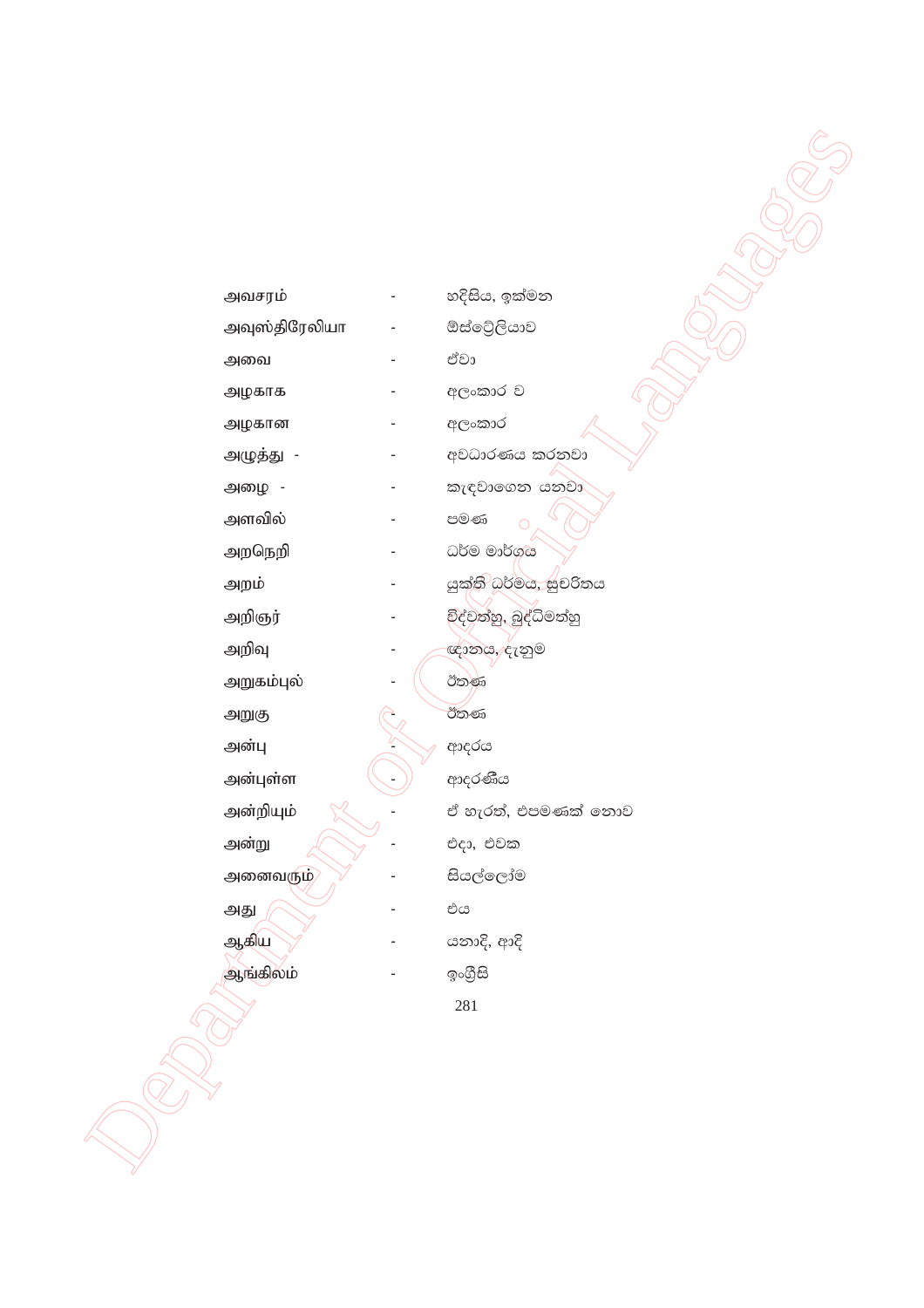| ஆசிரியர்<br>ආචාර්යවරයෝ, ගුරුවරු<br>ஆசிரியை<br>ආචාර්යවරිය, ගුරුවරිය<br>-<br>ஆசைப்படு -<br>ආශා කර-නවා, ආශා වෙ-නවා<br>ஆட்சி<br>පාලනය<br>ஆட்சிசெய் -<br>පාලනය කර-නවා<br>පිරිමි, පුරුෂ<br>ஆண்<br>වර්ෂය, වසර<br>ஆண்டு<br>එම නිසා, එනිසා<br>ஆதலால்<br>එහෙත්, එඉස් වුවත්<br>ஆயினும்<br>$\overline{\phantom{a}}$<br>අභිලාෂය, කැමැත්ත<br>ஆர்வம்<br>ஆரம்பி -<br>අාරම්භ කර-්නවා |
|---------------------------------------------------------------------------------------------------------------------------------------------------------------------------------------------------------------------------------------------------------------------------------------------------------------------------------------------------------------------|
|                                                                                                                                                                                                                                                                                                                                                                     |
|                                                                                                                                                                                                                                                                                                                                                                     |
|                                                                                                                                                                                                                                                                                                                                                                     |
|                                                                                                                                                                                                                                                                                                                                                                     |
|                                                                                                                                                                                                                                                                                                                                                                     |
|                                                                                                                                                                                                                                                                                                                                                                     |
|                                                                                                                                                                                                                                                                                                                                                                     |
|                                                                                                                                                                                                                                                                                                                                                                     |
|                                                                                                                                                                                                                                                                                                                                                                     |
|                                                                                                                                                                                                                                                                                                                                                                     |
|                                                                                                                                                                                                                                                                                                                                                                     |
|                                                                                                                                                                                                                                                                                                                                                                     |
|                                                                                                                                                                                                                                                                                                                                                                     |
|                                                                                                                                                                                                                                                                                                                                                                     |
|                                                                                                                                                                                                                                                                                                                                                                     |
| පර්ලේෂණය<br>ஆராய்ச்சி<br>පර්ලේශීෂකයා                                                                                                                                                                                                                                                                                                                                |
| ஆராய்ச்சியாளர்<br>දේවාලය, නිවස                                                                                                                                                                                                                                                                                                                                      |
| ஆலயம்                                                                                                                                                                                                                                                                                                                                                               |
| ගැඹුරු<br>ஆழ்ந்த<br>අවසානයේ, පසුව, වන විට                                                                                                                                                                                                                                                                                                                           |
| ஆனதும்                                                                                                                                                                                                                                                                                                                                                              |
| ஆஸ்பத்திரி<br>ආරෝගාශාලාව<br>இங்கிலாந்து <sub>,</sub><br>එංගලන්තය                                                                                                                                                                                                                                                                                                    |
| මෙහි<br>இங்கு                                                                                                                                                                                                                                                                                                                                                       |
| වාදනය, සංගීතය<br>இசை                                                                                                                                                                                                                                                                                                                                                |
| இடிபாடு<br>පළුද්ද                                                                                                                                                                                                                                                                                                                                                   |
| இத்தாலி<br>ඉතාලිය                                                                                                                                                                                                                                                                                                                                                   |
| 282                                                                                                                                                                                                                                                                                                                                                                 |
|                                                                                                                                                                                                                                                                                                                                                                     |
|                                                                                                                                                                                                                                                                                                                                                                     |
|                                                                                                                                                                                                                                                                                                                                                                     |
|                                                                                                                                                                                                                                                                                                                                                                     |
|                                                                                                                                                                                                                                                                                                                                                                     |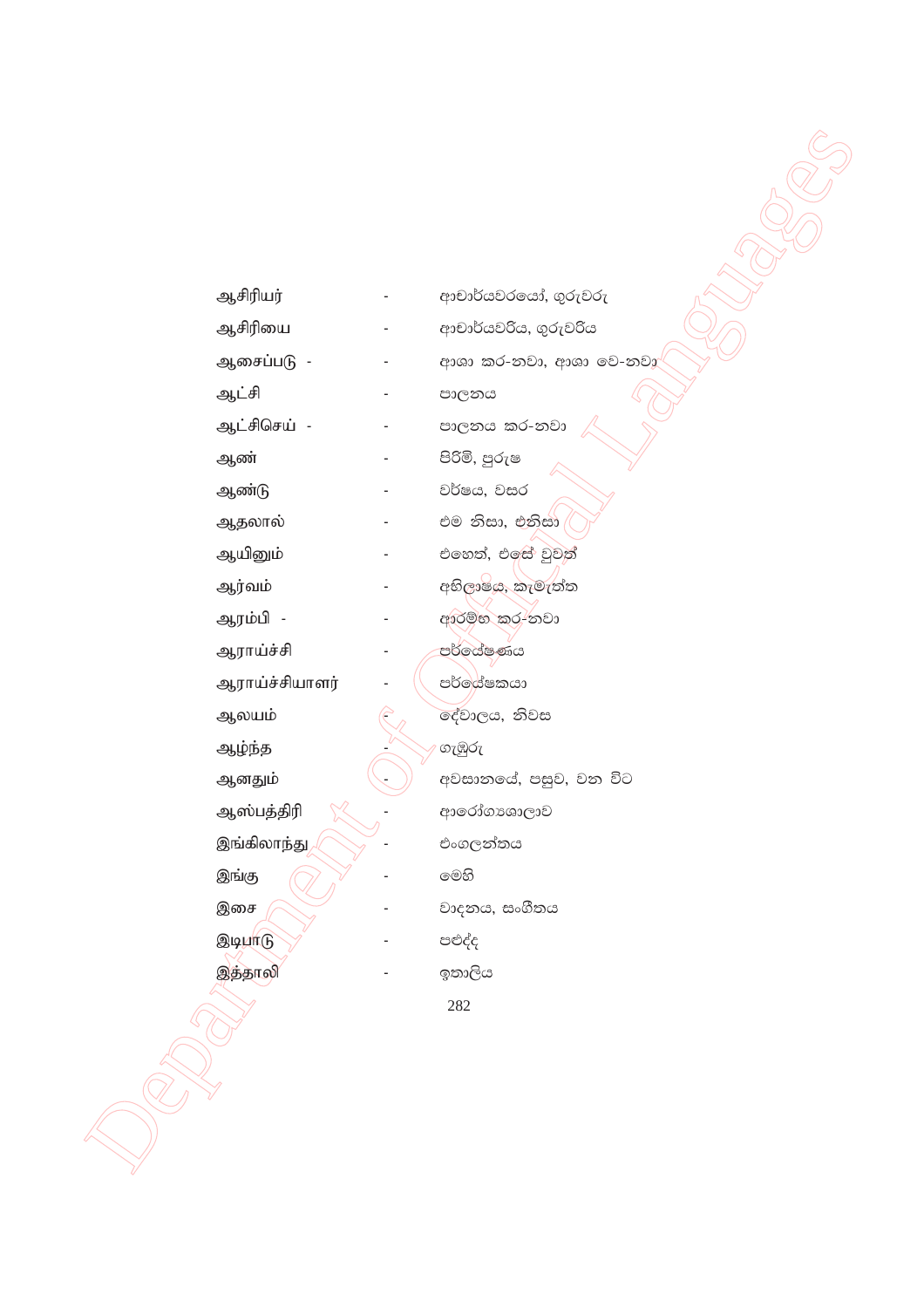| இந்தியா       | ඉන්දියාව            |
|---------------|---------------------|
| இப்பொழுது     | දැන්                |
| இயற்று -      | රචනා කර-නවා         |
| இரண்டாயிரம்   | දෙදාහ (2000)        |
| இரண்டு        | දෙක (02)            |
| இருக்கு வேதம் | සෘග් වේදය           |
| இருபது        | විස්ස (20)          |
| இல்லம்        | නිවාසය<br>$\bigcap$ |
| இலக்கியம்     | සාහිතායෙ            |
| இலங்கை        | <b>၉</b> ၀အားချ     |
| இலண்டன்       | ලත්ඩනය              |
| இளநீர்        | කුරුම්බා (වතුර)     |
| இறைவன்        | දෙවියෝ              |
| இன்பமாக       | සතුටෙන්, පීතියෙන්   |
| இன்று         | අද                  |
| இனத்துவேஷம்   | ජාති වාදය           |
| இளைஞர்கள்     | තරුණයෝ              |
| இஷ்டம்        | කැමැත්ත, ආශාව       |
| ஈசன்          | (පුද්ගල නාමයක්)     |
| ஈரடிகள்       | රේබා දෙක, ඉරි දෙක   |
| உட்கார்       | වාඩි මෙ-නවා         |
| உடல்          | ශරීරය               |
|               | 283                 |
|               |                     |
|               |                     |
|               |                     |
|               |                     |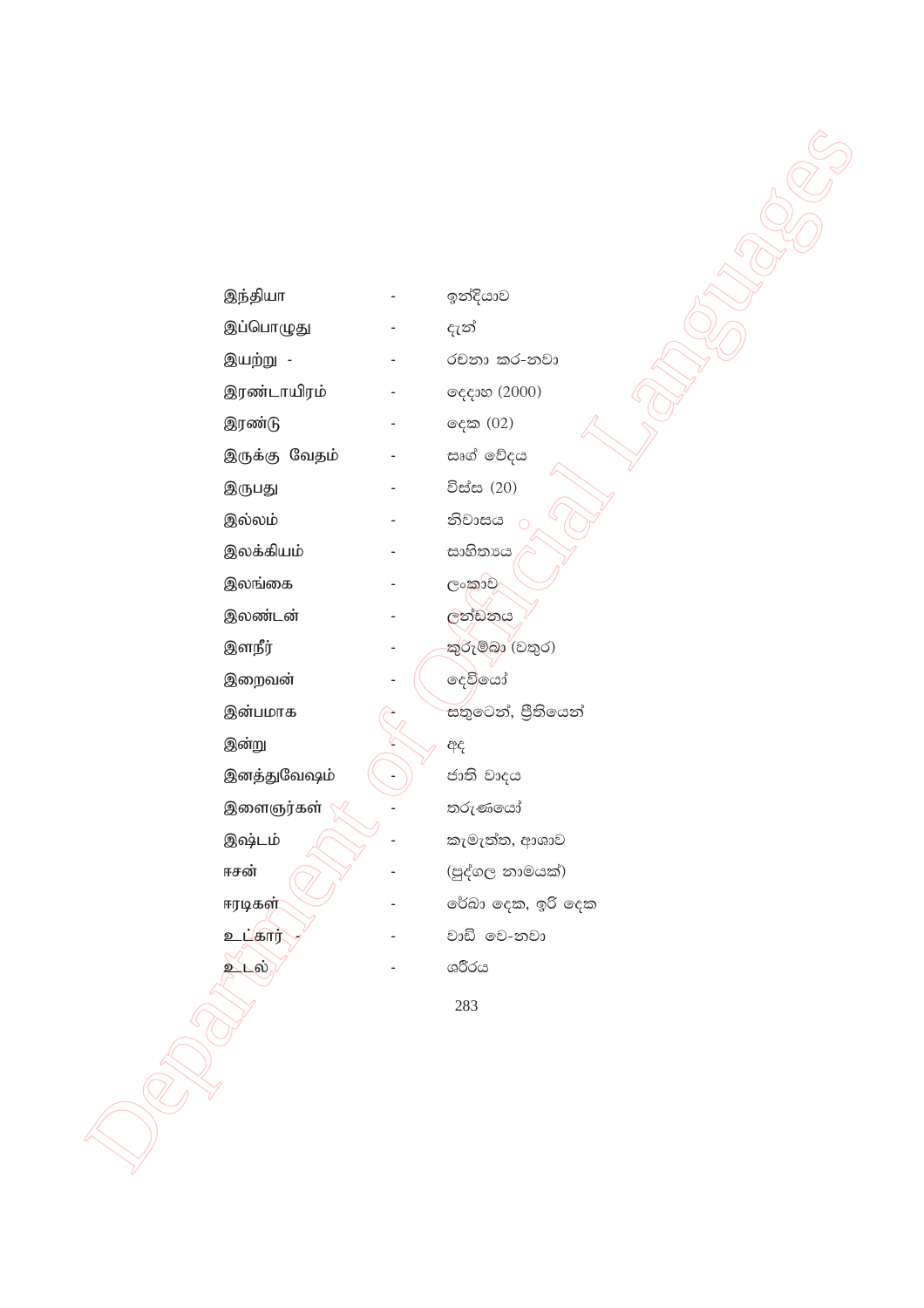| உடை             |  |
|-----------------|--|
| உடனே            |  |
| உண்மை           |  |
| உணவு            |  |
| உத்தரவு         |  |
| உத்தியோகம்      |  |
| உதாரணம்         |  |
| உபசரி           |  |
| உபவாசம்         |  |
| உரிமை           |  |
| உருகார்         |  |
| உரையாடு         |  |
| உலகம்           |  |
| உலகமக்கள்       |  |
| உழு             |  |
| உள்ளம்          |  |
| உள்ளே           |  |
| உறவினர்         |  |
| உளற்று          |  |
| எங்கள்/         |  |
| எங்கேயாவது      |  |
| எடுத்துக்காட்டு |  |
|                 |  |
|                 |  |

| බිඳි-නවා                  |
|---------------------------|
| ඉක්මනට ම                  |
| සතාය                      |
| ආහාරය                     |
| අනුමැතිය, අවසරය           |
| රැකියාව, රාජකාරිය         |
| උදාහරණය                   |
| දක්ව-නවා <u>0</u>         |
| උපවාසය                    |
| උරුමය, දායාදය             |
| උණු නොවන්නා               |
| කථා කර-නවා, සංවාද කර-නවා  |
| ලෝකය                      |
| ලෝක ජනතාව                 |
| හා-නවා                    |
| මනස, සිත                  |
| ඇතුළ, ඇතුළෙහි             |
| නෑයෝ, ඥාතීහු              |
| වත් කර-නවා, (වතුර) දම-නවා |
| අපගේ, අපේ                 |
| කොහි හෝ                   |
| නිදර්ශනය, උදාහරණය         |
| 284                       |

**CONSCRIPTION**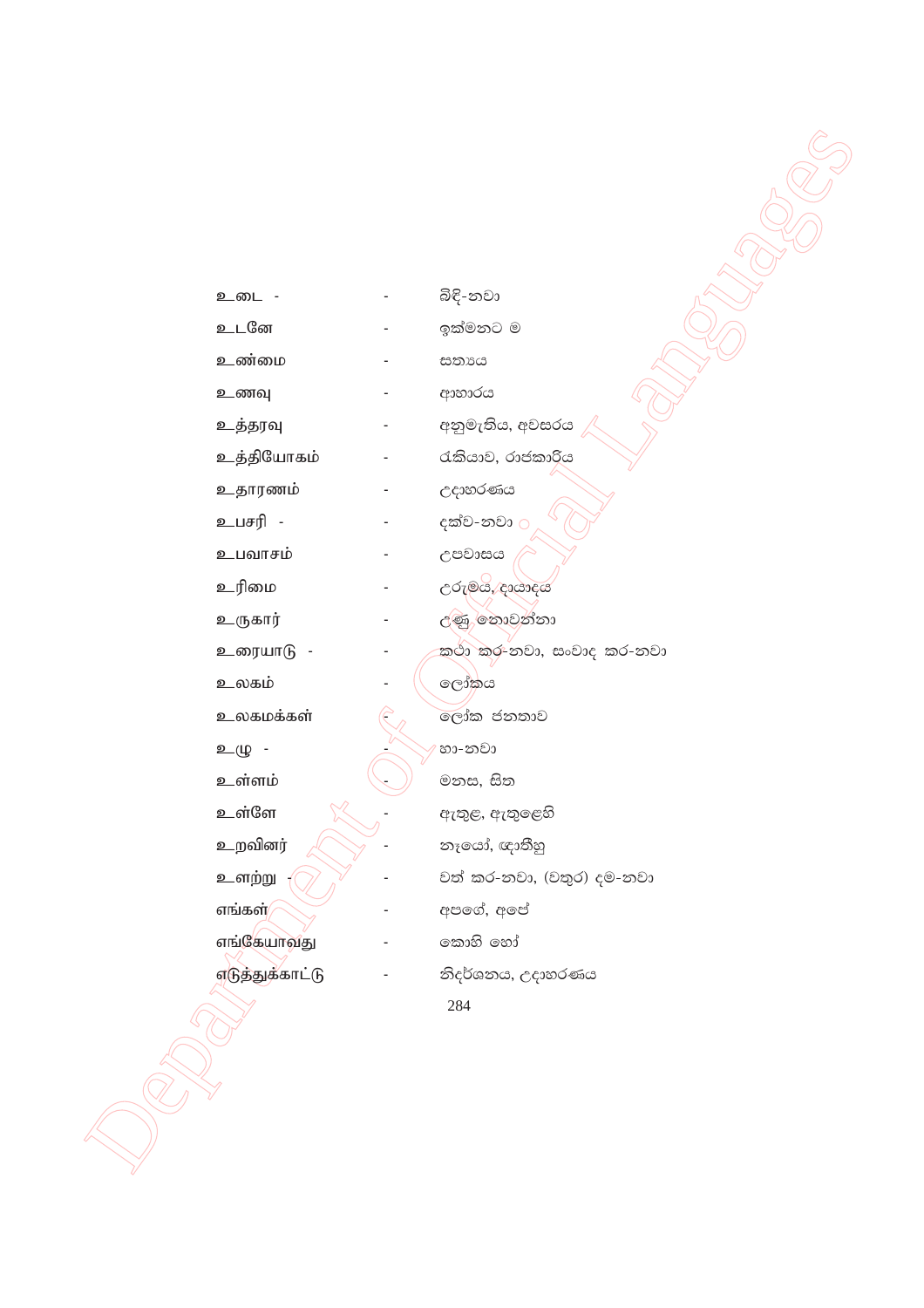| எண்ணிக்கை            | සංඛාගව, ගණන                    |
|----------------------|--------------------------------|
| எப்பொழுது?           | කවදා ද ? කවර වේලාවේ ද?         |
| எமக்கு               | අපිට                           |
| எமது                 | අපගේ, අපේ                      |
| எமனோ                 | (පුද්ගල නාමයක්)                |
| எரி -                | අළු කර-නවා, පුළුස්ස-නවා        |
| என்பது               | යනු, කියනු ලබන දෙය             |
| என்ற                 | නැමැති<br>$\circ$              |
| என்றாலும்            | එහෙත්, එලස් වුවත්              |
| என்னுடைய             | මාඉග්                          |
| என                   | <u>යැයි,</u>                   |
| எனது                 | මාගේ                           |
| எனினும்              | එහෙත්, එසේ වුවත්               |
| ஏன் என்றால்          | ඒ මන්ද යත්, ඒ කුමක් නිසා ද යත් |
| ஐந்து                | පහ (05)                        |
| ஒப்புநோக்கு          | සමාන කර-නවා, සසඳ-නවා           |
| ஒல்லாந்தர்           | ඕලන්ද ජාතිකයා                  |
| ஒழுங்கு              | සැලසුම                         |
| ஒழுங்கை <sub>/</sub> | පටුමග                          |
| ஒற்றுமை              | සමගිය                          |
| ஒன்று                | එක (01)                        |
| ல்வடு                | යාගය                           |
|                      | 285                            |
|                      |                                |
|                      |                                |
|                      |                                |
|                      |                                |
|                      |                                |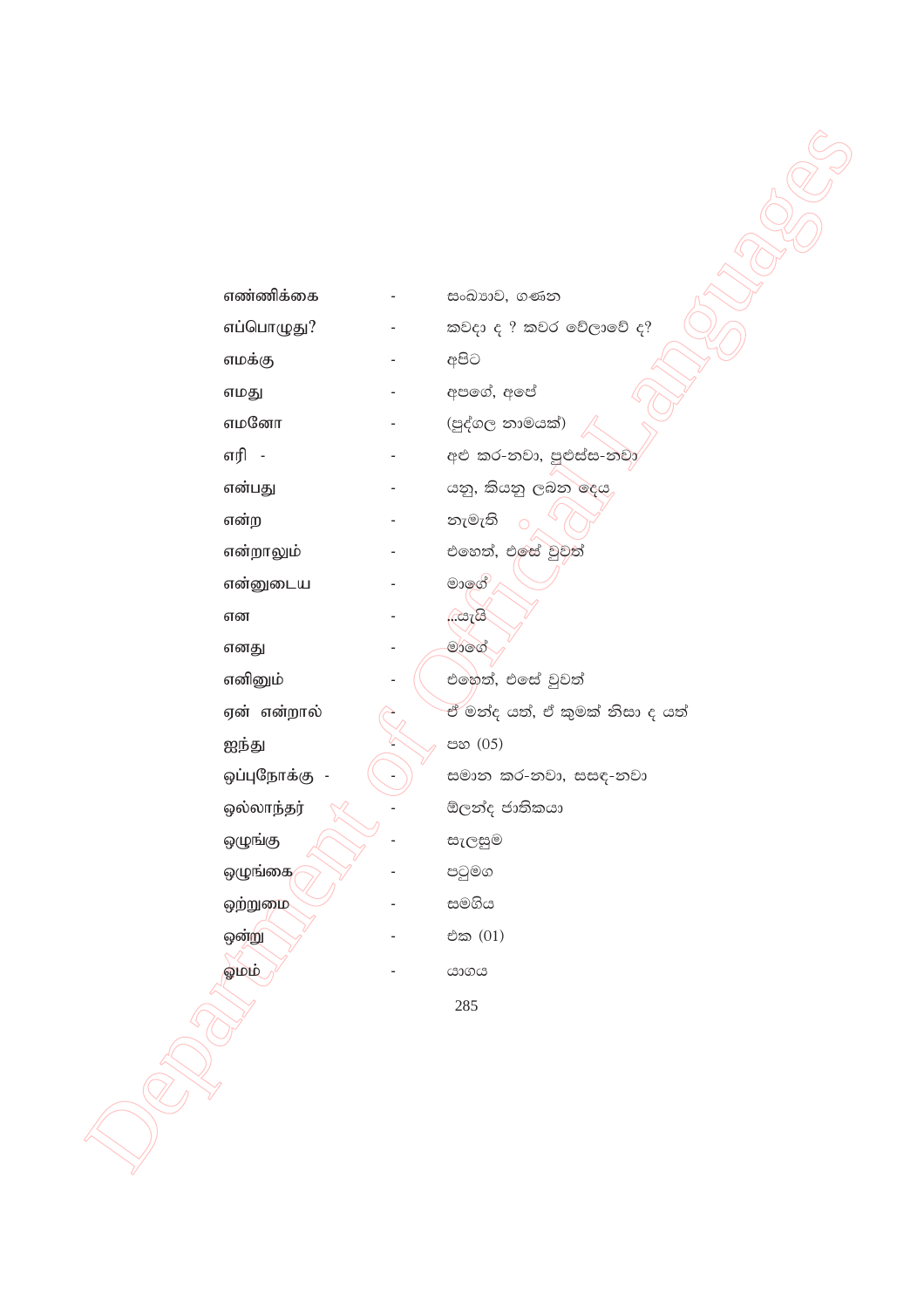ஓய்வு

විවේකය, විශුාමය

෩ඩනැගිල්ල

රචනාව, නිබන්ධය

නිකරුණේ, නිරර්ථක ව

යුතුකම, වගකීම

සිපිය

கட்டடம்

கட்டுரை

கடமை

கடிதம்

கண்டபடி

கண்ணப்பன்

கணி -

கதை

கந்தசுவாமி

கந்தரோடை

கம்பராமாயணம்

கம்பளம்

கமத்தொழில்

கருத்து

கருது -

கல்

கல்லூரி

கலாசாரம்

கலை கவர்

(පුද්ගල නාමයක්) ගණි-නවා කථාව කතුර්ගම් දෙවියෝ (ගමක නමක්) (පොතක නමක්) <mark>පලස</mark>, කම්බිළිය කෘෂිකර්මය අදහස, කරුණ සිත-නවා, අදහස් කර-නවා ඉගෙන ගන්-නවා

විදාහලය, කොලීජිය

සංස්කෘතිය

කලාව

සිත් ඇද ගත්-නවා, වශී කර-නවා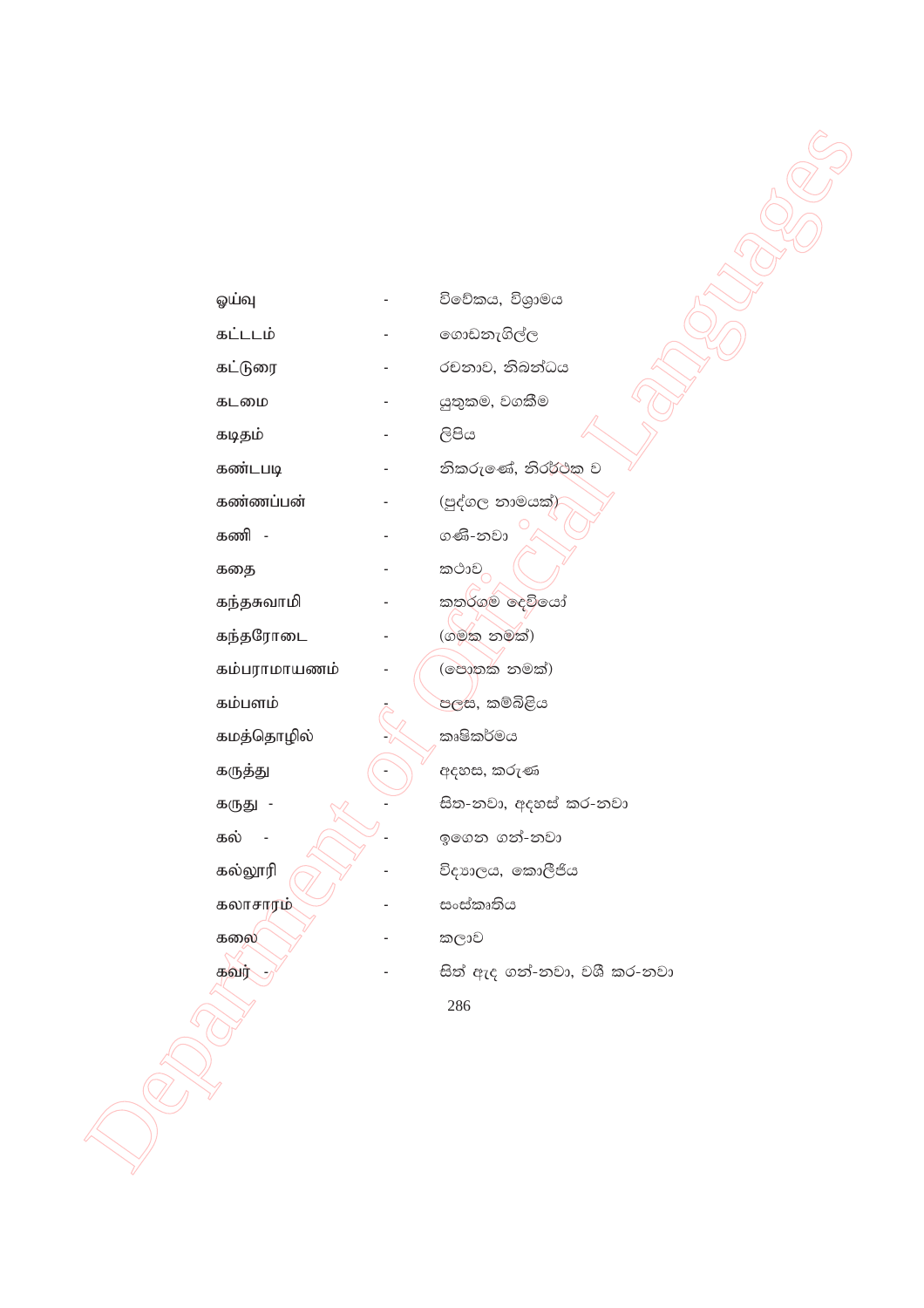|          | களைப்பு       | වෙහෙස, මහන්සිය             |
|----------|---------------|----------------------------|
|          | கன்னடம்       | කර්ණාටක                    |
|          | கன்னித் தமிழ் | ශුද්ධ දෙමළ බස              |
|          | கஷ்டப்படு     | කරදර වෙ-නවා, දුක් විඳි-නවා |
| காதல்    |               | ආදරය                       |
|          | காப்பியம்     | කාවාය                      |
|          | காரணம்        | කාරණය                      |
| காலை     |               | පෙරවරු <sub>O</sub>        |
| காளி     |               | කාලි මෑණිලයා               |
| காற்று   |               | සුළඟ                       |
|          | காஷ்மீர்      | කාෂ්මීර                    |
| கிராமம்  |               | ගුාමය, ග්ම                 |
| கிரியை   |               | තියාව                      |
| கிலுக்கு |               | මිණි ගෙඩි සොලව-නවා         |
|          | குடும்பம்     | කුටුම්බය, පවුල             |
|          | குத்துவிளக்கு | සිටුවා තබන පහත             |
| கும்பிடு |               | දැත් එක් කර වදි-නවා        |
|          | குருக்கள்     | හිත්දු පූජකවරයා            |
| குறி     |               | සලකුණ                      |
|          | குறிப்பிடு    | නිශ්චය කර-නවා              |
|          | குறுந்தொகை    | (පොතක නමක්)                |
| குறை     |               | අඩු                        |
|          |               | 287                        |
|          |               |                            |
|          |               |                            |
|          |               |                            |
|          |               |                            |
|          |               |                            |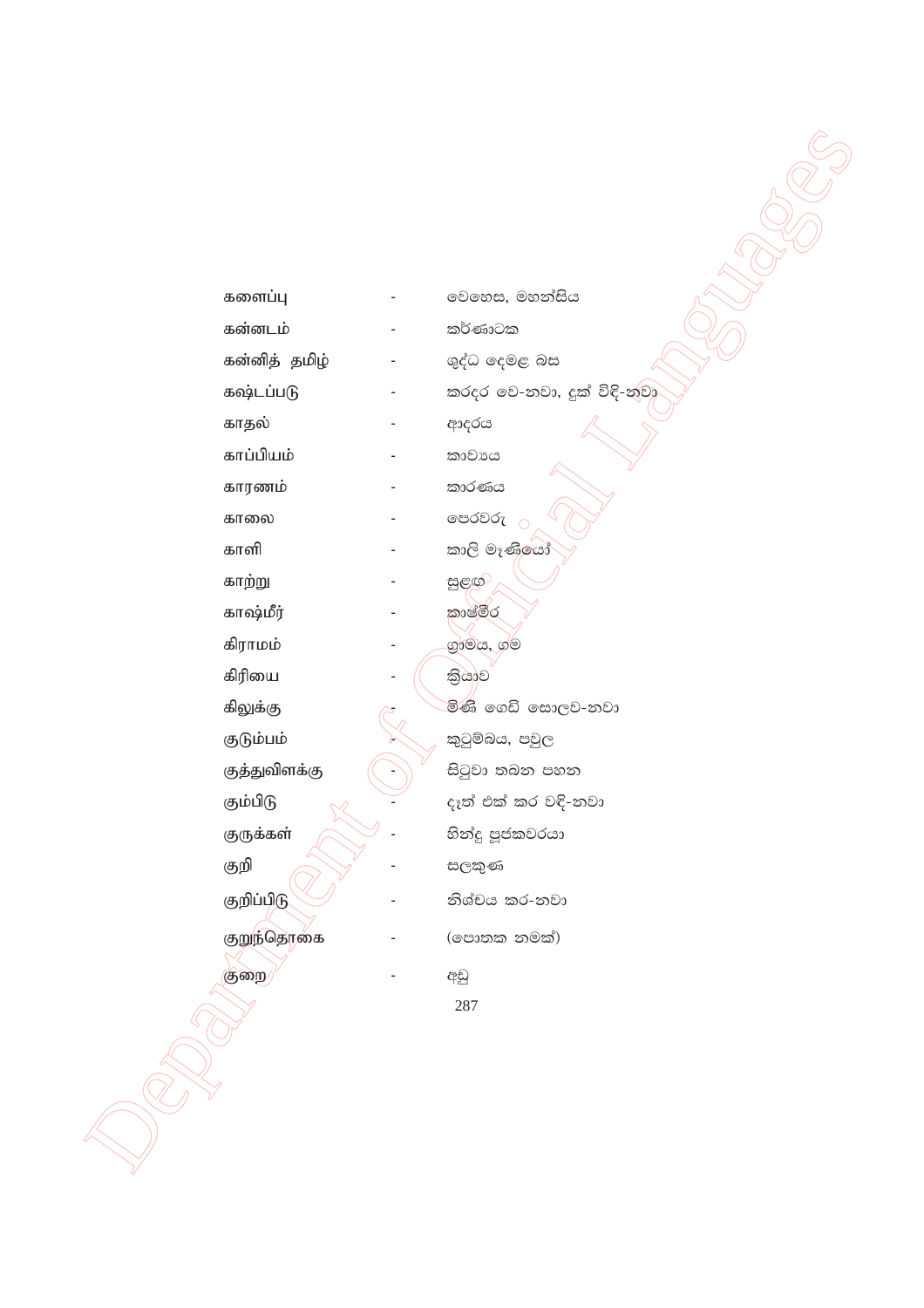| குறைவு           | ඌනතාව, අඩුව           |
|------------------|-----------------------|
| கூறு -           | කිය-නවා, පුකාශ කර-නවා |
| கூறைச்சேலை       | මඟුල් සාරිය           |
| கெட்டவழி         | නරක මාර්ගය            |
| கெட்டுப்போ -     | විනාශ වෙ-නවා          |
| கோட்பாடு         | පුතිපත්තිය, නාහය      |
| கேரள நாடு        | කේරළ රට               |
| கொட்டு மேளம்     | බෙර සහ නළා            |
| கொடுமை           | කුරිරු බව             |
| கொத்து -         | කොට-නවා               |
| கொம்பனி          | කොම්පැනිය, සමාගම      |
| கொழுத்த          | විශාල, රලාකු          |
| கோட்டை           | බලඉකාටුව              |
| கோபப்படு         | කෝප වෙ-නවා            |
| சங்க இலக்கியம்   | සංග සාහිතායෙ          |
| சங்கிலித் தோப்பு | සංගිලි උදාහනය         |
| சடங்கு           | චාරිතුය               |
| சக்தி            | ශක්තිය                |
| சந்தனம்          | චන්දන, සඳුන්          |
| சந்தை            | වෙළෙඳපොල              |
| சந்தோஷப்படு      | සන්තෝෂ වෙ-නවා         |
| சம்பந்தமாக       | සම්බන්ධ               |
|                  | 288                   |
|                  |                       |
|                  |                       |
|                  |                       |
|                  |                       |
|                  |                       |
|                  |                       |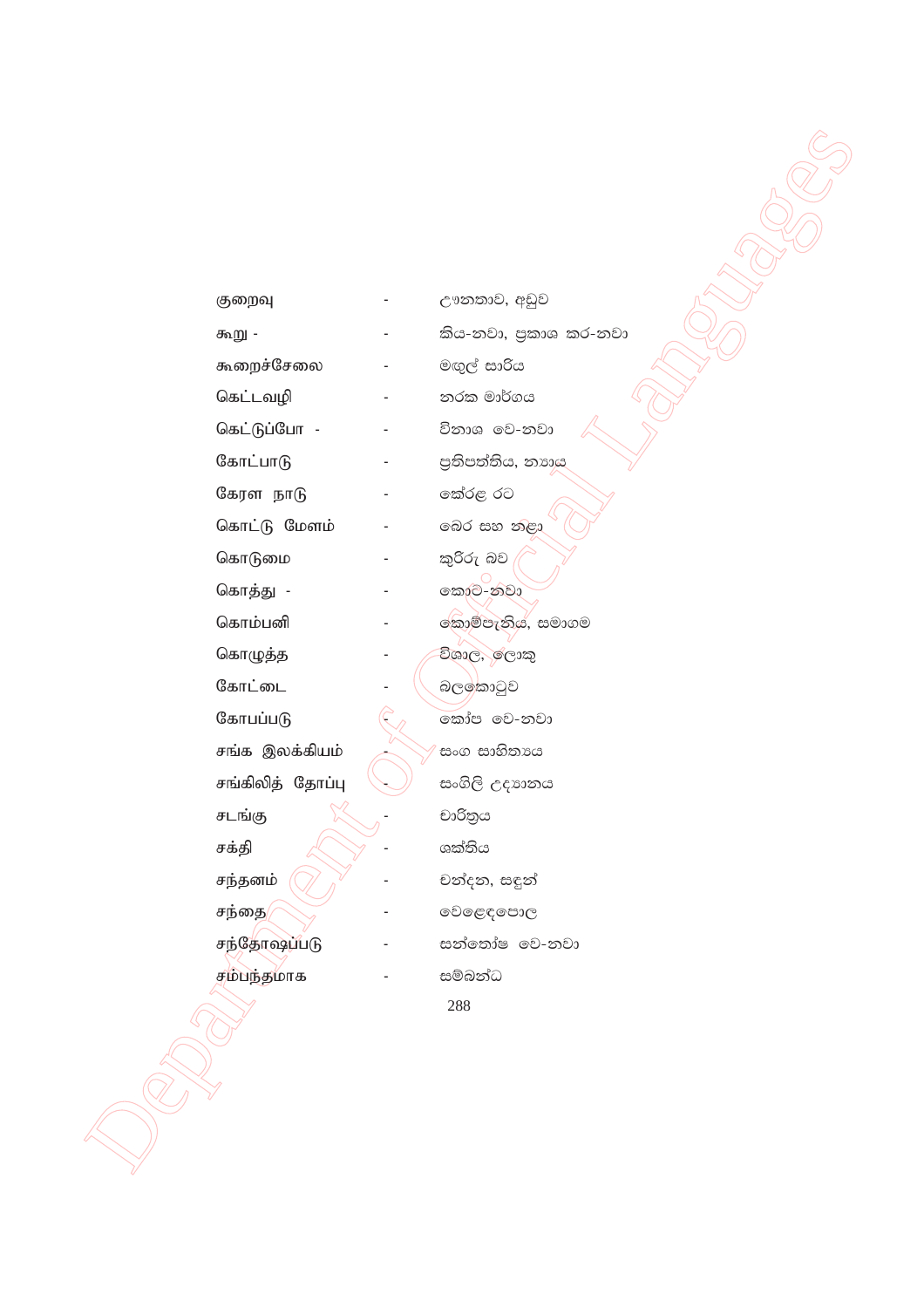| சம்பளம்        | වැටුප                   |
|----------------|-------------------------|
| சமயக்கருத்து   | ආගමික අදහස              |
| சமணசமயம்       | ශුමණ ආගම                |
| சமணமதம்        | ශුමණ ධර්මය              |
| சமுதாயம்       | සමාජය                   |
| சமையல்         | (ආහාර) පිසීම            |
| சாதக்கதை       | ජාතක කථාව               |
| சாதக பலன்      | කේන්දු පලාඵල            |
| சாதகம்         | හඳහන                    |
| சார்பு         | පිහිට, පිළිසරණ          |
| சான்று         | භාක්ෂාය                 |
| சிங்கப்பூர்    | සිංගප්පූරුව             |
| சிங்களம்       | සිංහල                   |
| சித்தியடை -    | සමත් වෙ-නවා, ජය ලබ-නවා  |
| சித்திரை மாசம் | අපිියෙල් මාසය           |
| சிதத்சங்கராவ   | (පොතක නමක්)             |
| சிலசமயம்       | සමහර විට, කලාතුරකින්    |
| சிவன்          | සිව දෙවියෝ              |
| சிறிதளவு/      | කුඩා පුමාණය             |
| சிறு காப்பியம் | චූල කාවාය               |
| சுபதருமம்      | ශුභ කාර්යය              |
| சுபநேரம்       | සුබ වේලාව, නැකැත් වේලාව |
|                | 289                     |
|                |                         |
|                |                         |
|                |                         |
|                |                         |
|                |                         |
|                |                         |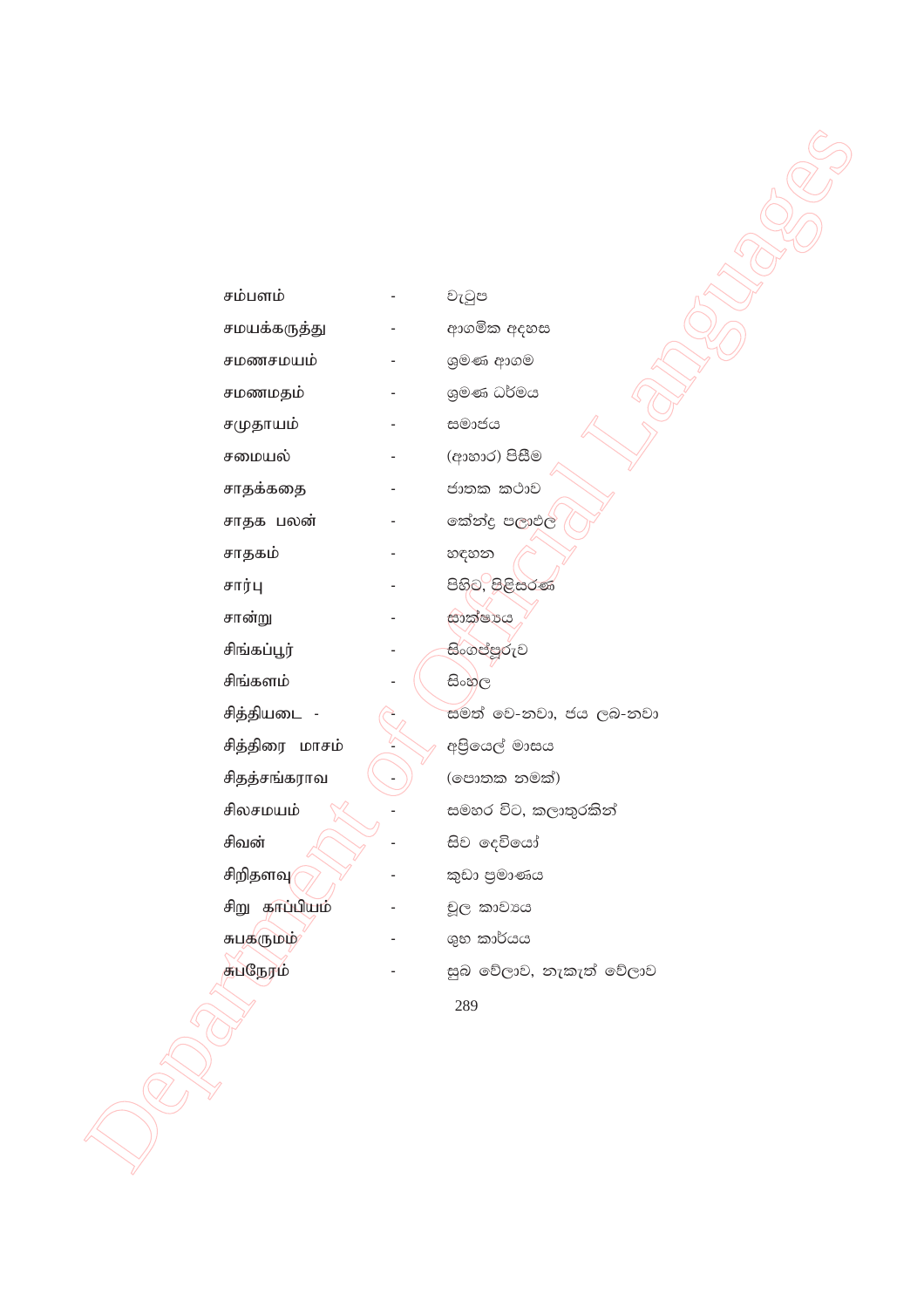| சுபமுகூர்த்தம் | සුභ මූර්තිය, නැකැත් වේලාව     |
|----------------|-------------------------------|
| சுமங்கலி       | (සැමියා නො මළ) විවාහක කාන්තාව |
| சுருக்கம்      | සාරාංශය                       |
| சுருக்கமாக     | ඉක්මනට                        |
| சுற்று -       | වටේ ය-නවා, කැරකෙ-නවා          |
| செம்பு         | සෙම්බුව, තඹ                   |
| செல் -         | ය-නවා                         |
| செல்வம்        | O<br>ධනය                      |
| செல்வாக்கு     | බලපෑම                         |
| செல்வி         | මෙනෙවිය (මෙය)                 |
| செலவு          | වියදම                         |
| செலவு செய் -   | වැය කර-නවා, වියදම් කර-නවා     |
| செழி -         | සමෘද්ධිමත් වෙ-නවා             |
| சேர நாடு       | කේරළ රට                       |
| சொல்           | වචනය                          |
| சோகமான         | දුක් මුසු                     |
| $@$ சாடி       | අලංකාර කර-නවා                 |
| சோதிடர்        | ෛවඥයෝ                         |
| சைவசமயம்       | ශිව ආගම                       |
| தங்கை          | නැගණිය, නංගි                  |
| தண்ணீர்        | ජලය                           |
|                | 290                           |
|                |                               |
|                |                               |
|                |                               |
|                |                               |
|                |                               |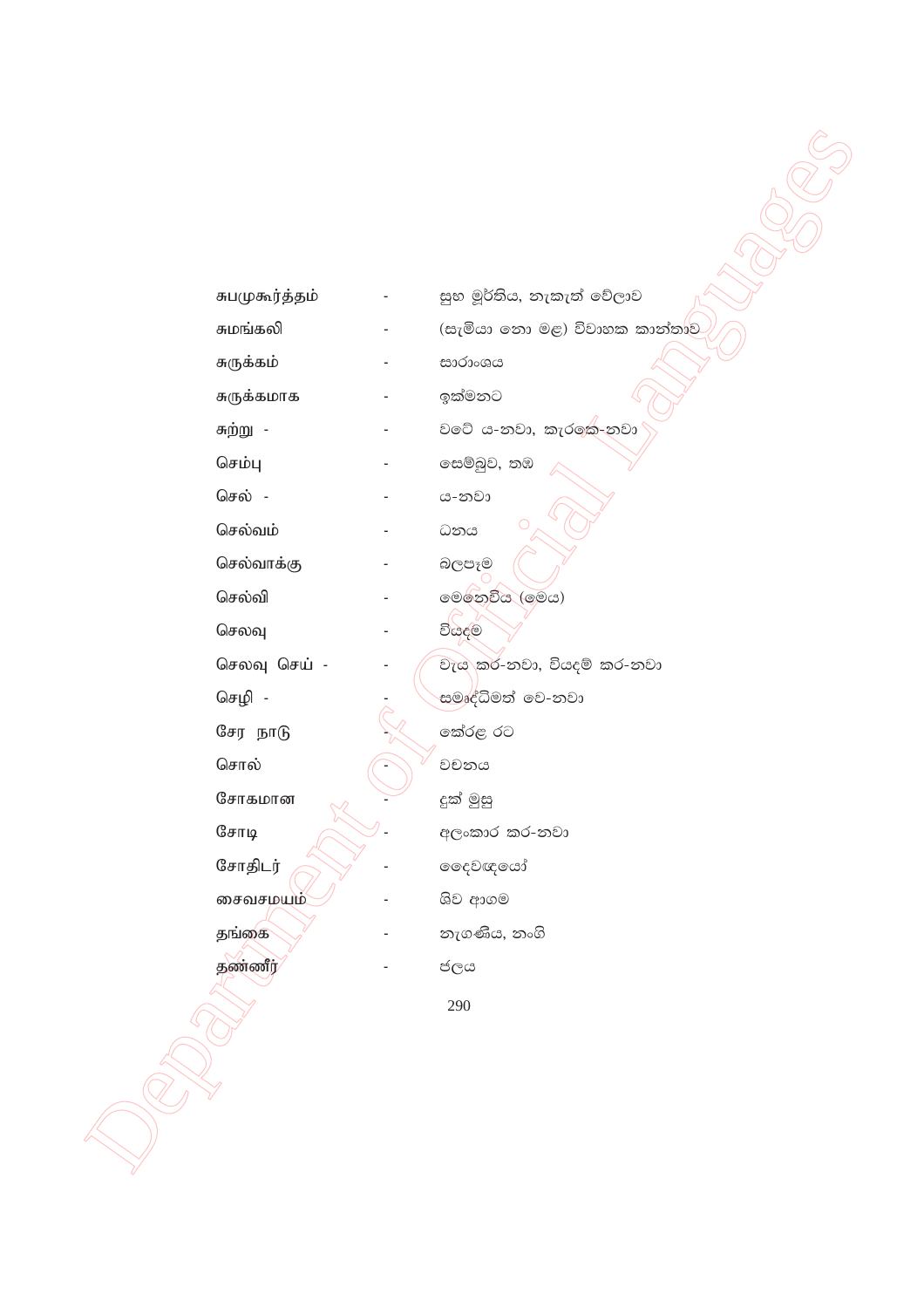| தத்தம்        | ඔවුනොවුන්ගේ                     |
|---------------|---------------------------------|
| தந்தை         | පියා                            |
| தம்           | තම, තමාගේ                       |
| தம்முடைய      | තම, තමාගේ                       |
|               | තම, තමන්ගේ                      |
| தமது          |                                 |
| தமிழர்        | දෙමළ ජාතිකයා                    |
| தர்மரத்ன தேரோ | (ස්වාමීන් වහන්සේ කෙනෙකුගේ නමක්) |
| தலைசிறந்த     | අතිවිශිෂ්ට                      |
| தலைவிதி       | ඉරණුම, ලේදවය                    |
| தனியார்       | පෞද්ගලික, පුද්ගලික              |
| தாம்          | තමන් ම                          |
| தாய்          | මව                              |
| தாய்மொழி      | මව් බස                          |
| தாளம்         | කයිතාලම                         |
| திட்டமிடு     | සැලසුම් කරනවා                   |
| திராவிட       | දුවිඩ                           |
| திரு.         | මහතා (මයා)                      |
| திருக்குறள்   | (පොතක නමක්)                     |
| திருகோணமலை    | තිකුණාමලය                       |
| திருத்து      | අලුත්වැඩියා කර-නවා              |
|               | 291                             |
|               |                                 |
|               |                                 |
|               |                                 |
|               |                                 |
|               |                                 |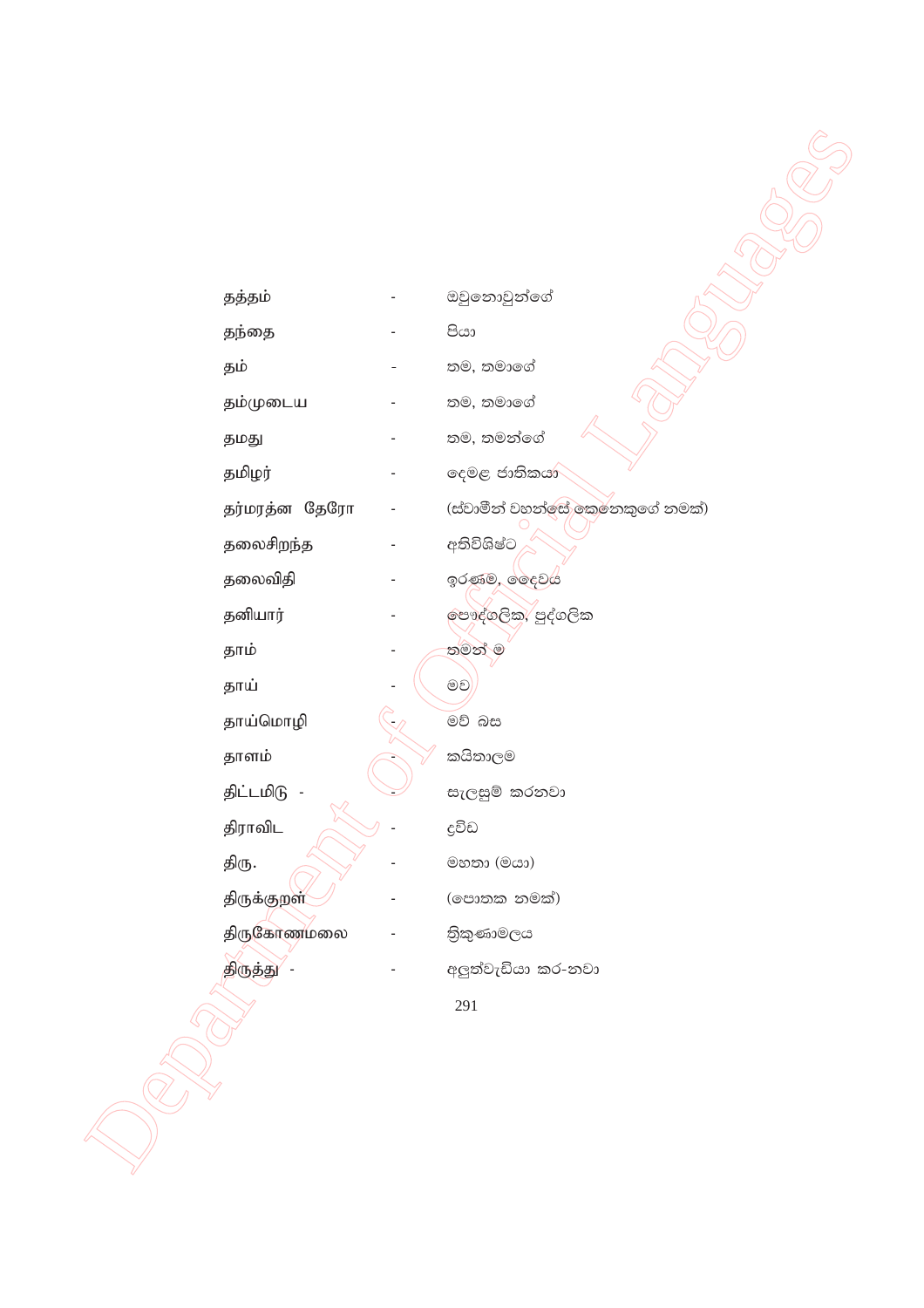திருமணம் திருமதி திருமால் திருவாசகம் திருவாதவூர் தீங்கு தீபால் துணி துணிவு துரையப்பா தெய்வம் தெலுங்கு தெளிவாக தென்பகுதி தேக அப்பியாசம் தேக ஆரோக்கியம் தேடு -தேவி தையல் தொகு தொல்காப்பியம் தோறும்

විවාහය, විවාහ මංගලායෙ මහත්මිය (මිය) විෂ්ණු දෙවියෝ (ගුන්ථයක නමක්) (ගමක නමක්) නපුර, විපත, අපරාධය (පුද්ගල නාමයක්) රෙද්ද, වස්තුය විශ්වාසය, අදහස (පුද්ගල නාමයක්) දෙවියෝ තෙළිඟු පැහැදිලිව දකුණු කොටස ශාරීරික වාායාමය ශරීර සෞඛාපය අත්කර ගන්-නවා (පුද්ගල නාමයක්) මැසීම, මැහුම් සම්පාදනය කර-නවා (ගුන්ථයක නමක්) .<br>සැම .............. ම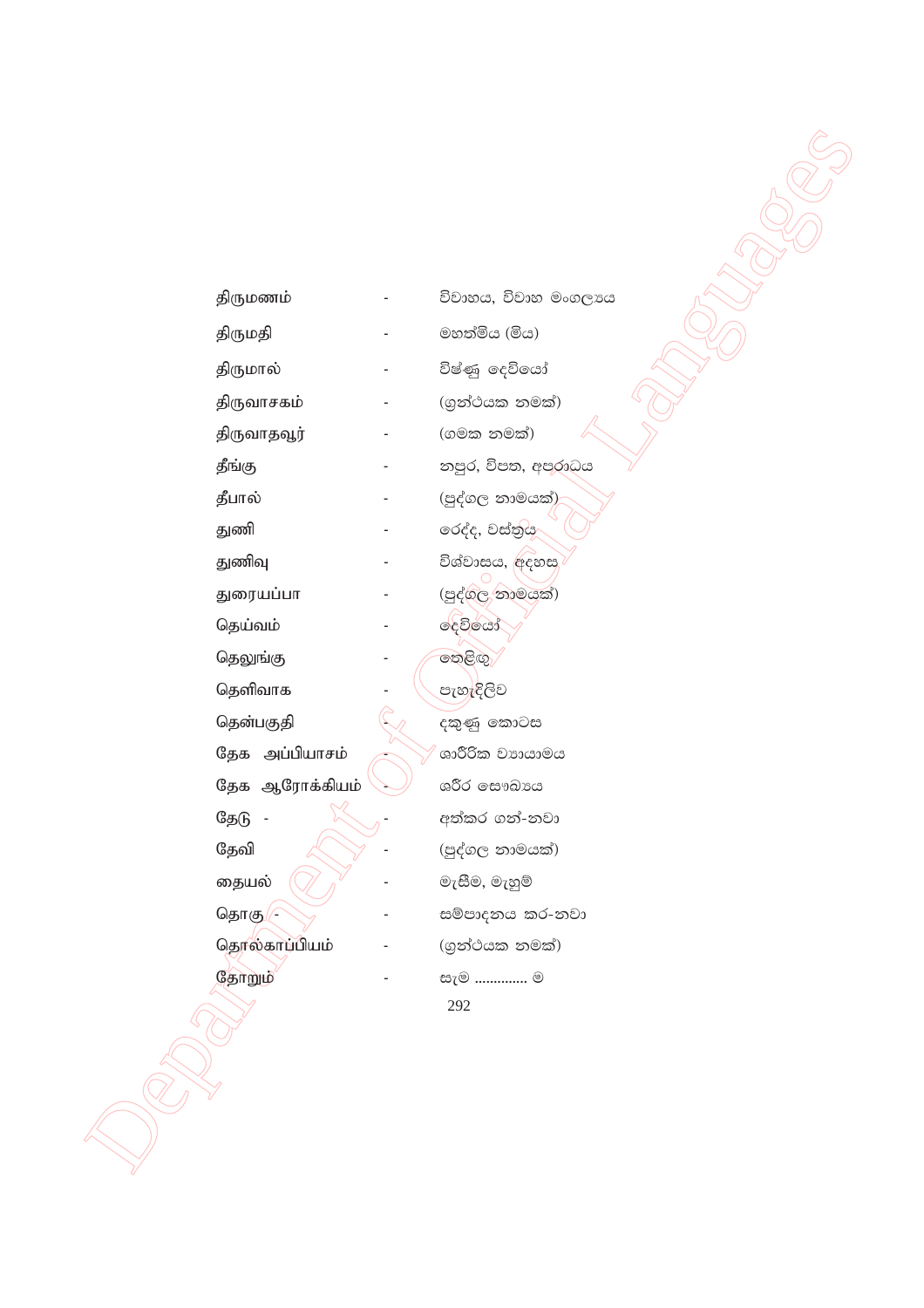| தோன்று                 | පහළ වෙ-නවා, ඇතිවෙ-නවා   |
|------------------------|-------------------------|
| நகரம்                  | නගරය                    |
| நஞ்சு                  | විෂ                     |
| நடைபெறு -              | පැවැත් වෙ-නවා           |
| நற்றிணை                | (ගුන්ථයක නමක්)          |
| நம்பிக்கை              | විශ්වාසය, බලාලපාරොත්තුව |
| நம்பு -                | විශ්වාස කර-නවා          |
| நமது                   | අපේ, අපගේ               |
| நல்லூர்                | (ගමක නමක්)              |
| நலம்                   | ලසෟඛ්ර තත්වය            |
| நவீன                   | නුතුන                   |
| நண்பர்                 | මිතුරෝ                  |
| நன்றாக                 | හොඳින්                  |
| நன்றாய்                | හොඳින්                  |
| நன்னூல்                | (පොතක නමක්)             |
| நாகதீபம்               | (ගමක නමක්)              |
| நான்கு                 | සතර (04)                |
| நாதஸ்வரம் <sub>/</sub> | (නළා විශේෂයක්)          |
| நாம்                   | අපි                     |
| நாள்தோறும்             | දිනපතා                  |
| நிகழ்வு                | සිද්ධිය, සිදු වීම       |
| நிலம்                  | භූමිය                   |
|                        | 293                     |
|                        |                         |
|                        |                         |
|                        |                         |
|                        |                         |
|                        |                         |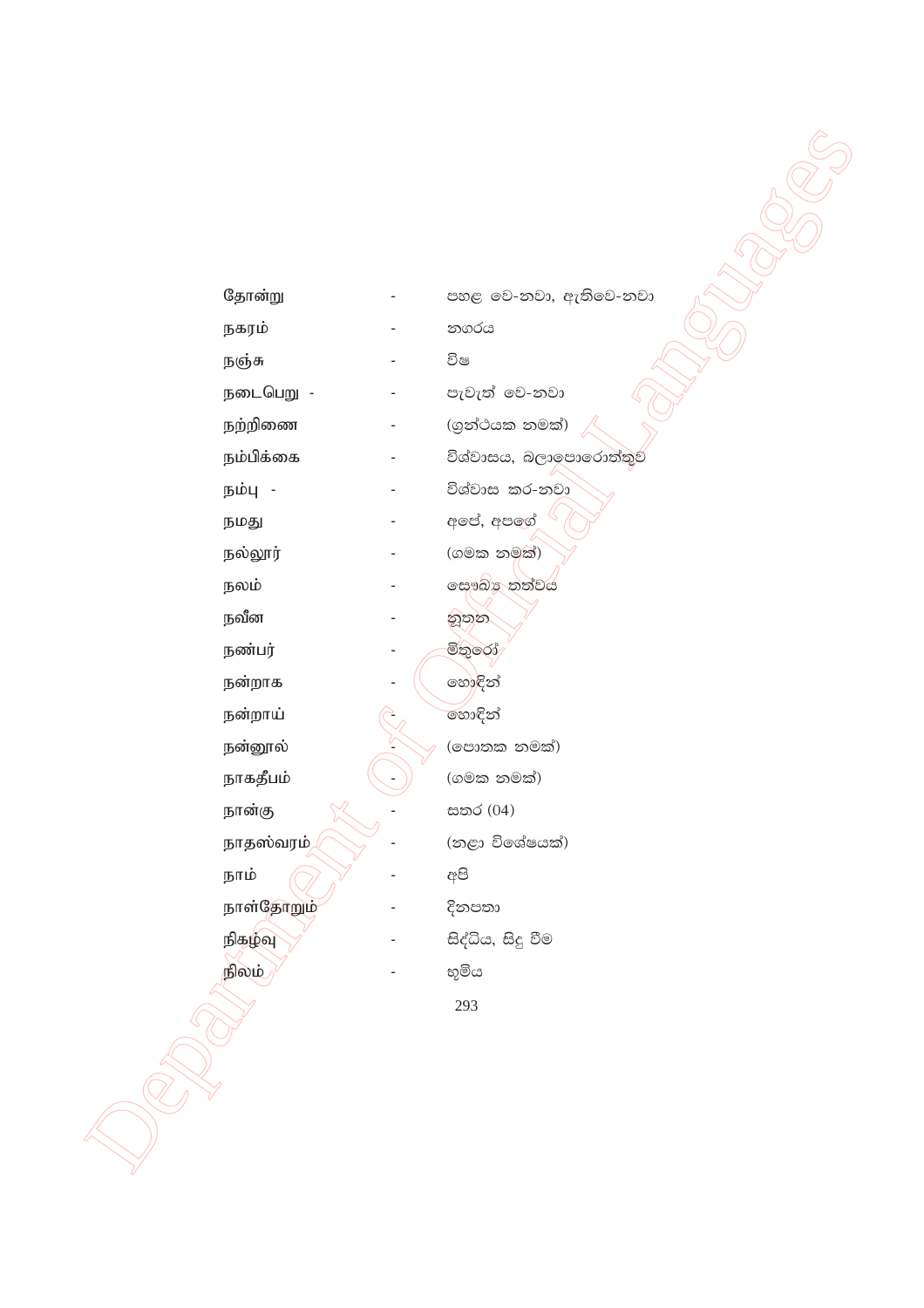| நிறைகுடம்       | පුන් කළස           |
|-----------------|--------------------|
| நீண்ட           | දීර්ඝ              |
| நீரிழிவு        | දියවැඩියාව         |
| நூல்            | පොත                |
| நூலகம்          | පුස්තකාලය          |
| நெருங்கிய       | සමීප               |
| நேர்த்திக் கடன் | දෙවියන්ට වන භාරය   |
| நோக்கு          | අරමුණ, දෘෂ්ටි කෝණය |
| நோய்            | අසනීපය, රෝගය       |
| பக்தர்          | බැතිමත්තු          |
| பசுப்பால்       | එළකිරි             |
| பட்டுச்சட்டை    | සිල්ක් කමිසය       |
| பட்டு வேட்டி    | සිල්ක් වේට්ටිය     |
| படிப்படியாக     | අනුකුමයෙන්         |
| படியால்         | නිසා               |
| பண்டைக் காலம்   | පැරණි කාලය         |
| பண்பாடு         | සංස්කෘතිය          |
| பணக்காரர்       | පෝසත්තු            |
| பணி             | ලස්වාව, වංඩය       |
| பதின்மூன்று     | දහතුන (13)         |
| பதினான்கு       | දහහතර (14)         |
| பதினைந்து       | පහළව (15)          |
|                 | 294                |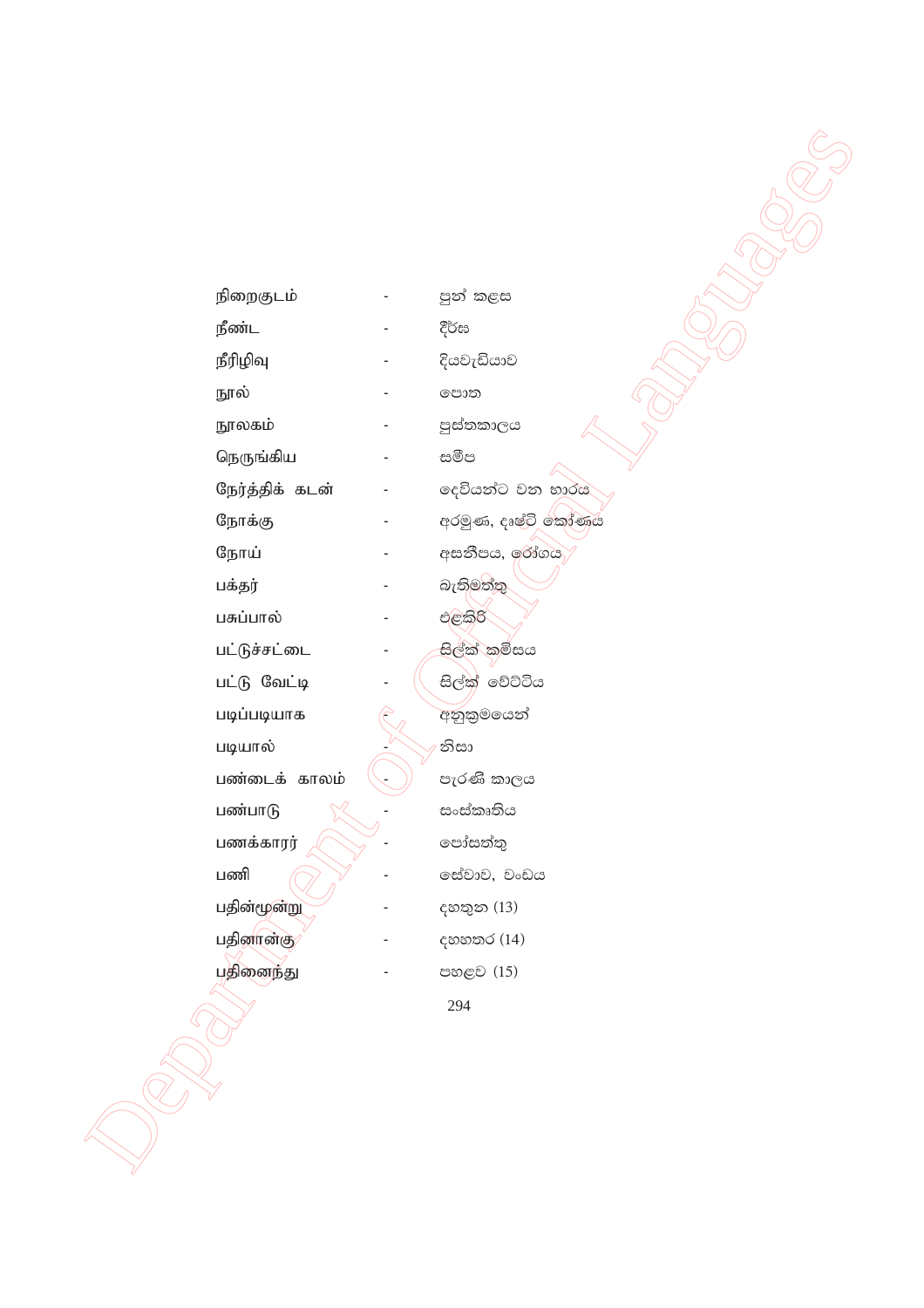| பதினொன்று       |                              | එකොළහ (11)                |
|-----------------|------------------------------|---------------------------|
| பதிற்றுப்பத்து  |                              | (ගුන්ථයක නමක්)            |
| பந்தல்          |                              | මඩුව, මණ්ඩපය              |
| பந்தல் வாசல்    |                              | මණ්ඩප දොරටුව              |
| பரப்பு -        |                              | පතුරව-නවා                 |
| பர்மா           |                              | බුරුමය                    |
| பல்கலைக்கழகம்   |                              | විශ්ව විදාහලය             |
| பழக்கம்         |                              | පුරුද්ද                   |
| பழகு -          |                              | පුරුදු පුහුණු ඉව-්නවා     |
| பழமொழி          |                              | පස්තා පිරුළ               |
| பயிர்           |                              | වගා කරන බෝග වර්ග          |
| பயிற்சி         | $\qquad \qquad \blacksquare$ | අභාගසය                    |
| பன்னிரண்டு      |                              | දෝළහ (12)                 |
| பன்னீர்         |                              | පිනි දිය, සුවඳ පැන්       |
| $\mathsf{LIT}$  |                              | කවිය, ගීය                 |
| பாக்கு          |                              | පුවක්                     |
| பாடம்           |                              | පාඩම                      |
| பாடசாலை         |                              | පාඨශාලාව, පාසල            |
| பாத்திரம்       |                              | චරිතය (කථාවක හෝ නාටායක)   |
| பாதும்          |                              | පාදය, කකුල                |
| <b>PULLITER</b> |                              | අගය කර-නවා, වර්ණනා කර-නවා |
|                 |                              | 295                       |
|                 |                              |                           |
|                 |                              |                           |
|                 |                              |                           |
|                 |                              |                           |
|                 |                              |                           |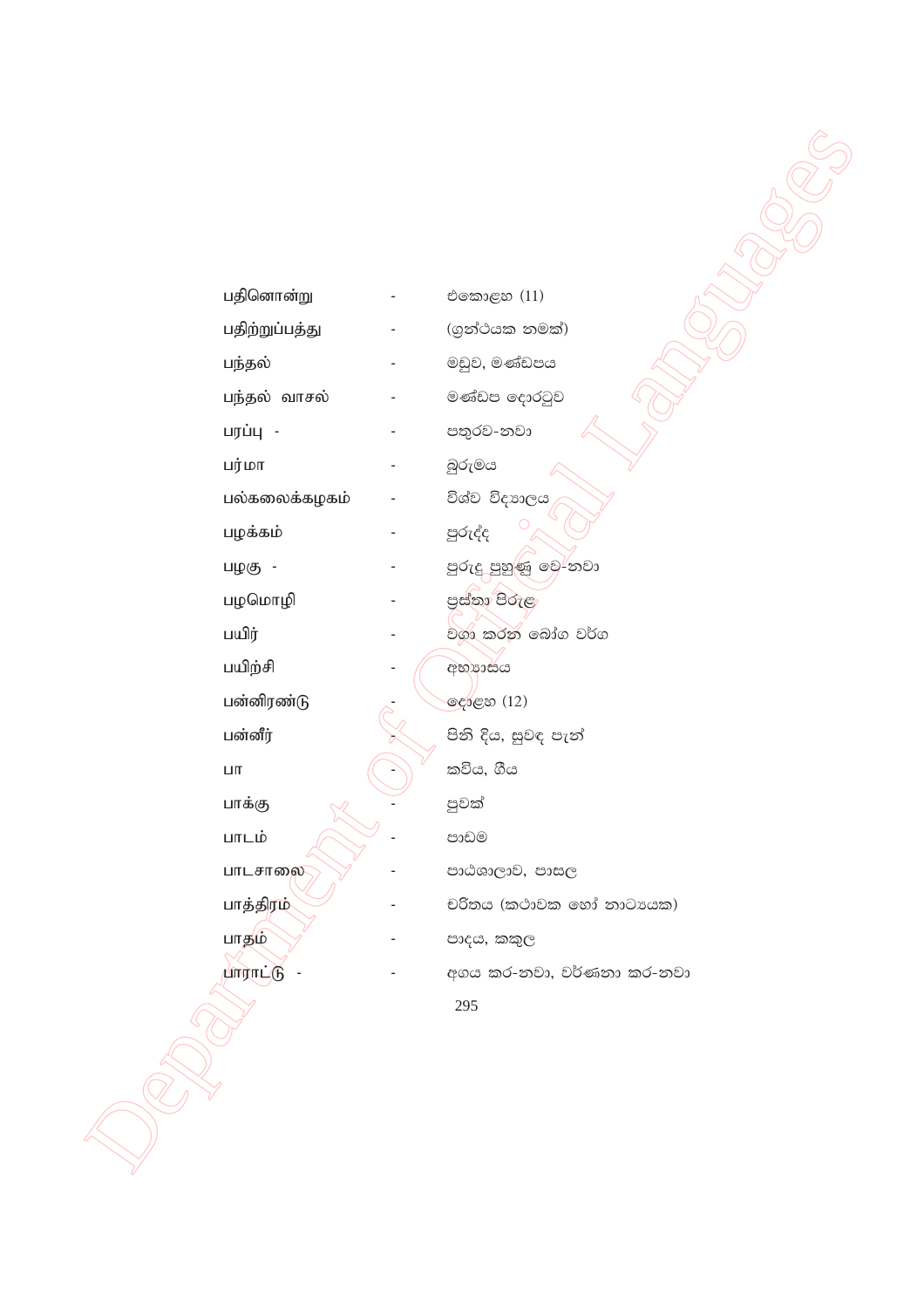| பாழாக்கு     | විනාශ කර-නවා      |
|--------------|-------------------|
| பிணி         | වේදනාව, දුක       |
| பிரச்சினை    | පුශ්නය            |
| பிரசித்தி    | පුසිද්ධිය         |
| பிரதானமான    | පුධාන             |
| பிரயாணம்     | ගමන, චාරිකාව      |
| பிரயோசனம்    | පුයෝජනය           |
| பிரித்தானியா | බිතානාය           |
| பிரிவு       | අංශය              |
| பிள்ளைவரம்   | දරුවකු ලැබීමේ වරය |
| பிற          | උපදිනවා           |
| பிறவி        | උපත               |
| பின்னர்      | පසුව              |
| பிஜித் தீவு  | පීජි දූපත         |
| புகைப்பது    | දුම්බීම           |
| புத்திமதி    | උපදේශය            |
| புலவர்       | කවියා             |
| புறநானூறு    | (පොතක නමක්)       |
| புறப்படு     | පිටත් වෙ-නවා      |
| புஷ்பா       | (පුද්ගල නාමයක්)   |
| ழ            | මල                |
|              | 296               |
|              |                   |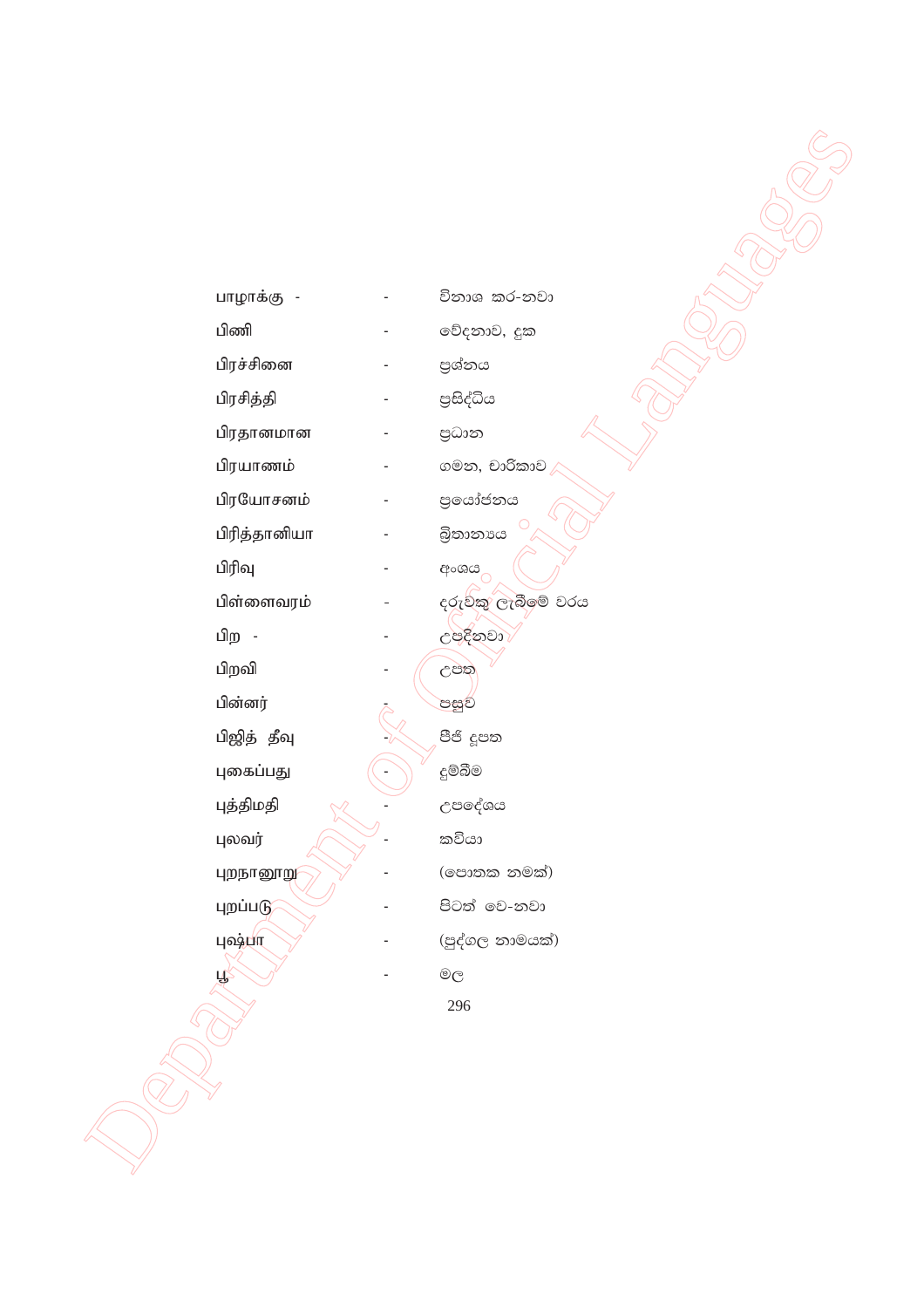| பெண்            | ස්තී                            |
|-----------------|---------------------------------|
| பெயர்           | නම                              |
| பெருங்காப்பியம் | මහා කාවාය                       |
| பெரும்பாலும்    | බොහෝ විට, බෙහෙවින්              |
| பெரும்பாலான     | බහුතරය වන                       |
| பெருமிதம்       | පීතිය                           |
| பெருமை          | විශිෂ්ටත්වය, ශේෂ්ඨත්වය, කීර්තිය |
| பெற்றார்        | දෙමාපියෝ                        |
| பேணு -          | ආදරයෙන් රැකු බලා ගන්-නවා        |
| பேராசிரியர்     | මහාචාර්ය                        |
| பேறு            | ලාභය, ධනය                       |
| பொன்            | රන්                             |
| பொதுமை நோக்கு   | ආකල්පය                          |
| பொதுவாக         | පොදුවේ, සාමානායෙන්              |
| பொரு -          | සටන් කර-නවා                     |
| பொருட்டு        | නිසා, හේතු කොට ගෙන              |
| பொருத்தமான      | යෝගා, සුදුසු                    |
| பொருள்          | දෙය, දුවායය                     |
| பொலிஸார்        | පොලිස් නිලධාරියා                |
| பொற்கொல்லர்     | රන්කරුවෝ                        |
| போது            | … විට, …… කල්හි                 |
| போர்            | සටන, යුද්ධය<br>297              |
|                 |                                 |
|                 |                                 |
|                 |                                 |
|                 |                                 |
|                 |                                 |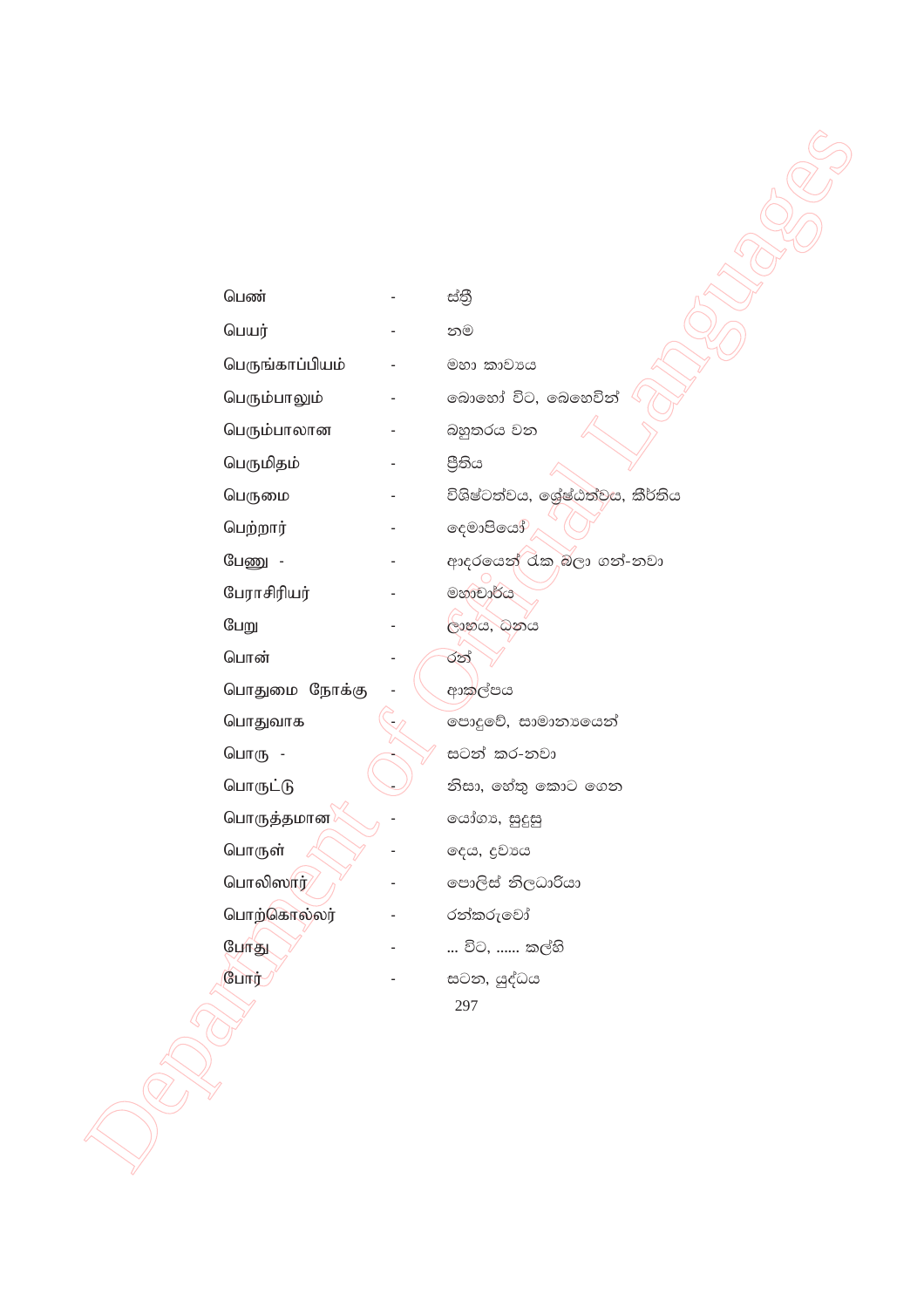| போற்று          | ගරු කොට සලක-නවා,        |
|-----------------|-------------------------|
|                 | පුශංසා කර-නවා           |
| போன்ற           | වැනි, සේ, බඳු           |
| பௌத்த காப்பியம் | බෞද්ධ කාවාය             |
| மக்கள்          | ජනතාව, මිනිස්සු         |
| மகிழ்ச்சி       | සතුට, සන්තෝෂය           |
| மங்கள வாத்தியம் | මංගල වාදායෙ             |
| மட்டக்களப்பு    | මඩකලපුව $^\circ$        |
| மடகஸ்கர்        | මැඩගස්කරය               |
| மடம்            | මඩම, ආශුමය              |
| மண்டபம்         | ශාලාව, මණ්ඩපය           |
| மணம்            | සිත                     |
| மணமகள்          | මනාලිය                  |
| மணமகன்          | මනාලයා                  |
| மணி             | සීනුව                   |
| மணிமேகலை        | (පොතක නමක්)             |
| மத்தியில்       | මැද                     |
| மதம்            | ආගම                     |
| மதி             | ගෞරව කර-නවා, අගය කොට    |
|                 | සලක-නවා                 |
| மதுபானம்        | මත් පැන් පානය, මධු පානය |
|                 | 298                     |

 $\frac{1}{\sqrt{2}}$ 

**CARL SERVICE**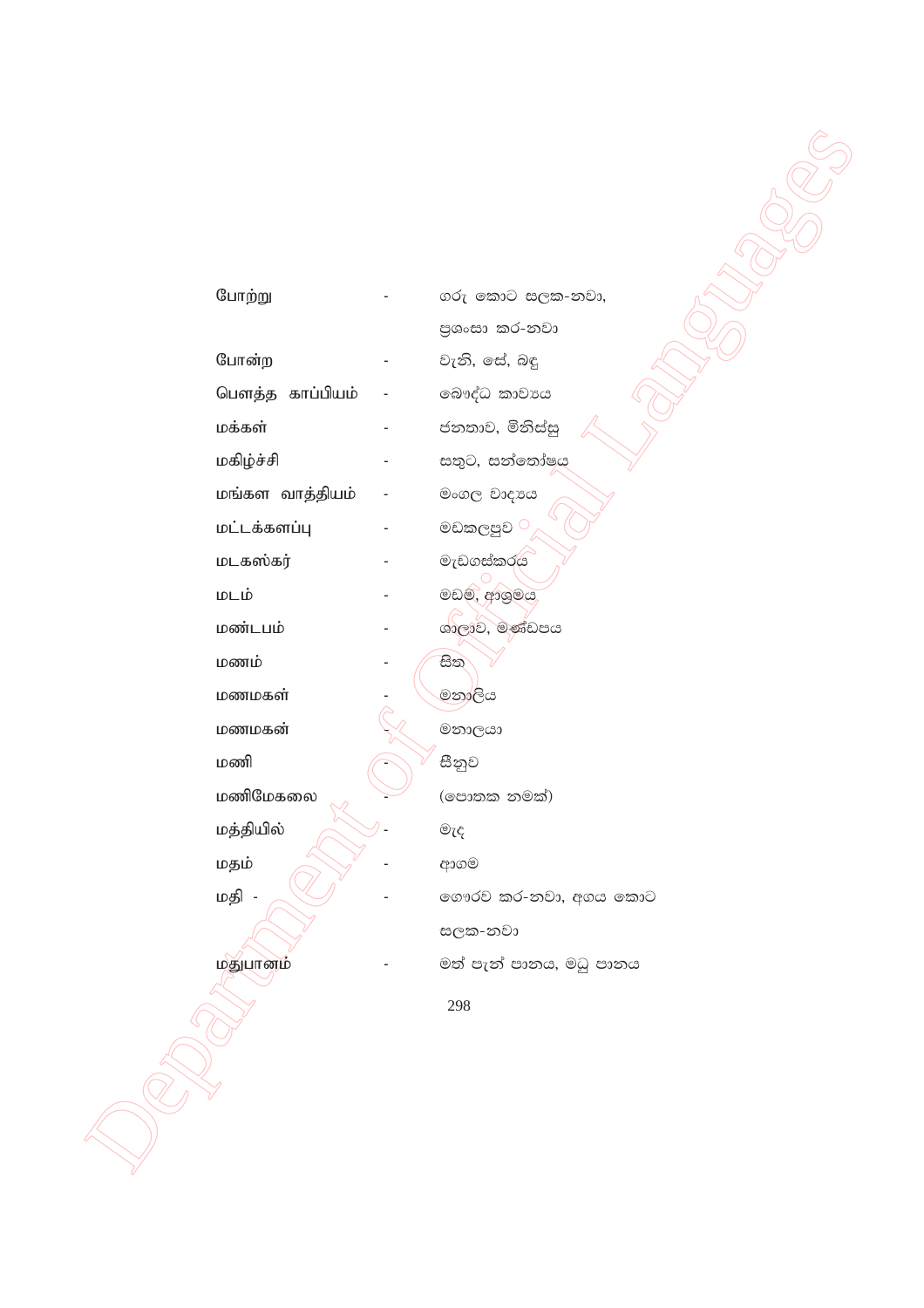| மந்திரம்               | වේද මන්තුය                     |
|------------------------|--------------------------------|
| மரணச்சடங்கு            | අවමංගලා උත්සවය<br>බෙහෙත්       |
| மருந்து<br>மல்லிகா     |                                |
|                        | (පුද්ගල නාමයක්)                |
| மலர்<br>மலேசியா        | පිපුණු මල                      |
|                        | මැලේසියාව                      |
| மலையாளம்               | මලයාලම්                        |
| மறுநாள்<br>மனைவி       | පසු දින                        |
|                        | බිරිඳ                          |
| மாணிக்கவாசகர்<br>மாமன் | (පුද්ගල නාමයක්)                |
|                        | මාමා                           |
| மாலை                   | පස්වරු                         |
| மாற்றம்                | මෙනස                           |
| மிகவும்                | බොහෝ                           |
| மிகை                   | අධිකත්වය, අධික බව, අතිශයෝක්තිය |
| மில்லியன்              | මිලියනය                        |
| மீது                   | මත,  කෙරෙහි                    |
| முக்கியமான             | මුඛා, පුධාන                    |
| முகப்பு                | (ගොඩනැගිල්ලක) ඉදිරි පස         |
| முகமதியர்              | මුස්ලිම් අය                    |
| முதலில்                | පළමුව                          |
|                        | 299                            |
|                        |                                |
|                        |                                |
|                        |                                |
|                        |                                |
|                        |                                |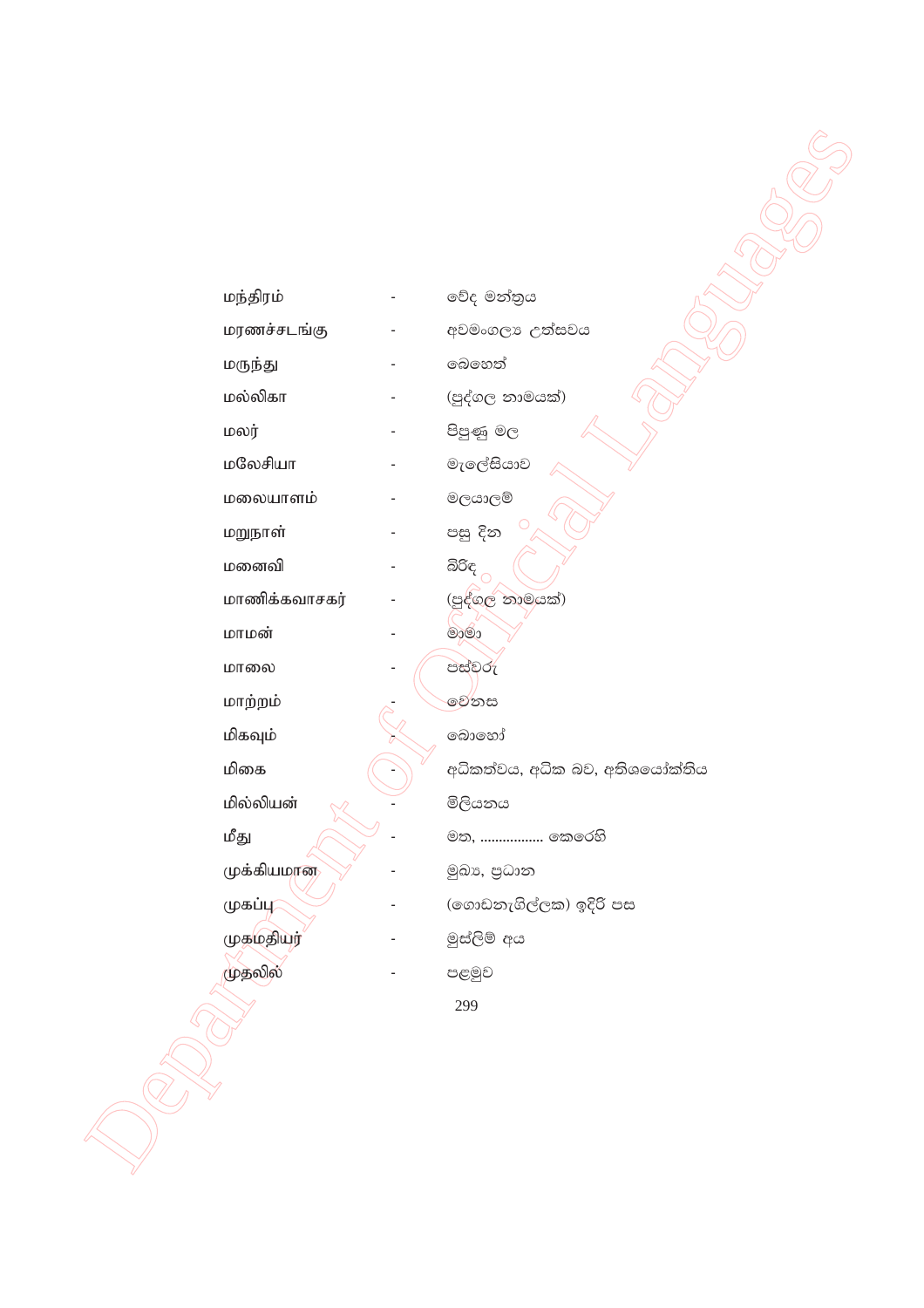| முதன்முதலாக          | මුල් වරට                  |
|----------------------|---------------------------|
| முதுமொழி             | පුස්ථා පිරුළ              |
| முருகன்              | කතරගම දෙවියෝ              |
| முழுவடிவு            | සම්පූර්ණ රූපය             |
| முற்றவெளிப் பக்கம் - | එළිමහන                    |
| முற்றாக              | මුළුමනින්                 |
| முன்னர்              | පෙර                       |
| முன்னோர்             | පුරාතනයෝ                  |
| முனியப்பர் கோயில்    | මුනියප්පර් කෝවිල          |
| மூர்த்தி             | (පුද්ගල නාමයක්)           |
| மூன்று               | තුන (03)                  |
| மேல்நாட்டார்         | බටහිර රටවල ජනයා           |
| மேளம்                | (බෙර විශේෂයක්)            |
| மொழிபெயர் -          | පරිවර්තනය කර-නවා          |
| மொழிபெயர்ப்பு        | පරිවර්තනය                 |
| யார்?                | කවුද ?                    |
| யாழ்ப்பாணம்          | යාපනය                     |
| யான்                 | @@                        |
| வகு -                | වර්ග කර-නවා, කොටස් කර-නවා |
| வசதி                 | පහසුකම                    |
| வடமாகாணம்            | උතුරු පළාත                |
| வணங்கு               | වදි-නවා                   |
|                      | 300                       |

**CALLED MANUSCRIPTION**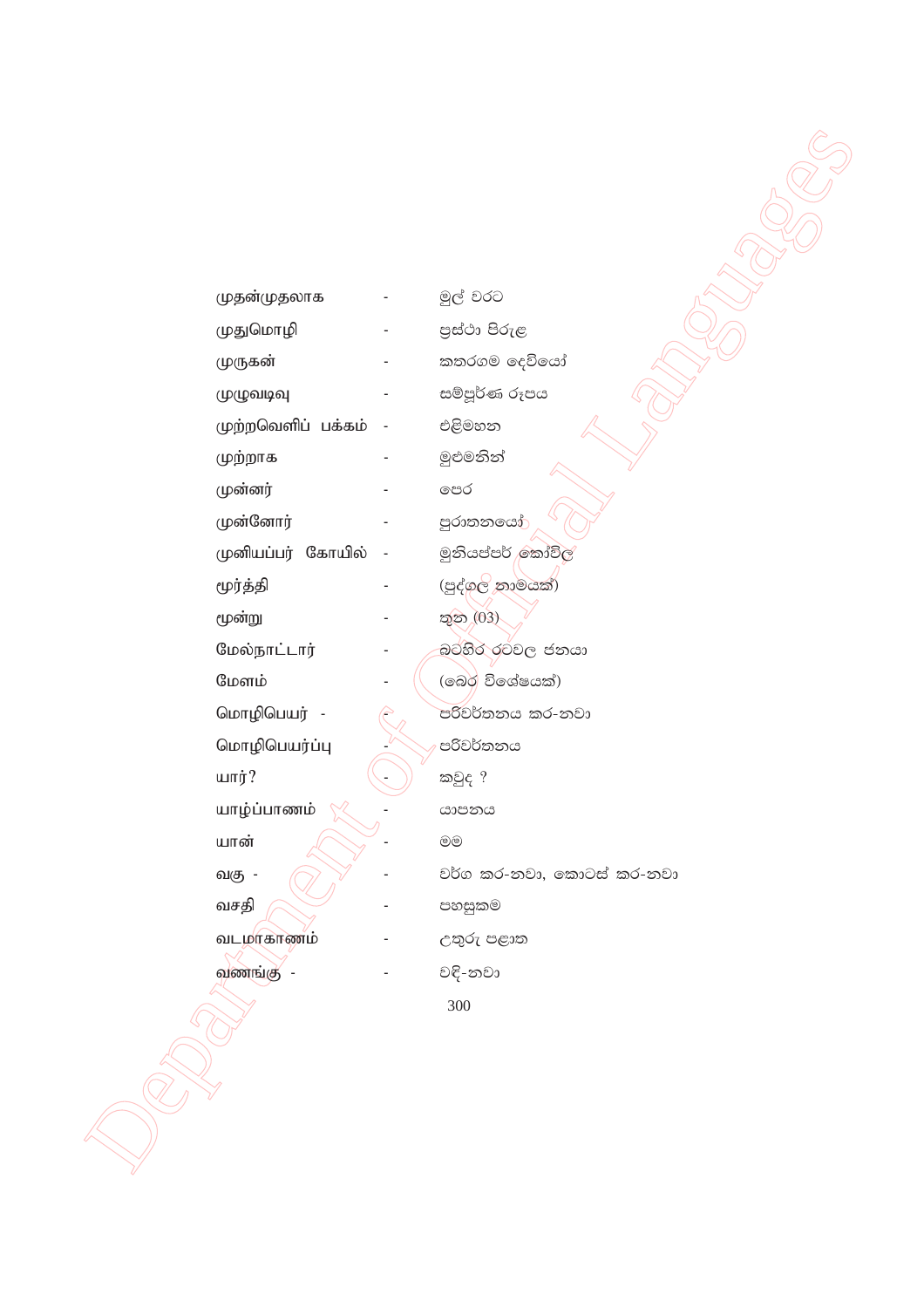வயல் වෙල, කුඹුර வரலாறு ඉතිහාසය வரவேல் -සාදරයෙන් පිළිගන්-නවා රෝගය, අසනීපය வருத்தம் ආදායම, ආදායම් මාර්ගය வருமானம் සිරිත, චාරිතුය / வழக்கம் වඳි-නවා, නමස්කාර කර-නවා வழிபடு வளம் වාසිය, ලාභය வறியவர் දුප්පතා දොරටුව வாய் වාසනාව (හොඳ) අවස්ථාව வாய்ப்பு ජීවත් 'වෙ-නවා வாழ் -வாழ்க்கை ජීවිතය පාර්ථනය, ආශිර්වාදය வாழ்த்து ඡිවිතය வாழ்வு விடுமுறை නිවාඩු කාලය ගුවන් යානය விமானம் விரல் ඇඟිල්ල விரிவாக සවිස්තරව விளக்கம் විස්තර කිරීම விளக்கு ඔප දම -නවා 301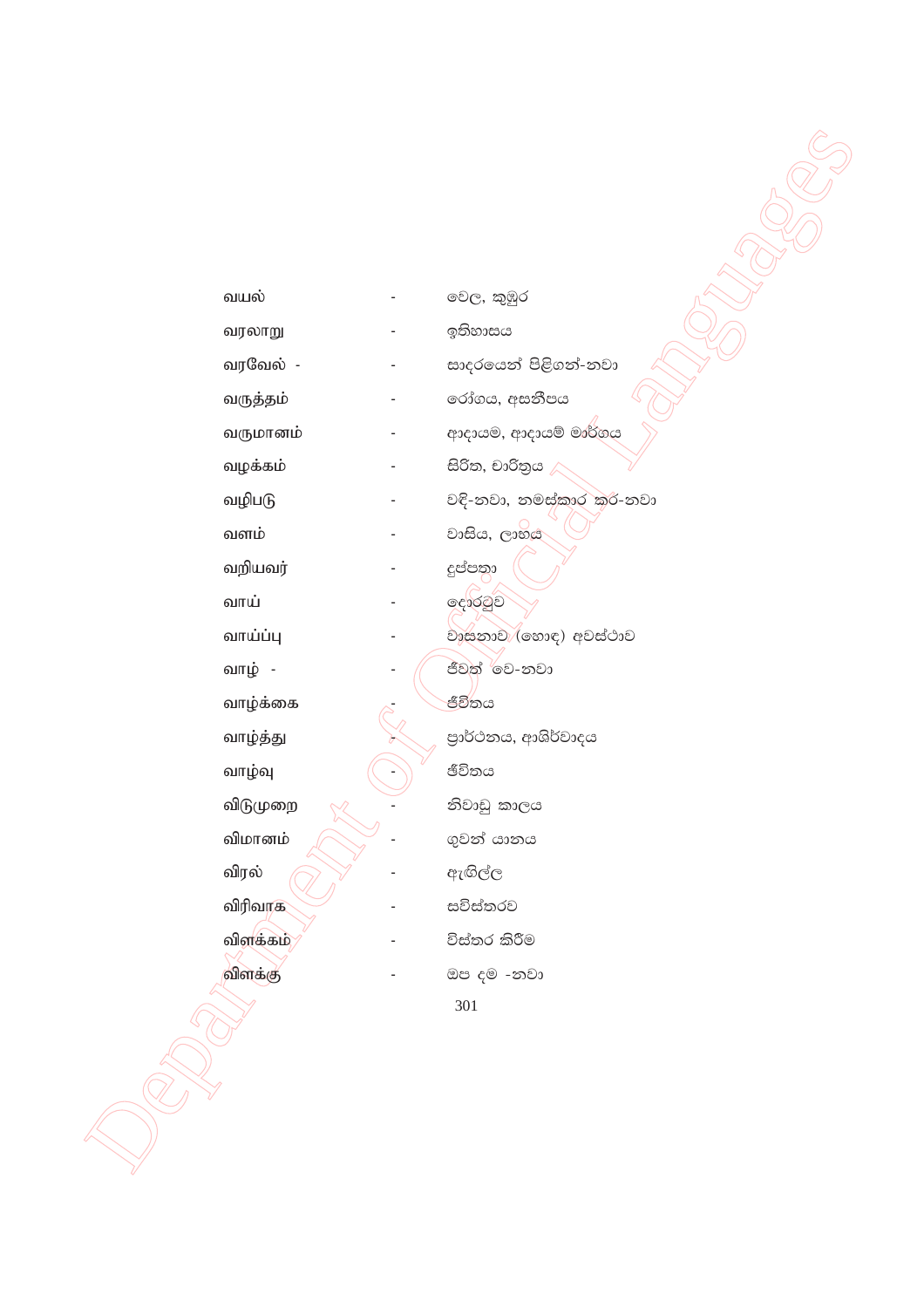| விளங்கு            |                          | පැහැදිලි වෙ-නවා      |  |
|--------------------|--------------------------|----------------------|--|
| விளையாட்டு மைதானம் | $\blacksquare$           | තීඩාංගනය, තීඩා පිටිය |  |
| விளையாட்டரங்கம்    |                          | කිඩාංගනය             |  |
| விஷயம்             |                          | කාරණය                |  |
| வீணாக              |                          | අනවශා ලෙස/           |  |
| வீரசோழியம்         | $\overline{\phantom{m}}$ | (ගුන්ථයක නුමක්)      |  |
| வெள்ளவத்தை         |                          | වැල්ලවත්තු           |  |
| வெளியே             |                          | පිටත, එළියේ          |  |
| வெற்றிலை           |                          | බුලත්(               |  |
| வேறுபாடு           |                          | මෙනස                 |  |
| ஜீ. யு. போப்       |                          | (පුද්ගල නාමයක්)      |  |
|                    |                          |                      |  |
|                    |                          |                      |  |
|                    |                          |                      |  |
|                    |                          |                      |  |
|                    |                          |                      |  |
|                    |                          |                      |  |
|                    |                          |                      |  |
|                    |                          |                      |  |
|                    |                          |                      |  |
|                    | 302                      |                      |  |
|                    |                          |                      |  |
|                    |                          |                      |  |
|                    |                          |                      |  |
|                    |                          |                      |  |
|                    |                          |                      |  |
|                    |                          |                      |  |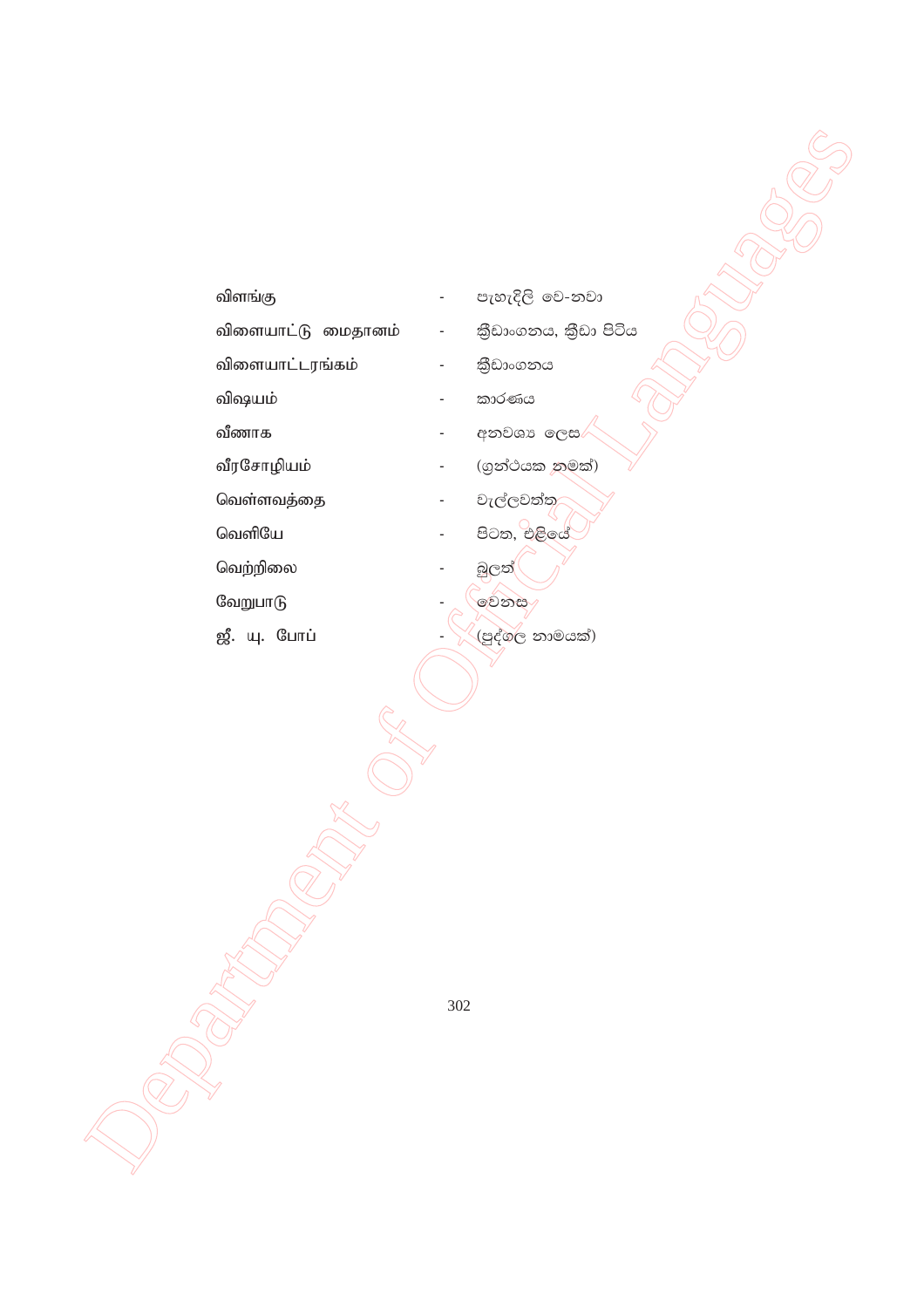## සංගෘහිත වචන මාලාව **II**

**isxy, - fou<**

|                 | සංගෘහිත වචන මාලාව II |  |
|-----------------|----------------------|--|
|                 | සිංහල - දෙමළ         |  |
|                 |                      |  |
| අගය කර-නවා      | பாராட்டு             |  |
| අගය කොට සලක-නවා | மதி -                |  |
| අඩුව            | குறைவு               |  |
| අඩුවෙ-නවා       | குறை -               |  |
| අත් කර ගන්-නවා  | தேடு -               |  |
| අතිවිශිෂ්ට      | தலைசிறந்த            |  |
| අතිශයෝක්තිය     | மிகை                 |  |
| ඇද              | இன்று                |  |
| අදහස් කර-නවා    | கருது -              |  |
| අදහස            | கருத்து              |  |
| අධිකත්වය        | மிகை                 |  |
| අධික බව         | மிகை                 |  |
| අනවශා ලෙස       | வீணாக                |  |
| අනුමැතිය        | உத்தரவு              |  |
| අනුකුමයෙන්      | படிப்படியாக          |  |
| අපියෙල් මාසය    | சித்திரை மாதம்       |  |
| අපල්ග්          | நமது, எங்கள், எமது   |  |
| අපි             | நாம்                 |  |
|                 | 303                  |  |
|                 |                      |  |
|                 |                      |  |
|                 |                      |  |
|                 |                      |  |
|                 |                      |  |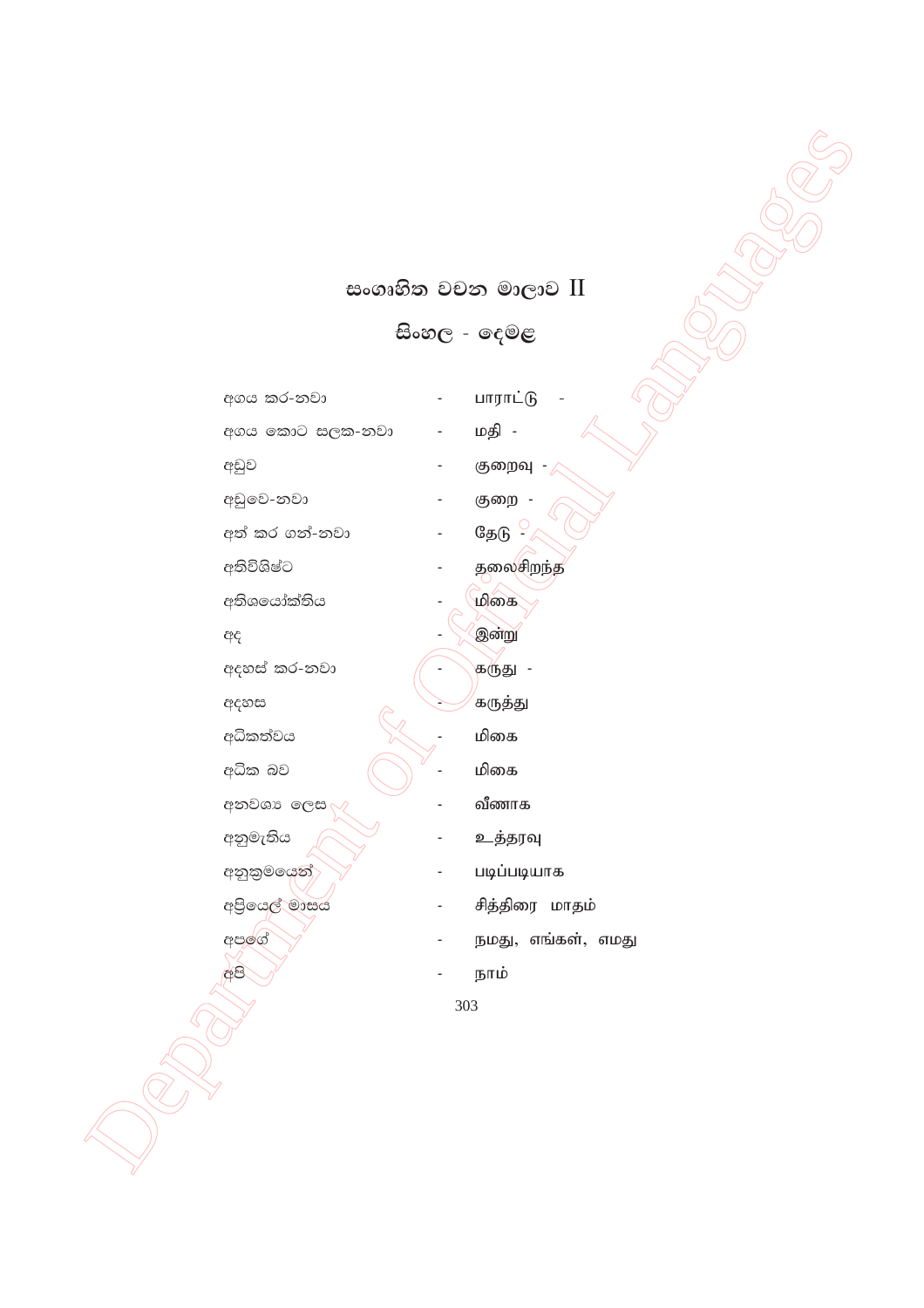| අපිට                | $\overline{\phantom{0}}$ | எமக்கு             |
|---------------------|--------------------------|--------------------|
| අපේ                 |                          | எங்கள், எமது, நமது |
| අභාගයය              | -                        | பயிற்சி            |
| අභිලාෂය             |                          | ஆர்வம்             |
| අලංකාර              | $\overline{a}$           | அழகான              |
| අලංකාර කර-නවා       |                          | சோடி -             |
| අලංකාර ව            |                          | அழகாக              |
| අලුත් වැඩියා කර-නවා |                          | திருத்து           |
| අවධාරණය කර-නවා      |                          | அழுத்து -          |
| අවමංගලා උත්සවය      |                          | றரணச்சடங்கு        |
| අවසරය               |                          | <u>உத்தர</u> வு    |
| අසනීපය              |                          | நோய், வருத்தம்     |
| අළු කර-නවා          |                          | 劬 -                |
| අළුයම               |                          | அதிகாலை            |
| අංශය                |                          | பிரிவு             |
| ආකල්පය              |                          | பொதுமை நோக்கு      |
| ආචාර්යවරයෝ          |                          | ஆசிரியர்           |
| ආචාර්යවරිය          |                          | ஆசிரியை            |
| ආගම                 |                          | மதம்               |
| ආගමික අදහස          |                          | சமயக்கருத்து       |
| ආදරණීය              |                          | அன்புள்ள           |
| ආදරය                |                          | அன்பு, காதல்       |
|                     |                          | 304                |
|                     |                          |                    |
|                     |                          |                    |
|                     |                          |                    |
|                     |                          |                    |
|                     |                          |                    |
|                     |                          |                    |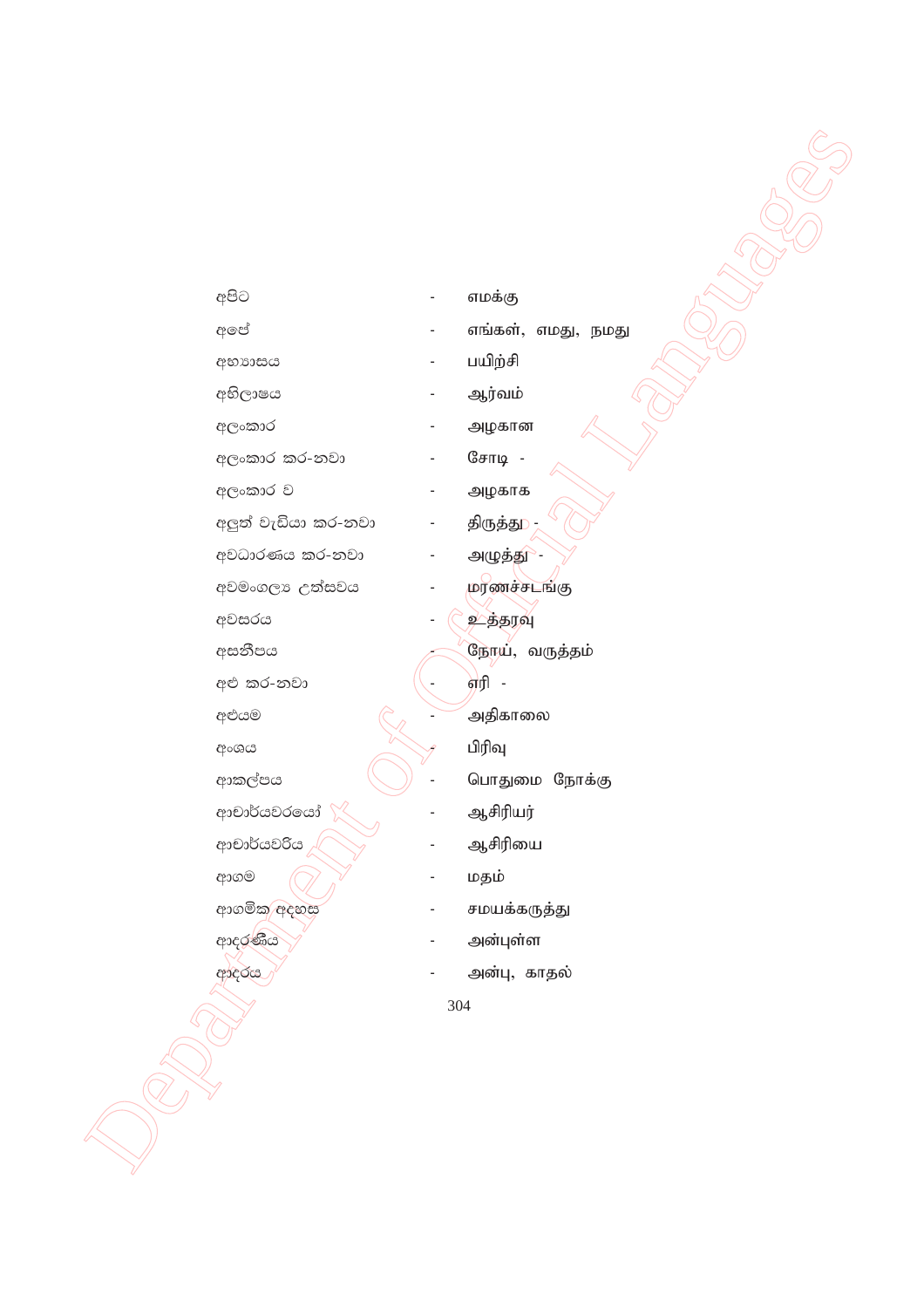| ආදරයෙන් රැක බලා ගන්-නවා - |         | பேண்       |
|---------------------------|---------|------------|
| ආදි                       |         | ஆகிய       |
| ආරම්භ කර-නවා              |         | ஆரம்பி -   |
| ආරෝගා ශාලාව               |         | ஆஸ்பத்திரி |
| පිසීම (ආහාර)              |         | சமையல்     |
| ආහාරය                     |         | உணவு       |
| ආශුමය                     |         | மடம்       |
| ආශාව                      |         | இஷ்டம்     |
| ආශිර්වාදය                 |         | வாழ்த்து   |
| ඇඟිල්ල                    |         | விரல்      |
| ඇතැම් විට                 |         | சிலசமயம்   |
| ඇති වෙ-නවා                |         | தோன்று -   |
| ඇතුළ                      |         | உள்ளே      |
| ඇතුළෙහි                   |         | உள்ளே      |
| ඇමෙරිකාව                  |         | அமெரிக்கா  |
| ඉක්මනට                    |         | சுருக்கமாக |
| ඉක්මනට ම                  |         | உடனே       |
| ඉගෙන ගන්-ුනවා             |         | கல் -      |
| ඉංගීුසි                   |         | ஆங்கிலம்   |
| ඉතාලිය                    |         | இத்தாலி    |
| ඉතිහාසය                   |         | வரலாறு     |
| ඉදිරි පස (ගොඩනැගිල්ලක)    |         | முகப்பு    |
|                           | $305\,$ |            |
|                           |         |            |
|                           |         |            |
|                           |         |            |
|                           |         |            |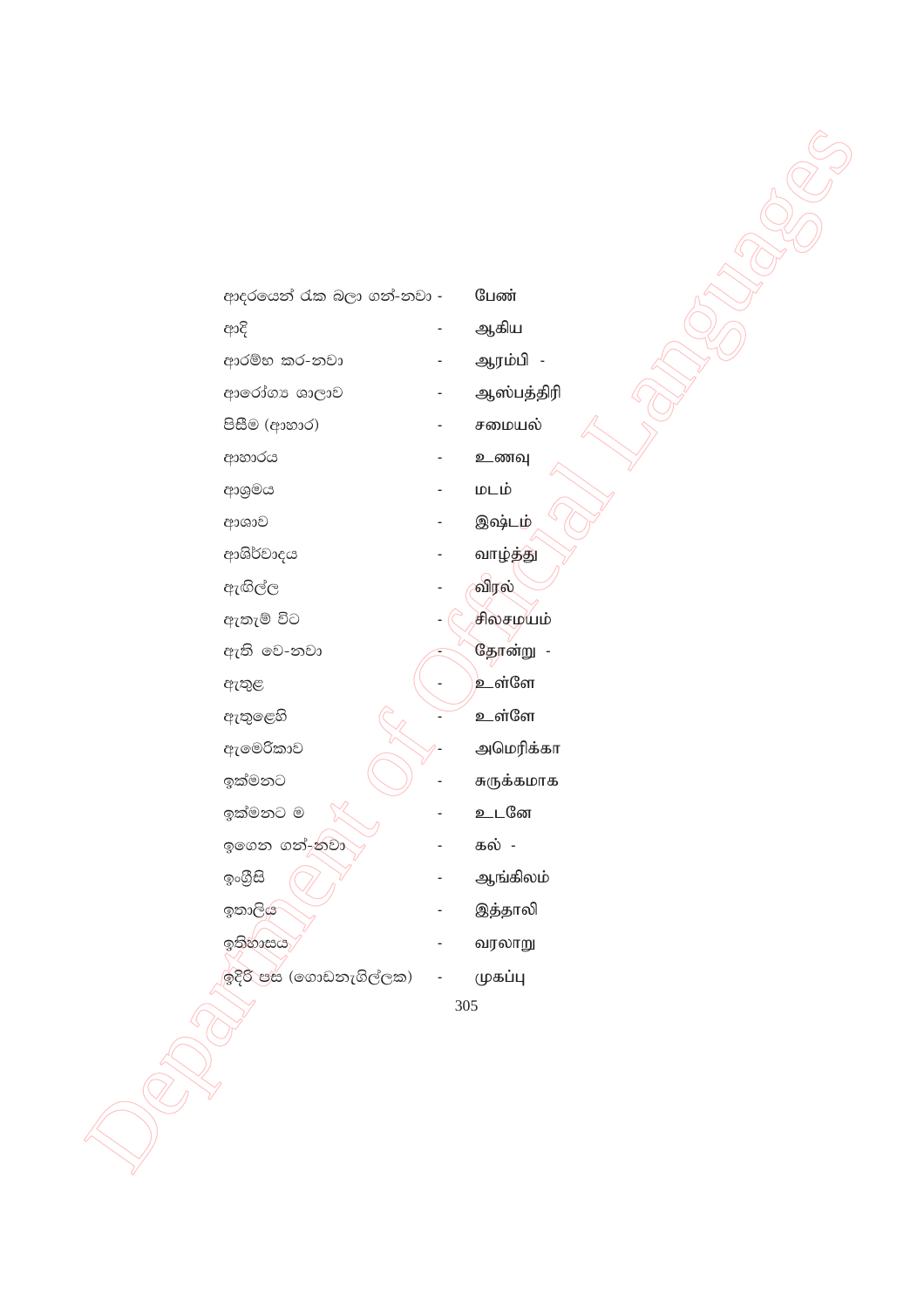| ඉන්දියාව       | இந்தியா                     |
|----------------|-----------------------------|
| ඉරණම           | தலைவிதி                     |
| ඊතණ            | அறுகு, அறுகம்புல்           |
| උණු තොවන්නා    | உருகார்                     |
| උතුරු පළාත     | வடமாகாணம்                   |
| උදාහරණය        | உதாரணம், எடுத்துக்கரட்டு    |
| උනන්දුව        | அக்கறை                      |
| උපත            | பிறவி                       |
| උපදි-නවා       | பிற - ்                     |
| උපදේශය         | புத்திமத <mark>ி</mark>     |
| උරුමය          | உரிமை                       |
| උපවාසය         | உப்வாசம்                    |
| එක             | ஒன்று                       |
| ඒ කුමක් නිසා ද | ஏன்⁄ என்றால்                |
| එකොළස          | யதினொன்று                   |
| එංගලන්තය       | இங்கிலாந்து                 |
| එදා            | அன்று                       |
| එනිසා          | அதனால்                      |
| එම නිසා        | அதனால்                      |
| එය             | அது                         |
| එවක            | அன்று                       |
| එහෙත්          | ஆயினும், எனினும், என்றாலும் |
| එහෙයින්        | அதனால்                      |
| ඒ මන්ද         | ஏன் என்றால்                 |
| ಲ್ಲಿಶ್ರ        | அவை                         |
|                | 306                         |
|                |                             |
|                |                             |
|                |                             |
|                |                             |
|                |                             |
|                |                             |
|                |                             |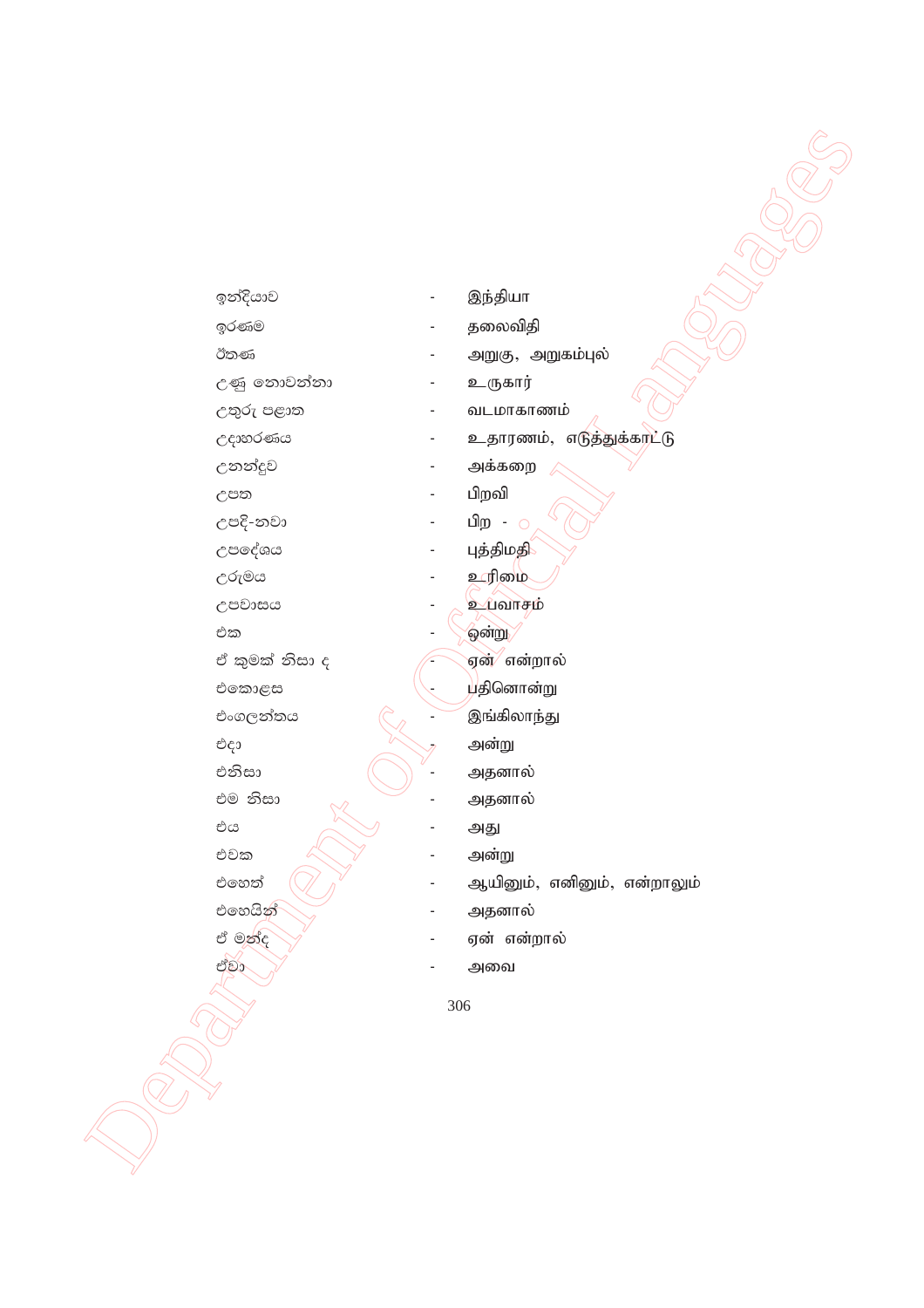- එලස් அப்பிடி එසේ වුවත් ஆயினும், எனினும், என்றாலும் එහි அங்கு එළකිරි பசுப்பால் එළිමහන முற்றவெளிப் பக்கம் வெளியே එළියෙහි ඔප දම-නවා விளக்கு ඔවුනොවුන්ගේ தத்தம் ඕලන්ද ජාතිකයා ஒல்லாந்தர் ඕස්ටේලියාව அவுஸ்திரேலியா සෘග් වේදය இருக்கு வேதம் கிரியை කියාව කීඩාංගනය விளையாட்டரங்கம், விளையாட்டு மைதானம் කීඩා පිටිය விளையாட்டரங்கம், <sup>⁄</sup>விளையாட்டு மைதானம் කෘෂිකර්මය கமத்தொழில்
	- කකුල කතරගම දෙවියෝ කථා කර-නවා කථාව කම්බිළිය කර්ණාටක් ..... කල්හි කලාතුරකින් කලාව
- உரையாடு -கதை கம்பளம் கன்னடம் போது, பொழுது

பாதம்

முருகன், கந்தசுவாமி

- சிலசமயம்
- கலை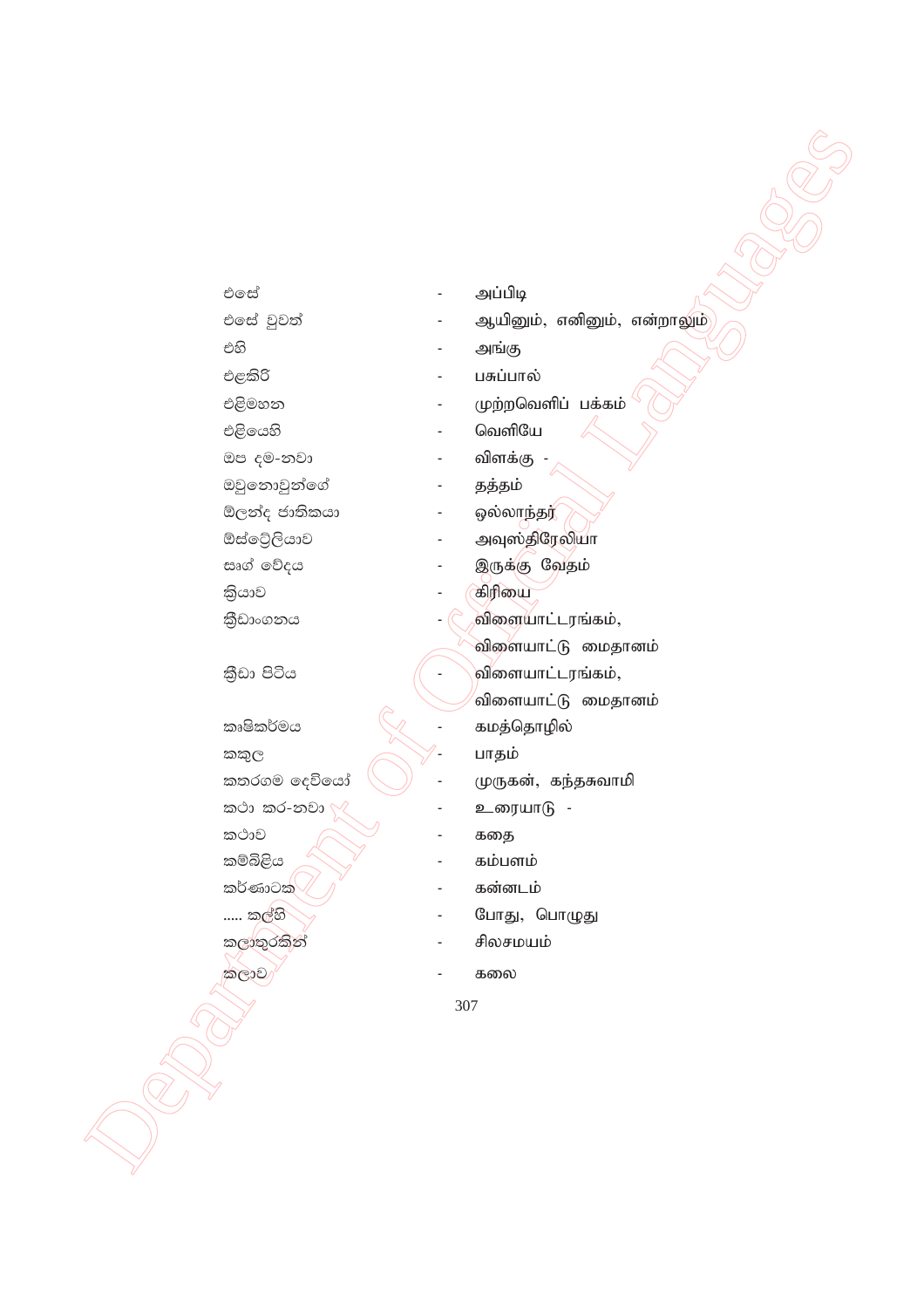கூ உரும் *விப்பொழுது*? ljr fõ,dfõ o@ - vg;nghOJ ? lúh - gh lúhd - Gytu; ljqo @ - ahu;? ldrKh - fhuzk;> tp\ak; ld¾hd,h - mYtyfk; ld,s uEKsfhda - fhsp කාවාය **- காப்பியி**ழ் ldYaór - fh\;kPu; le|jd f.k h-kjd - mio - කැමැත්ත $\qquad \qquad \qquad$  ஆர்வும், இஷ்டம் lerfl-kjd - Rw;W - ဆိုအသု ၉ခါဆ စင္ေဆာင္ကို အက်ိဳးျဖစ္သြား කිය-නවා  $\overline{\mathscr{A}}$  -  $\overline{\mathscr{A}}$  -  $\overline{\mathscr{A}}$  -  $\overline{\mathscr{A}}$  -  $\overline{\mathscr{A}}$  -  $\overline{\mathscr{A}}$  -  $\overline{\mathscr{A}}$  -  $\overline{\mathscr{A}}$  -  $\overline{\mathscr{A}}$  -  $\overline{\mathscr{A}}$  -  $\overline{\mathscr{A}}$  -  $\overline{\mathscr{A}}$  -  $\overline{\mathscr{A}}$  -  $\overline{\mathscr{A}}$  -  $\overline{\mathscr{A}}$  -  $\$  $\widehat{z}$ ඩා පුමාණය  $\widehat{z}$  - சிறிதளவு කුඹුර  $\bigcirc$  - வயல் l=ßre nj - nfhLik කුරුම්බා $(2a)$  \  $\vee$  $\ldots$  කෙරෙහි  $\mathbb{C}$   $\searrow$   $\qquad$  - மீது කේන්දු පලාමල $\mathbb{R}^{\vee}$  - சாதக பலன் කොට්-නවා $\sim$  - வொத்து fldgia lr-kjd - tF -

 Department of Official Languages  $\infty$   $\infty$   $\infty$   $\infty$   $\infty$   $\infty$   $\infty$   $\infty$   $\infty$   $\infty$   $\infty$   $\infty$   $\infty$   $\infty$   $\infty$   $\infty$   $\infty$   $\infty$   $\infty$   $\infty$   $\infty$   $\infty$   $\infty$   $\infty$   $\infty$   $\infty$   $\infty$   $\infty$   $\infty$   $\infty$   $\infty$   $\infty$   $\infty$   $\infty$   $\infty$   $\infty$   $\infty$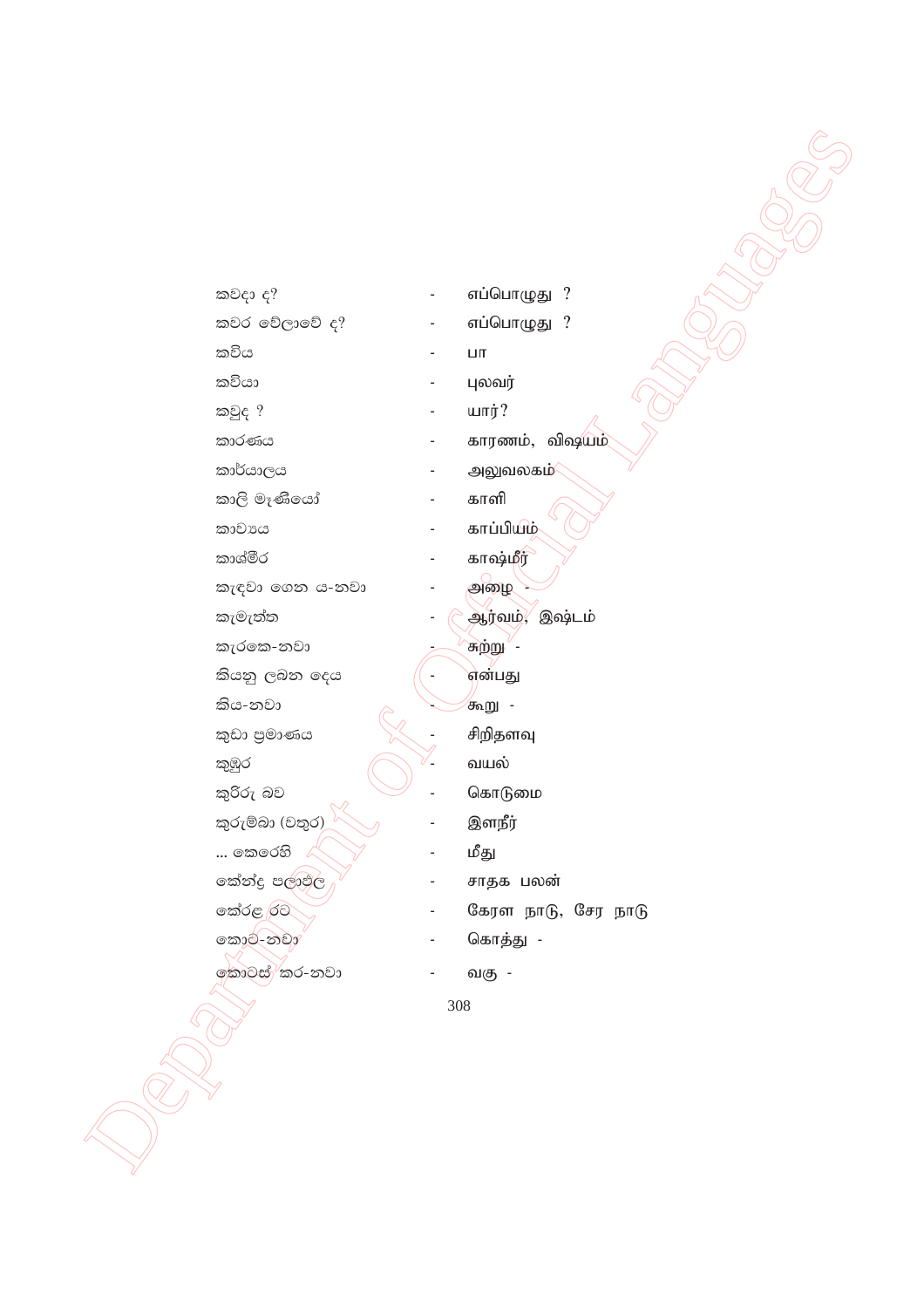කොම්පැනිය කොහි හෝ කෝප වෙ-නවා ගණිනවා ගම ගමන ගරු කොට සලක-නවා ගැඹුරු ගිය ගුරුවරිය ගුවන් යානය ගොඩනැගිල්ල චරිතය (කථාවක හෝ කාවායක) $\rangle$ චාරිතුය චූල කාවාය ජාතක කථාව ජාතිවාදය ජය ලබ-නවා ජලය ජීවත් වෙ-නුවා ජීවිතය ඥාතීහු ඥානය තිකුණාමලය

- கொம்பனி
- எங்கேயாவது
- கோபப்படு -
- கணி -
- கிராமம்
- பிரயாணம்
- போற்று
- ஆழ்ந்த
- ЦЮ ஆசிரியை
- விமானம்
- 
- கப்ட்டம்
- யாத்திரம்
- சடங்கு
- சிறு காப்பியம்
- சாதகக் கதை
- இனத்துவேஷம்
- சித்தியடை -
- தண்ணீர்
- வாழ் -
- வாழ்வு, வாழ்க்கை
- உறவினர்
- அறிவு
- திருகோணமலை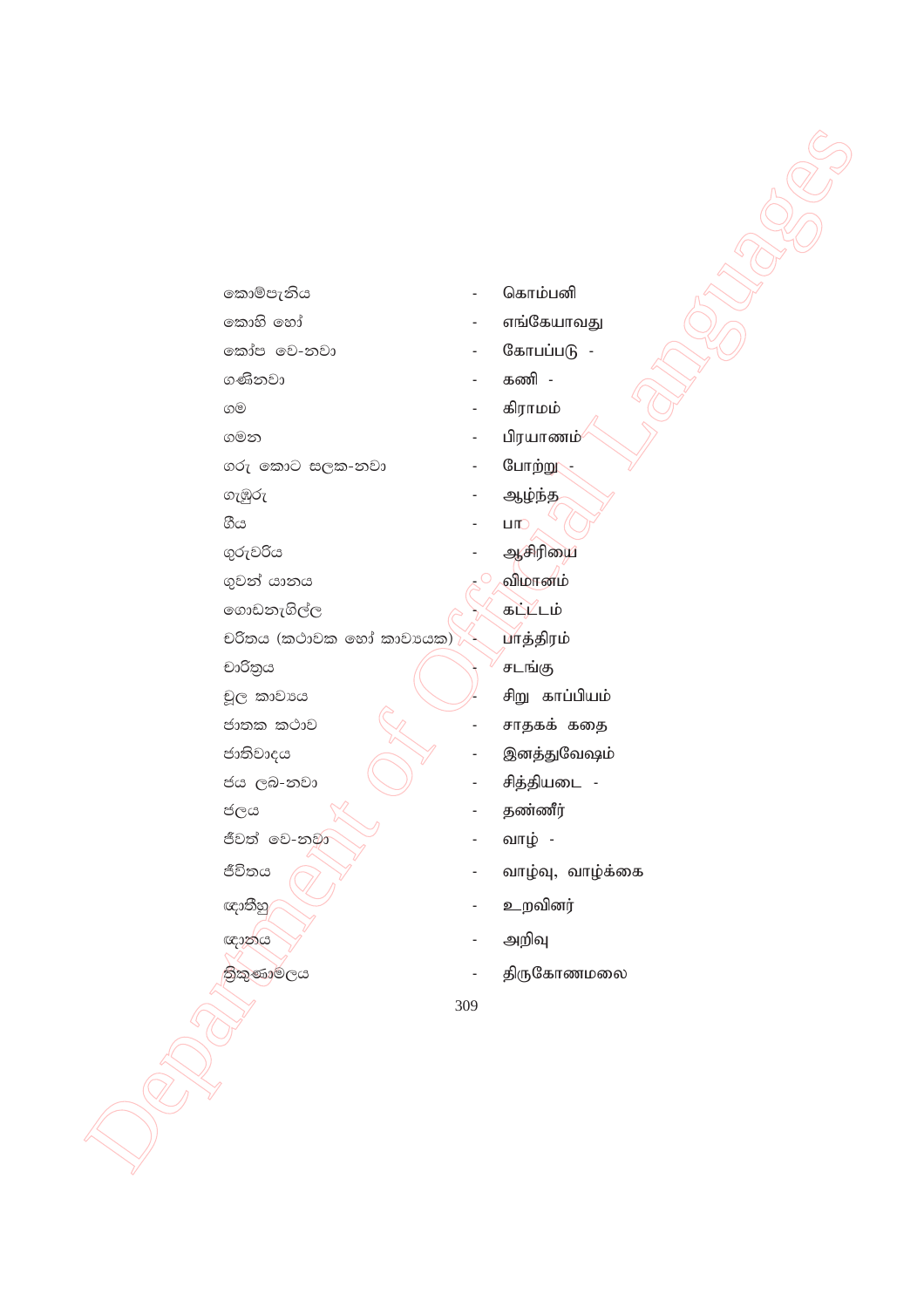| තම    |                     |     | தம், தம்முடைய, தமது |
|-------|---------------------|-----|---------------------|
|       | තමාගේ               |     | தம், தம்முடைய, தமது |
|       | තමුන්ගේ             |     | தம், தம்முடைய, தமது |
|       | තමුන් ම             |     | தாம்                |
|       | තරුණයා              |     | இளைஞர்              |
| තුන   |                     |     | மூன்று              |
|       | තෙළිඟු              |     | தெலுங்கு            |
| දුවා  |                     |     | பொருள்              |
| දුවිඩ |                     |     | திராவிட             |
|       | දෘෂ්ටි කෝණය         |     | நோக்கு              |
|       | දක්ව-නවා            |     | <b>பர்</b>          |
|       | දකුණු කොටස          |     | தென்பகுதி           |
|       | දම-නවා (වතුර)       |     | ஊற்று -             |
|       | දරුවෙකු ලැබීමේ වරය  |     | பிள்ளைவரம்          |
|       | දහතුන               |     | பதின்மூன்று         |
|       | දායාදය              |     | உரிமை               |
|       | දාහතර               |     | பதின்நான்கு         |
|       | දැඩි ලෙස ආශා කර-නවා |     | ஆசைப்படு -          |
|       | දැඩි ලෙස ආශා මව-නවා |     | ஆசைப்படு -          |
| දැන්  |                     |     | இப்பொழுது           |
|       | දැනුම               |     | அறிவு               |
|       | දැත් එක් කර වදි-නවා |     | கும்பிடு -          |
|       | දිනපතා              |     | நாள் தோறும்         |
|       | දියවැඩියාව          |     | நீரிழிவு            |
|       |                     | 310 |                     |
|       |                     |     |                     |
|       |                     |     |                     |
|       |                     |     |                     |
|       |                     |     |                     |
|       |                     |     |                     |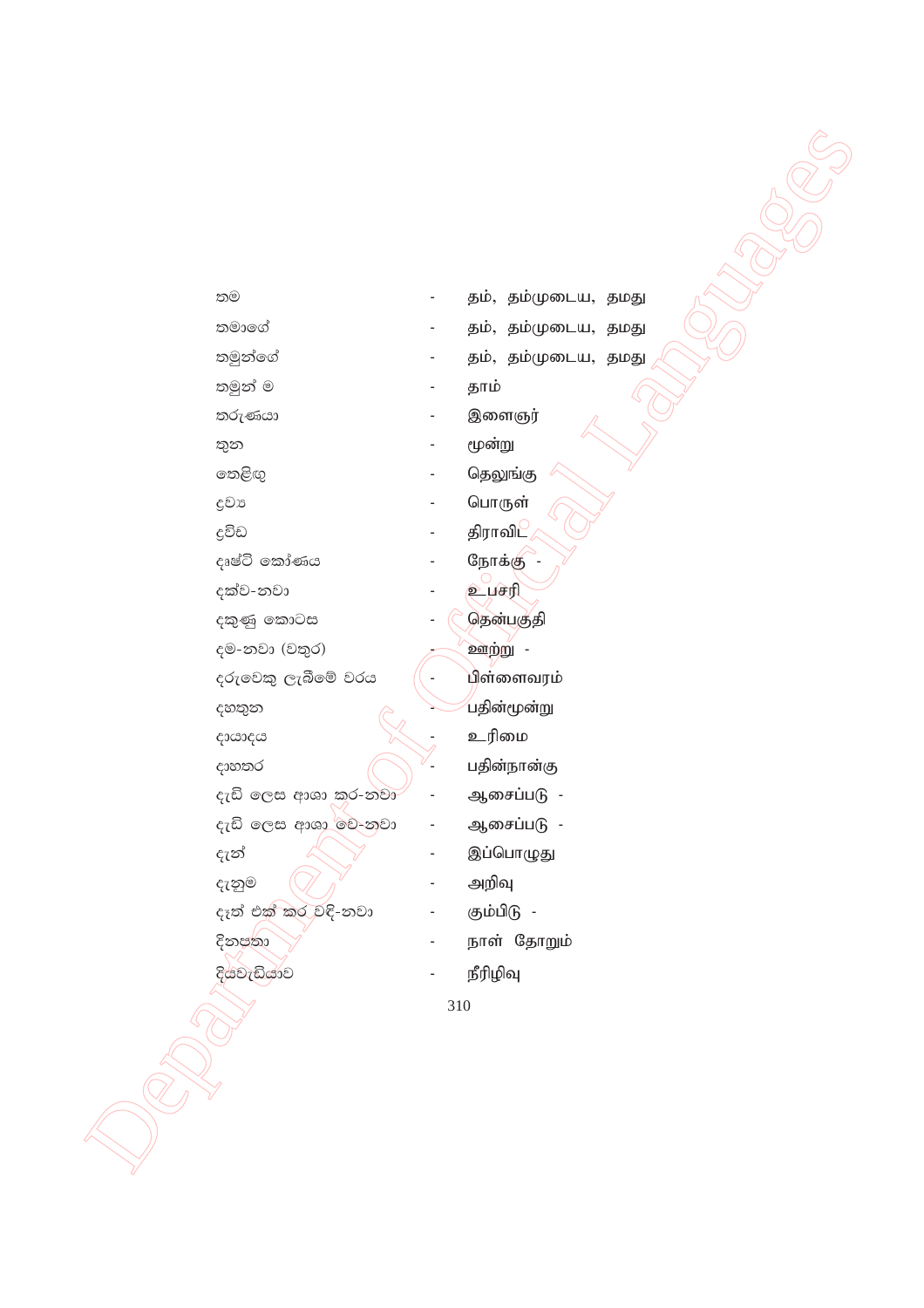| දීර්ඝ |                                        |     | நீண்ட           |
|-------|----------------------------------------|-----|-----------------|
|       | දීර්ඝ කාලය                             |     | நீண்ட காலம்     |
|       | දුක් මුසු                              |     | சோகமான          |
|       | දුක් විදි-නවා                          |     | கஷ்டப்படு -     |
| දුක   | $\overline{\phantom{a}}$               |     | பிணி            |
|       | දුප්පතා                                |     | வறியவர்         |
|       | දුම්බීම                                |     | புகைப்பது       |
|       | දුර්ලභ                                 |     | அரிய            |
| දුලබ  |                                        |     | அரிய            |
| දෙක   |                                        |     | இரண்டு          |
|       | ලදදාහ                                  |     | இரண்டாயிரம்     |
|       | දෙමළ ජාතිකයා                           |     | தமிழர்          |
|       | දෙමව්පියෝ                              |     | பெற்றோர்        |
|       | දෙවියන්ට වන භාරය                       |     | நேர்த்திக் கடன் |
|       | දෙවියෝ                                 |     | தெய்வம், இறைவன் |
|       | දේවාලය                                 |     | ஆலயம்           |
|       | දේශපාලන විදාහව                         |     | அரசியல்         |
|       | <b>ෙ</b> දවඥයෝ                         |     | சோதிடர்         |
|       | ෛවය                                    |     | தலைவிதி         |
|       | දොරටුව<br>$\qquad \qquad \blacksquare$ |     | வாய்            |
|       | දොළහ⁄                                  |     | பன்னிரண்டு      |
|       | ධනය                                    |     | செல்வம், பேறு   |
|       | බර්ම මාර්ගය                            |     | அறநெறி          |
|       |                                        | 311 |                 |
|       |                                        |     |                 |
|       |                                        |     |                 |
|       |                                        |     |                 |
|       |                                        |     |                 |
|       |                                        |     |                 |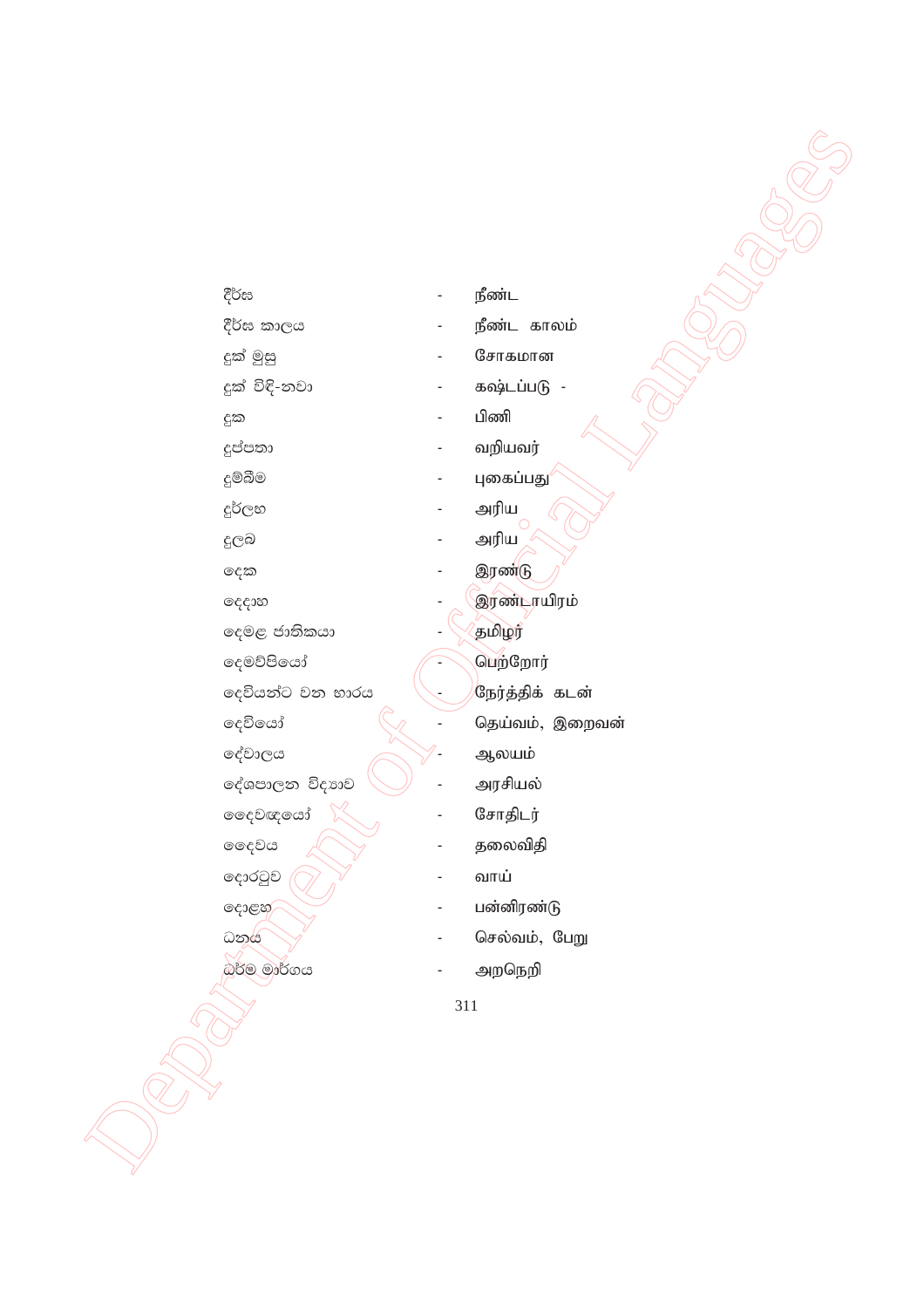| නාාය           |                | கோட்பாடு                 |
|----------------|----------------|--------------------------|
| නගරය           |                | நகரம்                    |
| නංගි           |                | தங்கை                    |
| නම             |                | பெயர்                    |
| නමස්කාර කර-නවා |                | வழிபடு -                 |
| නරක මාර්ගය     | $\blacksquare$ | கெட்ட வழி                |
| නැකැත් වේලාව   |                | சுபநேரம்                 |
| නැමැති         |                | என்ற                     |
| නෑයෝ           |                | உறவினர்                  |
| නිදර්ශනය       |                | எடுத்துக்காட்டு, உதாரணம் |
| නිබන්ධය        |                | கட்டுரை                  |
| නිරර්ථක ව      |                | கண்டபடி                  |
| නිවාඩු කාලය    |                | விடுமுறை                 |
| නිවාසය         |                | ஆலயம், இல்லம்            |
| නිසා           |                | படியால், பொருட்டு        |
| නිශ්චය කර-නවා  |                | குறிப்பிடு -             |
| නූතන           |                | நவீன                     |
| තො වේ ද?       |                | அல்லவா?                  |
| පුතිපත්තිය     |                | கோட்பாடு                 |
| පුථම වරට       |                | முதன்முதலாக              |
| පුධාන          |                | முக்கியமான, பிரதானமான    |
| පුයෝජනය        |                | பிரயோசனம்                |
| පස්ථා පිරුළ    |                | முதுமொழி, பழமொழி         |
|                | 312            |                          |
|                |                |                          |
|                |                |                          |
|                |                |                          |
|                |                |                          |
|                |                |                          |
|                |                |                          |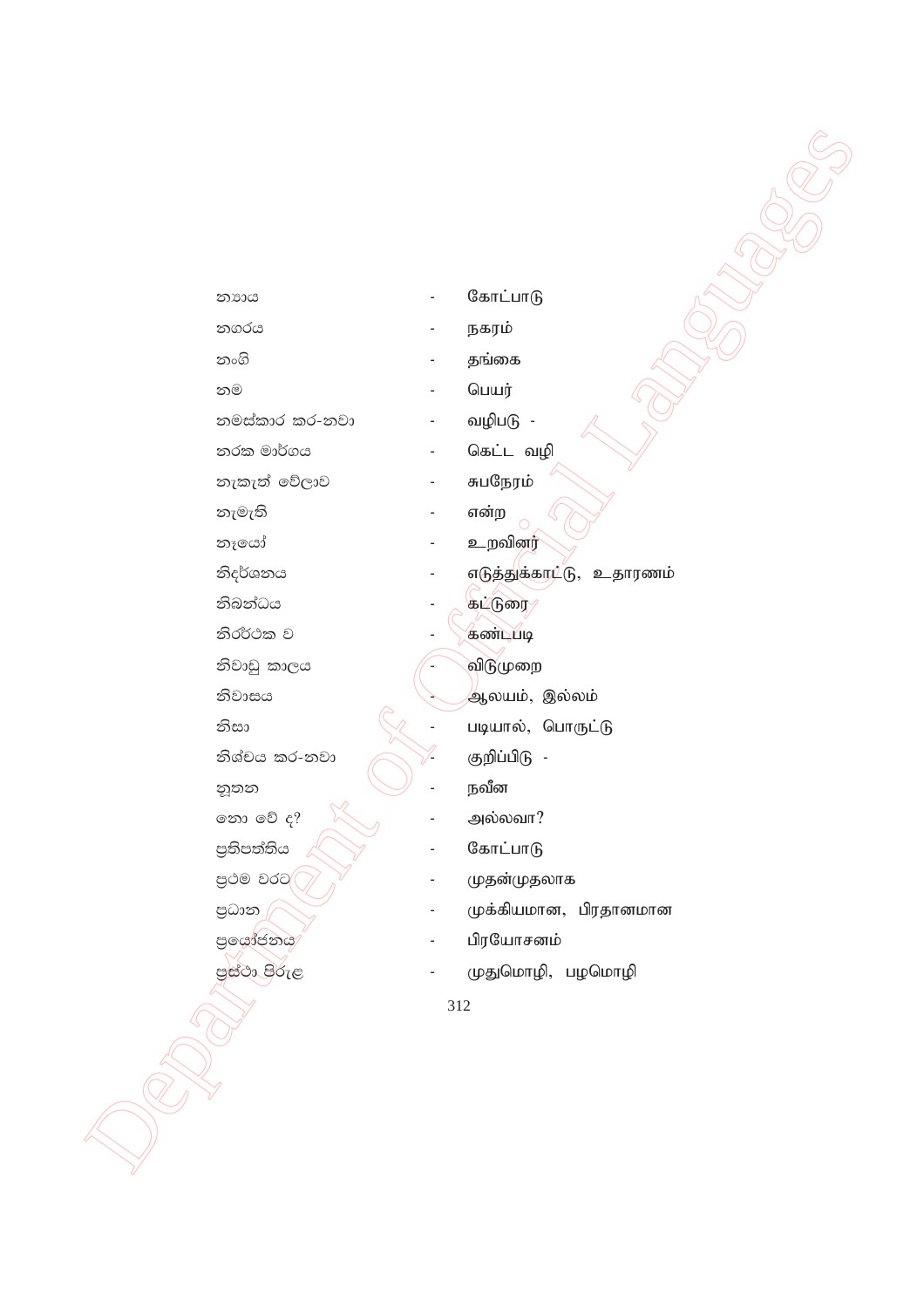| පුසිද්ධිය        |     | பிரசித்தி      |
|------------------|-----|----------------|
| පුශ්නය           |     | பிரச்சினை      |
| පුශංසා කර-නවා    |     | போற்று -       |
| පාර්ථනය          |     | வாழ்த்து       |
| පිතිය            |     | பெருமிதம்      |
| පීතියෙන්         |     | இன்பமாக        |
| පටන් ගන්-නවා     |     | ஆரம்பி         |
| පටුමග            |     | ஒழுங்கை        |
| පතුරුව-නවා       |     | பரப்பு ்       |
| පමණ              |     | அளவில்         |
| පර්යේෂකයා        |     | ஆராய்ச்சியாளர் |
| පර්යේෂණය         |     | ஆராய்ச்சி      |
| පරිවර්තනය        |     | மொழிபெயர்ப்பு  |
| පරිවර්තනය කර-නවා |     | மொழிபெயர் -    |
| පලස              |     | கம்பளம்        |
| පවුල             |     | குடும்பம்      |
| පස්වරු           |     | மாலை           |
| පසු දින          |     | மறுநாள்        |
| පසු ව, පසු       |     | பின்னர்        |
| පහ               |     | ஐந்து          |
| පහසුකම           |     | வசதி           |
| පහළ වෙ-නවා       |     | தோன்று -       |
| පසල්ළාස          |     | பதினைந்து      |
| පළමු ව           |     | முதலில்        |
|                  | 313 |                |
|                  |     |                |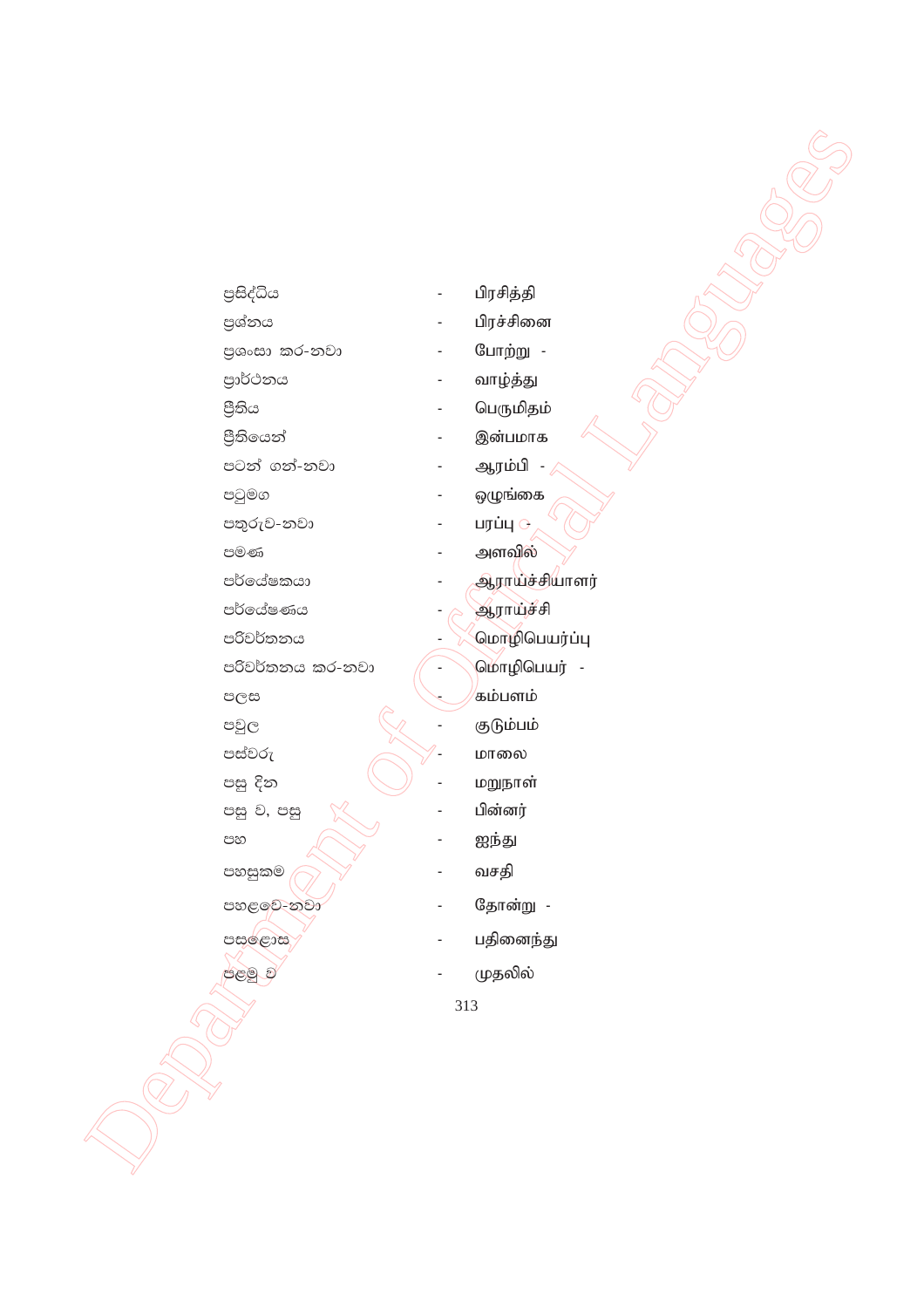$\begin{CD} \text{Cov} \\ \text{Cov} \\ \text{Cov} \\ \text{Cov} \\ \text{Cov} \\ \text{Cov} \\ \text{Cov} \\ \text{Cov} \\ \text{Cov} \\ \text{Cov} \\ \text{Cov} \\ \text{Cov} \\ \text{Cov} \\ \text{Cov} \\ \text{Cov} \\ \text{Cov} \\ \text{Cov} \\ \text{Cov} \\ \text{Cov} \\ \text{Cov} \\ \text{Cov} \\ \text{Cov} \\ \text{Cov} \\ \text{Cov} \\ \text{Cov} \\ \text{Cov} \\ \text{Cov} \\ \text{Cov} \\ \text{Cov} \\ \text{Cov} \\ \text{Cov$ 314 පළුද්ද $\blacksquare$ පළුද්ද mdGYd,dj - ghlrhiy පාඩම  $\blacksquare$ පාන්දර  $-$  அதிகாலை md,kh - Ml;rp md,kh lr-kjd - Ml;rp nra; - පාසල  $\blacksquare$  -  $\blacksquare$ பாடசாலை ுர் கிரைக்காலம்<br>சார்த்திரை - முன்டைக்காலம் meje;a fj-kjd - eilngW - පැහැදිලි ව $\qquad \qquad \qquad$  - ගිதளிவாக meyeÈ,s fj-kjd - tpsq;F - පිටත් වෙ-නවා  $\overline{\phantom{a}}$  -  $\overline{\phantom{a}}$  $\overline{\phantom{a}}$ පිනි දිය  $\qquad \qquad \qquad$   $\qquad \qquad$   $\qquad \qquad$   $\qquad$   $\qquad \qquad$   $\qquad$   $\qquad$   $\qquad$   $\qquad$   $\qquad$   $\qquad$   $\qquad$   $\qquad$   $\qquad$   $\qquad$   $\qquad$   $\qquad$   $\qquad$   $\qquad$   $\qquad$   $\qquad$   $\qquad$   $\qquad$   $\qquad$   $\qquad$   $\qquad$   $\qquad$   $\qquad$   $\qquad$   $\qquad$   $\qquad$   $\qquad$   $\qquad$ පිපුණු මල $\begin{matrix} \begin{matrix} - & \text{1} & \text{1} & \text{1} & \text{1} & \text{1} & \text{1} & \text{1} & \text{1} & \text{1} & \text{1} & \text{1} & \text{1} & \text{1} & \text{1} & \text{1} & \text{1} & \text{1} & \text{1} & \text{1} & \text{1} & \text{1} & \text{1} & \text{1} & \text{1} & \text{1} & \text{1} & \text{1} & \text{1} & \text{1} & \text{1} & \text{1} & \text{1} & \text{1} &$  $\mathcal{B}_{\text{G3}}$  .  $\mathcal{B}_{\text{B}}$ ந்தை msßñ - Mz;  $\overbrace{ }$   $\overbrace{ }$   $\overbrace{ }$   $\overbrace{ }$   $\overbrace{ }$   $\overbrace{ }$   $\overbrace{ }$   $\overbrace{ }$   $\overbrace{ }$   $\overbrace{ }$   $\overbrace{ }$   $\overbrace{ }$   $\overbrace{ }$   $\overbrace{ }$   $\overbrace{ }$   $\overbrace{ }$   $\overbrace{ }$   $\overbrace{ }$   $\overbrace{ }$   $\overbrace{ }$   $\overbrace{ }$   $\overbrace{ }$   $\overbrace{ }$   $\overbrace{ }$   $\overbrace{ }$   $\overbrace{ }$   $\overbrace{ }$   $\overbrace{$  $\mathcal{B}$ ළිසරණ  $(\bigcap)$  - சார்பு පුද්ගලික  $\sqrt{2}$  - தனியார் පුන් කළස $\bigotimes$  - நிறைகுடம் පුරාතනයෝ $\bigotimes$  - முன்னோர் පුරුද්ද  $\left(\bigvee\right)^{k}$  - பழக்கம் mqreÿ mqyqKq fj-kjd - goF -  $\log$ ്ര $\sim$  20 $\sim$  20 $\sim$  30 $\sim$ පුවක් $\bigcup^{\vee}$  - பாக்கு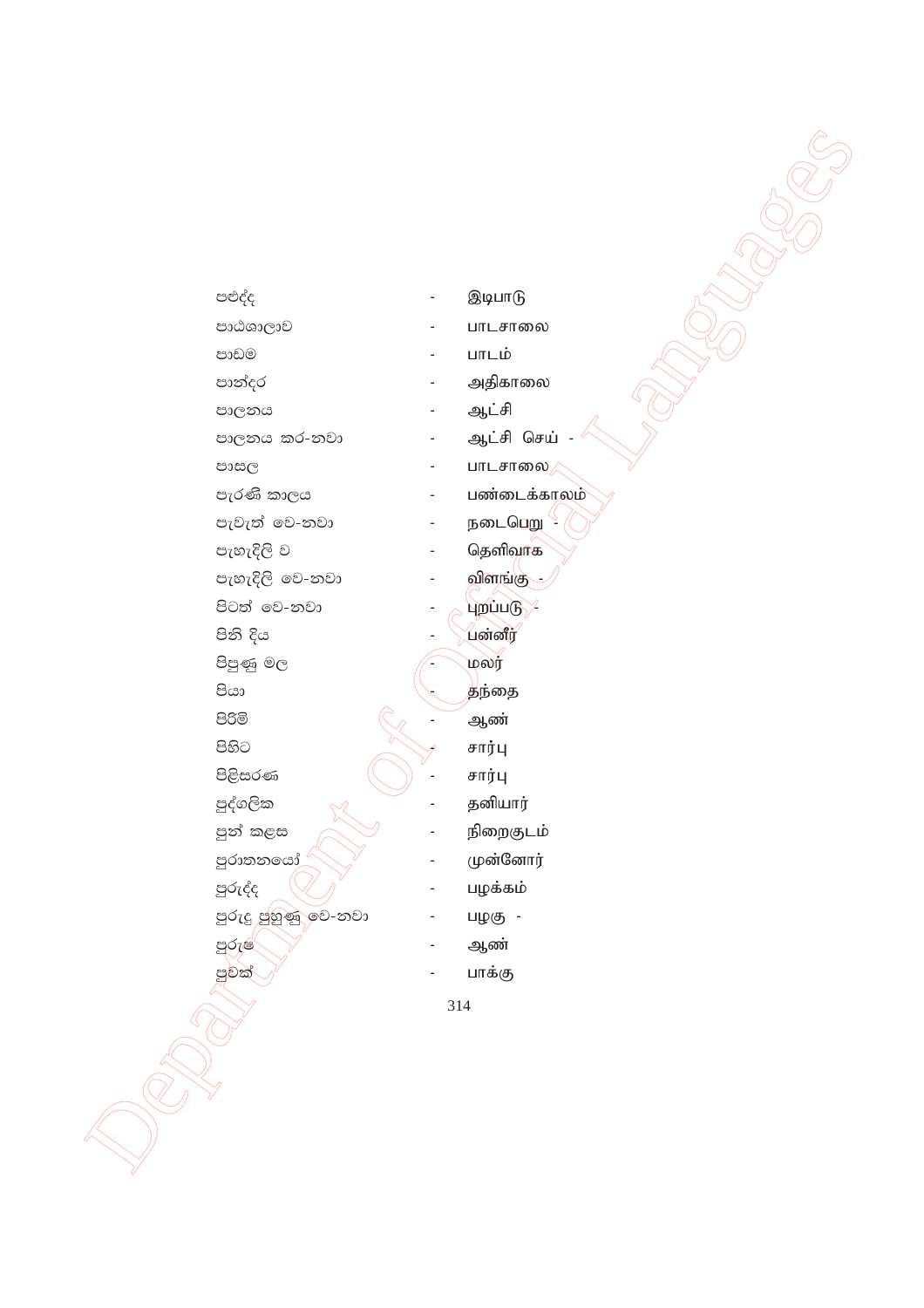| පුස්තකාලය               | நூல்நிலையம்    |
|-------------------------|----------------|
| පුළුස්ස-නවා             | எரி            |
| පෙර                     | முன்னர்        |
| පෙරවරු                  | காலை           |
| පොත                     | நூல், புத்தகம் |
| පොදුවේ                  | பொதுவாக        |
| පොලිස් නිලධාරියා        | பொலிசார்       |
| පෝසත්තු                 | பணக்காரர்      |
| පෞද්ගලික                | தனியார்        |
| බුිතානාය                | பிரித்தானியர   |
| බටහිර රටවල ජනයා         | மேல் `நாட்டார் |
| බල කොටුව                | கோட்டை         |
| බඳු                     | போன்ற          |
| බල පෑම                  | செல்வாக்கு     |
| බහු <mark>තරය</mark> වන | பெரும்பாலான    |
| බලාපොරොත්තුව            | நம்பிக்கை      |
| බැතිමත්තු               | பக்தர்         |
| බිඳි-නවා                | உடை -          |
| බිරිද                   | மனைவி          |
| බුද්ධිමත්තු             | அறிஞர்         |
| බුරුමය                  | பர்மா          |
| බුලත්                   | வெற்றிலை       |
| බෙර සහ නළා              | கொட்டு மேளம்   |
| බෙහෙත්                  | மருந்து        |
|                         | 315            |
|                         |                |
|                         |                |
|                         |                |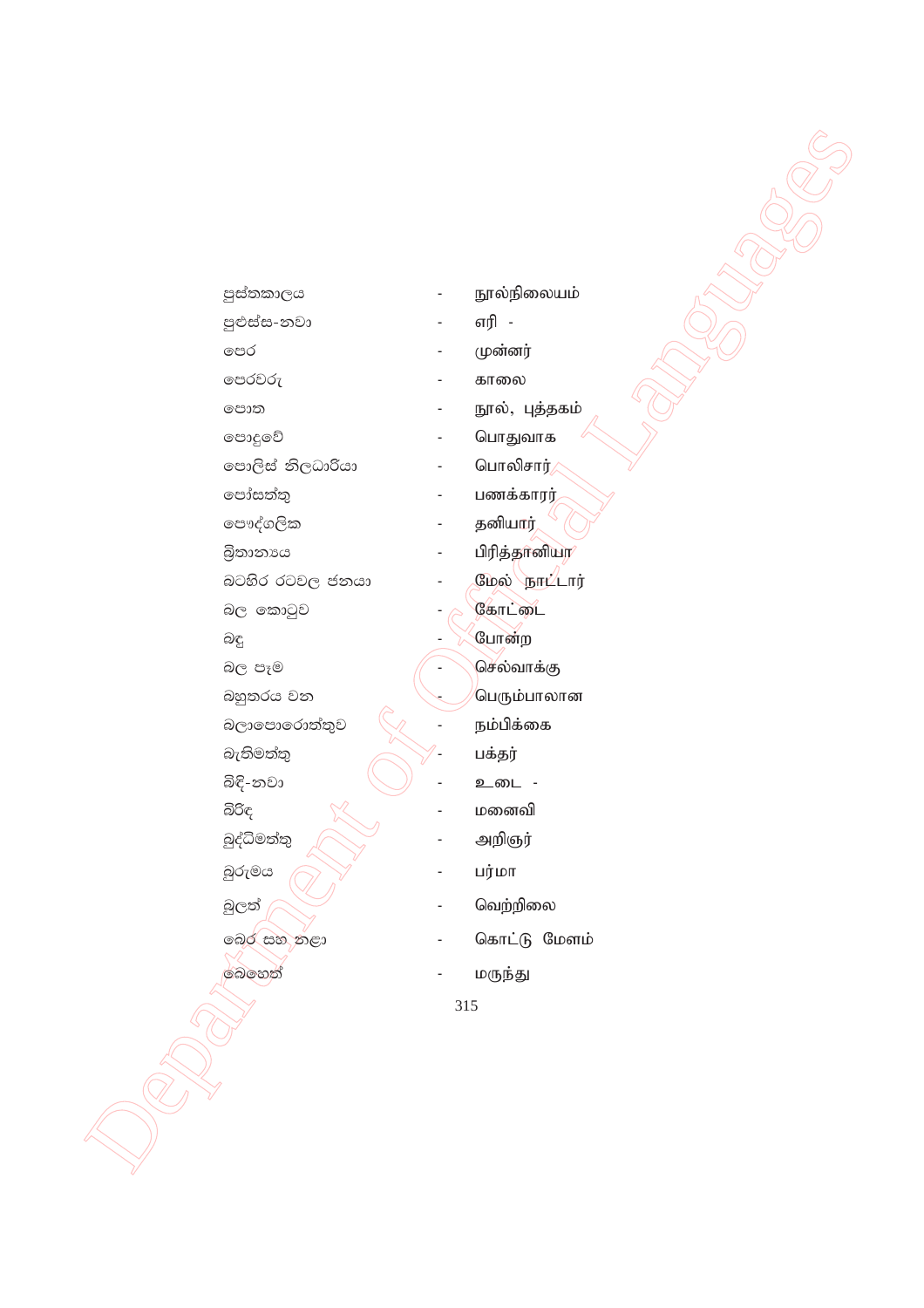| ෧බහෙවින්                    |     | பெரும்பாலும்        |
|-----------------------------|-----|---------------------|
| බොහෝ                        |     | மிகவும்             |
| බොහෝ විට                    |     | பெரும்பாலும்        |
| බෞද්ධ කාවායෙ                |     | பௌத்த காப்பியம்     |
| භූමිය                       |     | நிலம்               |
| මඟුල් සාරිය                 |     | கூறைச் சேலை         |
| මංගල වාදනය                  |     | மங்கள வாத்தியம்     |
| මඩකළපුව                     |     | மட்டக்களப்டு        |
| මඩම                         |     | மடம்                |
| මඩුව                        |     | பந்தல் <i>(</i>     |
| මණ්ඩප දොරටුව                |     | பந்தல் வாசல்        |
| මණ්ඩපය                      |     | ழண்டபும், பந்தல்    |
| මත් පැන් පානය               |     | மதுபானம் அருந்துதல் |
| … මත                        |     | ழீது                |
| මධුපානය                     |     | மதுபானம்            |
| මනස                         |     | உள்ளம்              |
| මනාලයා                      |     | மணமகன்              |
| මනාලිය                      |     | மணமகள்              |
| $_{\textcircled{\tiny{0}}}$ |     | யான்                |
| $^\circledR$                |     | Ц                   |
| මලයාලම්                     |     | மலையாளம்            |
| මව් බස                      |     | தாய்மொழி            |
| මව                          |     | தாய்                |
| මහත්මිය (මිය)               |     | திருமதி             |
|                             | 316 |                     |
|                             |     |                     |
|                             |     |                     |
|                             |     |                     |
|                             |     |                     |
|                             |     |                     |
|                             |     |                     |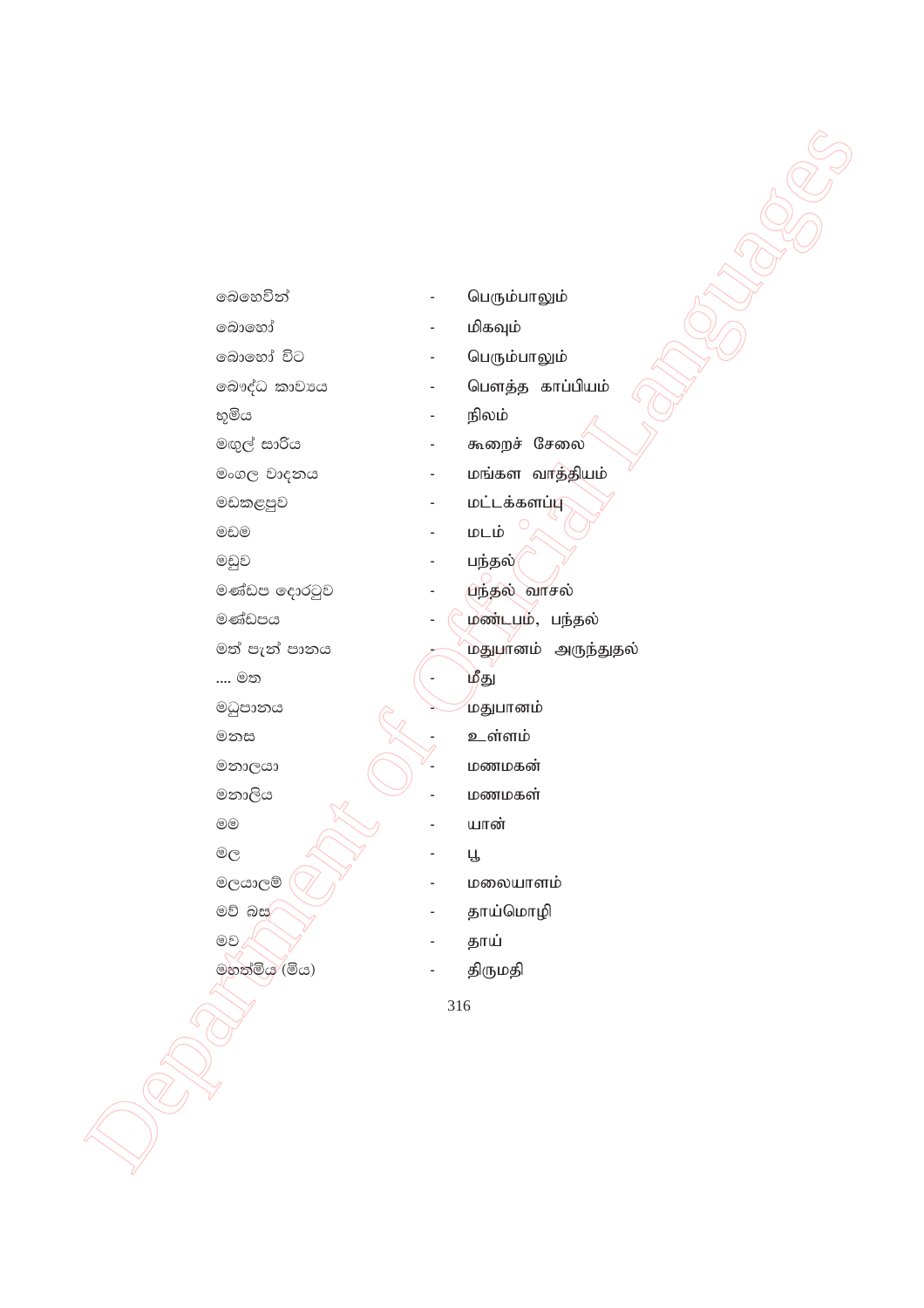| මහතා (මයා)             |     | திரு.           |
|------------------------|-----|-----------------|
| මහන්සිය                |     | களைப்பு         |
| මහා කාවාය              |     | பெருங்காப்பியம் |
| මහාචාර්ය               |     | பேராசிரியர்     |
| මාගේ                   |     | எனது, என்னுடைய  |
| $@$ 00                 |     | மாமன்           |
| $\circledcirc_{\zeta}$ |     | மத்தியில்       |
| මැසීම                  |     | தையல்           |
| මැහුම්                 |     | தைத்தல்         |
| මිණි ගෙඩි සොලවනවා      |     | கிலுக்கு        |
| මිතුරෝ                 |     | நண்பர்          |
| මිනිස්සු               |     | மக்கள்          |
| මිලියනය                |     | மில்லியன்       |
| මුඛා                   |     | முக்கியமான      |
| මුල් වරට               |     | முதன் முதலாக    |
| මුස්ලිම් අය            |     | முகமதியர்       |
| මුළුමනින්              |     | முற்றாக         |
| මූලික                  |     | அடிப்படை        |
| මෙනෙවිය (මෙය)          |     | செல்வி          |
| මෙහි                   |     | இங்கு           |
| ය-නවා                  |     | செல் -          |
| යනාදි                  |     | ஆகிய            |
| යාගය                   |     | டுமம்           |
| යාපනය                  |     | யாழ்ப்பாணம்     |
|                        | 317 |                 |
|                        |     |                 |
|                        |     |                 |
|                        |     |                 |
|                        |     |                 |
|                        |     |                 |
|                        |     |                 |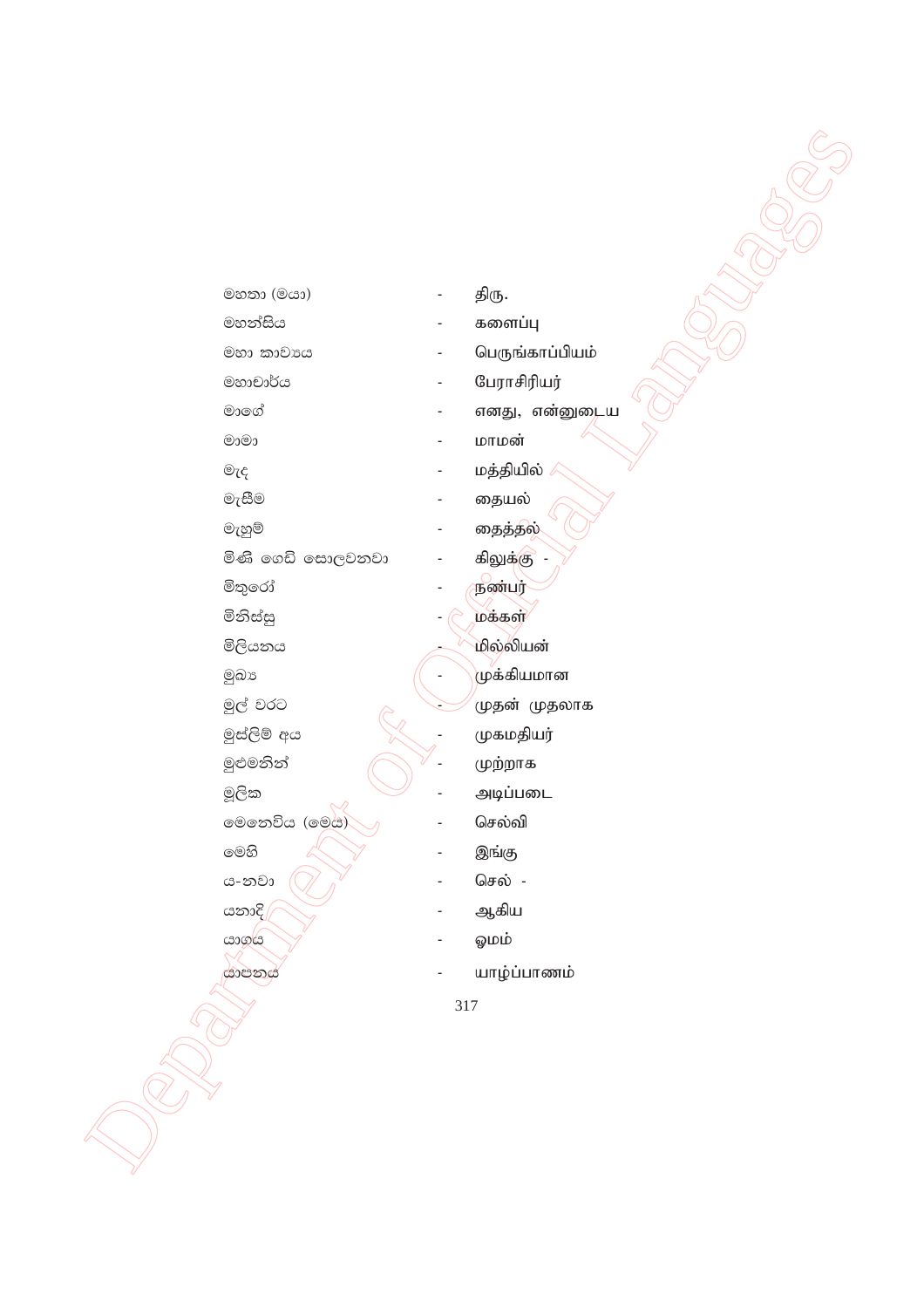| …යැයි             | $\qquad \qquad \blacksquare$ | என                |
|-------------------|------------------------------|-------------------|
| යුක්ති ධර්මය      | $\blacksquare$               | அறம்              |
| යුතුකම            |                              | கடமை              |
| රචනා කර-නවා       |                              | இயற்று -          |
| රචනාව             | -                            | கட்டுரை           |
| රජ                |                              | அரசன்             |
| රජ මාළිගය         |                              | அரண்மனை           |
| රන්               |                              | பொன்              |
| රන්කරුවා          |                              | பொற்கொல்லர்       |
| රැකියාව           |                              | உத்தியோகம்        |
| රාජකාරිය          |                              | <b>உத்தியோகம்</b> |
| රෝගය              | $\blacksquare$               | வருத்தம், நோய்    |
| ලංකාව             |                              | இலங்கை            |
| ලන්ඩනය            | $\blacksquare$               | இலண்டன்           |
| ලාභය              |                              | பேறு              |
| ලැබෙ-නවා          |                              | அடை -             |
| ලිපිය             |                              | கடிதம்            |
| ලෝක ජනතාව         |                              | உலக மக்கள்        |
| ලෝකය              |                              | உலகம்             |
| වගකීම             |                              | கடமை              |
| වගා කරන ලබාග වර්ග |                              | பயிர்             |
| වචනය              | $\overline{a}$               | சொல்              |
| වත් කර-නවා (වතුර) |                              | ஊற்று -           |
| වඳි-නවා           |                              | வணங்கு, வழிபடு -  |
|                   | $318\,$                      |                   |
|                   |                              |                   |
|                   |                              |                   |
|                   |                              |                   |
|                   |                              |                   |
|                   |                              |                   |
|                   |                              |                   |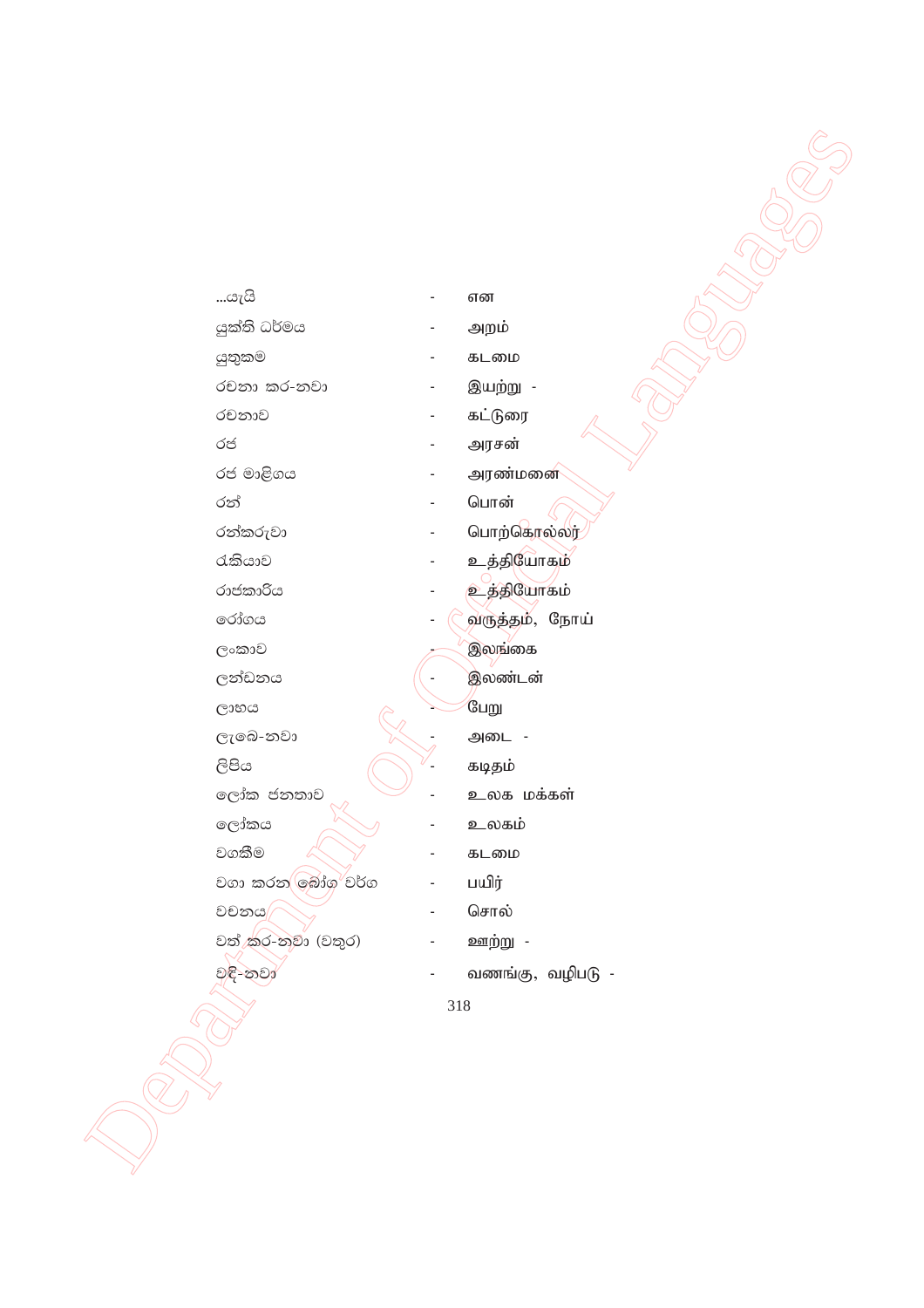| වර්ග කර-නවා    |     | வகு -           |
|----------------|-----|-----------------|
| වර්ෂය          |     | ஆண்டு           |
| වස්තුය         |     | துணி            |
| වසර            |     | ஆண்டு           |
| වාඩි මෙ-නවා    |     | உட்கார் -       |
| වාදනය          |     | இசை             |
| වාසනාව         |     | வாய்ப்பு        |
| වැටුප          |     | சம்பளம்         |
| වැනි           |     | போன்ற           |
| වැල්ලවත්ත      |     | வெள்ளவத்தை      |
| විදාාලය        |     | கல்லூரி         |
| විද්වත්හු      |     | அறிஞர்          |
| විනාශ කර-නවා   |     | பாழாக்கு -      |
| විනාශ වෙ-නවා   |     | கெட்டுப் போ -   |
| විපත           |     | தீங்கு          |
| වියදම් කර-නවා  |     | செலவு செய் -    |
| වියදම          |     | செலவு           |
| විවාහක කාන්තාව |     | சுமங்கலி        |
| (සැමියා නො මළ) |     |                 |
| විවාහ මංගල්පය  |     | திருமணம் வைபவம் |
| විවාහය         |     | திருமணம்        |
| විවේකය         |     | ஓய்வு           |
| විස්තර කිරීම   |     | விளக்கம்        |
| විස්ස          |     | இருபது          |
|                | 319 |                 |
|                |     |                 |
|                |     |                 |
|                |     |                 |
|                |     |                 |
|                |     |                 |
|                |     |                 |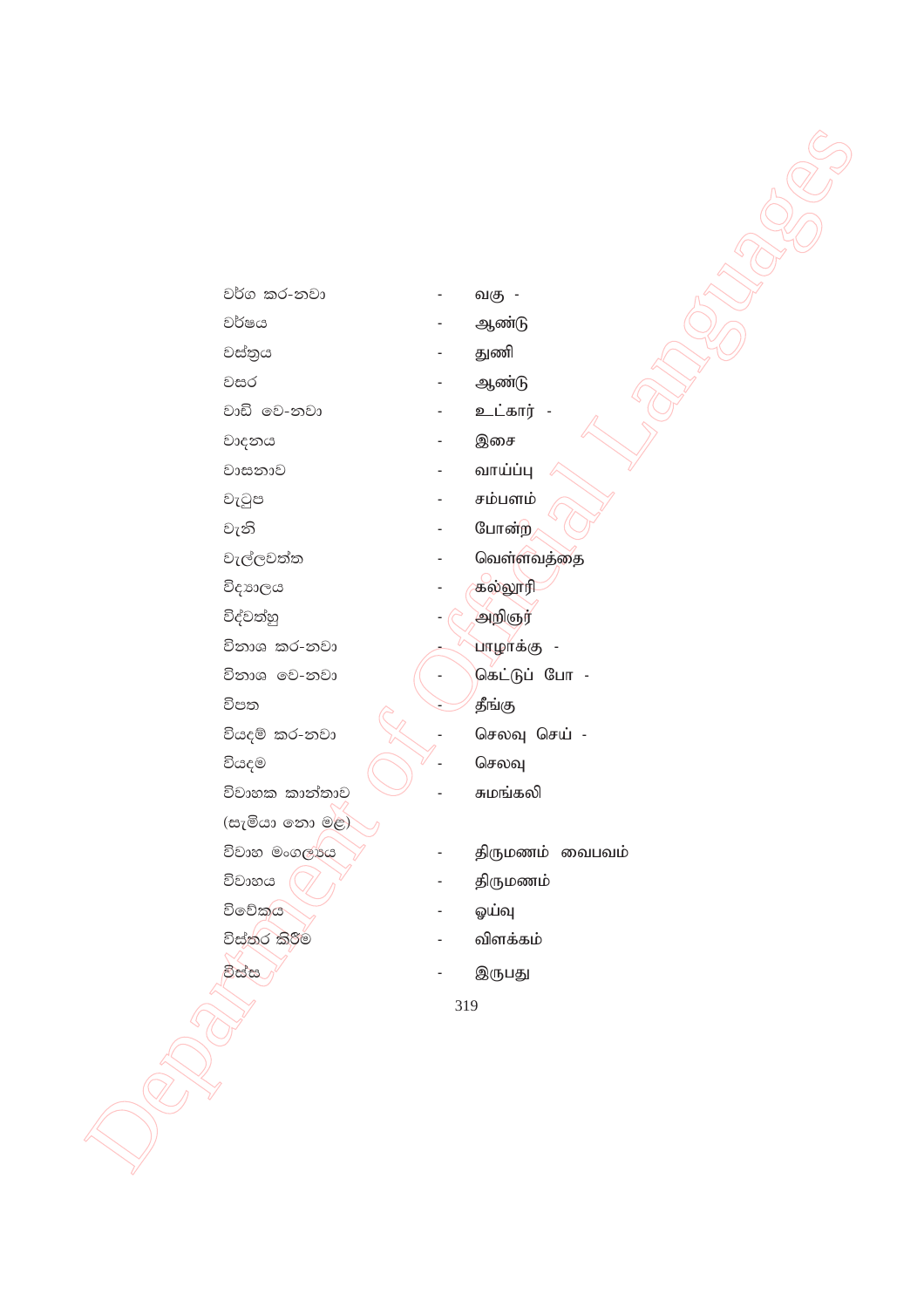| විශ්ව විදාහලය  |     | பல்கலைக்கழகம்     |
|----------------|-----|-------------------|
| විශ්වාස කර-නවා |     | நம்பு -           |
| විශ්වාසය       |     | நம்பிக்கை, துணிவு |
| විශාල          |     | கொழுத்த           |
| විශිෂ්ටත්වය    |     | பெருமை            |
| විෂ්ණු දෙවියෝ  |     | திருமால்          |
| විෂ            |     | நஞ்சு             |
| මෙනස           |     | வேறுபாடு          |
| වෙල            |     | வயல் $^{\circ}$   |
| වෙළෙඳපොළ       |     | சந்தை             |
| සතාය           |     | உண்மை             |
| ස්තී           |     | பெண்              |
| සංඛාගව         |     | எண்ணிக்கை         |
| සංග සාහිතාය    |     | சங்க இலக்கியம்    |
| සංගිලි උදාහනය  |     | சங்கிலித் தோப்பு  |
| සංචාරය         |     | பிரயாணம்          |
| සංවාද කර-නවා   |     | உரையாடு -         |
| සංස්කෘතිය      |     | கலாசாரம், பண்பாடு |
| සටන් කර-නවා    |     | பொரு -            |
| සටන            |     | போர்              |
| සතර            |     | நான்கு            |
| සතුට           |     | மகிழ்ச்சி         |
| සතුවෙන්        |     | இன்பமாக           |
| සඳුන්          |     | சந்தனம்           |
|                | 320 |                   |
|                |     |                   |
|                |     |                   |
|                |     |                   |
|                |     |                   |
|                |     |                   |
|                |     |                   |

- )கலைக்கழகம்
- 
- <sup>)</sup>பிக்கை, துணிவு
- <sub>்</sub><br>எழுத்த
- ருமை
- நமால்
- 
- <mark>ற</mark>ுபாடு
- 
- 
- ண்மை
- 
- .<br><del>வனி</del>க்கை
- ,<br>பக இலக்கியம்
- iகிலித் தோப்பு
	- யாணம்
- ரையாடு -
- லாசாரம், பண்பாடு
- $\overline{\mathbb{F}(F)}$  -
- 
- ன்கு
- $\mathfrak{g}_{\dot{\mathbf{p}}\dot{\mathbf{p}}\dot{\mathbf{p}}\dot{\mathbf{p}}}$
- .<br>ள்பமாக
- தனம்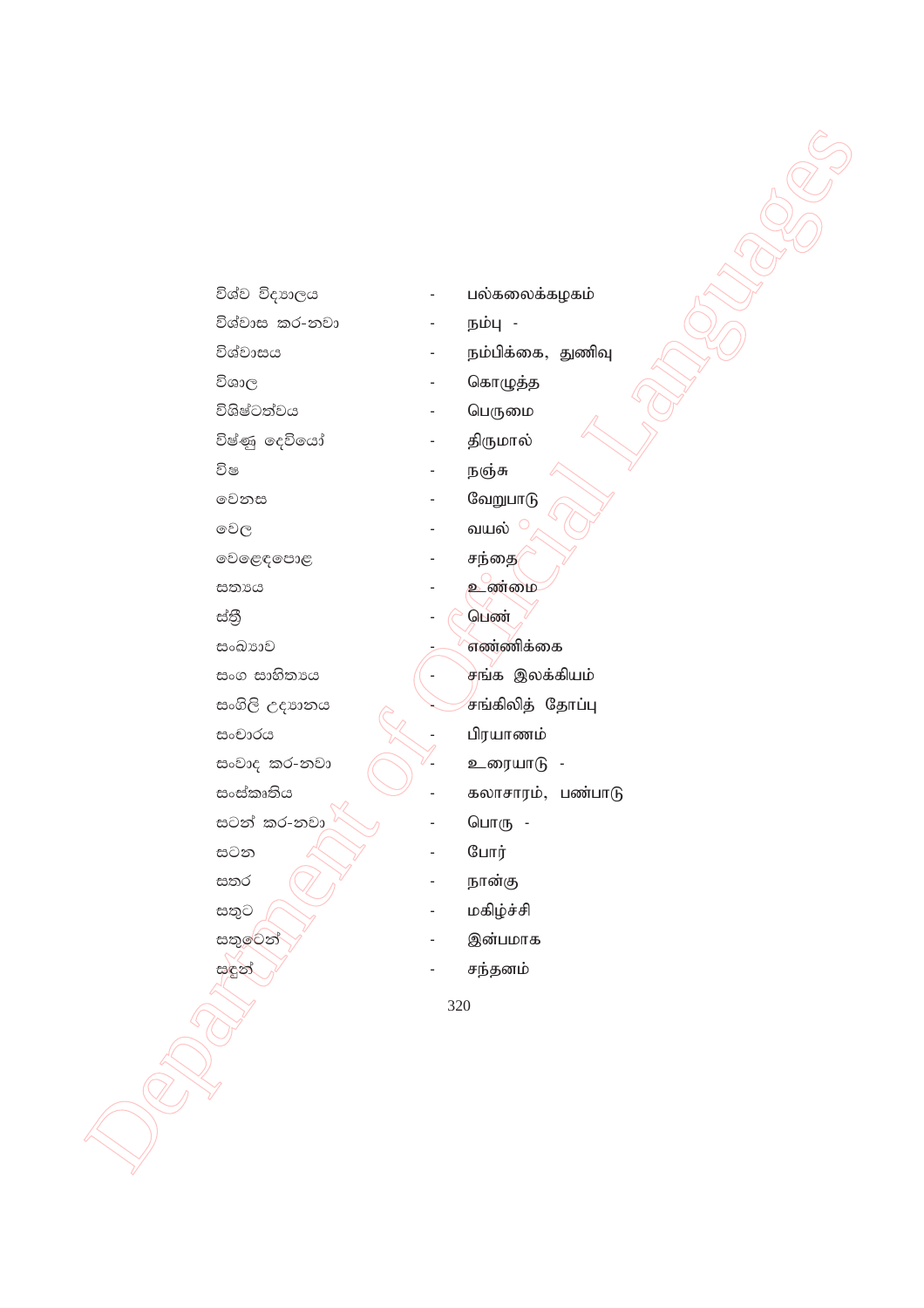| සන්තෝෂ වෙ-නවා         |     | சந்தோஷப்படு -         |
|-----------------------|-----|-----------------------|
| සන්තෝෂය               |     | மகிழ்ச்சி             |
| සම්පාදනය කර-නවා       |     | தொகு -                |
| සම්පූර්ණ රූපය         |     | முழுவடிவு             |
| සම්බන්ධ               |     | சம்பந்தமாக            |
| සමගිය                 |     | ஒற்றுமை               |
| සමත් මෙ-නවා           |     | சித்தியடை             |
| සමාගම                 |     | கொம்பனி               |
| සමාජය                 |     | சமுதரபம் <sup>(</sup> |
| සසඳ-නවා               |     | ஒப்புநோக்கு           |
| සමීප                  |     | நெருங்கிய             |
| සමෘධිමත් වෙ-නවා       |     | செழி                  |
| සලකුණ                 |     | குறி                  |
| සවිස්තර ව             |     | விரிவாக               |
| සාක්ෂිය               |     | சான்று                |
| සාදරයෙන් පිළිගන්-නුමා |     | வரவேற்பு              |
| සාමානායෙන්            |     | பொதுவாக               |
| සාරාංශය               |     | சுருக்கம்             |
| සාහිතායෙ              |     | இலக்கியம்             |
| සෑම  ම                |     | தோறும்                |
| සැලකිල්ල              |     | அக்கறை                |
| සැලසුම් කුරනවා        |     | திட்டமிடு -           |
| සැලසුම                |     | ஒழுங்கு               |
| සිංගුප්පූරුව          |     | சிங்கப்பூர்           |
| සිංහල                 |     | சிங்களம்              |
|                       | 321 |                       |
|                       |     |                       |
|                       |     |                       |
|                       |     |                       |
|                       |     |                       |
|                       |     |                       |
|                       |     |                       |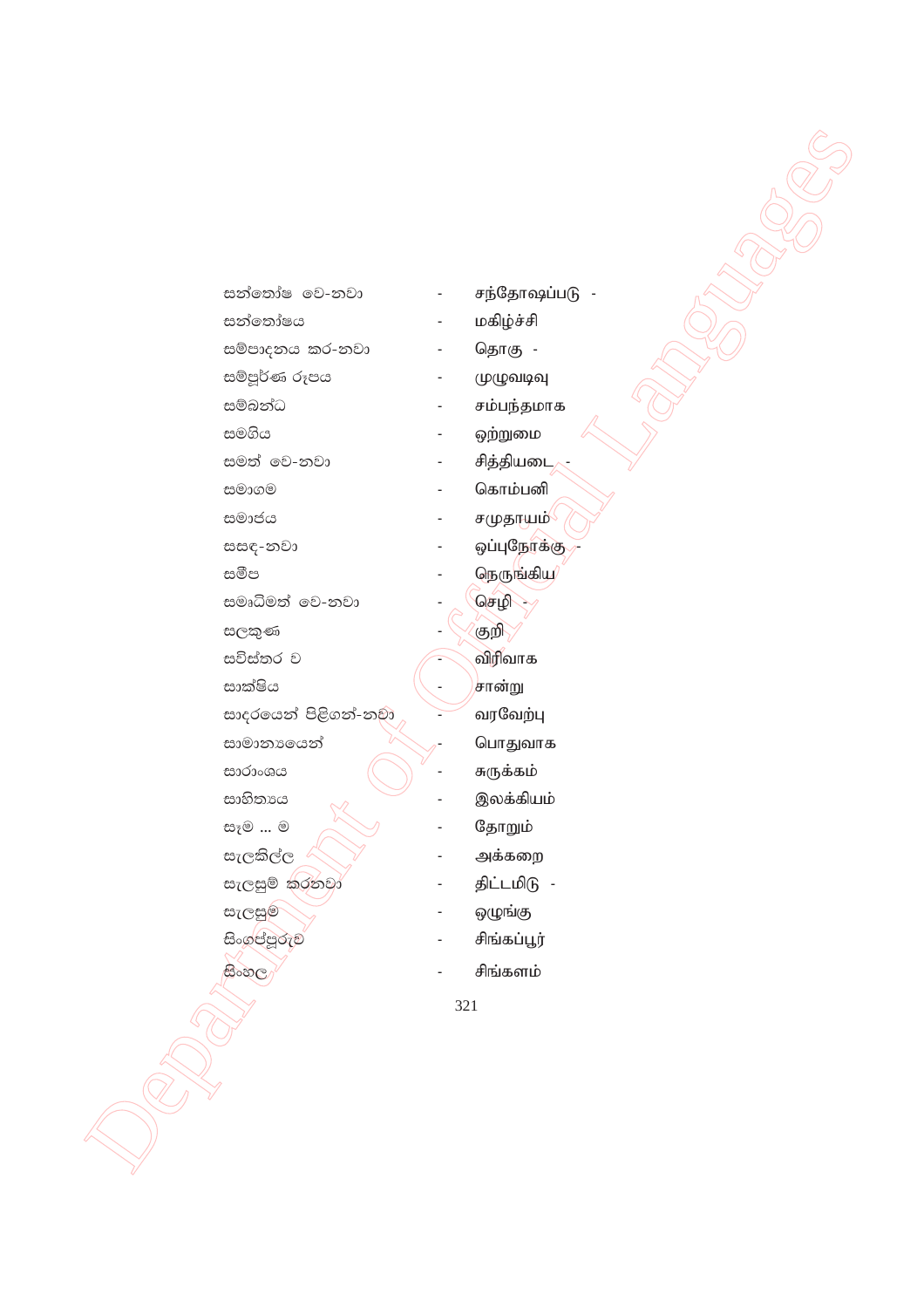|        | සිටුවා තබන පහත           |     | குத்துவிளக்கு        |
|--------|--------------------------|-----|----------------------|
|        | සිත් ඇද ගන්-නවා          |     | கவர் -               |
| සිත    | $\overline{\phantom{0}}$ |     | மனம், உள்ளம்         |
|        | සිත-නවා                  |     | கருது -              |
|        | සිද්ධිය                  |     | நிகழ்வு              |
|        | සිදු වීම                 |     | நிகழ்வு              |
|        | සියල්ලෝ ම                |     | அனைவரும்             |
|        | සිරිත, චාරිතුය           |     | வழக்கம்              |
|        | සේද කමිසය                |     | பட்டுச்ச <b>்</b> டை |
|        | සේද වේට්ටිය              |     | <u>பட்டுவேட்டி</u>   |
|        | සිව දෙවියෝ               |     | சிவன்                |
| සීනුව  |                          |     | மணி                  |
|        | සුචරිතය                  |     | அறம்                 |
| සුදුසු |                          |     | பொருத்தமான           |
|        | සුභ මූර්තිය              |     | சுபமுகூர்த்தம்       |
|        | සුවඳ පැන්                |     | பன்னீர்              |
| සුළඟ   |                          |     | காற்று               |
|        | සෙම්බුව                  |     | செம்பு               |
| ලැ<br> | ۰                        |     | போன்ற                |
|        | සේවාව/                   |     | பணி                  |
|        | සෞඛ්ය තත්වය              |     | நலம்                 |
|        | හද පත්ල                  |     | அடி உள்ளம்           |
|        |                          | 322 |                      |
|        |                          |     |                      |
|        |                          |     |                      |
|        |                          |     |                      |
|        |                          |     |                      |
|        |                          |     |                      |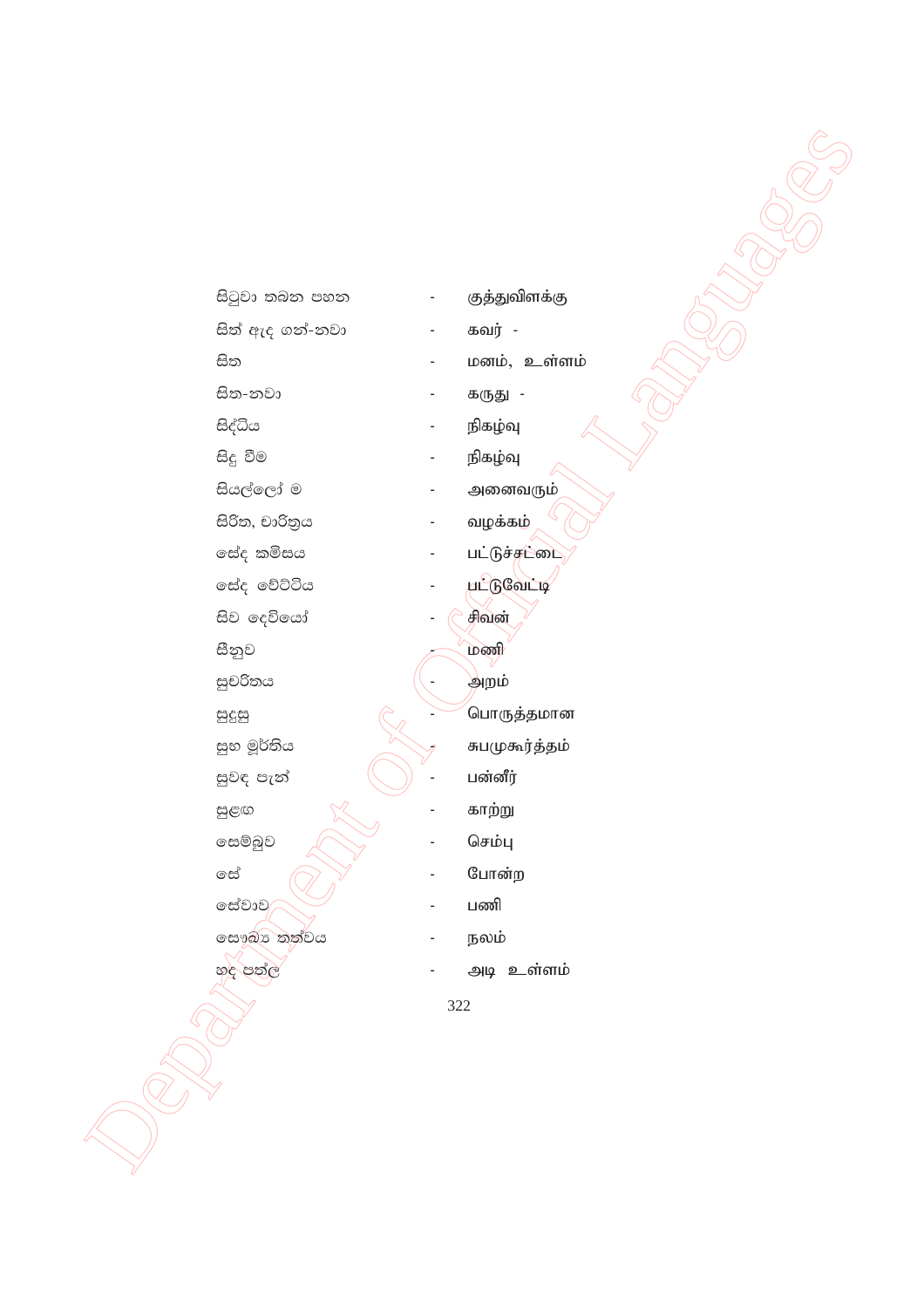323

ශිව ආගම ශුද්ධ දෙමළ බස**ැ** ශුභ කාර්යය ශුභ වේලාව

- 
- ශාරීරික වාායාමය
- ශාන්තිය
- ශරීර ලසෟඛායෙ
- ශරීරය
- ශක්තිය
- ශුමණ ධර්මය
- 
- ශුමණ ආගම
- 
- 
- 
- 
- 
- හොඳින්
- 
- 
- 

හදිසිය

හඳහන

හා-නවා

- 
- 
- (හොඳ) අවස්ථාව
- 
- 
- 
- 
- හේතු කොට ගෙන

හින්දු පූජකවරයා

- 
- 
- 
- 
- 
- 
- 
- 
- 
- 
- 
- 
- 
- 
- - வாய்ப்பு
- -

நன்றாக

சமண <u>சமயம்</u>

தேக ஆரோக்கியம்

தேக அப்பியாசம்

சைவசமயம்

சுபகருமம்

சுபநேரம்

கன்னித் தமிழ்

சமணமதம்

சக்தி

உடல்

,<br>அமைதி

- பொருட்டு
- 
- குருக்கள்
- சாதகம் உழு -
- அவசரம்
-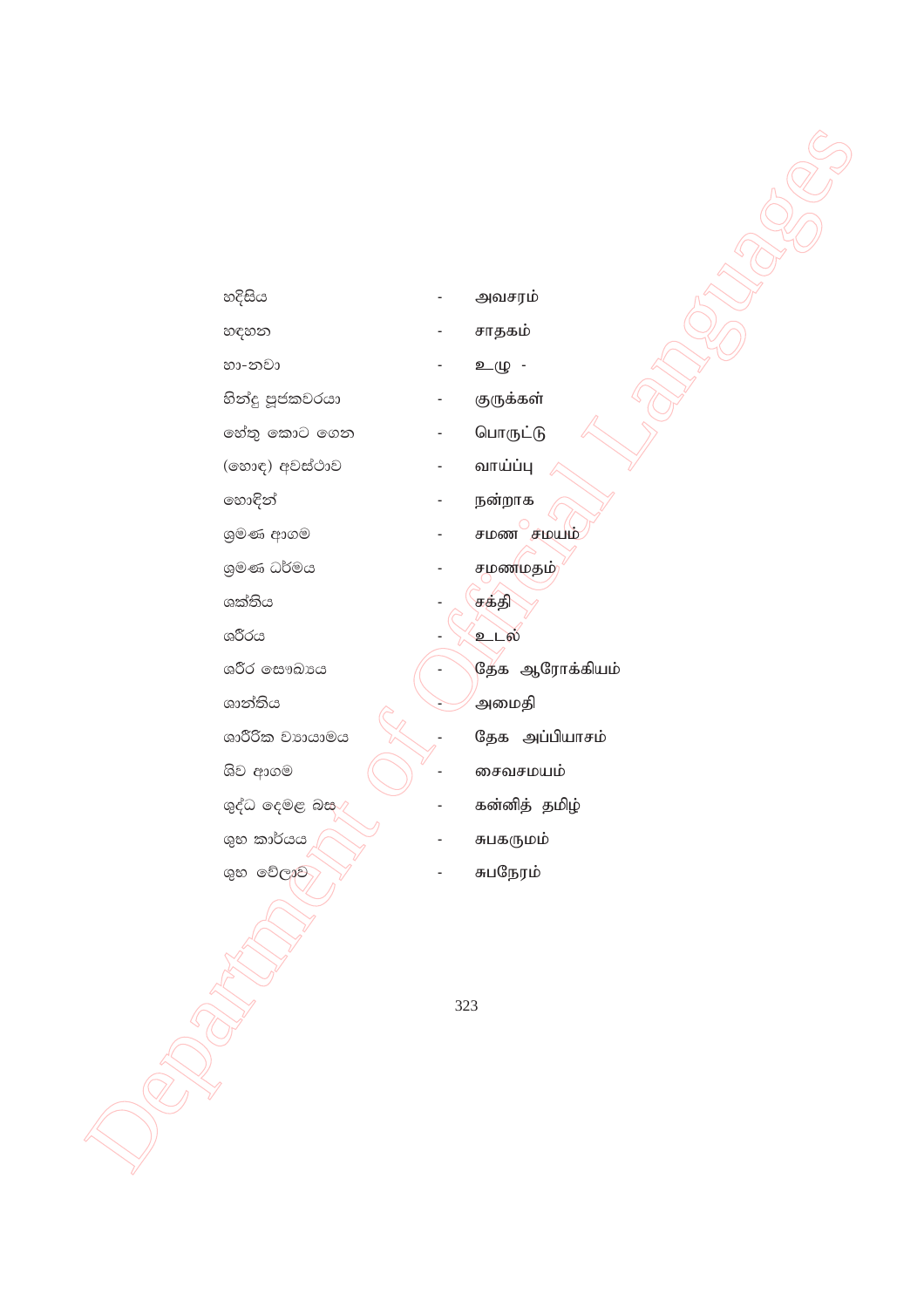

රාජය භාෂා දෙපාර්තමේන්තුව அரசகரும மொழிகள் திணைக்களம் **Department of Official Languages**

## Department of Official Languages எழுத்துத் தமிழ் ලේඛන දෙමළ බස

පුකාශන අයිතිය - රාජන භාෂා කොමිෂන් සභාව பதிப்புரிமை - அரசகரும மொழிகள் ஆணைக்குழு **Copyright - Official Languages Commission**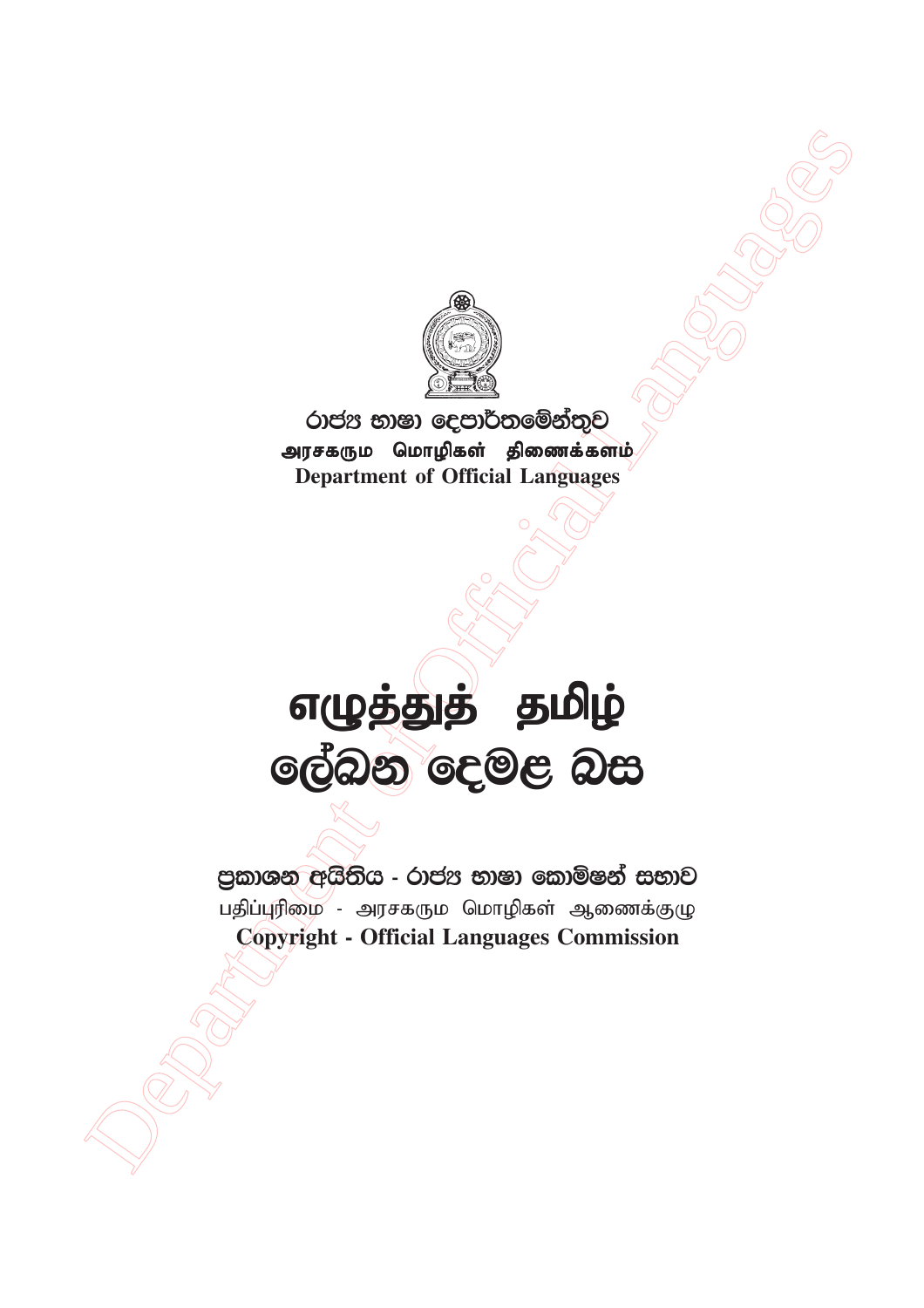## මෙම ගුන්ටය පිළිබඳව

- ශී ලංකාවේ විශ්ව විදාහල තුනක ජොෂ්ඨ ආචාර්යවරුන් තිදෙනෙකු ★ විසින් රචිත ය.
- $\star$ දෙවැනි බසක් වශයෙන් දෙමළ බස උගන්නා සිංහල විදාහර්ථින් සඳහා නුතන ලේඛන දෙමළ බස හඳුන්වා දී ඇත.
- $\star$ ඉගෙනීම 'කරදරයක් ' හෝ 'හිසරදයක්' යන හැඟීමකින් තොරව විදාහර්ථීන්ට එක් පාඩමක සිට අනෙකට ඉතා පහසුමෙන් පිවිසීම සඳහා පාඩම් කුමානුකුලව වර්ගකර ඇත.  $\not$
- මෙහි වාහකරණ විස්තර කිරීම්, දෙවැනි භූෂා විදහාර්ථීන්ට වඩාත් ම  $\star$ සංකීර්ණ වන්නා වූ සාම්පුදායික විස්තර කිරීම්වලට වඩා වෙනස් වේ.
- $\star$ වාහකරණ විගුහ සහ විස්තර කීරීම් නූතන වාග් විදාහවේ මූලධර්මවලට අනුව සරල කර ඇත. එමෙන් ම, පුමාණවුත් සවිස්රාත්මක නිදර්ශන සපයා ඇත.
- ★ කෙටි කාලයක් ඇතුළත/ව්යාකරණ රවා අවබෝධකර ගැන්මට සහාය වෙයි.
- $\star$ ලේඛන දෙමළ බලසහි වහාකරණ රටා විස්තර කිරීමේදී දෙමළ භාෂා වාවහාර දෙකෙහිම මනා දක්ෂතාවක් සමානව ලබා ගැන්ම සඳහා කථන දෙමළ බසෙහි රටා සමග සැසඳීම් කරනු ලැබේ.
- $\star$ ඉගෙනුම වඩාත් ශක්තිමත් කිරීම සඳහා පුමාණවත් අභාගස සපයා ඇත.
- $\star$ මෙම පාඩම් තුළින් දෙමළ භාෂාව, සාහිතායෙ සහ සංස්කෘතිය පිළිබඳව ද විදහාර්ථීන්ට අවබෝධය ලබා ගත හැකිය.
- විමර්ශන ජනසුව සඳහා ගුන්ථාවසානයේ අකාරාදී පිළිවෙළට සැකසුණු දෙමළ - සිංහල සහ සිංහල - දෙමළ වචන මාලා දෙකක් සපයා ඇත.

රුපියල් **ரூபா Rupees - 200/-**

 $\mathbb{C}$ M $015397 - 3,000$  (2012/11) යුී ලංකා රජයේ මුදණ දෙපාර්තමේන්තුව